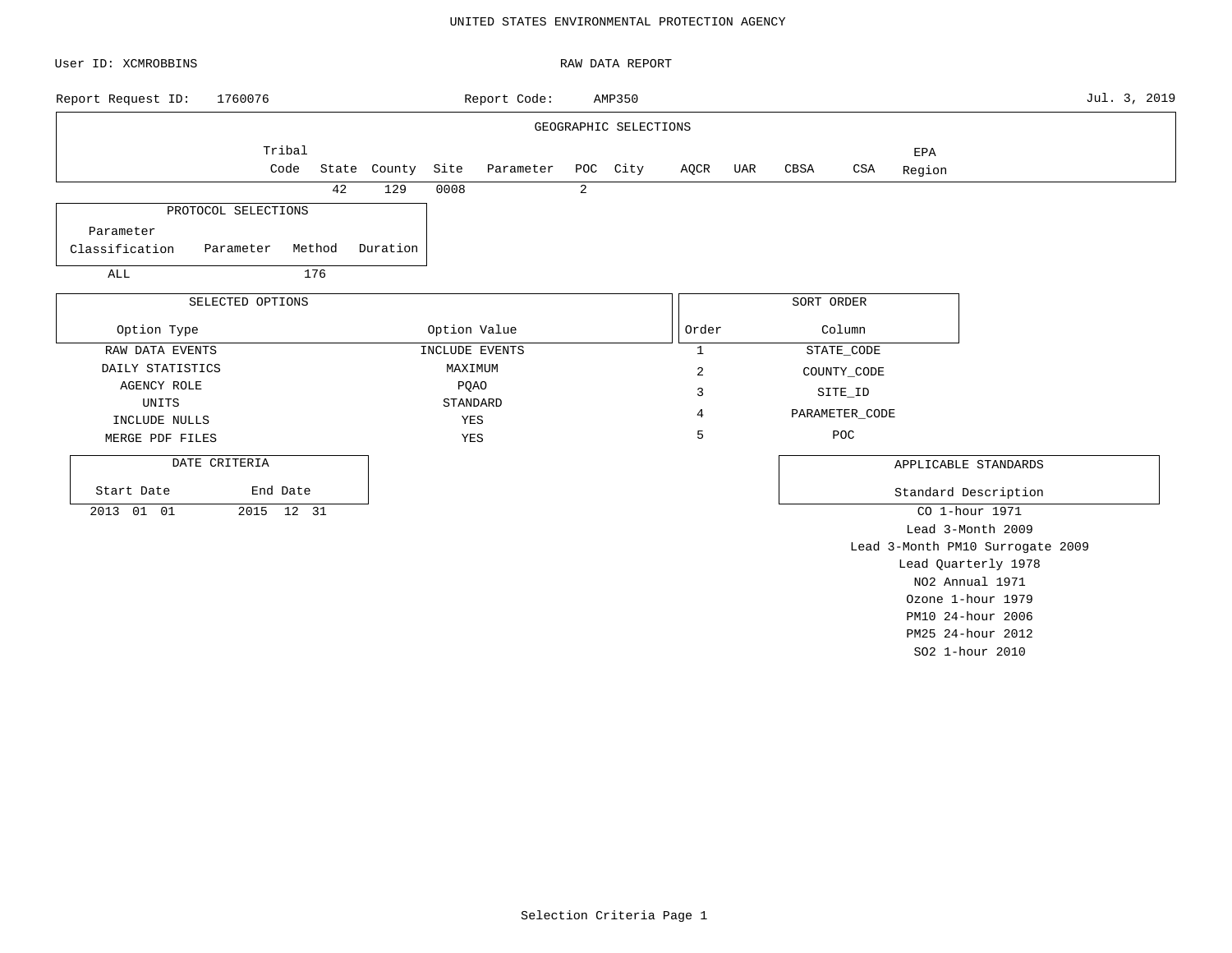|                            | (42153) Carbon disulfide                                                                                                                                                       |       |       |                                                                                                                                                        |      |                              |                                                      |                                                                                   |                |                                      | CAS NUMBER:                                                                                                | $75 - 15 - 0$             |
|----------------------------|--------------------------------------------------------------------------------------------------------------------------------------------------------------------------------|-------|-------|--------------------------------------------------------------------------------------------------------------------------------------------------------|------|------------------------------|------------------------------------------------------|-----------------------------------------------------------------------------------|----------------|--------------------------------------|------------------------------------------------------------------------------------------------------------|---------------------------|
| SITE COMMENTS:             | SITE ID: 42-129-0008<br>COUNTY: (129) Westmoreland<br>CITY: (31200) Greensburg<br>SITE ADDRESS: DONOHOE ROAD - PENN DOT MAINT DIST BLDG<br>MONITOR COMMENTS: TOXICS MONITORING | POC:2 |       |                                                                                                                                                        |      | STATE:<br>AOCR:<br>LAND USE: | (42) Pennsylvania<br>COMMERCIAL<br>LOCATION SETTING: | (197) SOUTHWEST PENNSYLVANIA<br>URBANIZED AREA: (6282) PITTSBURGH, PA<br>SUBURBAN |                |                                      | LATITUDE:<br>LONGITUDE:<br>UTM ZONE:<br>UTM NORTHING:<br>UTM EASTING:<br>ELEVATION-MSL: 0<br>PROBE HEIGHT: | 40.304694<br>$-79.505667$ |
| MONITOR TYPE: SPM<br>POAO: | (0851) Pennsylvania Department Of Environmental Protection                                                                                                                     |       |       | SUPPORT AGENCY: (0851) Pennsylvania Department Of Environmental Protection<br>COLLECTION AND ANALYSIS METHOD: (176) 6L Subatm SS Canister Entech Preco |      | REPORT FOR:                  | 2013                                                 |                                                                                   |                | DURATION: 24 HOUR<br>MIN DETECTABLE: | UNITS: Parts per billion Carbon                                                                            |                           |
| Day                        | MONTH<br>JANUARY<br>FEBRUARY                                                                                                                                                   | MARCH | APRIL | MAY                                                                                                                                                    | JUNE | JULY                         | AUGUST                                               | SEPTEMBER                                                                         | <b>OCTOBER</b> | <b>NOVEMBER</b>                      | DECEMBER                                                                                                   |                           |

| $1\,$          |          |          |          |                        |                        |                |          |                        | AS             | $.00$ ND |          |                |
|----------------|----------|----------|----------|------------------------|------------------------|----------------|----------|------------------------|----------------|----------|----------|----------------|
| $\overline{a}$ |          |          |          |                        |                        |                |          | $.00$ ND               |                |          |          |                |
| 3              |          | .00 $ND$ |          |                        |                        | $_{\rm AS}$    | $.00$ ND |                        |                |          |          |                |
| 4              | .00 $ND$ |          |          | $.00$ ND               | $.00$ ND               |                |          |                        |                |          |          |                |
| 5              |          |          | .00 $ND$ |                        |                        |                |          |                        |                |          |          |                |
| 6              |          |          |          |                        |                        |                |          |                        |                |          | $.00$ ND | $.00$ ND       |
| 7              |          |          |          |                        |                        |                |          |                        | $.00$ ND       | .00 $ND$ |          |                |
| 8              |          |          |          |                        |                        |                |          | $.00$ ND               |                |          |          |                |
| 9              |          | $.00$ ND |          |                        |                        | $.00$ ND       | $.00$ ND |                        |                |          |          |                |
| 10             | $.00$ ND |          |          | $.00$ ND               | $.00$ ND               |                |          |                        |                |          |          |                |
| $11\,$         |          |          | .00 $ND$ |                        |                        |                |          |                        |                |          |          |                |
| 12             |          |          |          |                        |                        |                |          |                        |                |          | $.00$ ND | AS             |
| 13             |          |          |          |                        |                        |                |          |                        | $.00$ ND       | .00 $ND$ |          |                |
| 14             |          |          |          |                        |                        |                |          | $.11\,$ SQ             |                |          |          |                |
| 15             |          | $.00$ ND |          |                        |                        | $.00$ ND       | .00 $ND$ |                        |                |          |          |                |
| 16             | $.00$ ND |          |          | $.00$ ND               | $\mathbb{A}\mathbb{S}$ |                |          |                        |                |          |          |                |
| 17             |          |          | .04 SQ   |                        |                        |                |          |                        |                |          |          |                |
| 18             |          |          |          |                        |                        |                |          |                        |                |          | $.00$ ND | $.00$ ND       |
| 19             |          |          |          |                        |                        |                |          |                        | $.00$ ND       | .00 $ND$ |          |                |
| 20             |          |          |          |                        |                        |                |          | $\mathbb{A}\mathbb{S}$ |                |          |          |                |
| 21             |          | .12      |          |                        |                        | $.00$ ND       | .00 $ND$ |                        |                |          |          |                |
| 22             | $.00$ ND |          |          | $.00$ ND               | $.00$ ND               |                |          |                        |                |          |          |                |
| 23             |          |          | $.00$ ND |                        |                        |                |          |                        |                |          |          |                |
| 24             |          |          |          |                        |                        |                |          |                        |                |          | $.00$ ND | $.00$ ND       |
| 25             |          |          |          |                        |                        |                |          |                        | $\rm{AF}$      | .00 $ND$ |          |                |
| 26             |          |          |          |                        |                        |                |          | $\mathbb{A}\mathbb{S}$ |                |          |          |                |
| 27             |          | .00 $ND$ |          |                        |                        | .00 $ND$       | .00 $ND$ |                        |                |          |          |                |
| 28             | .00 $ND$ |          |          | $\mathbb{A}\mathbb{S}$ | $.00$ ND               |                |          |                        |                |          |          |                |
| 29             |          |          | .00 $ND$ |                        |                        |                |          |                        |                |          |          |                |
| 30             |          |          |          |                        |                        |                |          |                        |                |          | .00 $ND$ | $.00$ ND       |
| 31             |          |          |          |                        |                        |                |          |                        |                | .00 $ND$ |          |                |
| NO.:           | 5        | 5        | 5        | $\overline{4}$         | $\overline{4}$         | $\overline{4}$ | 5        | $\overline{3}$         | $\overline{3}$ | 6        | 5        | $\overline{4}$ |

ANNUAL OBSERVATIONS: 53 ANNUAL MEAN: .005 ANNUAL MAX: .12

 .04 .008

MAX: MEAN:

 0.00 0.000  .12 .024

Note: Qualifier codes with regional concurrence are shown in upper case, and those without regional review are shown in lower case. An asterisk ("\*") indicates that the region has reviewed the value and does not concur with the qualifier.

 0.00 0.000  0.00 0.000  0.00 0.000  0.00 0.000

 .11 .037  0.00 0.000

 0.00 0.000

 0.00 0.000

 0.00 0.000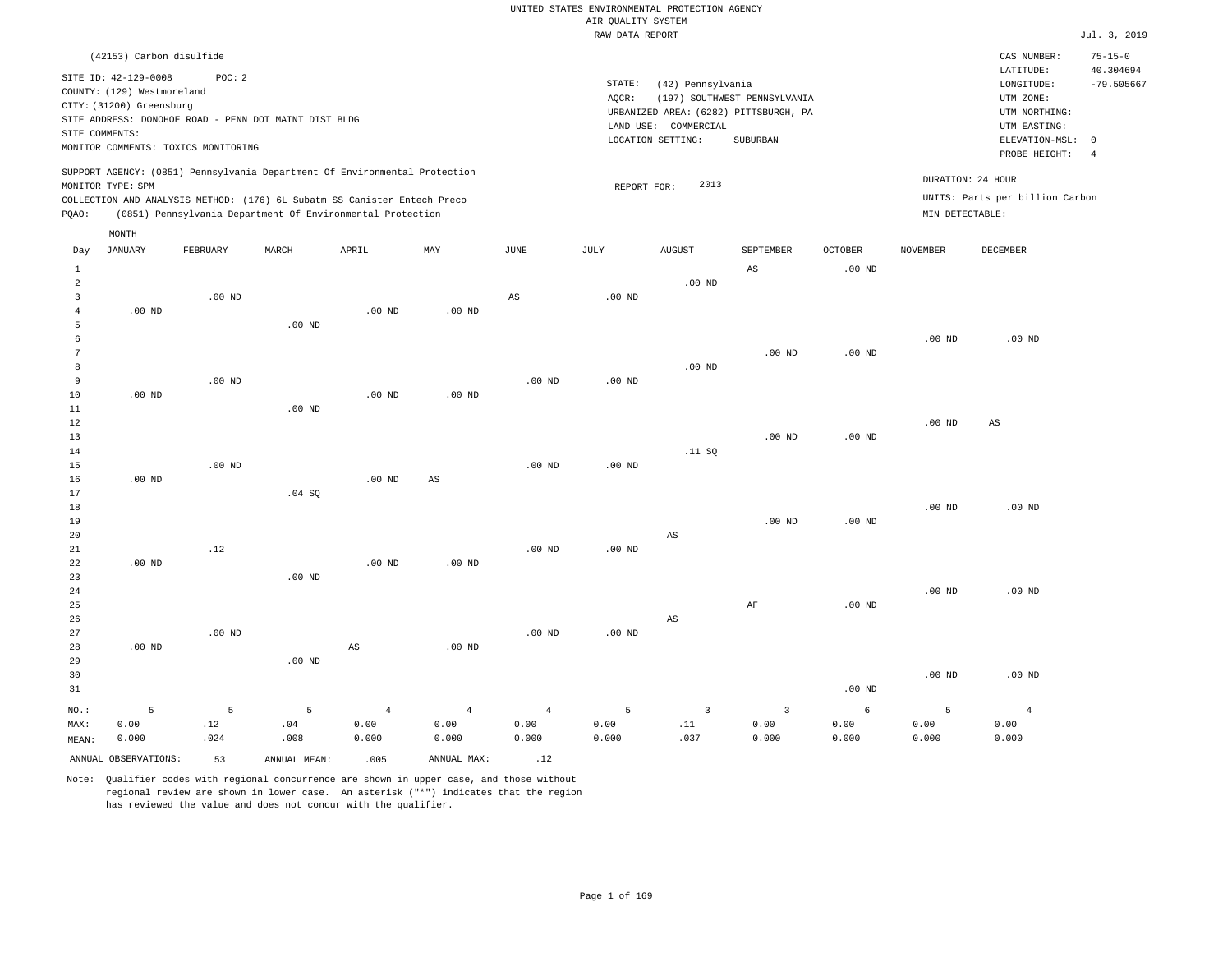| (42153) Carbon disulfide                                                                                                                                                                                                                                    |                                                                                                                                                                        |                                      | CAS NUMBER:                                                                                                | $75 - 15 - 0$             |
|-------------------------------------------------------------------------------------------------------------------------------------------------------------------------------------------------------------------------------------------------------------|------------------------------------------------------------------------------------------------------------------------------------------------------------------------|--------------------------------------|------------------------------------------------------------------------------------------------------------|---------------------------|
| SITE ID: 42-129-0008<br>POC: 2<br>COUNTY: (129) Westmoreland<br>CITY: (31200) Greensburg<br>SITE ADDRESS: DONOHOE ROAD - PENN DOT MAINT DIST BLDG<br>SITE COMMENTS:<br>MONITOR COMMENTS: TOXICS MONITORING                                                  | STATE:<br>(42) Pennsylvania<br>(197) SOUTHWEST PENNSYLVANIA<br>AOCR:<br>URBANIZED AREA: (6282) PITTSBURGH, PA<br>LAND USE: COMMERCIAL<br>LOCATION SETTING:<br>SUBURBAN |                                      | LATITUDE:<br>LONGITUDE:<br>UTM ZONE:<br>UTM NORTHING:<br>UTM EASTING:<br>ELEVATION-MSL: 0<br>PROBE HEIGHT: | 40.304694<br>$-79.505667$ |
| SUPPORT AGENCY: (0851) Pennsylvania Department Of Environmental Protection<br>MONITOR TYPE: SPM<br>COLLECTION AND ANALYSIS METHOD: (176) 6L Subatm SS Canister Entech Preco<br>(0851) Pennsylvania Department Of Environmental Protection<br>POAO:<br>MONTH | 2014<br>REPORT FOR:                                                                                                                                                    | DURATION: 24 HOUR<br>MIN DETECTABLE: | UNITS: Parts per billion Carbon                                                                            |                           |

| Day            | JANUARY        | FEBRUARY | MARCH    | APRIL    | MAY      | JUNE                   | JULY              | AUGUST            | SEPTEMBER | OCTOBER                | NOVEMBER | DECEMBER       |
|----------------|----------------|----------|----------|----------|----------|------------------------|-------------------|-------------------|-----------|------------------------|----------|----------------|
| $\mathbf{1}$   |                |          |          |          |          |                        |                   |                   |           |                        | $.00$ ND | $.00$ ND       |
| $\overline{a}$ |                |          |          |          |          |                        |                   |                   | $.00$ ND  | $.00$ ND               |          |                |
| 3              |                |          |          |          |          |                        |                   | $.00$ ND          |           |                        |          |                |
| 4              |                | $.00$ ND |          |          |          | $.00$ ND               | $.00$ ND          |                   |           |                        |          |                |
| 5              | .06SQ          |          |          | $.00$ ND | $.00$ ND |                        |                   |                   |           |                        |          |                |
| 6              |                |          | $.00$ ND |          |          |                        |                   |                   |           |                        |          |                |
| 7              |                |          |          |          |          |                        |                   |                   |           |                        | $.00$ ND | $.00$ ND       |
| 8              |                |          |          |          |          |                        |                   |                   | $.00$ ND  | $.00$ ND               |          |                |
| 9              |                | $.00$ ND |          |          |          | $\mathbb{A}\mathbb{S}$ | $.00$ ND          | .00 <sub>ND</sub> |           |                        |          |                |
| 10<br>11       | $.00$ ND       |          |          | $.00$ ND | $.00$ ND |                        |                   |                   |           |                        |          |                |
| $1\,2$         |                |          | $.00$ ND |          |          |                        |                   |                   |           |                        |          |                |
| 13             |                |          |          |          |          |                        |                   |                   |           |                        | $.00$ ND | AF             |
| 14             |                |          |          |          |          |                        |                   |                   | $.00$ ND  | $\mathbb{A}\mathbb{S}$ |          |                |
| 15             |                |          |          |          |          |                        |                   | $.00$ ND          |           |                        |          |                |
| 16             |                | $.00$ ND |          |          |          | $.00$ ND               | $.00$ ND          |                   |           |                        |          |                |
| 17             | AF             |          |          | $.00$ ND | $.00$ ND |                        |                   |                   |           |                        |          |                |
| 18             |                |          | $.00$ ND |          |          |                        |                   |                   |           |                        |          |                |
| 19             |                |          |          |          |          |                        |                   |                   |           |                        | $.00$ ND | $.00$ ND       |
| 20             |                |          |          |          |          |                        |                   |                   | $.00$ ND  | $.00$ ND               |          |                |
| 21             |                |          |          |          |          |                        |                   | $.00$ ND          |           |                        |          |                |
| 22             |                | $.00$ ND |          |          |          | .15                    | $.00$ ND          |                   |           |                        |          |                |
| 23             | $.00$ ND       |          |          | $.00$ ND | $.00$ ND |                        |                   |                   |           |                        |          |                |
| $2\sqrt{4}$    |                |          | $.00$ ND |          |          |                        |                   |                   |           |                        |          |                |
| 25             |                |          |          |          |          |                        |                   |                   | $.00$ ND  | .00 $ND$               | $.00$ ND | $.00$ ND       |
| 26<br>27       |                |          |          |          |          |                        |                   | $.00$ ND          |           |                        |          |                |
| 28             |                | $.00$ ND |          |          |          | $.00$ ND               | .00 <sub>ND</sub> |                   |           |                        |          |                |
| 29             | $\rm AF$       |          |          | $.00$ ND | $.00$ ND |                        |                   |                   |           |                        |          |                |
| 30             |                |          | $.00$ ND |          |          |                        |                   |                   |           |                        |          |                |
| 31             |                |          |          |          |          |                        |                   |                   |           |                        |          | AS             |
| $NO.$ :        | $\overline{3}$ | 5        | 5        | 5        | 5        | $\overline{4}$         | 5                 | 5                 | 5         | $\overline{4}$         | 5        | $\overline{4}$ |
| MAX:           | .06            | 0.00     | 0.00     | 0.00     | 0.00     | .15                    | 0.00              | 0.00              | 0.00      | 0.00                   | 0.00     | 0.00           |
| MEAN:          | .020           | 0.000    | 0.000    | 0.000    | 0.000    | .038                   | 0.000             | 0.000             | 0.000     | 0.000                  | 0.000    | 0.000          |
|                |                |          |          |          |          |                        |                   |                   |           |                        |          |                |

ANNUAL OBSERVATIONS: 55 ANNUAL MEAN: .004 ANNUAL MAX: .15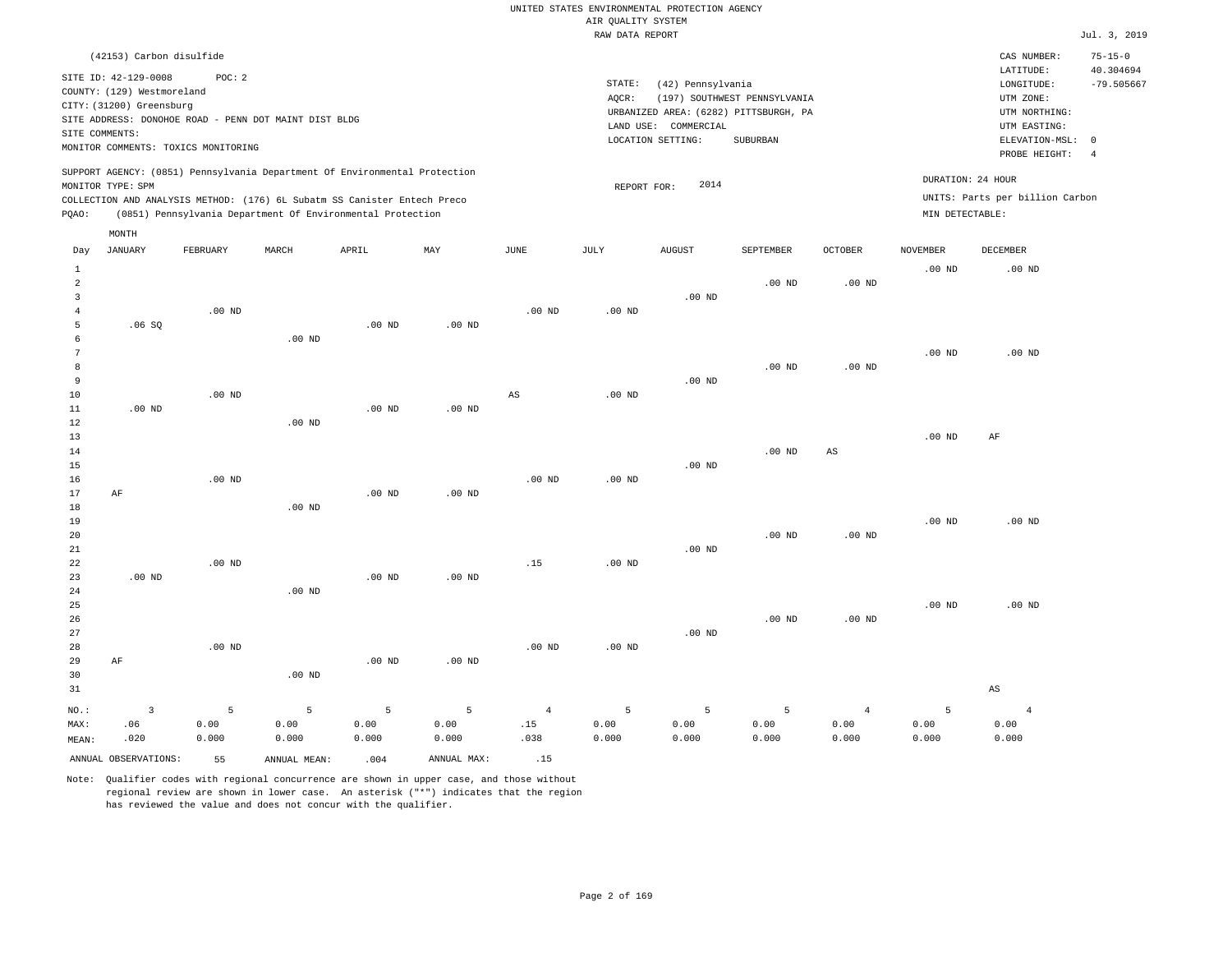|       | (42153) Carbon disulfide                                                   |                   |       |     |      |             |                   |                              |         |                   | CAS NUMBER:                     | $75 - 15 - 0$ |
|-------|----------------------------------------------------------------------------|-------------------|-------|-----|------|-------------|-------------------|------------------------------|---------|-------------------|---------------------------------|---------------|
|       | SITE ID: 42-129-0008                                                       | POC:2             |       |     |      |             |                   |                              |         |                   | LATITUDE:                       | 40.304694     |
|       | COUNTY: (129) Westmoreland                                                 |                   |       |     |      | STATE:      | (42) Pennsylvania |                              |         |                   | LONGITUDE:                      | $-79.505667$  |
|       | CITY: (31200) Greensburg                                                   |                   |       |     |      | AOCR:       |                   | (197) SOUTHWEST PENNSYLVANIA |         |                   | UTM ZONE:                       |               |
|       | SITE ADDRESS: DONOHOE ROAD - PENN DOT MAINT DIST BLDG                      |                   |       |     |      |             | UTM NORTHING:     |                              |         |                   |                                 |               |
|       | SITE COMMENTS:                                                             |                   |       |     |      |             | UTM EASTING:      |                              |         |                   |                                 |               |
|       | MONITOR COMMENTS: TOXICS MONITORING                                        |                   |       |     |      |             | ELEVATION-MSL: 0  |                              |         |                   |                                 |               |
|       |                                                                            |                   |       |     |      |             |                   |                              |         |                   | PROBE HEIGHT:                   |               |
|       | SUPPORT AGENCY: (0851) Pennsylvania Department Of Environmental Protection |                   |       |     |      |             |                   |                              |         |                   |                                 |               |
|       | MONITOR TYPE: SPM                                                          |                   |       |     |      | REPORT FOR: | 2015              |                              |         | DURATION: 24 HOUR |                                 |               |
|       | COLLECTION AND ANALYSIS METHOD: (176) 6L Subatm SS Canister Entech Preco   |                   |       |     |      |             |                   |                              |         |                   | UNITS: Parts per billion Carbon |               |
| POAO: | (0851) Pennsylvania Department Of Environmental Protection                 |                   |       |     |      |             |                   |                              |         | MIN DETECTABLE:   |                                 |               |
|       | MONTH                                                                      |                   |       |     |      |             |                   |                              |         |                   |                                 |               |
| Day   | JANUARY                                                                    | FEBRUARY<br>MARCH | APRIL | MAY | JUNE | JULY        | AUGUST            | SEPTEMBER                    | OCTOBER | NOVEMBER          | DECEMBER                        |               |
|       |                                                                            |                   |       |     |      |             |                   |                              |         |                   |                                 |               |
|       |                                                                            |                   |       |     |      |             |                   |                              |         |                   |                                 |               |

| 1              |                |                         | $.00$ ND   |                |                        |          |                        |                |          |                |                |          |
|----------------|----------------|-------------------------|------------|----------------|------------------------|----------|------------------------|----------------|----------|----------------|----------------|----------|
| $\overline{a}$ |                |                         |            |                |                        |          |                        |                |          |                | $.00$ ND       | $.00$ ND |
| 3              |                |                         |            |                |                        |          |                        |                | $.00$ ND | .00 $ND$       |                |          |
| $\overline{4}$ |                |                         |            |                |                        |          |                        | $.00$ ND       |          |                |                |          |
| 5              |                | $\rm{AF}$               |            |                |                        | $.00$ ND | $.00$ ND               |                |          |                |                |          |
| 6              | $.00$ ND       |                         |            | $\rm AF$       | $\mathbb{A}\mathbb{S}$ |          |                        |                |          |                |                |          |
| 7              |                |                         | $.00$ ND   |                |                        |          |                        |                |          |                |                |          |
| 8              |                |                         |            |                |                        |          |                        |                |          |                | $.00$ ND       | $.00$ ND |
| 9              |                |                         |            |                |                        |          |                        |                | $.00$ ND | .00 $ND$       |                |          |
| $10$           |                |                         |            |                |                        |          |                        | $.00$ ND       |          |                |                |          |
| $11\,$         |                | $.00$ ND                |            |                |                        | $.00$ ND | $\mathbb{A}\mathbb{S}$ |                |          |                |                |          |
| 12             | $.00$ ND       |                         |            | $.00$ ND       | $.00$ ND               |          |                        |                |          |                |                |          |
| 13             |                |                         | $.00$ ND   |                |                        |          |                        |                |          |                |                |          |
| 14             |                |                         |            |                |                        |          |                        |                |          |                | $.00$ ND       | $.00$ ND |
| 15             |                |                         |            |                |                        |          |                        |                | $.00$ ND | $.00$ ND       |                |          |
| 16             |                |                         |            |                |                        |          |                        | $\rm{AF}$      |          |                |                |          |
| 17             |                | $.00$ ND                |            |                |                        | $.00$ ND | $.00$ ND               |                |          |                |                |          |
| 18             | $.00$ ND       |                         |            | .00 $ND$       | $_{\rm AS}$            |          |                        |                |          |                |                |          |
| 19             |                |                         | $.00$ ND   |                |                        |          |                        |                |          |                |                |          |
| 20             |                |                         |            |                |                        |          |                        |                |          |                | $.00$ ND       | $.00$ ND |
| 21             |                |                         |            |                |                        |          |                        |                | $.00$ ND | $\rm{AF}$      |                |          |
| 22             |                |                         |            |                |                        |          |                        | $.00$ ND       |          |                |                |          |
| 23             |                | $.00$ ND                |            |                |                        | $.00$ ND | .00 $ND$               |                |          |                |                |          |
| 24             | $\rm AF$       |                         |            | $.00$ ND       | $.00$ ND               |          |                        |                |          |                |                |          |
| 25             |                |                         | $.00$ ND   |                |                        |          |                        |                |          |                |                |          |
| 26             |                |                         |            |                |                        |          |                        |                |          |                | $.00$ ND       | $.00$ ND |
| 27             |                |                         |            |                |                        |          |                        |                | $.00$ ND | $.00$ ND       |                |          |
| 28             |                |                         |            |                |                        |          |                        | $.00$ ND       |          |                |                |          |
| 29             |                |                         |            |                |                        | $.00$ ND | .09SQ                  |                |          |                |                |          |
| 30             | $.00$ ND       |                         |            | $.00$ ND       | $\rm AF$               |          |                        |                |          |                |                |          |
| 31             |                |                         | .00 $ND$   |                |                        |          |                        |                |          |                |                |          |
| $NO.$ :        | $\overline{4}$ | $\overline{\mathbf{3}}$ | $\epsilon$ | $\overline{4}$ | $\overline{a}$         | 5        | $\overline{4}$         | $\overline{4}$ | 5        | $\overline{4}$ | $\overline{5}$ | 5        |
| MAX:           | 0.00           | 0.00                    | 0.00       | 0.00           | 0.00                   | 0.00     | .09                    | 0.00           | 0.00     | 0.00           | 0.00           | 0.00     |
| MEAN:          | 0.000          | 0.000                   | 0.000      | 0.000          | 0.000                  | 0.000    | .023                   | 0.000          | 0.000    | 0.000          | 0.000          | 0.000    |
|                |                |                         |            |                |                        |          |                        |                |          |                |                |          |

ANNUAL OBSERVATIONS:  $51$  ANNUAL MEAN: .002 ANNUAL MAX: .09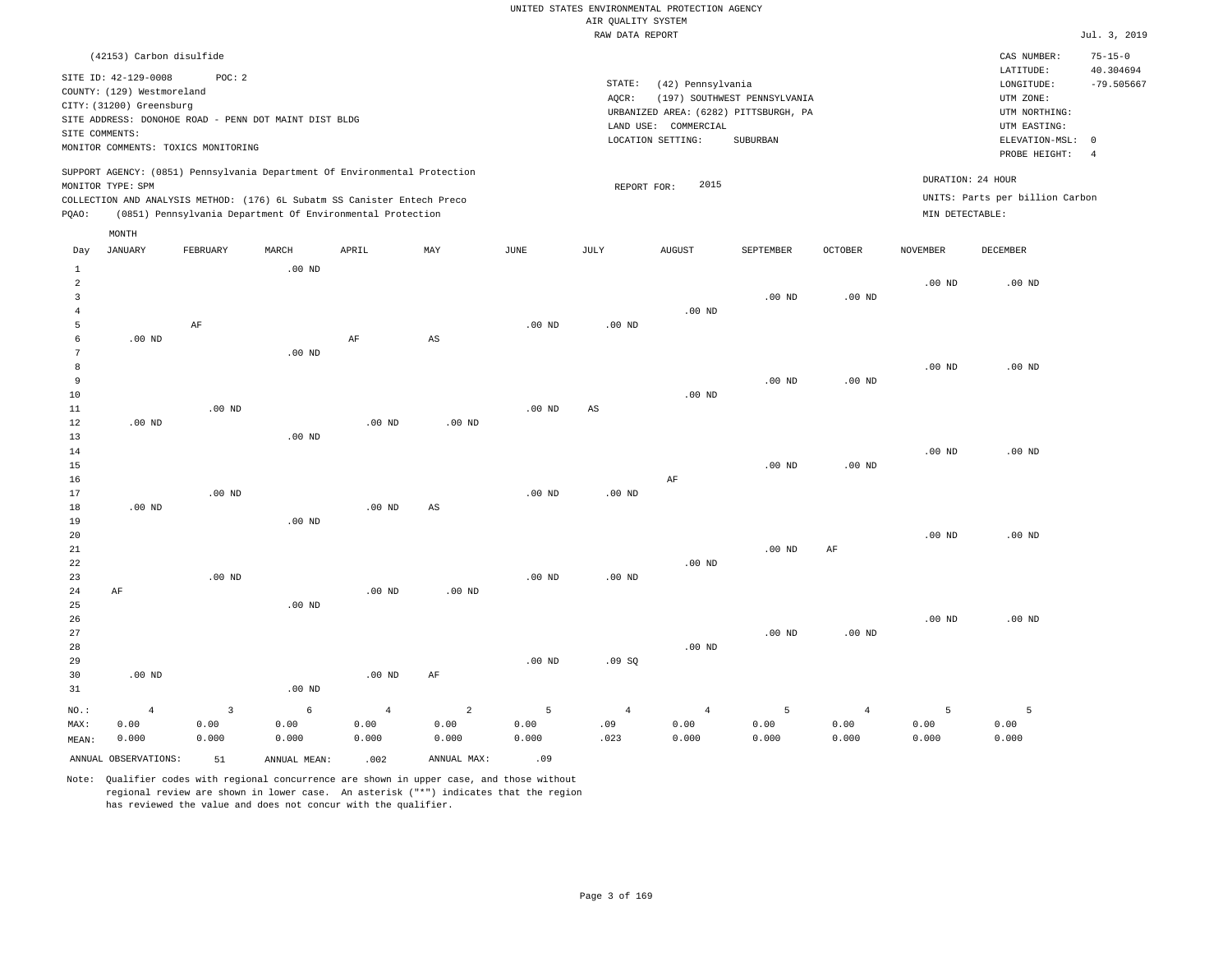| UNITED STATES ENVIRONMENTAL PROTECTION AGENCY |              |
|-----------------------------------------------|--------------|
| AIR OUALITY SYSTEM                            |              |
| RAW DATA REPORT                               | Jul. 3, 2019 |

| SITE COMMENTS:      | (43205) Propylene<br>SITE ID: 42-129-0008<br>COUNTY: (129) Westmoreland<br>CITY: (31200) Greensburg<br>MONITOR COMMENTS: TOXICS MONITORING<br>MONITOR TYPE: OTHER | POC: 2   | SITE ADDRESS: DONOHOE ROAD - PENN DOT MAINT DIST BLDG<br>SUPPORT AGENCY: (0851) Pennsylvania Department Of Environmental Protection |                |                | STATE:<br>(42) Pennsylvania<br>AOCR:<br>(197) SOUTHWEST PENNSYLVANIA<br>URBANIZED AREA: (6282) PITTSBURGH, PA<br>LAND USE: COMMERCIAL<br>LOCATION SETTING:<br>SUBURBAN<br>DURATION: 24 HOUR<br>2013<br>REPORT FOR: |        |               |                |                |                 |                                 | $115 - 07 - 1$<br>40.304694<br>$-79.505667$<br>ELEVATION-MSL: 0<br>$\overline{4}$ |
|---------------------|-------------------------------------------------------------------------------------------------------------------------------------------------------------------|----------|-------------------------------------------------------------------------------------------------------------------------------------|----------------|----------------|--------------------------------------------------------------------------------------------------------------------------------------------------------------------------------------------------------------------|--------|---------------|----------------|----------------|-----------------|---------------------------------|-----------------------------------------------------------------------------------|
|                     |                                                                                                                                                                   |          | COLLECTION AND ANALYSIS METHOD: (176) 6L Subatm SS Canister Entech Preco                                                            |                |                |                                                                                                                                                                                                                    |        |               |                |                |                 | UNITS: Parts per billion Carbon |                                                                                   |
| PQAO:               |                                                                                                                                                                   |          | (0851) Pennsylvania Department Of Environmental Protection                                                                          |                |                |                                                                                                                                                                                                                    |        |               |                |                | MIN DETECTABLE: |                                 |                                                                                   |
|                     | MONTH                                                                                                                                                             |          |                                                                                                                                     |                |                |                                                                                                                                                                                                                    |        |               |                |                |                 |                                 |                                                                                   |
| Day                 | <b>JANUARY</b>                                                                                                                                                    | FEBRUARY | MARCH                                                                                                                               | APRIL          | MAY            | <b>JUNE</b>                                                                                                                                                                                                        | JULY   | <b>AUGUST</b> | SEPTEMBER      | <b>OCTOBER</b> | <b>NOVEMBER</b> | DECEMBER                        |                                                                                   |
| $\mathbf{1}$        |                                                                                                                                                                   |          |                                                                                                                                     |                |                |                                                                                                                                                                                                                    |        |               | AS             | 5.790          |                 |                                 |                                                                                   |
| $\overline{a}$      |                                                                                                                                                                   |          |                                                                                                                                     |                |                |                                                                                                                                                                                                                    |        | 2.580         |                |                |                 |                                 |                                                                                   |
| 3                   |                                                                                                                                                                   | 4.947    |                                                                                                                                     |                |                | $_{\rm AS}$                                                                                                                                                                                                        | 1.908  |               |                |                |                 |                                 |                                                                                   |
| $\overline{4}$<br>5 | 2.757                                                                                                                                                             |          | 5.628                                                                                                                               | 4.017          | 1.161          |                                                                                                                                                                                                                    |        |               |                |                |                 |                                 |                                                                                   |
| 6                   |                                                                                                                                                                   |          |                                                                                                                                     |                |                |                                                                                                                                                                                                                    |        |               |                |                | 2.310 CC        | 3.972                           |                                                                                   |
| $\overline{7}$      |                                                                                                                                                                   |          |                                                                                                                                     |                |                |                                                                                                                                                                                                                    |        |               | 4.851          | .654 LL        |                 |                                 |                                                                                   |
| 8                   |                                                                                                                                                                   |          |                                                                                                                                     |                |                |                                                                                                                                                                                                                    |        | 1.530         |                |                |                 |                                 |                                                                                   |
| 9                   |                                                                                                                                                                   | 4.404    |                                                                                                                                     |                |                | 2.988                                                                                                                                                                                                              | 3.072  |               |                |                |                 |                                 |                                                                                   |
| 10                  | 8.037                                                                                                                                                             |          |                                                                                                                                     | 2.721          | 3.405          |                                                                                                                                                                                                                    |        |               |                |                |                 |                                 |                                                                                   |
| $11\,$              |                                                                                                                                                                   |          | 1.719                                                                                                                               |                |                |                                                                                                                                                                                                                    |        |               |                |                |                 |                                 |                                                                                   |
| 12<br>13            |                                                                                                                                                                   |          |                                                                                                                                     |                |                |                                                                                                                                                                                                                    |        |               | 1.293          | .567 LL        | 1.017 CC        | AS                              |                                                                                   |
| 14                  |                                                                                                                                                                   |          |                                                                                                                                     |                |                |                                                                                                                                                                                                                    |        | 1.440         |                |                |                 |                                 |                                                                                   |
| 15                  |                                                                                                                                                                   | 4.479    |                                                                                                                                     |                |                | 3.297                                                                                                                                                                                                              | 3.273  |               |                |                |                 |                                 |                                                                                   |
| 16                  | 6.363                                                                                                                                                             |          |                                                                                                                                     | 1.941          | AS             |                                                                                                                                                                                                                    |        |               |                |                |                 |                                 |                                                                                   |
| 17                  |                                                                                                                                                                   |          | 1.980                                                                                                                               |                |                |                                                                                                                                                                                                                    |        |               |                |                |                 |                                 |                                                                                   |
| 18                  |                                                                                                                                                                   |          |                                                                                                                                     |                |                |                                                                                                                                                                                                                    |        |               |                |                | 1.812 CC        | 3.729                           |                                                                                   |
| 19                  |                                                                                                                                                                   |          |                                                                                                                                     |                |                |                                                                                                                                                                                                                    |        |               | 4.716          | 1.935 LL       |                 |                                 |                                                                                   |
| 20<br>21            |                                                                                                                                                                   | 2.841    |                                                                                                                                     |                |                | 3.543                                                                                                                                                                                                              | 2.835  | AS            |                |                |                 |                                 |                                                                                   |
| 22                  | 2.436                                                                                                                                                             |          |                                                                                                                                     | 1.401          | 2.052          |                                                                                                                                                                                                                    |        |               |                |                |                 |                                 |                                                                                   |
| 23                  |                                                                                                                                                                   |          | 6.387                                                                                                                               |                |                |                                                                                                                                                                                                                    |        |               |                |                |                 |                                 |                                                                                   |
| 24                  |                                                                                                                                                                   |          |                                                                                                                                     |                |                |                                                                                                                                                                                                                    |        |               |                |                | 1.305 CC        | 2.100                           |                                                                                   |
| 25                  |                                                                                                                                                                   |          |                                                                                                                                     |                |                |                                                                                                                                                                                                                    |        |               | $\rm{AF}$      | 3.804          |                 |                                 |                                                                                   |
| 26                  |                                                                                                                                                                   |          |                                                                                                                                     |                |                |                                                                                                                                                                                                                    |        | $_{\rm AS}$   |                |                |                 |                                 |                                                                                   |
| 27                  |                                                                                                                                                                   | 4.053    |                                                                                                                                     |                |                | 2.823                                                                                                                                                                                                              | 4.095  |               |                |                |                 |                                 |                                                                                   |
| 28<br>29            | 4.707                                                                                                                                                             |          | 4.638                                                                                                                               | $_{\rm AS}$    | 2.040          |                                                                                                                                                                                                                    |        |               |                |                |                 |                                 |                                                                                   |
| 30                  |                                                                                                                                                                   |          |                                                                                                                                     |                |                |                                                                                                                                                                                                                    |        |               |                |                | $.000$ ND       | 3.196                           |                                                                                   |
| 31                  |                                                                                                                                                                   |          |                                                                                                                                     |                |                |                                                                                                                                                                                                                    |        |               |                | 2.748          |                 |                                 |                                                                                   |
| NO.:                | -5                                                                                                                                                                | 5        | 5                                                                                                                                   | $\overline{4}$ | $\overline{4}$ | $\overline{4}$                                                                                                                                                                                                     | 5      | 3             | $\overline{3}$ | $\epsilon$     | 5               | $\overline{4}$                  |                                                                                   |
| MAX:                | 8.037                                                                                                                                                             | 4.947    | 6.387                                                                                                                               | 4.017          | 3.405          | 3.543                                                                                                                                                                                                              | 4.095  | 2.580         | 4.851          | 5.790          | 2.310           | 3.972                           |                                                                                   |
| MEAN:               | 4.8600                                                                                                                                                            | 4.1448   | 4.0704                                                                                                                              | 2.5200         | 2.1645         | 3.1628                                                                                                                                                                                                             | 3.0366 | 1.8500        | 3.6200         | 2.5830         | 1.2888          | 3.2493                          |                                                                                   |
|                     | ANNUAL OBSERVATIONS:                                                                                                                                              | 53       | ANNUAL MEAN:                                                                                                                        | 3.0811         | ANNUAL MAX:    | 8.037                                                                                                                                                                                                              |        |               |                |                |                 |                                 |                                                                                   |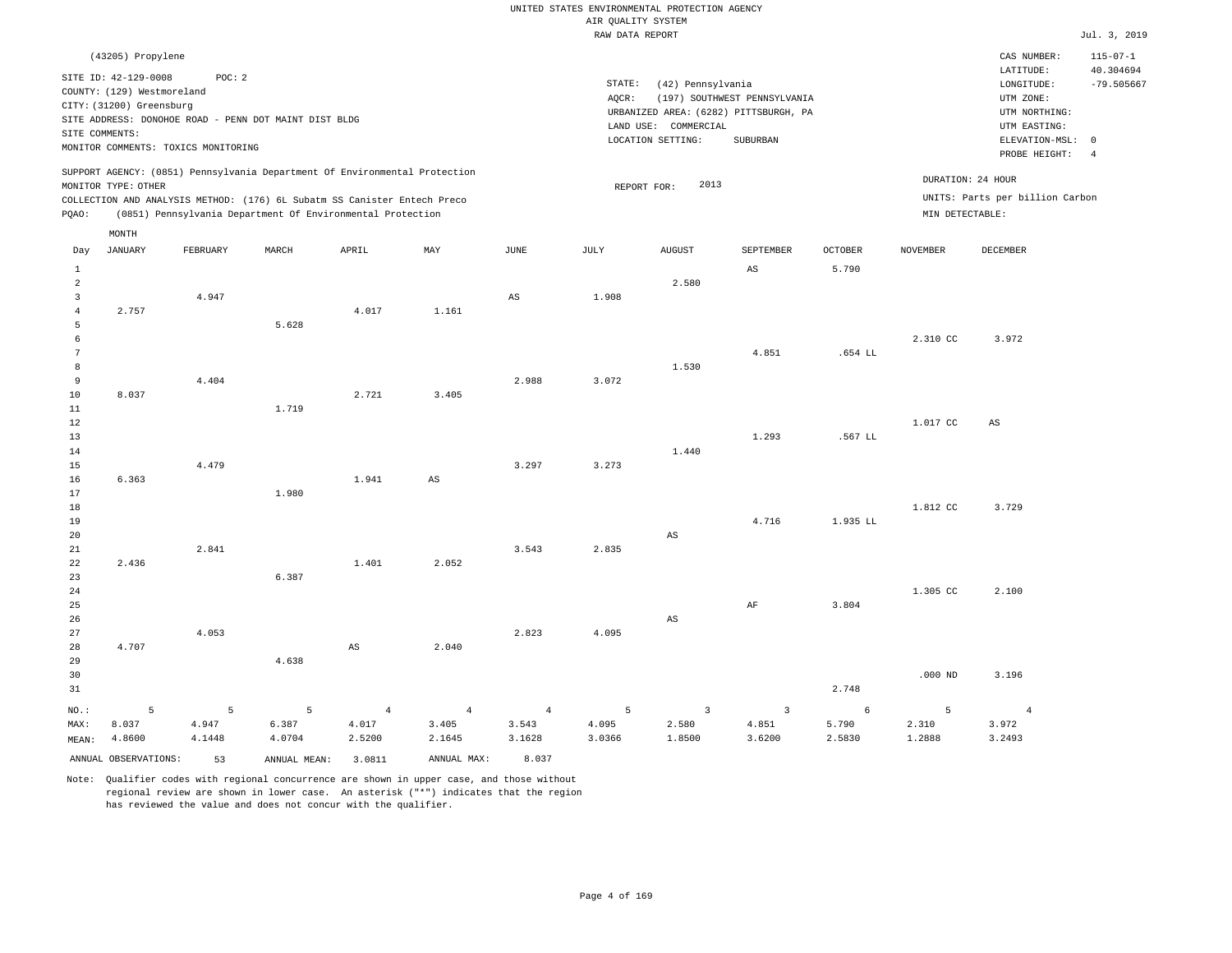|                                     | (43205) Propylene                                                                                                     |          |                                                                                                                                                        |        |             |                        |                                                                                                       |               |                                                                                                                      |                                                        |                   | CAS NUMBER:                     | $115 - 07 - 1$ |
|-------------------------------------|-----------------------------------------------------------------------------------------------------------------------|----------|--------------------------------------------------------------------------------------------------------------------------------------------------------|--------|-------------|------------------------|-------------------------------------------------------------------------------------------------------|---------------|----------------------------------------------------------------------------------------------------------------------|--------------------------------------------------------|-------------------|---------------------------------|----------------|
| SITE COMMENTS:                      | SITE ID: 42-129-0008<br>COUNTY: (129) Westmoreland<br>CITY: (31200) Greensburg<br>MONITOR COMMENTS: TOXICS MONITORING | POC: 2   | SITE ADDRESS: DONOHOE ROAD - PENN DOT MAINT DIST BLDG                                                                                                  |        |             |                        | STATE:<br>AQCR:<br>URBANIZED AREA: (6282) PITTSBURGH, PA<br>LAND USE: COMMERCIAL<br>LOCATION SETTING: |               | LATITUDE:<br>$\texttt{LONGITUDE}$ :<br>UTM ZONE:<br>UTM NORTHING:<br>UTM EASTING:<br>ELEVATION-MSL:<br>PROBE HEIGHT: | 40.304694<br>$-79.505667$<br>$\circ$<br>$\overline{4}$ |                   |                                 |                |
|                                     | MONITOR TYPE: OTHER                                                                                                   |          | SUPPORT AGENCY: (0851) Pennsylvania Department Of Environmental Protection<br>COLLECTION AND ANALYSIS METHOD: (176) 6L Subatm SS Canister Entech Preco |        |             |                        | REPORT FOR:                                                                                           | 2014          |                                                                                                                      |                                                        | DURATION: 24 HOUR | UNITS: Parts per billion Carbon |                |
| PQAO:                               |                                                                                                                       |          | (0851) Pennsylvania Department Of Environmental Protection                                                                                             |        |             |                        |                                                                                                       |               |                                                                                                                      |                                                        | MIN DETECTABLE:   |                                 |                |
|                                     | MONTH<br><b>JANUARY</b>                                                                                               | FEBRUARY | MARCH                                                                                                                                                  | APRIL  | MAY         | JUNE                   | JULY                                                                                                  | <b>AUGUST</b> | SEPTEMBER                                                                                                            |                                                        | <b>NOVEMBER</b>   | <b>DECEMBER</b>                 |                |
| Day                                 |                                                                                                                       |          |                                                                                                                                                        |        |             |                        |                                                                                                       |               |                                                                                                                      | <b>OCTOBER</b>                                         |                   |                                 |                |
| $\mathbf{1}$<br>$\overline{a}$<br>3 |                                                                                                                       |          |                                                                                                                                                        |        |             |                        |                                                                                                       | 3.275         | 2.583                                                                                                                | 4.979                                                  | 1.472             | 2.969                           |                |
| $\overline{4}$                      |                                                                                                                       | 9.803    |                                                                                                                                                        |        |             | 1.980                  | 1.513 CC                                                                                              |               |                                                                                                                      |                                                        |                   |                                 |                |
| 5                                   | 2.110 CC                                                                                                              |          |                                                                                                                                                        | 2.484  | 3.954       |                        |                                                                                                       |               |                                                                                                                      |                                                        |                   |                                 |                |
| 6<br>$7\phantom{.0}$                |                                                                                                                       |          | 1.733                                                                                                                                                  |        |             |                        |                                                                                                       |               |                                                                                                                      |                                                        | 1.684             | 2.546                           |                |
| 8                                   |                                                                                                                       |          |                                                                                                                                                        |        |             |                        |                                                                                                       |               | 1.872                                                                                                                | 2.951                                                  |                   |                                 |                |
| $\overline{9}$                      |                                                                                                                       |          |                                                                                                                                                        |        |             |                        |                                                                                                       | 2.210         |                                                                                                                      |                                                        |                   |                                 |                |
| 10                                  |                                                                                                                       | 7.308    |                                                                                                                                                        |        |             | $\mathbb{A}\mathbb{S}$ | 2.657                                                                                                 |               |                                                                                                                      |                                                        |                   |                                 |                |
| $11\,$<br>$1\,2$                    | 2.965 CC                                                                                                              |          | 3.441                                                                                                                                                  | 3.803  | 3.389       |                        |                                                                                                       |               |                                                                                                                      |                                                        |                   |                                 |                |
| 13                                  |                                                                                                                       |          |                                                                                                                                                        |        |             |                        |                                                                                                       |               |                                                                                                                      |                                                        | 1.927             | AF                              |                |
| 14                                  |                                                                                                                       |          |                                                                                                                                                        |        |             |                        |                                                                                                       |               | 2.553                                                                                                                | $_{\rm AS}$                                            |                   |                                 |                |
| 15                                  |                                                                                                                       |          |                                                                                                                                                        |        |             |                        |                                                                                                       | 2.643         |                                                                                                                      |                                                        |                   |                                 |                |
| 16                                  |                                                                                                                       | 8.063    |                                                                                                                                                        |        |             | 6.005                  | 3.224                                                                                                 |               |                                                                                                                      |                                                        |                   |                                 |                |
| 17<br>18                            | AF                                                                                                                    |          | 1.177                                                                                                                                                  | 1.384  | 1.898       |                        |                                                                                                       |               |                                                                                                                      |                                                        |                   |                                 |                |
| 19                                  |                                                                                                                       |          |                                                                                                                                                        |        |             |                        |                                                                                                       |               |                                                                                                                      |                                                        | 2.264             | 3.555                           |                |
| 20                                  |                                                                                                                       |          |                                                                                                                                                        |        |             |                        |                                                                                                       |               | 1.518                                                                                                                | 2.228                                                  |                   |                                 |                |
| 21                                  |                                                                                                                       |          |                                                                                                                                                        |        |             |                        |                                                                                                       | 3.856         |                                                                                                                      |                                                        |                   |                                 |                |
| 22<br>23                            | 4.020                                                                                                                 | 3.957    |                                                                                                                                                        | 1.483  | 4.247       | 4.579                  | 2.998                                                                                                 |               |                                                                                                                      |                                                        |                   |                                 |                |
| 24                                  |                                                                                                                       |          | 2.806                                                                                                                                                  |        |             |                        |                                                                                                       |               |                                                                                                                      |                                                        |                   |                                 |                |
| 25                                  |                                                                                                                       |          |                                                                                                                                                        |        |             |                        |                                                                                                       |               |                                                                                                                      |                                                        | 2.814             | 3.292                           |                |
| 26                                  |                                                                                                                       |          |                                                                                                                                                        |        |             |                        |                                                                                                       |               | 2.892                                                                                                                | 124.47 5                                               |                   |                                 |                |
| 27<br>28                            |                                                                                                                       | 6.678    |                                                                                                                                                        |        |             | 4.079                  | 2.252 CC                                                                                              | 3.010         |                                                                                                                      |                                                        |                   |                                 |                |
| 29                                  | AF                                                                                                                    |          |                                                                                                                                                        | 1.650  | 2.617       |                        |                                                                                                       |               |                                                                                                                      |                                                        |                   |                                 |                |
| 30                                  |                                                                                                                       |          | 1.984                                                                                                                                                  |        |             |                        |                                                                                                       |               |                                                                                                                      |                                                        |                   |                                 |                |
| 31                                  |                                                                                                                       |          |                                                                                                                                                        |        |             |                        |                                                                                                       |               |                                                                                                                      |                                                        |                   | $\mathbb{A}\mathbb{S}$          |                |
| NO.:                                | $\overline{3}$                                                                                                        | 5        | 5                                                                                                                                                      | 5      | 5           | $\overline{4}$         | 5                                                                                                     | 5             | 5                                                                                                                    | $\overline{4}$                                         | 5                 | $\overline{4}$                  |                |
| MAX:                                | 4.020                                                                                                                 | 9.803    | 3.441                                                                                                                                                  | 3.803  | 4.247       | 6.005                  | 3.224                                                                                                 | 3.856         | 2.892                                                                                                                | 124.47                                                 | 2.814             | 3.555                           |                |
| MEAN:                               | 3.0317                                                                                                                | 7.1618   | 2.2282                                                                                                                                                 | 2.1608 | 3.2210      | 4.1608                 | 2.5288                                                                                                | 2.9988        | 2.2836                                                                                                               | 33.6590                                                | 2.0322            | 3.0905                          |                |
|                                     | ANNUAL OBSERVATIONS:                                                                                                  | 55       | ANNUAL MEAN:                                                                                                                                           | 5.3784 | ANNUAL MAX: | 124.478                |                                                                                                       |               |                                                                                                                      |                                                        |                   |                                 |                |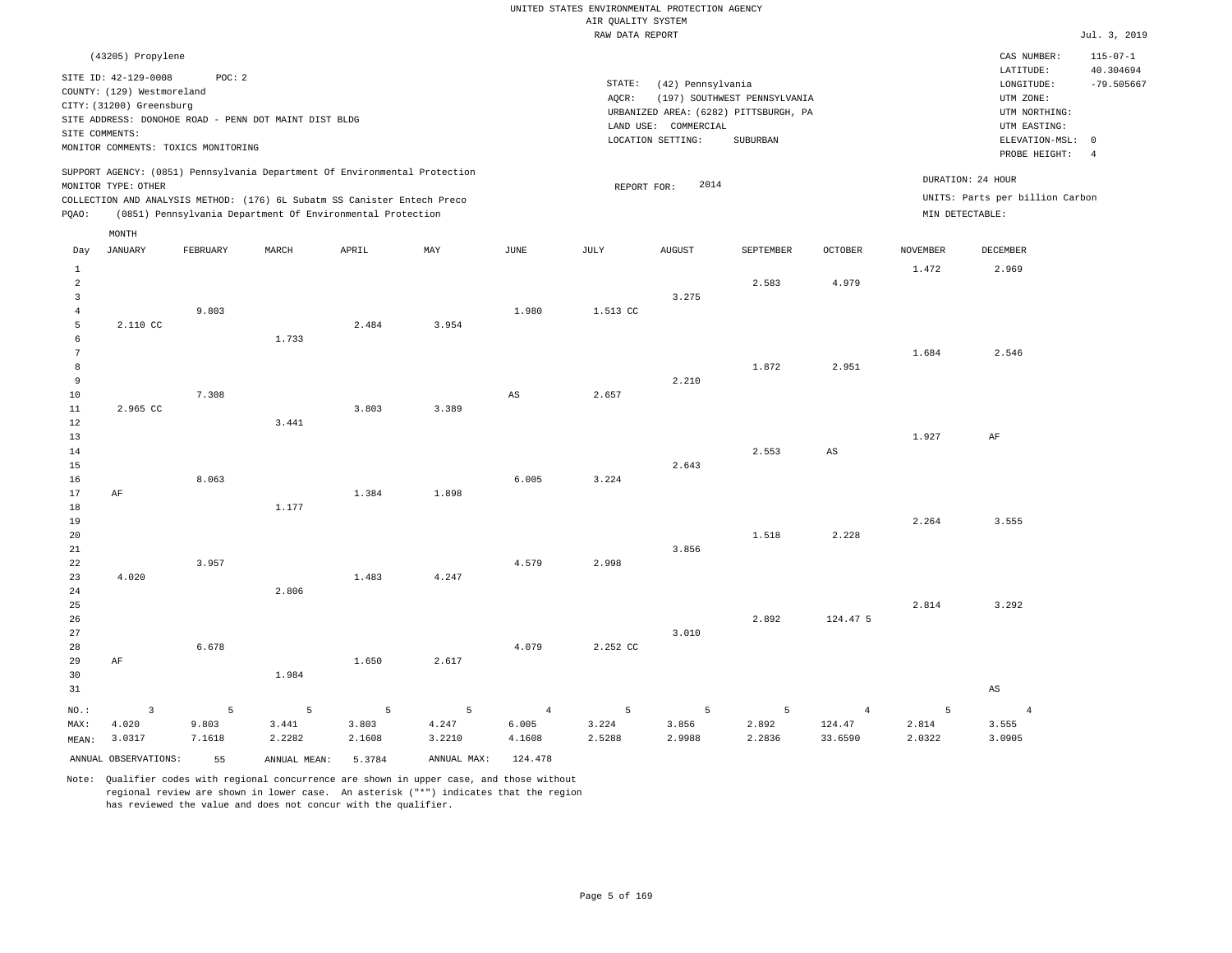## UNITED STATES ENVIRONMENTAL PROTECTION AGENCY AIR QUALITY SYSTEM

|                                                                                                                                                                                                                                                                                                                             |                                                                                                  |                                                                                                        |          |       |       |       | RAW DATA REPORT |                                                                                                         |                                          |                |                 |                                                                                           | Jul. 3, 2019              |
|-----------------------------------------------------------------------------------------------------------------------------------------------------------------------------------------------------------------------------------------------------------------------------------------------------------------------------|--------------------------------------------------------------------------------------------------|--------------------------------------------------------------------------------------------------------|----------|-------|-------|-------|-----------------|---------------------------------------------------------------------------------------------------------|------------------------------------------|----------------|-----------------|-------------------------------------------------------------------------------------------|---------------------------|
|                                                                                                                                                                                                                                                                                                                             | (43205) Propylene                                                                                |                                                                                                        |          |       |       |       |                 |                                                                                                         |                                          |                |                 | CAS NUMBER:                                                                               | $115 - 07 - 1$            |
|                                                                                                                                                                                                                                                                                                                             | SITE ID: 42-129-0008<br>COUNTY: (129) Westmoreland<br>CITY: (31200) Greensburg<br>SITE COMMENTS: | POC: 2<br>SITE ADDRESS: DONOHOE ROAD - PENN DOT MAINT DIST BLDG<br>MONITOR COMMENTS: TOXICS MONITORING |          |       |       |       | STATE:<br>AQCR: | (42) Pennsylvania<br>URBANIZED AREA: (6282) PITTSBURGH, PA<br>LAND USE: COMMERCIAL<br>LOCATION SETTING: | (197) SOUTHWEST PENNSYLVANIA<br>SUBURBAN |                |                 | LATITUDE:<br>LONGITUDE:<br>UTM ZONE:<br>UTM NORTHING:<br>UTM EASTING:<br>ELEVATION-MSL: 0 | 40.304694<br>$-79.505667$ |
| SUPPORT AGENCY: (0851) Pennsylvania Department Of Environmental Protection<br>MONITOR TYPE: OTHER<br>COLLECTION AND ANALYSIS METHOD: (176) 6L Subatm SS Canister Entech Preco<br>(0851) Pennsylvania Department Of Environmental Protection<br>PQAO:<br>MONTH<br>MAY<br><b>JANUARY</b><br>FEBRUARY<br>MARCH<br>APRIL<br>Day |                                                                                                  |                                                                                                        |          |       |       |       | REPORT FOR:     | PROBE HEIGHT: 4<br>DURATION: 24 HOUR<br>UNITS: Parts per billion Carbon<br>MIN DETECTABLE:              |                                          |                |                 |                                                                                           |                           |
|                                                                                                                                                                                                                                                                                                                             |                                                                                                  |                                                                                                        |          |       |       | JUNE  | JULY            | <b>AUGUST</b>                                                                                           | SEPTEMBER                                | <b>OCTOBER</b> | <b>NOVEMBER</b> | DECEMBER                                                                                  |                           |
| 2<br>3<br>-5                                                                                                                                                                                                                                                                                                                |                                                                                                  | AF                                                                                                     | 4.228    |       |       | 3.300 | 4.410           | 2.100                                                                                                   | 3,600                                    | .900           | 4.800           | 90.900 LK                                                                                 |                           |
| -6<br>7<br>8<br>9<br>10<br>11                                                                                                                                                                                                                                                                                               | 3.522                                                                                            | 6.032                                                                                                  | 7.035    | AF    | AS    | 6.000 | AS              | 2.880                                                                                                   | 2.670                                    | 3.000          | 4.200 QX        | 23.100                                                                                    |                           |
| 12<br>13<br>14<br>15<br>16<br>17                                                                                                                                                                                                                                                                                            | 3.569                                                                                            | 6.070                                                                                                  | 3.783 QX | 3.300 | 2.280 | 4.800 | 5.400           | AF                                                                                                      | 3.000                                    | 2.820          | 1.680           | 4.500                                                                                     |                           |
| 18                                                                                                                                                                                                                                                                                                                          | 3.014                                                                                            |                                                                                                        |          | 2.310 | AS    |       |                 |                                                                                                         |                                          |                |                 |                                                                                           |                           |

20 21 22 23 24 AF 3.072 1.260 3.900 5.400 2.820 2.340 1.140 AF 2.700 6.300

25 26 27 28 29 30 31 1.770 2.340 2.760 1.740 AF 4.200 2.910 2.820 .600 CC 1.650 1.620 4.200

|              |        | NO.: 4 3 6 4 2 5 4 4 5 4 5 5                |        |                    |             |        |                                 |        |        |         |
|--------------|--------|---------------------------------------------|--------|--------------------|-------------|--------|---------------------------------|--------|--------|---------|
| MAX: 3.569   | 6.070  | 7.035                                       | 3.300  | 3.900              | 6.000 5.400 |        | $2.880$ $3.600$ $3.000$ $4.800$ |        |        | 90.900  |
| MEAN: 2.9688 | 5.0580 | 3.8705                                      | 2.1525 | 3.0900 4.7400      | 3.8850      | 2.5350 | 2.2020                          | 2.0925 | 3.0000 | 25.8000 |
|              |        | ANNUAL OBSERVATIONS: 51 ANNUAL MEAN: 5.4475 |        | ANNUAL MAX: 90.900 |             |        |                                 |        |        |         |

Note: Qualifier codes with regional concurrence are shown in upper case, and those without regional review are shown in lower case. An asterisk ("\*") indicates that the region has reviewed the value and does not concur with the qualifier.

3.077

19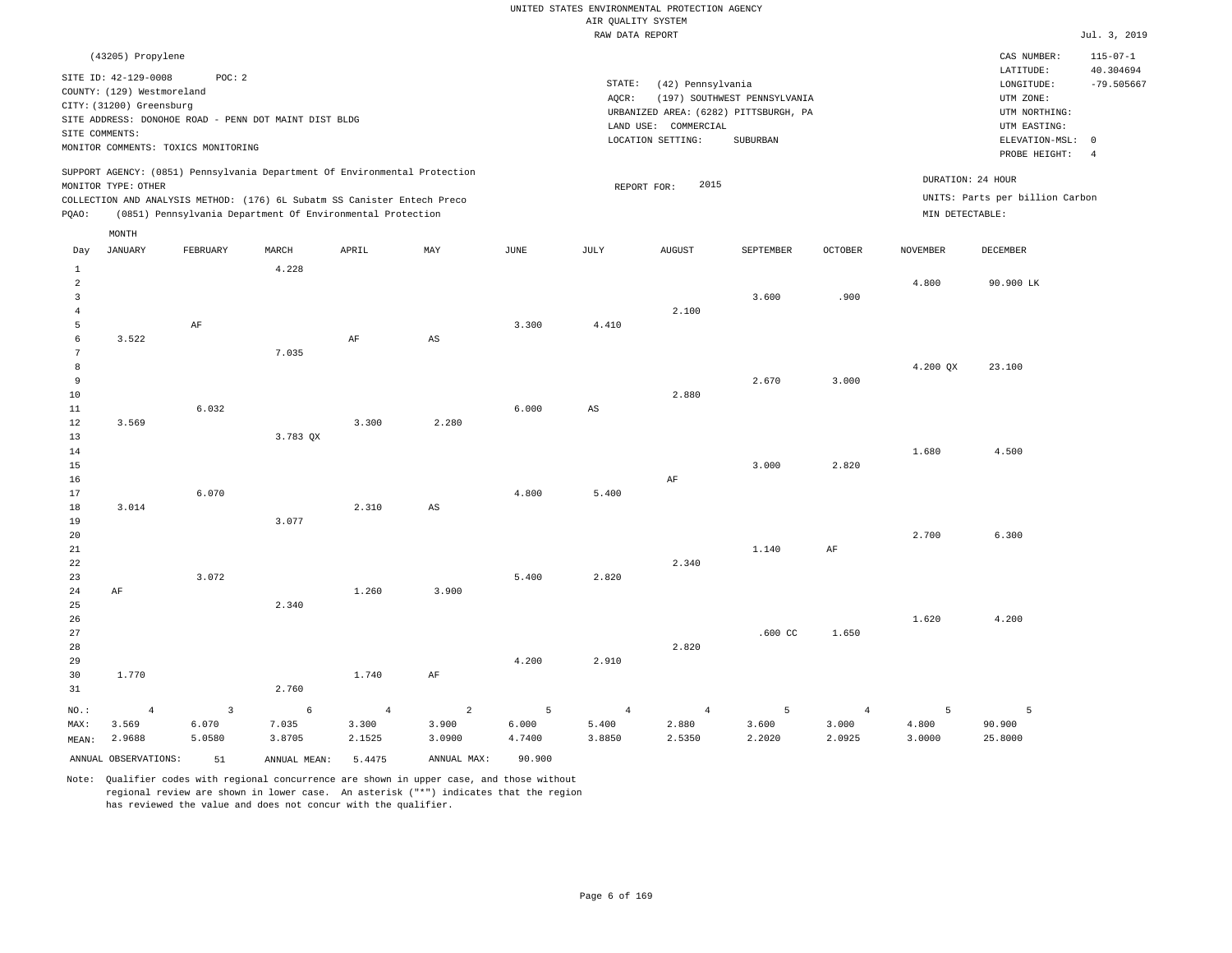|                | $(43218)$ 1, 3-Butadiene                                                                                                                                                             |          |       |                                                            |     |      |                              |                                                                                               |                                          |                |                                      | CAS NUMBER:                                                                                                | $106 - 99 - 0$                              |
|----------------|--------------------------------------------------------------------------------------------------------------------------------------------------------------------------------------|----------|-------|------------------------------------------------------------|-----|------|------------------------------|-----------------------------------------------------------------------------------------------|------------------------------------------|----------------|--------------------------------------|------------------------------------------------------------------------------------------------------------|---------------------------------------------|
| SITE COMMENTS: | SITE ID: 42-129-0008<br>COUNTY: (129) Westmoreland<br>CITY: (31200) Greensburg<br>SITE ADDRESS: DONOHOE ROAD - PENN DOT MAINT DIST BLDG<br>MONITOR COMMENTS: TOXICS MONITORING       | POC: 2   |       |                                                            |     |      | STATE:<br>AOCR:<br>LAND USE: | (42) Pennsylvania<br>URBANIZED AREA: (6282) PITTSBURGH, PA<br>COMMERCIAL<br>LOCATION SETTING: | (197) SOUTHWEST PENNSYLVANIA<br>SUBURBAN |                |                                      | LATITUDE:<br>LONGITUDE:<br>UTM ZONE:<br>UTM NORTHING:<br>UTM EASTING:<br>ELEVATION-MSL: 0<br>PROBE HEIGHT: | 40.304694<br>$-79.505667$<br>$\overline{4}$ |
| POAO:          | SUPPORT AGENCY: (0851) Pennsylvania Department Of Environmental Protection<br>MONITOR TYPE: SPM<br>COLLECTION AND ANALYSIS METHOD: (176) 6L SUBATM SS CANISTER ENTECH PRECO<br>MONTH |          |       | (0851) Pennsylvania Department Of Environmental Protection |     |      | REPORT FOR:                  | 2013                                                                                          |                                          |                | DURATION: 24 HOUR<br>MIN DETECTABLE: | UNITS: Parts per billion Carbon                                                                            |                                             |
| Day            | JANUARY                                                                                                                                                                              | FEBRUARY | MARCH | APRIL                                                      | MAY | JUNE | JULY                         | AUGUST                                                                                        | SEPTEMBER                                | <b>OCTOBER</b> | NOVEMBER                             | DECEMBER                                                                                                   |                                             |

| $\mathbf{1}$   |                   |                   |                   |                        |                        |                |                   |                         | AS                      | $.00$ ND          |          |                |
|----------------|-------------------|-------------------|-------------------|------------------------|------------------------|----------------|-------------------|-------------------------|-------------------------|-------------------|----------|----------------|
| $\overline{a}$ |                   |                   |                   |                        |                        |                |                   | $.00$ ND                |                         |                   |          |                |
| 3              |                   | $.00$ ND          |                   |                        |                        | $_{\rm AS}$    | $.00$ ND          |                         |                         |                   |          |                |
| $\overline{4}$ | $.00$ ND          |                   |                   | $.00$ ND               | $.00$ ND               |                |                   |                         |                         |                   |          |                |
| 5              |                   |                   | $.00$ ND          |                        |                        |                |                   |                         |                         |                   |          |                |
| 6              |                   |                   |                   |                        |                        |                |                   |                         |                         |                   | $.00$ ND | $.00$ ND       |
| 7              |                   |                   |                   |                        |                        |                |                   |                         | $.00$ ND                | .00 <sub>ND</sub> |          |                |
| 8              |                   |                   |                   |                        |                        |                |                   | $.00$ ND                |                         |                   |          |                |
| 9              |                   | $.00$ ND          |                   |                        |                        | $.00$ ND       | $.00$ ND          |                         |                         |                   |          |                |
| 10             | $.00$ ND          |                   |                   | $.00$ ND               | .00 <sub>ND</sub>      |                |                   |                         |                         |                   |          |                |
| 11             |                   |                   | $.00$ ND          |                        |                        |                |                   |                         |                         |                   |          |                |
| 12             |                   |                   |                   |                        |                        |                |                   |                         |                         |                   | .00 $ND$ | AS             |
| 13             |                   |                   |                   |                        |                        |                |                   |                         | $.00$ ND                | .00 $ND$          |          |                |
| 14             |                   |                   |                   |                        |                        |                |                   | $.00$ ND                |                         |                   |          |                |
| 15             |                   | $.00$ ND          |                   |                        |                        | $.00$ ND       | $.00$ ND          |                         |                         |                   |          |                |
| 16             | .00 <sub>ND</sub> |                   |                   | $.00$ ND               | $\mathbb{A}\mathbb{S}$ |                |                   |                         |                         |                   |          |                |
| 17             |                   |                   | $.00$ ND          |                        |                        |                |                   |                         |                         |                   |          |                |
| 18             |                   |                   |                   |                        |                        |                |                   |                         |                         |                   | $.00$ ND | $.00$ ND       |
| 19             |                   |                   |                   |                        |                        |                |                   |                         | $.00$ ND                | $.00$ ND          |          |                |
| 20             |                   |                   |                   |                        |                        |                |                   | $\mathbb{A}\mathbb{S}$  |                         |                   |          |                |
| 21             |                   | $.00$ ND          |                   |                        |                        | $.00$ ND       | .00 $ND$          |                         |                         |                   |          |                |
| $2\sqrt{2}$    | $.00$ ND          |                   |                   | $.00$ ND               | $.00$ ND               |                |                   |                         |                         |                   |          |                |
| 23             |                   |                   | .00 <sub>ND</sub> |                        |                        |                |                   |                         |                         |                   |          |                |
| $2\sqrt{4}$    |                   |                   |                   |                        |                        |                |                   |                         |                         |                   | $.00$ ND | $.00$ ND       |
| $25\,$         |                   |                   |                   |                        |                        |                |                   |                         | $\rm AF$                | .00 <sub>ND</sub> |          |                |
| 26             |                   |                   |                   |                        |                        |                |                   | $\mathbb{A}\mathbb{S}$  |                         |                   |          |                |
| 27             |                   | .00 <sub>ND</sub> |                   |                        |                        | $.00$ ND       | $.00~\mathrm{ND}$ |                         |                         |                   |          |                |
| 28             | $.00$ ND          |                   |                   | $\mathbb{A}\mathbb{S}$ | .00 <sub>ND</sub>      |                |                   |                         |                         |                   |          |                |
| 29             |                   |                   | $.00$ ND          |                        |                        |                |                   |                         |                         |                   |          |                |
| 30             |                   |                   |                   |                        |                        |                |                   |                         |                         |                   | $.00$ ND | $.00$ ND       |
| 31             |                   |                   |                   |                        |                        |                |                   |                         |                         | .00 <sub>ND</sub> |          |                |
| $_{\rm NO.}$ : | 5                 | 5                 | 5                 | $\overline{4}$         | $\overline{4}$         | $\overline{4}$ | 5                 | $\overline{\mathbf{3}}$ | $\overline{\mathbf{3}}$ | $\epsilon$        | 5        | $\overline{4}$ |
| MAX:           | 0.00              | 0.00              | 0.00              | 0.00                   | 0.00                   | 0.00           | 0.00              | 0.00                    | 0.00                    | 0.00              | 0.00     | 0.00           |
| MEAN:          | 0.000             | 0.000             | 0.000             | 0.000                  | 0.000                  | 0.000          | 0.000             | 0.000                   | 0.000                   | 0.000             | 0.000    | 0.000          |
|                |                   |                   |                   |                        |                        |                |                   |                         |                         |                   |          |                |

ANNUAL OBSERVATIONS: 53 ANNUAL MEAN: 0.000 ANNUAL MAX: 0.00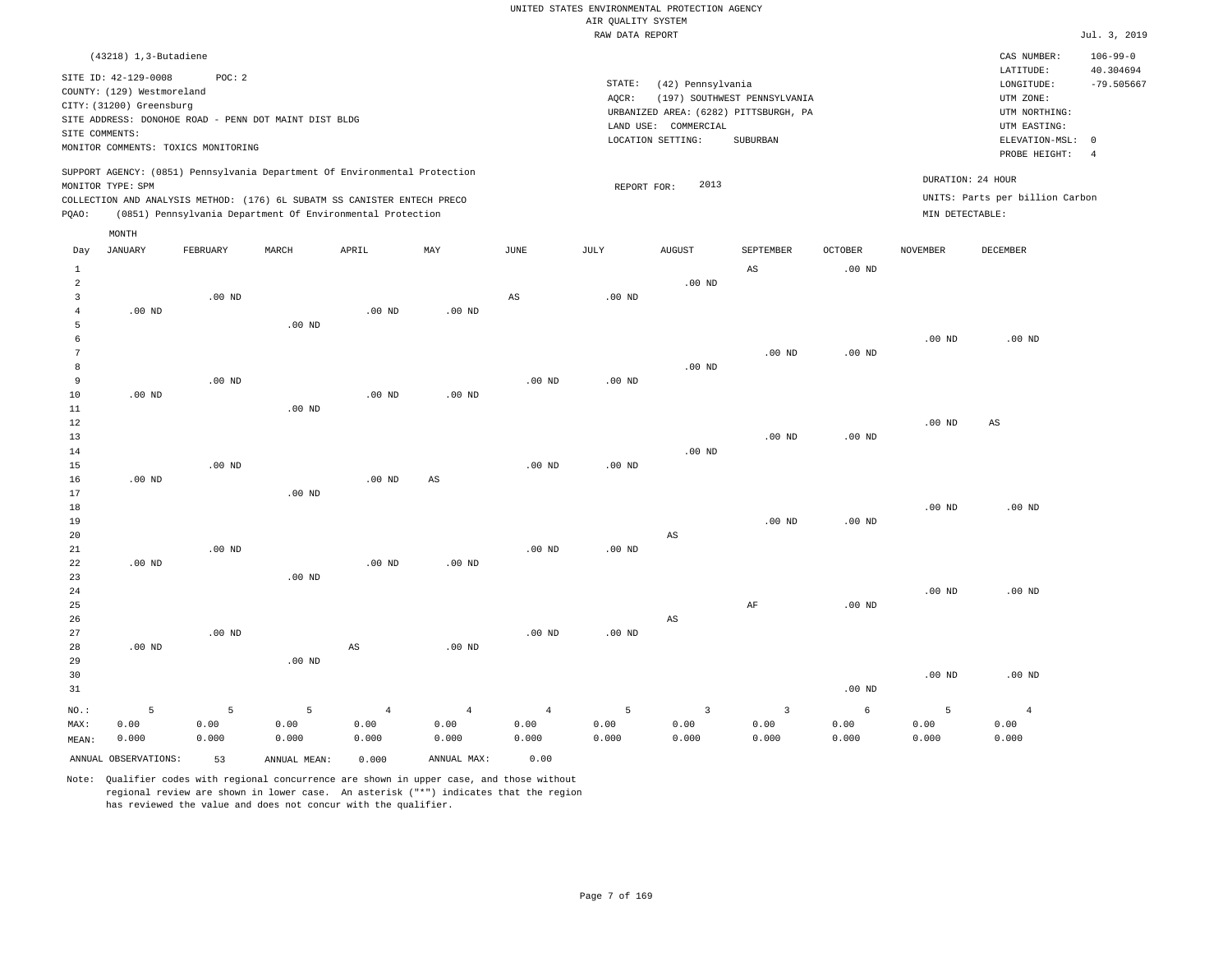| $(43218)$ 1, 3-Butadiene                                                                                                                                                                                                                           |                                                                                                                                                                        |                                      | CAS NUMBER:                                                                                                | $106 - 99 - 0$                  |
|----------------------------------------------------------------------------------------------------------------------------------------------------------------------------------------------------------------------------------------------------|------------------------------------------------------------------------------------------------------------------------------------------------------------------------|--------------------------------------|------------------------------------------------------------------------------------------------------------|---------------------------------|
| SITE ID: 42-129-0008<br>POC:2<br>COUNTY: (129) Westmoreland<br>CITY: (31200) Greensburg<br>SITE ADDRESS: DONOHOE ROAD - PENN DOT MAINT DIST BLDG<br>SITE COMMENTS:<br>MONITOR COMMENTS: TOXICS MONITORING                                          | STATE:<br>(42) Pennsylvania<br>(197) SOUTHWEST PENNSYLVANIA<br>AOCR:<br>URBANIZED AREA: (6282) PITTSBURGH, PA<br>LAND USE: COMMERCIAL<br>LOCATION SETTING:<br>SUBURBAN |                                      | LATITUDE:<br>LONGITUDE:<br>UTM ZONE:<br>UTM NORTHING:<br>UTM EASTING:<br>ELEVATION-MSL: 0<br>PROBE HEIGHT: | 40.304694<br>$-79.505667$<br>-4 |
| SUPPORT AGENCY: (0851) Pennsylvania Department Of Environmental Protection<br>MONITOR TYPE: SPM<br>COLLECTION AND ANALYSIS METHOD: (176) 6L SUBATM SS CANISTER ENTECH PRECO<br>(0851) Pennsylvania Department Of Environmental Protection<br>POAO: | 2014<br>REPORT FOR:                                                                                                                                                    | DURATION: 24 HOUR<br>MIN DETECTABLE: | UNITS: Parts per billion Carbon                                                                            |                                 |
| MONTH                                                                                                                                                                                                                                              |                                                                                                                                                                        |                                      |                                                                                                            |                                 |

| Day            | JANUARY                 | FEBRUARY | $\tt MARCH$  | APRIL             | MAY         | $_{\rm JUNE}$  | $\mathtt{JULY}$ | AUGUST   | SEPTEMBER | OCTOBER        | NOVEMBER | DECEMBER               |
|----------------|-------------------------|----------|--------------|-------------------|-------------|----------------|-----------------|----------|-----------|----------------|----------|------------------------|
| 1              |                         |          |              |                   |             |                |                 |          |           |                | $.00$ ND | .00 <sub>ND</sub>      |
| $\overline{a}$ |                         |          |              |                   |             |                |                 |          | $.00$ ND  | $.00$ ND       |          |                        |
| 3              |                         |          |              |                   |             |                |                 | $.00$ ND |           |                |          |                        |
| $\overline{4}$ |                         | $.00$ ND |              |                   |             | $.00$ ND       | $.00$ ND        |          |           |                |          |                        |
| 5              | $.00$ ND                |          |              | $.00~\mathrm{ND}$ | $.00$ ND    |                |                 |          |           |                |          |                        |
| 6              |                         |          | $.00$ ND     |                   |             |                |                 |          |           |                |          |                        |
| 7              |                         |          |              |                   |             |                |                 |          |           |                | $.00$ ND | $.00$ ND               |
| 8              |                         |          |              |                   |             |                |                 |          | $.00$ ND  | $.00$ ND       |          |                        |
| 9              |                         |          |              |                   |             |                |                 | $.00$ ND |           |                |          |                        |
| 10             |                         | $.00$ ND |              |                   |             | AS             | $.00$ ND        |          |           |                |          |                        |
| 11             | .00 $ND$                |          |              | $.00$ ND          | $.00$ ND    |                |                 |          |           |                |          |                        |
| 12             |                         |          | $.00$ ND     |                   |             |                |                 |          |           |                |          |                        |
| 13             |                         |          |              |                   |             |                |                 |          |           |                | $.00$ ND | AF                     |
| 14             |                         |          |              |                   |             |                |                 |          | $.00$ ND  | AS             |          |                        |
| 15             |                         | $.00$ ND |              |                   |             | $.00$ ND       |                 | $.00$ ND |           |                |          |                        |
| 16<br>17       | $\rm{AF}$               |          |              | $.00$ ND          | $.00$ ND    |                | $.00$ ND        |          |           |                |          |                        |
| 18             |                         |          | $.00$ ND     |                   |             |                |                 |          |           |                |          |                        |
| 19             |                         |          |              |                   |             |                |                 |          |           |                | $.00$ ND | $.00$ ND               |
| 20             |                         |          |              |                   |             |                |                 |          | $.00$ ND  | $.00$ ND       |          |                        |
| 21             |                         |          |              |                   |             |                |                 | $.00$ ND |           |                |          |                        |
| 22             |                         | $.00$ ND |              |                   |             | $.00$ ND       | $.00$ ND        |          |           |                |          |                        |
| 23             | $.00$ ND                |          |              | $.00$ ND          | $.00$ ND    |                |                 |          |           |                |          |                        |
| 24             |                         |          | $.00$ ND     |                   |             |                |                 |          |           |                |          |                        |
| 25             |                         |          |              |                   |             |                |                 |          |           |                | $.00$ ND | $.00$ ND               |
| 26             |                         |          |              |                   |             |                |                 |          | $.00$ ND  | $.00$ ND       |          |                        |
| 27             |                         |          |              |                   |             |                |                 | $.00$ ND |           |                |          |                        |
| 28             |                         | $.00$ ND |              |                   |             | $.00$ ND       | $.00$ ND        |          |           |                |          |                        |
| 29             | AF                      |          |              | $.00$ ND          | $.00$ ND    |                |                 |          |           |                |          |                        |
| 30             |                         |          | $.00$ ND     |                   |             |                |                 |          |           |                |          |                        |
| 31             |                         |          |              |                   |             |                |                 |          |           |                |          | $\mathbb{A}\mathbb{S}$ |
| $NO.$ :        | $\overline{\mathbf{3}}$ | 5        | 5            | 5                 | $\mathsf S$ | $\overline{4}$ | 5               | 5        | 5         | $\overline{4}$ | 5        | $\overline{4}$         |
| MAX:           | 0.00                    | 0.00     | 0.00         | 0.00              | 0.00        | 0.00           | 0.00            | 0.00     | 0.00      | 0.00           | 0.00     | 0.00                   |
| MEAN:          | 0.000                   | 0.000    | 0.000        | 0.000             | 0.000       | 0.000          | 0.000           | 0.000    | 0.000     | 0.000          | 0.000    | 0.000                  |
|                | ANNUAL OBSERVATIONS:    | 55       | ANNUAL MEAN: | 0.000             | ANNUAL MAX: | 0.00           |                 |          |           |                |          |                        |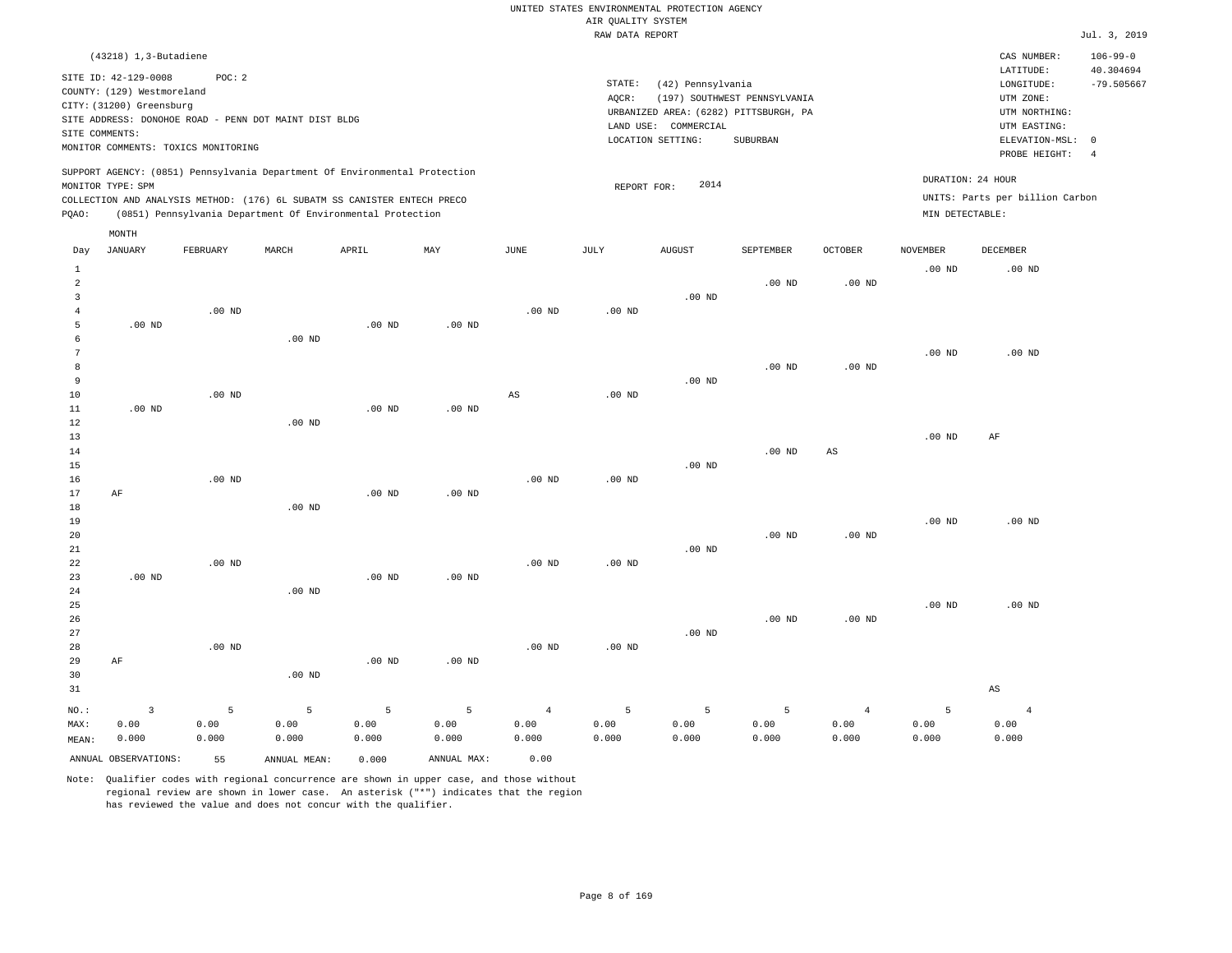| $(43218)$ 1, 3-Butadiene                                                                                                                                                                                                                           |                                                                                                               | CAS NUMBER:                                                             | $106 - 99 - 0$            |
|----------------------------------------------------------------------------------------------------------------------------------------------------------------------------------------------------------------------------------------------------|---------------------------------------------------------------------------------------------------------------|-------------------------------------------------------------------------|---------------------------|
| POC: 2<br>SITE ID: 42-129-0008<br>COUNTY: (129) Westmoreland<br>CITY: (31200) Greensburg                                                                                                                                                           | STATE:<br>(42) Pennsylvania<br>(197) SOUTHWEST PENNSYLVANIA<br>AOCR:<br>URBANIZED AREA: (6282) PITTSBURGH, PA | LATITUDE:<br>LONGITUDE:<br>UTM ZONE:<br>UTM NORTHING:                   | 40.304694<br>$-79.505667$ |
| SITE ADDRESS: DONOHOE ROAD - PENN DOT MAINT DIST BLDG<br>SITE COMMENTS:<br>MONITOR COMMENTS: TOXICS MONITORING                                                                                                                                     | LAND USE: COMMERCIAL<br>LOCATION SETTING:<br>SUBURBAN                                                         | UTM EASTING:<br>ELEVATION-MSL: 0<br>PROBE HEIGHT:                       |                           |
| SUPPORT AGENCY: (0851) Pennsylvania Department Of Environmental Protection<br>MONITOR TYPE: SPM<br>COLLECTION AND ANALYSIS METHOD: (176) 6L SUBATM SS CANISTER ENTECH PRECO<br>(0851) Pennsylvania Department Of Environmental Protection<br>POAO: | 2015<br>REPORT FOR:                                                                                           | DURATION: 24 HOUR<br>UNITS: Parts per billion Carbon<br>MIN DETECTABLE: |                           |
| MONTH                                                                                                                                                                                                                                              |                                                                                                               |                                                                         |                           |

| Day                     | JANUARY              | FEBRUARY                  | MARCH             | APRIL    | MAY                     | $_{\rm JUNE}$ | JULY                   | ${\tt AUGUST}$ | SEPTEMBER      | OCTOBER           | NOVEMBER          | DECEMBER |
|-------------------------|----------------------|---------------------------|-------------------|----------|-------------------------|---------------|------------------------|----------------|----------------|-------------------|-------------------|----------|
| $\mathbf{1}$            |                      |                           | $.00$ ND          |          |                         |               |                        |                |                |                   |                   |          |
| $\overline{\mathbf{c}}$ |                      |                           |                   |          |                         |               |                        |                |                |                   | .00 <sub>ND</sub> | $.00$ ND |
| 3                       |                      |                           |                   |          |                         |               |                        |                | $.00$ ND       | $.00{\rm ~ND}$    |                   |          |
| $\overline{4}$          |                      |                           |                   |          |                         |               |                        | $.00$ ND       |                |                   |                   |          |
| 5                       |                      | $\rm{AF}$                 |                   |          |                         | $.00$ ND      | $.00~\mathrm{ND}$      |                |                |                   |                   |          |
| 6                       | $.00$ ND             |                           |                   | $\rm AF$ | $\mathbb{A}\mathbb{S}$  |               |                        |                |                |                   |                   |          |
| 7                       |                      |                           | $.00$ ND          |          |                         |               |                        |                |                |                   |                   |          |
| 8                       |                      |                           |                   |          |                         |               |                        |                |                |                   | $.00$ ND          | $.00$ ND |
| 9                       |                      |                           |                   |          |                         |               |                        |                | $.00$ ND       | .00 <sub>ND</sub> |                   |          |
| $10$                    |                      |                           |                   |          |                         |               |                        | $.00$ ND       |                |                   |                   |          |
| $11\,$                  |                      | $.00$ ND                  |                   |          |                         | $.00$ ND      | $\mathbb{A}\mathbb{S}$ |                |                |                   |                   |          |
| 12                      | $.00$ ND             |                           |                   | $.00$ ND | $.00$ ND                |               |                        |                |                |                   |                   |          |
| 13                      |                      |                           | .00 <sub>ND</sub> |          |                         |               |                        |                |                |                   |                   |          |
| 14                      |                      |                           |                   |          |                         |               |                        |                |                |                   | $.00$ ND          | $.00$ ND |
| 15                      |                      |                           |                   |          |                         |               |                        |                | $.00$ ND       | $.00$ ND          |                   |          |
| 16                      |                      |                           |                   |          |                         |               |                        | $\rm{AF}$      |                |                   |                   |          |
| 17                      |                      | .35 SQ                    |                   |          |                         | $.00$ ND      | $.00$ ND               |                |                |                   |                   |          |
| 18                      | $.00$ ND             |                           |                   | $.00$ ND | $\mathbb{A}\mathbb{S}$  |               |                        |                |                |                   |                   |          |
| 19                      |                      |                           | .00 <sub>ND</sub> |          |                         |               |                        |                |                |                   |                   |          |
| 20                      |                      |                           |                   |          |                         |               |                        |                |                |                   | $.00$ ND          | $.00$ ND |
| ${\bf 21}$              |                      |                           |                   |          |                         |               |                        |                | $.00$ ND       | $\rm{AF}$         |                   |          |
| $^{\rm 22}$             |                      |                           |                   |          |                         |               |                        | $.00$ ND       |                |                   |                   |          |
| 23                      |                      | .00 $ND$                  |                   |          |                         | $.00$ ND      | $.00~\mathrm{ND}$      |                |                |                   |                   |          |
| $2\,4$                  | $\rm AF$             |                           |                   | $.00$ ND | $.00$ ND                |               |                        |                |                |                   |                   |          |
| $25\,$<br>26            |                      |                           | .00 <sub>ND</sub> |          |                         |               |                        |                |                |                   | $.00$ ND          | $.00$ ND |
| $2\,7$                  |                      |                           |                   |          |                         |               |                        |                | $.00$ ND       | .00 <sub>ND</sub> |                   |          |
| 28                      |                      |                           |                   |          |                         |               |                        | $.00$ ND       |                |                   |                   |          |
| 29                      |                      |                           |                   |          |                         | $.00$ ND      | $.00$ ND               |                |                |                   |                   |          |
| 30                      | $.00$ ND             |                           |                   | $.00$ ND | AF                      |               |                        |                |                |                   |                   |          |
| 31                      |                      |                           | .00 <sub>ND</sub> |          |                         |               |                        |                |                |                   |                   |          |
|                         |                      |                           |                   |          |                         |               |                        |                |                |                   |                   |          |
| $_{\rm NO.}$ :          | $\overline{4}$       | $\ensuremath{\mathsf{3}}$ | 6                 | $\,4$    | $\overline{\mathbf{c}}$ | $\sqrt{5}$    | $\sqrt{4}$             | $\sqrt{4}$     | $\overline{5}$ | $\overline{4}$    | 5                 | 5        |
| MAX:                    | 0.00                 | .35                       | 0.00              | 0.00     | 0.00                    | 0.00          | 0.00                   | 0.00           | 0.00           | 0.00              | 0.00              | 0.00     |
| MEAN:                   | 0.000                | .117                      | 0.000             | 0.000    | 0.000                   | 0.000         | 0.000                  | 0.000          | 0.000          | 0.000             | 0.000             | 0.000    |
|                         | ANNUAL OBSERVATIONS: | 51                        | ANNUAL MEAN:      | .007     | ANNUAL MAX:             | .35           |                        |                |                |                   |                   |          |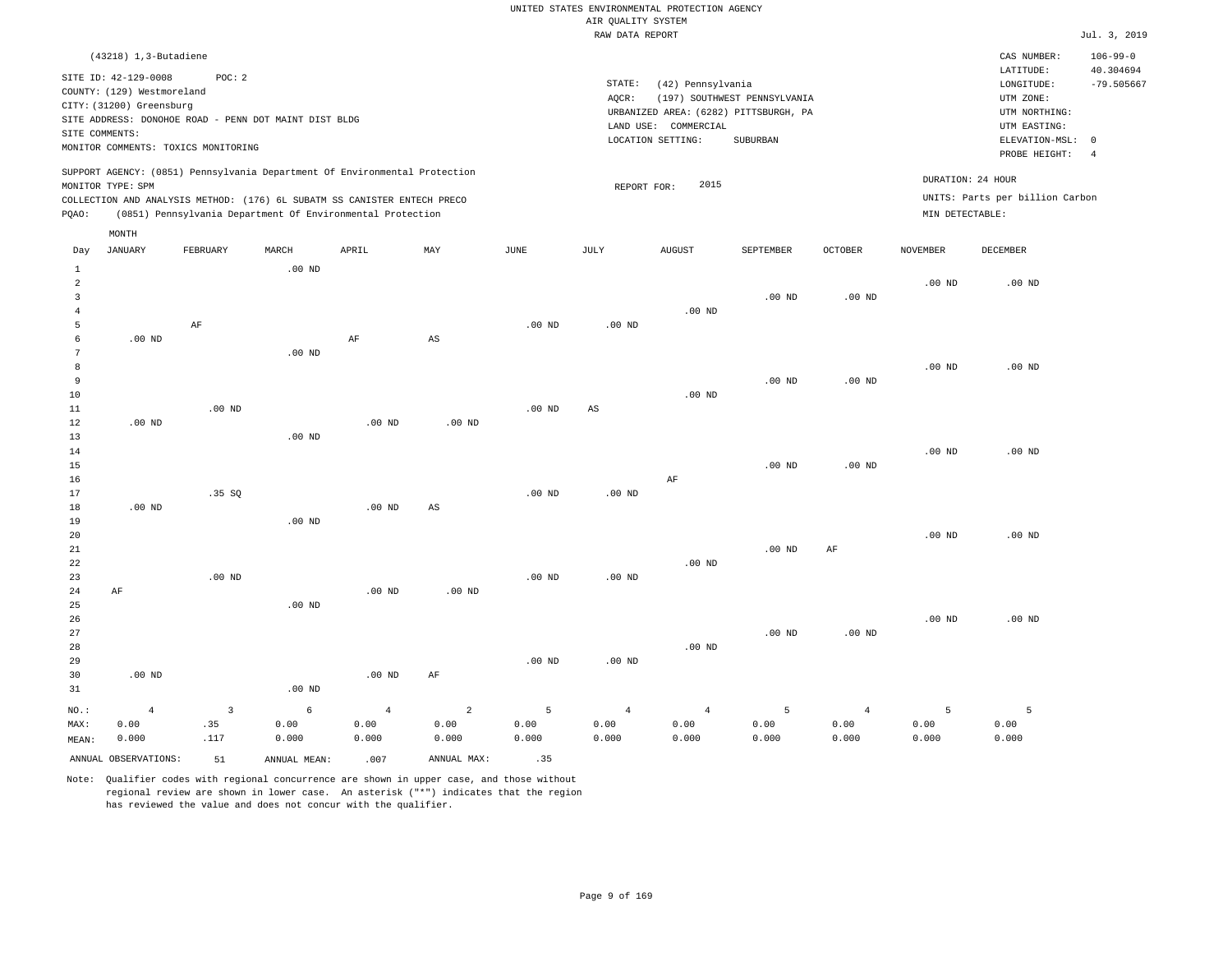| (43231) n-Hexane                                                                                                                                                                                                                                   |                                                                                                | CAS NUMBER:                                                      | $110 - 54 - 3$            |
|----------------------------------------------------------------------------------------------------------------------------------------------------------------------------------------------------------------------------------------------------|------------------------------------------------------------------------------------------------|------------------------------------------------------------------|---------------------------|
| SITE ID: 42-129-0008<br>POC: 2<br>COUNTY: (129) Westmoreland<br>CITY: (31200) Greensburg                                                                                                                                                           | STATE:<br>(42) Pennsylvania<br>(197) SOUTHWEST PENNSYLVANIA<br>AOCR:                           | LATITUDE:<br>LONGITUDE:<br>UTM ZONE:                             | 40.304694<br>$-79.505667$ |
| SITE ADDRESS: DONOHOE ROAD - PENN DOT MAINT DIST BLDG<br>SITE COMMENTS:<br>MONITOR COMMENTS: TOXICS MONITORING                                                                                                                                     | URBANIZED AREA: (6282) PITTSBURGH, PA<br>LAND USE: COMMERCIAL<br>LOCATION SETTING:<br>SUBURBAN | UTM NORTHING:<br>UTM EASTING:<br>ELEVATION-MSL:<br>PROBE HEIGHT: | - 0                       |
| SUPPORT AGENCY: (0851) Pennsylvania Department Of Environmental Protection<br>MONITOR TYPE: SPM<br>COLLECTION AND ANALYSIS METHOD: (176) 6L SUBATM SS CANISTER ENTECH PRECO<br>(0851) Pennsylvania Department Of Environmental Protection<br>POAO: | DURATION: 24 HOUR<br>2013<br>REPORT FOR:<br>MIN DETECTABLE:                                    | UNITS: Parts per billion Carbon                                  |                           |
| MONTH<br>Dott TANTIADV<br>MADOTT<br>MAV<br>TITATE<br>TITT V<br><b>DRODITADV</b><br><b>ADDTT</b>                                                                                                                                                    | <b>ATTOTTOM</b><br>CEDERADED<br>OCDDDD<br><b>MOUTRADED</b>                                     | DECEMBED                                                         |                           |

| Day                     | JANUARY              | FEBRUARY | MARCH        | APRIL                  | MAY                    | JUNE           | JULY   | AUGUST                 | SEPTEMBER               | OCTOBER    | NOVEMBER       | DECEMBER               |
|-------------------------|----------------------|----------|--------------|------------------------|------------------------|----------------|--------|------------------------|-------------------------|------------|----------------|------------------------|
| $\mathbf{1}$            |                      |          |              |                        |                        |                |        |                        | $\mathbb{A}\mathbb{S}$  | 1.79 5     |                |                        |
| $\overline{a}$          |                      |          |              |                        |                        |                |        | .76                    |                         |            |                |                        |
| $\overline{\mathbf{3}}$ |                      | .71 SQ   |              |                        |                        | $_{\rm AS}$    | .39 SQ |                        |                         |            |                |                        |
| $\overline{4}$          | .63SQ                |          |              | .56SQ                  | $.00$ ND               |                |        |                        |                         |            |                |                        |
| 5                       |                      |          | 1.10         |                        |                        |                |        |                        |                         |            |                |                        |
| $\epsilon$              |                      |          |              |                        |                        |                |        |                        |                         |            | 1.33 5         | .61 SQ                 |
| $7\phantom{.0}$         |                      |          |              |                        |                        |                |        |                        | $.00$ ND                | .44 SQ     |                |                        |
| 8                       |                      |          |              |                        |                        |                |        | .50SQ                  |                         |            |                |                        |
| 9                       |                      | .78      |              |                        |                        | .52S           | .52S   |                        |                         |            |                |                        |
| 10                      | 1.22                 |          |              | .60SQ                  | .65SQ                  |                |        |                        |                         |            |                |                        |
| 11                      |                      |          | .40SQ        |                        |                        |                |        |                        |                         |            |                |                        |
| 12                      |                      |          |              |                        |                        |                |        |                        |                         |            | .28SQ          | $\mathbb{A}\mathbb{S}$ |
| 13                      |                      |          |              |                        |                        |                |        |                        | .40 SQ                  | $.00$ ND   |                |                        |
| 14                      |                      |          |              |                        |                        |                |        | .63SQ                  |                         |            |                |                        |
| 15                      |                      | 1.47 5   |              |                        |                        | .76            | .86    |                        |                         |            |                |                        |
| 16                      | .82                  |          |              | .35 SQ                 | $\mathbb{A}\mathbb{S}$ |                |        |                        |                         |            |                |                        |
| 17                      |                      |          | $.00$ ND     |                        |                        |                |        |                        |                         |            |                |                        |
| 18                      |                      |          |              |                        |                        |                |        |                        |                         |            | .36SQ          | .65SQ                  |
| 19                      |                      |          |              |                        |                        |                |        |                        | 1.11                    | .95        |                |                        |
| 20                      |                      |          |              |                        |                        |                |        | $\mathbb{A}\mathbb{S}$ |                         |            |                |                        |
| 21                      |                      | .50SQ    |              |                        |                        | .85            | .61 SQ |                        |                         |            |                |                        |
| 22                      | .39 SQ               |          |              | $.00$ ND               | .49 SQ                 |                |        |                        |                         |            |                |                        |
| 23                      |                      |          | .83          |                        |                        |                |        |                        |                         |            |                |                        |
| 24                      |                      |          |              |                        |                        |                |        |                        |                         |            | $.00$ ND       | .46SQ                  |
| 25                      |                      |          |              |                        |                        |                |        |                        | $\rm AF$                | .59 SQ     |                |                        |
| 26                      |                      |          |              |                        |                        |                |        | $\mathbb{A}\mathbb{S}$ |                         |            |                |                        |
| 27                      |                      | .75      |              |                        |                        | .56SQ          | .94    |                        |                         |            |                |                        |
| 28                      | .62SQ                |          |              | $\mathbb{A}\mathbb{S}$ | .53SQ                  |                |        |                        |                         |            |                |                        |
| 29                      |                      |          | .59SQ        |                        |                        |                |        |                        |                         |            |                |                        |
| 30                      |                      |          |              |                        |                        |                |        |                        |                         |            | .56SQ          | .60SQ                  |
| 31                      |                      |          |              |                        |                        |                |        |                        |                         | .37 SQ     |                |                        |
| $NO.$ :                 | 5                    | 5        | 5            | $\bf{4}$               | $\overline{4}$         | $\overline{4}$ | 5      | $\overline{3}$         | $\overline{\mathbf{3}}$ | $\epsilon$ | $\overline{5}$ | $\overline{4}$         |
| MAX:                    | 1.22                 | 1.47     | 1.10         | .60                    | .65                    | .85            | .94    | .76                    | $1\,.11$                | 1.79       | 1.33           | .65                    |
| MEAN:                   | .736                 | .842     | .584         | .378                   | .418                   | .673           | .664   | .630                   | .503                    | .690       | .506           | .580                   |
|                         | ANNUAL OBSERVATIONS: | 53       | ANNUAL MEAN: | .611                   | ANNUAL MAX:            | 1.79           |        |                        |                         |            |                |                        |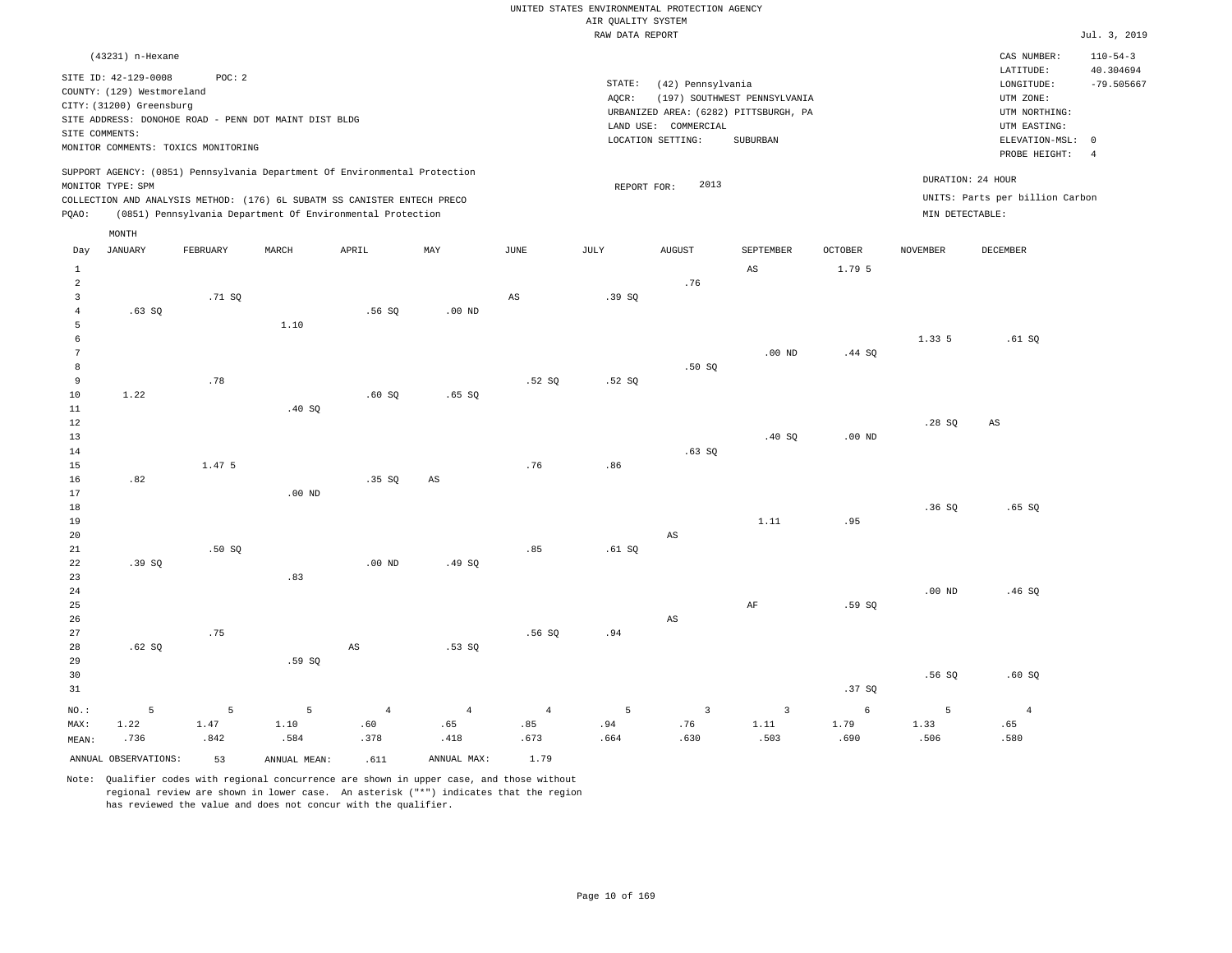|                     | (43231) n-Hexane           |                                     |                                                                                                                                                        |          |        |                |             |                      |                                       |                |                   | CAS NUMBER:                                          | $110 - 54 - 3$            |
|---------------------|----------------------------|-------------------------------------|--------------------------------------------------------------------------------------------------------------------------------------------------------|----------|--------|----------------|-------------|----------------------|---------------------------------------|----------------|-------------------|------------------------------------------------------|---------------------------|
|                     | SITE ID: 42-129-0008       | POC: 2                              |                                                                                                                                                        |          |        |                | STATE:      | (42) Pennsylvania    |                                       |                |                   | LATITUDE:<br>LONGITUDE:                              | 40.304694<br>$-79.505667$ |
|                     | COUNTY: (129) Westmoreland |                                     |                                                                                                                                                        |          |        |                | AOCR:       |                      | (197) SOUTHWEST PENNSYLVANIA          |                |                   | UTM ZONE:                                            |                           |
|                     | CITY: (31200) Greensburg   |                                     |                                                                                                                                                        |          |        |                |             |                      | URBANIZED AREA: (6282) PITTSBURGH, PA |                |                   | UTM NORTHING:                                        |                           |
|                     |                            |                                     | SITE ADDRESS: DONOHOE ROAD - PENN DOT MAINT DIST BLDG                                                                                                  |          |        |                |             | LAND USE: COMMERCIAL |                                       |                |                   | UTM EASTING:                                         |                           |
|                     | SITE COMMENTS:             |                                     |                                                                                                                                                        |          |        |                |             | LOCATION SETTING:    | SUBURBAN                              |                |                   | ELEVATION-MSL: 0                                     |                           |
|                     |                            | MONITOR COMMENTS: TOXICS MONITORING |                                                                                                                                                        |          |        |                |             |                      |                                       |                |                   | PROBE HEIGHT:                                        | $\overline{4}$            |
|                     | MONITOR TYPE: SPM          |                                     | SUPPORT AGENCY: (0851) Pennsylvania Department Of Environmental Protection<br>COLLECTION AND ANALYSIS METHOD: (176) 6L SUBATM SS CANISTER ENTECH PRECO |          |        |                | REPORT FOR: | 2014                 |                                       |                |                   | DURATION: 24 HOUR<br>UNITS: Parts per billion Carbon |                           |
| PQAO:               |                            |                                     | (0851) Pennsylvania Department Of Environmental Protection                                                                                             |          |        |                |             |                      |                                       |                | MIN DETECTABLE:   |                                                      |                           |
|                     | MONTH                      |                                     |                                                                                                                                                        |          |        |                |             |                      |                                       |                |                   |                                                      |                           |
| Day                 | <b>JANUARY</b>             | FEBRUARY                            | MARCH                                                                                                                                                  | APRIL    | MAY    | JUNE           | JULY        | <b>AUGUST</b>        | SEPTEMBER                             | <b>OCTOBER</b> | <b>NOVEMBER</b>   | <b>DECEMBER</b>                                      |                           |
| $\mathbf{1}$        |                            |                                     |                                                                                                                                                        |          |        |                |             |                      |                                       |                | .00 <sub>ND</sub> | .42 SQ                                               |                           |
| $\overline{a}$      |                            |                                     |                                                                                                                                                        |          |        |                |             |                      | .61SQ                                 | .93            |                   |                                                      |                           |
| $\overline{3}$      |                            |                                     |                                                                                                                                                        |          |        |                |             | .74                  |                                       |                |                   |                                                      |                           |
| $\overline{4}$<br>5 | .37SQ                      | 1.02                                |                                                                                                                                                        |          |        | .45SQ          | $.00$ ND    |                      |                                       |                |                   |                                                      |                           |
| 6                   |                            |                                     | .00 <sub>ND</sub>                                                                                                                                      | .34 SQ   | .55SQ  |                |             |                      |                                       |                |                   |                                                      |                           |
| 7                   |                            |                                     |                                                                                                                                                        |          |        |                |             |                      |                                       |                | .31 SQ            | .25SQ                                                |                           |
| 8                   |                            |                                     |                                                                                                                                                        |          |        |                |             |                      | .45SQ                                 | .53SQ          |                   |                                                      |                           |
| 9                   |                            |                                     |                                                                                                                                                        |          |        |                |             | .66SQ                |                                       |                |                   |                                                      |                           |
| 10                  |                            | .78                                 |                                                                                                                                                        |          |        | AS             | .44 SQ      |                      |                                       |                |                   |                                                      |                           |
| 11                  | .69SQ                      |                                     |                                                                                                                                                        | .56SQ    | .69SQ  |                |             |                      |                                       |                |                   |                                                      |                           |
| 12                  |                            |                                     | 1.32.5                                                                                                                                                 |          |        |                |             |                      |                                       |                |                   |                                                      |                           |
| 13                  |                            |                                     |                                                                                                                                                        |          |        |                |             |                      |                                       |                | .32S              | AF                                                   |                           |
| 14                  |                            |                                     |                                                                                                                                                        |          |        |                |             |                      | .69SQ                                 | $_{\rm AS}$    |                   |                                                      |                           |
| 15                  |                            |                                     |                                                                                                                                                        |          |        |                |             | .77                  |                                       |                |                   |                                                      |                           |
| 16                  |                            | 1.29 5                              |                                                                                                                                                        |          |        | .93            | .57SQ       |                      |                                       |                |                   |                                                      |                           |
| 17                  | AF                         |                                     |                                                                                                                                                        | $.00$ ND | .40 SQ |                |             |                      |                                       |                |                   |                                                      |                           |
| 18<br>19            |                            |                                     | .26S                                                                                                                                                   |          |        |                |             |                      |                                       |                | .34 SQ            | .65SQ                                                |                           |
| 20                  |                            |                                     |                                                                                                                                                        |          |        |                |             |                      | .31 S0                                | .37SQ          |                   |                                                      |                           |
| 21                  |                            |                                     |                                                                                                                                                        |          |        |                |             | .87                  |                                       |                |                   |                                                      |                           |
| 22                  |                            | .90                                 |                                                                                                                                                        |          |        | .76            | .61SQ       |                      |                                       |                |                   |                                                      |                           |
| 23                  | .51 SQ                     |                                     |                                                                                                                                                        | .65SQ    | .57SQ  |                |             |                      |                                       |                |                   |                                                      |                           |
| 24                  |                            |                                     | .50SQ                                                                                                                                                  |          |        |                |             |                      |                                       |                |                   |                                                      |                           |
| 25                  |                            |                                     |                                                                                                                                                        |          |        |                |             |                      |                                       |                | .49SQ             | .55SQ                                                |                           |
| 26                  |                            |                                     |                                                                                                                                                        |          |        |                |             |                      | .67SQ                                 | .55SQ          |                   |                                                      |                           |
| 27                  |                            |                                     |                                                                                                                                                        |          |        |                |             | .68SQ                |                                       |                |                   |                                                      |                           |
| 28                  |                            | .80                                 |                                                                                                                                                        |          |        | .51 S0         | .32S        |                      |                                       |                |                   |                                                      |                           |
| 29                  | AF                         |                                     |                                                                                                                                                        | .24 SQ   | .49SQ  |                |             |                      |                                       |                |                   |                                                      |                           |
| 30                  |                            |                                     | $.00$ ND                                                                                                                                               |          |        |                |             |                      |                                       |                |                   |                                                      |                           |
| 31                  |                            |                                     |                                                                                                                                                        |          |        |                |             |                      |                                       |                |                   | $\mathbb{A}\mathbb{S}$                               |                           |
| NO.:                | $\overline{3}$             | 5                                   | 5                                                                                                                                                      | 5        | 5      | $\overline{4}$ | 5           | 5                    | 5                                     | $\overline{4}$ | 5                 | $\overline{4}$                                       |                           |
| MAX:                | .69                        | 1.29                                | 1.32                                                                                                                                                   | .65      | .69    | .93            | .61         | .87                  | .69                                   | .93            | .49               | .65                                                  |                           |
| MEAN:               | .523                       | .958                                | .416                                                                                                                                                   | .358     | .540   | .663           | .388        | .744                 | .546                                  | .595           | .292              | .468                                                 |                           |

ANNUAL OBSERVATIONS: 55 ANNUAL MEAN: .540 ANNUAL MAX: 1.32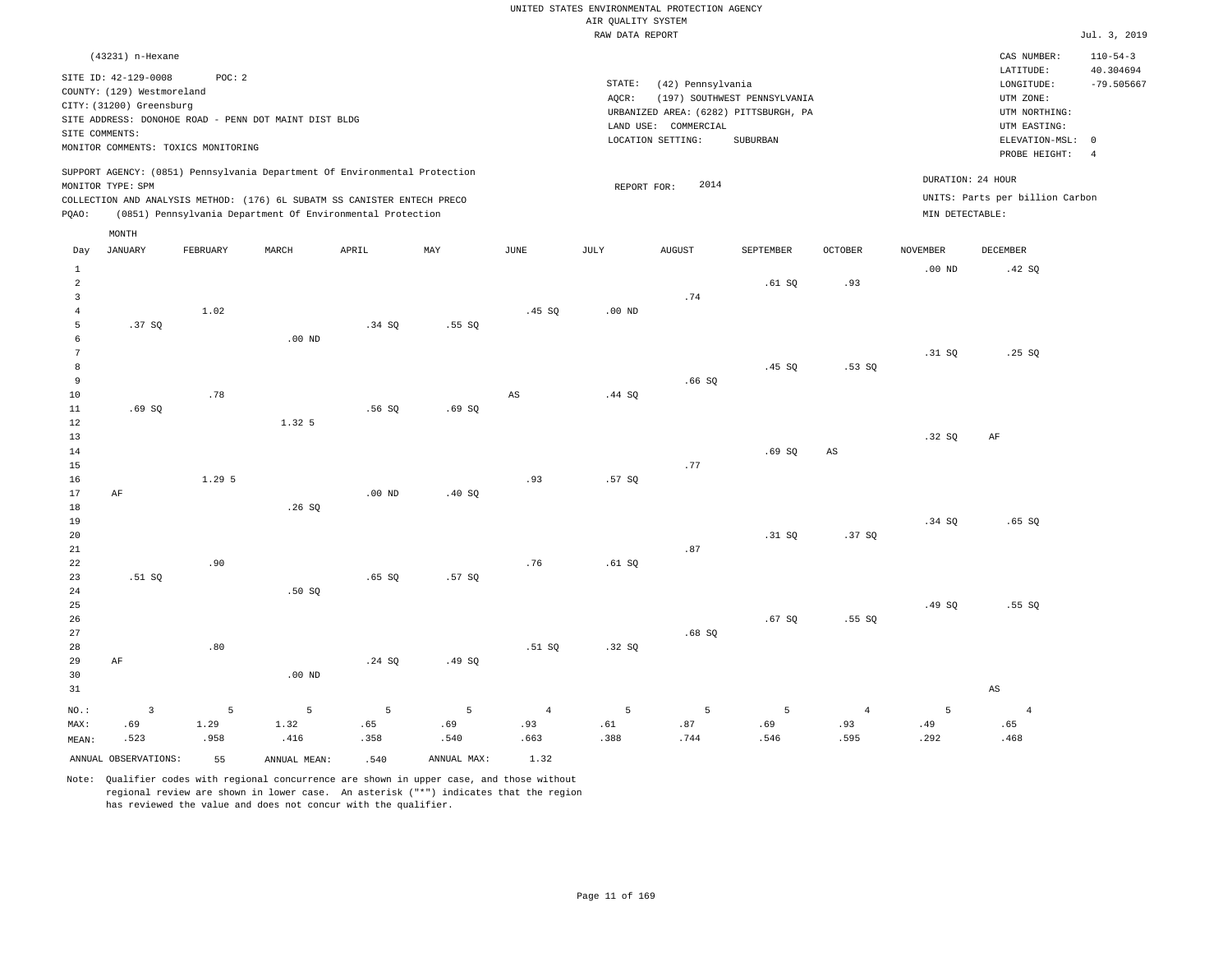|       | (43231) n-Hexane                                                                                                                                                            |                   |        |                                                            |     |      |        |                                       |                              |         |                 | CAS NUMBER:                                          | $110 - 54 - 3$ |
|-------|-----------------------------------------------------------------------------------------------------------------------------------------------------------------------------|-------------------|--------|------------------------------------------------------------|-----|------|--------|---------------------------------------|------------------------------|---------|-----------------|------------------------------------------------------|----------------|
|       | SITE ID: 42-129-0008                                                                                                                                                        | POC: 2            |        |                                                            |     |      |        |                                       |                              |         |                 | LATITUDE:                                            | 40.304694      |
|       |                                                                                                                                                                             |                   |        |                                                            |     |      | STATE: | (42) Pennsylvania                     |                              |         |                 | LONGITUDE:                                           | $-79.505667$   |
|       | COUNTY: (129) Westmoreland                                                                                                                                                  |                   |        |                                                            |     |      | AOCR:  |                                       | (197) SOUTHWEST PENNSYLVANIA |         |                 | UTM ZONE:                                            |                |
|       | CITY: (31200) Greensburg                                                                                                                                                    |                   |        |                                                            |     |      |        | URBANIZED AREA: (6282) PITTSBURGH, PA |                              |         |                 | UTM NORTHING:                                        |                |
|       | SITE ADDRESS: DONOHOE ROAD - PENN DOT MAINT DIST BLDG                                                                                                                       |                   |        |                                                            |     |      |        | COMMERCIAL<br>LAND USE:               |                              |         |                 | UTM EASTING:                                         |                |
|       | SITE COMMENTS:                                                                                                                                                              |                   |        |                                                            |     |      |        | LOCATION SETTING:                     | SUBURBAN                     |         |                 | ELEVATION-MSL: 0                                     |                |
|       | MONITOR COMMENTS:                                                                                                                                                           | TOXICS MONITORING |        |                                                            |     |      |        |                                       |                              |         |                 | PROBE HEIGHT:                                        | $\overline{4}$ |
| POAO: | SUPPORT AGENCY: (0851) Pennsylvania Department Of Environmental Protection<br>MONITOR TYPE: SPM<br>COLLECTION AND ANALYSIS METHOD: (176) 6L SUBATM SS CANISTER ENTECH PRECO |                   |        | (0851) Pennsylvania Department Of Environmental Protection |     |      |        | 2015<br>REPORT FOR:                   |                              |         | MIN DETECTABLE: | DURATION: 24 HOUR<br>UNITS: Parts per billion Carbon |                |
|       | MONTH                                                                                                                                                                       |                   |        |                                                            |     |      |        |                                       |                              |         |                 |                                                      |                |
| Day   | JANUARY                                                                                                                                                                     | FEBRUARY          | MARCH  | APRIL                                                      | MAY | JUNE | JULY   | <b>AUGUST</b>                         | SEPTEMBER                    | OCTOBER | <b>NOVEMBER</b> | DECEMBER                                             |                |
|       |                                                                                                                                                                             |                   | .57 SQ |                                                            |     |      |        |                                       |                              |         |                 |                                                      |                |
|       |                                                                                                                                                                             |                   |        |                                                            |     |      |        |                                       |                              |         | 1.92 5          | .96                                                  |                |

| $\mathbf{3}$          |           |           |          |          |                        |        |                        |           | .59SQ    | .00 $ND$         |           |                                 |
|-----------------------|-----------|-----------|----------|----------|------------------------|--------|------------------------|-----------|----------|------------------|-----------|---------------------------------|
| $\overline{4}$        |           |           |          |          |                        |        |                        | .59SQ     |          |                  |           |                                 |
| 5                     |           | $\rm{AF}$ |          |          |                        | .44 SQ | .73                    |           |          |                  |           |                                 |
| 6                     | .63SQ     |           |          | $\rm AF$ | $\mathbb{A}\mathbb{S}$ |        |                        |           |          |                  |           |                                 |
| $7\phantom{.0}$       |           |           | .52 SQ   |          |                        |        |                        |           |          |                  |           |                                 |
| 8                     |           |           |          |          |                        |        |                        |           |          |                  | $1.02$ QX | 3.66 5                          |
| 9                     |           |           |          |          |                        |        |                        |           | .78      | .46SQ            |           |                                 |
| $10$                  |           |           |          |          |                        |        |                        | .60SQ     |          |                  |           |                                 |
| 11                    |           | 1.08      |          |          |                        | .72    | $\mathbb{A}\mathbb{S}$ |           |          |                  |           |                                 |
| 12                    | .62 SQ    |           |          | .46SQ    | .45 SQ                 |        |                        |           |          |                  |           |                                 |
| 13                    |           |           | $.31$ QX |          |                        |        |                        |           |          |                  |           |                                 |
| 14                    |           |           |          |          |                        |        |                        |           |          |                  | .28S      | $\boldsymbol{\mathsf{.}}\;8\,4$ |
| 15                    |           |           |          |          |                        |        |                        |           | 1.08     | .46SQ            |           |                                 |
| $16$                  |           |           |          |          |                        |        |                        | $\rm{AF}$ |          |                  |           |                                 |
| 17<br>18              |           | 1.04      |          |          |                        | .60SQ  | 1.08                   |           |          |                  |           |                                 |
|                       | $.54$ SQ  |           |          | .60SQ    | AS                     |        |                        |           |          |                  |           |                                 |
| 19                    |           |           | 1.19     |          |                        |        |                        |           |          |                  | .66SQ     |                                 |
| $20\,$                |           |           |          |          |                        |        |                        |           | .31 SQ   | $\rm{AF}$        |           | $\boldsymbol{\mathsf{.}}\,84$   |
| $21\,$<br>$_{\rm 22}$ |           |           |          |          |                        |        |                        | .49SQ     |          |                  |           |                                 |
| 23                    |           | .60SQ     |          |          |                        | .78    | .90                    |           |          |                  |           |                                 |
| $2\sqrt{4}$           | $\rm{AF}$ |           |          | $.00$ ND | .72                    |        |                        |           |          |                  |           |                                 |
| 25                    |           |           | .50S     |          |                        |        |                        |           |          |                  |           |                                 |
| 26                    |           |           |          |          |                        |        |                        |           |          |                  | .39SQ     | .37SQ                           |
| 27                    |           |           |          |          |                        |        |                        |           | $.00$ ND | $.40 \text{ CC}$ |           |                                 |
| 28                    |           |           |          |          |                        |        |                        | .72       |          |                  |           |                                 |
| 29                    |           |           |          |          |                        | .72    | .57SQ                  |           |          |                  |           |                                 |
|                       |           |           |          |          |                        |        |                        |           |          |                  |           |                                 |

| 31    |                         |      | .34 S                                                                                                                                                                                                                         |      |             |      |      |      |      |      |      |       |
|-------|-------------------------|------|-------------------------------------------------------------------------------------------------------------------------------------------------------------------------------------------------------------------------------|------|-------------|------|------|------|------|------|------|-------|
|       |                         |      | $NO.$ and $4$ and $3$ and $4$ and $4$ and $4$ and $4$ and $5$ and $4$ and $5$ and $4$ and $5$ and $4$ and $1$ and $2$ and $5$ and $4$ and $5$ and $4$ and $5$ and $4$ and $5$ and $4$ and $5$ and $4$ and $5$ and $4$ and $5$ |      |             |      |      |      |      |      |      |       |
| MAX:  | .63                     | 1.08 | 1.19                                                                                                                                                                                                                          | .60  | .72         | .78  | 1.08 | .72  | 1.08 | .46  | 1.92 | 3.66  |
| MEAN: | .535                    | .907 | .572                                                                                                                                                                                                                          | .343 | .585        | .652 | .820 | .600 | .552 | .330 | .854 | 1.334 |
|       | ANNUAL OBSERVATIONS: 51 |      | ANNUAL MEAN:                                                                                                                                                                                                                  | .682 | ANNUAL MAX: | 3.66 |      |      |      |      |      |       |

Note: Qualifier codes with regional concurrence are shown in upper case, and those without regional review are shown in lower case. An asterisk ("\*") indicates that the region has reviewed the value and does not concur with the qualifier.

.31 SQ AF

30

.35 SQ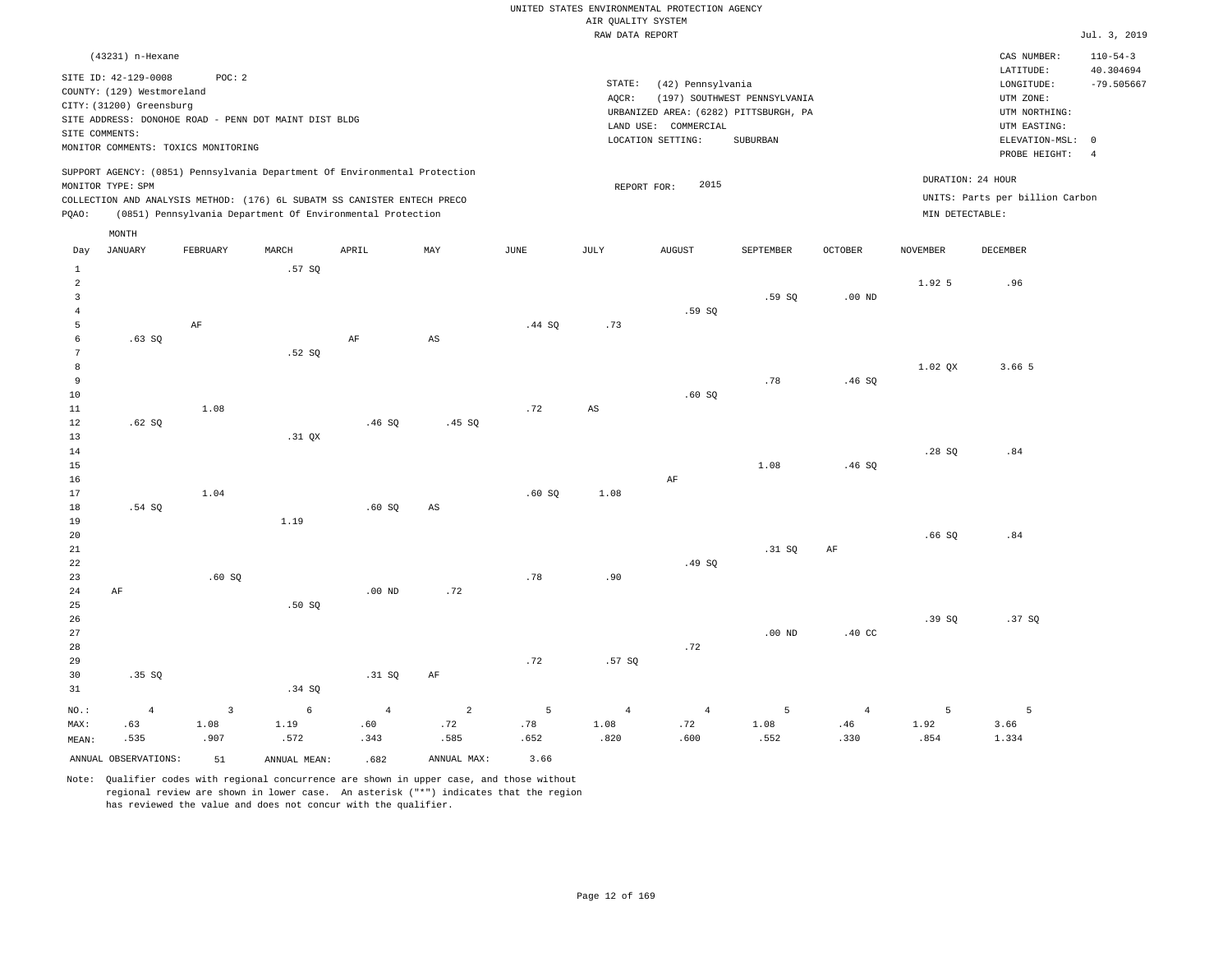## UNITED STATES ENVIRONMENTAL PROTECTION AGENCY AIR QUALITY SYSTEM

|                |                            |                                                       |                   |                                                                            |          |                        | RAW DATA REPORT |                      |                                       |                |                   |                                 | Jul. 3, 2019              |
|----------------|----------------------------|-------------------------------------------------------|-------------------|----------------------------------------------------------------------------|----------|------------------------|-----------------|----------------------|---------------------------------------|----------------|-------------------|---------------------------------|---------------------------|
|                | (43232) n-Heptane          |                                                       |                   |                                                                            |          |                        |                 |                      |                                       |                |                   | CAS NUMBER:                     | $142 - 82 - 5$            |
|                | SITE ID: 42-129-0008       | POC: 2                                                |                   |                                                                            |          |                        | STATE:          |                      |                                       |                |                   | LATITUDE:                       | 40.304694<br>$-79.505667$ |
|                | COUNTY: (129) Westmoreland |                                                       |                   |                                                                            |          |                        | AOCR:           | (42) Pennsylvania    | (197) SOUTHWEST PENNSYLVANIA          |                |                   | LONGITUDE:<br>UTM ZONE:         |                           |
|                | CITY: (31200) Greensburg   |                                                       |                   |                                                                            |          |                        |                 |                      | URBANIZED AREA: (6282) PITTSBURGH, PA |                |                   | UTM NORTHING:                   |                           |
|                |                            | SITE ADDRESS: DONOHOE ROAD - PENN DOT MAINT DIST BLDG |                   |                                                                            |          |                        |                 | LAND USE: COMMERCIAL |                                       |                |                   | UTM EASTING:                    |                           |
|                | SITE COMMENTS:             |                                                       |                   |                                                                            |          |                        |                 | LOCATION SETTING:    | SUBURBAN                              |                |                   | ELEVATION-MSL: 0                |                           |
|                |                            | MONITOR COMMENTS: TOXICS MONITORING                   |                   |                                                                            |          |                        |                 |                      |                                       |                |                   | PROBE HEIGHT:                   | $\frac{4}{3}$             |
|                |                            |                                                       |                   | SUPPORT AGENCY: (0851) Pennsylvania Department Of Environmental Protection |          |                        |                 |                      |                                       |                |                   | DURATION: 24 HOUR               |                           |
|                | MONITOR TYPE: SPM          |                                                       |                   |                                                                            |          |                        | REPORT FOR:     | 2013                 |                                       |                |                   | UNITS: Parts per billion Carbon |                           |
|                |                            |                                                       |                   | COLLECTION AND ANALYSIS METHOD: (176) 6L SUBATM SS CANISTER ENTECH PRECO   |          |                        |                 |                      |                                       |                |                   |                                 |                           |
| PQAO:          |                            |                                                       |                   | (0851) Pennsylvania Department Of Environmental Protection                 |          |                        |                 |                      |                                       |                | MIN DETECTABLE:   |                                 |                           |
|                | MONTH                      |                                                       |                   |                                                                            |          |                        |                 |                      |                                       |                |                   |                                 |                           |
| Day            | JANUARY                    | FEBRUARY                                              | MARCH             | APRIL                                                                      | MAY      | JUNE                   | JULY            | AUGUST               | SEPTEMBER                             | <b>OCTOBER</b> | NOVEMBER          | DECEMBER                        |                           |
| $\mathbf{1}$   |                            |                                                       |                   |                                                                            |          |                        |                 |                      | AS                                    | .58 SO         |                   |                                 |                           |
| 2              |                            |                                                       |                   |                                                                            |          |                        |                 | .44 SQ               |                                       |                |                   |                                 |                           |
| 3              |                            | .32S                                                  |                   |                                                                            |          | $\mathbb{A}\mathbb{S}$ | $.00$ ND        |                      |                                       |                |                   |                                 |                           |
| $\overline{4}$ | $.53$ SO                   |                                                       |                   | .57 SO                                                                     | $.00$ ND |                        |                 |                      |                                       |                |                   |                                 |                           |
| 5              |                            |                                                       | .67SQ             |                                                                            |          |                        |                 |                      |                                       |                |                   |                                 |                           |
| 6              |                            |                                                       |                   |                                                                            |          |                        |                 |                      |                                       |                | .96               | $.00$ ND                        |                           |
| 7              |                            |                                                       |                   |                                                                            |          |                        |                 |                      | .39S                                  | .33SQ          |                   |                                 |                           |
| 8              |                            |                                                       |                   |                                                                            |          |                        |                 | $.00$ ND             |                                       |                |                   |                                 |                           |
| 9              |                            | .43SQ                                                 |                   |                                                                            |          | $.00$ ND               | $.00$ ND        |                      |                                       |                |                   |                                 |                           |
| 10             | .94                        |                                                       |                   | .32S                                                                       | .50S     |                        |                 |                      |                                       |                |                   |                                 |                           |
| 11<br>12       |                            |                                                       | $.00$ ND          |                                                                            |          |                        |                 |                      |                                       |                | .00 <sub>ND</sub> | AS                              |                           |
| 13             |                            |                                                       |                   |                                                                            |          |                        |                 |                      | .36SQ                                 | .29SQ          |                   |                                 |                           |
| 14             |                            |                                                       |                   |                                                                            |          |                        |                 | .52S                 |                                       |                |                   |                                 |                           |
| 15             |                            | .50S                                                  |                   |                                                                            |          | .39SQ                  | .44 SQ          |                      |                                       |                |                   |                                 |                           |
| 16             | .36SQ                      |                                                       |                   | $.00$ ND                                                                   | AS       |                        |                 |                      |                                       |                |                   |                                 |                           |
| 17             |                            |                                                       | .00 <sub>ND</sub> |                                                                            |          |                        |                 |                      |                                       |                |                   |                                 |                           |
| 18             |                            |                                                       |                   |                                                                            |          |                        |                 |                      |                                       |                | .30 SQ            | .40S                            |                           |
| 19             |                            |                                                       |                   |                                                                            |          |                        |                 |                      | .64SQ                                 | 1.30 5         |                   |                                 |                           |
| 20             |                            |                                                       |                   |                                                                            |          |                        |                 | AS                   |                                       |                |                   |                                 |                           |
| 21             |                            | .30 SQ                                                |                   |                                                                            |          | .71 SQ                 | .29SQ           |                      |                                       |                |                   |                                 |                           |
| 22             | .28SQ                      |                                                       |                   | .00 <sub>ND</sub>                                                          | $.00$ ND |                        |                 |                      |                                       |                |                   |                                 |                           |
| 23             |                            |                                                       | .56SQ             |                                                                            |          |                        |                 |                      |                                       |                |                   |                                 |                           |

24 25 26 27 28 29 30 31 .34 SQ NO.: 5 .46 SQ .42 SQ AS .31 SQ .42 SQ .50 SQ AS AF .33 SQ .00 ND .00 ND .36 SQ .00 ND .32 SQ 5 5 4 4 4 5 3 3 6 5 4

> .71 .380

ANNUAL OBSERVATIONS: 53 ANNUAL MEAN: .341 ANNUAL MAX: 1.30

 .67 .330

MAX: MEAN:

 .94 .490  .50 .402

Note: Qualifier codes with regional concurrence are shown in upper case, and those without regional review are shown in lower case. An asterisk ("\*") indicates that the region has reviewed the value and does not concur with the qualifier.

 .57 .223  .50 .203  .50 .246

 .52 .320  .64 .463  1.30 .472

 .96 .324

 .40 .180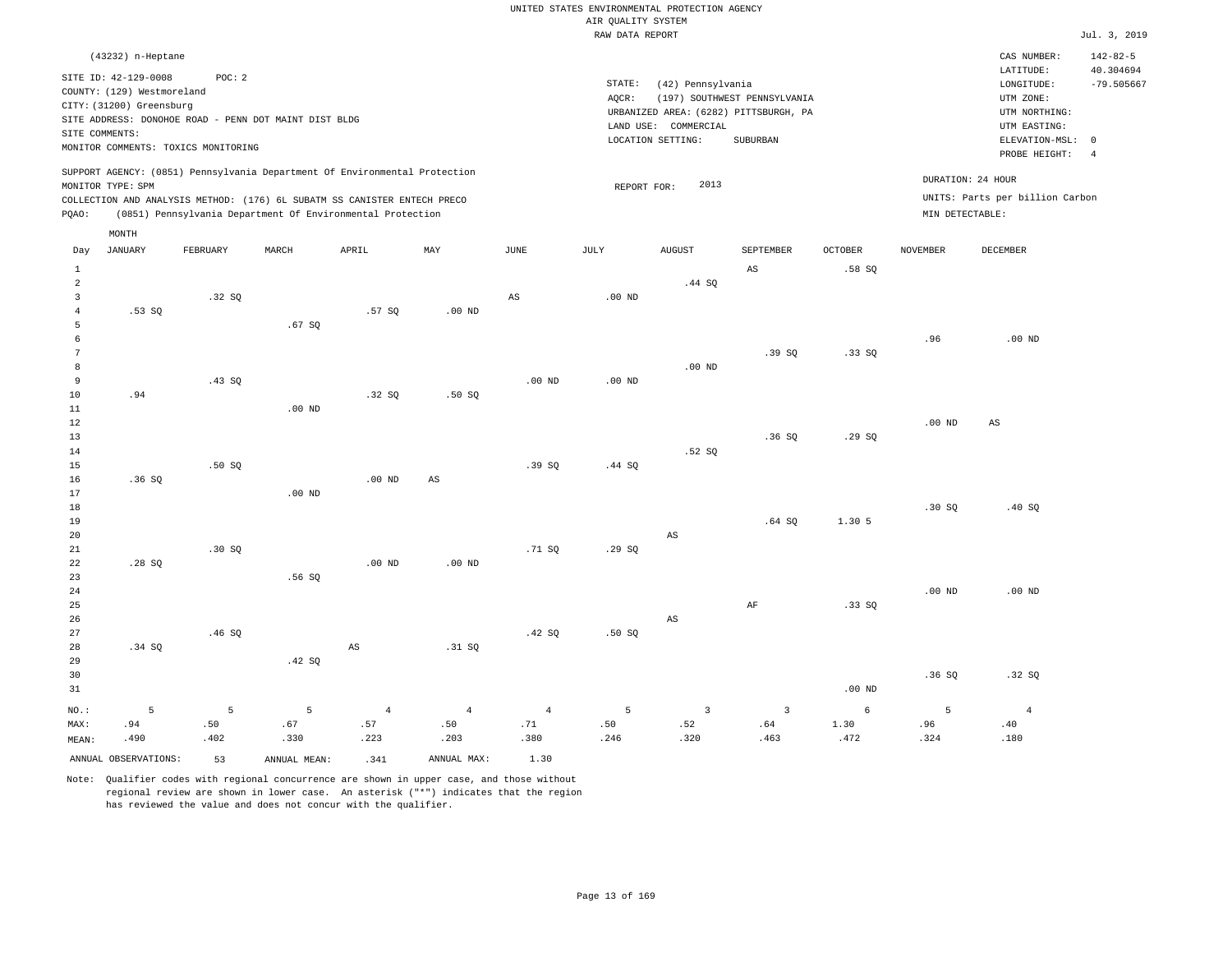| (43232) n-Heptane                                                                                                                                                                                                                                  |                                                                                                                                                                        | CAS NUMBER:                                                                                                | $142 - 82 - 5$            |
|----------------------------------------------------------------------------------------------------------------------------------------------------------------------------------------------------------------------------------------------------|------------------------------------------------------------------------------------------------------------------------------------------------------------------------|------------------------------------------------------------------------------------------------------------|---------------------------|
| SITE ID: 42-129-0008<br>POC:2<br>COUNTY: (129) Westmoreland<br>CITY: (31200) Greensburg<br>SITE ADDRESS: DONOHOE ROAD - PENN DOT MAINT DIST BLDG<br>SITE COMMENTS:<br>MONITOR COMMENTS: TOXICS MONITORING                                          | STATE:<br>(42) Pennsylvania<br>(197) SOUTHWEST PENNSYLVANIA<br>AOCR:<br>URBANIZED AREA: (6282) PITTSBURGH, PA<br>LAND USE: COMMERCIAL<br>LOCATION SETTING:<br>SUBURBAN | LATITUDE:<br>LONGITUDE:<br>UTM ZONE:<br>UTM NORTHING:<br>UTM EASTING:<br>ELEVATION-MSL: 0<br>PROBE HEIGHT: | 40.304694<br>$-79.505667$ |
| SUPPORT AGENCY: (0851) Pennsylvania Department Of Environmental Protection<br>MONITOR TYPE: SPM<br>COLLECTION AND ANALYSIS METHOD: (176) 6L SUBATM SS CANISTER ENTECH PRECO<br>(0851) Pennsylvania Department Of Environmental Protection<br>POAO: | DURATION: 24 HOUR<br>2014<br>REPORT FOR:<br>MIN DETECTABLE:                                                                                                            | UNITS: Parts per billion Carbon                                                                            | -4                        |
| MONTH                                                                                                                                                                                                                                              |                                                                                                                                                                        |                                                                                                            |                           |

| Day                     | <b>JANUARY</b>       | FEBRUARY | $\tt MARCH$  | APRIL                         | MAY         | $_{\rm JUNE}$  | $\mathtt{JULY}$ | AUGUST | SEPTEMBER | $\mathtt{OCTOBER}$ | $\,$ NOVEMBER | DECEMBER       |
|-------------------------|----------------------|----------|--------------|-------------------------------|-------------|----------------|-----------------|--------|-----------|--------------------|---------------|----------------|
| $\mathbf{1}$            |                      |          |              |                               |             |                |                 |        |           |                    | $.00$ ND      | .25 SQ         |
| $\overline{\mathbf{c}}$ |                      |          |              |                               |             |                |                 |        | .62 SQ    | 1.06 5             |               |                |
| 3                       |                      |          |              |                               |             |                |                 | .49 SQ |           |                    |               |                |
| $\overline{4}$          |                      | .78 SQ   |              |                               |             | $.00$ ND       | $.00$ ND        |        |           |                    |               |                |
| 5                       | $.00$ ND             |          |              | $.00$ ND                      | .55SQ       |                |                 |        |           |                    |               |                |
| 6                       |                      |          | $.00$ ND     |                               |             |                |                 |        |           |                    |               |                |
| 7                       |                      |          |              |                               |             |                |                 |        |           |                    | .71 SQ        | .22SQ          |
| 8                       |                      |          |              |                               |             |                |                 |        | .33SQ     | .88                |               |                |
| 9                       |                      |          |              |                               |             |                |                 | .42 SQ |           |                    |               |                |
| $10$                    |                      | $.00$ ND |              |                               |             | AS             | .49 SQ          |        |           |                    |               |                |
| 11                      | .44 SQ               |          |              | .54S                          | $.00$ ND    |                |                 |        |           |                    |               |                |
| 12<br>13                |                      |          | .72SQ        |                               |             |                |                 |        |           |                    | .46SQ         |                |
| 14                      |                      |          |              |                               |             |                |                 |        | .36SQ     | AS                 |               | AF             |
| 15                      |                      |          |              |                               |             |                |                 | .66SQ  |           |                    |               |                |
| 16                      |                      | .66SQ    |              |                               |             | .66SQ          | .84SQ           |        |           |                    |               |                |
| 17                      | $\rm AF$             |          |              | $.00$ ND                      | $.00$ ND    |                |                 |        |           |                    |               |                |
| 18                      |                      |          | $.00$ ND     |                               |             |                |                 |        |           |                    |               |                |
| 19                      |                      |          |              |                               |             |                |                 |        |           |                    | .30SQ         | 1.05           |
| 20                      |                      |          |              |                               |             |                |                 |        | .19SQ     | .22SQ              |               |                |
| 21                      |                      |          |              |                               |             |                |                 | .56SQ  |           |                    |               |                |
| 22                      |                      | .65 SQ   |              |                               |             | .48SQ          | .67 SQ          |        |           |                    |               |                |
| 23                      | $.00$ ND             |          |              | $.00$ ND                      | .41 SQ      |                |                 |        |           |                    |               |                |
| 24                      |                      |          | $.00$ ND     |                               |             |                |                 |        |           |                    |               |                |
| 25                      |                      |          |              |                               |             |                |                 |        |           |                    | .39SQ         | .29SQ          |
| 26                      |                      |          |              |                               |             |                |                 |        | .55SQ     | .31 SQ             |               |                |
| 27                      |                      |          |              |                               |             |                |                 | .59 SQ |           |                    |               |                |
| $_{\rm 28}$             |                      | .54 SQ   |              |                               |             | $.00$ ND       | $.00$ ND        |        |           |                    |               |                |
| 29                      | AF                   |          |              | .00 $ND$                      | .00 $ND$    |                |                 |        |           |                    |               |                |
| 30                      |                      |          | $.00$ ND     |                               |             |                |                 |        |           |                    |               |                |
| 31                      |                      |          |              |                               |             |                |                 |        |           |                    |               | AS             |
| $NO.$ :                 | $\mathbf{3}$         | 5        | 5            | 5                             | 5           | $\overline{4}$ | 5               | 5      | 5         | $\overline{4}$     | 5             | $\overline{4}$ |
| MAX:                    | .44                  | $.78\,$  | .72          | $\footnotesize\substack{+54}$ | .55         | .66            | .84             | .66    | .62       | 1.06               | .71           | 1.05           |
| MEAN:                   | .147                 | .526     | .144         | .108                          | .192        | .285           | .400            | .544   | .410      | .618               | .372          | .453           |
|                         | ANNUAL OBSERVATIONS: | 55       | ANNUAL MEAN: | .352                          | ANNUAL MAX: | 1.06           |                 |        |           |                    |               |                |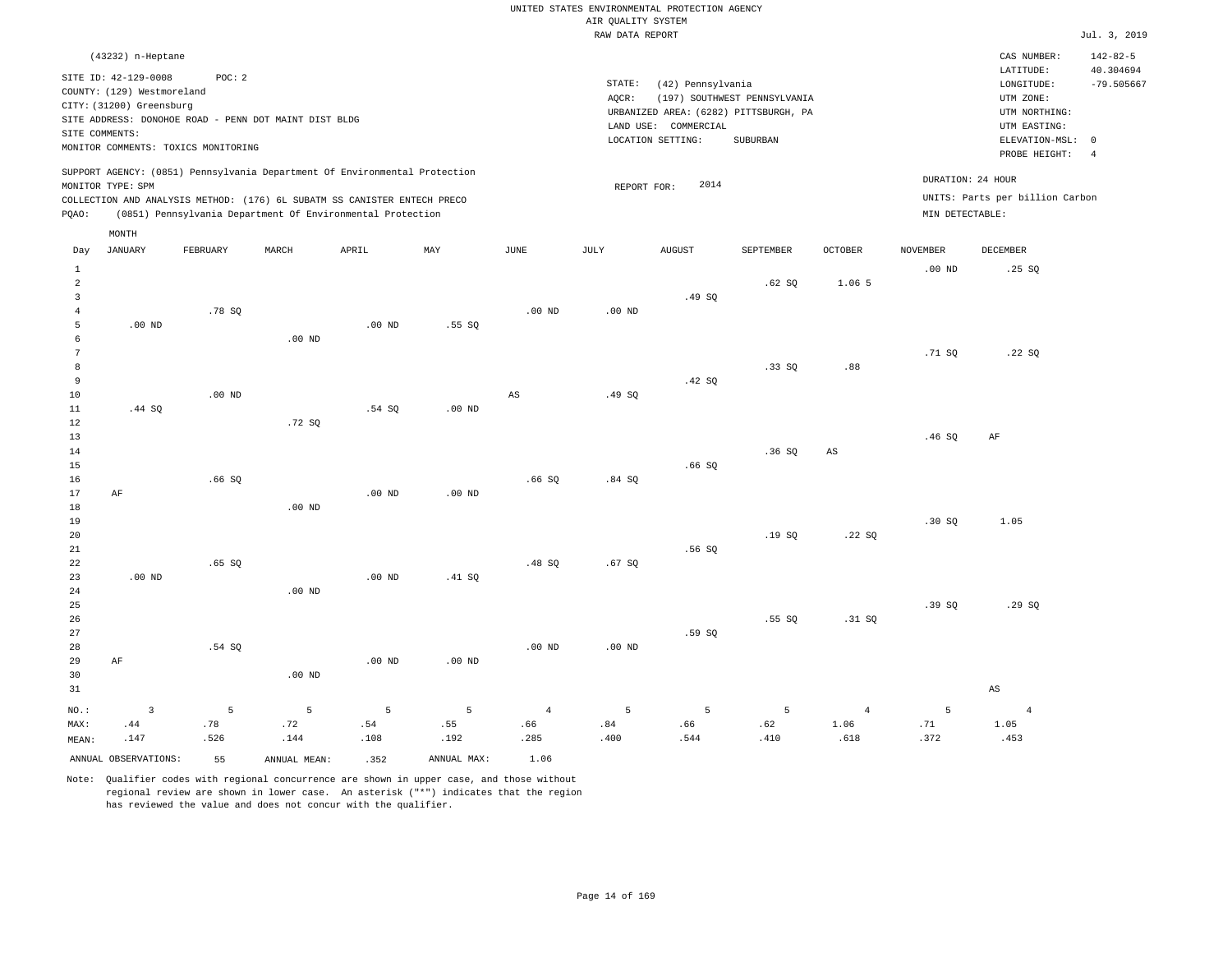## UNITED STATES ENVIRONMENTAL PROTECTION AGENCY AIR QUALITY SYSTEM

|                |                            |                                                       |          |                                                                            |                        |        | RAW DATA REPORT |                                       |                              |                |                 |                                 | Jul. 3, 2019   |
|----------------|----------------------------|-------------------------------------------------------|----------|----------------------------------------------------------------------------|------------------------|--------|-----------------|---------------------------------------|------------------------------|----------------|-----------------|---------------------------------|----------------|
|                | (43232) n-Heptane          |                                                       |          |                                                                            |                        |        |                 |                                       |                              |                |                 | CAS NUMBER:                     | $142 - 82 - 5$ |
|                | SITE ID: 42-129-0008       | POC: 2                                                |          |                                                                            |                        |        |                 |                                       |                              |                |                 | LATITUDE:                       | 40.304694      |
|                | COUNTY: (129) Westmoreland |                                                       |          |                                                                            |                        |        | STATE:          | (42) Pennsylvania                     |                              |                |                 | LONGITUDE:                      | $-79.505667$   |
|                | CITY: (31200) Greensburg   |                                                       |          |                                                                            |                        |        | AOCR:           |                                       | (197) SOUTHWEST PENNSYLVANIA |                |                 | UTM ZONE:                       |                |
|                |                            | SITE ADDRESS: DONOHOE ROAD - PENN DOT MAINT DIST BLDG |          |                                                                            |                        |        |                 | URBANIZED AREA: (6282) PITTSBURGH, PA |                              |                |                 | UTM NORTHING:                   |                |
|                | SITE COMMENTS:             |                                                       |          |                                                                            |                        |        |                 | LAND USE: COMMERCIAL                  |                              |                |                 | UTM EASTING:                    |                |
|                |                            | MONITOR COMMENTS: TOXICS MONITORING                   |          |                                                                            |                        |        |                 | LOCATION SETTING:                     | SUBURBAN                     |                |                 | ELEVATION-MSL: 0                |                |
|                |                            |                                                       |          |                                                                            |                        |        |                 |                                       |                              |                |                 | PROBE HEIGHT: 4                 |                |
|                |                            |                                                       |          | SUPPORT AGENCY: (0851) Pennsylvania Department Of Environmental Protection |                        |        |                 |                                       |                              |                |                 | DURATION: 24 HOUR               |                |
|                | MONITOR TYPE: SPM          |                                                       |          |                                                                            |                        |        |                 | 2015<br>REPORT FOR:                   |                              |                |                 |                                 |                |
|                |                            |                                                       |          | COLLECTION AND ANALYSIS METHOD: (176) 6L SUBATM SS CANISTER ENTECH PRECO   |                        |        |                 |                                       |                              |                |                 | UNITS: Parts per billion Carbon |                |
| POAO:          |                            |                                                       |          | (0851) Pennsylvania Department Of Environmental Protection                 |                        |        |                 |                                       |                              |                | MIN DETECTABLE: |                                 |                |
|                | MONTH                      |                                                       |          |                                                                            |                        |        |                 |                                       |                              |                |                 |                                 |                |
| Day            | JANUARY                    | FEBRUARY                                              | MARCH    | APRIL                                                                      | MAY                    | JUNE   | JULY            | AUGUST                                | SEPTEMBER                    | <b>OCTOBER</b> | NOVEMBER        | DECEMBER                        |                |
| 1              |                            |                                                       | .45SQ    |                                                                            |                        |        |                 |                                       |                              |                |                 |                                 |                |
| $\overline{2}$ |                            |                                                       |          |                                                                            |                        |        |                 |                                       |                              |                | .91             | .70S                            |                |
| 3              |                            |                                                       |          |                                                                            |                        |        |                 |                                       | .42 SQ                       | $.00$ ND       |                 |                                 |                |
|                |                            |                                                       |          |                                                                            |                        |        |                 | .64S                                  |                              |                |                 |                                 |                |
|                |                            | AF                                                    |          |                                                                            |                        | .41 SQ | .41 SQ          |                                       |                              |                |                 |                                 |                |
|                | .74 SQ                     |                                                       |          | AF                                                                         | $\mathbb{A}\mathbb{S}$ |        |                 |                                       |                              |                |                 |                                 |                |
|                |                            |                                                       | .39SQ    |                                                                            |                        |        |                 |                                       |                              |                |                 |                                 |                |
|                |                            |                                                       |          |                                                                            |                        |        |                 |                                       |                              |                | $.65$ QX        | 2.66 5                          |                |
| 9              |                            |                                                       |          |                                                                            |                        |        |                 |                                       | .59SQ                        | .30S           |                 |                                 |                |
| 10             |                            |                                                       |          |                                                                            |                        |        |                 | .84                                   |                              |                |                 |                                 |                |
| 11             |                            | .69SQ                                                 |          |                                                                            |                        | .45SQ  | AS              |                                       |                              |                |                 |                                 |                |
| 12             | .60SQ                      |                                                       |          | .44 SQ                                                                     | .32SQ                  |        |                 |                                       |                              |                |                 |                                 |                |
| 13             |                            |                                                       | $.00$ ND |                                                                            |                        |        |                 |                                       |                              |                |                 |                                 |                |
| 14             |                            |                                                       |          |                                                                            |                        |        |                 |                                       |                              |                | .20S            | .52S                            |                |
| 15             |                            |                                                       |          |                                                                            |                        |        |                 |                                       | .98                          | .62S           |                 |                                 |                |

16 17 18 19 20 21 22 23 24 25 26 27 .29 SQ AF .63 SQ .35 SQ .73 SQ .23 SQ .51 SQ .45 SQ AS .46 SQ .48 SQ .48 SQ 1.82 5 1.05 AF .39 SQ .46 SQ .00 ND AF .33 CC .77 SQ .35 SQ .49 SQ .27 SQ

| 28    |                      |      |              |       |             |       |       | .67 SQ |      |      |      |      |
|-------|----------------------|------|--------------|-------|-------------|-------|-------|--------|------|------|------|------|
| 29    |                      |      |              |       |             | .49SQ | .43SQ |        |      |      |      |      |
| 30    | .22SQ                |      |              | .46SQ | AF          |       |       |        |      |      |      |      |
| 31    |                      |      | $.00$ ND     |       |             |       |       |        |      |      |      |      |
| NO.:  | 4                    |      | 6            |       |             |       |       |        | 5    | 4    |      |      |
| MAX:  | .74                  | .69  | .73          | .51   | .46         | .49   | 1.82  | .84    | .98  | .62  | .91  | 2.66 |
| MEAN: | .463                 | .557 | .300         | .465  | .390        | .462  | .928  | .635   | .490 | .313 | .576 | .928 |
|       | ANNUAL OBSERVATIONS: | 51   | ANNUAL MEAN: | .544  | ANNUAL MAX: | 2.66  |       |        |      |      |      |      |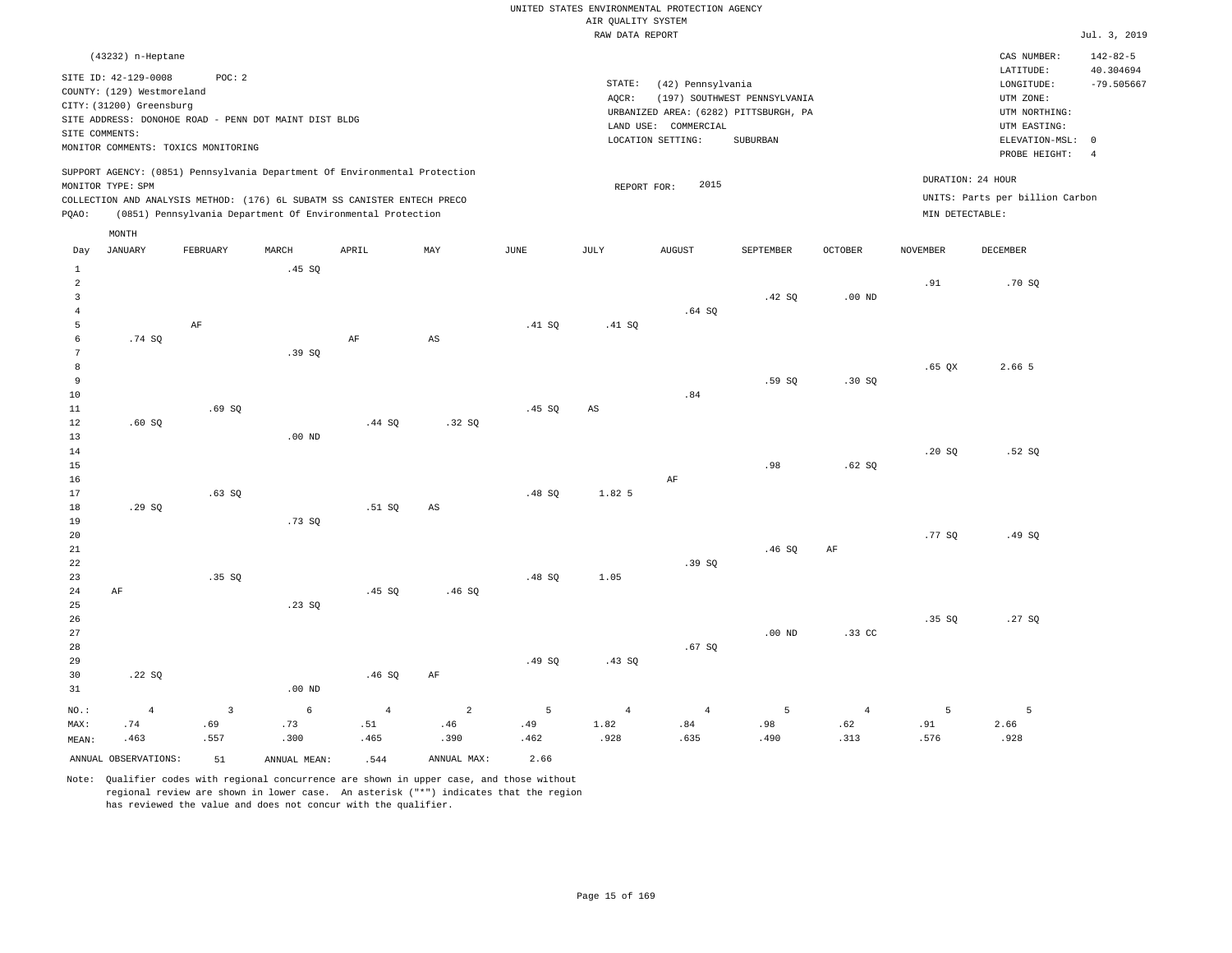| (43248) Cyclohexane                                                                                                                                                                                                                                |                                                                                                                                                                        | CAS NUMBER:                                                                               | $110 - 82 - 7$            |
|----------------------------------------------------------------------------------------------------------------------------------------------------------------------------------------------------------------------------------------------------|------------------------------------------------------------------------------------------------------------------------------------------------------------------------|-------------------------------------------------------------------------------------------|---------------------------|
| SITE ID: 42-129-0008<br>POC: 2<br>COUNTY: (129) Westmoreland<br>CITY: (31200) Greensburg<br>SITE ADDRESS: DONOHOE ROAD - PENN DOT MAINT DIST BLDG<br>SITE COMMENTS:                                                                                | STATE:<br>(42) Pennsylvania<br>(197) SOUTHWEST PENNSYLVANIA<br>AOCR:<br>URBANIZED AREA: (6282) PITTSBURGH, PA<br>LAND USE: COMMERCIAL<br>LOCATION SETTING:<br>SUBURBAN | LATITUDE:<br>LONGITUDE:<br>UTM ZONE:<br>UTM NORTHING:<br>UTM EASTING:<br>ELEVATION-MSL: 0 | 40.304694<br>$-79.505667$ |
| MONITOR COMMENTS: TOXICS MONITORING                                                                                                                                                                                                                |                                                                                                                                                                        | PROBE HEIGHT:                                                                             |                           |
| SUPPORT AGENCY: (0851) Pennsylvania Department Of Environmental Protection<br>MONITOR TYPE: SPM<br>COLLECTION AND ANALYSIS METHOD: (176) 6L SUBATM SS CANISTER ENTECH PRECO<br>(0851) Pennsylvania Department Of Environmental Protection<br>POAO: | 2013<br>REPORT FOR:                                                                                                                                                    | DURATION: 24 HOUR<br>UNITS: Parts per billion Carbon<br>MIN DETECTABLE:                   |                           |
| MONTH                                                                                                                                                                                                                                              |                                                                                                                                                                        |                                                                                           |                           |

| Day            | JANUARY              | FEBRUARY | MARCH        | APRIL    | $\ensuremath{\text{MAX}}$ | $_{\rm JUNE}$          | JULY           | AUGUST                  | SEPTEMBER               | OCTOBER    | NOVEMBER | DECEMBER       |
|----------------|----------------------|----------|--------------|----------|---------------------------|------------------------|----------------|-------------------------|-------------------------|------------|----------|----------------|
| $\mathbf{1}$   |                      |          |              |          |                           |                        |                |                         | $_{\rm AS}$             | $.00$ ND   |          |                |
| $\overline{a}$ |                      |          |              |          |                           |                        |                | $.00$ ND                |                         |            |          |                |
| 3              |                      | $.00$ ND |              |          |                           | $\mathbb{A}\mathbb{S}$ | 1.40 5         |                         |                         |            |          |                |
| $\overline{4}$ | $.00$ ND             |          |              | $.00$ ND | $.00$ ND                  |                        |                |                         |                         |            |          |                |
| 5              |                      |          | $.00$ ND     |          |                           |                        |                |                         |                         |            |          |                |
| 6              |                      |          |              |          |                           |                        |                |                         |                         |            | .84      | .69SQ          |
| 7              |                      |          |              |          |                           |                        |                |                         | $.00$ ND                | .77        |          |                |
| 8              |                      |          |              |          |                           |                        |                | $.00$ ND                |                         |            |          |                |
| 9              |                      | $.00$ ND |              |          |                           | $.00$ ND               | $.00$ ND       |                         |                         |            |          |                |
| 10             | .50S                 |          |              | 3.025    | $.00$ ND                  |                        |                |                         |                         |            |          |                |
| 11             |                      |          | $.00$ ND     |          |                           |                        |                |                         |                         |            |          |                |
| 12             |                      |          |              |          |                           |                        |                |                         |                         |            | .74      | AS             |
| 13             |                      |          |              |          |                           |                        |                |                         | 1.25 5                  | $.00$ ND   |          |                |
| 14             |                      |          |              |          |                           |                        |                | $.00$ ND                |                         |            |          |                |
| 15             |                      | $.00$ ND |              |          |                           | $.00$ ND               | $.00$ ND       |                         |                         |            |          |                |
| 16             | .50S                 |          |              | $.00$ ND | $_{\rm AS}$               |                        |                |                         |                         |            |          |                |
| 17             |                      |          | $.00$ ND     |          |                           |                        |                |                         |                         |            |          |                |
| $18\,$         |                      |          |              |          |                           |                        |                |                         |                         |            | .58SQ    | .76            |
| 19             |                      |          |              |          |                           |                        |                |                         | .80                     | .77        |          |                |
| $20\,$         |                      |          |              |          |                           |                        |                | $\mathbb{A}\mathbb{S}$  |                         |            |          |                |
| $2\sqrt{1}$    |                      | $.00$ ND |              |          |                           | .62 SQ                 | .00 $ND$       |                         |                         |            |          |                |
| $2\sqrt{2}$    | $.00$ ND             |          |              | $.00$ ND | .76                       |                        |                |                         |                         |            |          |                |
| 23             |                      |          | $.00$ ND     |          |                           |                        |                |                         |                         |            |          |                |
| $2\,4$         |                      |          |              |          |                           |                        |                |                         |                         |            | .50SQ    | .71 SQ         |
| 25             |                      |          |              |          |                           |                        |                |                         | AF                      | .62SQ      |          |                |
| $26\,$         |                      |          |              |          |                           |                        |                | $\mathbb{A}\mathbb{S}$  |                         |            |          |                |
| $2\,7$         |                      | $.00$ ND |              |          |                           | $.00$ ND               | .00 $ND$       |                         |                         |            |          |                |
| 28             | $.00$ ND             |          |              | AS       | 1.61.5                    |                        |                |                         |                         |            |          |                |
| 29             |                      |          | $.00$ ND     |          |                           |                        |                |                         |                         |            |          |                |
| 30             |                      |          |              |          |                           |                        |                |                         |                         |            | .62SQ    | .89            |
| 31             |                      |          |              |          |                           |                        |                |                         |                         | .55SQ      |          |                |
| $_{\rm NO.}$ : | $\mathsf S$          | 5        | $\mathsf S$  | $\,4$    | $\overline{4}$            | $\sqrt{4}$             | $\overline{5}$ | $\overline{\mathbf{3}}$ | $\overline{\mathbf{3}}$ | $\epsilon$ | 5        | $\overline{4}$ |
| MAX:           | .50                  | 0.00     | 0.00         | 3.02     | 1.61                      | .62                    | 1.40           | 0.00                    | 1.25                    | .77        | .84      | .89            |
| MEAN:          | .200                 | 0.000    | 0.000        | .755     | .593                      | .155                   | .280           | 0.000                   | .683                    | .452       | .656     | .763           |
|                | ANNUAL OBSERVATIONS: | 53       | ANNUAL MEAN: | .368     | ANNUAL MAX:               | 3.02                   |                |                         |                         |            |          |                |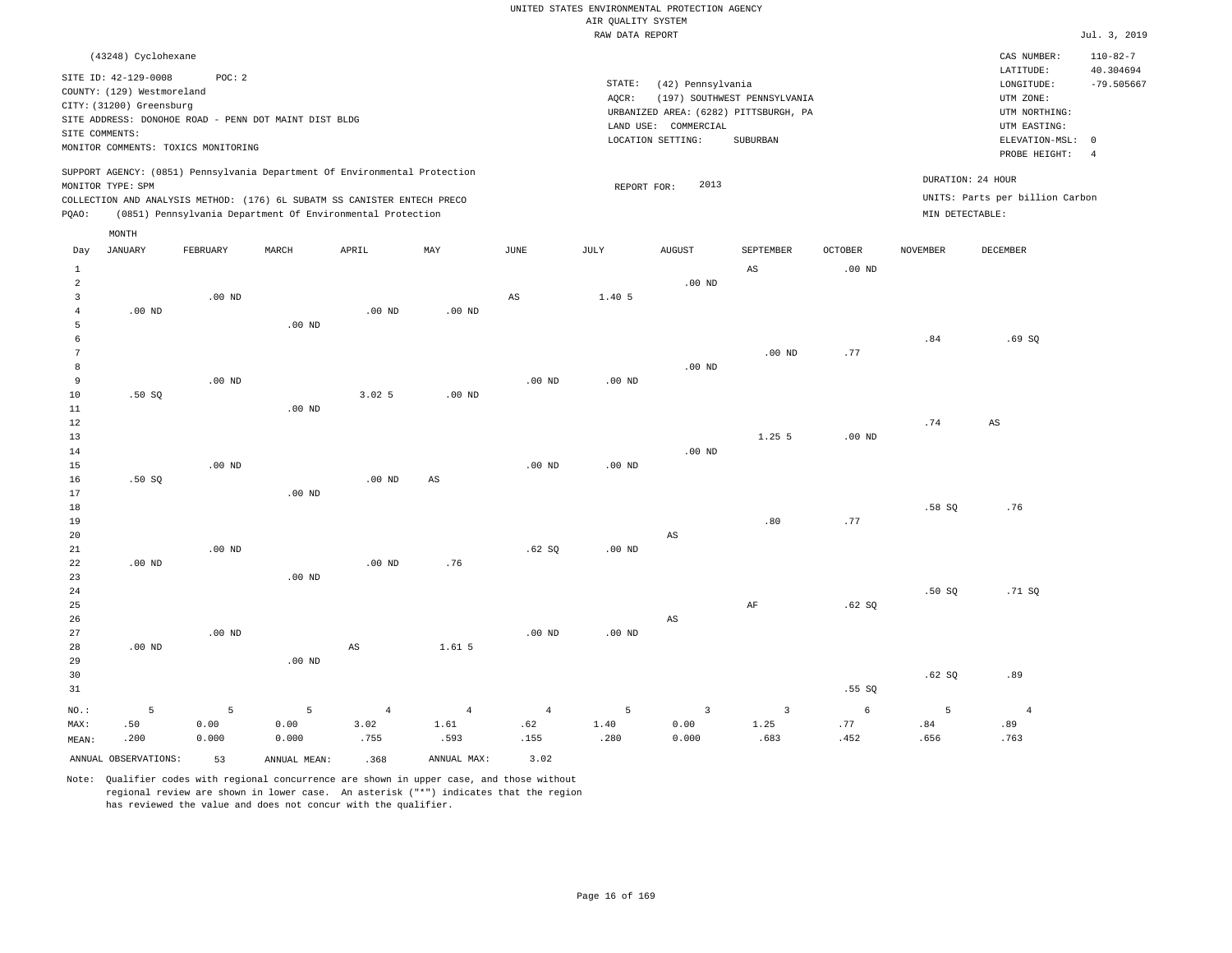| (43248) Cyclohexane                                                                                                                                                                                                                                |                                                                                                               | CAS NUMBER:                                                             | $110 - 82 - 7$            |
|----------------------------------------------------------------------------------------------------------------------------------------------------------------------------------------------------------------------------------------------------|---------------------------------------------------------------------------------------------------------------|-------------------------------------------------------------------------|---------------------------|
| SITE ID: 42-129-0008<br>POC:2<br>COUNTY: (129) Westmoreland<br>CITY: (31200) Greensburg<br>SITE ADDRESS: DONOHOE ROAD - PENN DOT MAINT DIST BLDG                                                                                                   | STATE:<br>(42) Pennsylvania<br>(197) SOUTHWEST PENNSYLVANIA<br>AOCR:<br>URBANIZED AREA: (6282) PITTSBURGH, PA | LATITUDE:<br>LONGITUDE:<br>UTM ZONE:<br>UTM NORTHING:                   | 40.304694<br>$-79.505667$ |
| SITE COMMENTS:<br>MONITOR COMMENTS: TOXICS MONITORING                                                                                                                                                                                              | LAND USE: COMMERCIAL<br>LOCATION SETTING:<br>SUBURBAN                                                         | UTM EASTING:<br>PROBE HEIGHT:                                           | ELEVATION-MSL: 0          |
| SUPPORT AGENCY: (0851) Pennsylvania Department Of Environmental Protection<br>MONITOR TYPE: SPM<br>COLLECTION AND ANALYSIS METHOD: (176) 6L SUBATM SS CANISTER ENTECH PRECO<br>(0851) Pennsylvania Department Of Environmental Protection<br>POAO: | 2014<br>REPORT FOR:                                                                                           | DURATION: 24 HOUR<br>UNITS: Parts per billion Carbon<br>MIN DETECTABLE: |                           |
| MONTH                                                                                                                                                                                                                                              |                                                                                                               |                                                                         |                           |

| Day            | <b>JANUARY</b>       | ${\tt FEBRUARY}$ | MARCH        | APRIL  | $\ensuremath{\text{MAX}}$ | $_{\rm JUNE}$          | $\mathtt{JULY}$ | AUGUST   | SEPTEMBER | OCTOBER        | NOVEMBER | DECEMBER               |
|----------------|----------------------|------------------|--------------|--------|---------------------------|------------------------|-----------------|----------|-----------|----------------|----------|------------------------|
| $\mathbf{1}$   |                      |                  |              |        |                           |                        |                 |          |           |                | .26SQ    | .37 SQ                 |
| $\overline{a}$ |                      |                  |              |        |                           |                        |                 |          | .69SQ     | .67SQ          |          |                        |
| $\mathsf 3$    |                      |                  |              |        |                           |                        |                 | $.00$ ND |           |                |          |                        |
| $\overline{4}$ |                      | 1.09 5           |              |        |                           | .52S                   | .58SQ           |          |           |                |          |                        |
| 5              | $.00$ ND             |                  |              | .42 SQ | .86                       |                        |                 |          |           |                |          |                        |
| 6              |                      |                  | .55SQ        |        |                           |                        |                 |          |           |                |          |                        |
| 7              |                      |                  |              |        |                           |                        |                 |          |           |                | .37SQ    | .37SQ                  |
| 8              |                      |                  |              |        |                           |                        |                 |          | .55SQ     | .59SQ          |          |                        |
| $\,9$          |                      |                  |              |        |                           |                        |                 | .56SQ    |           |                |          |                        |
| $10$           |                      | .62SQ            |              |        |                           | $\mathbb{A}\mathbb{S}$ | .81             |          |           |                |          |                        |
| 11             | 1.13.5               |                  |              | .50SQ  | $.00$ ND                  |                        |                 |          |           |                |          |                        |
| 12             |                      |                  | .67SQ        |        |                           |                        |                 |          |           |                | .32SQ    |                        |
| 13<br>14       |                      |                  |              |        |                           |                        |                 |          | .44 SQ    | AS             |          | AF                     |
| 15             |                      |                  |              |        |                           |                        |                 | .59 SQ   |           |                |          |                        |
| 16             |                      | 1.005            |              |        |                           | .60SQ                  | $.00$ ND        |          |           |                |          |                        |
| 17             | $\rm AF$             |                  |              | .60SQ  | $.00$ ND                  |                        |                 |          |           |                |          |                        |
| 18             |                      |                  | .42 SQ       |        |                           |                        |                 |          |           |                |          |                        |
| 19             |                      |                  |              |        |                           |                        |                 |          |           |                | .36SQ    | .60SQ                  |
| 20             |                      |                  |              |        |                           |                        |                 |          | .42 SQ    | .33SQ          |          |                        |
| $2\sqrt{1}$    |                      |                  |              |        |                           |                        |                 | .59 SQ   |           |                |          |                        |
| 22             |                      | .67SQ            |              |        |                           | .00 $ND$               | $.00$ ND        |          |           |                |          |                        |
| 23             | .56SQ                |                  |              | .72SQ  | .52 SQ                    |                        |                 |          |           |                |          |                        |
| 24             |                      |                  | .52SQ        |        |                           |                        |                 |          |           |                |          |                        |
| 25             |                      |                  |              |        |                           |                        |                 |          |           |                | .42 SQ   | .36SQ                  |
| 26             |                      |                  |              |        |                           |                        |                 |          | .56SQ     | .24 SQ         |          |                        |
| 27             |                      |                  |              |        |                           |                        |                 | .55 SQ   |           |                |          |                        |
| 28             |                      | .58 SQ           |              |        |                           | $.00$ ND               | .66SQ           |          |           |                |          |                        |
| 29             | $\rm AF$             |                  |              | .43 SQ | $.00$ ND                  |                        |                 |          |           |                |          |                        |
| 30             |                      |                  | .50SQ        |        |                           |                        |                 |          |           |                |          |                        |
| 31             |                      |                  |              |        |                           |                        |                 |          |           |                |          | $\mathbb{A}\mathbb{S}$ |
| $_{\rm NO.}$ : | $\mathsf 3$          | $\overline{5}$   | 5            | 5      | 5                         | $\overline{4}$         | $\overline{5}$  | 5        | 5         | $\overline{4}$ | 5        | $\overline{4}$         |
| MAX:           | 1.13                 | 1.09             | .67          | .72    | .86                       | .60                    | $. \, 81$       | .59      | .69       | $.67\,$        | .42      | .60                    |
| MEAN:          | .563                 | .792             | .532         | .534   | .276                      | .280                   | .410            | .458     | .532      | .458           | .346     | .425                   |
|                | ANNUAL OBSERVATIONS: | 55               | ANNUAL MEAN: | .468   | ANNUAL MAX:               | 1.13                   |                 |          |           |                |          |                        |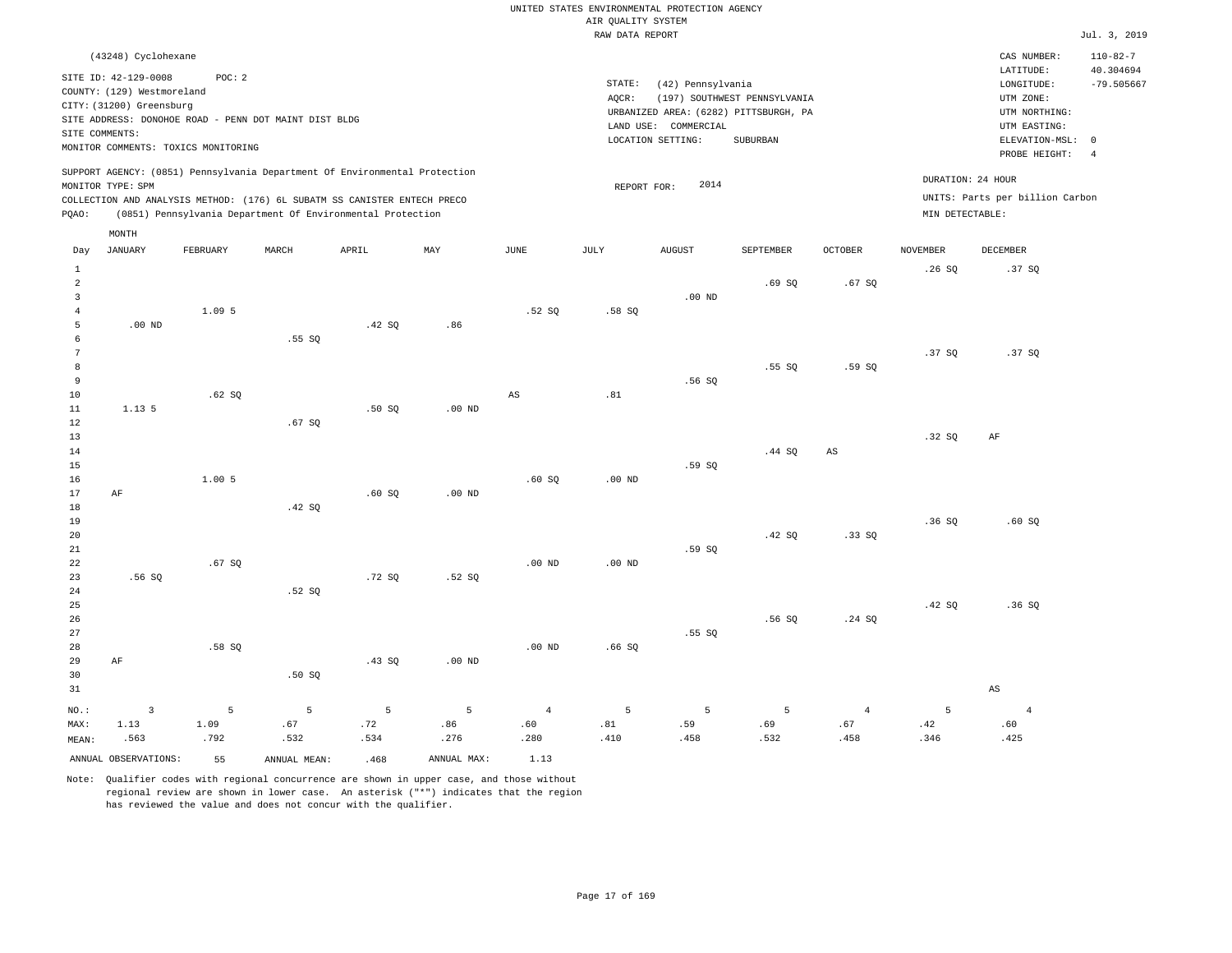| (43248) Cyclohexane                                                                                                                                                                                                                                         |                                                                                                                                                                        | CAS NUMBER:                                                                                                | $110 - 82 - 7$                  |
|-------------------------------------------------------------------------------------------------------------------------------------------------------------------------------------------------------------------------------------------------------------|------------------------------------------------------------------------------------------------------------------------------------------------------------------------|------------------------------------------------------------------------------------------------------------|---------------------------------|
| SITE ID: 42-129-0008<br>POC: 2<br>COUNTY: (129) Westmoreland<br>CITY: (31200) Greensburg<br>SITE ADDRESS: DONOHOE ROAD - PENN DOT MAINT DIST BLDG<br>SITE COMMENTS:<br>MONITOR COMMENTS: TOXICS MONITORING                                                  | STATE:<br>(42) Pennsylvania<br>(197) SOUTHWEST PENNSYLVANIA<br>AOCR:<br>URBANIZED AREA: (6282) PITTSBURGH, PA<br>LAND USE: COMMERCIAL<br>LOCATION SETTING:<br>SUBURBAN | LATITUDE:<br>LONGITUDE:<br>UTM ZONE:<br>UTM NORTHING:<br>UTM EASTING:<br>ELEVATION-MSL: 0<br>PROBE HEIGHT: | 40.304694<br>$-79.505667$<br>-4 |
| SUPPORT AGENCY: (0851) Pennsylvania Department Of Environmental Protection<br>MONITOR TYPE: SPM<br>COLLECTION AND ANALYSIS METHOD: (176) 6L SUBATM SS CANISTER ENTECH PRECO<br>(0851) Pennsylvania Department Of Environmental Protection<br>POAO:<br>MONTH | DURATION: 24 HOUR<br>2015<br>REPORT FOR:<br>MIN DETECTABLE:                                                                                                            | UNITS: Parts per billion Carbon                                                                            |                                 |

| Day            | JANUARY              | FEBRUARY                | MARCH        | APRIL          | MAY                    | $_{\rm JUNE}$  | JULY                   | AUGUST         | SEPTEMBER | OCTOBER        | NOVEMBER | DECEMBER |
|----------------|----------------------|-------------------------|--------------|----------------|------------------------|----------------|------------------------|----------------|-----------|----------------|----------|----------|
| $\mathbf{1}$   |                      |                         | .40SQ        |                |                        |                |                        |                |           |                |          |          |
| $\overline{a}$ |                      |                         |              |                |                        |                |                        |                |           |                | .59SQ    | .40SQ    |
| $\mathbf{3}$   |                      |                         |              |                |                        |                |                        |                | .49SQ     | .48SQ          |          |          |
| $\bf{4}$       |                      |                         |              |                |                        |                |                        | .38SQ          |           |                |          |          |
| 5              |                      | $\rm AF$                |              |                |                        | .38SQ          | .36SQ                  |                |           |                |          |          |
| 6              | .44 SQ               |                         |              | $\rm AF$       | $\mathbb{A}\mathbb{S}$ |                |                        |                |           |                |          |          |
| 7              |                      |                         | .36SQ        |                |                        |                |                        |                |           |                |          |          |
| 8              |                      |                         |              |                |                        |                |                        |                |           |                | .52 QX   | .84      |
| $\overline{9}$ |                      |                         |              |                |                        |                |                        |                | .50SQ     | .43SQ          |          |          |
| $10$           |                      |                         |              |                |                        |                |                        | .39SQ          |           |                |          |          |
| $11\,$         |                      | .45 SQ                  |              |                |                        | $.00$ ND       | $\mathbb{A}\mathbb{S}$ |                |           |                |          |          |
| $12\,$         | .51 SQ               |                         |              | .28SQ          | .38 SQ                 |                |                        |                |           |                |          |          |
| 13             |                      |                         | .19 $QX$     |                |                        |                |                        |                |           |                |          |          |
| 14             |                      |                         |              |                |                        |                |                        |                |           |                | $.00$ ND | .32SQ    |
| 15             |                      |                         |              |                |                        |                |                        |                | .50SQ     | .33SQ          |          |          |
| 16             |                      |                         |              |                |                        |                |                        | $\rm{AF}$      |           |                |          |          |
| 17             |                      | .44 SQ                  |              |                |                        | .35S           | $.00$ ND               |                |           |                |          |          |
| 18             | .41 SQ               |                         |              | .40SQ          | $\mathbb{A}\mathbb{S}$ |                |                        |                |           |                |          |          |
| 19             |                      |                         | .38SQ        |                |                        |                |                        |                |           |                |          |          |
| 20             |                      |                         |              |                |                        |                |                        |                |           |                | $.00$ ND | .30SQ    |
| 21             |                      |                         |              |                |                        |                |                        |                | .36SQ     | $\rm AF$       |          |          |
| 22             |                      |                         |              |                |                        |                |                        | .41 SQ         |           |                |          |          |
| 23             |                      | .42 SQ                  |              |                |                        | .34 SQ         | .46SQ                  |                |           |                |          |          |
| $2\,4$         | $\rm AF$             |                         |              | $.00$ ND       | .42 SQ                 |                |                        |                |           |                |          |          |
| 25             |                      |                         | .26SQ        |                |                        |                |                        |                |           |                |          |          |
| 26             |                      |                         |              |                |                        |                |                        |                |           |                | $.00$ ND | .25SQ    |
| $2\,7$         |                      |                         |              |                |                        |                |                        |                | $.00$ ND  | .38 CC         |          |          |
| 28             |                      |                         |              |                |                        |                |                        | .53SQ          |           |                |          |          |
| 29             |                      |                         |              |                |                        | .35 SQ         | .40SQ                  |                |           |                |          |          |
| 30             | .53 SQ               |                         |              | .40SQ          | $\rm AF$               |                |                        |                |           |                |          |          |
| 31             |                      |                         | .14 SQ       |                |                        |                |                        |                |           |                |          |          |
| $_{\rm NO.}$ : | $\overline{4}$       | $\overline{\mathbf{3}}$ | $\epsilon$   | $\overline{4}$ | $\sqrt{2}$             | $\overline{5}$ | $\overline{4}$         | $\overline{4}$ | 5         | $\overline{4}$ | 5        | 5        |
| MAX:           | .53                  | .45                     | .40          | .40            | .42                    | .38            | .46                    | .53            | $.50$     | $.48\,$        | .59      | .84      |
| MEAN:          | .473                 | .437                    | .288         | .270           | .400                   | .284           | .305                   | .428           | .370      | .405           | .222     | .422     |
|                | ANNUAL OBSERVATIONS: | 51                      | ANNUAL MEAN: | .350           | ANNUAL MAX:            | .84            |                        |                |           |                |          |          |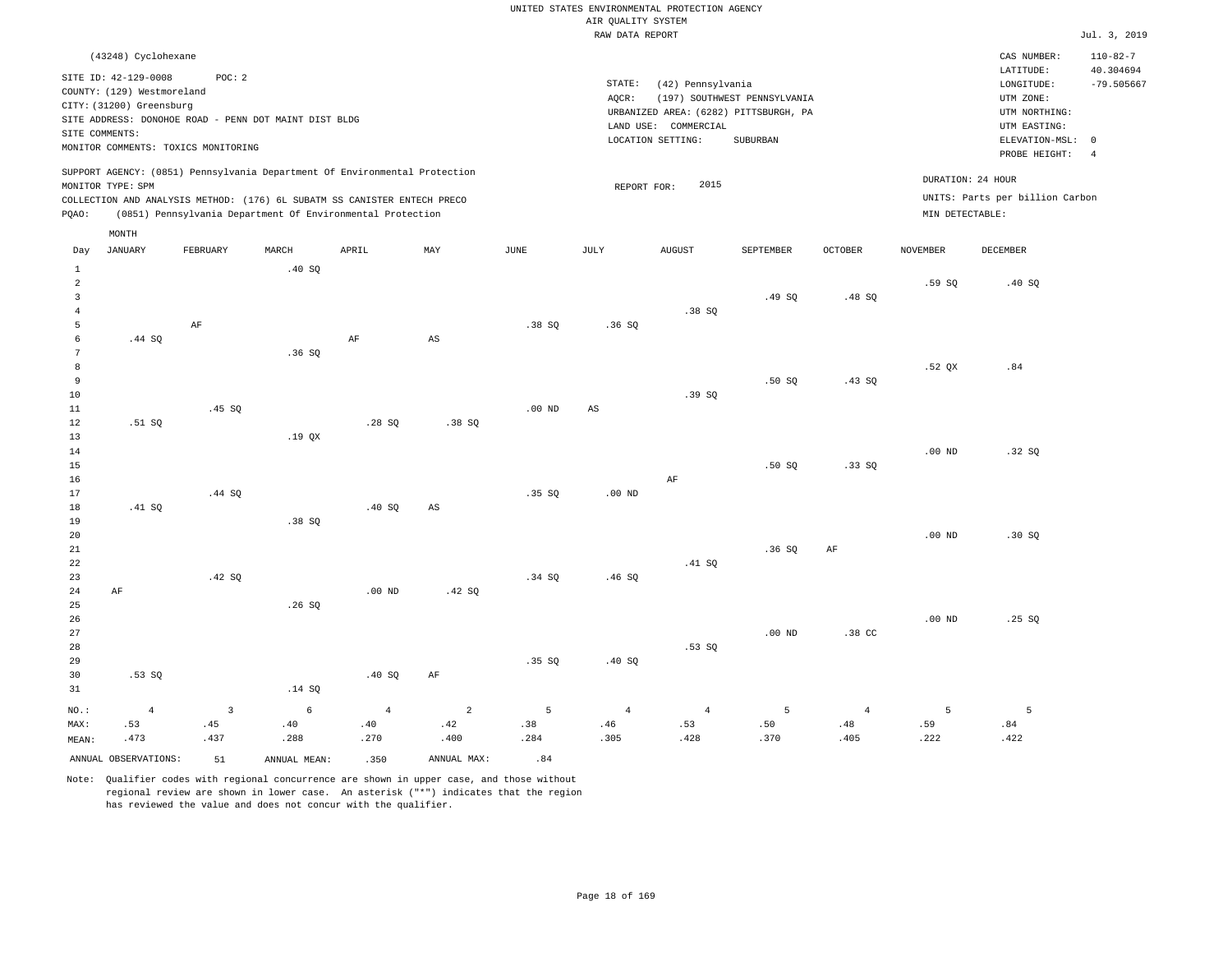| (43372) Methyl tert-butyl ether                                                                                                                                                                                                                    |                                                                                                                                                                        |                                                                         | CAS NUMBER:                                                                      | $1634 - 04 - 4$                 |
|----------------------------------------------------------------------------------------------------------------------------------------------------------------------------------------------------------------------------------------------------|------------------------------------------------------------------------------------------------------------------------------------------------------------------------|-------------------------------------------------------------------------|----------------------------------------------------------------------------------|---------------------------------|
| SITE ID: 42-129-0008<br>POC:2<br>COUNTY: (129) Westmoreland<br>CITY: (31200) Greensburg<br>SITE ADDRESS: DONOHOE ROAD - PENN DOT MAINT DIST BLDG<br>SITE COMMENTS:<br>MONITOR COMMENTS: TOXICS MONITORING                                          | STATE:<br>(42) Pennsylvania<br>(197) SOUTHWEST PENNSYLVANIA<br>AOCR:<br>URBANIZED AREA: (6282) PITTSBURGH, PA<br>LAND USE: COMMERCIAL<br>LOCATION SETTING:<br>SUBURBAN | LATITUDE:<br>UTM ZONE:                                                  | LONGITUDE:<br>UTM NORTHING:<br>UTM EASTING:<br>ELEVATION-MSL: 0<br>PROBE HEIGHT: | 40.304694<br>$-79.505667$<br>-4 |
| SUPPORT AGENCY: (0851) Pennsylvania Department Of Environmental Protection<br>MONITOR TYPE: SPM<br>COLLECTION AND ANALYSIS METHOD: (176) 6L SUBATM SS CANISTER ENTECH PRECO<br>(0851) Pennsylvania Department Of Environmental Protection<br>POAO: | 2013<br>REPORT FOR:                                                                                                                                                    | DURATION: 24 HOUR<br>UNITS: Parts per billion Carbon<br>MIN DETECTABLE: |                                                                                  |                                 |
| MONTH                                                                                                                                                                                                                                              |                                                                                                                                                                        |                                                                         |                                                                                  |                                 |
|                                                                                                                                                                                                                                                    |                                                                                                                                                                        |                                                                         |                                                                                  |                                 |

| Day            | JANUARY              | FEBRUARY | MARCH        | APRIL             | MAY                    | $_{\rm JUNE}$  | JULY     | AUGUST                  | SEPTEMBER               | OCTOBER  | NOVEMBER          | DECEMBER               |
|----------------|----------------------|----------|--------------|-------------------|------------------------|----------------|----------|-------------------------|-------------------------|----------|-------------------|------------------------|
| $\mathbf{1}$   |                      |          |              |                   |                        |                |          |                         | $\mathbb{A}\mathbb{S}$  | $.00$ ND |                   |                        |
| $\overline{a}$ |                      |          |              |                   |                        |                |          | $.00$ ND                |                         |          |                   |                        |
| 3              |                      | $.00$ ND |              |                   |                        | $_{\rm AS}$    | $.00$ ND |                         |                         |          |                   |                        |
| 4              | $.00$ ND             |          |              | .00 <sub>ND</sub> | .00 $ND$               |                |          |                         |                         |          |                   |                        |
| 5              |                      |          | $.00$ ND     |                   |                        |                |          |                         |                         |          |                   |                        |
| 6              |                      |          |              |                   |                        |                |          |                         |                         |          | .00 <sub>ND</sub> | $.00$ ND               |
| 7              |                      |          |              |                   |                        |                |          |                         | $.00$ ND                | $.00$ ND |                   |                        |
| 8              |                      |          |              |                   |                        |                |          | $.00$ ND                |                         |          |                   |                        |
| 9              |                      | $.00$ ND |              |                   |                        | $.00$ ND       | $.00$ ND |                         |                         |          |                   |                        |
| 10             | $.00$ ND             |          |              | .00 <sub>ND</sub> | $.00$ ND               |                |          |                         |                         |          |                   |                        |
| 11             |                      |          | $.00$ ND     |                   |                        |                |          |                         |                         |          |                   |                        |
| 12             |                      |          |              |                   |                        |                |          |                         |                         |          | .00 <sub>ND</sub> | $\mathbb{A}\mathbb{S}$ |
| 13             |                      |          |              |                   |                        |                |          |                         | $.00$ ND                | $.00$ ND |                   |                        |
| 14             |                      |          |              |                   |                        |                |          | $.00$ ND                |                         |          |                   |                        |
| 15             |                      | $.00$ ND |              |                   |                        | $.00$ ND       | $.00$ ND |                         |                         |          |                   |                        |
| 16             | $.00$ ND             |          |              | .00 <sub>ND</sub> | $\mathbb{A}\mathbb{S}$ |                |          |                         |                         |          |                   |                        |
| 17             |                      |          | $.00$ ND     |                   |                        |                |          |                         |                         |          |                   |                        |
| 18             |                      |          |              |                   |                        |                |          |                         |                         |          | .00 <sub>ND</sub> | $.00$ ND               |
| 19             |                      |          |              |                   |                        |                |          |                         | $.00$ ND                | $.00$ ND |                   |                        |
| 20             |                      |          |              |                   |                        |                |          | $\mathbb{A}\mathbb{S}$  |                         |          |                   |                        |
| $2\sqrt{1}$    |                      | $.00$ ND |              |                   |                        | $.00$ ND       | $.00$ ND |                         |                         |          |                   |                        |
| 22             | $.00$ ND             |          |              | .00 <sub>ND</sub> | $.00$ ND               |                |          |                         |                         |          |                   |                        |
| 23             |                      |          | $.00$ ND     |                   |                        |                |          |                         |                         |          |                   |                        |
| $2\sqrt{4}$    |                      |          |              |                   |                        |                |          |                         |                         |          | .00 <sub>ND</sub> | $.00$ ND               |
| 25             |                      |          |              |                   |                        |                |          |                         | $\rm AF$                | $.00$ ND |                   |                        |
| 26             |                      |          |              |                   |                        |                |          | $\mathbb{A}\mathbb{S}$  |                         |          |                   |                        |
| 27             |                      | $.00$ ND |              |                   |                        | $.00$ ND       | $.00$ ND |                         |                         |          |                   |                        |
| 28             | $.00$ ND             |          |              | AS                | $.00$ ND               |                |          |                         |                         |          |                   |                        |
| 29             |                      |          | $.00$ ND     |                   |                        |                |          |                         |                         |          |                   |                        |
| 30             |                      |          |              |                   |                        |                |          |                         |                         |          | .00 <sub>ND</sub> | .00 <sub>ND</sub>      |
| 31             |                      |          |              |                   |                        |                |          |                         |                         | $.00$ ND |                   |                        |
| $NO.$ :        | 5                    | 5        | 5            | $\overline{4}$    | $\sqrt{4}$             | $\overline{4}$ | 5        | $\overline{\mathbf{3}}$ | $\overline{\mathbf{3}}$ | 6        | 5                 | $\overline{4}$         |
| MAX:           | 0.00                 | 0.00     | 0.00         | 0.00              | 0.00                   | 0.00           | 0.00     | 0.00                    | 0.00                    | 0.00     | 0.00              | 0.00                   |
| MEAN:          | 0.000                | 0.000    | 0.000        | 0.000             | 0.000                  | 0.000          | 0.000    | 0.000                   | 0.000                   | 0.000    | 0.000             | 0.000                  |
|                | ANNUAL OBSERVATIONS: | 53       | ANNUAL MEAN: | 0.000             | ANNUAL MAX:            | 0.00           |          |                         |                         |          |                   |                        |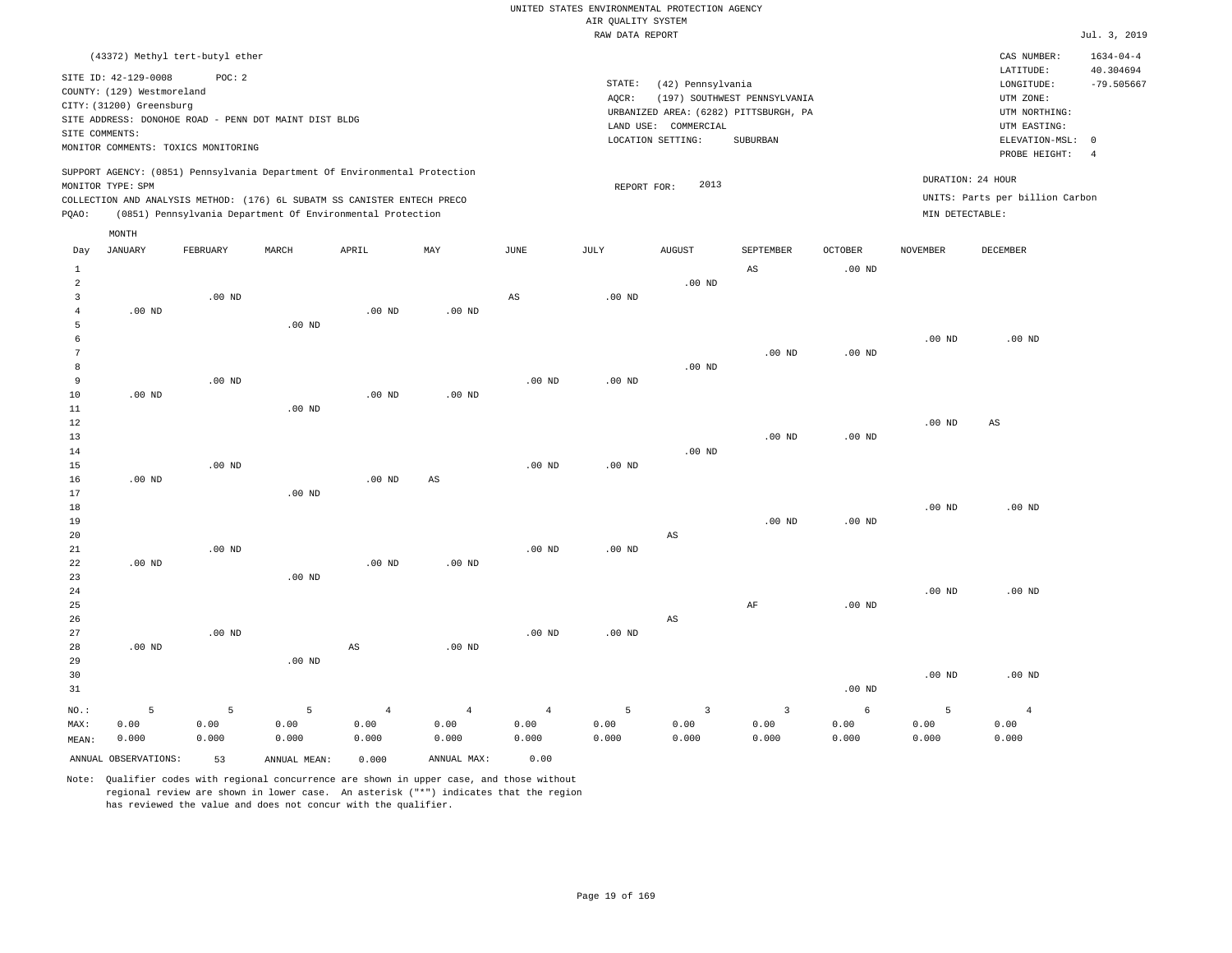| (43372) Methyl tert-butyl ether                                                                                                                                                                                                                    |                                                                                                                                                                        | CAS NUMBER:                                                                                                | $1634 - 04 - 4$                 |
|----------------------------------------------------------------------------------------------------------------------------------------------------------------------------------------------------------------------------------------------------|------------------------------------------------------------------------------------------------------------------------------------------------------------------------|------------------------------------------------------------------------------------------------------------|---------------------------------|
| SITE ID: 42-129-0008<br>POC:2<br>COUNTY: (129) Westmoreland<br>CITY: (31200) Greensburg<br>SITE ADDRESS: DONOHOE ROAD - PENN DOT MAINT DIST BLDG<br>SITE COMMENTS:<br>MONITOR COMMENTS: TOXICS MONITORING                                          | STATE:<br>(42) Pennsylvania<br>(197) SOUTHWEST PENNSYLVANIA<br>AOCR:<br>URBANIZED AREA: (6282) PITTSBURGH, PA<br>LAND USE: COMMERCIAL<br>LOCATION SETTING:<br>SUBURBAN | LATITUDE:<br>LONGITUDE:<br>UTM ZONE:<br>UTM NORTHING:<br>UTM EASTING:<br>ELEVATION-MSL: 0<br>PROBE HEIGHT: | 40.304694<br>$-79.505667$<br>-4 |
| SUPPORT AGENCY: (0851) Pennsylvania Department Of Environmental Protection<br>MONITOR TYPE: SPM<br>COLLECTION AND ANALYSIS METHOD: (176) 6L SUBATM SS CANISTER ENTECH PRECO<br>POAO:<br>(0851) Pennsylvania Department Of Environmental Protection | DURATION: 24 HOUR<br>2014<br>REPORT FOR:<br>MIN DETECTABLE:                                                                                                            | UNITS: Parts per billion Carbon                                                                            |                                 |

| Day                                      | JANUARY              | FEBRUARY      | $\tt MARCH$   | APRIL         | MAY           | $_{\rm JUNE}$ | $\mathtt{JULY}$ | AUGUST        | SEPTEMBER     | OCTOBER        | NOVEMBER          | ${\tt DECEMBER}$                         |
|------------------------------------------|----------------------|---------------|---------------|---------------|---------------|---------------|-----------------|---------------|---------------|----------------|-------------------|------------------------------------------|
| $\mathbf{1}$<br>$\overline{a}$<br>3<br>4 |                      | $.00$ ND      |               |               |               | $.00$ ND      | $.00$ ND        | $.00$ ND      | $.00$ ND      | $.00$ ND       | $.00$ ND          | $.00$ ND                                 |
| 5<br>6<br>$\overline{7}$                 | $.00$ ND             |               | $.00$ ND      | $.00$ ND      | $.00$ ND      |               |                 |               |               |                | $.00$ ND          | $.00$ ND                                 |
| 8<br>9<br>10                             |                      | $.00$ ND      |               |               |               | AS            | $.00$ ND        | $.00$ ND      | $.00$ ND      | $.00$ ND       |                   |                                          |
| 11<br>12<br>13<br>14                     | $.00$ ND             |               | $.00$ ND      | $.00$ ND      | $.00$ ND      |               |                 |               | $.00$ ND      | $_{\rm AS}$    | $.00$ ND          | $\rm{AF}$                                |
| 15<br>16<br>17                           | AF                   | $.00$ ND      |               | $.00$ ND      | $.00$ ND      | $.00$ ND      | $.00$ ND        | $.00$ ND      |               |                |                   |                                          |
| 18<br>19<br>20                           |                      |               | $.00$ ND      |               |               |               |                 |               | $.00$ ND      | $.00$ ND       | $.00$ ND          | $.00$ ND                                 |
| $2\sqrt{1}$<br>22<br>23                  | $.00$ ND             | $.00$ ND      |               | $.00$ ND      | $.00$ ND      | $.00$ ND      | $.00$ ND        | $.00$ ND      |               |                |                   |                                          |
| 24<br>25<br>26                           |                      |               | $.00$ ND      |               |               |               |                 |               | $.00$ ND      | $.00$ ND       | .00 <sub>ND</sub> | $.00$ ND                                 |
| 27<br>28<br>29<br>30                     | $\rm AF$             | $.00$ ND      | $.00$ ND      | $.00$ ND      | $.00$ ND      | $.00$ ND      | $.00$ ND        | $.00$ ND      |               |                |                   |                                          |
| 31<br>$NO.$ :                            | $\overline{3}$       | 5             | 5             | 5             | 5             | $\sqrt{4}$    | 5               | 5             | 5             | $\overline{4}$ | 5                 | $\mathbb{A}\mathbb{S}$<br>$\overline{4}$ |
| MAX:<br>MEAN:                            | 0.00<br>0.000        | 0.00<br>0.000 | 0.00<br>0.000 | 0.00<br>0.000 | 0.00<br>0.000 | 0.00<br>0.000 | 0.00<br>0.000   | 0.00<br>0.000 | 0.00<br>0.000 | 0.00<br>0.000  | 0.00<br>0.000     | 0.00<br>0.000                            |
|                                          | ANNUAL OBSERVATIONS: | 55            | ANNUAL MEAN:  | 0.000         | ANNUAL MAX:   | 0.00          |                 |               |               |                |                   |                                          |

Note: Qualifier codes with regional concurrence are shown in upper case, and those without regional review are shown in lower case. An asterisk ("\*") indicates that the region has reviewed the value and does not concur with the qualifier.

MONTH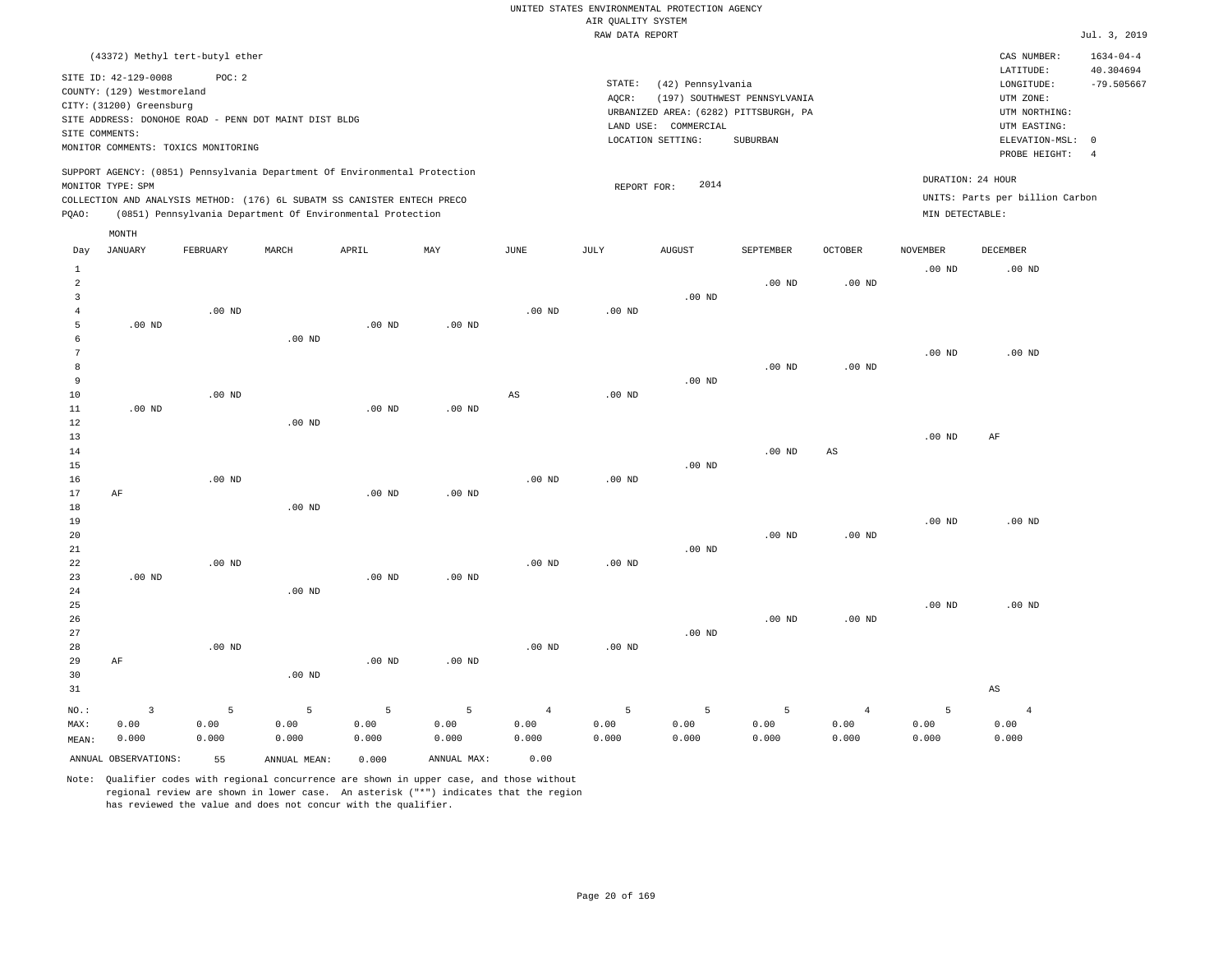| (43372) Methyl tert-butyl ether                                                                                                                                                                                                                    |                                                                                                                                                                        | CAS NUMBER:                                                                                                | $1634 - 04 - 4$           |
|----------------------------------------------------------------------------------------------------------------------------------------------------------------------------------------------------------------------------------------------------|------------------------------------------------------------------------------------------------------------------------------------------------------------------------|------------------------------------------------------------------------------------------------------------|---------------------------|
| SITE ID: 42-129-0008<br>POC:2<br>COUNTY: (129) Westmoreland<br>CITY: (31200) Greensburg<br>SITE ADDRESS: DONOHOE ROAD - PENN DOT MAINT DIST BLDG<br>SITE COMMENTS:<br>MONITOR COMMENTS: TOXICS MONITORING                                          | STATE:<br>(42) Pennsylvania<br>(197) SOUTHWEST PENNSYLVANIA<br>AOCR:<br>URBANIZED AREA: (6282) PITTSBURGH, PA<br>LAND USE: COMMERCIAL<br>LOCATION SETTING:<br>SUBURBAN | LATITUDE:<br>LONGITUDE:<br>UTM ZONE:<br>UTM NORTHING:<br>UTM EASTING:<br>ELEVATION-MSL: 0<br>PROBE HEIGHT: | 40.304694<br>$-79.505667$ |
| SUPPORT AGENCY: (0851) Pennsylvania Department Of Environmental Protection<br>MONITOR TYPE: SPM<br>COLLECTION AND ANALYSIS METHOD: (176) 6L SUBATM SS CANISTER ENTECH PRECO<br>(0851) Pennsylvania Department Of Environmental Protection<br>POAO: | 2015<br>REPORT FOR:                                                                                                                                                    | DURATION: 24 HOUR<br>UNITS: Parts per billion Carbon<br>MIN DETECTABLE:                                    |                           |

|                | MONTH                |                         |              |            |                        |          |                   |                |           |                |                   |                   |
|----------------|----------------------|-------------------------|--------------|------------|------------------------|----------|-------------------|----------------|-----------|----------------|-------------------|-------------------|
| Day            | JANUARY              | FEBRUARY                | $\tt MARCH$  | APRIL      | MAY                    | JUNE     | JULY              | AUGUST         | SEPTEMBER | <b>OCTOBER</b> | NOVEMBER          | DECEMBER          |
| $\mathbf{1}$   |                      |                         | $.00$ ND     |            |                        |          |                   |                |           |                |                   |                   |
| $\overline{a}$ |                      |                         |              |            |                        |          |                   |                |           |                | .00 <sub>ND</sub> | $.00$ ND          |
| 3              |                      |                         |              |            |                        |          |                   |                | $.00$ ND  | $.00$ ND       |                   |                   |
| $\overline{4}$ |                      |                         |              |            |                        |          |                   | $.00$ ND       |           |                |                   |                   |
| 5              |                      | $\rm AF$                |              |            |                        | $.00$ ND | $.00$ ND          |                |           |                |                   |                   |
| 6              | $.00$ ND             |                         |              | $\rm AF$   | $\mathbb{A}\mathbb{S}$ |          |                   |                |           |                |                   |                   |
| 7              |                      |                         | $.00$ ND     |            |                        |          |                   |                |           |                |                   |                   |
| 8              |                      |                         |              |            |                        |          |                   |                |           |                | $.00$ ND          | $.00$ ND          |
| 9              |                      |                         |              |            |                        |          |                   |                | $.00$ ND  | $.00$ ND       |                   |                   |
| 10             |                      |                         |              |            |                        |          |                   | $.00$ ND       |           |                |                   |                   |
| 11             |                      | $.00$ ND                |              |            |                        | $.00$ ND | $_{\rm AS}$       |                |           |                |                   |                   |
| 12             | $.00$ ND             |                         |              | $.00$ ND   | $.00$ ND               |          |                   |                |           |                |                   |                   |
| 13             |                      |                         | $.00$ ND     |            |                        |          |                   |                |           |                |                   |                   |
| 14             |                      |                         |              |            |                        |          |                   |                |           |                | $.00$ ND          | $.00$ ND          |
| 15             |                      |                         |              |            |                        |          |                   |                | $.00$ ND  | $.00$ ND       |                   |                   |
| 16             |                      |                         |              |            |                        |          |                   | AF             |           |                |                   |                   |
| 17             |                      | $.00$ ND                |              |            |                        | $.00$ ND | .00 <sub>ND</sub> |                |           |                |                   |                   |
| 18             | $.00$ ND             |                         |              | .00 $ND$   | $\mathbb{A}\mathbb{S}$ |          |                   |                |           |                |                   |                   |
| 19             |                      |                         | $.00$ ND     |            |                        |          |                   |                |           |                |                   |                   |
| 20             |                      |                         |              |            |                        |          |                   |                |           |                | .00 <sub>ND</sub> | $.00$ ND          |
| 21<br>22       |                      |                         |              |            |                        |          |                   | $.00$ ND       | $.00$ ND  | AF             |                   |                   |
| 23             |                      | $.00$ ND                |              |            |                        | $.00$ ND | .00 <sub>ND</sub> |                |           |                |                   |                   |
| 24             | $\rm AF$             |                         |              | $.00$ ND   | $.00$ ND               |          |                   |                |           |                |                   |                   |
| 25             |                      |                         | $.00$ ND     |            |                        |          |                   |                |           |                |                   |                   |
| 26             |                      |                         |              |            |                        |          |                   |                |           |                | $.00$ ND          | .00 <sub>ND</sub> |
| 27             |                      |                         |              |            |                        |          |                   |                | $.00$ ND  | $.00$ ND       |                   |                   |
| 28             |                      |                         |              |            |                        |          |                   | $.00$ ND       |           |                |                   |                   |
| 29             |                      |                         |              |            |                        | $.00$ ND | $.00$ ND          |                |           |                |                   |                   |
| 30             | $.00$ ND             |                         |              | $.00$ ND   | $\rm AF$               |          |                   |                |           |                |                   |                   |
| 31             |                      |                         | $.00$ ND     |            |                        |          |                   |                |           |                |                   |                   |
| NO.:           | $\overline{4}$       | $\overline{\mathbf{3}}$ | $\epsilon$   | $\sqrt{4}$ | $\sqrt{2}$             | 5        | $\overline{4}$    | $\overline{4}$ | 5         | $\overline{4}$ | 5                 | 5                 |
| MAX:           | 0.00                 | 0.00                    | 0.00         | 0.00       | 0.00                   | 0.00     | 0.00              | 0.00           | 0.00      | 0.00           | 0.00              | 0.00              |
| MEAN:          | 0.000                | 0.000                   | 0.000        | 0.000      | 0.000                  | 0.000    | 0.000             | 0.000          | 0.000     | 0.000          | 0.000             | 0.000             |
|                | ANNUAL OBSERVATIONS: | 51                      | ANNUAL MEAN: | 0.000      | ANNUAL MAX:            | 0.00     |                   |                |           |                |                   |                   |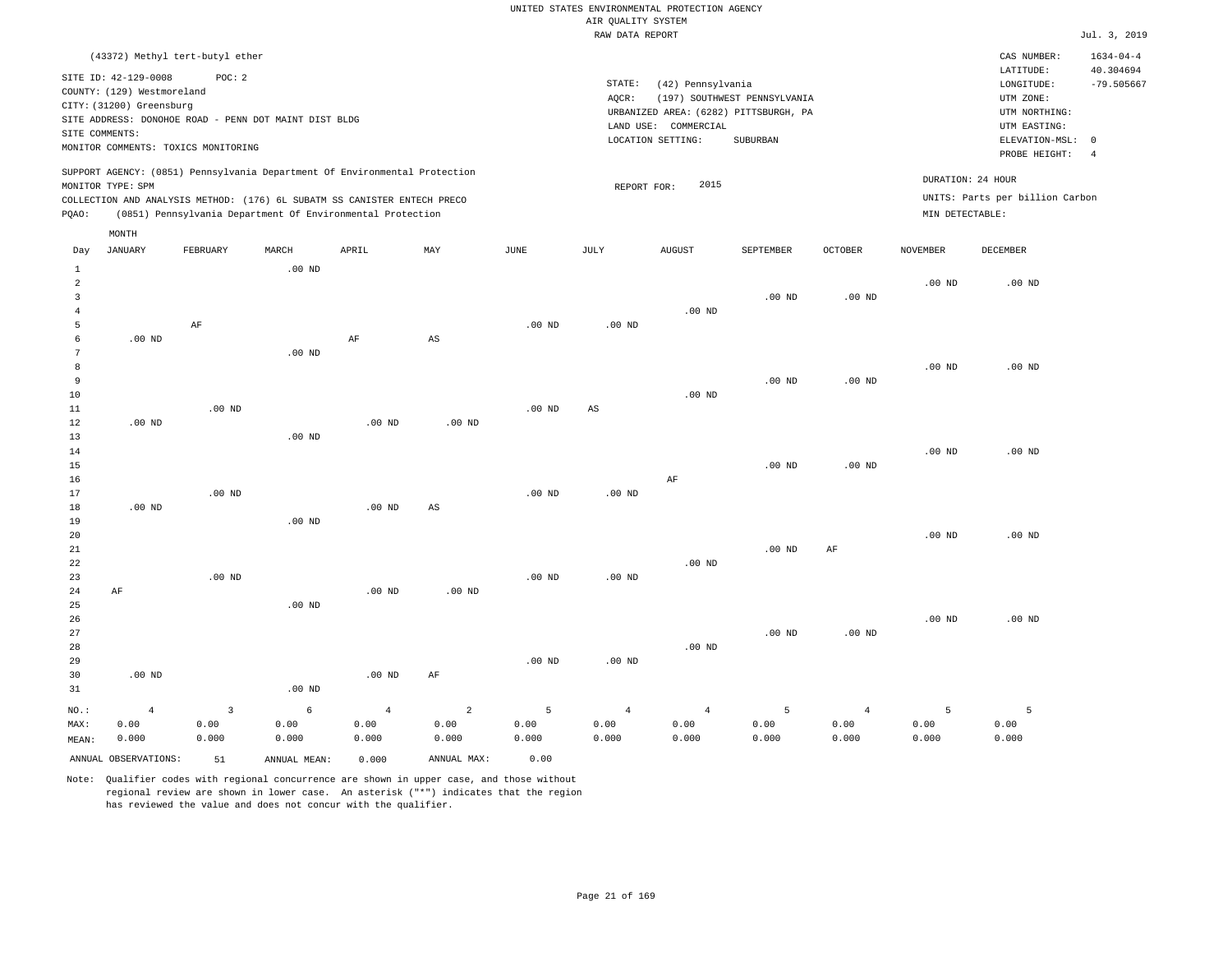| (43505) Acrolein - Unverified                                                                                                                                                                                                                      |                                                                                                                                                                        | CAS NUMBER:                                                                                                | $107 - 02 - 8$                  |
|----------------------------------------------------------------------------------------------------------------------------------------------------------------------------------------------------------------------------------------------------|------------------------------------------------------------------------------------------------------------------------------------------------------------------------|------------------------------------------------------------------------------------------------------------|---------------------------------|
| SITE ID: 42-129-0008<br>POC:2<br>COUNTY: (129) Westmoreland<br>CITY: (31200) Greensburg<br>SITE ADDRESS: DONOHOE ROAD - PENN DOT MAINT DIST BLDG<br>SITE COMMENTS:<br>MONITOR COMMENTS: TOXICS MONITORING                                          | STATE:<br>(42) Pennsylvania<br>(197) SOUTHWEST PENNSYLVANIA<br>AOCR:<br>URBANIZED AREA: (6282) PITTSBURGH, PA<br>LAND USE: COMMERCIAL<br>LOCATION SETTING:<br>SUBURBAN | LATITUDE:<br>LONGITUDE:<br>UTM ZONE:<br>UTM NORTHING:<br>UTM EASTING:<br>ELEVATION-MSL: 0<br>PROBE HEIGHT: | 40.304694<br>$-79.505667$<br>-4 |
| SUPPORT AGENCY: (0851) Pennsylvania Department Of Environmental Protection<br>MONITOR TYPE: SPM<br>COLLECTION AND ANALYSIS METHOD: (176) 6L SUBATM SS CANISTER ENTECH PRECO<br>POAO:<br>(0851) Pennsylvania Department Of Environmental Protection | 2013<br>REPORT FOR:                                                                                                                                                    | DURATION: 24 HOUR<br>UNITS: Parts per billion Carbon<br>MIN DETECTABLE:                                    |                                 |

|                   | MONTH                |          |              |                        |                        |                        |                 |                         |                        |                   |                  |                |
|-------------------|----------------------|----------|--------------|------------------------|------------------------|------------------------|-----------------|-------------------------|------------------------|-------------------|------------------|----------------|
| Day               | <b>JANUARY</b>       | FEBRUARY | MARCH        | APRIL                  | MAY                    | $_{\rm JUNE}$          | JULY            | ${\tt AUGUST}$          | SEPTEMBER              | OCTOBER           | <b>NOVEMBER</b>  | DECEMBER       |
| $\mathbf{1}$      |                      |          |              |                        |                        |                        |                 |                         | $\mathbb{A}\mathbb{S}$ | .79 CC            |                  |                |
| $\overline{a}$    |                      |          |              |                        |                        |                        |                 | 2.00 CC                 |                        |                   |                  |                |
| 3                 |                      | .30SQ    |              |                        |                        | $\mathbb{A}\mathbb{S}$ | 3.73 5          |                         |                        |                   |                  |                |
| $\overline{4}$    | .76                  |          |              | .51                    | 1.54 CC                |                        |                 |                         |                        |                   |                  |                |
| 5                 |                      |          | 1.35         |                        |                        |                        |                 |                         |                        |                   |                  |                |
| 6                 |                      |          |              |                        |                        |                        |                 |                         |                        |                   | 1.04 CC          | 1.02 CC        |
| 7                 |                      |          |              |                        |                        |                        |                 |                         | 1.23 CC                | 1.57 CC           |                  |                |
| 8                 |                      |          |              |                        |                        |                        |                 | 1.75 CC                 |                        |                   |                  |                |
| 9                 |                      | .94      |              |                        |                        | 1.10                   | 1.73            |                         |                        |                   |                  |                |
| 10                | .80                  |          |              | .85                    | 1.94 CC                |                        |                 |                         |                        |                   |                  |                |
| 11                |                      |          | 1.92         |                        |                        |                        |                 |                         |                        |                   |                  |                |
| 12                |                      |          |              |                        |                        |                        |                 |                         |                        |                   | $.00$ ND         | AS             |
| 13                |                      |          |              |                        |                        |                        |                 |                         | .57 CC                 | .32 CC            |                  |                |
| 14                |                      |          |              |                        |                        |                        |                 | .26 CC                  |                        |                   |                  |                |
| 15                |                      | .80      |              |                        |                        | 1.82                   | .81 CC          |                         |                        |                   |                  |                |
| 16                | .33SQ                |          |              | 1.11                   | $\mathbb{A}\mathbb{S}$ |                        |                 |                         |                        |                   |                  |                |
| 17                |                      |          | .27 SQ       |                        |                        |                        |                 |                         |                        |                   |                  |                |
| 18                |                      |          |              |                        |                        |                        |                 |                         |                        |                   | .68 <sub>C</sub> | .88 CC         |
| 19                |                      |          |              |                        |                        |                        |                 |                         | 1.73 CC                | .66 <sub>cc</sub> |                  |                |
| 20                |                      |          |              |                        |                        |                        |                 | $_{\rm AS}$             |                        |                   |                  |                |
| 21                |                      | .38      |              |                        |                        | 2.14                   | .39 CC          |                         |                        |                   |                  |                |
| 22                | .64                  |          | .94 CC       | .83                    | .84                    |                        |                 |                         |                        |                   |                  |                |
| 23<br>$2\sqrt{4}$ |                      |          |              |                        |                        |                        |                 |                         |                        |                   | $.22$ CC         | $.00$ ND       |
| 25                |                      |          |              |                        |                        |                        |                 |                         | $\rm AF$               | .56 CC            |                  |                |
| 26                |                      |          |              |                        |                        |                        |                 | $\mathbb{A}\mathbb{S}$  |                        |                   |                  |                |
| 27                |                      | .41      |              |                        |                        | 1.12                   | 1.14 CC         |                         |                        |                   |                  |                |
| 28                | .92                  |          |              | $\mathbb{A}\mathbb{S}$ | .41                    |                        |                 |                         |                        |                   |                  |                |
| 29                |                      |          | .96          |                        |                        |                        |                 |                         |                        |                   |                  |                |
| 30                |                      |          |              |                        |                        |                        |                 |                         |                        |                   | .59 CC           | .38 CC         |
| 31                |                      |          |              |                        |                        |                        |                 |                         |                        | .70 CC            |                  |                |
| NO.:              | 5                    | 5        | $\mathsf S$  | $\overline{4}$         | $\overline{4}$         | $\overline{4}$         | $5\phantom{.0}$ | $\overline{\mathbf{3}}$ | $\overline{3}$         | 6                 | 5                | $\overline{4}$ |
| MAX:              | .92                  | .94      | 1.92         | 1.11                   | 1.94                   | 2.14                   | 3.73            | 2.00                    | 1.73                   | 1.57              | 1.04             | 1.02           |
| MEAN:             | .690                 | .566     | 1.088        | .825                   | 1.183                  | 1.545                  | 1.560           | 1.337                   | 1.177                  | .767              | .506             | .570           |
|                   | ANNUAL OBSERVATIONS: | 53       | ANNUAL MEAN: | .956                   | ANNUAL MAX:            | 3.73                   |                 |                         |                        |                   |                  |                |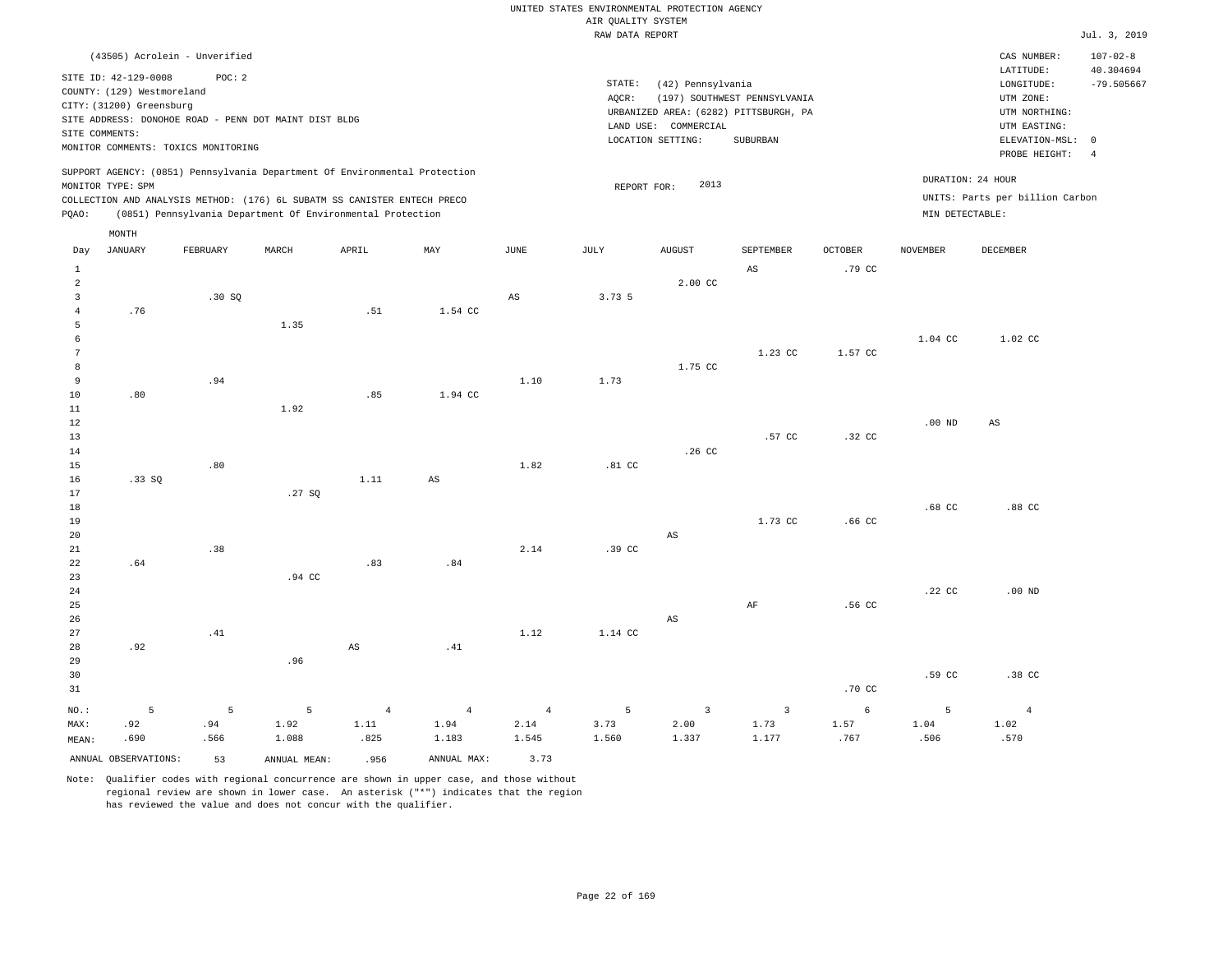| (43505) Acrolein - Unverified                                                                                                                                                                                                                               |                                                                                                                                                                        |                                      | CAS NUMBER:                                                                                                | $107 - 02 - 8$                  |
|-------------------------------------------------------------------------------------------------------------------------------------------------------------------------------------------------------------------------------------------------------------|------------------------------------------------------------------------------------------------------------------------------------------------------------------------|--------------------------------------|------------------------------------------------------------------------------------------------------------|---------------------------------|
| SITE ID: 42-129-0008<br>POC:2<br>COUNTY: (129) Westmoreland<br>CITY: (31200) Greensburg<br>SITE ADDRESS: DONOHOE ROAD - PENN DOT MAINT DIST BLDG<br>SITE COMMENTS:<br>MONITOR COMMENTS: TOXICS MONITORING                                                   | STATE:<br>(42) Pennsylvania<br>(197) SOUTHWEST PENNSYLVANIA<br>AOCR:<br>URBANIZED AREA: (6282) PITTSBURGH, PA<br>LAND USE: COMMERCIAL<br>LOCATION SETTING:<br>SUBURBAN |                                      | LATITUDE:<br>LONGITUDE:<br>UTM ZONE:<br>UTM NORTHING:<br>UTM EASTING:<br>ELEVATION-MSL: 0<br>PROBE HEIGHT: | 40.304694<br>$-79.505667$<br>-4 |
| SUPPORT AGENCY: (0851) Pennsylvania Department Of Environmental Protection<br>MONITOR TYPE: SPM<br>COLLECTION AND ANALYSIS METHOD: (176) 6L SUBATM SS CANISTER ENTECH PRECO<br>(0851) Pennsylvania Department Of Environmental Protection<br>POAO:<br>MONTH | 2014<br>REPORT FOR:                                                                                                                                                    | DURATION: 24 HOUR<br>MIN DETECTABLE: | UNITS: Parts per billion Carbon                                                                            |                                 |

| Day            | <b>JANUARY</b>       | FEBRUARY | $\tt MARCH$  | APRIL  | $\mathtt{MAX}$ | JUNE                   | $\mathtt{JULY}$ | <b>AUGUST</b> | SEPTEMBER | $\mathtt{OCTOBER}$ | NOVEMBER | $\tt DECEMBER$         |
|----------------|----------------------|----------|--------------|--------|----------------|------------------------|-----------------|---------------|-----------|--------------------|----------|------------------------|
| $\mathbf{1}$   |                      |          |              |        |                |                        |                 |               |           |                    | .53 CC   | .19 <sub>c</sub>       |
| $\overline{a}$ |                      |          |              |        |                |                        |                 |               | 1.48 CC   | .36 CC             |          |                        |
| $\overline{3}$ |                      |          |              |        |                |                        |                 | .43 CC        |           |                    |          |                        |
| $\overline{4}$ |                      | 1.35     |              |        |                | .38 CC                 | $.36$ CC        |               |           |                    |          |                        |
| 5              | 1.01 CC              |          |              | .95 CC | 1.37           |                        |                 |               |           |                    |          |                        |
| 6              |                      |          | .32 CC       |        |                |                        |                 |               |           |                    |          |                        |
| 7              |                      |          |              |        |                |                        |                 |               |           |                    | .44 CC   | .49 CC                 |
| 8              |                      |          |              |        |                |                        |                 |               | .91 CC    | $.82$ CC           |          |                        |
| 9              |                      |          |              |        |                |                        |                 | 1.40 CC       |           |                    |          |                        |
| 10             |                      | 1.02     |              |        |                | $\mathbb{A}\mathbb{S}$ | 1.09 CC         |               |           |                    |          |                        |
| 11             | .54 CC               |          |              | 1.75   | 1.61           |                        |                 |               |           |                    |          |                        |
| 12             |                      |          | .50 CC       |        |                |                        |                 |               |           |                    |          |                        |
| 13             |                      |          |              |        |                |                        |                 |               |           |                    | 1.20 CC  | AF                     |
| 14             |                      |          |              |        |                |                        |                 |               | .74 CC    | AS                 |          |                        |
| 15             |                      |          |              |        |                |                        |                 | 1.01 CC       |           |                    |          |                        |
| 16             |                      | 2.17     |              |        |                | 1.84                   | 1.60 CC         |               |           |                    |          |                        |
| 17             | $\rm AF$             |          |              | .98 CC | .50            |                        |                 |               |           |                    |          |                        |
| 18             |                      |          | .41 CC       |        |                |                        |                 |               |           |                    |          |                        |
| 19             |                      |          |              |        |                |                        |                 |               |           |                    | .55 CC   | .44 CC                 |
| 20             |                      |          |              |        |                |                        |                 |               | .72 CC    | .30 CC             |          |                        |
| 21             |                      |          |              |        |                |                        |                 | .86 CC        |           |                    |          |                        |
| 22             |                      | .32 CC   |              |        |                | 1.12                   | .69 CC          |               |           |                    |          |                        |
| 23             | .27 CC               |          |              | 1.65   | 2.45 5         |                        |                 |               |           |                    |          |                        |
| 24<br>25       |                      |          | .48 CC       |        |                |                        |                 |               |           |                    | $.40$ CC | .95                    |
| 26             |                      |          |              |        |                |                        |                 |               | .40 CC    | .57 CC             |          |                        |
| 27             |                      |          |              |        |                |                        |                 | 1.62 CC       |           |                    |          |                        |
| 28             |                      | .74 CC   |              |        |                | 2.12 CC                | 1.03 CC         |               |           |                    |          |                        |
| 29             | $\rm AF$             |          |              | 1.03   | 1.84           |                        |                 |               |           |                    |          |                        |
| 30             |                      |          | .32 CC       |        |                |                        |                 |               |           |                    |          |                        |
| 31             |                      |          |              |        |                |                        |                 |               |           |                    |          | $\mathbb{A}\mathbb{S}$ |
|                |                      |          |              |        |                |                        |                 |               |           |                    |          |                        |
| $NO.$ :        | $\overline{3}$       | 5        | 5            | 5      | 5              | $\overline{4}$         | 5               | 5             | 5         | $\overline{4}$     | 5        | $\overline{4}$         |
| MAX:           | 1.01                 | 2.17     | .50          | 1.75   | 2.45           | 2.12                   | 1.60            | 1.62          | 1.48      | .82                | 1.20     | .95                    |
| MEAN:          | .607                 | 1.120    | .406         | 1.272  | 1.554          | 1.365                  | .954            | 1.064         | .850      | .513               | .624     | .518                   |
|                | ANNUAL OBSERVATIONS: | 55       | ANNUAL MEAN: | .920   | ANNUAL MAX:    | 2.45                   |                 |               |           |                    |          |                        |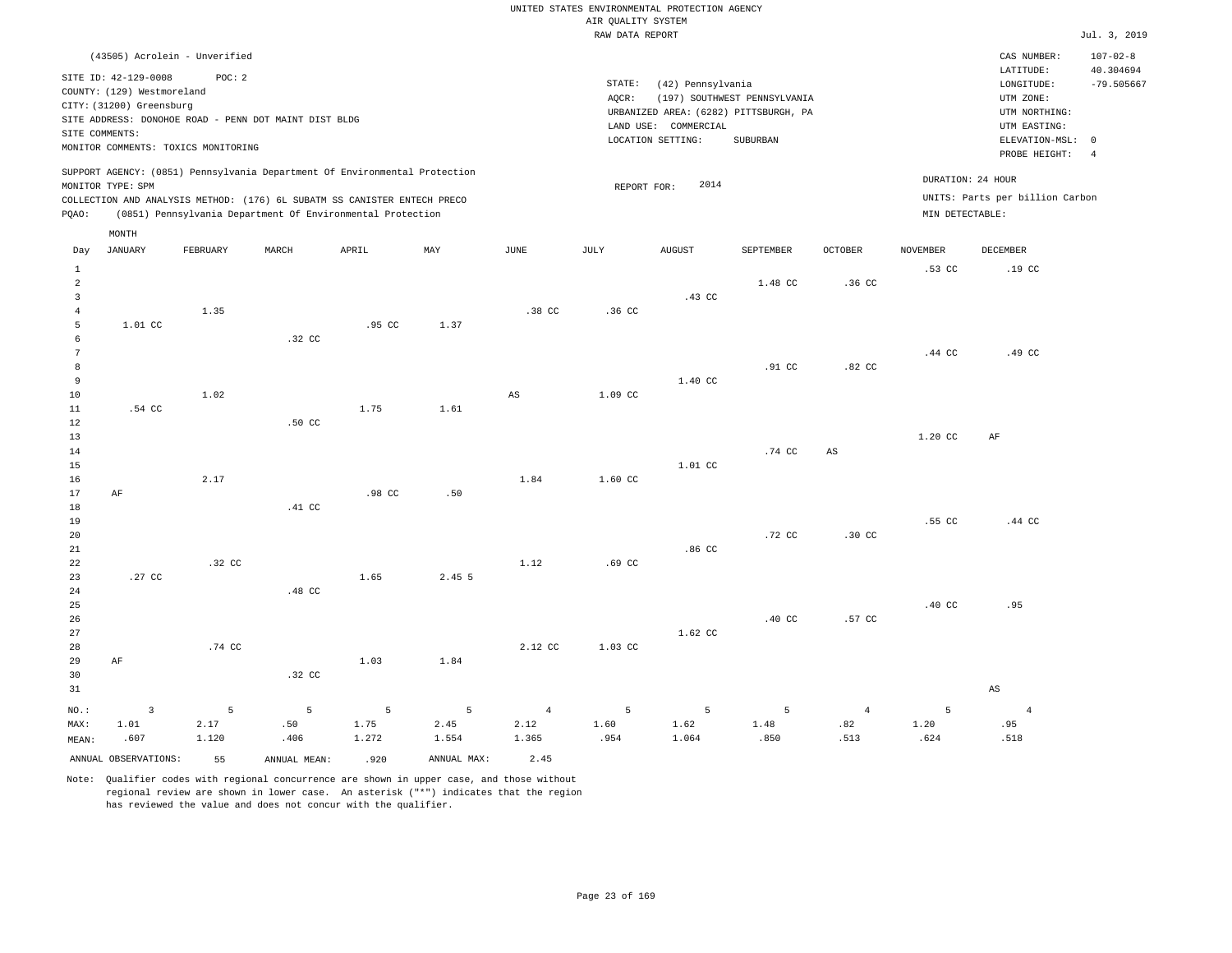| (43505) Acrolein - Unverified                                                                                                                                                                                                                               |                                                                                                                                                                        |                                      | CAS NUMBER:                                                                                                | $107 - 02 - 8$                  |
|-------------------------------------------------------------------------------------------------------------------------------------------------------------------------------------------------------------------------------------------------------------|------------------------------------------------------------------------------------------------------------------------------------------------------------------------|--------------------------------------|------------------------------------------------------------------------------------------------------------|---------------------------------|
| SITE ID: 42-129-0008<br>POC:2<br>COUNTY: (129) Westmoreland<br>CITY: (31200) Greensburg<br>SITE ADDRESS: DONOHOE ROAD - PENN DOT MAINT DIST BLDG<br>SITE COMMENTS:<br>MONITOR COMMENTS: TOXICS MONITORING                                                   | STATE:<br>(42) Pennsylvania<br>(197) SOUTHWEST PENNSYLVANIA<br>AOCR:<br>URBANIZED AREA: (6282) PITTSBURGH, PA<br>LAND USE: COMMERCIAL<br>LOCATION SETTING:<br>SUBURBAN |                                      | LATITUDE:<br>LONGITUDE:<br>UTM ZONE:<br>UTM NORTHING:<br>UTM EASTING:<br>ELEVATION-MSL: 0<br>PROBE HEIGHT: | 40.304694<br>$-79.505667$<br>-4 |
| SUPPORT AGENCY: (0851) Pennsylvania Department Of Environmental Protection<br>MONITOR TYPE: SPM<br>COLLECTION AND ANALYSIS METHOD: (176) 6L SUBATM SS CANISTER ENTECH PRECO<br>(0851) Pennsylvania Department Of Environmental Protection<br>POAO:<br>MONTH | 2015<br>REPORT FOR:                                                                                                                                                    | DURATION: 24 HOUR<br>MIN DETECTABLE: | UNITS: Parts per billion Carbon                                                                            |                                 |

| Day            | JANUARY              | FEBRUARY                | MARCH            | APRIL            | MAY                    | $_{\rm JUNE}$    | JULY             | AUGUST         | SEPTEMBER      | OCTOBER        | NOVEMBER | DECEMBER |
|----------------|----------------------|-------------------------|------------------|------------------|------------------------|------------------|------------------|----------------|----------------|----------------|----------|----------|
| $\mathbf{1}$   |                      |                         | $.24$ CC         |                  |                        |                  |                  |                |                |                |          |          |
| $\overline{a}$ |                      |                         |                  |                  |                        |                  |                  |                |                |                | .33 CC   | .28 CC   |
| 3              |                      |                         |                  |                  |                        |                  |                  |                | .69            | .78 CC         |          |          |
| $\overline{4}$ |                      |                         |                  |                  |                        |                  |                  | .36 CC         |                |                |          |          |
| 5              |                      | $\rm{AF}$               |                  |                  |                        | $.60$ CC         | .60 <sub>c</sub> |                |                |                |          |          |
| 6              | .33 CC               |                         |                  | $\rm{AF}$        | $\mathbb{A}\mathbb{S}$ |                  |                  |                |                |                |          |          |
| 7              |                      |                         | $.00$ ND         |                  |                        |                  |                  |                |                |                |          |          |
| 8              |                      |                         |                  |                  |                        |                  |                  |                |                |                | 1.41 QX  | .57 CC   |
| 9              |                      |                         |                  |                  |                        |                  |                  |                | .42 CC         | .30 CC         |          |          |
| 10             |                      |                         |                  |                  |                        |                  |                  | 1.17           |                |                |          |          |
| 11             |                      | $.69$ $CC$              |                  |                  |                        | 1.38             | $_{\rm AS}$      |                |                |                |          |          |
| 12             | $.23$ CC             |                         |                  | $.30 \text{ CC}$ | $.42 \text{ CC}$       |                  |                  |                |                |                |          |          |
| 13             |                      |                         | .16 <sub>c</sub> |                  |                        |                  |                  |                |                |                |          |          |
| 14             |                      |                         |                  |                  |                        |                  |                  |                |                |                | .39 CC   | 1.32     |
| $15\,$<br>16   |                      |                         |                  |                  |                        |                  |                  | $\rm AF$       | .39 CC         | .36 CC         |          |          |
| 17             |                      | $.64$ CC                |                  |                  |                        | .66 <sub>C</sub> | 3.30 5           |                |                |                |          |          |
| 18             | .79                  |                         |                  | .36              | $\mathbb{A}\mathbb{S}$ |                  |                  |                |                |                |          |          |
| 19             |                      |                         | $.67$ CC         |                  |                        |                  |                  |                |                |                |          |          |
| 20             |                      |                         |                  |                  |                        |                  |                  |                |                |                | .84 CC   | .36 CC   |
| 21             |                      |                         |                  |                  |                        |                  |                  |                | .54 CC         | $\rm{AF}$      |          |          |
| 22             |                      |                         |                  |                  |                        |                  |                  | .45 CC         |                |                |          |          |
| 23             |                      | $.00$ ND                |                  |                  |                        | .93              | 4.80 5           |                |                |                |          |          |
| 24             | $\rm AF$             |                         |                  | .87 CC           | .96 <sub>c</sub>       |                  |                  |                |                |                |          |          |
| 25             |                      |                         | $.28$ CC         |                  |                        |                  |                  |                |                |                |          |          |
| 26             |                      |                         |                  |                  |                        |                  |                  |                |                |                | .25 CC   | $.17$ CC |
| 27             |                      |                         |                  |                  |                        |                  |                  |                | $.36$ CC       | .48 CC         |          |          |
| 28             |                      |                         |                  |                  |                        |                  |                  | .42 CC         |                |                |          |          |
| 29             |                      |                         |                  |                  |                        | .93              | $.63$ CC         |                |                |                |          |          |
| 30             | $.23$ CC             |                         |                  | $.23$ CC         | AF                     |                  |                  |                |                |                |          |          |
| 31             |                      |                         | $.00$ ND         |                  |                        |                  |                  |                |                |                |          |          |
| $_{\rm NO.}$ : | $\overline{4}$       | $\overline{\mathbf{3}}$ | $\epsilon$       | $\overline{4}$   | $\overline{a}$         | $5\phantom{.0}$  | $\overline{4}$   | $\overline{4}$ | $\overline{5}$ | $\overline{4}$ | 5        | 5        |
| MAX:           | .79                  | .69                     | .67              | .87              | .96                    | 1.38             | 4.80             | 1.17           | .69            | $.78\,$        | 1.41     | 1.32     |
| MEAN:          | .395                 | .443                    | .225             | .440             | .690                   | .900             | 2.333            | .600           | .480           | .480           | .644     | .540     |
|                | ANNUAL OBSERVATIONS: | 51                      | ANNUAL MEAN:     | .664             | ANNUAL MAX:            | 4.80             |                  |                |                |                |          |          |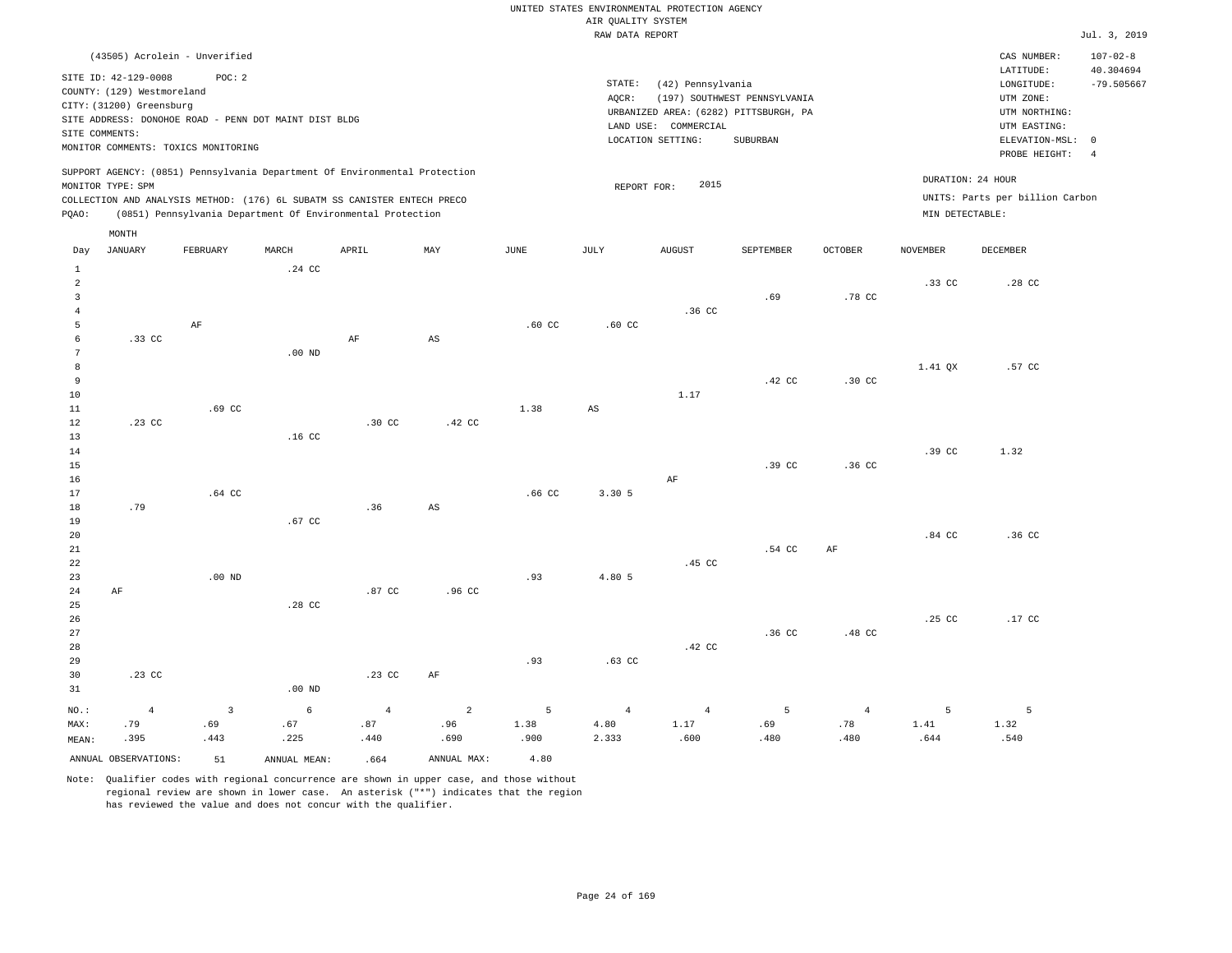|                                                    |                                                                                                                |                        |                                                            |                                     |                                 |                                     | UNITED STATES ENVIRONMENTAL PROTECTION AGENCY<br>AIR OUALITY SYSTEM |                                           |                                                   |                                 |                      |                                                   |                            |
|----------------------------------------------------|----------------------------------------------------------------------------------------------------------------|------------------------|------------------------------------------------------------|-------------------------------------|---------------------------------|-------------------------------------|---------------------------------------------------------------------|-------------------------------------------|---------------------------------------------------|---------------------------------|----------------------|---------------------------------------------------|----------------------------|
|                                                    |                                                                                                                |                        |                                                            |                                     |                                 |                                     | RAW DATA REPORT                                                     |                                           |                                                   |                                 |                      |                                                   | Jul. 3, 2019               |
|                                                    | (43551) Acetone                                                                                                |                        |                                                            |                                     |                                 |                                     |                                                                     |                                           |                                                   |                                 |                      | CAS NUMBER:<br>LATITUDE:                          | $67 - 64 - 1$<br>40.304694 |
|                                                    | SITE ID: 42-129-0008<br>COUNTY: (129) Westmoreland<br>CITY: (31200) Greensburg                                 | POC: 2                 |                                                            |                                     |                                 |                                     | STATE:<br>AQCR:                                                     | (42) Pennsylvania                         | (197) SOUTHWEST PENNSYLVANIA                      |                                 |                      | LONGITUDE:<br>UTM ZONE:                           | $-79.505667$               |
|                                                    | SITE ADDRESS: DONOHOE ROAD - PENN DOT MAINT DIST BLDG<br>SITE COMMENTS:<br>MONITOR COMMENTS: TOXICS MONITORING |                        |                                                            |                                     |                                 |                                     |                                                                     | LAND USE: COMMERCIAL<br>LOCATION SETTING: | URBANIZED AREA: (6282) PITTSBURGH, PA<br>SUBURBAN |                                 |                      | UTM NORTHING:<br>UTM EASTING:<br>ELEVATION-MSL: 0 |                            |
|                                                    | SUPPORT AGENCY: (0851) Pennsylvania Department Of Environmental Protection                                     |                        |                                                            |                                     |                                 |                                     |                                                                     |                                           |                                                   |                                 |                      | PROBE HEIGHT:                                     | $\overline{4}$             |
|                                                    | MONITOR TYPE: SPM<br>COLLECTION AND ANALYSIS METHOD: (176) 6L Subatm SS Canister Entech Preco                  |                        |                                                            |                                     |                                 |                                     | REPORT FOR:                                                         | 2013                                      |                                                   |                                 | DURATION: 24 HOUR    | UNITS: Parts per billion Carbon                   |                            |
| PQAO:                                              |                                                                                                                |                        | (0851) Pennsylvania Department Of Environmental Protection |                                     |                                 |                                     |                                                                     |                                           |                                                   |                                 | MIN DETECTABLE:      |                                                   |                            |
| Day                                                | MONTH<br><b>JANUARY</b>                                                                                        | FEBRUARY               | MARCH                                                      | APRIL                               | MAY                             | <b>JUNE</b>                         | JULY                                                                | <b>AUGUST</b>                             | SEPTEMBER                                         | <b>OCTOBER</b>                  | <b>NOVEMBER</b>      | <b>DECEMBER</b>                                   |                            |
| $\mathbf{1}$                                       |                                                                                                                |                        |                                                            |                                     |                                 |                                     |                                                                     |                                           | $\mathbb{A}\mathbb{S}$                            | 33.936 EH                       |                      |                                                   |                            |
| $\overline{a}$<br>$\overline{3}$<br>$\overline{4}$ | 9.057                                                                                                          | 6.351 CC               |                                                            | 13.050                              | 21.909 CC                       | $_{\rm AS}$                         | 29.049 CC                                                           | 21.537 CC                                 |                                                   |                                 |                      |                                                   |                            |
| 5<br>6<br>$7\phantom{.0}$                          |                                                                                                                |                        | 24.441                                                     |                                     |                                 |                                     |                                                                     |                                           | 16.674 CC                                         | 14.640 CC                       | 7.971 CC             | 9.816 CC                                          |                            |
| 8<br>9<br>$10$                                     | 17.562                                                                                                         | 11.556                 |                                                            | 17.877                              | 26.358 CC                       | 24.693                              | 35.685 EH                                                           | 26.757 CC                                 |                                                   |                                 |                      |                                                   |                            |
| 11<br>12                                           |                                                                                                                |                        | 21.969                                                     |                                     |                                 |                                     |                                                                     |                                           |                                                   |                                 | 3.348 CC             | AS                                                |                            |
| 13<br>14<br>15                                     |                                                                                                                | 32.148 EH              |                                                            |                                     |                                 | 24.966                              | 24.774 CC                                                           | 4.512 CC                                  | 9.795 CC                                          | 5.829 CC                        |                      |                                                   |                            |
| 16<br>17<br>18                                     | 6.534 CC                                                                                                       |                        | 8.220                                                      | 19.074                              | AS                              |                                     |                                                                     |                                           |                                                   |                                 | 5.082                | 6.720 CC                                          |                            |
| 19<br>20<br>21                                     |                                                                                                                | 6.273 CC               |                                                            |                                     |                                 | 29.184                              | 14.163 CC                                                           | AS                                        | 22.386                                            | 8.340 CC                        |                      |                                                   |                            |
| 22<br>23                                           | 16.749                                                                                                         |                        | 16.713 CC                                                  | 20.538                              | 16.179                          |                                     |                                                                     |                                           |                                                   |                                 |                      |                                                   |                            |
| $2\,4$<br>25<br>26                                 |                                                                                                                |                        |                                                            |                                     |                                 |                                     |                                                                     | AS                                        | $\rm{AF}$                                         | 8.877                           | 2.565                | 4.371 CC                                          |                            |
| 27<br>28<br>29                                     | 17.382                                                                                                         | 9.894                  | 14.760                                                     | AS                                  | 16.941 CC                       | 16.257                              | 19.308 CC                                                           |                                           |                                                   |                                 |                      |                                                   |                            |
| 30<br>31                                           |                                                                                                                |                        |                                                            |                                     |                                 |                                     |                                                                     |                                           |                                                   | 17.664                          | 6.258                | 5.786 CC                                          |                            |
| NO.:<br>MAX:                                       | 5<br>17.562<br>MEAN: 13.4568                                                                                   | 5<br>32.148<br>13.2444 | 5<br>24.441<br>17.2206                                     | $\overline{4}$<br>20.538<br>17.6348 | $\sqrt{4}$<br>26.358<br>20.3468 | $\overline{4}$<br>29.184<br>23.7750 | 5<br>35.685<br>24.5958                                              | $\overline{3}$<br>26.757<br>17.6020       | $\overline{3}$<br>22.386<br>16.2850               | $\epsilon$<br>33.936<br>14.8810 | 5<br>7.971<br>5.0448 | $\overline{4}$<br>9.816<br>6.6733                 |                            |
|                                                    | ANNUAL OBSERVATIONS:                                                                                           | 53                     | ANNUAL MEAN: 15.7071                                       |                                     | ANNUAL MAX:                     | 35.685                              |                                                                     |                                           |                                                   |                                 |                      |                                                   |                            |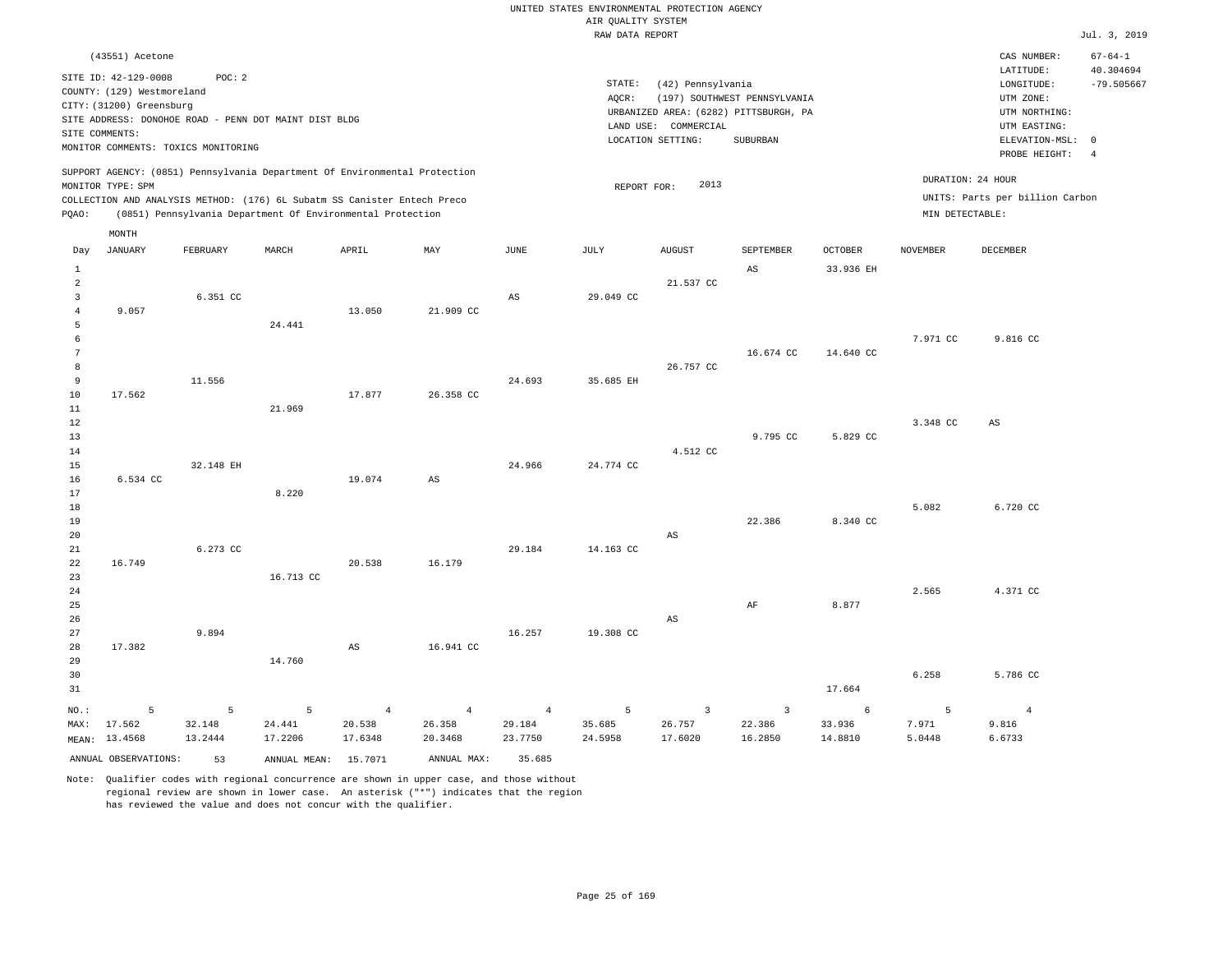UNITED STATES ENVIRONMENTAL PROTECTION AGENCY AIR QUALITY SYSTEM

|                |                            |                                     |                                                       |                                                                            |                |                | RAW DATA REPORT |                      |                                       |                |                 |                                 | Jul. 3, 2019   |
|----------------|----------------------------|-------------------------------------|-------------------------------------------------------|----------------------------------------------------------------------------|----------------|----------------|-----------------|----------------------|---------------------------------------|----------------|-----------------|---------------------------------|----------------|
|                | (43551) Acetone            |                                     |                                                       |                                                                            |                |                |                 |                      |                                       |                |                 | CAS NUMBER:                     | $67 - 64 - 1$  |
|                | SITE ID: 42-129-0008       | POC: 2                              |                                                       |                                                                            |                |                |                 |                      |                                       |                |                 | LATITUDE:                       | 40.304694      |
|                | COUNTY: (129) Westmoreland |                                     |                                                       |                                                                            |                |                | STATE:          | (42) Pennsylvania    |                                       |                |                 | LONGITUDE:                      | $-79.505667$   |
|                | CITY: (31200) Greensburg   |                                     |                                                       |                                                                            |                |                | AOCR:           |                      | (197) SOUTHWEST PENNSYLVANIA          |                |                 | UTM ZONE:                       |                |
|                |                            |                                     | SITE ADDRESS: DONOHOE ROAD - PENN DOT MAINT DIST BLDG |                                                                            |                |                |                 |                      | URBANIZED AREA: (6282) PITTSBURGH, PA |                |                 | UTM NORTHING:                   |                |
|                | SITE COMMENTS:             |                                     |                                                       |                                                                            |                |                |                 | LAND USE: COMMERCIAL |                                       |                |                 | UTM EASTING:                    |                |
|                |                            | MONITOR COMMENTS: TOXICS MONITORING |                                                       |                                                                            |                |                |                 | LOCATION SETTING:    | <b>SUBURBAN</b>                       |                |                 | ELEVATION-MSL:                  | $\overline{0}$ |
|                |                            |                                     |                                                       |                                                                            |                |                |                 |                      |                                       |                |                 | PROBE HEIGHT:                   | $\overline{4}$ |
|                |                            |                                     |                                                       | SUPPORT AGENCY: (0851) Pennsylvania Department Of Environmental Protection |                |                |                 |                      |                                       |                |                 | DURATION: 24 HOUR               |                |
|                | MONITOR TYPE: SPM          |                                     |                                                       |                                                                            |                |                | REPORT FOR:     | 2014                 |                                       |                |                 |                                 |                |
|                |                            |                                     |                                                       | COLLECTION AND ANALYSIS METHOD: (176) 6L Subatm SS Canister Entech Preco   |                |                |                 |                      |                                       |                |                 | UNITS: Parts per billion Carbon |                |
| PQAO:          |                            |                                     |                                                       | (0851) Pennsylvania Department Of Environmental Protection                 |                |                |                 |                      |                                       |                | MIN DETECTABLE: |                                 |                |
|                | MONTH                      |                                     |                                                       |                                                                            |                |                |                 |                      |                                       |                |                 |                                 |                |
| Day            | <b>JANUARY</b>             | FEBRUARY                            | MARCH                                                 | APRIL                                                                      | MAY            | <b>JUNE</b>    | <b>JULY</b>     | <b>AUGUST</b>        | SEPTEMBER                             | <b>OCTOBER</b> | <b>NOVEMBER</b> | <b>DECEMBER</b>                 |                |
| $\mathbf{1}$   |                            |                                     |                                                       |                                                                            |                |                |                 |                      |                                       |                | 6.358 CC        | 6.019 CC                        |                |
| $\overline{2}$ |                            |                                     |                                                       |                                                                            |                |                |                 |                      | 22.573                                | 12.634         |                 |                                 |                |
| 3              |                            |                                     |                                                       |                                                                            |                |                |                 | 15.233               |                                       |                |                 |                                 |                |
| $\overline{4}$ |                            | 10.295                              |                                                       |                                                                            |                | 15.287         | 7.015 CC        |                      |                                       |                |                 |                                 |                |
| 5              | 10.949 CC                  |                                     |                                                       | 6.872 CC                                                                   | 12.519         |                |                 |                      |                                       |                |                 |                                 |                |
| 6              |                            |                                     | 7.223 CC                                              |                                                                            |                |                |                 |                      |                                       |                |                 |                                 |                |
| 7              |                            |                                     |                                                       |                                                                            |                |                |                 |                      |                                       |                | 6.500 CC        | 7.772 CC                        |                |
| 8              |                            |                                     |                                                       |                                                                            |                |                |                 |                      | 14.173 CC                             | 10.332         |                 |                                 |                |
| 9              |                            |                                     |                                                       |                                                                            |                |                |                 | 22.801               |                                       |                |                 |                                 |                |
| 10             |                            | 14.329                              |                                                       |                                                                            |                | AS             | 22.272 CC       |                      |                                       |                |                 |                                 |                |
| $11\,$         | 4.579 CC                   |                                     |                                                       | 17.170                                                                     | 16.653 CC      |                |                 |                      |                                       |                |                 |                                 |                |
| 12             |                            |                                     | 10.445                                                |                                                                            |                |                |                 |                      |                                       |                |                 |                                 |                |
| 13             |                            |                                     |                                                       |                                                                            |                |                |                 |                      |                                       |                | 10.122 CC       | AF                              |                |
| 14             |                            |                                     |                                                       |                                                                            |                |                |                 |                      | 7.773 CC                              | $_{\rm AS}$    |                 |                                 |                |
| 15             |                            |                                     |                                                       |                                                                            |                |                |                 | 11.456 CC            |                                       |                |                 |                                 |                |
| 16             |                            | 26.422                              |                                                       |                                                                            |                | 36.168 EH      | 18.090 CC       |                      |                                       |                |                 |                                 |                |
| 17<br>18       | AF                         |                                     | 6.932 CC                                              | 24.805                                                                     | 8.314 CC       |                |                 |                      |                                       |                |                 |                                 |                |
| 19             |                            |                                     |                                                       |                                                                            |                |                |                 |                      |                                       |                | 7.427 CC        | 5.893 CC                        |                |
| 20             |                            |                                     |                                                       |                                                                            |                |                |                 |                      | 13.734 CC                             | 6.013 CC       |                 |                                 |                |
| 21             |                            |                                     |                                                       |                                                                            |                |                |                 | 15.612 CC            |                                       |                |                 |                                 |                |
| 22             |                            | 7.414 CC                            |                                                       |                                                                            |                | 28.513         | 19.232 CC       |                      |                                       |                |                 |                                 |                |
| 23             | 4.302 CC                   |                                     |                                                       | 11.202                                                                     | 17.828 CC      |                |                 |                      |                                       |                |                 |                                 |                |
| 24             |                            |                                     | 7.252 CC                                              |                                                                            |                |                |                 |                      |                                       |                |                 |                                 |                |
| 25             |                            |                                     |                                                       |                                                                            |                |                |                 |                      |                                       |                | 7.587 CC        | 8.901 CC                        |                |
| 26             |                            |                                     |                                                       |                                                                            |                |                |                 |                      | 8.720                                 | 14.261 CC      |                 |                                 |                |
| 27             |                            |                                     |                                                       |                                                                            |                |                |                 | 27.739 CC            |                                       |                |                 |                                 |                |
| 28             |                            | 13.955                              |                                                       |                                                                            |                | 29.063         | 21.190 CC       |                      |                                       |                |                 |                                 |                |
| 29             | AF                         |                                     |                                                       | 12.998                                                                     | 21.814         |                |                 |                      |                                       |                |                 |                                 |                |
| 30             |                            |                                     | 5.344 CC                                              |                                                                            |                |                |                 |                      |                                       |                |                 |                                 |                |
| 31             |                            |                                     |                                                       |                                                                            |                |                |                 |                      |                                       |                |                 | $_{\rm AS}$                     |                |
| NO.:           | $\overline{3}$             | 5                                   | 5                                                     | 5                                                                          | $\overline{5}$ | $\overline{4}$ | 5               | 5                    | 5                                     | $\overline{4}$ | 5               | $\overline{4}$                  |                |
|                | 10.949                     | 26.422                              | 10.445                                                | 24.805                                                                     | 21.814         | 36.168         | 22.272          | 27.739               | 22.573                                | 14.261         | 10.122          | 8.901                           |                |
| MAX:           | 6.6100                     | 14.4830                             | 7.4392                                                | 14.6094                                                                    | 15.4256        | 27.2578        | 17.5598         | 18.5682              | 13.3946                               | 10.8100        | 7.5988          | 7.1463                          |                |
| MEAN:          |                            |                                     |                                                       |                                                                            |                |                |                 |                      |                                       |                |                 |                                 |                |
|                | ANNUAL OBSERVATIONS:       | 55                                  | ANNUAL MEAN: 13.5651                                  |                                                                            | ANNUAL MAX:    | 36.168         |                 |                      |                                       |                |                 |                                 |                |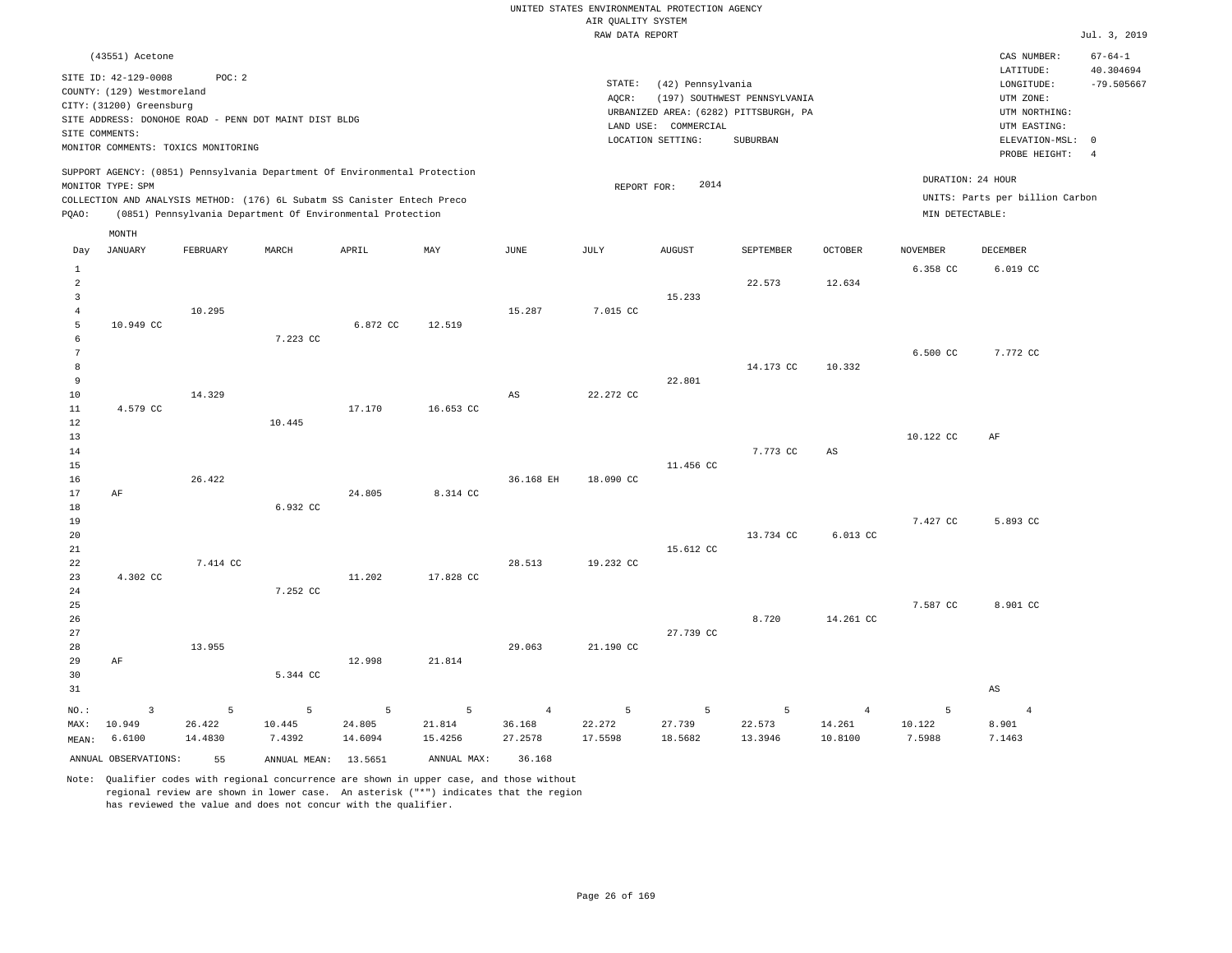|                                                       |                                                                                |                                                                 |          |                                                                                                                                                        |                        |             | AIR QUALITY SYSTEM | UNITED STATES ENVIRONMENTAL PROTECTION AGENCY |                                                                       |                    |                 |                                                      |                            |
|-------------------------------------------------------|--------------------------------------------------------------------------------|-----------------------------------------------------------------|----------|--------------------------------------------------------------------------------------------------------------------------------------------------------|------------------------|-------------|--------------------|-----------------------------------------------|-----------------------------------------------------------------------|--------------------|-----------------|------------------------------------------------------|----------------------------|
|                                                       |                                                                                |                                                                 |          |                                                                                                                                                        |                        |             | RAW DATA REPORT    |                                               |                                                                       |                    |                 |                                                      | Jul. 3, 2019               |
|                                                       | (43551) Acetone                                                                |                                                                 |          |                                                                                                                                                        |                        |             |                    |                                               |                                                                       |                    |                 | CAS NUMBER:<br>LATITUDE:                             | $67 - 64 - 1$<br>40.304694 |
|                                                       | SITE ID: 42-129-0008<br>COUNTY: (129) Westmoreland<br>CITY: (31200) Greensburg | POC: 2<br>SITE ADDRESS: DONOHOE ROAD - PENN DOT MAINT DIST BLDG |          |                                                                                                                                                        |                        |             | STATE:<br>AOCR:    | (42) Pennsylvania                             | (197) SOUTHWEST PENNSYLVANIA<br>URBANIZED AREA: (6282) PITTSBURGH, PA |                    |                 | LONGITUDE:<br>UTM ZONE:<br>UTM NORTHING:             | $-79.505667$               |
|                                                       | SITE COMMENTS:                                                                 | MONITOR COMMENTS: TOXICS MONITORING                             |          |                                                                                                                                                        |                        |             |                    | LAND USE: COMMERCIAL<br>LOCATION SETTING:     | <b>SUBURBAN</b>                                                       |                    |                 | UTM EASTING:<br>ELEVATION-MSL: 0<br>PROBE HEIGHT:    | $\overline{4}$             |
|                                                       | MONITOR TYPE: SPM                                                              |                                                                 |          | SUPPORT AGENCY: (0851) Pennsylvania Department Of Environmental Protection<br>COLLECTION AND ANALYSIS METHOD: (176) 6L Subatm SS Canister Entech Preco |                        |             | REPORT FOR:        | 2015                                          |                                                                       |                    |                 | DURATION: 24 HOUR<br>UNITS: Parts per billion Carbon |                            |
| PQAO:                                                 |                                                                                |                                                                 |          | (0851) Pennsylvania Department Of Environmental Protection                                                                                             |                        |             |                    |                                               |                                                                       |                    | MIN DETECTABLE: |                                                      |                            |
| Day                                                   | MONTH<br>JANUARY                                                               | FEBRUARY                                                        | MARCH    | APRIL                                                                                                                                                  | MAY                    | <b>JUNE</b> | JULY               | <b>AUGUST</b>                                 | SEPTEMBER                                                             | <b>OCTOBER</b>     | <b>NOVEMBER</b> | DECEMBER                                             |                            |
| $\mathbf{1}$<br>$\overline{a}$<br>3<br>$\overline{4}$ |                                                                                |                                                                 | 6.273 CC |                                                                                                                                                        |                        |             |                    | 13.800 CC                                     | 19.800                                                                | 8.400 CC           | 8.700 CC        | 5.400 CC                                             |                            |
| 5<br>6<br>$\overline{7}$                              | 4.202 CC                                                                       | AF                                                              | 6.667 CC | $\rm{AF}$                                                                                                                                              | $\mathbb{A}\mathbb{S}$ | 19,200      | 24,060             |                                               |                                                                       |                    |                 |                                                      |                            |
| 8<br>9<br>10                                          |                                                                                |                                                                 |          |                                                                                                                                                        |                        |             |                    | 22.200                                        | 15.300                                                                | $9.600 \text{ CC}$ | 12.900 CC       | 15.300                                               |                            |
| 11<br>12<br>13                                        | 6.045 CC                                                                       | 12.713 CC                                                       | 7.415 CC | 9.600 CC                                                                                                                                               | 6.300 CC               | 35.100      | AS                 |                                               |                                                                       |                    |                 |                                                      |                            |
| 14<br>15<br>16<br>17                                  |                                                                                | 9.682 CC                                                        |          |                                                                                                                                                        |                        | 24,600      | 57.900 5           | AF                                            | 10.200 CC                                                             | 6.600 CC           | 5.400 CC        | 15.300 CC                                            |                            |
| 18<br>19<br>20                                        | 10.985                                                                         |                                                                 | 9.085 CC | 5.100 CC                                                                                                                                               | AS                     |             |                    |                                               |                                                                       |                    | 10.200 CC       | 5.100 CC                                             |                            |
| 21<br>22<br>23                                        |                                                                                | 5.304 CC                                                        |          |                                                                                                                                                        |                        | 32.700 EH   | 38.700 5           | 11.400                                        | 9.300 CC                                                              | AF                 |                 |                                                      |                            |
| 24<br>25<br>26<br>27                                  | AF                                                                             |                                                                 | 7.800 CC | 3.000 CC                                                                                                                                               | 19.200 CC              |             |                    |                                               | $6.600 \text{ CC}$                                                    | 9.000 CC           | 7.200 CC        | 4.800 CC                                             |                            |

 regional review are shown in lower case. An asterisk ("\*") indicates that the region has reviewed the value and does not concur with the qualifier.

4.200 CC

6 9.085 6.9067

ANNUAL OBSERVATIONS: 51 ANNUAL MEAN: 13.2330 ANNUAL MAX: 57.900 Note: Qualifier codes with regional concurrence are shown in upper case, and those without

3

12.713 9.2330 4.800 CC

4 9.600 5.6250

AF

19.200 12.7500

2

32.400 EH

35.100 28.8000

5

NO.: MAX:

MEAN: 6.2215

10.985

3.654 CC

4

21.900

4 57.900 35.6400

13.800 CC

22.200 15.3000

4

5 19.800 12.2400

4 9.600 8.4000

5

5

15.300 9.1800

12.900 8.8800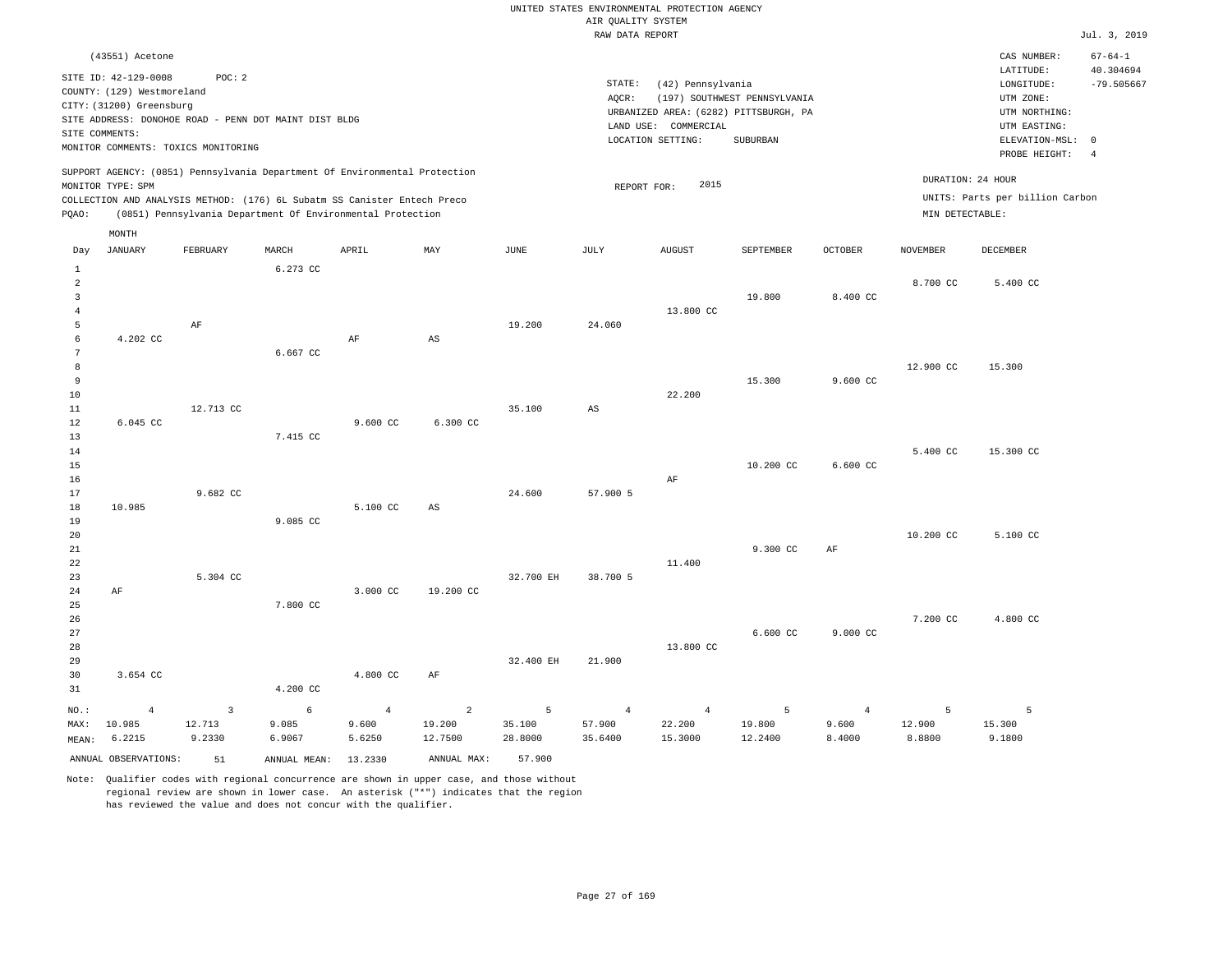| UNITED STATES ENVIRONMENTAL PROTECTION AGENCY |              |
|-----------------------------------------------|--------------|
| AIR OUALITY SYSTEM                            |              |
| RAW DATA REPORT                               | Jul. 3, 2019 |

|                     | (43552) Methyl ethyl ketone         |          |                                                                            |                |                |                 |                    |                        |                                                                       |           |                 | CAS NUMBER:                     | $78 - 93 - 3$  |
|---------------------|-------------------------------------|----------|----------------------------------------------------------------------------|----------------|----------------|-----------------|--------------------|------------------------|-----------------------------------------------------------------------|-----------|-----------------|---------------------------------|----------------|
|                     | SITE ID: 42-129-0008                | POC: 2   |                                                                            |                |                |                 |                    |                        |                                                                       |           |                 | LATITUDE:                       | 40.304694      |
|                     | COUNTY: (129) Westmoreland          |          |                                                                            |                |                |                 | $\texttt{STATE}$ : | (42) Pennsylvania      |                                                                       |           |                 | LONGITUDE:<br>UTM ZONE:         | $-79.505667$   |
|                     | CITY: (31200) Greensburg            |          |                                                                            |                |                |                 | AQCR:              |                        | (197) SOUTHWEST PENNSYLVANIA<br>URBANIZED AREA: (6282) PITTSBURGH, PA |           |                 | UTM NORTHING:                   |                |
|                     |                                     |          | SITE ADDRESS: DONOHOE ROAD - PENN DOT MAINT DIST BLDG                      |                |                |                 |                    | LAND USE: COMMERCIAL   |                                                                       |           |                 | UTM EASTING:                    |                |
|                     | SITE COMMENTS:                      |          |                                                                            |                |                |                 |                    | LOCATION SETTING:      | SUBURBAN                                                              |           |                 | ELEVATION-MSL: 0                |                |
|                     | MONITOR COMMENTS: TOXICS MONITORING |          |                                                                            |                |                |                 |                    |                        |                                                                       |           |                 | PROBE HEIGHT:                   | $\overline{4}$ |
|                     | MONITOR TYPE: SPM                   |          | SUPPORT AGENCY: (0851) Pennsylvania Department Of Environmental Protection |                |                |                 | REPORT FOR:        | 2013                   |                                                                       |           |                 | DURATION: 24 HOUR               |                |
|                     |                                     |          | COLLECTION AND ANALYSIS METHOD: (176) 6L Subatm SS Canister Entech Preco   |                |                |                 |                    |                        |                                                                       |           |                 | UNITS: Parts per billion Carbon |                |
| PQAO:               |                                     |          | (0851) Pennsylvania Department Of Environmental Protection                 |                |                |                 |                    |                        |                                                                       |           | MIN DETECTABLE: |                                 |                |
|                     | MONTH                               |          |                                                                            |                |                |                 |                    |                        |                                                                       |           |                 |                                 |                |
| Day                 | <b>JANUARY</b>                      | FEBRUARY | MARCH                                                                      | APRIL          | MAY            | $\mathtt{JUNE}$ | JULY               | <b>AUGUST</b>          | SEPTEMBER                                                             | OCTOBER   | <b>NOVEMBER</b> | DECEMBER                        |                |
| $\mathbf{1}$        |                                     |          |                                                                            |                |                |                 |                    |                        | $\mathbb{A}\mathbb{S}$                                                | 2.880     |                 |                                 |                |
| 2                   |                                     |          |                                                                            |                |                |                 |                    | 2.012 CC               |                                                                       |           |                 |                                 |                |
| $\overline{3}$      |                                     | .692     |                                                                            |                |                | $_{\rm AS}$     | 3.380 CC           |                        |                                                                       |           |                 |                                 |                |
| $\overline{4}$      | .808                                |          |                                                                            | .828           | 2.156 CC       |                 |                    |                        |                                                                       |           |                 |                                 |                |
| 5                   |                                     |          | 2.856                                                                      |                |                |                 |                    |                        |                                                                       |           |                 |                                 |                |
| 6                   |                                     |          |                                                                            |                |                |                 |                    |                        |                                                                       |           | 1.224 CC        | 1.020 CC                        |                |
| $7\phantom{.0}$     |                                     |          |                                                                            |                |                |                 |                    |                        | 2.456 CC                                                              | 1.060 CC  |                 |                                 |                |
| 8<br>$\overline{9}$ |                                     | .960     |                                                                            |                |                | 2.880           | 4.288 5            | 2.964 CC               |                                                                       |           |                 |                                 |                |
| 10                  | 1.732                               |          |                                                                            | 3.744          | 3.060 CC       |                 |                    |                        |                                                                       |           |                 |                                 |                |
| 11                  |                                     |          | 1.896                                                                      |                |                |                 |                    |                        |                                                                       |           |                 |                                 |                |
| 12                  |                                     |          |                                                                            |                |                |                 |                    |                        |                                                                       |           | .432 CC         | $\mathbb{A}\mathbb{S}$          |                |
| 13                  |                                     |          |                                                                            |                |                |                 |                    |                        | .836 <sub>CC</sub>                                                    | .544 CC   |                 |                                 |                |
| 14                  |                                     |          |                                                                            |                |                |                 |                    | .680CC                 |                                                                       |           |                 |                                 |                |
| 15                  |                                     | 8.452 5  |                                                                            |                |                | 3.028           | 6.556 5            |                        |                                                                       |           |                 |                                 |                |
| 16                  | .508                                |          |                                                                            | 1.872          | AS             |                 |                    |                        |                                                                       |           |                 |                                 |                |
| 17                  |                                     |          | .644                                                                       |                |                |                 |                    |                        |                                                                       |           |                 |                                 |                |
| 18                  |                                     |          |                                                                            |                |                |                 |                    |                        |                                                                       |           | .912 CC         | .964 CC                         |                |
| 19                  |                                     |          |                                                                            |                |                |                 |                    |                        | 2.460                                                                 | $.000$ ND |                 |                                 |                |
| 20<br>21            |                                     | .748     |                                                                            |                |                | 4.888 5         | 1.700 CC           | $\mathbb{A}\mathbb{S}$ |                                                                       |           |                 |                                 |                |
| 22                  | 2.188                               |          |                                                                            | 2.208          | 2.212          |                 |                    |                        |                                                                       |           |                 |                                 |                |
| 23                  |                                     |          | 1.620 CC                                                                   |                |                |                 |                    |                        |                                                                       |           |                 |                                 |                |
| 24                  |                                     |          |                                                                            |                |                |                 |                    |                        |                                                                       |           | .368 CC         | .636 CC                         |                |
| 25                  |                                     |          |                                                                            |                |                |                 |                    |                        | AF                                                                    | 1.160     |                 |                                 |                |
| 26                  |                                     |          |                                                                            |                |                |                 |                    | AS                     |                                                                       |           |                 |                                 |                |
| 27                  |                                     | 1.260    |                                                                            |                |                | 2.368           | 2.068 CC           |                        |                                                                       |           |                 |                                 |                |
| 28                  | 2.428                               |          |                                                                            | AS             | 3.008 CC       |                 |                    |                        |                                                                       |           |                 |                                 |                |
| 29                  |                                     |          | 1.204                                                                      |                |                |                 |                    |                        |                                                                       |           |                 |                                 |                |
| 30                  |                                     |          |                                                                            |                |                |                 |                    |                        |                                                                       |           | 1.024 CC        | .679 CC                         |                |
| 31                  |                                     |          |                                                                            |                |                |                 |                    |                        |                                                                       | 2.120     |                 |                                 |                |
| NO.:                | 5                                   | 5        | 5                                                                          | $\overline{4}$ | $\overline{4}$ | $\overline{4}$  | 5                  | 3                      | $\overline{\mathbf{3}}$                                               | 6         | 5               | $\overline{4}$                  |                |
| MAX:                | 2.428                               | 8.452    | 2.856                                                                      | 3.744          | 3.060          | 4.888           | 6.556              | 2.964                  | 2.460                                                                 | 2.880     | 1.224           | 1.020                           |                |
| MEAN:               | 1.5328                              | 2.4224   | 1.6440                                                                     | 2.1630         | 2.6090         | 3.2910          | 3.5984             | 1.8853                 | 1.9173                                                                | 1.2940    | .7920           | .8248                           |                |
|                     | ANNUAL OBSERVATIONS:                | 53       | ANNUAL MEAN:                                                               | 1.9749         | ANNUAL MAX:    | 8.452           |                    |                        |                                                                       |           |                 |                                 |                |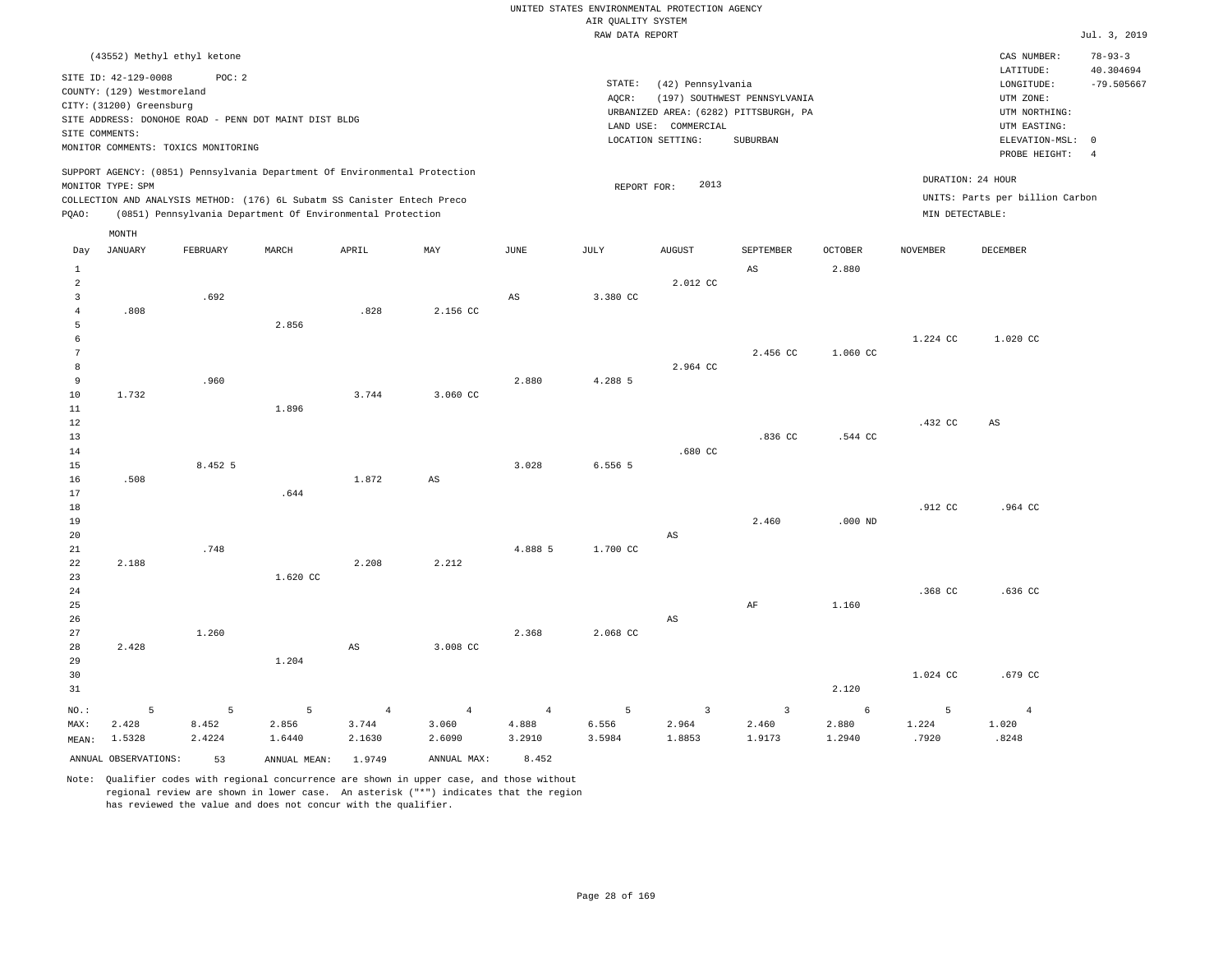UNITED STATES ENVIRONMENTAL PROTECTION AGENCY AIR QUALITY SYSTEM

|                 |                                                                                |          |              |                                                                                                                                        |             |                | RAW DATA REPORT |                      |                                                                       |                        |                 |                                                       | Jul. 3, 2019              |
|-----------------|--------------------------------------------------------------------------------|----------|--------------|----------------------------------------------------------------------------------------------------------------------------------------|-------------|----------------|-----------------|----------------------|-----------------------------------------------------------------------|------------------------|-----------------|-------------------------------------------------------|---------------------------|
|                 | (43552) Methyl ethyl ketone                                                    |          |              |                                                                                                                                        |             |                |                 |                      |                                                                       |                        |                 | CAS NUMBER:                                           | $78 - 93 - 3$             |
|                 | SITE ID: 42-129-0008<br>COUNTY: (129) Westmoreland<br>CITY: (31200) Greensburg | POC: 2   |              |                                                                                                                                        |             |                | STATE:<br>AQCR: | (42) Pennsylvania    | (197) SOUTHWEST PENNSYLVANIA<br>URBANIZED AREA: (6282) PITTSBURGH, PA |                        |                 | LATITUDE:<br>LONGITUDE:<br>UTM ZONE:<br>UTM NORTHING: | 40.304694<br>$-79.505667$ |
|                 | SITE ADDRESS: DONOHOE ROAD - PENN DOT MAINT DIST BLDG                          |          |              |                                                                                                                                        |             |                |                 | LAND USE: COMMERCIAL |                                                                       |                        |                 | UTM EASTING:                                          |                           |
|                 | SITE COMMENTS:                                                                 |          |              |                                                                                                                                        |             |                |                 | LOCATION SETTING:    | <b>SUBURBAN</b>                                                       |                        |                 | ELEVATION-MSL: 0                                      |                           |
|                 | MONITOR COMMENTS: TOXICS MONITORING                                            |          |              |                                                                                                                                        |             |                |                 |                      |                                                                       |                        |                 | PROBE HEIGHT:                                         | $\overline{4}$            |
|                 |                                                                                |          |              | SUPPORT AGENCY: (0851) Pennsylvania Department Of Environmental Protection                                                             |             |                |                 |                      |                                                                       |                        |                 | DURATION: 24 HOUR                                     |                           |
|                 | MONITOR TYPE: SPM                                                              |          |              |                                                                                                                                        |             |                | REPORT FOR:     | 2014                 |                                                                       |                        |                 | UNITS: Parts per billion Carbon                       |                           |
| PQAO:           |                                                                                |          |              | COLLECTION AND ANALYSIS METHOD: (176) 6L Subatm SS Canister Entech Preco<br>(0851) Pennsylvania Department Of Environmental Protection |             |                |                 |                      |                                                                       |                        | MIN DETECTABLE: |                                                       |                           |
|                 | MONTH                                                                          |          |              |                                                                                                                                        |             |                |                 |                      |                                                                       |                        |                 |                                                       |                           |
| Day             | <b>JANUARY</b>                                                                 | FEBRUARY | MARCH        | APRIL                                                                                                                                  | MAY         | JUNE           | JULY            | <b>AUGUST</b>        | SEPTEMBER                                                             | OCTOBER                | <b>NOVEMBER</b> | DECEMBER                                              |                           |
| $\mathbf{1}$    |                                                                                |          |              |                                                                                                                                        |             |                |                 |                      |                                                                       |                        | .633 CC         | .778 CC                                               |                           |
| $\overline{a}$  |                                                                                |          |              |                                                                                                                                        |             |                |                 |                      | 3.500                                                                 | 1.742                  |                 |                                                       |                           |
| $\overline{3}$  |                                                                                |          |              |                                                                                                                                        |             |                |                 | 1.882                |                                                                       |                        |                 |                                                       |                           |
| $\overline{4}$  |                                                                                | 1.332 CC |              |                                                                                                                                        |             | 1.635          | .629 CC         |                      |                                                                       |                        |                 |                                                       |                           |
| 5<br>6          | .823 CC                                                                        |          | 1.365 CC     | .926 CC                                                                                                                                | 2.350       |                |                 |                      |                                                                       |                        |                 |                                                       |                           |
| $7\phantom{.0}$ |                                                                                |          |              |                                                                                                                                        |             |                |                 |                      |                                                                       |                        | .879 CC         | .846 CC                                               |                           |
| 8               |                                                                                |          |              |                                                                                                                                        |             |                |                 |                      | 1.528 CC                                                              | 1.313 CC               |                 |                                                       |                           |
| 9               |                                                                                |          |              |                                                                                                                                        |             |                |                 | 2.904                |                                                                       |                        |                 |                                                       |                           |
| 10              |                                                                                | 3.022    |              |                                                                                                                                        |             | AS             | 2.060 CC        |                      |                                                                       |                        |                 |                                                       |                           |
| 11              | 1.139 CC                                                                       |          |              | 1.958                                                                                                                                  | 1.786 CC    |                |                 |                      |                                                                       |                        |                 |                                                       |                           |
| 12              |                                                                                |          | 1.817        |                                                                                                                                        |             |                |                 |                      |                                                                       |                        |                 |                                                       |                           |
| 13              |                                                                                |          |              |                                                                                                                                        |             |                |                 |                      |                                                                       |                        | 1.187 CC        | AF                                                    |                           |
| 14              |                                                                                |          |              |                                                                                                                                        |             |                |                 |                      | .812 CC                                                               | $\mathbb{A}\mathbb{S}$ |                 |                                                       |                           |
| 15<br>16        |                                                                                | 5.420 5  |              |                                                                                                                                        |             | 4.510 5        | 1.450 CC        | 1.507 CC             |                                                                       |                        |                 |                                                       |                           |
| 17              | AF                                                                             |          |              | 3.064                                                                                                                                  | .876 CC     |                |                 |                      |                                                                       |                        |                 |                                                       |                           |
| 18              |                                                                                |          | 1.140 CC     |                                                                                                                                        |             |                |                 |                      |                                                                       |                        |                 |                                                       |                           |
| 19              |                                                                                |          |              |                                                                                                                                        |             |                |                 |                      |                                                                       |                        | 1.009 CC        | .818 CC                                               |                           |
| 20              |                                                                                |          |              |                                                                                                                                        |             |                |                 |                      | 1.691 CC                                                              | 1.679 CC               |                 |                                                       |                           |
| 21              |                                                                                |          |              |                                                                                                                                        |             |                |                 | 2.333 CC             |                                                                       |                        |                 |                                                       |                           |
| 22              |                                                                                | 1.001 CC |              |                                                                                                                                        |             | 2.956          | 1.934 CC        |                      |                                                                       |                        |                 |                                                       |                           |
| 23              | $.812$ CC                                                                      |          |              | 1.360                                                                                                                                  | 1.604 CC    |                |                 |                      |                                                                       |                        |                 |                                                       |                           |
| 24              |                                                                                |          | 1.164 CC     |                                                                                                                                        |             |                |                 |                      |                                                                       |                        |                 |                                                       |                           |
| 25              |                                                                                |          |              |                                                                                                                                        |             |                |                 |                      |                                                                       |                        | 1.047 CC        | .975 CC                                               |                           |
| 26<br>27        |                                                                                |          |              |                                                                                                                                        |             |                |                 | 4.397 5              | 1.047 CC                                                              | 1.723 CC               |                 |                                                       |                           |
| 28              |                                                                                | 1.513 CC |              |                                                                                                                                        |             | 2.552          | 1.544 CC        |                      |                                                                       |                        |                 |                                                       |                           |
| 29              | AF                                                                             |          |              | 1.719                                                                                                                                  | 2.039       |                |                 |                      |                                                                       |                        |                 |                                                       |                           |
| 30              |                                                                                |          | .812 CC      |                                                                                                                                        |             |                |                 |                      |                                                                       |                        |                 |                                                       |                           |
| 31              |                                                                                |          |              |                                                                                                                                        |             |                |                 |                      |                                                                       |                        |                 | AS                                                    |                           |
| NO.:            | 3                                                                              | 5        | 5            | 5                                                                                                                                      | 5           | $\overline{4}$ | 5               | 5                    | 5                                                                     | $\overline{4}$         | 5               | $\overline{4}$                                        |                           |
| MAX:            | 1.139                                                                          | 5.420    | 1.817        | 3.064                                                                                                                                  | 2.350       | 4.510          | 2.060           | 4.397                | 3.500                                                                 | 1.742                  | 1.187           | .975                                                  |                           |
| MEAN:           | .9247                                                                          | 2.4576   | 1.2596       | 1.8054                                                                                                                                 | 1.7310      | 2.9133         | 1.5234          | 2.6046               | 1.7156                                                                | 1.6143                 | .9510           | .8543                                                 |                           |
|                 | ANNUAL OBSERVATIONS:                                                           | 55       | ANNUAL MEAN: | 1.7189                                                                                                                                 | ANNUAL MAX: | 5.420          |                 |                      |                                                                       |                        |                 |                                                       |                           |
|                 |                                                                                |          |              |                                                                                                                                        |             |                |                 |                      |                                                                       |                        |                 |                                                       |                           |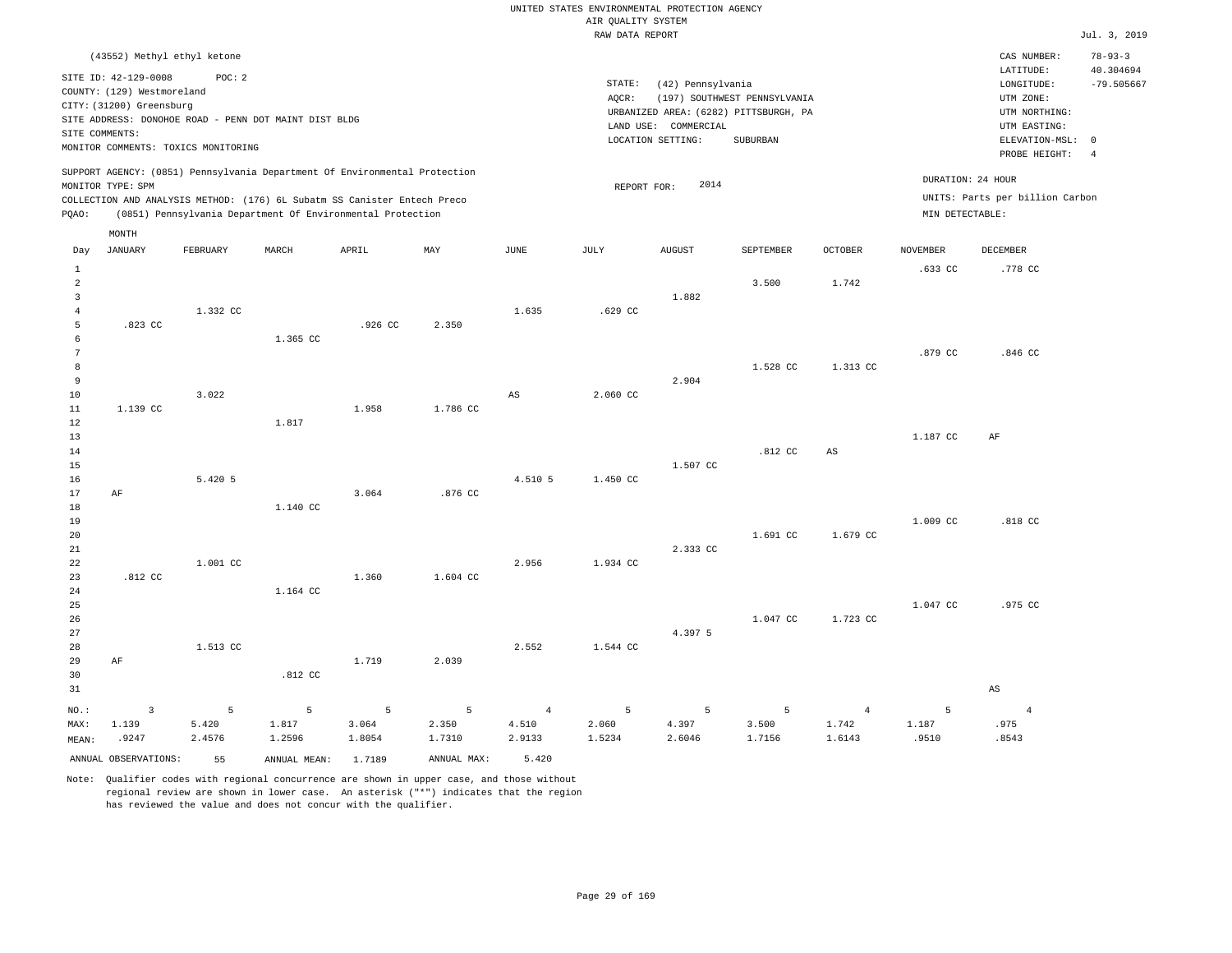# UNITED STATES ENVIRONMENTAL PROTECTION AGENCY AIR QUALITY SYSTEM

|                     |                                                                                                  |                                                                                                        |                 |                                                                            |                        |                | RAW DATA REPORT        |                                                                                                         |                                          |                |                    |                                                                                                          | Jul. 3, 2019                                               |
|---------------------|--------------------------------------------------------------------------------------------------|--------------------------------------------------------------------------------------------------------|-----------------|----------------------------------------------------------------------------|------------------------|----------------|------------------------|---------------------------------------------------------------------------------------------------------|------------------------------------------|----------------|--------------------|----------------------------------------------------------------------------------------------------------|------------------------------------------------------------|
|                     | (43552) Methyl ethyl ketone                                                                      |                                                                                                        |                 |                                                                            |                        |                |                        |                                                                                                         |                                          |                |                    | CAS NUMBER:                                                                                              | $78 - 93 - 3$                                              |
|                     | SITE ID: 42-129-0008<br>COUNTY: (129) Westmoreland<br>CITY: (31200) Greensburg<br>SITE COMMENTS: | POC: 2<br>SITE ADDRESS: DONOHOE ROAD - PENN DOT MAINT DIST BLDG<br>MONITOR COMMENTS: TOXICS MONITORING |                 |                                                                            |                        |                | STATE:<br>AQCR:        | (42) Pennsylvania<br>URBANIZED AREA: (6282) PITTSBURGH, PA<br>LAND USE: COMMERCIAL<br>LOCATION SETTING: | (197) SOUTHWEST PENNSYLVANIA<br>SUBURBAN |                |                    | LATITUDE:<br>LONGITUDE:<br>UTM ZONE:<br>UTM NORTHING:<br>UTM EASTING:<br>ELEVATION-MSL:<br>PROBE HEIGHT: | 40.304694<br>$-79.505667$<br>$\mathbf 0$<br>$\overline{4}$ |
|                     |                                                                                                  |                                                                                                        |                 | SUPPORT AGENCY: (0851) Pennsylvania Department Of Environmental Protection |                        |                |                        |                                                                                                         |                                          |                |                    | DURATION: 24 HOUR                                                                                        |                                                            |
|                     | MONITOR TYPE: SPM                                                                                |                                                                                                        |                 | COLLECTION AND ANALYSIS METHOD: (176) 6L Subatm SS Canister Entech Preco   |                        |                |                        | 2015<br>REPORT FOR:                                                                                     |                                          |                |                    | UNITS: Parts per billion Carbon                                                                          |                                                            |
| PQAO:               |                                                                                                  |                                                                                                        |                 | (0851) Pennsylvania Department Of Environmental Protection                 |                        |                |                        |                                                                                                         |                                          |                | MIN DETECTABLE:    |                                                                                                          |                                                            |
|                     | MONTH                                                                                            |                                                                                                        |                 |                                                                            |                        |                |                        |                                                                                                         |                                          |                |                    |                                                                                                          |                                                            |
| Day                 | JANUARY                                                                                          | FEBRUARY                                                                                               | MARCH           | APRIL                                                                      | MAY                    | JUNE           | JULY                   | <b>AUGUST</b>                                                                                           | SEPTEMBER                                | <b>OCTOBER</b> | <b>NOVEMBER</b>    | DECEMBER                                                                                                 |                                                            |
| $\mathbf{1}$        |                                                                                                  |                                                                                                        | 1.237 CC        |                                                                            |                        |                |                        |                                                                                                         |                                          |                |                    |                                                                                                          |                                                            |
| $\overline{a}$      |                                                                                                  |                                                                                                        |                 |                                                                            |                        |                |                        |                                                                                                         |                                          |                | .920 CC            | .880                                                                                                     |                                                            |
| 3<br>$\overline{4}$ |                                                                                                  |                                                                                                        |                 |                                                                            |                        |                |                        | 1.520 CC                                                                                                | 3.640                                    | .960 CC        |                    |                                                                                                          |                                                            |
| 5                   |                                                                                                  | AF                                                                                                     |                 |                                                                            |                        | 1.680          | 2.016                  |                                                                                                         |                                          |                |                    |                                                                                                          |                                                            |
| 6                   | $.675$ CC                                                                                        |                                                                                                        |                 | AF                                                                         | $\mathbb{A}\mathbb{S}$ |                |                        |                                                                                                         |                                          |                |                    |                                                                                                          |                                                            |
| 7                   |                                                                                                  |                                                                                                        | 1.510 CC        |                                                                            |                        |                |                        |                                                                                                         |                                          |                |                    |                                                                                                          |                                                            |
| 8                   |                                                                                                  |                                                                                                        |                 |                                                                            |                        |                |                        |                                                                                                         |                                          |                | .308 CC            | 1.480                                                                                                    |                                                            |
| 9<br>10             |                                                                                                  |                                                                                                        |                 |                                                                            |                        |                |                        | 2.600                                                                                                   | 2.560                                    | 1.600 CC       |                    |                                                                                                          |                                                            |
| $1\,1$              |                                                                                                  | 3.260 CC                                                                                               |                 |                                                                            |                        | 3.520          | $\mathbb{A}\mathbb{S}$ |                                                                                                         |                                          |                |                    |                                                                                                          |                                                            |
| 12                  | .962 CC                                                                                          |                                                                                                        |                 | 1.040 CC                                                                   | 1.840 CC               |                |                        |                                                                                                         |                                          |                |                    |                                                                                                          |                                                            |
| 13                  |                                                                                                  |                                                                                                        | .944 CC         |                                                                            |                        |                |                        |                                                                                                         |                                          |                |                    |                                                                                                          |                                                            |
| 14                  |                                                                                                  |                                                                                                        |                 |                                                                            |                        |                |                        |                                                                                                         |                                          |                | .680 CC            | 1.600 CC                                                                                                 |                                                            |
| 15<br>16            |                                                                                                  |                                                                                                        |                 |                                                                            |                        |                |                        | AF                                                                                                      | .760 CC                                  | .920 CC        |                    |                                                                                                          |                                                            |
| 17                  |                                                                                                  | 1,350 CC                                                                                               |                 |                                                                            |                        | 1.720 CC       | 9.2005                 |                                                                                                         |                                          |                |                    |                                                                                                          |                                                            |
| $18\,$              | 1.843                                                                                            |                                                                                                        |                 | 1.240 CC                                                                   | AS                     |                |                        |                                                                                                         |                                          |                |                    |                                                                                                          |                                                            |
| 19                  |                                                                                                  |                                                                                                        | 1.641 CC        |                                                                            |                        |                |                        |                                                                                                         |                                          |                |                    |                                                                                                          |                                                            |
| 20                  |                                                                                                  |                                                                                                        |                 |                                                                            |                        |                |                        |                                                                                                         |                                          |                | .800 <sub>cc</sub> | $.600$ CC                                                                                                |                                                            |
| 21<br>22            |                                                                                                  |                                                                                                        |                 |                                                                            |                        |                |                        | 1.080 CC                                                                                                | .920 CC                                  | AF             |                    |                                                                                                          |                                                            |
| 23                  |                                                                                                  | 1.050 CC                                                                                               |                 |                                                                            |                        | 2.840          | 3.000                  |                                                                                                         |                                          |                |                    |                                                                                                          |                                                            |
| 24                  | $\rm AF$                                                                                         |                                                                                                        |                 | .560 CC                                                                    | 2.160 CC               |                |                        |                                                                                                         |                                          |                |                    |                                                                                                          |                                                            |
| 25                  |                                                                                                  |                                                                                                        | 1.640 CC        |                                                                            |                        |                |                        |                                                                                                         |                                          |                |                    |                                                                                                          |                                                            |
| 26                  |                                                                                                  |                                                                                                        |                 |                                                                            |                        |                |                        |                                                                                                         |                                          |                | .760 CC            | $.600$ CC                                                                                                |                                                            |
| 27<br>28            |                                                                                                  |                                                                                                        |                 |                                                                            |                        |                |                        | 1.360 CC                                                                                                | .720 CC                                  | $.800$ CC      |                    |                                                                                                          |                                                            |
| 29                  |                                                                                                  |                                                                                                        |                 |                                                                            |                        | 2.240          | 3.120                  |                                                                                                         |                                          |                |                    |                                                                                                          |                                                            |
| 30                  | .571 CC                                                                                          |                                                                                                        |                 | .880 CC                                                                    | AF                     |                |                        |                                                                                                         |                                          |                |                    |                                                                                                          |                                                            |
| 31                  |                                                                                                  |                                                                                                        | .560 CC         |                                                                            |                        |                |                        |                                                                                                         |                                          |                |                    |                                                                                                          |                                                            |
| $NO.$ :             | $\overline{4}$                                                                                   | $\overline{3}$                                                                                         | $6\overline{6}$ | $\overline{4}$                                                             | $\overline{a}$         | $\overline{5}$ | $\overline{4}$         | $\overline{4}$                                                                                          | 5                                        | $\overline{4}$ | $\overline{5}$     | 5                                                                                                        |                                                            |
| MAX:                | 1.843                                                                                            | 3.260                                                                                                  | 1.641           | 1.240                                                                      | 2.160                  | 3.520          | 9,200                  | 2.600                                                                                                   | 3.640                                    | 1.600          | .920               | 1.600                                                                                                    |                                                            |

| . |                      |        |              |        |             |        |        | __________ |        |        |       |        |
|---|----------------------|--------|--------------|--------|-------------|--------|--------|------------|--------|--------|-------|--------|
|   | MAX: 1.843           | 3.260  | 1.641        | 1.240  | 2.160       | 3.520  | 9.200  | 2.600      | 3.640  | 1.600  | .920  | 1.600  |
|   | MEAN: 1.0128         | 1.8867 | 1.2553       | .9300  | 2.0000      | 2.4000 | 4.3340 | 1.6400     | 1.7200 | 1,0700 | .6936 | 1.0320 |
|   | ANNUAL OBSERVATIONS: | 51     | ANNUAL MEAN: | 1.6150 | ANNUAL MAX: | 9.200  |        |            |        |        |       |        |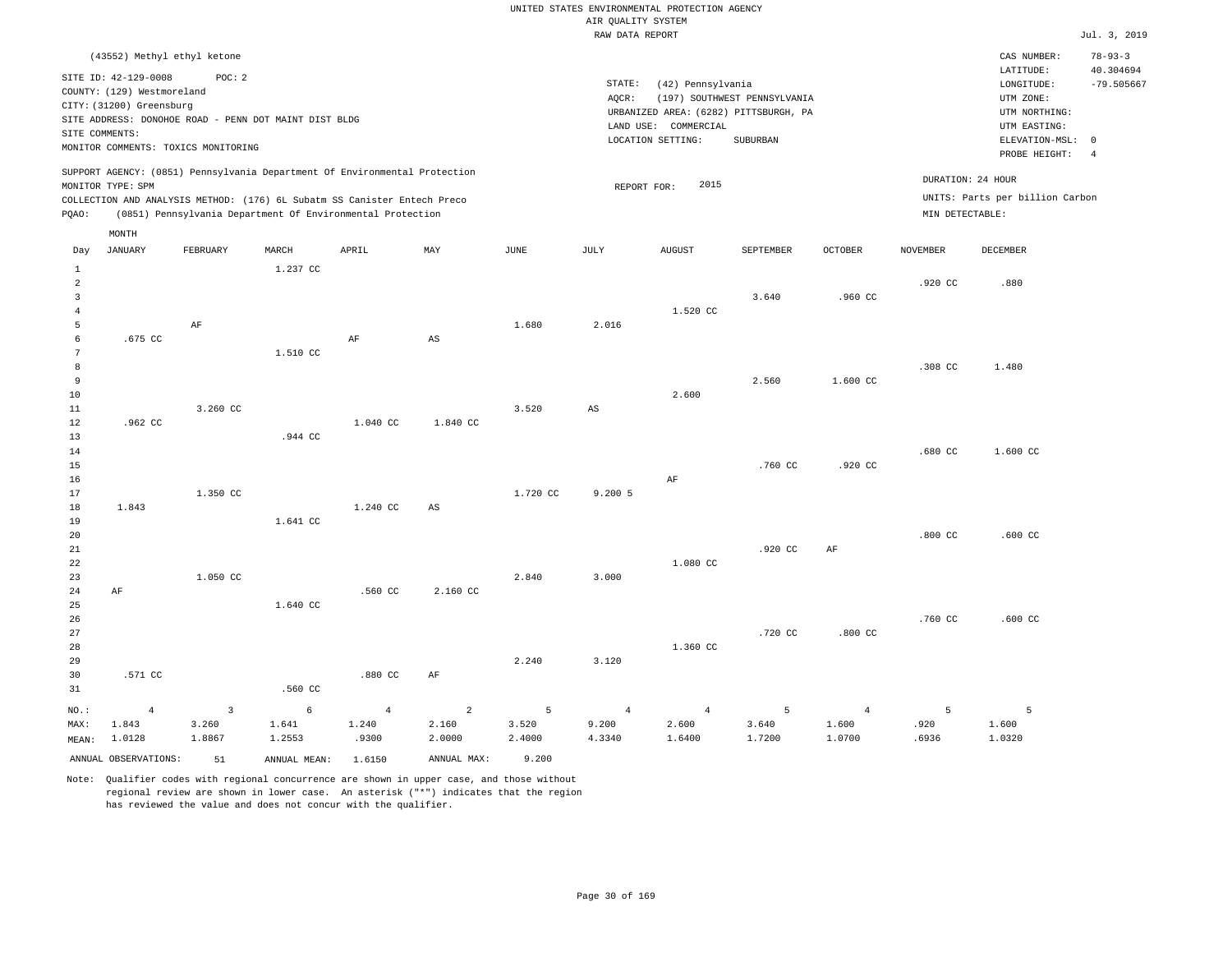|                | (43559) Methyl Butyl Ketone                                                                     |                 |              |                                                            |                        |                |             |                                       |                              |                |                 | CAS NUMBER:                     | $591 - 78 - 6$ |
|----------------|-------------------------------------------------------------------------------------------------|-----------------|--------------|------------------------------------------------------------|------------------------|----------------|-------------|---------------------------------------|------------------------------|----------------|-----------------|---------------------------------|----------------|
|                | SITE ID: 42-129-0008                                                                            | POC: 2          |              |                                                            |                        |                |             |                                       |                              |                |                 | LATITUDE:                       | 40.304694      |
|                | COUNTY: (129) Westmoreland                                                                      |                 |              |                                                            |                        |                | STATE:      | (42) Pennsylvania                     |                              |                |                 | LONGITUDE:                      | $-79.505667$   |
|                | CITY: (31200) Greensburg                                                                        |                 |              |                                                            |                        |                | AQCR:       |                                       | (197) SOUTHWEST PENNSYLVANIA |                |                 | UTM ZONE:                       |                |
|                | SITE ADDRESS: DONOHOE ROAD - PENN DOT MAINT DIST BLDG                                           |                 |              |                                                            |                        |                |             | URBANIZED AREA: (6282) PITTSBURGH, PA |                              |                |                 | UTM NORTHING:                   |                |
|                | SITE COMMENTS:                                                                                  |                 |              |                                                            |                        |                |             | LAND USE: COMMERCIAL                  |                              |                |                 | UTM EASTING:                    |                |
|                | MONITOR COMMENTS: TOXICS MONITORING                                                             |                 |              |                                                            |                        |                |             | LOCATION SETTING:                     | SUBURBAN                     |                |                 | ELEVATION-MSL:<br>PROBE HEIGHT: | $^{\circ}$     |
|                |                                                                                                 |                 |              |                                                            |                        |                |             |                                       |                              |                |                 |                                 | $\overline{4}$ |
|                | SUPPORT AGENCY: (0851) Pennsylvania Department Of Environmental Protection<br>MONITOR TYPE: SPM |                 |              |                                                            |                        |                |             | 2013                                  |                              |                |                 | DURATION: 24 HOUR               |                |
|                | COLLECTION AND ANALYSIS METHOD: (176) 6L Subatm SS Canister Entech Preco                        |                 |              |                                                            |                        |                | REPORT FOR: |                                       |                              |                |                 | UNITS: Parts per billion Carbon |                |
| PQAO:          |                                                                                                 |                 |              | (0851) Pennsylvania Department Of Environmental Protection |                        |                |             |                                       |                              |                | MIN DETECTABLE: |                                 |                |
|                |                                                                                                 |                 |              |                                                            |                        |                |             |                                       |                              |                |                 |                                 |                |
|                | MONTH                                                                                           |                 |              |                                                            |                        |                |             |                                       |                              |                |                 |                                 |                |
| Day            | <b>JANUARY</b>                                                                                  | <b>FEBRUARY</b> | MARCH        | APRIL                                                      | MAY                    | JUNE           | JULY        | <b>AUGUST</b>                         | SEPTEMBER                    | <b>OCTOBER</b> | <b>NOVEMBER</b> | <b>DECEMBER</b>                 |                |
| $\mathbf{1}$   |                                                                                                 |                 |              |                                                            |                        |                |             |                                       | AS                           | $.000$ ND      |                 |                                 |                |
| $\overline{a}$ |                                                                                                 |                 |              |                                                            |                        |                |             | $.000$ ND                             |                              |                |                 |                                 |                |
| 3              |                                                                                                 | $.000$ ND       |              |                                                            |                        | $_{\rm AS}$    | $.000$ ND   |                                       |                              |                |                 |                                 |                |
| $\overline{4}$ | $.000$ ND                                                                                       |                 |              | $.000$ ND                                                  | $.000$ ND              |                |             |                                       |                              |                |                 |                                 |                |
| 5              |                                                                                                 |                 | $.000$ ND    |                                                            |                        |                |             |                                       |                              |                |                 |                                 |                |
| 6              |                                                                                                 |                 |              |                                                            |                        |                |             |                                       |                              |                | $.000$ ND       | $.000$ ND                       |                |
| $\overline{7}$ |                                                                                                 |                 |              |                                                            |                        |                |             |                                       | $.000$ ND                    | $.000$ ND      |                 |                                 |                |
| 8              |                                                                                                 |                 |              |                                                            |                        |                |             | $.000$ ND                             |                              |                |                 |                                 |                |
| 9              |                                                                                                 | $.000$ ND       |              |                                                            |                        | $.000$ ND      | $.000$ ND   |                                       |                              |                |                 |                                 |                |
| 10             | $.000$ ND                                                                                       |                 |              | $.000$ ND                                                  | $.000$ ND              |                |             |                                       |                              |                |                 |                                 |                |
| $11\,$         |                                                                                                 |                 | $.000$ ND    |                                                            |                        |                |             |                                       |                              |                |                 |                                 |                |
| 12<br>13       |                                                                                                 |                 |              |                                                            |                        |                |             |                                       | $.000$ ND                    | $.000$ ND      | $.000$ ND       | $_{\rm AS}$                     |                |
| 14             |                                                                                                 |                 |              |                                                            |                        |                |             | $.000$ ND                             |                              |                |                 |                                 |                |
| 15             |                                                                                                 | $.000$ ND       |              |                                                            |                        | $.000$ ND      | $.000$ ND   |                                       |                              |                |                 |                                 |                |
| 16             | $.000$ ND                                                                                       |                 |              | $.000$ ND                                                  | $\mathbb{A}\mathbb{S}$ |                |             |                                       |                              |                |                 |                                 |                |
| 17             |                                                                                                 |                 | $.000$ ND    |                                                            |                        |                |             |                                       |                              |                |                 |                                 |                |
| 18             |                                                                                                 |                 |              |                                                            |                        |                |             |                                       |                              |                | $.000$ ND       | $.000$ ND                       |                |
| 19             |                                                                                                 |                 |              |                                                            |                        |                |             |                                       | $.000$ ND                    | $.000$ ND      |                 |                                 |                |
| 20             |                                                                                                 |                 |              |                                                            |                        |                |             | $_{\rm AS}$                           |                              |                |                 |                                 |                |
| 21             |                                                                                                 | $.000$ ND       |              |                                                            |                        | $.000$ ND      | $.000$ ND   |                                       |                              |                |                 |                                 |                |
| 22             | $.000$ ND                                                                                       |                 |              | $.000$ ND                                                  | $.000$ ND              |                |             |                                       |                              |                |                 |                                 |                |
| 23             |                                                                                                 |                 | $.000$ ND    |                                                            |                        |                |             |                                       |                              |                |                 |                                 |                |
| 24             |                                                                                                 |                 |              |                                                            |                        |                |             |                                       |                              |                | $.000$ ND       | $.000$ ND                       |                |
| 25             |                                                                                                 |                 |              |                                                            |                        |                |             |                                       | AF                           | $.000$ ND      |                 |                                 |                |
| 26             |                                                                                                 |                 |              |                                                            |                        |                |             | AS                                    |                              |                |                 |                                 |                |
| 27             |                                                                                                 | $.000$ ND       |              |                                                            |                        | $.000$ ND      | $.000$ ND   |                                       |                              |                |                 |                                 |                |
| 28             | $.000$ ND                                                                                       |                 |              | $\mathbb{A}\mathbb{S}$                                     | $.000$ ND              |                |             |                                       |                              |                |                 |                                 |                |
| 29             |                                                                                                 |                 | $.000$ ND    |                                                            |                        |                |             |                                       |                              |                |                 |                                 |                |
| 30             |                                                                                                 |                 |              |                                                            |                        |                |             |                                       |                              |                | $.000$ ND       | $.000$ ND                       |                |
| 31             |                                                                                                 |                 |              |                                                            |                        |                |             |                                       |                              | $.000$ ND      |                 |                                 |                |
| NO.:           | 5                                                                                               | 5               | 5            | $\overline{4}$                                             | $\overline{4}$         | $\overline{4}$ | 5           | $\overline{3}$                        | 3                            | 6              | 5               | $\overline{4}$                  |                |
| MAX:           | 0.000                                                                                           | 0.000           | 0.000        | 0.000                                                      | 0.000                  | 0.000          | 0.000       | 0.000                                 | 0.000                        | 0.000          | 0.000           | 0.000                           |                |
| MEAN:          | 0.0000                                                                                          | 0.0000          | 0.0000       | 0.0000                                                     | 0.0000                 | 0.0000         | 0.0000      | 0.0000                                | 0.0000                       | 0.0000         | 0.0000          | 0.0000                          |                |
|                | ANNUAL OBSERVATIONS:                                                                            | 53              | ANNUAL MEAN: | 0.0000                                                     | ANNUAL MAX:            | 0.000          |             |                                       |                              |                |                 |                                 |                |
|                |                                                                                                 |                 |              |                                                            |                        |                |             |                                       |                              |                |                 |                                 |                |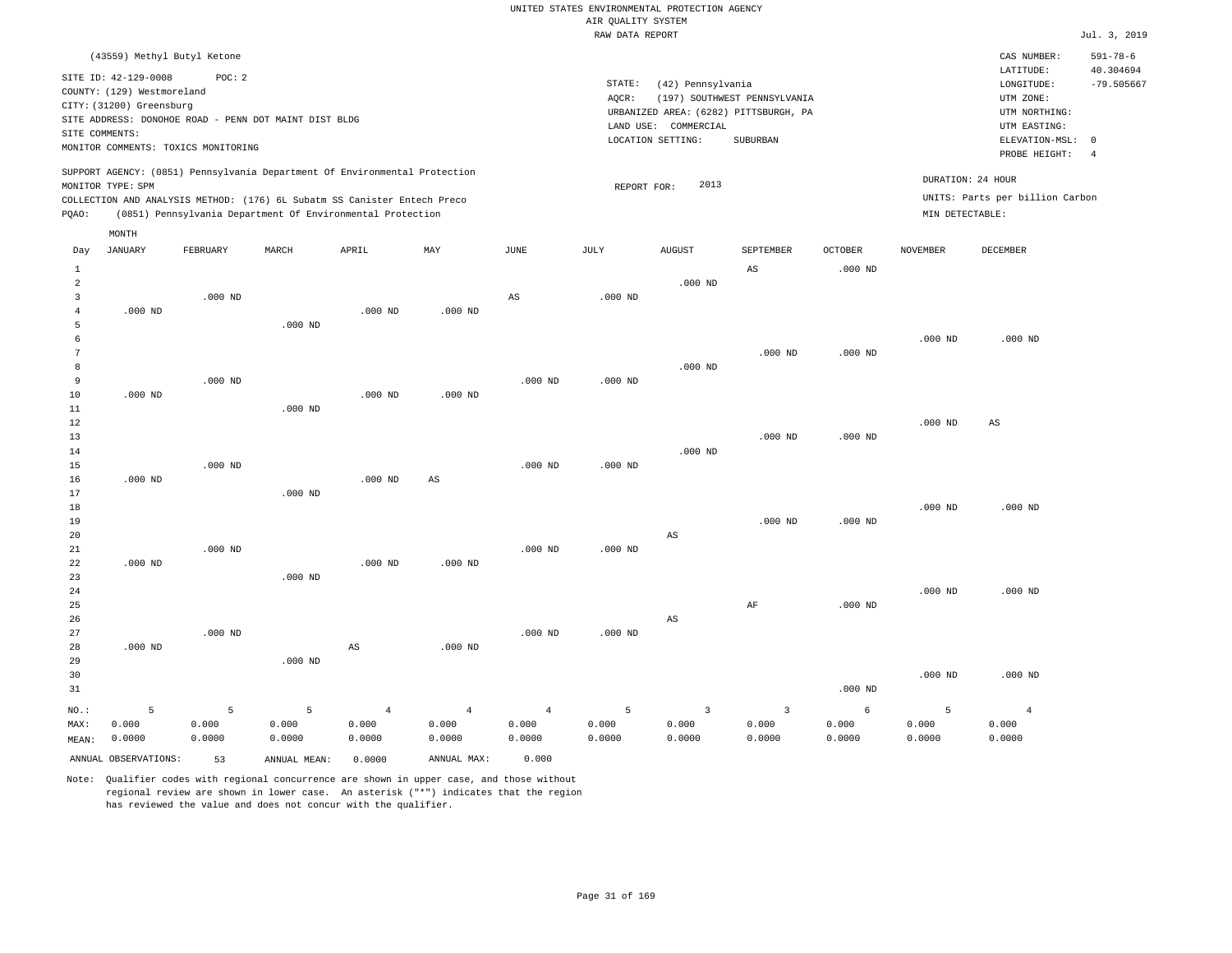|                                                  |                                                                                                                                                                                                                                                                                          |                 |                                                            |                 |                 |                | ----- ------ ---- ----                                                                                                                                                 |                |                 |                    |                 |                                                      | ------                                                                                           |
|--------------------------------------------------|------------------------------------------------------------------------------------------------------------------------------------------------------------------------------------------------------------------------------------------------------------------------------------------|-----------------|------------------------------------------------------------|-----------------|-----------------|----------------|------------------------------------------------------------------------------------------------------------------------------------------------------------------------|----------------|-----------------|--------------------|-----------------|------------------------------------------------------|--------------------------------------------------------------------------------------------------|
|                                                  | (43559) Methyl Butyl Ketone                                                                                                                                                                                                                                                              |                 |                                                            |                 |                 |                |                                                                                                                                                                        |                |                 |                    |                 | CAS NUMBER:<br>LATITUDE:                             | $591 - 78 - 6$                                                                                   |
|                                                  | SITE ID: 42-129-0008<br>POC: 2<br>COUNTY: (129) Westmoreland<br>CITY: (31200) Greensburg<br>SITE ADDRESS: DONOHOE ROAD - PENN DOT MAINT DIST BLDG<br>SITE COMMENTS:<br>MONITOR COMMENTS: TOXICS MONITORING<br>SUPPORT AGENCY: (0851) Pennsylvania Department Of Environmental Protection |                 |                                                            |                 |                 |                | STATE:<br>(42) Pennsylvania<br>AQCR:<br>(197) SOUTHWEST PENNSYLVANIA<br>URBANIZED AREA: (6282) PITTSBURGH, PA<br>LAND USE: COMMERCIAL<br>LOCATION SETTING:<br>SUBURBAN |                |                 |                    |                 |                                                      | 40.304694<br>$-79.505667$<br>ELEVATION-MSL:<br>$\overline{0}$<br>PROBE HEIGHT:<br>$\overline{4}$ |
|                                                  | MONITOR TYPE: SPM<br>COLLECTION AND ANALYSIS METHOD: (176) 6L Subatm SS Canister Entech Preco                                                                                                                                                                                            |                 |                                                            |                 |                 |                | REPORT FOR:                                                                                                                                                            | 2014           |                 |                    |                 | DURATION: 24 HOUR<br>UNITS: Parts per billion Carbon |                                                                                                  |
| PQAO:                                            |                                                                                                                                                                                                                                                                                          |                 | (0851) Pennsylvania Department Of Environmental Protection |                 |                 |                |                                                                                                                                                                        |                |                 |                    | MIN DETECTABLE: |                                                      |                                                                                                  |
|                                                  | MONTH                                                                                                                                                                                                                                                                                    |                 |                                                            |                 |                 |                |                                                                                                                                                                        |                |                 |                    |                 |                                                      |                                                                                                  |
| Day                                              | JANUARY                                                                                                                                                                                                                                                                                  | FEBRUARY        | MARCH                                                      | APRIL           | MAY             | JUNE           | JULY                                                                                                                                                                   | ${\tt AUGUST}$ | SEPTEMBER       | $\mathtt{OCTOBER}$ | <b>NOVEMBER</b> | <b>DECEMBER</b>                                      |                                                                                                  |
| $\mathbf{1}$<br>$\overline{a}$<br>$\overline{3}$ |                                                                                                                                                                                                                                                                                          |                 |                                                            |                 |                 |                |                                                                                                                                                                        | .223S          | $.000$ ND       | $.000$ ND          | $.000$ ND       | $.000$ ND                                            |                                                                                                  |
| $\overline{4}$<br>5<br>6                         | $.000$ ND                                                                                                                                                                                                                                                                                | $.000$ ND       | $.000$ ND                                                  | $.000$ ND       | $.000$ ND       | $.000$ ND      | $.000$ ND                                                                                                                                                              |                |                 |                    |                 |                                                      |                                                                                                  |
| 7<br>8<br>9                                      |                                                                                                                                                                                                                                                                                          |                 |                                                            |                 |                 |                |                                                                                                                                                                        | $.000$ ND      | $.000$ ND       | $.000$ ND          | $.000$ ND       | $.000$ ND                                            |                                                                                                  |
| $10$<br>$11\,$<br>12                             | $.000$ ND                                                                                                                                                                                                                                                                                | $.000$ ND       | $.000$ ND                                                  | $.000$ ND       | $.000$ ND       | $_{\rm AS}$    | .179 SQ                                                                                                                                                                |                |                 |                    |                 |                                                      |                                                                                                  |
| 13<br>14<br>15                                   |                                                                                                                                                                                                                                                                                          |                 |                                                            |                 |                 |                |                                                                                                                                                                        | $.000$ ND      | $.000$ ND       | $_{\rm AS}$        | $.000$ ND       | $\rm AF$                                             |                                                                                                  |
| 16<br>17<br>18                                   | AF                                                                                                                                                                                                                                                                                       | $.000$ ND       | $.000$ ND                                                  | $.000$ ND       | $.000$ ND       | .436SQ         | .300SQ                                                                                                                                                                 |                |                 |                    |                 |                                                      |                                                                                                  |
| 19<br>20<br>21                                   |                                                                                                                                                                                                                                                                                          |                 |                                                            |                 |                 |                |                                                                                                                                                                        | $.000$ ND      | $.000$ ND       | $.000$ ND          | $.000$ ND       | $.000$ ND                                            |                                                                                                  |
| 22<br>23<br>24                                   | $.000$ ND                                                                                                                                                                                                                                                                                | $.000$ ND       | $.000$ ND                                                  | $.000$ ND       | $.000$ ND       | .347 SQ        | $.000$ ND                                                                                                                                                              |                |                 |                    |                 |                                                      |                                                                                                  |
| 25<br>26<br>27<br>28                             |                                                                                                                                                                                                                                                                                          | $.000$ ND       |                                                            |                 |                 | $.000$ ND      | $.000$ ND                                                                                                                                                              | $.000$ ND      | $.000$ ND       | $.000$ ND          | $.000$ ND       | $.000$ ND                                            |                                                                                                  |
| 29<br>30<br>31                                   | AF                                                                                                                                                                                                                                                                                       |                 | $.000$ ND                                                  | $.000$ ND       | $.000$ ND       |                |                                                                                                                                                                        |                |                 |                    |                 | $\mathbb{A}\mathbb{S}$                               |                                                                                                  |
| NO.:                                             | $\overline{\mathbf{3}}$                                                                                                                                                                                                                                                                  | 5               | 5                                                          | 5               | 5               | $\overline{4}$ | 5                                                                                                                                                                      | 5              | 5               | $\overline{4}$     | 5               | $\overline{4}$                                       |                                                                                                  |
| MAX:<br>MEAN:                                    | 0.000<br>0.0000                                                                                                                                                                                                                                                                          | 0.000<br>0.0000 | 0.000<br>0.0000                                            | 0.000<br>0.0000 | 0.000<br>0.0000 | .436<br>.1958  | .300<br>.0958                                                                                                                                                          | .223<br>.0446  | 0.000<br>0.0000 | 0.000<br>0.0000    | 0.000<br>0.0000 | 0.000<br>0.0000                                      |                                                                                                  |
|                                                  | ANNUAL OBSERVATIONS:                                                                                                                                                                                                                                                                     | 55              | ANNUAL MEAN:                                               | .0270           | ANNUAL MAX:     | .436           |                                                                                                                                                                        |                |                 |                    |                 |                                                      |                                                                                                  |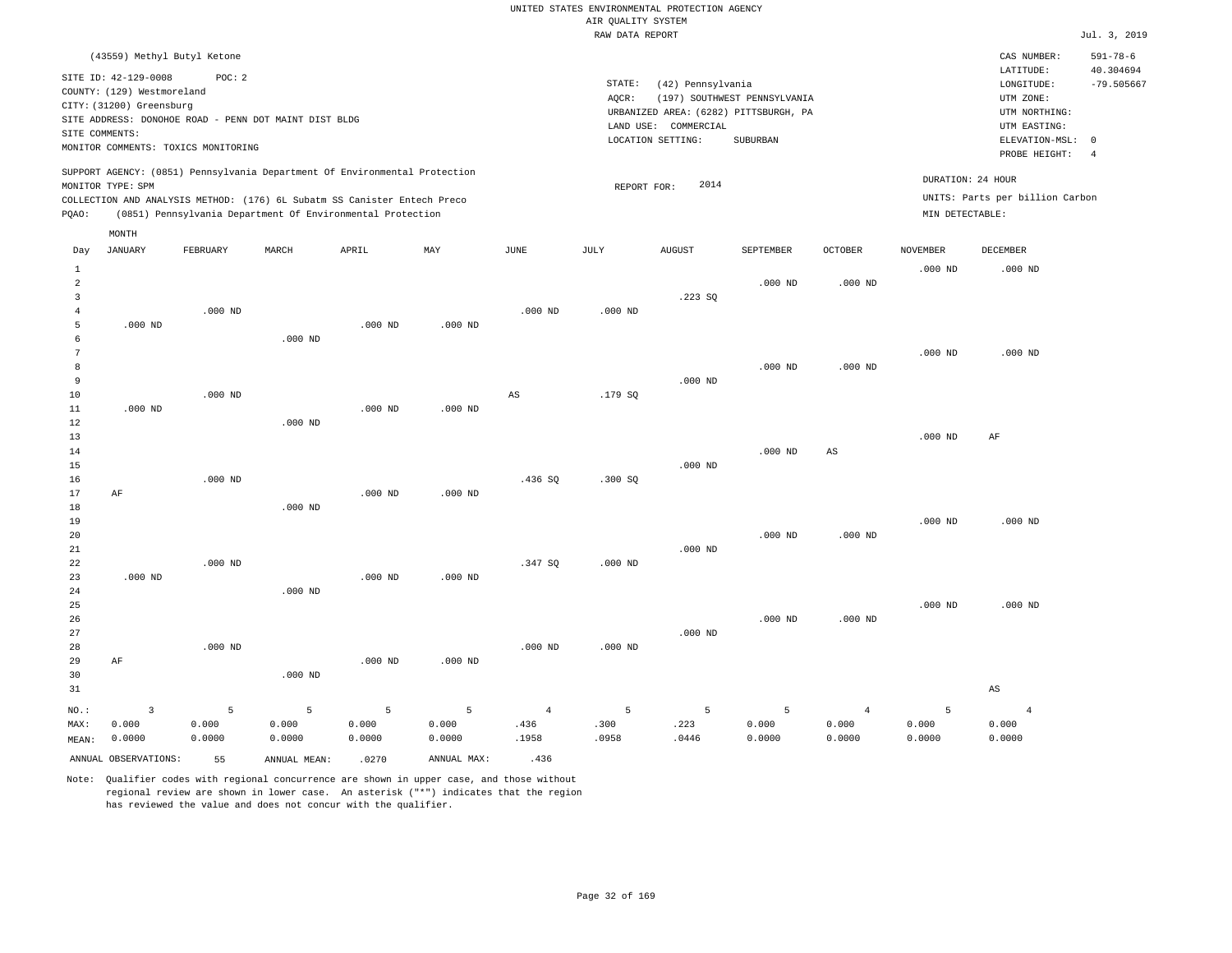# UNITED STATES ENVIRONMENTAL PROTECTION AGENCY AIR QUALITY SYSTEM

|                                          |                                                                                                  |                                                                                                                                        |           |                |                |           | RAW DATA REPORT |                                                                |                                                                                   |                |                 |                                                                                                          | Jul. 3, 2019                                                  |
|------------------------------------------|--------------------------------------------------------------------------------------------------|----------------------------------------------------------------------------------------------------------------------------------------|-----------|----------------|----------------|-----------|-----------------|----------------------------------------------------------------|-----------------------------------------------------------------------------------|----------------|-----------------|----------------------------------------------------------------------------------------------------------|---------------------------------------------------------------|
|                                          |                                                                                                  | (43559) Methyl Butyl Ketone                                                                                                            |           |                |                |           |                 |                                                                |                                                                                   |                |                 | CAS NUMBER:                                                                                              | $591 - 78 - 6$                                                |
|                                          | SITE ID: 42-129-0008<br>COUNTY: (129) Westmoreland<br>CITY: (31200) Greensburg<br>SITE COMMENTS: | POC: 2<br>SITE ADDRESS: DONOHOE ROAD - PENN DOT MAINT DIST BLDG<br>MONITOR COMMENTS: TOXICS MONITORING                                 |           |                |                |           | STATE:<br>AQCR: | (42) Pennsylvania<br>LAND USE: COMMERCIAL<br>LOCATION SETTING: | (197) SOUTHWEST PENNSYLVANIA<br>URBANIZED AREA: (6282) PITTSBURGH, PA<br>SUBURBAN |                |                 | LATITUDE:<br>LONGITUDE:<br>UTM ZONE:<br>UTM NORTHING:<br>UTM EASTING:<br>ELEVATION-MSL:<br>PROBE HEIGHT: | 40.304694<br>$-79.505667$<br>$\overline{0}$<br>$\overline{4}$ |
|                                          |                                                                                                  | SUPPORT AGENCY: (0851) Pennsylvania Department Of Environmental Protection                                                             |           |                |                |           |                 |                                                                |                                                                                   |                |                 |                                                                                                          |                                                               |
| PQAO:                                    | MONITOR TYPE: SPM                                                                                | COLLECTION AND ANALYSIS METHOD: (176) 6L Subatm SS Canister Entech Preco<br>(0851) Pennsylvania Department Of Environmental Protection |           |                |                |           | REPORT FOR:     | 2015                                                           |                                                                                   |                | MIN DETECTABLE: | DURATION: 24 HOUR<br>UNITS: Parts per billion Carbon                                                     |                                                               |
|                                          | MONTH                                                                                            |                                                                                                                                        |           |                |                |           |                 |                                                                |                                                                                   |                |                 |                                                                                                          |                                                               |
| Day                                      | <b>JANUARY</b>                                                                                   | FEBRUARY                                                                                                                               | MARCH     | APRIL          | MAY            | JUNE      | JULY            | <b>AUGUST</b>                                                  | SEPTEMBER                                                                         | <b>OCTOBER</b> | <b>NOVEMBER</b> | DECEMBER                                                                                                 |                                                               |
| $\mathbf{1}$<br>2<br>3<br>$\overline{4}$ |                                                                                                  |                                                                                                                                        | $.000$ ND |                |                |           |                 | $.000$ ND                                                      | $.000$ ND                                                                         | $.000$ ND      | $.000$ ND       | $.000$ ND                                                                                                |                                                               |
| 5<br>6<br>7                              | $.000$ ND                                                                                        | AF                                                                                                                                     | $.000$ ND | AF             | AS             | $.000$ ND | $.000$ ND       |                                                                |                                                                                   |                |                 |                                                                                                          |                                                               |
| 8<br>9<br>10                             |                                                                                                  |                                                                                                                                        |           |                |                |           |                 | $.000$ ND                                                      | $.000$ ND                                                                         | $.000$ ND      | $.000$ ND       | $.000$ ND                                                                                                |                                                               |
| 11<br>12<br>13<br>14                     | $.000$ ND                                                                                        | $.000$ ND                                                                                                                              | $.000$ ND | $.000$ ND      | $.000$ ND      | $.000$ ND | AS              |                                                                |                                                                                   |                | $.000$ ND       | $.000$ ND                                                                                                |                                                               |
| 15<br>16<br>17                           |                                                                                                  | $.000$ ND                                                                                                                              |           |                |                | $.000$ ND | $.000$ ND       | AF                                                             | $.000$ ND                                                                         | $.000$ ND      |                 |                                                                                                          |                                                               |
| 18<br>19<br>20                           | $.000$ ND                                                                                        |                                                                                                                                        | $.000$ ND | $.000$ ND      | $_{\rm AS}$    |           |                 |                                                                |                                                                                   |                | $.000$ ND       | $.000$ ND                                                                                                |                                                               |
| 21<br>22<br>23                           |                                                                                                  | $.000$ ND                                                                                                                              |           |                |                | $.000$ ND | $.000$ ND       | $.000$ ND                                                      | $.000$ ND                                                                         | $\rm{AF}$      |                 |                                                                                                          |                                                               |
| 24<br>25<br>26<br>27                     | AF                                                                                               |                                                                                                                                        | $.000$ ND | $.000$ ND      | $.000$ ND      |           |                 |                                                                | $.000$ ND                                                                         | $.000$ ND      | $.000$ ND       | $.000$ ND                                                                                                |                                                               |
| 28<br>29<br>30<br>31                     | $.000$ ND                                                                                        |                                                                                                                                        | $.000$ ND | $.000$ ND      | $\rm AF$       | $.000$ ND | $.000$ ND       | $.000$ ND                                                      |                                                                                   |                |                 |                                                                                                          |                                                               |
| NO.:                                     | $\overline{4}$                                                                                   | $\overline{3}$                                                                                                                         | 6         | $\overline{4}$ | $\overline{2}$ | 5         | $\overline{4}$  | $\overline{4}$                                                 | 5                                                                                 | $\overline{4}$ | 5               | 5                                                                                                        |                                                               |

| $NO.$ : |                      |        |              |        |             |        |        |        |        |        |        |        |
|---------|----------------------|--------|--------------|--------|-------------|--------|--------|--------|--------|--------|--------|--------|
| MAX:    | 0.000                | 0.000  | 0.000        | 0.000  | 0.000       | 0.000  | 0.000  | 0.000  | 0.000  | 0.000  | 0.000  | 0.000  |
| MEAN:   | 0.0000               | 0.0000 | ,0000        | 0.0000 | 0.0000      | 0.0000 | 0.0000 | 0.0000 | 0.0000 | 0.0000 | 0.0000 | 0.0000 |
|         | ANNUAL OBSERVATIONS: | 51     | ANNUAL MEAN: | .0000  | ANNUAL MAX: | 0.000  |        |        |        |        |        |        |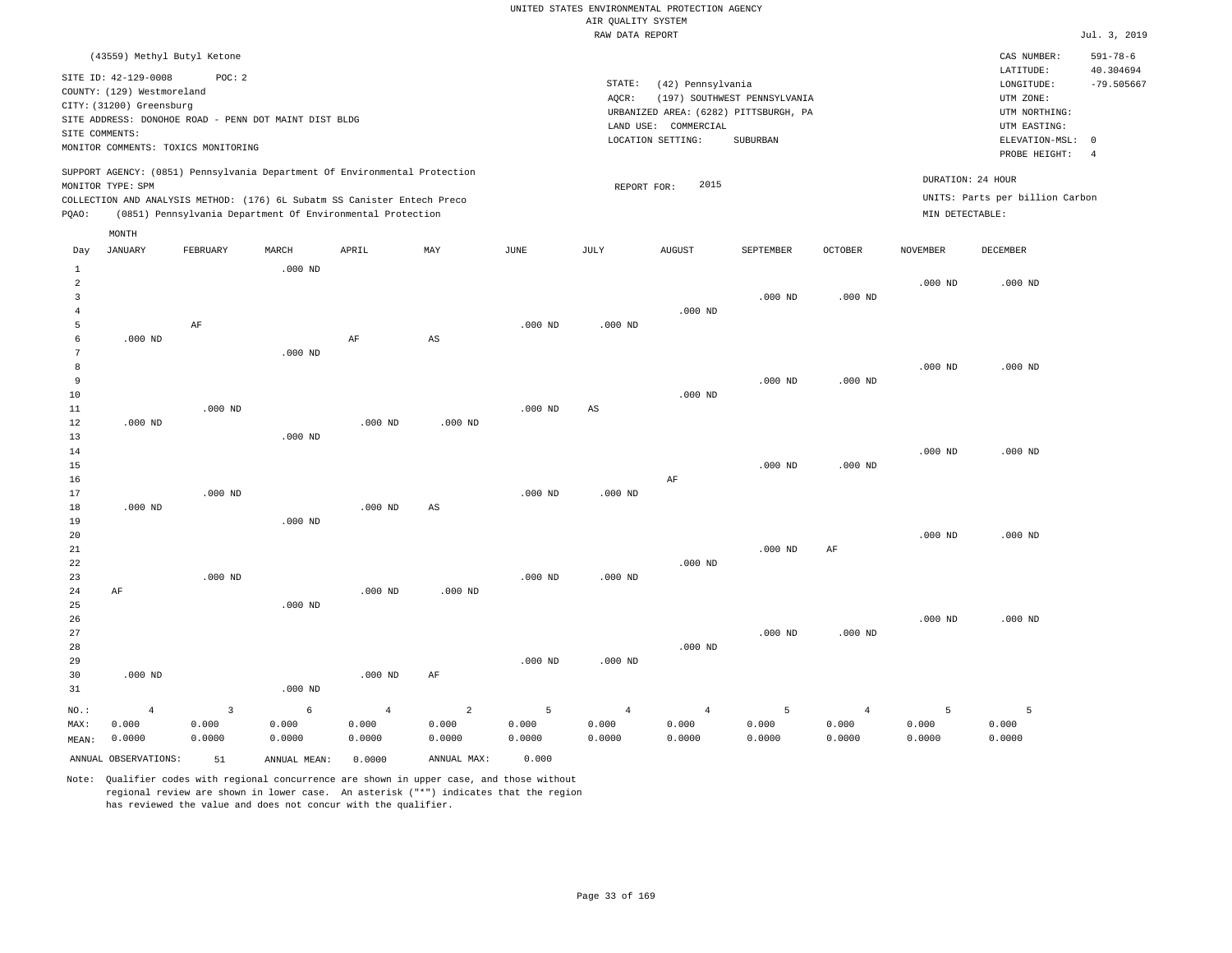| (43560) Methyl isobutyl ketone                                                                                                                                                                                                                              |                                                                                                                                                                        | CAS NUMBER:                                                                                                | $108 - 10 - 1$                  |
|-------------------------------------------------------------------------------------------------------------------------------------------------------------------------------------------------------------------------------------------------------------|------------------------------------------------------------------------------------------------------------------------------------------------------------------------|------------------------------------------------------------------------------------------------------------|---------------------------------|
| SITE ID: 42-129-0008<br>POC: 2<br>COUNTY: (129) Westmoreland<br>CITY: (31200) Greensburg<br>SITE ADDRESS: DONOHOE ROAD - PENN DOT MAINT DIST BLDG<br>SITE COMMENTS:<br>MONITOR COMMENTS: TOXICS MONITORING                                                  | STATE:<br>(42) Pennsylvania<br>(197) SOUTHWEST PENNSYLVANIA<br>AOCR:<br>URBANIZED AREA: (6282) PITTSBURGH, PA<br>LAND USE: COMMERCIAL<br>LOCATION SETTING:<br>SUBURBAN | LATITUDE:<br>LONGITUDE:<br>UTM ZONE:<br>UTM NORTHING:<br>UTM EASTING:<br>ELEVATION-MSL: 0<br>PROBE HEIGHT: | 40.304694<br>$-79.505667$<br>-4 |
| SUPPORT AGENCY: (0851) Pennsylvania Department Of Environmental Protection<br>MONITOR TYPE: SPM<br>COLLECTION AND ANALYSIS METHOD: (176) 6L SUBATM SS CANISTER ENTECH PRECO<br>(0851) Pennsylvania Department Of Environmental Protection<br>POAO:<br>MONTH | DURATION: 24 HOUR<br>2013<br>REPORT FOR:<br>MIN DETECTABLE:                                                                                                            | UNITS: Parts per billion Carbon                                                                            |                                 |

| Day            | JANUARY              | FEBRUARY | MARCH        | APRIL             | MAY                    | JUNE              | JULY              | ${\tt AUGUST}$         | SEPTEMBER      | OCTOBER           | NOVEMBER | DECEMBER               |
|----------------|----------------------|----------|--------------|-------------------|------------------------|-------------------|-------------------|------------------------|----------------|-------------------|----------|------------------------|
| $\mathbf{1}$   |                      |          |              |                   |                        |                   |                   |                        | AS             | .00 <sub>ND</sub> |          |                        |
| $\overline{a}$ |                      |          |              |                   |                        |                   |                   | .00 $ND$               |                |                   |          |                        |
| 3              |                      | $.00$ ND |              |                   |                        | $_{\rm AS}$       | $.00$ ND          |                        |                |                   |          |                        |
| $\overline{4}$ | $.00$ ND             |          |              | .00 <sub>ND</sub> | .00 $ND$               |                   |                   |                        |                |                   |          |                        |
| 5              |                      |          | $.00$ ND     |                   |                        |                   |                   |                        |                |                   |          |                        |
| 6              |                      |          |              |                   |                        |                   |                   |                        |                |                   | $.24$ CC | $.00$ ND               |
| 7              |                      |          |              |                   |                        |                   |                   |                        | $.00$ ND       | .00 <sub>ND</sub> |          |                        |
| 8              |                      |          |              |                   |                        |                   |                   | $.00$ ND               |                |                   |          |                        |
| 9              |                      | $.00$ ND |              |                   |                        | $.00$ ND          | .00 <sub>ND</sub> |                        |                |                   |          |                        |
| 10             | $.00$ ND             |          |              | .00 <sub>ND</sub> | $.00$ ND               |                   |                   |                        |                |                   |          |                        |
| $11\,$         |                      |          | $.00$ ND     |                   |                        |                   |                   |                        |                |                   |          |                        |
| 12             |                      |          |              |                   |                        |                   |                   |                        |                |                   | $.00$ ND | $\mathbb{A}\mathbb{S}$ |
| $13$           |                      |          |              |                   |                        |                   |                   |                        | $.00$ ND       | .00 <sub>ND</sub> |          |                        |
| $14$           |                      |          |              |                   |                        |                   |                   | $.00$ ND               |                |                   |          |                        |
| 15             |                      | $.00$ ND |              |                   |                        | .00 <sub>ND</sub> | $.00$ ND          |                        |                |                   |          |                        |
| 16             | $.00$ ND             |          |              | .00 <sub>ND</sub> | $\mathbb{A}\mathbb{S}$ |                   |                   |                        |                |                   |          |                        |
| 17             |                      |          | $.00$ ND     |                   |                        |                   |                   |                        |                |                   |          |                        |
| 18             |                      |          |              |                   |                        |                   |                   |                        |                |                   | $.00$ ND | $.00$ ND               |
| 19             |                      |          |              |                   |                        |                   |                   |                        | $.00$ ND       | $.00$ ND          |          |                        |
| 20             |                      |          |              |                   |                        |                   |                   | $\mathbb{A}\mathbb{S}$ |                |                   |          |                        |
| $21\,$         |                      | $.00$ ND |              |                   |                        | .00 <sub>ND</sub> | .00 $ND$          |                        |                |                   |          |                        |
| 22             | .00 <sub>ND</sub>    |          |              | .00 <sub>ND</sub> | $.00$ ND               |                   |                   |                        |                |                   |          |                        |
| 23             |                      |          | $.00$ ND     |                   |                        |                   |                   |                        |                |                   |          |                        |
| 24             |                      |          |              |                   |                        |                   |                   |                        |                |                   | $.00$ ND | $.00$ ND               |
| 25             |                      |          |              |                   |                        |                   |                   |                        | $\rm AF$       | .00 <sub>ND</sub> |          |                        |
| 26             |                      |          |              |                   |                        |                   |                   | $\mathbb{A}\mathbb{S}$ |                |                   |          |                        |
| 27             |                      | $.00$ ND |              |                   |                        | .00 <sub>ND</sub> | $.00$ ND          |                        |                |                   |          |                        |
| 28             | $.00$ ND             |          |              | AS                | .00 <sub>ND</sub>      |                   |                   |                        |                |                   |          |                        |
| 29             |                      |          | $.00$ ND     |                   |                        |                   |                   |                        |                |                   |          |                        |
| 30             |                      |          |              |                   |                        |                   |                   |                        |                |                   | $.00$ ND | $.00$ ND               |
| 31             |                      |          |              |                   |                        |                   |                   |                        |                | .00 <sub>ND</sub> |          |                        |
| $NO.$ :        | 5                    | 5        | 5            | $\overline{4}$    | $\overline{4}$         | $\overline{4}$    | 5                 | $\overline{3}$         | $\overline{3}$ | 6                 | 5        | $\overline{4}$         |
| MAX:           | 0.00                 | 0.00     | 0.00         | 0.00              | 0.00                   | 0.00              | 0.00              | 0.00                   | 0.00           | 0.00              | .24      | 0.00                   |
| MEAN:          | 0.000                | 0.000    | 0.000        | 0.000             | 0.000                  | 0.000             | 0.000             | 0.000                  | 0.000          | 0.000             | .048     | 0.000                  |
|                | ANNUAL OBSERVATIONS: | 53       | ANNUAL MEAN: | .005              | ANNUAL MAX:            | .24               |                   |                        |                |                   |          |                        |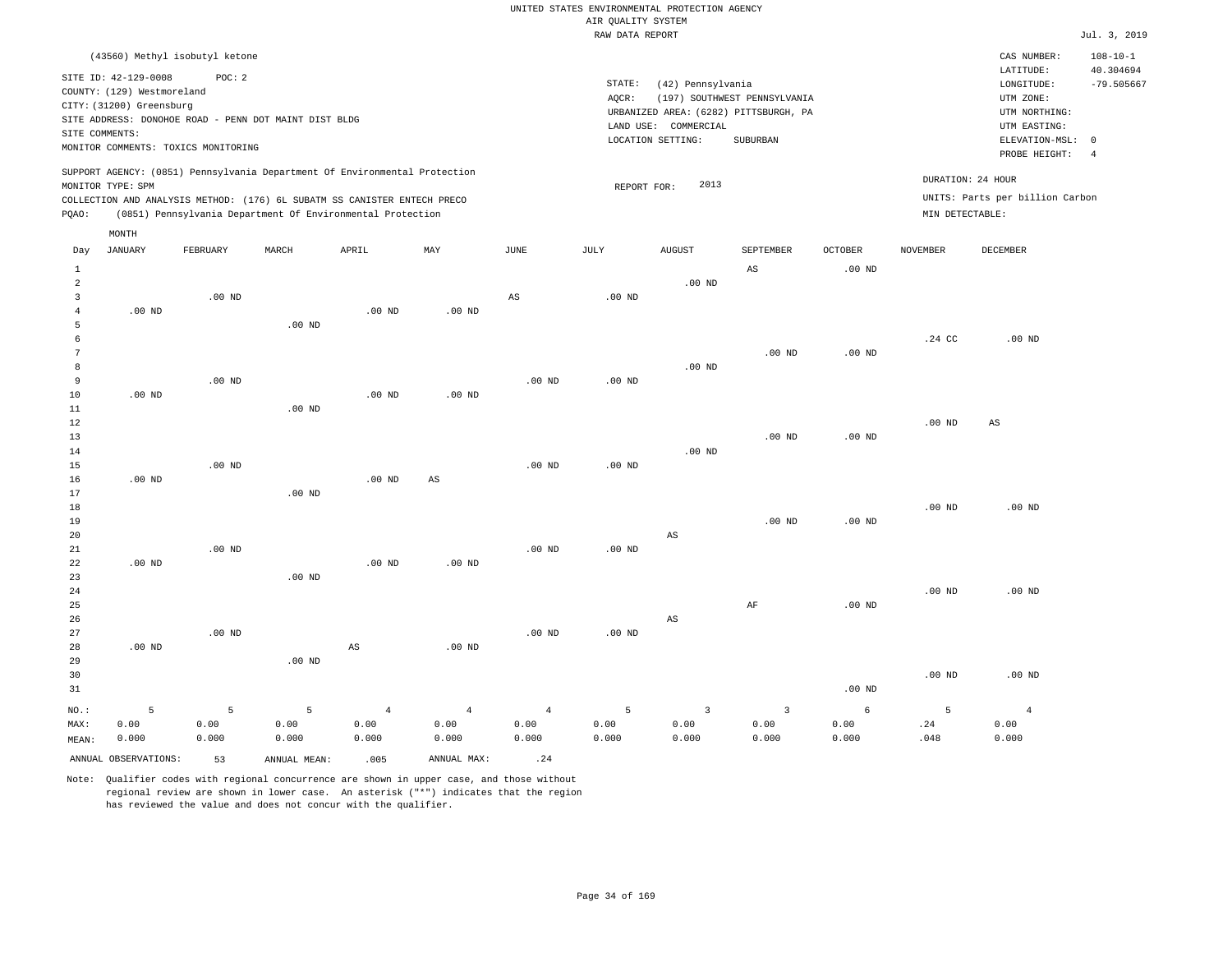|                                                                                                                                                                        | CAS NUMBER:                                                                                                      |                                             |
|------------------------------------------------------------------------------------------------------------------------------------------------------------------------|------------------------------------------------------------------------------------------------------------------|---------------------------------------------|
| STATE:<br>(42) Pennsylvania<br>(197) SOUTHWEST PENNSYLVANIA<br>AOCR:<br>URBANIZED AREA: (6282) PITTSBURGH, PA<br>LAND USE: COMMERCIAL<br>LOCATION SETTING:<br>SUBURBAN | LATITUDE:<br>LONGITUDE:<br>UTM ZONE:<br>UTM NORTHING:<br>UTM EASTING:<br>ELEVATION-MSL: 0<br>PROBE HEIGHT:<br>-4 |                                             |
| 2014<br>REPORT FOR:                                                                                                                                                    | DURATION: 24 HOUR<br>UNITS: Parts per billion Carbon<br>MIN DETECTABLE:                                          |                                             |
|                                                                                                                                                                        |                                                                                                                  | $108 - 10 - 1$<br>40.304694<br>$-79.505667$ |

| Day                                      | JANUARY                         | FEBRUARY         | $\tt MARCH$        | APRIL              | MAY                | JUNE                          | $\mathtt{JULY}$    | AUGUST             | SEPTEMBER          | OCTOBER                         | NOVEMBER           | DECEMBER                        |
|------------------------------------------|---------------------------------|------------------|--------------------|--------------------|--------------------|-------------------------------|--------------------|--------------------|--------------------|---------------------------------|--------------------|---------------------------------|
| $\mathbf{1}$<br>$\overline{a}$<br>3<br>4 |                                 | .18S             |                    |                    |                    | $.00$ ND                      | $.00$ ND           | $.00$ ND           | $.00$ ND           | .00 $ND$                        | $.00$ ND           | .00 <sub>ND</sub>               |
| 5<br>6<br>7                              | $.00$ ND                        |                  | $.00$ ND           | $.00$ ND           | $.00$ ND           |                               |                    |                    |                    |                                 | $.00$ ND           | $.00$ ND                        |
| 8<br>9<br>$10$                           |                                 | $.00$ ND         |                    |                    |                    | AS                            | .00 $ND$           | $.00$ ND           | $.00$ ND           | $.00$ ND                        |                    |                                 |
| 11<br>12<br>13                           | $.00$ ND                        |                  | $.00$ ND           | $.00$ ND           | $.00$ ND           |                               |                    |                    |                    |                                 | $.00$ ND           | AF                              |
| 14<br>15<br>16                           |                                 | $.00$ ND         |                    |                    |                    | $.00$ ND                      | $.00$ ND           | .00 $ND$           | $.00$ ND           | AS                              |                    |                                 |
| 17<br>18<br>19                           | AF                              |                  | $.00$ ND           | .00 <sub>ND</sub>  | $.00$ ND           |                               |                    |                    |                    |                                 | $.00$ ND           | $.00$ ND                        |
| 20<br>$2\sqrt{1}$<br>$2\sqrt{2}$         |                                 | $.00$ ND         |                    |                    |                    | $.00$ ND                      | $.00$ ND           | $.00$ ND           | $.00$ ND           | $.00$ ND                        |                    |                                 |
| 23<br>$2\sqrt{4}$<br>25                  | $.00$ ND                        |                  | $.00$ ND           | $.00$ ND           | .00 $ND$           |                               |                    |                    |                    |                                 | $.00$ ND           | $.00$ ND                        |
| 26<br>27<br>28                           |                                 | $.00$ ND         |                    |                    |                    | .27SQ                         | $.00$ ND           | $.00$ ND           | $.00$ ND           | $.00$ ND                        |                    |                                 |
| 29<br>30<br>31                           | $\rm AF$                        |                  | $.00$ ND           | $.00$ ND           | $.00$ ND           |                               |                    |                    |                    |                                 |                    | $\mathbb{A}\mathbb{S}$          |
| $NO.$ :<br>MAX:<br>MEAN:                 | $\overline{3}$<br>0.00<br>0.000 | 5<br>.18<br>.036 | 5<br>0.00<br>0.000 | 5<br>0.00<br>0.000 | 5<br>0.00<br>0.000 | $\overline{4}$<br>.27<br>.068 | 5<br>0.00<br>0.000 | 5<br>0.00<br>0.000 | 5<br>0.00<br>0.000 | $\overline{4}$<br>0.00<br>0.000 | 5<br>0.00<br>0.000 | $\overline{4}$<br>0.00<br>0.000 |
|                                          | ANNUAL OBSERVATIONS:            | 55               | ANNUAL MEAN:       | .008               | ANNUAL MAX:        | .27                           |                    |                    |                    |                                 |                    |                                 |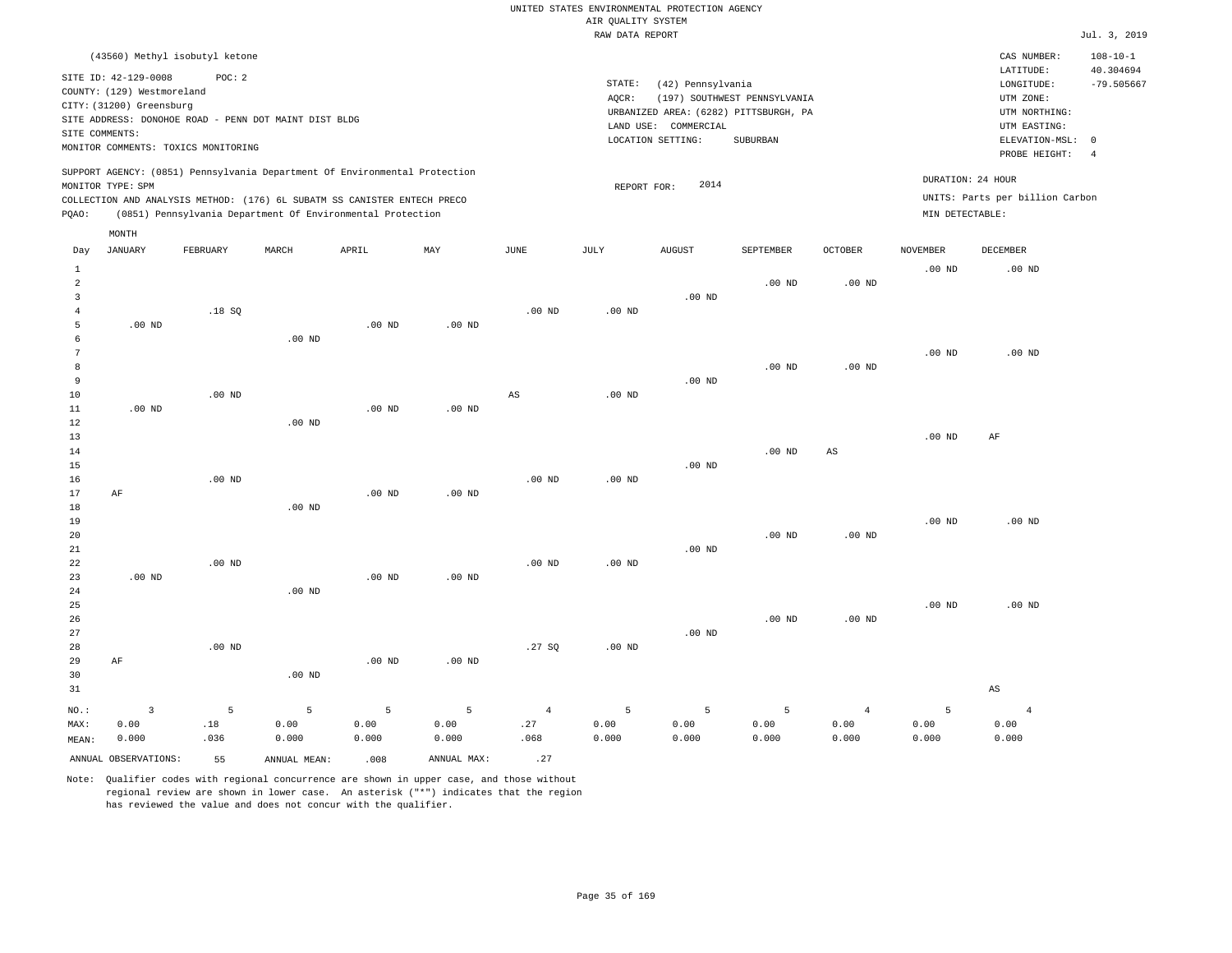| (43560) Methyl isobutyl ketone                                                                                                                                                                                                                     |                                                                                                                                                                        | CAS NUMBER:                                                                                                | $108 - 10 - 1$            |
|----------------------------------------------------------------------------------------------------------------------------------------------------------------------------------------------------------------------------------------------------|------------------------------------------------------------------------------------------------------------------------------------------------------------------------|------------------------------------------------------------------------------------------------------------|---------------------------|
| SITE ID: 42-129-0008<br>POC:2<br>COUNTY: (129) Westmoreland<br>CITY: (31200) Greensburg<br>SITE ADDRESS: DONOHOE ROAD - PENN DOT MAINT DIST BLDG<br>SITE COMMENTS:<br>MONITOR COMMENTS: TOXICS MONITORING                                          | STATE:<br>(42) Pennsylvania<br>(197) SOUTHWEST PENNSYLVANIA<br>AOCR:<br>URBANIZED AREA: (6282) PITTSBURGH, PA<br>LAND USE: COMMERCIAL<br>LOCATION SETTING:<br>SUBURBAN | LATITUDE:<br>LONGITUDE:<br>UTM ZONE:<br>UTM NORTHING:<br>UTM EASTING:<br>ELEVATION-MSL: 0<br>PROBE HEIGHT: | 40.304694<br>$-79.505667$ |
| SUPPORT AGENCY: (0851) Pennsylvania Department Of Environmental Protection<br>MONITOR TYPE: SPM<br>COLLECTION AND ANALYSIS METHOD: (176) 6L SUBATM SS CANISTER ENTECH PRECO<br>(0851) Pennsylvania Department Of Environmental Protection<br>POAO: | DURATION: 24 HOUR<br>2015<br>REPORT FOR:<br>MIN DETECTABLE:                                                                                                            | UNITS: Parts per billion Carbon                                                                            |                           |

| Day            | <b>JANUARY</b>       | FEBRUARY     | MARCH        | APRIL          | MAY         | $_{\rm JUNE}$ | JULY           | AUGUST         | SEPTEMBER      | OCTOBER           | NOVEMBER | DECEMBER |
|----------------|----------------------|--------------|--------------|----------------|-------------|---------------|----------------|----------------|----------------|-------------------|----------|----------|
| $\mathbf{1}$   |                      |              | .00 $ND$     |                |             |               |                |                |                |                   |          |          |
| $\overline{a}$ |                      |              |              |                |             |               |                |                |                |                   | $.00$ ND | $.00$ ND |
| 3              |                      |              |              |                |             |               |                |                | $.00$ ND       | $.00$ ND          |          |          |
| 4              |                      |              |              |                |             |               |                | $.00$ ND       |                |                   |          |          |
| 5              |                      | AF           |              |                |             | $.00$ ND      | $.00$ ND       |                |                |                   |          |          |
| 6              | $.00$ ND             |              |              | $\rm AF$       | AS          |               |                |                |                |                   |          |          |
| 7              |                      |              | $.00$ ND     |                |             |               |                |                |                |                   |          |          |
| 8              |                      |              |              |                |             |               |                |                |                |                   | $.00$ ND | $.00$ ND |
| 9              |                      |              |              |                |             |               |                |                | $.00$ ND       | $.00$ ND          |          |          |
| 10             |                      |              |              |                |             |               |                | $.00$ ND       |                |                   |          |          |
| 11             |                      | $.00$ ND     |              |                |             | $.00$ ND      | AS             |                |                |                   |          |          |
| 12             | $.00$ ND             |              |              | $.00$ ND       | $.00$ ND    |               |                |                |                |                   |          |          |
| 13             |                      |              | $.00$ ND     |                |             |               |                |                |                |                   |          |          |
| 14             |                      |              |              |                |             |               |                |                |                |                   | $.00$ ND | $.00$ ND |
| 15             |                      |              |              |                |             |               |                |                | $.00$ ND       | .00 <sub>ND</sub> |          |          |
| 16             |                      | $.00$ ND     |              |                |             | $.00$ ND      |                | $\rm AF$       |                |                   |          |          |
| 17             |                      |              |              | .00 $ND$       | AS          |               | $.00$ ND       |                |                |                   |          |          |
| 18<br>19       | $.00$ ND             |              | $.00$ ND     |                |             |               |                |                |                |                   |          |          |
| 20             |                      |              |              |                |             |               |                |                |                |                   | $.00$ ND | $.00$ ND |
| 21             |                      |              |              |                |             |               |                |                | $.00$ ND       | AF                |          |          |
| 22             |                      |              |              |                |             |               |                | $.00$ ND       |                |                   |          |          |
| 23             |                      | $.00$ ND     |              |                |             | $.00$ ND      | $.00$ ND       |                |                |                   |          |          |
| 24             | AF                   |              |              | $.00$ ND       | $.00$ ND    |               |                |                |                |                   |          |          |
| 25             |                      |              | $.00$ ND     |                |             |               |                |                |                |                   |          |          |
| 26             |                      |              |              |                |             |               |                |                |                |                   | $.00$ ND | $.00$ ND |
| 27             |                      |              |              |                |             |               |                |                | $.00$ ND       | .00 <sub>ND</sub> |          |          |
| 28             |                      |              |              |                |             |               |                | $.00$ ND       |                |                   |          |          |
| 29             |                      |              |              |                |             | $.00$ ND      | $.00$ ND       |                |                |                   |          |          |
| 30             | $.00$ ND             |              |              | $.00$ ND       | AF          |               |                |                |                |                   |          |          |
| 31             |                      |              | $.00$ ND     |                |             |               |                |                |                |                   |          |          |
| $NO.$ :        | $\overline{4}$       | $\mathbf{3}$ | 6            | $\overline{4}$ | $\sqrt{2}$  | 5             | $\overline{4}$ | $\overline{4}$ | $\overline{5}$ | $\overline{4}$    | 5        | 5        |
| MAX:           | 0.00                 | 0.00         | 0.00         | 0.00           | 0.00        | 0.00          | 0.00           | 0.00           | 0.00           | 0.00              | 0.00     | 0.00     |
| MEAN:          | 0.000                | 0.000        | 0.000        | 0.000          | 0.000       | 0.000         | 0.000          | 0.000          | 0.000          | 0.000             | 0.000    | 0.000    |
|                | ANNUAL OBSERVATIONS: | 51           | ANNUAL MEAN: | 0.000          | ANNUAL MAX: | 0.00          |                |                |                |                   |          |          |

Note: Qualifier codes with regional concurrence are shown in upper case, and those without regional review are shown in lower case. An asterisk ("\*") indicates that the region has reviewed the value and does not concur with the qualifier.

MONTH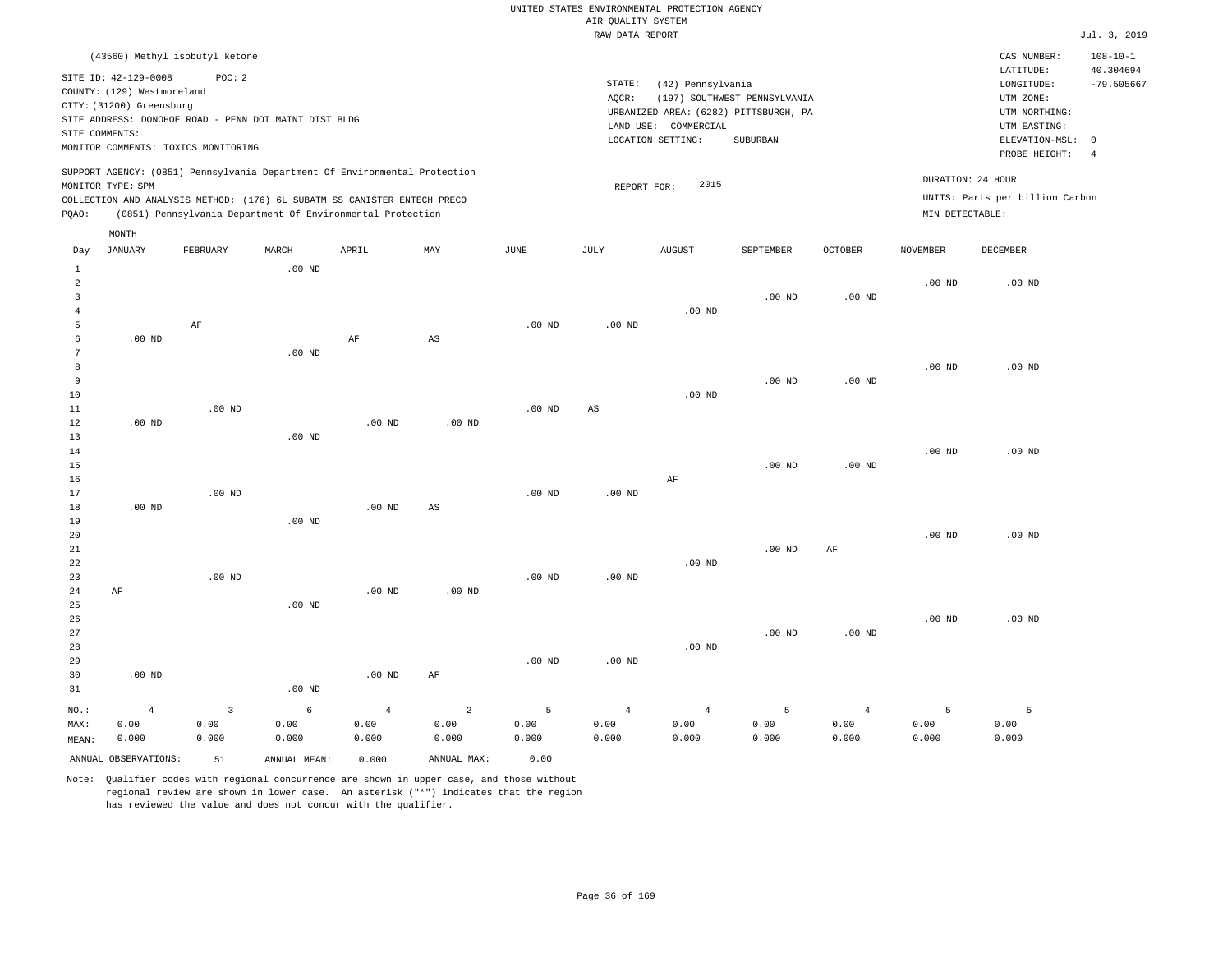|       | (43801) Chloromethane                                                                            |                                                                                                       |       |                                                                                                                                                                                                                      |     |      |                              |                                                                                               |                                          |                |                 | CAS NUMBER:                                                                                              | $74 - 87 - 3$                                           |
|-------|--------------------------------------------------------------------------------------------------|-------------------------------------------------------------------------------------------------------|-------|----------------------------------------------------------------------------------------------------------------------------------------------------------------------------------------------------------------------|-----|------|------------------------------|-----------------------------------------------------------------------------------------------|------------------------------------------|----------------|-----------------|----------------------------------------------------------------------------------------------------------|---------------------------------------------------------|
|       | SITE ID: 42-129-0008<br>COUNTY: (129) Westmoreland<br>CITY: (31200) Greensburg<br>SITE COMMENTS: | POC:2<br>SITE ADDRESS: DONOHOE ROAD - PENN DOT MAINT DIST BLDG<br>MONITOR COMMENTS: TOXICS MONITORING |       |                                                                                                                                                                                                                      |     |      | STATE:<br>AQCR:<br>LAND USE: | (42) Pennsylvania<br>URBANIZED AREA: (6282) PITTSBURGH, PA<br>COMMERCIAL<br>LOCATION SETTING: | (197) SOUTHWEST PENNSYLVANIA<br>SUBURBAN |                |                 | LATITUDE:<br>LONGITUDE:<br>UTM ZONE:<br>UTM NORTHING:<br>UTM EASTING:<br>ELEVATION-MSL:<br>PROBE HEIGHT: | 40.304694<br>$-79.505667$<br>$\Omega$<br>$\overline{4}$ |
| POAO: | MONITOR TYPE: SPM                                                                                |                                                                                                       |       | SUPPORT AGENCY: (0851) Pennsylvania Department Of Environmental Protection<br>COLLECTION AND ANALYSIS METHOD: (176) 6L SUBATM SS CANISTER ENTECH PRECO<br>(0851) Pennsylvania Department Of Environmental Protection |     |      |                              | 2013<br>REPORT FOR:                                                                           |                                          |                |                 | DURATION: 24 HOUR<br>UNITS: Parts per billion Carbon<br>MIN DETECTABLE:                                  |                                                         |
|       | MONTH                                                                                            |                                                                                                       |       |                                                                                                                                                                                                                      |     |      |                              |                                                                                               |                                          |                |                 |                                                                                                          |                                                         |
| Day   | JANUARY                                                                                          | FEBRUARY                                                                                              | MARCH | APRIL                                                                                                                                                                                                                | MAY | JUNE | JULY                         | <b>AUGUST</b>                                                                                 | SEPTEMBER                                | <b>OCTOBER</b> | <b>NOVEMBER</b> | <b>DECEMBER</b>                                                                                          |                                                         |
|       |                                                                                                  |                                                                                                       |       |                                                                                                                                                                                                                      |     |      |                              |                                                                                               | AS                                       | .49            |                 |                                                                                                          |                                                         |
|       |                                                                                                  |                                                                                                       |       |                                                                                                                                                                                                                      |     |      |                              | .54                                                                                           |                                          |                |                 |                                                                                                          |                                                         |
|       |                                                                                                  | .60                                                                                                   |       |                                                                                                                                                                                                                      |     | AS   | .68                          |                                                                                               |                                          |                |                 |                                                                                                          |                                                         |
|       | .57                                                                                              |                                                                                                       |       | .69                                                                                                                                                                                                                  | .52 |      |                              |                                                                                               |                                          |                |                 |                                                                                                          |                                                         |

 5 6 7 8 9 10 .61 .65 .71 .76 .74 .76 .58 .62 .64 .25 5 .53 .60

| 11                                            |     |     | .73 |     |     |     |     |          |     |          |     |                        |
|-----------------------------------------------|-----|-----|-----|-----|-----|-----|-----|----------|-----|----------|-----|------------------------|
| 12                                            |     |     |     |     |     |     |     |          |     |          | .56 | $\mathbb{A}\mathbb{S}$ |
| $13$                                          |     |     |     |     |     |     |     |          | .59 | $.35$ LL |     |                        |
| $1\,4$                                        |     |     |     |     |     |     |     | $.42$ CC |     |          |     |                        |
| $15\,$                                        |     | .66 |     |     |     | .62 | .71 |          |     |          |     |                        |
| $16\,$                                        | .72 |     |     | .67 | AS  |     |     |          |     |          |     |                        |
| $17\,$                                        |     |     | .65 |     |     |     |     |          |     |          |     |                        |
| 18                                            |     |     |     |     |     |     |     |          |     |          | .59 | .63                    |
|                                               |     |     |     |     |     |     |     |          | .60 | .295     |     |                        |
| $\begin{array}{c} 19 \\ 20 \\ 21 \end{array}$ |     |     |     |     |     |     |     | AS       |     |          |     |                        |
|                                               |     | .68 |     |     |     | .62 | .63 |          |     |          |     |                        |
| $\begin{array}{c} 22 \\ 23 \end{array}$       | .55 |     |     | .62 | .85 |     |     |          |     |          |     |                        |
|                                               |     |     | .62 |     |     |     |     |          |     |          |     |                        |
| $24\,$                                        |     |     |     |     |     |     |     |          |     |          | .56 | .58                    |
| $\frac{25}{26}$                               |     |     |     |     |     |     |     |          | AF  | .57      |     |                        |
|                                               |     |     |     |     |     |     |     | AS       |     |          |     |                        |

27 28 29 30 31 .57 NO.: 5 .67 .69 AS .66 .72 .64 .66 .54 .74 5 5 4 4 4 5 3 3 6 5 4

> .76 .680

ANNUAL OBSERVATIONS: 53 ANNUAL MEAN: .613 ANNUAL MAX: .85

 .76 .685

 .85 .693

 .73 .680

MAX: MEAN:

 .72 .604  .68 .652

Note: Qualifier codes with regional concurrence are shown in upper case, and those without regional review are shown in lower case. An asterisk ("\*") indicates that the region has reviewed the value and does not concur with the qualifier.

 .71 .648

 .62 .527

 .64 .610  .66 .435

 .59 .556  .74 .638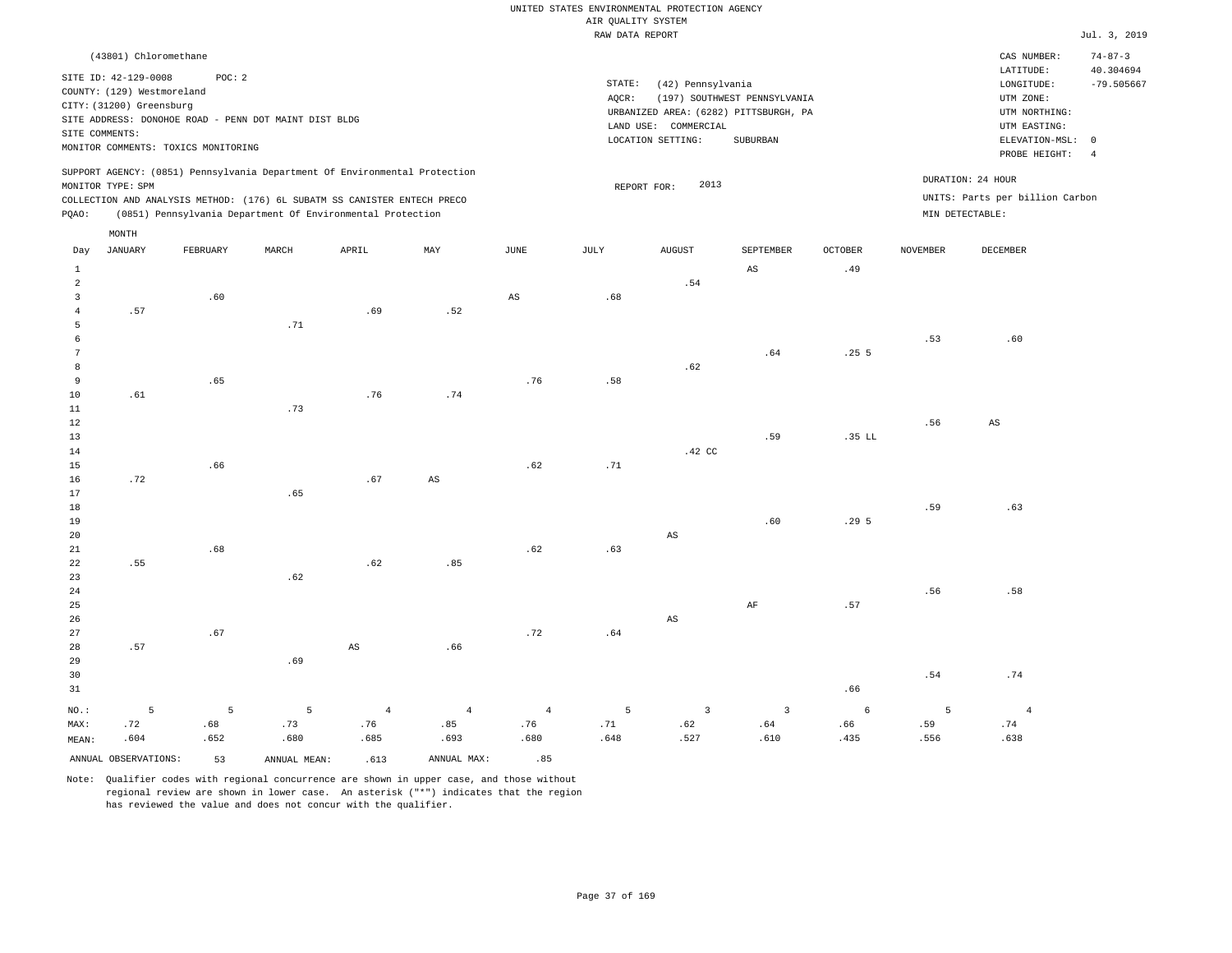|       | (43801) Chloromethane                                  |                                                       |       |                                                                                                                                        |        |      |        |                      |                                                                       |                |                 | CAS NUMBER:                     | $74 - 87 - 3$                |
|-------|--------------------------------------------------------|-------------------------------------------------------|-------|----------------------------------------------------------------------------------------------------------------------------------------|--------|------|--------|----------------------|-----------------------------------------------------------------------|----------------|-----------------|---------------------------------|------------------------------|
|       | SITE ID: 42-129-0008                                   | POC:2                                                 |       |                                                                                                                                        |        |      | STATE: | (42) Pennsylvania    |                                                                       |                |                 | LATITUDE:<br>LONGITUDE:         | 40.304694<br>$-79.505667$    |
|       | COUNTY: (129) Westmoreland<br>CITY: (31200) Greensburg |                                                       |       |                                                                                                                                        |        |      | AOCR:  |                      | (197) SOUTHWEST PENNSYLVANIA<br>URBANIZED AREA: (6282) PITTSBURGH, PA |                |                 | UTM ZONE:<br>UTM NORTHING:      |                              |
|       | SITE COMMENTS:                                         | SITE ADDRESS: DONOHOE ROAD - PENN DOT MAINT DIST BLDG |       |                                                                                                                                        |        |      |        | LAND USE: COMMERCIAL |                                                                       |                |                 | UTM EASTING:                    |                              |
|       |                                                        | MONITOR COMMENTS: TOXICS MONITORING                   |       |                                                                                                                                        |        |      |        | LOCATION SETTING:    | SUBURBAN                                                              |                |                 | ELEVATION-MSL:<br>PROBE HEIGHT: | $^{\circ}$<br>$\overline{4}$ |
|       | MONITOR TYPE: SPM                                      |                                                       |       | SUPPORT AGENCY: (0851) Pennsylvania Department Of Environmental Protection                                                             |        |      |        | 2014<br>REPORT FOR:  |                                                                       |                |                 | DURATION: 24 HOUR               |                              |
| POAO: |                                                        |                                                       |       | COLLECTION AND ANALYSIS METHOD: (176) 6L SUBATM SS CANISTER ENTECH PRECO<br>(0851) Pennsylvania Department Of Environmental Protection |        |      |        |                      |                                                                       |                | MIN DETECTABLE: | UNITS: Parts per billion Carbon |                              |
|       | MONTH                                                  |                                                       |       |                                                                                                                                        |        |      |        |                      |                                                                       |                |                 |                                 |                              |
| Day   | JANUARY                                                | FEBRUARY                                              | MARCH | APRIL                                                                                                                                  | MAY    | JUNE | JULY   | AUGUST               | SEPTEMBER                                                             | <b>OCTOBER</b> | NOVEMBER        | DECEMBER                        |                              |
|       |                                                        |                                                       |       |                                                                                                                                        |        |      |        |                      |                                                                       |                | .47             | .60                             |                              |
| 2     |                                                        |                                                       |       |                                                                                                                                        |        |      |        | .73                  | .59                                                                   | .50            |                 |                                 |                              |
|       |                                                        | .68                                                   |       |                                                                                                                                        |        | .59  | .58    |                      |                                                                       |                |                 |                                 |                              |
|       | .77                                                    |                                                       |       | .51                                                                                                                                    | 1.10 5 |      |        |                      |                                                                       |                |                 |                                 |                              |
| 6     |                                                        |                                                       | .60   |                                                                                                                                        |        |      |        |                      |                                                                       |                |                 |                                 |                              |

| $7\phantom{.0}$ |          |          |     |     |     |       |     |     |     |                        | .60 | .73      |
|-----------------|----------|----------|-----|-----|-----|-------|-----|-----|-----|------------------------|-----|----------|
| $^8\,$          |          |          |     |     |     |       |     |     | .49 | .64                    |     |          |
| 9               |          |          |     |     |     |       |     | .51 |     |                        |     |          |
| $10\,$          |          | .62      |     |     |     | AS    | .63 |     |     |                        |     |          |
| $1\,1$          | .72      |          |     | .63 | .68 |       |     |     |     |                        |     |          |
| $1\,2$          |          |          | .53 |     |     |       |     |     |     |                        |     |          |
| $1\sqrt{3}$     |          |          |     |     |     |       |     |     |     |                        | .50 | $\rm AF$ |
| $1\,4$          |          |          |     |     |     |       |     |     | .35 | $\mathbb{A}\mathbb{S}$ |     |          |
| $1\,5$          |          |          |     |     |     |       |     | .50 |     |                        |     |          |
| $16\,$          |          | $1.04$ 5 |     |     |     | .83   | .60 |     |     |                        |     |          |
| $17\,$          | $\rm AF$ |          |     | .68 |     |       |     |     |     |                        |     |          |
| $1\,8$          |          |          | .55 |     |     |       |     |     |     |                        |     |          |
| $19$            |          |          |     |     |     |       |     |     |     |                        | .48 | .50      |
| $20\,$          |          |          |     |     |     |       |     |     | .42 | .46                    |     |          |
| $2\sqrt{1}$     |          |          |     |     |     |       |     | .56 |     |                        |     |          |
| $2\sqrt{2}$     |          | .82      |     |     |     | .99 5 | .73 |     |     |                        |     |          |
| $2\sqrt{3}$     | .60      |          |     | .61 | .83 |       |     |     |     |                        |     |          |
| $\sqrt{24}$     |          |          | .67 |     |     |       |     |     |     |                        |     |          |
| $\frac{25}{26}$ |          |          |     |     |     |       |     |     |     |                        | .50 | .54      |
|                 |          |          |     |     |     |       |     |     | .48 | .51                    |     |          |

| 27    |                 |  |             |  | .52 |    |
|-------|-----------------|--|-------------|--|-----|----|
|       | 28 .65          |  | $.65$ $.79$ |  |     |    |
| 29 AF |                 |  | $.82$ $.67$ |  |     |    |
|       | $30 \t\t\t .62$ |  |             |  |     |    |
| 31    |                 |  |             |  |     | AS |

| NO.:  |                         |      | - 3 5 5 5 5 5 4 5 5 5 5 |      |             |      |      |      |      | $\sim$ 4 |      |      |
|-------|-------------------------|------|-------------------------|------|-------------|------|------|------|------|----------|------|------|
| MAX:  | . 77                    | 1.04 | .67                     | .82  | 1.10        | .99  | . 79 | .73  | .59  | .64      | .60  |      |
| MEAN: | .697                    | .762 | .594                    | .650 | .786        | .765 | .666 | .564 | .466 | .528     | .510 | .593 |
|       | ANNUAL OBSERVATIONS: 55 |      | ANNUAL MEAN:            | .629 | ANNUAL MAX: | 1.10 |      |      |      |          |      |      |

Note: Qualifier codes with regional concurrence are shown in upper case, and those without regional review are shown in lower case. An asterisk ("\*") indicates that the region

has reviewed the value and does not concur with the qualifier.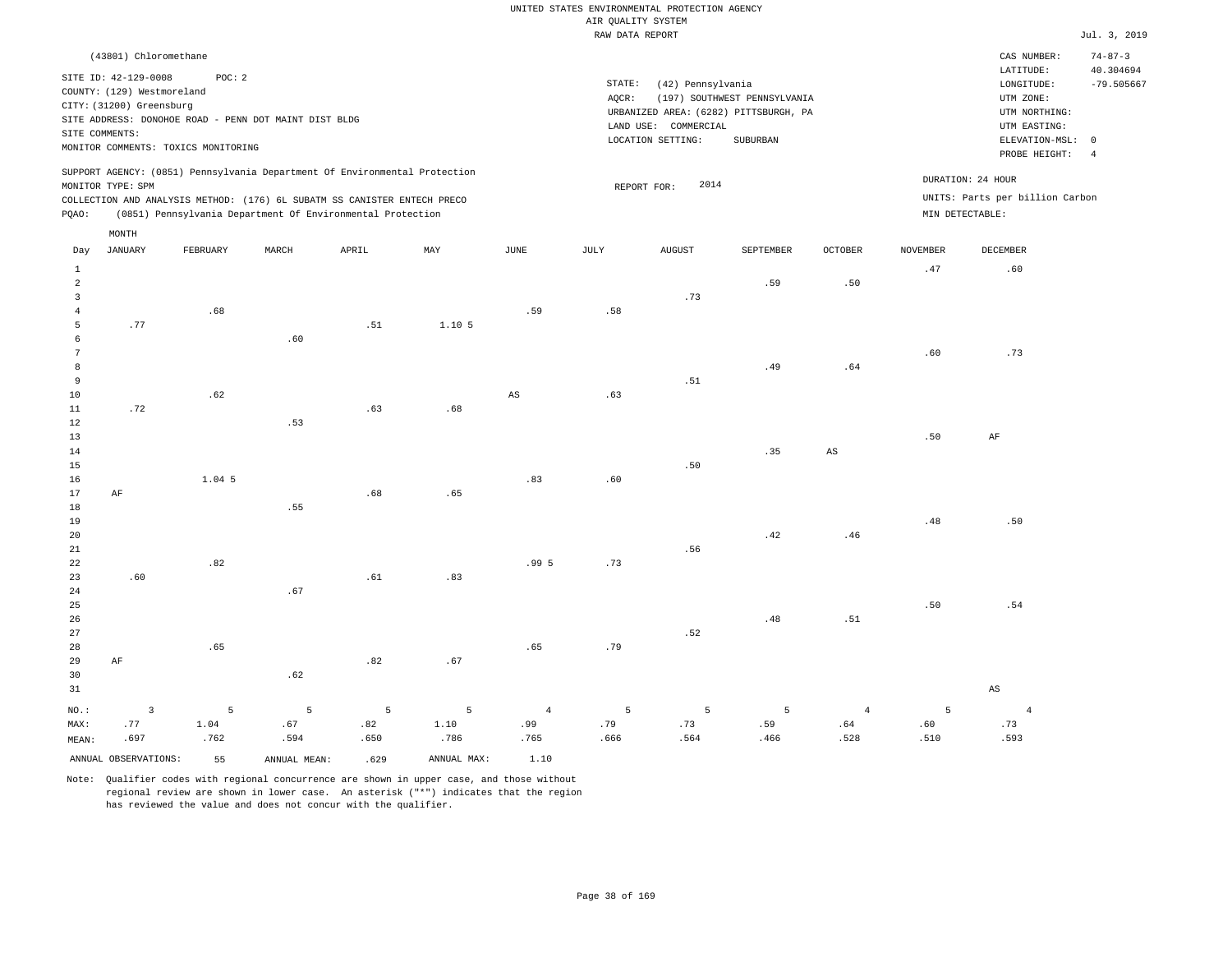| (43801) Chloromethane                                                                                                                                                                                                                              |                                                                                                                                                                        |                                      | CAS NUMBER:                                                                               | $74 - 87 - 3$             |
|----------------------------------------------------------------------------------------------------------------------------------------------------------------------------------------------------------------------------------------------------|------------------------------------------------------------------------------------------------------------------------------------------------------------------------|--------------------------------------|-------------------------------------------------------------------------------------------|---------------------------|
| SITE ID: 42-129-0008<br>POC:2<br>COUNTY: (129) Westmoreland<br>CITY: (31200) Greensburg<br>SITE ADDRESS: DONOHOE ROAD - PENN DOT MAINT DIST BLDG<br>SITE COMMENTS:<br>MONITOR COMMENTS: TOXICS MONITORING                                          | STATE:<br>(42) Pennsylvania<br>(197) SOUTHWEST PENNSYLVANIA<br>AOCR:<br>URBANIZED AREA: (6282) PITTSBURGH, PA<br>LAND USE: COMMERCIAL<br>LOCATION SETTING:<br>SUBURBAN |                                      | LATITUDE:<br>LONGITUDE:<br>UTM ZONE:<br>UTM NORTHING:<br>UTM EASTING:<br>ELEVATION-MSL: 0 | 40.304694<br>$-79.505667$ |
| SUPPORT AGENCY: (0851) Pennsylvania Department Of Environmental Protection<br>MONITOR TYPE: SPM<br>COLLECTION AND ANALYSIS METHOD: (176) 6L SUBATM SS CANISTER ENTECH PRECO<br>(0851) Pennsylvania Department Of Environmental Protection<br>POAO: | 2015<br>REPORT FOR:                                                                                                                                                    | DURATION: 24 HOUR<br>MIN DETECTABLE: | PROBE HEIGHT:<br>UNITS: Parts per billion Carbon                                          | -4                        |
| MONTH                                                                                                                                                                                                                                              |                                                                                                                                                                        |                                      |                                                                                           |                           |

| Day                     | JANUARY              | FEBRUARY                     | MARCH        | APRIL          | MAY                    | JUNE | JULY                          | AUGUST      | SEPTEMBER      | OCTOBER        | NOVEMBER    | DECEMBER |
|-------------------------|----------------------|------------------------------|--------------|----------------|------------------------|------|-------------------------------|-------------|----------------|----------------|-------------|----------|
| $\mathbf{1}$            |                      |                              | .63          |                |                        |      |                               |             |                |                |             |          |
| $\overline{\mathbf{c}}$ |                      |                              |              |                |                        |      |                               |             |                |                | .54         | .61      |
| 3                       |                      |                              |              |                |                        |      |                               |             | .60            | .46            |             |          |
| $\overline{4}$          |                      |                              |              |                |                        |      |                               | .61         |                |                |             |          |
| 5                       |                      | $\rm{AF}$                    |              |                |                        | .53  | .50                           |             |                |                |             |          |
| 6                       | .63                  |                              |              | $\rm{AF}$      | $\mathbb{A}\mathbb{S}$ |      |                               |             |                |                |             |          |
| 7                       |                      |                              | .55          |                |                        |      |                               |             |                |                |             |          |
| 8                       |                      |                              |              |                |                        |      |                               |             |                |                | .71 $QX$    | .82      |
| 9                       |                      |                              |              |                |                        |      |                               |             | .65            | .52            |             |          |
| 10                      |                      |                              |              |                |                        |      |                               | .57         |                |                |             |          |
| 11                      |                      | .56                          |              |                |                        | .64  | $\mathbb{A}\mathbb{S}$        |             |                |                |             |          |
| 12                      | .64                  |                              |              | .66            | .54                    |      |                               |             |                |                |             |          |
| 13                      |                      |                              | .66 QX       |                |                        |      |                               |             |                |                |             |          |
| 14                      |                      |                              |              |                |                        |      |                               |             |                |                | $.51\,$     | .68      |
| 15                      |                      |                              |              |                |                        |      |                               |             | .50            | .53            |             |          |
| 16                      |                      |                              |              |                |                        |      |                               | $\rm AF$    |                |                |             |          |
| 17                      |                      | .70                          |              |                |                        | .58  | $\footnotesize\substack{+57}$ |             |                |                |             |          |
| 18                      | .64                  |                              |              | $\,$ . 51 $\,$ | $\mathbb{A}\mathbb{S}$ |      |                               |             |                |                |             |          |
| 19                      |                      |                              | .57          |                |                        |      |                               |             |                |                |             |          |
| $20\,$                  |                      |                              |              |                |                        |      |                               |             |                |                | .54         | .70      |
| $2\sqrt{1}$             |                      |                              |              |                |                        |      |                               |             | .49            | $\rm{AF}$      |             |          |
| 22                      |                      |                              |              |                |                        |      |                               | $\sqrt{50}$ |                |                |             |          |
| 23                      |                      | .70                          |              |                |                        | .62  | $.64\,$                       |             |                |                |             |          |
| $2\,4$                  | $\rm{AF}$            |                              |              | .64            | .58                    |      |                               |             |                |                |             |          |
| $25\,$                  |                      |                              | .46          |                |                        |      |                               |             |                |                |             |          |
| 26                      |                      |                              |              |                |                        |      |                               |             |                |                | .58         | .67      |
| $2\,7$                  |                      |                              |              |                |                        |      |                               |             | .48            | $.50\,$        |             |          |
| 28                      |                      |                              |              |                |                        |      |                               | .55         |                |                |             |          |
| 29                      |                      |                              |              |                |                        | .52  | .59                           |             |                |                |             |          |
| 30                      | .65                  |                              |              | .58            | $\rm AF$               |      |                               |             |                |                |             |          |
| 31                      |                      |                              | .46          |                |                        |      |                               |             |                |                |             |          |
| $NO.$ :                 | $\sqrt{4}$           | $\overline{\mathbf{3}}$      | $\epsilon$   | $\overline{4}$ | $\overline{a}$         | 5    | $\overline{4}$                | $\sqrt{4}$  | $\overline{5}$ | $\overline{4}$ | $\mathsf S$ | 5        |
| MAX:                    | .65                  | $\boldsymbol{\mathcal{.}}70$ | .66          | .66            | .58                    | .64  | .64                           | $.61\,$     | .65            | .53            | .71         | .82      |
| MEAN:                   | .640                 | .653                         | .555         | .598           | .560                   | .578 | .575                          | .558        | .544           | .503           | .576        | .696     |
|                         | ANNUAL OBSERVATIONS: | 51                           | ANNUAL MEAN: | .586           | ANNUAL MAX:            | .82  |                               |             |                |                |             |          |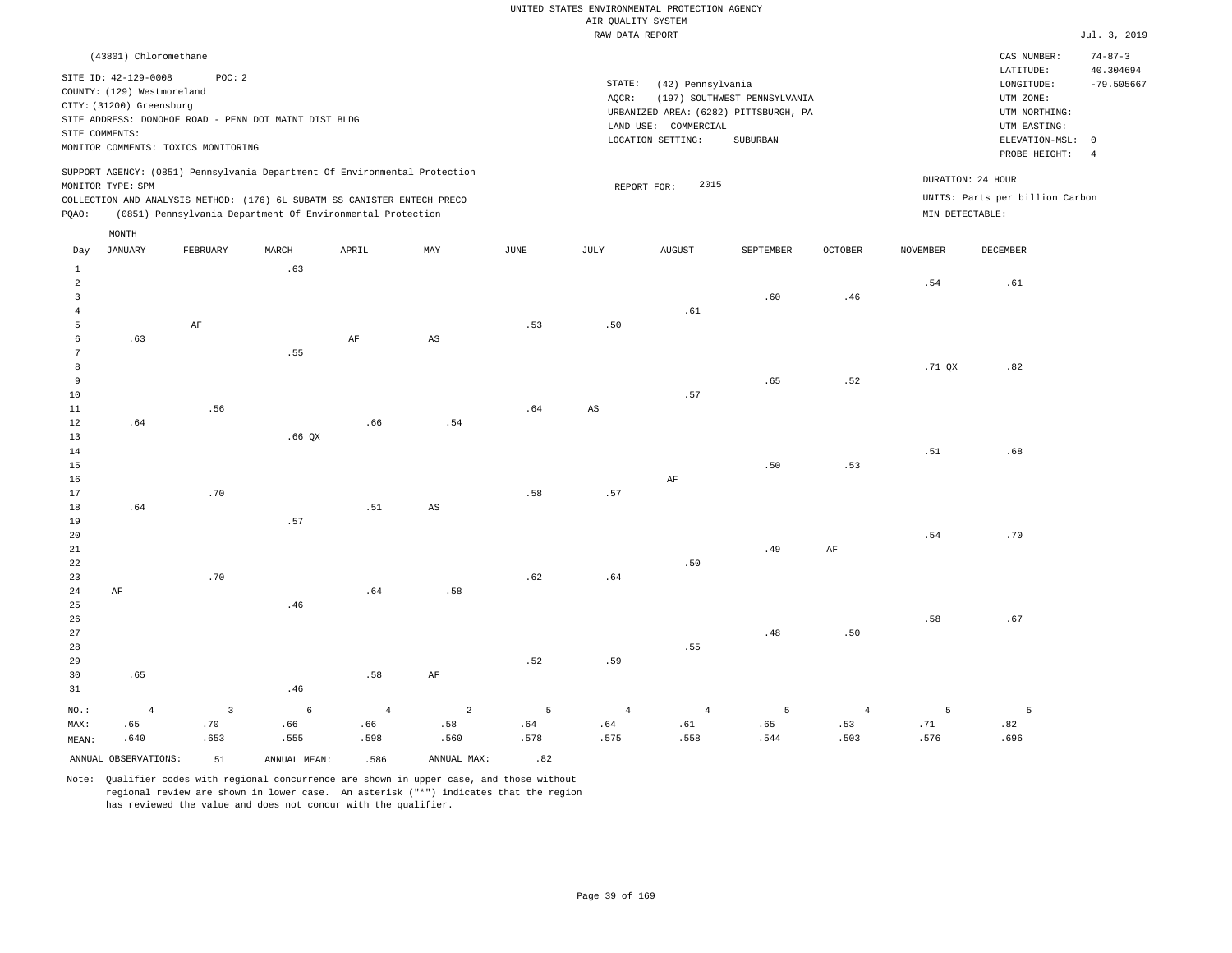|                                                                                                                                                                        |                                                                                           | $75 - 09 - 2$                                                                            |
|------------------------------------------------------------------------------------------------------------------------------------------------------------------------|-------------------------------------------------------------------------------------------|------------------------------------------------------------------------------------------|
| STATE:<br>(42) Pennsylvania<br>(197) SOUTHWEST PENNSYLVANIA<br>AOCR:<br>URBANIZED AREA: (6282) PITTSBURGH, PA<br>LAND USE: COMMERCIAL<br>LOCATION SETTING:<br>SUBURBAN | LATITUDE:<br>LONGITUDE:<br>UTM ZONE:<br>UTM NORTHING:<br>UTM EASTING:<br>ELEVATION-MSL: 0 | 40.304694<br>$-79.505667$<br>-4                                                          |
| 2013<br>REPORT FOR:                                                                                                                                                    |                                                                                           |                                                                                          |
|                                                                                                                                                                        |                                                                                           | PROBE HEIGHT:<br>DURATION: 24 HOUR<br>UNITS: Parts per billion Carbon<br>MIN DETECTABLE: |

| Day                     | <b>JANUARY</b>       | FEBRUARY    | $\tt MARCH$      | APRIL          | $\mathtt{MAX}$   | $_{\rm JUNE}$          | JULY             | <b>AUGUST</b>           | SEPTEMBER               | OCTOBER           | NOVEMBER         | DECEMBER               |
|-------------------------|----------------------|-------------|------------------|----------------|------------------|------------------------|------------------|-------------------------|-------------------------|-------------------|------------------|------------------------|
| $\mathbf{1}$            |                      |             |                  |                |                  |                        |                  |                         | $\mathbb{A}\mathbb{S}$  | .00 <sub>ND</sub> |                  |                        |
| $\overline{\mathbf{c}}$ |                      |             |                  |                |                  |                        |                  | $.08$ CC                |                         |                   |                  |                        |
| $\mathbf{3}$            |                      | .08 SQ      |                  |                |                  | $\mathbb{A}\mathbb{S}$ | .10 <sub>C</sub> |                         |                         |                   |                  |                        |
| $\overline{4}$          | .10SQ                |             |                  | .09SQ          | $.00$ ND         |                        |                  |                         |                         |                   |                  |                        |
| 5                       |                      |             | .14              |                |                  |                        |                  |                         |                         |                   |                  |                        |
| 6                       |                      |             |                  |                |                  |                        |                  |                         |                         |                   | .20              | .22                    |
| $7\phantom{.0}$         |                      |             |                  |                |                  |                        |                  |                         | .08 SQ                  | $.09$ CC          |                  |                        |
| 8                       |                      |             |                  |                |                  |                        |                  | .09 <sub>c</sub>        |                         |                   |                  |                        |
| 9                       |                      | .15         |                  |                |                  | .41 <sub>5</sub>       | .10 <sub>C</sub> |                         |                         |                   |                  |                        |
| 10                      | .20                  |             |                  | .13            | .11 SQ           |                        |                  |                         |                         |                   |                  |                        |
| 11                      |                      |             | .10 <sub>C</sub> |                |                  |                        |                  |                         |                         |                   |                  |                        |
| 12                      |                      |             |                  |                |                  |                        |                  |                         |                         |                   | .31 <sub>5</sub> | $\mathbb{A}\mathbb{S}$ |
| 13                      |                      |             |                  |                |                  |                        |                  |                         | .22 CC                  | .00 <sub>ND</sub> |                  |                        |
| 14                      |                      |             |                  |                |                  |                        |                  | .34 <sub>5</sub>        |                         |                   |                  |                        |
| 15                      |                      | .10SQ       |                  |                |                  | .31 <sub>5</sub>       | $.13$ CC         |                         |                         |                   |                  |                        |
| 16                      | .16                  |             |                  | .22            | $_{\rm AS}$      |                        |                  |                         |                         |                   |                  |                        |
| 17                      |                      |             | $.12$ CC         |                |                  |                        |                  |                         |                         |                   |                  |                        |
| 18                      |                      |             |                  |                |                  |                        |                  |                         |                         |                   | .09 <sub>c</sub> | .09 <sub>c</sub>       |
| 19                      |                      |             |                  |                |                  |                        |                  |                         | .27                     | $.15$ CC          |                  |                        |
| $20\,$                  |                      |             |                  |                |                  |                        |                  | $\mathbb{A}\mathbb{S}$  |                         |                   |                  |                        |
| $2\sqrt{1}$             |                      | .17         |                  | $.14\,$        |                  | .15                    | $.00$ ND         |                         |                         |                   |                  |                        |
| $2\sqrt{2}$<br>23       | .08SQ                |             | .12              |                | .19 <sub>c</sub> |                        |                  |                         |                         |                   |                  |                        |
| ${\bf 24}$              |                      |             |                  |                |                  |                        |                  |                         |                         |                   | $.08$ CC         | .09 <sub>c</sub>       |
| $25\,$                  |                      |             |                  |                |                  |                        |                  |                         | $\rm AF$                | .00 $ND$          |                  |                        |
| $26\,$                  |                      |             |                  |                |                  |                        |                  | $\mathbb{A}\mathbb{S}$  |                         |                   |                  |                        |
| $2\,7$                  |                      | .10S        |                  |                |                  | .10S                   | .335             |                         |                         |                   |                  |                        |
| 28                      | $.00$ ND             |             |                  | AS             | .13              |                        |                  |                         |                         |                   |                  |                        |
| 29                      |                      |             | .15              |                |                  |                        |                  |                         |                         |                   |                  |                        |
| 30                      |                      |             |                  |                |                  |                        |                  |                         |                         |                   | $.07$ CC         | $.17$ CC               |
| 31                      |                      |             |                  |                |                  |                        |                  |                         |                         | $.00$ ND          |                  |                        |
|                         |                      |             |                  |                |                  |                        |                  |                         |                         |                   |                  |                        |
| $NO.$ :                 | $\mathsf S$          | $\mathsf S$ | 5                | $\overline{4}$ | $\overline{4}$   | $\overline{4}$         | $\overline{5}$   | $\overline{\mathbf{3}}$ | $\overline{\mathbf{3}}$ | $\epsilon$        | 5                | $\overline{4}$         |
| MAX:                    | .20                  | $.17\,$     | .15              | .22            | .19              | .41                    | .33              | .34                     | .27                     | .15               | .31              | .22                    |
| MEAN:                   | .108                 | .120        | .126             | .145           | .108             | .243                   | .132             | .170                    | .190                    | .040              | .150             | .143                   |
|                         | ANNUAL OBSERVATIONS: | 53          | ANNUAL MEAN:     | .133           | ANNUAL MAX:      | .41                    |                  |                         |                         |                   |                  |                        |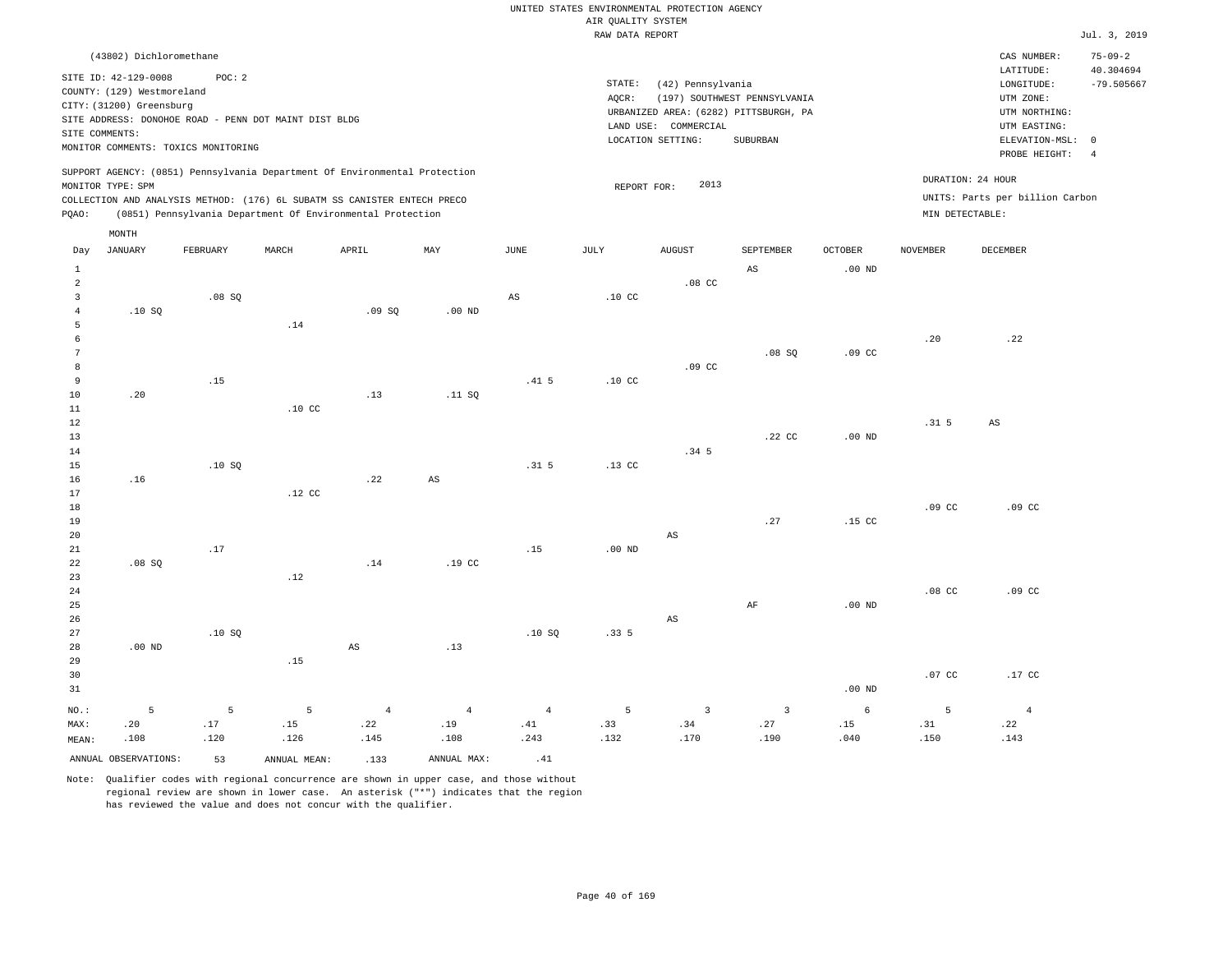|                | (43802) Dichloromethane                                                                          |                                                                                                        |                  |                                                                                                                                                                                                                      |     |          |                              |                                                      |                                                                                   |                  |                  | CAS NUMBER:                                                                                              | $75 - 09 - 2$                                             |
|----------------|--------------------------------------------------------------------------------------------------|--------------------------------------------------------------------------------------------------------|------------------|----------------------------------------------------------------------------------------------------------------------------------------------------------------------------------------------------------------------|-----|----------|------------------------------|------------------------------------------------------|-----------------------------------------------------------------------------------|------------------|------------------|----------------------------------------------------------------------------------------------------------|-----------------------------------------------------------|
|                | SITE ID: 42-129-0008<br>COUNTY: (129) Westmoreland<br>CITY: (31200) Greensburg<br>SITE COMMENTS: | POC: 2<br>SITE ADDRESS: DONOHOE ROAD - PENN DOT MAINT DIST BLDG<br>MONITOR COMMENTS: TOXICS MONITORING |                  |                                                                                                                                                                                                                      |     |          | STATE:<br>AQCR:<br>LAND USE: | (42) Pennsylvania<br>COMMERCIAL<br>LOCATION SETTING: | (197) SOUTHWEST PENNSYLVANIA<br>URBANIZED AREA: (6282) PITTSBURGH, PA<br>SUBURBAN |                  |                  | LATITUDE:<br>LONGITUDE:<br>UTM ZONE:<br>UTM NORTHING:<br>UTM EASTING:<br>ELEVATION-MSL:<br>PROBE HEIGHT: | 40.304694<br>$-79.505667$<br>$^{\circ}$<br>$\overline{4}$ |
| POAO:          | MONITOR TYPE: SPM                                                                                |                                                                                                        |                  | SUPPORT AGENCY: (0851) Pennsylvania Department Of Environmental Protection<br>COLLECTION AND ANALYSIS METHOD: (176) 6L SUBATM SS CANISTER ENTECH PRECO<br>(0851) Pennsylvania Department Of Environmental Protection |     |          | REPORT FOR:                  | 2014                                                 |                                                                                   |                  | MIN DETECTABLE:  | DURATION: 24 HOUR<br>UNITS: Parts per billion Carbon                                                     |                                                           |
| Day            | MONTH<br>JANUARY                                                                                 | FEBRUARY                                                                                               | MARCH            | APRIL                                                                                                                                                                                                                | MAY | JUNE     | JULY                         | <b>AUGUST</b>                                        | SEPTEMBER                                                                         | <b>OCTOBER</b>   | NOVEMBER         | <b>DECEMBER</b>                                                                                          |                                                           |
| $\overline{2}$ |                                                                                                  |                                                                                                        |                  |                                                                                                                                                                                                                      |     |          |                              | .11 <sub>c</sub>                                     | .10 <sub>c</sub>                                                                  | .16 <sub>c</sub> | .08 <sub>c</sub> | $.44\;5$                                                                                                 |                                                           |
| 6              | .09 <sub>c</sub>                                                                                 | .10 <sub>C</sub>                                                                                       | .10 <sub>c</sub> | .09 <sub>c</sub>                                                                                                                                                                                                     | .17 | $.11\,c$ | .14 <sub>c</sub>             |                                                      |                                                                                   |                  |                  |                                                                                                          |                                                           |
|                |                                                                                                  |                                                                                                        |                  |                                                                                                                                                                                                                      |     |          |                              |                                                      |                                                                                   |                  |                  |                                                                                                          |                                                           |

 7 8 9 10 11 12 13 .15 CC .10 CC .18 .18 .12 CC AS .15 CC .08 CC .09 CC .10 CC .10 CC .10 CC .10 CC AF

14 15 16 17 AF .19 .10 CC .12 .13 CC .11 CC .07 CC .13 CC AS

| 18     |        |                  | .08 <sub>C</sub> |                  |     |                  |                  |        |                  |                  |        |      |
|--------|--------|------------------|------------------|------------------|-----|------------------|------------------|--------|------------------|------------------|--------|------|
| 19     |        |                  |                  |                  |     |                  |                  |        |                  |                  | .07 CC | .13  |
| 20     |        |                  |                  |                  |     |                  |                  |        | .08 <sub>C</sub> | .08 <sub>C</sub> |        |      |
| 21     |        |                  |                  |                  |     |                  |                  | .22 CC |                  |                  |        |      |
| 22     |        | .10 <sub>C</sub> |                  |                  |     | .13 <sub>C</sub> | .11 <sub>c</sub> |        |                  |                  |        |      |
| 23     | .07 CC |                  |                  | .32 <sub>5</sub> | .23 |                  |                  |        |                  |                  |        |      |
| $2\,4$ |        |                  | .18              |                  |     |                  |                  |        |                  |                  |        |      |
| 25     |        |                  |                  |                  |     |                  |                  |        |                  |                  | .17 CC | .10S |
| 26     |        |                  |                  |                  |     |                  |                  |        | .08 <sub>C</sub> | .07 CC           |        |      |
| 27     |        |                  |                  |                  |     |                  |                  | .36 5  |                  |                  |        |      |

|         |                            |                  |                  |             |                                           |                  |          | .              |             |                 |      |      |
|---------|----------------------------|------------------|------------------|-------------|-------------------------------------------|------------------|----------|----------------|-------------|-----------------|------|------|
| 28      |                            | .10 <sub>C</sub> |                  |             |                                           | .09 <sub>c</sub> | $.28\,5$ |                |             |                 |      |      |
| 29      | AF                         |                  |                  | .14         | .11 CC                                    |                  |          |                |             |                 |      |      |
| 30      |                            |                  | .10 <sub>C</sub> |             |                                           |                  |          |                |             |                 |      |      |
| 31      |                            |                  |                  |             |                                           |                  |          |                |             |                 |      | AS   |
| $NO.$ : | $\overline{\phantom{a}}$ 3 | $5^{\circ}$      | $5 - 5$          | $5^{\circ}$ | $\sim$ $\sim$ $\sim$ $\sim$ $\sim$ $\sim$ | $\sim$ 4         | $\sim$ 5 | 5 <sup>2</sup> | $5^{\circ}$ | $4\overline{4}$ | - 5  | 4    |
| MAX:    | .15                        | .19              | .18              | .32         | .23                                       | .13              | .28      | .36            | .13         | .16             | .17  | .44  |
| MEAN:   | .103                       | .118             | .128             | .166        | .150                                      | .115             | .158     | .168           | .096        | .103            | .104 | .193 |
|         |                            |                  |                  |             |                                           |                  |          |                |             |                 |      |      |

ANNUAL OBSERVATIONS: 55 ANNUAL MEAN: .134 ANNUAL MAX: .44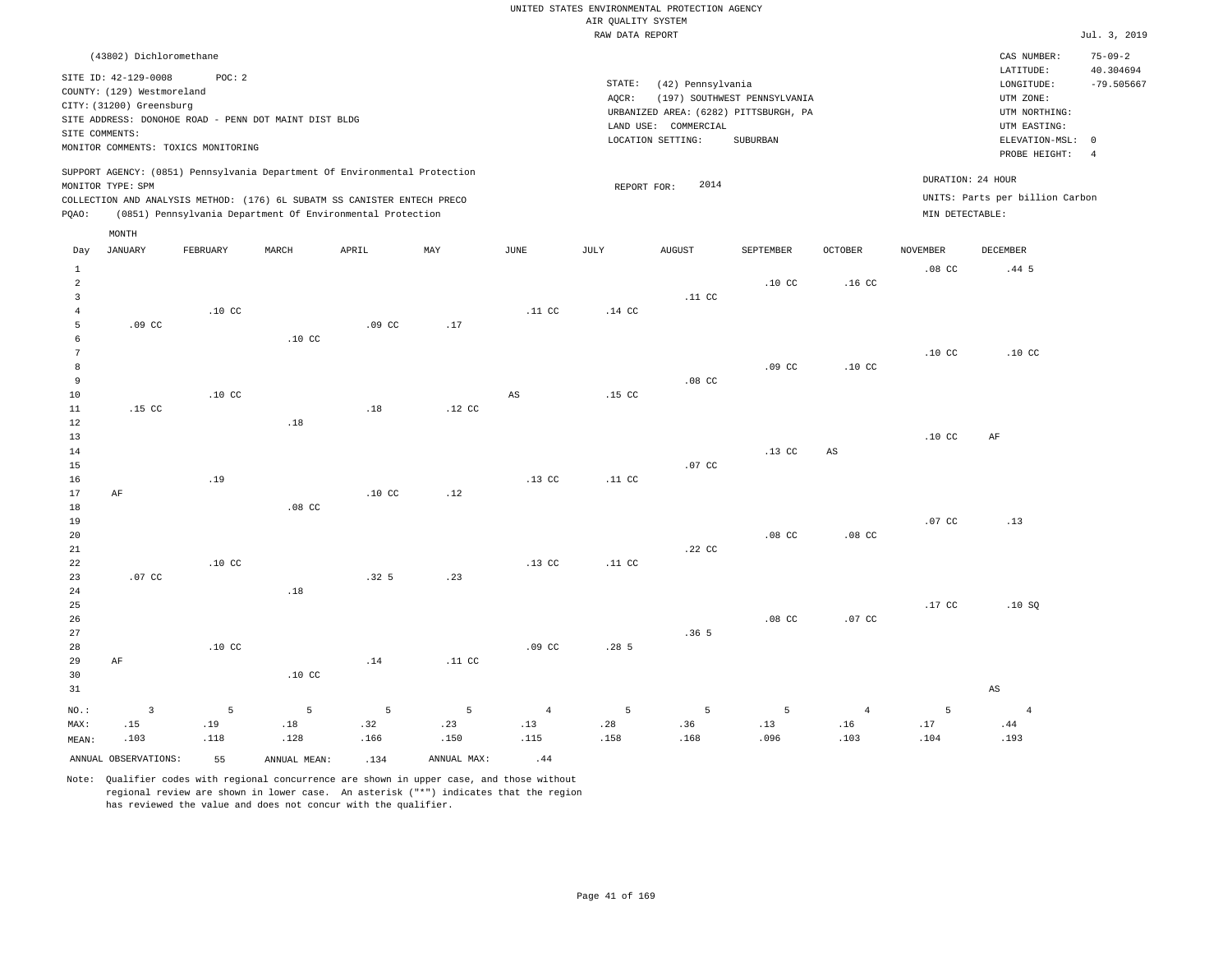| (43802) Dichloromethane                                                                                                                                                                                                                                     |                                                                                                                                                                        | CAS NUMBER:                                                                                                | $75 - 09 - 2$             |
|-------------------------------------------------------------------------------------------------------------------------------------------------------------------------------------------------------------------------------------------------------------|------------------------------------------------------------------------------------------------------------------------------------------------------------------------|------------------------------------------------------------------------------------------------------------|---------------------------|
| SITE ID: 42-129-0008<br>POC:2<br>COUNTY: (129) Westmoreland<br>CITY: (31200) Greensburg<br>SITE ADDRESS: DONOHOE ROAD - PENN DOT MAINT DIST BLDG<br>SITE COMMENTS:<br>MONITOR COMMENTS: TOXICS MONITORING                                                   | STATE:<br>(42) Pennsylvania<br>(197) SOUTHWEST PENNSYLVANIA<br>AOCR:<br>URBANIZED AREA: (6282) PITTSBURGH, PA<br>LAND USE: COMMERCIAL<br>LOCATION SETTING:<br>SUBURBAN | LATITUDE:<br>LONGITUDE:<br>UTM ZONE:<br>UTM NORTHING:<br>UTM EASTING:<br>ELEVATION-MSL: 0<br>PROBE HEIGHT: | 40.304694<br>$-79.505667$ |
| SUPPORT AGENCY: (0851) Pennsylvania Department Of Environmental Protection<br>MONITOR TYPE: SPM<br>COLLECTION AND ANALYSIS METHOD: (176) 6L SUBATM SS CANISTER ENTECH PRECO<br>(0851) Pennsylvania Department Of Environmental Protection<br>POAO:<br>MONTH | DURATION: 24 HOUR<br>2015<br>REPORT FOR:<br>MIN DETECTABLE:                                                                                                            | UNITS: Parts per billion Carbon                                                                            |                           |

| Day            | JANUARY              | FEBRUARY         | MARCH        | APRIL            | MAY                          | JUNE             | JULY                   | AUGUST           | SEPTEMBER        | OCTOBER          | NOVEMBER         | DECEMBER         |
|----------------|----------------------|------------------|--------------|------------------|------------------------------|------------------|------------------------|------------------|------------------|------------------|------------------|------------------|
| $\mathbf{1}$   |                      |                  | $.08$ CC     |                  |                              |                  |                        |                  |                  |                  |                  |                  |
| $\overline{a}$ |                      |                  |              |                  |                              |                  |                        |                  |                  |                  | .09 <sub>c</sub> | .28 <sub>5</sub> |
| $\overline{3}$ |                      |                  |              |                  |                              |                  |                        |                  | $.08$ CC         | $.00$ ND         |                  |                  |
| $\sqrt{4}$     |                      |                  |              |                  |                              |                  |                        | $.08$ CC         |                  |                  |                  |                  |
| 5              |                      | $\rm AF$         |              |                  |                              | .11 <sub>c</sub> | .07 CC                 |                  |                  |                  |                  |                  |
| 6              | $.11$ CC             |                  |              | $\rm AF$         | $\mathbb{A}\mathbb{S}$       |                  |                        |                  |                  |                  |                  |                  |
| 7              |                      |                  | $.07$ CC     |                  |                              |                  |                        |                  |                  |                  |                  |                  |
| 8              |                      |                  |              |                  |                              |                  |                        |                  |                  |                  | .13 QX           | .24              |
| 9              |                      |                  |              |                  |                              |                  |                        |                  | .09 <sub>c</sub> | .10 <sub>C</sub> |                  |                  |
| 10             |                      |                  |              |                  |                              |                  |                        | .10 <sub>C</sub> |                  |                  |                  |                  |
| 11             |                      | .00 $ND$         |              |                  |                              | $.17$ CC         | $\mathbb{A}\mathbb{S}$ |                  |                  |                  |                  |                  |
| 12             | .30 <sub>5</sub>     |                  |              | .10 <sub>C</sub> | .10SQ                        |                  |                        |                  |                  |                  |                  |                  |
| 13             |                      |                  | $.09$ CC     |                  |                              |                  |                        |                  |                  |                  |                  |                  |
| 14             |                      |                  |              |                  |                              |                  |                        |                  |                  |                  | .07SQ            | .08 SQ           |
| 15             |                      |                  |              |                  |                              |                  |                        |                  | .18 CC           | .10 <sub>C</sub> |                  |                  |
| 16             |                      |                  |              |                  |                              |                  |                        | $\rm AF$         |                  |                  |                  |                  |
| 17             |                      | .11 <sub>c</sub> |              |                  |                              | $.17$ CC         | $.07$ CC               |                  |                  |                  |                  |                  |
| 18             | .32 <sub>5</sub>     |                  |              | .09SQ            | $\mathbb{A}\mathbb{S}$       |                  |                        |                  |                  |                  |                  |                  |
| 19             |                      |                  | $.07$ CC     |                  |                              |                  |                        |                  |                  |                  |                  |                  |
| 20             |                      |                  |              |                  |                              |                  |                        |                  |                  |                  | .16              | .14              |
| $21\,$         |                      |                  |              |                  |                              |                  |                        |                  | $.00$ ND         | $\rm{AF}$        |                  |                  |
| 22             |                      |                  |              |                  |                              |                  |                        | $.00$ ND         |                  |                  |                  |                  |
| 23             |                      | .26 CC           |              |                  |                              | .16              | .11 <sub>c</sub>       |                  |                  |                  |                  |                  |
| 24             | $\rm AF$             |                  |              | .00 $ND$         | .11 <sub>c</sub>             |                  |                        |                  |                  |                  |                  |                  |
| 25             |                      |                  | $.10$ CC     |                  |                              |                  |                        |                  |                  |                  |                  |                  |
| 26             |                      |                  |              |                  |                              |                  |                        |                  |                  |                  | .11 SQ           | $.00$ ND         |
| 27             |                      |                  |              |                  |                              |                  |                        |                  | .07 <sub>c</sub> | .08 <sub>C</sub> |                  |                  |
| 28             |                      |                  |              |                  |                              |                  |                        | $.08$ CC         |                  |                  |                  |                  |
| 29             |                      |                  |              |                  |                              | .08SQ            | .07 CC                 |                  |                  |                  |                  |                  |
| 30             | $.18$ CC             |                  |              | .15              | $\rm AF$                     |                  |                        |                  |                  |                  |                  |                  |
| 31             |                      |                  | $.14$ CC     |                  |                              |                  |                        |                  |                  |                  |                  |                  |
| $_{\rm NO.}$ : | $\overline{4}$       | $\overline{3}$   | $\epsilon$   | $\overline{4}$   | $\sqrt{2}$                   | 5                | $\sqrt{4}$             | $\sqrt{4}$       | $\overline{5}$   | $\overline{4}$   | 5                | - 5              |
| MAX:           | .32                  | .26              | .14          | .15              | $\footnotesize\substack{11}$ | $.17\,$          | $\ldots 11$            | .10              | .18              | .10              | .16              | .28              |
| MEAN:          | .228                 | .123             | .092         | .085             | .105                         | .138             | .080                   | .065             | .084             | .070             | .112             | .148             |
|                | ANNUAL OBSERVATIONS: | 51               | ANNUAL MEAN: | .111             | ANNUAL MAX:                  | .32              |                        |                  |                  |                  |                  |                  |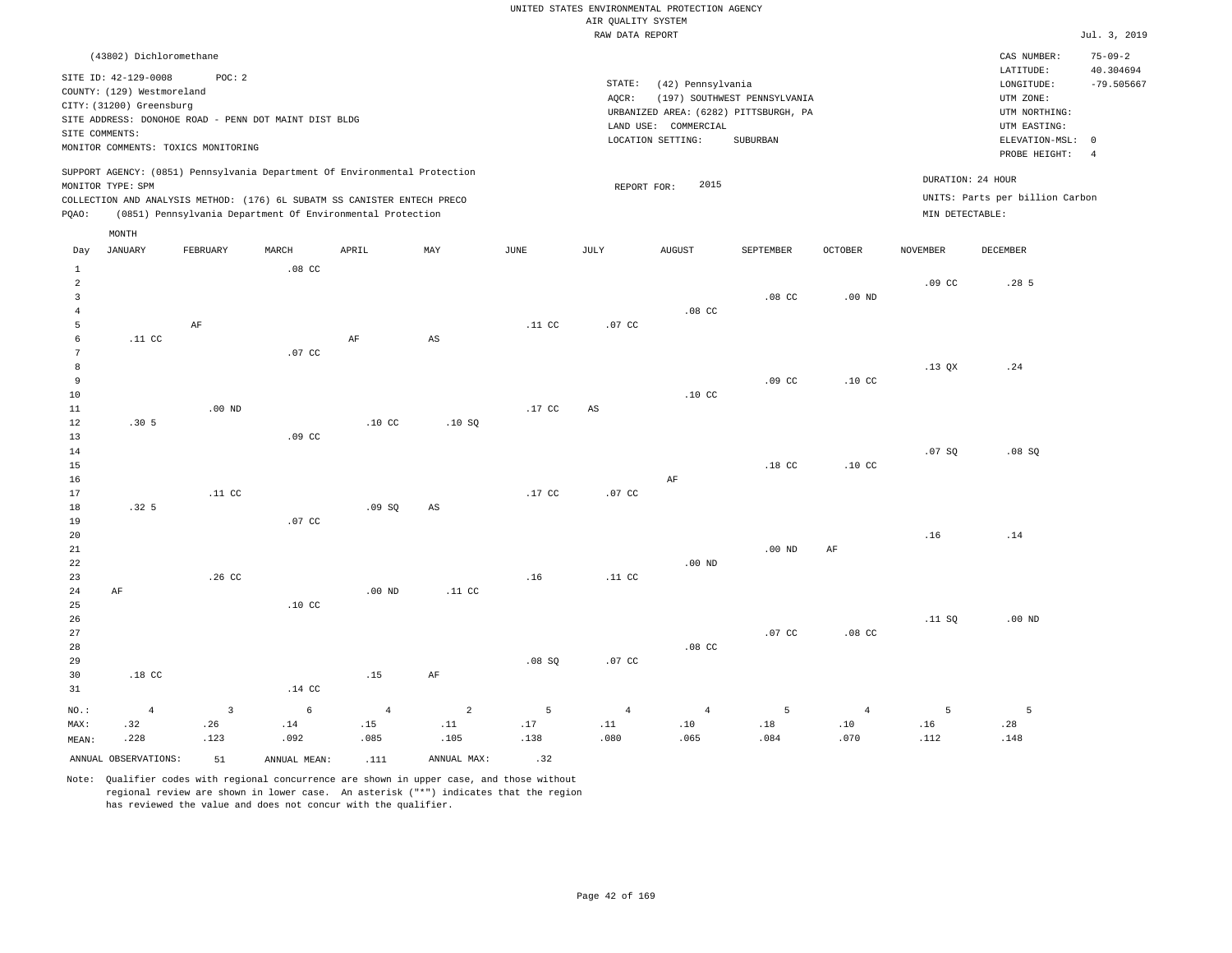|                   | (43803) Chloroform                                                         |        |       |       |     |      |                 |                                       |                              |          |                 | CAS NUMBER:                     | $67 - 66 - 3$   |
|-------------------|----------------------------------------------------------------------------|--------|-------|-------|-----|------|-----------------|---------------------------------------|------------------------------|----------|-----------------|---------------------------------|-----------------|
|                   | SITE ID: 42-129-0008                                                       | POC: 2 |       |       |     |      |                 |                                       |                              |          |                 | LATITUDE:                       | 40.304694       |
|                   | COUNTY: (129) Westmoreland                                                 |        |       |       |     |      | STATE:<br>AOCR: | (42) Pennsylvania                     | (197) SOUTHWEST PENNSYLVANIA |          |                 | LONGITUDE:<br>UTM ZONE:         | $-79.505667$    |
|                   | CITY: (31200) Greensburg                                                   |        |       |       |     |      |                 | URBANIZED AREA: (6282) PITTSBURGH, PA |                              |          |                 | UTM NORTHING:                   |                 |
| SITE COMMENTS:    | SITE ADDRESS: DONOHOE ROAD - PENN DOT MAINT DIST BLDG                      |        |       |       |     |      |                 | COMMERCIAL<br>LAND USE:               |                              |          |                 | UTM EASTING:                    |                 |
|                   | MONITOR COMMENTS: TOXICS MONITORING                                        |        |       |       |     |      |                 | LOCATION SETTING:                     | SUBURBAN                     |          |                 | ELEVATION-MSL:<br>PROBE HEIGHT: | $^{\circ}$<br>4 |
| MONITOR TYPE: SPM | SUPPORT AGENCY: (0851) Pennsylvania Department Of Environmental Protection |        |       |       |     |      |                 | 2013<br>REPORT FOR:                   |                              |          |                 | DURATION: 24 HOUR               |                 |
|                   | COLLECTION AND ANALYSIS METHOD: (176) 6L SUBATM SS CANISTER ENTECH PRECO   |        |       |       |     |      |                 |                                       |                              |          |                 | UNITS: Parts per billion Carbon |                 |
| POAO:             | (0851) Pennsylvania Department Of Environmental Protection                 |        |       |       |     |      |                 |                                       |                              |          | MIN DETECTABLE: |                                 |                 |
|                   | MONTH                                                                      |        |       |       |     |      |                 |                                       |                              |          |                 |                                 |                 |
| Day               | JANUARY<br>FEBRUARY                                                        |        | MARCH | APRIL | MAY | JUNE | JULY            | <b>AUGUST</b>                         | SEPTEMBER                    | OCTOBER  | NOVEMBER        | DECEMBER                        |                 |
|                   |                                                                            |        |       |       |     |      |                 |                                       | AS                           | $.00$ ND |                 |                                 |                 |
|                   |                                                                            |        |       |       |     |      |                 | $.00$ ND                              |                              |          |                 |                                 |                 |

.00 ND

| 4      | $.00$ ND |          |                   | .00 <sub>ND</sub> | $.00$ ND |          |          |          |          |          |          |          |
|--------|----------|----------|-------------------|-------------------|----------|----------|----------|----------|----------|----------|----------|----------|
| 5      |          |          | $.00$ ND          |                   |          |          |          |          |          |          |          |          |
| b      |          |          |                   |                   |          |          |          |          |          |          | $.00$ ND | $.00$ ND |
| $\sim$ |          |          |                   |                   |          |          |          |          | $.00$ ND | $.00$ ND |          |          |
| 8      |          |          |                   |                   |          |          |          | $.00$ ND |          |          |          |          |
| 9      |          | $.00$ ND |                   |                   |          | $.00$ ND | $.00$ ND |          |          |          |          |          |
| 10     | $.00$ ND |          |                   | $.00$ ND          | $.00$ ND |          |          |          |          |          |          |          |
| 11     |          |          | .00 <sub>ND</sub> |                   |          |          |          |          |          |          |          |          |

AS

| 12     |          |          |          |          |          |          |          |                           |          |          | $.00$ ND | AS       |
|--------|----------|----------|----------|----------|----------|----------|----------|---------------------------|----------|----------|----------|----------|
| 13     |          |          |          |          |          |          |          |                           | $.00$ ND | $.00$ ND |          |          |
| 14     |          |          |          |          |          |          |          | $.00$ ND                  |          |          |          |          |
| 15     |          | $.00$ ND |          |          |          | $.00$ ND | $.00$ ND |                           |          |          |          |          |
| 16     | $.00$ ND |          |          | $.00$ ND | AS       |          |          |                           |          |          |          |          |
| 17     |          |          | $.00$ ND |          |          |          |          |                           |          |          |          |          |
| $18\,$ |          |          |          |          |          |          |          |                           |          |          | $.00$ ND | $.00$ ND |
| 19     |          |          |          |          |          |          |          |                           | $.00$ ND | $.00$ ND |          |          |
| 20     |          |          |          |          |          |          |          | AS                        |          |          |          |          |
| 21     |          | $.00$ ND |          |          |          | $.00$ ND | $.00$ ND |                           |          |          |          |          |
| 22     | $.00$ ND |          |          | $.00$ ND | $.00$ ND |          |          |                           |          |          |          |          |
| 23     |          |          | $.00$ ND |          |          |          |          |                           |          |          |          |          |
| 24     |          |          |          |          |          |          |          |                           |          |          | $.00$ ND | $.00$ ND |
| 25     |          |          |          |          |          |          |          |                           | AF       | $.00$ ND |          |          |
| $\sim$ |          |          |          |          |          |          |          | $\mathbb{R}$ $\mathbb{R}$ |          |          |          |          |

| 26   |          |          |          |                |          |                   |                | AS                      |                           |          |          |          |
|------|----------|----------|----------|----------------|----------|-------------------|----------------|-------------------------|---------------------------|----------|----------|----------|
| 27   |          | $.00$ ND |          |                |          | $.00$ ND          | $.00$ ND       |                         |                           |          |          |          |
| 28   | $.00$ ND |          |          | AS             | $.00$ ND |                   |                |                         |                           |          |          |          |
| 29   |          |          | $.00$ ND |                |          |                   |                |                         |                           |          |          |          |
| 30   |          |          |          |                |          |                   |                |                         |                           |          | $.00$ ND | $.00$ ND |
| 31   |          |          |          |                |          |                   |                |                         |                           | $.00$ ND |          |          |
| NO.: |          | 5.       | 5.       | $\overline{4}$ | 4        | $4 \qquad \qquad$ | 5 <sup>7</sup> | $\overline{\mathbf{3}}$ | $\overline{\phantom{a}3}$ | -6       | ъ        |          |

| 00.د<br>00<br>.00<br>00. ل<br>00. ز<br>MAX:<br>0.00<br>.00<br>.00<br>000. (<br>.000<br>.000<br>.000<br>.000<br>0.000<br>.000<br>.000<br>MEAN: |       |  | 0.00 | MAX:<br>ANNUAL | 0.000 | MEAN:<br>ANNUAL | ANNUAL OBSERVATIONS: |  |
|-----------------------------------------------------------------------------------------------------------------------------------------------|-------|--|------|----------------|-------|-----------------|----------------------|--|
|                                                                                                                                               | .000  |  |      |                |       |                 |                      |  |
|                                                                                                                                               | 00. ر |  |      |                |       |                 |                      |  |

Note: Qualifier codes with regional concurrence are shown in upper case, and those without regional review are shown in lower case. An asterisk ("\*") indicates that the region has reviewed the value and does not concur with the qualifier.

3

.00 ND

 0.00 0.000

 0.00 0.000

 0.00 0.000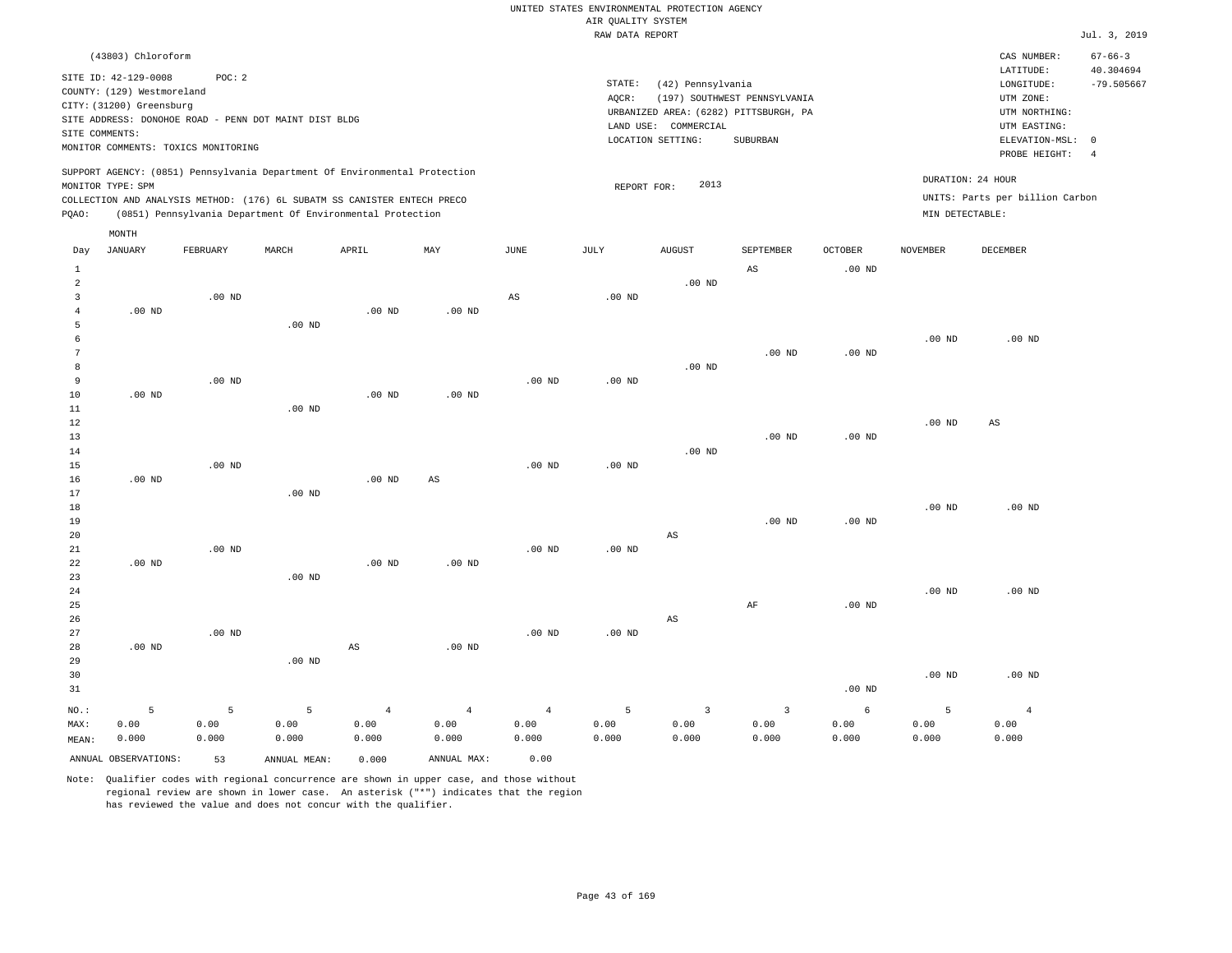| (43803) Chloroform                                                                                                                                                                                                                                 |                                                                                                               |                                      | CAS NUMBER:                                           | $67 - 66 - 3$             |
|----------------------------------------------------------------------------------------------------------------------------------------------------------------------------------------------------------------------------------------------------|---------------------------------------------------------------------------------------------------------------|--------------------------------------|-------------------------------------------------------|---------------------------|
| SITE ID: 42-129-0008<br>POC:2<br>COUNTY: (129) Westmoreland<br>CITY: (31200) Greensburg                                                                                                                                                            | STATE:<br>(42) Pennsylvania<br>(197) SOUTHWEST PENNSYLVANIA<br>AOCR:<br>URBANIZED AREA: (6282) PITTSBURGH, PA |                                      | LATITUDE:<br>LONGITUDE:<br>UTM ZONE:<br>UTM NORTHING: | 40.304694<br>$-79.505667$ |
| SITE ADDRESS: DONOHOE ROAD - PENN DOT MAINT DIST BLDG<br>SITE COMMENTS:<br>MONITOR COMMENTS: TOXICS MONITORING                                                                                                                                     | LAND USE: COMMERCIAL<br>LOCATION SETTING:<br>SUBURBAN                                                         |                                      | UTM EASTING:<br>ELEVATION-MSL: 0<br>PROBE HEIGHT:     |                           |
| SUPPORT AGENCY: (0851) Pennsylvania Department Of Environmental Protection<br>MONITOR TYPE: SPM<br>COLLECTION AND ANALYSIS METHOD: (176) 6L SUBATM SS CANISTER ENTECH PRECO<br>(0851) Pennsylvania Department Of Environmental Protection<br>POAO: | 2014<br>REPORT FOR:                                                                                           | DURATION: 24 HOUR<br>MIN DETECTABLE: | UNITS: Parts per billion Carbon                       |                           |
| MONTH                                                                                                                                                                                                                                              |                                                                                                               |                                      |                                                       |                           |

| Day         | <b>JANUARY</b>       | FEBRUARY          | MARCH        | APRIL    | MAY         | <b>JUNE</b>            | JULY     | <b>AUGUST</b> | SEPTEMBER | OCTOBER        | <b>NOVEMBER</b> | DECEMBER               |
|-------------|----------------------|-------------------|--------------|----------|-------------|------------------------|----------|---------------|-----------|----------------|-----------------|------------------------|
| 1<br>2<br>3 |                      |                   |              |          |             |                        |          | $.00$ ND      | $.00$ ND  | $.00$ ND       | $.00$ ND        | $.00$ ND               |
| 4           |                      | .00 <sub>ND</sub> |              |          |             | $.00$ ND               | $.00$ ND |               |           |                |                 |                        |
| 5           | $.00$ ND             |                   |              | $.00$ ND | $.00$ ND    |                        |          |               |           |                |                 |                        |
| 6           |                      |                   | $.00$ ND     |          |             |                        |          |               |           |                |                 |                        |
| 7           |                      |                   |              |          |             |                        |          |               |           |                | $.00$ ND        | $.00$ ND               |
| 8           |                      |                   |              |          |             |                        |          |               | $.00$ ND  | .00 $ND$       |                 |                        |
| 9<br>10     |                      | $.00$ ND          |              |          |             | $\mathbb{A}\mathbb{S}$ | $.00$ ND | $.00$ ND      |           |                |                 |                        |
| 11          | $.00$ ND             |                   |              | $.00$ ND | $.00$ ND    |                        |          |               |           |                |                 |                        |
| 12          |                      |                   | $.00$ ND     |          |             |                        |          |               |           |                |                 |                        |
| 13          |                      |                   |              |          |             |                        |          |               |           |                | $.00$ ND        | $\rm AF$               |
| 14          |                      |                   |              |          |             |                        |          |               | $.00$ ND  | AS             |                 |                        |
| 15          |                      |                   |              |          |             |                        |          | .00 $ND$      |           |                |                 |                        |
| 16          |                      | $.00$ ND          |              |          |             | $.00$ ND               | $.00$ ND |               |           |                |                 |                        |
| 17          | AF                   |                   |              | $.00$ ND | $.00$ ND    |                        |          |               |           |                |                 |                        |
| 18          |                      |                   | $.00$ ND     |          |             |                        |          |               |           |                |                 |                        |
| 19          |                      |                   |              |          |             |                        |          |               |           |                | $.00$ ND        | $.00$ ND               |
| 20          |                      |                   |              |          |             |                        |          |               | $.00$ ND  | $.00$ ND       |                 |                        |
| 21          |                      |                   |              |          |             |                        |          | $.00$ ND      |           |                |                 |                        |
| 22          |                      | $.00$ ND          |              |          |             | $.00$ ND               | $.00$ ND |               |           |                |                 |                        |
| 23          | $.00$ ND             |                   |              | $.00$ ND | $.00$ ND    |                        |          |               |           |                |                 |                        |
| 24          |                      |                   | $.00$ ND     |          |             |                        |          |               |           |                |                 |                        |
| 25          |                      |                   |              |          |             |                        |          |               |           |                | $.00$ ND        | $.00$ ND               |
| 26<br>27    |                      |                   |              |          |             |                        |          |               | $.00$ ND  | $.00$ ND       |                 |                        |
| 28          |                      | $.00$ ND          |              |          |             | $.00$ ND               | $.00$ ND | $.00$ ND      |           |                |                 |                        |
| 29          | $\rm AF$             |                   |              | $.00$ ND | $.00$ ND    |                        |          |               |           |                |                 |                        |
| 30          |                      |                   | $.00$ ND     |          |             |                        |          |               |           |                |                 |                        |
| 31          |                      |                   |              |          |             |                        |          |               |           |                |                 | $\mathbb{A}\mathbb{S}$ |
|             |                      |                   |              |          |             |                        |          |               |           |                |                 |                        |
| $NO.$ :     | $\overline{3}$       | 5                 | 5            | 5        | 5           | $\overline{4}$         | 5        | 5             | 5         | $\overline{4}$ | 5               | $\overline{4}$         |
| MAX:        | 0.00                 | 0.00              | 0.00         | 0.00     | 0.00        | 0.00                   | 0.00     | 0.00          | 0.00      | 0.00           | 0.00            | 0.00                   |
| MEAN:       | 0.000                | 0.000             | 0.000        | 0.000    | 0.000       | 0.000                  | 0.000    | 0.000         | 0.000     | 0.000          | 0.000           | 0.000                  |
|             | ANNUAL OBSERVATIONS: | 55                | ANNUAL MEAN: | 0.000    | ANNUAL MAX: | 0.00                   |          |               |           |                |                 |                        |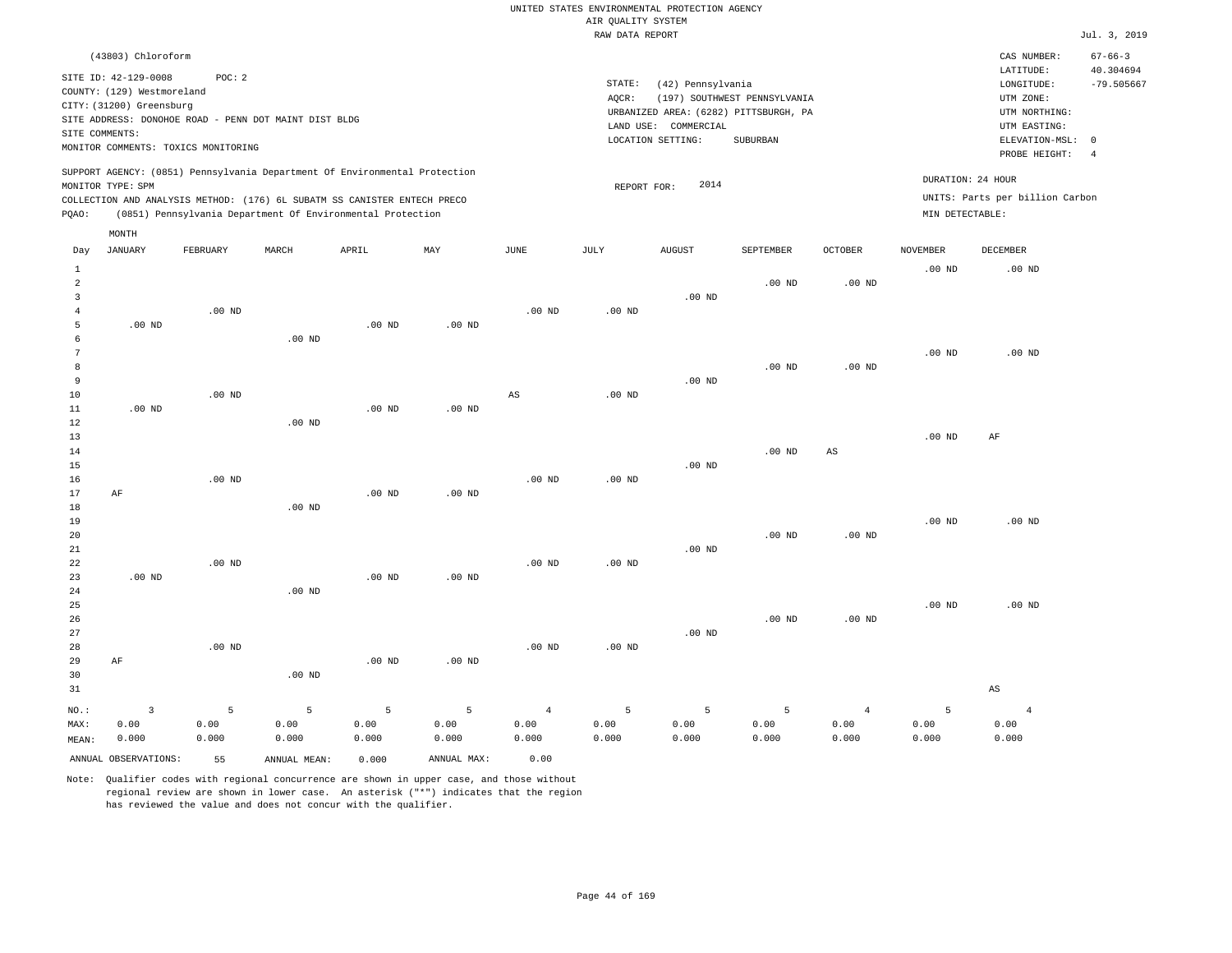| (43803) Chloroform                                                         |          |       |                                                            |     |      |        |                                       |                              |         |                 | CAS NUMBER:                     | $67 - 66 - 3$  |
|----------------------------------------------------------------------------|----------|-------|------------------------------------------------------------|-----|------|--------|---------------------------------------|------------------------------|---------|-----------------|---------------------------------|----------------|
| SITE ID: 42-129-0008                                                       | POC: 2   |       |                                                            |     |      |        |                                       |                              |         |                 | LATITUDE:                       | 40.304694      |
|                                                                            |          |       |                                                            |     |      | STATE: | (42) Pennsylvania                     |                              |         |                 | LONGITUDE:                      | $-79.505667$   |
| COUNTY: (129) Westmoreland                                                 |          |       |                                                            |     |      | AOCR:  |                                       | (197) SOUTHWEST PENNSYLVANIA |         |                 | UTM ZONE:                       |                |
| CITY: (31200) Greensburg                                                   |          |       |                                                            |     |      |        | URBANIZED AREA: (6282) PITTSBURGH, PA |                              |         |                 | UTM NORTHING:                   |                |
| SITE ADDRESS: DONOHOE ROAD - PENN DOT MAINT DIST BLDG                      |          |       |                                                            |     |      |        | LAND USE: COMMERCIAL                  |                              |         |                 | UTM EASTING:                    |                |
| SITE COMMENTS:                                                             |          |       |                                                            |     |      |        |                                       |                              |         |                 |                                 |                |
| MONITOR COMMENTS: TOXICS MONITORING                                        |          |       |                                                            |     |      |        | LOCATION SETTING:                     | SUBURBAN                     |         |                 | ELEVATION-MSL: 0                |                |
|                                                                            |          |       |                                                            |     |      |        |                                       |                              |         |                 | PROBE HEIGHT:                   | $\overline{4}$ |
| SUPPORT AGENCY: (0851) Pennsylvania Department Of Environmental Protection |          |       |                                                            |     |      |        |                                       |                              |         |                 |                                 |                |
| MONITOR TYPE: SPM                                                          |          |       |                                                            |     |      |        | 2015<br>REPORT FOR:                   |                              |         |                 | DURATION: 24 HOUR               |                |
| COLLECTION AND ANALYSIS METHOD: (176) 6L SUBATM SS CANISTER ENTECH PRECO   |          |       |                                                            |     |      |        |                                       |                              |         |                 | UNITS: Parts per billion Carbon |                |
| POAO:                                                                      |          |       | (0851) Pennsylvania Department Of Environmental Protection |     |      |        |                                       |                              |         | MIN DETECTABLE: |                                 |                |
| MONTH                                                                      |          |       |                                                            |     |      |        |                                       |                              |         |                 |                                 |                |
| JANUARY<br>Day                                                             | FEBRUARY | MARCH | APRIL                                                      | MAY | JUNE | JULY   | <b>AUGUST</b>                         | SEPTEMBER                    | OCTOBER | NOVEMBER        | DECEMBER                        |                |
|                                                                            |          | 00 ND |                                                            |     |      |        |                                       |                              |         |                 |                                 |                |

| <b>+</b>        |                |                         | .00W     |                   |                        |                   |                        |                |             |                |          |                  |
|-----------------|----------------|-------------------------|----------|-------------------|------------------------|-------------------|------------------------|----------------|-------------|----------------|----------|------------------|
| $\overline{a}$  |                |                         |          |                   |                        |                   |                        |                |             |                | .00 $ND$ | $.00$ ND         |
| 3               |                |                         |          |                   |                        |                   |                        |                | $.00$ ND    | .00 $ND$       |          |                  |
| $\overline{4}$  |                |                         |          |                   |                        |                   |                        | .04 SQ         |             |                |          |                  |
| 5               |                | $\rm{AF}$               |          |                   |                        | $.00$ ND          | $.00$ ND               |                |             |                |          |                  |
| 6               | $.00$ ND       |                         |          | $\rm{AF}$         | $\mathbb{A}\mathbb{S}$ |                   |                        |                |             |                |          |                  |
| $7\phantom{.0}$ |                |                         | $.00$ ND |                   |                        |                   |                        |                |             |                |          |                  |
| 8               |                |                         |          |                   |                        |                   |                        |                |             |                | $.04$ QX | .08 <sub>5</sub> |
| 9               |                |                         |          |                   |                        |                   |                        |                | $.00$ ND    | $.00$ ND       |          |                  |
| 10              |                |                         |          |                   |                        |                   |                        | $.00$ ND       |             |                |          |                  |
| 11              |                | $.00$ ND                |          |                   |                        | $.00$ ND          | $\mathbb{A}\mathbb{S}$ |                |             |                |          |                  |
| 12              | $.00$ ND       |                         |          | .00 <sub>ND</sub> | $.00$ ND               |                   |                        |                |             |                |          |                  |
| 13              |                |                         | $.00$ ND |                   |                        |                   |                        |                |             |                |          |                  |
| $14$            |                |                         |          |                   |                        |                   |                        |                |             |                | .00 $ND$ | .00 $ND$         |
| 15              |                |                         |          |                   |                        |                   |                        |                | .04 SQ      | .00 $ND$       |          |                  |
| 16              |                |                         |          |                   |                        |                   |                        | $\rm AF$       |             |                |          |                  |
| 17              |                | $.00$ ND                |          |                   |                        | $.00$ ND          | .00 $ND$               |                |             |                |          |                  |
| 18              | $.00$ ND       |                         |          | $.00$ ND          | $\mathbb{A}\mathbb{S}$ |                   |                        |                |             |                |          |                  |
| 19              |                |                         | .00 $ND$ |                   |                        |                   |                        |                |             |                |          |                  |
| 20              |                |                         |          |                   |                        |                   |                        |                |             |                | .00 $ND$ | .00 $ND$         |
| 21              |                |                         |          |                   |                        |                   |                        |                | $.00$ ND    | $\rm{AF}$      |          |                  |
| 22              |                |                         |          |                   |                        |                   |                        | $.00$ ND       |             |                |          |                  |
| 23              |                | $.00$ ND                |          |                   |                        | .00 $ND$          | .04 SQ                 |                |             |                |          |                  |
| 24              | $\rm AF$       |                         |          | .00 <sub>ND</sub> | $.00$ ND               |                   |                        |                |             |                |          |                  |
| 25              |                |                         | .00 $ND$ |                   |                        |                   |                        |                |             |                |          |                  |
| 26              |                |                         |          |                   |                        |                   |                        |                |             |                | $.00$ ND | .00 $ND$         |
| 27              |                |                         |          |                   |                        |                   |                        |                | $.00$ ND    | $.00$ ND       |          |                  |
| $28\,$          |                |                         |          |                   |                        |                   |                        | $.00$ ND       |             |                |          |                  |
| 29              |                |                         |          |                   |                        | $.00~\mathrm{ND}$ | .00 $ND$               |                |             |                |          |                  |
| 30              | $.00$ ND       |                         |          | .00 <sub>ND</sub> | $\rm{AF}$              |                   |                        |                |             |                |          |                  |
| 31              |                |                         | $.00$ ND |                   |                        |                   |                        |                |             |                |          |                  |
| $NO.$ :         | $\overline{4}$ | $\overline{\mathbf{3}}$ | 6        | $\overline{4}$    | $\overline{a}$         | $\overline{5}$    | $\overline{4}$         | $\overline{4}$ | $\mathsf S$ | $\overline{4}$ | 5        | 5                |
| MAX:            | 0.00           | 0.00                    | 0.00     | 0.00              | 0.00                   | 0.00              | .04                    | $.04$          | $.04$       | 0.00           | .04      | .08              |
| MEAN:           | 0.000          | 0.000                   | 0.000    | 0.000             | 0.000                  | 0.000             | .010                   | .010           | .008        | 0.000          | .008     | .016             |
|                 |                |                         |          |                   |                        |                   |                        |                |             |                |          |                  |

ANNUAL OBSERVATIONS:  $51$  ANNUAL MEAN: .005 ANNUAL MAX: .08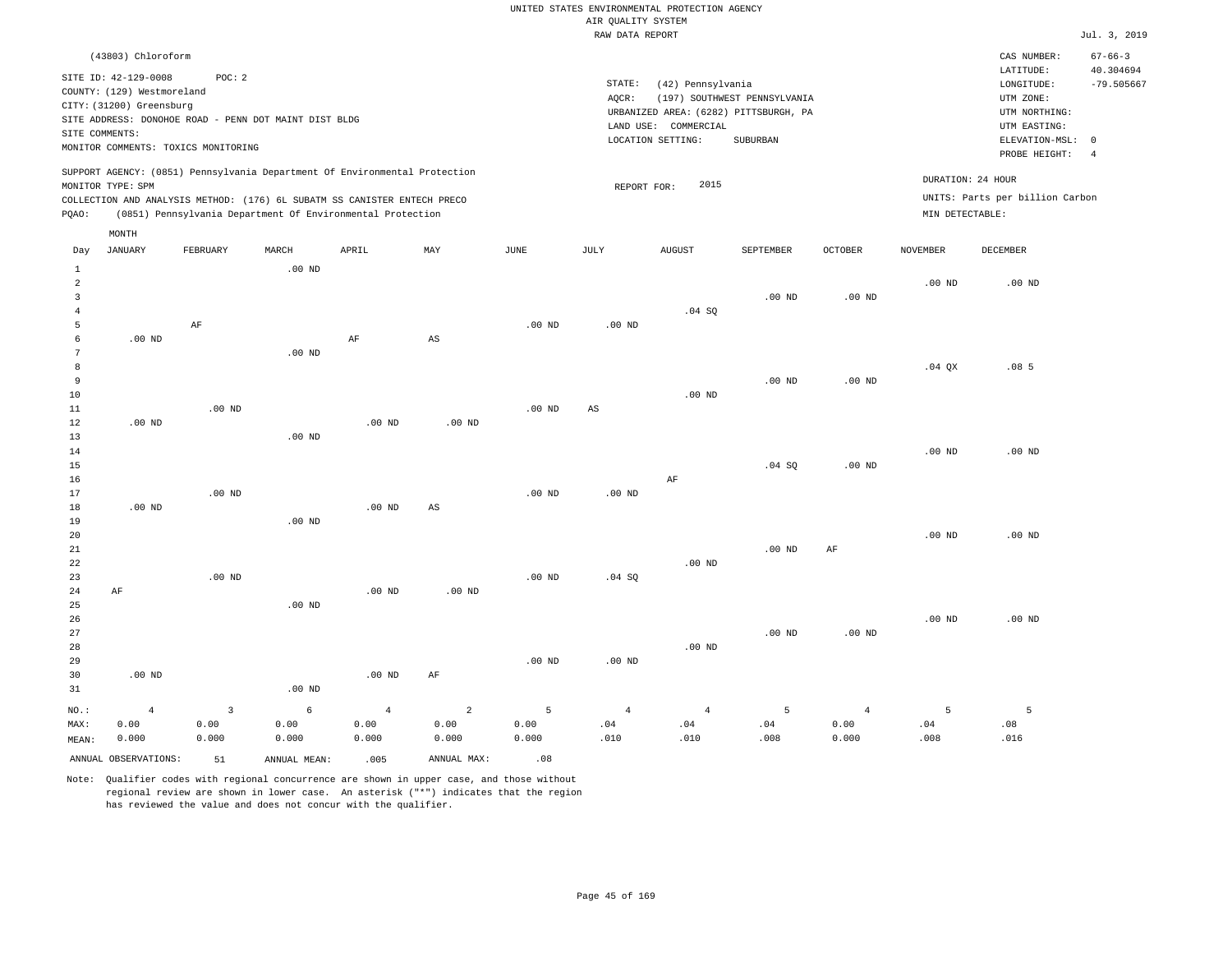|                                                                                | (43804) Carbon tetrachloride |                                                       |                                                                                                                                                        |     |      |                 |                                                                                    |                              |                |                   | CAS NUMBER:                                                           | $56 - 23 - 5$             |
|--------------------------------------------------------------------------------|------------------------------|-------------------------------------------------------|--------------------------------------------------------------------------------------------------------------------------------------------------------|-----|------|-----------------|------------------------------------------------------------------------------------|------------------------------|----------------|-------------------|-----------------------------------------------------------------------|---------------------------|
| SITE ID: 42-129-0008<br>COUNTY: (129) Westmoreland<br>CITY: (31200) Greensburg | POC: 2                       | SITE ADDRESS: DONOHOE ROAD - PENN DOT MAINT DIST BLDG |                                                                                                                                                        |     |      | STATE:<br>AOCR: | (42) Pennsylvania<br>URBANIZED AREA: (6282) PITTSBURGH, PA<br>LAND USE: COMMERCIAL | (197) SOUTHWEST PENNSYLVANIA |                |                   | LATITUDE:<br>LONGITUDE:<br>UTM ZONE:<br>UTM NORTHING:<br>UTM EASTING: | 40.304694<br>$-79.505667$ |
| SITE COMMENTS:                                                                 |                              |                                                       |                                                                                                                                                        |     |      |                 | LOCATION SETTING:                                                                  | SUBURBAN                     |                |                   | ELEVATION-MSL: 0                                                      |                           |
| MONITOR COMMENTS: TOXICS MONITORING                                            |                              |                                                       |                                                                                                                                                        |     |      |                 |                                                                                    |                              |                |                   | PROBE HEIGHT:                                                         | -4                        |
| MONITOR TYPE: SPM                                                              |                              |                                                       | SUPPORT AGENCY: (0851) Pennsylvania Department Of Environmental Protection<br>COLLECTION AND ANALYSIS METHOD: (176) 6L SUBATM SS CANISTER ENTECH PRECO |     |      |                 | 2013<br>REPORT FOR:                                                                |                              |                | DURATION: 24 HOUR | UNITS: Parts per billion Carbon                                       |                           |
| POAO:                                                                          |                              |                                                       | (0851) Pennsylvania Department Of Environmental Protection                                                                                             |     |      |                 |                                                                                    |                              |                | MIN DETECTABLE:   |                                                                       |                           |
| MONTH<br>JANUARY<br>Day                                                        | FEBRUARY                     | MARCH                                                 | APRIL                                                                                                                                                  | MAY | JUNE | JULY            | <b>AUGUST</b>                                                                      | SEPTEMBER                    | <b>OCTOBER</b> | <b>NOVEMBER</b>   | DECEMBER                                                              |                           |

| Day             | JANUARI | PERKUARI                     | MARCH                        | <b>HAKTP</b>   | MA 1                         | <b>UUNL</b>                  | <b>O O TRI</b>               | <b>AUGUST</b>                | <b>PERIEMBEK</b>             | <b>OCTOREK</b>               | <b>NOAFMRFK</b>              | DECEMBEK                     |
|-----------------|---------|------------------------------|------------------------------|----------------|------------------------------|------------------------------|------------------------------|------------------------------|------------------------------|------------------------------|------------------------------|------------------------------|
| $\mathbf{1}$    |         |                              |                              |                |                              |                              |                              |                              | $\mathbb{A}\mathbb{S}$       | .09SQ                        |                              |                              |
| $\sqrt{2}$      |         |                              |                              |                |                              |                              |                              | .09SQ                        |                              |                              |                              |                              |
| $\mathbf{3}$    |         | .10SQ                        |                              |                |                              | $\mathbb{A}\mathbb{S}$       | .08SQ                        |                              |                              |                              |                              |                              |
| $\overline{4}$  | .10SQ   |                              |                              | .10SQ          | .08 SQ                       |                              |                              |                              |                              |                              |                              |                              |
| 5               |         |                              | .11 SQ                       |                |                              |                              |                              |                              |                              |                              |                              |                              |
| $\epsilon$      |         |                              |                              |                |                              |                              |                              |                              |                              |                              | .10S                         | .10SQ                        |
| $7\phantom{.0}$ |         |                              |                              |                |                              |                              |                              |                              | .09SQ                        | .11 SQ                       |                              |                              |
| 8               |         |                              |                              |                |                              |                              |                              | .10S                         |                              |                              |                              |                              |
| 9               |         | .10SQ                        |                              |                |                              | .10SQ                        | .10SQ                        |                              |                              |                              |                              |                              |
| 10              | .09SQ   |                              |                              | .09SQ          | .10SQ                        |                              |                              |                              |                              |                              |                              |                              |
| $11\,$          |         |                              | .11 SQ                       |                |                              |                              |                              |                              |                              |                              |                              |                              |
| $12\,$          |         |                              |                              |                |                              |                              |                              |                              |                              |                              | .10SQ                        | $\mathbb{A}\mathbb{S}$       |
| 13              |         |                              |                              |                |                              |                              |                              |                              | .09SQ                        | .10SQ                        |                              |                              |
| $14\,$          |         |                              |                              |                |                              |                              |                              | .09SQ                        |                              |                              |                              |                              |
| 15              |         | .10SQ                        |                              |                |                              | .09SQ                        | .10 SQ                       |                              |                              |                              |                              |                              |
| 16              | .11 SQ  |                              |                              | .09SQ          | $\mathbb{A}\mathbb{S}$       |                              |                              |                              |                              |                              |                              |                              |
| 17              |         |                              | .11 SQ                       |                |                              |                              |                              |                              |                              |                              |                              |                              |
| 18              |         |                              |                              |                |                              |                              |                              |                              |                              |                              | .11 SQ                       | .09SQ                        |
| 19              |         |                              |                              |                |                              |                              |                              |                              | .10SQ                        | .09SQ                        |                              |                              |
| 20              |         |                              |                              |                |                              |                              |                              | $_{\rm AS}$                  |                              |                              |                              |                              |
| $2\sqrt{1}$     |         | .11 SQ                       |                              |                |                              | .09SQ                        | .09SQ                        |                              |                              |                              |                              |                              |
| 22              | .09 SQ  |                              |                              | .09SQ          | .11 SQ                       |                              |                              |                              |                              |                              |                              |                              |
| 23              |         |                              | .11 SQ                       |                |                              |                              |                              |                              |                              |                              |                              |                              |
| $2\sqrt{4}$     |         |                              |                              |                |                              |                              |                              |                              |                              |                              | .10SQ                        | .09SQ                        |
| 25              |         |                              |                              |                |                              |                              |                              |                              | $\rm AF$                     | .11 SQ                       |                              |                              |
| $26\,$          |         |                              |                              |                |                              |                              |                              | $\mathbb{A}\mathbb{S}$       |                              |                              |                              |                              |
| 27              |         | .10SQ                        |                              |                |                              | .10S                         | .10SQ                        |                              |                              |                              |                              |                              |
| 28              | .09SQ   |                              |                              | $_{\rm AS}$    | .10SQ                        |                              |                              |                              |                              |                              |                              |                              |
| 29              |         |                              | .10SQ                        |                |                              |                              |                              |                              |                              |                              |                              |                              |
| 30              |         |                              |                              |                |                              |                              |                              |                              |                              |                              | .10SQ                        | .11 SQ                       |
| 31              |         |                              |                              |                |                              |                              |                              |                              |                              | .11 $SQ$                     |                              |                              |
|                 |         |                              |                              |                |                              |                              |                              |                              |                              |                              |                              |                              |
| $NO.$ :         | 5       | 5                            | $\mathsf S$                  | $\overline{4}$ | $\overline{4}$               | $\overline{4}$               | $5\phantom{.0}$              | $\overline{\mathbf{3}}$      | $\overline{\mathbf{3}}$      | 6                            | 5                            | $\overline{4}$               |
| MAX:            | .11     | $\footnotesize\substack{11}$ | $\footnotesize\substack{11}$ | $.10$          | $\footnotesize\substack{11}$ | $\footnotesize\substack{10}$ | $\footnotesize\substack{10}$ | $\footnotesize\substack{10}$ | $\footnotesize\substack{10}$ | $\footnotesize\substack{11}$ | $\footnotesize\substack{11}$ | $\footnotesize\substack{11}$ |
| MEAN:           | .096    | .102                         | .108                         | .093           | .098                         | .095                         | .094                         | .093                         | .093                         | .102                         | .102                         | .098                         |

ANNUAL OBSERVATIONS: 53 ANNUAL MEAN: .098 ANNUAL MAX: .11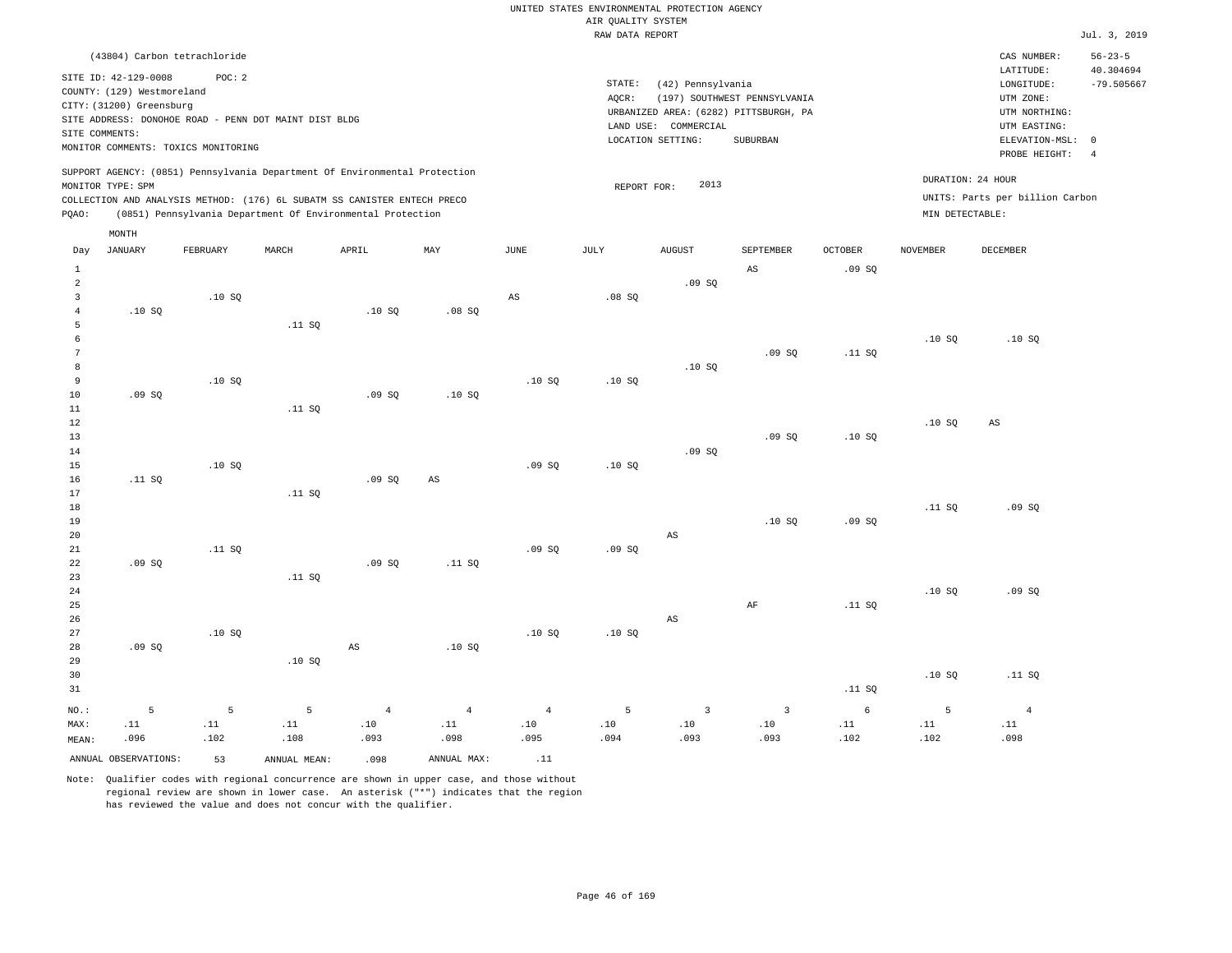|                |                                                                                | (43804) Carbon tetrachloride                                                                                                                                                                                         |       |       |     |      |                 |                                                                                    |                              |                |                 | CAS NUMBER:                                                           | $56 - 23 - 5$             |
|----------------|--------------------------------------------------------------------------------|----------------------------------------------------------------------------------------------------------------------------------------------------------------------------------------------------------------------|-------|-------|-----|------|-----------------|------------------------------------------------------------------------------------|------------------------------|----------------|-----------------|-----------------------------------------------------------------------|---------------------------|
|                | SITE ID: 42-129-0008<br>COUNTY: (129) Westmoreland<br>CITY: (31200) Greensburg | POC: 2<br>SITE ADDRESS: DONOHOE ROAD - PENN DOT MAINT DIST BLDG                                                                                                                                                      |       |       |     |      | STATE:<br>AOCR: | (42) Pennsylvania<br>URBANIZED AREA: (6282) PITTSBURGH, PA<br>LAND USE: COMMERCIAL | (197) SOUTHWEST PENNSYLVANIA |                |                 | LATITUDE:<br>LONGITUDE:<br>UTM ZONE:<br>UTM NORTHING:<br>UTM EASTING: | 40.304694<br>$-79.505667$ |
| SITE COMMENTS: |                                                                                | MONITOR COMMENTS: TOXICS MONITORING                                                                                                                                                                                  |       |       |     |      |                 | LOCATION SETTING:                                                                  | SUBURBAN                     |                |                 | ELEVATION-MSL:                                                        | - 0                       |
|                |                                                                                |                                                                                                                                                                                                                      |       |       |     |      |                 |                                                                                    |                              |                |                 | PROBE HEIGHT:                                                         | -4                        |
| POAO:          | MONITOR TYPE: SPM                                                              | SUPPORT AGENCY: (0851) Pennsylvania Department Of Environmental Protection<br>COLLECTION AND ANALYSIS METHOD: (176) 6L SUBATM SS CANISTER ENTECH PRECO<br>(0851) Pennsylvania Department Of Environmental Protection |       |       |     |      |                 | 2014<br>REPORT FOR:                                                                |                              |                | MIN DETECTABLE: | DURATION: 24 HOUR<br>UNITS: Parts per billion Carbon                  |                           |
|                | MONTH                                                                          |                                                                                                                                                                                                                      |       |       |     |      |                 |                                                                                    |                              |                |                 |                                                                       |                           |
| Day            | JANUARY                                                                        | FEBRUARY                                                                                                                                                                                                             | MARCH | APRIL | MAY | JUNE | JULY            | <b>AUGUST</b>                                                                      | SEPTEMBER                    | <b>OCTOBER</b> | <b>NOVEMBER</b> | DECEMBER                                                              |                           |

| vay            | <b>ONNOUNCE</b>       | L PDI/OM/T       | LIMIT CIT       | <b>ULIZTA</b>        | 1,757.7          | <b>O OTATA</b>         | 0.011           | when t           | OBFIBERY       | OCTOBEL.               | <b>MOATHITE</b> | <b>DECEMBER</b>        |  |
|----------------|-----------------------|------------------|-----------------|----------------------|------------------|------------------------|-----------------|------------------|----------------|------------------------|-----------------|------------------------|--|
| $\mathbf{1}$   |                       |                  |                 |                      |                  |                        |                 |                  |                |                        | .09SQ           | .09SQ                  |  |
| 2              |                       |                  |                 |                      |                  |                        |                 |                  | .09SQ          | .09SQ                  |                 |                        |  |
| 3              |                       |                  |                 |                      |                  |                        |                 | .17 <sub>5</sub> |                |                        |                 |                        |  |
| $\overline{4}$ |                       | .08 SQ           |                 |                      |                  | .09SQ                  | .09SQ           |                  |                |                        |                 |                        |  |
| 5              | .11 SQ                |                  |                 | .09SQ                | .14 <sub>5</sub> |                        |                 |                  |                |                        |                 |                        |  |
| 6              |                       |                  | .11 SQ          |                      |                  |                        |                 |                  |                |                        |                 |                        |  |
| 7              |                       |                  |                 |                      |                  |                        |                 |                  |                |                        | .10SQ           | .10SQ                  |  |
| 8              |                       |                  |                 |                      |                  |                        |                 |                  | .09SQ          | .10SQ                  |                 |                        |  |
| 9              |                       |                  |                 |                      |                  |                        |                 | .09SQ            |                |                        |                 |                        |  |
| $10\,$         |                       | .09SQ            |                 |                      |                  | $\mathbb{A}\mathbb{S}$ | .10SQ           |                  |                |                        |                 |                        |  |
| $11\,$         | .13 <sub>5</sub>      |                  |                 | .10SQ                | .10SQ            |                        |                 |                  |                |                        |                 |                        |  |
| 12             |                       |                  | .11 SQ          |                      |                  |                        |                 |                  |                |                        |                 |                        |  |
| 13             |                       |                  |                 |                      |                  |                        |                 |                  |                |                        | .08SQ           | AF                     |  |
| $14\,$         |                       |                  |                 |                      |                  |                        |                 |                  | .07 SQ         | $\mathbb{A}\mathbb{S}$ |                 |                        |  |
| 15             |                       |                  |                 |                      |                  |                        |                 | .09SQ            |                |                        |                 |                        |  |
| 16             |                       | .15 <sub>5</sub> |                 |                      |                  | .11 SQ                 | .10SQ           |                  |                |                        |                 |                        |  |
| 17             | $\rm{AF}$             |                  |                 | .11 SQ               | .12S             |                        |                 |                  |                |                        |                 |                        |  |
| 18             |                       |                  | .11 SQ          |                      |                  |                        |                 |                  |                |                        |                 |                        |  |
| 19             |                       |                  |                 |                      |                  |                        |                 |                  |                |                        | .08 SQ          | .09SQ                  |  |
| $20\,$         |                       |                  |                 |                      |                  |                        |                 |                  | .08 SQ         | .09SQ                  |                 |                        |  |
| 21             |                       | .12              |                 |                      |                  | .13 <sub>5</sub>       |                 | .09SQ            |                |                        |                 |                        |  |
| 22<br>23       | .09SQ                 |                  |                 | .11 SQ               | .12 SQ           |                        | .11 SQ          |                  |                |                        |                 |                        |  |
| 24             |                       |                  | .13.5           |                      |                  |                        |                 |                  |                |                        |                 |                        |  |
| 25             |                       |                  |                 |                      |                  |                        |                 |                  |                |                        | .09SQ           | .09 SQ                 |  |
| 26             |                       |                  |                 |                      |                  |                        |                 |                  | .09SQ          | .09SQ                  |                 |                        |  |
| 27             |                       |                  |                 |                      |                  |                        |                 | .08 SQ           |                |                        |                 |                        |  |
| 28             |                       | .10SQ            |                 |                      |                  | .09SQ                  | .12             |                  |                |                        |                 |                        |  |
| 29             | $\rm AF$              |                  |                 | .10SQ                | .09SQ            |                        |                 |                  |                |                        |                 |                        |  |
| 30             |                       |                  | .11 SQ          |                      |                  |                        |                 |                  |                |                        |                 |                        |  |
| 31             |                       |                  |                 |                      |                  |                        |                 |                  |                |                        |                 | $\mathbb{A}\mathbb{S}$ |  |
|                |                       |                  |                 |                      |                  |                        |                 |                  |                |                        |                 |                        |  |
| $_{\rm NO.}$ : | $\overline{3}$<br>.13 | $\mathsf S$      | $5\phantom{.0}$ | 5                    | 5                | $\overline{4}$         | $5\phantom{.0}$ | $\overline{5}$   | $\overline{5}$ | $\overline{4}$         | $\mathsf S$     | $\sqrt{4}$             |  |
| MAX:           | .110                  | .15<br>.108      | .13<br>.114     | $\, . \, 11$<br>.102 | .14<br>.114      | .13<br>.105            | .12<br>.104     | $.17\,$<br>.104  | .09<br>.084    | $.10\,$<br>.093        | .10<br>.088     | .10<br>.093            |  |
| MEAN:          |                       |                  |                 |                      |                  |                        |                 |                  |                |                        |                 |                        |  |
|                | ANNUAL OBSERVATIONS:  | 55               | ANNUAL MEAN:    | .101                 | ANNUAL MAX:      | .17                    |                 |                  |                |                        |                 |                        |  |

Note: Qualifier codes with regional concurrence are shown in upper case, and those without

regional review are shown in lower case. An asterisk ("\*") indicates that the region

has reviewed the value and does not concur with the qualifier.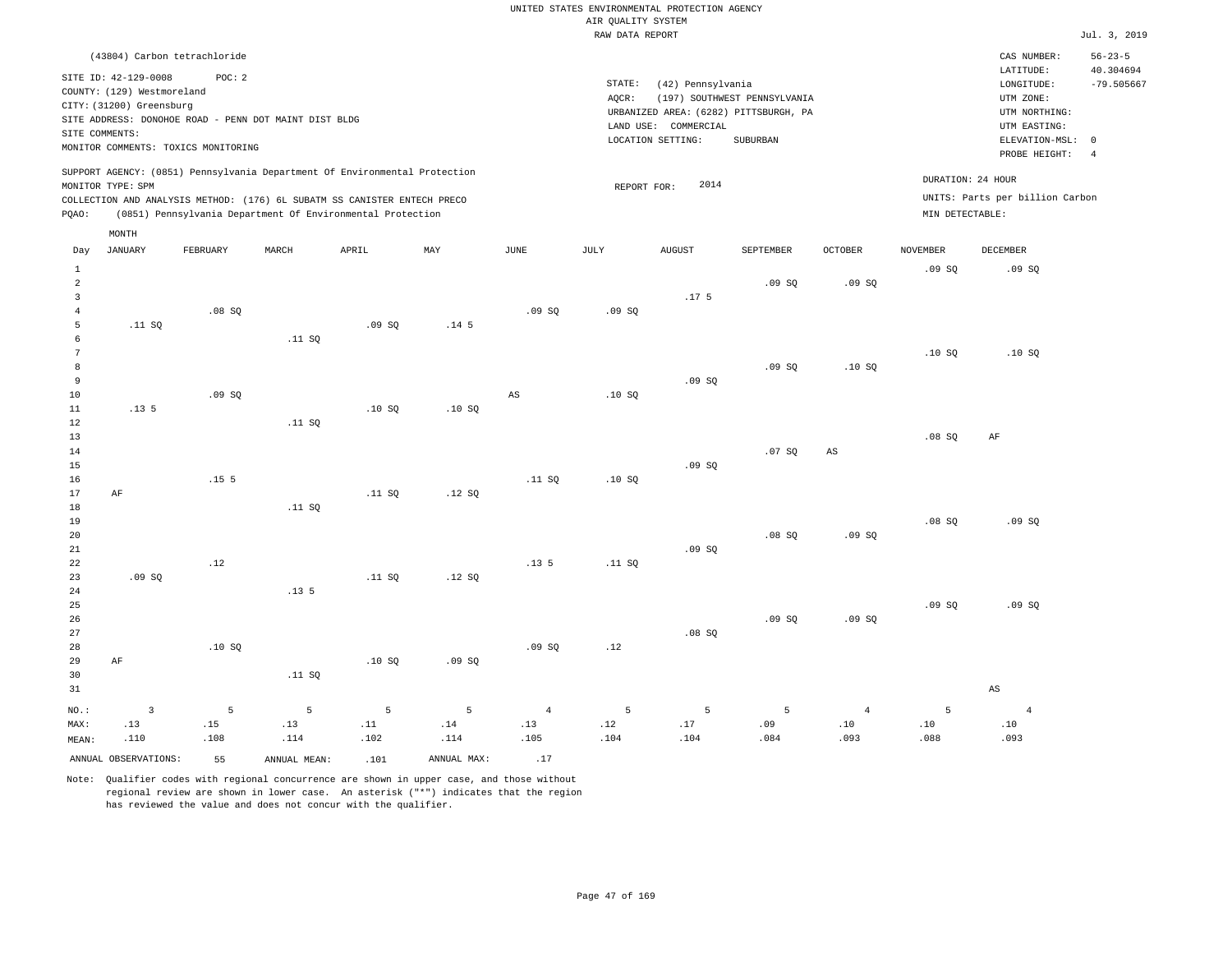|       |                                                        | (43804) Carbon tetrachloride                          |       |                                                                                                                                                                                                                      |     |      |                 |                                                            |                              |                |                 | CAS NUMBER:                                          | $56 - 23 - 5$  |
|-------|--------------------------------------------------------|-------------------------------------------------------|-------|----------------------------------------------------------------------------------------------------------------------------------------------------------------------------------------------------------------------|-----|------|-----------------|------------------------------------------------------------|------------------------------|----------------|-----------------|------------------------------------------------------|----------------|
|       | SITE ID: 42-129-0008                                   | POC:2                                                 |       |                                                                                                                                                                                                                      |     |      |                 |                                                            |                              |                |                 | LATITUDE:                                            | 40.304694      |
|       | COUNTY: (129) Westmoreland<br>CITY: (31200) Greensburg | SITE ADDRESS: DONOHOE ROAD - PENN DOT MAINT DIST BLDG |       |                                                                                                                                                                                                                      |     |      | STATE:<br>AQCR: | (42) Pennsylvania<br>URBANIZED AREA: (6282) PITTSBURGH, PA | (197) SOUTHWEST PENNSYLVANIA |                |                 | LONGITUDE:<br>UTM ZONE:<br>UTM NORTHING:             | $-79.505667$   |
|       | SITE COMMENTS:                                         | MONITOR COMMENTS: TOXICS MONITORING                   |       |                                                                                                                                                                                                                      |     |      |                 | LAND USE: COMMERCIAL<br>LOCATION SETTING:                  | SUBURBAN                     |                |                 | UTM EASTING:<br>ELEVATION-MSL: 0<br>PROBE HEIGHT:    | $\overline{4}$ |
| POAO: | MONITOR TYPE: SPM                                      |                                                       |       | SUPPORT AGENCY: (0851) Pennsylvania Department Of Environmental Protection<br>COLLECTION AND ANALYSIS METHOD: (176) 6L SUBATM SS CANISTER ENTECH PRECO<br>(0851) Pennsylvania Department Of Environmental Protection |     |      |                 | 2015<br>REPORT FOR:                                        |                              |                | MIN DETECTABLE: | DURATION: 24 HOUR<br>UNITS: Parts per billion Carbon |                |
|       | MONTH                                                  |                                                       |       |                                                                                                                                                                                                                      |     |      |                 |                                                            |                              |                |                 |                                                      |                |
| Day   | JANUARY                                                | FEBRUARY                                              | MARCH | APRIL                                                                                                                                                                                                                | MAY | JUNE | JULY            | <b>AUGUST</b>                                              | SEPTEMBER                    | <b>OCTOBER</b> | <b>NOVEMBER</b> | <b>DECEMBER</b>                                      |                |
|       |                                                        |                                                       | .10SQ |                                                                                                                                                                                                                      |     |      |                 |                                                            |                              |                | .09S            | .10S                                                 |                |
|       |                                                        |                                                       |       |                                                                                                                                                                                                                      |     |      |                 |                                                            | .09S                         | .09S           |                 |                                                      |                |

| $\overline{\phantom{0}}$ |        |          |          |          |                        |        |                        |           | .02 <sub>0</sub> | .02 <sub>02</sub> |          |                  |
|--------------------------|--------|----------|----------|----------|------------------------|--------|------------------------|-----------|------------------|-------------------|----------|------------------|
| $\overline{4}$           |        |          |          |          |                        |        |                        | .11 SQ    |                  |                   |          |                  |
| 5                        |        | $\rm AF$ |          |          |                        | .08 SQ | .08SQ                  |           |                  |                   |          |                  |
| 6                        | .10 SQ |          |          | $\rm AF$ | $\mathbb{A}\mathbb{S}$ |        |                        |           |                  |                   |          |                  |
| $7\phantom{.0}$          |        |          | .09SQ    |          |                        |        |                        |           |                  |                   |          |                  |
| $^{\rm 8}$               |        |          |          |          |                        |        |                        |           |                  |                   | $.11$ QX | .14 <sub>5</sub> |
| $\overline{9}$           |        |          |          |          |                        |        |                        |           | .09SQ            | .09SQ             |          |                  |
| $10$                     |        |          |          |          |                        |        |                        | .10SQ     |                  |                   |          |                  |
| 11                       |        | .09SQ    |          |          |                        | .09 SQ | $\mathbb{A}\mathbb{S}$ |           |                  |                   |          |                  |
| 12                       | .09 SQ |          |          | .09SQ    | .08 SQ                 |        |                        |           |                  |                   |          |                  |
| 13                       |        |          | $.07$ QX |          |                        |        |                        |           |                  |                   |          |                  |
| 14                       |        |          |          |          |                        |        |                        |           |                  |                   | .08SQ    | .09SQ            |
| 15                       |        |          |          |          |                        |        |                        |           | .10S             | .10SQ             |          |                  |
| 16                       |        |          |          |          |                        |        |                        | $\rm{AF}$ |                  |                   |          |                  |
| 17                       |        | .11 SQ   |          |          |                        | .09SQ  | .08 SQ                 |           |                  |                   |          |                  |
| 18                       | .09 SQ |          |          | .07 SQ   | $\mathbb{A}\mathbb{S}$ |        |                        |           |                  |                   |          |                  |
| 19                       |        |          | .08 SQ   |          |                        |        |                        |           |                  |                   |          |                  |
| 20                       |        |          |          |          |                        |        |                        |           |                  |                   | .09SQ    | .09SQ            |
| $21\,$                   |        |          |          |          |                        |        |                        |           | .10 SQ           | $\rm{AF}$         |          |                  |
| 22                       |        |          |          |          |                        |        |                        | .09SQ     |                  |                   |          |                  |
| 23                       |        | .11 SQ   |          |          |                        | .09SQ  | .10S                   |           |                  |                   |          |                  |
| 24                       | AF     |          |          | .09SQ    | .08 SQ                 |        |                        |           |                  |                   |          |                  |
| 25                       |        |          | .07 SQ   |          |                        |        |                        |           |                  |                   |          |                  |
| 26                       |        |          |          |          |                        |        |                        |           |                  |                   | .10S     | .09SQ            |
| 27                       |        |          |          |          |                        |        |                        |           | .09SQ            | .10 <sub>C</sub>  |          |                  |

| 28    |                      |      |              |       |             |       |      | .10S |      |      |      |      |
|-------|----------------------|------|--------------|-------|-------------|-------|------|------|------|------|------|------|
| 29    |                      |      |              |       |             | .09SQ | .10S |      |      |      |      |      |
| 30    | .09SQ                |      |              | .09SQ | AF          |       |      |      |      |      |      |      |
| 31    |                      |      | .08 SQ       |       |             |       |      |      |      |      |      |      |
| NO.:  |                      |      | 6.           |       |             |       |      |      |      |      |      |      |
| MAX:  | .10                  | .11  | .10          | .09   | .08         | .09   | .10  | .11  | .10  | .10  | .11  | .14  |
| MEAN: | .093                 | .103 | .082         | .085  | .080        | .088  | .090 | .100 | .094 | .095 | .094 | .102 |
|       | ANNUAL OBSERVATIONS: | 51   | ANNUAL MEAN: | .092  | ANNUAL MAX: | .14   |      |      |      |      |      |      |

Note: Qualifier codes with regional concurrence are shown in upper case, and those without regional review are shown in lower case. An asterisk ("\*") indicates that the region has reviewed the value and does not concur with the qualifier.

5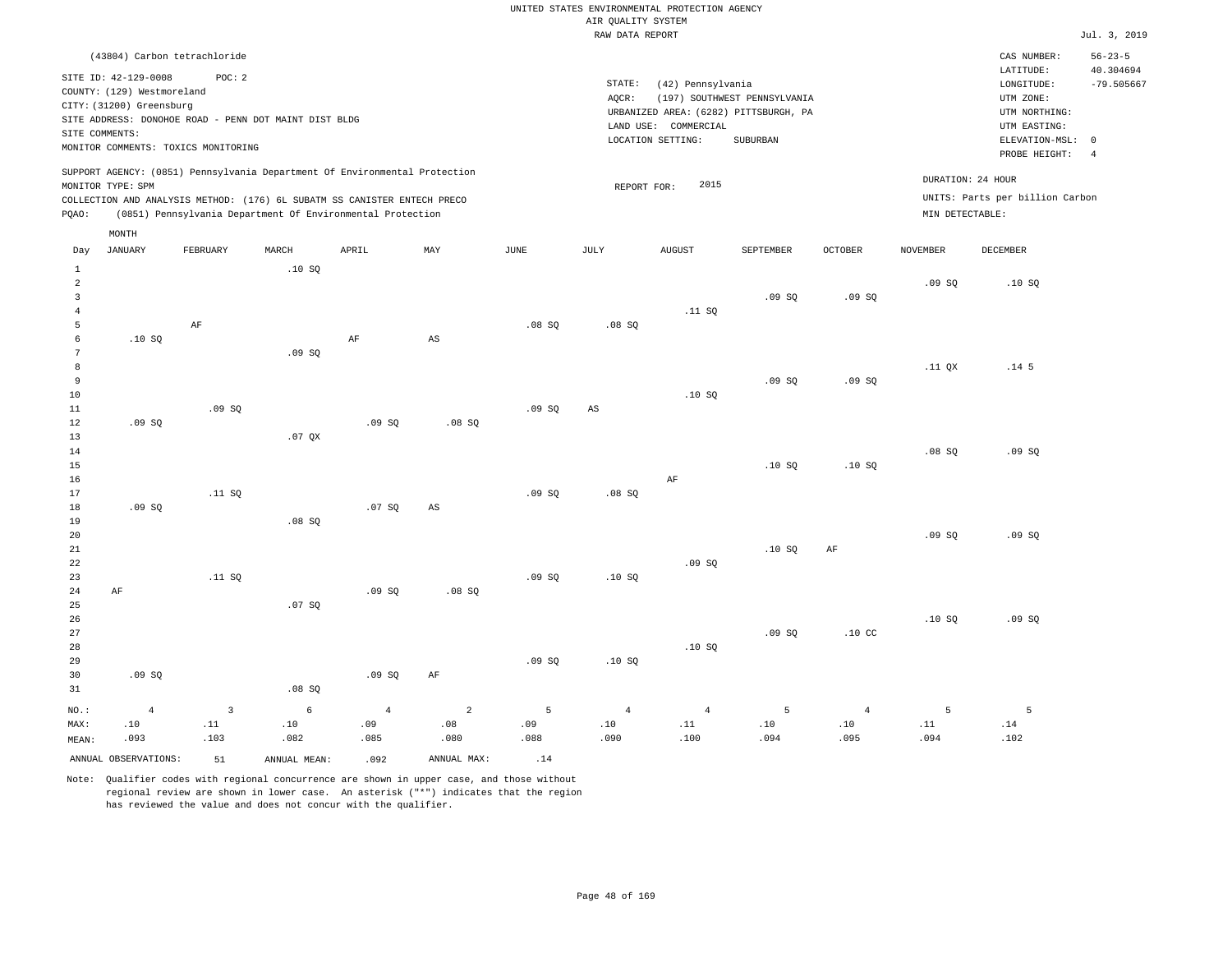|       | (43806) Bromoform                                                                                |                                                                                                        |       |                                                                                                                                                                                                                      |          |      |                    |                                                                                                            |                                          |          |                 | CAS NUMBER:                                                                                              | $75 - 25 - 2$                                             |
|-------|--------------------------------------------------------------------------------------------------|--------------------------------------------------------------------------------------------------------|-------|----------------------------------------------------------------------------------------------------------------------------------------------------------------------------------------------------------------------|----------|------|--------------------|------------------------------------------------------------------------------------------------------------|------------------------------------------|----------|-----------------|----------------------------------------------------------------------------------------------------------|-----------------------------------------------------------|
|       | SITE ID: 42-129-0008<br>COUNTY: (129) Westmoreland<br>CITY: (31200) Greensburg<br>SITE COMMENTS: | POC: 2<br>SITE ADDRESS: DONOHOE ROAD - PENN DOT MAINT DIST BLDG<br>MONITOR COMMENTS: TOXICS MONITORING |       |                                                                                                                                                                                                                      |          |      | STATE:<br>$AQCR$ : | (42) Pennsylvania<br>URBANIZED AREA: (6282) PITTSBURGH, PA<br>COMMERCIAL<br>LAND USE:<br>LOCATION SETTING: | (197) SOUTHWEST PENNSYLVANIA<br>SUBURBAN |          |                 | LATITUDE:<br>LONGITUDE:<br>UTM ZONE:<br>UTM NORTHING:<br>UTM EASTING:<br>ELEVATION-MSL:<br>PROBE HEIGHT: | 40.304694<br>$-79.505667$<br>$^{\circ}$<br>$\overline{4}$ |
| POAO: | MONITOR TYPE: SPM                                                                                |                                                                                                        |       | SUPPORT AGENCY: (0851) Pennsylvania Department Of Environmental Protection<br>COLLECTION AND ANALYSIS METHOD: (176) 6L SUBATM SS CANISTER ENTECH PRECO<br>(0851) Pennsylvania Department Of Environmental Protection |          |      |                    | 2013<br>REPORT FOR:                                                                                        |                                          |          |                 | DURATION: 24 HOUR<br>UNITS: Parts per billion Carbon<br>MIN DETECTABLE:                                  |                                                           |
|       | MONTH                                                                                            |                                                                                                        |       |                                                                                                                                                                                                                      |          |      |                    |                                                                                                            |                                          |          |                 |                                                                                                          |                                                           |
| Day   | JANUARY                                                                                          | FEBRUARY                                                                                               | MARCH | APRIL                                                                                                                                                                                                                | MAY      | JUNE | JULY               | <b>AUGUST</b>                                                                                              | SEPTEMBER                                | OCTOBER  | <b>NOVEMBER</b> | DECEMBER                                                                                                 |                                                           |
|       |                                                                                                  |                                                                                                        |       |                                                                                                                                                                                                                      |          |      |                    |                                                                                                            | AS                                       | $.00$ ND |                 |                                                                                                          |                                                           |
|       |                                                                                                  |                                                                                                        |       |                                                                                                                                                                                                                      |          |      |                    | $.00$ ND                                                                                                   |                                          |          |                 |                                                                                                          |                                                           |
|       |                                                                                                  | $.00$ ND                                                                                               |       |                                                                                                                                                                                                                      |          | AS   | $.00$ ND           |                                                                                                            |                                          |          |                 |                                                                                                          |                                                           |
|       | $.00$ ND                                                                                         |                                                                                                        |       | $.00$ ND                                                                                                                                                                                                             | $.00$ ND |      |                    |                                                                                                            |                                          |          |                 |                                                                                                          |                                                           |

 5 6 7 8 9 10 .00 ND .00 ND .00 ND .00 ND .00 ND .00 ND .00 ND .00 ND .00 ND .00 ND .00 ND .00 ND

| ΙU     | שות טיט. |          |          | . OU ND  | שט טי    |          |          |          |          |          |          |          |
|--------|----------|----------|----------|----------|----------|----------|----------|----------|----------|----------|----------|----------|
| 11     |          |          | $.00$ ND |          |          |          |          |          |          |          |          |          |
| 12     |          |          |          |          |          |          |          |          |          |          | $.00$ ND | AS       |
| 13     |          |          |          |          |          |          |          |          | $.00$ ND | $.00$ ND |          |          |
| $1\,4$ |          |          |          |          |          |          |          | $.00$ ND |          |          |          |          |
| 15     |          | $.00$ ND |          |          |          | $.00$ ND | $.00$ ND |          |          |          |          |          |
| 16     | $.00$ ND |          |          | $.00$ ND | AS       |          |          |          |          |          |          |          |
| 17     |          |          | $.00$ ND |          |          |          |          |          |          |          |          |          |
| $18\,$ |          |          |          |          |          |          |          |          |          |          | $.00$ ND | $.00$ ND |
| 19     |          |          |          |          |          |          |          |          | $.00$ ND | $.00$ ND |          |          |
| 20     |          |          |          |          |          |          |          | AS       |          |          |          |          |
| 21     |          | $.00$ ND |          |          |          | $.00$ ND | $.00$ ND |          |          |          |          |          |
| 22     | $.00$ ND |          |          | $.00$ ND | $.00$ ND |          |          |          |          |          |          |          |
| 23     |          |          | $.00$ ND |          |          |          |          |          |          |          |          |          |
| 24     |          |          |          |          |          |          |          |          |          |          | $.00$ ND | $.00$ ND |

25 26 27 28 .00 ND .00 ND AS .00 ND .00 ND .00 ND AS AF .00 ND .00 ND .00 ND

| 29    |                      |       | $.00$ ND     |       |             |       |       |       |       |          |          |          |
|-------|----------------------|-------|--------------|-------|-------------|-------|-------|-------|-------|----------|----------|----------|
| 30    |                      |       |              |       |             |       |       |       |       |          | $.00$ ND | $.00$ ND |
| 31    |                      |       |              |       |             |       |       |       |       | $.00$ ND |          |          |
| NO.:  |                      |       |              | 4     |             |       |       |       |       |          |          |          |
| MAX:  | 0.00                 | 0.00  | 0.00         | 0.00  | 0.00        | 0.00  | 0.00  | 0.00  | 0.00  | 0.00     | 0.00     | 0.00     |
| MEAN: | 0.000                | 0.000 | 0.000        | 0.000 | 0.000       | 0.000 | 0.000 | 0.000 | 0.000 | 0.000    | 0.000    | 0.000    |
|       | ANNUAL OBSERVATIONS: | 53    | ANNUAL MEAN: | 0.000 | ANNUAL MAX: | 0.00  |       |       |       |          |          |          |

Note: Qualifier codes with regional concurrence are shown in upper case, and those without regional review are shown in lower case. An asterisk ("\*") indicates that the region

has reviewed the value and does not concur with the qualifier.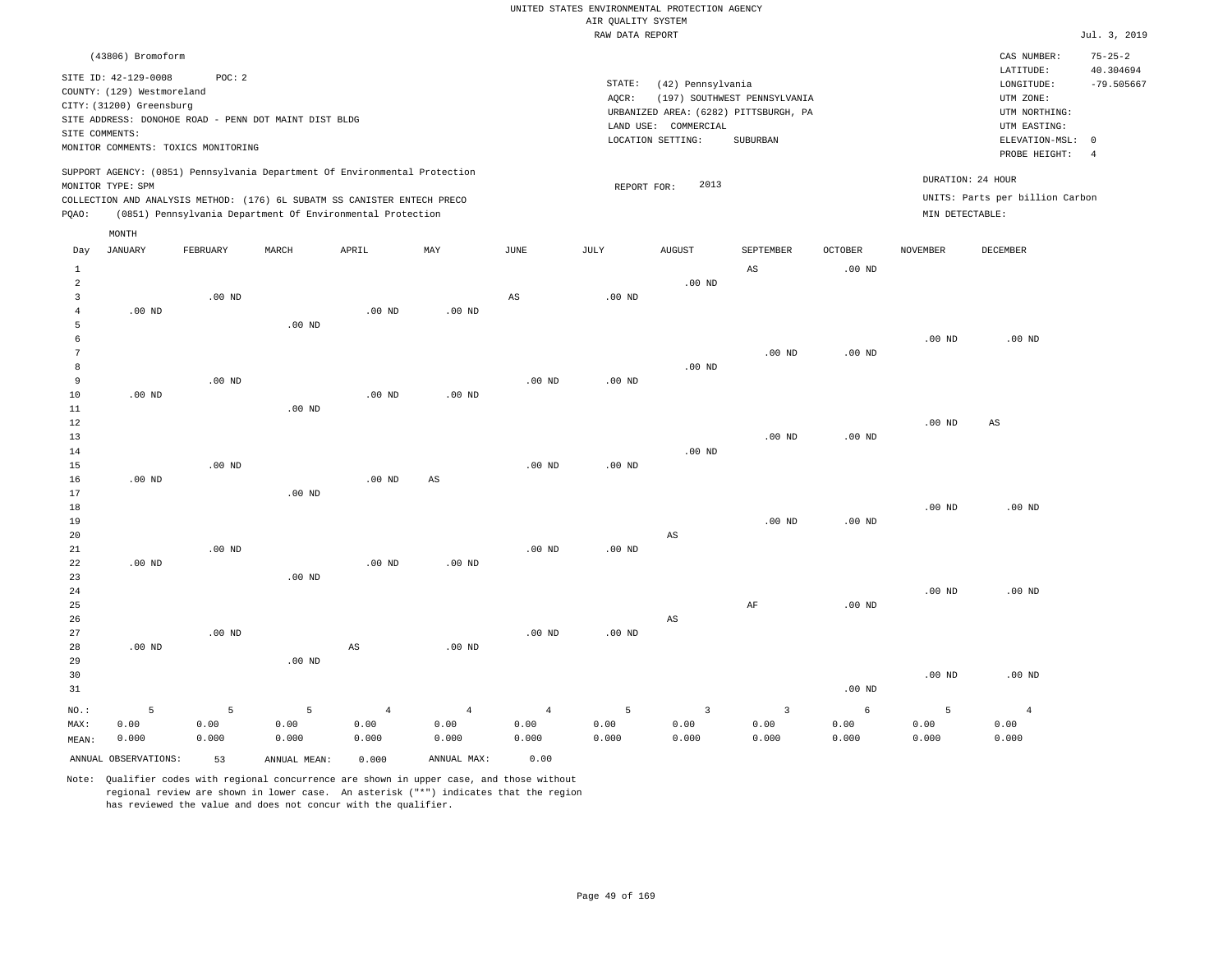| (43806) Bromoform                                                                                                                                                                                         |                                                                                                                                                                        | CAS NUMBER:                                                                               | $75 - 25 - 2$             |
|-----------------------------------------------------------------------------------------------------------------------------------------------------------------------------------------------------------|------------------------------------------------------------------------------------------------------------------------------------------------------------------------|-------------------------------------------------------------------------------------------|---------------------------|
| SITE ID: 42-129-0008<br>POC:2<br>COUNTY: (129) Westmoreland<br>CITY: (31200) Greensburg<br>SITE ADDRESS: DONOHOE ROAD - PENN DOT MAINT DIST BLDG<br>SITE COMMENTS:<br>MONITOR COMMENTS: TOXICS MONITORING | STATE:<br>(42) Pennsylvania<br>(197) SOUTHWEST PENNSYLVANIA<br>AOCR:<br>URBANIZED AREA: (6282) PITTSBURGH, PA<br>LAND USE: COMMERCIAL<br>LOCATION SETTING:<br>SUBURBAN | LATITUDE:<br>LONGITUDE:<br>UTM ZONE:<br>UTM NORTHING:<br>UTM EASTING:<br>ELEVATION-MSL: 0 | 40.304694<br>$-79.505667$ |
| SUPPORT AGENCY: (0851) Pennsylvania Department Of Environmental Protection<br>MONITOR TYPE: SPM<br>COLLECTION AND ANALYSIS METHOD: (176) 6L SUBATM SS CANISTER ENTECH PRECO                               | 2014<br>REPORT FOR:                                                                                                                                                    | PROBE HEIGHT:<br>DURATION: 24 HOUR<br>UNITS: Parts per billion Carbon                     |                           |
| (0851) Pennsylvania Department Of Environmental Protection<br>POAO:<br>MONTH                                                                                                                              |                                                                                                                                                                        | MIN DETECTABLE:                                                                           |                           |

| Day          | <b>JANUARY</b>       | FEBRUARY          | $\tt MARCH$  | APRIL             | MAY         | $_{\rm JUNE}$  | $_{\rm JULY}$ | AUGUST            | SEPTEMBER | OCTOBER                | NOVEMBER | $\tt DECEMBER$         |
|--------------|----------------------|-------------------|--------------|-------------------|-------------|----------------|---------------|-------------------|-----------|------------------------|----------|------------------------|
| $\mathbf{1}$ |                      |                   |              |                   |             |                |               |                   |           |                        | $.00$ ND | $.00$ ND               |
| 2            |                      |                   |              |                   |             |                |               |                   | $.00$ ND  | .00 <sub>ND</sub>      |          |                        |
| 3            |                      |                   |              |                   |             |                |               | $.00$ ND          |           |                        |          |                        |
| 4            |                      | $.00$ ND          |              |                   |             | $.00$ ND       | $.00$ ND      |                   |           |                        |          |                        |
| 5            | $.00$ ND             |                   |              | $.00$ ND          | $.00$ ND    |                |               |                   |           |                        |          |                        |
| 6            |                      |                   | $.00$ ND     |                   |             |                |               |                   |           |                        |          |                        |
| 7            |                      |                   |              |                   |             |                |               |                   |           |                        | $.00$ ND | $.00$ ND               |
| 8            |                      |                   |              |                   |             |                |               |                   | $.00$ ND  | $.00$ ND               |          |                        |
| 9            |                      |                   |              |                   |             |                |               | $.00~\mathrm{ND}$ |           |                        |          |                        |
| 10           |                      | .00 <sub>ND</sub> |              |                   |             | $_{\rm AS}$    | $.00$ ND      |                   |           |                        |          |                        |
| 11           | $.00$ ND             |                   |              | .00 <sub>ND</sub> | $.00$ ND    |                |               |                   |           |                        |          |                        |
| 12           |                      |                   | $.00$ ND     |                   |             |                |               |                   |           |                        |          |                        |
| 13           |                      |                   |              |                   |             |                |               |                   |           |                        | $.00$ ND | $\rm AF$               |
| 14           |                      |                   |              |                   |             |                |               |                   | $.00$ ND  | $\mathbb{A}\mathbb{S}$ |          |                        |
| 15           |                      |                   |              |                   |             |                |               | $.00$ ND          |           |                        |          |                        |
| 16           |                      | .00 <sub>ND</sub> |              |                   |             | $.00$ ND       | $.00$ ND      |                   |           |                        |          |                        |
| 17           | AF                   |                   |              | .00 <sub>ND</sub> | $.00$ ND    |                |               |                   |           |                        |          |                        |
| 18<br>19     |                      |                   | $.00$ ND     |                   |             |                |               |                   |           |                        | $.00$ ND | $.00$ ND               |
| 20           |                      |                   |              |                   |             |                |               |                   | $.00$ ND  | .00 <sub>ND</sub>      |          |                        |
| 21           |                      |                   |              |                   |             |                |               | $.00$ ND          |           |                        |          |                        |
| 22           |                      | $.00$ ND          |              |                   |             | $.00$ ND       | $.00$ ND      |                   |           |                        |          |                        |
| 23           | $.00$ ND             |                   |              | .00 <sub>ND</sub> | $.00$ ND    |                |               |                   |           |                        |          |                        |
| $2\,4$       |                      |                   | $.00$ ND     |                   |             |                |               |                   |           |                        |          |                        |
| 25           |                      |                   |              |                   |             |                |               |                   |           |                        | $.00$ ND | $.00$ ND               |
| 26           |                      |                   |              |                   |             |                |               |                   | $.00$ ND  | $.00$ ND               |          |                        |
| $2\,7$       |                      |                   |              |                   |             |                |               | $.00$ ND          |           |                        |          |                        |
| 28           |                      | $.00$ ND          |              |                   |             | $.00$ ND       | $.00$ ND      |                   |           |                        |          |                        |
| 29           | $\rm AF$             |                   |              | $.00$ ND          | $.00$ ND    |                |               |                   |           |                        |          |                        |
| 30           |                      |                   | $.00$ ND     |                   |             |                |               |                   |           |                        |          |                        |
| 31           |                      |                   |              |                   |             |                |               |                   |           |                        |          | $\mathbb{A}\mathbb{S}$ |
| $NO.$ :      | $\overline{3}$       | 5                 | 5            | $\overline{5}$    | 5           | $\overline{4}$ | 5             | 5                 | 5         | $\overline{4}$         | 5        | $\overline{4}$         |
| MAX:         | 0.00                 | 0.00              | 0.00         | 0.00              | 0.00        | 0.00           | 0.00          | 0.00              | 0.00      | 0.00                   | 0.00     | 0.00                   |
| MEAN:        | 0.000                | 0.000             | 0.000        | 0.000             | 0.000       | 0.000          | 0.000         | 0.000             | 0.000     | 0.000                  | 0.000    | 0.000                  |
|              | ANNUAL OBSERVATIONS: | 55                | ANNUAL MEAN: | 0.000             | ANNUAL MAX: | 0.00           |               |                   |           |                        |          |                        |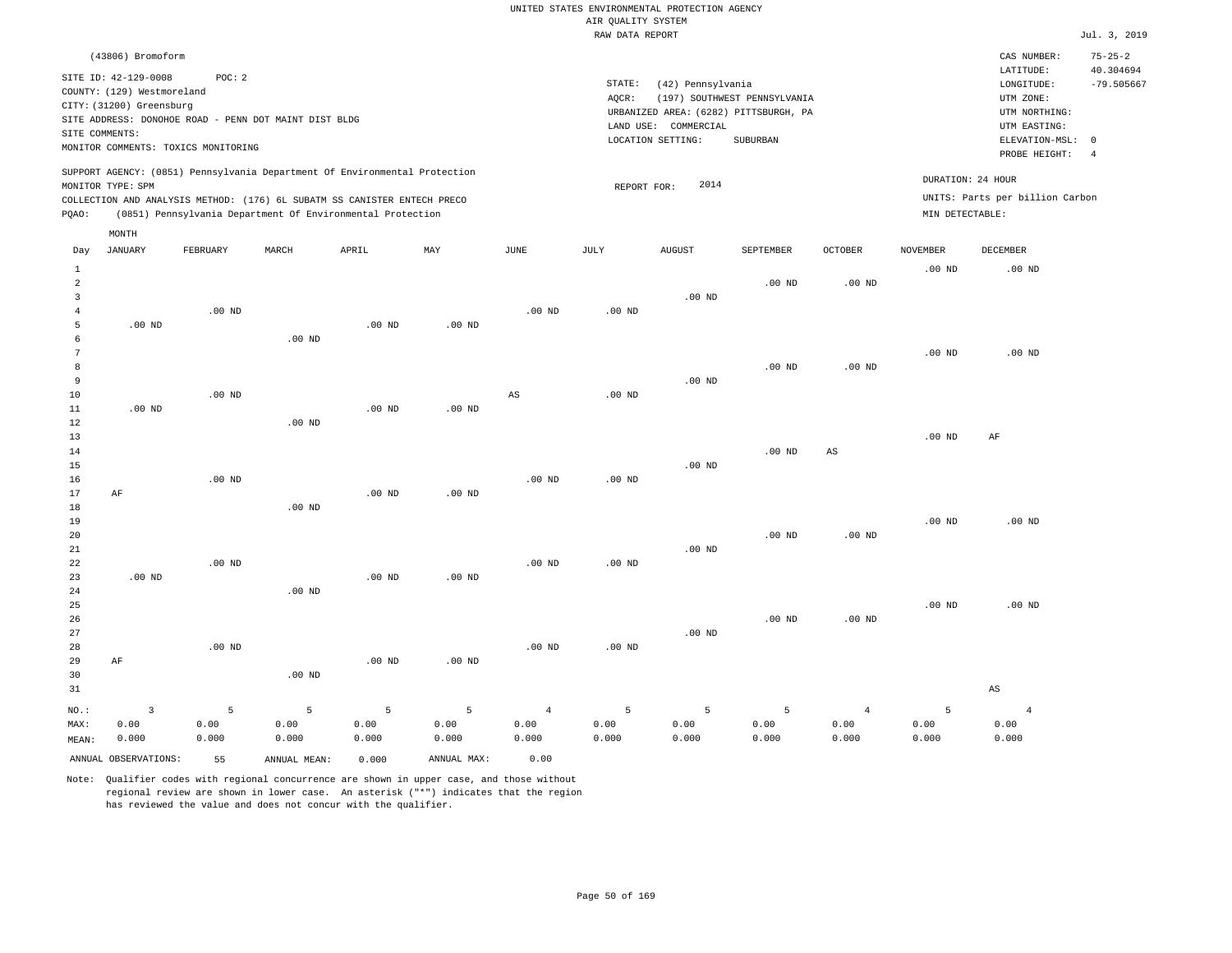| (43806) Bromoform                                                                                                                                                                                                                                           |                                                                                                                                                                        | CAS NUMBER:                                                                                                | $75 - 25 - 2$             |
|-------------------------------------------------------------------------------------------------------------------------------------------------------------------------------------------------------------------------------------------------------------|------------------------------------------------------------------------------------------------------------------------------------------------------------------------|------------------------------------------------------------------------------------------------------------|---------------------------|
| SITE ID: 42-129-0008<br>POC:2<br>COUNTY: (129) Westmoreland<br>CITY: (31200) Greensburg<br>SITE ADDRESS: DONOHOE ROAD - PENN DOT MAINT DIST BLDG<br>SITE COMMENTS:<br>MONITOR COMMENTS: TOXICS MONITORING                                                   | STATE:<br>(42) Pennsylvania<br>AOCR:<br>(197) SOUTHWEST PENNSYLVANIA<br>URBANIZED AREA: (6282) PITTSBURGH, PA<br>LAND USE: COMMERCIAL<br>LOCATION SETTING:<br>SUBURBAN | LATITUDE:<br>LONGITUDE:<br>UTM ZONE:<br>UTM NORTHING:<br>UTM EASTING:<br>ELEVATION-MSL: 0<br>PROBE HEIGHT: | 40.304694<br>$-79.505667$ |
| SUPPORT AGENCY: (0851) Pennsylvania Department Of Environmental Protection<br>MONITOR TYPE: SPM<br>COLLECTION AND ANALYSIS METHOD: (176) 6L SUBATM SS CANISTER ENTECH PRECO<br>(0851) Pennsylvania Department Of Environmental Protection<br>POAO:<br>MONTH | DURATION: 24 HOUR<br>2015<br>REPORT FOR:<br>MIN DETECTABLE:                                                                                                            | UNITS: Parts per billion Carbon                                                                            |                           |

| Day            | JANUARY              | FEBRUARY          | MARCH             | APRIL          | MAY                    | JUNE     | JULY                   | AUGUST         | SEPTEMBER      | OCTOBER        | NOVEMBER | DECEMBER |
|----------------|----------------------|-------------------|-------------------|----------------|------------------------|----------|------------------------|----------------|----------------|----------------|----------|----------|
| $\mathbf{1}$   |                      |                   | $.00$ ND          |                |                        |          |                        |                |                |                |          |          |
| $\overline{a}$ |                      |                   |                   |                |                        |          |                        |                |                |                | $.00$ ND | $.00$ ND |
| 3              |                      |                   |                   |                |                        |          |                        |                | $.00$ ND       | $.00$ ND       |          |          |
| $\overline{4}$ |                      |                   |                   |                |                        |          |                        | $.00$ ND       |                |                |          |          |
| 5              |                      | $\rm AF$          |                   |                |                        | $.00$ ND | $.00$ ND               |                |                |                |          |          |
| 6              | .00 <sub>ND</sub>    |                   |                   | $\rm AF$       | AS                     |          |                        |                |                |                |          |          |
| 7              |                      |                   | .00 <sub>ND</sub> |                |                        |          |                        |                |                |                |          |          |
| $^{\rm 8}$     |                      |                   |                   |                |                        |          |                        |                |                |                | $.00$ ND | $.00$ ND |
| 9              |                      |                   |                   |                |                        |          |                        |                | $.00$ ND       | $.00$ ND       |          |          |
| $10$           |                      |                   |                   |                |                        |          |                        | $.00$ ND       |                |                |          |          |
| $11\,$         |                      | .00 <sub>ND</sub> |                   |                |                        | $.00$ ND | $\mathbb{A}\mathbb{S}$ |                |                |                |          |          |
| 12             | $.00$ ND             |                   |                   | $.00$ ND       | $.00$ ND               |          |                        |                |                |                |          |          |
| 13             |                      |                   | $.00$ ND          |                |                        |          |                        |                |                |                |          |          |
| 14             |                      |                   |                   |                |                        |          |                        |                |                |                | $.00$ ND | $.00$ ND |
| 15             |                      |                   |                   |                |                        |          |                        |                | $.00$ ND       | $.00$ ND       |          |          |
| 16             |                      |                   |                   |                |                        |          |                        | $\rm AF$       |                |                |          |          |
| 17             |                      | .00 <sub>ND</sub> |                   |                |                        | $.00$ ND | $.00$ ND               |                |                |                |          |          |
| 18             | .00 <sub>ND</sub>    |                   |                   | $.00$ ND       | $\mathbb{A}\mathbb{S}$ |          |                        |                |                |                |          |          |
| 19             |                      |                   | $.00$ ND          |                |                        |          |                        |                |                |                |          |          |
| 20             |                      |                   |                   |                |                        |          |                        |                |                |                | $.00$ ND | $.00$ ND |
| 21             |                      |                   |                   |                |                        |          |                        |                | $.00$ ND       | $\rm AF$       |          |          |
| 22             |                      |                   |                   |                |                        |          |                        | $.00$ ND       |                |                |          |          |
| 23             |                      | $.00$ ND          |                   |                |                        | $.00$ ND | $.00$ ND               |                |                |                |          |          |
| 24             | AF                   |                   |                   | $.00$ ND       | $.00$ ND               |          |                        |                |                |                |          |          |
| 25             |                      |                   | $.00$ ND          |                |                        |          |                        |                |                |                |          |          |
| 26             |                      |                   |                   |                |                        |          |                        |                |                |                | $.00$ ND | $.00$ ND |
| 27             |                      |                   |                   |                |                        |          |                        |                | $.00$ ND       | $.00$ ND       |          |          |
| 28             |                      |                   |                   |                |                        |          |                        | $.00$ ND       |                |                |          |          |
| 29             |                      |                   |                   |                |                        | $.00$ ND | $.00$ ND               |                |                |                |          |          |
| 30             | .00 <sub>ND</sub>    |                   |                   | .00 $ND$       | $\rm AF$               |          |                        |                |                |                |          |          |
| 31             |                      |                   | $.00$ ND          |                |                        |          |                        |                |                |                |          |          |
| $_{\rm NO.}$ : | $\overline{4}$       | $\mathbf{3}$      | $\epsilon$        | $\overline{4}$ | $\sqrt{2}$             | 5        | $\overline{4}$         | $\overline{4}$ | $\overline{5}$ | $\overline{4}$ | 5        | 5        |
| MAX:           | 0.00                 | 0.00              | 0.00              | 0.00           | 0.00                   | 0.00     | 0.00                   | 0.00           | 0.00           | 0.00           | 0.00     | 0.00     |
| MEAN:          | 0.000                | 0.000             | 0.000             | 0.000          | 0.000                  | 0.000    | 0.000                  | 0.000          | 0.000          | 0.000          | 0.000    | 0.000    |
|                | ANNUAL OBSERVATIONS: | 51                | ANNUAL MEAN:      | 0.000          | ANNUAL MAX:            | 0.00     |                        |                |                |                |          |          |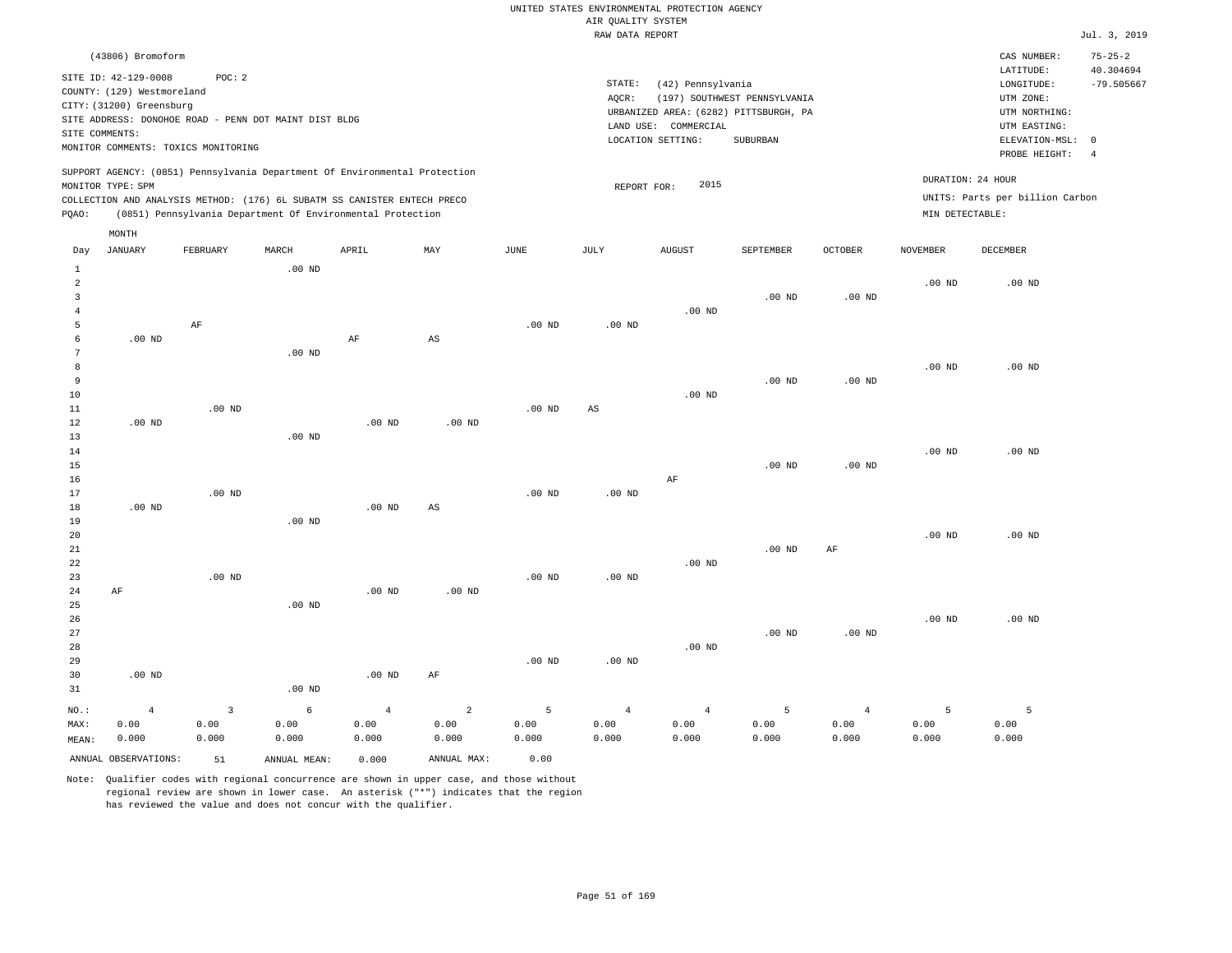| STATE:<br>(42) Pennsylvania<br>(197) SOUTHWEST PENNSYLVANIA<br>AOCR:<br>URBANIZED AREA: (6282) PITTSBURGH, PA<br>COMMERCIAL<br>LAND USE:<br>LOCATION SETTING:<br>SUBURBAN | LATITUDE:<br>LONGITUDE:<br>UTM ZONE:<br>UTM NORTHING:<br>UTM EASTING:<br>ELEVATION-MSL: 0<br>PROBE HEIGHT:<br>-4 | 40.304694<br>$-79.505667$ |
|---------------------------------------------------------------------------------------------------------------------------------------------------------------------------|------------------------------------------------------------------------------------------------------------------|---------------------------|
| 2013<br>REPORT FOR:                                                                                                                                                       | DURATION: 24 HOUR<br>UNITS: Parts per billion Carbon<br>MIN DETECTABLE:                                          |                           |
|                                                                                                                                                                           |                                                                                                                  |                           |

| Day            | $_{\rm JANUARY}$             | FEBRUARY    | MARCH                       | APRIL                        | $\ensuremath{\text{MAX}}$    | $_{\rm JUNE}$          | $\mathtt{JULY}$ | AUGUST                 | SEPTEMBER               | OCTOBER            | NOVEMBER | DECEMBER       |
|----------------|------------------------------|-------------|-----------------------------|------------------------------|------------------------------|------------------------|-----------------|------------------------|-------------------------|--------------------|----------|----------------|
| 1              |                              |             |                             |                              |                              |                        |                 |                        | $\mathbb{A}\mathbb{S}$  | .27                |          |                |
| $\overline{a}$ |                              |             |                             |                              |                              |                        |                 | .26                    |                         |                    |          |                |
| 3              |                              | $\sqrt{26}$ |                             |                              |                              | $\mathbb{A}\mathbb{S}$ | $.31\,$         |                        |                         |                    |          |                |
| $\overline{4}$ | .26                          |             |                             | .33                          | .23                          |                        |                 |                        |                         |                    |          |                |
| 5              |                              |             | .37 <sub>5</sub>            |                              |                              |                        |                 |                        |                         |                    |          |                |
| 6              |                              |             |                             |                              |                              |                        |                 |                        |                         |                    | .28      | .29            |
| 7              |                              |             |                             |                              |                              |                        |                 |                        | .28                     | .26                |          |                |
| 8              |                              |             |                             |                              |                              |                        |                 | .28                    |                         |                    |          |                |
| 9              |                              | .28         |                             |                              |                              | .31                    | .25             |                        |                         |                    |          |                |
| 10             | .26                          |             |                             | .26                          | .29                          |                        |                 |                        |                         |                    |          |                |
| $11\,$         |                              |             | .30                         |                              |                              |                        |                 |                        |                         |                    |          |                |
| 12             |                              |             |                             |                              |                              |                        |                 |                        |                         |                    | .28      | $_{\rm AS}$    |
| $13$           |                              |             |                             |                              |                              |                        |                 |                        | .27                     | .27                |          |                |
| 14             |                              |             |                             |                              |                              |                        |                 | .19                    |                         |                    |          |                |
| 15             |                              | .29         |                             |                              |                              | .25                    | $.30$           |                        |                         |                    |          |                |
| 16             | .28                          |             |                             | $\boldsymbol{\mathcal{.}}28$ | $\mathbb{A}\mathbb{S}$       |                        |                 |                        |                         |                    |          |                |
| 17             |                              |             | $\boldsymbol{\mathsf{.30}}$ |                              |                              |                        |                 |                        |                         |                    |          |                |
| $18\,$         |                              |             |                             |                              |                              |                        |                 |                        |                         |                    | .30      | .26            |
| 19             |                              |             |                             |                              |                              |                        |                 |                        | .29                     | $\boldsymbol{.27}$ |          |                |
| 20             |                              |             |                             |                              |                              |                        |                 | $\mathbb{A}\mathbb{S}$ |                         |                    |          |                |
| $2\sqrt{1}$    |                              | .30         |                             |                              |                              | .32                    | .26             |                        |                         |                    |          |                |
| 22             | .24                          |             |                             | .26                          | .30                          |                        |                 |                        |                         |                    |          |                |
| 23             |                              |             | .31                         |                              |                              |                        |                 |                        |                         |                    |          |                |
| $2\,4$         |                              |             |                             |                              |                              |                        |                 |                        |                         |                    | .28      | .25            |
| 25             |                              |             |                             |                              |                              |                        |                 |                        | $\rm{AF}$               | .29                |          |                |
| 26             |                              |             |                             |                              |                              |                        |                 | $\mathbb{A}\mathbb{S}$ |                         |                    |          |                |
| 27             |                              | .29         |                             |                              |                              | .30                    | .29             |                        |                         |                    |          |                |
| 28             | $\boldsymbol{\mathcal{.}}22$ |             |                             | $\mathbb{A}\mathbb{S}$       | $\boldsymbol{\mathcal{.}}24$ |                        |                 |                        |                         |                    |          |                |
| 29             |                              |             | .29                         |                              |                              |                        |                 |                        |                         |                    |          |                |
| 30             |                              |             |                             |                              |                              |                        |                 |                        |                         | .28                | .28      | .32            |
| 31             |                              |             |                             |                              |                              |                        |                 |                        |                         |                    |          |                |
| $NO.$ :        | $\overline{5}$               | 5           | 5                           | $\overline{4}$               | $\overline{4}$               | $\overline{4}$         | 5               | $\overline{3}$         | $\overline{\mathbf{3}}$ | $\sqrt{6}$         | 5        | $\overline{4}$ |
| MAX:           | .28                          | .30         | .37                         | .33                          | .30                          | .32                    | .31             | .28                    | .29                     | $.29$              | $.30\,$  | .32            |
| MEAN:          | .252                         | .284        | .314                        | .283                         | .265                         | .295                   | .282            | .243                   | .280                    | .273               | .284     | .280           |
|                | ANNUAL OBSERVATIONS:         | 53          | ANNUAL MEAN:                | .279                         | ANNUAL MAX:                  | .37                    |                 |                        |                         |                    |          |                |

Note: Qualifier codes with regional concurrence are shown in upper case, and those without

regional review are shown in lower case. An asterisk ("\*") indicates that the region

has reviewed the value and does not concur with the qualifier.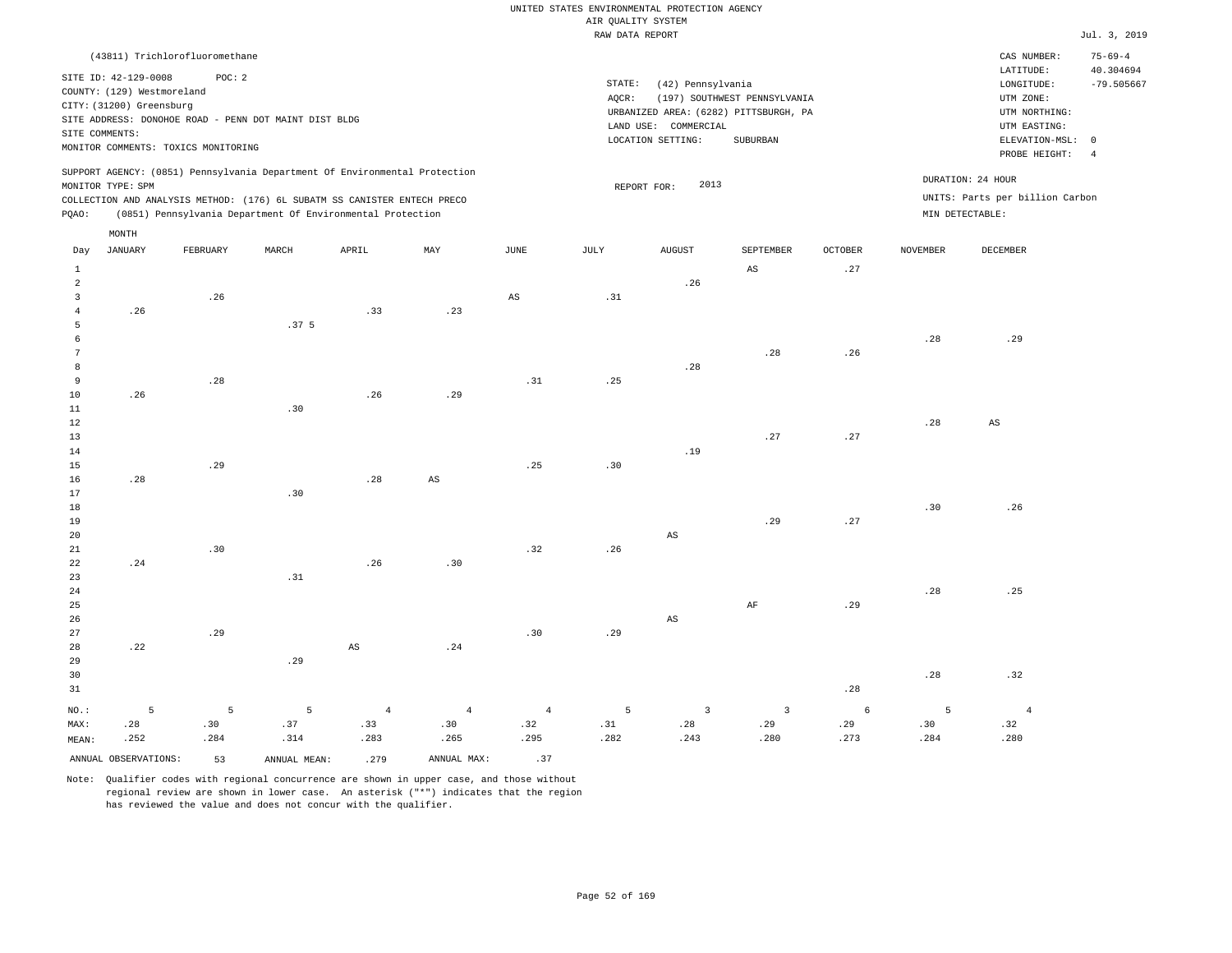|                                                                                                                                                                                                                                                    | (43811) Trichlorofluoromethane |       |       |     |             |                              |                                                      |                                                                                   |                |                                      | CAS NUMBER:                                   | $75 - 69 - 4$ |
|----------------------------------------------------------------------------------------------------------------------------------------------------------------------------------------------------------------------------------------------------|--------------------------------|-------|-------|-----|-------------|------------------------------|------------------------------------------------------|-----------------------------------------------------------------------------------|----------------|--------------------------------------|-----------------------------------------------|---------------|
| SITE ID: 42-129-0008<br>POC:2<br>COUNTY: (129) Westmoreland<br>CITY: (31200) Greensburg<br>SITE ADDRESS: DONOHOE ROAD - PENN DOT MAINT DIST BLDG<br>SITE COMMENTS:<br>MONITOR COMMENTS: TOXICS MONITORING                                          |                                |       |       |     |             | STATE:<br>AOCR:<br>LAND USE: | (42) Pennsylvania<br>COMMERCIAL<br>LOCATION SETTING: | (197) SOUTHWEST PENNSYLVANIA<br>URBANIZED AREA: (6282) PITTSBURGH, PA<br>SUBURBAN |                |                                      | 40.304694<br>$-79.505667$<br>ELEVATION-MSL: 0 |               |
| SUPPORT AGENCY: (0851) Pennsylvania Department Of Environmental Protection<br>MONITOR TYPE: SPM<br>COLLECTION AND ANALYSIS METHOD: (176) 6L SUBATM SS CANISTER ENTECH PRECO<br>(0851) Pennsylvania Department Of Environmental Protection<br>POAO: |                                |       |       |     |             | REPORT FOR:                  | 2014                                                 |                                                                                   |                | DURATION: 24 HOUR<br>MIN DETECTABLE: | UNITS: Parts per billion Carbon               |               |
| Day                                                                                                                                                                                                                                                | MONTH<br>JANUARY<br>FEBRUARY   | MARCH | APRIL | MAY | <b>JUNE</b> | JULY                         | <b>AUGUST</b>                                        | <b>SEPTEMBER</b>                                                                  | <b>OCTOBER</b> | <b>NOVEMBER</b>                      | <b>DECEMBER</b>                               |               |

| $\mathbf 1$          |                         |                  |                 |                 |                  |                        |                |                |             |                        | .26            | .24                    |
|----------------------|-------------------------|------------------|-----------------|-----------------|------------------|------------------------|----------------|----------------|-------------|------------------------|----------------|------------------------|
| $\overline{a}$       |                         |                  |                 |                 |                  |                        |                |                | .25         | .435                   |                |                        |
| $\overline{3}$       |                         |                  |                 |                 |                  |                        |                | .34            |             |                        |                |                        |
| $\overline{4}$       |                         | .21              |                 |                 |                  | .27                    | .26            |                |             |                        |                |                        |
| 5                    | .30                     |                  |                 | .23             | .42 <sub>5</sub> |                        |                |                |             |                        |                |                        |
| 6                    |                         |                  | .32             |                 |                  |                        |                |                |             |                        |                |                        |
| $7\phantom{.0}$<br>8 |                         |                  |                 |                 |                  |                        |                |                | .27         | .28                    | .27            | .29                    |
| 9                    |                         |                  |                 |                 |                  |                        |                | .30            |             |                        |                |                        |
| 10                   |                         | .23              |                 |                 |                  | $\mathbb{A}\mathbb{S}$ | $.00$ ND       |                |             |                        |                |                        |
| $11\,$               | .34                     |                  |                 | .32             | .30              |                        |                |                |             |                        |                |                        |
| 12                   |                         |                  | .38 5           |                 |                  |                        |                |                |             |                        |                |                        |
| 13                   |                         |                  |                 |                 |                  |                        |                |                |             |                        | .24            | $\rm{AF}$              |
| 14                   |                         |                  |                 |                 |                  |                        |                |                | .21         | $\mathbb{A}\mathbb{S}$ |                |                        |
| 15                   |                         |                  |                 |                 |                  |                        |                | .25            |             |                        |                |                        |
| 16                   |                         | $.00$ ND         |                 |                 |                  | .42 <sub>5</sub>       | .27            |                |             |                        |                |                        |
| 17                   | $\rm AF$                |                  |                 | .31             | .30              |                        |                |                |             |                        |                |                        |
| 18                   |                         |                  | .29             |                 |                  |                        |                |                |             |                        |                |                        |
| 19                   |                         |                  |                 |                 |                  |                        |                |                |             |                        | .23            | .24                    |
| 20                   |                         |                  |                 |                 |                  |                        |                |                | .22         | .24                    |                |                        |
| $21\,$               |                         |                  |                 |                 |                  |                        |                | .24            |             |                        |                |                        |
| 22                   |                         | .435             |                 |                 |                  | .45 <sub>5</sub>       | .32            |                |             |                        |                |                        |
| 23                   | .26                     |                  |                 | .31             | .36              |                        |                |                |             |                        |                |                        |
| 24                   |                         |                  | .38 5           |                 |                  |                        |                |                |             |                        |                |                        |
| $25\,$               |                         |                  |                 |                 |                  |                        |                |                |             |                        | .23            | .27                    |
| 26                   |                         |                  |                 |                 |                  |                        |                |                | .28         | .24                    |                |                        |
| 27<br>28             |                         | .37 <sub>5</sub> |                 |                 |                  | .26                    | .35            | .24            |             |                        |                |                        |
| 29                   | $\rm AF$                |                  |                 | .00 $ND$        | .27              |                        |                |                |             |                        |                |                        |
| 30                   |                         |                  | .27             |                 |                  |                        |                |                |             |                        |                |                        |
| 31                   |                         |                  |                 |                 |                  |                        |                |                |             |                        |                | $\mathbb{A}\mathbb{S}$ |
|                      |                         |                  |                 |                 |                  |                        |                |                |             |                        |                |                        |
| $_{\rm NO.}$ :       | $\overline{\mathbf{3}}$ | $5\phantom{.0}$  | $5\phantom{.0}$ | $5\phantom{.0}$ | $\mathsf S$      | $\bf{4}$               | $\overline{5}$ | $\overline{5}$ | $\mathsf S$ | $\overline{4}$         | $\overline{5}$ | $\overline{4}$         |
| MAX:                 | .34                     | .43              | .38             | .32             | .42              | .45                    | .35            | .34            | .28         | .43                    | .27            | .29                    |
| MEAN:                | .300                    | .248             | .328            | .234            | .330             | .350                   | .240           | .274           | .246        | .298                   | .246           | .260                   |
|                      | ANNUAL OBSERVATIONS:    | 55               | ANNUAL MEAN:    | .277            | ANNUAL MAX:      | .45                    |                |                |             |                        |                |                        |

Note: Qualifier codes with regional concurrence are shown in upper case, and those without

regional review are shown in lower case. An asterisk ("\*") indicates that the region

has reviewed the value and does not concur with the qualifier.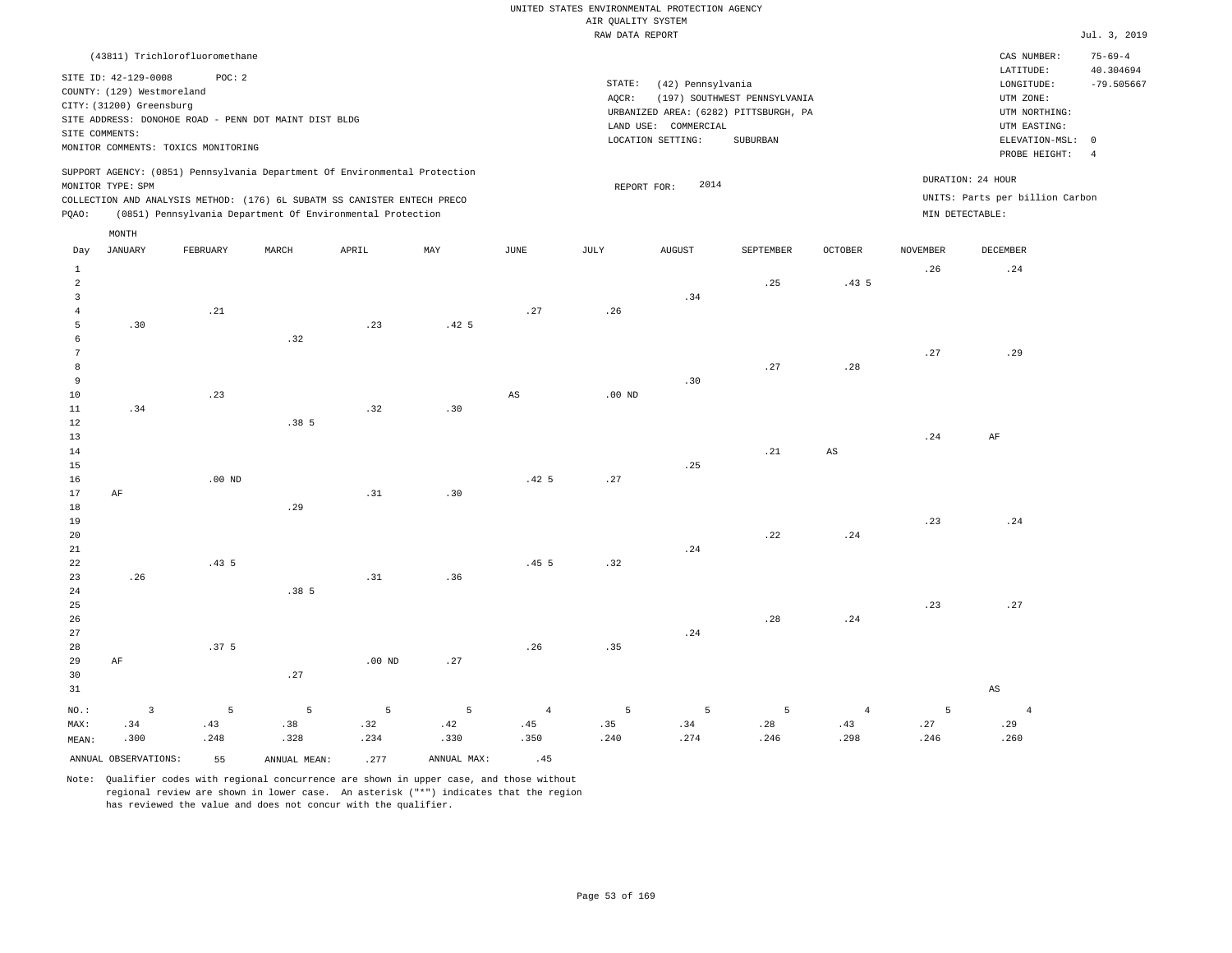|                                                                                                                                                                        | CAS NUMBER:                                                                            | $75 - 69 - 4$                                                                               |
|------------------------------------------------------------------------------------------------------------------------------------------------------------------------|----------------------------------------------------------------------------------------|---------------------------------------------------------------------------------------------|
| STATE:<br>(42) Pennsylvania<br>(197) SOUTHWEST PENNSYLVANIA<br>AOCR:<br>URBANIZED AREA: (6282) PITTSBURGH, PA<br>LAND USE: COMMERCIAL<br>LOCATION SETTING:<br>SUBURBAN | LATITUDE:<br>LONGITUDE:<br>UTM ZONE:<br>UTM NORTHING:<br>UTM EASTING:<br>PROBE HEIGHT: | 40.304694<br>$-79.505667$<br>-4                                                             |
| 2015<br>REPORT FOR:                                                                                                                                                    |                                                                                        |                                                                                             |
|                                                                                                                                                                        |                                                                                        | ELEVATION-MSL: 0<br>DURATION: 24 HOUR<br>UNITS: Parts per billion Carbon<br>MIN DETECTABLE: |

| Day            | JANUARY              | FEBRUARY     | MARCH              | APRIL          | MAY                    | JUNE        | JULY        | AUGUST     | SEPTEMBER   | OCTOBER                      | NOVEMBER | DECEMBER                     |
|----------------|----------------------|--------------|--------------------|----------------|------------------------|-------------|-------------|------------|-------------|------------------------------|----------|------------------------------|
| $\mathbf{1}$   |                      |              | .26                |                |                        |             |             |            |             |                              |          |                              |
| $\overline{a}$ |                      |              |                    |                |                        |             |             |            |             |                              | .27      | $\boldsymbol{\mathcal{.}}27$ |
| 3              |                      |              |                    |                |                        |             |             |            | .26         | .25                          |          |                              |
| $\overline{4}$ |                      |              |                    |                |                        |             |             | .32        |             |                              |          |                              |
| 5              |                      | $\rm{AF}$    |                    |                |                        | .23         | .23         |            |             |                              |          |                              |
| 6              | .27                  |              |                    | $\rm AF$       | $\mathbb{A}\mathbb{S}$ |             |             |            |             |                              |          |                              |
| $\overline{7}$ |                      |              | $\boldsymbol{.24}$ |                |                        |             |             |            |             |                              |          |                              |
| 8              |                      |              |                    |                |                        |             |             |            |             |                              | .33 QX   | .41 <sub>5</sub>             |
| 9              |                      |              |                    |                |                        |             |             |            | .26         | .26                          |          |                              |
| $10$           |                      |              |                    |                |                        |             |             | .28        |             |                              |          |                              |
| 11             |                      | .26          |                    |                |                        | .26         | $_{\rm AS}$ |            |             |                              |          |                              |
| 12             | .26                  |              |                    | .24            | .24                    |             |             |            |             |                              |          |                              |
| 13             |                      |              | .24 $QX$           |                |                        |             |             |            |             |                              |          |                              |
| 14             |                      |              |                    |                |                        |             |             |            |             |                              | .23      | .29                          |
| 15             |                      |              |                    |                |                        |             |             |            | .26         | $\boldsymbol{\mathcal{.}}27$ |          |                              |
| 16             |                      |              |                    |                |                        |             |             | $\rm{AF}$  |             |                              |          |                              |
| 17             |                      | .29          |                    |                |                        | $.27\,$     | .26         |            |             |                              |          |                              |
| 18             | .26                  |              |                    | .23            | AS                     |             |             |            |             |                              |          |                              |
| 19             |                      |              | .23                |                |                        |             |             |            |             |                              |          |                              |
| $20\,$         |                      |              |                    |                |                        |             |             |            |             |                              | .24      | .27                          |
| $2\sqrt{1}$    |                      |              |                    |                |                        |             |             |            | .26         | $\rm{AF}$                    |          |                              |
| $2\sqrt{2}$    |                      |              |                    |                |                        |             |             | .26        |             |                              |          |                              |
| 23             |                      | .31          |                    |                |                        | .25         | .30         |            |             |                              |          |                              |
| $2\,4$         | $\rm{AF}$            |              |                    | .26            | .24                    |             |             |            |             |                              |          |                              |
| $25\,$         |                      |              | .22                |                |                        |             |             |            |             |                              |          |                              |
| $26\,$         |                      |              |                    |                |                        |             |             |            |             |                              | .26      | .00 $ND$                     |
| $2\,7$         |                      |              |                    |                |                        |             |             |            | .23         | .26                          |          |                              |
| $28\,$         |                      |              |                    |                |                        | .24         |             | .29        |             |                              |          |                              |
| 29             |                      |              |                    | .26            |                        |             | .30         |            |             |                              |          |                              |
| 30<br>31       | .26                  |              | .25                |                | $\rm{AF}$              |             |             |            |             |                              |          |                              |
|                |                      |              |                    |                |                        |             |             |            |             |                              |          |                              |
| $NO.$ :        | $\overline{4}$       | $\mathbf{3}$ | $\epsilon$         | $\overline{4}$ | $\overline{a}$         | $\mathsf S$ | $\sqrt{4}$  | $\sqrt{4}$ | $\mathsf S$ | $\sqrt{4}$                   | 5        | 5                            |
| MAX:           | .27                  | .31          | .26                | .26            | .24                    | .27         | .30         | .32        | .26         | .27                          | .33      | .41                          |
| MEAN:          | .263                 | .287         | .240               | .248           | .240                   | .250        | .273        | .288       | .254        | .260                         | .266     | .248                         |
|                | ANNUAL OBSERVATIONS: | 51           | ANNUAL MEAN:       | .259           | ANNUAL MAX:            | .41         |             |            |             |                              |          |                              |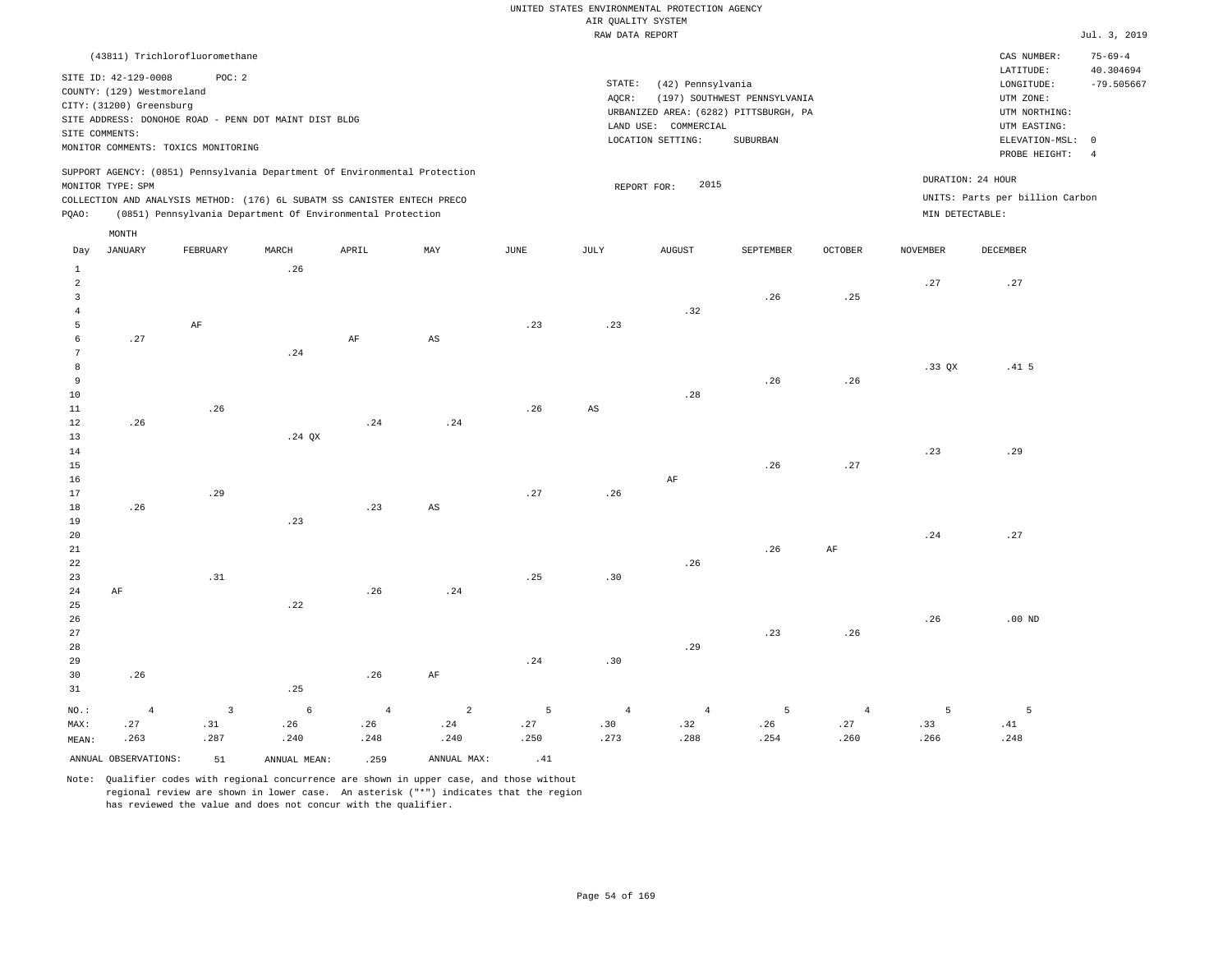| (43812) Chloroethane                                                                                                                                                                                                                               |                                                                                                               | CAS NUMBER:                                           | $75 - 00 - 3$ |  |  |
|----------------------------------------------------------------------------------------------------------------------------------------------------------------------------------------------------------------------------------------------------|---------------------------------------------------------------------------------------------------------------|-------------------------------------------------------|---------------|--|--|
| SITE ID: 42-129-0008<br>POC: 2<br>COUNTY: (129) Westmoreland<br>CITY: (31200) Greensburg                                                                                                                                                           | STATE:<br>(42) Pennsylvania<br>(197) SOUTHWEST PENNSYLVANIA<br>AOCR:<br>URBANIZED AREA: (6282) PITTSBURGH, PA | LATITUDE:<br>LONGITUDE:<br>UTM ZONE:<br>UTM NORTHING: |               |  |  |
| SITE ADDRESS: DONOHOE ROAD - PENN DOT MAINT DIST BLDG<br>SITE COMMENTS:<br>MONITOR COMMENTS: TOXICS MONITORING                                                                                                                                     | LAND USE: COMMERCIAL<br>SUBURBAN<br>LOCATION SETTING:                                                         | UTM EASTING:<br>ELEVATION-MSL: 0<br>PROBE HEIGHT:     |               |  |  |
| SUPPORT AGENCY: (0851) Pennsylvania Department Of Environmental Protection<br>MONITOR TYPE: SPM<br>COLLECTION AND ANALYSIS METHOD: (176) 6L SUBATM SS CANISTER ENTECH PRECO<br>(0851) Pennsylvania Department Of Environmental Protection<br>POAO: | DURATION: 24 HOUR<br>2013<br>REPORT FOR:<br>MIN DETECTABLE:                                                   | UNITS: Parts per billion Carbon                       |               |  |  |
| MONTH<br>$\sim$ mm $\sim$ $\sim$<br>$-$ -----<br>$- - - - - -$<br><b>Property Controllering Controllering</b><br>-----------<br>$\mathbf{r}$<br><b></b>                                                                                            | 1.77777777777<br>$\alpha$ mmmtrenn<br>$\alpha$ monn<br><b>370770380000</b>                                    | <b>DRAHLIND</b>                                       |               |  |  |

| Day            | JANUARY              | FEBRUARY | MARCH             | APRIL                  | MAY                    | JUNE           | JULY     | AUGUST                  | SEPTEMBER               | OCTOBER           | NOVEMBER | DECEMBER       |
|----------------|----------------------|----------|-------------------|------------------------|------------------------|----------------|----------|-------------------------|-------------------------|-------------------|----------|----------------|
| $\mathbf{1}$   |                      |          |                   |                        |                        |                |          |                         | $\mathbb{A}\mathbb{S}$  | .00 <sub>ND</sub> |          |                |
| $\sqrt{2}$     |                      |          |                   |                        |                        |                |          | $.00$ ND                |                         |                   |          |                |
| 3              |                      | $.00$ ND |                   |                        |                        | $_{\rm AS}$    | $.00$ ND |                         |                         |                   |          |                |
| $\overline{4}$ | $.00$ ND             |          |                   | $.00$ ND               | $.00$ ND               |                |          |                         |                         |                   |          |                |
| 5              |                      |          | $.00$ ND          |                        |                        |                |          |                         |                         |                   |          |                |
| 6              |                      |          |                   |                        |                        |                |          |                         |                         |                   | $.00$ ND | $.00$ ND       |
| 7              |                      |          |                   |                        |                        |                |          |                         | $.00$ ND                | $.00$ ND          |          |                |
| 8              |                      |          |                   |                        |                        |                |          | $.00$ ND                |                         |                   |          |                |
| 9              |                      | $.00$ ND |                   |                        |                        | $.00$ ND       | $.00$ ND |                         |                         |                   |          |                |
| 10             | $.00$ ND             |          |                   | $.00$ ND               | $.00$ ND               |                |          |                         |                         |                   |          |                |
| 11             |                      |          | $.00$ ND          |                        |                        |                |          |                         |                         |                   |          |                |
| 12             |                      |          |                   |                        |                        |                |          |                         |                         |                   | $.00$ ND | $_{\rm AS}$    |
| 13             |                      |          |                   |                        |                        |                |          |                         | $.00$ ND                | $.00$ ND          |          |                |
| 14             |                      |          |                   |                        |                        |                |          | $.00$ ND                |                         |                   |          |                |
| 15             |                      | $.00$ ND |                   |                        |                        | $.00$ ND       | $.00$ ND |                         |                         |                   |          |                |
| 16             | $.00$ ND             |          |                   | $.00$ ND               | $\mathbb{A}\mathbb{S}$ |                |          |                         |                         |                   |          |                |
| 17             |                      |          | .00 <sub>ND</sub> |                        |                        |                |          |                         |                         |                   |          |                |
| 18             |                      |          |                   |                        |                        |                |          |                         |                         |                   | $.00$ ND | $.00$ ND       |
| 19             |                      |          |                   |                        |                        |                |          |                         | $.00$ ND                | $.00$ ND          |          |                |
| 20             |                      |          |                   |                        |                        |                |          | $\mathbb{A}\mathbb{S}$  |                         |                   |          |                |
| 21             |                      | $.00$ ND |                   |                        |                        | $.00$ ND       | $.00$ ND |                         |                         |                   |          |                |
| 22             | $.00~\mathrm{ND}$    |          |                   | $.00$ ND               | $.00$ ND               |                |          |                         |                         |                   |          |                |
| 23             |                      |          | $.00$ ND          |                        |                        |                |          |                         |                         |                   |          |                |
| $2\sqrt{4}$    |                      |          |                   |                        |                        |                |          |                         |                         |                   | $.00$ ND | $.00$ ND       |
| 25             |                      |          |                   |                        |                        |                |          |                         | AF                      | $.00$ ND          |          |                |
| 26             |                      |          |                   |                        |                        |                |          | $\mathbb{A}\mathbb{S}$  |                         |                   |          |                |
| 27             |                      | $.00$ ND |                   |                        |                        | $.00$ ND       | $.00$ ND |                         |                         |                   |          |                |
| 28             | $.00$ ND             |          |                   | $\mathbb{A}\mathbb{S}$ | $.00$ ND               |                |          |                         |                         |                   |          |                |
| 29             |                      |          | $.00$ ND          |                        |                        |                |          |                         |                         |                   |          |                |
| 30             |                      |          |                   |                        |                        |                |          |                         |                         |                   | $.00$ ND | $.00$ ND       |
| 31             |                      |          |                   |                        |                        |                |          |                         |                         | $.00$ ND          |          |                |
| NO.:           | 5                    | 5        | 5                 | $\overline{4}$         | $\overline{4}$         | $\overline{4}$ | 5        | $\overline{\mathbf{3}}$ | $\overline{\mathbf{3}}$ | $\epsilon$        | 5        | $\overline{4}$ |
| MAX:           | 0.00                 | 0.00     | 0.00              | 0.00                   | 0.00                   | 0.00           | 0.00     | 0.00                    | 0.00                    | 0.00              | 0.00     | 0.00           |
| MEAN:          | 0.000                | 0.000    | 0.000             | 0.000                  | 0.000                  | 0.000          | 0.000    | 0.000                   | 0.000                   | 0.000             | 0.000    | 0.000          |
|                | ANNUAL OBSERVATIONS: | 53       | ANNUAL MEAN:      | 0.000                  | ANNUAL MAX:            | 0.00           |          |                         |                         |                   |          |                |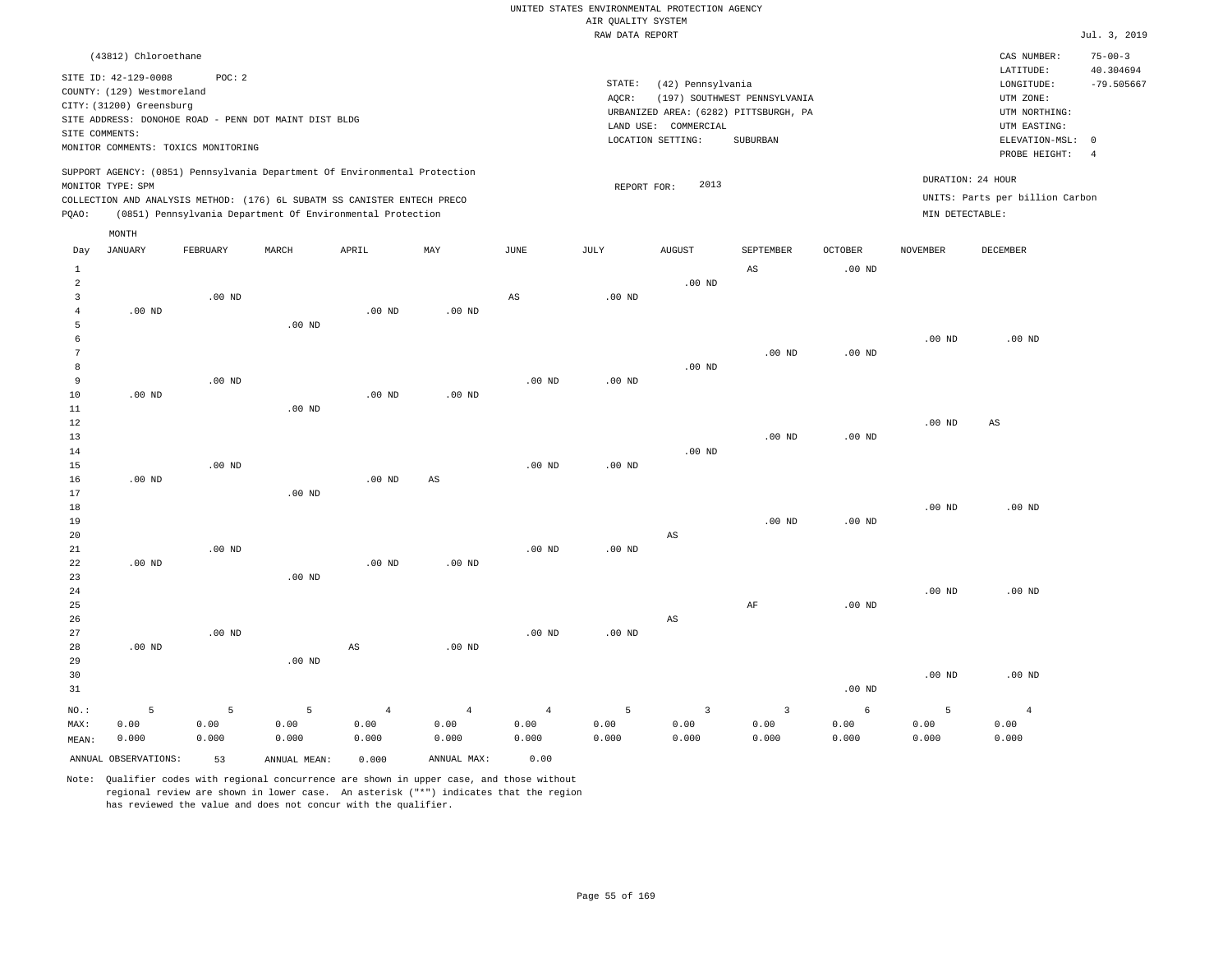| (43812) Chloroethane                                                                                                                                                                                                                               |                                                                                                                                       | $75 - 00 - 3$<br>CAS NUMBER:                                                                       |
|----------------------------------------------------------------------------------------------------------------------------------------------------------------------------------------------------------------------------------------------------|---------------------------------------------------------------------------------------------------------------------------------------|----------------------------------------------------------------------------------------------------|
| SITE ID: 42-129-0008<br>POC:2<br>COUNTY: (129) Westmoreland<br>CITY: (31200) Greensburg<br>SITE ADDRESS: DONOHOE ROAD - PENN DOT MAINT DIST BLDG                                                                                                   | STATE:<br>(42) Pennsylvania<br>(197) SOUTHWEST PENNSYLVANIA<br>AOCR:<br>URBANIZED AREA: (6282) PITTSBURGH, PA<br>LAND USE: COMMERCIAL | 40.304694<br>LATITUDE:<br>$-79.505667$<br>LONGITUDE:<br>UTM ZONE:<br>UTM NORTHING:<br>UTM EASTING: |
| SITE COMMENTS:<br>MONITOR COMMENTS: TOXICS MONITORING                                                                                                                                                                                              | LOCATION SETTING:<br>SUBURBAN                                                                                                         | ELEVATION-MSL: 0<br>PROBE HEIGHT:<br>-4                                                            |
| SUPPORT AGENCY: (0851) Pennsylvania Department Of Environmental Protection<br>MONITOR TYPE: SPM<br>COLLECTION AND ANALYSIS METHOD: (176) 6L SUBATM SS CANISTER ENTECH PRECO<br>(0851) Pennsylvania Department Of Environmental Protection<br>POAO: | 2014<br>REPORT FOR:                                                                                                                   | DURATION: 24 HOUR<br>UNITS: Parts per billion Carbon<br>MIN DETECTABLE:                            |
| MONTH                                                                                                                                                                                                                                              |                                                                                                                                       |                                                                                                    |

| Day            | <b>JANUARY</b>       | FEBRUARY | $\tt MARCH$  | APRIL             | $\mathtt{MAX}$    | $_{\rm JUNE}$  | $\mathtt{JULY}$   | AUGUST   | SEPTEMBER | OCTOBER                | NOVEMBER | $\tt DECEMBER$ |
|----------------|----------------------|----------|--------------|-------------------|-------------------|----------------|-------------------|----------|-----------|------------------------|----------|----------------|
| $\mathbf{1}$   |                      |          |              |                   |                   |                |                   |          |           |                        | $.00$ ND | $.00$ ND       |
| $\overline{a}$ |                      |          |              |                   |                   |                |                   |          | $.00$ ND  | $.00$ ND               |          |                |
| 3              |                      |          |              |                   |                   |                |                   | $.00$ ND |           |                        |          |                |
| 4              |                      | $.00$ ND |              |                   |                   | $.00$ ND       | $.00$ ND          |          |           |                        |          |                |
| 5              | $.00$ ND             |          |              | .00 <sub>ND</sub> | .00 <sub>ND</sub> |                |                   |          |           |                        |          |                |
| 6              |                      |          | $.00$ ND     |                   |                   |                |                   |          |           |                        |          |                |
| 7              |                      |          |              |                   |                   |                |                   |          |           |                        | $.00$ ND | $.00$ ND       |
| 8<br>9         |                      |          |              |                   |                   |                |                   | .00 $ND$ | $.00$ ND  | $.00$ ND               |          |                |
| 10             |                      | $.00$ ND |              |                   |                   | AS             | $.00$ ND          |          |           |                        |          |                |
| 11             | $.00$ ND             |          |              | $.00$ ND          | $.00$ ND          |                |                   |          |           |                        |          |                |
| 12             |                      |          | $.00$ ND     |                   |                   |                |                   |          |           |                        |          |                |
| 13             |                      |          |              |                   |                   |                |                   |          |           |                        | $.00$ ND | $\rm AF$       |
| 14             |                      |          |              |                   |                   |                |                   |          | $.00$ ND  | $\mathbb{A}\mathbb{S}$ |          |                |
| 15             |                      |          |              |                   |                   |                |                   | $.00$ ND |           |                        |          |                |
| 16             |                      | $.00$ ND |              |                   |                   | $.00$ ND       | .00 <sub>ND</sub> |          |           |                        |          |                |
| 17             | $\rm AF$             |          |              | $.00$ ND          | $.00$ ND          |                |                   |          |           |                        |          |                |
| $18\,$         |                      |          | $.00$ ND     |                   |                   |                |                   |          |           |                        |          |                |
| 19             |                      |          |              |                   |                   |                |                   |          |           |                        | $.00$ ND | $.00$ ND       |
| 20             |                      |          |              |                   |                   |                |                   |          | $.00$ ND  | $.00$ ND               |          |                |
| 21             |                      |          |              |                   |                   |                |                   | $.00$ ND |           |                        |          |                |
| 22             |                      | $.00$ ND |              |                   |                   | $.00$ ND       | .00 <sub>ND</sub> |          |           |                        |          |                |
| 23             | $.00$ ND             |          |              | $.00$ ND          | $.00$ ND          |                |                   |          |           |                        |          |                |
| 24             |                      |          | $.00$ ND     |                   |                   |                |                   |          |           |                        |          |                |
| 25             |                      |          |              |                   |                   |                |                   |          |           |                        | $.00$ ND | $.00$ ND       |
| 26             |                      |          |              |                   |                   |                |                   |          | $.00$ ND  | $.00$ ND               |          |                |
| 27<br>28       |                      | $.00$ ND |              |                   |                   | $.00$ ND       | $.00$ ND          | $.00$ ND |           |                        |          |                |
| 29             | $\rm AF$             |          |              | $.00$ ND          | $.00$ ND          |                |                   |          |           |                        |          |                |
| 30             |                      |          | $.00$ ND     |                   |                   |                |                   |          |           |                        |          |                |
| 31             |                      |          |              |                   |                   |                |                   |          |           |                        |          | $_{\rm AS}$    |
|                |                      |          |              |                   |                   |                |                   |          |           |                        |          |                |
| $NO.$ :        | $\mathbf{3}$         | 5        | 5            | 5                 | 5                 | $\overline{4}$ | 5                 | 5        | 5         | $\overline{4}$         | 5        | $\overline{4}$ |
| MAX:           | 0.00                 | 0.00     | 0.00         | 0.00              | 0.00              | 0.00           | 0.00              | 0.00     | 0.00      | 0.00                   | 0.00     | 0.00           |
| MEAN:          | 0.000                | 0.000    | 0.000        | 0.000             | 0.000             | 0.000          | 0.000             | 0.000    | 0.000     | 0.000                  | 0.000    | 0.000          |
|                | ANNUAL OBSERVATIONS: | 55       | ANNUAL MEAN: | 0.000             | ANNUAL MAX:       | 0.00           |                   |          |           |                        |          |                |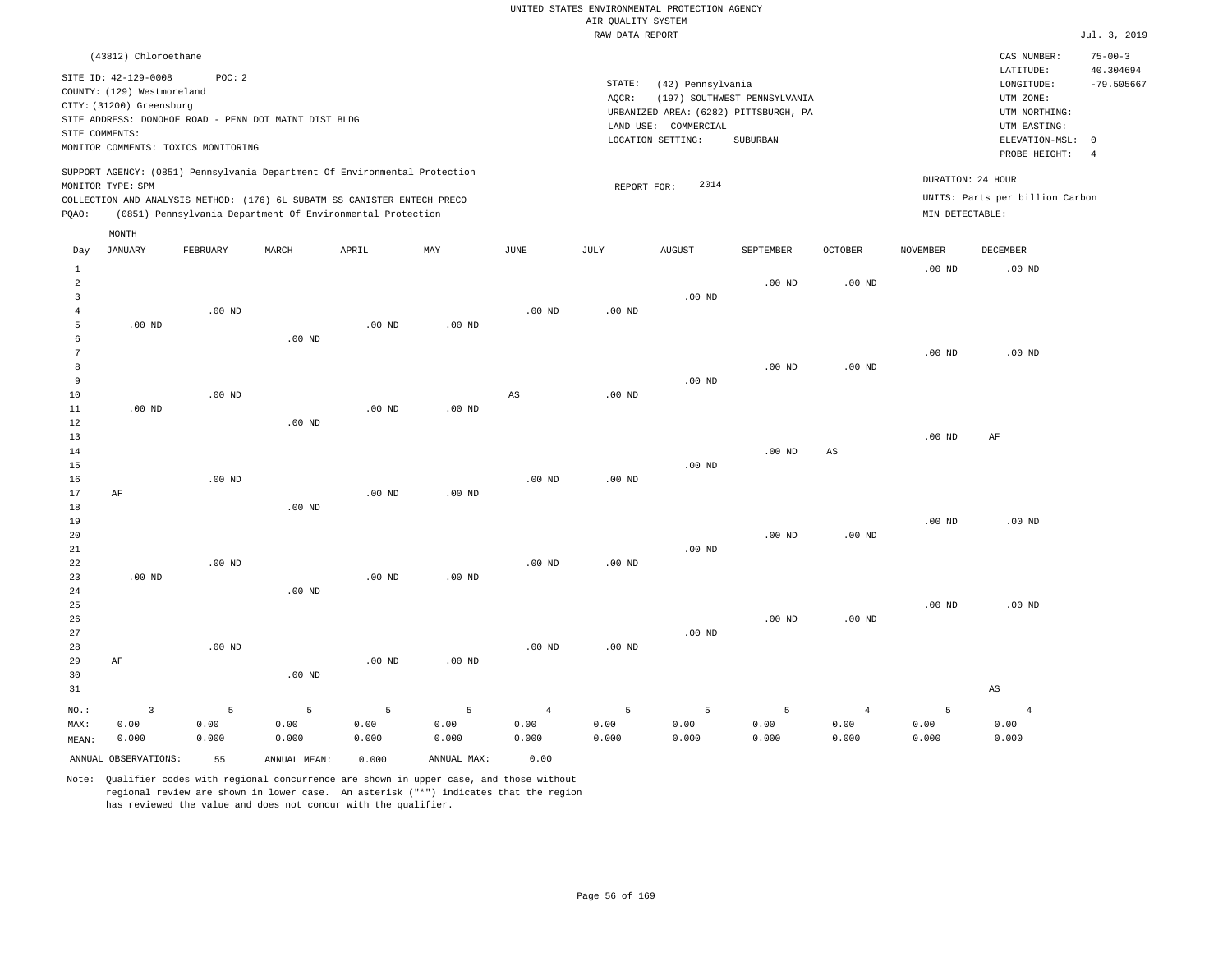|                                                                                                                                                                                                           | (43812) Chloroethane         |                                                                                                                                                                                                                      |       |     |      |                 |                                                                |                                                                                   |         |                                      | CAS NUMBER:                                   | $75 - 00 - 3$ |
|-----------------------------------------------------------------------------------------------------------------------------------------------------------------------------------------------------------|------------------------------|----------------------------------------------------------------------------------------------------------------------------------------------------------------------------------------------------------------------|-------|-----|------|-----------------|----------------------------------------------------------------|-----------------------------------------------------------------------------------|---------|--------------------------------------|-----------------------------------------------|---------------|
| POC:2<br>SITE ID: 42-129-0008<br>COUNTY: (129) Westmoreland<br>CITY: (31200) Greensburg<br>SITE ADDRESS: DONOHOE ROAD - PENN DOT MAINT DIST BLDG<br>SITE COMMENTS:<br>MONITOR COMMENTS: TOXICS MONITORING |                              |                                                                                                                                                                                                                      |       |     |      | STATE:<br>AOCR: | (42) Pennsylvania<br>LAND USE: COMMERCIAL<br>LOCATION SETTING: | (197) SOUTHWEST PENNSYLVANIA<br>URBANIZED AREA: (6282) PITTSBURGH, PA<br>SUBURBAN |         |                                      | 40.304694<br>$-79.505667$<br>ELEVATION-MSL: 0 |               |
| MONITOR TYPE: SPM<br>POAO:                                                                                                                                                                                |                              | SUPPORT AGENCY: (0851) Pennsylvania Department Of Environmental Protection<br>COLLECTION AND ANALYSIS METHOD: (176) 6L SUBATM SS CANISTER ENTECH PRECO<br>(0851) Pennsylvania Department Of Environmental Protection |       |     |      | REPORT FOR:     | 2015                                                           |                                                                                   |         | DURATION: 24 HOUR<br>MIN DETECTABLE: | UNITS: Parts per billion Carbon               |               |
| Day                                                                                                                                                                                                       | MONTH<br>FEBRUARY<br>JANUARY | MARCH                                                                                                                                                                                                                | APRIL | MAY | JUNE | JULY            | AUGUST                                                         | SEPTEMBER                                                                         | OCTOBER | NOVEMBER                             | DECEMBER                                      |               |

|                | ANNUAL OBSERVATIONS: | 51             | ANNUAL MEAN:  | 0.000          | ANNUAL MAX:            | 0.00          |                        |                |               |                |               |               |
|----------------|----------------------|----------------|---------------|----------------|------------------------|---------------|------------------------|----------------|---------------|----------------|---------------|---------------|
| MAX:<br>MEAN:  | 0.00<br>0.000        | 0.00<br>0.000  | 0.00<br>0.000 | 0.00<br>0.000  | 0.00<br>0.000          | 0.00<br>0.000 | 0.00<br>0.000          | 0.00<br>0.000  | 0.00<br>0.000 | 0.00<br>0.000  | 0.00<br>0.000 | 0.00<br>0.000 |
| $_{\rm NO.}$ : | $\overline{4}$       | $\overline{3}$ | $\epsilon$    | $\overline{4}$ | $\overline{a}$         | 5             | $\overline{4}$         | $\overline{4}$ | 5             | $\overline{4}$ | 5             | 5             |
| 31             |                      |                | .00 $ND$      |                |                        |               |                        |                |               |                |               |               |
| 30             | $.00$ ND             |                |               | $.00$ ND       | AF                     |               |                        |                |               |                |               |               |
| 29             |                      |                |               |                |                        | $.00$ ND      | $.00$ ND               |                |               |                |               |               |
| 28             |                      |                |               |                |                        |               |                        | $.00$ ND       |               |                |               |               |
| 27             |                      |                |               |                |                        |               |                        |                | $.00$ ND      | .00 $ND$       |               |               |
| 26             |                      |                |               |                |                        |               |                        |                |               |                | $.00$ ND      | $.00$ ND      |
| 25             |                      |                | $.00$ ND      |                |                        |               |                        |                |               |                |               |               |
| 23<br>24       | $\rm AF$             | .00 $ND$       |               | .00 $ND$       | $.00$ ND               | .00 $ND$      | .00 $ND$               |                |               |                |               |               |
| 22             |                      |                |               |                |                        |               |                        | $.00$ ND       |               |                |               |               |
| 21             |                      |                |               |                |                        |               |                        |                | $.00$ ND      | $\rm{AF}$      |               |               |
| 20             |                      |                |               |                |                        |               |                        |                |               |                | $.00$ ND      | .00 $ND$      |
| 19             |                      |                | $.00$ ND      |                |                        |               |                        |                |               |                |               |               |
| 18             | $.00$ ND             |                |               | $.00$ ND       | $\mathbb{A}\mathbb{S}$ |               |                        |                |               |                |               |               |
| 17             |                      | $.00$ ND       |               |                |                        | $.00$ ND      | .00 $ND$               |                |               |                |               |               |
| 16             |                      |                |               |                |                        |               |                        | $\rm{AF}$      |               |                |               |               |
| 15             |                      |                |               |                |                        |               |                        |                | $.00$ ND      | .00 $ND$       |               |               |
| 14             |                      |                |               |                |                        |               |                        |                |               |                | .00 $ND$      | $.00$ ND      |
| 13             |                      |                | $.00$ ND      |                |                        |               |                        |                |               |                |               |               |
| 12             | $.00$ ND             |                |               | $.00$ ND       | $.00$ ND               |               |                        |                |               |                |               |               |
| 11             |                      | $.00$ ND       |               |                |                        | .00 $ND$      | $\mathbb{A}\mathbb{S}$ |                |               |                |               |               |
| 10             |                      |                |               |                |                        |               |                        | $.00$ ND       |               |                |               |               |
| 9              |                      |                |               |                |                        |               |                        |                | $.00$ ND      | $.00$ ND       |               |               |
| 8              |                      |                |               |                |                        |               |                        |                |               |                | $.00$ ND      | $.00$ ND      |
| 7              |                      |                | $.00$ ND      |                |                        |               |                        |                |               |                |               |               |
| 5<br>6         | $.00$ ND             | $\rm AF$       |               | $\rm{AF}$      | $\mathbb{A}\mathbb{S}$ | $.00$ ND      | .00 $ND$               |                |               |                |               |               |
| $\sqrt{4}$     |                      |                |               |                |                        |               |                        | $.00$ ND       |               |                |               |               |
| 3              |                      |                |               |                |                        |               |                        |                | .00 $ND$      | .00 $ND$       |               |               |
| $\sqrt{2}$     |                      |                |               |                |                        |               |                        |                |               |                | .00 $ND$      | .00 $ND$      |
| 1              |                      |                | .00 $ND$      |                |                        |               |                        |                |               |                |               |               |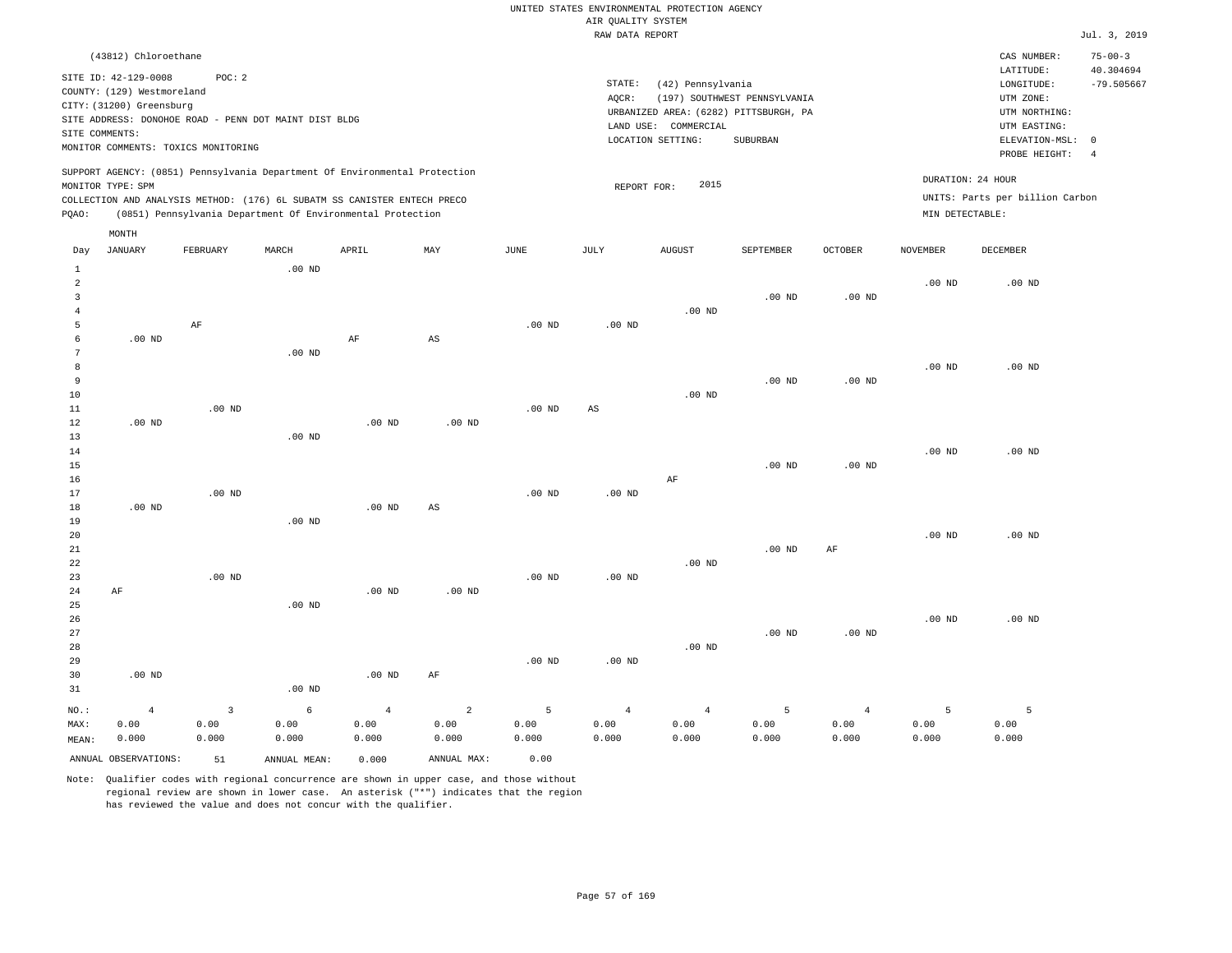| (43813) 1,1-Dichloroethane                                                                                                                                                                                                                                  |                                                                                                                                                                        | CAS NUMBER:                                                                                                | $75 - 34 - 3$                   |
|-------------------------------------------------------------------------------------------------------------------------------------------------------------------------------------------------------------------------------------------------------------|------------------------------------------------------------------------------------------------------------------------------------------------------------------------|------------------------------------------------------------------------------------------------------------|---------------------------------|
| SITE ID: 42-129-0008<br>POC:2<br>COUNTY: (129) Westmoreland<br>CITY: (31200) Greensburg<br>SITE ADDRESS: DONOHOE ROAD - PENN DOT MAINT DIST BLDG<br>SITE COMMENTS:<br>MONITOR COMMENTS: TOXICS MONITORING                                                   | STATE:<br>(42) Pennsylvania<br>(197) SOUTHWEST PENNSYLVANIA<br>AOCR:<br>URBANIZED AREA: (6282) PITTSBURGH, PA<br>LAND USE: COMMERCIAL<br>LOCATION SETTING:<br>SUBURBAN | LATITUDE:<br>LONGITUDE:<br>UTM ZONE:<br>UTM NORTHING:<br>UTM EASTING:<br>ELEVATION-MSL: 0<br>PROBE HEIGHT: | 40.304694<br>$-79.505667$<br>-4 |
| SUPPORT AGENCY: (0851) Pennsylvania Department Of Environmental Protection<br>MONITOR TYPE: SPM<br>COLLECTION AND ANALYSIS METHOD: (176) 6L SUBATM SS CANISTER ENTECH PRECO<br>(0851) Pennsylvania Department Of Environmental Protection<br>POAO:<br>MONTH | 2013<br>REPORT FOR:<br>MIN DETECTABLE:                                                                                                                                 | DURATION: 24 HOUR<br>UNITS: Parts per billion Carbon                                                       |                                 |

| Day               | JANUARY              | FEBRUARY | MARCH        | APRIL          | $\mathtt{MAX}$         | $_{\rm JUNE}$  | JULY     | ${\tt AUGUST}$          | SEPTEMBER               | OCTOBER           | NOVEMBER          | DECEMBER       |
|-------------------|----------------------|----------|--------------|----------------|------------------------|----------------|----------|-------------------------|-------------------------|-------------------|-------------------|----------------|
| 1                 |                      |          |              |                |                        |                |          |                         | $\mathbb{A}\mathbb{S}$  | .00 <sub>ND</sub> |                   |                |
| $\overline{a}$    |                      |          |              |                |                        |                |          | .00 $ND$                |                         |                   |                   |                |
| 3                 |                      | $.00$ ND |              |                |                        | $_{\rm AS}$    | .00 $ND$ |                         |                         |                   |                   |                |
| $\overline{4}$    | $.00$ ND             |          |              | $.00$ ND       | $.00$ ND               |                |          |                         |                         |                   |                   |                |
| 5                 |                      |          | $.00$ ND     |                |                        |                |          |                         |                         |                   |                   |                |
| 6                 |                      |          |              |                |                        |                |          |                         |                         |                   | $.00$ ND          | $.00$ ND       |
| 7                 |                      |          |              |                |                        |                |          |                         | $.00$ ND                | $.00$ ND          |                   |                |
| 8                 |                      |          |              |                |                        |                |          | $.00$ ND                |                         |                   |                   |                |
| 9                 |                      | $.00$ ND |              |                |                        | $.00$ ND       | $.00$ ND |                         |                         |                   |                   |                |
| 10                | $.00$ ND             |          |              | $.00$ ND       | $.00$ ND               |                |          |                         |                         |                   |                   |                |
| $11\,$            |                      |          | $.00$ ND     |                |                        |                |          |                         |                         |                   |                   |                |
| 12                |                      |          |              |                |                        |                |          |                         |                         |                   | $.00$ ND          | AS             |
| $13$              |                      |          |              |                |                        |                |          |                         | $.00$ ND                | .00 <sub>ND</sub> |                   |                |
| 14                |                      |          |              |                |                        |                |          | $.00$ ND                |                         |                   |                   |                |
| 15                |                      | $.00$ ND |              |                |                        | $.00$ ND       | $.00$ ND |                         |                         |                   |                   |                |
| 16                | .00 $ND$             |          |              | $.00$ ND       | $\mathbb{A}\mathbb{S}$ |                |          |                         |                         |                   |                   |                |
| 17                |                      |          | $.00$ ND     |                |                        |                |          |                         |                         |                   |                   |                |
| 18                |                      |          |              |                |                        |                |          |                         |                         |                   | $.00$ ND          | $.00$ ND       |
| 19                |                      |          |              |                |                        |                |          |                         | $.00$ ND                | $.00$ ND          |                   |                |
| 20                |                      |          |              |                |                        |                |          | $_{\rm AS}$             |                         |                   |                   |                |
| 21                |                      | $.00$ ND |              |                |                        | $.00$ ND       | .00 $ND$ |                         |                         |                   |                   |                |
| 22                | $.00$ ND             |          |              | $.00$ ND       | $.00$ ND               |                |          |                         |                         |                   |                   |                |
| 23                |                      |          | $.00$ ND     |                |                        |                |          |                         |                         |                   |                   |                |
| $2\sqrt{4}$<br>25 |                      |          |              |                |                        |                |          |                         | $\rm AF$                | $.00$ ND          | .00 <sub>ND</sub> | $.00$ ND       |
| 26                |                      |          |              |                |                        |                |          | $\mathbb{A}\mathbb{S}$  |                         |                   |                   |                |
| 27                |                      | .00 $ND$ |              |                |                        | $.00$ ND       | $.00$ ND |                         |                         |                   |                   |                |
| 28                | .00 $ND$             |          |              | AS             | $.00$ ND               |                |          |                         |                         |                   |                   |                |
| 29                |                      |          | $.00$ ND     |                |                        |                |          |                         |                         |                   |                   |                |
| 30                |                      |          |              |                |                        |                |          |                         |                         |                   | $.00$ ND          | $.00$ ND       |
| 31                |                      |          |              |                |                        |                |          |                         |                         | .00 $ND$          |                   |                |
|                   |                      |          |              |                |                        |                |          |                         |                         |                   |                   |                |
| $NO.$ :           | 5                    | 5        | 5            | $\overline{4}$ | $\overline{4}$         | $\overline{4}$ | 5        | $\overline{\mathbf{3}}$ | $\overline{\mathbf{3}}$ | 6                 | 5                 | $\overline{4}$ |
| MAX:              | 0.00                 | 0.00     | 0.00         | 0.00           | 0.00                   | 0.00           | 0.00     | 0.00                    | 0.00                    | 0.00              | 0.00              | 0.00           |
| MEAN:             | 0.000                | 0.000    | 0.000        | 0.000          | 0.000                  | 0.000          | 0.000    | 0.000                   | 0.000                   | 0.000             | 0.000             | 0.000          |
|                   | ANNUAL OBSERVATIONS: | 53       | ANNUAL MEAN: | 0.000          | ANNUAL MAX:            | 0.00           |          |                         |                         |                   |                   |                |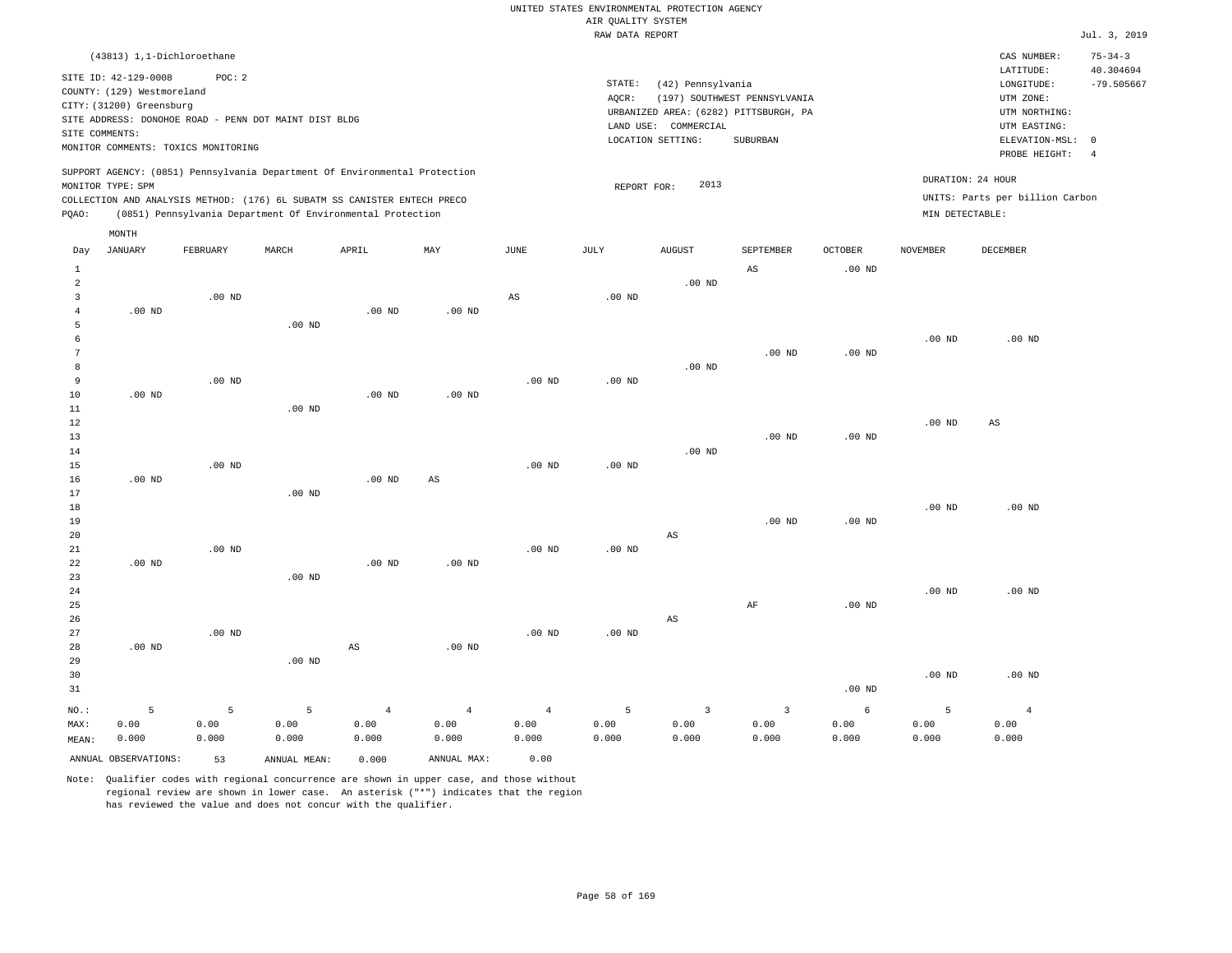|                                                                                                                                                                        | CAS NUMBER:                                                           | $75 - 34 - 3$                                                                                                |
|------------------------------------------------------------------------------------------------------------------------------------------------------------------------|-----------------------------------------------------------------------|--------------------------------------------------------------------------------------------------------------|
| STATE:<br>(42) Pennsylvania<br>(197) SOUTHWEST PENNSYLVANIA<br>AOCR:<br>URBANIZED AREA: (6282) PITTSBURGH, PA<br>LAND USE: COMMERCIAL<br>LOCATION SETTING:<br>SUBURBAN | LATITUDE:<br>LONGITUDE:<br>UTM ZONE:<br>UTM NORTHING:<br>UTM EASTING: | 40.304694<br>$-79.505667$<br>-4                                                                              |
| 2014<br>REPORT FOR:                                                                                                                                                    |                                                                       |                                                                                                              |
|                                                                                                                                                                        |                                                                       | ELEVATION-MSL: 0<br>PROBE HEIGHT:<br>DURATION: 24 HOUR<br>UNITS: Parts per billion Carbon<br>MIN DETECTABLE: |

| Day                     | <b>JANUARY</b>       | FEBRUARY | MARCH           | APRIL    | MAY         | JUNE           | $_{\rm JULY}$     | <b>AUGUST</b> | SEPTEMBER | OCTOBER                | NOVEMBER | DECEMBER               |
|-------------------------|----------------------|----------|-----------------|----------|-------------|----------------|-------------------|---------------|-----------|------------------------|----------|------------------------|
| $\mathbf{1}$            |                      |          |                 |          |             |                |                   |               |           |                        | $.00$ ND | .00 <sub>ND</sub>      |
| $\overline{\mathbf{c}}$ |                      |          |                 |          |             |                |                   |               | $.00$ ND  | .00 <sub>ND</sub>      |          |                        |
| 3                       |                      |          |                 |          |             |                |                   | $.00$ ND      |           |                        |          |                        |
| $\overline{4}$          |                      | $.00$ ND |                 |          |             | $.00$ ND       | $.00$ ND          |               |           |                        |          |                        |
| 5                       | $.00$ ND             |          |                 | $.00$ ND | $.00$ ND    |                |                   |               |           |                        |          |                        |
| 6                       |                      |          | $.00$ ND        |          |             |                |                   |               |           |                        |          |                        |
| 7                       |                      |          |                 |          |             |                |                   |               |           |                        | $.00$ ND | $.00$ ND               |
| 8                       |                      |          |                 |          |             |                |                   |               | $.00$ ND  | $.00$ ND               |          |                        |
| 9                       |                      |          |                 |          |             |                |                   | $.00$ ND      |           |                        |          |                        |
| 10                      |                      | $.00$ ND |                 |          |             | AS             | $.00$ ND          |               |           |                        |          |                        |
| 11                      | $.00$ ND             |          |                 | $.00$ ND | $.00$ ND    |                |                   |               |           |                        |          |                        |
| 12                      |                      |          | $.00$ ND        |          |             |                |                   |               |           |                        |          |                        |
| 13                      |                      |          |                 |          |             |                |                   |               |           |                        | $.00$ ND | AF                     |
| 14                      |                      |          |                 |          |             |                |                   |               | $.00$ ND  | $\mathbb{A}\mathbb{S}$ |          |                        |
| 15                      |                      |          |                 |          |             |                |                   | $.00$ ND      |           |                        |          |                        |
| 16                      |                      | $.00$ ND |                 |          |             | $.00$ ND       | $.00$ ND          |               |           |                        |          |                        |
| 17                      | $\rm AF$             |          |                 | $.00$ ND | $.00$ ND    |                |                   |               |           |                        |          |                        |
| 18                      |                      |          | $.00$ ND        |          |             |                |                   |               |           |                        |          |                        |
| 19                      |                      |          |                 |          |             |                |                   |               |           |                        | $.00$ ND | $.00$ ND               |
| 20<br>21                |                      |          |                 |          |             |                |                   | $.00$ ND      | $.00$ ND  | $.00$ ND               |          |                        |
| $2\sqrt{2}$             |                      | $.00$ ND |                 |          |             | $.00$ ND       | $.00$ ND          |               |           |                        |          |                        |
| 23                      | $.00$ ND             |          |                 | $.00$ ND | $.00$ ND    |                |                   |               |           |                        |          |                        |
| 24                      |                      |          | $.00$ ND        |          |             |                |                   |               |           |                        |          |                        |
| 25                      |                      |          |                 |          |             |                |                   |               |           |                        | $.00$ ND | $.00$ ND               |
| 26                      |                      |          |                 |          |             |                |                   |               | $.00$ ND  | $.00$ ND               |          |                        |
| 27                      |                      |          |                 |          |             |                |                   | $.00$ ND      |           |                        |          |                        |
| 28                      |                      | $.00$ ND |                 |          |             | $.00$ ND       | .00 <sub>ND</sub> |               |           |                        |          |                        |
| 29                      | $\rm AF$             |          |                 | $.00$ ND | $.00$ ND    |                |                   |               |           |                        |          |                        |
| 30                      |                      |          | $.00$ ND        |          |             |                |                   |               |           |                        |          |                        |
| 31                      |                      |          |                 |          |             |                |                   |               |           |                        |          | $\mathbb{A}\mathbb{S}$ |
| $NO.$ :                 | $\overline{3}$       | 5        | $5\phantom{.0}$ | 5        | 5           | $\overline{4}$ | 5                 | 5             | 5         | $\overline{4}$         | 5        | $\overline{4}$         |
| MAX:                    | 0.00                 | 0.00     | 0.00            | 0.00     | 0.00        | 0.00           | 0.00              | 0.00          | 0.00      | 0.00                   | 0.00     | 0.00                   |
| MEAN:                   | 0.000                | 0.000    | 0.000           | 0.000    | 0.000       | 0.000          | 0.000             | 0.000         | 0.000     | 0.000                  | 0.000    | 0.000                  |
|                         |                      |          |                 |          |             |                |                   |               |           |                        |          |                        |
|                         | ANNUAL OBSERVATIONS: | 55       | ANNUAL MEAN:    | 0.000    | ANNUAL MAX: | 0.00           |                   |               |           |                        |          |                        |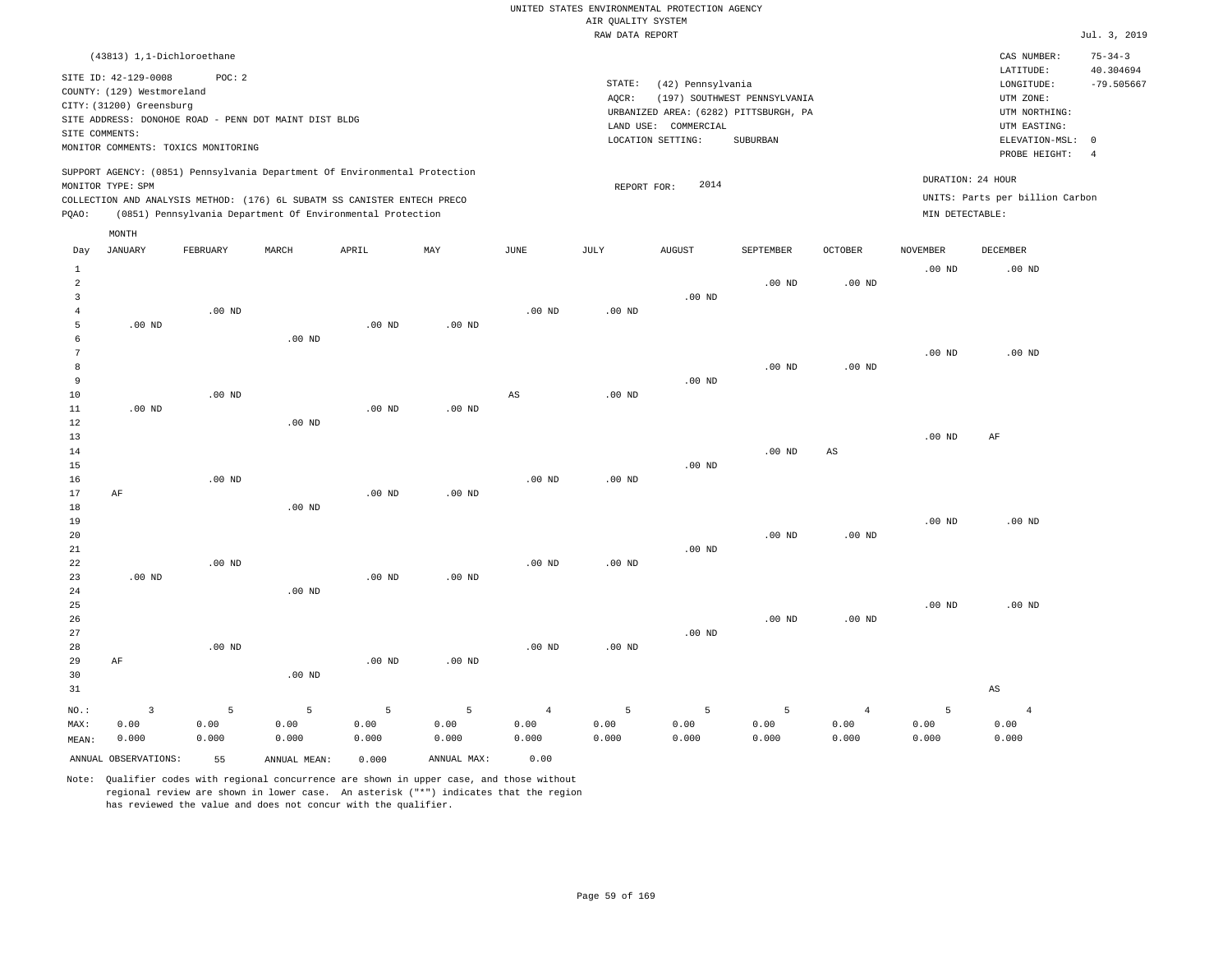| (43813) 1,1-Dichloroethane                                                                                                                                                                                                                         |                                                                                                                                                                        |                                      | CAS NUMBER:                                                                                                | $75 - 34 - 3$             |
|----------------------------------------------------------------------------------------------------------------------------------------------------------------------------------------------------------------------------------------------------|------------------------------------------------------------------------------------------------------------------------------------------------------------------------|--------------------------------------|------------------------------------------------------------------------------------------------------------|---------------------------|
| SITE ID: 42-129-0008<br>POC: 2<br>COUNTY: (129) Westmoreland<br>CITY: (31200) Greensburg<br>SITE ADDRESS: DONOHOE ROAD - PENN DOT MAINT DIST BLDG<br>SITE COMMENTS:<br>MONITOR COMMENTS: TOXICS MONITORING                                         | STATE:<br>(42) Pennsylvania<br>(197) SOUTHWEST PENNSYLVANIA<br>AOCR:<br>URBANIZED AREA: (6282) PITTSBURGH, PA<br>LAND USE: COMMERCIAL<br>LOCATION SETTING:<br>SUBURBAN |                                      | LATITUDE:<br>LONGITUDE:<br>UTM ZONE:<br>UTM NORTHING:<br>UTM EASTING:<br>ELEVATION-MSL: 0<br>PROBE HEIGHT: | 40.304694<br>$-79.505667$ |
| SUPPORT AGENCY: (0851) Pennsylvania Department Of Environmental Protection<br>MONITOR TYPE: SPM<br>COLLECTION AND ANALYSIS METHOD: (176) 6L SUBATM SS CANISTER ENTECH PRECO<br>(0851) Pennsylvania Department Of Environmental Protection<br>POAO: | 2015<br>REPORT FOR:                                                                                                                                                    | DURATION: 24 HOUR<br>MIN DETECTABLE: | UNITS: Parts per billion Carbon                                                                            |                           |
| MONTH                                                                                                                                                                                                                                              |                                                                                                                                                                        |                                      |                                                                                                            |                           |

| Day                                     | <b>JANUARY</b>       | FEBRUARY                  | MARCH             | APRIL          | MAY                    | $_{\rm JUNE}$ | $\mathtt{JULY}$        | AUGUST         | SEPTEMBER      | $OCTOBER$         | NOVEMBER | DECEMBER          |
|-----------------------------------------|----------------------|---------------------------|-------------------|----------------|------------------------|---------------|------------------------|----------------|----------------|-------------------|----------|-------------------|
| $\mathbf{1}$<br>$\overline{\mathbf{c}}$ |                      |                           | .00 <sub>ND</sub> |                |                        |               |                        |                |                |                   | $.00$ ND | $.00$ ND          |
| 3                                       |                      |                           |                   |                |                        |               |                        |                | $.00$ ND       | .00 <sub>ND</sub> |          |                   |
| $\overline{4}$                          |                      |                           |                   |                |                        |               |                        | $.00$ ND       |                |                   |          |                   |
| 5                                       |                      | AF                        |                   |                |                        | $.00$ ND      | $.00$ ND               |                |                |                   |          |                   |
| 6                                       | $.00$ ND             |                           |                   | AF             | $\mathbb{A}\mathbb{S}$ |               |                        |                |                |                   |          |                   |
| 7                                       |                      |                           | .00 <sub>ND</sub> |                |                        |               |                        |                |                |                   |          |                   |
| 8                                       |                      |                           |                   |                |                        |               |                        |                |                |                   | $.00$ ND | .00 <sub>ND</sub> |
| 9                                       |                      |                           |                   |                |                        |               |                        |                | $.00$ ND       | .00 <sub>ND</sub> |          |                   |
| 10                                      |                      |                           |                   |                |                        |               |                        | $.00$ ND       |                |                   |          |                   |
| 11                                      |                      | $.00$ ND                  |                   |                |                        | $.00$ ND      | $\mathbb{A}\mathbb{S}$ |                |                |                   |          |                   |
| $12\,$<br>13                            | $.00$ ND             |                           | $.00$ ND          | $.00$ ND       | $.00$ ND               |               |                        |                |                |                   |          |                   |
| 14                                      |                      |                           |                   |                |                        |               |                        |                |                |                   | $.00$ ND | $.00$ ND          |
| 15                                      |                      |                           |                   |                |                        |               |                        |                | $.00$ ND       | $.00$ ND          |          |                   |
| 16                                      |                      |                           |                   |                |                        |               |                        | AF             |                |                   |          |                   |
| 17                                      |                      | $.00$ ND                  |                   |                |                        | $.00$ ND      | $.00$ ND               |                |                |                   |          |                   |
| 18                                      | $.00$ ND             |                           |                   | $.00$ ND       | AS                     |               |                        |                |                |                   |          |                   |
| 19                                      |                      |                           | $.00$ ND          |                |                        |               |                        |                |                |                   |          |                   |
| 20                                      |                      |                           |                   |                |                        |               |                        |                |                |                   | $.00$ ND | $.00$ ND          |
| 21                                      |                      |                           |                   |                |                        |               |                        |                | $.00$ ND       | $\rm{AF}$         |          |                   |
| 22                                      |                      |                           |                   |                |                        |               |                        | $.00$ ND       |                |                   |          |                   |
| 23                                      |                      | $.00$ ND                  |                   |                |                        | $.00$ ND      | $.00$ ND               |                |                |                   |          |                   |
| 24                                      | $\rm AF$             |                           |                   | $.00$ ND       | .00 <sub>ND</sub>      |               |                        |                |                |                   |          |                   |
| 25                                      |                      |                           | $.00$ ND          |                |                        |               |                        |                |                |                   |          |                   |
| $26\,$                                  |                      |                           |                   |                |                        |               |                        |                |                |                   | .00 $ND$ | $.00$ ND          |
| $2\,7$                                  |                      |                           |                   |                |                        |               |                        |                | $.00$ ND       | $.00$ ND          |          |                   |
| $2\,8$<br>29                            |                      |                           |                   |                |                        | $.00$ ND      | $.00$ ND               | $.00$ ND       |                |                   |          |                   |
| 30                                      | $.00$ ND             |                           |                   | $.00$ ND       | AF                     |               |                        |                |                |                   |          |                   |
| 31                                      |                      |                           | $.00$ ND          |                |                        |               |                        |                |                |                   |          |                   |
|                                         |                      |                           |                   |                |                        |               |                        |                |                |                   |          |                   |
| $_{\rm NO.}$ :                          | $\overline{4}$       | $\ensuremath{\mathsf{3}}$ | $\epsilon$        | $\overline{4}$ | $\sqrt{2}$             | 5             | $\sqrt{4}$             | $\overline{4}$ | $\overline{5}$ | $\overline{4}$    | 5        | 5                 |
| MAX:                                    | 0.00                 | 0.00                      | 0.00              | 0.00           | 0.00                   | 0.00          | 0.00                   | 0.00           | 0.00           | 0.00              | 0.00     | 0.00              |
| MEAN:                                   | 0.000                | 0.000                     | 0.000             | 0.000          | 0.000                  | 0.000         | 0.000                  | 0.000          | 0.000          | 0.000             | 0.000    | 0.000             |
|                                         | ANNUAL OBSERVATIONS: | 51                        | ANNUAL MEAN:      | 0.000          | ANNUAL MAX:            | 0.00          |                        |                |                |                   |          |                   |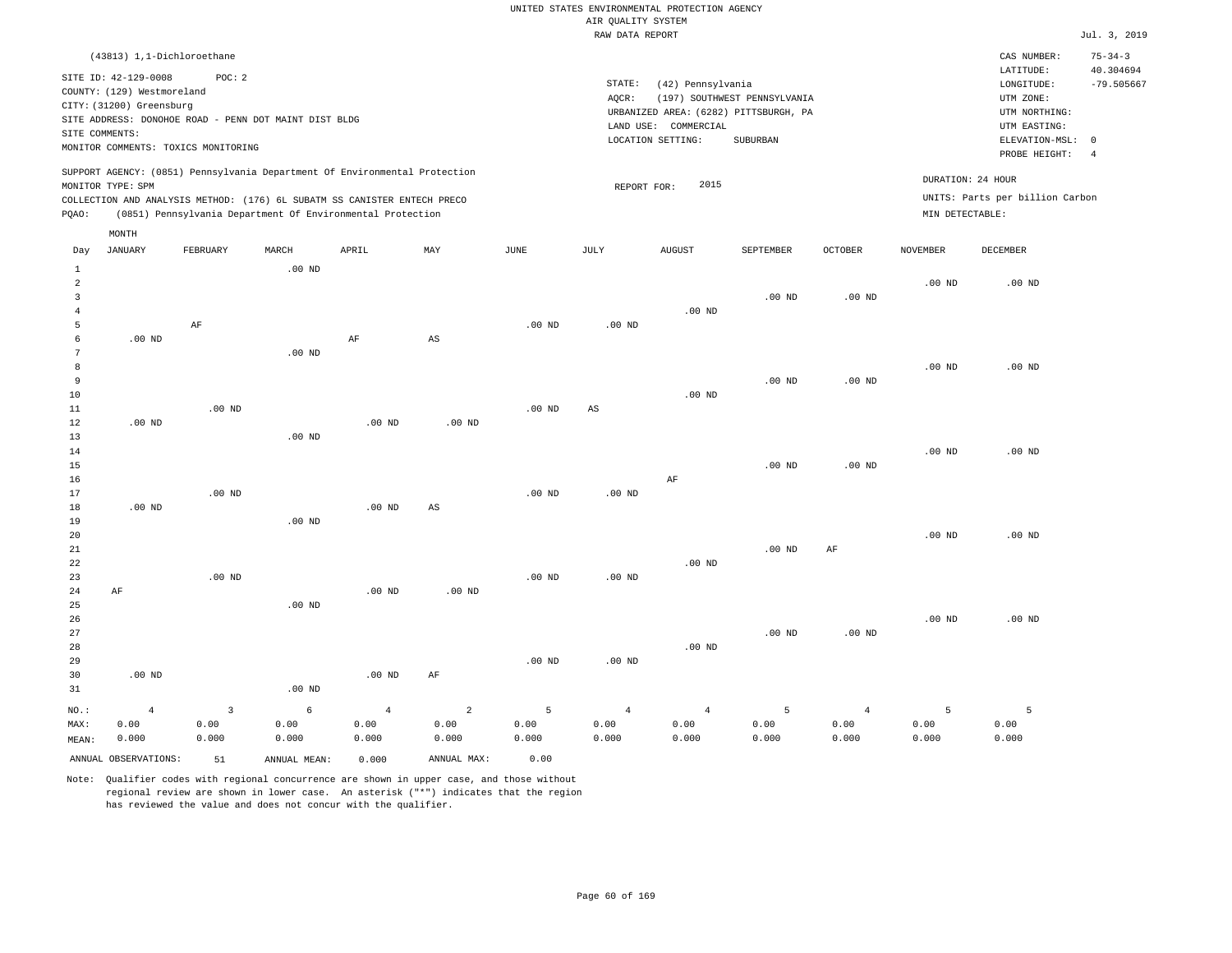| (43814) Methyl chloroform                                                                                                                                                                                                                                   |                                                                                                                                                                        | CAS NUMBER:                                                                                                | $71 - 55 - 6$                   |
|-------------------------------------------------------------------------------------------------------------------------------------------------------------------------------------------------------------------------------------------------------------|------------------------------------------------------------------------------------------------------------------------------------------------------------------------|------------------------------------------------------------------------------------------------------------|---------------------------------|
| SITE ID: 42-129-0008<br>POC:2<br>COUNTY: (129) Westmoreland<br>CITY: (31200) Greensburg<br>SITE ADDRESS: DONOHOE ROAD - PENN DOT MAINT DIST BLDG<br>SITE COMMENTS:<br>MONITOR COMMENTS: TOXICS MONITORING                                                   | STATE:<br>(42) Pennsylvania<br>(197) SOUTHWEST PENNSYLVANIA<br>AOCR:<br>URBANIZED AREA: (6282) PITTSBURGH, PA<br>LAND USE: COMMERCIAL<br>LOCATION SETTING:<br>SUBURBAN | LATITUDE:<br>LONGITUDE:<br>UTM ZONE:<br>UTM NORTHING:<br>UTM EASTING:<br>ELEVATION-MSL: 0<br>PROBE HEIGHT: | 40.304694<br>$-79.505667$<br>-4 |
| SUPPORT AGENCY: (0851) Pennsylvania Department Of Environmental Protection<br>MONITOR TYPE: SPM<br>COLLECTION AND ANALYSIS METHOD: (176) 6L SUBATM SS CANISTER ENTECH PRECO<br>POAO:<br>(0851) Pennsylvania Department Of Environmental Protection<br>MONTH | 2013<br>REPORT FOR:                                                                                                                                                    | DURATION: 24 HOUR<br>UNITS: Parts per billion Carbon<br>MIN DETECTABLE:                                    |                                 |

| Day            | JANUARY              | FEBRUARY         | MARCH        | APRIL          | MAY            | $_{\rm JUNE}$  | JULY     | ${\tt AUGUST}$          | SEPTEMBER               | OCTOBER  | <b>NOVEMBER</b>   | DECEMBER       |
|----------------|----------------------|------------------|--------------|----------------|----------------|----------------|----------|-------------------------|-------------------------|----------|-------------------|----------------|
| $\mathbf{1}$   |                      |                  |              |                |                |                |          |                         | AS                      | .00 $ND$ |                   |                |
| $\overline{a}$ |                      |                  |              |                |                |                |          | $.00$ ND                |                         |          |                   |                |
| 3              |                      | $.00$ ND         |              |                |                | AS             | $.00$ ND |                         |                         |          |                   |                |
| $\overline{4}$ | $.00$ ND             |                  |              | $.00$ ND       | $.00$ ND       |                |          |                         |                         |          |                   |                |
| 5              |                      |                  | $.00$ ND     |                |                |                |          |                         |                         |          |                   |                |
| 6              |                      |                  |              |                |                |                |          |                         |                         |          | $.00$ ND          | $.00$ ND       |
| 7              |                      |                  |              |                |                |                |          |                         | $.00$ ND                | $.00$ ND |                   |                |
| 8              |                      |                  |              |                |                |                |          | $.00$ ND                |                         |          |                   |                |
| 9              |                      | $.00$ ND         |              |                |                | $.00$ ND       | $.00$ ND |                         |                         |          |                   |                |
| 10<br>11       | $.00$ ND             |                  | $.00$ ND     | $.00$ ND       | $.00$ ND       |                |          |                         |                         |          |                   |                |
| $1\,2$         |                      |                  |              |                |                |                |          |                         |                         |          | $.00$ ND          | AS             |
| 13             |                      |                  |              |                |                |                |          |                         | $.00$ ND                | $.00$ ND |                   |                |
| 14             |                      |                  |              |                |                |                |          | $.00$ ND                |                         |          |                   |                |
| 15             |                      | .70 <sub>5</sub> |              |                |                | .00 $ND$       | $.00$ ND |                         |                         |          |                   |                |
| 16             | $.00$ ND             |                  |              | $.00$ ND       | AS             |                |          |                         |                         |          |                   |                |
| 17             |                      |                  | $.00$ ND     |                |                |                |          |                         |                         |          |                   |                |
| $18\,$         |                      |                  |              |                |                |                |          |                         |                         |          | .00 <sub>ND</sub> | $.00$ ND       |
| 19             |                      |                  |              |                |                |                |          |                         | $.00$ ND                | $.00$ ND |                   |                |
| 20             |                      |                  |              |                |                |                |          | AS                      |                         |          |                   |                |
| 21             |                      | $.00$ ND         |              |                |                | .00 $ND$       | .00 $ND$ |                         |                         |          |                   |                |
| 22             | $.00$ ND             |                  |              | $.00$ ND       | $.00$ ND       |                |          |                         |                         |          |                   |                |
| 23             |                      |                  | $.00$ ND     |                |                |                |          |                         |                         |          |                   |                |
| $2\sqrt{4}$    |                      |                  |              |                |                |                |          |                         |                         |          | $.00$ ND          | $.00$ ND       |
| 25             |                      |                  |              |                |                |                |          |                         | AF                      | $.00$ ND |                   |                |
| 26             |                      |                  |              |                |                |                |          | $\mathbb{A}\mathbb{S}$  |                         |          |                   |                |
| 27             |                      | $.00$ ND         |              |                |                | $.00$ ND       | $.00$ ND |                         |                         |          |                   |                |
| 28             | $.00$ ND             |                  |              | AS             | $.00$ ND       |                |          |                         |                         |          |                   |                |
| 29             |                      |                  | $.00$ ND     |                |                |                |          |                         |                         |          |                   |                |
| 30             |                      |                  |              |                |                |                |          |                         |                         |          | $.00$ ND          | $.00$ ND       |
| 31             |                      |                  |              |                |                |                |          |                         |                         | $.00$ ND |                   |                |
| $NO.$ :        | 5                    | $\mathsf S$      | 5            | $\overline{4}$ | $\overline{4}$ | $\overline{4}$ | 5        | $\overline{\mathbf{3}}$ | $\overline{\mathbf{3}}$ | 6        | 5                 | $\overline{4}$ |
| MAX:           | 0.00                 | .70              | 0.00         | 0.00           | 0.00           | 0.00           | 0.00     | 0.00                    | 0.00                    | 0.00     | 0.00              | 0.00           |
| MEAN:          | 0.000                | .140             | 0.000        | 0.000          | 0.000          | 0.000          | 0.000    | 0.000                   | 0.000                   | 0.000    | 0.000             | 0.000          |
|                | ANNUAL OBSERVATIONS: | 53               | ANNUAL MEAN: | .013           | ANNUAL MAX:    | .70            |          |                         |                         |          |                   |                |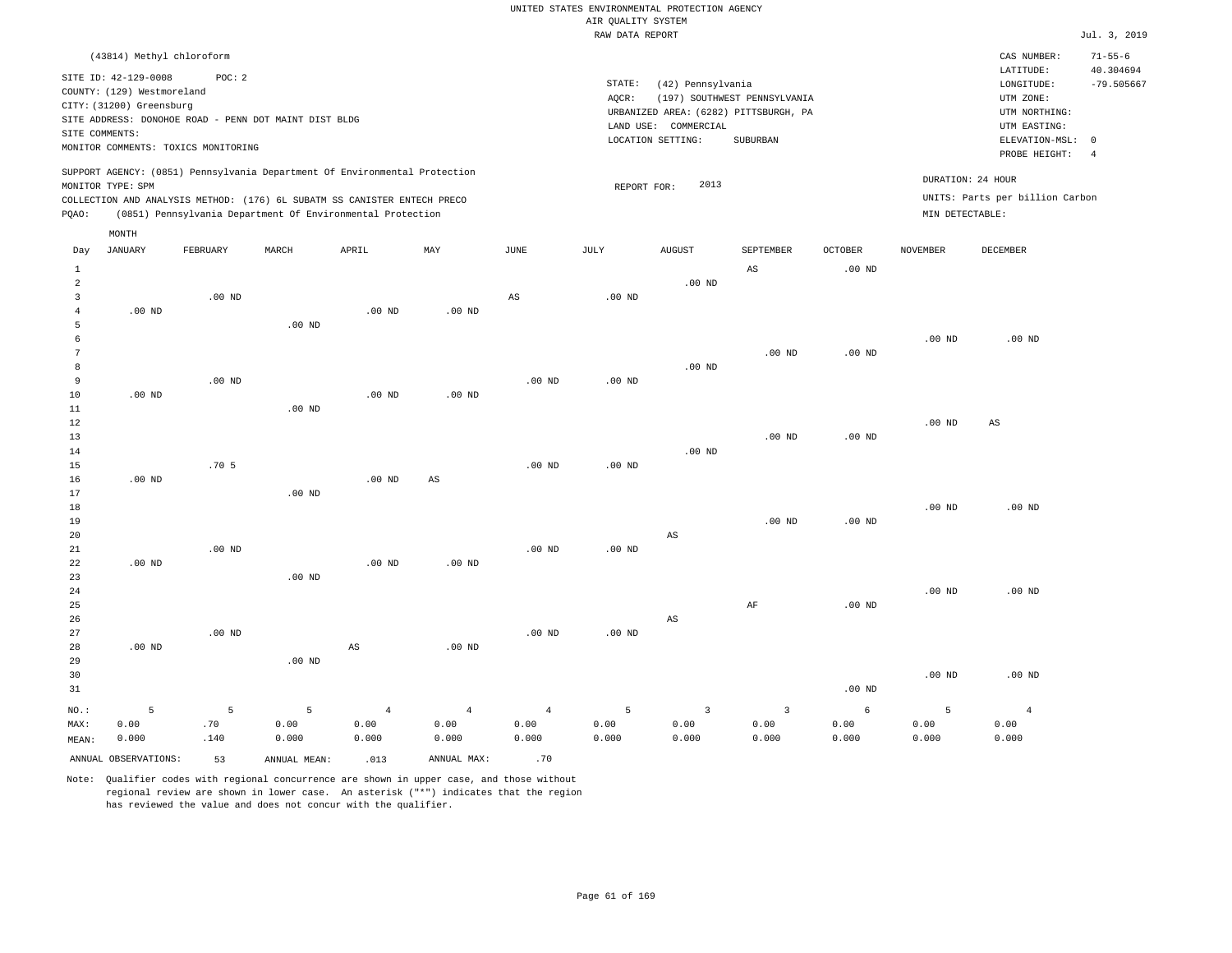| (43814) Methyl chloroform                                                                                                                                                                                                                          |                                                                                                                                                                        | CAS NUMBER:                                                                                                | $71 - 55 - 6$             |
|----------------------------------------------------------------------------------------------------------------------------------------------------------------------------------------------------------------------------------------------------|------------------------------------------------------------------------------------------------------------------------------------------------------------------------|------------------------------------------------------------------------------------------------------------|---------------------------|
| SITE ID: 42-129-0008<br>POC:2<br>COUNTY: (129) Westmoreland<br>CITY: (31200) Greensburg<br>SITE ADDRESS: DONOHOE ROAD - PENN DOT MAINT DIST BLDG<br>SITE COMMENTS:<br>MONITOR COMMENTS: TOXICS MONITORING                                          | STATE:<br>(42) Pennsylvania<br>(197) SOUTHWEST PENNSYLVANIA<br>AOCR:<br>URBANIZED AREA: (6282) PITTSBURGH, PA<br>LAND USE: COMMERCIAL<br>LOCATION SETTING:<br>SUBURBAN | LATITUDE:<br>LONGITUDE:<br>UTM ZONE:<br>UTM NORTHING:<br>UTM EASTING:<br>ELEVATION-MSL: 0<br>PROBE HEIGHT: | 40.304694<br>$-79.505667$ |
| SUPPORT AGENCY: (0851) Pennsylvania Department Of Environmental Protection<br>MONITOR TYPE: SPM<br>COLLECTION AND ANALYSIS METHOD: (176) 6L SUBATM SS CANISTER ENTECH PRECO<br>(0851) Pennsylvania Department Of Environmental Protection<br>POAO: | 2014<br>REPORT FOR:                                                                                                                                                    | DURATION: 24 HOUR<br>UNITS: Parts per billion Carbon<br>MIN DETECTABLE:                                    |                           |
| MONTH                                                                                                                                                                                                                                              |                                                                                                                                                                        |                                                                                                            |                           |

| Day            | <b>JANUARY</b>       | FEBRUARY | MARCH        | APRIL    | MAY         | $_{\rm JUNE}$          | JULY     | AUGUST   | SEPTEMBER | OCTOBER           | <b>NOVEMBER</b> | DECEMBER               |
|----------------|----------------------|----------|--------------|----------|-------------|------------------------|----------|----------|-----------|-------------------|-----------------|------------------------|
| $\mathbf{1}$   |                      |          |              |          |             |                        |          |          |           |                   | $.00$ ND        | $.00$ ND               |
| $\overline{a}$ |                      |          |              |          |             |                        |          |          | $.00$ ND  | .00 $ND$          |                 |                        |
| 3              |                      |          |              |          |             |                        |          | $.00$ ND |           |                   |                 |                        |
| 4              |                      | $.00$ ND |              |          |             | .00 <sub>ND</sub>      | $.00$ ND |          |           |                   |                 |                        |
| 5              | $.00$ ND             |          |              | $.00$ ND | $.00$ ND    |                        |          |          |           |                   |                 |                        |
| 6              |                      |          | $.00$ ND     |          |             |                        |          |          |           |                   |                 |                        |
| 7              |                      |          |              |          |             |                        |          |          |           |                   | $.00$ ND        | $.00$ ND               |
| 8<br>9         |                      |          |              |          |             |                        |          |          | $.00$ ND  | .00 <sub>ND</sub> |                 |                        |
| 10             |                      | $.00$ ND |              |          |             | $\mathbb{A}\mathbb{S}$ | $.00$ ND | $.00$ ND |           |                   |                 |                        |
| 11             | $.00$ ND             |          |              | $.00$ ND | $.00$ ND    |                        |          |          |           |                   |                 |                        |
| 12             |                      |          | $.00$ ND     |          |             |                        |          |          |           |                   |                 |                        |
| 13             |                      |          |              |          |             |                        |          |          |           |                   | .00 $ND$        | AF                     |
| 14             |                      |          |              |          |             |                        |          |          | $.00$ ND  | AS                |                 |                        |
| 15             |                      |          |              |          |             |                        |          | $.00$ ND |           |                   |                 |                        |
| 16             |                      | $.00$ ND |              |          |             | $.00$ ND               | $.00$ ND |          |           |                   |                 |                        |
| 17             | AF                   |          |              | $.00$ ND | $.00$ ND    |                        |          |          |           |                   |                 |                        |
| 18             |                      |          | $.00$ ND     |          |             |                        |          |          |           |                   |                 |                        |
| 19             |                      |          |              |          |             |                        |          |          |           |                   | $.00$ ND        | $.00$ ND               |
| 20             |                      |          |              |          |             |                        |          |          | $.00$ ND  | $.00$ ND          |                 |                        |
| $2\sqrt{1}$    |                      |          |              |          |             |                        |          | $.00$ ND |           |                   |                 |                        |
| 22             |                      | $.00$ ND |              |          |             | $.00$ ND               | $.00$ ND |          |           |                   |                 |                        |
| 23             | $.00$ ND             |          |              | $.00$ ND | .00 $ND$    |                        |          |          |           |                   |                 |                        |
| 24             |                      |          | $.00$ ND     |          |             |                        |          |          |           |                   |                 |                        |
| 25             |                      |          |              |          |             |                        |          |          |           |                   | $.00$ ND        | $.00$ ND               |
| 26             |                      |          |              |          |             |                        |          |          | $.00$ ND  | $.00$ ND          |                 |                        |
| 27             |                      |          |              |          |             |                        |          | $.00$ ND |           |                   |                 |                        |
| 28             |                      | $.00$ ND |              |          |             | $.00$ ND               | $.00$ ND |          |           |                   |                 |                        |
| 29             | $\rm AF$             |          |              | $.00$ ND | $.00$ ND    |                        |          |          |           |                   |                 |                        |
| 30             |                      |          | $.00$ ND     |          |             |                        |          |          |           |                   |                 |                        |
| 31             |                      |          |              |          |             |                        |          |          |           |                   |                 | $\mathbb{A}\mathbb{S}$ |
| $NO.$ :        | $\overline{3}$       | 5        | 5            | 5        | 5           | $\overline{4}$         | 5        | 5        | 5         | $\overline{4}$    | 5               | $\overline{4}$         |
| MAX:           | 0.00                 | 0.00     | 0.00         | 0.00     | 0.00        | 0.00                   | 0.00     | 0.00     | 0.00      | 0.00              | 0.00            | 0.00                   |
| MEAN:          | 0.000                | 0.000    | 0.000        | 0.000    | 0.000       | 0.000                  | 0.000    | 0.000    | 0.000     | 0.000             | 0.000           | 0.000                  |
|                | ANNUAL OBSERVATIONS: | 55       | ANNUAL MEAN: | 0.000    | ANNUAL MAX: | 0.00                   |          |          |           |                   |                 |                        |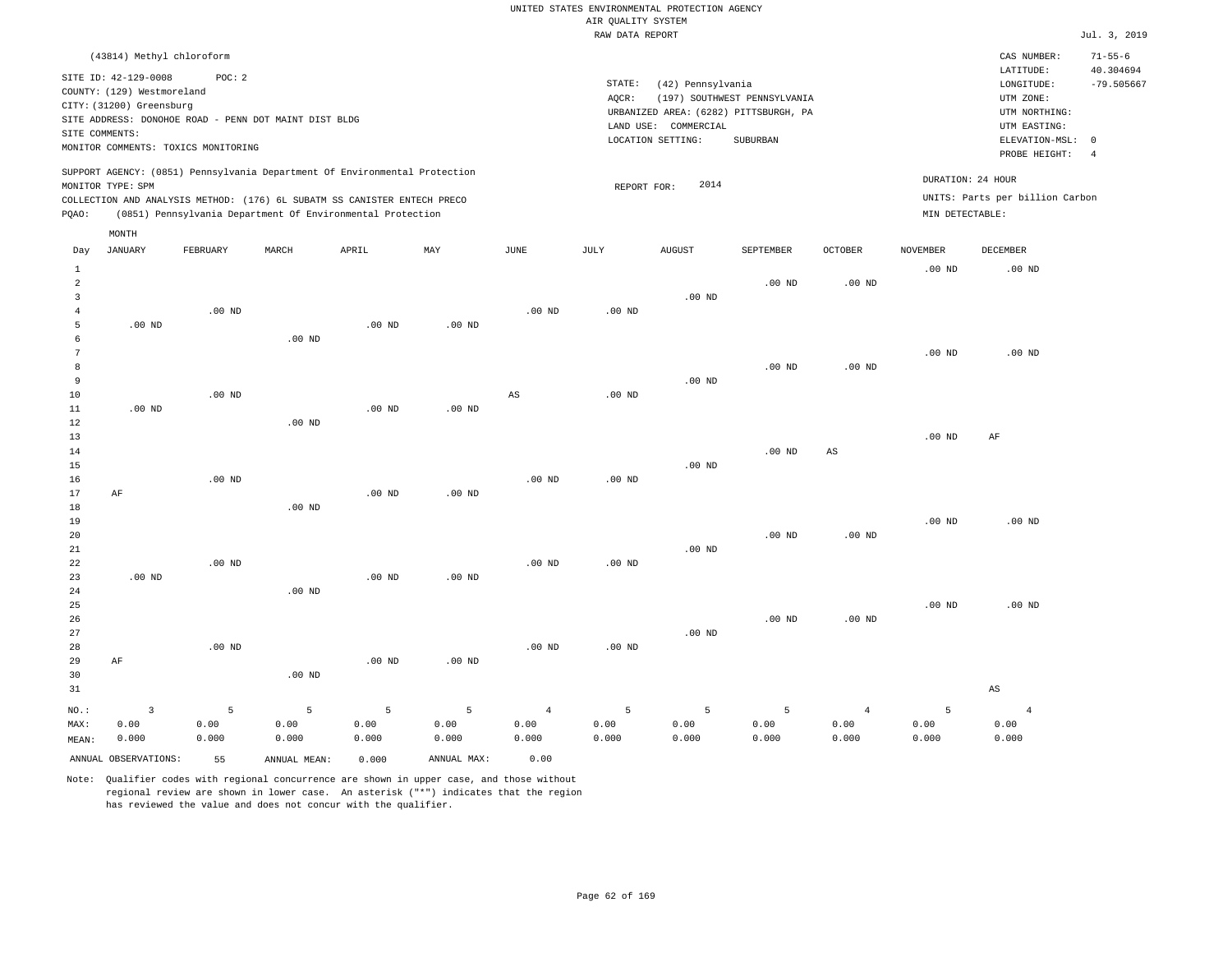| (43814) Methyl chloroform                                                                                                                                                                                                                                   |                                                                                                                                                                        | CAS NUMBER:                                                                                                | $71 - 55 - 6$             |
|-------------------------------------------------------------------------------------------------------------------------------------------------------------------------------------------------------------------------------------------------------------|------------------------------------------------------------------------------------------------------------------------------------------------------------------------|------------------------------------------------------------------------------------------------------------|---------------------------|
| SITE ID: 42-129-0008<br>POC:2<br>COUNTY: (129) Westmoreland<br>CITY: (31200) Greensburg<br>SITE ADDRESS: DONOHOE ROAD - PENN DOT MAINT DIST BLDG<br>SITE COMMENTS:<br>MONITOR COMMENTS: TOXICS MONITORING                                                   | STATE:<br>(42) Pennsylvania<br>(197) SOUTHWEST PENNSYLVANIA<br>AOCR:<br>URBANIZED AREA: (6282) PITTSBURGH, PA<br>LAND USE: COMMERCIAL<br>LOCATION SETTING:<br>SUBURBAN | LATITUDE:<br>LONGITUDE:<br>UTM ZONE:<br>UTM NORTHING:<br>UTM EASTING:<br>ELEVATION-MSL: 0<br>PROBE HEIGHT: | 40.304694<br>$-79.505667$ |
| SUPPORT AGENCY: (0851) Pennsylvania Department Of Environmental Protection<br>MONITOR TYPE: SPM<br>COLLECTION AND ANALYSIS METHOD: (176) 6L SUBATM SS CANISTER ENTECH PRECO<br>(0851) Pennsylvania Department Of Environmental Protection<br>POAO:<br>MONTH | DURATION: 24 HOUR<br>2015<br>REPORT FOR:<br>MIN DETECTABLE:                                                                                                            | UNITS: Parts per billion Carbon                                                                            |                           |

| Day            | JANUARY              | FEBRUARY    | MARCH             | APRIL          | MAY                    | JUNE        | JULY        | AUGUST         | SEPTEMBER         | OCTOBER        | NOVEMBER          | DECEMBER |
|----------------|----------------------|-------------|-------------------|----------------|------------------------|-------------|-------------|----------------|-------------------|----------------|-------------------|----------|
| $\mathbf{1}$   |                      |             | $.00$ ND          |                |                        |             |             |                |                   |                |                   |          |
| $\,2$          |                      |             |                   |                |                        |             |             |                |                   |                | $.00$ ND          | $.00$ ND |
| 3              |                      |             |                   |                |                        |             |             |                | .00 <sub>ND</sub> | $.00$ ND       |                   |          |
| $\overline{4}$ |                      |             |                   |                |                        |             |             | $.00$ ND       |                   |                |                   |          |
| 5              |                      | $\rm AF$    |                   |                |                        | .19SQ       | .25         |                |                   |                |                   |          |
| 6              | $.00$ ND             |             |                   | $\rm AF$       | AS                     |             |             |                |                   |                |                   |          |
| 7              |                      |             | $.00$ ND          |                |                        |             |             |                |                   |                |                   |          |
| 8              |                      |             |                   |                |                        |             |             |                |                   |                | $.00$ ND          | $.00$ ND |
| 9              |                      |             |                   |                |                        |             |             |                | $.00$ ND          | $.00$ ND       |                   |          |
| 10             |                      |             |                   |                |                        |             |             | $.00$ ND       |                   |                |                   |          |
| 11             |                      | $.00$ ND    |                   |                |                        | .24         | $_{\rm AS}$ |                |                   |                |                   |          |
| 12             | $.00$ ND             |             |                   | $.00$ ND       | .12 SQ                 |             |             |                |                   |                |                   |          |
| 13             |                      |             | $.00$ ND          |                |                        |             |             |                |                   |                |                   |          |
| 14             |                      |             |                   |                |                        |             |             |                |                   |                | $.00$ ND          | $.00$ ND |
| 15             |                      |             |                   |                |                        |             |             |                | $.00$ ND          | $.00$ ND       |                   |          |
| 16             |                      |             |                   |                |                        |             |             | $\rm AF$       |                   |                |                   |          |
| 17             |                      | $.00$ ND    |                   |                |                        | .24         | .32         |                |                   |                |                   |          |
| 18             | $.00$ ND             |             |                   | .00 $ND$       | $\mathbb{A}\mathbb{S}$ |             |             |                |                   |                |                   |          |
| 19             |                      |             | $.00$ ND          |                |                        |             |             |                |                   |                |                   |          |
| 20             |                      |             |                   |                |                        |             |             |                |                   |                | $.00~\mathrm{ND}$ | $.00$ ND |
| $2\sqrt{1}$    |                      |             |                   |                |                        |             |             |                | .00 <sub>ND</sub> | AF             |                   |          |
| 22             |                      |             |                   |                |                        |             |             | $.00$ ND       |                   |                |                   |          |
| 23             |                      | $.00$ ND    |                   |                |                        | .30         | .17 SQ      |                |                   |                |                   |          |
| 24             | $\rm AF$             |             |                   | .00 $ND$       | .24                    |             |             |                |                   |                |                   |          |
| 25             |                      |             | $.00$ ND          |                |                        |             |             |                |                   |                |                   |          |
| 26             |                      |             |                   |                |                        |             |             |                |                   |                | $.00$ ND          | $.00$ ND |
| 27             |                      |             |                   |                |                        |             |             |                | $.00$ ND          | $.00$ ND       |                   |          |
| 28             |                      |             |                   |                |                        |             |             | $.00$ ND       |                   |                |                   |          |
| 29             |                      |             |                   |                |                        | .28         | $.00$ ND    |                |                   |                |                   |          |
| 30             | $.00$ ND             |             |                   | .00 $ND$       | $\rm AF$               |             |             |                |                   |                |                   |          |
| 31             |                      |             | .00 <sub>ND</sub> |                |                        |             |             |                |                   |                |                   |          |
| $_{\rm NO.}$ : | $\,4$                | $\mathsf 3$ | $\epsilon$        | $\overline{4}$ | $\,2$                  | $\mathsf S$ | $\sqrt{4}$  | $\overline{4}$ | $\mathsf S$       | $\overline{4}$ | 5                 | 5        |
| MAX:           | 0.00                 | 0.00        | 0.00              | 0.00           | .24                    | .30         | .32         | 0.00           | 0.00              | 0.00           | 0.00              | 0.00     |
| MEAN:          | 0.000                | 0.000       | 0.000             | 0.000          | .180                   | .250        | .185        | 0.000          | 0.000             | 0.000          | 0.000             | 0.000    |
|                | ANNUAL OBSERVATIONS: | 51          | ANNUAL MEAN:      | .046           | ANNUAL MAX:            | .32         |             |                |                   |                |                   |          |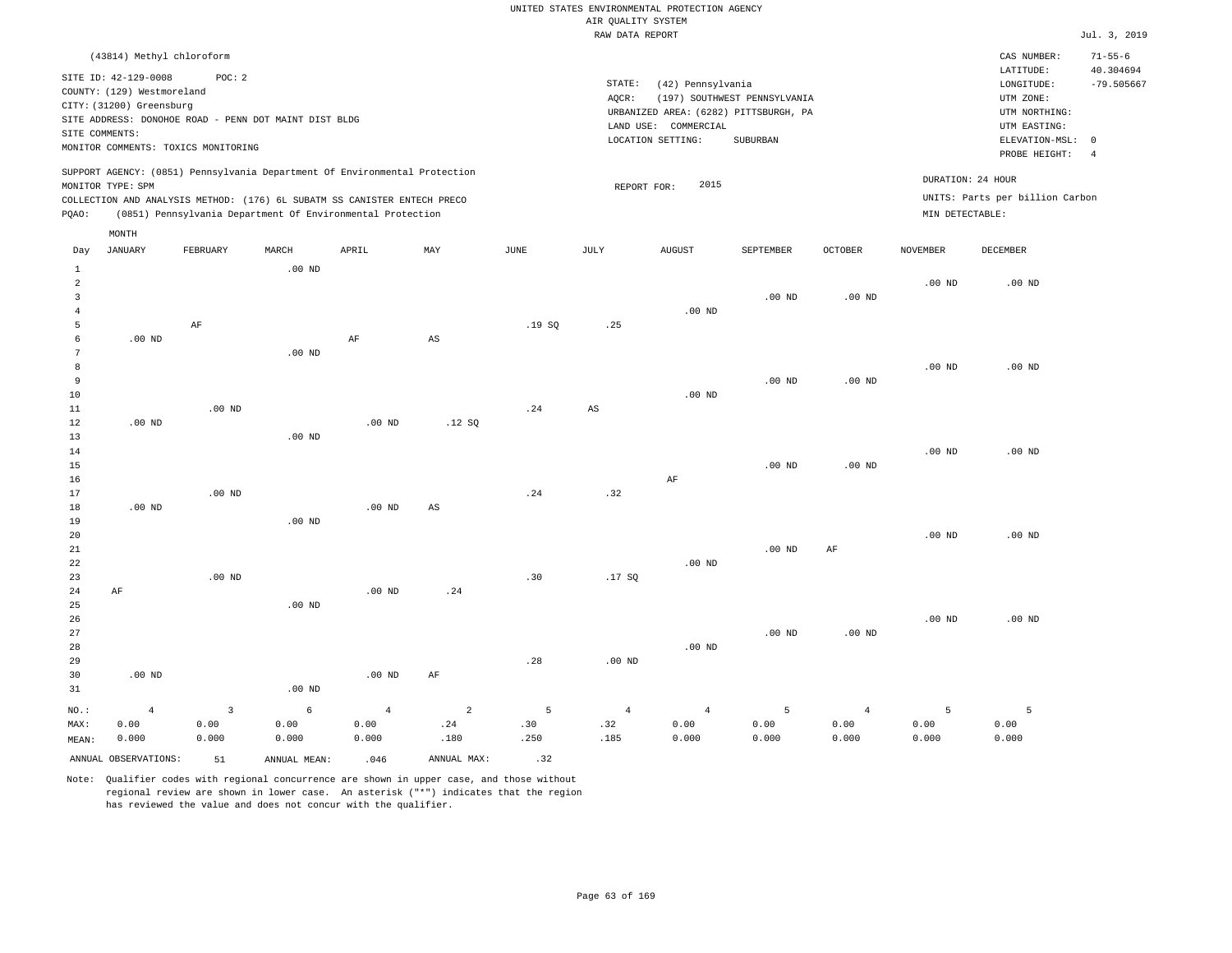| (43815) Ethylene dichloride                                                                                                                                                                                                                                 |                                                                                                                                                                        | CAS NUMBER:                                                                                                | $107 - 06 - 2$                  |
|-------------------------------------------------------------------------------------------------------------------------------------------------------------------------------------------------------------------------------------------------------------|------------------------------------------------------------------------------------------------------------------------------------------------------------------------|------------------------------------------------------------------------------------------------------------|---------------------------------|
| SITE ID: 42-129-0008<br>POC: 2<br>COUNTY: (129) Westmoreland<br>CITY: (31200) Greensburg<br>SITE ADDRESS: DONOHOE ROAD - PENN DOT MAINT DIST BLDG<br>SITE COMMENTS:<br>MONITOR COMMENTS: TOXICS MONITORING                                                  | STATE:<br>(42) Pennsylvania<br>(197) SOUTHWEST PENNSYLVANIA<br>AOCR:<br>URBANIZED AREA: (6282) PITTSBURGH, PA<br>LAND USE: COMMERCIAL<br>LOCATION SETTING:<br>SUBURBAN | LATITUDE:<br>LONGITUDE:<br>UTM ZONE:<br>UTM NORTHING:<br>UTM EASTING:<br>ELEVATION-MSL: 0<br>PROBE HEIGHT: | 40.304694<br>$-79.505667$<br>-4 |
| SUPPORT AGENCY: (0851) Pennsylvania Department Of Environmental Protection<br>MONITOR TYPE: SPM<br>COLLECTION AND ANALYSIS METHOD: (176) 6L SUBATM SS CANISTER ENTECH PRECO<br>(0851) Pennsylvania Department Of Environmental Protection<br>POAO:<br>MONTH | DURATION: 24 HOUR<br>2013<br>REPORT FOR:<br>MIN DETECTABLE:                                                                                                            | UNITS: Parts per billion Carbon                                                                            |                                 |

| Day            | JANUARY              | FEBRUARY    | MARCH             | APRIL          | MAY                    | $_{\rm JUNE}$  | JULY           | AUGUST                  | SEPTEMBER               | OCTOBER           | NOVEMBER         | DECEMBER       |
|----------------|----------------------|-------------|-------------------|----------------|------------------------|----------------|----------------|-------------------------|-------------------------|-------------------|------------------|----------------|
| $\mathbf{1}$   |                      |             |                   |                |                        |                |                |                         | $\mathbb{A}\mathbb{S}$  | .00 <sub>ND</sub> |                  |                |
| $\overline{a}$ |                      |             |                   |                |                        |                |                | $.00$ ND                |                         |                   |                  |                |
| 3              |                      | $.00$ ND    |                   |                |                        | $_{\rm AS}$    | $.00$ ND       |                         |                         |                   |                  |                |
| $\overline{4}$ | $.00$ ND             |             |                   | $.00$ ND       | $.00$ ND               |                |                |                         |                         |                   |                  |                |
| 5              |                      |             | .00 <sub>ND</sub> |                |                        |                |                |                         |                         |                   |                  |                |
| 6              |                      |             |                   |                |                        |                |                |                         |                         |                   | $.00$ ND         | $.00$ ND       |
| 7              |                      |             |                   |                |                        |                |                |                         | $.00$ ND                | $.00$ ND          |                  |                |
| 8              |                      |             |                   |                |                        |                |                | $.00$ ND                |                         |                   |                  |                |
| 9              |                      | $.00$ ND    |                   |                |                        | $.00$ ND       | $.00$ ND       |                         |                         |                   |                  |                |
| $10$           | $.00$ ND             |             |                   | $.00$ ND       | $.00$ ND               |                |                |                         |                         |                   |                  |                |
| $11\,$         |                      |             | .00 <sub>ND</sub> |                |                        |                |                |                         |                         |                   |                  |                |
| 12             |                      |             |                   |                |                        |                |                |                         |                         |                   | $.00$ ND         | AS             |
| 13             |                      |             |                   |                |                        |                |                |                         | $.00$ ND                | .00 <sub>ND</sub> |                  |                |
| 14             |                      |             |                   |                |                        |                |                | $.00$ ND                |                         |                   |                  |                |
| 15             |                      | $.00$ ND    |                   |                |                        | $.00$ ND       | $.00$ ND       |                         |                         |                   |                  |                |
| 16             | $.00$ ND             |             |                   | $.00$ ND       | $\mathbb{A}\mathbb{S}$ |                |                |                         |                         |                   |                  |                |
| 17             |                      |             | .00 <sub>ND</sub> |                |                        |                |                |                         |                         |                   |                  |                |
| 18             |                      |             |                   |                |                        |                |                |                         |                         |                   | .08 <sub>c</sub> | $.00$ ND       |
| 19             |                      |             |                   |                |                        |                |                |                         | $.00$ ND                | .00 <sub>ND</sub> |                  |                |
| 20             |                      |             |                   |                |                        |                |                | $\mathbb{A}\mathbb{S}$  |                         |                   |                  |                |
| 21             |                      | $.00$ ND    |                   |                |                        | $.00$ ND       | $.00$ ND       |                         |                         |                   |                  |                |
| 22             | $.00$ ND             |             |                   | $.00$ ND       | $.00$ ND               |                |                |                         |                         |                   |                  |                |
| 23             |                      |             | .00 <sub>ND</sub> |                |                        |                |                |                         |                         |                   |                  |                |
| 24             |                      |             |                   |                |                        |                |                |                         |                         |                   | $.00$ ND         | $.00$ ND       |
| 25             |                      |             |                   |                |                        |                |                |                         | $\rm AF$                | .00 <sub>ND</sub> |                  |                |
| 26             |                      |             |                   |                |                        |                |                | $\mathbb{A}\mathbb{S}$  |                         |                   |                  |                |
| 27             |                      | $.00$ ND    |                   |                |                        | $.00$ ND       | $.00$ ND       |                         |                         |                   |                  |                |
| 28             | .00 $ND$             |             |                   | AS             | $.00$ ND               |                |                |                         |                         |                   |                  |                |
| 29             |                      |             | $.00$ ND          |                |                        |                |                |                         |                         |                   | $.00$ ND         | $.00$ ND       |
| 30             |                      |             |                   |                |                        |                |                |                         |                         | .00 <sub>ND</sub> |                  |                |
| 31             |                      |             |                   |                |                        |                |                |                         |                         |                   |                  |                |
| $_{\rm NO.}$ : | $\mathsf S$          | $\mathsf S$ | 5                 | $\overline{4}$ | $\overline{4}$         | $\overline{4}$ | $\overline{5}$ | $\overline{\mathbf{3}}$ | $\overline{\mathbf{3}}$ | $\epsilon$        | 5                | $\overline{4}$ |
| MAX:           | 0.00                 | 0.00        | 0.00              | 0.00           | 0.00                   | 0.00           | 0.00           | 0.00                    | 0.00                    | 0.00              | .08              | 0.00           |
| MEAN:          | 0.000                | 0.000       | 0.000             | 0.000          | 0.000                  | 0.000          | 0.000          | 0.000                   | 0.000                   | 0.000             | .016             | 0.000          |
|                | ANNUAL OBSERVATIONS: | 53          | ANNUAL MEAN:      | .002           | ANNUAL MAX:            | .08            |                |                         |                         |                   |                  |                |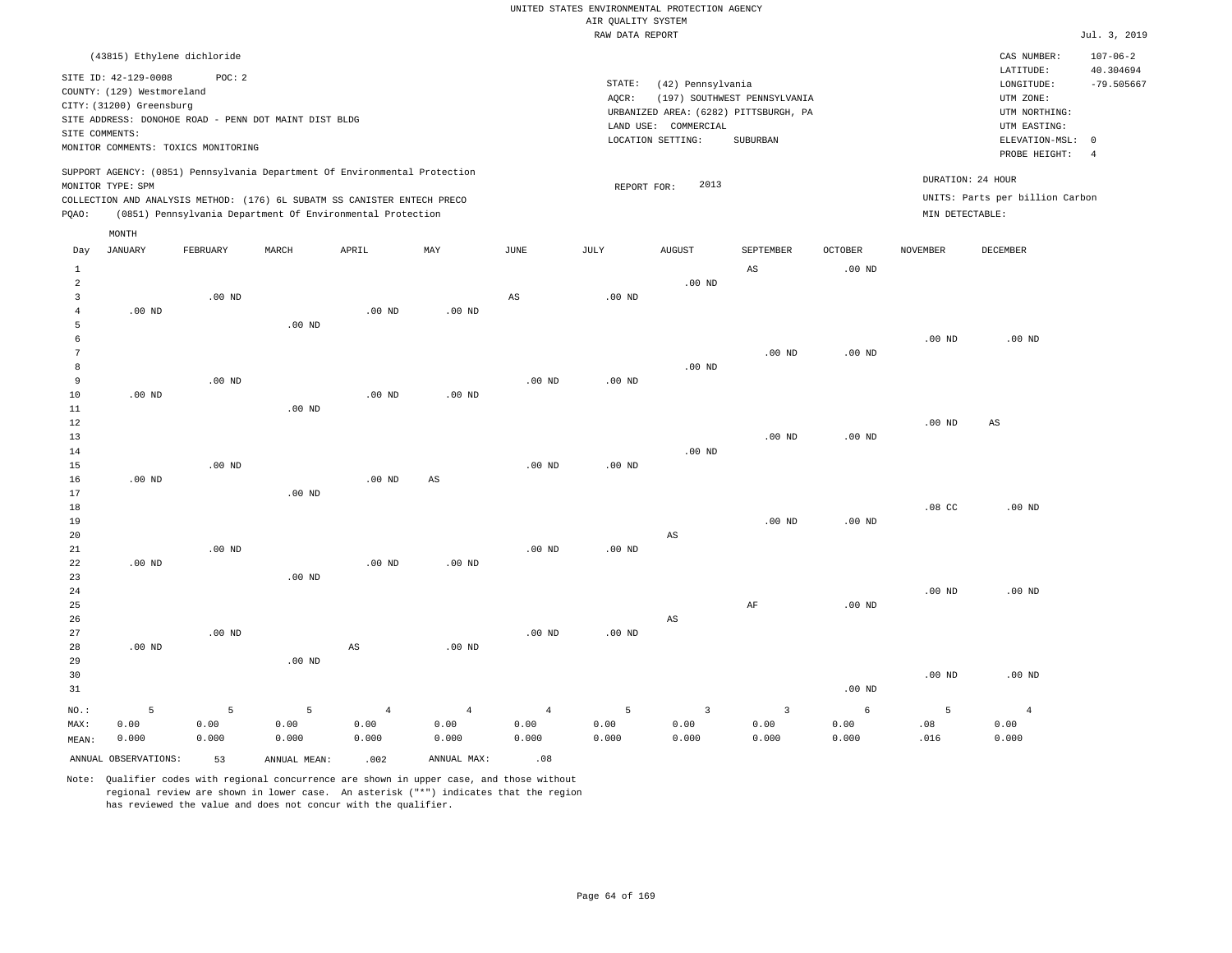| (43815) Ethylene dichloride                                                                                                                                                                                                                                 |                                                                                                                                                                        | $107 - 06 - 2$<br>CAS NUMBER:                                                                                                                 |
|-------------------------------------------------------------------------------------------------------------------------------------------------------------------------------------------------------------------------------------------------------------|------------------------------------------------------------------------------------------------------------------------------------------------------------------------|-----------------------------------------------------------------------------------------------------------------------------------------------|
| SITE ID: 42-129-0008<br>POC: 2<br>COUNTY: (129) Westmoreland<br>CITY: (31200) Greensburg<br>SITE ADDRESS: DONOHOE ROAD - PENN DOT MAINT DIST BLDG<br>SITE COMMENTS:<br>MONITOR COMMENTS: TOXICS MONITORING                                                  | STATE:<br>(42) Pennsylvania<br>(197) SOUTHWEST PENNSYLVANIA<br>AOCR:<br>URBANIZED AREA: (6282) PITTSBURGH, PA<br>LAND USE: COMMERCIAL<br>LOCATION SETTING:<br>SUBURBAN | 40.304694<br>LATITUDE:<br>$-79.505667$<br>LONGITUDE:<br>UTM ZONE:<br>UTM NORTHING:<br>UTM EASTING:<br>ELEVATION-MSL: 0<br>PROBE HEIGHT:<br>-4 |
| SUPPORT AGENCY: (0851) Pennsylvania Department Of Environmental Protection<br>MONITOR TYPE: SPM<br>COLLECTION AND ANALYSIS METHOD: (176) 6L SUBATM SS CANISTER ENTECH PRECO<br>POAO:<br>(0851) Pennsylvania Department Of Environmental Protection<br>MONTH | 2014<br>REPORT FOR:                                                                                                                                                    | DURATION: 24 HOUR<br>UNITS: Parts per billion Carbon<br>MIN DETECTABLE:                                                                       |

| Day            | <b>JANUARY</b>          | FEBRUARY | MARCH        | APRIL    | $\ensuremath{\text{MAX}}$ | $_{\rm JUNE}$          | JULY              | AUGUST   | SEPTEMBER | OCTOBER                | <b>NOVEMBER</b> | $\tt DECEMBER$         |
|----------------|-------------------------|----------|--------------|----------|---------------------------|------------------------|-------------------|----------|-----------|------------------------|-----------------|------------------------|
| $\mathbf{1}$   |                         |          |              |          |                           |                        |                   |          |           |                        | $.00$ ND        | $.00$ ND               |
| $\overline{a}$ |                         |          |              |          |                           |                        |                   |          | $.00$ ND  | $.00$ ND               |                 |                        |
| 3              |                         |          |              |          |                           |                        |                   | $.00$ ND |           |                        |                 |                        |
| 4              |                         | $.00$ ND |              |          |                           | $.00$ ND               | .00 <sub>ND</sub> |          |           |                        |                 |                        |
| 5              | $.00$ ND                |          |              | $.00$ ND | $.00$ ND                  |                        |                   |          |           |                        |                 |                        |
| 6              |                         |          | $.00$ ND     |          |                           |                        |                   |          |           |                        |                 |                        |
| 7              |                         |          |              |          |                           |                        |                   |          |           |                        | $.00$ ND        | $.00$ ND               |
| 8              |                         |          |              |          |                           |                        |                   |          | $.00$ ND  | .00 $ND$               |                 |                        |
| 9              |                         |          |              |          |                           |                        |                   | $.00$ ND |           |                        |                 |                        |
| 10             |                         | $.00$ ND |              |          |                           | $\mathbb{A}\mathbb{S}$ | .00 <sub>ND</sub> |          |           |                        |                 |                        |
| 11             | $.00$ ND                |          |              | $.00$ ND | .00 $ND$                  |                        |                   |          |           |                        |                 |                        |
| 12             |                         |          | $.00$ ND     |          |                           |                        |                   |          |           |                        |                 |                        |
| 13             |                         |          |              |          |                           |                        |                   |          |           |                        | $.00$ ND        | $\rm AF$               |
| 14             |                         |          |              |          |                           |                        |                   |          | $.00$ ND  | $\mathbb{A}\mathbb{S}$ |                 |                        |
| 15<br>16       |                         | $.00$ ND |              |          |                           | .00 <sub>ND</sub>      | $.00$ ND          | $.00$ ND |           |                        |                 |                        |
| 17             | AF                      |          |              | $.00$ ND | .00 $ND$                  |                        |                   |          |           |                        |                 |                        |
| 18             |                         |          | $.00$ ND     |          |                           |                        |                   |          |           |                        |                 |                        |
| 19             |                         |          |              |          |                           |                        |                   |          |           |                        | $.00$ ND        | $.00$ ND               |
| 20             |                         |          |              |          |                           |                        |                   |          | $.00$ ND  | $.00$ ND               |                 |                        |
| 21             |                         |          |              |          |                           |                        |                   | $.00$ ND |           |                        |                 |                        |
| 22             |                         | $.00$ ND |              |          |                           | .00 <sub>ND</sub>      | $.00$ ND          |          |           |                        |                 |                        |
| 23             | .00 $ND$                |          |              | $.00$ ND | .00 $ND$                  |                        |                   |          |           |                        |                 |                        |
| 24             |                         |          | $.00$ ND     |          |                           |                        |                   |          |           |                        |                 |                        |
| 25             |                         |          |              |          |                           |                        |                   |          |           |                        | $.00$ ND        | .00 <sub>ND</sub>      |
| 26             |                         |          |              |          |                           |                        |                   |          | $.00$ ND  | $.00$ ND               |                 |                        |
| 27             |                         |          |              |          |                           |                        |                   | $.00$ ND |           |                        |                 |                        |
| 28             |                         | $.00$ ND |              |          |                           | $.00$ ND               | $.00$ ND          |          |           |                        |                 |                        |
| 29             | $\rm AF$                |          |              | .00 $ND$ | $.00$ ND                  |                        |                   |          |           |                        |                 |                        |
| 30             |                         |          | $.00$ ND     |          |                           |                        |                   |          |           |                        |                 |                        |
| 31             |                         |          |              |          |                           |                        |                   |          |           |                        |                 | $\mathbb{A}\mathbb{S}$ |
| $NO.$ :        | $\overline{\mathbf{3}}$ | 5        | 5            | 5        | 5                         | $\overline{4}$         | 5                 | 5        | 5         | $\overline{4}$         | 5               | $\overline{4}$         |
| MAX:           | 0.00                    | 0.00     | 0.00         | 0.00     | 0.00                      | 0.00                   | 0.00              | 0.00     | 0.00      | 0.00                   | 0.00            | 0.00                   |
| MEAN:          | 0.000                   | 0.000    | 0.000        | 0.000    | 0.000                     | 0.000                  | 0.000             | 0.000    | 0.000     | 0.000                  | 0.000           | 0.000                  |
|                | ANNUAL OBSERVATIONS:    | 55       | ANNUAL MEAN: | 0.000    | ANNUAL MAX:               | 0.00                   |                   |          |           |                        |                 |                        |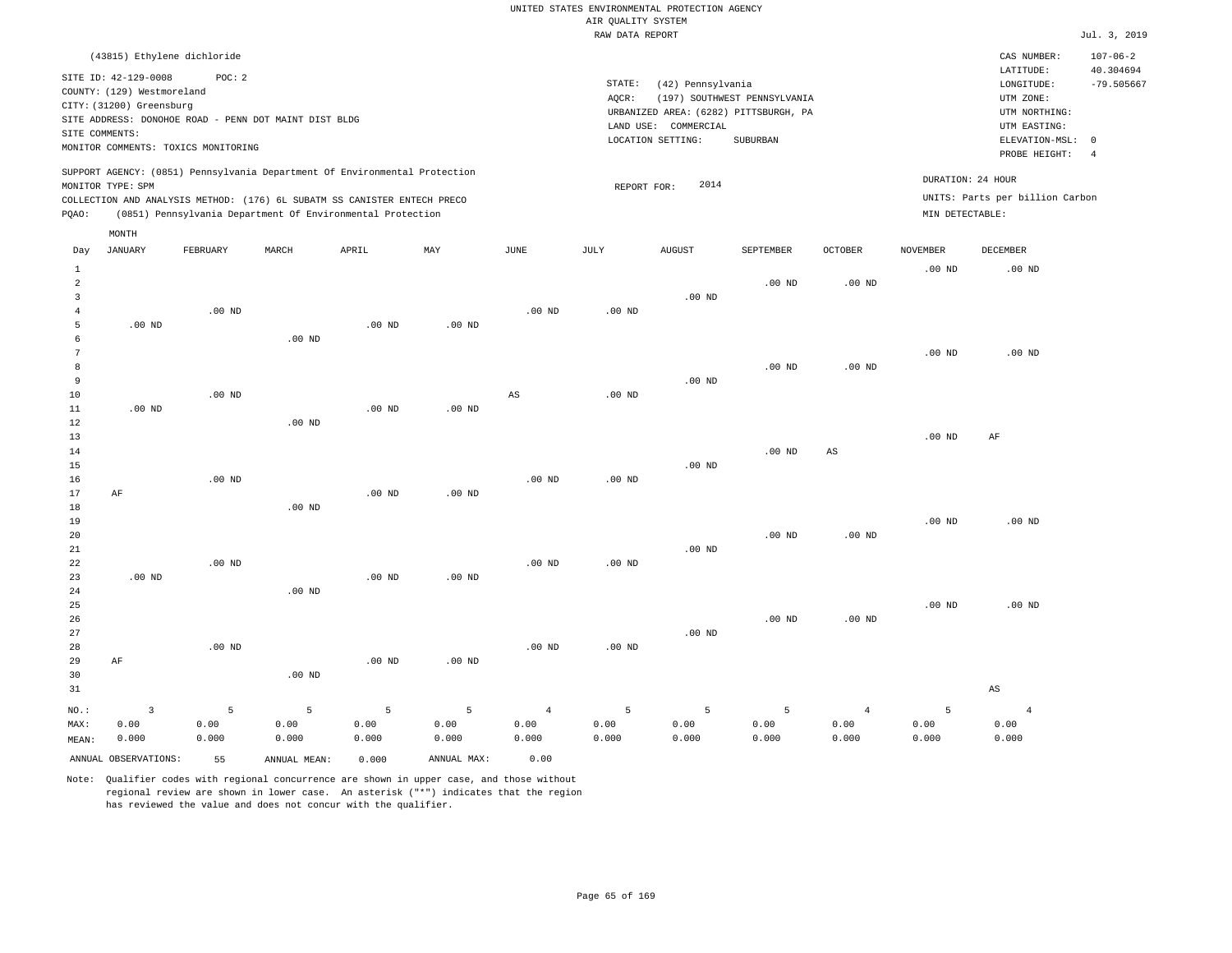|                                                                                                                                | LATITUDE:         | 40.304694                                                                                                                                                                |
|--------------------------------------------------------------------------------------------------------------------------------|-------------------|--------------------------------------------------------------------------------------------------------------------------------------------------------------------------|
| (197) SOUTHWEST PENNSYLVANIA<br>URBANIZED AREA: (6282) PITTSBURGH, PA<br>LAND USE: COMMERCIAL<br>LOCATION SETTING:<br>SUBURBAN |                   | $-79.505667$                                                                                                                                                             |
| 2015<br>REPORT FOR:                                                                                                            |                   |                                                                                                                                                                          |
|                                                                                                                                | (42) Pennsylvania | LONGITUDE:<br>UTM ZONE:<br>UTM NORTHING:<br>UTM EASTING:<br>ELEVATION-MSL: 0<br>PROBE HEIGHT:<br>DURATION: 24 HOUR<br>UNITS: Parts per billion Carbon<br>MIN DETECTABLE: |

| Day            | <b>JANUARY</b>       | FEBRUARY                  | MARCH        | APRIL          | MAY                    | <b>JUNE</b>    | JULY           | <b>AUGUST</b>  | SEPTEMBER         | OCTOBER        | <b>NOVEMBER</b> | DECEMBER |
|----------------|----------------------|---------------------------|--------------|----------------|------------------------|----------------|----------------|----------------|-------------------|----------------|-----------------|----------|
| $\mathbf{1}$   |                      |                           | $.00$ ND     |                |                        |                |                |                |                   |                |                 |          |
| 2              |                      |                           |              |                |                        |                |                |                |                   |                | $.00$ ND        | $.00$ ND |
| 3              |                      |                           |              |                |                        |                |                |                | $.00$ ND          | $.00$ ND       |                 |          |
| $\overline{4}$ |                      |                           |              |                |                        |                |                | $.00$ ND       |                   |                |                 |          |
| 5              |                      | $\rm AF$                  |              |                |                        | $.00$ ND       | $.00$ ND       |                |                   |                |                 |          |
| 6              | .00 $ND$             |                           |              | $\rm{AF}$      | $\mathbb{A}\mathbb{S}$ |                |                |                |                   |                |                 |          |
| 7              |                      |                           | $.00$ ND     |                |                        |                |                |                |                   |                |                 |          |
| 8              |                      |                           |              |                |                        |                |                |                |                   |                | $.00$ ND        | $.00$ ND |
| 9              |                      |                           |              |                |                        |                |                |                | $.00$ ND          | $.00$ ND       |                 |          |
| $10$           |                      |                           |              |                |                        |                |                | $.00$ ND       |                   |                |                 |          |
| 11             |                      | $.00$ ND                  |              |                |                        | $.00$ ND       | $_{\rm AS}$    |                |                   |                |                 |          |
| 12             | $.00$ ND             |                           |              | $.00$ ND       | $.00$ ND               |                |                |                |                   |                |                 |          |
| 13             |                      |                           | $.00$ ND     |                |                        |                |                |                |                   |                |                 |          |
| 14             |                      |                           |              |                |                        |                |                |                |                   |                | $.00$ ND        | $.00$ ND |
| 15             |                      |                           |              |                |                        |                |                |                | .00 <sub>ND</sub> | $.00$ ND       |                 |          |
| 16             |                      |                           |              |                |                        |                |                | $\rm{AF}$      |                   |                |                 |          |
| 17             |                      | $.00$ ND                  |              |                |                        | .00 $ND$       | .00 $ND$       |                |                   |                |                 |          |
| 18<br>19       | $.00$ ND             |                           | $.00$ ND     | $.00$ ND       | $\mathbb{A}\mathbb{S}$ |                |                |                |                   |                |                 |          |
| 20             |                      |                           |              |                |                        |                |                |                |                   |                | $.00$ ND        | $.00$ ND |
| 21             |                      |                           |              |                |                        |                |                |                | $.00$ ND          | $\rm{AF}$      |                 |          |
| $2\sqrt{2}$    |                      |                           |              |                |                        |                |                | $.00$ ND       |                   |                |                 |          |
| 23             |                      | $.00$ ND                  |              |                |                        | $.00$ ND       | $.00$ ND       |                |                   |                |                 |          |
| 24             | $\rm AF$             |                           |              | $.00$ ND       | $.00$ ND               |                |                |                |                   |                |                 |          |
| 25             |                      |                           | $.00$ ND     |                |                        |                |                |                |                   |                |                 |          |
| 26             |                      |                           |              |                |                        |                |                |                |                   |                | $.00$ ND        | $.00$ ND |
| 27             |                      |                           |              |                |                        |                |                |                | $.00$ ND          | $.00$ ND       |                 |          |
| 28             |                      |                           |              |                |                        |                |                | $.00$ ND       |                   |                |                 |          |
| 29             |                      |                           |              |                |                        | $.00$ ND       | $.00$ ND       |                |                   |                |                 |          |
| 30             | $.00$ ND             |                           |              | .00 $ND$       | AF                     |                |                |                |                   |                |                 |          |
| 31             |                      |                           | $.00$ ND     |                |                        |                |                |                |                   |                |                 |          |
| $NO.$ :        | $\overline{4}$       | $\ensuremath{\mathsf{3}}$ | $\epsilon$   | $\overline{4}$ | $\,$ 2 $\,$            | $\overline{5}$ | $\overline{4}$ | $\overline{4}$ | $\overline{5}$    | $\overline{4}$ | 5               | 5        |
| MAX:           | 0.00                 | 0.00                      | 0.00         | 0.00           | 0.00                   | 0.00           | 0.00           | 0.00           | 0.00              | 0.00           | 0.00            | 0.00     |
| MEAN:          | 0.000                | 0.000                     | 0.000        | 0.000          | 0.000                  | 0.000          | 0.000          | 0.000          | 0.000             | 0.000          | 0.000           | 0.000    |
|                | ANNUAL OBSERVATIONS: | 51                        | ANNUAL MEAN: | 0.000          | ANNUAL MAX:            | 0.00           |                |                |                   |                |                 |          |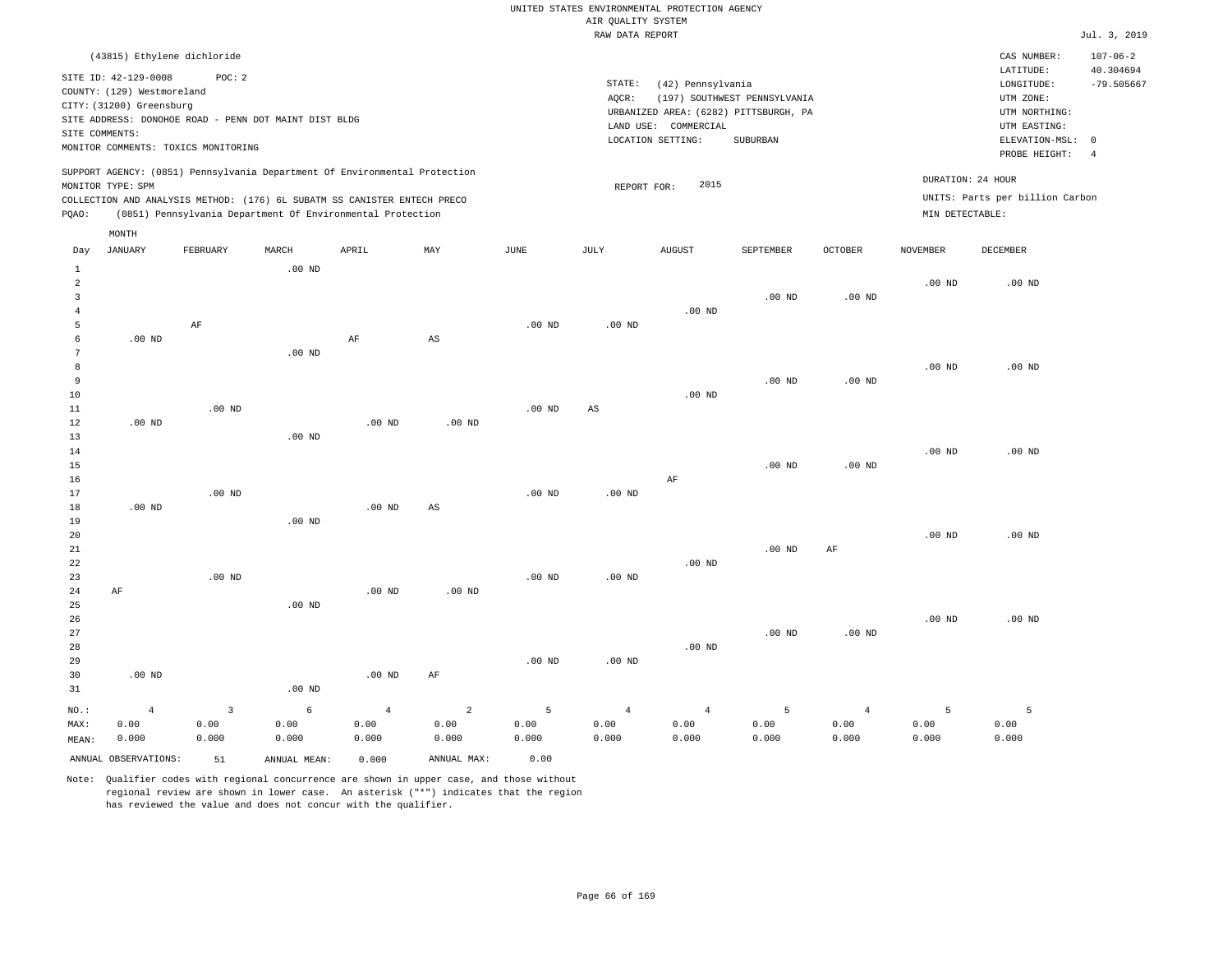| (43817) Tetrachloroethylene                                                                                                                                                                                                                                 |                                                                                                                                                                        | CAS NUMBER:                                                                                                | $127 - 18 - 4$            |
|-------------------------------------------------------------------------------------------------------------------------------------------------------------------------------------------------------------------------------------------------------------|------------------------------------------------------------------------------------------------------------------------------------------------------------------------|------------------------------------------------------------------------------------------------------------|---------------------------|
| SITE ID: 42-129-0008<br>POC: 2<br>COUNTY: (129) Westmoreland<br>CITY: (31200) Greensburg<br>SITE ADDRESS: DONOHOE ROAD - PENN DOT MAINT DIST BLDG<br>SITE COMMENTS:<br>MONITOR COMMENTS: TOXICS MONITORING                                                  | STATE:<br>(42) Pennsylvania<br>(197) SOUTHWEST PENNSYLVANIA<br>AOCR:<br>URBANIZED AREA: (6282) PITTSBURGH, PA<br>LAND USE: COMMERCIAL<br>LOCATION SETTING:<br>SUBURBAN | LATITUDE:<br>LONGITUDE:<br>UTM ZONE:<br>UTM NORTHING:<br>UTM EASTING:<br>ELEVATION-MSL: 0<br>PROBE HEIGHT: | 40.304694<br>$-79.505667$ |
| SUPPORT AGENCY: (0851) Pennsylvania Department Of Environmental Protection<br>MONITOR TYPE: SPM<br>COLLECTION AND ANALYSIS METHOD: (176) 6L SUBATM SS CANISTER ENTECH PRECO<br>(0851) Pennsylvania Department Of Environmental Protection<br>POAO:<br>MONTH | DURATION: 24 HOUR<br>2013<br>REPORT FOR:<br>MIN DETECTABLE:                                                                                                            | UNITS: Parts per billion Carbon                                                                            |                           |

| Day            | JANUARY              | FEBRUARY    | MARCH        | APRIL             | MAY                    | JUNE                   | JULY     | AUGUST                  | SEPTEMBER               | OCTOBER    | NOVEMBER         | DECEMBER       |
|----------------|----------------------|-------------|--------------|-------------------|------------------------|------------------------|----------|-------------------------|-------------------------|------------|------------------|----------------|
| $\mathbf{1}$   |                      |             |              |                   |                        |                        |          |                         | $\mathbb{A}\mathbb{S}$  | $.00$ ND   |                  |                |
| $\overline{a}$ |                      |             |              |                   |                        |                        |          | $.00$ ND                |                         |            |                  |                |
| 3              |                      | $.00$ ND    |              |                   |                        | $\mathbb{A}\mathbb{S}$ | $.00$ ND |                         |                         |            |                  |                |
| 4              | .18SQ                |             |              | .00 <sub>ND</sub> | .00 $ND$               |                        |          |                         |                         |            |                  |                |
| 5              |                      |             | $.00$ ND     |                   |                        |                        |          |                         |                         |            |                  |                |
| 6              |                      |             |              |                   |                        |                        |          |                         |                         |            | $.00$ ND         | $.00$ ND       |
| 7              |                      |             |              |                   |                        |                        |          |                         | $.00$ ND                | $.00$ ND   |                  |                |
| 8              |                      |             |              |                   |                        |                        |          | $.00$ ND                |                         |            |                  |                |
| 9              |                      | $.00$ ND    |              |                   |                        | $.00$ ND               | $.00$ ND |                         |                         |            |                  |                |
| $10$           | $.00$ ND             |             |              | .00 <sub>ND</sub> | $.00$ ND               |                        |          |                         |                         |            |                  |                |
| 11             |                      |             | $.00$ ND     |                   |                        |                        |          |                         |                         |            |                  |                |
| $1\,2$         |                      |             |              |                   |                        |                        |          |                         |                         |            | $.00$ ND         | AS             |
| 13             |                      |             |              |                   |                        |                        |          |                         | $.00$ ND                | $.00$ ND   |                  |                |
| 14             |                      |             |              |                   |                        |                        |          | $.00$ ND                |                         |            |                  |                |
| 15             |                      | .18SQ       |              |                   |                        | $.00$ ND               | $.00$ ND |                         |                         |            |                  |                |
| 16             | $.00$ ND             |             |              | .00 <sub>ND</sub> | $\mathbb{A}\mathbb{S}$ |                        |          |                         |                         |            |                  |                |
| 17             |                      |             | $.00$ ND     |                   |                        |                        |          |                         |                         |            |                  |                |
| 18             |                      |             |              |                   |                        |                        |          |                         |                         |            | .06 <sub>C</sub> | .07SQ          |
| 19             |                      |             |              |                   |                        |                        |          |                         | $.00$ ND                | $.00$ ND   |                  |                |
| 20             |                      |             |              |                   |                        |                        |          | $\mathbb{A}\mathbb{S}$  |                         |            |                  |                |
| 21             |                      | $.00$ ND    |              |                   |                        | $.00$ ND               | $.00$ ND |                         |                         |            |                  |                |
| 22             | $.00$ ND             |             |              | .00 <sub>ND</sub> | $.00$ ND               |                        |          |                         |                         |            |                  |                |
| 23             |                      |             | $.00$ ND     |                   |                        |                        |          |                         |                         |            |                  |                |
| 24             |                      |             |              |                   |                        |                        |          |                         |                         |            | $.00$ ND         | $.00$ ND       |
| 25             |                      |             |              |                   |                        |                        |          |                         | $\rm{AF}$               | $.00$ ND   |                  |                |
| 26             |                      |             |              |                   |                        |                        |          | $\mathbb{A}\mathbb{S}$  |                         |            |                  |                |
| 27             |                      | $.00$ ND    |              |                   |                        | $.00$ ND               | $.00$ ND |                         |                         |            |                  |                |
| 28             | $.00$ ND             |             |              | AS                | $.00$ ND               |                        |          |                         |                         |            |                  |                |
| 29             |                      |             | $.00$ ND     |                   |                        |                        |          |                         |                         |            |                  |                |
| 30             |                      |             |              |                   |                        |                        |          |                         |                         |            | $.00$ ND         | $.00$ ND       |
| 31             |                      |             |              |                   |                        |                        |          |                         |                         | $.00$ ND   |                  |                |
| $NO.$ :        | 5                    | $\mathsf S$ | 5            | $\,4$             | $\overline{4}$         | $\sqrt{4}$             | 5        | $\overline{\mathbf{3}}$ | $\overline{\mathbf{3}}$ | $\epsilon$ | 5                | $\overline{4}$ |
| MAX:           | .18                  | $.18\,$     | 0.00         | 0.00              | 0.00                   | 0.00                   | 0.00     | 0.00                    | 0.00                    | 0.00       | .06              | .07            |
| MEAN:          | .036                 | .036        | 0.000        | 0.000             | 0.000                  | 0.000                  | 0.000    | 0.000                   | 0.000                   | 0.000      | .012             | .018           |
|                | ANNUAL OBSERVATIONS: | 53          | ANNUAL MEAN: | .009              | ANNUAL MAX:            | .18                    |          |                         |                         |            |                  |                |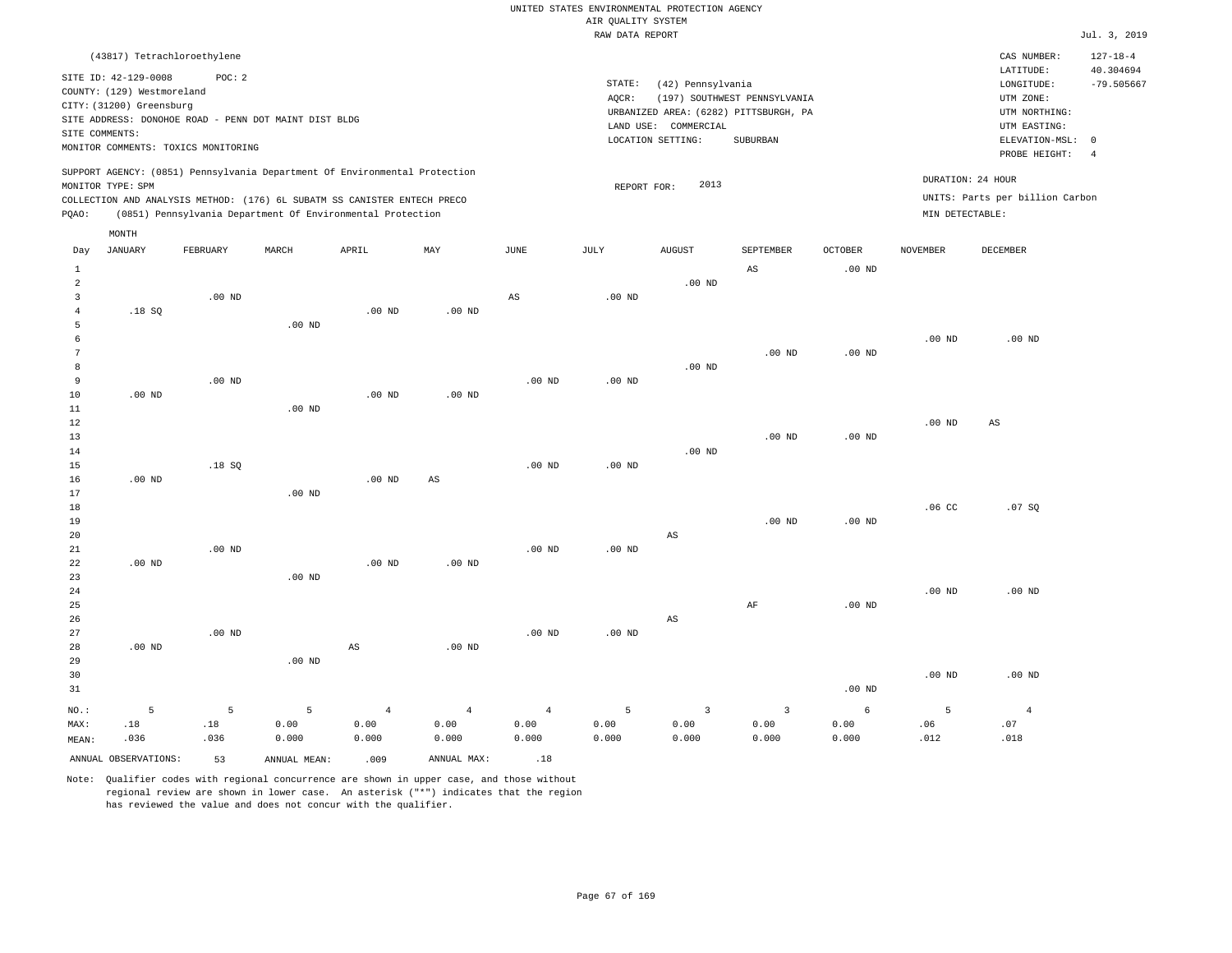| (43817) Tetrachloroethylene                                                                                                                                                                                                                                 |                                                                                                                                                                        | CAS NUMBER:                                                                                                | $127 - 18 - 4$            |
|-------------------------------------------------------------------------------------------------------------------------------------------------------------------------------------------------------------------------------------------------------------|------------------------------------------------------------------------------------------------------------------------------------------------------------------------|------------------------------------------------------------------------------------------------------------|---------------------------|
| SITE ID: 42-129-0008<br>POC: 2<br>COUNTY: (129) Westmoreland<br>CITY: (31200) Greensburg<br>SITE ADDRESS: DONOHOE ROAD - PENN DOT MAINT DIST BLDG<br>SITE COMMENTS:<br>MONITOR COMMENTS: TOXICS MONITORING                                                  | STATE:<br>(42) Pennsylvania<br>(197) SOUTHWEST PENNSYLVANIA<br>AOCR:<br>URBANIZED AREA: (6282) PITTSBURGH, PA<br>LAND USE: COMMERCIAL<br>LOCATION SETTING:<br>SUBURBAN | LATITUDE:<br>LONGITUDE:<br>UTM ZONE:<br>UTM NORTHING:<br>UTM EASTING:<br>ELEVATION-MSL: 0<br>PROBE HEIGHT: | 40.304694<br>$-79.505667$ |
| SUPPORT AGENCY: (0851) Pennsylvania Department Of Environmental Protection<br>MONITOR TYPE: SPM<br>COLLECTION AND ANALYSIS METHOD: (176) 6L SUBATM SS CANISTER ENTECH PRECO<br>(0851) Pennsylvania Department Of Environmental Protection<br>POAO:<br>MONTH | DURATION: 24 HOUR<br>2014<br>REPORT FOR:<br>MIN DETECTABLE:                                                                                                            | UNITS: Parts per billion Carbon                                                                            |                           |

| Day            | JANUARY                 | FEBRUARY       | MARCH    | APRIL           | MAY         | JUNE                         | JULY                         | AUGUST   | SEPTEMBER | OCTOBER                | NOVEMBER | DECEMBER               |
|----------------|-------------------------|----------------|----------|-----------------|-------------|------------------------------|------------------------------|----------|-----------|------------------------|----------|------------------------|
| $\mathbf{1}$   |                         |                |          |                 |             |                              |                              |          |           |                        | $.00$ ND | .00 <sub>ND</sub>      |
| $\overline{a}$ |                         |                |          |                 |             |                              |                              |          | $.00$ ND  | $.00$ ND               |          |                        |
| 3              |                         |                |          |                 |             |                              |                              | $.00$ ND |           |                        |          |                        |
| $\overline{4}$ |                         | .21 SQ         |          |                 |             | $.00$ ND                     | $.00$ ND                     |          |           |                        |          |                        |
| 5              | $.00$ ND                |                |          | $.00$ ND        | $.00$ ND    |                              |                              |          |           |                        |          |                        |
| 6              |                         |                | $.00$ ND |                 |             |                              |                              |          |           |                        |          |                        |
| 7              |                         |                |          |                 |             |                              |                              |          |           |                        | $.00$ ND | $.00$ ND               |
| 8<br>9         |                         |                |          |                 |             |                              |                              | $.00$ ND | $.00$ ND  | $.00$ ND               |          |                        |
| 10             |                         | $.00$ ND       |          |                 |             | AS                           | $.00$ ND                     |          |           |                        |          |                        |
| 11             | $.00$ ND                |                |          | $.00$ ND        | $.00$ ND    |                              |                              |          |           |                        |          |                        |
| 12             |                         |                | .09SQ    |                 |             |                              |                              |          |           |                        |          |                        |
| 13             |                         |                |          |                 |             |                              |                              |          |           |                        | $.00$ ND | AF                     |
| 14             |                         |                |          |                 |             |                              |                              |          | $.00$ ND  | $\mathbb{A}\mathbb{S}$ |          |                        |
| 15             |                         |                |          |                 |             |                              |                              | $.00$ ND |           |                        |          |                        |
| 16             |                         | $.00$ ND       |          |                 |             | $.00$ ND                     | $.00$ ND                     |          |           |                        |          |                        |
| 17             | $\rm AF$                |                |          | $.00$ ND        | $.00$ ND    |                              |                              |          |           |                        |          |                        |
| 18             |                         |                | $.00$ ND |                 |             |                              |                              |          |           |                        |          |                        |
| 19             |                         |                |          |                 |             |                              |                              |          |           |                        | $.00$ ND | $.00$ ND               |
| 20             |                         |                |          |                 |             |                              |                              |          | $.00$ ND  | $.00$ ND               |          |                        |
| $2\sqrt{1}$    |                         |                |          |                 |             |                              |                              | $.00$ ND |           |                        |          |                        |
| 22<br>23       | $.00$ ND                | .00 $ND$       |          | $.00$ ND        | $.00$ ND    | .10SQ                        | .10SQ                        |          |           |                        |          |                        |
| 24             |                         |                | $.00$ ND |                 |             |                              |                              |          |           |                        |          |                        |
| 25             |                         |                |          |                 |             |                              |                              |          |           |                        | $.00$ ND | $.00$ ND               |
| 26             |                         |                |          |                 |             |                              |                              |          | $.00$ ND  | $.00$ ND               |          |                        |
| 27             |                         |                |          |                 |             |                              |                              | $.00$ ND |           |                        |          |                        |
| 28             |                         | $.00$ ND       |          |                 |             | .00 <sub>ND</sub>            | .11 SQ                       |          |           |                        |          |                        |
| 29             | AF                      |                |          | $.00$ ND        | .10SQ       |                              |                              |          |           |                        |          |                        |
| 30             |                         |                | $.00$ ND |                 |             |                              |                              |          |           |                        |          |                        |
| 31             |                         |                |          |                 |             |                              |                              |          |           |                        |          | $\mathbb{A}\mathbb{S}$ |
| $NO.$ :        | $\overline{\mathbf{3}}$ | $\overline{5}$ | 5        | $5\phantom{.0}$ | $\mathsf S$ | $\,4$                        | 5                            | 5        | 5         | $\overline{4}$         | 5        | $\overline{4}$         |
| MAX:           | 0.00                    | .21            | .09      | 0.00            | $.10\,$     | $\footnotesize\substack{10}$ | $\footnotesize\substack{11}$ | 0.00     | 0.00      | 0.00                   | 0.00     | 0.00                   |
| MEAN:          | 0.000                   | .042           | .018     | 0.000           | .020        | .025                         | .042                         | 0.000    | 0.000     | 0.000                  | 0.000    | 0.000                  |
|                |                         |                |          |                 |             |                              |                              |          |           |                        |          |                        |

ANNUAL OBSERVATIONS: 55 ANNUAL MEAN: .013 ANNUAL MAX: .21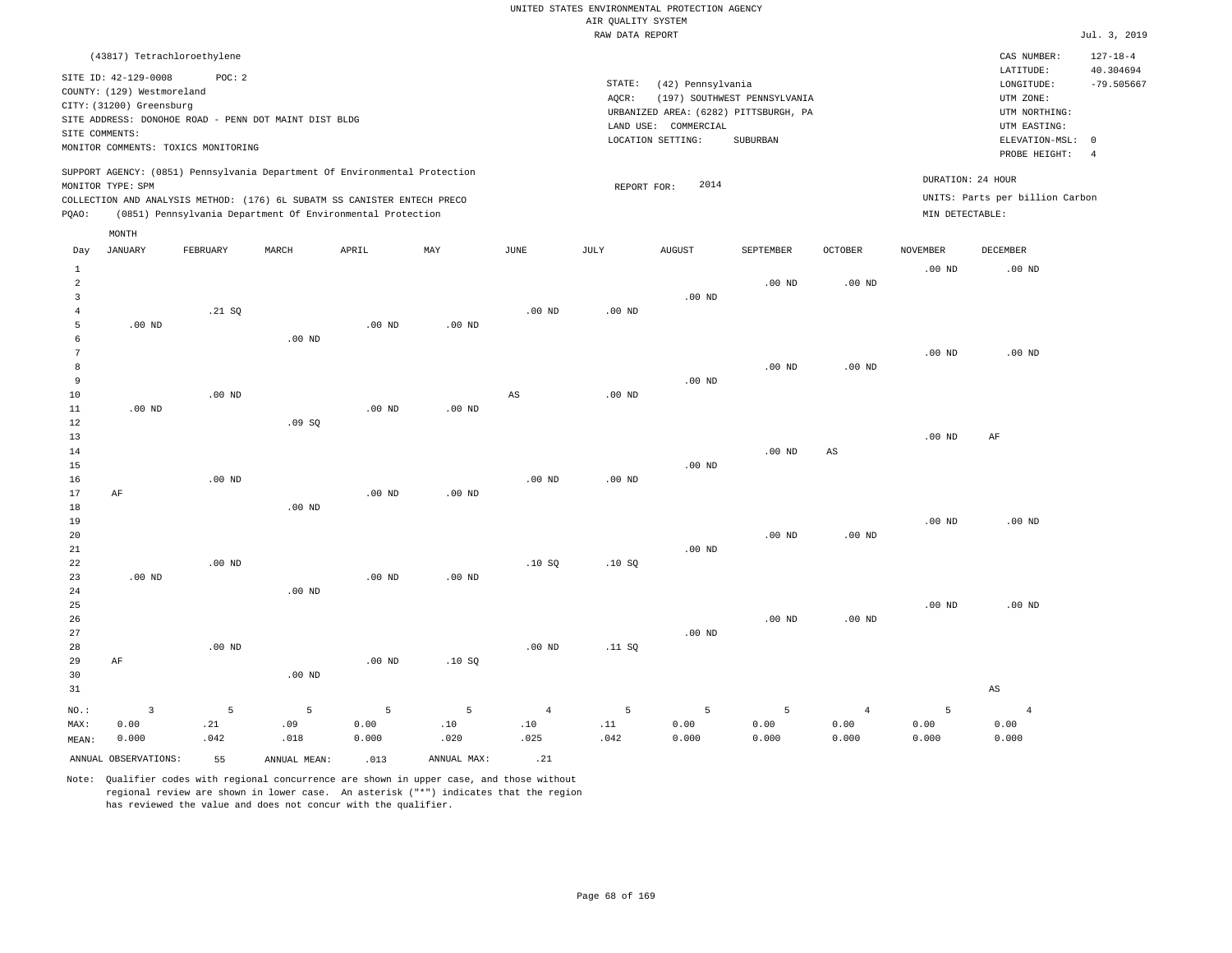| LATITUDE:<br>SITE ID: 42-129-0008<br>POC: 2<br>STATE:<br>(42) Pennsylvania<br>LONGITUDE:<br>COUNTY: (129) Westmoreland<br>UTM ZONE:<br>(197) SOUTHWEST PENNSYLVANIA<br>AOCR:<br>CITY: (31200) Greensburg<br>URBANIZED AREA: (6282) PITTSBURGH, PA<br>UTM NORTHING:<br>SITE ADDRESS: DONOHOE ROAD - PENN DOT MAINT DIST BLDG<br>LAND USE: COMMERCIAL<br>UTM EASTING:<br>SITE COMMENTS:<br>ELEVATION-MSL: 0<br>LOCATION SETTING:<br>SUBURBAN<br>MONITOR COMMENTS: TOXICS MONITORING<br>PROBE HEIGHT:<br>SUPPORT AGENCY: (0851) Pennsylvania Department Of Environmental Protection<br>DURATION: 24 HOUR | (43817) Tetrachloroethylene |                     | CAS NUMBER: | $127 - 18 - 4$            |
|-------------------------------------------------------------------------------------------------------------------------------------------------------------------------------------------------------------------------------------------------------------------------------------------------------------------------------------------------------------------------------------------------------------------------------------------------------------------------------------------------------------------------------------------------------------------------------------------------------|-----------------------------|---------------------|-------------|---------------------------|
|                                                                                                                                                                                                                                                                                                                                                                                                                                                                                                                                                                                                       |                             |                     |             | 40.304694<br>$-79.505667$ |
| UNITS: Parts per billion Carbon<br>COLLECTION AND ANALYSIS METHOD: (176) 6L SUBATM SS CANISTER ENTECH PRECO<br>(0851) Pennsylvania Department Of Environmental Protection<br>MIN DETECTABLE:<br>POAO:<br>MONTH                                                                                                                                                                                                                                                                                                                                                                                        | MONITOR TYPE: SPM           | 2015<br>REPORT FOR: |             |                           |

| Day            | <b>JANUARY</b>       | FEBRUARY    | MARCH        | APRIL          | MAY                     | <b>JUNE</b>    | JULY        | ${\tt AUGUST}$ | SEPTEMBER      | OCTOBER           | <b>NOVEMBER</b>  | DECEMBER |
|----------------|----------------------|-------------|--------------|----------------|-------------------------|----------------|-------------|----------------|----------------|-------------------|------------------|----------|
| $\mathbf{1}$   |                      |             | $.00$ ND     |                |                         |                |             |                |                |                   |                  |          |
| $\overline{a}$ |                      |             |              |                |                         |                |             |                |                |                   | .09 <sub>c</sub> | $.00$ ND |
| 3              |                      |             |              |                |                         |                |             |                | $.00$ ND       | $.00$ ND          |                  |          |
| $\overline{4}$ |                      |             |              |                |                         |                |             | $.00$ ND       |                |                   |                  |          |
| 5              |                      | $\rm AF$    |              |                |                         | $.00$ ND       | $.00$ ND    |                |                |                   |                  |          |
| 6              | $.00$ ND             |             |              | $\rm{AF}$      | $\mathbb{A}\mathbb{S}$  |                |             |                |                |                   |                  |          |
| 7              |                      |             | $.00$ ND     |                |                         |                |             |                |                |                   |                  |          |
| 8              |                      |             |              |                |                         |                |             |                |                |                   | .08 QX           | .14 SQ   |
| 9              |                      |             |              |                |                         |                |             |                | $.00$ ND       | $.00$ ND          |                  |          |
| $10$           |                      |             |              |                |                         |                |             | .08SQ          |                |                   |                  |          |
| 11             |                      | $.00$ ND    |              |                |                         | $.00$ ND       | $_{\rm AS}$ |                |                |                   |                  |          |
| 12             | $.00$ ND             |             |              | $.00$ ND       | $.00$ ND                |                |             |                |                |                   |                  |          |
| 13             |                      |             | .07QX        |                |                         |                |             |                |                |                   |                  |          |
| 14             |                      |             |              |                |                         |                |             |                |                |                   | $.00$ ND         | $.00$ ND |
| 15             |                      |             |              |                |                         |                |             |                | .17SQ          | .00 <sub>ND</sub> |                  |          |
| 16             |                      |             |              |                |                         |                |             | $\rm{AF}$      |                |                   |                  |          |
| 17             |                      | $.00$ ND    |              |                |                         | .00 $ND$       | .00 $ND$    |                |                |                   |                  |          |
| 18<br>19       | .00 $ND$             |             | .05 SQ       | $.00$ ND       | $\mathbb{A}\mathbb{S}$  |                |             |                |                |                   |                  |          |
| 20             |                      |             |              |                |                         |                |             |                |                |                   | .24              | $.00$ ND |
| 21             |                      |             |              |                |                         |                |             |                | $.00$ ND       | $\rm{AF}$         |                  |          |
| $2\sqrt{2}$    |                      |             |              |                |                         |                |             | $.00$ ND       |                |                   |                  |          |
| 23             |                      | $.00$ ND    |              |                |                         | $.00$ ND       | $.00$ ND    |                |                |                   |                  |          |
| $2\,4$         | $\rm AF$             |             |              | $.00$ ND       | $.00$ ND                |                |             |                |                |                   |                  |          |
| 25             |                      |             | $.00$ ND     |                |                         |                |             |                |                |                   |                  |          |
| $26\,$         |                      |             |              |                |                         |                |             |                |                |                   | $.00$ ND         | $.00$ ND |
| 27             |                      |             |              |                |                         |                |             |                | $.00$ ND       | $.00$ ND          |                  |          |
| 28             |                      |             |              |                |                         |                |             | .13SQ          |                |                   |                  |          |
| 29             |                      |             |              |                |                         | $.00$ ND       | $.00$ ND    |                |                |                   |                  |          |
| 30             | $.00$ ND             |             |              | .00 $ND$       | $\rm AF$                |                |             |                |                |                   |                  |          |
| 31             |                      |             | $.00$ ND     |                |                         |                |             |                |                |                   |                  |          |
| $_{\rm NO.}$ : | $\overline{4}$       | $\mathsf 3$ | $\epsilon$   | $\overline{4}$ | $\overline{\mathbf{c}}$ | $\overline{5}$ | $\sqrt{4}$  | $\overline{4}$ | $\overline{5}$ | $\overline{4}$    | 5                | 5        |
| MAX:           | 0.00                 | 0.00        | $.07$        | 0.00           | 0.00                    | 0.00           | 0.00        | .13            | $.17$          | 0.00              | .24              | .14      |
| MEAN:          | 0.000                | 0.000       | .020         | 0.000          | 0.000                   | 0.000          | 0.000       | .053           | .034           | 0.000             | .082             | .028     |
|                | ANNUAL OBSERVATIONS: | 51          | ANNUAL MEAN: | .021           | ANNUAL MAX:             | .24            |             |                |                |                   |                  |          |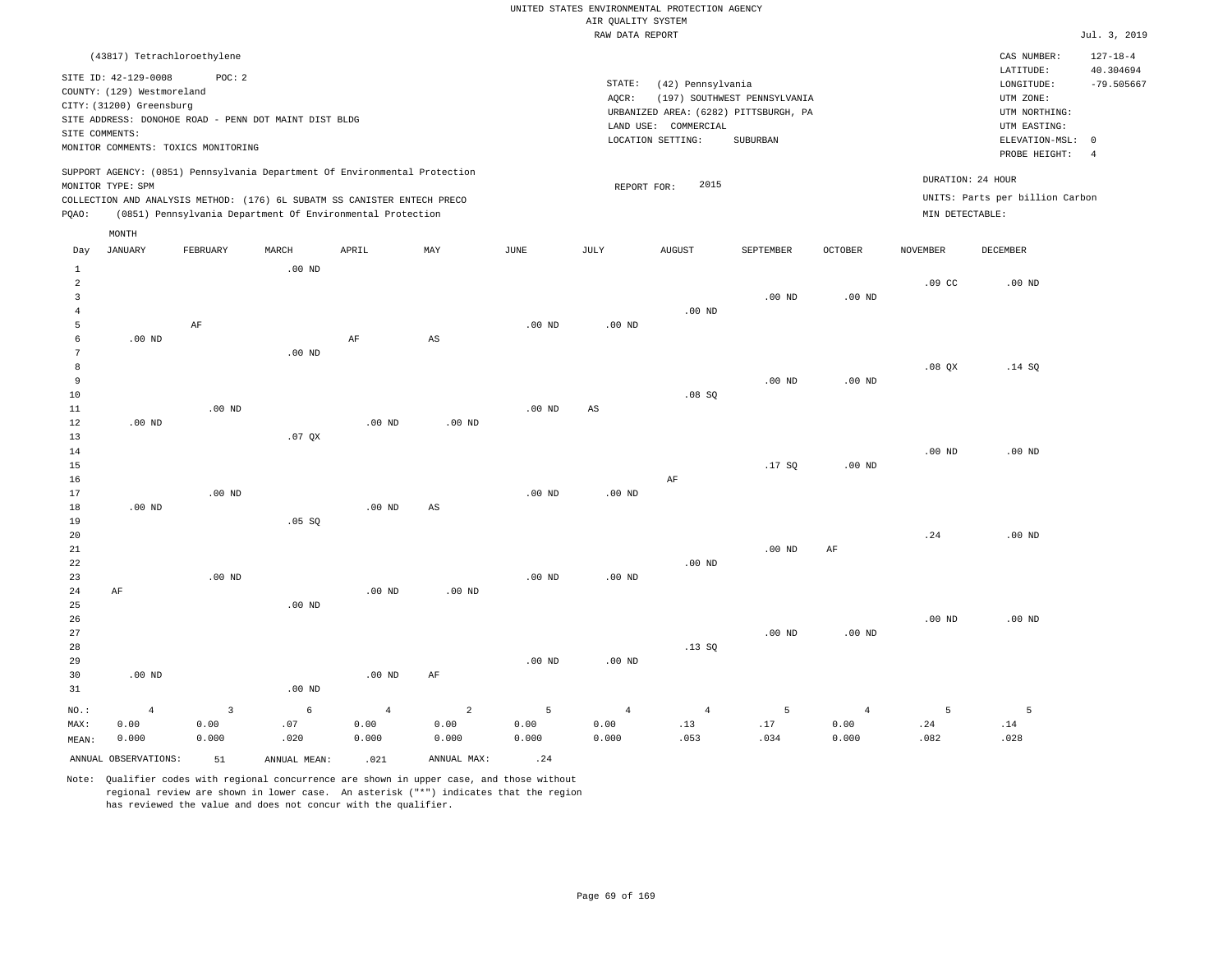|                            |                                                                                | (43818) 1, 1, 2, 2-Tetrachloroethane                                                                   |       |                                                                                                                                                                                                                      |     |      |                 |                                                                                                         |                                          |                |                 | CAS NUMBER:                                                                                                | $79 - 34 - 5$                   |
|----------------------------|--------------------------------------------------------------------------------|--------------------------------------------------------------------------------------------------------|-------|----------------------------------------------------------------------------------------------------------------------------------------------------------------------------------------------------------------------|-----|------|-----------------|---------------------------------------------------------------------------------------------------------|------------------------------------------|----------------|-----------------|------------------------------------------------------------------------------------------------------------|---------------------------------|
| SITE COMMENTS:             | SITE ID: 42-129-0008<br>COUNTY: (129) Westmoreland<br>CITY: (31200) Greensburg | POC: 2<br>SITE ADDRESS: DONOHOE ROAD - PENN DOT MAINT DIST BLDG<br>MONITOR COMMENTS: TOXICS MONITORING |       |                                                                                                                                                                                                                      |     |      | STATE:<br>AOCR: | (42) Pennsylvania<br>URBANIZED AREA: (6282) PITTSBURGH, PA<br>LAND USE: COMMERCIAL<br>LOCATION SETTING: | (197) SOUTHWEST PENNSYLVANIA<br>SUBURBAN |                |                 | LATITUDE:<br>LONGITUDE:<br>UTM ZONE:<br>UTM NORTHING:<br>UTM EASTING:<br>ELEVATION-MSL: 0<br>PROBE HEIGHT: | 40.304694<br>$-79.505667$<br>-4 |
| MONITOR TYPE: SPM<br>POAO: |                                                                                |                                                                                                        |       | SUPPORT AGENCY: (0851) Pennsylvania Department Of Environmental Protection<br>COLLECTION AND ANALYSIS METHOD: (176) 6L SUBATM SS CANISTER ENTECH PRECO<br>(0851) Pennsylvania Department Of Environmental Protection |     |      |                 | 2013<br>REPORT FOR:                                                                                     |                                          |                |                 | DURATION: 24 HOUR<br>UNITS: Parts per billion Carbon<br>MIN DETECTABLE:                                    |                                 |
| Day                        | MONTH<br>JANUARY                                                               | FEBRUARY                                                                                               | MARCH | APRIL                                                                                                                                                                                                                | MAY | JUNE | JULY            | AUGUST                                                                                                  | SEPTEMBER                                | <b>OCTOBER</b> | <b>NOVEMBER</b> | DECEMBER                                                                                                   |                                 |

| vay            | O MIAO MILI          | L PDI/OM/T  | 17777/177         | <b>ULIATIO</b>         | 1,77.7                 | <b>O OTATA</b>         | <b>OOH</b> | when t                 | OBF I BRIDBA            | <b>OCTOBET</b> | <b>MOATHITE</b>   | <b>DECEMBER</b>        |
|----------------|----------------------|-------------|-------------------|------------------------|------------------------|------------------------|------------|------------------------|-------------------------|----------------|-------------------|------------------------|
| $\mathbf{1}$   |                      |             |                   |                        |                        |                        |            |                        | $_{\rm AS}$             | $.00$ ND       |                   |                        |
| $\overline{a}$ |                      |             |                   |                        |                        |                        |            | $.00$ ND               |                         |                |                   |                        |
| 3              |                      | $.00$ ND    |                   |                        |                        | $\mathbb{A}\mathbb{S}$ | $.00$ ND   |                        |                         |                |                   |                        |
| 4              | $.00$ ND             |             |                   | $.00$ ND               | $.00$ ND               |                        |            |                        |                         |                |                   |                        |
| 5              |                      |             | .00 <sub>ND</sub> |                        |                        |                        |            |                        |                         |                |                   |                        |
| 6              |                      |             |                   |                        |                        |                        |            |                        |                         |                | $.00$ ND          | $.00$ ND               |
| 7              |                      |             |                   |                        |                        |                        |            |                        | $.00$ ND                | $.00$ ND       |                   |                        |
| 8              |                      |             |                   |                        |                        |                        |            | $.00$ ND               |                         |                |                   |                        |
| 9              |                      | $.00$ ND    |                   |                        |                        | $.00$ ND               | $.00$ ND   |                        |                         |                |                   |                        |
| 10             | .00 $ND$             |             |                   | .00 $ND$               | $.00$ ND               |                        |            |                        |                         |                |                   |                        |
| 11             |                      |             | $.00$ ND          |                        |                        |                        |            |                        |                         |                |                   |                        |
| 12             |                      |             |                   |                        |                        |                        |            |                        |                         |                | $.00$ ND          | $\mathbb{A}\mathbb{S}$ |
| 13             |                      |             |                   |                        |                        |                        |            |                        | $.00$ ND                | $.00$ ND       |                   |                        |
| 14             |                      |             |                   |                        |                        |                        |            | $.00$ ND               |                         |                |                   |                        |
| $15\,$         |                      | $.00$ ND    |                   |                        |                        | $.00$ ND               | .00 $ND$   |                        |                         |                |                   |                        |
| 16             | $.00$ ND             |             |                   | $.00$ ND               | $\mathbb{A}\mathbb{S}$ |                        |            |                        |                         |                |                   |                        |
| 17             |                      |             | $.00$ ND          |                        |                        |                        |            |                        |                         |                |                   |                        |
| 18             |                      |             |                   |                        |                        |                        |            |                        |                         |                | $.00$ ND          | $.00$ ND               |
| 19             |                      |             |                   |                        |                        |                        |            |                        | $.00$ ND                | $.00$ ND       |                   |                        |
| 20             |                      |             |                   |                        |                        |                        |            | $\mathbb{A}\mathbb{S}$ |                         |                |                   |                        |
| 21             |                      | $.00$ ND    |                   |                        |                        | $.00$ ND               | $.00$ ND   |                        |                         |                |                   |                        |
| 22             | $.00$ ND             |             |                   | $.00$ ND               | .00 <sub>ND</sub>      |                        |            |                        |                         |                |                   |                        |
| 23             |                      |             | .00 <sub>ND</sub> |                        |                        |                        |            |                        |                         |                |                   |                        |
| 24             |                      |             |                   |                        |                        |                        |            |                        |                         |                | $.00$ ND          | $.00$ ND               |
| 25             |                      |             |                   |                        |                        |                        |            |                        | $\rm AF$                | $.00$ ND       |                   |                        |
| 26             |                      |             |                   |                        |                        |                        |            | $\mathbb{A}\mathbb{S}$ |                         |                |                   |                        |
| 27             |                      | $.00$ ND    |                   | $\mathbb{A}\mathbb{S}$ | .00 <sub>ND</sub>      | $.00$ ND               | $.00$ ND   |                        |                         |                |                   |                        |
| 28<br>29       | $.00$ ND             |             | .00 <sub>ND</sub> |                        |                        |                        |            |                        |                         |                |                   |                        |
| 30             |                      |             |                   |                        |                        |                        |            |                        |                         |                | .00 <sub>ND</sub> | $.00$ ND               |
| 31             |                      |             |                   |                        |                        |                        |            |                        |                         | $.00$ ND       |                   |                        |
|                |                      |             |                   |                        |                        |                        |            |                        |                         |                |                   |                        |
| $NO.$ :        | $\mathsf S$          | $\mathsf S$ | $\overline{5}$    | $\overline{4}$         | $\,4\,$                | $\sqrt{4}$             | $\sqrt{5}$ | $\mathsf 3$            | $\overline{\mathbf{3}}$ | $\epsilon$     | 5                 | $\overline{4}$         |
| MAX:           | 0.00                 | 0.00        | 0.00              | 0.00                   | 0.00                   | 0.00                   | 0.00       | 0.00                   | 0.00                    | 0.00           | 0.00              | 0.00                   |
| MEAN:          | 0.000                | 0.000       | 0.000             | 0.000                  | 0.000                  | 0.000                  | 0.000      | 0.000                  | 0.000                   | 0.000          | 0.000             | 0.000                  |
|                | ANNUAL OBSERVATIONS: | 53          | ANNUAL MEAN:      | 0.000                  | ANNUAL MAX:            | 0.00                   |            |                        |                         |                |                   |                        |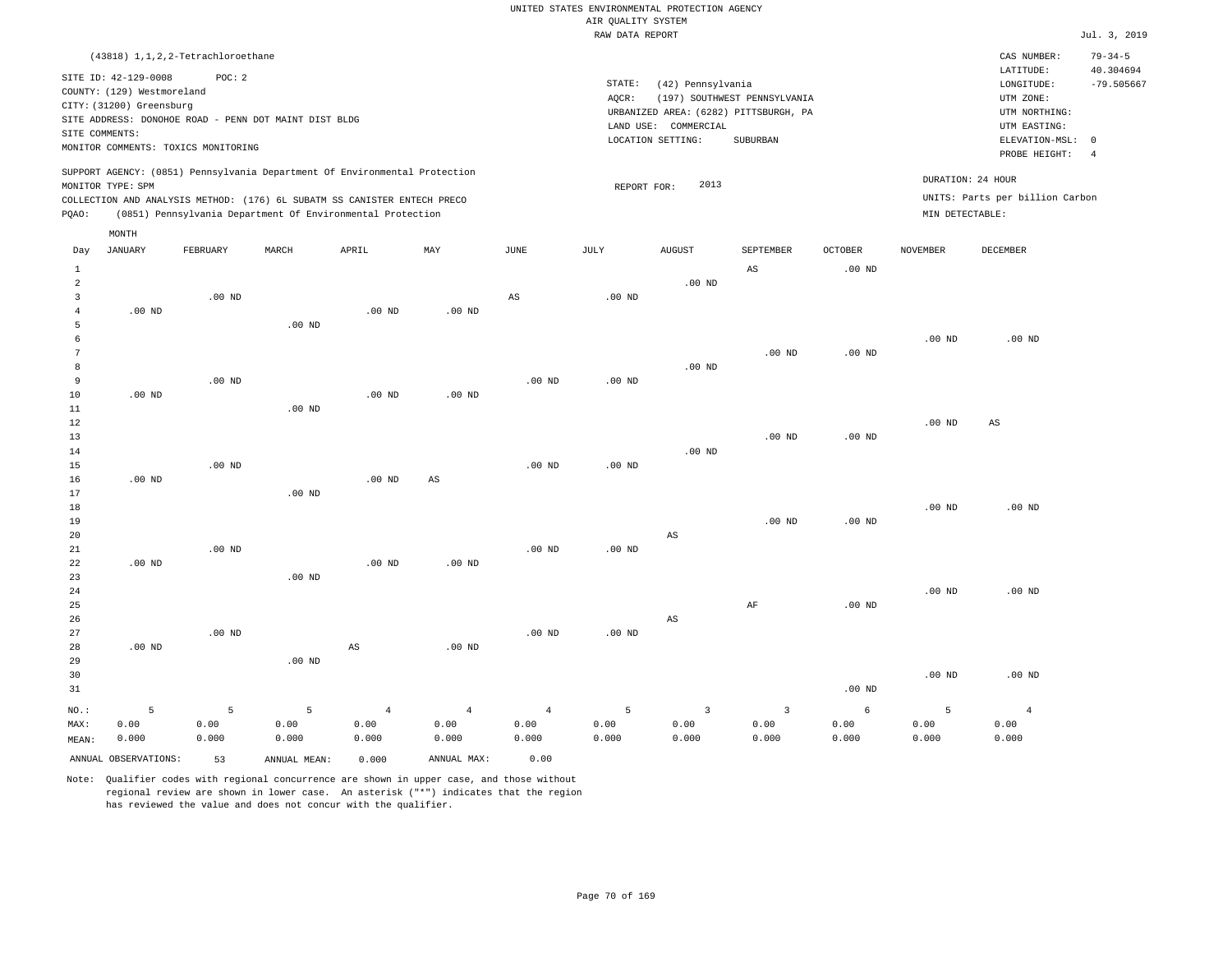|                                                                                                                                                                        | $79 - 34 - 5$<br>CAS NUMBER:                                                                                     |                           |
|------------------------------------------------------------------------------------------------------------------------------------------------------------------------|------------------------------------------------------------------------------------------------------------------|---------------------------|
| STATE:<br>(42) Pennsylvania<br>(197) SOUTHWEST PENNSYLVANIA<br>AOCR:<br>URBANIZED AREA: (6282) PITTSBURGH, PA<br>LAND USE: COMMERCIAL<br>LOCATION SETTING:<br>SUBURBAN | LATITUDE:<br>LONGITUDE:<br>UTM ZONE:<br>UTM NORTHING:<br>UTM EASTING:<br>ELEVATION-MSL: 0<br>PROBE HEIGHT:<br>-4 |                           |
| 2014<br>REPORT FOR:                                                                                                                                                    | DURATION: 24 HOUR<br>UNITS: Parts per billion Carbon<br>MIN DETECTABLE:                                          |                           |
|                                                                                                                                                                        |                                                                                                                  | 40.304694<br>$-79.505667$ |

| Day            | JANUARY              | FEBRUARY | MARCH        | APRIL    | $\ensuremath{\text{MAX}}$ | $_{\rm JUNE}$     | $\mathtt{JULY}$ | AUGUST   | SEPTEMBER | OCTOBER                | NOVEMBER          | $\tt DECEMBER$ |
|----------------|----------------------|----------|--------------|----------|---------------------------|-------------------|-----------------|----------|-----------|------------------------|-------------------|----------------|
| $\mathbf{1}$   |                      |          |              |          |                           |                   |                 |          |           |                        | .00 <sub>ND</sub> | $.00$ ND       |
| $\overline{a}$ |                      |          |              |          |                           |                   |                 |          | $.00$ ND  | $.00$ ND               |                   |                |
| 3              |                      |          |              |          |                           |                   |                 | $.00$ ND |           |                        |                   |                |
| $\overline{4}$ |                      | $.00$ ND |              |          |                           | .00 <sub>ND</sub> | .00 $ND$        |          |           |                        |                   |                |
| 5              | $.00$ ND             |          |              | $.00$ ND | .00 $ND$                  |                   |                 |          |           |                        |                   |                |
| 6              |                      |          | $.00$ ND     |          |                           |                   |                 |          |           |                        |                   |                |
| $\overline{7}$ |                      |          |              |          |                           |                   |                 |          |           |                        | $.00$ ND          | $.00$ ND       |
| 8              |                      |          |              |          |                           |                   |                 |          | $.00$ ND  | .00 <sub>ND</sub>      |                   |                |
| 9              |                      |          |              |          |                           |                   |                 | $.00$ ND |           |                        |                   |                |
| 10             |                      | $.00$ ND |              |          |                           | $_{\rm AS}$       | $.00$ ND        |          |           |                        |                   |                |
| 11             | $.00$ ND             |          |              | $.00$ ND | .00 $ND$                  |                   |                 |          |           |                        |                   |                |
| 12             |                      |          | $.00$ ND     |          |                           |                   |                 |          |           |                        |                   |                |
| 13<br>14       |                      |          |              |          |                           |                   |                 |          | $.00$ ND  | $\mathbb{A}\mathbb{S}$ | .00 $ND$          | AF             |
| 15             |                      |          |              |          |                           |                   |                 | $.00$ ND |           |                        |                   |                |
| 16             |                      | $.00$ ND |              |          |                           | .00 <sub>ND</sub> | .00 $ND$        |          |           |                        |                   |                |
| 17             | $\rm AF$             |          |              | $.00$ ND | .00 $ND$                  |                   |                 |          |           |                        |                   |                |
| 18             |                      |          | $.00$ ND     |          |                           |                   |                 |          |           |                        |                   |                |
| 19             |                      |          |              |          |                           |                   |                 |          |           |                        | $.00$ ND          | $.00$ ND       |
| 20             |                      |          |              |          |                           |                   |                 |          | $.00$ ND  | $.00$ ND               |                   |                |
| 21             |                      |          |              |          |                           |                   |                 | $.00$ ND |           |                        |                   |                |
| 22             |                      | $.00$ ND |              |          |                           | .00 <sub>ND</sub> | $.00$ ND        |          |           |                        |                   |                |
| 23             | $.00$ ND             |          |              | $.00$ ND | $.00$ ND                  |                   |                 |          |           |                        |                   |                |
| 24             |                      |          | $.00$ ND     |          |                           |                   |                 |          |           |                        |                   |                |
| 25             |                      |          |              |          |                           |                   |                 |          |           |                        | $.00$ ND          | $.00$ ND       |
| 26             |                      |          |              |          |                           |                   |                 |          | $.00$ ND  | $.00$ ND               |                   |                |
| 27             |                      |          |              |          |                           |                   |                 | $.00$ ND |           |                        |                   |                |
| 28             |                      | $.00$ ND |              |          |                           | .00 <sub>ND</sub> | $.00$ ND        |          |           |                        |                   |                |
| 29             | $\rm AF$             |          |              | $.00$ ND | $.00$ ND                  |                   |                 |          |           |                        |                   |                |
| 30             |                      |          | $.00$ ND     |          |                           |                   |                 |          |           |                        |                   |                |
| 31             |                      |          |              |          |                           |                   |                 |          |           |                        |                   | $_{\rm AS}$    |
| $NO.$ :        | $\overline{3}$       | 5        | 5            | 5        | 5                         | $\overline{4}$    | 5               | 5        | 5         | $\overline{4}$         | 5                 | $\overline{4}$ |
| MAX:           | 0.00                 | 0.00     | 0.00         | 0.00     | 0.00                      | 0.00              | 0.00            | 0.00     | 0.00      | 0.00                   | 0.00              | 0.00           |
| MEAN:          | 0.000                | 0.000    | 0.000        | 0.000    | 0.000                     | 0.000             | 0.000           | 0.000    | 0.000     | 0.000                  | 0.000             | 0.000          |
|                | ANNUAL OBSERVATIONS: | 55       | ANNUAL MEAN: | 0.000    | ANNUAL MAX:               | 0.00              |                 |          |           |                        |                   |                |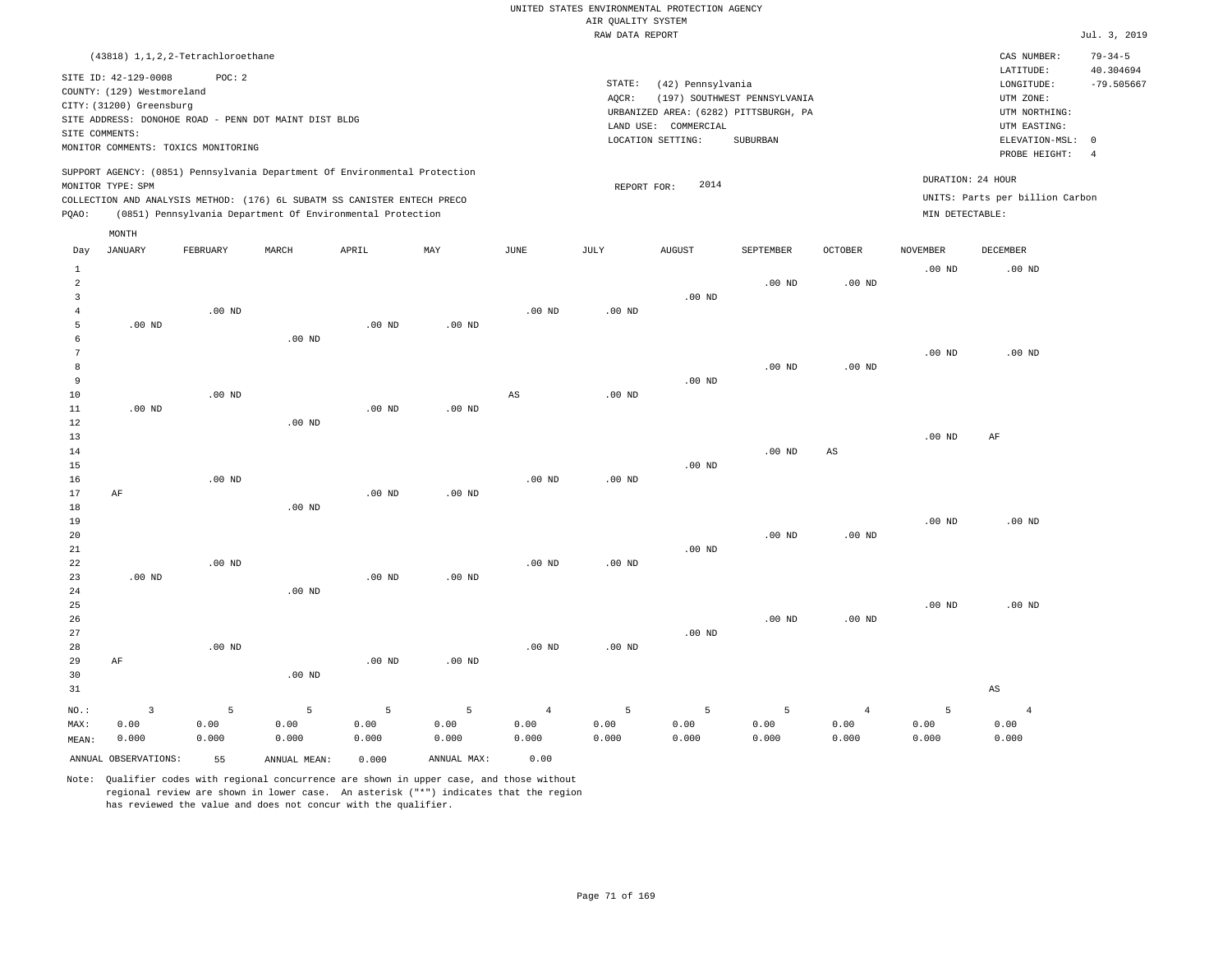| (42) Pennsylvania                        | CAS NUMBER:<br>LATITUDE:                                                                                   | $79 - 34 - 5$<br>40.304694                                                                                                                                                         |
|------------------------------------------|------------------------------------------------------------------------------------------------------------|------------------------------------------------------------------------------------------------------------------------------------------------------------------------------------|
|                                          |                                                                                                            |                                                                                                                                                                                    |
| (197) SOUTHWEST PENNSYLVANIA<br>SUBURBAN |                                                                                                            | $-79.505667$<br>-4                                                                                                                                                                 |
| 2015                                     |                                                                                                            |                                                                                                                                                                                    |
|                                          | AOCR:<br>URBANIZED AREA: (6282) PITTSBURGH, PA<br>LAND USE: COMMERCIAL<br>LOCATION SETTING:<br>REPORT FOR: | STATE:<br>LONGITUDE:<br>UTM ZONE:<br>UTM NORTHING:<br>UTM EASTING:<br>ELEVATION-MSL: 0<br>PROBE HEIGHT:<br>DURATION: 24 HOUR<br>UNITS: Parts per billion Carbon<br>MIN DETECTABLE: |

| Day            | <b>JANUARY</b>       | ${\tt FEBRUARY}$  | $\tt MARCH$       | ${\tt APRIL}$     | $\texttt{MAX}$         | $_{\rm JUNE}$ | $\mathtt{JULY}$ | ${\tt AUGUST}$ | SEPTEMBER      | $\mathtt{OCTOBER}$ | NOVEMBER | $\begin{minipage}{.4\linewidth} DECEMBER \end{minipage} \vspace{-0.5em}$ |
|----------------|----------------------|-------------------|-------------------|-------------------|------------------------|---------------|-----------------|----------------|----------------|--------------------|----------|--------------------------------------------------------------------------|
| $\mathbf{1}$   |                      |                   | $.00$ ND          |                   |                        |               |                 |                |                |                    |          |                                                                          |
| $\overline{a}$ |                      |                   |                   |                   |                        |               |                 |                |                |                    | $.00$ ND | $.00$ ND                                                                 |
| 3              |                      |                   |                   |                   |                        |               |                 |                | $.00$ ND       | $.00$ ND           |          |                                                                          |
| $\overline{4}$ |                      |                   |                   |                   |                        |               |                 | $.00$ ND       |                |                    |          |                                                                          |
| 5              |                      | AF                |                   |                   |                        | $.00$ ND      | $.00$ ND        |                |                |                    |          |                                                                          |
| 6              | .00 <sub>ND</sub>    |                   |                   | AF                | $\mathbb{A}\mathbb{S}$ |               |                 |                |                |                    |          |                                                                          |
| 7              |                      |                   | $.00$ ND          |                   |                        |               |                 |                |                |                    |          |                                                                          |
| 8              |                      |                   |                   |                   |                        |               |                 |                |                |                    | $.00$ ND | $.00$ ND                                                                 |
| 9              |                      |                   |                   |                   |                        |               |                 |                | $.00$ ND       | $.00$ ND           |          |                                                                          |
| 10             |                      |                   |                   |                   |                        |               |                 | $.00$ ND       |                |                    |          |                                                                          |
| 11             |                      | .00 <sub>ND</sub> |                   |                   |                        | $.00$ ND      | AS              |                |                |                    |          |                                                                          |
| 12             | $.00$ ND             |                   |                   | $.00~\mathrm{ND}$ | $.00$ ND               |               |                 |                |                |                    |          |                                                                          |
| 13             |                      |                   | $.00$ ND          |                   |                        |               |                 |                |                |                    |          |                                                                          |
| 14             |                      |                   |                   |                   |                        |               |                 |                |                |                    | $.00$ ND | $.00$ ND                                                                 |
| 15             |                      |                   |                   |                   |                        |               |                 |                | $.00$ ND       | $.00$ ND           |          |                                                                          |
| 16             |                      |                   |                   |                   |                        |               |                 | $\rm AF$       |                |                    |          |                                                                          |
| 17             |                      | $.00$ ND          |                   |                   |                        | $.00$ ND      | $.00$ ND        |                |                |                    |          |                                                                          |
| 18             | $.00$ ND             |                   |                   | .00 <sub>ND</sub> | $\mathbb{A}\mathbb{S}$ |               |                 |                |                |                    |          |                                                                          |
| 19             |                      |                   | $.00$ ND          |                   |                        |               |                 |                |                |                    |          |                                                                          |
| 20             |                      |                   |                   |                   |                        |               |                 |                |                |                    | $.00$ ND | $.00$ ND                                                                 |
| 21             |                      |                   |                   |                   |                        |               |                 |                | $.00$ ND       | $\rm{AF}$          |          |                                                                          |
| 22             |                      |                   |                   |                   |                        |               |                 | $.00$ ND       |                |                    |          |                                                                          |
| 23             |                      | $.00$ ND          |                   |                   |                        | $.00$ ND      | $.00$ ND        |                |                |                    |          |                                                                          |
| 24             | AF                   |                   |                   | $.00~\mathrm{ND}$ | $.00$ ND               |               |                 |                |                |                    |          |                                                                          |
| 25             |                      |                   | $.00$ ND          |                   |                        |               |                 |                |                |                    |          |                                                                          |
| 26             |                      |                   |                   |                   |                        |               |                 |                |                |                    | .00 $ND$ | $.00$ ND                                                                 |
| 27             |                      |                   |                   |                   |                        |               |                 |                | $.00$ ND       | $.00$ ND           |          |                                                                          |
| 28<br>29       |                      |                   |                   |                   |                        | $.00$ ND      | $.00$ ND        | $.00$ ND       |                |                    |          |                                                                          |
| 30             | .00 $ND$             |                   |                   | .00 $ND$          | $\rm AF$               |               |                 |                |                |                    |          |                                                                          |
| 31             |                      |                   | .00 <sub>ND</sub> |                   |                        |               |                 |                |                |                    |          |                                                                          |
|                |                      |                   |                   |                   |                        |               |                 |                |                |                    |          |                                                                          |
| $NO.$ :        | $\overline{4}$       | 3                 | 6                 | $\overline{4}$    | $\sqrt{2}$             | 5             | $\overline{4}$  | $\overline{4}$ | $\overline{5}$ | $\overline{4}$     | 5        | 5                                                                        |
| MAX:           | 0.00                 | 0.00              | 0.00              | 0.00              | 0.00                   | 0.00          | 0.00            | 0.00           | 0.00           | 0.00               | 0.00     | 0.00                                                                     |
| MEAN:          | 0.000                | 0.000             | 0.000             | 0.000             | 0.000                  | 0.000         | 0.000           | 0.000          | 0.000          | 0.000              | 0.000    | 0.000                                                                    |
|                | ANNUAL OBSERVATIONS: | 51                | ANNUAL MEAN:      | 0.000             | ANNUAL MAX:            | 0.00          |                 |                |                |                    |          |                                                                          |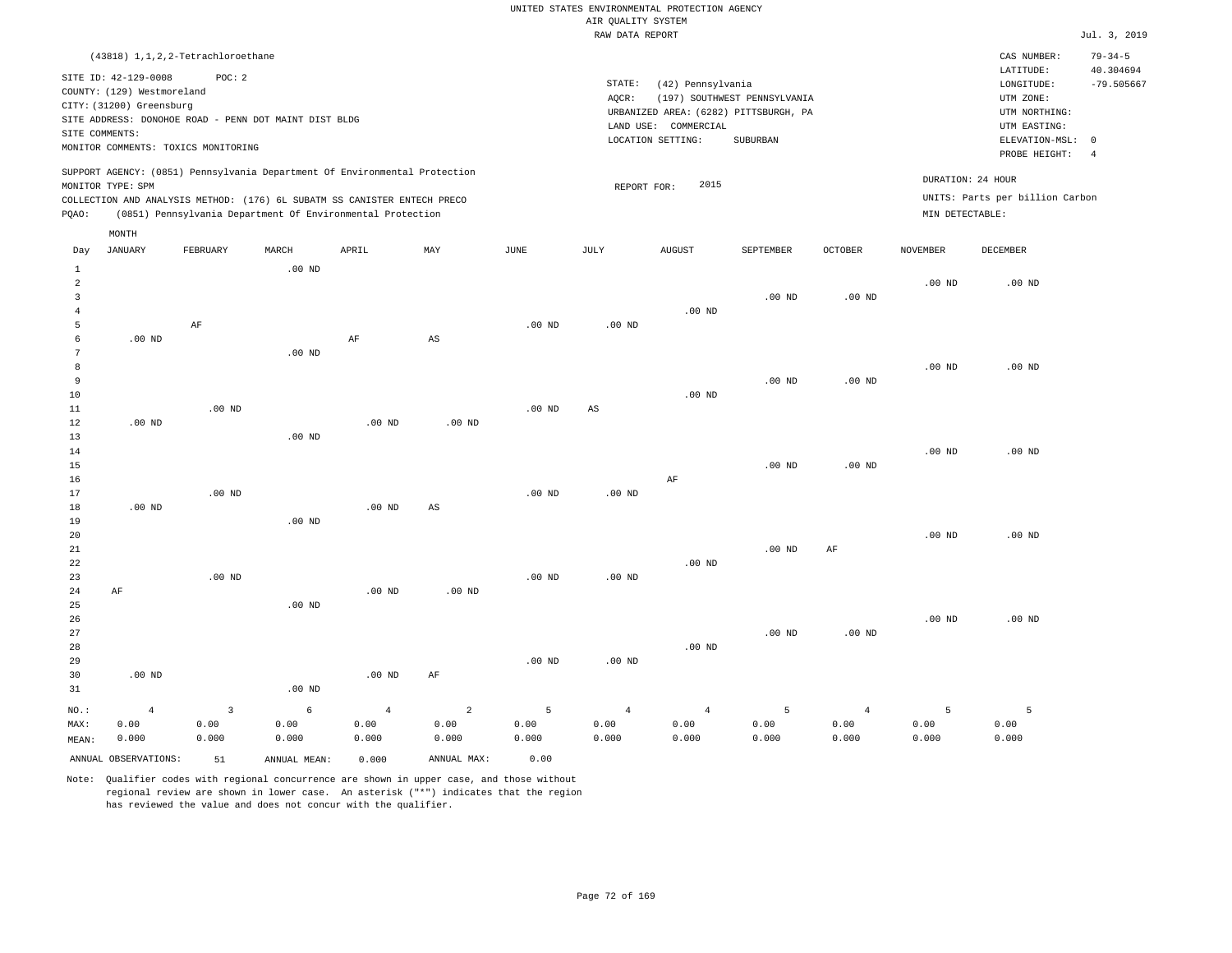| (43819) Bromomethane                                                                                                                                                                             |                                                            |       |     |      |                 |                                                                                                         |                                          |                |                                      | CAS NUMBER:                                                                                                | $74 - 83 - 9$             |
|--------------------------------------------------------------------------------------------------------------------------------------------------------------------------------------------------|------------------------------------------------------------|-------|-----|------|-----------------|---------------------------------------------------------------------------------------------------------|------------------------------------------|----------------|--------------------------------------|------------------------------------------------------------------------------------------------------------|---------------------------|
| SITE ID: 42-129-0008<br>COUNTY: (129) Westmoreland<br>CITY: (31200) Greensburg<br>SITE ADDRESS: DONOHOE ROAD - PENN DOT MAINT DIST BLDG<br>SITE COMMENTS:<br>MONITOR COMMENTS: TOXICS MONITORING | POC: 2                                                     |       |     |      | STATE:<br>AOCR: | (42) Pennsylvania<br>URBANIZED AREA: (6282) PITTSBURGH, PA<br>LAND USE: COMMERCIAL<br>LOCATION SETTING: | (197) SOUTHWEST PENNSYLVANIA<br>SUBURBAN |                |                                      | LATITUDE:<br>LONGITUDE:<br>UTM ZONE:<br>UTM NORTHING:<br>UTM EASTING:<br>ELEVATION-MSL: 0<br>PROBE HEIGHT: | 40.304694<br>$-79.505667$ |
| SUPPORT AGENCY: (0851) Pennsylvania Department Of Environmental Protection<br>MONITOR TYPE: SPM<br>COLLECTION AND ANALYSIS METHOD: (176) 6L SUBATM SS CANISTER ENTECH PRECO<br>POAO:<br>MONTH    | (0851) Pennsylvania Department Of Environmental Protection |       |     |      |                 | 2013<br>REPORT FOR:                                                                                     |                                          |                | DURATION: 24 HOUR<br>MIN DETECTABLE: | UNITS: Parts per billion Carbon                                                                            |                           |
| JANUARY<br>FEBRUARY<br>Day                                                                                                                                                                       | MARCH                                                      | APRIL | MAY | JUNE | JULY            | AUGUST                                                                                                  | SEPTEMBER                                | <b>OCTOBER</b> | NOVEMBER                             | DECEMBER                                                                                                   |                           |

| Day            | UMNUMAI              | PLORUARI | индеп             | WELTH          | LATTE                  | <b>UUND</b>            | <b>UULI</b> | HOGOD T                 | <b>OFFIFINDEY</b>       | <b>OCTODEY</b> | MOAFMPFL | <b>DECEMBER</b>        |
|----------------|----------------------|----------|-------------------|----------------|------------------------|------------------------|-------------|-------------------------|-------------------------|----------------|----------|------------------------|
| $\mathbf{1}$   |                      |          |                   |                |                        |                        |             |                         | $\mathbb{A}\mathbb{S}$  | $.00$ ND       |          |                        |
| $\overline{a}$ |                      |          |                   |                |                        |                        |             | $.00$ ND                |                         |                |          |                        |
| 3              |                      | $.00$ ND |                   |                |                        | $\mathbb{A}\mathbb{S}$ | $.00$ ND    |                         |                         |                |          |                        |
| 4              | .00 $ND$             |          |                   | .00 $ND$       | .00 <sub>ND</sub>      |                        |             |                         |                         |                |          |                        |
| 5              |                      |          | .00 <sub>ND</sub> |                |                        |                        |             |                         |                         |                |          |                        |
| 6              |                      |          |                   |                |                        |                        |             |                         |                         |                | $.00$ ND | $.00$ ND               |
| $\overline{7}$ |                      |          |                   |                |                        |                        |             |                         | $.00$ ND                | .00 $ND$       |          |                        |
| 8              |                      |          |                   |                |                        |                        |             | $.00$ ND                |                         |                |          |                        |
| 9              |                      | $.00$ ND |                   |                |                        | $.00$ ND               | $.00$ ND    |                         |                         |                |          |                        |
| 10             | $.00$ ND             |          |                   | $.00$ ND       | $.00$ ND               |                        |             |                         |                         |                |          |                        |
| 11             |                      |          | $.00$ ND          |                |                        |                        |             |                         |                         |                |          |                        |
| 12             |                      |          |                   |                |                        |                        |             |                         |                         |                | $.00$ ND | $\mathbb{A}\mathbb{S}$ |
| 13             |                      |          |                   |                |                        |                        |             |                         | $.00$ ND                | $.00$ ND       |          |                        |
| 14             |                      |          |                   |                |                        |                        |             | $.00$ ND                |                         |                |          |                        |
| 15             |                      | $.00$ ND |                   |                |                        | $.00$ ND               | $.00$ ND    |                         |                         |                |          |                        |
| 16             | $.00$ ND             |          |                   | $.00$ ND       | $\mathbb{A}\mathbb{S}$ |                        |             |                         |                         |                |          |                        |
| 17             |                      |          | .00 <sub>ND</sub> |                |                        |                        |             |                         |                         |                |          |                        |
| 18             |                      |          |                   |                |                        |                        |             |                         |                         |                | $.00$ ND | $.00$ ND               |
| 19             |                      |          |                   |                |                        |                        |             |                         | $.00$ ND                | $.00$ ND       |          |                        |
| 20             |                      |          |                   |                |                        |                        |             | $\mathbb{A}\mathbb{S}$  |                         |                |          |                        |
| 21             |                      | $.00$ ND |                   |                |                        | $.00$ ND               | $.00$ ND    |                         |                         |                |          |                        |
| 22             | $.00$ ND             |          |                   | $.00$ ND       | $.00$ ND               |                        |             |                         |                         |                |          |                        |
| 23             |                      |          | .00 <sub>ND</sub> |                |                        |                        |             |                         |                         |                |          |                        |
| $2\,4$         |                      |          |                   |                |                        |                        |             |                         |                         |                | $.00$ ND | $.00$ ND               |
| 25             |                      |          |                   |                |                        |                        |             |                         | $\rm AF$                | .00 $ND$       |          |                        |
| 26             |                      |          |                   |                |                        |                        |             | $\mathbb{A}\mathbb{S}$  |                         |                |          |                        |
| 27             |                      | $.00$ ND |                   |                |                        | $.00$ ND               | $.00$ ND    |                         |                         |                |          |                        |
| 28             | $.00$ ND             |          |                   | AS             | $.00$ ND               |                        |             |                         |                         |                |          |                        |
| 29             |                      |          | $.00$ ND          |                |                        |                        |             |                         |                         |                |          |                        |
| 30             |                      |          |                   |                |                        |                        |             |                         |                         |                | $.00$ ND | $.00$ ND               |
| 31             |                      |          |                   |                |                        |                        |             |                         |                         | $.00$ ND       |          |                        |
| $NO.$ :        | 5                    | 5        | $\overline{5}$    | $\overline{4}$ | $\sqrt{4}$             | $\overline{4}$         | 5           | $\overline{\mathbf{3}}$ | $\overline{\mathbf{3}}$ | $\epsilon$     | 5        | $\overline{4}$         |
| MAX:           | 0.00                 | 0.00     | 0.00              | 0.00           | 0.00                   | 0.00                   | 0.00        | 0.00                    | 0.00                    | 0.00           | 0.00     | 0.00                   |
| MEAN:          | 0.000                | 0.000    | 0.000             | 0.000          | 0.000                  | 0.000                  | 0.000       | 0.000                   | 0.000                   | 0.000          | 0.000    | 0.000                  |
|                | ANNUAL OBSERVATIONS: | 53       | ANNUAL MEAN:      | 0.000          | ANNUAL MAX:            | 0.00                   |             |                         |                         |                |          |                        |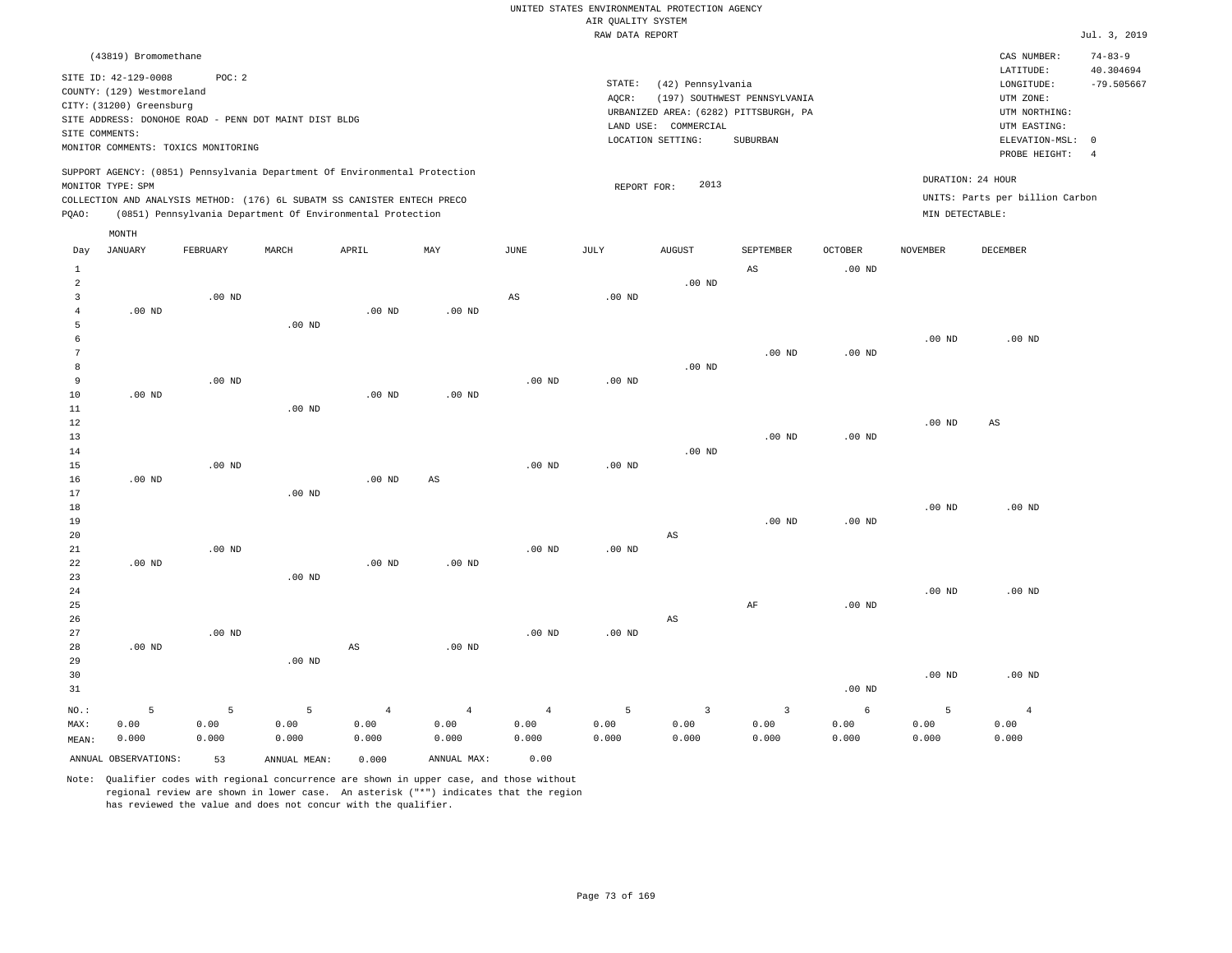| (43819) Bromomethane                                                                                                                                                                                                                               |                                                                                                                                                                        |                                                                         | CAS NUMBER:                                                                                                | $74 - 83 - 9$                   |
|----------------------------------------------------------------------------------------------------------------------------------------------------------------------------------------------------------------------------------------------------|------------------------------------------------------------------------------------------------------------------------------------------------------------------------|-------------------------------------------------------------------------|------------------------------------------------------------------------------------------------------------|---------------------------------|
| SITE ID: 42-129-0008<br>POC:2<br>COUNTY: (129) Westmoreland<br>CITY: (31200) Greensburg<br>SITE ADDRESS: DONOHOE ROAD - PENN DOT MAINT DIST BLDG<br>SITE COMMENTS:<br>MONITOR COMMENTS: TOXICS MONITORING                                          | STATE:<br>(42) Pennsylvania<br>(197) SOUTHWEST PENNSYLVANIA<br>AOCR:<br>URBANIZED AREA: (6282) PITTSBURGH, PA<br>LAND USE: COMMERCIAL<br>LOCATION SETTING:<br>SUBURBAN |                                                                         | LATITUDE:<br>LONGITUDE:<br>UTM ZONE:<br>UTM NORTHING:<br>UTM EASTING:<br>ELEVATION-MSL: 0<br>PROBE HEIGHT: | 40.304694<br>$-79.505667$<br>-4 |
| SUPPORT AGENCY: (0851) Pennsylvania Department Of Environmental Protection<br>MONITOR TYPE: SPM<br>COLLECTION AND ANALYSIS METHOD: (176) 6L SUBATM SS CANISTER ENTECH PRECO<br>(0851) Pennsylvania Department Of Environmental Protection<br>POAO: | 2014<br>REPORT FOR:                                                                                                                                                    | DURATION: 24 HOUR<br>UNITS: Parts per billion Carbon<br>MIN DETECTABLE: |                                                                                                            |                                 |
| MONTH                                                                                                                                                                                                                                              |                                                                                                                                                                        |                                                                         |                                                                                                            |                                 |

| Day            | JANUARY              | FEBRUARY | $\tt MARCH$  | APRIL    | MAY               | $_{\rm JUNE}$          | $\mathtt{JULY}$   | AUGUST   | SEPTEMBER | OCTOBER                | <b>NOVEMBER</b> | DECEMBER               |
|----------------|----------------------|----------|--------------|----------|-------------------|------------------------|-------------------|----------|-----------|------------------------|-----------------|------------------------|
| $\mathbf{1}$   |                      |          |              |          |                   |                        |                   |          |           |                        | $.00$ ND        | $.00$ ND               |
| $\overline{a}$ |                      |          |              |          |                   |                        |                   |          | $.00$ ND  | $.00~\mathrm{ND}$      |                 |                        |
| 3              |                      |          |              |          |                   |                        |                   | $.00$ ND |           |                        |                 |                        |
| 4              | $.00$ ND             | $.00$ ND |              | $.00$ ND | $.00$ ND          | $.00$ ND               | .00 <sub>ND</sub> |          |           |                        |                 |                        |
| 5<br>6         |                      |          | $.00$ ND     |          |                   |                        |                   |          |           |                        |                 |                        |
| 7              |                      |          |              |          |                   |                        |                   |          |           |                        | $.00$ ND        | $.00$ ND               |
| 8              |                      |          |              |          |                   |                        |                   |          | $.00$ ND  | $.00$ ND               |                 |                        |
| 9              |                      |          |              |          |                   |                        |                   | $.00$ ND |           |                        |                 |                        |
| 10             |                      | $.00$ ND |              |          |                   | $\mathbb{A}\mathbb{S}$ | $.00$ ND          |          |           |                        |                 |                        |
| 11             | $.00$ ND             |          |              | $.00$ ND | $.00$ ND          |                        |                   |          |           |                        |                 |                        |
| 12             |                      |          | $.00$ ND     |          |                   |                        |                   |          |           |                        |                 |                        |
| 13             |                      |          |              |          |                   |                        |                   |          |           |                        | $.00$ ND        | AF                     |
| 14             |                      |          |              |          |                   |                        |                   |          | $.00$ ND  | $\mathbb{A}\mathbb{S}$ |                 |                        |
| 15             |                      |          |              |          |                   |                        |                   | $.00$ ND |           |                        |                 |                        |
| 16             |                      | $.00$ ND |              |          |                   | $.00$ ND               | $.00$ ND          |          |           |                        |                 |                        |
| 17             | AF                   |          |              | $.00$ ND | .00 <sub>ND</sub> |                        |                   |          |           |                        |                 |                        |
| 18             |                      |          | $.00$ ND     |          |                   |                        |                   |          |           |                        |                 |                        |
| 19             |                      |          |              |          |                   |                        |                   |          |           |                        | $.00$ ND        | $.00$ ND               |
| 20             |                      |          |              |          |                   |                        |                   |          | $.00$ ND  | .00 <sub>ND</sub>      |                 |                        |
| 21             |                      |          |              |          |                   |                        |                   | $.00$ ND |           |                        |                 |                        |
| 22             |                      | $.00$ ND |              |          |                   | $.00$ ND               | $.00$ ND          |          |           |                        |                 |                        |
| 23             | $.00$ ND             |          |              | $.00$ ND | .00 <sub>ND</sub> |                        |                   |          |           |                        |                 |                        |
| 24             |                      |          | $.00$ ND     |          |                   |                        |                   |          |           |                        |                 |                        |
| 25             |                      |          |              |          |                   |                        |                   |          |           |                        | $.00$ ND        | $.00$ ND               |
| 26             |                      |          |              |          |                   |                        |                   |          | $.00$ ND  | $.00$ ND               |                 |                        |
| 27<br>28       |                      | $.00$ ND |              |          |                   | $.00$ ND               | .00 <sub>ND</sub> | $.00$ ND |           |                        |                 |                        |
| 29             | AF                   |          |              | $.00$ ND | $.00$ ND          |                        |                   |          |           |                        |                 |                        |
| 30             |                      |          | $.00$ ND     |          |                   |                        |                   |          |           |                        |                 |                        |
| 31             |                      |          |              |          |                   |                        |                   |          |           |                        |                 | $\mathbb{A}\mathbb{S}$ |
|                |                      |          |              |          |                   |                        |                   |          |           |                        |                 |                        |
| $NO.$ :        | $\overline{3}$       | 5        | 5            | 5        | 5                 | $\overline{4}$         | 5                 | 5        | 5         | $\sqrt{4}$             | 5               | $\overline{4}$         |
| MAX:           | 0.00                 | 0.00     | 0.00         | 0.00     | 0.00              | 0.00                   | 0.00              | 0.00     | 0.00      | 0.00                   | 0.00            | 0.00                   |
| MEAN:          | 0.000                | 0.000    | 0.000        | 0.000    | 0.000             | 0.000                  | 0.000             | 0.000    | 0.000     | 0.000                  | 0.000           | 0.000                  |
|                | ANNUAL OBSERVATIONS: | 55       | ANNUAL MEAN: | 0.000    | ANNUAL MAX:       | 0.00                   |                   |          |           |                        |                 |                        |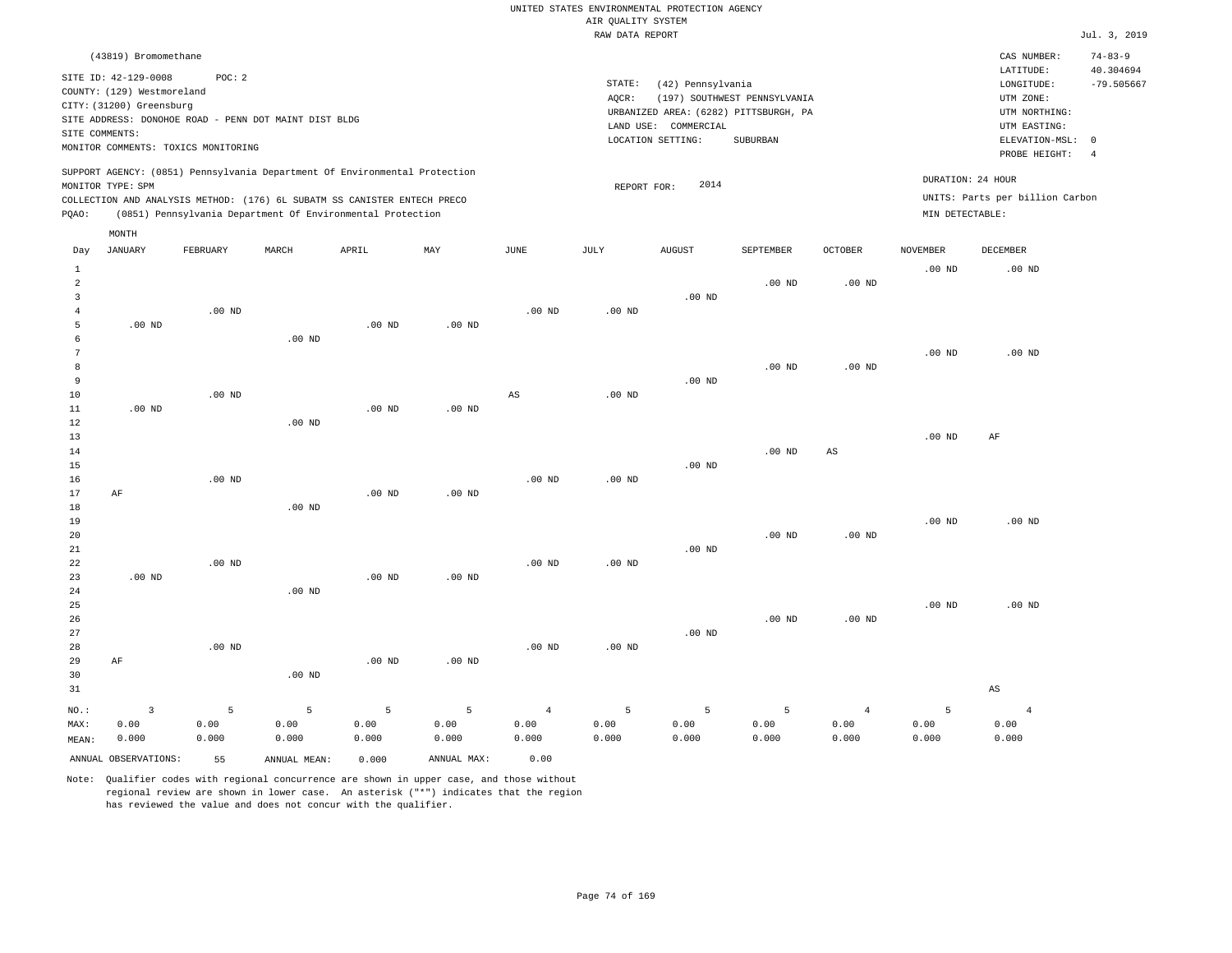| (43819) Bromomethane                                                                                                                                                                 |          |                                                            |       |     |      |                                                                                                                                                            |                     |           |                |                                      | CAS NUMBER:                                                           | $74 - 83 - 9$  |  |
|--------------------------------------------------------------------------------------------------------------------------------------------------------------------------------------|----------|------------------------------------------------------------|-------|-----|------|------------------------------------------------------------------------------------------------------------------------------------------------------------|---------------------|-----------|----------------|--------------------------------------|-----------------------------------------------------------------------|----------------|--|
| SITE ID: 42-129-0008<br>COUNTY: (129) Westmoreland<br>CITY: (31200) Greensburg<br>SITE ADDRESS: DONOHOE ROAD - PENN DOT MAINT DIST BLDG<br>SITE COMMENTS:                            | POC:2    |                                                            |       |     |      | STATE:<br>(42) Pennsylvania<br>AOCR:<br>(197) SOUTHWEST PENNSYLVANIA<br>URBANIZED AREA: (6282) PITTSBURGH, PA<br>LAND USE: COMMERCIAL<br>LOCATION SETTING: |                     |           |                |                                      | LATITUDE:<br>LONGITUDE:<br>UTM ZONE:<br>UTM NORTHING:<br>UTM EASTING: |                |  |
| MONITOR COMMENTS: TOXICS MONITORING                                                                                                                                                  |          |                                                            |       |     |      |                                                                                                                                                            |                     | SUBURBAN  |                |                                      | ELEVATION-MSL: 0                                                      | $\overline{4}$ |  |
| SUPPORT AGENCY: (0851) Pennsylvania Department Of Environmental Protection<br>MONITOR TYPE: SPM<br>COLLECTION AND ANALYSIS METHOD: (176) 6L SUBATM SS CANISTER ENTECH PRECO<br>POAO: |          | (0851) Pennsylvania Department Of Environmental Protection |       |     |      |                                                                                                                                                            | 2015<br>REPORT FOR: |           |                | DURATION: 24 HOUR<br>MIN DETECTABLE: | PROBE HEIGHT:<br>UNITS: Parts per billion Carbon                      |                |  |
| MONTH<br>JANUARY<br>Day                                                                                                                                                              | FEBRUARY | MARCH                                                      | APRIL | MAY | JUNE | JULY                                                                                                                                                       | <b>AUGUST</b>       | SEPTEMBER | <b>OCTOBER</b> | <b>NOVEMBER</b>                      | DECEMBER                                                              |                |  |
|                                                                                                                                                                                      |          | $\sim$ $\sim$ $\sim$ $\sim$                                |       |     |      |                                                                                                                                                            |                     |           |                |                                      |                                                                       |                |  |

| 1              |                |                | $.00$ ND |                |                        |          |                |                |          |                |          |          |
|----------------|----------------|----------------|----------|----------------|------------------------|----------|----------------|----------------|----------|----------------|----------|----------|
| $\overline{a}$ |                |                |          |                |                        |          |                |                |          |                | $.00$ ND | $.00$ ND |
| 3              |                |                |          |                |                        |          |                |                | $.00$ ND | $.00$ ND       |          |          |
| $\overline{4}$ |                |                |          |                |                        |          |                | $.00$ ND       |          |                |          |          |
| 5              |                | $\rm AF$       |          |                |                        | $.00$ ND | .00 $ND$       |                |          |                |          |          |
| 6              | $.00$ ND       |                |          | $\rm AF$       | $\mathbb{A}\mathbb{S}$ |          |                |                |          |                |          |          |
| 7              |                |                | $.00$ ND |                |                        |          |                |                |          |                |          |          |
| 8              |                |                |          |                |                        |          |                |                |          |                | $.00$ ND | $.00$ ND |
| 9              |                |                |          |                |                        |          |                |                | $.00$ ND | $.00$ ND       |          |          |
| $10$           |                |                |          |                |                        |          |                | .00 $ND$       |          |                |          |          |
| $11\,$         |                | .00 $ND$       |          |                |                        | .00 $ND$ | AS             |                |          |                |          |          |
| 12             | .00 $ND$       |                |          | .00 $ND$       | $.00$ ND               |          |                |                |          |                |          |          |
| 13             |                |                | $.00$ ND |                |                        |          |                |                |          |                |          |          |
| 14             |                |                |          |                |                        |          |                |                |          |                | $.00$ ND | $.00$ ND |
| 15             |                |                |          |                |                        |          |                |                | $.00$ ND | $.00$ ND       |          |          |
| 16             |                |                |          |                |                        |          |                | $\rm AF$       |          |                |          |          |
| 17             |                | $.00$ ND       |          |                |                        | $.00$ ND | $.00$ ND       |                |          |                |          |          |
| 18             | .00 $ND$       |                |          | $.00$ ND       | $\mathbb{A}\mathbb{S}$ |          |                |                |          |                |          |          |
| 19             |                |                | $.00$ ND |                |                        |          |                |                |          |                |          |          |
| 20             |                |                |          |                |                        |          |                |                |          |                | $.00$ ND | $.00$ ND |
| $2\sqrt{1}$    |                |                |          |                |                        |          |                |                | .00 $ND$ | AF             |          |          |
| 22             |                |                |          |                |                        |          |                | .00 $ND$       |          |                |          |          |
| 23             |                | $.00$ ND       |          |                |                        | $.00$ ND | $.00$ ND       |                |          |                |          |          |
| 24             | $\rm AF$       |                |          | .00 $ND$       | $.00$ ND               |          |                |                |          |                |          |          |
| 25             |                |                | $.00$ ND |                |                        |          |                |                |          |                |          |          |
| 26             |                |                |          |                |                        |          |                |                |          |                | $.00$ ND | $.00$ ND |
| 27             |                |                |          |                |                        |          |                |                | $.00$ ND | $.00$ ND       |          |          |
| 28             |                |                |          |                |                        |          |                | $.00$ ND       |          |                |          |          |
| 29             |                |                |          |                |                        | $.00$ ND | .00 $ND$       |                |          |                |          |          |
| 30             | $.00$ ND       |                |          | .00 $ND$       | $\rm AF$               |          |                |                |          |                |          |          |
| 31             |                |                | $.00$ ND |                |                        |          |                |                |          |                |          |          |
| $_{\rm NO.}$ : | $\overline{4}$ | $\overline{3}$ | 6        | $\overline{4}$ | $\overline{a}$         | 5        | $\overline{4}$ | $\overline{4}$ | 5        | $\overline{4}$ | 5        | 5        |
| MAX:           | 0.00           | 0.00           | 0.00     | 0.00           | 0.00                   | 0.00     | 0.00           | 0.00           | 0.00     | 0.00           | 0.00     | 0.00     |
| MEAN:          | 0.000          | 0.000          | 0.000    | 0.000          | 0.000                  | 0.000    | 0.000          | 0.000          | 0.000    | 0.000          | 0.000    | 0.000    |

ANNUAL OBSERVATIONS: 51 ANNUAL MEAN: 0.000 ANNUAL MAX: 0.00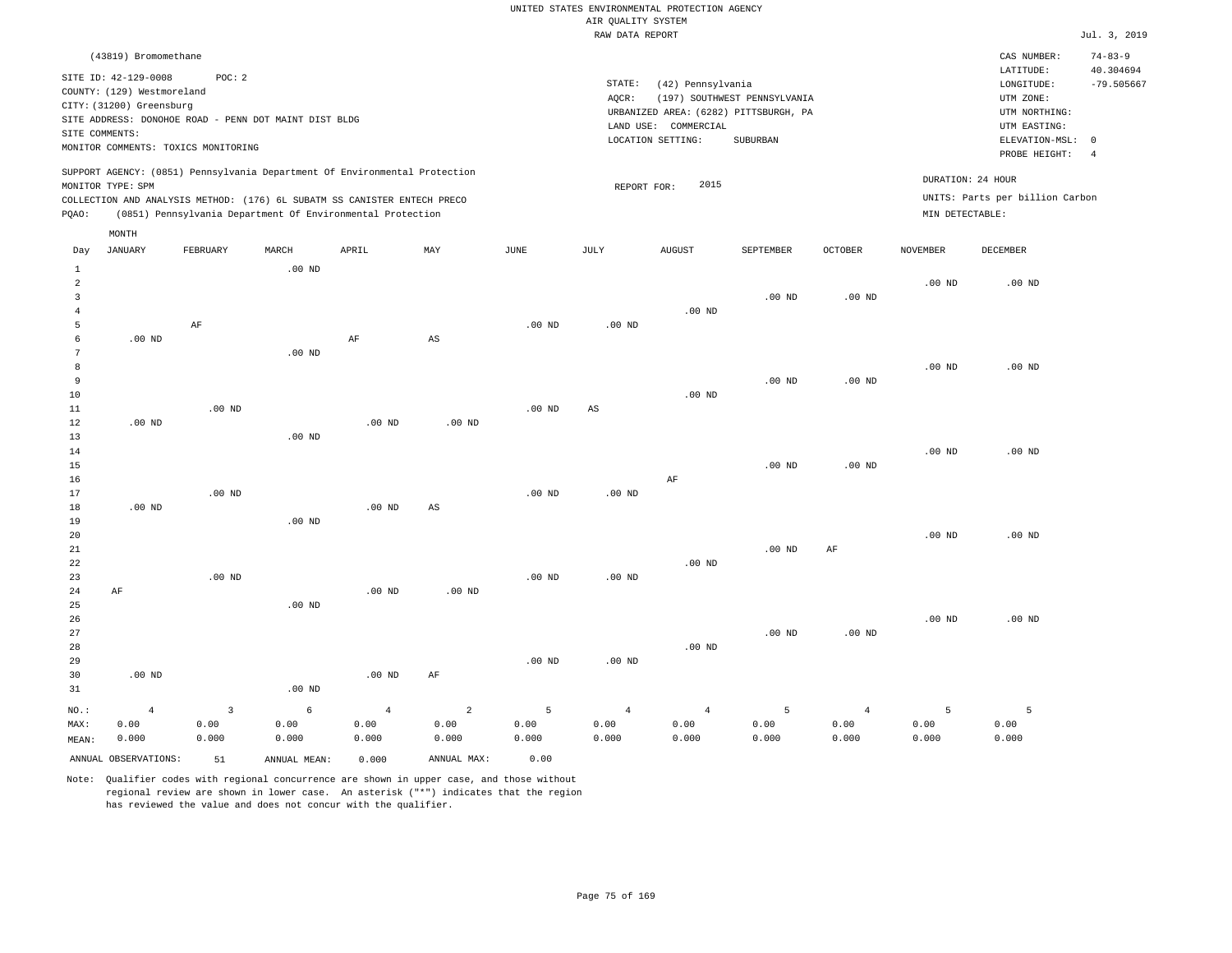| $(43820)$ 1,1,2-Trichloroethane                                                                                                                                                                                                                             |                                                                                                                                                                        |                                      | CAS NUMBER:                                                                                                | $79 - 00 - 5$             |
|-------------------------------------------------------------------------------------------------------------------------------------------------------------------------------------------------------------------------------------------------------------|------------------------------------------------------------------------------------------------------------------------------------------------------------------------|--------------------------------------|------------------------------------------------------------------------------------------------------------|---------------------------|
| SITE ID: 42-129-0008<br>POC:2<br>COUNTY: (129) Westmoreland<br>CITY: (31200) Greensburg<br>SITE ADDRESS: DONOHOE ROAD - PENN DOT MAINT DIST BLDG<br>SITE COMMENTS:<br>MONITOR COMMENTS: TOXICS MONITORING                                                   | STATE:<br>(42) Pennsylvania<br>(197) SOUTHWEST PENNSYLVANIA<br>AOCR:<br>URBANIZED AREA: (6282) PITTSBURGH, PA<br>LAND USE: COMMERCIAL<br>LOCATION SETTING:<br>SUBURBAN |                                      | LATITUDE:<br>LONGITUDE:<br>UTM ZONE:<br>UTM NORTHING:<br>UTM EASTING:<br>ELEVATION-MSL: 0<br>PROBE HEIGHT: | 40.304694<br>$-79.505667$ |
| SUPPORT AGENCY: (0851) Pennsylvania Department Of Environmental Protection<br>MONITOR TYPE: SPM<br>COLLECTION AND ANALYSIS METHOD: (176) 6L SUBATM SS CANISTER ENTECH PRECO<br>(0851) Pennsylvania Department Of Environmental Protection<br>POAO:<br>MONTH | 2013<br>REPORT FOR:                                                                                                                                                    | DURATION: 24 HOUR<br>MIN DETECTABLE: | UNITS: Parts per billion Carbon                                                                            |                           |

| Day            | JANUARY              | FEBRUARY | MARCH        | APRIL             | MAY                    | JUNE                   | JULY     | AUGUST                  | SEPTEMBER               | OCTOBER  | NOVEMBER | DECEMBER       |
|----------------|----------------------|----------|--------------|-------------------|------------------------|------------------------|----------|-------------------------|-------------------------|----------|----------|----------------|
| $\mathbf{1}$   |                      |          |              |                   |                        |                        |          |                         | $\mathbb{A}\mathbb{S}$  | $.00$ ND |          |                |
| $\overline{a}$ |                      |          |              |                   |                        |                        |          | $.00$ ND                |                         |          |          |                |
| 3              |                      | $.00$ ND |              |                   |                        | $\mathbb{A}\mathbb{S}$ | $.00$ ND |                         |                         |          |          |                |
| 4              | $.00$ ND             |          |              | .00 <sub>ND</sub> | $.00$ ND               |                        |          |                         |                         |          |          |                |
| 5              |                      |          | $.00$ ND     |                   |                        |                        |          |                         |                         |          |          |                |
| 6              |                      |          |              |                   |                        |                        |          |                         |                         |          | $.00$ ND | $.00$ ND       |
| 7              |                      |          |              |                   |                        |                        |          |                         | $.00$ ND                | $.00$ ND |          |                |
| 8              |                      |          |              |                   |                        |                        |          | $.00$ ND                |                         |          |          |                |
| 9              |                      | $.00$ ND |              |                   |                        | $.00$ ND               | $.00$ ND |                         |                         |          |          |                |
| $10$           | $.00$ ND             |          |              | .00 <sub>ND</sub> | $.00$ ND               |                        |          |                         |                         |          |          |                |
| 11             |                      |          | $.00$ ND     |                   |                        |                        |          |                         |                         |          |          |                |
| $1\,2$         |                      |          |              |                   |                        |                        |          |                         |                         |          | $.00$ ND | AS             |
| 13             |                      |          |              |                   |                        |                        |          |                         | $.00$ ND                | $.00$ ND |          |                |
| 14             |                      |          |              |                   |                        |                        |          | $.00$ ND                |                         |          |          |                |
| 15             |                      | $.00$ ND |              |                   |                        | $.00$ ND               | $.00$ ND |                         |                         |          |          |                |
| 16             | $.00$ ND             |          |              | .00 <sub>ND</sub> | $\mathbb{A}\mathbb{S}$ |                        |          |                         |                         |          |          |                |
| 17             |                      |          | $.00$ ND     |                   |                        |                        |          |                         |                         |          |          |                |
| 18             |                      |          |              |                   |                        |                        |          |                         |                         |          | $.00$ ND | $.00$ ND       |
| 19             |                      |          |              |                   |                        |                        |          |                         | $.00$ ND                | $.00$ ND |          |                |
| 20             |                      |          |              |                   |                        |                        |          | $\mathbb{A}\mathbb{S}$  |                         |          |          |                |
| 21             |                      | $.00$ ND |              |                   |                        | $.00$ ND               | $.00$ ND |                         |                         |          |          |                |
| 22             | $.00$ ND             |          |              | .00 <sub>ND</sub> | $.00$ ND               |                        |          |                         |                         |          |          |                |
| 23             |                      |          | $.00$ ND     |                   |                        |                        |          |                         |                         |          |          |                |
| $2\sqrt{4}$    |                      |          |              |                   |                        |                        |          |                         |                         |          | $.00$ ND | $.00$ ND       |
| 25             |                      |          |              |                   |                        |                        |          |                         | $\rm AF$                | $.00$ ND |          |                |
| 26             |                      |          |              |                   |                        |                        |          | $\mathbb{A}\mathbb{S}$  |                         |          |          |                |
| 27             |                      | $.00$ ND |              |                   |                        | $.00$ ND               | $.00$ ND |                         |                         |          |          |                |
| 28             | $.00~\mathrm{ND}$    |          |              | AS                | $.00$ ND               |                        |          |                         |                         |          |          |                |
| 29             |                      |          | $.00$ ND     |                   |                        |                        |          |                         |                         |          |          |                |
| 30             |                      |          |              |                   |                        |                        |          |                         |                         |          | $.00$ ND | $.00$ ND       |
| 31             |                      |          |              |                   |                        |                        |          |                         |                         | $.00$ ND |          |                |
| $NO.$ :        | 5                    | 5        | 5            | $\,4$             | $\overline{4}$         | $\overline{4}$         | 5        | $\overline{\mathbf{3}}$ | $\overline{\mathbf{3}}$ | 6        | 5        | $\overline{4}$ |
| MAX:           | 0.00                 | 0.00     | 0.00         | 0.00              | 0.00                   | 0.00                   | 0.00     | 0.00                    | 0.00                    | 0.00     | 0.00     | 0.00           |
| MEAN:          | 0.000                | 0.000    | 0.000        | 0.000             | 0.000                  | 0.000                  | 0.000    | 0.000                   | 0.000                   | 0.000    | 0.000    | 0.000          |
|                | ANNUAL OBSERVATIONS: | 53       | ANNUAL MEAN: | 0.000             | ANNUAL MAX:            | 0.00                   |          |                         |                         |          |          |                |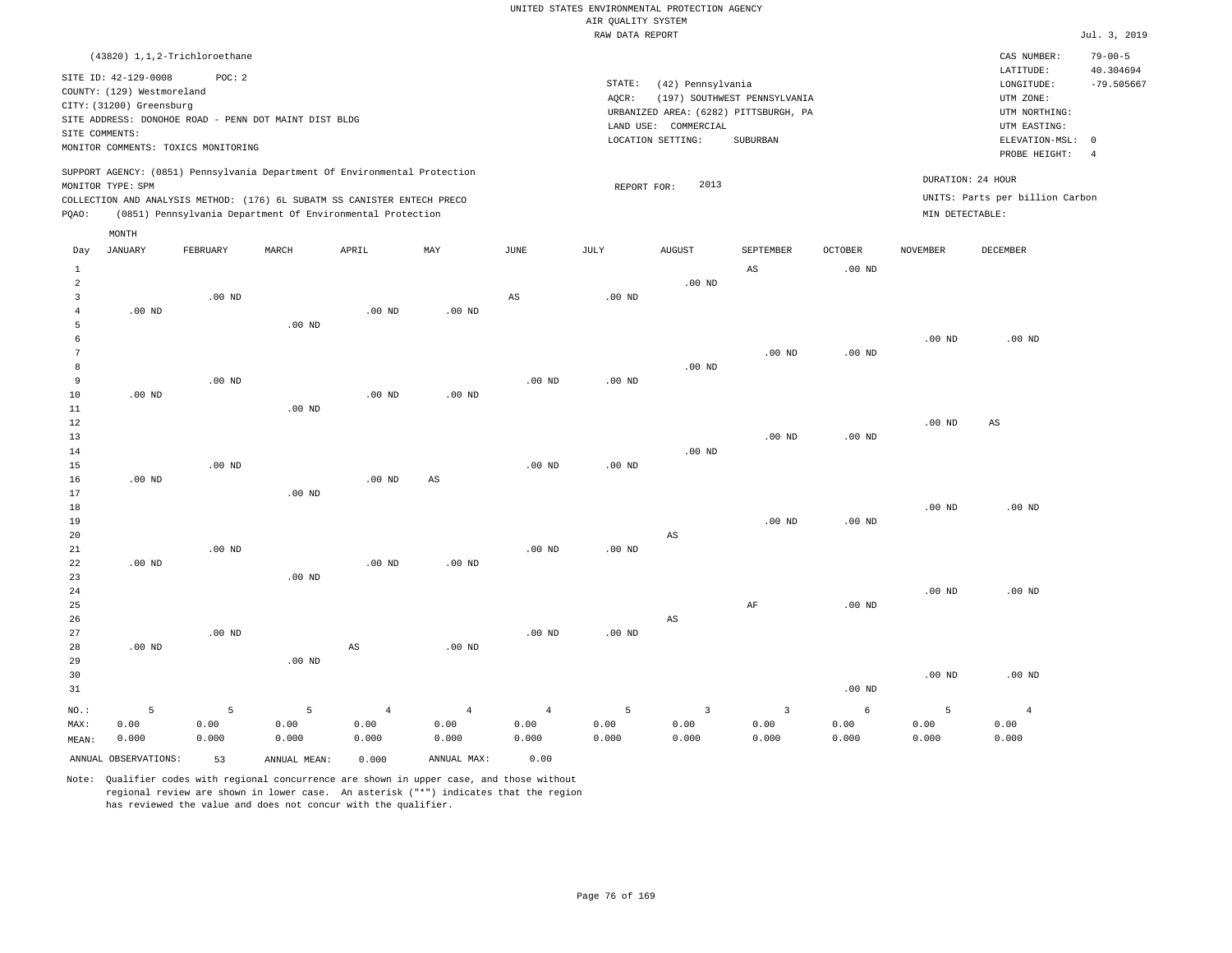|                                                                                                                                                                        | CAS NUMBER: | $79 - 00 - 5$                                                                                                                                                                         |
|------------------------------------------------------------------------------------------------------------------------------------------------------------------------|-------------|---------------------------------------------------------------------------------------------------------------------------------------------------------------------------------------|
| STATE:<br>(42) Pennsylvania<br>(197) SOUTHWEST PENNSYLVANIA<br>AOCR:<br>URBANIZED AREA: (6282) PITTSBURGH, PA<br>LAND USE: COMMERCIAL<br>LOCATION SETTING:<br>SUBURBAN |             | 40.304694<br>$-79.505667$                                                                                                                                                             |
| 2014<br>REPORT FOR:                                                                                                                                                    |             |                                                                                                                                                                                       |
|                                                                                                                                                                        |             | LATITUDE:<br>LONGITUDE:<br>UTM ZONE:<br>UTM NORTHING:<br>UTM EASTING:<br>ELEVATION-MSL: 0<br>PROBE HEIGHT:<br>DURATION: 24 HOUR<br>UNITS: Parts per billion Carbon<br>MIN DETECTABLE: |

| Day            | <b>JANUARY</b>       | FEBRUARY | MARCH        | APRIL             | MAY         | JUNE                   | JULY     | AUGUST   | SEPTEMBER         | OCTOBER                | <b>NOVEMBER</b> | DECEMBER               |
|----------------|----------------------|----------|--------------|-------------------|-------------|------------------------|----------|----------|-------------------|------------------------|-----------------|------------------------|
| $\mathbf{1}$   |                      |          |              |                   |             |                        |          |          |                   |                        | .00 $ND$        | $.00$ ND               |
| $\overline{a}$ |                      |          |              |                   |             |                        |          |          | $.00$ ND          | $.00$ ND               |                 |                        |
| 3              |                      |          |              |                   |             |                        |          | $.00$ ND |                   |                        |                 |                        |
| 4              |                      | $.00$ ND |              |                   |             | $.00$ ND               | $.00$ ND |          |                   |                        |                 |                        |
| 5              | $.00$ ND             |          |              | $.00$ ND          | $.00$ ND    |                        |          |          |                   |                        |                 |                        |
| 6              |                      |          | $.00$ ND     |                   |             |                        |          |          |                   |                        |                 |                        |
| 7              |                      |          |              |                   |             |                        |          |          |                   |                        | $.00$ ND        | $.00$ ND               |
| 8              |                      |          |              |                   |             |                        |          |          | $.00$ ND          | $.00$ ND               |                 |                        |
| 9              |                      |          |              |                   |             |                        |          | .00 $ND$ |                   |                        |                 |                        |
| 10             |                      | $.00$ ND |              |                   |             | $\mathbb{A}\mathbb{S}$ | $.00$ ND |          |                   |                        |                 |                        |
| 11             | $.00$ ND             |          |              | .00 <sub>ND</sub> | $.00$ ND    |                        |          |          |                   |                        |                 |                        |
| 12             |                      |          | $.00$ ND     |                   |             |                        |          |          |                   |                        |                 |                        |
| 13             |                      |          |              |                   |             |                        |          |          |                   |                        | $.00$ ND        | $\rm AF$               |
| 14<br>15       |                      |          |              |                   |             |                        |          | $.00$ ND | .00 $ND$          | $\mathbb{A}\mathbb{S}$ |                 |                        |
| 16             |                      | $.00$ ND |              |                   |             | $.00$ ND               | $.00$ ND |          |                   |                        |                 |                        |
| 17             | AF                   |          |              | $.00$ ND          | $.00$ ND    |                        |          |          |                   |                        |                 |                        |
| 18             |                      |          | $.00$ ND     |                   |             |                        |          |          |                   |                        |                 |                        |
| 19             |                      |          |              |                   |             |                        |          |          |                   |                        | $.00$ ND        | $.00$ ND               |
| 20             |                      |          |              |                   |             |                        |          |          | .00 <sub>ND</sub> | .00 <sub>ND</sub>      |                 |                        |
| 21             |                      |          |              |                   |             |                        |          | $.00$ ND |                   |                        |                 |                        |
| 22             |                      | $.00$ ND |              |                   |             | $.00$ ND               | $.00$ ND |          |                   |                        |                 |                        |
| 23             | $.00$ ND             |          |              | $.00$ ND          | $.00$ ND    |                        |          |          |                   |                        |                 |                        |
| 24             |                      |          | $.00$ ND     |                   |             |                        |          |          |                   |                        |                 |                        |
| 25             |                      |          |              |                   |             |                        |          |          |                   |                        | $.00$ ND        | .00 <sub>ND</sub>      |
| 26             |                      |          |              |                   |             |                        |          |          | $.00$ ND          | $.00$ ND               |                 |                        |
| 27             |                      |          |              |                   |             |                        |          | $.00$ ND |                   |                        |                 |                        |
| 28             |                      | $.00$ ND |              |                   |             | $.00$ ND               | $.00$ ND |          |                   |                        |                 |                        |
| 29             | AF                   |          |              | $.00$ ND          | $.00$ ND    |                        |          |          |                   |                        |                 |                        |
| 30             |                      |          | $.00$ ND     |                   |             |                        |          |          |                   |                        |                 |                        |
| 31             |                      |          |              |                   |             |                        |          |          |                   |                        |                 | $\mathbb{A}\mathbb{S}$ |
| $NO.$ :        | $\mathbf{3}$         | 5        | 5            | 5                 | 5           | $\overline{4}$         | 5        | 5        | 5                 | $\overline{4}$         | 5               | $\overline{4}$         |
| MAX:           | 0.00                 | 0.00     | 0.00         | 0.00              | 0.00        | 0.00                   | 0.00     | 0.00     | 0.00              | 0.00                   | 0.00            | 0.00                   |
| MEAN:          | 0.000                | 0.000    | 0.000        | 0.000             | 0.000       | 0.000                  | 0.000    | 0.000    | 0.000             | 0.000                  | 0.000           | 0.000                  |
|                | ANNUAL OBSERVATIONS: | 55       | ANNUAL MEAN: | 0.000             | ANNUAL MAX: | 0.00                   |          |          |                   |                        |                 |                        |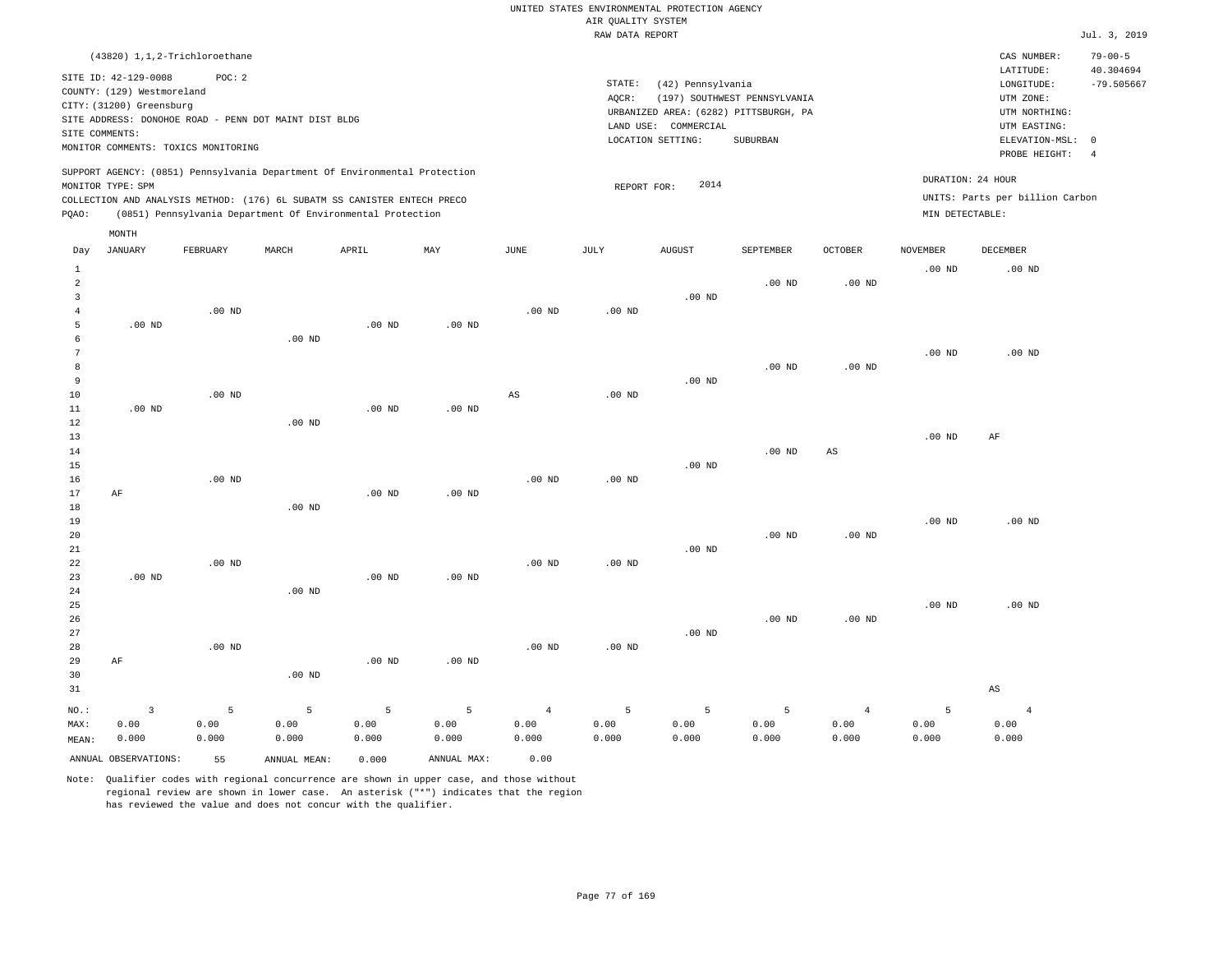| (43820) 1,1,2-Trichloroethane                                                                                                                                                                                                                      |                                                                                                                                                                        | CAS NUMBER:                                                                                                | $79 - 00 - 5$             |
|----------------------------------------------------------------------------------------------------------------------------------------------------------------------------------------------------------------------------------------------------|------------------------------------------------------------------------------------------------------------------------------------------------------------------------|------------------------------------------------------------------------------------------------------------|---------------------------|
| SITE ID: 42-129-0008<br>POC:2<br>COUNTY: (129) Westmoreland<br>CITY: (31200) Greensburg<br>SITE ADDRESS: DONOHOE ROAD - PENN DOT MAINT DIST BLDG<br>SITE COMMENTS:<br>MONITOR COMMENTS: TOXICS MONITORING                                          | STATE:<br>(42) Pennsylvania<br>(197) SOUTHWEST PENNSYLVANIA<br>AOCR:<br>URBANIZED AREA: (6282) PITTSBURGH, PA<br>LAND USE: COMMERCIAL<br>LOCATION SETTING:<br>SUBURBAN | LATITUDE:<br>LONGITUDE:<br>UTM ZONE:<br>UTM NORTHING:<br>UTM EASTING:<br>ELEVATION-MSL: 0<br>PROBE HEIGHT: | 40.304694<br>$-79.505667$ |
| SUPPORT AGENCY: (0851) Pennsylvania Department Of Environmental Protection<br>MONITOR TYPE: SPM<br>COLLECTION AND ANALYSIS METHOD: (176) 6L SUBATM SS CANISTER ENTECH PRECO<br>(0851) Pennsylvania Department Of Environmental Protection<br>POAO: | 2015<br>REPORT FOR:                                                                                                                                                    | DURATION: 24 HOUR<br>UNITS: Parts per billion Carbon<br>MIN DETECTABLE:                                    |                           |

| Day            | <b>JANUARY</b>       | FEBRUARY     | MARCH        | APRIL          | MAY         | $_{\rm JUNE}$ | JULY           | AUGUST         | SEPTEMBER      | OCTOBER           | NOVEMBER | DECEMBER |
|----------------|----------------------|--------------|--------------|----------------|-------------|---------------|----------------|----------------|----------------|-------------------|----------|----------|
| $\mathbf{1}$   |                      |              | .00 $ND$     |                |             |               |                |                |                |                   |          |          |
| $\overline{a}$ |                      |              |              |                |             |               |                |                |                |                   | $.00$ ND | $.00$ ND |
| 3              |                      |              |              |                |             |               |                |                | $.00$ ND       | $.00$ ND          |          |          |
| 4              |                      |              |              |                |             |               |                | $.00$ ND       |                |                   |          |          |
| 5              |                      | AF           |              |                |             | $.00$ ND      | $.00$ ND       |                |                |                   |          |          |
| 6              | $.00$ ND             |              |              | $\rm AF$       | AS          |               |                |                |                |                   |          |          |
| 7              |                      |              | $.00$ ND     |                |             |               |                |                |                |                   |          |          |
| 8              |                      |              |              |                |             |               |                |                |                |                   | $.00$ ND | $.00$ ND |
| 9              |                      |              |              |                |             |               |                |                | $.00$ ND       | $.00$ ND          |          |          |
| 10             |                      |              |              |                |             |               |                | $.00$ ND       |                |                   |          |          |
| 11             |                      | $.00$ ND     |              |                |             | $.00$ ND      | AS             |                |                |                   |          |          |
| 12             | $.00$ ND             |              |              | $.00$ ND       | $.00$ ND    |               |                |                |                |                   |          |          |
| 13             |                      |              | $.00$ ND     |                |             |               |                |                |                |                   |          |          |
| 14             |                      |              |              |                |             |               |                |                |                |                   | $.00$ ND | $.00$ ND |
| 15             |                      |              |              |                |             |               |                |                | $.00$ ND       | .00 <sub>ND</sub> |          |          |
| 16             |                      | $.00$ ND     |              |                |             | $.00$ ND      |                | $\rm AF$       |                |                   |          |          |
| 17             |                      |              |              | .00 $ND$       | AS          |               | $.00$ ND       |                |                |                   |          |          |
| 18<br>19       | $.00$ ND             |              | $.00$ ND     |                |             |               |                |                |                |                   |          |          |
| 20             |                      |              |              |                |             |               |                |                |                |                   | $.00$ ND | $.00$ ND |
| 21             |                      |              |              |                |             |               |                |                | $.00$ ND       | AF                |          |          |
| 22             |                      |              |              |                |             |               |                | $.00$ ND       |                |                   |          |          |
| 23             |                      | $.00$ ND     |              |                |             | $.00$ ND      | $.00$ ND       |                |                |                   |          |          |
| $2\sqrt{4}$    | AF                   |              |              | $.00$ ND       | $.00$ ND    |               |                |                |                |                   |          |          |
| 25             |                      |              | $.00$ ND     |                |             |               |                |                |                |                   |          |          |
| 26             |                      |              |              |                |             |               |                |                |                |                   | $.00$ ND | $.00$ ND |
| 27             |                      |              |              |                |             |               |                |                | $.00$ ND       | .00 <sub>ND</sub> |          |          |
| 28             |                      |              |              |                |             |               |                | $.00$ ND       |                |                   |          |          |
| 29             |                      |              |              |                |             | $.00$ ND      | $.00$ ND       |                |                |                   |          |          |
| 30             | $.00$ ND             |              |              | $.00$ ND       | AF          |               |                |                |                |                   |          |          |
| 31             |                      |              | $.00$ ND     |                |             |               |                |                |                |                   |          |          |
| $NO.$ :        | $\overline{4}$       | $\mathbf{3}$ | 6            | $\overline{4}$ | $\sqrt{2}$  | 5             | $\overline{4}$ | $\overline{4}$ | $\overline{5}$ | $\overline{4}$    | 5        | 5        |
| MAX:           | 0.00                 | 0.00         | 0.00         | 0.00           | 0.00        | 0.00          | 0.00           | 0.00           | 0.00           | 0.00              | 0.00     | 0.00     |
| MEAN:          | 0.000                | 0.000        | 0.000        | 0.000          | 0.000       | 0.000         | 0.000          | 0.000          | 0.000          | 0.000             | 0.000    | 0.000    |
|                | ANNUAL OBSERVATIONS: | 51           | ANNUAL MEAN: | 0.000          | ANNUAL MAX: | 0.00          |                |                |                |                   |          |          |

Note: Qualifier codes with regional concurrence are shown in upper case, and those without regional review are shown in lower case. An asterisk ("\*") indicates that the region has reviewed the value and does not concur with the qualifier.

MONTH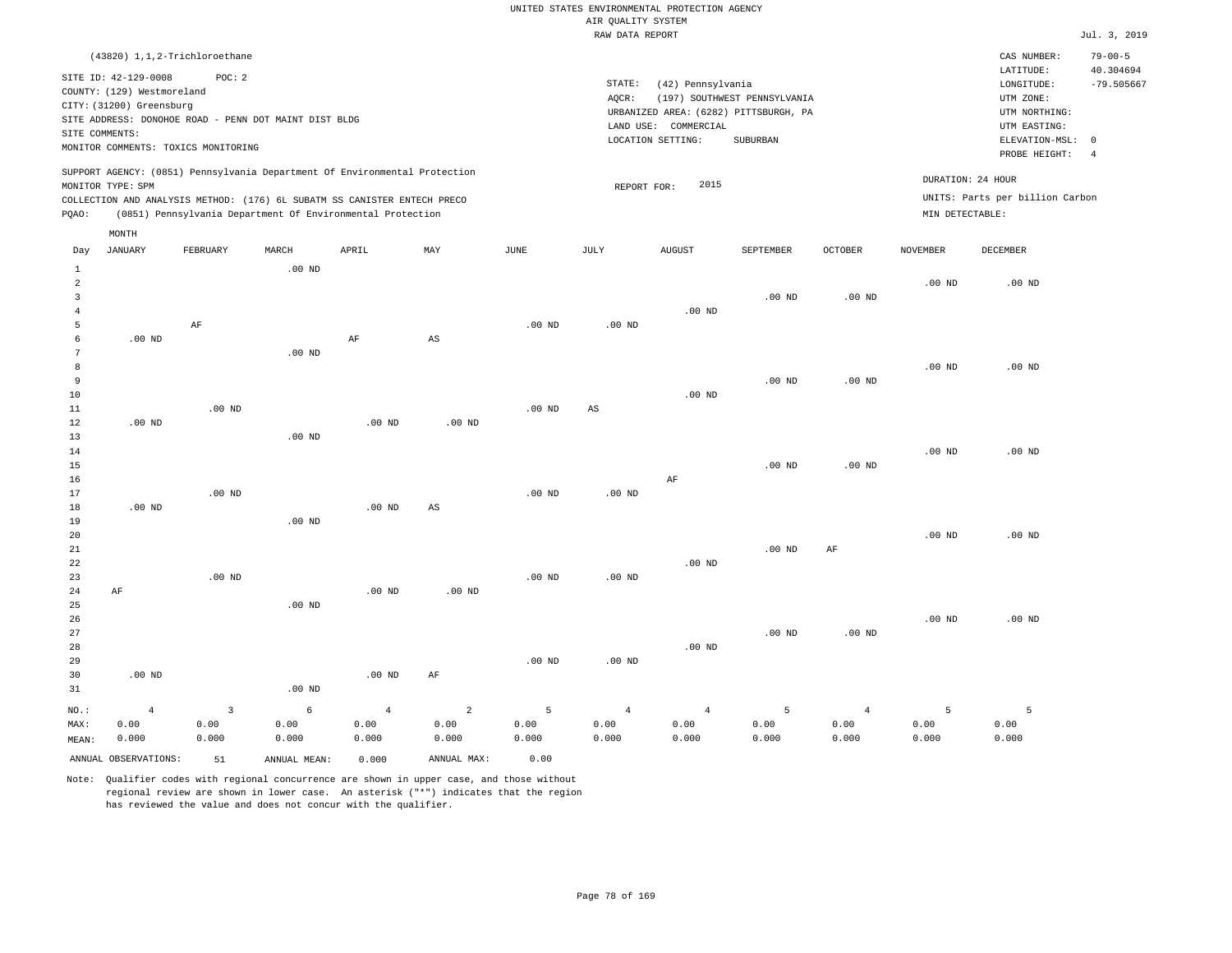|                                       |                                                                                                                       | (43821) 1, 1, 2-Trichloro-1, 2, 2-trifluoroe                    |                  |                                                                                                                                        |                               |                               |                                                                                                                                                                                     |                  |                               |                      |                  | CAS NUMBER:<br>LATITUDE:        | $76 - 13 - 1$<br>40.304694                                                   |
|---------------------------------------|-----------------------------------------------------------------------------------------------------------------------|-----------------------------------------------------------------|------------------|----------------------------------------------------------------------------------------------------------------------------------------|-------------------------------|-------------------------------|-------------------------------------------------------------------------------------------------------------------------------------------------------------------------------------|------------------|-------------------------------|----------------------|------------------|---------------------------------|------------------------------------------------------------------------------|
|                                       | SITE ID: 42-129-0008<br>COUNTY: (129) Westmoreland<br>CITY: (31200) Greensburg<br>SITE COMMENTS:<br>MONITOR COMMENTS: | POC: 2<br>SITE ADDRESS: DONOHOE ROAD - PENN DOT MAINT DIST BLDG |                  |                                                                                                                                        |                               |                               | $\texttt{STATE}{}:$<br>(42) Pennsylvania<br>AQCR:<br>(197) SOUTHWEST PENNSYLVANIA<br>URBANIZED AREA: (6282) PITTSBURGH, PA<br>LAND USE: COMMERCIAL<br>LOCATION SETTING:<br>SUBURBAN |                  |                               |                      |                  |                                 | $-79.505667$<br>ELEVATION-MSL:<br>$\circ$<br>PROBE HEIGHT:<br>$\overline{4}$ |
|                                       | MONITOR TYPE: SPM                                                                                                     |                                                                 |                  | SUPPORT AGENCY: (0851) Pennsylvania Department Of Environmental Protection                                                             |                               |                               | REPORT FOR:                                                                                                                                                                         | 2013             |                               |                      |                  | DURATION: 24 HOUR               |                                                                              |
| PQAO:                                 |                                                                                                                       |                                                                 |                  | COLLECTION AND ANALYSIS METHOD: (176) 6L Subatm SS Canister Entech Preco<br>(0851) Pennsylvania Department Of Environmental Protection |                               |                               |                                                                                                                                                                                     |                  |                               |                      | MIN DETECTABLE:  | UNITS: Parts per billion Carbon |                                                                              |
|                                       | MONTH                                                                                                                 |                                                                 |                  |                                                                                                                                        |                               |                               |                                                                                                                                                                                     |                  |                               |                      |                  |                                 |                                                                              |
| Day                                   | <b>JANUARY</b>                                                                                                        | FEBRUARY                                                        | MARCH            | APRIL                                                                                                                                  | MAY                           | <b>JUNE</b>                   | JULY                                                                                                                                                                                | <b>AUGUST</b>    | SEPTEMBER                     | <b>OCTOBER</b>       | <b>NOVEMBER</b>  | DECEMBER                        |                                                                              |
| $\mathbf{1}$<br>$\sqrt{2}$            |                                                                                                                       |                                                                 |                  |                                                                                                                                        |                               |                               |                                                                                                                                                                                     | .16S             | AS                            | .16S                 |                  |                                 |                                                                              |
| $\overline{3}$<br>$\overline{4}$<br>5 | .21 S0                                                                                                                | .18S                                                            | .20 SQ           | .20S                                                                                                                                   | .15S                          | AS                            | .17S                                                                                                                                                                                |                  |                               |                      |                  |                                 |                                                                              |
| $\epsilon$<br>$7\phantom{.0}$<br>8    |                                                                                                                       |                                                                 |                  |                                                                                                                                        |                               |                               |                                                                                                                                                                                     | .19SQ            | .17SQ                         | .17S                 | .18S             | .20S                            |                                                                              |
| 9<br>10<br>11                         | .20S                                                                                                                  | .19SQ                                                           | .22SQ            | .18SQ                                                                                                                                  | .20 SQ                        | .21 SQ                        | .18S                                                                                                                                                                                |                  |                               |                      |                  |                                 |                                                                              |
| 12<br>13<br>14                        |                                                                                                                       |                                                                 |                  |                                                                                                                                        |                               |                               |                                                                                                                                                                                     | .15S             | .18S                          | .15S                 | .20SQ            | $\mathbb{A}\mathbb{S}$          |                                                                              |
| 15<br>16<br>17                        | .21 S0                                                                                                                | .19SQ                                                           | .20S             | .18S                                                                                                                                   | AS                            | .19SQ                         | .20S                                                                                                                                                                                |                  |                               |                      |                  |                                 |                                                                              |
| 18<br>19<br>20                        |                                                                                                                       |                                                                 |                  |                                                                                                                                        |                               |                               |                                                                                                                                                                                     | $_{\rm AS}$      | $.00$ ND                      | .15S                 | .20S             | .18S                            |                                                                              |
| 21<br>22<br>23                        | .16S                                                                                                                  | .20SQ                                                           | .20 SQ           | .18SQ                                                                                                                                  | .21 SQ                        | .19SQ                         | .17S                                                                                                                                                                                |                  |                               |                      |                  |                                 |                                                                              |
| 24<br>25<br>26                        |                                                                                                                       |                                                                 |                  |                                                                                                                                        |                               |                               |                                                                                                                                                                                     | $_{\rm AS}$      | $\rm AF$                      | .18SQ                | .18S             | .18S                            |                                                                              |
| 27<br>28<br>29                        | .18S                                                                                                                  | .20SQ                                                           | .20S             | AS                                                                                                                                     | .17S                          | .20S                          | .18S                                                                                                                                                                                |                  |                               |                      |                  |                                 |                                                                              |
| 30<br>31                              |                                                                                                                       |                                                                 |                  |                                                                                                                                        |                               |                               |                                                                                                                                                                                     |                  |                               | .18SQ                | .19S             | .20S                            |                                                                              |
| NO.:<br>MAX:<br>MEAN:                 | 5<br>.21<br>.192                                                                                                      | 5<br>.20<br>.192                                                | 5<br>.22<br>.204 | $\overline{4}$<br>.20<br>.185                                                                                                          | $\overline{4}$<br>.21<br>.183 | $\overline{4}$<br>.21<br>.198 | 5<br>.20<br>.180                                                                                                                                                                    | 3<br>.19<br>.167 | $\overline{3}$<br>.18<br>.117 | 6<br>$.18\,$<br>.165 | 5<br>.20<br>.190 | $\overline{4}$<br>.20<br>.190   |                                                                              |

ANNUAL OBSERVATIONS: 53 ANNUAL MEAN: .182 ANNUAL MAX: .22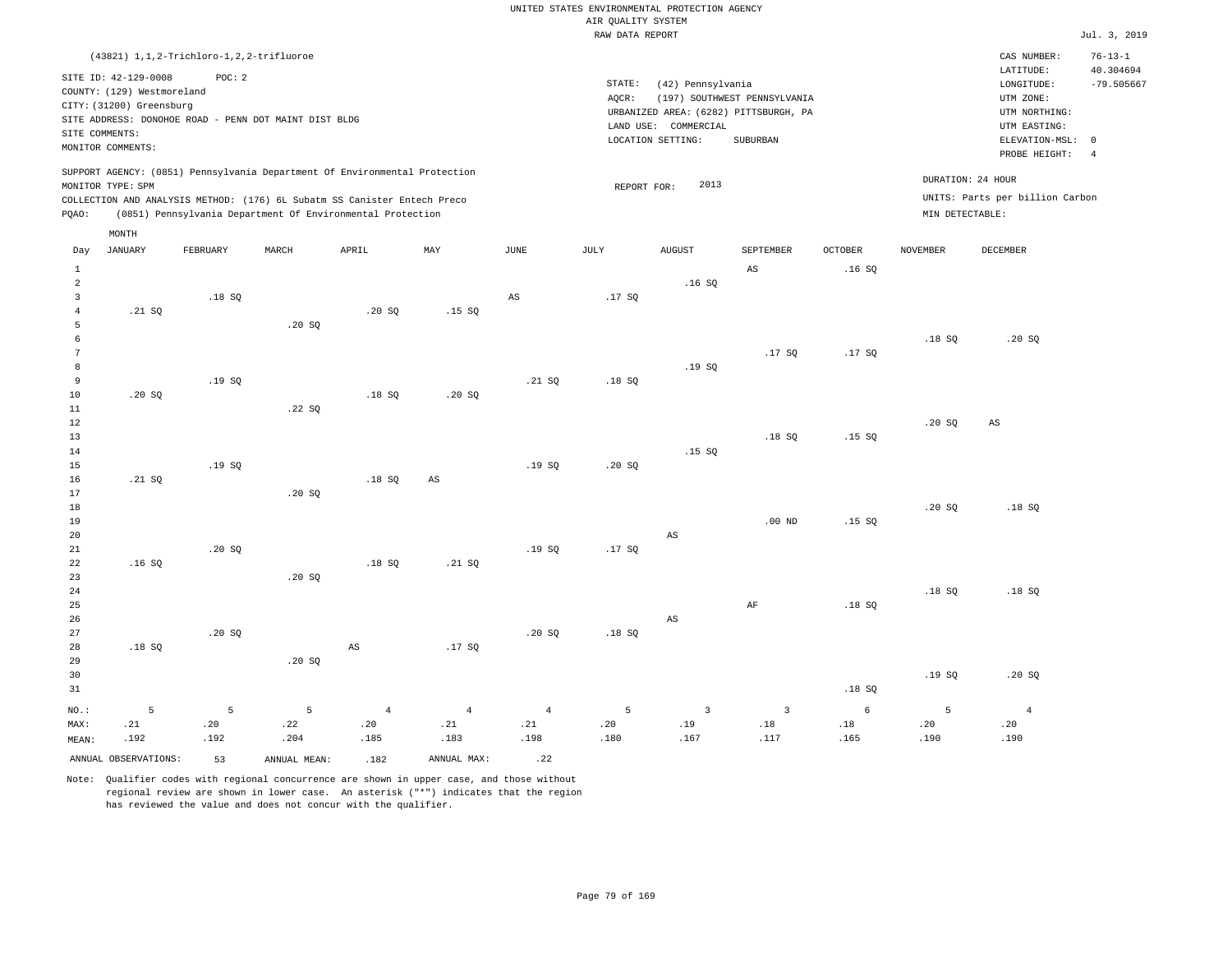|                |                            | (43821) 1, 1, 2-Trichloro-1, 2, 2-trifluoroe          |              |                                                                            |             |                |                 |                   |                                       |                |                 | CAS NUMBER:<br>LATITUDE:        | $76 - 13 - 1$<br>40.304694 |
|----------------|----------------------------|-------------------------------------------------------|--------------|----------------------------------------------------------------------------|-------------|----------------|-----------------|-------------------|---------------------------------------|----------------|-----------------|---------------------------------|----------------------------|
|                | SITE ID: 42-129-0008       | POC: 2                                                |              |                                                                            |             |                | STATE:          | (42) Pennsylvania |                                       |                |                 | LONGITUDE:                      | $-79.505667$               |
|                | COUNTY: (129) Westmoreland |                                                       |              |                                                                            |             |                | AQCR:           |                   | (197) SOUTHWEST PENNSYLVANIA          |                |                 | UTM ZONE:                       |                            |
|                | CITY: (31200) Greensburg   |                                                       |              |                                                                            |             |                |                 |                   | URBANIZED AREA: (6282) PITTSBURGH, PA |                |                 | UTM NORTHING:                   |                            |
|                |                            | SITE ADDRESS: DONOHOE ROAD - PENN DOT MAINT DIST BLDG |              |                                                                            |             |                | LAND USE:       | COMMERCIAL        |                                       |                |                 | UTM EASTING:                    |                            |
| SITE COMMENTS: |                            |                                                       |              |                                                                            |             |                |                 | LOCATION SETTING: | SUBURBAN                              |                |                 | ELEVATION-MSL:                  | $\mathbf 0$                |
|                | MONITOR COMMENTS:          |                                                       |              |                                                                            |             |                |                 |                   |                                       |                |                 | PROBE HEIGHT:                   | $\overline{4}$             |
|                | MONITOR TYPE: SPM          |                                                       |              | SUPPORT AGENCY: (0851) Pennsylvania Department Of Environmental Protection |             |                | REPORT FOR:     | 2014              |                                       |                |                 | DURATION: 24 HOUR               |                            |
|                |                            |                                                       |              | COLLECTION AND ANALYSIS METHOD: (176) 6L Subatm SS Canister Entech Preco   |             |                |                 |                   |                                       |                |                 | UNITS: Parts per billion Carbon |                            |
| PQAO:          |                            |                                                       |              | (0851) Pennsylvania Department Of Environmental Protection                 |             |                |                 |                   |                                       |                | MIN DETECTABLE: |                                 |                            |
|                | MONTH                      |                                                       |              |                                                                            |             |                |                 |                   |                                       |                |                 |                                 |                            |
| Day            | <b>JANUARY</b>             | FEBRUARY                                              | MARCH        | APRIL                                                                      | MAX         | $_{\rm JUNE}$  | $\mathtt{JULY}$ | <b>AUGUST</b>     | SEPTEMBER                             | OCTOBER        | <b>NOVEMBER</b> | DECEMBER                        |                            |
| $\mathbf{1}$   |                            |                                                       |              |                                                                            |             |                |                 |                   |                                       |                | .16SQ           | .14 SQ                          |                            |
| $\overline{a}$ |                            |                                                       |              |                                                                            |             |                |                 |                   | .16S                                  | .17SQ          |                 |                                 |                            |
| 3              |                            |                                                       |              |                                                                            |             |                |                 | .22S              |                                       |                |                 |                                 |                            |
| $\overline{4}$ |                            | .15S                                                  |              |                                                                            |             | .16S           | .15S            |                   |                                       |                |                 |                                 |                            |
| 5              | .19SQ                      |                                                       |              | .16SQ                                                                      | .24         |                |                 |                   |                                       |                |                 |                                 |                            |
| 6              |                            |                                                       | .19SQ        |                                                                            |             |                |                 |                   |                                       |                |                 |                                 |                            |
| 7              |                            |                                                       |              |                                                                            |             |                |                 |                   |                                       |                | .17SQ           | .16S                            |                            |
| 8              |                            |                                                       |              |                                                                            |             |                |                 |                   | .16S                                  | .19S           |                 |                                 |                            |
| 9              |                            |                                                       |              |                                                                            |             |                |                 | .17SQ             |                                       |                |                 |                                 |                            |
| 10             |                            | .17S                                                  |              |                                                                            |             | AS             | .18S            |                   |                                       |                |                 |                                 |                            |
| 11             | .23SQ                      |                                                       |              | .19SQ                                                                      | .18SQ       |                |                 |                   |                                       |                |                 |                                 |                            |
| 12             |                            |                                                       | .20 SQ       |                                                                            |             |                |                 |                   |                                       |                |                 |                                 |                            |
| 13<br>14       |                            |                                                       |              |                                                                            |             |                |                 |                   | .13S                                  | $_{\rm AS}$    | .15SQ           | AF                              |                            |
| 15             |                            |                                                       |              |                                                                            |             |                |                 | .15SQ             |                                       |                |                 |                                 |                            |
| 16             |                            | .295                                                  |              |                                                                            |             | .20SQ          | .17SQ           |                   |                                       |                |                 |                                 |                            |
| 17             | AF                         |                                                       |              | .18S                                                                       | .19 SO      |                |                 |                   |                                       |                |                 |                                 |                            |
| 18             |                            |                                                       | .17S         |                                                                            |             |                |                 |                   |                                       |                |                 |                                 |                            |
| 19             |                            |                                                       |              |                                                                            |             |                |                 |                   |                                       |                | .15S            | .15S                            |                            |
| 20             |                            |                                                       |              |                                                                            |             |                |                 |                   | .15S                                  | .15S           |                 |                                 |                            |
| 21             |                            |                                                       |              |                                                                            |             |                |                 | .15S              |                                       |                |                 |                                 |                            |
| 22             |                            | .22SQ                                                 |              |                                                                            |             | .24            | .20SQ           |                   |                                       |                |                 |                                 |                            |
| 23             | .15S                       |                                                       |              | .20 SQ                                                                     | .21 SQ      |                |                 |                   |                                       |                |                 |                                 |                            |
| 24             |                            |                                                       | .22SQ        |                                                                            |             |                |                 |                   |                                       |                |                 |                                 |                            |
| 25             |                            |                                                       |              |                                                                            |             |                |                 |                   |                                       |                | .15S            | .16S                            |                            |
| 26             |                            |                                                       |              |                                                                            |             |                |                 |                   | .16S                                  | .15S           |                 |                                 |                            |
| 27             |                            |                                                       |              |                                                                            |             |                |                 | .14 SQ            |                                       |                |                 |                                 |                            |
| 28             |                            | .18SQ                                                 |              |                                                                            |             | .16S           | .22SQ           |                   |                                       |                |                 |                                 |                            |
| 29             | AF                         |                                                       |              | .16S                                                                       | .17SQ       |                |                 |                   |                                       |                |                 |                                 |                            |
| 30             |                            |                                                       | .18S         |                                                                            |             |                |                 |                   |                                       |                |                 |                                 |                            |
| 31             |                            |                                                       |              |                                                                            |             |                |                 |                   |                                       |                |                 | $\mathbb{A}\mathbb{S}$          |                            |
| NO.:           | $\overline{\mathbf{3}}$    | 5                                                     | 5            | 5                                                                          | 5           | $\overline{4}$ | 5               | 5                 | 5                                     | $\overline{4}$ | 5               | $\overline{4}$                  |                            |
| MAX:           | .23                        | .29                                                   | .22          | .20                                                                        | .24         | .24            | .22             | .22               | .16                                   | .19            | .17             | .16                             |                            |
| MEAN:          | .190                       | .202                                                  | .192         | .178                                                                       | .198        | .190           | .184            | .166              | .152                                  | .165           | .156            | .153                            |                            |
|                | ANNUAL OBSERVATIONS:       | 55                                                    | ANNUAL MEAN: | .177                                                                       | ANNUAL MAX: | .29            |                 |                   |                                       |                |                 |                                 |                            |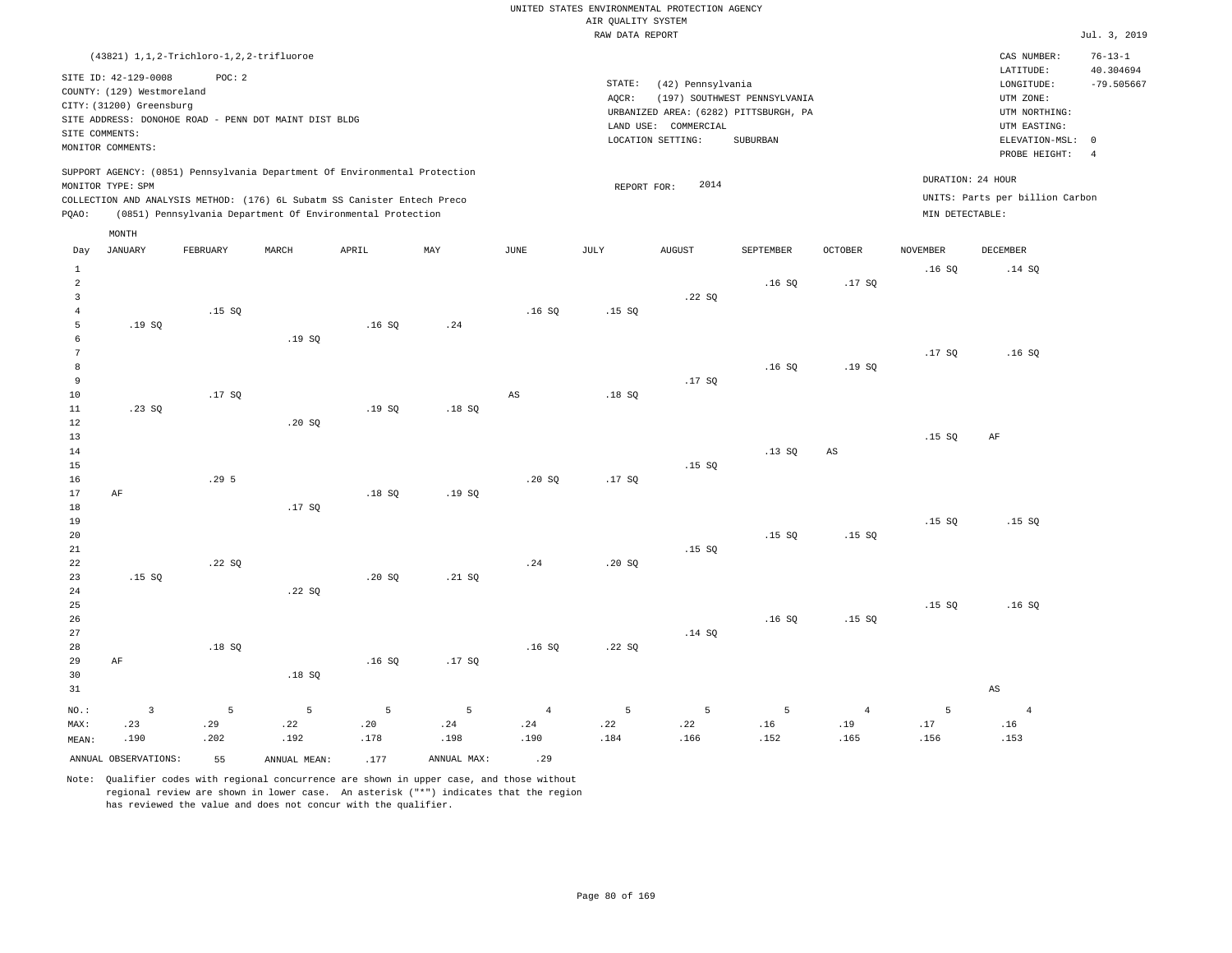UNITED STATES ENVIRONMENTAL PROTECTION AGENCY AIR QUALITY SYSTEM

|                |                            |                                                                            |            |                |                        |        | RAW DATA REPORT |                      |                                       |                  |                 |                                 | Jul. 3, 2019   |
|----------------|----------------------------|----------------------------------------------------------------------------|------------|----------------|------------------------|--------|-----------------|----------------------|---------------------------------------|------------------|-----------------|---------------------------------|----------------|
|                |                            | (43821) 1, 1, 2-Trichloro-1, 2, 2-trifluoroe                               |            |                |                        |        |                 |                      |                                       |                  |                 | CAS NUMBER:                     | $76 - 13 - 1$  |
|                |                            |                                                                            |            |                |                        |        |                 |                      |                                       |                  |                 | LATITUDE:                       | 40.304694      |
|                | SITE ID: 42-129-0008       | POC: 2                                                                     |            |                |                        |        | STATE:          | (42) Pennsylvania    |                                       |                  |                 | LONGITUDE:                      | $-79.505667$   |
|                | COUNTY: (129) Westmoreland |                                                                            |            |                |                        |        | AOCR:           |                      | (197) SOUTHWEST PENNSYLVANIA          |                  |                 | UTM ZONE:                       |                |
|                | CITY: (31200) Greensburg   |                                                                            |            |                |                        |        |                 |                      | URBANIZED AREA: (6282) PITTSBURGH, PA |                  |                 | UTM NORTHING:                   |                |
|                |                            | SITE ADDRESS: DONOHOE ROAD - PENN DOT MAINT DIST BLDG                      |            |                |                        |        |                 | LAND USE: COMMERCIAL |                                       |                  |                 | UTM EASTING:                    |                |
| SITE COMMENTS: |                            |                                                                            |            |                |                        |        |                 | LOCATION SETTING:    | SUBURBAN                              |                  |                 | ELEVATION-MSL: 0                |                |
|                | MONITOR COMMENTS:          |                                                                            |            |                |                        |        |                 |                      |                                       |                  |                 | PROBE HEIGHT:                   | $\overline{4}$ |
|                |                            | SUPPORT AGENCY: (0851) Pennsylvania Department Of Environmental Protection |            |                |                        |        |                 |                      |                                       |                  |                 |                                 |                |
|                | MONITOR TYPE: SPM          |                                                                            |            |                |                        |        | REPORT FOR:     | 2015                 |                                       |                  |                 | DURATION: 24 HOUR               |                |
|                |                            | COLLECTION AND ANALYSIS METHOD: (176) 6L Subatm SS Canister Entech Preco   |            |                |                        |        |                 |                      |                                       |                  |                 | UNITS: Parts per billion Carbon |                |
| PQAO:          |                            | (0851) Pennsylvania Department Of Environmental Protection                 |            |                |                        |        |                 |                      |                                       |                  | MIN DETECTABLE: |                                 |                |
|                | MONTH                      |                                                                            |            |                |                        |        |                 |                      |                                       |                  |                 |                                 |                |
| Day            | <b>JANUARY</b>             | FEBRUARY                                                                   | MARCH      | APRIL          | MAY                    | JUNE   | JULY            | <b>AUGUST</b>        | SEPTEMBER                             | <b>OCTOBER</b>   | <b>NOVEMBER</b> | <b>DECEMBER</b>                 |                |
| $\mathbf{1}$   |                            |                                                                            | .17SQ      |                |                        |        |                 |                      |                                       |                  |                 |                                 |                |
| $\overline{2}$ |                            |                                                                            |            |                |                        |        |                 |                      |                                       |                  | .17 CC          | .17S                            |                |
| $\overline{3}$ |                            |                                                                            |            |                |                        |        |                 |                      | .15S                                  | .15S             |                 |                                 |                |
| $\overline{4}$ |                            |                                                                            |            |                |                        |        |                 | .19S                 |                                       |                  |                 |                                 |                |
| 5              |                            | AF                                                                         |            |                |                        | .14 SQ | .14 SQ          |                      |                                       |                  |                 |                                 |                |
| $\epsilon$     | .17SQ                      |                                                                            |            | $\rm AF$       | $\mathbb{A}\mathbb{S}$ |        |                 |                      |                                       |                  |                 |                                 |                |
| 7              |                            |                                                                            | .15SQ      |                |                        |        |                 |                      |                                       |                  |                 |                                 |                |
| 8              |                            |                                                                            |            |                |                        |        |                 |                      |                                       |                  | .20 QX          | .26 <sub>5</sub>                |                |
| $\overline{9}$ |                            |                                                                            |            |                |                        |        |                 |                      | .18S                                  | .15S             |                 |                                 |                |
| 10             |                            |                                                                            |            |                |                        |        |                 | .17SQ                |                                       |                  |                 |                                 |                |
| 11             |                            | .16S                                                                       |            |                |                        | .16S   | $_{\rm AS}$     |                      |                                       |                  |                 |                                 |                |
| 12             | .17SQ                      |                                                                            |            | .14 SQ         | .15SQ                  |        |                 |                      |                                       |                  |                 |                                 |                |
| 13             |                            |                                                                            | $.14$ QX   |                |                        |        |                 |                      |                                       |                  |                 |                                 |                |
| 14             |                            |                                                                            |            |                |                        |        |                 |                      |                                       |                  | .15S            | .18S                            |                |
| 15             |                            |                                                                            |            |                |                        |        |                 |                      | .17S                                  | .16S             |                 |                                 |                |
| 16             |                            |                                                                            |            |                |                        |        |                 | $\rm AF$             |                                       |                  |                 |                                 |                |
| 17             |                            | .18S                                                                       |            |                |                        | .15S   | .14 SQ          |                      |                                       |                  |                 |                                 |                |
| 18             | .16S                       |                                                                            |            | .13SQ          | AS                     |        |                 |                      |                                       |                  |                 |                                 |                |
| 19             |                            |                                                                            | .16S       |                |                        |        |                 |                      |                                       |                  |                 |                                 |                |
| 20             |                            |                                                                            |            |                |                        |        |                 |                      |                                       |                  | .15S            | .17S                            |                |
| 21             |                            |                                                                            |            |                |                        |        |                 |                      | .17S                                  | AF               |                 |                                 |                |
| 22             |                            |                                                                            |            |                |                        |        |                 | .16S                 |                                       |                  |                 |                                 |                |
| 23             |                            | .20 SQ                                                                     |            |                |                        | .16S   | .18SQ           |                      |                                       |                  |                 |                                 |                |
| 24             | AF                         |                                                                            |            | $.00$ ND       | .15S                   |        |                 |                      |                                       |                  |                 |                                 |                |
| 25             |                            |                                                                            | .12S       |                |                        |        |                 |                      |                                       |                  |                 |                                 |                |
| 26             |                            |                                                                            |            |                |                        |        |                 |                      |                                       |                  | .16S            | $.00$ ND                        |                |
| 27             |                            |                                                                            |            |                |                        |        |                 |                      | .14 SQ                                | .16 <sub>c</sub> |                 |                                 |                |
| 28             |                            |                                                                            |            |                |                        |        |                 | .16S                 |                                       |                  |                 |                                 |                |
| 29             |                            |                                                                            |            |                |                        | .15S   | .16S            |                      |                                       |                  |                 |                                 |                |
| 30             | .16S                       |                                                                            |            | .16SQ          | $\rm{AF}$              |        |                 |                      |                                       |                  |                 |                                 |                |
| 31             |                            |                                                                            | .13SQ      |                |                        |        |                 |                      |                                       |                  |                 |                                 |                |
| $NO.$ :        | $\overline{4}$             | $\overline{3}$                                                             | $\epsilon$ | $\overline{4}$ | $\overline{a}$         | 5      | $\overline{4}$  | $\overline{4}$       | $\overline{5}$                        | $\overline{4}$   | 5               | 5                               |                |
| MAX:           | .17                        | .20                                                                        | .17        | .16            | .15                    | .16    | .18             | .19                  | .18                                   | .16              | .20             | .26                             |                |
| MEAN:          | .165                       | .180                                                                       | .145       | .108           | .150                   | .152   | .155            | .170                 | .162                                  | .155             | .166            | .156                            |                |

ANNUAL OBSERVATIONS:  $51$  ANNUAL MEAN: .155 ANNUAL MAX: .26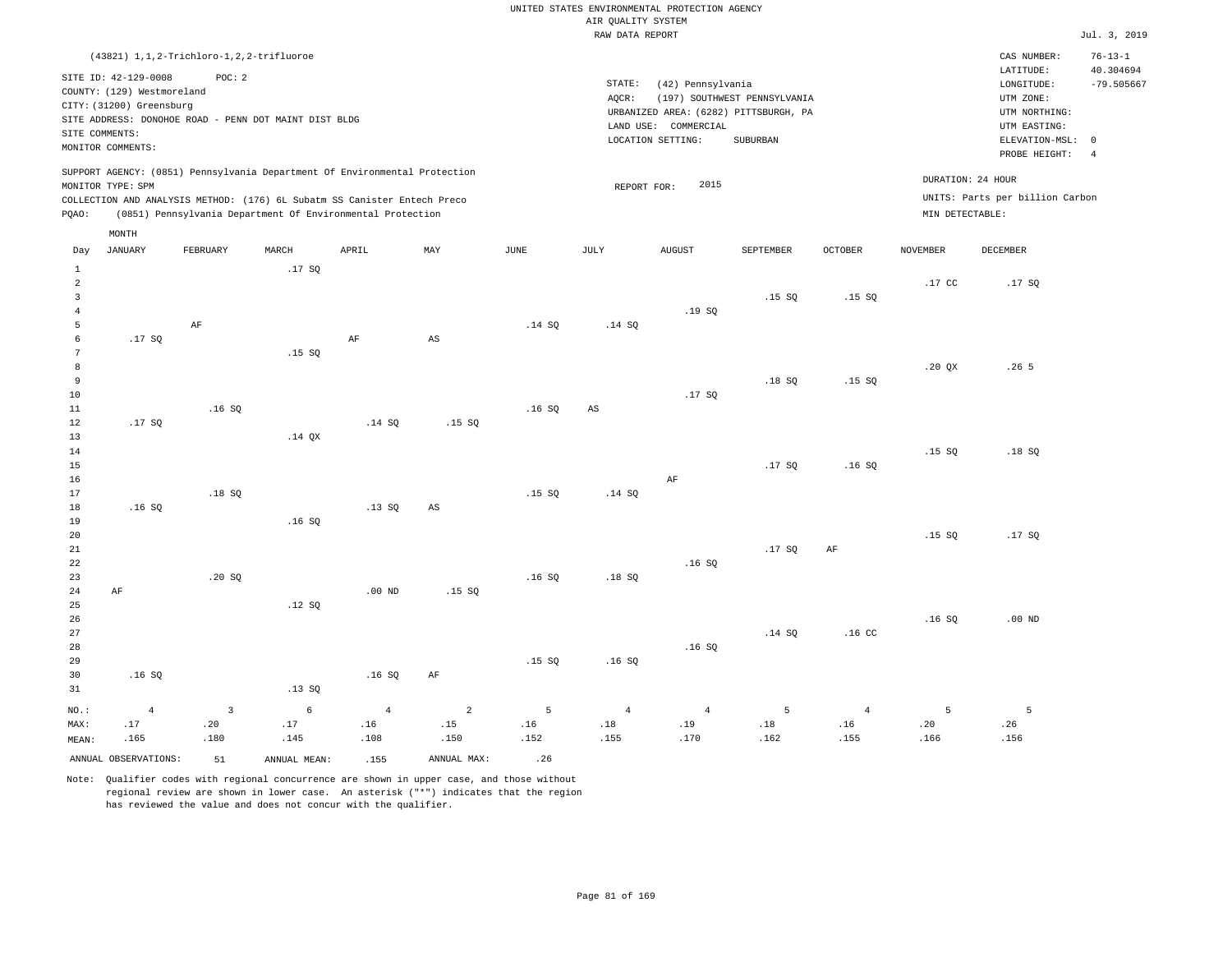| (43823) Dichlorodifluoromethane                                                                                                                                                                                                                    |                                                                                                                                                                        | CAS NUMBER:                                                                                                | $75 - 71 - 8$                   |
|----------------------------------------------------------------------------------------------------------------------------------------------------------------------------------------------------------------------------------------------------|------------------------------------------------------------------------------------------------------------------------------------------------------------------------|------------------------------------------------------------------------------------------------------------|---------------------------------|
| SITE ID: 42-129-0008<br>POC:2<br>COUNTY: (129) Westmoreland<br>CITY: (31200) Greensburg<br>SITE ADDRESS: DONOHOE ROAD - PENN DOT MAINT DIST BLDG<br>SITE COMMENTS:<br>MONITOR COMMENTS: TOXICS MONITORING                                          | STATE:<br>(42) Pennsylvania<br>(197) SOUTHWEST PENNSYLVANIA<br>AOCR:<br>URBANIZED AREA: (6282) PITTSBURGH, PA<br>LAND USE: COMMERCIAL<br>LOCATION SETTING:<br>SUBURBAN | LATITUDE:<br>LONGITUDE:<br>UTM ZONE:<br>UTM NORTHING:<br>UTM EASTING:<br>ELEVATION-MSL: 0<br>PROBE HEIGHT: | 40.304694<br>$-79.505667$<br>-4 |
| SUPPORT AGENCY: (0851) Pennsylvania Department Of Environmental Protection<br>MONITOR TYPE: SPM<br>COLLECTION AND ANALYSIS METHOD: (176) 6L SUBATM SS CANISTER ENTECH PRECO<br>POAO:<br>(0851) Pennsylvania Department Of Environmental Protection | DURATION: 24 HOUR<br>2013<br>REPORT FOR:<br>MIN DETECTABLE:                                                                                                            | UNITS: Parts per billion Carbon                                                                            |                                 |

|                | MONTH                |          |              |                        |                        |                        |      |                        |                         |                  |                 |                        |
|----------------|----------------------|----------|--------------|------------------------|------------------------|------------------------|------|------------------------|-------------------------|------------------|-----------------|------------------------|
| Day            | JANUARY              | FEBRUARY | MARCH        | APRIL                  | MAY                    | $_{\rm JUNE}$          | JULY | <b>AUGUST</b>          | SEPTEMBER               | OCTOBER          | <b>NOVEMBER</b> | DECEMBER               |
| $\mathbf{1}$   |                      |          |              |                        |                        |                        |      |                        | $\mathbb{A}\mathbb{S}$  | .265             |                 |                        |
| $\overline{a}$ |                      |          |              |                        |                        |                        |      | .55                    |                         |                  |                 |                        |
| 3              |                      | .57      |              |                        |                        | $\mathbb{A}\mathbb{S}$ | .51  |                        |                         |                  |                 |                        |
| $\overline{4}$ | .52                  |          |              | .59                    | .48                    |                        |      |                        |                         |                  |                 |                        |
| 5              |                      |          | .64          |                        |                        |                        |      |                        |                         |                  |                 |                        |
| 6              |                      |          |              |                        |                        |                        |      |                        |                         |                  | .56             | .61                    |
| 7              |                      |          |              |                        |                        |                        |      |                        | .58                     | .19 <sub>5</sub> |                 |                        |
| 8              |                      |          |              |                        |                        |                        |      | .57                    |                         |                  |                 |                        |
| 9              |                      | .62      |              |                        |                        | .64                    | .54  |                        |                         |                  |                 |                        |
| 10             | .52                  |          |              | .55                    | .62                    |                        |      |                        |                         |                  |                 |                        |
| 11             |                      |          | .62          |                        |                        |                        |      |                        |                         |                  |                 |                        |
| $12\,$         |                      |          |              |                        |                        |                        |      |                        |                         |                  | .63             | $\mathbb{A}\mathbb{S}$ |
| 13             |                      |          |              |                        |                        |                        |      |                        | .64                     | .265             |                 |                        |
| 14             |                      |          |              |                        |                        |                        |      | .355                   |                         |                  |                 |                        |
| 15             |                      | .62      |              |                        |                        | .55                    | .62  |                        |                         |                  |                 |                        |
| 16             | .65                  |          |              | .56                    | $\mathbb{A}\mathbb{S}$ |                        |      |                        |                         |                  |                 |                        |
| 17             |                      |          | .60          |                        |                        |                        |      |                        |                         |                  |                 |                        |
| 18             |                      |          |              |                        |                        |                        |      |                        |                         |                  | .64             | .59                    |
| 19             |                      |          |              |                        |                        |                        |      |                        | .65                     | .19 <sub>5</sub> |                 |                        |
| 20             |                      |          |              |                        |                        |                        |      | AS                     |                         |                  |                 |                        |
| 21             |                      | .64      |              |                        |                        | .55                    | .55  |                        |                         |                  |                 |                        |
| 22             | .52                  |          | .59          | .55                    | .66                    |                        |      |                        |                         |                  |                 |                        |
| 23<br>$2\,4$   |                      |          |              |                        |                        |                        |      |                        |                         |                  | .62             | .55                    |
| 25             |                      |          |              |                        |                        |                        |      |                        | $\rm{AF}$               | .62              |                 |                        |
| 26             |                      |          |              |                        |                        |                        |      | $\mathbb{A}\mathbb{S}$ |                         |                  |                 |                        |
| 27             |                      | .62      |              |                        |                        | .65                    | .58  |                        |                         |                  |                 |                        |
| 28             | .52                  |          |              | $\mathbb{A}\mathbb{S}$ | .51                    |                        |      |                        |                         |                  |                 |                        |
| 29             |                      |          | .62          |                        |                        |                        |      |                        |                         |                  |                 |                        |
| 30             |                      |          |              |                        |                        |                        |      |                        |                         |                  | .62             | .75                    |
| 31             |                      |          |              |                        |                        |                        |      |                        |                         | .63              |                 |                        |
| $NO.$ :        | 5                    | 5        | 5            | $\overline{4}$         | $\overline{4}$         | $\overline{4}$         | 5    | $\overline{3}$         | $\overline{\mathbf{3}}$ | $\epsilon$       | 5               | $\overline{4}$         |
| MAX:           | .65                  | .64      | .64          | .59                    | .66                    | .65                    | .62  | .57                    | .65                     | .63              | .64             | .75                    |
| MEAN:          | .546                 | .614     | .614         | .563                   | .568                   | .598                   | .560 | .490                   | .623                    | .358             | .614            | .625                   |
|                | ANNUAL OBSERVATIONS: | 53       | ANNUAL MEAN: | .559                   | ANNUAL MAX:            | .75                    |      |                        |                         |                  |                 |                        |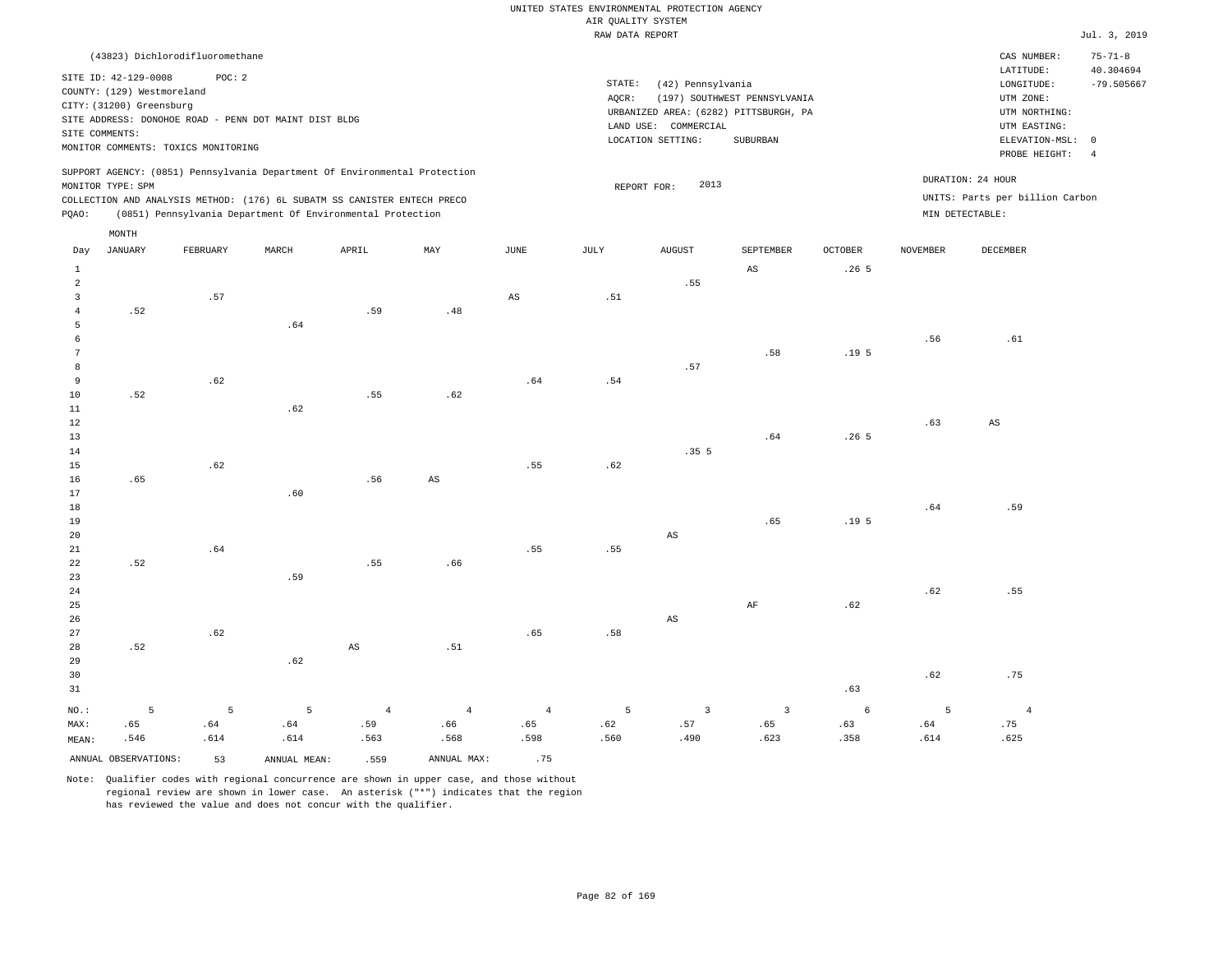|                | (43823) Dichlorodifluoromethane     |          |                                                       |                                                                            |             |                |        |                      |                                                                       |                        |                 | CAS NUMBER:                     | $75 - 71 - 8$  |
|----------------|-------------------------------------|----------|-------------------------------------------------------|----------------------------------------------------------------------------|-------------|----------------|--------|----------------------|-----------------------------------------------------------------------|------------------------|-----------------|---------------------------------|----------------|
|                | SITE ID: 42-129-0008                | POC: 2   |                                                       |                                                                            |             |                | STATE: |                      |                                                                       |                        |                 | LATITUDE:                       | 40.304694      |
|                | COUNTY: (129) Westmoreland          |          |                                                       |                                                                            |             |                |        | (42) Pennsylvania    |                                                                       |                        |                 | LONGITUDE:                      | $-79.505667$   |
|                | CITY: (31200) Greensburg            |          |                                                       |                                                                            |             |                | AQCR:  |                      | (197) SOUTHWEST PENNSYLVANIA<br>URBANIZED AREA: (6282) PITTSBURGH, PA |                        |                 | UTM ZONE:<br>UTM NORTHING:      |                |
|                |                                     |          | SITE ADDRESS: DONOHOE ROAD - PENN DOT MAINT DIST BLDG |                                                                            |             |                |        | LAND USE: COMMERCIAL |                                                                       |                        |                 | UTM EASTING:                    |                |
| SITE COMMENTS: |                                     |          |                                                       |                                                                            |             |                |        | LOCATION SETTING:    | SUBURBAN                                                              |                        |                 | ELEVATION-MSL: 0                |                |
|                | MONITOR COMMENTS: TOXICS MONITORING |          |                                                       |                                                                            |             |                |        |                      |                                                                       |                        |                 | PROBE HEIGHT:                   | $\overline{4}$ |
|                | MONITOR TYPE: SPM                   |          |                                                       | SUPPORT AGENCY: (0851) Pennsylvania Department Of Environmental Protection |             |                |        | 2014<br>REPORT FOR:  |                                                                       |                        |                 | DURATION: 24 HOUR               |                |
|                |                                     |          |                                                       | COLLECTION AND ANALYSIS METHOD: (176) 6L SUBATM SS CANISTER ENTECH PRECO   |             |                |        |                      |                                                                       |                        |                 | UNITS: Parts per billion Carbon |                |
| PQAO:          |                                     |          |                                                       | (0851) Pennsylvania Department Of Environmental Protection                 |             |                |        |                      |                                                                       |                        |                 | MIN DETECTABLE:                 |                |
|                | MONTH                               |          |                                                       |                                                                            |             |                |        |                      |                                                                       |                        |                 |                                 |                |
| Day            | <b>JANUARY</b>                      | FEBRUARY | MARCH                                                 | APRIL                                                                      | MAY         | $_{\rm JUNE}$  | JULY   | <b>AUGUST</b>        | SEPTEMBER                                                             | OCTOBER                | <b>NOVEMBER</b> | DECEMBER                        |                |
| $\mathbf{1}$   |                                     |          |                                                       |                                                                            |             |                |        |                      |                                                                       |                        | .56             | .52                             |                |
| $\overline{a}$ |                                     |          |                                                       |                                                                            |             |                |        |                      | .55                                                                   | .54                    |                 |                                 |                |
| $\overline{3}$ |                                     |          |                                                       |                                                                            |             |                |        | .65                  |                                                                       |                        |                 |                                 |                |
| $\overline{4}$ |                                     | .255     |                                                       |                                                                            |             | .55            | .52    |                      |                                                                       |                        |                 |                                 |                |
| 5              | .75                                 |          |                                                       | .54                                                                        | .89 5       |                |        |                      |                                                                       |                        |                 |                                 |                |
| 6              |                                     |          | .59                                                   |                                                                            |             |                |        |                      |                                                                       |                        |                 |                                 |                |
| 7              |                                     |          |                                                       |                                                                            |             |                |        |                      |                                                                       |                        | .59             | .61                             |                |
| 8              |                                     |          |                                                       |                                                                            |             |                |        |                      | .54                                                                   | .62                    |                 |                                 |                |
| 9              |                                     |          |                                                       |                                                                            |             |                |        | .57                  |                                                                       |                        |                 |                                 |                |
| 10             |                                     | .57      |                                                       |                                                                            |             | AS             | .58    |                      |                                                                       |                        |                 |                                 |                |
| 11             | .71                                 |          |                                                       | .60                                                                        | .54         |                |        |                      |                                                                       |                        |                 |                                 |                |
| 12             |                                     |          | .54                                                   |                                                                            |             |                |        |                      |                                                                       |                        |                 |                                 |                |
| 13             |                                     |          |                                                       |                                                                            |             |                |        |                      |                                                                       |                        | .53             | AF                              |                |
| 14             |                                     |          |                                                       |                                                                            |             |                |        |                      | .43                                                                   | $\mathbb{A}\mathbb{S}$ |                 |                                 |                |
| 15             |                                     |          |                                                       |                                                                            |             |                |        | .53                  |                                                                       |                        |                 |                                 |                |
| 16             |                                     | 1.05 5   |                                                       |                                                                            |             | .75            | .285   |                      |                                                                       |                        |                 |                                 |                |
| 17             | AF                                  |          |                                                       | .64                                                                        | .54         |                |        |                      |                                                                       |                        |                 |                                 |                |
| 18             |                                     |          | .56                                                   |                                                                            |             |                |        |                      |                                                                       |                        |                 |                                 |                |
| 19             |                                     |          |                                                       |                                                                            |             |                |        |                      |                                                                       |                        | .52             | .53                             |                |
| 20             |                                     |          |                                                       |                                                                            |             |                |        |                      | .48                                                                   | .54                    |                 |                                 |                |
| 21             |                                     |          |                                                       |                                                                            |             |                |        | .52                  |                                                                       |                        |                 |                                 |                |
| 22             |                                     | .74      |                                                       |                                                                            |             | .965           | .59    |                      |                                                                       |                        |                 |                                 |                |
| 23             | .58                                 |          |                                                       | .61                                                                        | .77.5       |                |        |                      |                                                                       |                        |                 |                                 |                |
| 24             |                                     |          | .74                                                   |                                                                            |             |                |        |                      |                                                                       |                        |                 |                                 |                |
| 25             |                                     |          |                                                       |                                                                            |             |                |        |                      |                                                                       |                        | .52             | .57                             |                |
| 26             |                                     |          |                                                       |                                                                            |             |                |        |                      | .54                                                                   | .61                    |                 |                                 |                |
| 27             |                                     |          |                                                       |                                                                            |             |                |        | .50                  |                                                                       |                        |                 |                                 |                |
| 28             |                                     | .62      |                                                       |                                                                            |             | .58            | .76    |                      |                                                                       |                        |                 |                                 |                |
| 29             | AF                                  |          |                                                       | .39                                                                        | .58         |                |        |                      |                                                                       |                        |                 |                                 |                |
| 30             |                                     |          | .59                                                   |                                                                            |             |                |        |                      |                                                                       |                        |                 |                                 |                |
| 31             |                                     |          |                                                       |                                                                            |             |                |        |                      |                                                                       |                        |                 | $\mathbb{A}\mathbb{S}$          |                |
| NO.:           | $\overline{\mathbf{3}}$             | 5        | 5                                                     | 5                                                                          | 5           | $\overline{4}$ | 5      | 5                    | - 5                                                                   | $\overline{4}$         | 5               | $\overline{4}$                  |                |
| MAX:           | .75                                 | 1.05     | .74                                                   | .64                                                                        | .89         | .96            | .76    | .65                  | .55                                                                   | .62                    | .59             | .61                             |                |
| MEAN:          | .680                                | .646     | .604                                                  | .556                                                                       | .664        | .710           | .546   | .554                 | .508                                                                  | .578                   | .544            | .558                            |                |
|                | ANNUAL OBSERVATIONS:                | 55       | ANNUAL, MEAN:                                         | .591                                                                       | ANNUAL MAX: | 1.05           |        |                      |                                                                       |                        |                 |                                 |                |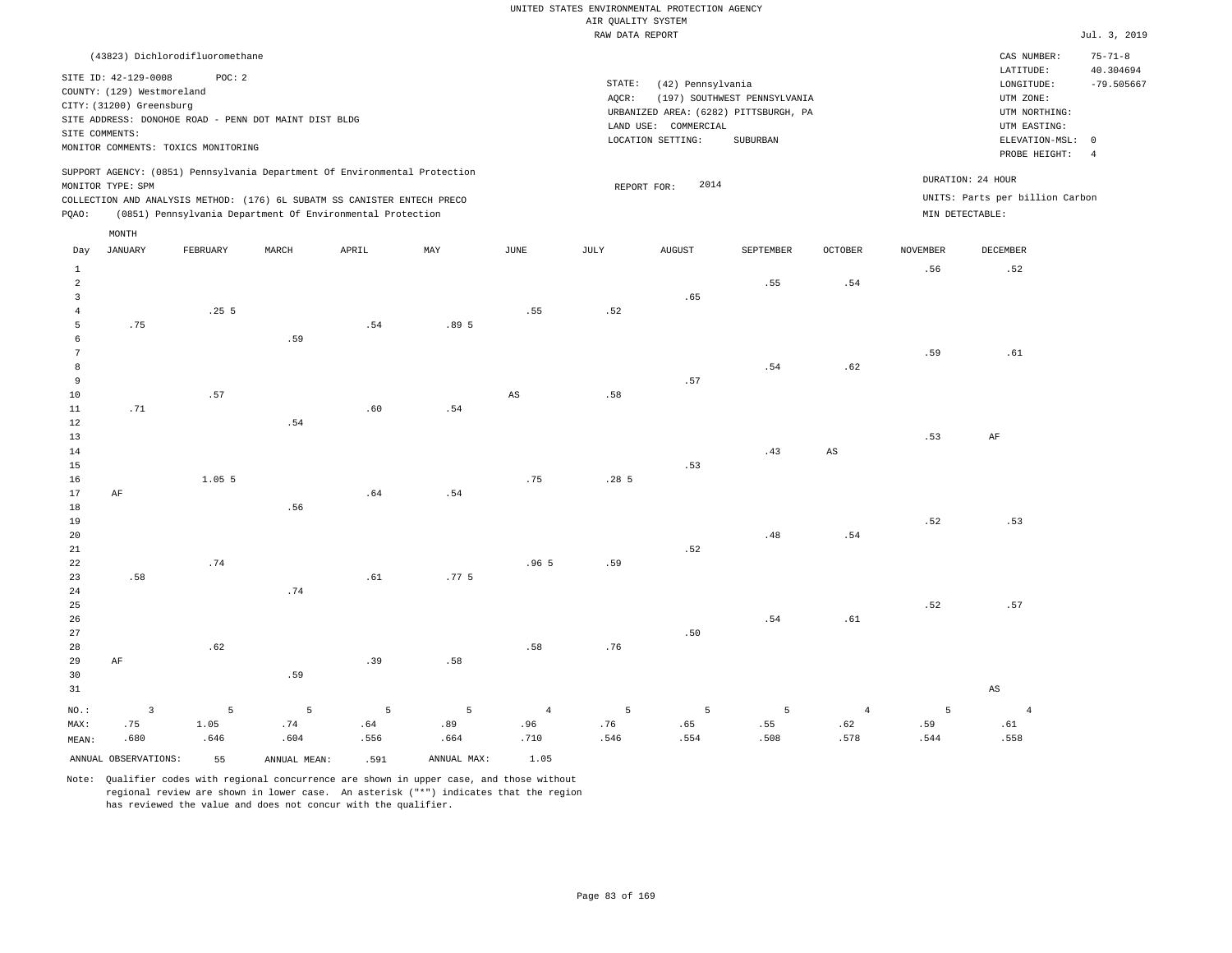| (43823) Dichlorodifluoromethane                                                                                                                                                                                                                             |                                                                                                                                                                        |                                      | CAS NUMBER:                                                                                                | $75 - 71 - 8$             |
|-------------------------------------------------------------------------------------------------------------------------------------------------------------------------------------------------------------------------------------------------------------|------------------------------------------------------------------------------------------------------------------------------------------------------------------------|--------------------------------------|------------------------------------------------------------------------------------------------------------|---------------------------|
| SITE ID: 42-129-0008<br>POC:2<br>COUNTY: (129) Westmoreland<br>CITY: (31200) Greensburg<br>SITE ADDRESS: DONOHOE ROAD - PENN DOT MAINT DIST BLDG<br>SITE COMMENTS:<br>MONITOR COMMENTS: TOXICS MONITORING                                                   | STATE:<br>(42) Pennsylvania<br>(197) SOUTHWEST PENNSYLVANIA<br>AOCR:<br>URBANIZED AREA: (6282) PITTSBURGH, PA<br>LAND USE: COMMERCIAL<br>LOCATION SETTING:<br>SUBURBAN |                                      | LATITUDE:<br>LONGITUDE:<br>UTM ZONE:<br>UTM NORTHING:<br>UTM EASTING:<br>ELEVATION-MSL: 0<br>PROBE HEIGHT: | 40.304694<br>$-79.505667$ |
| SUPPORT AGENCY: (0851) Pennsylvania Department Of Environmental Protection<br>MONITOR TYPE: SPM<br>COLLECTION AND ANALYSIS METHOD: (176) 6L SUBATM SS CANISTER ENTECH PRECO<br>(0851) Pennsylvania Department Of Environmental Protection<br>POAO:<br>MONTH | 2015<br>REPORT FOR:                                                                                                                                                    | DURATION: 24 HOUR<br>MIN DETECTABLE: | UNITS: Parts per billion Carbon                                                                            |                           |

| Day                     | JANUARY              | FEBRUARY                | MARCH        | APRIL            | $\mathtt{MAX}$         | $_{\rm JUNE}$ | $\mathtt{JULY}$        | AUGUST         | SEPTEMBER | $\mathtt{OCTOBER}$            | NOVEMBER                     | $\tt DECEMBER$                |
|-------------------------|----------------------|-------------------------|--------------|------------------|------------------------|---------------|------------------------|----------------|-----------|-------------------------------|------------------------------|-------------------------------|
| $\mathbf{1}$            |                      |                         | .59          |                  |                        |               |                        |                |           |                               |                              |                               |
| $\overline{\mathbf{c}}$ |                      |                         |              |                  |                        |               |                        |                |           |                               | .58                          | .61                           |
| 3                       |                      |                         |              |                  |                        |               |                        |                | .55       | $\footnotesize\substack{5.2}$ |                              |                               |
| $\overline{4}$          |                      |                         |              |                  |                        |               |                        | .65            |           |                               |                              |                               |
| 5                       |                      | $\rm AF$                |              |                  |                        | .56           | .50                    |                |           |                               |                              |                               |
| 6                       | .61                  |                         |              | AF               | $\mathbb{A}\mathbb{S}$ |               |                        |                |           |                               |                              |                               |
| 7                       |                      |                         | .41          |                  |                        |               |                        |                |           |                               |                              |                               |
| 8                       |                      |                         |              |                  |                        |               |                        |                |           |                               | .70QX                        | .74                           |
| 9                       |                      |                         |              |                  |                        |               |                        |                | .60       | .56                           |                              |                               |
| $10$                    |                      |                         |              |                  |                        |               |                        | .60            |           |                               |                              |                               |
| 11                      |                      | .57                     |              |                  |                        | .64           | $\mathbb{A}\mathbb{S}$ |                |           |                               |                              |                               |
| 12                      | .59                  |                         |              | .24 <sub>5</sub> | .50                    |               |                        |                |           |                               |                              |                               |
| 13                      |                      |                         | .59 QX       |                  |                        |               |                        |                |           |                               |                              |                               |
| 14                      |                      |                         |              |                  |                        |               |                        |                |           |                               | .52                          | .43                           |
| 15                      |                      |                         |              |                  |                        |               |                        |                | .52       | $\footnotesize\substack{57}$  |                              |                               |
| 16                      |                      |                         |              |                  |                        |               |                        | $\rm{AF}$      |           |                               |                              |                               |
| 17                      |                      | .67                     |              |                  |                        | .66           | $.58\,$                |                |           |                               |                              |                               |
| 18                      | .60                  |                         |              | .49              | $_{\rm AS}$            |               |                        |                |           |                               |                              |                               |
| 19                      |                      |                         | .47          |                  |                        |               |                        |                |           |                               |                              |                               |
| $20\,$                  |                      |                         |              |                  |                        |               |                        |                |           |                               | .56                          | .43                           |
| $2\sqrt{1}$             |                      |                         |              |                  |                        |               |                        |                | .52       | $\rm{AF}$                     |                              |                               |
| $^{\rm 22}$             |                      |                         |              |                  |                        |               |                        | .58            |           |                               |                              |                               |
| $23\,$                  |                      | .69                     |              |                  |                        | .58           | .65                    |                |           |                               |                              |                               |
| $2\,4$                  | $\rm{AF}$            |                         |              | .59              | .58                    |               |                        |                |           |                               |                              |                               |
| $25\,$                  |                      |                         | .42          |                  |                        |               |                        |                |           |                               |                              |                               |
| $26\,$                  |                      |                         |              |                  |                        |               |                        |                |           |                               | $\footnotesize\substack{58}$ | $\footnotesize{\textbf{.48}}$ |
| $2\,7$                  |                      |                         |              |                  |                        |               |                        |                | .52       | .58                           |                              |                               |
| 28                      |                      |                         |              |                  |                        |               |                        | .63            |           |                               |                              |                               |
| 29                      |                      |                         |              |                  |                        | .54           | $.62\,$                |                |           |                               |                              |                               |
| 30                      | .59                  |                         |              | .56              | $\rm{AF}$              |               |                        |                |           |                               |                              |                               |
| 31                      |                      |                         | .47          |                  |                        |               |                        |                |           |                               |                              |                               |
| $_{\rm NO.}$ :          | $\sqrt{4}$           | $\overline{\mathbf{3}}$ | $\epsilon$   | $\sqrt{4}$       | $\overline{2}$         | 5             | $\sqrt{4}$             | $\overline{4}$ | 5         | $\sqrt{4}$                    | 5                            | 5                             |
| MAX:                    | .61                  | .69                     | .59          | .59              | .58                    | .66           | .65                    | .65            | .60       | .58                           | .70                          | .74                           |
| MEAN:                   | .598                 | .643                    | .492         | .470             | .540                   | .596          | .588                   | .615           | .542      | .558                          | .588                         | .538                          |
|                         | ANNUAL OBSERVATIONS: | 51                      | ANNUAL MEAN: | .561             | ANNUAL MAX:            | .74           |                        |                |           |                               |                              |                               |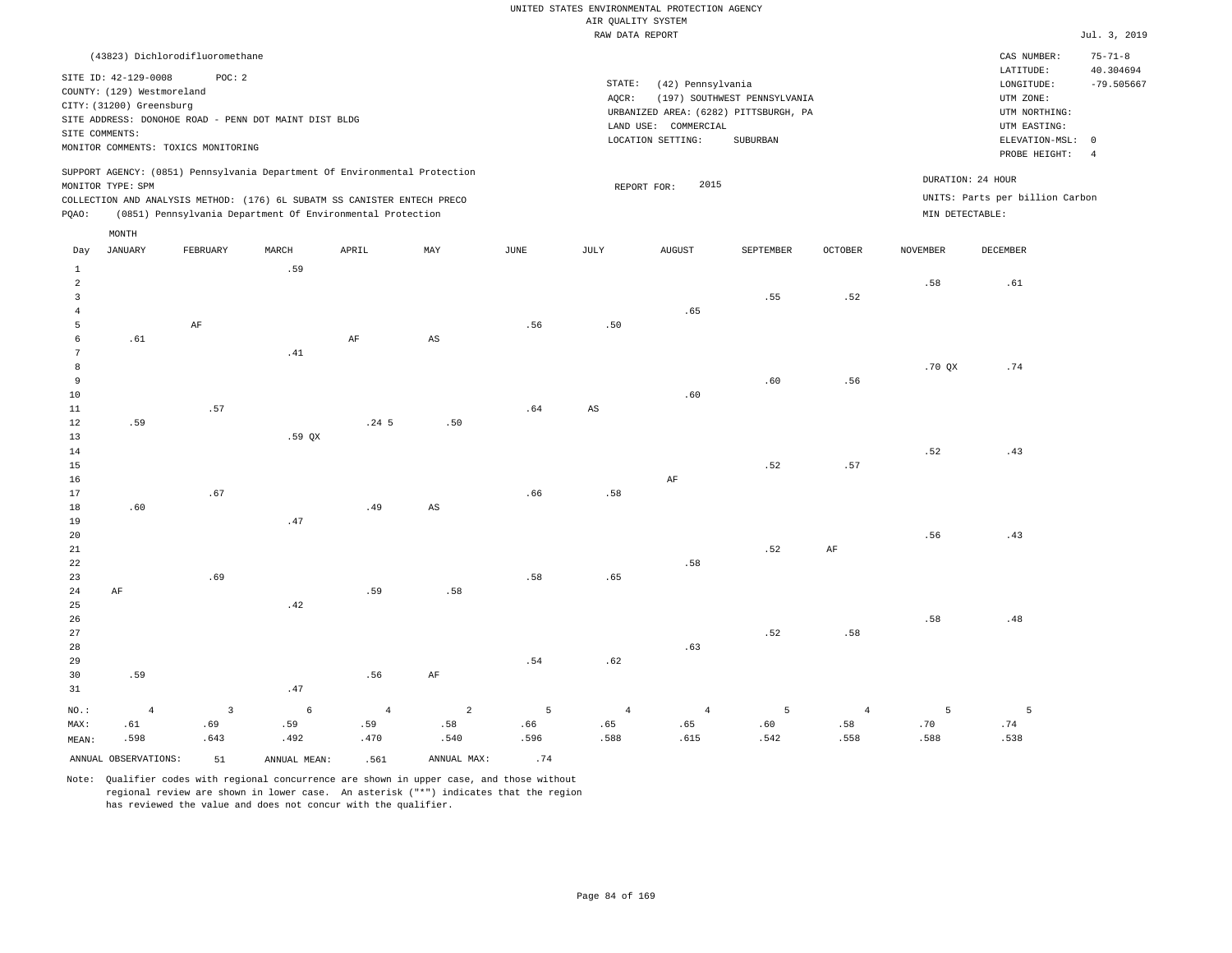| (43824) Trichloroethylene                                                                                                                                                                                                                                   |                                                                                                                                                                        | CAS NUMBER:                                                                                                      | $79 - 01 - 6$             |
|-------------------------------------------------------------------------------------------------------------------------------------------------------------------------------------------------------------------------------------------------------------|------------------------------------------------------------------------------------------------------------------------------------------------------------------------|------------------------------------------------------------------------------------------------------------------|---------------------------|
| SITE ID: 42-129-0008<br>POC: 2<br>COUNTY: (129) Westmoreland<br>CITY: (31200) Greensburg<br>SITE ADDRESS: DONOHOE ROAD - PENN DOT MAINT DIST BLDG<br>SITE COMMENTS:<br>MONITOR COMMENTS: TOXICS MONITORING                                                  | STATE:<br>(42) Pennsylvania<br>(197) SOUTHWEST PENNSYLVANIA<br>AOCR:<br>URBANIZED AREA: (6282) PITTSBURGH, PA<br>LAND USE: COMMERCIAL<br>LOCATION SETTING:<br>SUBURBAN | LATITUDE:<br>LONGITUDE:<br>UTM ZONE:<br>UTM NORTHING:<br>UTM EASTING:<br>ELEVATION-MSL: 0<br>PROBE HEIGHT:<br>-4 | 40.304694<br>$-79.505667$ |
| SUPPORT AGENCY: (0851) Pennsylvania Department Of Environmental Protection<br>MONITOR TYPE: SPM<br>COLLECTION AND ANALYSIS METHOD: (176) 6L SUBATM SS CANISTER ENTECH PRECO<br>(0851) Pennsylvania Department Of Environmental Protection<br>POAO:<br>MONTH | 2013<br>REPORT FOR:                                                                                                                                                    | DURATION: 24 HOUR<br>UNITS: Parts per billion Carbon<br>MIN DETECTABLE:                                          |                           |

| Day            | JANUARY              | FEBRUARY | MARCH        | APRIL             | MAY               | $_{\rm JUNE}$          | JULY     | AUGUST                  | SEPTEMBER               | OCTOBER           | NOVEMBER          | DECEMBER       |
|----------------|----------------------|----------|--------------|-------------------|-------------------|------------------------|----------|-------------------------|-------------------------|-------------------|-------------------|----------------|
| $\mathbf{1}$   |                      |          |              |                   |                   |                        |          |                         | $_{\rm AS}$             | $.00$ ND          |                   |                |
| $\overline{a}$ |                      |          |              |                   |                   |                        |          | $.00$ ND                |                         |                   |                   |                |
| 3              |                      | $.00$ ND |              |                   |                   | $\mathbb{A}\mathbb{S}$ | .00 $ND$ |                         |                         |                   |                   |                |
| 4              | $.00$ ND             |          |              | .00 <sub>ND</sub> | $.00$ ND          |                        |          |                         |                         |                   |                   |                |
| 5              |                      |          | $.00$ ND     |                   |                   |                        |          |                         |                         |                   |                   |                |
| 6              |                      |          |              |                   |                   |                        |          |                         |                         |                   | $.00$ ND          | $.00$ ND       |
| $\overline{7}$ |                      |          |              |                   |                   |                        |          |                         | $.00$ ND                | $.00$ ND          |                   |                |
| 8              |                      |          |              |                   |                   |                        |          | $.00$ ND                |                         |                   |                   |                |
| 9              |                      | $.00$ ND |              |                   |                   | $.00$ ND               | .00 $ND$ |                         |                         |                   |                   |                |
| 10             | $.00$ ND             |          |              | .00 <sub>ND</sub> | $.00$ ND          |                        |          |                         |                         |                   |                   |                |
| $11\,$         |                      |          | $.00$ ND     |                   |                   |                        |          |                         |                         |                   |                   |                |
| $1\,2$         |                      |          |              |                   |                   |                        |          |                         |                         |                   | .00 <sub>ND</sub> | AS             |
| 13             |                      |          |              |                   |                   |                        |          |                         | $.00$ ND                | .00 <sub>ND</sub> |                   |                |
| 14             |                      |          |              |                   |                   |                        |          | $.00$ ND                |                         |                   |                   |                |
| 15             |                      | $.00$ ND |              |                   |                   | $.00$ ND               | $.00$ ND |                         |                         |                   |                   |                |
| 16             | $.00$ ND             |          |              | $.00$ ND          | $_{\rm AS}$       |                        |          |                         |                         |                   |                   |                |
| 17             |                      |          | $.00$ ND     |                   |                   |                        |          |                         |                         |                   |                   |                |
| 18             |                      |          |              |                   |                   |                        |          |                         |                         |                   | $.00$ ND          | $.00$ ND       |
| 19             |                      |          |              |                   |                   |                        |          |                         | $.00$ ND                | $.00$ ND          |                   |                |
| 20             |                      |          |              |                   |                   |                        |          | $\mathbb{A}\mathbb{S}$  |                         |                   |                   |                |
| 21             |                      | $.00$ ND |              |                   |                   | $.00$ ND               | .00 $ND$ |                         |                         |                   |                   |                |
| 22             | $.00$ ND             |          |              | $.00$ ND          | $.00$ ND          |                        |          |                         |                         |                   |                   |                |
| 23             |                      |          | $.00$ ND     |                   |                   |                        |          |                         |                         |                   |                   |                |
| 24             |                      |          |              |                   |                   |                        |          |                         |                         |                   | $.00$ ND          | $.00$ ND       |
| 25<br>26       |                      |          |              |                   |                   |                        |          | $\mathbb{A}\mathbb{S}$  | $\rm AF$                | $.00$ ND          |                   |                |
| 27             |                      | $.00$ ND |              |                   |                   | $.00$ ND               | .00 $ND$ |                         |                         |                   |                   |                |
| 28             | $.00$ ND             |          |              | AS                | .00 <sub>ND</sub> |                        |          |                         |                         |                   |                   |                |
| 29             |                      |          | $.00$ ND     |                   |                   |                        |          |                         |                         |                   |                   |                |
| 30             |                      |          |              |                   |                   |                        |          |                         |                         |                   | $.00$ ND          | $.00$ ND       |
| 31             |                      |          |              |                   |                   |                        |          |                         |                         | .00 <sub>ND</sub> |                   |                |
|                |                      |          |              |                   |                   |                        |          |                         |                         |                   |                   |                |
| $NO.$ :        | 5                    | 5        | 5            | $\overline{4}$    | $\overline{4}$    | $\overline{4}$         | 5        | $\overline{\mathbf{3}}$ | $\overline{\mathbf{3}}$ | 6                 | 5                 | $\overline{4}$ |
| MAX:           | 0.00                 | 0.00     | 0.00         | 0.00              | 0.00              | 0.00                   | 0.00     | 0.00                    | 0.00                    | 0.00              | 0.00              | 0.00           |
| MEAN:          | 0.000                | 0.000    | 0.000        | 0.000             | 0.000             | 0.000                  | 0.000    | 0.000                   | 0.000                   | 0.000             | 0.000             | 0.000          |
|                | ANNUAL OBSERVATIONS: | 53       | ANNUAL MEAN: | 0.000             | ANNUAL MAX:       | 0.00                   |          |                         |                         |                   |                   |                |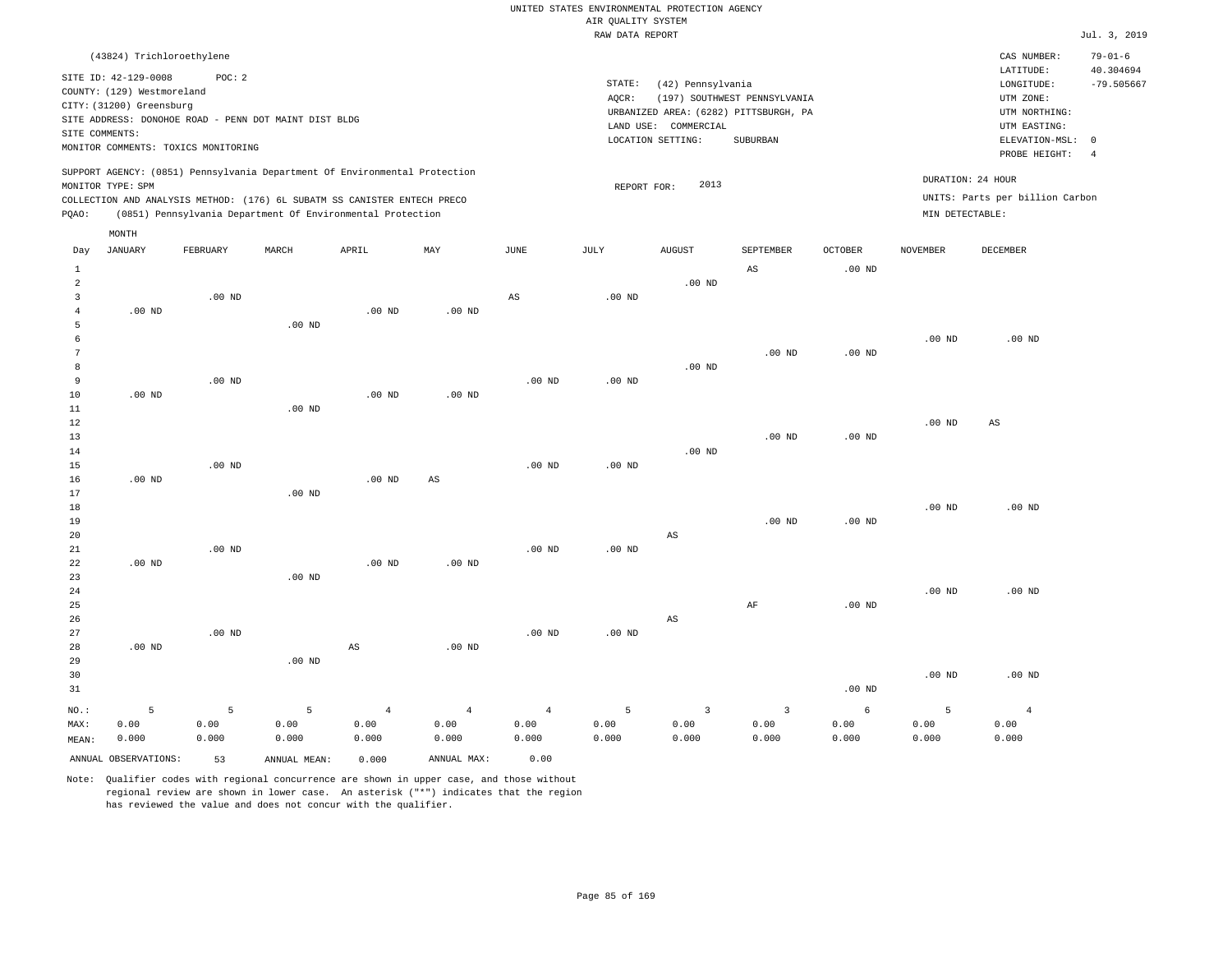| (43824) Trichloroethylene                                                                                                                                                                                                                                   |                                                                                                                                                                        | CAS NUMBER:                                                                                                      | $79 - 01 - 6$             |
|-------------------------------------------------------------------------------------------------------------------------------------------------------------------------------------------------------------------------------------------------------------|------------------------------------------------------------------------------------------------------------------------------------------------------------------------|------------------------------------------------------------------------------------------------------------------|---------------------------|
| SITE ID: 42-129-0008<br>POC:2<br>COUNTY: (129) Westmoreland<br>CITY: (31200) Greensburg<br>SITE ADDRESS: DONOHOE ROAD - PENN DOT MAINT DIST BLDG<br>SITE COMMENTS:<br>MONITOR COMMENTS: TOXICS MONITORING                                                   | STATE:<br>(42) Pennsylvania<br>(197) SOUTHWEST PENNSYLVANIA<br>AOCR:<br>URBANIZED AREA: (6282) PITTSBURGH, PA<br>LAND USE: COMMERCIAL<br>LOCATION SETTING:<br>SUBURBAN | LATITUDE:<br>LONGITUDE:<br>UTM ZONE:<br>UTM NORTHING:<br>UTM EASTING:<br>ELEVATION-MSL: 0<br>PROBE HEIGHT:<br>-4 | 40.304694<br>$-79.505667$ |
| SUPPORT AGENCY: (0851) Pennsylvania Department Of Environmental Protection<br>MONITOR TYPE: SPM<br>COLLECTION AND ANALYSIS METHOD: (176) 6L SUBATM SS CANISTER ENTECH PRECO<br>(0851) Pennsylvania Department Of Environmental Protection<br>POAO:<br>MONTH | 2014<br>REPORT FOR:                                                                                                                                                    | DURATION: 24 HOUR<br>UNITS: Parts per billion Carbon<br>MIN DETECTABLE:                                          |                           |

| Day               | JANUARY              | FEBRUARY | MARCH          | APRIL    | MAY         | JUNE     | JULY     | AUGUST            | SEPTEMBER | OCTOBER                | NOVEMBER    | DECEMBER          |
|-------------------|----------------------|----------|----------------|----------|-------------|----------|----------|-------------------|-----------|------------------------|-------------|-------------------|
| $\mathbf{1}$      |                      |          |                |          |             |          |          |                   |           |                        | $.00$ ND    | .00 <sub>ND</sub> |
| $\overline{a}$    |                      |          |                |          |             |          |          |                   | $.00$ ND  | .00 <sub>ND</sub>      |             |                   |
| 3                 |                      |          |                |          |             |          |          | $.00$ ND          |           |                        |             |                   |
| 4                 |                      | $.00$ ND |                |          |             | $.00$ ND | $.00$ ND |                   |           |                        |             |                   |
| 5                 | $.00$ ND             |          |                | $.00$ ND | $.00$ ND    |          |          |                   |           |                        |             |                   |
| 6                 |                      |          | $.00$ ND       |          |             |          |          |                   |           |                        |             |                   |
| 7                 |                      |          |                |          |             |          |          |                   |           |                        | $.00$ ND    | $.00$ ND          |
| 8                 |                      |          |                |          |             |          |          |                   | $.00$ ND  | .00 <sub>ND</sub>      |             |                   |
| 9                 |                      |          |                |          |             |          |          | $.00$ ND          |           |                        |             |                   |
| 10                |                      | $.00$ ND |                |          |             | AS       | $.00$ ND |                   |           |                        |             |                   |
| 11                | $.00$ ND             |          |                | $.00$ ND | $.00$ ND    |          |          |                   |           |                        |             |                   |
| $1\,2$            |                      |          | $.00$ ND       |          |             |          |          |                   |           |                        |             |                   |
| 13                |                      |          |                |          |             |          |          |                   |           |                        | $.00$ ND    | AF                |
| 14                |                      |          |                |          |             |          |          |                   | $.00$ ND  | $\mathbb{A}\mathbb{S}$ |             |                   |
| 15                |                      |          |                |          |             |          |          | .00 <sub>ND</sub> |           |                        |             |                   |
| 16                |                      | $.00$ ND |                |          |             | $.00$ ND | $.00$ ND |                   |           |                        |             |                   |
| 17                | AF                   |          |                | $.00$ ND | $.00$ ND    |          |          |                   |           |                        |             |                   |
| 18                |                      |          | $.00$ ND       |          |             |          |          |                   |           |                        |             |                   |
| 19                |                      |          |                |          |             |          |          |                   |           |                        | $.00$ ND    | $.00$ ND          |
| 20                |                      |          |                |          |             |          |          |                   | $.00$ ND  | $.00$ ND               |             |                   |
| 21                |                      |          |                |          |             |          |          | .00 <sub>ND</sub> |           |                        |             |                   |
| 22                |                      | $.00$ ND |                |          |             | $.00$ ND | $.00$ ND |                   |           |                        |             |                   |
| 23                | $.00$ ND             |          |                | $.00$ ND | $.00$ ND    |          |          |                   |           |                        |             |                   |
| $2\sqrt{4}$<br>25 |                      |          | $.00$ ND       |          |             |          |          |                   |           |                        | $.00$ ND    | $.00$ ND          |
| 26                |                      |          |                |          |             |          |          |                   | $.00$ ND  | $.00$ ND               |             |                   |
| 27                |                      |          |                |          |             |          |          | $.00$ ND          |           |                        |             |                   |
| 28                |                      | $.00$ ND |                |          |             | $.00$ ND | $.00$ ND |                   |           |                        |             |                   |
| 29                | $\rm AF$             |          |                | $.00$ ND | $.00$ ND    |          |          |                   |           |                        |             |                   |
| 30                |                      |          | $.00$ ND       |          |             |          |          |                   |           |                        |             |                   |
| 31                |                      |          |                |          |             |          |          |                   |           |                        |             | AS                |
|                   |                      |          |                |          |             |          |          |                   |           |                        |             |                   |
| $NO.$ :           | $\mathsf 3$          | 5        | $\overline{5}$ | 5        | 5           | $\,4$    | 5        | 5                 | 5         | $\overline{4}$         | $\mathsf S$ | $\overline{4}$    |
| MAX:              | 0.00                 | 0.00     | 0.00           | 0.00     | 0.00        | 0.00     | 0.00     | 0.00              | 0.00      | 0.00                   | 0.00        | 0.00              |
| MEAN:             | 0.000                | 0.000    | 0.000          | 0.000    | 0.000       | 0.000    | 0.000    | 0.000             | 0.000     | 0.000                  | 0.000       | 0.000             |
|                   | ANNUAL OBSERVATIONS: | 55       | ANNUAL MEAN:   | 0.000    | ANNUAL MAX: | 0.00     |          |                   |           |                        |             |                   |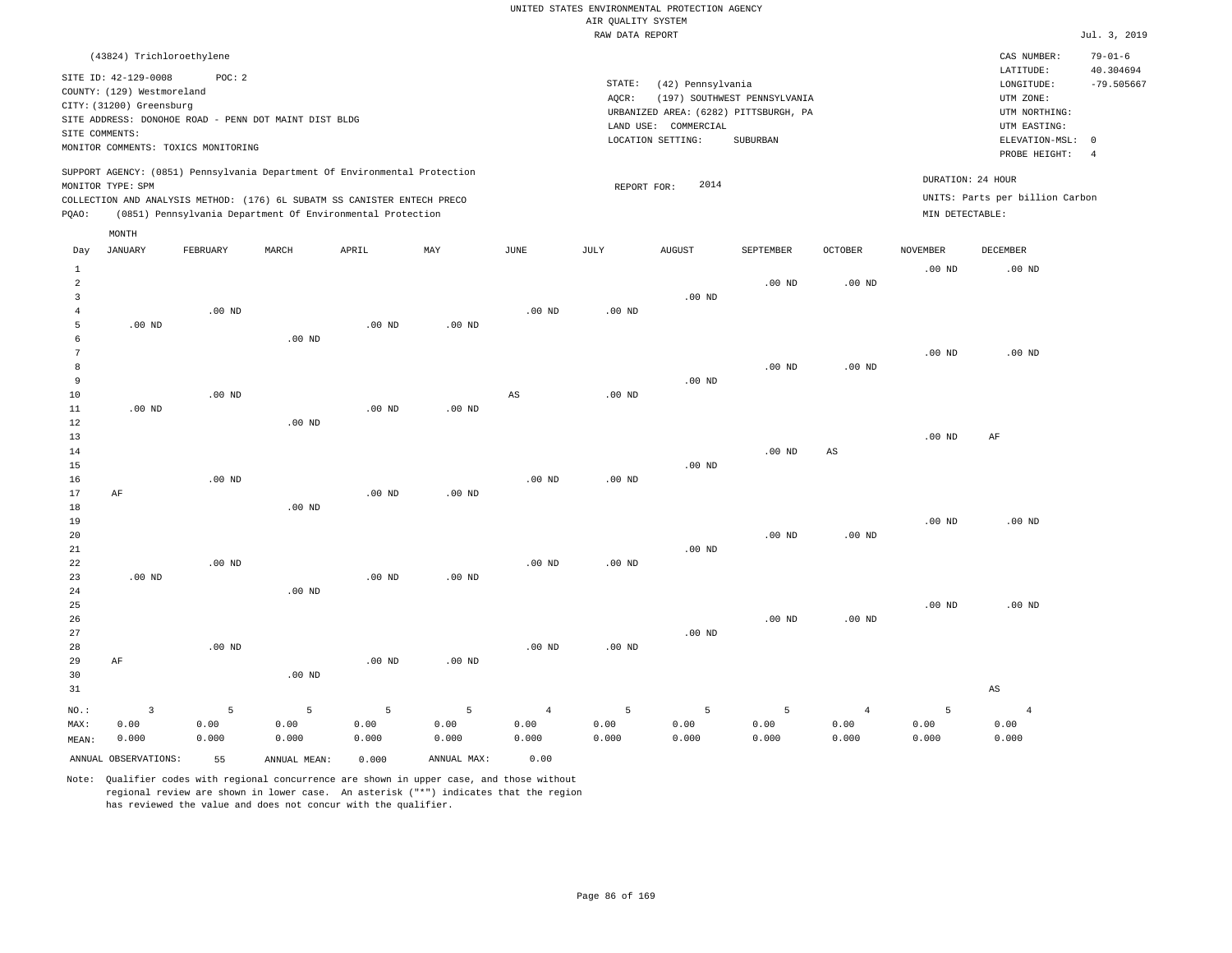| (43824) Trichloroethylene                                                                                                                                                                                                                                   |                                                                                                                                                                        | CAS NUMBER:                                                                                                | $79 - 01 - 6$             |
|-------------------------------------------------------------------------------------------------------------------------------------------------------------------------------------------------------------------------------------------------------------|------------------------------------------------------------------------------------------------------------------------------------------------------------------------|------------------------------------------------------------------------------------------------------------|---------------------------|
| SITE ID: 42-129-0008<br>POC: 2<br>COUNTY: (129) Westmoreland<br>CITY: (31200) Greensburg<br>SITE ADDRESS: DONOHOE ROAD - PENN DOT MAINT DIST BLDG<br>SITE COMMENTS:<br>MONITOR COMMENTS: TOXICS MONITORING                                                  | STATE:<br>(42) Pennsylvania<br>(197) SOUTHWEST PENNSYLVANIA<br>AOCR:<br>URBANIZED AREA: (6282) PITTSBURGH, PA<br>LAND USE: COMMERCIAL<br>LOCATION SETTING:<br>SUBURBAN | LATITUDE:<br>LONGITUDE:<br>UTM ZONE:<br>UTM NORTHING:<br>UTM EASTING:<br>ELEVATION-MSL: 0<br>PROBE HEIGHT: | 40.304694<br>$-79.505667$ |
| SUPPORT AGENCY: (0851) Pennsylvania Department Of Environmental Protection<br>MONITOR TYPE: SPM<br>COLLECTION AND ANALYSIS METHOD: (176) 6L SUBATM SS CANISTER ENTECH PRECO<br>(0851) Pennsylvania Department Of Environmental Protection<br>POAO:<br>MONTH | DURATION: 24 HOUR<br>2015<br>REPORT FOR:<br>MIN DETECTABLE:                                                                                                            | UNITS: Parts per billion Carbon                                                                            |                           |

| Day            | JANUARY              | FEBRUARY                | MARCH             | APRIL      | MAY                    | JUNE     | JULY                   | AUGUST         | SEPTEMBER      | OCTOBER        | NOVEMBER | DECEMBER |
|----------------|----------------------|-------------------------|-------------------|------------|------------------------|----------|------------------------|----------------|----------------|----------------|----------|----------|
| $\mathbf{1}$   |                      |                         | $.00$ ND          |            |                        |          |                        |                |                |                |          |          |
| $\overline{a}$ |                      |                         |                   |            |                        |          |                        |                |                |                | $.00$ ND | $.00$ ND |
| 3              |                      |                         |                   |            |                        |          |                        |                | $.00$ ND       | $.00$ ND       |          |          |
| $\overline{4}$ |                      |                         |                   |            |                        |          |                        | $.00$ ND       |                |                |          |          |
| 5              |                      | $\rm AF$                |                   |            |                        | $.00$ ND | $.00$ ND               |                |                |                |          |          |
| 6              | $.00$ ND             |                         |                   | $\rm AF$   | AS                     |          |                        |                |                |                |          |          |
| 7              |                      |                         | $.00$ ND          |            |                        |          |                        |                |                |                |          |          |
| 8              |                      |                         |                   |            |                        |          |                        |                |                |                | $.00$ ND | .10SQ    |
| 9              |                      |                         |                   |            |                        |          |                        |                | $.00$ ND       | $.00$ ND       |          |          |
| $10$           |                      |                         |                   |            |                        |          |                        | $.00$ ND       |                |                |          |          |
| $11\,$         |                      | .08 SQ                  |                   |            |                        | $.00$ ND | $\mathbb{A}\mathbb{S}$ |                |                |                |          |          |
| 12             | $.00$ ND             |                         |                   | $.00$ ND   | $.00$ ND               |          |                        |                |                |                |          |          |
| 13             |                      |                         | $.00$ ND          |            |                        |          |                        |                |                |                |          |          |
| 14             |                      |                         |                   |            |                        |          |                        |                |                |                | $.00$ ND | $.00$ ND |
| 15             |                      |                         |                   |            |                        |          |                        |                | .05 SQ         | $.00$ ND       |          |          |
| 16             |                      |                         |                   |            |                        |          |                        | $\rm AF$       |                |                |          |          |
| 17             |                      | $.00$ ND                |                   |            |                        | $.00$ ND | $.00$ ND               |                |                |                |          |          |
| 18             | $.00$ ND             |                         |                   | $.00$ ND   | $\mathbb{A}\mathbb{S}$ |          |                        |                |                |                |          |          |
| 19             |                      |                         | $.00$ ND          |            |                        |          |                        |                |                |                |          |          |
| 20             |                      |                         |                   |            |                        |          |                        |                |                |                | $.00$ ND | $.00$ ND |
| 21             |                      |                         |                   |            |                        |          |                        |                | $.00$ ND       | $\rm AF$       |          |          |
| 22             |                      |                         |                   |            |                        |          |                        | $.00$ ND       |                |                |          |          |
| 23             |                      | $.00$ ND                |                   |            |                        | $.00$ ND | $.00$ ND               |                |                |                |          |          |
| 24             | AF                   |                         |                   | $.00$ ND   | $.00$ ND               |          |                        |                |                |                |          |          |
| 25             |                      |                         | $.00$ ND          |            |                        |          |                        |                |                |                |          |          |
| 26             |                      |                         |                   |            |                        |          |                        |                |                |                | $.00$ ND | $.00$ ND |
| 27             |                      |                         |                   |            |                        |          |                        |                | $.00$ ND       | $.00$ ND       |          |          |
| 28             |                      |                         |                   |            |                        |          |                        | $.00$ ND       |                |                |          |          |
| 29             |                      |                         |                   |            |                        | $.00$ ND | $.00$ ND               |                |                |                |          |          |
| 30             | .00 <sub>ND</sub>    |                         |                   | .00 $ND$   | $\rm AF$               |          |                        |                |                |                |          |          |
| 31             |                      |                         | .00 <sub>ND</sub> |            |                        |          |                        |                |                |                |          |          |
| $_{\rm NO.}$ : | $\overline{4}$       | $\overline{\mathbf{3}}$ | $\epsilon$        | $\sqrt{4}$ | $\sqrt{2}$             | 5        | $\overline{4}$         | $\overline{4}$ | $\overline{5}$ | $\overline{4}$ | 5        | 5        |
| MAX:           | 0.00                 | .08                     | 0.00              | 0.00       | 0.00                   | 0.00     | 0.00                   | 0.00           | .05            | 0.00           | 0.00     | .10      |
| MEAN:          | 0.000                | .027                    | 0.000             | 0.000      | 0.000                  | 0.000    | 0.000                  | 0.000          | .010           | 0.000          | 0.000    | .020     |
|                | ANNUAL OBSERVATIONS: | 51                      | ANNUAL MEAN:      | .005       | ANNUAL MAX:            | .10      |                        |                |                |                |          |          |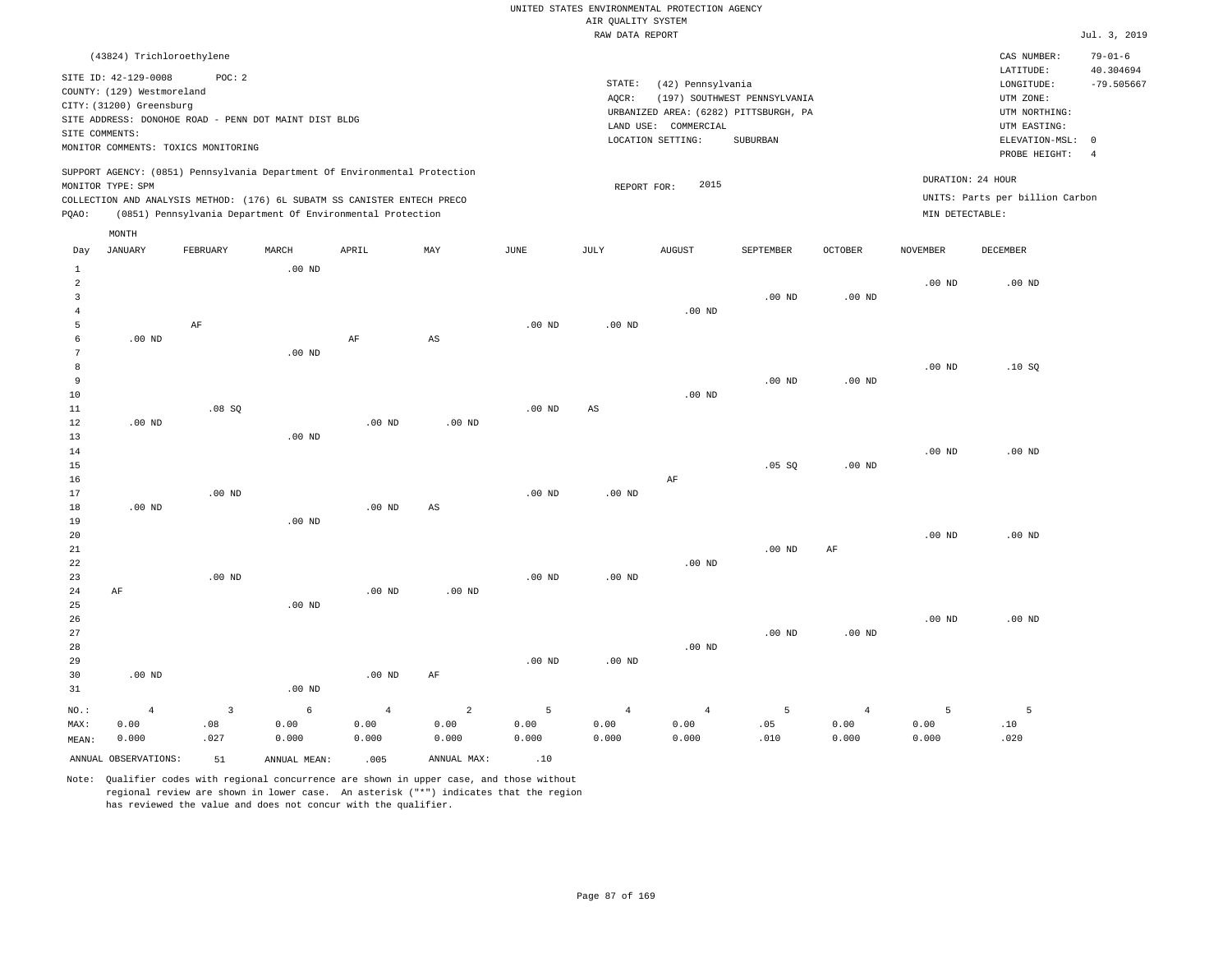| (43826) 1,1-Dichloroethylene                                                                                                                                                                                                                                |                                                                                                                                                                        | CAS NUMBER:                                                                                                | $75 - 35 - 4$             |
|-------------------------------------------------------------------------------------------------------------------------------------------------------------------------------------------------------------------------------------------------------------|------------------------------------------------------------------------------------------------------------------------------------------------------------------------|------------------------------------------------------------------------------------------------------------|---------------------------|
| SITE ID: 42-129-0008<br>POC:2<br>COUNTY: (129) Westmoreland<br>CITY: (31200) Greensburg<br>SITE ADDRESS: DONOHOE ROAD - PENN DOT MAINT DIST BLDG<br>SITE COMMENTS:<br>MONITOR COMMENTS: TOXICS MONITORING                                                   | STATE:<br>(42) Pennsylvania<br>(197) SOUTHWEST PENNSYLVANIA<br>AOCR:<br>URBANIZED AREA: (6282) PITTSBURGH, PA<br>LAND USE: COMMERCIAL<br>LOCATION SETTING:<br>SUBURBAN | LATITUDE:<br>LONGITUDE:<br>UTM ZONE:<br>UTM NORTHING:<br>UTM EASTING:<br>ELEVATION-MSL: 0<br>PROBE HEIGHT: | 40.304694<br>$-79.505667$ |
| SUPPORT AGENCY: (0851) Pennsylvania Department Of Environmental Protection<br>MONITOR TYPE: SPM<br>COLLECTION AND ANALYSIS METHOD: (176) 6L SUBATM SS CANISTER ENTECH PRECO<br>(0851) Pennsylvania Department Of Environmental Protection<br>POAO:<br>MONTH | DURATION: 24 HOUR<br>2013<br>REPORT FOR:<br>MIN DETECTABLE:                                                                                                            | UNITS: Parts per billion Carbon                                                                            |                           |

| Day            | JANUARY  | FEBRUARY | MARCH    | APRIL                  | MAY            | JUNE                   | JULY     | AUGUST                  | SEPTEMBER               | OCTOBER    | NOVEMBER | DECEMBER               |
|----------------|----------|----------|----------|------------------------|----------------|------------------------|----------|-------------------------|-------------------------|------------|----------|------------------------|
| $\mathbf{1}$   |          |          |          |                        |                |                        |          |                         | $\mathbb{A}\mathbb{S}$  | $.00$ ND   |          |                        |
| $\overline{a}$ |          |          |          |                        |                |                        |          | $.00$ ND                |                         |            |          |                        |
| 3              |          | $.00$ ND |          |                        |                | $\mathbb{A}\mathbb{S}$ | $.00$ ND |                         |                         |            |          |                        |
| 4              | $.00$ ND |          |          | .00 <sub>ND</sub>      | .00 $ND$       |                        |          |                         |                         |            |          |                        |
| 5              |          |          | $.00$ ND |                        |                |                        |          |                         |                         |            |          |                        |
| 6              |          |          |          |                        |                |                        |          |                         |                         |            | $.00$ ND | $.00$ ND               |
| 7              |          |          |          |                        |                |                        |          |                         | $.00$ ND                | .00 $ND$   |          |                        |
| 8              |          |          |          |                        |                |                        |          | $.00$ ND                |                         |            |          |                        |
| 9              |          | $.00$ ND |          |                        |                | $.00$ ND               | $.00$ ND |                         |                         |            |          |                        |
| 10             | $.00$ ND |          |          | .00 <sub>ND</sub>      | $.00$ ND       |                        |          |                         |                         |            |          |                        |
| 11             |          |          | $.00$ ND |                        |                |                        |          |                         |                         |            |          |                        |
| 12             |          |          |          |                        |                |                        |          |                         |                         |            | $.00$ ND | $\mathbb{A}\mathbb{S}$ |
| 13             |          |          |          |                        |                |                        |          |                         | $.00$ ND                | $.00$ ND   |          |                        |
| 14             |          |          |          |                        |                |                        |          | $.00$ ND                |                         |            |          |                        |
| 15             |          | $.00$ ND |          |                        |                | $.00$ ND               | $.00$ ND |                         |                         |            |          |                        |
| 16             | $.00$ ND |          |          | $.00$ ND               | $_{\rm AS}$    |                        |          |                         |                         |            |          |                        |
| 17             |          |          | $.00$ ND |                        |                |                        |          |                         |                         |            |          |                        |
| $18\,$         |          |          |          |                        |                |                        |          |                         |                         |            | $.00$ ND | $.00$ ND               |
| 19             |          |          |          |                        |                |                        |          |                         | $.00$ ND                | $.00$ ND   |          |                        |
| 20             |          |          |          |                        |                |                        |          | $\mathbb{A}\mathbb{S}$  |                         |            |          |                        |
| 21             |          | $.00$ ND |          |                        |                | $.00$ ND               | $.00$ ND |                         |                         |            |          |                        |
| $2\sqrt{2}$    | $.00$ ND |          |          | .00 <sub>ND</sub>      | $.00$ ND       |                        |          |                         |                         |            |          |                        |
| 23             |          |          | $.00$ ND |                        |                |                        |          |                         |                         |            |          |                        |
| $2\sqrt{4}$    |          |          |          |                        |                |                        |          |                         |                         |            | $.00$ ND | $.00$ ND               |
| 25             |          |          |          |                        |                |                        |          |                         | $\rm AF$                | $.00$ ND   |          |                        |
| 26             |          |          |          |                        |                |                        |          | $\mathbb{A}\mathbb{S}$  |                         |            |          |                        |
| 27             |          | $.00$ ND |          |                        |                | $.00$ ND               | .00 $ND$ |                         |                         |            |          |                        |
| 28             | $.00$ ND |          |          | $\mathbb{A}\mathbb{S}$ | $.00$ ND       |                        |          |                         |                         |            |          |                        |
| 29             |          |          | $.00$ ND |                        |                |                        |          |                         |                         |            |          |                        |
| 30<br>31       |          |          |          |                        |                |                        |          |                         |                         | $.00$ ND   | $.00$ ND | $.00$ ND               |
|                |          |          |          |                        |                |                        |          |                         |                         |            |          |                        |
| $NO.$ :        | 5        | 5        | 5        | $\,4$                  | $\overline{4}$ | $\overline{4}$         | 5        | $\overline{\mathbf{3}}$ | $\overline{\mathbf{3}}$ | $\epsilon$ | 5        | $\overline{4}$         |
| MAX:           | 0.00     | 0.00     | 0.00     | 0.00                   | 0.00           | 0.00                   | 0.00     | 0.00                    | 0.00                    | 0.00       | 0.00     | 0.00                   |
| MEAN:          | 0.000    | 0.000    | 0.000    | 0.000                  | 0.000          | 0.000                  | 0.000    | 0.000                   | 0.000                   | 0.000      | 0.000    | 0.000                  |
|                |          |          |          |                        |                |                        |          |                         |                         |            |          |                        |

ANNUAL OBSERVATIONS: 53 ANNUAL MEAN: 0.000 ANNUAL MAX: 0.00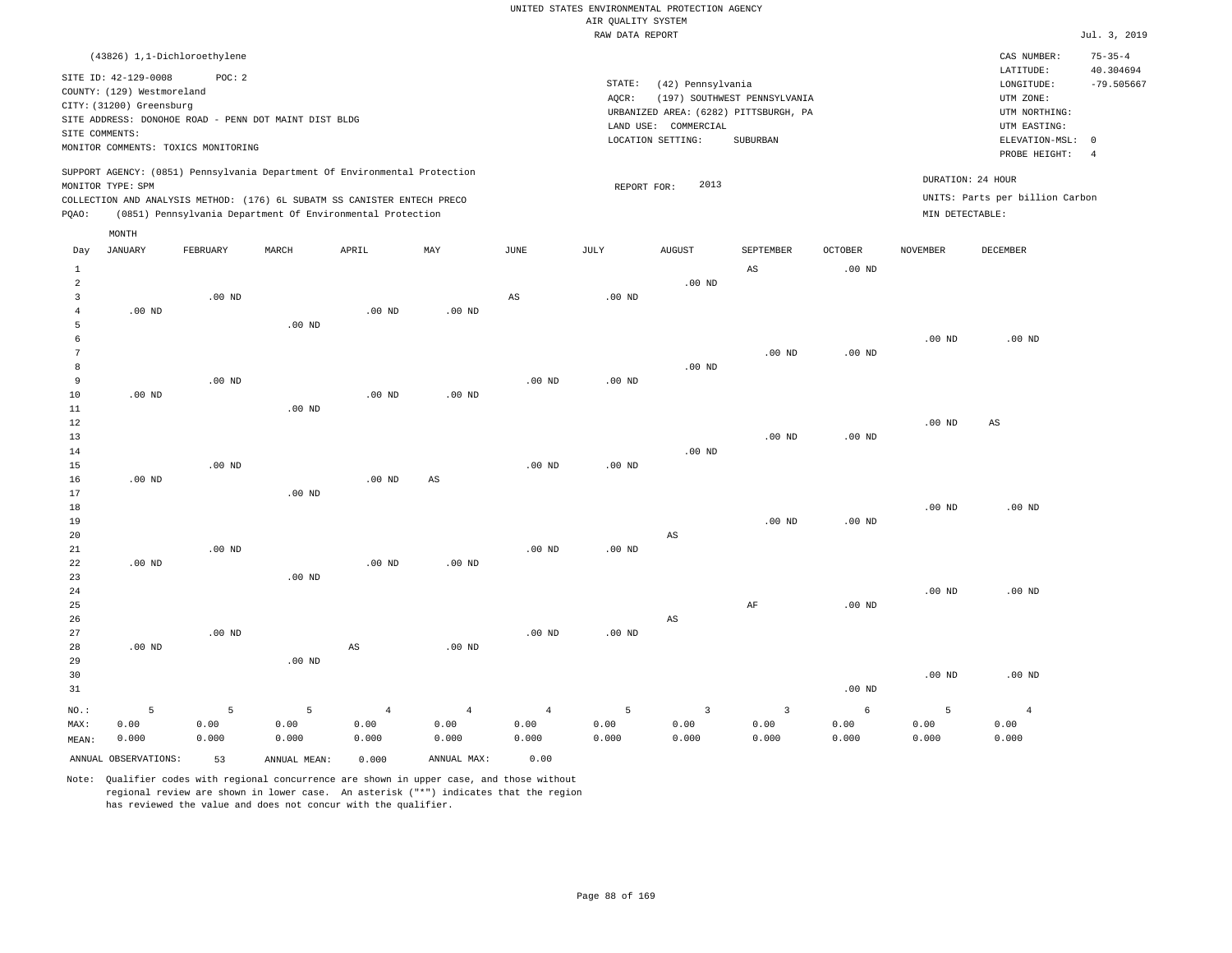|                                                                                                                                                                        | CAS NUMBER:                                                                            | $75 - 35 - 4$                                                                               |
|------------------------------------------------------------------------------------------------------------------------------------------------------------------------|----------------------------------------------------------------------------------------|---------------------------------------------------------------------------------------------|
| STATE:<br>(42) Pennsylvania<br>(197) SOUTHWEST PENNSYLVANIA<br>AOCR:<br>URBANIZED AREA: (6282) PITTSBURGH, PA<br>LAND USE: COMMERCIAL<br>LOCATION SETTING:<br>SUBURBAN | LATITUDE:<br>LONGITUDE:<br>UTM ZONE:<br>UTM NORTHING:<br>UTM EASTING:<br>PROBE HEIGHT: | 40.304694<br>$-79.505667$                                                                   |
| 2014<br>REPORT FOR:                                                                                                                                                    |                                                                                        |                                                                                             |
|                                                                                                                                                                        |                                                                                        | ELEVATION-MSL: 0<br>DURATION: 24 HOUR<br>UNITS: Parts per billion Carbon<br>MIN DETECTABLE: |

| Day            | <b>JANUARY</b>       | FEBRUARY | $\tt MARCH$  | APRIL             | $\mathtt{MAX}$    | $_{\rm JUNE}$  | $\mathtt{JULY}$   | AUGUST   | SEPTEMBER | OCTOBER                | NOVEMBER | $\tt DECEMBER$    |
|----------------|----------------------|----------|--------------|-------------------|-------------------|----------------|-------------------|----------|-----------|------------------------|----------|-------------------|
| $\mathbf{1}$   |                      |          |              |                   |                   |                |                   |          |           |                        | $.00$ ND | .00 <sub>ND</sub> |
| $\overline{a}$ |                      |          |              |                   |                   |                |                   |          | $.00$ ND  | $.00$ ND               |          |                   |
| 3              |                      |          |              |                   |                   |                |                   | $.00$ ND |           |                        |          |                   |
| 4              |                      | $.00$ ND |              |                   |                   | $.00$ ND       | $.00$ ND          |          |           |                        |          |                   |
| 5              | $.00$ ND             |          |              | .00 <sub>ND</sub> | .00 <sub>ND</sub> |                |                   |          |           |                        |          |                   |
| 6              |                      |          | $.00$ ND     |                   |                   |                |                   |          |           |                        |          |                   |
| 7              |                      |          |              |                   |                   |                |                   |          |           |                        | $.00$ ND | $.00$ ND          |
| 8<br>9         |                      |          |              |                   |                   |                |                   | .00 $ND$ | $.00$ ND  | $.00$ ND               |          |                   |
| 10             |                      | $.00$ ND |              |                   |                   | AS             | $.00$ ND          |          |           |                        |          |                   |
| 11             | $.00$ ND             |          |              | $.00$ ND          | $.00$ ND          |                |                   |          |           |                        |          |                   |
| 12             |                      |          | $.00$ ND     |                   |                   |                |                   |          |           |                        |          |                   |
| 13             |                      |          |              |                   |                   |                |                   |          |           |                        | $.00$ ND | $\rm AF$          |
| 14             |                      |          |              |                   |                   |                |                   |          | $.00$ ND  | $\mathbb{A}\mathbb{S}$ |          |                   |
| 15             |                      |          |              |                   |                   |                |                   | $.00$ ND |           |                        |          |                   |
| 16             |                      | $.00$ ND |              |                   |                   | $.00$ ND       | .00 <sub>ND</sub> |          |           |                        |          |                   |
| 17             | $\rm AF$             |          |              | $.00$ ND          | $.00$ ND          |                |                   |          |           |                        |          |                   |
| 18             |                      |          | $.00$ ND     |                   |                   |                |                   |          |           |                        |          |                   |
| 19             |                      |          |              |                   |                   |                |                   |          |           |                        | $.00$ ND | $.00$ ND          |
| 20             |                      |          |              |                   |                   |                |                   |          | $.00$ ND  | $.00$ ND               |          |                   |
| 21             |                      |          |              |                   |                   |                |                   | $.00$ ND |           |                        |          |                   |
| 22             |                      | $.00$ ND |              |                   |                   | $.00$ ND       | .00 <sub>ND</sub> |          |           |                        |          |                   |
| 23             | $.00$ ND             |          |              | $.00$ ND          | $.00$ ND          |                |                   |          |           |                        |          |                   |
| 24             |                      |          | $.00$ ND     |                   |                   |                |                   |          |           |                        |          |                   |
| 25             |                      |          |              |                   |                   |                |                   |          |           |                        | $.00$ ND | .00 <sub>ND</sub> |
| 26             |                      |          |              |                   |                   |                |                   |          | $.00$ ND  | $.00$ ND               |          |                   |
| 27<br>28       |                      | $.00$ ND |              |                   |                   | $.00$ ND       | $.00$ ND          | $.00$ ND |           |                        |          |                   |
| 29             | $\rm AF$             |          |              | $.00$ ND          | $.00$ ND          |                |                   |          |           |                        |          |                   |
| 30             |                      |          | $.00$ ND     |                   |                   |                |                   |          |           |                        |          |                   |
| 31             |                      |          |              |                   |                   |                |                   |          |           |                        |          | $_{\rm AS}$       |
|                |                      |          |              |                   |                   |                |                   |          |           |                        |          |                   |
| $NO.$ :        | $\mathbf{3}$         | 5        | 5            | 5                 | 5                 | $\overline{4}$ | 5                 | 5        | 5         | $\overline{4}$         | 5        | $\overline{4}$    |
| MAX:           | 0.00                 | 0.00     | 0.00         | 0.00              | 0.00              | 0.00           | 0.00              | 0.00     | 0.00      | 0.00                   | 0.00     | 0.00              |
| MEAN:          | 0.000                | 0.000    | 0.000        | 0.000             | 0.000             | 0.000          | 0.000             | 0.000    | 0.000     | 0.000                  | 0.000    | 0.000             |
|                | ANNUAL OBSERVATIONS: | 55       | ANNUAL MEAN: | 0.000             | ANNUAL MAX:       | 0.00           |                   |          |           |                        |          |                   |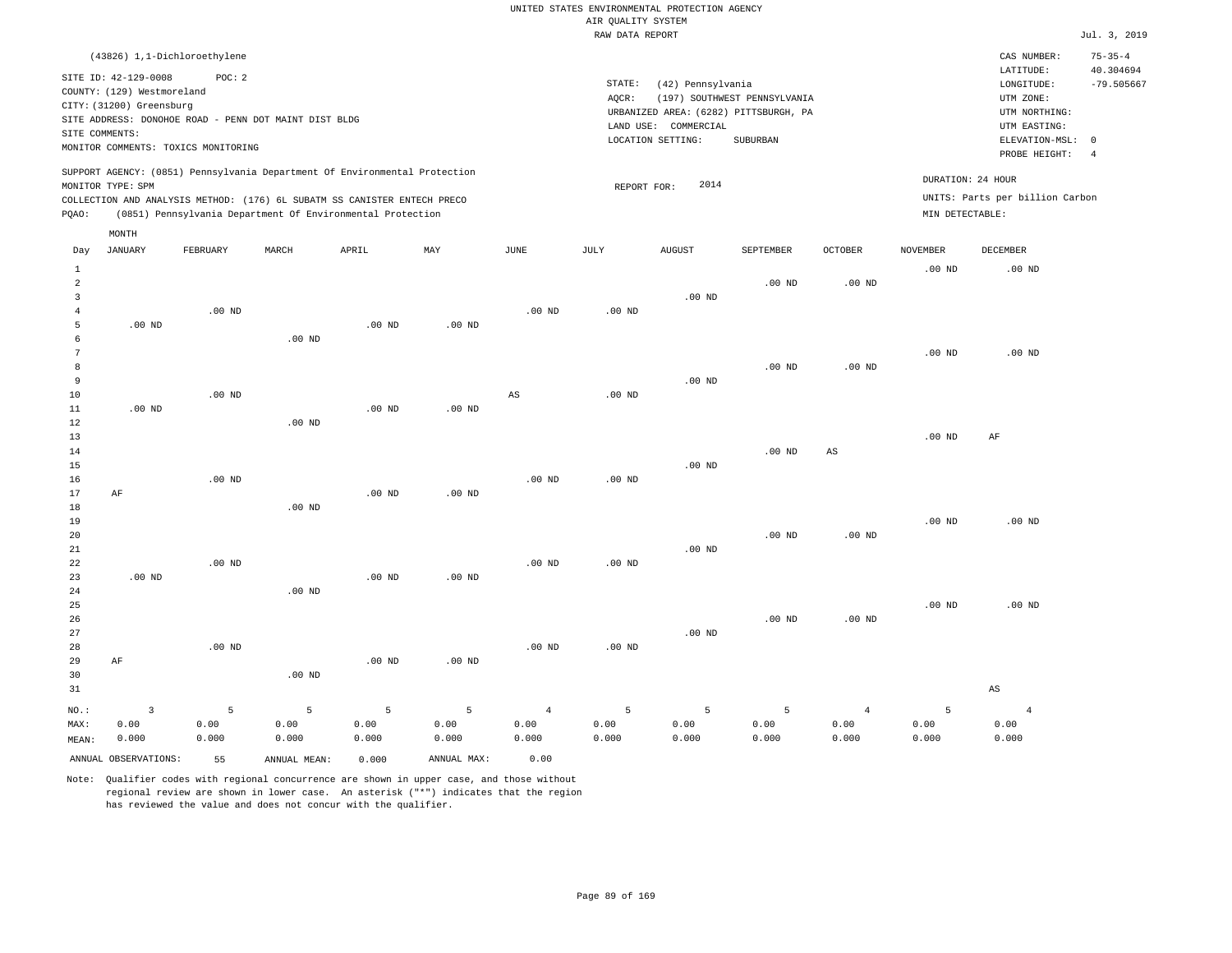| (43826) 1,1-Dichloroethylene                                                                                                                                                                                                                       |                                                                                                                                                                        | CAS NUMBER:                                                                                                | $75 - 35 - 4$             |
|----------------------------------------------------------------------------------------------------------------------------------------------------------------------------------------------------------------------------------------------------|------------------------------------------------------------------------------------------------------------------------------------------------------------------------|------------------------------------------------------------------------------------------------------------|---------------------------|
| SITE ID: 42-129-0008<br>POC: 2<br>COUNTY: (129) Westmoreland<br>CITY: (31200) Greensburg<br>SITE ADDRESS: DONOHOE ROAD - PENN DOT MAINT DIST BLDG<br>SITE COMMENTS:<br>MONITOR COMMENTS: TOXICS MONITORING                                         | STATE:<br>(42) Pennsylvania<br>(197) SOUTHWEST PENNSYLVANIA<br>AOCR:<br>URBANIZED AREA: (6282) PITTSBURGH, PA<br>LAND USE: COMMERCIAL<br>LOCATION SETTING:<br>SUBURBAN | LATITUDE:<br>LONGITUDE:<br>UTM ZONE:<br>UTM NORTHING:<br>UTM EASTING:<br>ELEVATION-MSL: 0<br>PROBE HEIGHT: | 40.304694<br>$-79.505667$ |
| SUPPORT AGENCY: (0851) Pennsylvania Department Of Environmental Protection<br>MONITOR TYPE: SPM<br>COLLECTION AND ANALYSIS METHOD: (176) 6L SUBATM SS CANISTER ENTECH PRECO<br>(0851) Pennsylvania Department Of Environmental Protection<br>POAO: | 2015<br>REPORT FOR:<br>MIN DETECTABLE:                                                                                                                                 | DURATION: 24 HOUR<br>UNITS: Parts per billion Carbon                                                       |                           |

| Day            | <b>JANUARY</b>       | FEBRUARY     | $\tt MARCH$  | APRIL          | MAY                    | $_{\rm JUNE}$ | $\mathtt{JULY}$        | AUGUST         | SEPTEMBER      | OCTOBER        | <b>NOVEMBER</b> | DECEMBER          |
|----------------|----------------------|--------------|--------------|----------------|------------------------|---------------|------------------------|----------------|----------------|----------------|-----------------|-------------------|
| $\mathbf{1}$   |                      |              | $.00$ ND     |                |                        |               |                        |                |                |                |                 |                   |
| $\overline{a}$ |                      |              |              |                |                        |               |                        |                |                |                | $.00$ ND        | .00 <sub>ND</sub> |
| 3              |                      |              |              |                |                        |               |                        |                | $.00$ ND       | $.00$ ND       |                 |                   |
| $\overline{4}$ |                      |              |              |                |                        |               |                        | $.00$ ND       |                |                |                 |                   |
| 5              |                      | AF           |              |                |                        | $.00$ ND      | $.00$ ND               |                |                |                |                 |                   |
| 6              | $.00$ ND             |              |              | $\rm AF$       | AS                     |               |                        |                |                |                |                 |                   |
| 7              |                      |              | $.00$ ND     |                |                        |               |                        |                |                |                |                 |                   |
| 8              |                      |              |              |                |                        |               |                        |                |                |                | $.00$ ND        | $.00$ ND          |
| 9              |                      |              |              |                |                        |               |                        |                | $.00$ ND       | $.00$ ND       |                 |                   |
| 10             |                      |              |              |                |                        |               |                        | $.00$ ND       |                |                |                 |                   |
| 11             |                      | $.00$ ND     |              |                |                        | $.00$ ND      | $\mathbb{A}\mathbb{S}$ |                |                |                |                 |                   |
| 12             | .00 <sub>ND</sub>    |              |              | $.00$ ND       | $.00$ ND               |               |                        |                |                |                |                 |                   |
| 13             |                      |              | $.00$ ND     |                |                        |               |                        |                |                |                |                 |                   |
| 14             |                      |              |              |                |                        |               |                        |                |                |                | $.00$ ND        | .00 <sub>ND</sub> |
| 15             |                      |              |              |                |                        |               |                        |                | $.00$ ND       | $.00$ ND       |                 |                   |
| 16             |                      |              |              |                |                        |               |                        | $\rm AF$       |                |                |                 |                   |
| 17             |                      | $.00$ ND     |              |                |                        | $.00$ ND      | $.00$ ND               |                |                |                |                 |                   |
| 18             | $.00$ ND             |              |              | $.00$ ND       | $\mathbb{A}\mathbb{S}$ |               |                        |                |                |                |                 |                   |
| 19             |                      |              | $.00$ ND     |                |                        |               |                        |                |                |                |                 |                   |
| 20             |                      |              |              |                |                        |               |                        |                |                |                | .00 $ND$        | .00 <sub>ND</sub> |
| 21             |                      |              |              |                |                        |               |                        |                | $.00$ ND       | AF             |                 |                   |
| 22             |                      |              |              |                |                        |               |                        | $.00$ ND       |                |                |                 |                   |
| 23             |                      | $.00$ ND     |              |                |                        | $.00$ ND      | $.00$ ND               |                |                |                |                 |                   |
| 24             | AF                   |              |              | $.00$ ND       | $.00$ ND               |               |                        |                |                |                |                 |                   |
| 25             |                      |              | $.00$ ND     |                |                        |               |                        |                |                |                |                 |                   |
| 26             |                      |              |              |                |                        |               |                        |                |                |                | $.00$ ND        | $.00$ ND          |
| 27             |                      |              |              |                |                        |               |                        |                | $.00$ ND       | $.00$ ND       |                 |                   |
| 28             |                      |              |              |                |                        |               |                        | $.00$ ND       |                |                |                 |                   |
| 29             |                      |              |              |                |                        | $.00$ ND      | $.00$ ND               |                |                |                |                 |                   |
| 30             | .00 <sub>ND</sub>    |              |              | $.00$ ND       | AF                     |               |                        |                |                |                |                 |                   |
| 31             |                      |              | $.00$ ND     |                |                        |               |                        |                |                |                |                 |                   |
| $NO.$ :        | $\overline{4}$       | $\mathbf{3}$ | $\epsilon$   | $\overline{4}$ | $\sqrt{2}$             | 5             | $\overline{4}$         | $\overline{4}$ | $\overline{5}$ | $\overline{4}$ | 5               | 5                 |
| MAX:           | 0.00                 | 0.00         | 0.00         | 0.00           | 0.00                   | 0.00          | 0.00                   | 0.00           | 0.00           | 0.00           | 0.00            | 0.00              |
| MEAN:          | 0.000                | 0.000        | 0.000        | 0.000          | 0.000                  | 0.000         | 0.000                  | 0.000          | 0.000          | 0.000          | 0.000           | 0.000             |
|                | ANNUAL OBSERVATIONS: | 51           | ANNUAL MEAN: | 0.000          | ANNUAL MAX:            | 0.00          |                        |                |                |                |                 |                   |

Note: Qualifier codes with regional concurrence are shown in upper case, and those without regional review are shown in lower case. An asterisk ("\*") indicates that the region has reviewed the value and does not concur with the qualifier.

MONTH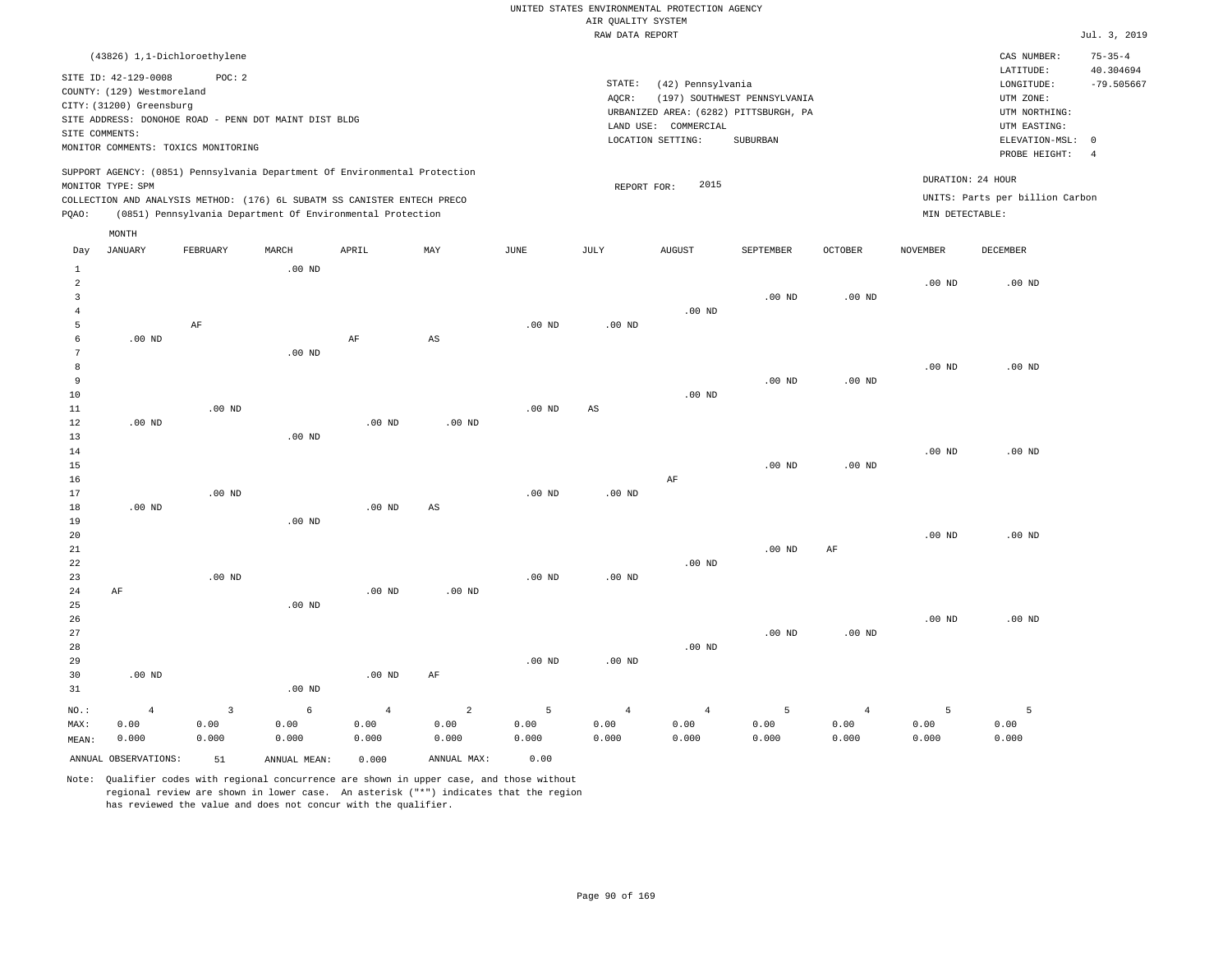| (43828) Bromodichloromethane                                                                                                                                                                                                                                |                                                                                                                                                                        | CAS NUMBER:                                                                                                | $75 - 27 - 4$                   |
|-------------------------------------------------------------------------------------------------------------------------------------------------------------------------------------------------------------------------------------------------------------|------------------------------------------------------------------------------------------------------------------------------------------------------------------------|------------------------------------------------------------------------------------------------------------|---------------------------------|
| SITE ID: 42-129-0008<br>POC:2<br>COUNTY: (129) Westmoreland<br>CITY: (31200) Greensburg<br>SITE ADDRESS: DONOHOE ROAD - PENN DOT MAINT DIST BLDG<br>SITE COMMENTS:<br>MONITOR COMMENTS: TOXICS MONITORING                                                   | STATE:<br>(42) Pennsylvania<br>(197) SOUTHWEST PENNSYLVANIA<br>AOCR:<br>URBANIZED AREA: (6282) PITTSBURGH, PA<br>LAND USE: COMMERCIAL<br>LOCATION SETTING:<br>SUBURBAN | LATITUDE:<br>LONGITUDE:<br>UTM ZONE:<br>UTM NORTHING:<br>UTM EASTING:<br>ELEVATION-MSL: 0<br>PROBE HEIGHT: | 40.304694<br>$-79.505667$<br>-4 |
| SUPPORT AGENCY: (0851) Pennsylvania Department Of Environmental Protection<br>MONITOR TYPE: SPM<br>COLLECTION AND ANALYSIS METHOD: (176) 6L SUBATM SS CANISTER ENTECH PRECO<br>(0851) Pennsylvania Department Of Environmental Protection<br>POAO:<br>MONTH | DURATION: 24 HOUR<br>2013<br>REPORT FOR:<br>MIN DETECTABLE:                                                                                                            | UNITS: Parts per billion Carbon                                                                            |                                 |

| Day            | JANUARY              | FEBRUARY | MARCH        | APRIL                  | MAY                    | JUNE           | JULY     | AUGUST                  | SEPTEMBER               | OCTOBER  | NOVEMBER | DECEMBER               |
|----------------|----------------------|----------|--------------|------------------------|------------------------|----------------|----------|-------------------------|-------------------------|----------|----------|------------------------|
| $\mathbf{1}$   |                      |          |              |                        |                        |                |          |                         | $\mathbb{A}\mathbb{S}$  | $.00$ ND |          |                        |
| $\overline{a}$ |                      |          |              |                        |                        |                |          | $.00$ ND                |                         |          |          |                        |
| 3              |                      | $.00$ ND |              |                        |                        | $_{\rm AS}$    | $.00$ ND |                         |                         |          |          |                        |
| $\overline{4}$ | $.00$ ND             |          |              | $.00$ ND               | $.00$ ND               |                |          |                         |                         |          |          |                        |
| 5              |                      |          | $.00$ ND     |                        |                        |                |          |                         |                         |          |          |                        |
| 6              |                      |          |              |                        |                        |                |          |                         |                         |          | $.00$ ND | $.00$ ND               |
| 7              |                      |          |              |                        |                        |                |          |                         | $.00$ ND                | $.00$ ND |          |                        |
| 8              |                      |          |              |                        |                        |                |          | $.00$ ND                |                         |          |          |                        |
| 9              |                      | $.00$ ND |              |                        |                        | $.00$ ND       | $.00$ ND |                         |                         |          |          |                        |
| 10             | $.00$ ND             |          |              | $.00$ ND               | $.00$ ND               |                |          |                         |                         |          |          |                        |
| 11             |                      |          | $.00$ ND     |                        |                        |                |          |                         |                         |          |          |                        |
| 12             |                      |          |              |                        |                        |                |          |                         |                         |          | $.00$ ND | $\mathbb{A}\mathbb{S}$ |
| 13             |                      |          |              |                        |                        |                |          |                         | $.00$ ND                | $.00$ ND |          |                        |
| 14             |                      |          |              |                        |                        |                |          | $.00$ ND                |                         |          |          |                        |
| 15             |                      | $.00$ ND |              |                        |                        | $.00$ ND       | $.00$ ND |                         |                         |          |          |                        |
| 16             | .00 $ND$             |          |              | $.00$ ND               | $\mathbb{A}\mathbb{S}$ |                |          |                         |                         |          |          |                        |
| 17             |                      |          | $.00$ ND     |                        |                        |                |          |                         |                         |          |          |                        |
| 18             |                      |          |              |                        |                        |                |          |                         |                         |          | $.00$ ND | $.00$ ND               |
| 19             |                      |          |              |                        |                        |                |          |                         | $.00$ ND                | $.00$ ND |          |                        |
| 20             |                      |          |              |                        |                        |                |          | $\mathbb{A}\mathbb{S}$  |                         |          |          |                        |
| $21\,$         |                      | $.00$ ND |              |                        |                        | $.00$ ND       | $.00$ ND |                         |                         |          |          |                        |
| 22             | .00 $ND$             |          |              | $.00$ ND               | $.00$ ND               |                |          |                         |                         |          |          |                        |
| 23             |                      |          | $.00$ ND     |                        |                        |                |          |                         |                         |          |          |                        |
| 24             |                      |          |              |                        |                        |                |          |                         |                         |          | $.00$ ND | $.00$ ND               |
| 25             |                      |          |              |                        |                        |                |          |                         | $\rm AF$                | $.00$ ND |          |                        |
| 26             |                      |          |              |                        |                        |                |          | $\mathbb{A}\mathbb{S}$  |                         |          |          |                        |
| 27             |                      | .00 $ND$ |              |                        |                        | $.00$ ND       | $.00$ ND |                         |                         |          |          |                        |
| 28             | $.00$ ND             |          |              | $\mathbb{A}\mathbb{S}$ | $.00$ ND               |                |          |                         |                         |          |          |                        |
| 29             |                      |          | $.00$ ND     |                        |                        |                |          |                         |                         |          |          |                        |
| 30             |                      |          |              |                        |                        |                |          |                         |                         |          | $.00$ ND | $.00$ ND               |
| 31             |                      |          |              |                        |                        |                |          |                         |                         | $.00$ ND |          |                        |
| $_{\rm NO.}$ : | 5                    | 5        | 5            | $\overline{4}$         | $\overline{4}$         | $\overline{4}$ | 5        | $\overline{\mathbf{3}}$ | $\overline{\mathbf{3}}$ | 6        | 5        | $\overline{4}$         |
| MAX:           | 0.00                 | 0.00     | 0.00         | 0.00                   | 0.00                   | 0.00           | 0.00     | 0.00                    | 0.00                    | 0.00     | 0.00     | 0.00                   |
| MEAN:          | 0.000                | 0.000    | 0.000        | 0.000                  | 0.000                  | 0.000          | 0.000    | 0.000                   | 0.000                   | 0.000    | 0.000    | 0.000                  |
|                | ANNUAL OBSERVATIONS: | 53       | ANNUAL MEAN: | 0.000                  | ANNUAL MAX:            | 0.00           |          |                         |                         |          |          |                        |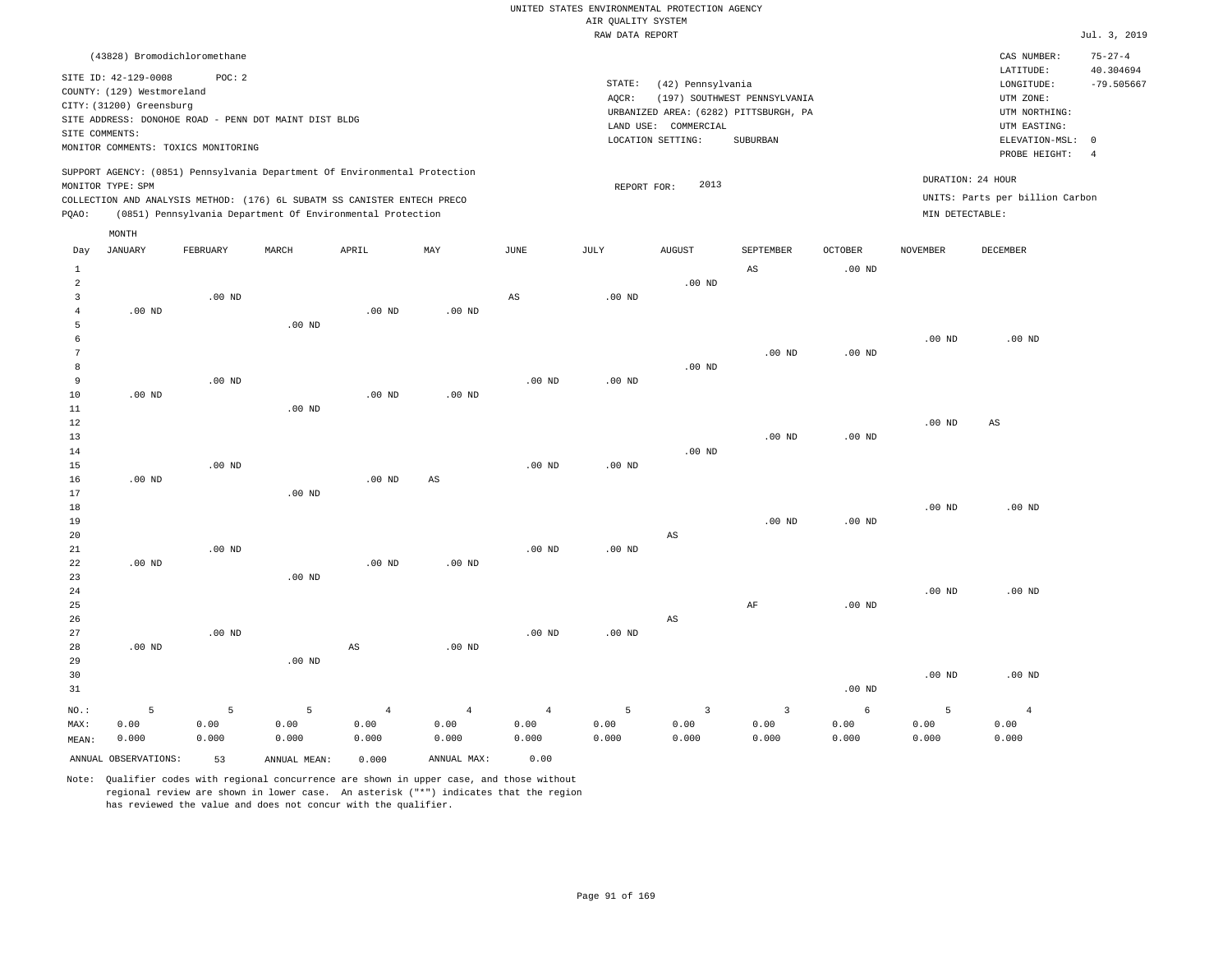| (43828) Bromodichloromethane                                                                                                                                                                                                                                |                                                                                                                                                                        | CAS NUMBER:<br>$75 - 27 - 4$                                                                                                                  |
|-------------------------------------------------------------------------------------------------------------------------------------------------------------------------------------------------------------------------------------------------------------|------------------------------------------------------------------------------------------------------------------------------------------------------------------------|-----------------------------------------------------------------------------------------------------------------------------------------------|
| SITE ID: 42-129-0008<br>POC:2<br>COUNTY: (129) Westmoreland<br>CITY: (31200) Greensburg<br>SITE ADDRESS: DONOHOE ROAD - PENN DOT MAINT DIST BLDG<br>SITE COMMENTS:<br>MONITOR COMMENTS: TOXICS MONITORING                                                   | STATE:<br>(42) Pennsylvania<br>(197) SOUTHWEST PENNSYLVANIA<br>AOCR:<br>URBANIZED AREA: (6282) PITTSBURGH, PA<br>LAND USE: COMMERCIAL<br>LOCATION SETTING:<br>SUBURBAN | 40.304694<br>LATITUDE:<br>$-79.505667$<br>LONGITUDE:<br>UTM ZONE:<br>UTM NORTHING:<br>UTM EASTING:<br>ELEVATION-MSL: 0<br>PROBE HEIGHT:<br>-4 |
| SUPPORT AGENCY: (0851) Pennsylvania Department Of Environmental Protection<br>MONITOR TYPE: SPM<br>COLLECTION AND ANALYSIS METHOD: (176) 6L SUBATM SS CANISTER ENTECH PRECO<br>(0851) Pennsylvania Department Of Environmental Protection<br>POAO:<br>MONTH | 2014<br>REPORT FOR:                                                                                                                                                    | DURATION: 24 HOUR<br>UNITS: Parts per billion Carbon<br>MIN DETECTABLE:                                                                       |

| Day                     | JANUARY              | FEBRUARY | $\tt MARCH$  | APRIL    | MAY         | $_{\rm JUNE}$  | $_{\rm JULY}$ | AUGUST   | SEPTEMBER         | OCTOBER        | NOVEMBER          | DECEMBER               |
|-------------------------|----------------------|----------|--------------|----------|-------------|----------------|---------------|----------|-------------------|----------------|-------------------|------------------------|
| $\mathbf{1}$            |                      |          |              |          |             |                |               |          |                   |                | $.00$ ND          | .00 <sub>ND</sub>      |
| $\overline{\mathbf{c}}$ |                      |          |              |          |             |                |               |          | $.00$ ND          | $.00$ ND       |                   |                        |
| 3                       |                      |          |              |          |             |                |               | $.00$ ND |                   |                |                   |                        |
| $\overline{4}$          |                      | $.00$ ND |              |          |             | $.00$ ND       | .00 $ND$      |          |                   |                |                   |                        |
| 5                       | $.00$ ND             |          |              | .00 $ND$ | $.00$ ND    |                |               |          |                   |                |                   |                        |
| 6                       |                      |          | $.00$ ND     |          |             |                |               |          |                   |                |                   |                        |
| 7                       |                      |          |              |          |             |                |               |          |                   |                | $.00$ ND          | $.00$ ND               |
| 8                       |                      |          |              |          |             |                |               |          | $.00$ ND          | $.00$ ND       |                   |                        |
| 9                       |                      |          |              |          |             |                |               | $.00$ ND |                   |                |                   |                        |
| 10                      |                      | $.00$ ND |              |          |             | $_{\rm AS}$    | $.00$ ND      |          |                   |                |                   |                        |
| 11                      | $.00$ ND             |          |              | $.00$ ND | $.00$ ND    |                |               |          |                   |                |                   |                        |
| 12                      |                      |          | $.00$ ND     |          |             |                |               |          |                   |                |                   |                        |
| 13<br>14                |                      |          |              |          |             |                |               |          | $.00$ ND          | $_{\rm AS}$    | .00 <sub>ND</sub> | AF                     |
| 15                      |                      |          |              |          |             |                |               | $.00$ ND |                   |                |                   |                        |
| 16                      |                      | $.00$ ND |              |          |             | $.00$ ND       | .00 $ND$      |          |                   |                |                   |                        |
| 17                      | $\rm AF$             |          |              | .00 $ND$ | $.00$ ND    |                |               |          |                   |                |                   |                        |
| 18                      |                      |          | $.00$ ND     |          |             |                |               |          |                   |                |                   |                        |
| 19                      |                      |          |              |          |             |                |               |          |                   |                | $.00$ ND          | $.00$ ND               |
| 20                      |                      |          |              |          |             |                |               |          | .00 <sub>ND</sub> | $.00$ ND       |                   |                        |
| $2\sqrt{1}$             |                      |          |              |          |             |                |               | $.00$ ND |                   |                |                   |                        |
| 22                      |                      | $.00$ ND |              |          |             | $.00$ ND       | $.00$ ND      |          |                   |                |                   |                        |
| 23                      | $.00$ ND             |          |              | $.00$ ND | $.00$ ND    |                |               |          |                   |                |                   |                        |
| 24                      |                      |          | $.00$ ND     |          |             |                |               |          |                   |                |                   |                        |
| 25                      |                      |          |              |          |             |                |               |          |                   |                | .00 <sub>ND</sub> | $.00$ ND               |
| 26                      |                      |          |              |          |             |                |               |          | $.00$ ND          | $.00$ ND       |                   |                        |
| 27                      |                      |          |              |          |             |                |               | $.00$ ND |                   |                |                   |                        |
| 28                      |                      | $.00$ ND |              |          |             | $.00$ ND       | $.00$ ND      |          |                   |                |                   |                        |
| 29                      | $\rm AF$             |          |              | $.00$ ND | $.00$ ND    |                |               |          |                   |                |                   |                        |
| 30                      |                      |          | $.00$ ND     |          |             |                |               |          |                   |                |                   |                        |
| 31                      |                      |          |              |          |             |                |               |          |                   |                |                   | $\mathbb{A}\mathbb{S}$ |
| $_{\rm NO.}$ :          | $\overline{3}$       | 5        | 5            | 5        | 5           | $\overline{4}$ | 5             | 5        | 5                 | $\overline{4}$ | 5                 | $\overline{4}$         |
| MAX:                    | 0.00                 | 0.00     | 0.00         | 0.00     | 0.00        | 0.00           | 0.00          | 0.00     | 0.00              | 0.00           | 0.00              | 0.00                   |
| MEAN:                   | 0.000                | 0.000    | 0.000        | 0.000    | 0.000       | 0.000          | 0.000         | 0.000    | 0.000             | 0.000          | 0.000             | 0.000                  |
|                         | ANNUAL OBSERVATIONS: | 55       | ANNUAL MEAN: | 0.000    | ANNUAL MAX: | 0.00           |               |          |                   |                |                   |                        |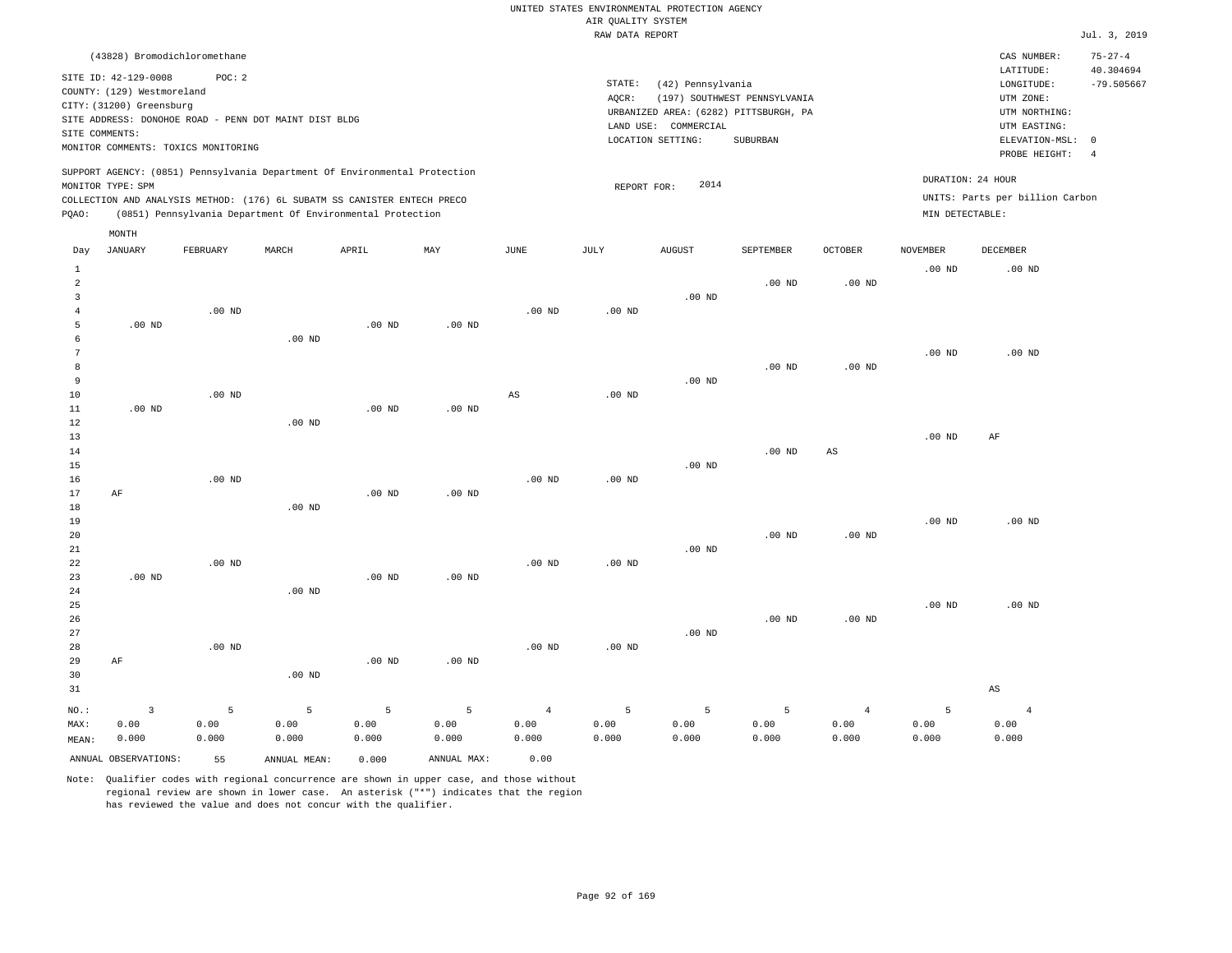| (43828) Bromodichloromethane                                                                                                                                                                                                                                |                                                                                                                                                                        | CAS NUMBER:                                                                                                | $75 - 27 - 4$             |
|-------------------------------------------------------------------------------------------------------------------------------------------------------------------------------------------------------------------------------------------------------------|------------------------------------------------------------------------------------------------------------------------------------------------------------------------|------------------------------------------------------------------------------------------------------------|---------------------------|
| SITE ID: 42-129-0008<br>POC:2<br>COUNTY: (129) Westmoreland<br>CITY: (31200) Greensburg<br>SITE ADDRESS: DONOHOE ROAD - PENN DOT MAINT DIST BLDG<br>SITE COMMENTS:<br>MONITOR COMMENTS: TOXICS MONITORING                                                   | STATE:<br>(42) Pennsylvania<br>(197) SOUTHWEST PENNSYLVANIA<br>AOCR:<br>URBANIZED AREA: (6282) PITTSBURGH, PA<br>LAND USE: COMMERCIAL<br>LOCATION SETTING:<br>SUBURBAN | LATITUDE:<br>LONGITUDE:<br>UTM ZONE:<br>UTM NORTHING:<br>UTM EASTING:<br>ELEVATION-MSL: 0<br>PROBE HEIGHT: | 40.304694<br>$-79.505667$ |
| SUPPORT AGENCY: (0851) Pennsylvania Department Of Environmental Protection<br>MONITOR TYPE: SPM<br>COLLECTION AND ANALYSIS METHOD: (176) 6L SUBATM SS CANISTER ENTECH PRECO<br>(0851) Pennsylvania Department Of Environmental Protection<br>POAO:<br>MONTH | 2015<br>REPORT FOR:                                                                                                                                                    | DURATION: 24 HOUR<br>UNITS: Parts per billion Carbon<br>MIN DETECTABLE:                                    |                           |

| Day            | <b>JANUARY</b>       | FEBRUARY    | MARCH        | APRIL          | MAY                    | $_{\rm JUNE}$     | JULY                   | <b>AUGUST</b>  | SEPTEMBER         | OCTOBER           | <b>NOVEMBER</b> | DECEMBER |
|----------------|----------------------|-------------|--------------|----------------|------------------------|-------------------|------------------------|----------------|-------------------|-------------------|-----------------|----------|
| $\mathbf{1}$   |                      |             | $.00$ ND     |                |                        |                   |                        |                |                   |                   |                 |          |
| $\overline{2}$ |                      |             |              |                |                        |                   |                        |                |                   |                   | $.00$ ND        | $.00$ ND |
| 3              |                      |             |              |                |                        |                   |                        |                | .00 <sub>ND</sub> | $.00$ ND          |                 |          |
| $\overline{4}$ |                      |             |              |                |                        |                   |                        | $.00$ ND       |                   |                   |                 |          |
| 5              |                      | AF          |              |                |                        | $.00$ ND          | $.00$ ND               |                |                   |                   |                 |          |
| 6              | $.00$ ND             |             |              | $\rm AF$       | $\mathbb{A}\mathbb{S}$ |                   |                        |                |                   |                   |                 |          |
| 7              |                      |             | $.00$ ND     |                |                        |                   |                        |                |                   |                   |                 |          |
| 8              |                      |             |              |                |                        |                   |                        |                |                   |                   | $.00$ ND        | $.00$ ND |
| 9              |                      |             |              |                |                        |                   |                        |                | .00 <sub>ND</sub> | $.00$ ND          |                 |          |
| 10             |                      |             |              |                |                        |                   |                        | $.00$ ND       |                   |                   |                 |          |
| 11             |                      | $.00$ ND    |              |                |                        | $.00$ ND          | $\mathbb{A}\mathbb{S}$ |                |                   |                   |                 |          |
| 12             | $.00$ ND             |             |              | $.00$ ND       | $.00$ ND               |                   |                        |                |                   |                   |                 |          |
| 13             |                      |             | $.00$ ND     |                |                        |                   |                        |                |                   |                   |                 |          |
| 14             |                      |             |              |                |                        |                   |                        |                |                   |                   | $.00$ ND        | $.00$ ND |
| 15             |                      |             |              |                |                        |                   |                        |                | $.00$ ND          | .00 <sub>ND</sub> |                 |          |
| 16             |                      |             |              |                |                        |                   |                        | AF             |                   |                   |                 |          |
| 17             |                      | $.00$ ND    |              |                |                        | .00 <sub>ND</sub> | $.00$ ND               |                |                   |                   |                 |          |
| 18<br>19       | $.00$ ND             |             | .00 $ND$     | $.00$ ND       | $\mathbb{A}\mathbb{S}$ |                   |                        |                |                   |                   |                 |          |
| 20             |                      |             |              |                |                        |                   |                        |                |                   |                   | .00 $ND$        | $.00$ ND |
| 21             |                      |             |              |                |                        |                   |                        |                | $.00$ ND          | AF                |                 |          |
| $2\sqrt{2}$    |                      |             |              |                |                        |                   |                        | $.00$ ND       |                   |                   |                 |          |
| 23             |                      | $.00$ ND    |              |                |                        | $.00$ ND          | $.00$ ND               |                |                   |                   |                 |          |
| $2\sqrt{4}$    | AF                   |             |              | $.00$ ND       | $.00$ ND               |                   |                        |                |                   |                   |                 |          |
| 25             |                      |             | $.00$ ND     |                |                        |                   |                        |                |                   |                   |                 |          |
| 26             |                      |             |              |                |                        |                   |                        |                |                   |                   | $.00$ ND        | $.00$ ND |
| 27             |                      |             |              |                |                        |                   |                        |                | $.00$ ND          | $.00$ ND          |                 |          |
| 28             |                      |             |              |                |                        |                   |                        | $.00$ ND       |                   |                   |                 |          |
| 29             |                      |             |              |                |                        | $.00$ ND          | $.00$ ND               |                |                   |                   |                 |          |
| 30             | $.00$ ND             |             |              | $.00$ ND       | AF                     |                   |                        |                |                   |                   |                 |          |
| 31             |                      |             | $.00$ ND     |                |                        |                   |                        |                |                   |                   |                 |          |
| $NO.$ :        | $\overline{4}$       | $\mathsf 3$ | $\epsilon$   | $\overline{4}$ | $\sqrt{2}$             | $\mathsf S$       | $\overline{4}$         | $\overline{4}$ | $\overline{5}$    | $\overline{4}$    | 5               | 5        |
| MAX:           | 0.00                 | 0.00        | 0.00         | 0.00           | 0.00                   | 0.00              | 0.00                   | 0.00           | 0.00              | 0.00              | 0.00            | 0.00     |
| MEAN:          | 0.000                | 0.000       | 0.000        | 0.000          | 0.000                  | 0.000             | 0.000                  | 0.000          | 0.000             | 0.000             | 0.000           | 0.000    |
|                | ANNUAL OBSERVATIONS: | 51          | ANNUAL MEAN: | 0.000          | ANNUAL MAX:            | 0.00              |                        |                |                   |                   |                 |          |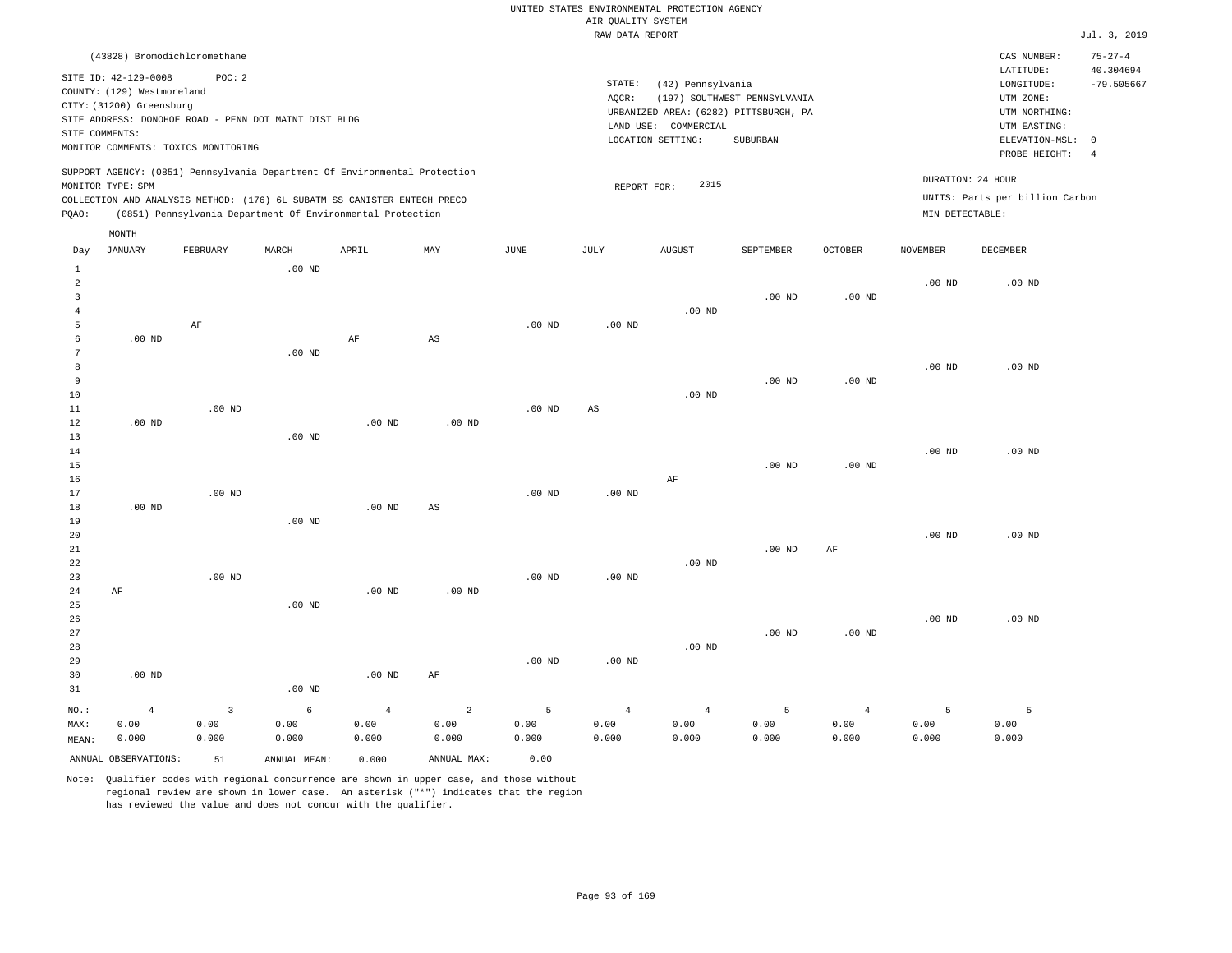| (43829) 1,2-Dichloropropane                                                                                                                                                                                                                                 |                                                                                                                                                                        | CAS NUMBER:                                                                                                | $78 - 87 - 5$                   |
|-------------------------------------------------------------------------------------------------------------------------------------------------------------------------------------------------------------------------------------------------------------|------------------------------------------------------------------------------------------------------------------------------------------------------------------------|------------------------------------------------------------------------------------------------------------|---------------------------------|
| SITE ID: 42-129-0008<br>POC: 2<br>COUNTY: (129) Westmoreland<br>CITY: (31200) Greensburg<br>SITE ADDRESS: DONOHOE ROAD - PENN DOT MAINT DIST BLDG<br>SITE COMMENTS:<br>MONITOR COMMENTS: TOXICS MONITORING                                                  | STATE:<br>(42) Pennsylvania<br>(197) SOUTHWEST PENNSYLVANIA<br>AOCR:<br>URBANIZED AREA: (6282) PITTSBURGH, PA<br>LAND USE: COMMERCIAL<br>LOCATION SETTING:<br>SUBURBAN | LATITUDE:<br>LONGITUDE:<br>UTM ZONE:<br>UTM NORTHING:<br>UTM EASTING:<br>ELEVATION-MSL: 0<br>PROBE HEIGHT: | 40.304694<br>$-79.505667$<br>-4 |
| SUPPORT AGENCY: (0851) Pennsylvania Department Of Environmental Protection<br>MONITOR TYPE: SPM<br>COLLECTION AND ANALYSIS METHOD: (176) 6L SUBATM SS CANISTER ENTECH PRECO<br>(0851) Pennsylvania Department Of Environmental Protection<br>POAO:<br>MONTH | DURATION: 24 HOUR<br>2013<br>REPORT FOR:<br>MIN DETECTABLE:                                                                                                            | UNITS: Parts per billion Carbon                                                                            |                                 |

| Day            | JANUARY              | FEBRUARY    | MARCH        | APRIL             | MAY                    | JUNE           | JULY              | AUGUST                 | SEPTEMBER               | OCTOBER           | NOVEMBER | DECEMBER               |
|----------------|----------------------|-------------|--------------|-------------------|------------------------|----------------|-------------------|------------------------|-------------------------|-------------------|----------|------------------------|
| $\mathbf{1}$   |                      |             |              |                   |                        |                |                   |                        | $\mathbb{A}\mathbb{S}$  | .00 <sub>ND</sub> |          |                        |
| $\overline{a}$ |                      |             |              |                   |                        |                |                   | $.00$ ND               |                         |                   |          |                        |
| 3              |                      | $.00$ ND    |              |                   |                        | $_{\rm AS}$    | .00 <sub>ND</sub> |                        |                         |                   |          |                        |
| $\overline{4}$ | $.00$ ND             |             |              | .00 <sub>ND</sub> | $.00$ ND               |                |                   |                        |                         |                   |          |                        |
| 5              |                      |             | $.00$ ND     |                   |                        |                |                   |                        |                         |                   |          |                        |
| 6              |                      |             |              |                   |                        |                |                   |                        |                         |                   | $.00$ ND | $.00$ ND               |
| 7              |                      |             |              |                   |                        |                |                   |                        | $.00$ ND                | .00 <sub>ND</sub> |          |                        |
| 8              |                      |             |              |                   |                        |                |                   | $.00$ ND               |                         |                   |          |                        |
| 9              |                      | $.00$ ND    |              |                   |                        | $.00$ ND       | .00 <sub>ND</sub> |                        |                         |                   |          |                        |
| $10$           | $.00$ ND             |             |              | .00 <sub>ND</sub> | .00 <sub>ND</sub>      |                |                   |                        |                         |                   |          |                        |
| $11\,$         |                      |             | $.00$ ND     |                   |                        |                |                   |                        |                         |                   |          |                        |
| 12             |                      |             |              |                   |                        |                |                   |                        |                         |                   | $.00$ ND | $\mathbb{A}\mathbb{S}$ |
| 13             |                      |             |              |                   |                        |                |                   |                        | $.00$ ND                | .00 <sub>ND</sub> |          |                        |
| 14             |                      |             |              |                   |                        |                |                   | $.00$ ND               |                         |                   |          |                        |
| 15             |                      | $.00$ ND    |              |                   |                        | $.00$ ND       | .00 <sub>ND</sub> |                        |                         |                   |          |                        |
| 16             | $.00$ ND             |             |              | .00 <sub>ND</sub> | $\mathbb{A}\mathbb{S}$ |                |                   |                        |                         |                   |          |                        |
| 17             |                      |             | $.00$ ND     |                   |                        |                |                   |                        |                         |                   |          |                        |
| 18             |                      |             |              |                   |                        |                |                   |                        |                         |                   | $.00$ ND | $.00$ ND               |
| 19             |                      |             |              |                   |                        |                |                   |                        | $.00$ ND                | .00 <sub>ND</sub> |          |                        |
| 20             |                      |             |              |                   |                        |                |                   | $\mathbb{A}\mathbb{S}$ |                         |                   |          |                        |
| $2\sqrt{1}$    |                      | $.00$ ND    |              |                   |                        | $.00$ ND       | $.00$ ND          |                        |                         |                   |          |                        |
| 22             | .00 $ND$             |             |              | .00 <sub>ND</sub> | $.00$ ND               |                |                   |                        |                         |                   |          |                        |
| 23             |                      |             | $.00$ ND     |                   |                        |                |                   |                        |                         |                   |          |                        |
| $2\,4$         |                      |             |              |                   |                        |                |                   |                        |                         |                   | .00 $ND$ | $.00$ ND               |
| 25             |                      |             |              |                   |                        |                |                   |                        | AF                      | .00 <sub>ND</sub> |          |                        |
| 26             |                      |             |              |                   |                        |                |                   | $\mathbb{A}\mathbb{S}$ |                         |                   |          |                        |
| 27             |                      | $.00$ ND    |              |                   |                        | $.00$ ND       | $.00$ ND          |                        |                         |                   |          |                        |
| 28             | $.00$ ND             |             |              | AS                | $.00$ ND               |                |                   |                        |                         |                   |          |                        |
| 29             |                      |             | $.00$ ND     |                   |                        |                |                   |                        |                         |                   |          |                        |
| 30             |                      |             |              |                   |                        |                |                   |                        |                         |                   | $.00$ ND | $.00$ ND               |
| 31             |                      |             |              |                   |                        |                |                   |                        |                         | .00 <sub>ND</sub> |          |                        |
| $_{\rm NO.}$ : | $\mathsf S$          | $\mathsf S$ | $\mathsf S$  | $\overline{4}$    | $\overline{4}$         | $\overline{4}$ | 5                 | $\overline{3}$         | $\overline{\mathbf{3}}$ | $\epsilon$        | 5        | $\overline{4}$         |
| MAX:           | 0.00                 | 0.00        | 0.00         | 0.00              | 0.00                   | 0.00           | 0.00              | 0.00                   | 0.00                    | 0.00              | 0.00     | 0.00                   |
| MEAN:          | 0.000                | 0.000       | 0.000        | 0.000             | 0.000                  | 0.000          | 0.000             | 0.000                  | 0.000                   | 0.000             | 0.000    | 0.000                  |
|                | ANNUAL OBSERVATIONS: | 53          | ANNUAL MEAN: | 0.000             | ANNUAL MAX:            | 0.00           |                   |                        |                         |                   |          |                        |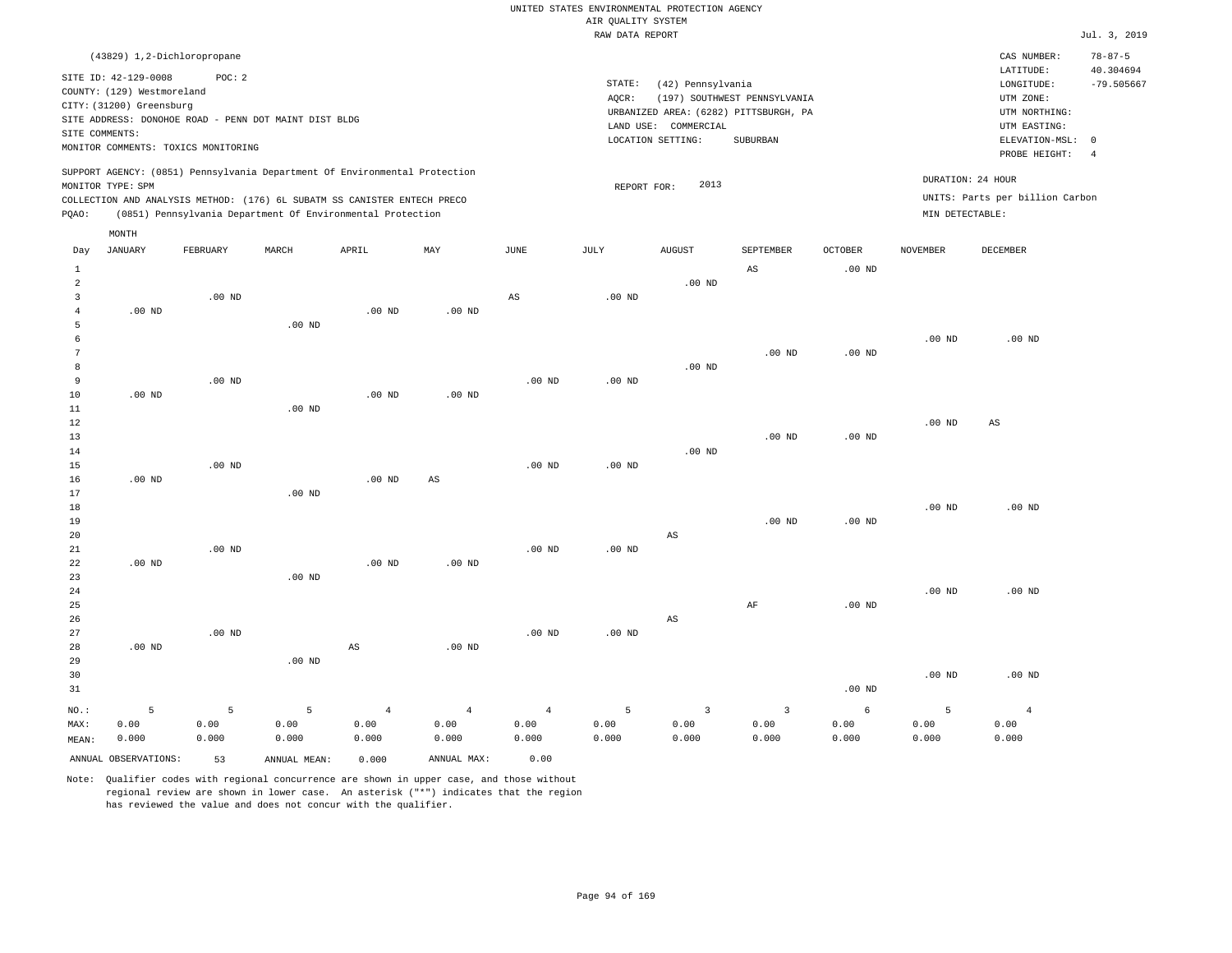|                                                                                                                                                                        | CAS NUMBER:                                                           | $78 - 87 - 5$                                                                                                |
|------------------------------------------------------------------------------------------------------------------------------------------------------------------------|-----------------------------------------------------------------------|--------------------------------------------------------------------------------------------------------------|
| STATE:<br>(42) Pennsylvania<br>(197) SOUTHWEST PENNSYLVANIA<br>AOCR:<br>URBANIZED AREA: (6282) PITTSBURGH, PA<br>LAND USE: COMMERCIAL<br>LOCATION SETTING:<br>SUBURBAN | LATITUDE:<br>LONGITUDE:<br>UTM ZONE:<br>UTM NORTHING:<br>UTM EASTING: | 40.304694<br>$-79.505667$                                                                                    |
| 2014<br>REPORT FOR:                                                                                                                                                    |                                                                       |                                                                                                              |
|                                                                                                                                                                        |                                                                       | ELEVATION-MSL: 0<br>PROBE HEIGHT:<br>DURATION: 24 HOUR<br>UNITS: Parts per billion Carbon<br>MIN DETECTABLE: |

| Day            | <b>JANUARY</b>       | FEBRUARY | $\tt MARCH$  | APRIL    | MAY         | JUNE           | $\mathtt{JULY}$ | AUGUST   | SEPTEMBER | OCTOBER                | <b>NOVEMBER</b> | DECEMBER               |
|----------------|----------------------|----------|--------------|----------|-------------|----------------|-----------------|----------|-----------|------------------------|-----------------|------------------------|
| $\mathbf{1}$   |                      |          |              |          |             |                |                 |          |           |                        | $.00$ ND        | .00 <sub>ND</sub>      |
| $\overline{a}$ |                      |          |              |          |             |                |                 |          | $.00$ ND  | .00 $ND$               |                 |                        |
| 3              |                      |          |              |          |             |                |                 | $.00$ ND |           |                        |                 |                        |
| $\overline{4}$ |                      | $.00$ ND |              |          |             | $.00$ ND       | $.00$ ND        |          |           |                        |                 |                        |
| 5              | $.00$ ND             |          |              | $.00$ ND | $.00$ ND    |                |                 |          |           |                        |                 |                        |
| 6              |                      |          | $.00$ ND     |          |             |                |                 |          |           |                        |                 |                        |
| 7              |                      |          |              |          |             |                |                 |          |           |                        | $.00$ ND        | .00 <sub>ND</sub>      |
| 8              |                      |          |              |          |             |                |                 |          | $.00$ ND  | $.00$ ND               |                 |                        |
| 9              |                      |          |              |          |             |                |                 | $.00$ ND |           |                        |                 |                        |
| 10             |                      | $.00$ ND |              |          |             | AS             | .00 $ND$        |          |           |                        |                 |                        |
| 11             | $.00$ ND             |          |              | $.00$ ND | $.00$ ND    |                |                 |          |           |                        |                 |                        |
| 12             |                      |          | $.00$ ND     |          |             |                |                 |          |           |                        |                 |                        |
| 13<br>14       |                      |          |              |          |             |                |                 |          | $.00$ ND  |                        | $.00$ ND        | AF                     |
| 15             |                      |          |              |          |             |                |                 | $.00$ ND |           | $\mathbb{A}\mathbb{S}$ |                 |                        |
| 16             |                      | $.00$ ND |              |          |             | $.00$ ND       | $.00$ ND        |          |           |                        |                 |                        |
| 17             | AF                   |          |              | $.00$ ND | $.00$ ND    |                |                 |          |           |                        |                 |                        |
| 18             |                      |          | $.00$ ND     |          |             |                |                 |          |           |                        |                 |                        |
| 19             |                      |          |              |          |             |                |                 |          |           |                        | $.00$ ND        | .00 <sub>ND</sub>      |
| 20             |                      |          |              |          |             |                |                 |          | $.00$ ND  | $.00$ ND               |                 |                        |
| 21             |                      |          |              |          |             |                |                 | $.00$ ND |           |                        |                 |                        |
| 22             |                      | $.00$ ND |              |          |             | $.00$ ND       | $.00$ ND        |          |           |                        |                 |                        |
| 23             | $.00$ ND             |          |              | $.00$ ND | $.00$ ND    |                |                 |          |           |                        |                 |                        |
| 24             |                      |          | $.00$ ND     |          |             |                |                 |          |           |                        |                 |                        |
| 25             |                      |          |              |          |             |                |                 |          |           |                        | $.00$ ND        | .00 <sub>ND</sub>      |
| 26             |                      |          |              |          |             |                |                 |          | $.00$ ND  | $.00$ ND               |                 |                        |
| 27             |                      |          |              |          |             |                |                 | $.00$ ND |           |                        |                 |                        |
| 28             |                      | $.00$ ND |              |          |             | $.00$ ND       | $.00$ ND        |          |           |                        |                 |                        |
| 29             | $\rm AF$             |          |              | $.00$ ND | $.00$ ND    |                |                 |          |           |                        |                 |                        |
| 30             |                      |          | $.00$ ND     |          |             |                |                 |          |           |                        |                 |                        |
| 31             |                      |          |              |          |             |                |                 |          |           |                        |                 | $\mathbb{A}\mathbb{S}$ |
| $NO.$ :        | $\overline{3}$       | 5        | 5            | 5        | 5           | $\overline{4}$ | 5               | 5        | 5         | $\overline{4}$         | 5               | $\overline{4}$         |
| MAX:           | 0.00                 | 0.00     | 0.00         | 0.00     | 0.00        | 0.00           | 0.00            | 0.00     | 0.00      | 0.00                   | 0.00            | 0.00                   |
| MEAN:          | 0.000                | 0.000    | 0.000        | 0.000    | 0.000       | 0.000          | 0.000           | 0.000    | 0.000     | 0.000                  | 0.000           | 0.000                  |
|                | ANNUAL OBSERVATIONS: | 55       | ANNUAL MEAN: | 0.000    | ANNUAL MAX: | 0.00           |                 |          |           |                        |                 |                        |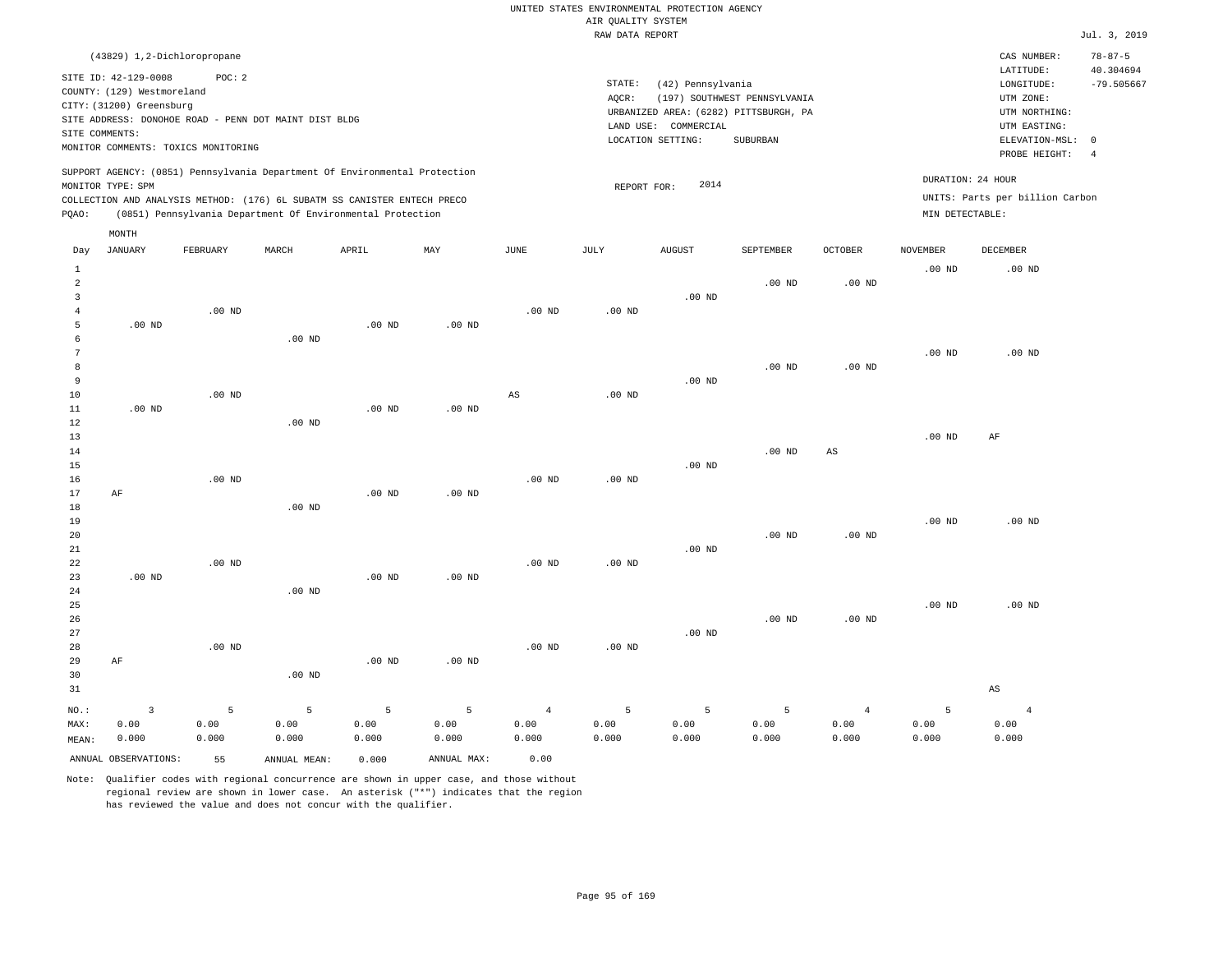| (43829) 1,2-Dichloropropane                                                                                                                                                                                                                        |                                                                                                                                                                        | CAS NUMBER:                                                                                                | $78 - 87 - 5$             |
|----------------------------------------------------------------------------------------------------------------------------------------------------------------------------------------------------------------------------------------------------|------------------------------------------------------------------------------------------------------------------------------------------------------------------------|------------------------------------------------------------------------------------------------------------|---------------------------|
| SITE ID: 42-129-0008<br>POC: 2<br>COUNTY: (129) Westmoreland<br>CITY: (31200) Greensburg<br>SITE ADDRESS: DONOHOE ROAD - PENN DOT MAINT DIST BLDG<br>SITE COMMENTS:<br>MONITOR COMMENTS: TOXICS MONITORING                                         | STATE:<br>(42) Pennsylvania<br>(197) SOUTHWEST PENNSYLVANIA<br>AOCR:<br>URBANIZED AREA: (6282) PITTSBURGH, PA<br>LAND USE: COMMERCIAL<br>LOCATION SETTING:<br>SUBURBAN | LATITUDE:<br>LONGITUDE:<br>UTM ZONE:<br>UTM NORTHING:<br>UTM EASTING:<br>ELEVATION-MSL: 0<br>PROBE HEIGHT: | 40.304694<br>$-79.505667$ |
| SUPPORT AGENCY: (0851) Pennsylvania Department Of Environmental Protection<br>MONITOR TYPE: SPM<br>COLLECTION AND ANALYSIS METHOD: (176) 6L SUBATM SS CANISTER ENTECH PRECO<br>(0851) Pennsylvania Department Of Environmental Protection<br>POAO: | 2015<br>REPORT FOR:                                                                                                                                                    | DURATION: 24 HOUR<br>UNITS: Parts per billion Carbon<br>MIN DETECTABLE:                                    |                           |

| Day            | <b>JANUARY</b>       | FEBRUARY     | $\tt MARCH$  | APRIL          | MAY                    | $_{\rm JUNE}$ | $\mathtt{JULY}$        | AUGUST         | SEPTEMBER      | OCTOBER        | <b>NOVEMBER</b> | DECEMBER          |
|----------------|----------------------|--------------|--------------|----------------|------------------------|---------------|------------------------|----------------|----------------|----------------|-----------------|-------------------|
| $\mathbf{1}$   |                      |              | $.00$ ND     |                |                        |               |                        |                |                |                |                 |                   |
| $\overline{a}$ |                      |              |              |                |                        |               |                        |                |                |                | $.00$ ND        | .00 <sub>ND</sub> |
| 3              |                      |              |              |                |                        |               |                        |                | $.00$ ND       | $.00$ ND       |                 |                   |
| $\overline{4}$ |                      |              |              |                |                        |               |                        | $.00$ ND       |                |                |                 |                   |
| 5              |                      | AF           |              |                |                        | $.00$ ND      | $.00$ ND               |                |                |                |                 |                   |
| 6              | $.00$ ND             |              |              | $\rm AF$       | AS                     |               |                        |                |                |                |                 |                   |
| 7              |                      |              | $.00$ ND     |                |                        |               |                        |                |                |                |                 |                   |
| 8              |                      |              |              |                |                        |               |                        |                |                |                | $.00$ ND        | $.00$ ND          |
| 9              |                      |              |              |                |                        |               |                        |                | $.00$ ND       | $.00$ ND       |                 |                   |
| 10             |                      |              |              |                |                        |               |                        | $.00$ ND       |                |                |                 |                   |
| 11             |                      | $.00$ ND     |              |                |                        | $.00$ ND      | $\mathbb{A}\mathbb{S}$ |                |                |                |                 |                   |
| 12             | .00 <sub>ND</sub>    |              |              | $.00$ ND       | $.00$ ND               |               |                        |                |                |                |                 |                   |
| 13             |                      |              | $.00$ ND     |                |                        |               |                        |                |                |                |                 |                   |
| 14             |                      |              |              |                |                        |               |                        |                |                |                | $.00$ ND        | .00 <sub>ND</sub> |
| 15             |                      |              |              |                |                        |               |                        |                | $.00$ ND       | $.00$ ND       |                 |                   |
| 16             |                      |              |              |                |                        |               |                        | $\rm AF$       |                |                |                 |                   |
| 17             |                      | $.00$ ND     |              |                |                        | $.00$ ND      | $.00$ ND               |                |                |                |                 |                   |
| 18             | $.00$ ND             |              |              | $.00$ ND       | $\mathbb{A}\mathbb{S}$ |               |                        |                |                |                |                 |                   |
| 19             |                      |              | $.00$ ND     |                |                        |               |                        |                |                |                |                 |                   |
| 20             |                      |              |              |                |                        |               |                        |                |                |                | .00 $ND$        | $.00$ ND          |
| 21             |                      |              |              |                |                        |               |                        |                | $.00$ ND       | AF             |                 |                   |
| 22             |                      |              |              |                |                        |               |                        | $.00$ ND       |                |                |                 |                   |
| 23             |                      | $.00$ ND     |              |                |                        | $.00$ ND      | $.00$ ND               |                |                |                |                 |                   |
| 24             | AF                   |              |              | $.00$ ND       | $.00$ ND               |               |                        |                |                |                |                 |                   |
| 25             |                      |              | $.00$ ND     |                |                        |               |                        |                |                |                |                 |                   |
| 26             |                      |              |              |                |                        |               |                        |                |                |                | $.00$ ND        | $.00$ ND          |
| 27             |                      |              |              |                |                        |               |                        |                | $.00$ ND       | $.00$ ND       |                 |                   |
| 28             |                      |              |              |                |                        |               |                        | $.00$ ND       |                |                |                 |                   |
| 29             |                      |              |              |                |                        | $.00$ ND      | $.00$ ND               |                |                |                |                 |                   |
| 30             | $.00$ ND             |              |              | $.00$ ND       | AF                     |               |                        |                |                |                |                 |                   |
| 31             |                      |              | $.00$ ND     |                |                        |               |                        |                |                |                |                 |                   |
| $NO.$ :        | $\overline{4}$       | $\mathbf{3}$ | $\epsilon$   | $\overline{4}$ | $\sqrt{2}$             | 5             | $\overline{4}$         | $\overline{4}$ | $\overline{5}$ | $\overline{4}$ | 5               | 5                 |
| MAX:           | 0.00                 | 0.00         | 0.00         | 0.00           | 0.00                   | 0.00          | 0.00                   | 0.00           | 0.00           | 0.00           | 0.00            | 0.00              |
| MEAN:          | 0.000                | 0.000        | 0.000        | 0.000          | 0.000                  | 0.000         | 0.000                  | 0.000          | 0.000          | 0.000          | 0.000           | 0.000             |
|                | ANNUAL OBSERVATIONS: | 51           | ANNUAL MEAN: | 0.000          | ANNUAL MAX:            | 0.00          |                        |                |                |                |                 |                   |

Note: Qualifier codes with regional concurrence are shown in upper case, and those without regional review are shown in lower case. An asterisk ("\*") indicates that the region has reviewed the value and does not concur with the qualifier.

MONTH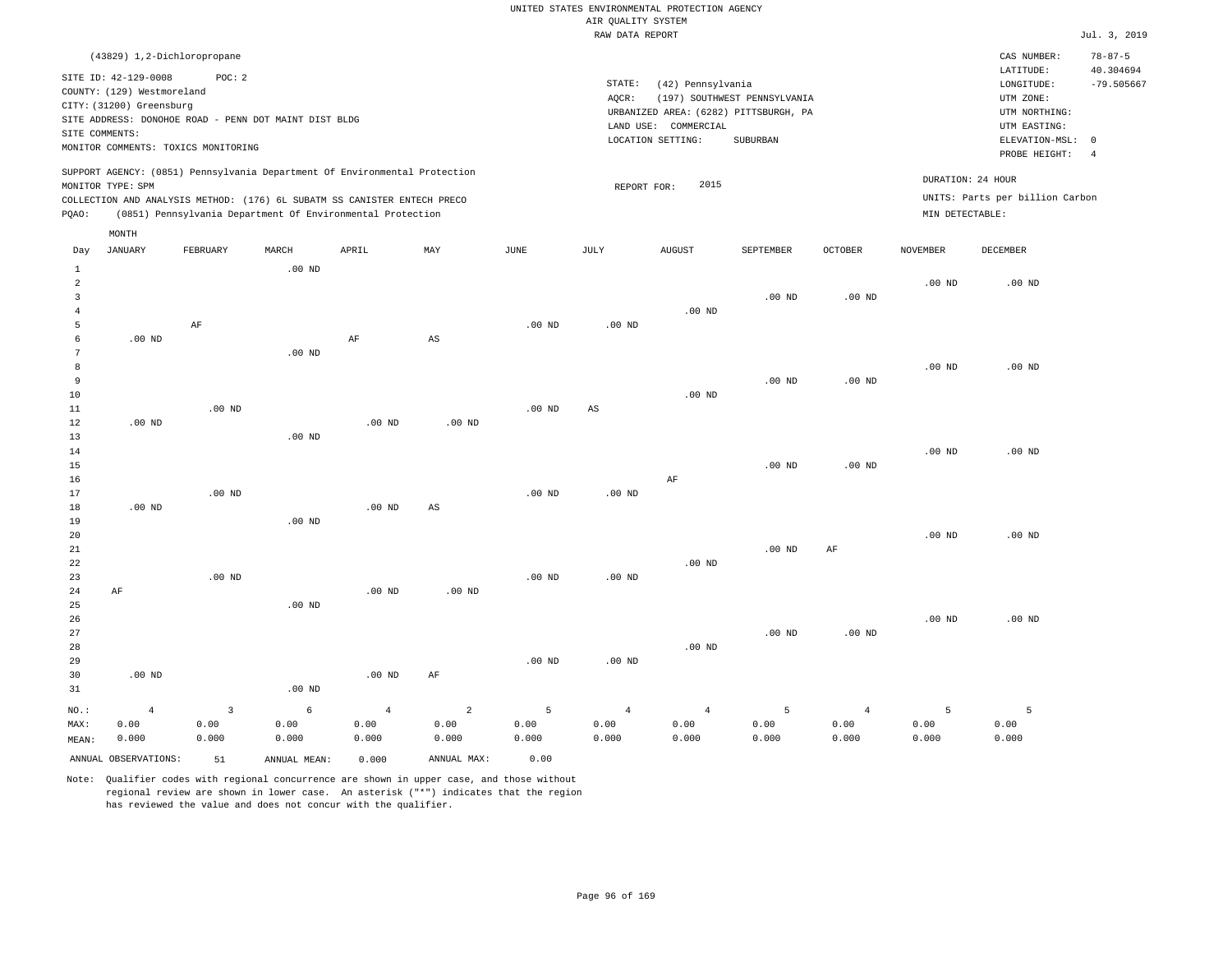| (43830) trans-1,3-Dichloropropene                                                                                                                                                                                                                           |                                                                                                                                                                           | CAS NUMBER:                                                                                                | $10061 - 02 - 6$                |
|-------------------------------------------------------------------------------------------------------------------------------------------------------------------------------------------------------------------------------------------------------------|---------------------------------------------------------------------------------------------------------------------------------------------------------------------------|------------------------------------------------------------------------------------------------------------|---------------------------------|
| SITE ID: 42-129-0008<br>POC:2<br>COUNTY: (129) Westmoreland<br>CITY: (31200) Greensburg<br>SITE ADDRESS: DONOHOE ROAD - PENN DOT MAINT DIST BLDG<br>SITE COMMENTS:<br>MONITOR COMMENTS: TOXICS MONITORING                                                   | STATE:<br>(42) Pennsylvania<br>(197) SOUTHWEST PENNSYLVANIA<br>AOCR:<br>URBANIZED AREA: (6282) PITTSBURGH, PA<br>LAND USE:<br>COMMERCIAL<br>LOCATION SETTING:<br>SUBURBAN | LATITUDE:<br>LONGITUDE:<br>UTM ZONE:<br>UTM NORTHING:<br>UTM EASTING:<br>ELEVATION-MSL: 0<br>PROBE HEIGHT: | 40.304694<br>$-79.505667$<br>-4 |
| SUPPORT AGENCY: (0851) Pennsylvania Department Of Environmental Protection<br>MONITOR TYPE: SPM<br>COLLECTION AND ANALYSIS METHOD: (176) 6L SUBATM SS CANISTER ENTECH PRECO<br>(0851) Pennsylvania Department Of Environmental Protection<br>POAO:<br>MONTH | 2013<br>REPORT FOR:                                                                                                                                                       | DURATION: 24 HOUR<br>UNITS: Parts per billion Carbon<br>MIN DETECTABLE:                                    |                                 |

| Day            | JANUARY              | FEBRUARY | MARCH        | APRIL             | $\ensuremath{\text{MAX}}$ | $_{\rm JUNE}$          | JULY              | ${\tt AUGUST}$         | SEPTEMBER               | OCTOBER  | NOVEMBER          | DECEMBER               |
|----------------|----------------------|----------|--------------|-------------------|---------------------------|------------------------|-------------------|------------------------|-------------------------|----------|-------------------|------------------------|
| $\mathbf{1}$   |                      |          |              |                   |                           |                        |                   |                        | $_{\rm AS}$             | $.00$ ND |                   |                        |
| $\overline{a}$ |                      |          |              |                   |                           |                        |                   | $.00$ ND               |                         |          |                   |                        |
| 3              |                      | $.00$ ND |              |                   |                           | $\mathbb{A}\mathbb{S}$ | $.00$ ND          |                        |                         |          |                   |                        |
| 4              | $.00$ ND             |          |              | .00 <sub>ND</sub> | $.00$ ND                  |                        |                   |                        |                         |          |                   |                        |
| 5              |                      |          | $.00$ ND     |                   |                           |                        |                   |                        |                         |          |                   |                        |
| 6              |                      |          |              |                   |                           |                        |                   |                        |                         |          | $.00$ ND          | $.00$ ND               |
| 7              |                      |          |              |                   |                           |                        |                   |                        | $.00$ ND                | $.00$ ND |                   |                        |
| 8              |                      |          |              |                   |                           |                        |                   | $.00$ ND               |                         |          |                   |                        |
| 9              |                      | $.00$ ND |              |                   |                           | $.00$ ND               | $.00$ ND          |                        |                         |          |                   |                        |
| 10             | $.00$ ND             |          |              | .00 <sub>ND</sub> | $.00$ ND                  |                        |                   |                        |                         |          |                   |                        |
| $11\,$         |                      |          | $.00$ ND     |                   |                           |                        |                   |                        |                         |          |                   |                        |
| $12\,$         |                      |          |              |                   |                           |                        |                   |                        |                         |          | $.00$ ND          | $\mathbb{A}\mathbb{S}$ |
| 13             |                      |          |              |                   |                           |                        |                   |                        | $.00$ ND                | .00 $ND$ |                   |                        |
| 14             |                      |          |              |                   |                           |                        |                   | $.00$ ND               |                         |          |                   |                        |
| 15             |                      | $.00$ ND |              |                   |                           | .00 $ND$               | .00 $ND$          |                        |                         |          |                   |                        |
| 16             | $.00$ ND             |          |              | .00 <sub>ND</sub> | $_{\rm AS}$               |                        |                   |                        |                         |          |                   |                        |
| 17             |                      |          | $.00$ ND     |                   |                           |                        |                   |                        |                         |          |                   |                        |
| 18             |                      |          |              |                   |                           |                        |                   |                        |                         |          | .00 <sub>ND</sub> | $.00$ ND               |
| 19             |                      |          |              |                   |                           |                        |                   |                        | $.00$ ND                | $.00$ ND |                   |                        |
| $20\,$         |                      |          |              |                   |                           |                        |                   | $\mathbb{A}\mathbb{S}$ |                         |          |                   |                        |
| 21             |                      | $.00$ ND |              |                   |                           | $.00$ ND               | .00 <sub>ND</sub> |                        |                         |          |                   |                        |
| 22             | $.00$ ND             |          |              | .00 <sub>ND</sub> | $.00$ ND                  |                        |                   |                        |                         |          |                   |                        |
| 23             |                      |          | $.00$ ND     |                   |                           |                        |                   |                        |                         |          |                   |                        |
| 24             |                      |          |              |                   |                           |                        |                   |                        |                         |          | $.00$ ND          | $.00$ ND               |
| 25             |                      |          |              |                   |                           |                        |                   |                        | $\rm AF$                | $.00$ ND |                   |                        |
| 26<br>27       |                      | $.00$ ND |              |                   |                           |                        |                   | $\mathbb{A}\mathbb{S}$ |                         |          |                   |                        |
| 28             | $.00$ ND             |          |              | AS                | $.00$ ND                  | $.00$ ND               | .00 $ND$          |                        |                         |          |                   |                        |
| 29             |                      |          | .00 $ND$     |                   |                           |                        |                   |                        |                         |          |                   |                        |
| 30             |                      |          |              |                   |                           |                        |                   |                        |                         |          | $.00$ ND          | $.00$ ND               |
| 31             |                      |          |              |                   |                           |                        |                   |                        |                         | $.00$ ND |                   |                        |
|                |                      |          |              |                   |                           |                        |                   |                        |                         |          |                   |                        |
| $NO.$ :        | 5                    | 5        | 5            | $\overline{4}$    | $\overline{4}$            | $\overline{4}$         | 5                 | $\overline{3}$         | $\overline{\mathbf{3}}$ | 6        | 5                 | $\overline{4}$         |
| MAX:           | 0.00                 | 0.00     | 0.00         | 0.00              | 0.00                      | 0.00                   | 0.00              | 0.00                   | 0.00                    | 0.00     | 0.00              | 0.00                   |
| MEAN:          | 0.000                | 0.000    | 0.000        | 0.000             | 0.000                     | 0.000                  | 0.000             | 0.000                  | 0.000                   | 0.000    | 0.000             | 0.000                  |
|                | ANNUAL OBSERVATIONS: | 53       | ANNUAL MEAN: | 0.000             | ANNUAL MAX:               | 0.00                   |                   |                        |                         |          |                   |                        |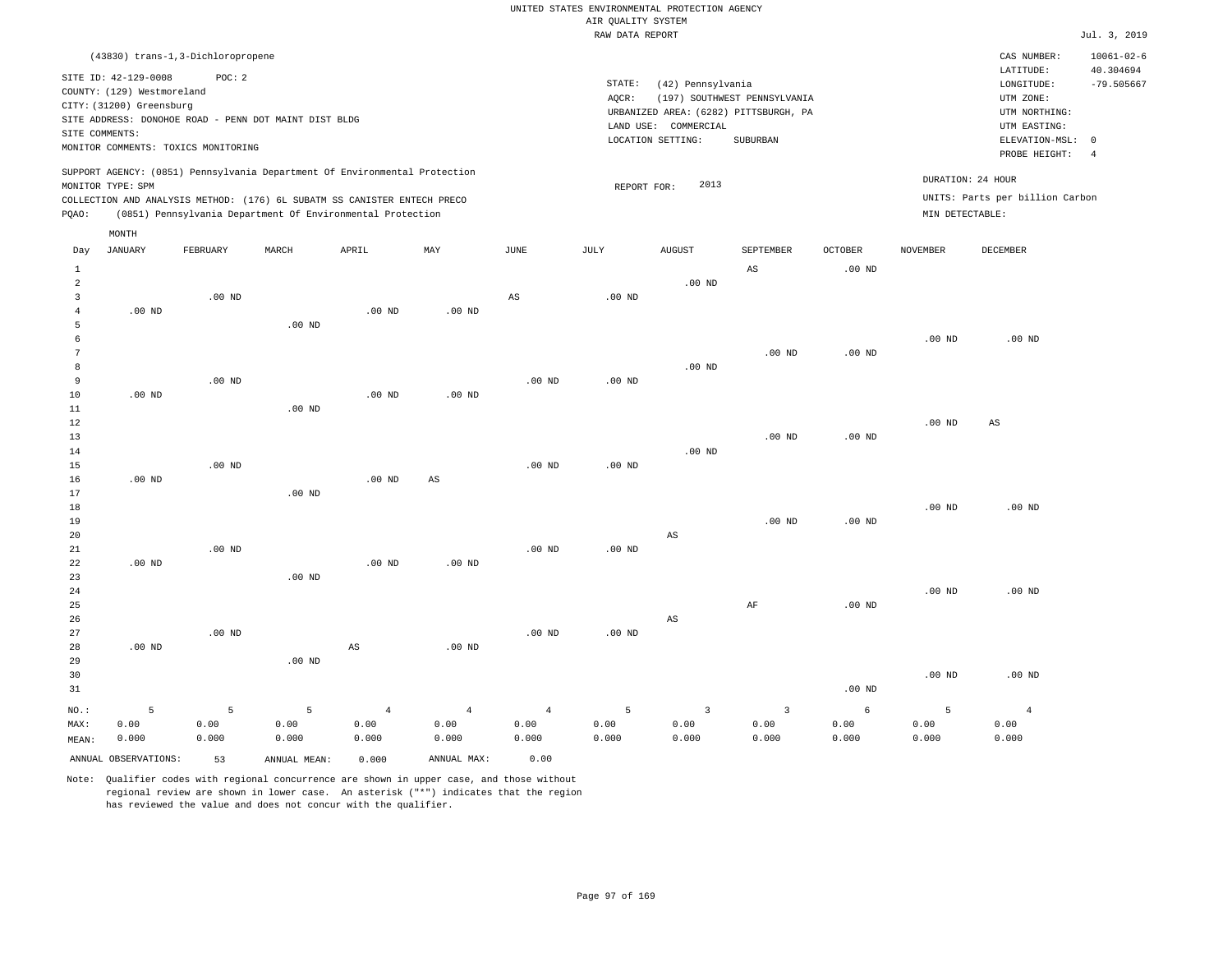|                                                                                                                                                                        | CAS NUMBER:                                                                                                      | $10061 - 02 - 6$          |
|------------------------------------------------------------------------------------------------------------------------------------------------------------------------|------------------------------------------------------------------------------------------------------------------|---------------------------|
| STATE:<br>(42) Pennsylvania<br>(197) SOUTHWEST PENNSYLVANIA<br>AOCR:<br>URBANIZED AREA: (6282) PITTSBURGH, PA<br>LAND USE: COMMERCIAL<br>LOCATION SETTING:<br>SUBURBAN | LATITUDE:<br>LONGITUDE:<br>UTM ZONE:<br>UTM NORTHING:<br>UTM EASTING:<br>ELEVATION-MSL: 0<br>PROBE HEIGHT:<br>-4 | 40.304694<br>$-79.505667$ |
| 2014<br>REPORT FOR:                                                                                                                                                    | DURATION: 24 HOUR<br>UNITS: Parts per billion Carbon<br>MIN DETECTABLE:                                          |                           |
|                                                                                                                                                                        |                                                                                                                  |                           |

| Day            | $_{\rm JANUARY}$     | FEBRUARY | MARCH        | APRIL    | MAY         | $_{\rm JUNE}$  | $\mathtt{JULY}$   | <b>AUGUST</b> | SEPTEMBER | OCTOBER           | NOVEMBER | DECEMBER               |
|----------------|----------------------|----------|--------------|----------|-------------|----------------|-------------------|---------------|-----------|-------------------|----------|------------------------|
| $\mathbf{1}$   |                      |          |              |          |             |                |                   |               |           |                   | $.00$ ND | $.00$ ND               |
| $\overline{a}$ |                      |          |              |          |             |                |                   |               | $.00$ ND  | .00 <sub>ND</sub> |          |                        |
| 3              |                      |          |              |          |             |                |                   | $.00$ ND      |           |                   |          |                        |
| $\overline{4}$ |                      | $.00$ ND |              |          |             | $.00$ ND       | $.00$ ND          |               |           |                   |          |                        |
| 5              | $.00$ ND             |          |              | .00 $ND$ | $.00$ ND    |                |                   |               |           |                   |          |                        |
| 6              |                      |          | $.00$ ND     |          |             |                |                   |               |           |                   |          |                        |
| $\overline{7}$ |                      |          |              |          |             |                |                   |               |           |                   | $.00$ ND | $.00$ ND               |
| 8              |                      |          |              |          |             |                |                   |               | $.00$ ND  | .00 <sub>ND</sub> |          |                        |
| 9              |                      |          |              |          |             |                |                   | .00 $ND$      |           |                   |          |                        |
| 10             |                      | $.00$ ND |              |          |             | $_{\rm AS}$    | .00 <sub>ND</sub> |               |           |                   |          |                        |
| 11             | $.00$ ND             |          |              | $.00$ ND | $.00$ ND    |                |                   |               |           |                   |          |                        |
| 12             |                      |          | $.00$ ND     |          |             |                |                   |               |           |                   |          |                        |
| 13             |                      |          |              |          |             |                |                   |               |           |                   | $.00$ ND | AF                     |
| 14             |                      |          |              |          |             |                |                   |               | $.00$ ND  | $_{\rm AS}$       |          |                        |
| 15             |                      |          |              |          |             |                |                   | .00 $ND$      |           |                   |          |                        |
| 16             |                      | $.00$ ND |              |          |             | $.00$ ND       | $.00$ ND          |               |           |                   |          |                        |
| 17             | $\rm AF$             |          |              | $.00$ ND | $.00$ ND    |                |                   |               |           |                   |          |                        |
| 18             |                      |          | $.00$ ND     |          |             |                |                   |               |           |                   |          |                        |
| 19<br>20       |                      |          |              |          |             |                |                   |               | $.00$ ND  |                   | $.00$ ND | $.00$ ND               |
| 21             |                      |          |              |          |             |                |                   | $.00$ ND      |           | $.00$ ND          |          |                        |
| 22             |                      | $.00$ ND |              |          |             | $.00$ ND       | $.00$ ND          |               |           |                   |          |                        |
| 23             | $.00$ ND             |          |              | $.00$ ND | $.00$ ND    |                |                   |               |           |                   |          |                        |
| 24             |                      |          | $.00$ ND     |          |             |                |                   |               |           |                   |          |                        |
| $25\,$         |                      |          |              |          |             |                |                   |               |           |                   | $.00$ ND | $.00$ ND               |
| 26             |                      |          |              |          |             |                |                   |               | $.00$ ND  | .00 <sub>ND</sub> |          |                        |
| 27             |                      |          |              |          |             |                |                   | $.00$ ND      |           |                   |          |                        |
| 28             |                      | $.00$ ND |              |          |             | $.00$ ND       | $.00$ ND          |               |           |                   |          |                        |
| 29             | $\rm AF$             |          |              | $.00$ ND | $.00$ ND    |                |                   |               |           |                   |          |                        |
| 30             |                      |          | $.00$ ND     |          |             |                |                   |               |           |                   |          |                        |
| 31             |                      |          |              |          |             |                |                   |               |           |                   |          | $\mathbb{A}\mathbb{S}$ |
| $_{\rm NO.}$ : | $\overline{3}$       | 5        | 5            | 5        | 5           | $\overline{4}$ | 5                 | 5             | 5         | $\overline{4}$    | 5        | $\overline{4}$         |
| MAX:           | 0.00                 | 0.00     | 0.00         | 0.00     | 0.00        | 0.00           | 0.00              | 0.00          | 0.00      | 0.00              | 0.00     | 0.00                   |
| MEAN:          | 0.000                | 0.000    | 0.000        | 0.000    | 0.000       | 0.000          | 0.000             | 0.000         | 0.000     | 0.000             | 0.000    | 0.000                  |
|                | ANNUAL OBSERVATIONS: | 55       | ANNUAL MEAN: | 0.000    | ANNUAL MAX: | 0.00           |                   |               |           |                   |          |                        |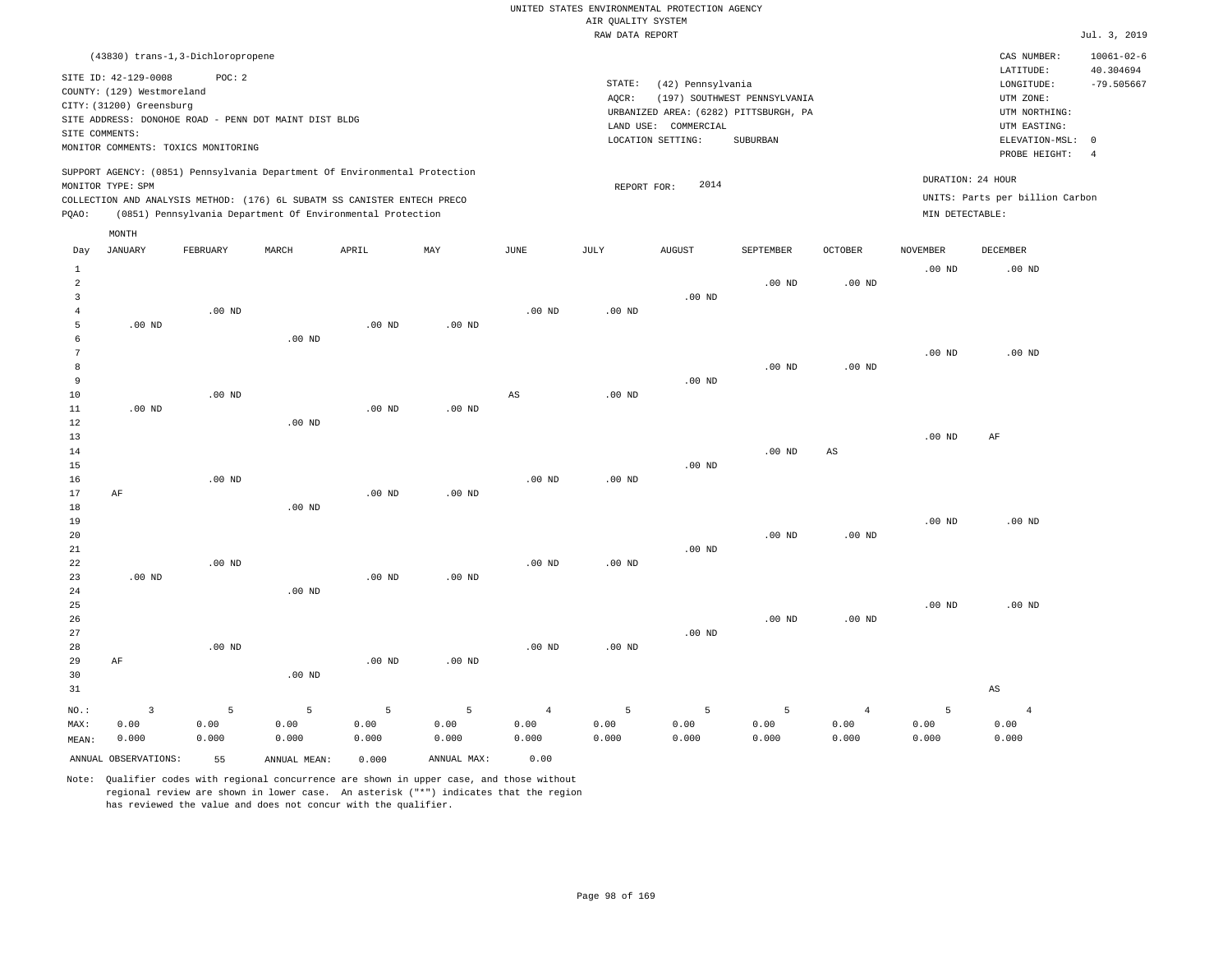| (43830) trans-1,3-Dichloropropene                                                                                                                                                                                                                  |                                                                                                                                                                        | CAS NUMBER:                                                                                                | $10061 - 02 - 6$          |
|----------------------------------------------------------------------------------------------------------------------------------------------------------------------------------------------------------------------------------------------------|------------------------------------------------------------------------------------------------------------------------------------------------------------------------|------------------------------------------------------------------------------------------------------------|---------------------------|
| SITE ID: 42-129-0008<br>POC:2<br>COUNTY: (129) Westmoreland<br>CITY: (31200) Greensburg<br>SITE ADDRESS: DONOHOE ROAD - PENN DOT MAINT DIST BLDG<br>SITE COMMENTS:<br>MONITOR COMMENTS: TOXICS MONITORING                                          | STATE:<br>(42) Pennsylvania<br>(197) SOUTHWEST PENNSYLVANIA<br>AOCR:<br>URBANIZED AREA: (6282) PITTSBURGH, PA<br>LAND USE: COMMERCIAL<br>LOCATION SETTING:<br>SUBURBAN | LATITUDE:<br>LONGITUDE:<br>UTM ZONE:<br>UTM NORTHING:<br>UTM EASTING:<br>ELEVATION-MSL: 0<br>PROBE HEIGHT: | 40.304694<br>$-79.505667$ |
| SUPPORT AGENCY: (0851) Pennsylvania Department Of Environmental Protection<br>MONITOR TYPE: SPM<br>COLLECTION AND ANALYSIS METHOD: (176) 6L SUBATM SS CANISTER ENTECH PRECO<br>(0851) Pennsylvania Department Of Environmental Protection<br>POAO: | 2015<br>REPORT FOR:                                                                                                                                                    | DURATION: 24 HOUR<br>UNITS: Parts per billion Carbon<br>MIN DETECTABLE:                                    |                           |

| Day            | JANUARY              | FEBRUARY     | MARCH        | APRIL          | MAY                    | JUNE     | JULY                   | AUGUST         | SEPTEMBER      | OCTOBER        | NOVEMBER          | DECEMBER |
|----------------|----------------------|--------------|--------------|----------------|------------------------|----------|------------------------|----------------|----------------|----------------|-------------------|----------|
| $\mathbf{1}$   |                      |              | $.00$ ND     |                |                        |          |                        |                |                |                |                   |          |
| $\overline{a}$ |                      |              |              |                |                        |          |                        |                |                |                | .00 <sub>ND</sub> | $.00$ ND |
| 3              |                      |              |              |                |                        |          |                        |                | $.00$ ND       | $.00$ ND       |                   |          |
| 4              |                      |              |              |                |                        |          |                        | $.00$ ND       |                |                |                   |          |
| 5              |                      | $\rm AF$     |              |                |                        | $.00$ ND | $.00$ ND               |                |                |                |                   |          |
| 6              | $.00$ ND             |              |              | $\rm AF$       | $\mathbb{A}\mathbb{S}$ |          |                        |                |                |                |                   |          |
| 7              |                      |              | $.00$ ND     |                |                        |          |                        |                |                |                |                   |          |
| $\,8\,$        |                      |              |              |                |                        |          |                        |                |                |                | $.00~\mathrm{ND}$ | .00 $ND$ |
| 9              |                      |              |              |                |                        |          |                        |                | $.00$ ND       | $.00$ ND       |                   |          |
| 10             |                      |              |              |                |                        |          |                        | $.00$ ND       |                |                |                   |          |
| 11             |                      | $.00$ ND     |              |                |                        | $.00$ ND | $\mathbb{A}\mathbb{S}$ |                |                |                |                   |          |
| 12             | $.00$ ND             |              |              | $.00$ ND       | $.00$ ND               |          |                        |                |                |                |                   |          |
| 13             |                      |              | $.00$ ND     |                |                        |          |                        |                |                |                |                   |          |
| 14             |                      |              |              |                |                        |          |                        |                |                |                | .00 <sub>ND</sub> | $.00$ ND |
| 15             |                      |              |              |                |                        |          |                        |                | $.00$ ND       | $.00$ ND       |                   |          |
| 16             |                      |              |              |                |                        |          |                        | AF             |                |                |                   |          |
| 17             |                      | $.00$ ND     |              |                |                        | $.00$ ND | $.00$ ND               |                |                |                |                   |          |
| 18             | $.00$ ND             |              |              | $.00$ ND       | $\mathbb{A}\mathbb{S}$ |          |                        |                |                |                |                   |          |
| 19             |                      |              | $.00$ ND     |                |                        |          |                        |                |                |                |                   |          |
| 20             |                      |              |              |                |                        |          |                        |                |                |                | $.00$ ND          | $.00$ ND |
| 21             |                      |              |              |                |                        |          |                        |                | $.00$ ND       | $\rm{AF}$      |                   |          |
| 22             |                      |              |              |                |                        |          |                        | $.00$ ND       |                |                |                   |          |
| 23             |                      | $.00$ ND     |              |                |                        | $.00$ ND | .00 <sub>ND</sub>      |                |                |                |                   |          |
| 24             | AF                   |              |              | $.00$ ND       | $.00$ ND               |          |                        |                |                |                |                   |          |
| 25             |                      |              | $.00$ ND     |                |                        |          |                        |                |                |                |                   |          |
| 26             |                      |              |              |                |                        |          |                        |                |                |                | .00 <sub>ND</sub> | $.00$ ND |
| 27             |                      |              |              |                |                        |          |                        |                | $.00$ ND       | $.00$ ND       |                   |          |
| 28             |                      |              |              |                |                        |          |                        | $.00$ ND       |                |                |                   |          |
| 29             |                      |              |              |                |                        | $.00$ ND | $.00$ ND               |                |                |                |                   |          |
| 30             | $.00$ ND             |              |              | $.00$ ND       | AF                     |          |                        |                |                |                |                   |          |
| 31             |                      |              | $.00$ ND     |                |                        |          |                        |                |                |                |                   |          |
| $NO.$ :        | $\overline{4}$       | $\mathbf{3}$ | $\epsilon$   | $\overline{4}$ | $\sqrt{2}$             | 5        | $\overline{4}$         | $\overline{4}$ | $\overline{5}$ | $\overline{4}$ | 5                 | 5        |
| MAX:           | 0.00                 | 0.00         | 0.00         | 0.00           | 0.00                   | 0.00     | 0.00                   | 0.00           | 0.00           | 0.00           | 0.00              | 0.00     |
| MEAN:          | 0.000                | 0.000        | 0.000        | 0.000          | 0.000                  | 0.000    | 0.000                  | 0.000          | 0.000          | 0.000          | 0.000             | 0.000    |
|                | ANNUAL OBSERVATIONS: | 51           | ANNUAL MEAN: | 0.000          | ANNUAL MAX:            | 0.00     |                        |                |                |                |                   |          |

Note: Qualifier codes with regional concurrence are shown in upper case, and those without regional review are shown in lower case. An asterisk ("\*") indicates that the region has reviewed the value and does not concur with the qualifier.

MONTH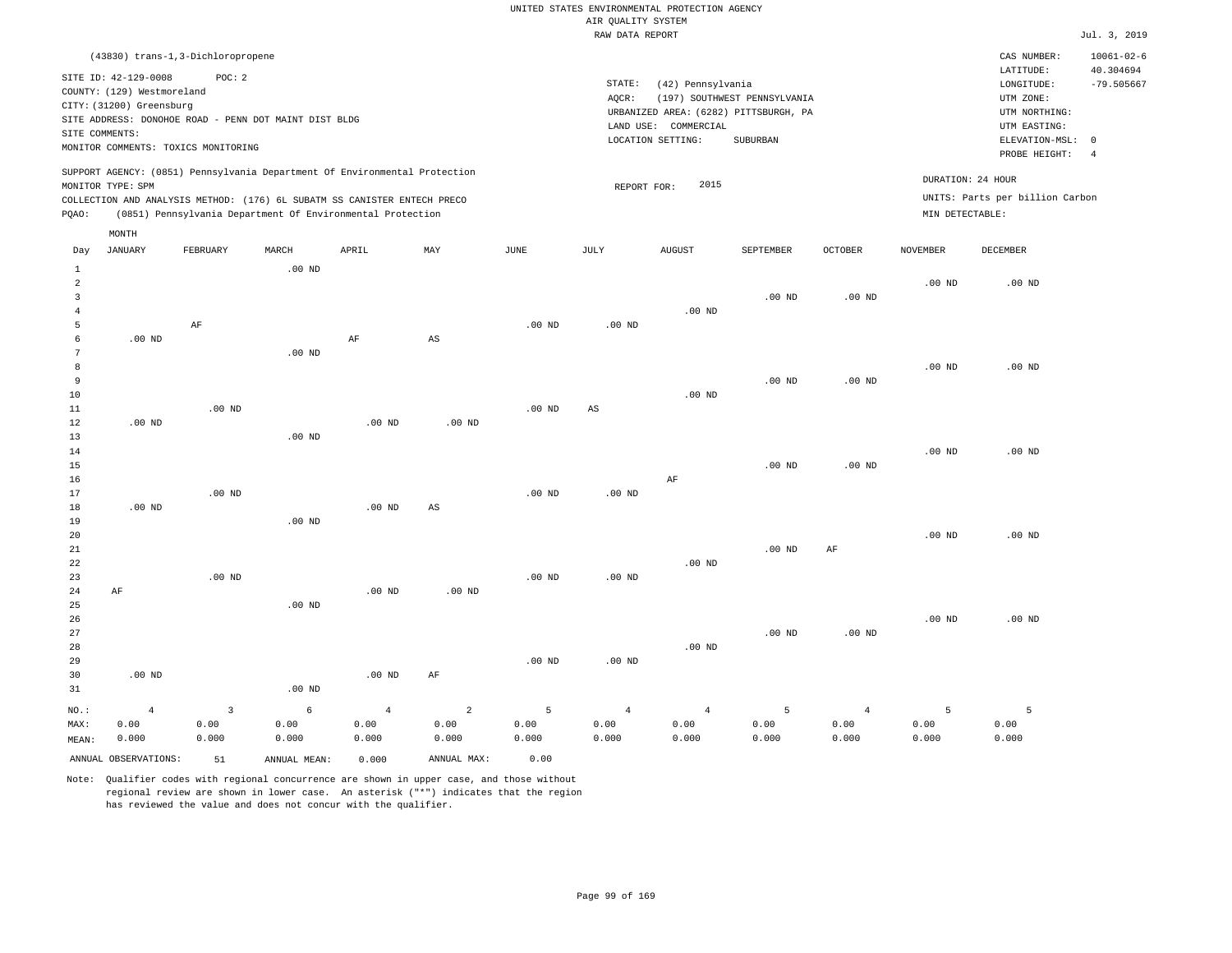| (43831) cis-1,3-Dichloropropene                                                                                                                                                                                                                    |       |       |     |      |                 |                                                                                                         |                                          |                  |                 | CAS NUMBER:                                                                                              | $10061 - 01 - 5$                                        |
|----------------------------------------------------------------------------------------------------------------------------------------------------------------------------------------------------------------------------------------------------|-------|-------|-----|------|-----------------|---------------------------------------------------------------------------------------------------------|------------------------------------------|------------------|-----------------|----------------------------------------------------------------------------------------------------------|---------------------------------------------------------|
| SITE ID: 42-129-0008<br>POC: 2<br>COUNTY: (129) Westmoreland<br>CITY: (31200) Greensburg<br>SITE ADDRESS: DONOHOE ROAD - PENN DOT MAINT DIST BLDG<br>SITE COMMENTS:<br>MONITOR COMMENTS: TOXICS MONITORING                                         |       |       |     |      | STATE:<br>AQCR: | (42) Pennsylvania<br>URBANIZED AREA: (6282) PITTSBURGH, PA<br>LAND USE: COMMERCIAL<br>LOCATION SETTING: | (197) SOUTHWEST PENNSYLVANIA<br>SUBURBAN |                  |                 | LATITUDE:<br>LONGITUDE:<br>UTM ZONE:<br>UTM NORTHING:<br>UTM EASTING:<br>ELEVATION-MSL:<br>PROBE HEIGHT: | 40.304694<br>$-79.505667$<br>$\Omega$<br>$\overline{4}$ |
| SUPPORT AGENCY: (0851) Pennsylvania Department Of Environmental Protection<br>MONITOR TYPE: SPM<br>COLLECTION AND ANALYSIS METHOD: (176) 6L SUBATM SS CANISTER ENTECH PRECO<br>(0851) Pennsylvania Department Of Environmental Protection<br>POAO: |       |       |     |      |                 | 2013<br>REPORT FOR:                                                                                     |                                          |                  | MIN DETECTABLE: | DURATION: 24 HOUR<br>UNITS: Parts per billion Carbon                                                     |                                                         |
| MONTH<br>JANUARY<br>FEBRUARY<br>Day                                                                                                                                                                                                                | MARCH | APRIL | MAY | JUNE | JULY            | <b>AUGUST</b>                                                                                           | SEPTEMBER<br>ΆS                          | OCTOBER<br>00 ND | <b>NOVEMBER</b> | DECEMBER                                                                                                 |                                                         |

| MAX:                | 0.00     | 0.00     | 0.00              | 0.00           | 0.00              | 0.00           | 0.00     | 0.00                    | 0.00                    | 0.00              | 0.00     | 0.00                   |
|---------------------|----------|----------|-------------------|----------------|-------------------|----------------|----------|-------------------------|-------------------------|-------------------|----------|------------------------|
| $NO.$ :             | 5        | 5        | $\overline{5}$    | $\overline{4}$ | $\overline{4}$    | $\overline{4}$ | 5        | $\overline{\mathbf{3}}$ | $\overline{\mathbf{3}}$ | $\epsilon$        | 5        | $\overline{4}$         |
| 31                  |          |          |                   |                |                   |                |          |                         |                         | $.00{\rm ~ND}$    |          |                        |
| 30                  |          |          |                   |                |                   |                |          |                         |                         |                   | $.00$ ND | $.00$ ND               |
| 29                  |          |          | $.00$ ND          |                |                   |                |          |                         |                         |                   |          |                        |
| 28                  | $.00$ ND |          |                   | AS             | $.00$ ND          |                |          |                         |                         |                   |          |                        |
| 27                  |          | $.00$ ND |                   |                |                   | $.00$ ND       | .00 $ND$ |                         |                         |                   |          |                        |
| 26                  |          |          |                   |                |                   |                |          | $\mathbb{A}\mathbb{S}$  |                         |                   |          |                        |
| 25                  |          |          |                   |                |                   |                |          |                         | $\rm{AF}$               | $.00{\rm ~ND}$    |          |                        |
| 24                  |          |          |                   |                |                   |                |          |                         |                         |                   | $.00$ ND | .00 $ND$               |
| 23                  |          |          | $.00$ ND          |                |                   |                |          |                         |                         |                   |          |                        |
| 22                  | .00 $ND$ |          |                   | $.00$ ND       | .00 <sub>ND</sub> |                |          |                         |                         |                   |          |                        |
| 21                  |          | $.00$ ND |                   |                |                   | $.00$ ND       | .00 $ND$ |                         |                         |                   |          |                        |
| 20                  |          |          |                   |                |                   |                |          | $\mathbb{A}\mathbb{S}$  |                         |                   |          |                        |
| 19                  |          |          |                   |                |                   |                |          |                         | $.00$ ND                | $.00$ ND          |          |                        |
| 18                  |          |          |                   |                |                   |                |          |                         |                         |                   | $.00$ ND | $.00$ ND               |
| 17                  |          |          | $.00$ ND          |                |                   |                |          |                         |                         |                   |          |                        |
| 16                  | $.00$ ND |          |                   | $.00$ ND       | AS                |                |          |                         |                         |                   |          |                        |
| 15                  |          | $.00$ ND |                   |                |                   | $.00$ ND       | $.00$ ND |                         |                         |                   |          |                        |
| 14                  |          |          |                   |                |                   |                |          | $.00$ ND                |                         |                   |          |                        |
| 13                  |          |          |                   |                |                   |                |          |                         | $.00$ ND                | $.00~\mathrm{ND}$ |          |                        |
| 12                  |          |          |                   |                |                   |                |          |                         |                         |                   | $.00$ ND | $\mathbb{A}\mathbb{S}$ |
| 11                  |          |          | $.00$ ND          |                |                   |                |          |                         |                         |                   |          |                        |
| 10                  | $.00$ ND |          |                   | $.00$ ND       | $.00$ ND          |                |          |                         |                         |                   |          |                        |
| 9                   |          | $.00$ ND |                   |                |                   | $.00$ ND       | $.00$ ND |                         |                         |                   |          |                        |
| 8                   |          |          |                   |                |                   |                |          | $.00$ ND                |                         |                   |          |                        |
| 7                   |          |          |                   |                |                   |                |          |                         | $.00$ ND                | .00 $ND$          |          |                        |
| 6                   |          |          |                   |                |                   |                |          |                         |                         |                   | $.00$ ND | .00 $ND$               |
| $\overline{4}$<br>5 | $.00$ ND |          | .00 <sub>ND</sub> | $.00$ ND       | $.00$ ND          |                |          |                         |                         |                   |          |                        |
| 3                   |          | $.00$ ND |                   |                |                   | $_{\rm AS}$    | $.00$ ND |                         |                         |                   |          |                        |
| $\sqrt{2}$          |          |          |                   |                |                   |                |          | $.00$ ND                |                         |                   |          |                        |
| ÷                   |          |          |                   |                |                   |                |          |                         | no.                     | .00 <sub>IV</sub> |          |                        |

0.000

Note: Qualifier codes with regional concurrence are shown in upper case, and those without regional review are shown in lower case. An asterisk ("\*") indicates that the region has reviewed the value and does not concur with the qualifier.

ANNUAL OBSERVATIONS: 53 ANNUAL MEAN: 0.000 ANNUAL MAX: 0.00

0.000

0.000

0.000

MEAN: 0.000

0.000

0.000 0.000

0.000

0.000

0.000

0.000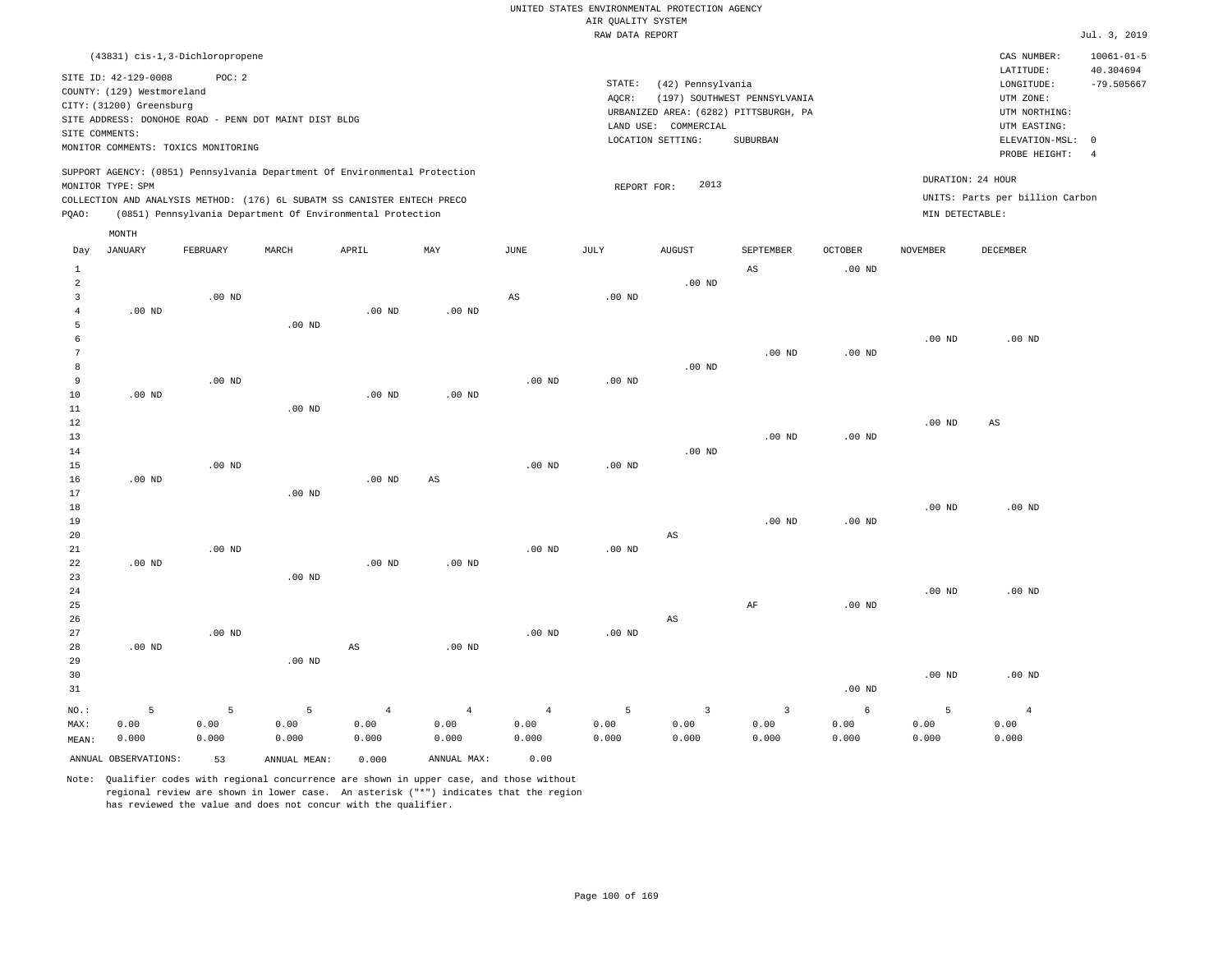| (43831) cis-1,3-Dichloropropene                                                                                                                                                                                                                             |                                                                                                                                                                        |                                                                         | CAS NUMBER:<br>$10061 - 01 - 5$                                                                                                  |  |
|-------------------------------------------------------------------------------------------------------------------------------------------------------------------------------------------------------------------------------------------------------------|------------------------------------------------------------------------------------------------------------------------------------------------------------------------|-------------------------------------------------------------------------|----------------------------------------------------------------------------------------------------------------------------------|--|
| SITE ID: 42-129-0008<br>POC:2<br>COUNTY: (129) Westmoreland<br>CITY: (31200) Greensburg<br>SITE ADDRESS: DONOHOE ROAD - PENN DOT MAINT DIST BLDG<br>SITE COMMENTS:<br>MONITOR COMMENTS: TOXICS MONITORING                                                   | STATE:<br>(42) Pennsylvania<br>(197) SOUTHWEST PENNSYLVANIA<br>AOCR:<br>URBANIZED AREA: (6282) PITTSBURGH, PA<br>LAND USE: COMMERCIAL<br>LOCATION SETTING:<br>SUBURBAN | UTM ZONE:                                                               | 40.304694<br>LATITUDE:<br>$-79.505667$<br>LONGITUDE:<br>UTM NORTHING:<br>UTM EASTING:<br>ELEVATION-MSL: 0<br>PROBE HEIGHT:<br>-4 |  |
| SUPPORT AGENCY: (0851) Pennsylvania Department Of Environmental Protection<br>MONITOR TYPE: SPM<br>COLLECTION AND ANALYSIS METHOD: (176) 6L SUBATM SS CANISTER ENTECH PRECO<br>(0851) Pennsylvania Department Of Environmental Protection<br>POAO:<br>MONTH | 2014<br>REPORT FOR:                                                                                                                                                    | DURATION: 24 HOUR<br>UNITS: Parts per billion Carbon<br>MIN DETECTABLE: |                                                                                                                                  |  |

| Day            | JANUARY              | FEBRUARY | MARCH        | APRIL             | MAY         | JUNE           | JULY     | AUGUST   | SEPTEMBER         | OCTOBER        | NOVEMBER          | DECEMBER               |
|----------------|----------------------|----------|--------------|-------------------|-------------|----------------|----------|----------|-------------------|----------------|-------------------|------------------------|
| $1\,$          |                      |          |              |                   |             |                |          |          |                   |                | $.00$ ND          | $.00$ ND               |
| $\sqrt{2}$     |                      |          |              |                   |             |                |          |          | $.00$ ND          | .00 $ND$       |                   |                        |
| 3              |                      |          |              |                   |             |                |          | $.00$ ND |                   |                |                   |                        |
| $\overline{4}$ |                      | $.00$ ND |              |                   |             | $.00$ ND       | $.00$ ND |          |                   |                |                   |                        |
| 5              | $.00$ ND             |          |              | $.00$ ND          | $.00$ ND    |                |          |          |                   |                |                   |                        |
| 6              |                      |          | $.00$ ND     |                   |             |                |          |          |                   |                |                   |                        |
| 7              |                      |          |              |                   |             |                |          |          |                   |                | $.00$ ND          | $.00$ ND               |
| 8              |                      |          |              |                   |             |                |          |          | $.00$ ND          | $.00$ ND       |                   |                        |
| 9              |                      |          |              |                   |             |                |          | $.00$ ND |                   |                |                   |                        |
| 10             |                      | $.00$ ND |              |                   |             | $_{\rm AS}$    | .00 $ND$ |          |                   |                |                   |                        |
| 11             | .00 $ND$             |          |              | .00 $ND$          | $.00$ ND    |                |          |          |                   |                |                   |                        |
| 12             |                      |          | $.00$ ND     |                   |             |                |          |          |                   |                |                   |                        |
| 13             |                      |          |              |                   |             |                |          |          |                   |                | .00 <sub>ND</sub> | AF                     |
| 14             |                      |          |              |                   |             |                |          |          | $.00$ ND          | $_{\rm AS}$    |                   |                        |
| 15             |                      |          |              |                   |             |                |          | $.00$ ND |                   |                |                   |                        |
| 16             |                      | $.00$ ND |              |                   |             | $.00$ ND       | $.00$ ND |          |                   |                |                   |                        |
| 17             | $\rm AF$             |          |              | .00 <sub>ND</sub> | $.00$ ND    |                |          |          |                   |                |                   |                        |
| 18             |                      |          | $.00$ ND     |                   |             |                |          |          |                   |                |                   |                        |
| 19             |                      |          |              |                   |             |                |          |          |                   |                | $.00$ ND          | $.00$ ND               |
| 20             |                      |          |              |                   |             |                |          |          | $.00$ ND          | $.00$ ND       |                   |                        |
| $2\sqrt{1}$    |                      |          |              |                   |             |                |          | $.00$ ND |                   |                |                   |                        |
| $2\sqrt{2}$    |                      | $.00$ ND |              |                   |             | $.00$ ND       | $.00$ ND |          |                   |                |                   |                        |
| 23             | .00 $ND$             |          |              | $.00$ ND          | $.00$ ND    |                |          |          |                   |                |                   |                        |
| 24             |                      |          | $.00$ ND     |                   |             |                |          |          |                   |                |                   | $.00$ ND               |
| 25<br>26       |                      |          |              |                   |             |                |          |          | .00 <sub>ND</sub> | $.00$ ND       | .00 <sub>ND</sub> |                        |
| 27             |                      |          |              |                   |             |                |          | $.00$ ND |                   |                |                   |                        |
| 28             |                      | $.00$ ND |              |                   |             | $.00$ ND       | $.00$ ND |          |                   |                |                   |                        |
| 29             | AF                   |          |              | $.00$ ND          | $.00$ ND    |                |          |          |                   |                |                   |                        |
| 30             |                      |          | $.00$ ND     |                   |             |                |          |          |                   |                |                   |                        |
| 31             |                      |          |              |                   |             |                |          |          |                   |                |                   | $\mathbb{A}\mathbb{S}$ |
|                |                      |          |              |                   |             |                |          |          |                   |                |                   |                        |
| $NO.$ :        | $\overline{3}$       | 5        | 5            | 5                 | 5           | $\overline{4}$ | 5        | 5        | 5                 | $\overline{4}$ | 5                 | $\overline{4}$         |
| MAX:           | 0.00                 | 0.00     | 0.00         | 0.00              | 0.00        | 0.00           | 0.00     | 0.00     | 0.00              | 0.00           | 0.00              | 0.00                   |
| MEAN:          | 0.000                | 0.000    | 0.000        | 0.000             | 0.000       | 0.000          | 0.000    | 0.000    | 0.000             | 0.000          | 0.000             | 0.000                  |
|                | ANNUAL OBSERVATIONS: | 55       | ANNUAL MEAN: | 0.000             | ANNUAL MAX: | 0.00           |          |          |                   |                |                   |                        |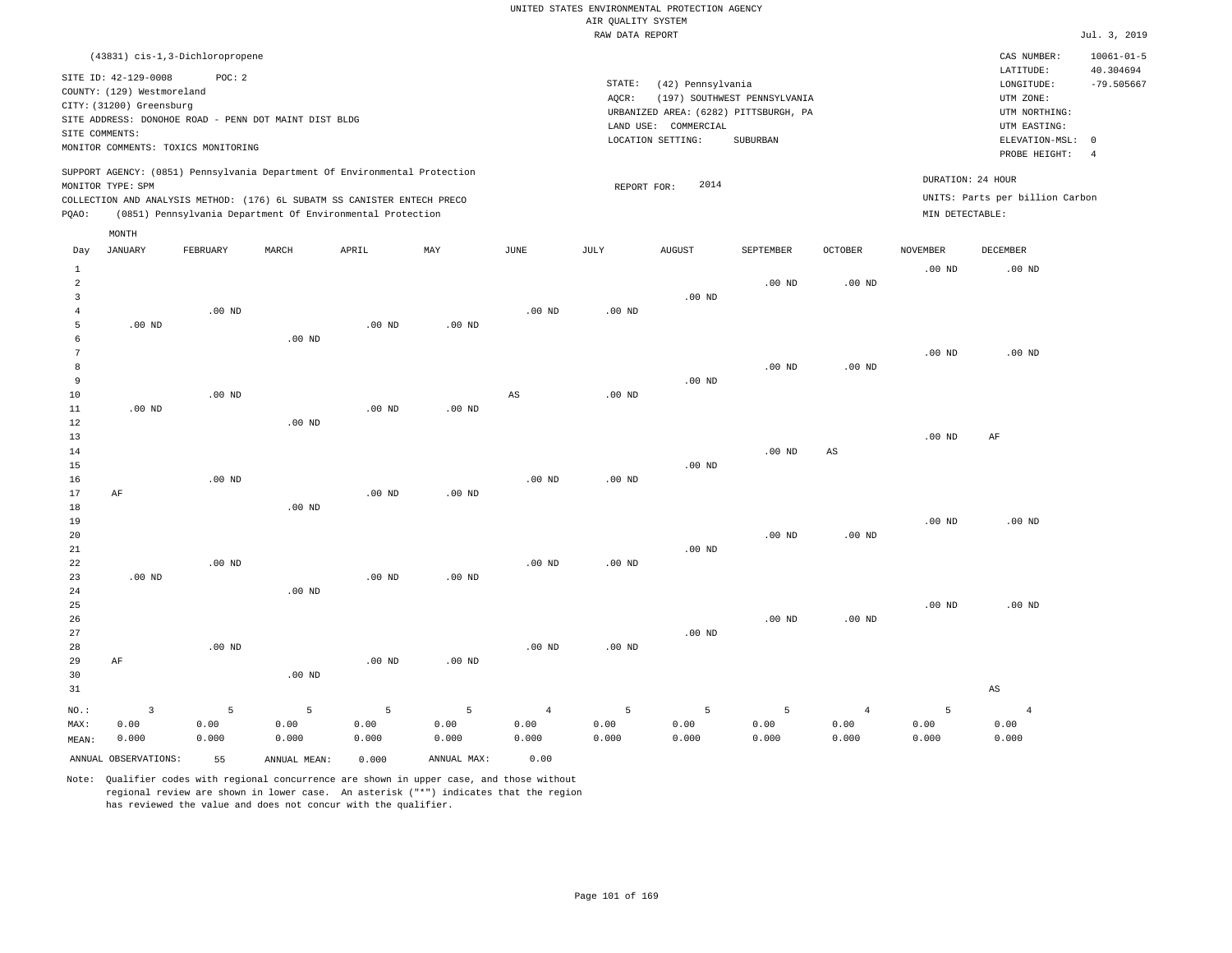| (43831) cis-1,3-Dichloropropene                                                                                                                                                                                                                    |                                                                                                                                                                        |                                                                         | CAS NUMBER:                                                                                                | $10061 - 01 - 5$                |
|----------------------------------------------------------------------------------------------------------------------------------------------------------------------------------------------------------------------------------------------------|------------------------------------------------------------------------------------------------------------------------------------------------------------------------|-------------------------------------------------------------------------|------------------------------------------------------------------------------------------------------------|---------------------------------|
| SITE ID: 42-129-0008<br>POC:2<br>COUNTY: (129) Westmoreland<br>CITY: (31200) Greensburg<br>SITE ADDRESS: DONOHOE ROAD - PENN DOT MAINT DIST BLDG<br>SITE COMMENTS:<br>MONITOR COMMENTS: TOXICS MONITORING                                          | STATE:<br>(42) Pennsylvania<br>(197) SOUTHWEST PENNSYLVANIA<br>AOCR:<br>URBANIZED AREA: (6282) PITTSBURGH, PA<br>LAND USE: COMMERCIAL<br>LOCATION SETTING:<br>SUBURBAN |                                                                         | LATITUDE:<br>LONGITUDE:<br>UTM ZONE:<br>UTM NORTHING:<br>UTM EASTING:<br>ELEVATION-MSL: 0<br>PROBE HEIGHT: | 40.304694<br>$-79.505667$<br>-4 |
| SUPPORT AGENCY: (0851) Pennsylvania Department Of Environmental Protection<br>MONITOR TYPE: SPM<br>COLLECTION AND ANALYSIS METHOD: (176) 6L SUBATM SS CANISTER ENTECH PRECO<br>(0851) Pennsylvania Department Of Environmental Protection<br>POAO: | 2015<br>REPORT FOR:                                                                                                                                                    | DURATION: 24 HOUR<br>UNITS: Parts per billion Carbon<br>MIN DETECTABLE: |                                                                                                            |                                 |
| MONTH                                                                                                                                                                                                                                              |                                                                                                                                                                        |                                                                         |                                                                                                            |                                 |

| Day          | <b>JANUARY</b>       | FEBRUARY    | MARCH             | APRIL          | MAY                    | $\mathtt{JUNE}$ | $\mathtt{JULY}$ | AUGUST         | SEPTEMBER      | OCTOBER           | <b>NOVEMBER</b> | DECEMBER |
|--------------|----------------------|-------------|-------------------|----------------|------------------------|-----------------|-----------------|----------------|----------------|-------------------|-----------------|----------|
| $\mathbf{1}$ |                      |             | .00 <sub>ND</sub> |                |                        |                 |                 |                |                |                   |                 |          |
| 2            |                      |             |                   |                |                        |                 |                 |                |                |                   | $.00$ ND        | $.00$ ND |
| 3            |                      |             |                   |                |                        |                 |                 |                | $.00$ ND       | $.00$ ND          |                 |          |
| 4            |                      |             |                   |                |                        |                 |                 | $.00$ ND       |                |                   |                 |          |
| 5            |                      | $\rm AF$    |                   |                |                        | $.00$ ND        | $.00$ ND        |                |                |                   |                 |          |
| 6            | $.00$ ND             |             |                   | AF             | $\mathbb{A}\mathbb{S}$ |                 |                 |                |                |                   |                 |          |
| 7            |                      |             | $.00$ ND          |                |                        |                 |                 |                |                |                   |                 |          |
| 8            |                      |             |                   |                |                        |                 |                 |                |                |                   | .00 $ND$        | $.00$ ND |
| 9            |                      |             |                   |                |                        |                 |                 |                | $.00$ ND       | .00 <sub>ND</sub> |                 |          |
| $10$         |                      |             |                   |                |                        |                 |                 | $.00$ ND       |                |                   |                 |          |
| $1\,1$       |                      | $.00$ ND    |                   |                |                        | $.00$ ND        | AS              |                |                |                   |                 |          |
| $1\,2$       | $.00$ ND             |             |                   | $.00$ ND       | $.00$ ND               |                 |                 |                |                |                   |                 |          |
| 13           |                      |             | $.00$ ND          |                |                        |                 |                 |                |                |                   |                 |          |
| 14           |                      |             |                   |                |                        |                 |                 |                |                |                   | $.00$ ND        | $.00$ ND |
| 15           |                      |             |                   |                |                        |                 |                 |                | $.00$ ND       | $.00$ ND          |                 |          |
| 16           |                      |             |                   |                |                        |                 |                 | $\rm AF$       |                |                   |                 |          |
| 17           |                      | $.00$ ND    |                   |                |                        | $.00$ ND        | $.00$ ND        |                |                |                   |                 |          |
| 18<br>19     | $.00$ ND             |             | .00 <sub>ND</sub> | $.00$ ND       | AS                     |                 |                 |                |                |                   |                 |          |
| 20           |                      |             |                   |                |                        |                 |                 |                |                |                   | $.00$ ND        | $.00$ ND |
| 21           |                      |             |                   |                |                        |                 |                 |                | $.00$ ND       | AF                |                 |          |
| 22           |                      |             |                   |                |                        |                 |                 | $.00$ ND       |                |                   |                 |          |
| 23           |                      | $.00$ ND    |                   |                |                        | $.00$ ND        | $.00$ ND        |                |                |                   |                 |          |
| $2\sqrt{4}$  | $\rm AF$             |             |                   | $.00$ ND       | .00 $ND$               |                 |                 |                |                |                   |                 |          |
| $25\,$       |                      |             | $.00$ ND          |                |                        |                 |                 |                |                |                   |                 |          |
| 26           |                      |             |                   |                |                        |                 |                 |                |                |                   | $.00$ ND        | $.00$ ND |
| 27           |                      |             |                   |                |                        |                 |                 |                | $.00$ ND       | $.00$ ND          |                 |          |
| 28           |                      |             |                   |                |                        |                 |                 | $.00$ ND       |                |                   |                 |          |
| 29           |                      |             |                   |                |                        | $.00$ ND        | $.00$ ND        |                |                |                   |                 |          |
| 30           | $.00$ ND             |             |                   | $.00$ ND       | AF                     |                 |                 |                |                |                   |                 |          |
| 31           |                      |             | $.00$ ND          |                |                        |                 |                 |                |                |                   |                 |          |
| $NO.$ :      | $\overline{4}$       | $\mathsf 3$ | 6                 | $\overline{4}$ | $\sqrt{2}$             | 5               | $\sqrt{4}$      | $\overline{4}$ | $\overline{5}$ | $\overline{4}$    | 5               | 5        |
| MAX:         | 0.00                 | 0.00        | 0.00              | 0.00           | 0.00                   | 0.00            | 0.00            | 0.00           | 0.00           | 0.00              | 0.00            | 0.00     |
| MEAN:        | 0.000                | 0.000       | 0.000             | 0.000          | 0.000                  | 0.000           | 0.000           | 0.000          | 0.000          | 0.000             | 0.000           | 0.000    |
|              | ANNUAL OBSERVATIONS: | 51          | ANNUAL MEAN:      | 0.000          | ANNUAL MAX:            | 0.00            |                 |                |                |                   |                 |          |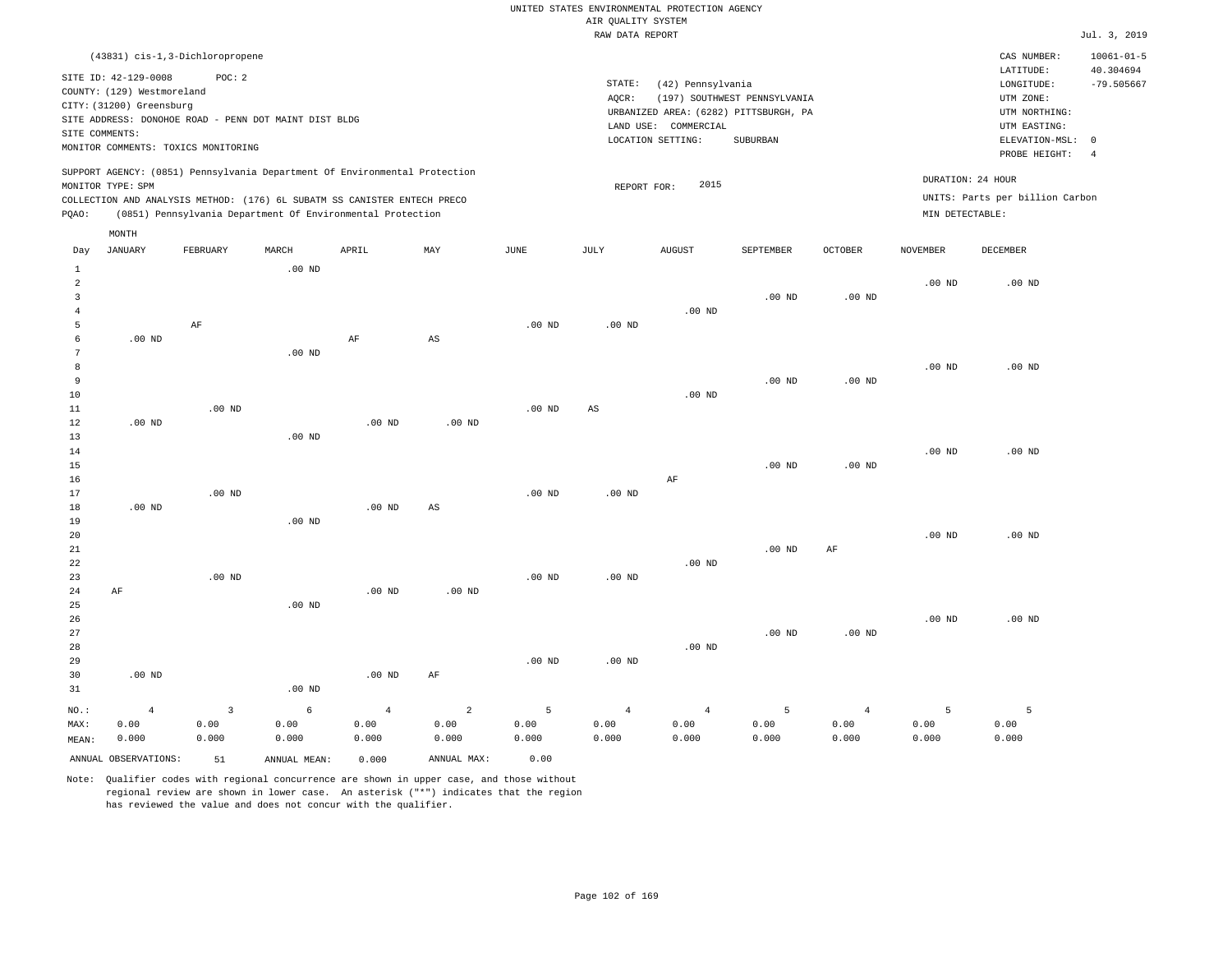|                |                                                                                                  | (43832) Dibromochloromethane                                                                          |       |                                                                                                                                                                                                                      |          |      |                 |                                                                                                            |                                          |          |          | CAS NUMBER:                                                                                              | $124 - 48 - 1$                                          |
|----------------|--------------------------------------------------------------------------------------------------|-------------------------------------------------------------------------------------------------------|-------|----------------------------------------------------------------------------------------------------------------------------------------------------------------------------------------------------------------------|----------|------|-----------------|------------------------------------------------------------------------------------------------------------|------------------------------------------|----------|----------|----------------------------------------------------------------------------------------------------------|---------------------------------------------------------|
|                | SITE ID: 42-129-0008<br>COUNTY: (129) Westmoreland<br>CITY: (31200) Greensburg<br>SITE COMMENTS: | POC:2<br>SITE ADDRESS: DONOHOE ROAD - PENN DOT MAINT DIST BLDG<br>MONITOR COMMENTS: TOXICS MONITORING |       |                                                                                                                                                                                                                      |          |      | STATE:<br>AQCR: | (42) Pennsylvania<br>URBANIZED AREA: (6282) PITTSBURGH, PA<br>LAND USE:<br>COMMERCIAL<br>LOCATION SETTING: | (197) SOUTHWEST PENNSYLVANIA<br>SUBURBAN |          |          | LATITUDE:<br>LONGITUDE:<br>UTM ZONE:<br>UTM NORTHING:<br>UTM EASTING:<br>ELEVATION-MSL:<br>PROBE HEIGHT: | 40.304694<br>$-79.505667$<br>$\Omega$<br>$\overline{4}$ |
| POAO:          | MONITOR TYPE: SPM                                                                                |                                                                                                       |       | SUPPORT AGENCY: (0851) Pennsylvania Department Of Environmental Protection<br>COLLECTION AND ANALYSIS METHOD: (176) 6L SUBATM SS CANISTER ENTECH PRECO<br>(0851) Pennsylvania Department Of Environmental Protection |          |      |                 | 2013<br>REPORT FOR:                                                                                        |                                          |          |          | DURATION: 24 HOUR<br>UNITS: Parts per billion Carbon<br>MIN DETECTABLE:                                  |                                                         |
|                | MONTH<br>JANUARY                                                                                 | FEBRUARY                                                                                              | MARCH | APRIL                                                                                                                                                                                                                | MAY      | JUNE | JULY            | AUGUST                                                                                                     | SEPTEMBER                                | OCTOBER  | NOVEMBER | DECEMBER                                                                                                 |                                                         |
| Day            |                                                                                                  |                                                                                                       |       |                                                                                                                                                                                                                      |          |      |                 |                                                                                                            | AS                                       | $.00$ ND |          |                                                                                                          |                                                         |
| $\overline{2}$ |                                                                                                  |                                                                                                       |       |                                                                                                                                                                                                                      |          |      |                 | $.00$ ND                                                                                                   |                                          |          |          |                                                                                                          |                                                         |
|                |                                                                                                  | $.00$ ND                                                                                              |       |                                                                                                                                                                                                                      |          | AS   | $.00$ ND        |                                                                                                            |                                          |          |          |                                                                                                          |                                                         |
|                | $.00$ ND                                                                                         |                                                                                                       |       | $.00$ ND                                                                                                                                                                                                             | $.00$ ND |      |                 |                                                                                                            |                                          |          |          |                                                                                                          |                                                         |

|    |          |          | $.00$ ND |          |          |          |          |          |          |          |          |          |
|----|----------|----------|----------|----------|----------|----------|----------|----------|----------|----------|----------|----------|
|    |          |          |          |          |          |          |          |          |          |          | $.00$ ND | $.00$ ND |
|    |          |          |          |          |          |          |          |          | $.00$ ND | $.00$ ND |          |          |
| 8  |          |          |          |          |          |          |          | $.00$ ND |          |          |          |          |
|    |          | $.00$ ND |          |          |          | $.00$ ND | $.00$ ND |          |          |          |          |          |
| 10 | $.00$ ND |          |          | $.00$ ND | $.00$ ND |          |          |          |          |          |          |          |

| 12 |          |          |          |          |          |          |          |          |          |          | $.00$ ND | AS       |
|----|----------|----------|----------|----------|----------|----------|----------|----------|----------|----------|----------|----------|
|    |          |          |          |          |          |          |          |          |          |          |          |          |
| 13 |          |          |          |          |          |          |          |          | $.00$ ND | $.00$ ND |          |          |
| 14 |          |          |          |          |          |          |          | $.00$ ND |          |          |          |          |
| 15 |          | $.00$ ND |          |          |          | $.00$ ND | $.00$ ND |          |          |          |          |          |
| 16 | $.00$ ND |          |          | $.00$ ND | AS       |          |          |          |          |          |          |          |
| 17 |          |          | $.00$ ND |          |          |          |          |          |          |          |          |          |
| 18 |          |          |          |          |          |          |          |          |          |          | $.00$ ND | $.00$ ND |
| 19 |          |          |          |          |          |          |          |          | $.00$ ND | $.00$ ND |          |          |
| 20 |          |          |          |          |          |          |          | AS       |          |          |          |          |
| 21 |          | $.00$ ND |          |          |          | $.00$ ND | $.00$ ND |          |          |          |          |          |
| 22 | $.00$ ND |          |          | $.00$ ND | $.00$ ND |          |          |          |          |          |          |          |
| 23 |          |          | $.00$ ND |          |          |          |          |          |          |          |          |          |
| 24 |          |          |          |          |          |          |          |          |          |          | $.00$ ND | $.00$ ND |
| 25 |          |          |          |          |          |          |          |          | AF       | $.00$ ND |          |          |

| 26    |          |          |          |       |                |                   |          | AS    |       |          |          |          |
|-------|----------|----------|----------|-------|----------------|-------------------|----------|-------|-------|----------|----------|----------|
| 27    |          | $.00$ ND |          |       |                | .00 <sub>ND</sub> | $.00$ ND |       |       |          |          |          |
| 28    | $.00$ ND |          |          | AS    | $.00$ ND       |                   |          |       |       |          |          |          |
| 29    |          |          | $.00$ ND |       |                |                   |          |       |       |          |          |          |
| 30    |          |          |          |       |                |                   |          |       |       |          | $.00$ ND | $.00$ ND |
| 31    |          |          |          |       |                |                   |          |       |       | $.00$ ND |          |          |
| NO.:  |          |          | 5        | 4     | $\overline{4}$ |                   | 5        | 3     |       | 6        |          |          |
| MAX:  | 0.00     | 0.00     | 0.00     | 0.00  | 0.00           | 0.00              | 0.00     | 0.00  | 0.00  | 0.00     | 0.00     | 0.00     |
| MEAN: | 0.000    | 0.000    | 0.000    | 0.000 | 0.000          | 0.000             | 0.000    | 0.000 | 0.000 | 0.000    | 0.000    | 0.000    |

Note: Qualifier codes with regional concurrence are shown in upper case, and those without regional review are shown in lower case. An asterisk ("\*") indicates that the region has reviewed the value and does not concur with the qualifier.

ANNUAL OBSERVATIONS: 53 ANNUAL MEAN: 0.000 ANNUAL MAX: 0.00

.00 ND

11

MEAN: 0.000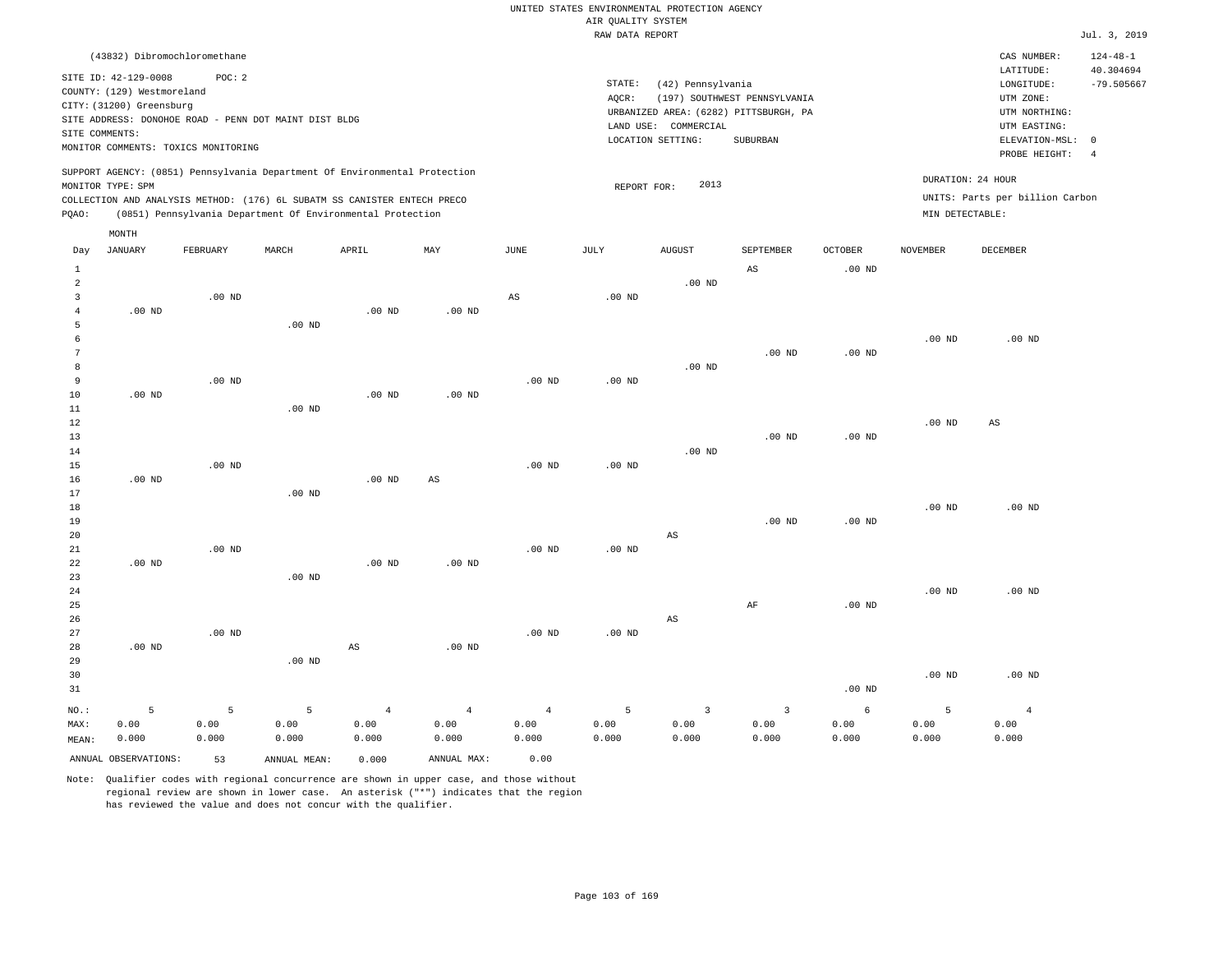| (43832) Dibromochloromethane                                                                                                                                                                                                                                |                                                                                                                                                                        | $124 - 48 - 1$<br>CAS NUMBER:                                                                                                                 |
|-------------------------------------------------------------------------------------------------------------------------------------------------------------------------------------------------------------------------------------------------------------|------------------------------------------------------------------------------------------------------------------------------------------------------------------------|-----------------------------------------------------------------------------------------------------------------------------------------------|
| SITE ID: 42-129-0008<br>POC:2<br>COUNTY: (129) Westmoreland<br>CITY: (31200) Greensburg<br>SITE ADDRESS: DONOHOE ROAD - PENN DOT MAINT DIST BLDG<br>SITE COMMENTS:<br>MONITOR COMMENTS: TOXICS MONITORING                                                   | STATE:<br>(42) Pennsylvania<br>(197) SOUTHWEST PENNSYLVANIA<br>AOCR:<br>URBANIZED AREA: (6282) PITTSBURGH, PA<br>LAND USE: COMMERCIAL<br>LOCATION SETTING:<br>SUBURBAN | 40.304694<br>LATITUDE:<br>$-79.505667$<br>LONGITUDE:<br>UTM ZONE:<br>UTM NORTHING:<br>UTM EASTING:<br>ELEVATION-MSL: 0<br>PROBE HEIGHT:<br>-4 |
| SUPPORT AGENCY: (0851) Pennsylvania Department Of Environmental Protection<br>MONITOR TYPE: SPM<br>COLLECTION AND ANALYSIS METHOD: (176) 6L SUBATM SS CANISTER ENTECH PRECO<br>(0851) Pennsylvania Department Of Environmental Protection<br>POAO:<br>MONTH | 2014<br>REPORT FOR:                                                                                                                                                    | DURATION: 24 HOUR<br>UNITS: Parts per billion Carbon<br>MIN DETECTABLE:                                                                       |

| Day            | JANUARY              | FEBRUARY | MARCH             | APRIL    | $\mathtt{MAX}$ | JUNE                   | JULY              | <b>AUGUST</b> | SEPTEMBER         | OCTOBER           | NOVEMBER    | DECEMBER               |
|----------------|----------------------|----------|-------------------|----------|----------------|------------------------|-------------------|---------------|-------------------|-------------------|-------------|------------------------|
| $\mathbf{1}$   |                      |          |                   |          |                |                        |                   |               |                   |                   | $.00$ ND    | $.00$ ND               |
| $\overline{a}$ |                      |          |                   |          |                |                        |                   |               | .00 <sub>ND</sub> | .00 <sub>ND</sub> |             |                        |
| 3              |                      |          |                   |          |                |                        |                   | .00 $ND$      |                   |                   |             |                        |
| $\overline{4}$ |                      | $.00$ ND |                   |          |                | $.00$ ND               | .00 <sub>ND</sub> |               |                   |                   |             |                        |
| 5              | $.00$ ND             |          |                   | $.00$ ND | $.00$ ND       |                        |                   |               |                   |                   |             |                        |
| 6              |                      |          | $.00$ ND          |          |                |                        |                   |               |                   |                   |             |                        |
| 7              |                      |          |                   |          |                |                        |                   |               |                   |                   | $.00$ ND    | $.00$ ND               |
| 8              |                      |          |                   |          |                |                        |                   |               | $.00$ ND          | $.00$ ND          |             |                        |
| 9              |                      |          |                   |          |                |                        |                   | $.00$ ND      |                   |                   |             |                        |
| $10$           |                      | $.00$ ND |                   |          |                | $\mathbb{A}\mathbb{S}$ | $.00$ ND          |               |                   |                   |             |                        |
| $11\,$         | $.00$ ND             |          |                   | .00 $ND$ | $.00$ ND       |                        |                   |               |                   |                   |             |                        |
| 12             |                      |          | .00 <sub>ND</sub> |          |                |                        |                   |               |                   |                   |             |                        |
| 13             |                      |          |                   |          |                |                        |                   |               |                   |                   | $.00$ ND    | AF                     |
| 14             |                      |          |                   |          |                |                        |                   |               | $.00$ ND          | AS                |             |                        |
| 15             |                      |          |                   |          |                |                        |                   | $.00$ ND      |                   |                   |             |                        |
| 16             |                      | $.00$ ND |                   |          |                | $.00$ ND               | .00 <sub>ND</sub> |               |                   |                   |             |                        |
| 17             | AF                   |          |                   | $.00$ ND | $.00$ ND       |                        |                   |               |                   |                   |             |                        |
| 18             |                      |          | $.00$ ND          |          |                |                        |                   |               |                   |                   |             |                        |
| 19             |                      |          |                   |          |                |                        |                   |               |                   |                   | $.00$ ND    | $.00$ ND               |
| 20             |                      |          |                   |          |                |                        |                   |               | $.00$ ND          | $.00$ ND          |             |                        |
| $2\sqrt{1}$    |                      |          |                   |          |                |                        |                   | .00 $ND$      |                   |                   |             |                        |
| 22             |                      | $.00$ ND |                   |          |                | $.00$ ND               | $.00$ ND          |               |                   |                   |             |                        |
| 23<br>24       | $.00$ ND             |          | $.00$ ND          | $.00$ ND | $.00$ ND       |                        |                   |               |                   |                   |             |                        |
| 25             |                      |          |                   |          |                |                        |                   |               |                   |                   | $.00$ ND    | $.00$ ND               |
| 26             |                      |          |                   |          |                |                        |                   |               | $.00$ ND          | $.00$ ND          |             |                        |
| 27             |                      |          |                   |          |                |                        |                   | $.00$ ND      |                   |                   |             |                        |
| 28             |                      | $.00$ ND |                   |          |                | $.00$ ND               | $.00$ ND          |               |                   |                   |             |                        |
| 29             | AF                   |          |                   | .00 $ND$ | $.00$ ND       |                        |                   |               |                   |                   |             |                        |
| 30             |                      |          | $.00$ ND          |          |                |                        |                   |               |                   |                   |             |                        |
| 31             |                      |          |                   |          |                |                        |                   |               |                   |                   |             | $\mathbb{A}\mathbb{S}$ |
|                |                      |          |                   |          |                |                        |                   |               |                   |                   |             |                        |
| $NO.$ :        | $\overline{3}$       | 5        | 5                 | 5        | 5              | $\overline{4}$         | 5                 | 5             | 5                 | $\overline{4}$    | $\mathsf S$ | $\overline{4}$         |
| MAX:           | 0.00                 | 0.00     | 0.00              | 0.00     | 0.00           | 0.00                   | 0.00              | 0.00          | 0.00              | 0.00              | 0.00        | 0.00                   |
| MEAN:          | 0.000                | 0.000    | 0.000             | 0.000    | 0.000          | 0.000                  | 0.000             | 0.000         | 0.000             | 0.000             | 0.000       | 0.000                  |
|                | ANNUAL OBSERVATIONS: | 55       | ANNUAL MEAN:      | 0.000    | ANNUAL MAX:    | 0.00                   |                   |               |                   |                   |             |                        |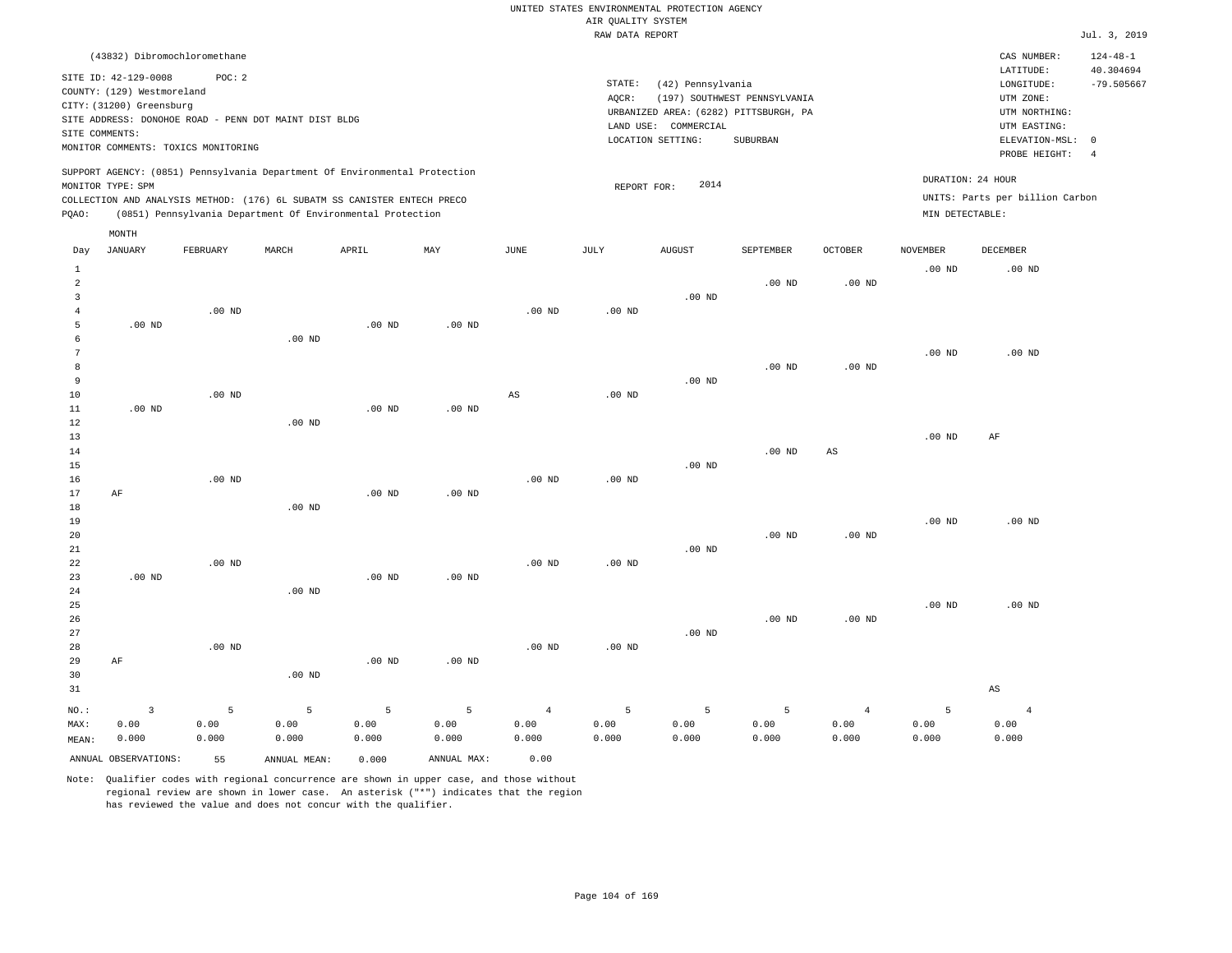# RAW DATA REPORT **FOUND ASSESSED ASSESSED A**  $J$ ul. 3, 2019 UNITED STATES ENVIRONMENTAL PROTECTION AGENCY AIR QUALITY SYSTEM

| (43832) Dibromochloromethane                                                                                                                                                                                                                                |                                                                                                                                                                        | CAS NUMBER:                                                                                                | $124 - 48 - 1$            |
|-------------------------------------------------------------------------------------------------------------------------------------------------------------------------------------------------------------------------------------------------------------|------------------------------------------------------------------------------------------------------------------------------------------------------------------------|------------------------------------------------------------------------------------------------------------|---------------------------|
| SITE ID: 42-129-0008<br>POC: 2<br>COUNTY: (129) Westmoreland<br>CITY: (31200) Greensburg<br>SITE ADDRESS: DONOHOE ROAD - PENN DOT MAINT DIST BLDG<br>SITE COMMENTS:<br>MONITOR COMMENTS: TOXICS MONITORING                                                  | STATE:<br>(42) Pennsylvania<br>(197) SOUTHWEST PENNSYLVANIA<br>AOCR:<br>URBANIZED AREA: (6282) PITTSBURGH, PA<br>LAND USE: COMMERCIAL<br>LOCATION SETTING:<br>SUBURBAN | LATITUDE:<br>LONGITUDE:<br>UTM ZONE:<br>UTM NORTHING:<br>UTM EASTING:<br>ELEVATION-MSL: 0<br>PROBE HEIGHT: | 40.304694<br>$-79.505667$ |
| SUPPORT AGENCY: (0851) Pennsylvania Department Of Environmental Protection<br>MONITOR TYPE: SPM<br>COLLECTION AND ANALYSIS METHOD: (176) 6L SUBATM SS CANISTER ENTECH PRECO<br>(0851) Pennsylvania Department Of Environmental Protection<br>POAO:<br>MONTH | 2015<br>REPORT FOR:                                                                                                                                                    | DURATION: 24 HOUR<br>UNITS: Parts per billion Carbon<br>MIN DETECTABLE:                                    |                           |

|                |               |               |                |                        |               |                |                                       |                   |                |                   | DECEMBER      |
|----------------|---------------|---------------|----------------|------------------------|---------------|----------------|---------------------------------------|-------------------|----------------|-------------------|---------------|
|                |               | $.00$ ND      |                |                        |               |                |                                       |                   |                |                   |               |
|                |               |               |                |                        |               |                |                                       |                   |                | .00 <sub>ND</sub> | $.00$ ND      |
|                |               |               |                |                        |               |                |                                       | .00 <sub>ND</sub> | $.00$ ND       |                   |               |
|                |               |               |                |                        |               |                | $.00$ ND                              |                   |                |                   |               |
|                | $\rm AF$      |               |                |                        | $.00$ ND      | $.00$ ND       |                                       |                   |                |                   |               |
| $.00$ ND       |               |               | $\rm AF$       |                        |               |                |                                       |                   |                |                   |               |
|                |               | $.00$ ND      |                |                        |               |                |                                       |                   |                |                   |               |
|                |               |               |                |                        |               |                |                                       |                   |                | $.00$ ND          | $.00$ ND      |
|                |               |               |                |                        |               |                |                                       | $.00$ ND          | $.00$ ND       |                   |               |
|                |               |               |                |                        |               |                | $.00$ ND                              |                   |                |                   |               |
|                | $.00$ ND      |               |                |                        | $.00$ ND      | AS             |                                       |                   |                |                   |               |
| $.00$ ND       |               |               | $.00$ ND       | $.00$ ND               |               |                |                                       |                   |                |                   |               |
|                |               | $.00$ ND      |                |                        |               |                |                                       |                   |                |                   |               |
|                |               |               |                |                        |               |                |                                       |                   |                | $.00$ ND          | $.00$ ND      |
|                |               |               |                |                        |               |                |                                       | $.00$ ND          | $.00$ ND       |                   |               |
|                |               |               |                |                        |               |                | $\rm AF$                              |                   |                |                   |               |
|                | $.00$ ND      |               |                |                        | $.00$ ND      | $.00$ ND       |                                       |                   |                |                   |               |
| $.00$ ND       |               |               | .00 $ND$       | $\mathbb{A}\mathbb{S}$ |               |                |                                       |                   |                |                   |               |
|                |               | $.00$ ND      |                |                        |               |                |                                       |                   |                |                   |               |
|                |               |               |                |                        |               |                |                                       |                   |                | $.00~\mathrm{ND}$ | $.00$ ND      |
|                |               |               |                |                        |               |                |                                       | $.00$ ND          | AF             |                   |               |
|                |               |               |                |                        |               |                | $.00$ ND                              |                   |                |                   |               |
|                | $.00$ ND      |               |                |                        | $.00$ ND      | $.00$ ND       |                                       |                   |                |                   |               |
| $\rm AF$       |               |               | $.00$ ND       | $.00$ ND               |               |                |                                       |                   |                |                   |               |
|                |               | $.00$ ND      |                |                        |               |                |                                       |                   |                |                   |               |
|                |               |               |                |                        |               |                |                                       |                   |                | $.00$ ND          | $.00$ ND      |
|                |               |               |                |                        |               |                |                                       | $.00$ ND          | $.00$ ND       |                   |               |
|                |               |               |                |                        |               |                | $.00$ ND                              |                   |                |                   |               |
|                |               |               |                |                        |               |                |                                       |                   |                |                   |               |
|                |               |               |                |                        | $.00$ ND      | $.00$ ND       |                                       |                   |                |                   |               |
| $.00$ ND       |               |               | $.00$ ND       | $\rm AF$               |               |                |                                       |                   |                |                   |               |
|                |               | $.00$ ND      |                |                        |               |                |                                       |                   |                |                   |               |
|                |               |               |                |                        |               |                |                                       |                   |                |                   |               |
| $\overline{4}$ | $\mathsf 3$   | $\epsilon$    | $\overline{4}$ | $\sqrt{2}$             | 5             | $\overline{4}$ | $\overline{4}$                        | $\mathsf S$       | $\overline{4}$ | 5                 | 5             |
| 0.00<br>0.000  | 0.00<br>0.000 | 0.00<br>0.000 | 0.00<br>0.000  | 0.00<br>0.000          | 0.00<br>0.000 | 0.00<br>0.000  | 0.00<br>0.000                         | 0.00<br>0.000     | 0.00<br>0.000  | 0.00<br>0.000     | 0.00<br>0.000 |
|                | JANUARY       | FEBRUARY      |                |                        | AS            |                | APRIL<br>MAY<br>JUNE<br>JULY<br>MARCH | AUGUST            | SEPTEMBER      | OCTOBER           | NOVEMBER      |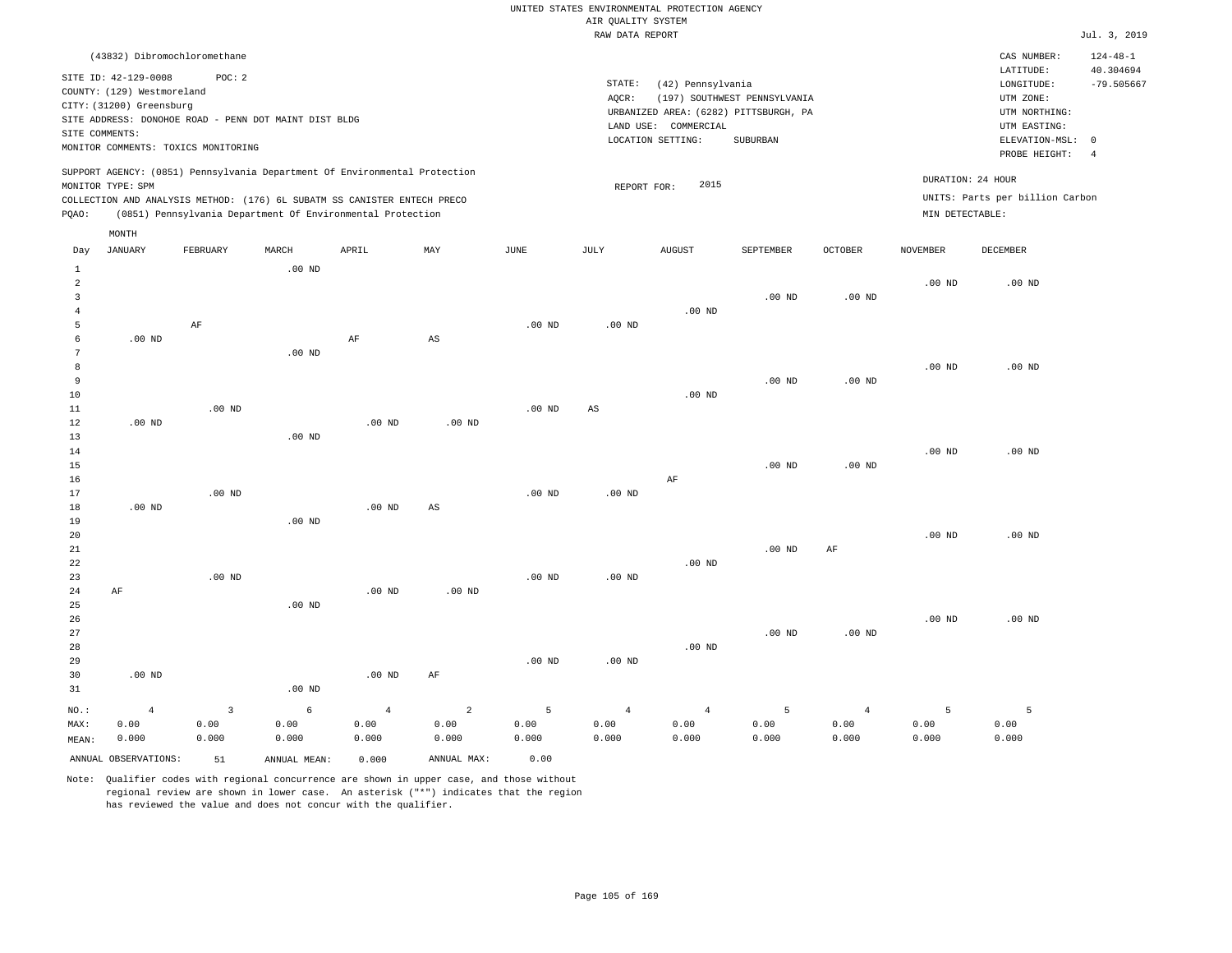| (43838) trans-1,2-Dichloroethylene                                                                                                                                                                                                                          |                                                                                                                                                                        |                                      | CAS NUMBER:                                                                                                | $156 - 60 - 5$                  |
|-------------------------------------------------------------------------------------------------------------------------------------------------------------------------------------------------------------------------------------------------------------|------------------------------------------------------------------------------------------------------------------------------------------------------------------------|--------------------------------------|------------------------------------------------------------------------------------------------------------|---------------------------------|
| SITE ID: 42-129-0008<br>POC:2<br>COUNTY: (129) Westmoreland<br>CITY: (31200) Greensburg<br>SITE ADDRESS: DONOHOE ROAD - PENN DOT MAINT DIST BLDG<br>SITE COMMENTS:<br>MONITOR COMMENTS: TOXICS MONITORING                                                   | STATE:<br>(42) Pennsylvania<br>(197) SOUTHWEST PENNSYLVANIA<br>AOCR:<br>URBANIZED AREA: (6282) PITTSBURGH, PA<br>LAND USE: COMMERCIAL<br>LOCATION SETTING:<br>SUBURBAN |                                      | LATITUDE:<br>LONGITUDE:<br>UTM ZONE:<br>UTM NORTHING:<br>UTM EASTING:<br>ELEVATION-MSL: 0<br>PROBE HEIGHT: | 40.304694<br>$-79.505667$<br>-4 |
| SUPPORT AGENCY: (0851) Pennsylvania Department Of Environmental Protection<br>MONITOR TYPE: SPM<br>COLLECTION AND ANALYSIS METHOD: (176) 6L SUBATM SS CANISTER ENTECH PRECO<br>(0851) Pennsylvania Department Of Environmental Protection<br>POAO:<br>MONTH | 2013<br>REPORT FOR:                                                                                                                                                    | DURATION: 24 HOUR<br>MIN DETECTABLE: | UNITS: Parts per billion Carbon                                                                            |                                 |

| Day                  | <b>JANUARY</b> | FEBRUARY | MARCH             | APRIL          | MAY                    | $_{\rm JUNE}$  | JULY     | ${\tt AUGUST}$          | SEPTEMBER               | OCTOBER           | NOVEMBER | DECEMBER       |
|----------------------|----------------|----------|-------------------|----------------|------------------------|----------------|----------|-------------------------|-------------------------|-------------------|----------|----------------|
| $\mathbf{1}$         |                |          |                   |                |                        |                |          |                         | $_{\rm AS}$             | $.00$ ND          |          |                |
| $\overline{a}$       |                |          |                   |                |                        |                |          | $.00$ ND                |                         |                   |          |                |
| 3                    |                | $.00$ ND |                   |                |                        | $_{\rm AS}$    | $.00$ ND |                         |                         |                   |          |                |
| $\overline{4}$       | $.00$ ND       |          |                   | $.00$ ND       | $.00$ ND               |                |          |                         |                         |                   |          |                |
| 5                    |                |          | .00 <sub>ND</sub> |                |                        |                |          |                         |                         |                   |          |                |
| 6                    |                |          |                   |                |                        |                |          |                         |                         |                   | $.00$ ND | $.00$ ND       |
| $7\phantom{.0}$<br>8 |                |          |                   |                |                        |                |          | $.00$ ND                | $.00$ ND                | .00 <sub>ND</sub> |          |                |
| 9                    |                | $.00$ ND |                   |                |                        | $.00$ ND       | $.00$ ND |                         |                         |                   |          |                |
| 10                   | $.00$ ND       |          |                   | $.00$ ND       | $.00$ ND               |                |          |                         |                         |                   |          |                |
| 11                   |                |          | .00 <sub>ND</sub> |                |                        |                |          |                         |                         |                   |          |                |
| 12                   |                |          |                   |                |                        |                |          |                         |                         |                   | $.00$ ND | AS             |
| 13                   |                |          |                   |                |                        |                |          |                         | $.00$ ND                | $.00$ ND          |          |                |
| 14                   |                |          |                   |                |                        |                |          | $.00$ ND                |                         |                   |          |                |
| 15                   |                | $.00$ ND |                   |                |                        | $.00$ ND       | $.00$ ND |                         |                         |                   |          |                |
| 16                   | $.00$ ND       |          |                   | $.00$ ND       | $\mathbb{A}\mathbb{S}$ |                |          |                         |                         |                   |          |                |
| 17                   |                |          | .01 SQ            |                |                        |                |          |                         |                         |                   |          |                |
| 18                   |                |          |                   |                |                        |                |          |                         |                         |                   | $.00$ ND | $.00$ ND       |
| 19                   |                |          |                   |                |                        |                |          |                         | $.00$ ND                | $.00$ ND          |          |                |
| 20                   |                |          |                   |                |                        |                |          | AS                      |                         |                   |          |                |
| $2\sqrt{1}$          |                | $.00$ ND |                   |                |                        | $.00$ ND       | $.00$ ND |                         |                         |                   |          |                |
| 22                   | $.00$ ND       |          |                   | $.00$ ND       | $.00$ ND               |                |          |                         |                         |                   |          |                |
| 23                   |                |          | .00 <sub>ND</sub> |                |                        |                |          |                         |                         |                   |          |                |
| $2\,4$<br>25         |                |          |                   |                |                        |                |          |                         | $\rm AF$                | .00 <sub>ND</sub> | $.00$ ND | $.00$ ND       |
| 26                   |                |          |                   |                |                        |                |          | $\mathbb{A}\mathbb{S}$  |                         |                   |          |                |
| 27                   |                | $.00$ ND |                   |                |                        | $.00$ ND       | $.00$ ND |                         |                         |                   |          |                |
| 28                   | $.00$ ND       |          |                   | AS             | $.00$ ND               |                |          |                         |                         |                   |          |                |
| 29                   |                |          | .00 <sub>ND</sub> |                |                        |                |          |                         |                         |                   |          |                |
| 30                   |                |          |                   |                |                        |                |          |                         |                         |                   | $.00$ ND | $.00$ ND       |
| 31                   |                |          |                   |                |                        |                |          |                         |                         | .00 <sub>ND</sub> |          |                |
| $_{\rm NO.}$ :       | 5              | 5        | 5                 | $\overline{4}$ | $\overline{4}$         | $\overline{4}$ | 5        | $\overline{\mathbf{3}}$ | $\overline{\mathbf{3}}$ | $6\overline{6}$   | 5        | $\overline{4}$ |
| MAX:                 | 0.00           | 0.00     | $\ldots$ 0.1      | 0.00           | 0.00                   | 0.00           | 0.00     | 0.00                    | 0.00                    | 0.00              | 0.00     | 0.00           |
| MEAN:                | 0.000          | 0.000    | .002              | 0.000          | 0.000                  | 0.000          | 0.000    | 0.000                   | 0.000                   | 0.000             | 0.000    | 0.000          |
|                      |                |          |                   |                |                        |                |          |                         |                         |                   |          |                |

ANNUAL OBSERVATIONS:  $\begin{array}{ccc} 53 & 2000 & 0.000 \end{array}$  ANNUAL MAX: . .01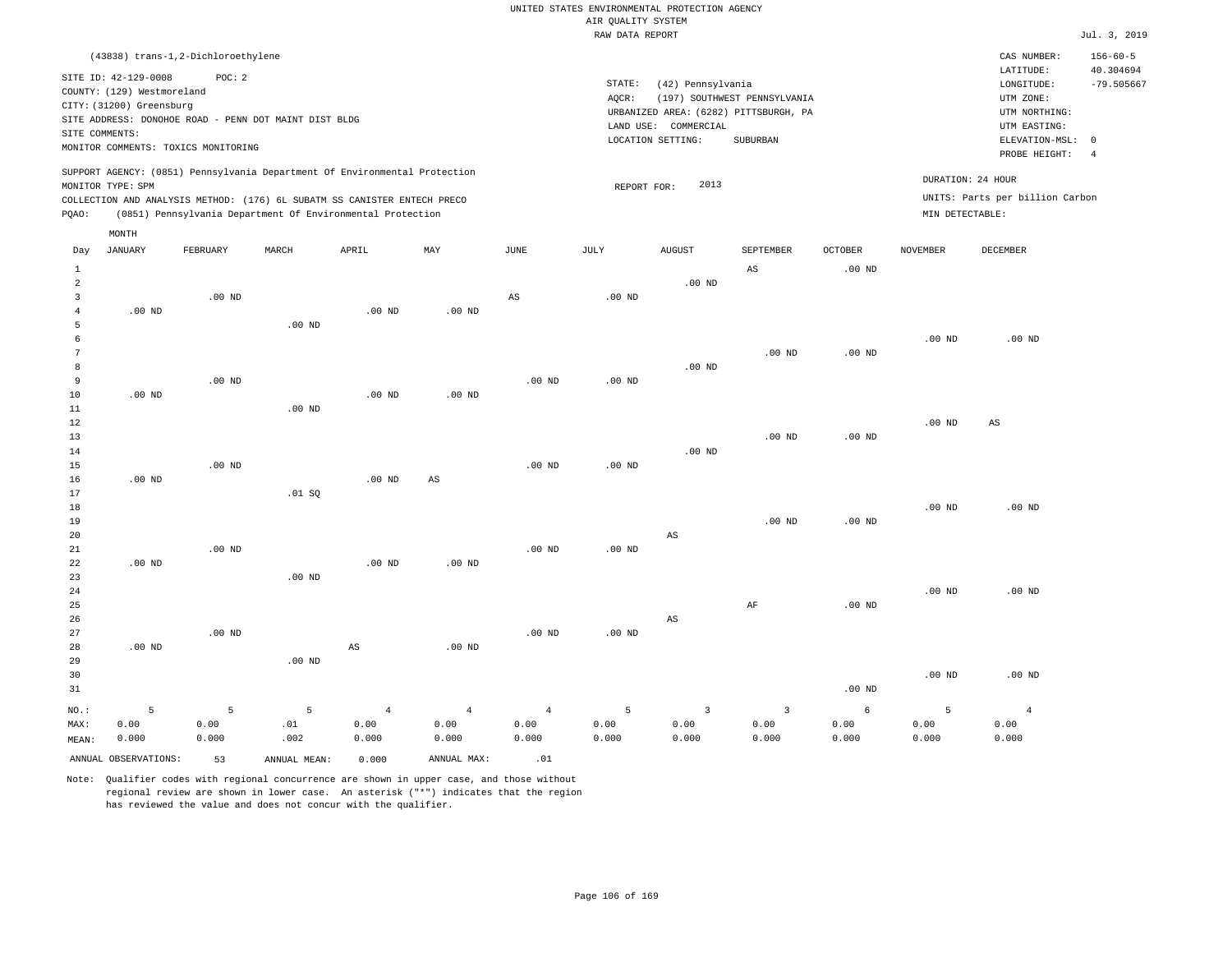| (43838) trans-1,2-Dichloroethylene                                                                                                                                                                                                                          |                                                                                                                                                                        | $156 - 60 - 5$<br>CAS NUMBER:                                                                                                                |  |
|-------------------------------------------------------------------------------------------------------------------------------------------------------------------------------------------------------------------------------------------------------------|------------------------------------------------------------------------------------------------------------------------------------------------------------------------|----------------------------------------------------------------------------------------------------------------------------------------------|--|
| SITE ID: 42-129-0008<br>POC: 2<br>COUNTY: (129) Westmoreland<br>CITY: (31200) Greensburg<br>SITE ADDRESS: DONOHOE ROAD - PENN DOT MAINT DIST BLDG<br>SITE COMMENTS:<br>MONITOR COMMENTS: TOXICS MONITORING                                                  | STATE:<br>(42) Pennsylvania<br>(197) SOUTHWEST PENNSYLVANIA<br>AOCR:<br>URBANIZED AREA: (6282) PITTSBURGH, PA<br>LAND USE: COMMERCIAL<br>LOCATION SETTING:<br>SUBURBAN | 40.304694<br>LATITUDE:<br>$-79.505667$<br>LONGITUDE:<br>UTM ZONE:<br>UTM NORTHING:<br>UTM EASTING:<br>ELEVATION-MSL: 0<br>PROBE HEIGHT:<br>4 |  |
| SUPPORT AGENCY: (0851) Pennsylvania Department Of Environmental Protection<br>MONITOR TYPE: SPM<br>COLLECTION AND ANALYSIS METHOD: (176) 6L SUBATM SS CANISTER ENTECH PRECO<br>(0851) Pennsylvania Department Of Environmental Protection<br>POAO:<br>MONTH | 2014<br>REPORT FOR:                                                                                                                                                    | DURATION: 24 HOUR<br>UNITS: Parts per billion Carbon<br>MIN DETECTABLE:                                                                      |  |

| Day            | <b>JANUARY</b>       | FEBRUARY | MARCH        | APRIL             | $\ensuremath{\text{MAX}}$ | $_{\rm JUNE}$     | $\mathtt{JULY}$ | AUGUST   | SEPTEMBER      | OCTOBER                | NOVEMBER    | $\tt DECEMBER$    |
|----------------|----------------------|----------|--------------|-------------------|---------------------------|-------------------|-----------------|----------|----------------|------------------------|-------------|-------------------|
| $\mathbf{1}$   |                      |          |              |                   |                           |                   |                 |          |                |                        | $.00$ ND    | .00 <sub>ND</sub> |
| $\overline{a}$ |                      |          |              |                   |                           |                   |                 |          | $.00$ ND       | .00 $ND$               |             |                   |
| 3              |                      |          |              |                   |                           |                   |                 | $.00$ ND |                |                        |             |                   |
| $\overline{4}$ |                      | $.00$ ND |              |                   |                           | .00 <sub>ND</sub> | .00 $ND$        |          |                |                        |             |                   |
| 5              | $.00$ ND             |          |              | $.00$ ND          | .00 $ND$                  |                   |                 |          |                |                        |             |                   |
| 6              |                      |          | $.00$ ND     |                   |                           |                   |                 |          |                |                        |             |                   |
| $\overline{7}$ |                      |          |              |                   |                           |                   |                 |          |                |                        | $.00$ ND    | $.00$ ND          |
| 8              |                      |          |              |                   |                           |                   |                 |          | $.00$ ND       | $.00$ ND               |             |                   |
| 9              |                      |          |              |                   |                           |                   |                 | $.00$ ND |                |                        |             |                   |
| 10             |                      | $.00$ ND |              |                   |                           | $_{\rm AS}$       | $.00$ ND        |          |                |                        |             |                   |
| 11             | $.00$ ND             |          |              | .00 <sub>ND</sub> | $.00$ ND                  |                   |                 |          |                |                        |             |                   |
| 12             |                      |          | $.00$ ND     |                   |                           |                   |                 |          |                |                        |             |                   |
| 13             |                      |          |              |                   |                           |                   |                 |          |                |                        | $.00$ ND    | AF                |
| 14             |                      |          |              |                   |                           |                   |                 |          | $.00$ ND       | $\mathbb{A}\mathbb{S}$ |             |                   |
| 15             |                      |          |              |                   |                           |                   |                 | $.00$ ND |                |                        |             |                   |
| 16             |                      | $.00$ ND |              |                   |                           | .00 <sub>ND</sub> | .00 $ND$        |          |                |                        |             |                   |
| 17             | $\rm AF$             |          |              | $.00$ ND          | .00 $ND$                  |                   |                 |          |                |                        |             |                   |
| 18             |                      |          | $.00$ ND     |                   |                           |                   |                 |          |                |                        |             |                   |
| 19             |                      |          |              |                   |                           |                   |                 |          |                |                        | $.00$ ND    | $.00$ ND          |
| 20<br>21       |                      |          |              |                   |                           |                   |                 | $.00$ ND | $.00$ ND       | .00 <sub>ND</sub>      |             |                   |
| 22             |                      | $.00$ ND |              |                   |                           | $.00$ ND          | .00 $ND$        |          |                |                        |             |                   |
| 23             | $.00$ ND             |          |              | $.00$ ND          | .00 $ND$                  |                   |                 |          |                |                        |             |                   |
| 24             |                      |          | $.00$ ND     |                   |                           |                   |                 |          |                |                        |             |                   |
| $25\,$         |                      |          |              |                   |                           |                   |                 |          |                |                        | $.00$ ND    | $.00$ ND          |
| 26             |                      |          |              |                   |                           |                   |                 |          | $.00$ ND       | $.00$ ND               |             |                   |
| 27             |                      |          |              |                   |                           |                   |                 | $.00$ ND |                |                        |             |                   |
| 28             |                      | .12SQ    |              |                   |                           | $.00$ ND          | $.00$ ND        |          |                |                        |             |                   |
| 29             | $\rm AF$             |          |              | $.00$ ND          | $.00$ ND                  |                   |                 |          |                |                        |             |                   |
| 30             |                      |          | $.00$ ND     |                   |                           |                   |                 |          |                |                        |             |                   |
| 31             |                      |          |              |                   |                           |                   |                 |          |                |                        |             | $_{\rm AS}$       |
| $_{\rm NO.}$ : | $\overline{3}$       | 5        | 5            | 5                 | 5                         | $\overline{4}$    | 5               | 5        | $\overline{5}$ | $\overline{4}$         | $\mathsf S$ | $\overline{4}$    |
| MAX:           | 0.00                 | $.12\,$  | 0.00         | 0.00              | 0.00                      | 0.00              | 0.00            | 0.00     | 0.00           | 0.00                   | 0.00        | 0.00              |
| MEAN:          | 0.000                | .024     | 0.000        | 0.000             | 0.000                     | 0.000             | 0.000           | 0.000    | 0.000          | 0.000                  | 0.000       | 0.000             |
|                | ANNUAL OBSERVATIONS: | 55       | ANNUAL MEAN: | .002              | ANNUAL MAX:               | .12               |                 |          |                |                        |             |                   |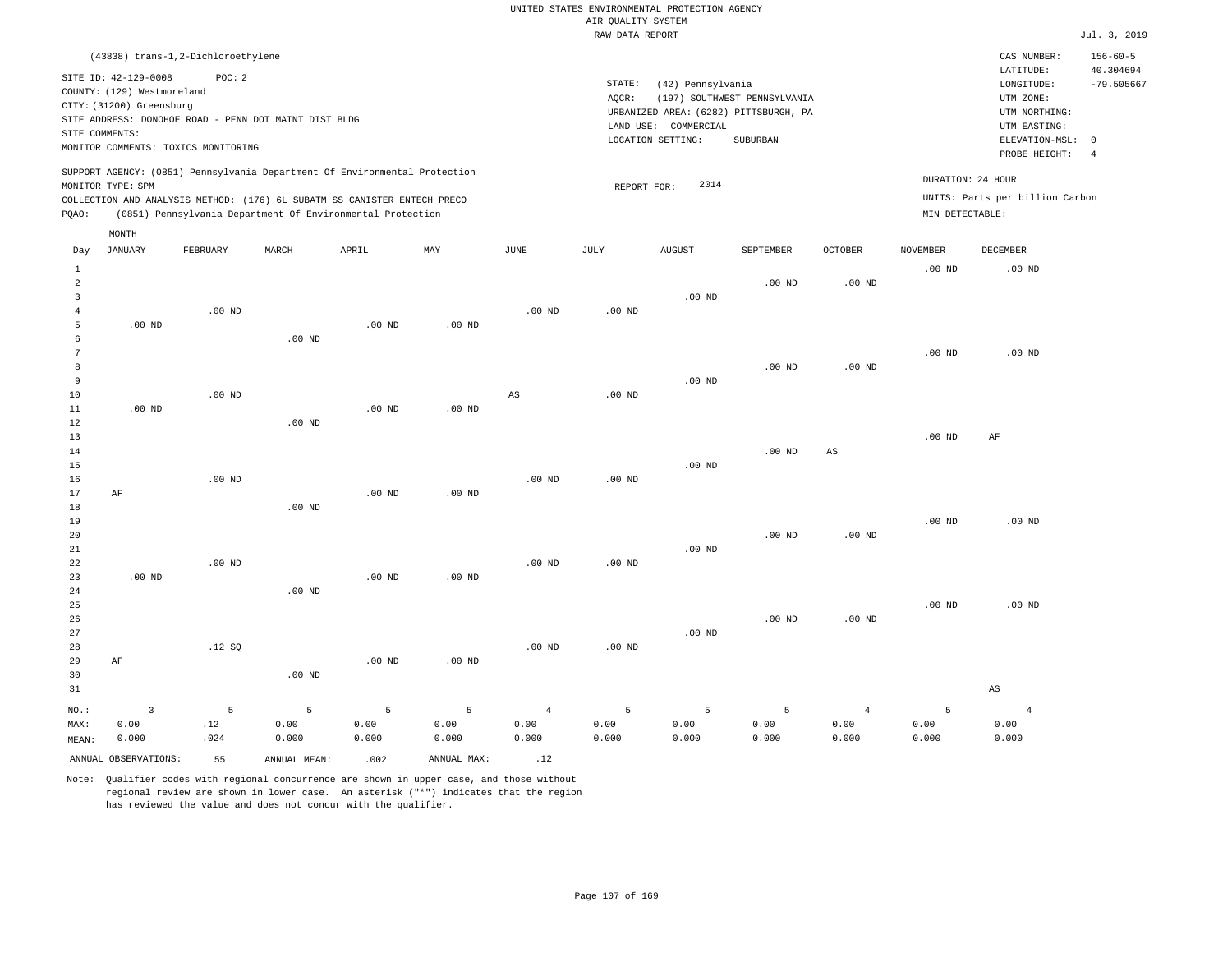| (43838) trans-1,2-Dichloroethylene                                                                                                                                                                                                                 |                                                                                                                                                                        | $156 - 60 - 5$<br>CAS NUMBER:                                                                                                           |
|----------------------------------------------------------------------------------------------------------------------------------------------------------------------------------------------------------------------------------------------------|------------------------------------------------------------------------------------------------------------------------------------------------------------------------|-----------------------------------------------------------------------------------------------------------------------------------------|
| SITE ID: 42-129-0008<br>POC:2<br>COUNTY: (129) Westmoreland<br>CITY: (31200) Greensburg<br>SITE ADDRESS: DONOHOE ROAD - PENN DOT MAINT DIST BLDG<br>SITE COMMENTS:<br>MONITOR COMMENTS: TOXICS MONITORING                                          | STATE:<br>(42) Pennsylvania<br>(197) SOUTHWEST PENNSYLVANIA<br>AOCR:<br>URBANIZED AREA: (6282) PITTSBURGH, PA<br>LAND USE: COMMERCIAL<br>LOCATION SETTING:<br>SUBURBAN | 40.304694<br>LATITUDE:<br>$-79.505667$<br>LONGITUDE:<br>UTM ZONE:<br>UTM NORTHING:<br>UTM EASTING:<br>ELEVATION-MSL: 0<br>PROBE HEIGHT: |
| SUPPORT AGENCY: (0851) Pennsylvania Department Of Environmental Protection<br>MONITOR TYPE: SPM<br>COLLECTION AND ANALYSIS METHOD: (176) 6L SUBATM SS CANISTER ENTECH PRECO<br>(0851) Pennsylvania Department Of Environmental Protection<br>POAO: | 2015<br>REPORT FOR:                                                                                                                                                    | DURATION: 24 HOUR<br>UNITS: Parts per billion Carbon<br>MIN DETECTABLE:                                                                 |

|                | $\texttt{MONTH}$     |              |              |          |                        |          |             |               |           |                |                   |                   |
|----------------|----------------------|--------------|--------------|----------|------------------------|----------|-------------|---------------|-----------|----------------|-------------------|-------------------|
| Day            | JANUARY              | FEBRUARY     | MARCH        | APRIL    | MAY                    | JUNE     | JULY        | <b>AUGUST</b> | SEPTEMBER | OCTOBER        | NOVEMBER          | DECEMBER          |
| $\mathbf{1}$   |                      |              | $.00$ ND     |          |                        |          |             |               |           |                |                   |                   |
| $\overline{a}$ |                      |              |              |          |                        |          |             |               |           |                | $.00$ ND          | $.00$ ND          |
| 3              |                      |              |              |          |                        |          |             |               | $.00$ ND  | $.00$ ND       |                   |                   |
| $\overline{4}$ |                      |              |              |          |                        |          |             | $.00$ ND      |           |                |                   |                   |
| 5              |                      | AF           |              |          |                        | $.00$ ND | $.00$ ND    |               |           |                |                   |                   |
| 6              | $.00$ ND             |              |              | $\rm AF$ | $\mathbb{A}\mathbb{S}$ |          |             |               |           |                |                   |                   |
| 7              |                      |              | $.00$ ND     |          |                        |          |             |               |           |                |                   |                   |
| 8              |                      |              |              |          |                        |          |             |               |           |                | $.00$ ND          | $.00$ ND          |
| $\overline{9}$ |                      |              |              |          |                        |          |             |               | $.00$ ND  | $.00$ ND       |                   |                   |
| 10             |                      |              |              |          |                        |          |             | $.00$ ND      |           |                |                   |                   |
| 11             |                      | $.00$ ND     |              |          |                        | $.00$ ND | $_{\rm AS}$ |               |           |                |                   |                   |
| 12             | $.00$ ND             |              |              | $.00$ ND | $.00$ ND               |          |             |               |           |                |                   |                   |
| 13             |                      |              | $.00$ ND     |          |                        |          |             |               |           |                |                   |                   |
| 14             |                      |              |              |          |                        |          |             |               |           |                | .00 <sub>ND</sub> | $.00$ ND          |
| 15             |                      |              |              |          |                        |          |             |               | $.00$ ND  | $.00$ ND       |                   |                   |
| 16             |                      |              |              |          |                        |          |             | $\rm AF$      |           |                |                   |                   |
| 17             |                      | $.00$ ND     |              |          |                        | $.00$ ND | $.00$ ND    |               |           |                |                   |                   |
| 18             | $.00$ ND             |              |              | .00 $ND$ | AS                     |          |             |               |           |                |                   |                   |
| 19<br>20       |                      |              | $.00$ ND     |          |                        |          |             |               |           |                | $.00$ ND          | .00 <sub>ND</sub> |
| 21             |                      |              |              |          |                        |          |             |               | $.00$ ND  | AF             |                   |                   |
| 22             |                      |              |              |          |                        |          |             | $.00$ ND      |           |                |                   |                   |
| 23             |                      | $.00$ ND     |              |          |                        | $.00$ ND | $.00$ ND    |               |           |                |                   |                   |
| 24             | $\rm AF$             |              |              | $.00$ ND | .00 <sub>ND</sub>      |          |             |               |           |                |                   |                   |
| 25             |                      |              | $.00$ ND     |          |                        |          |             |               |           |                |                   |                   |
| 26             |                      |              |              |          |                        |          |             |               |           |                | $.00$ ND          | .00 <sub>ND</sub> |
| 27             |                      |              |              |          |                        |          |             |               | $.00$ ND  | $.00$ ND       |                   |                   |
| 28             |                      |              |              |          |                        |          |             | $.00$ ND      |           |                |                   |                   |
| 29             |                      |              |              |          |                        | $.00$ ND | $.00$ ND    |               |           |                |                   |                   |
| 30             | $.00$ ND             |              |              | $.00$ ND | $\rm AF$               |          |             |               |           |                |                   |                   |
| 31             |                      |              | $.00$ ND     |          |                        |          |             |               |           |                |                   |                   |
| NO.:           | $\sqrt{4}$           | $\mathbf{3}$ | 6            | $\bf{4}$ | $\sqrt{2}$             | 5        | $\sqrt{4}$  | $\sqrt{4}$    | 5         | $\overline{4}$ | 5                 | 5                 |
| MAX:           | 0.00                 | 0.00         | 0.00         | 0.00     | 0.00                   | 0.00     | 0.00        | 0.00          | 0.00      | 0.00           | 0.00              | 0.00              |
| MEAN:          | 0.000                | 0.000        | 0.000        | 0.000    | 0.000                  | 0.000    | 0.000       | 0.000         | 0.000     | 0.000          | 0.000             | 0.000             |
|                | ANNUAL OBSERVATIONS: | 51           | ANNUAL MEAN: | 0.000    | ANNUAL MAX:            | 0.00     |             |               |           |                |                   |                   |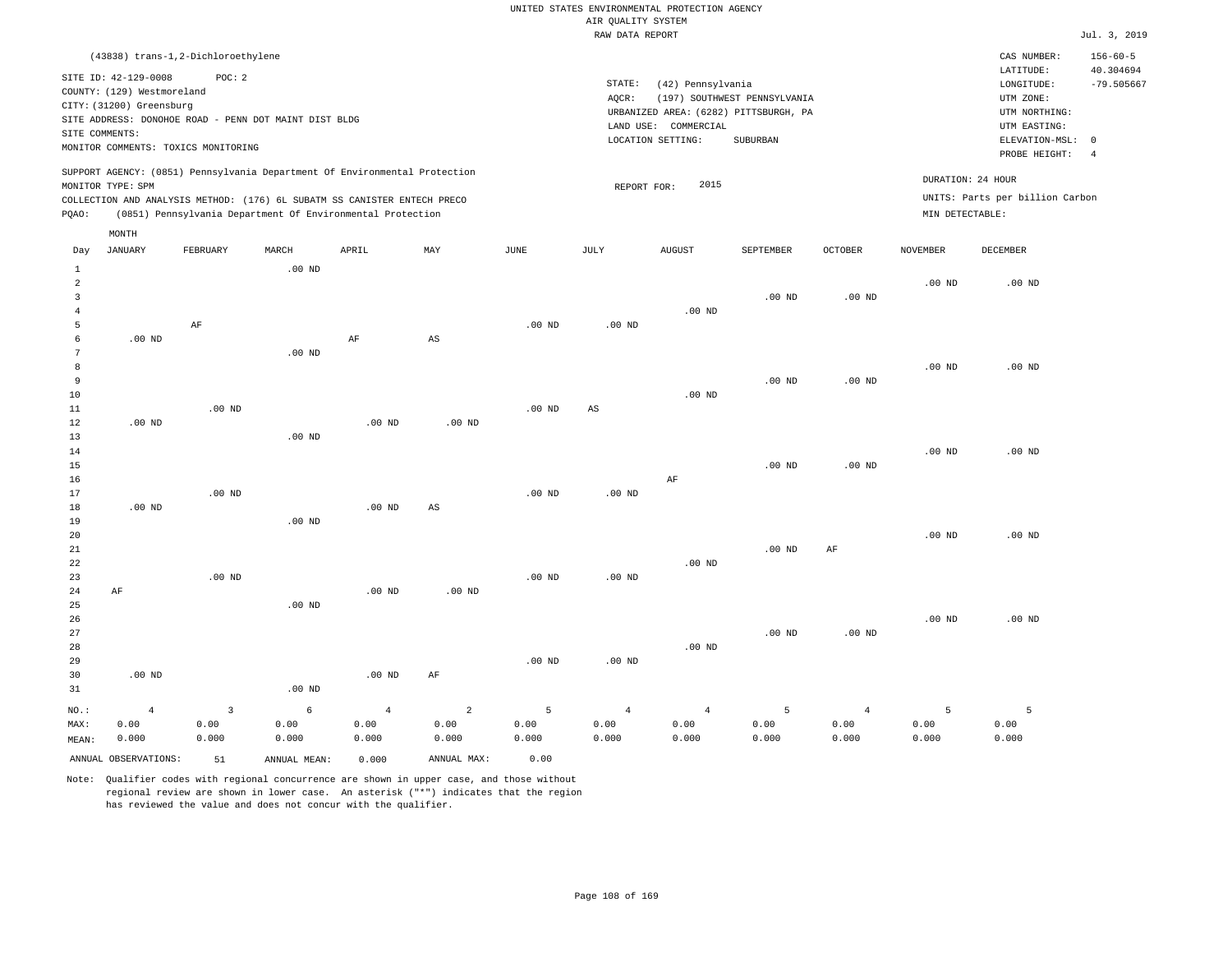|       |                                                        | (43839) cis-1.2-Dichloroethene                                             |       |       |     |      |                     |                   |                                       |                |                   | CAS NUMBER:                     | $156 - 59 - 2$ |
|-------|--------------------------------------------------------|----------------------------------------------------------------------------|-------|-------|-----|------|---------------------|-------------------|---------------------------------------|----------------|-------------------|---------------------------------|----------------|
|       | SITE ID: 42-129-0008                                   | POC: 2                                                                     |       |       |     |      |                     |                   |                                       |                |                   | LATITUDE:                       | 40.304694      |
|       | COUNTY: (129) Westmoreland<br>CITY: (31200) Greensburg |                                                                            |       |       |     |      | STATE:              | (42) Pennsylvania |                                       | $-79.505667$   |                   |                                 |                |
|       |                                                        |                                                                            |       |       |     |      | AOCR:               |                   | (197) SOUTHWEST PENNSYLVANIA          |                |                   | UTM ZONE:                       |                |
|       |                                                        | SITE ADDRESS: DONOHOE ROAD - PENN DOT MAINT DIST BLDG                      |       |       |     |      |                     |                   | URBANIZED AREA: (6282) PITTSBURGH, PA |                |                   |                                 |                |
|       | SITE COMMENTS:                                         |                                                                            |       |       |     |      | LAND USE:           | COMMERCIAL        |                                       |                |                   | UTM EASTING:                    |                |
|       |                                                        | MONITOR COMMENTS: TOXICS MONITORING                                        |       |       |     |      |                     | LOCATION SETTING: | SUBURBAN                              |                |                   | ELEVATION-MSL:                  | - 0            |
|       |                                                        |                                                                            |       |       |     |      |                     |                   |                                       |                |                   | PROBE HEIGHT:                   | -4             |
|       |                                                        | SUPPORT AGENCY: (0851) Pennsylvania Department Of Environmental Protection |       |       |     |      |                     |                   |                                       |                | DURATION: 24 HOUR |                                 |                |
|       | MONITOR TYPE: SPM                                      |                                                                            |       |       |     |      | 2013<br>REPORT FOR: |                   |                                       |                |                   |                                 |                |
|       |                                                        | COLLECTION AND ANALYSIS METHOD: (176) 6L SUBATM SS CANISTER ENTECH PRECO   |       |       |     |      |                     |                   |                                       |                |                   | UNITS: Parts per billion Carbon |                |
| POAO: |                                                        | (0851) Pennsylvania Department Of Environmental Protection                 |       |       |     |      |                     |                   |                                       |                | MIN DETECTABLE:   |                                 |                |
|       | MONTH                                                  |                                                                            |       |       |     |      |                     |                   |                                       |                |                   |                                 |                |
| Day   | JANUARY                                                | FEBRUARY                                                                   | MARCH | APRIL | MAY | JUNE | JULY                | <b>AUGUST</b>     | SEPTEMBER                             | <b>OCTOBER</b> | <b>NOVEMBER</b>   | DECEMBER                        |                |

| $\mathbf{1}$<br>$\,2$ |          |          |                   |                        |                        |             |                   | .00 $ND$                | AS                        | $.00$ ND          |                   |                        |
|-----------------------|----------|----------|-------------------|------------------------|------------------------|-------------|-------------------|-------------------------|---------------------------|-------------------|-------------------|------------------------|
| 3                     |          | $.00$ ND |                   |                        |                        | $_{\rm AS}$ | $.00$ ND          |                         |                           |                   |                   |                        |
| $\overline{4}$        | $.00$ ND |          |                   | .00 $ND$               | $.00$ ND               |             |                   |                         |                           |                   |                   |                        |
| 5                     |          |          | $.00$ ND          |                        |                        |             |                   |                         |                           |                   |                   |                        |
| 6                     |          |          |                   |                        |                        |             |                   |                         |                           |                   | $.00$ ND          | $.00$ ND               |
| 7                     |          |          |                   |                        |                        |             |                   |                         | $.00$ ND                  | .00 <sub>ND</sub> |                   |                        |
| 8                     |          |          |                   |                        |                        |             |                   | $.00$ ND                |                           |                   |                   |                        |
| 9                     |          | $.00$ ND |                   |                        |                        | $.00$ ND    | .00 <sub>ND</sub> |                         |                           |                   |                   |                        |
| $10$                  | $.00$ ND |          |                   | $.00$ ND               | $.00$ ND               |             |                   |                         |                           |                   |                   |                        |
| 11                    |          |          | $.00$ ND          |                        |                        |             |                   |                         |                           |                   |                   |                        |
| 12                    |          |          |                   |                        |                        |             |                   |                         |                           |                   | .00 $ND$          | $\mathbb{A}\mathbb{S}$ |
| 13                    |          |          |                   |                        |                        |             |                   |                         | $.00$ ND                  | $.00$ ND          |                   |                        |
| 14                    |          |          |                   |                        |                        |             |                   | $.00$ ND                |                           |                   |                   |                        |
| 15                    |          | $.00$ ND |                   |                        |                        | $.00$ ND    | $.00$ ND          |                         |                           |                   |                   |                        |
| 16                    | $.00$ ND |          |                   | $.00$ ND               | $\mathbb{A}\mathbb{S}$ |             |                   |                         |                           |                   |                   |                        |
| 17                    |          |          | .00 <sub>ND</sub> |                        |                        |             |                   |                         |                           |                   |                   |                        |
| 18                    |          |          |                   |                        |                        |             |                   |                         |                           |                   | .00 $ND$          | $.00$ ND               |
| 19                    |          |          |                   |                        |                        |             |                   |                         | $.00$ ND                  | $.00$ ND          |                   |                        |
| 20                    |          |          |                   |                        |                        |             |                   | AS                      |                           |                   |                   |                        |
| $2\sqrt{1}$           |          | $.00$ ND |                   |                        |                        | $.00$ ND    | .00 $ND$          |                         |                           |                   |                   |                        |
| 22                    | $.00$ ND |          |                   | .00 $ND$               | $.00$ ND               |             |                   |                         |                           |                   |                   |                        |
| 23                    |          |          | $.00$ ND          |                        |                        |             |                   |                         |                           |                   |                   |                        |
| 24                    |          |          |                   |                        |                        |             |                   |                         |                           |                   | $.00~\mathrm{ND}$ | $.00$ ND               |
| 25                    |          |          |                   |                        |                        |             |                   |                         | $\rm AF$                  | $.00$ ND          |                   |                        |
| 26                    |          |          |                   |                        |                        |             |                   | AS                      |                           |                   |                   |                        |
| 27                    |          | $.00$ ND |                   |                        |                        | $.00$ ND    | $.00$ ND          |                         |                           |                   |                   |                        |
| 28                    | $.00$ ND |          |                   | $\mathbb{A}\mathbb{S}$ | $.00$ ND               |             |                   |                         |                           |                   |                   |                        |
| 29                    |          |          | $.00$ ND          |                        |                        |             |                   |                         |                           |                   |                   |                        |
| 30                    |          |          |                   |                        |                        |             |                   |                         |                           |                   | $.00~\mathrm{ND}$ | $.00$ ND               |
| 31                    |          |          |                   |                        |                        |             |                   |                         |                           | $.00$ ND          |                   |                        |
| $NO.$ :               | 5        | 5        | 5                 | $\overline{4}$         | $\,4$                  | $\,4$       | 5                 | $\overline{\mathbf{3}}$ | $\ensuremath{\mathsf{3}}$ | $\epsilon$        | 5                 | $\overline{4}$         |
| MAX:                  | 0.00     | 0.00     | 0.00              | 0.00                   | 0.00                   | 0.00        | 0.00              | 0.00                    | 0.00                      | 0.00              | 0.00              | 0.00                   |
| MEAN:                 | 0.000    | 0.000    | 0.000             | 0.000                  | 0.000                  | 0.000       | 0.000             | 0.000                   | 0.000                     | 0.000             | 0.000             | 0.000                  |

ANNUAL OBSERVATIONS: 53 ANNUAL MEAN: 0.000 ANNUAL MAX: 0.00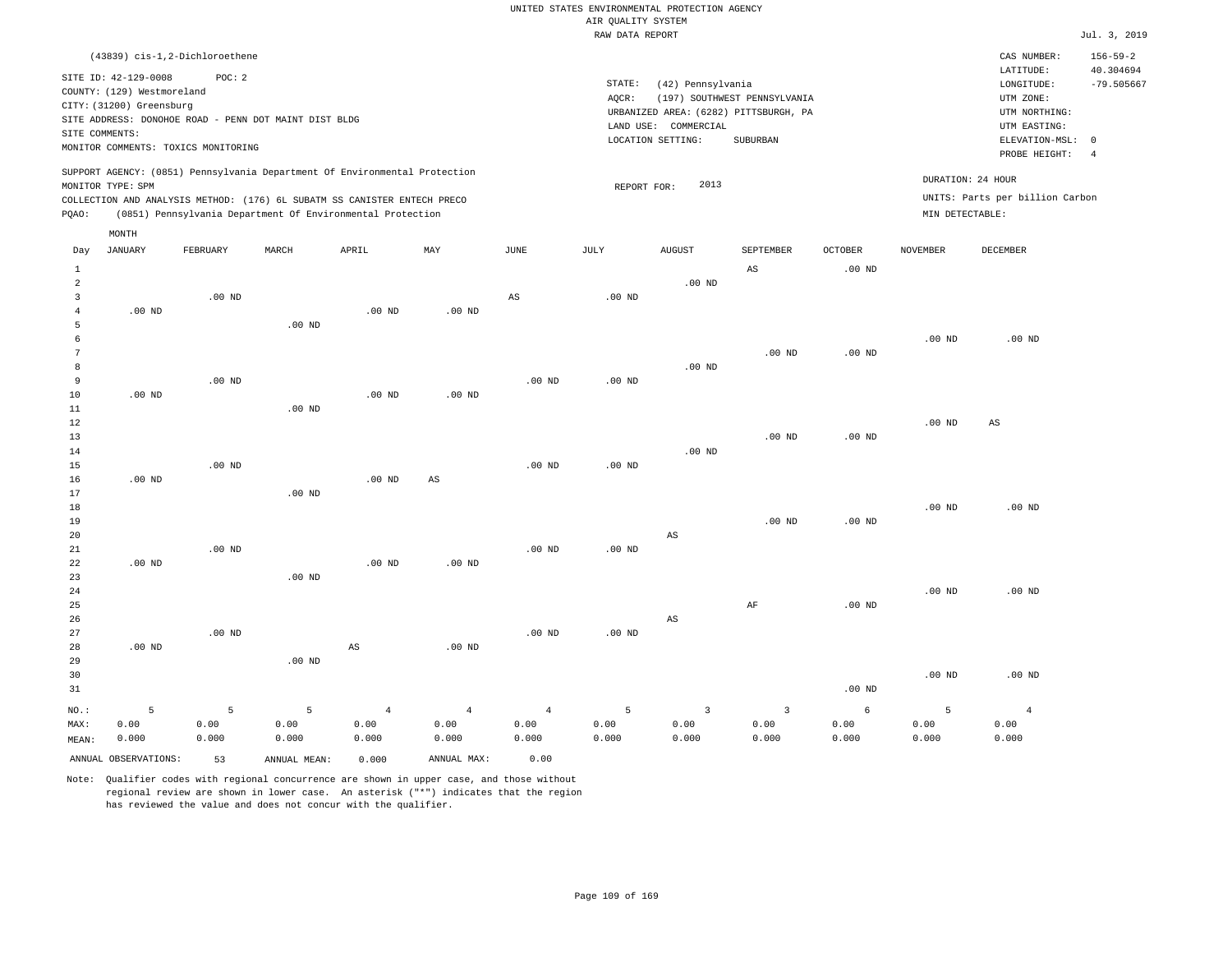| (43839) cis-1,2-Dichloroethene                                                                                                                                                                                                                     |                                                                                                                                                                        |                                      | CAS NUMBER:                                                                                                | $156 - 59 - 2$            |
|----------------------------------------------------------------------------------------------------------------------------------------------------------------------------------------------------------------------------------------------------|------------------------------------------------------------------------------------------------------------------------------------------------------------------------|--------------------------------------|------------------------------------------------------------------------------------------------------------|---------------------------|
| SITE ID: 42-129-0008<br>POC:2<br>COUNTY: (129) Westmoreland<br>CITY: (31200) Greensburg<br>SITE ADDRESS: DONOHOE ROAD - PENN DOT MAINT DIST BLDG<br>SITE COMMENTS:<br>MONITOR COMMENTS: TOXICS MONITORING                                          | STATE:<br>(42) Pennsylvania<br>(197) SOUTHWEST PENNSYLVANIA<br>AOCR:<br>URBANIZED AREA: (6282) PITTSBURGH, PA<br>LAND USE: COMMERCIAL<br>LOCATION SETTING:<br>SUBURBAN |                                      | LATITUDE:<br>LONGITUDE:<br>UTM ZONE:<br>UTM NORTHING:<br>UTM EASTING:<br>ELEVATION-MSL: 0<br>PROBE HEIGHT: | 40.304694<br>$-79.505667$ |
| SUPPORT AGENCY: (0851) Pennsylvania Department Of Environmental Protection<br>MONITOR TYPE: SPM<br>COLLECTION AND ANALYSIS METHOD: (176) 6L SUBATM SS CANISTER ENTECH PRECO<br>(0851) Pennsylvania Department Of Environmental Protection<br>POAO: | 2014<br>REPORT FOR:                                                                                                                                                    | DURATION: 24 HOUR<br>MIN DETECTABLE: | UNITS: Parts per billion Carbon                                                                            |                           |
| MONTH                                                                                                                                                                                                                                              |                                                                                                                                                                        |                                      |                                                                                                            |                           |

| Day                     | <b>JANUARY</b>       | FEBRUARY | $\tt MARCH$  | APRIL    | MAY         | JUNE           | $\mathtt{JULY}$   | AUGUST   | SEPTEMBER | $\mathtt{OCTOBER}$ | NOVEMBER          | DECEMBER       |
|-------------------------|----------------------|----------|--------------|----------|-------------|----------------|-------------------|----------|-----------|--------------------|-------------------|----------------|
| $\mathbf{1}$            |                      |          |              |          |             |                |                   |          |           |                    | .00 <sub>ND</sub> | $.00$ ND       |
| $\overline{\mathbf{c}}$ |                      |          |              |          |             |                |                   |          | $.00$ ND  | $.00$ ND           |                   |                |
| 3<br>$\overline{4}$     |                      | $.00$ ND |              |          |             | $.00$ ND       | $.00$ ND          | $.00$ ND |           |                    |                   |                |
| 5                       | $.00$ ND             |          |              | $.00$ ND | $.00$ ND    |                |                   |          |           |                    |                   |                |
| 6                       |                      |          | $.00$ ND     |          |             |                |                   |          |           |                    |                   |                |
| 7                       |                      |          |              |          |             |                |                   |          |           |                    | .00 <sub>ND</sub> | $.00$ ND       |
| 8                       |                      |          |              |          |             |                |                   |          | $.00$ ND  | .00 <sub>ND</sub>  |                   |                |
| 9                       |                      |          |              |          |             |                |                   | $.00$ ND |           |                    |                   |                |
| $10$                    |                      | $.00$ ND |              |          |             | AS             | $.00$ ND          |          |           |                    |                   |                |
| $11\,$                  | $.00$ ND             |          |              | $.00$ ND | $.00$ ND    |                |                   |          |           |                    |                   |                |
| 12                      |                      |          | $.00$ ND     |          |             |                |                   |          |           |                    |                   |                |
| 13                      |                      |          |              |          |             |                |                   |          |           |                    | .00 <sub>ND</sub> | AF             |
| 14                      |                      |          |              |          |             |                |                   |          | $.00$ ND  | AS                 |                   |                |
| 15                      |                      |          |              |          |             |                |                   | $.00$ ND |           |                    |                   |                |
| 16                      |                      | $.00$ ND |              |          |             | $.00$ ND       | .00 <sub>ND</sub> |          |           |                    |                   |                |
| 17                      | $\rm AF$             |          |              | $.00$ ND | $.00$ ND    |                |                   |          |           |                    |                   |                |
| 18                      |                      |          | $.00$ ND     |          |             |                |                   |          |           |                    |                   |                |
| 19                      |                      |          |              |          |             |                |                   |          |           |                    | $.00$ ND          | $.00$ ND       |
| 20                      |                      |          |              |          |             |                |                   |          | $.00$ ND  | $.00$ ND           |                   |                |
| $2\sqrt{1}$             |                      |          |              |          |             |                |                   | $.00$ ND |           |                    |                   |                |
| $2\sqrt{2}$             |                      | $.00$ ND |              |          |             | $.00$ ND       | $.00$ ND          |          |           |                    |                   |                |
| 23                      | $.00$ ND             |          |              | $.00$ ND | $.00$ ND    |                |                   |          |           |                    |                   |                |
| 24                      |                      |          | $.00$ ND     |          |             |                |                   |          |           |                    |                   |                |
| 25                      |                      |          |              |          |             |                |                   |          |           |                    | $.00$ ND          | $.00$ ND       |
| 26                      |                      |          |              |          |             |                |                   |          | $.00$ ND  | $.00$ ND           |                   |                |
| $2\,7$                  |                      | $.00$ ND |              |          |             |                |                   | .00 $ND$ |           |                    |                   |                |
| 28<br>29                | AF                   |          |              | $.00$ ND | $.00$ ND    | $.00$ ND       | $.00$ ND          |          |           |                    |                   |                |
| 30                      |                      |          | $.00$ ND     |          |             |                |                   |          |           |                    |                   |                |
| 31                      |                      |          |              |          |             |                |                   |          |           |                    |                   | AS             |
|                         |                      |          |              |          |             |                |                   |          |           |                    |                   |                |
| $NO.$ :                 | $\mathsf 3$          | 5        | $\mathsf S$  | 5        | 5           | $\overline{4}$ | 5                 | 5        | 5         | $\overline{4}$     | 5                 | $\overline{4}$ |
| MAX:                    | 0.00                 | 0.00     | 0.00         | 0.00     | 0.00        | 0.00           | 0.00              | 0.00     | 0.00      | 0.00               | 0.00              | 0.00           |
| MEAN:                   | 0.000                | 0.000    | 0.000        | 0.000    | 0.000       | 0.000          | 0.000             | 0.000    | 0.000     | 0.000              | 0.000             | 0.000          |
|                         | ANNUAL OBSERVATIONS: | 55       | ANNUAL MEAN: | 0.000    | ANNUAL MAX: | 0.00           |                   |          |           |                    |                   |                |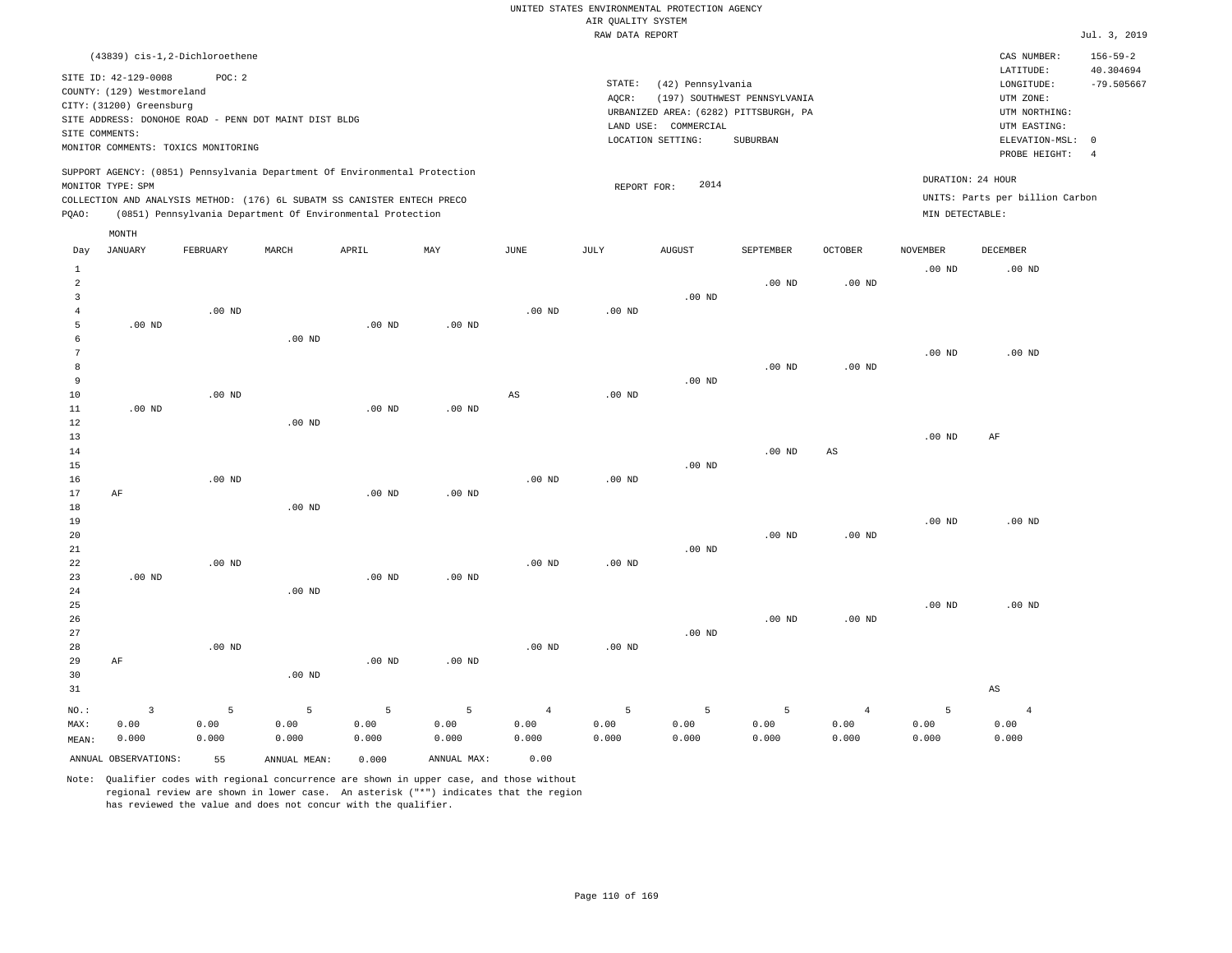|                                                                                                                                                                        | CAS NUMBER:                                                           | $156 - 59 - 2$                                                                                               |
|------------------------------------------------------------------------------------------------------------------------------------------------------------------------|-----------------------------------------------------------------------|--------------------------------------------------------------------------------------------------------------|
| STATE:<br>(42) Pennsylvania<br>(197) SOUTHWEST PENNSYLVANIA<br>AOCR:<br>URBANIZED AREA: (6282) PITTSBURGH, PA<br>LAND USE: COMMERCIAL<br>LOCATION SETTING:<br>SUBURBAN | LATITUDE:<br>LONGITUDE:<br>UTM ZONE:<br>UTM NORTHING:<br>UTM EASTING: | 40.304694<br>$-79.505667$                                                                                    |
| 2015<br>REPORT FOR:                                                                                                                                                    |                                                                       |                                                                                                              |
|                                                                                                                                                                        |                                                                       | ELEVATION-MSL: 0<br>PROBE HEIGHT:<br>DURATION: 24 HOUR<br>UNITS: Parts per billion Carbon<br>MIN DETECTABLE: |

| Day                     | <b>JANUARY</b>       | FEBRUARY    | MARCH             | APRIL      | MAY                    | $_{\rm JUNE}$ | $\mathtt{JULY}$        | <b>AUGUST</b>  | SEPTEMBER      | OCTOBER        | NOVEMBER          | $\begin{minipage}{.4\linewidth} DECEMBER \end{minipage} \vspace{-0.5em}$ |
|-------------------------|----------------------|-------------|-------------------|------------|------------------------|---------------|------------------------|----------------|----------------|----------------|-------------------|--------------------------------------------------------------------------|
| $\mathbf{1}$            |                      |             | .00 <sub>ND</sub> |            |                        |               |                        |                |                |                |                   |                                                                          |
| $\overline{\mathbf{c}}$ |                      |             |                   |            |                        |               |                        |                |                |                | $.00$ ND          | $.00$ ND                                                                 |
| 3                       |                      |             |                   |            |                        |               |                        |                | $.00$ ND       | $.00$ ND       |                   |                                                                          |
| $\overline{4}$          |                      |             |                   |            |                        |               |                        | $.00$ ND       |                |                |                   |                                                                          |
| 5                       |                      | AF          |                   |            |                        | $.00$ ND      | $.00$ ND               |                |                |                |                   |                                                                          |
| 6                       | $.00$ ND             |             |                   | $\rm AF$   | $\mathbb{A}\mathbb{S}$ |               |                        |                |                |                |                   |                                                                          |
| 7                       |                      |             | $.00$ ND          |            |                        |               |                        |                |                |                |                   |                                                                          |
| 8                       |                      |             |                   |            |                        |               |                        |                |                |                | .00 <sub>ND</sub> | $.00$ ND                                                                 |
| 9                       |                      |             |                   |            |                        |               |                        |                | $.00$ ND       | $.00$ ND       |                   |                                                                          |
| $10$<br>$11\,$          |                      | $.00$ ND    |                   |            |                        |               |                        | $.00$ ND       |                |                |                   |                                                                          |
| 12                      | $.00$ ND             |             |                   | $.00$ ND   | $.00$ ND               | $.00$ ND      | $\mathbb{A}\mathbb{S}$ |                |                |                |                   |                                                                          |
| 13                      |                      |             | $.00$ ND          |            |                        |               |                        |                |                |                |                   |                                                                          |
| 14                      |                      |             |                   |            |                        |               |                        |                |                |                | $.00$ ND          | $.00$ ND                                                                 |
| 15                      |                      |             |                   |            |                        |               |                        |                | $.00$ ND       | $.00$ ND       |                   |                                                                          |
| 16                      |                      |             |                   |            |                        |               |                        | AF             |                |                |                   |                                                                          |
| 17                      |                      | $.00$ ND    |                   |            |                        | $.00$ ND      | $.00$ ND               |                |                |                |                   |                                                                          |
| 18                      | $.00$ ND             |             |                   | .00 $ND$   | AS                     |               |                        |                |                |                |                   |                                                                          |
| 19                      |                      |             | $.00$ ND          |            |                        |               |                        |                |                |                |                   |                                                                          |
| 20                      |                      |             |                   |            |                        |               |                        |                |                |                | .00 <sub>ND</sub> | $.00$ ND                                                                 |
| 21                      |                      |             |                   |            |                        |               |                        |                | $.00$ ND       | $\rm{AF}$      |                   |                                                                          |
| 22                      |                      |             |                   |            |                        |               |                        | $.00$ ND       |                |                |                   |                                                                          |
| 23                      |                      | $.00$ ND    |                   |            |                        | $.00$ ND      | $.00$ ND               |                |                |                |                   |                                                                          |
| 24                      | $\rm AF$             |             |                   | .00 $ND$   | $.00$ ND               |               |                        |                |                |                |                   |                                                                          |
| 25                      |                      |             | $.00$ ND          |            |                        |               |                        |                |                |                |                   |                                                                          |
| 26                      |                      |             |                   |            |                        |               |                        |                |                |                | $.00$ ND          | $.00$ ND                                                                 |
| 27                      |                      |             |                   |            |                        |               |                        |                | $.00$ ND       | $.00$ ND       |                   |                                                                          |
| 28                      |                      |             |                   |            |                        |               |                        | $.00$ ND       |                |                |                   |                                                                          |
| 29                      |                      |             |                   |            |                        | $.00$ ND      | .00 <sub>ND</sub>      |                |                |                |                   |                                                                          |
| 30                      | $.00$ ND             |             |                   | .00 $ND$   | AF                     |               |                        |                |                |                |                   |                                                                          |
| 31                      |                      |             | $.00$ ND          |            |                        |               |                        |                |                |                |                   |                                                                          |
| $_{\rm NO.}$ :          | $\overline{4}$       | $\mathsf 3$ | 6                 | $\sqrt{4}$ | $\sqrt{2}$             | 5             | $\overline{4}$         | $\overline{4}$ | $\overline{5}$ | $\overline{4}$ | 5                 | 5                                                                        |
| MAX:                    | 0.00                 | 0.00        | 0.00              | 0.00       | 0.00                   | 0.00          | 0.00                   | 0.00           | 0.00           | 0.00           | 0.00              | 0.00                                                                     |
| MEAN:                   | 0.000                | 0.000       | 0.000             | 0.000      | 0.000                  | 0.000         | 0.000                  | 0.000          | 0.000          | 0.000          | 0.000             | 0.000                                                                    |
|                         | ANNUAL OBSERVATIONS: | 51          | ANNUAL MEAN:      | 0.000      | ANNUAL MAX:            | 0.00          |                        |                |                |                |                   |                                                                          |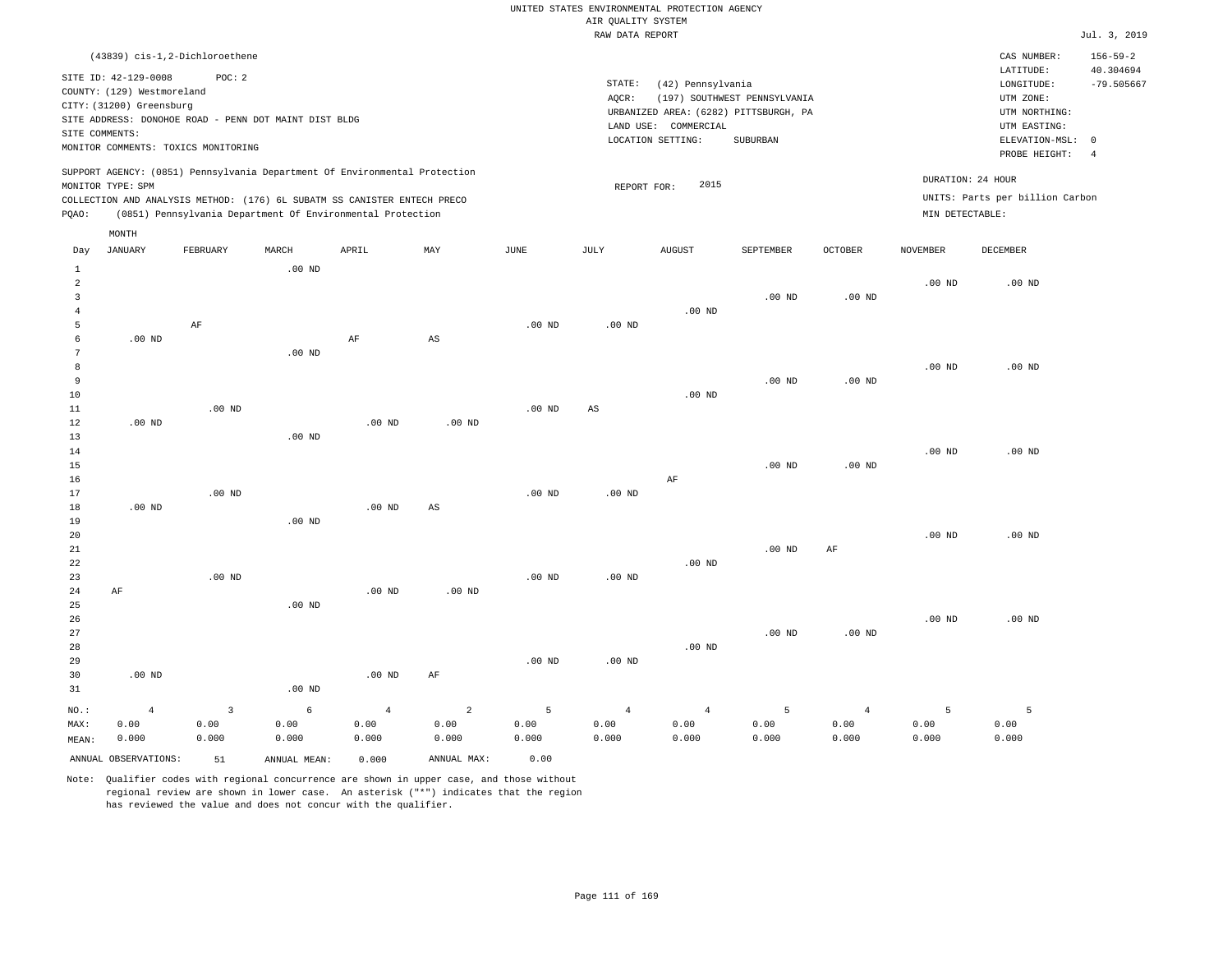| (43843) Ethylene dibromide                                                                                                                                                                                                                                  |                                                                                                                                                                           | CAS NUMBER:                                                                                                | $106 - 93 - 4$            |
|-------------------------------------------------------------------------------------------------------------------------------------------------------------------------------------------------------------------------------------------------------------|---------------------------------------------------------------------------------------------------------------------------------------------------------------------------|------------------------------------------------------------------------------------------------------------|---------------------------|
| SITE ID: 42-129-0008<br>POC:2<br>COUNTY: (129) Westmoreland<br>CITY: (31200) Greensburg<br>SITE ADDRESS: DONOHOE ROAD - PENN DOT MAINT DIST BLDG<br>SITE COMMENTS:<br>MONITOR COMMENTS: TOXICS MONITORING                                                   | STATE:<br>(42) Pennsylvania<br>(197) SOUTHWEST PENNSYLVANIA<br>AOCR:<br>URBANIZED AREA: (6282) PITTSBURGH, PA<br>COMMERCIAL<br>LAND USE:<br>LOCATION SETTING:<br>SUBURBAN | LATITUDE:<br>LONGITUDE:<br>UTM ZONE:<br>UTM NORTHING:<br>UTM EASTING:<br>ELEVATION-MSL: 0<br>PROBE HEIGHT: | 40.304694<br>$-79.505667$ |
| SUPPORT AGENCY: (0851) Pennsylvania Department Of Environmental Protection<br>MONITOR TYPE: SPM<br>COLLECTION AND ANALYSIS METHOD: (176) 6L SUBATM SS CANISTER ENTECH PRECO<br>(0851) Pennsylvania Department Of Environmental Protection<br>POAO:<br>MONTH | DURATION: 24 HOUR<br>2013<br>REPORT FOR:<br>MIN DETECTABLE:                                                                                                               | UNITS: Parts per billion Carbon                                                                            |                           |

| Day            | JANUARY              | FEBRUARY | MARCH        | APRIL             | MAY            | $_{\rm JUNE}$  | JULY              | <b>AUGUST</b>          | SEPTEMBER              | OCTOBER           | NOVEMBER | DECEMBER       |
|----------------|----------------------|----------|--------------|-------------------|----------------|----------------|-------------------|------------------------|------------------------|-------------------|----------|----------------|
| $\mathbf{1}$   |                      |          |              |                   |                |                |                   |                        | $\mathbb{A}\mathbb{S}$ | .00 <sub>ND</sub> |          |                |
| $\overline{a}$ |                      |          |              |                   |                |                |                   | .00 $ND$               |                        |                   |          |                |
| 3              |                      | $.00$ ND |              |                   |                | $_{\rm AS}$    | $.00$ ND          |                        |                        |                   |          |                |
| $\overline{4}$ | $.00$ ND             |          |              | $.00$ ND          | .00 $ND$       |                |                   |                        |                        |                   |          |                |
| 5              |                      |          | $.00$ ND     |                   |                |                |                   |                        |                        |                   |          |                |
| 6              |                      |          |              |                   |                |                |                   |                        |                        |                   | $.00$ ND | $.00$ ND       |
| 7              |                      |          |              |                   |                |                |                   |                        | $.00$ ND               | .00 <sub>ND</sub> |          |                |
| 8              |                      |          |              |                   |                |                |                   | $.00$ ND               |                        |                   |          |                |
| 9              |                      | $.00$ ND |              |                   |                | $.00$ ND       | .00 <sub>ND</sub> |                        |                        |                   |          |                |
| 10             | $.00$ ND             |          |              | .00 <sub>ND</sub> | $.00$ ND       |                |                   |                        |                        |                   |          |                |
| 11             |                      |          | $.00$ ND     |                   |                |                |                   |                        |                        |                   |          |                |
| 12             |                      |          |              |                   |                |                |                   |                        |                        |                   | $.00$ ND | AS             |
| 13             |                      |          |              |                   |                |                |                   |                        | $.00$ ND               | $.00$ ND          |          |                |
| 14             |                      |          |              |                   |                |                |                   | $.00$ ND               |                        |                   |          |                |
| 15             |                      | $.00$ ND |              |                   |                | $.00$ ND       | $.00$ ND          |                        |                        |                   |          |                |
| 16             | .00 $ND$             |          |              | .00 <sub>ND</sub> | $_{\rm AS}$    |                |                   |                        |                        |                   |          |                |
| 17             |                      |          | $.00$ ND     |                   |                |                |                   |                        |                        |                   |          |                |
| 18             |                      |          |              |                   |                |                |                   |                        |                        |                   | $.00$ ND | $.00$ ND       |
| 19             |                      |          |              |                   |                |                |                   |                        | $.00$ ND               | $.00$ ND          |          |                |
| 20             |                      |          |              |                   |                |                |                   | $\mathbb{A}\mathbb{S}$ |                        |                   |          |                |
| $2\sqrt{1}$    |                      | $.00$ ND |              |                   |                | $.00$ ND       | .00 $ND$          |                        |                        |                   |          |                |
| 22             | $.00$ ND             |          |              | .00 <sub>ND</sub> | $.00$ ND       |                |                   |                        |                        |                   |          |                |
| 23             |                      |          | $.00$ ND     |                   |                |                |                   |                        |                        |                   |          |                |
| $2\,4$         |                      |          |              |                   |                |                |                   |                        |                        |                   | $.00$ ND | $.00$ ND       |
| 25             |                      |          |              |                   |                |                |                   |                        | $\rm AF$               | $.00$ ND          |          |                |
| 26             |                      |          |              |                   |                |                |                   | $\mathbb{A}\mathbb{S}$ |                        |                   |          |                |
| 27             |                      | $.00$ ND |              |                   |                | $.00$ ND       | $.00$ ND          |                        |                        |                   |          |                |
| 28             | $.00$ ND             |          |              | AS                | $.00$ ND       |                |                   |                        |                        |                   |          |                |
| 29             |                      |          | $.00$ ND     |                   |                |                |                   |                        |                        |                   |          |                |
| 30             |                      |          |              |                   |                |                |                   |                        |                        |                   | $.00$ ND | $.00$ ND       |
| 31             |                      |          |              |                   |                |                |                   |                        |                        | .00 <sub>ND</sub> |          |                |
|                |                      |          |              |                   |                |                |                   |                        |                        |                   |          |                |
| $NO.$ :        | 5                    | 5        | 5            | $\overline{4}$    | $\overline{4}$ | $\overline{4}$ | 5                 | $\overline{3}$         | $\overline{3}$         | 6                 | 5        | $\overline{4}$ |
| MAX:           | 0.00                 | 0.00     | 0.00         | 0.00              | 0.00           | 0.00           | 0.00              | 0.00                   | 0.00                   | 0.00              | 0.00     | 0.00           |
| MEAN:          | 0.000                | 0.000    | 0.000        | 0.000             | 0.000          | 0.000          | 0.000             | 0.000                  | 0.000                  | 0.000             | 0.000    | 0.000          |
|                | ANNUAL OBSERVATIONS: | 53       | ANNUAL MEAN: | 0.000             | ANNUAL MAX:    | 0.00           |                   |                        |                        |                   |          |                |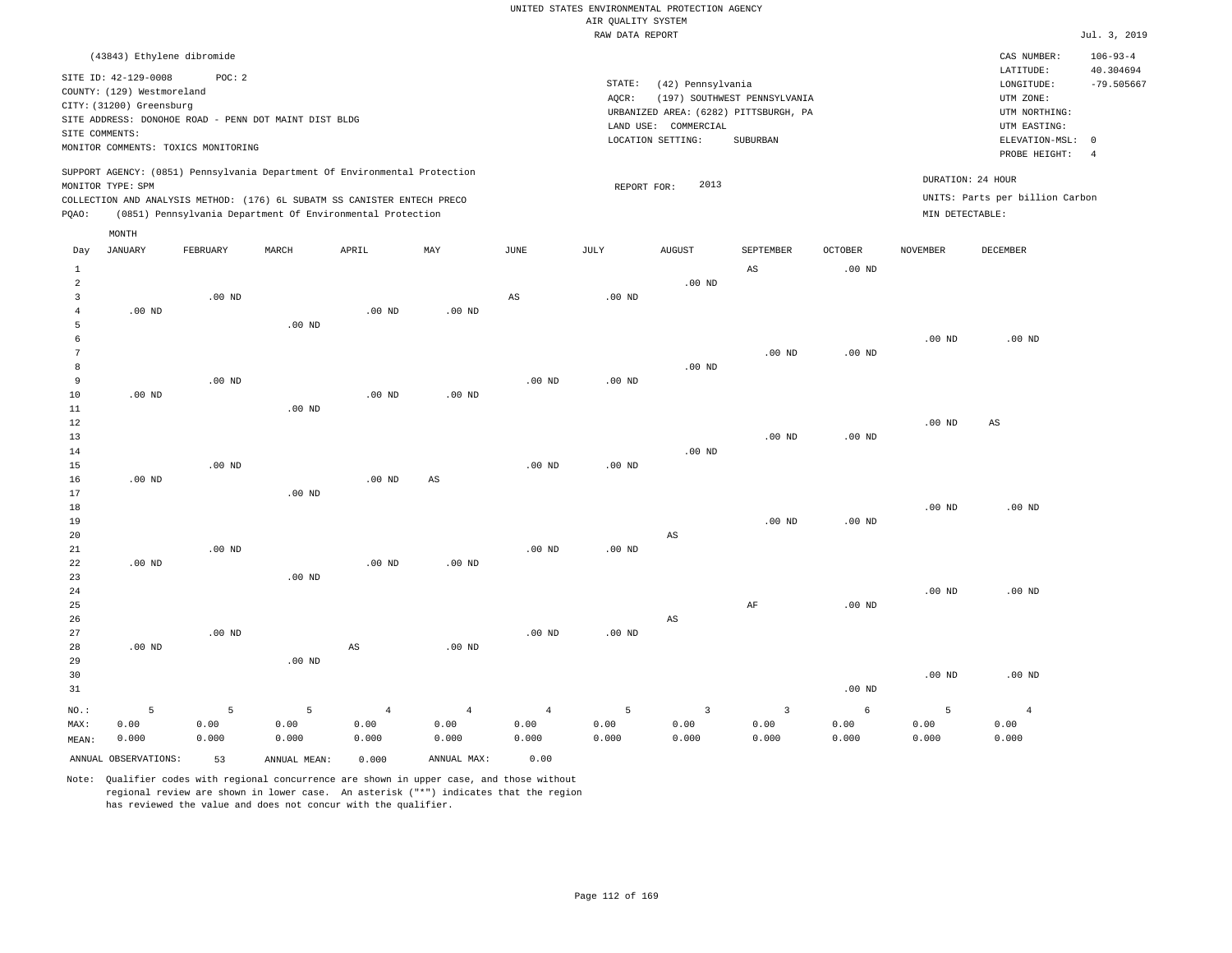|                                                                                                                                                                        | CAS NUMBER:                                                                                                | $106 - 93 - 4$                                                          |
|------------------------------------------------------------------------------------------------------------------------------------------------------------------------|------------------------------------------------------------------------------------------------------------|-------------------------------------------------------------------------|
| STATE:<br>(42) Pennsylvania<br>(197) SOUTHWEST PENNSYLVANIA<br>AOCR:<br>URBANIZED AREA: (6282) PITTSBURGH, PA<br>LAND USE: COMMERCIAL<br>LOCATION SETTING:<br>SUBURBAN | LATITUDE:<br>LONGITUDE:<br>UTM ZONE:<br>UTM NORTHING:<br>UTM EASTING:<br>ELEVATION-MSL: 0<br>PROBE HEIGHT: | 40.304694<br>$-79.505667$<br>-4                                         |
| 2014<br>REPORT FOR:                                                                                                                                                    |                                                                                                            |                                                                         |
|                                                                                                                                                                        |                                                                                                            | DURATION: 24 HOUR<br>UNITS: Parts per billion Carbon<br>MIN DETECTABLE: |

| Day            | <b>JANUARY</b>          | FEBRUARY        | $\tt MARCH$    | APRIL    | MAY            | $_{\rm JUNE}$  | $\mathtt{JULY}$ | AUGUST   | SEPTEMBER | OCTOBER           | NOVEMBER | DECEMBER       |
|----------------|-------------------------|-----------------|----------------|----------|----------------|----------------|-----------------|----------|-----------|-------------------|----------|----------------|
| $\mathbf{1}$   |                         |                 |                |          |                |                |                 |          |           |                   | $.00$ ND | $.00$ ND       |
| $\overline{a}$ |                         |                 |                |          |                |                |                 |          | $.00$ ND  | .00 <sub>ND</sub> |          |                |
| 3              |                         |                 |                |          |                |                |                 | $.00$ ND |           |                   |          |                |
| 4              |                         | $.00$ ND        |                |          |                | .00 $ND$       | .00 $ND$        |          |           |                   |          |                |
| 5              | $.00$ ND                |                 |                | .00 $ND$ | $.00$ ND       |                |                 |          |           |                   |          |                |
| 6              |                         |                 | $.00$ ND       |          |                |                |                 |          |           |                   |          |                |
| 7              |                         |                 |                |          |                |                |                 |          |           |                   | $.00$ ND | $.00$ ND       |
| 8              |                         |                 |                |          |                |                |                 |          | .00 $ND$  | $.00$ ND          |          |                |
| 9              |                         |                 |                |          |                |                |                 | $.00$ ND |           |                   |          |                |
| 10             |                         | $.00$ ND        |                |          |                | $_{\rm AS}$    | $.00$ ND        |          |           |                   |          |                |
| 11             | $.00$ ND                |                 |                | $.00$ ND | $.00$ ND       |                |                 |          |           |                   |          |                |
| 12             |                         |                 | $.00$ ND       |          |                |                |                 |          |           |                   |          |                |
| 13             |                         |                 |                |          |                |                |                 |          |           |                   | $.00$ ND | $\rm AF$       |
| 14             |                         |                 |                |          |                |                |                 |          | $.00$ ND  | $_{\rm AS}$       |          |                |
| 15             |                         |                 |                |          |                |                |                 | .00 $ND$ |           |                   |          |                |
| 16<br>17       |                         | $.00$ ND        |                |          |                | $.00$ ND       | .00 $ND$        |          |           |                   |          |                |
| 18             | AF                      |                 | $.00$ ND       | .00 $ND$ | $.00$ ND       |                |                 |          |           |                   |          |                |
| 19             |                         |                 |                |          |                |                |                 |          |           |                   | $.00$ ND | $.00$ ND       |
| 20             |                         |                 |                |          |                |                |                 |          | $.00$ ND  | $.00$ ND          |          |                |
| 21             |                         |                 |                |          |                |                |                 | $.00$ ND |           |                   |          |                |
| 22             |                         | $.00$ ND        |                |          |                | $.00$ ND       | $.00$ ND        |          |           |                   |          |                |
| 23             | $.00$ ND                |                 |                | $.00$ ND | $.00$ ND       |                |                 |          |           |                   |          |                |
| 24             |                         |                 | $.00$ ND       |          |                |                |                 |          |           |                   |          |                |
| 25             |                         |                 |                |          |                |                |                 |          |           |                   | $.00$ ND | $.00$ ND       |
| 26             |                         |                 |                |          |                |                |                 |          | $.00$ ND  | $.00$ ND          |          |                |
| 27             |                         |                 |                |          |                |                |                 | $.00$ ND |           |                   |          |                |
| 28             |                         | $.00$ ND        |                |          |                | $.00$ ND       | $.00$ ND        |          |           |                   |          |                |
| 29             | AF                      |                 |                | $.00$ ND | $.00$ ND       |                |                 |          |           |                   |          |                |
| 30             |                         |                 | $.00$ ND       |          |                |                |                 |          |           |                   |          |                |
| 31             |                         |                 |                |          |                |                |                 |          |           |                   |          | AS             |
| $NO.$ :        | $\overline{\mathbf{3}}$ | $5\phantom{.0}$ | $\overline{5}$ | 5        | $\overline{5}$ | $\overline{4}$ | 5               | 5        | 5         | $\overline{4}$    | 5        | $\overline{4}$ |
| MAX:           | 0.00                    | 0.00            | 0.00           | 0.00     | 0.00           | 0.00           | 0.00            | 0.00     | 0.00      | 0.00              | 0.00     | 0.00           |
| MEAN:          | 0.000                   | 0.000           | 0.000          | 0.000    | 0.000          | 0.000          | 0.000           | 0.000    | 0.000     | 0.000             | 0.000    | 0.000          |
|                | ANNUAL OBSERVATIONS:    | 55              | ANNUAL MEAN:   | 0.000    | ANNUAL MAX:    | 0.00           |                 |          |           |                   |          |                |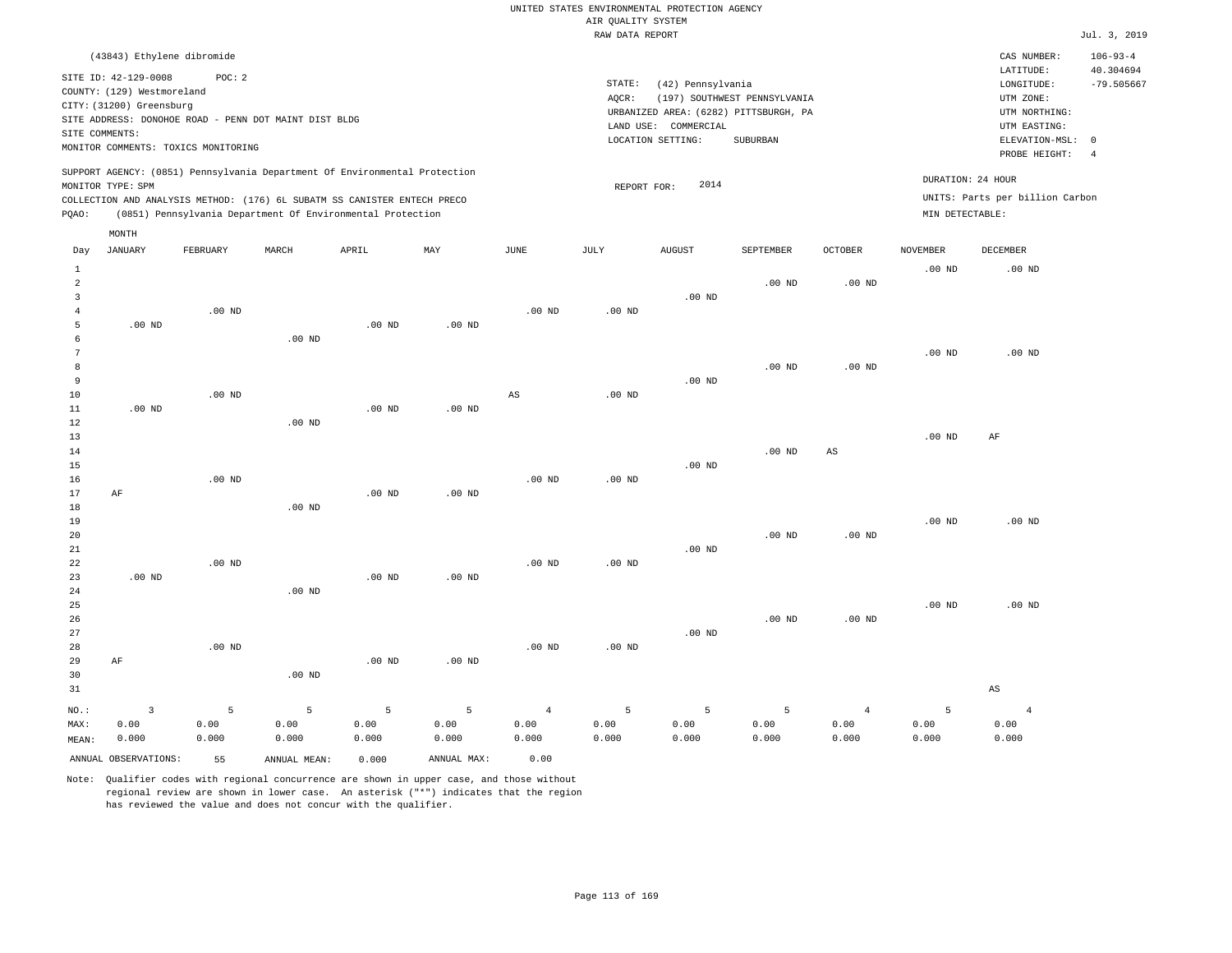| (43843) Ethylene dibromide                                                                                                                                                                                                                         |                                                                                                                                                                        |                                      | CAS NUMBER:                                                                                                | $106 - 93 - 4$            |
|----------------------------------------------------------------------------------------------------------------------------------------------------------------------------------------------------------------------------------------------------|------------------------------------------------------------------------------------------------------------------------------------------------------------------------|--------------------------------------|------------------------------------------------------------------------------------------------------------|---------------------------|
| SITE ID: 42-129-0008<br>POC:2<br>COUNTY: (129) Westmoreland<br>CITY: (31200) Greensburg<br>SITE ADDRESS: DONOHOE ROAD - PENN DOT MAINT DIST BLDG<br>SITE COMMENTS:<br>MONITOR COMMENTS: TOXICS MONITORING                                          | STATE:<br>(42) Pennsylvania<br>(197) SOUTHWEST PENNSYLVANIA<br>AOCR:<br>URBANIZED AREA: (6282) PITTSBURGH, PA<br>LAND USE: COMMERCIAL<br>LOCATION SETTING:<br>SUBURBAN |                                      | LATITUDE:<br>LONGITUDE:<br>UTM ZONE:<br>UTM NORTHING:<br>UTM EASTING:<br>ELEVATION-MSL: 0<br>PROBE HEIGHT: | 40.304694<br>$-79.505667$ |
| SUPPORT AGENCY: (0851) Pennsylvania Department Of Environmental Protection<br>MONITOR TYPE: SPM<br>COLLECTION AND ANALYSIS METHOD: (176) 6L SUBATM SS CANISTER ENTECH PRECO<br>(0851) Pennsylvania Department Of Environmental Protection<br>POAO: | 2015<br>REPORT FOR:                                                                                                                                                    | DURATION: 24 HOUR<br>MIN DETECTABLE: | UNITS: Parts per billion Carbon                                                                            |                           |
| MONTH                                                                                                                                                                                                                                              |                                                                                                                                                                        |                                      |                                                                                                            |                           |

| Day            | <b>JANUARY</b>       | FEBRUARY | $\tt MARCH$  | APRIL             | MAY                    | $_{\rm JUNE}$ | $_{\rm JULY}$          | AUGUST         | SEPTEMBER         | OCTOBER        | <b>NOVEMBER</b> | DECEMBER |
|----------------|----------------------|----------|--------------|-------------------|------------------------|---------------|------------------------|----------------|-------------------|----------------|-----------------|----------|
| $\mathbf{1}$   |                      |          | $.00$ ND     |                   |                        |               |                        |                |                   |                |                 |          |
| $\overline{a}$ |                      |          |              |                   |                        |               |                        |                |                   |                | $.00$ ND        | $.00$ ND |
| 3              |                      |          |              |                   |                        |               |                        |                | $.00$ ND          | $.00$ ND       |                 |          |
| $\overline{4}$ |                      |          |              |                   |                        |               |                        | $.00$ ND       |                   |                |                 |          |
| 5              |                      | AF       |              |                   |                        | $.00$ ND      | $.00$ ND               |                |                   |                |                 |          |
| 6              | $.00$ ND             |          |              | $\rm{AF}$         | $\mathbb{A}\mathbb{S}$ |               |                        |                |                   |                |                 |          |
| 7              |                      |          | $.00$ ND     |                   |                        |               |                        |                |                   |                |                 |          |
| 8              |                      |          |              |                   |                        |               |                        |                |                   |                | $.00$ ND        | $.00$ ND |
| 9              |                      |          |              |                   |                        |               |                        |                | .00 <sub>ND</sub> | $.00$ ND       |                 |          |
| 10             |                      |          |              |                   |                        |               |                        | $.00$ ND       |                   |                |                 |          |
| 11             |                      | $.00$ ND |              |                   |                        | $.00$ ND      | $\mathbb{A}\mathbb{S}$ |                |                   |                |                 |          |
| 12             | .00 <sub>ND</sub>    |          |              | $.00$ ND          | $.00$ ND               |               |                        |                |                   |                |                 |          |
| 13             |                      |          | $.00$ ND     |                   |                        |               |                        |                |                   |                |                 |          |
| 14             |                      |          |              |                   |                        |               |                        |                |                   |                | $.00$ ND        | $.00$ ND |
| 15             |                      |          |              |                   |                        |               |                        |                | $.00$ ND          | $.00$ ND       |                 |          |
| 16             |                      |          |              |                   |                        |               |                        | $\rm AF$       |                   |                |                 |          |
| 17             |                      | $.00$ ND |              |                   |                        | $.00$ ND      | $.00$ ND               |                |                   |                |                 |          |
| 18             | $.00$ ND             |          |              | $.00~\mathrm{ND}$ | $\mathbb{A}\mathbb{S}$ |               |                        |                |                   |                |                 |          |
| 19             |                      |          | $.00$ ND     |                   |                        |               |                        |                |                   |                |                 |          |
| 20             |                      |          |              |                   |                        |               |                        |                |                   |                | $.00$ ND        | $.00$ ND |
| 21             |                      |          |              |                   |                        |               |                        |                | $.00$ ND          | AF             |                 |          |
| 22             |                      |          |              |                   |                        |               |                        | $.00$ ND       |                   |                |                 |          |
| 23             |                      | $.00$ ND |              |                   |                        | $.00$ ND      | $.00$ ND               |                |                   |                |                 |          |
| 24             | AF                   |          |              | $.00$ ND          | $.00$ ND               |               |                        |                |                   |                |                 |          |
| 25             |                      |          | $.00$ ND     |                   |                        |               |                        |                |                   |                |                 |          |
| 26             |                      |          |              |                   |                        |               |                        |                | .00 <sub>ND</sub> | $.00$ ND       | .00 $ND$        | $.00$ ND |
| 27             |                      |          |              |                   |                        |               |                        | $.00$ ND       |                   |                |                 |          |
| 28<br>29       |                      |          |              |                   |                        | $.00$ ND      | $.00$ ND               |                |                   |                |                 |          |
| 30             | .00 <sub>ND</sub>    |          |              | $.00$ ND          | AF                     |               |                        |                |                   |                |                 |          |
| 31             |                      |          | $.00$ ND     |                   |                        |               |                        |                |                   |                |                 |          |
|                |                      |          |              |                   |                        |               |                        |                |                   |                |                 |          |
| $NO.$ :        | $\overline{4}$       | 3        | 6            | $\overline{4}$    | $\overline{a}$         | $\mathsf S$   | $\overline{4}$         | $\overline{4}$ | 5                 | $\overline{4}$ | 5               | 5        |
| MAX:           | 0.00                 | 0.00     | 0.00         | 0.00              | 0.00                   | 0.00          | 0.00                   | 0.00           | 0.00              | 0.00           | 0.00            | 0.00     |
| MEAN:          | 0.000                | 0.000    | 0.000        | 0.000             | 0.000                  | 0.000         | 0.000                  | 0.000          | 0.000             | 0.000          | 0.000           | 0.000    |
|                | ANNUAL OBSERVATIONS: | 51       | ANNUAL MEAN: | 0.000             | ANNUAL MAX:            | 0.00          |                        |                |                   |                |                 |          |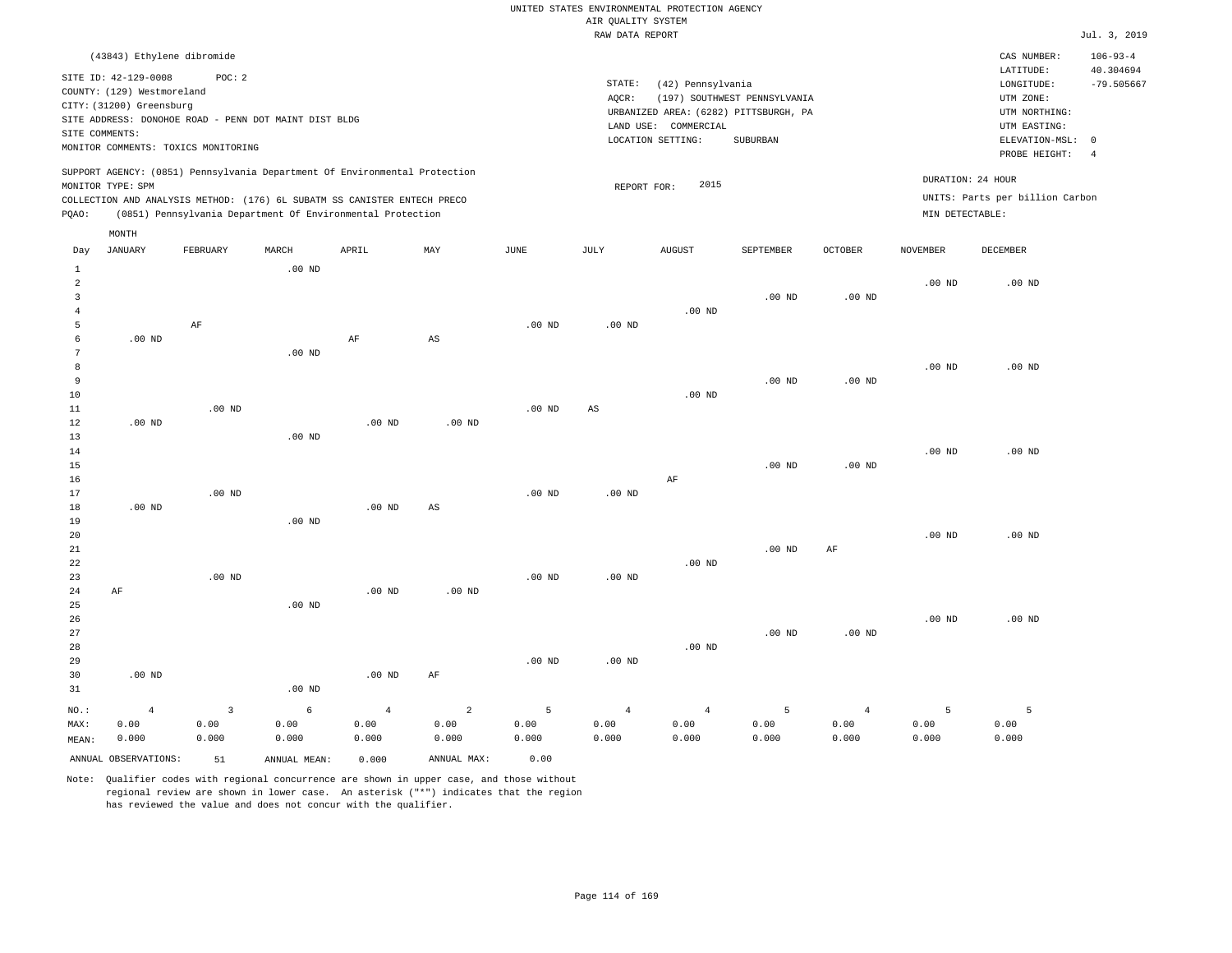| (43844) Hexachlorobutadiene                                                                                                                                                                                                                        |                                                                                                                                                                        | CAS NUMBER:                                                                               | $87 - 68 - 3$             |
|----------------------------------------------------------------------------------------------------------------------------------------------------------------------------------------------------------------------------------------------------|------------------------------------------------------------------------------------------------------------------------------------------------------------------------|-------------------------------------------------------------------------------------------|---------------------------|
| SITE ID: 42-129-0008<br>POC:2<br>COUNTY: (129) Westmoreland<br>CITY: (31200) Greensburg<br>SITE ADDRESS: DONOHOE ROAD - PENN DOT MAINT DIST BLDG<br>SITE COMMENTS:                                                                                 | STATE:<br>(42) Pennsylvania<br>(197) SOUTHWEST PENNSYLVANIA<br>AOCR:<br>URBANIZED AREA: (6282) PITTSBURGH, PA<br>LAND USE: COMMERCIAL<br>LOCATION SETTING:<br>SUBURBAN | LATITUDE:<br>LONGITUDE:<br>UTM ZONE:<br>UTM NORTHING:<br>UTM EASTING:<br>ELEVATION-MSL: 0 | 40.304694<br>$-79.505667$ |
| MONITOR COMMENTS: TOXICS MONITORING                                                                                                                                                                                                                |                                                                                                                                                                        | PROBE HEIGHT:                                                                             | -4                        |
| SUPPORT AGENCY: (0851) Pennsylvania Department Of Environmental Protection<br>MONITOR TYPE: SPM<br>COLLECTION AND ANALYSIS METHOD: (176) 6L SUBATM SS CANISTER ENTECH PRECO<br>(0851) Pennsylvania Department Of Environmental Protection<br>POAO: | DURATION: 24 HOUR<br>2013<br>REPORT FOR:<br>MIN DETECTABLE:                                                                                                            | UNITS: Parts per billion Carbon                                                           |                           |
| MONTH                                                                                                                                                                                                                                              |                                                                                                                                                                        |                                                                                           |                           |

| Day            | JANUARY              | FEBRUARY | MARCH             | APRIL             | $\ensuremath{\text{MAX}}$ | $_{\rm JUNE}$  | JULY     | ${\tt AUGUST}$          | SEPTEMBER               | OCTOBER           | $\,$ NOVEMBER     | DECEMBER               |
|----------------|----------------------|----------|-------------------|-------------------|---------------------------|----------------|----------|-------------------------|-------------------------|-------------------|-------------------|------------------------|
| 1              |                      |          |                   |                   |                           |                |          |                         | $_{\rm AS}$             | .00 <sub>ND</sub> |                   |                        |
| $\overline{a}$ |                      |          |                   |                   |                           |                |          | $.00$ ND                |                         |                   |                   |                        |
| 3              |                      | $.00$ ND |                   |                   |                           | $_{\rm AS}$    | $.00$ ND |                         |                         |                   |                   |                        |
| $\overline{4}$ | $.00$ ND             |          |                   | .00 <sub>ND</sub> | .00 $ND$                  |                |          |                         |                         |                   |                   |                        |
| 5              |                      |          | $.00$ ND          |                   |                           |                |          |                         |                         |                   |                   |                        |
| 6              |                      |          |                   |                   |                           |                |          |                         |                         |                   | .00 <sub>ND</sub> | $.00$ ND               |
| 7              |                      |          |                   |                   |                           |                |          |                         | $.00$ ND                | .00 <sub>ND</sub> |                   |                        |
| 8              |                      |          |                   |                   |                           |                |          | $.00$ ND                |                         |                   |                   |                        |
| 9              |                      | $.00$ ND |                   |                   |                           | $.00$ ND       | $.00$ ND |                         |                         |                   |                   |                        |
| 10             | $.00$ ND             |          |                   | .00 <sub>ND</sub> | .00 <sub>ND</sub>         |                |          |                         |                         |                   |                   |                        |
| 11             |                      |          | .00 <sub>ND</sub> |                   |                           |                |          |                         |                         |                   |                   |                        |
| 12             |                      |          |                   |                   |                           |                |          |                         |                         |                   | .00 <sub>ND</sub> | $\mathbb{A}\mathbb{S}$ |
| 13             |                      |          |                   |                   |                           |                |          |                         | $.00$ ND                | .00 <sub>ND</sub> |                   |                        |
| $14$           |                      |          |                   |                   |                           |                |          | $.00$ ND                |                         |                   |                   |                        |
| 15             |                      | $.00$ ND |                   |                   |                           | $.00$ ND       | $.00$ ND |                         |                         |                   |                   |                        |
| 16             | $.00$ ND             |          |                   | $.00$ ND          | $_{\rm AS}$               |                |          |                         |                         |                   |                   |                        |
| 17             |                      |          | $.00$ ND          |                   |                           |                |          |                         |                         |                   |                   |                        |
| 18             |                      |          |                   |                   |                           |                |          |                         |                         |                   | .00 <sub>ND</sub> | $.00$ ND               |
| 19             |                      |          |                   |                   |                           |                |          |                         | $.00$ ND                | $.00$ ND          |                   |                        |
| 20             |                      |          |                   |                   |                           |                |          | AS                      |                         |                   |                   |                        |
| 21             |                      | $.00$ ND |                   |                   |                           | $.00$ ND       | .00 $ND$ |                         |                         |                   |                   |                        |
| 22             | .00 $ND$             |          |                   | .00 <sub>ND</sub> | $.00$ ND                  |                |          |                         |                         |                   |                   |                        |
| 23             |                      |          | $.00$ ND          |                   |                           |                |          |                         |                         |                   |                   |                        |
| 24             |                      |          |                   |                   |                           |                |          |                         | $\rm AF$                |                   | .00 <sub>ND</sub> | $.00$ ND               |
| 25<br>26       |                      |          |                   |                   |                           |                |          | $\mathbb{A}\mathbb{S}$  |                         | .00 <sub>ND</sub> |                   |                        |
| 27             |                      | $.00$ ND |                   |                   |                           | $.00$ ND       | $.00$ ND |                         |                         |                   |                   |                        |
| 28             | $.00$ ND             |          |                   | AS                | $.00$ ND                  |                |          |                         |                         |                   |                   |                        |
| 29             |                      |          | $.00$ ND          |                   |                           |                |          |                         |                         |                   |                   |                        |
| 30             |                      |          |                   |                   |                           |                |          |                         |                         |                   | .00 <sub>ND</sub> | $.00$ ND               |
| 31             |                      |          |                   |                   |                           |                |          |                         |                         | .00 <sub>ND</sub> |                   |                        |
|                |                      |          |                   |                   |                           |                |          |                         |                         |                   |                   |                        |
| $NO.$ :        | 5                    | 5        | 5                 | $\overline{4}$    | $\overline{4}$            | $\overline{4}$ | 5        | $\overline{\mathbf{3}}$ | $\overline{\mathbf{3}}$ | $\sqrt{6}$        | 5                 | $\overline{4}$         |
| MAX:           | 0.00                 | 0.00     | 0.00              | 0.00              | 0.00                      | 0.00           | 0.00     | 0.00                    | 0.00                    | 0.00              | 0.00              | 0.00                   |
| MEAN:          | 0.000                | 0.000    | 0.000             | 0.000             | 0.000                     | 0.000          | 0.000    | 0.000                   | 0.000                   | 0.000             | 0.000             | 0.000                  |
|                | ANNUAL OBSERVATIONS: | 53       | ANNUAL MEAN:      | 0.000             | ANNUAL MAX:               | 0.00           |          |                         |                         |                   |                   |                        |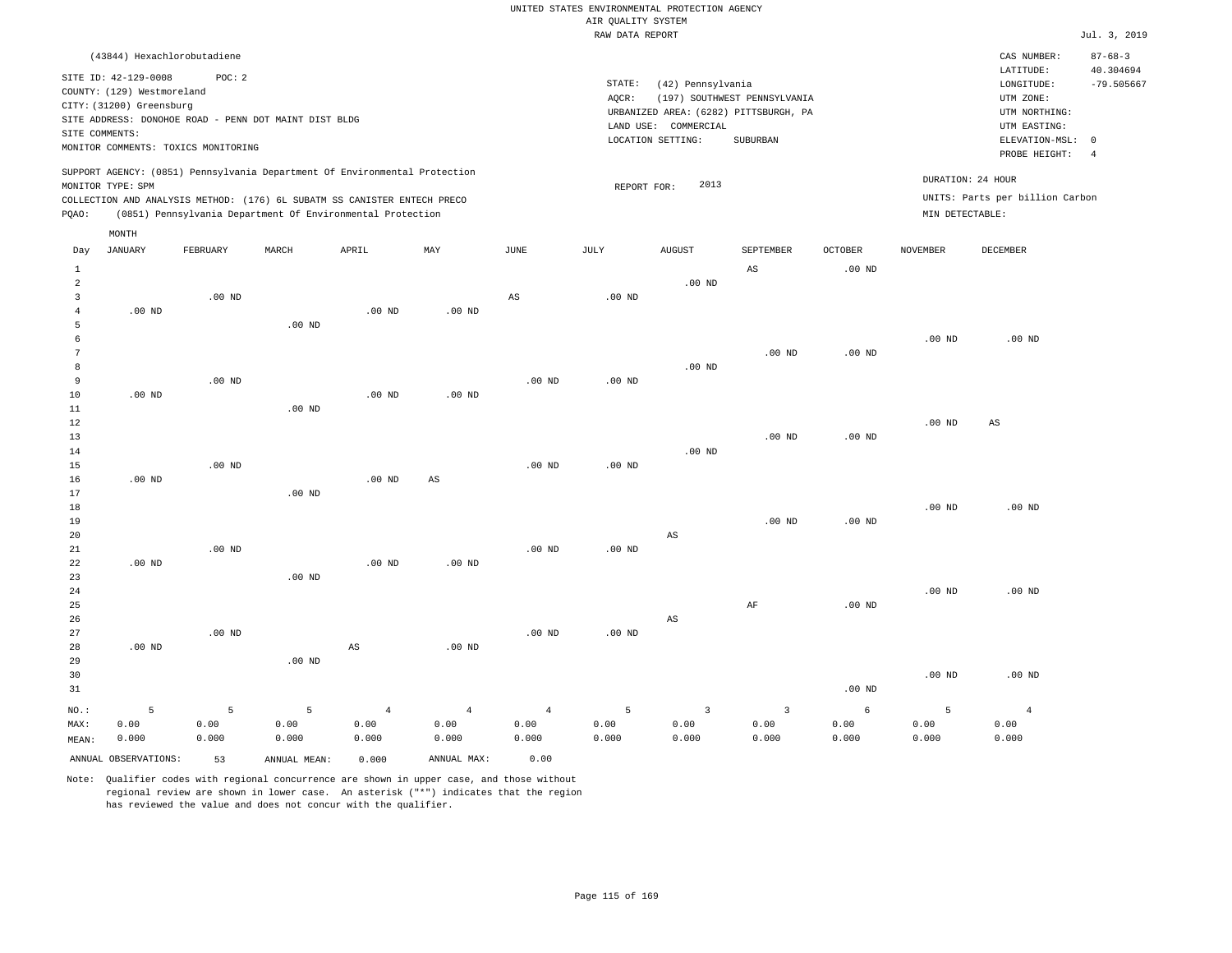|                                                                                                                                                                        | CAS NUMBER:                                                                                                      | $87 - 68 - 3$             |
|------------------------------------------------------------------------------------------------------------------------------------------------------------------------|------------------------------------------------------------------------------------------------------------------|---------------------------|
| STATE:<br>(42) Pennsylvania<br>(197) SOUTHWEST PENNSYLVANIA<br>AOCR:<br>URBANIZED AREA: (6282) PITTSBURGH, PA<br>LAND USE: COMMERCIAL<br>LOCATION SETTING:<br>SUBURBAN | LATITUDE:<br>LONGITUDE:<br>UTM ZONE:<br>UTM NORTHING:<br>UTM EASTING:<br>ELEVATION-MSL: 0<br>PROBE HEIGHT:<br>-4 | 40.304694<br>$-79.505667$ |
| 2014<br>REPORT FOR:                                                                                                                                                    | DURATION: 24 HOUR<br>UNITS: Parts per billion Carbon<br>MIN DETECTABLE:                                          |                           |
|                                                                                                                                                                        |                                                                                                                  |                           |

| Day            | <b>JANUARY</b>          | ${\tt FEBRUARY}$ | $\tt MARCH$  | APRIL             | MAY         | $_{\rm JUNE}$  | $_{\rm JULY}$ | AUGUST   | SEPTEMBER         | $\mathtt{OCTOBER}$ | NOVEMBER          | ${\tt DECEMBER}$       |
|----------------|-------------------------|------------------|--------------|-------------------|-------------|----------------|---------------|----------|-------------------|--------------------|-------------------|------------------------|
| $\mathbf{1}$   |                         |                  |              |                   |             |                |               |          |                   |                    | .00 <sub>ND</sub> | $.00$ ND               |
| $\overline{a}$ |                         |                  |              |                   |             |                |               |          | .00 <sub>ND</sub> | $.00$ ND           |                   |                        |
| 3              |                         |                  |              |                   |             |                |               | $.00$ ND |                   |                    |                   |                        |
| $\overline{4}$ |                         | $.00$ ND         |              |                   |             | $.00$ ND       | $.00$ ND      |          |                   |                    |                   |                        |
| 5              | $.00$ ND                |                  |              | $.00$ ND          | $.00$ ND    |                |               |          |                   |                    |                   |                        |
| 6              |                         |                  | $.00$ ND     |                   |             |                |               |          |                   |                    |                   |                        |
| 7              |                         |                  |              |                   |             |                |               |          |                   |                    | .00 <sub>ND</sub> | $.00$ ND               |
| 8              |                         |                  |              |                   |             |                |               |          | .00 <sub>ND</sub> | $.00$ ND           |                   |                        |
| 9              |                         |                  |              |                   |             |                |               | $.00$ ND |                   |                    |                   |                        |
| 10             |                         | $.00$ ND         |              |                   |             | AS             | $.00$ ND      |          |                   |                    |                   |                        |
| 11             | $.00$ ND                |                  |              | $.00$ ND          | $.00$ ND    |                |               |          |                   |                    |                   |                        |
| 12             |                         |                  | $.00$ ND     |                   |             |                |               |          |                   |                    |                   |                        |
| 13             |                         |                  |              |                   |             |                |               |          |                   |                    | $.00$ ND          | $\rm AF$               |
| 14<br>15       |                         |                  |              |                   |             |                |               | $.00$ ND | $.00$ ND          | AS                 |                   |                        |
| 16             |                         | $.00$ ND         |              |                   |             | $.00$ ND       | $.00$ ND      |          |                   |                    |                   |                        |
| 17             | AF                      |                  |              | $.00~\mathrm{ND}$ | $.00$ ND    |                |               |          |                   |                    |                   |                        |
| 18             |                         |                  | $.00$ ND     |                   |             |                |               |          |                   |                    |                   |                        |
| 19             |                         |                  |              |                   |             |                |               |          |                   |                    | $.00$ ND          | $.00$ ND               |
| 20             |                         |                  |              |                   |             |                |               |          | .00 <sub>ND</sub> | $.00$ ND           |                   |                        |
| 21             |                         |                  |              |                   |             |                |               | $.00$ ND |                   |                    |                   |                        |
| 22             |                         | $.00$ ND         |              |                   |             | $.00$ ND       | $.00$ ND      |          |                   |                    |                   |                        |
| 23             | $.00$ ND                |                  |              | .00 <sub>ND</sub> | $.00$ ND    |                |               |          |                   |                    |                   |                        |
| 24             |                         |                  | $.00$ ND     |                   |             |                |               |          |                   |                    |                   |                        |
| 25             |                         |                  |              |                   |             |                |               |          |                   |                    | $.00$ ND          | $.00$ ND               |
| 26             |                         |                  |              |                   |             |                |               |          | $.00$ ND          | $.00$ ND           |                   |                        |
| 27             |                         |                  |              |                   |             |                |               | $.00$ ND |                   |                    |                   |                        |
| 28             |                         | $.00$ ND         |              |                   |             | $.00$ ND       | $.00$ ND      |          |                   |                    |                   |                        |
| 29             | AF                      |                  |              | $.00$ ND          | $.00$ ND    |                |               |          |                   |                    |                   |                        |
| 30             |                         |                  | $.00$ ND     |                   |             |                |               |          |                   |                    |                   |                        |
| 31             |                         |                  |              |                   |             |                |               |          |                   |                    |                   | $\mathbb{A}\mathbb{S}$ |
| $_{\rm NO.}$ : | $\overline{\mathbf{3}}$ | 5                | 5            | 5                 | 5           | $\overline{4}$ | 5             | 5        | 5                 | $\overline{4}$     | 5                 | $\overline{4}$         |
| MAX:           | 0.00                    | 0.00             | 0.00         | 0.00              | 0.00        | 0.00           | 0.00          | 0.00     | 0.00              | 0.00               | 0.00              | 0.00                   |
| MEAN:          | 0.000                   | 0.000            | 0.000        | 0.000             | 0.000       | 0.000          | 0.000         | 0.000    | 0.000             | 0.000              | 0.000             | 0.000                  |
|                | ANNUAL OBSERVATIONS:    | 55               | ANNUAL MEAN: | 0.000             | ANNUAL MAX: | 0.00           |               |          |                   |                    |                   |                        |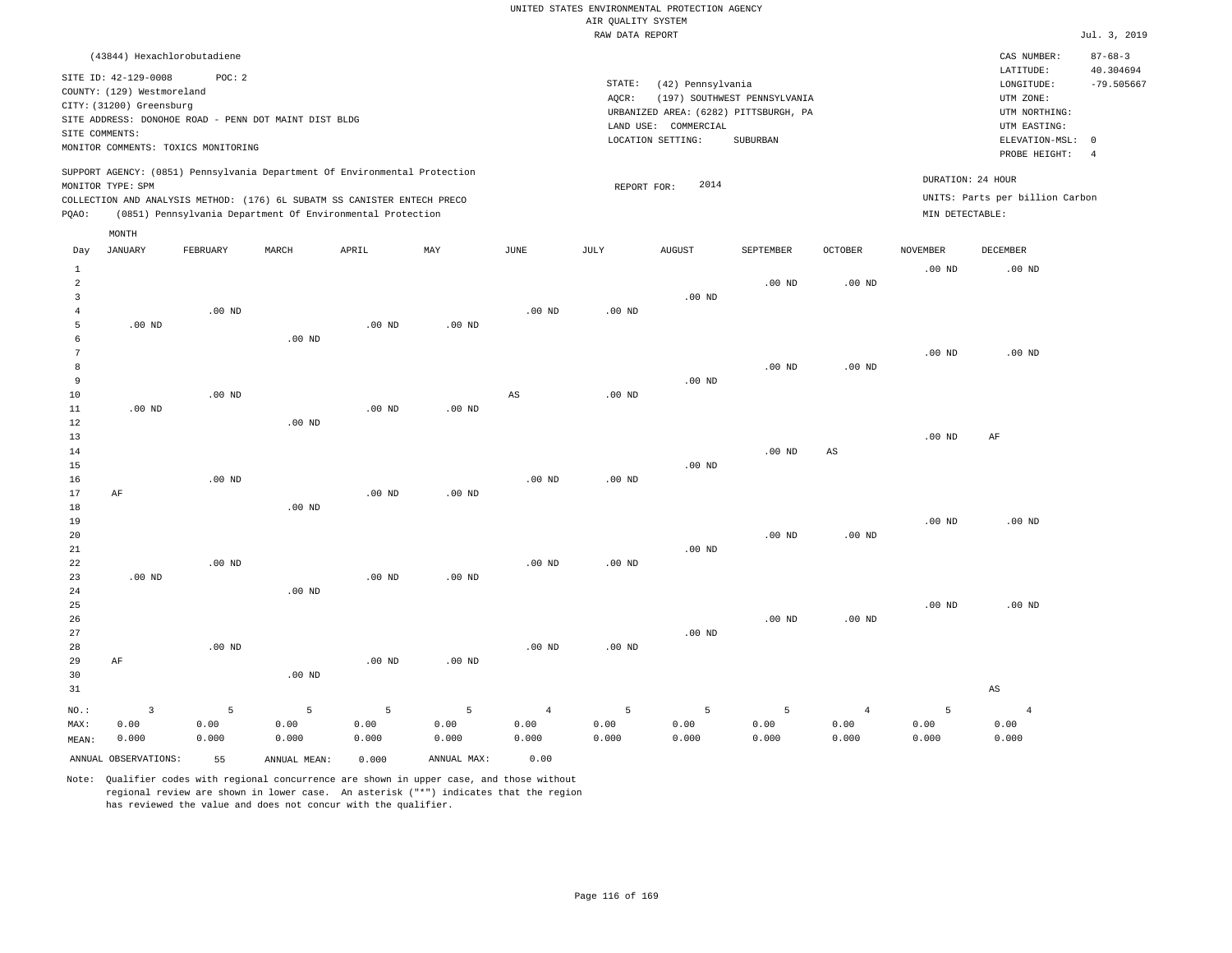| (43844) Hexachlorobutadiene                                                                                                                                                                                                                        |                                                                                                                                                                        | CAS NUMBER:                                                                                                | $87 - 68 - 3$             |
|----------------------------------------------------------------------------------------------------------------------------------------------------------------------------------------------------------------------------------------------------|------------------------------------------------------------------------------------------------------------------------------------------------------------------------|------------------------------------------------------------------------------------------------------------|---------------------------|
| SITE ID: 42-129-0008<br>POC:2<br>COUNTY: (129) Westmoreland<br>CITY: (31200) Greensburg<br>SITE ADDRESS: DONOHOE ROAD - PENN DOT MAINT DIST BLDG<br>SITE COMMENTS:<br>MONITOR COMMENTS: TOXICS MONITORING                                          | STATE:<br>(42) Pennsylvania<br>(197) SOUTHWEST PENNSYLVANIA<br>AOCR:<br>URBANIZED AREA: (6282) PITTSBURGH, PA<br>LAND USE: COMMERCIAL<br>LOCATION SETTING:<br>SUBURBAN | LATITUDE:<br>LONGITUDE:<br>UTM ZONE:<br>UTM NORTHING:<br>UTM EASTING:<br>ELEVATION-MSL: 0<br>PROBE HEIGHT: | 40.304694<br>$-79.505667$ |
| SUPPORT AGENCY: (0851) Pennsylvania Department Of Environmental Protection<br>MONITOR TYPE: SPM<br>COLLECTION AND ANALYSIS METHOD: (176) 6L SUBATM SS CANISTER ENTECH PRECO<br>(0851) Pennsylvania Department Of Environmental Protection<br>POAO: | 2015<br>REPORT FOR:<br>MIN DETECTABLE:                                                                                                                                 | DURATION: 24 HOUR<br>UNITS: Parts per billion Carbon                                                       |                           |

|                | MONTH                |                         |              |                   |                        |          |                   |                |           |                |                   |                   |
|----------------|----------------------|-------------------------|--------------|-------------------|------------------------|----------|-------------------|----------------|-----------|----------------|-------------------|-------------------|
| Day            | JANUARY              | FEBRUARY                | $\tt MARCH$  | APRIL             | MAY                    | JUNE     | JULY              | <b>AUGUST</b>  | SEPTEMBER | <b>OCTOBER</b> | NOVEMBER          | DECEMBER          |
| $\mathbf{1}$   |                      |                         | $.00$ ND     |                   |                        |          |                   |                |           |                |                   |                   |
| $\overline{a}$ |                      |                         |              |                   |                        |          |                   |                |           |                | .00 <sub>ND</sub> | $.00$ ND          |
| 3              |                      |                         |              |                   |                        |          |                   |                | $.00$ ND  | $.00$ ND       |                   |                   |
| $\overline{4}$ |                      |                         |              |                   |                        |          |                   | $.00$ ND       |           |                |                   |                   |
| 5              |                      | $\rm AF$                |              |                   |                        | $.00$ ND | $.00$ ND          |                |           |                |                   |                   |
| 6              | $.00$ ND             |                         |              | $\rm AF$          | $\mathbb{A}\mathbb{S}$ |          |                   |                |           |                |                   |                   |
| 7              |                      |                         | $.00$ ND     |                   |                        |          |                   |                |           |                |                   |                   |
| 8              |                      |                         |              |                   |                        |          |                   |                |           |                | $.00$ ND          | $.00$ ND          |
| 9              |                      |                         |              |                   |                        |          |                   |                | $.00$ ND  | $.00$ ND       |                   |                   |
| 10             |                      |                         |              |                   |                        |          |                   | $.00$ ND       |           |                |                   |                   |
| 11             |                      | $.00$ ND                |              |                   |                        | $.00$ ND | $_{\rm AS}$       |                |           |                |                   |                   |
| 12             | $.00$ ND             |                         |              | $.00$ ND          | $.00$ ND               |          |                   |                |           |                |                   |                   |
| 13             |                      |                         | $.00$ ND     |                   |                        |          |                   |                |           |                |                   |                   |
| 14             |                      |                         |              |                   |                        |          |                   |                |           |                | $.00$ ND          | $.00$ ND          |
| 15             |                      |                         |              |                   |                        |          |                   |                | $.00$ ND  | $.00$ ND       |                   |                   |
| 16             |                      |                         |              |                   |                        |          |                   | AF             |           |                |                   |                   |
| 17             |                      | $.00$ ND                |              |                   |                        | $.00$ ND | .00 <sub>ND</sub> |                |           |                |                   |                   |
| 18             | $.00$ ND             |                         |              | $.00~\mathrm{ND}$ | $\mathbb{A}\mathbb{S}$ |          |                   |                |           |                |                   |                   |
| 19             |                      |                         | $.00$ ND     |                   |                        |          |                   |                |           |                |                   |                   |
| 20             |                      |                         |              |                   |                        |          |                   |                |           |                | .00 <sub>ND</sub> | $.00$ ND          |
| 21<br>22       |                      |                         |              |                   |                        |          |                   | $.00$ ND       | $.00$ ND  | AF             |                   |                   |
| 23             |                      | $.00$ ND                |              |                   |                        | $.00$ ND | .00 <sub>ND</sub> |                |           |                |                   |                   |
| 24             | $\rm AF$             |                         |              | $.00$ ND          | $.00$ ND               |          |                   |                |           |                |                   |                   |
| 25             |                      |                         | $.00$ ND     |                   |                        |          |                   |                |           |                |                   |                   |
| 26             |                      |                         |              |                   |                        |          |                   |                |           |                | $.00$ ND          | .00 <sub>ND</sub> |
| 27             |                      |                         |              |                   |                        |          |                   |                | $.00$ ND  | $.00$ ND       |                   |                   |
| 28             |                      |                         |              |                   |                        |          |                   | $.00$ ND       |           |                |                   |                   |
| 29             |                      |                         |              |                   |                        | $.00$ ND | $.00$ ND          |                |           |                |                   |                   |
| 30             | $.00$ ND             |                         |              | $.00$ ND          | $\rm AF$               |          |                   |                |           |                |                   |                   |
| 31             |                      |                         | $.00$ ND     |                   |                        |          |                   |                |           |                |                   |                   |
| NO.:           | $\overline{4}$       | $\overline{\mathbf{3}}$ | $\epsilon$   | $\sqrt{4}$        | $\sqrt{2}$             | 5        | $\overline{4}$    | $\overline{4}$ | 5         | $\overline{4}$ | 5                 | 5                 |
| MAX:           | 0.00                 | 0.00                    | 0.00         | 0.00              | 0.00                   | 0.00     | 0.00              | 0.00           | 0.00      | 0.00           | 0.00              | 0.00              |
| MEAN:          | 0.000                | 0.000                   | 0.000        | 0.000             | 0.000                  | 0.000    | 0.000             | 0.000          | 0.000     | 0.000          | 0.000             | 0.000             |
|                | ANNUAL OBSERVATIONS: | 51                      | ANNUAL MEAN: | 0.000             | ANNUAL MAX:            | 0.00     |                   |                |           |                |                   |                   |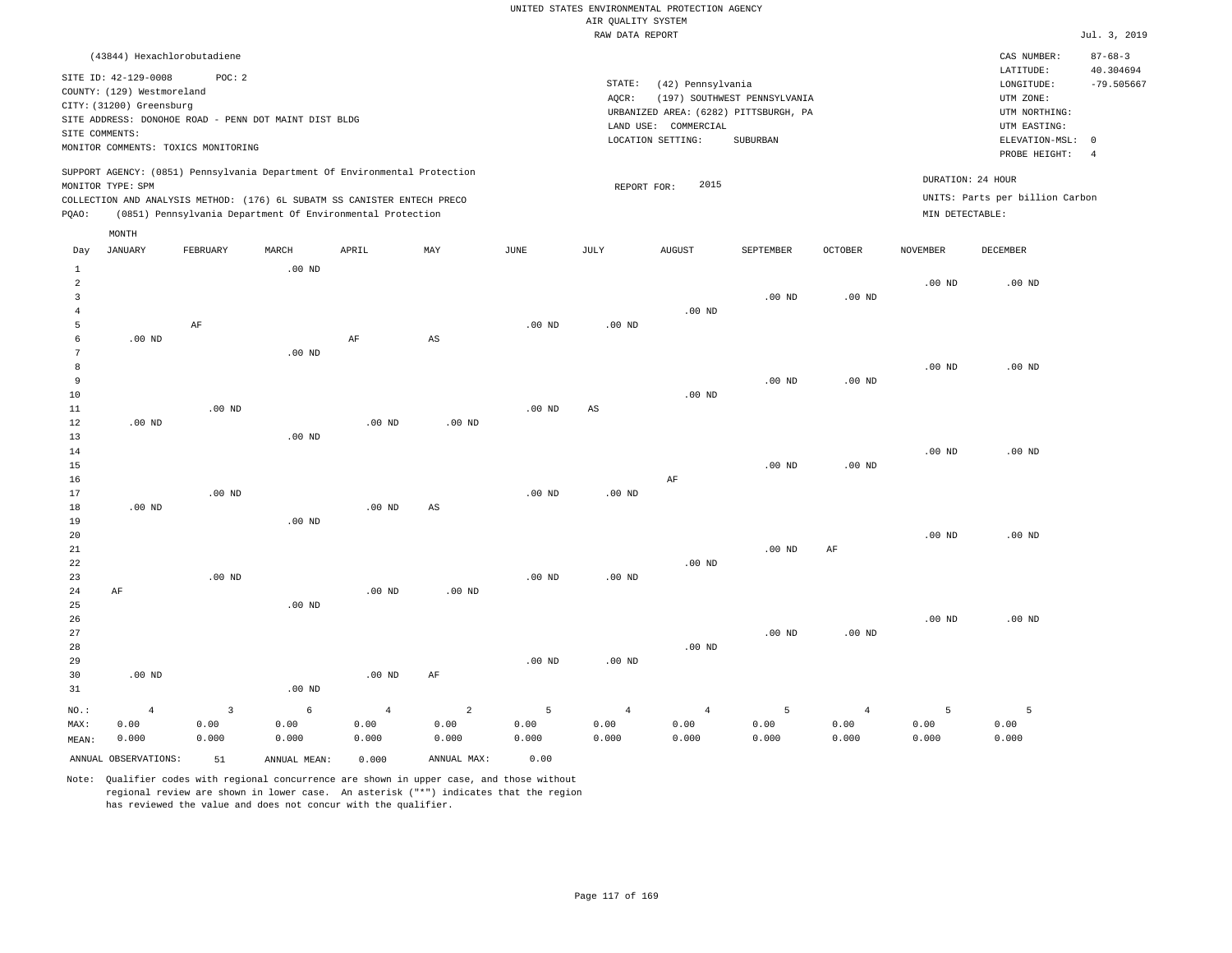UNITED STATES ENVIRONMENTAL PROTECTION AGENCY AIR QUALITY SYSTEM

|                |                                                                            |           |                |                                                            |                         |                         | RAW DATA REPORT |                         |                                       |                |                 |                                 | Jul. 3, 2019    |
|----------------|----------------------------------------------------------------------------|-----------|----------------|------------------------------------------------------------|-------------------------|-------------------------|-----------------|-------------------------|---------------------------------------|----------------|-----------------|---------------------------------|-----------------|
|                | (43852) Dichlorotetrafluoroethane                                          |           |                |                                                            |                         |                         |                 |                         |                                       |                |                 | CAS NUMBER:                     | $1320 - 37 - 2$ |
|                |                                                                            |           |                |                                                            |                         |                         |                 |                         |                                       |                |                 | LATITUDE:                       | 40.304694       |
|                | SITE ID: 42-129-0008                                                       | POC: 2    |                |                                                            |                         |                         | STATE:          | (42) Pennsylvania       |                                       |                |                 | LONGITUDE:                      | $-79.505667$    |
|                | COUNTY: (129) Westmoreland                                                 |           |                |                                                            |                         |                         | AQCR:           |                         | (197) SOUTHWEST PENNSYLVANIA          |                |                 | UTM ZONE:                       |                 |
|                | CITY: (31200) Greensburg                                                   |           |                |                                                            |                         |                         |                 |                         | URBANIZED AREA: (6282) PITTSBURGH, PA |                |                 | UTM NORTHING:                   |                 |
|                | SITE ADDRESS: DONOHOE ROAD - PENN DOT MAINT DIST BLDG                      |           |                |                                                            |                         |                         |                 | LAND USE: COMMERCIAL    |                                       |                |                 | UTM EASTING:                    |                 |
|                | SITE COMMENTS:                                                             |           |                |                                                            |                         |                         |                 | LOCATION SETTING:       | SUBURBAN                              |                |                 | ELEVATION-MSL:                  | $\overline{0}$  |
|                | MONITOR COMMENTS:                                                          |           |                |                                                            |                         |                         |                 |                         |                                       |                |                 | PROBE HEIGHT:                   | $\overline{4}$  |
|                | SUPPORT AGENCY: (0851) Pennsylvania Department Of Environmental Protection |           |                |                                                            |                         |                         |                 |                         |                                       |                |                 | DURATION: 24 HOUR               |                 |
|                | MONITOR TYPE: SPM                                                          |           |                |                                                            |                         |                         | REPORT FOR:     | 2013                    |                                       |                |                 |                                 |                 |
|                | COLLECTION AND ANALYSIS METHOD: (176) 6L SUBATM SS CANISTER ENTECH PRECO   |           |                |                                                            |                         |                         |                 |                         |                                       |                |                 | UNITS: Parts per billion Carbon |                 |
| PQAO:          |                                                                            |           |                | (0851) Pennsylvania Department Of Environmental Protection |                         |                         |                 |                         |                                       |                | MIN DETECTABLE: |                                 |                 |
|                | MONTH                                                                      |           |                |                                                            |                         |                         |                 |                         |                                       |                |                 |                                 |                 |
| Day            | JANUARY                                                                    | FEBRUARY  | MARCH          | APRIL                                                      | MAY                     | JUNE                    | JULY            | <b>AUGUST</b>           | SEPTEMBER                             | <b>OCTOBER</b> | NOVEMBER        | DECEMBER                        |                 |
| $\mathbf{1}$   |                                                                            |           |                |                                                            |                         |                         |                 |                         | AS                                    | $.000$ ND      |                 |                                 |                 |
| 2              |                                                                            |           |                |                                                            |                         |                         |                 | $.000$ ND               |                                       |                |                 |                                 |                 |
| $\overline{3}$ |                                                                            | $.000$ ND |                |                                                            |                         | $\mathbb{A}\mathbb{S}$  | $.000$ ND       |                         |                                       |                |                 |                                 |                 |
| $\overline{4}$ | $.000$ ND                                                                  |           |                | $.000$ ND                                                  | $.000$ ND               |                         |                 |                         |                                       |                |                 |                                 |                 |
| 5              |                                                                            |           | $.000$ ND      |                                                            |                         |                         |                 |                         |                                       |                |                 |                                 |                 |
| 6              |                                                                            |           |                |                                                            |                         |                         |                 |                         |                                       |                | $.000$ ND       | $.000$ ND                       |                 |
| 7              |                                                                            |           |                |                                                            |                         |                         |                 |                         | $.000$ ND                             | $.000$ ND      |                 |                                 |                 |
| 8              |                                                                            |           |                |                                                            |                         |                         |                 | $.000$ ND               |                                       |                |                 |                                 |                 |
| 9              |                                                                            | $.000$ ND |                |                                                            |                         | $.000$ ND               | $.000$ ND       |                         |                                       |                |                 |                                 |                 |
| 10             | $.000$ ND                                                                  |           |                | $.000$ ND                                                  | $.000$ ND               |                         |                 |                         |                                       |                |                 |                                 |                 |
| 11             |                                                                            |           | $.000$ ND      |                                                            |                         |                         |                 |                         |                                       |                |                 |                                 |                 |
| 12             |                                                                            |           |                |                                                            |                         |                         |                 |                         |                                       |                | $.000$ ND       | AS                              |                 |
| 13             |                                                                            |           |                |                                                            |                         |                         |                 |                         | $.000$ ND                             | $.000$ ND      |                 |                                 |                 |
| 14             |                                                                            |           |                |                                                            |                         |                         |                 | $.000$ ND               |                                       |                |                 |                                 |                 |
| 15<br>16       |                                                                            | $.000$ ND |                | $.000$ ND                                                  |                         | $.000$ ND               | $.000$ ND       |                         |                                       |                |                 |                                 |                 |
| 17             | $.000$ ND                                                                  |           | $.000$ ND      |                                                            | AS                      |                         |                 |                         |                                       |                |                 |                                 |                 |
| 18             |                                                                            |           |                |                                                            |                         |                         |                 |                         |                                       |                | $.000$ ND       | $.000$ ND                       |                 |
| 19             |                                                                            |           |                |                                                            |                         |                         |                 |                         | $.000$ ND                             | $.000$ ND      |                 |                                 |                 |
| 20             |                                                                            |           |                |                                                            |                         |                         |                 | AS                      |                                       |                |                 |                                 |                 |
| 21             |                                                                            | $.000$ ND |                |                                                            |                         | $.000$ ND               | $.000$ ND       |                         |                                       |                |                 |                                 |                 |
| 22             | $.000$ ND                                                                  |           |                | $.000$ ND                                                  | $.000$ ND               |                         |                 |                         |                                       |                |                 |                                 |                 |
| 23             |                                                                            |           | $.000$ ND      |                                                            |                         |                         |                 |                         |                                       |                |                 |                                 |                 |
| 24             |                                                                            |           |                |                                                            |                         |                         |                 |                         |                                       |                | $.000$ ND       | $.000$ ND                       |                 |
| 25             |                                                                            |           |                |                                                            |                         |                         |                 |                         | AF                                    | $.000$ ND      |                 |                                 |                 |
| 26             |                                                                            |           |                |                                                            |                         |                         |                 | AS                      |                                       |                |                 |                                 |                 |
| 27             |                                                                            | $.000$ ND |                |                                                            |                         | $.000$ ND               | $.000$ ND       |                         |                                       |                |                 |                                 |                 |
| 28             | $.000$ ND                                                                  |           |                | $_{\rm AS}$                                                | $.000$ ND               |                         |                 |                         |                                       |                |                 |                                 |                 |
| 29             |                                                                            |           | $.000$ ND      |                                                            |                         |                         |                 |                         |                                       |                |                 |                                 |                 |
| 30             |                                                                            |           |                |                                                            |                         |                         |                 |                         |                                       |                | $.000$ ND       | $.000$ ND                       |                 |
| 31             |                                                                            |           |                |                                                            |                         |                         |                 |                         |                                       | $.000$ ND      |                 |                                 |                 |
|                | 5                                                                          | 5         | $\overline{5}$ |                                                            |                         |                         | 5               | $\overline{\mathbf{3}}$ | $\overline{\mathbf{3}}$               | 6              | 5               |                                 |                 |
| NO.:<br>MAX:   | 0.000                                                                      | 0.000     | 0.000          | $\overline{4}$<br>0.000                                    | $\overline{4}$<br>0.000 | $\overline{4}$<br>0.000 | 0.000           | 0.000                   | 0.000                                 | 0.000          | 0.000           | $\overline{4}$<br>0.000         |                 |
| MEAN:          | 0.0000                                                                     | 0.0000    | 0.0000         | 0.0000                                                     | 0.0000                  | 0.0000                  | 0.0000          | 0.0000                  | 0.0000                                | 0.0000         | 0.0000          | 0.0000                          |                 |
|                |                                                                            |           |                |                                                            |                         |                         |                 |                         |                                       |                |                 |                                 |                 |
|                | ANNUAL OBSERVATIONS:                                                       | 53        | ANNUAL MEAN:   | 0.0000                                                     | ANNUAL MAX:             | 0.000                   |                 |                         |                                       |                |                 |                                 |                 |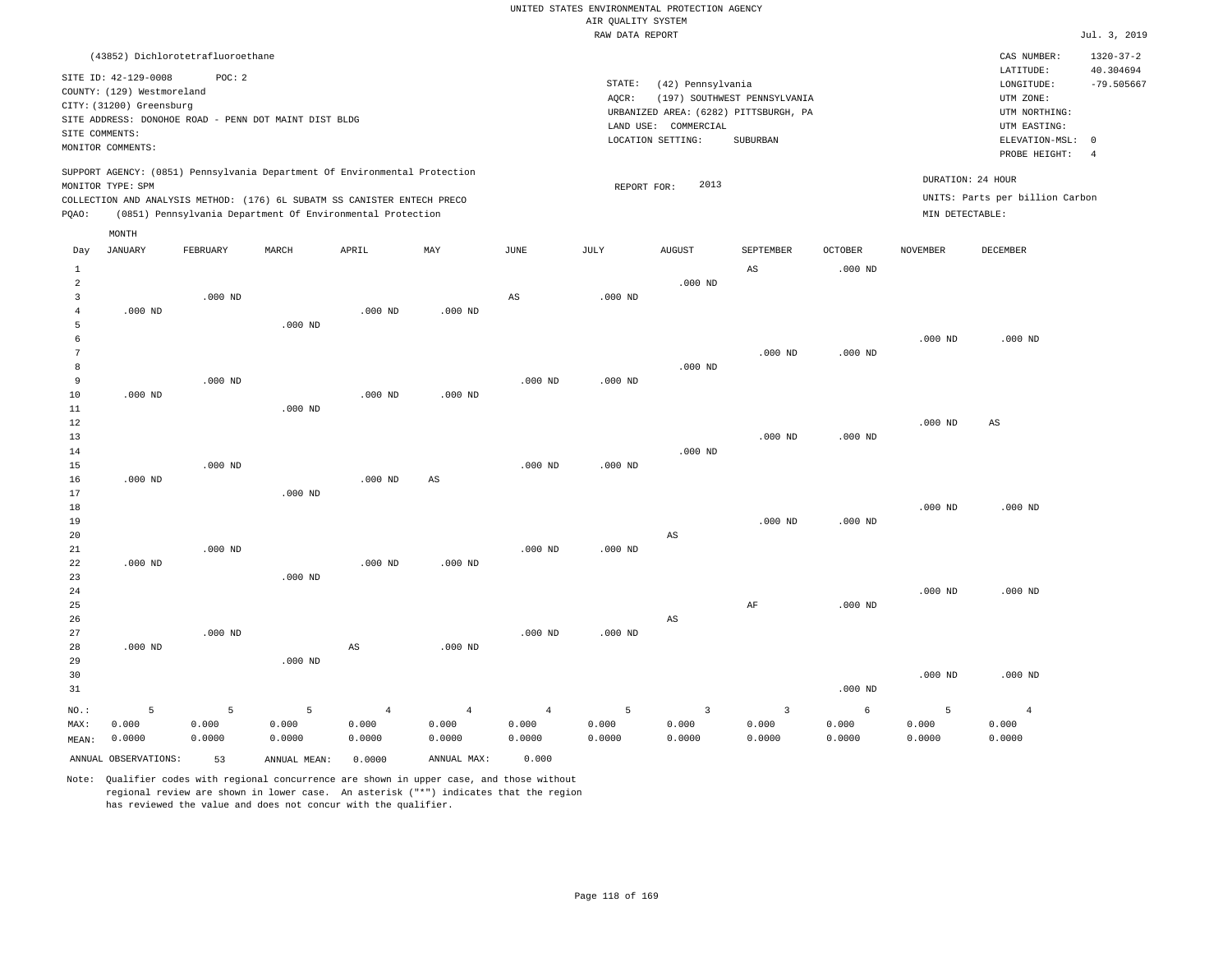UNITED STATES ENVIRONMENTAL PROTECTION AGENCY AIR QUALITY SYSTEM

|                          |                                                                                                     |                 |                                                       |                                                                                                                                        |                 |                 | RAW DATA REPORT |                                                                |                                                                                   |                        |                    |                                                                                                            | Jul. 3, 2019                                |
|--------------------------|-----------------------------------------------------------------------------------------------------|-----------------|-------------------------------------------------------|----------------------------------------------------------------------------------------------------------------------------------------|-----------------|-----------------|-----------------|----------------------------------------------------------------|-----------------------------------------------------------------------------------|------------------------|--------------------|------------------------------------------------------------------------------------------------------------|---------------------------------------------|
|                          | (43852) Dichlorotetrafluoroethane                                                                   |                 |                                                       |                                                                                                                                        |                 |                 |                 |                                                                |                                                                                   |                        |                    | CAS NUMBER:                                                                                                | $1320 - 37 - 2$                             |
| SITE COMMENTS:           | SITE ID: 42-129-0008<br>COUNTY: (129) Westmoreland<br>CITY: (31200) Greensburg<br>MONITOR COMMENTS: | POC: 2          | SITE ADDRESS: DONOHOE ROAD - PENN DOT MAINT DIST BLDG |                                                                                                                                        |                 |                 | STATE:<br>AOCR: | (42) Pennsylvania<br>LAND USE: COMMERCIAL<br>LOCATION SETTING: | (197) SOUTHWEST PENNSYLVANIA<br>URBANIZED AREA: (6282) PITTSBURGH, PA<br>SUBURBAN |                        |                    | LATITUDE:<br>LONGITUDE:<br>UTM ZONE:<br>UTM NORTHING:<br>UTM EASTING:<br>ELEVATION-MSL: 0<br>PROBE HEIGHT: | 40.304694<br>$-79.505667$<br>$\overline{4}$ |
|                          |                                                                                                     |                 |                                                       | SUPPORT AGENCY: (0851) Pennsylvania Department Of Environmental Protection                                                             |                 |                 |                 |                                                                |                                                                                   |                        |                    | DURATION: 24 HOUR                                                                                          |                                             |
|                          | MONITOR TYPE: SPM                                                                                   |                 |                                                       |                                                                                                                                        |                 |                 | REPORT FOR:     | 2014                                                           |                                                                                   |                        |                    | UNITS: Parts per billion Carbon                                                                            |                                             |
| PQAO:                    |                                                                                                     |                 |                                                       | COLLECTION AND ANALYSIS METHOD: (176) 6L SUBATM SS CANISTER ENTECH PRECO<br>(0851) Pennsylvania Department Of Environmental Protection |                 |                 |                 |                                                                |                                                                                   |                        | MIN DETECTABLE:    |                                                                                                            |                                             |
|                          | MONTH                                                                                               |                 |                                                       |                                                                                                                                        |                 |                 |                 |                                                                |                                                                                   |                        |                    |                                                                                                            |                                             |
| Day                      | <b>JANUARY</b>                                                                                      | FEBRUARY        | MARCH                                                 | APRIL                                                                                                                                  | MAY             | <b>JUNE</b>     | JULY            | <b>AUGUST</b>                                                  | SEPTEMBER                                                                         | <b>OCTOBER</b>         | <b>NOVEMBER</b>    | DECEMBER                                                                                                   |                                             |
| 1<br>$\overline{c}$<br>3 |                                                                                                     |                 |                                                       |                                                                                                                                        |                 |                 |                 | $.000$ ND                                                      | $.000$ ND                                                                         | $.000$ ND              | .000 <sub>ND</sub> | $.000$ ND                                                                                                  |                                             |
| 4<br>5<br>6              | $.000$ ND                                                                                           | $.000$ ND       | $.000$ ND                                             | $.000$ ND                                                                                                                              | $.000$ ND       | $.000$ ND       | $.000$ ND       |                                                                |                                                                                   |                        |                    |                                                                                                            |                                             |
| 7<br>8<br>9<br>10        |                                                                                                     | $.000$ ND       |                                                       |                                                                                                                                        |                 | $_{\rm AS}$     | $.000$ ND       | $.000$ ND                                                      | $.000$ ND                                                                         | $.000$ ND              | $.000$ ND          | $.000$ ND                                                                                                  |                                             |
| $11\,$<br>12<br>13       | $.000$ ND                                                                                           |                 | $.000$ ND                                             | $.000$ ND                                                                                                                              | $.000$ ND       |                 |                 |                                                                |                                                                                   |                        | $.000$ ND          | AF                                                                                                         |                                             |
| 14<br>15<br>16<br>17     | AF                                                                                                  | $.000$ ND       |                                                       | $.000$ ND                                                                                                                              | $.000$ ND       | $.000$ ND       | $.000$ ND       | $.000$ ND                                                      | $.000$ ND                                                                         | $\mathbb{A}\mathbb{S}$ |                    |                                                                                                            |                                             |
| 18<br>19<br>20           |                                                                                                     |                 | $.000$ ND                                             |                                                                                                                                        |                 |                 |                 |                                                                | $.000$ ND                                                                         | $.000$ ND              | $.000$ ND          | $.000$ ND                                                                                                  |                                             |
| 21<br>22<br>23<br>24     | $.000$ ND                                                                                           | $.000$ ND       | $.000$ ND                                             | $.000$ ND                                                                                                                              | $.000$ ND       | $.000$ ND       | $.000$ ND       | $.000$ ND                                                      |                                                                                   |                        |                    |                                                                                                            |                                             |
| 25<br>26<br>27<br>28     |                                                                                                     | $.000$ ND       |                                                       |                                                                                                                                        |                 | $.000$ ND       | $.000$ ND       | $.000$ ND                                                      | $.000$ ND                                                                         | $.000$ ND              | $.000$ ND          | $.000$ ND                                                                                                  |                                             |
| 29<br>30<br>31           | AF                                                                                                  |                 | $.000$ ND                                             | $.000$ ND                                                                                                                              | $.000$ ND       |                 |                 |                                                                |                                                                                   |                        |                    | $_{\rm AS}$                                                                                                |                                             |
| NO.:                     | $\overline{3}$                                                                                      | 5               | 5                                                     | 5                                                                                                                                      | 5               | $\overline{4}$  | 5               | 5                                                              | 5                                                                                 | $\overline{4}$         | 5                  | $\overline{4}$                                                                                             |                                             |
| MAX:<br>MEAN:            | 0.000<br>0.0000                                                                                     | 0.000<br>0.0000 | 0.000<br>0.0000                                       | 0.000<br>0.0000                                                                                                                        | 0.000<br>0.0000 | 0.000<br>0.0000 | 0.000<br>0.0000 | 0.000<br>0.0000                                                | 0.000<br>0.0000                                                                   | 0.000<br>0.0000        | 0.000<br>0.0000    | 0.000<br>0.0000                                                                                            |                                             |
|                          | ANNUAL OBSERVATIONS:                                                                                | 55              | ANNUAL MEAN:                                          | 0.0000                                                                                                                                 | ANNUAL MAX:     | 0.000           |                 |                                                                |                                                                                   |                        |                    |                                                                                                            |                                             |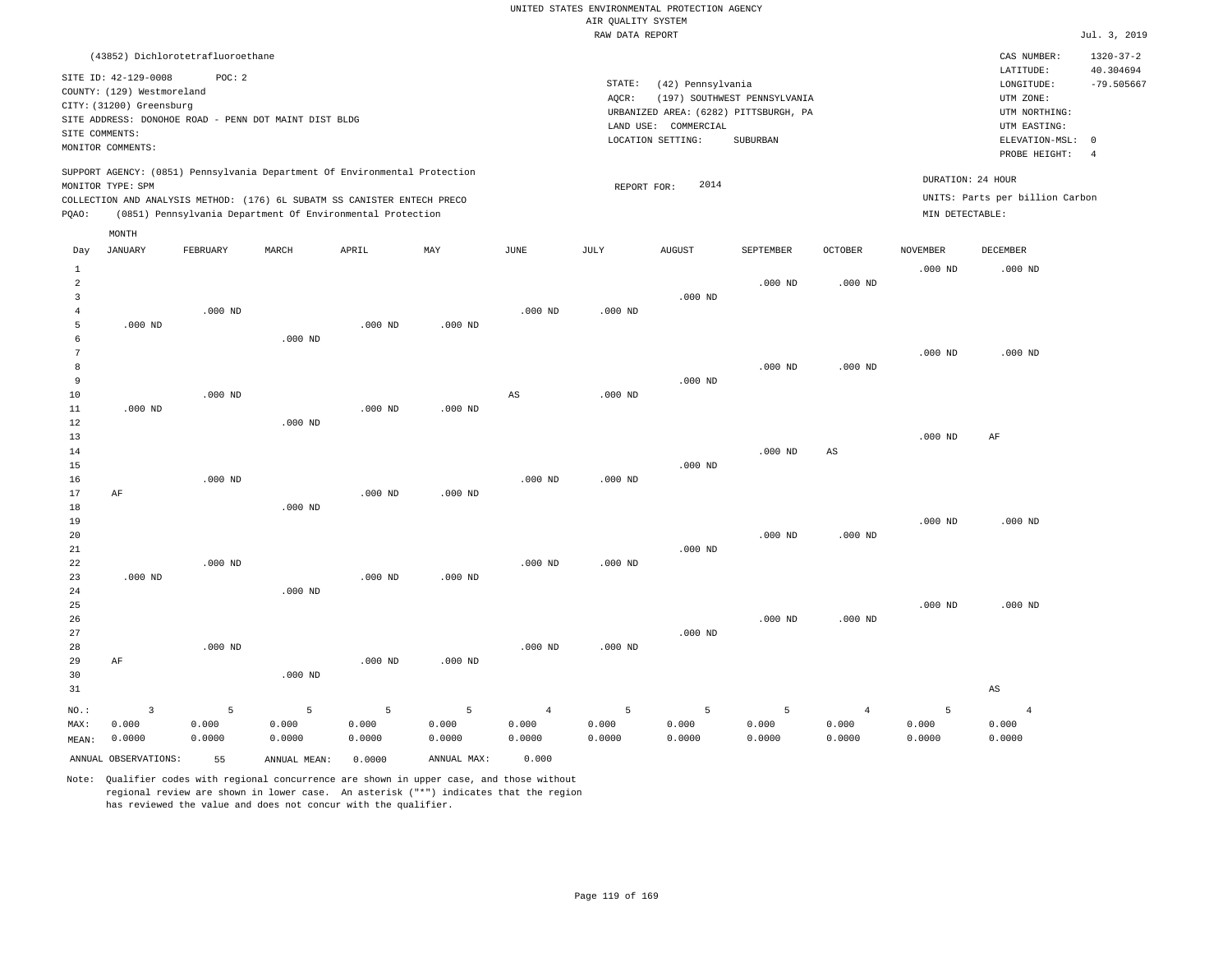|                                | (43852) Dichlorotetrafluoroethane                                                                                                                         |                 |                 |                                                                                                                                        |                        |                 |                              |                                                      |                                                                                   |                 |                    | CAS NUMBER:                                                                             | $1320 - 37 - 2$                             |
|--------------------------------|-----------------------------------------------------------------------------------------------------------------------------------------------------------|-----------------|-----------------|----------------------------------------------------------------------------------------------------------------------------------------|------------------------|-----------------|------------------------------|------------------------------------------------------|-----------------------------------------------------------------------------------|-----------------|--------------------|-----------------------------------------------------------------------------------------|---------------------------------------------|
|                                | SITE ID: 42-129-0008<br>COUNTY: (129) Westmoreland<br>CITY: (31200) Greensburg<br>SITE ADDRESS: DONOHOE ROAD - PENN DOT MAINT DIST BLDG<br>SITE COMMENTS: | POC: 2          |                 |                                                                                                                                        |                        |                 | STATE:<br>AOCR:<br>LAND USE: | (42) Pennsylvania<br>COMMERCIAL<br>LOCATION SETTING: | (197) SOUTHWEST PENNSYLVANIA<br>URBANIZED AREA: (6282) PITTSBURGH, PA<br>SUBURBAN |                 |                    | LATITUDE:<br>LONGITUDE:<br>UTM ZONE:<br>UTM NORTHING:<br>UTM EASTING:<br>ELEVATION-MSL: | 40.304694<br>$-79.505667$<br>$\overline{0}$ |
|                                | MONITOR COMMENTS:                                                                                                                                         |                 |                 |                                                                                                                                        |                        |                 |                              |                                                      |                                                                                   |                 |                    | PROBE HEIGHT:                                                                           | $\overline{4}$                              |
|                                | MONITOR TYPE: SPM                                                                                                                                         |                 |                 | SUPPORT AGENCY: (0851) Pennsylvania Department Of Environmental Protection                                                             |                        |                 | REPORT FOR:                  | 2015                                                 |                                                                                   |                 |                    | DURATION: 24 HOUR                                                                       |                                             |
| PQAO:                          |                                                                                                                                                           |                 |                 | COLLECTION AND ANALYSIS METHOD: (176) 6L SUBATM SS CANISTER ENTECH PRECO<br>(0851) Pennsylvania Department Of Environmental Protection |                        |                 |                              |                                                      |                                                                                   |                 | MIN DETECTABLE:    | UNITS: Parts per billion Carbon                                                         |                                             |
|                                | MONTH                                                                                                                                                     |                 |                 |                                                                                                                                        |                        |                 |                              |                                                      |                                                                                   |                 |                    |                                                                                         |                                             |
| Day                            | JANUARY                                                                                                                                                   | FEBRUARY        | MARCH           | APRIL                                                                                                                                  | MAY                    | JUNE            | JULY                         | <b>AUGUST</b>                                        | SEPTEMBER                                                                         | <b>OCTOBER</b>  | NOVEMBER           | DECEMBER                                                                                |                                             |
| $\mathbf{1}$<br>$\overline{a}$ |                                                                                                                                                           |                 | $.000$ ND       |                                                                                                                                        |                        |                 |                              |                                                      |                                                                                   |                 | $.000$ ND          | $.000$ ND                                                                               |                                             |
| 3                              |                                                                                                                                                           |                 |                 |                                                                                                                                        |                        |                 |                              |                                                      | $.000$ ND                                                                         | $.000$ ND       |                    |                                                                                         |                                             |
| $\overline{4}$<br>5            |                                                                                                                                                           | $\rm{AF}$       |                 |                                                                                                                                        |                        | $.000$ ND       | $.000$ ND                    | $.000$ ND                                            |                                                                                   |                 |                    |                                                                                         |                                             |
| 6                              | $.000$ ND                                                                                                                                                 |                 |                 | $\rm AF$                                                                                                                               | $\mathbb{A}\mathbb{S}$ |                 |                              |                                                      |                                                                                   |                 |                    |                                                                                         |                                             |
| 7<br>8                         |                                                                                                                                                           |                 | $.000$ ND       |                                                                                                                                        |                        |                 |                              |                                                      |                                                                                   |                 | $.000$ ND          | $.000$ ND                                                                               |                                             |
| 9                              |                                                                                                                                                           |                 |                 |                                                                                                                                        |                        |                 |                              |                                                      | $.000$ ND                                                                         | $.000$ ND       |                    |                                                                                         |                                             |
| 10<br>11                       |                                                                                                                                                           | $.000$ ND       |                 |                                                                                                                                        |                        | $.000$ ND       | AS                           | $.000$ ND                                            |                                                                                   |                 |                    |                                                                                         |                                             |
| 12                             | $.000$ ND                                                                                                                                                 |                 |                 | $.000$ ND                                                                                                                              | $.000$ ND              |                 |                              |                                                      |                                                                                   |                 |                    |                                                                                         |                                             |
| 13<br>14                       |                                                                                                                                                           |                 | $.000$ ND       |                                                                                                                                        |                        |                 |                              |                                                      |                                                                                   |                 | $.000$ ND          | $.000$ ND                                                                               |                                             |
| 15                             |                                                                                                                                                           |                 |                 |                                                                                                                                        |                        |                 |                              |                                                      | $.000$ ND                                                                         | $.000$ ND       |                    |                                                                                         |                                             |
| 16<br>17                       |                                                                                                                                                           | $.000$ ND       |                 |                                                                                                                                        |                        | $.000$ ND       | $.000$ ND                    | AF                                                   |                                                                                   |                 |                    |                                                                                         |                                             |
| 18<br>19                       | $.000$ ND                                                                                                                                                 |                 | $.000$ ND       | $.000$ ND                                                                                                                              | AS                     |                 |                              |                                                      |                                                                                   |                 |                    |                                                                                         |                                             |
| 20                             |                                                                                                                                                           |                 |                 |                                                                                                                                        |                        |                 |                              |                                                      |                                                                                   |                 | $.000$ ND          | $.000$ ND                                                                               |                                             |
| 21<br>22                       |                                                                                                                                                           |                 |                 |                                                                                                                                        |                        |                 |                              | $.000$ ND                                            | $.000$ ND                                                                         | $\rm{AF}$       |                    |                                                                                         |                                             |
| 23                             |                                                                                                                                                           | $.000$ ND       |                 |                                                                                                                                        |                        | $.000$ ND       | $.000$ ND                    |                                                      |                                                                                   |                 |                    |                                                                                         |                                             |
| 24<br>25                       | AF                                                                                                                                                        |                 | $.000$ ND       | $.000$ ND                                                                                                                              | $.000$ ND              |                 |                              |                                                      |                                                                                   |                 |                    |                                                                                         |                                             |
| 26                             |                                                                                                                                                           |                 |                 |                                                                                                                                        |                        |                 |                              |                                                      |                                                                                   |                 | .000 <sub>ND</sub> | $.000$ ND                                                                               |                                             |
| 27<br>28                       |                                                                                                                                                           |                 |                 |                                                                                                                                        |                        |                 |                              | $.000$ ND                                            | $.000$ ND                                                                         | $.000$ ND       |                    |                                                                                         |                                             |
| 29<br>30                       | $.000$ ND                                                                                                                                                 |                 |                 | $.000$ ND                                                                                                                              | AF                     | $.000$ ND       | $.000$ ND                    |                                                      |                                                                                   |                 |                    |                                                                                         |                                             |
| 31                             |                                                                                                                                                           |                 | $.000$ ND       |                                                                                                                                        |                        |                 |                              |                                                      |                                                                                   |                 |                    |                                                                                         |                                             |
| NO.:                           | $\overline{4}$                                                                                                                                            | $\overline{3}$  | $\epsilon$      | $\overline{4}$                                                                                                                         | $\overline{a}$         | 5               | $\overline{4}$               | $\overline{4}$                                       | 5                                                                                 | $\overline{4}$  | 5                  | 5                                                                                       |                                             |
| MAX:<br>MEAN:                  | 0.000<br>0.0000                                                                                                                                           | 0.000<br>0.0000 | 0.000<br>0.0000 | 0.000<br>0.0000                                                                                                                        | 0.000<br>0.0000        | 0.000<br>0.0000 | 0.000<br>0.0000              | 0.000<br>0.0000                                      | 0.000<br>0.0000                                                                   | 0.000<br>0.0000 | 0.000<br>0.0000    | 0.000<br>0.0000                                                                         |                                             |
|                                | ANNUAL OBSERVATIONS:                                                                                                                                      | 51              | ANNUAL MEAN:    | 0.0000                                                                                                                                 | ANNUAL MAX:            | 0.000           |                              |                                                      |                                                                                   |                 |                    |                                                                                         |                                             |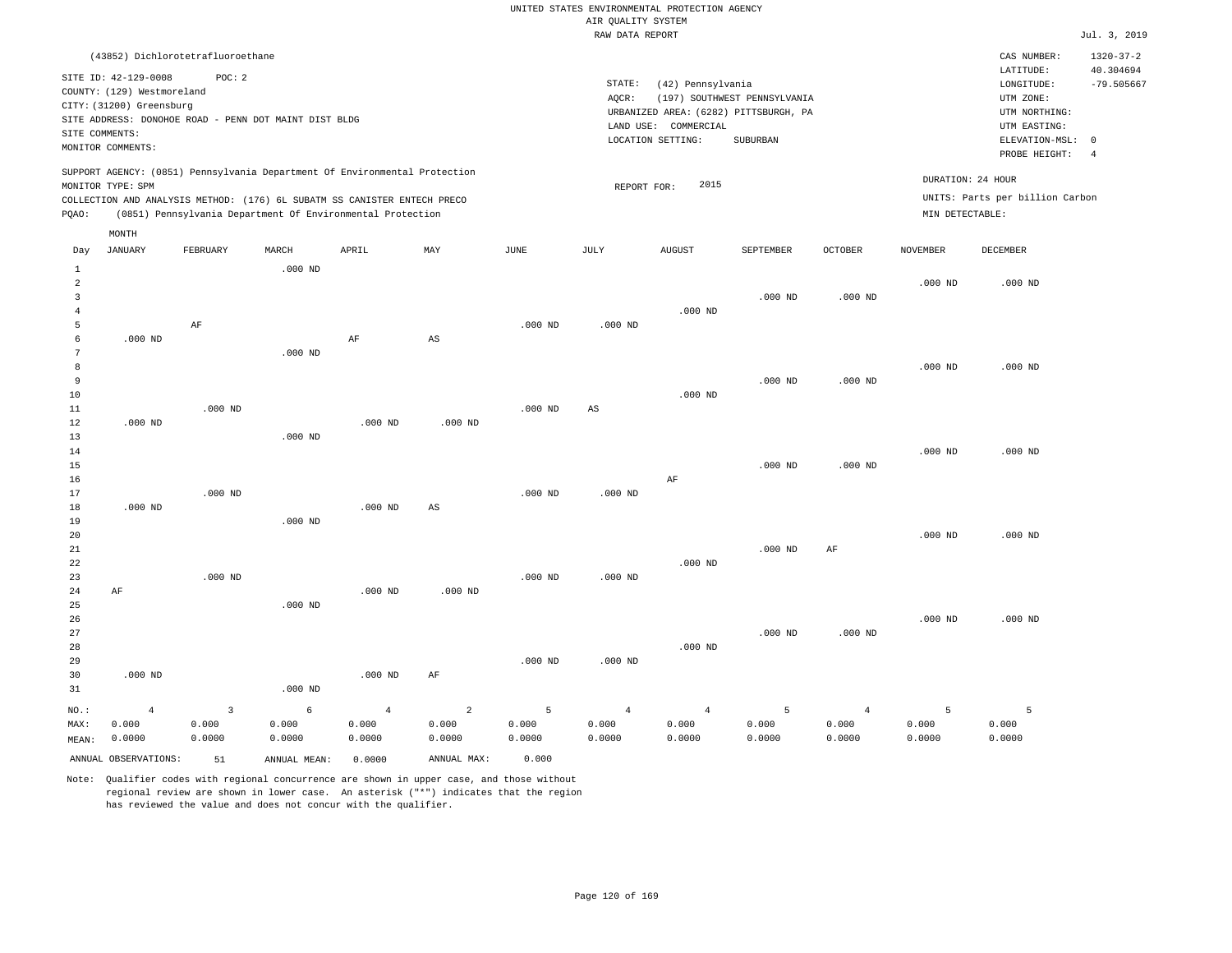| (43860) Vinyl chloride                                                                                                                                                                                                                                      |                                                                                                                                                                        | CAS NUMBER:                                                                                                | $75 - 01 - 4$                   |
|-------------------------------------------------------------------------------------------------------------------------------------------------------------------------------------------------------------------------------------------------------------|------------------------------------------------------------------------------------------------------------------------------------------------------------------------|------------------------------------------------------------------------------------------------------------|---------------------------------|
| SITE ID: 42-129-0008<br>POC:2<br>COUNTY: (129) Westmoreland<br>CITY: (31200) Greensburg<br>SITE ADDRESS: DONOHOE ROAD - PENN DOT MAINT DIST BLDG<br>SITE COMMENTS:<br>MONITOR COMMENTS: TOXICS MONITORING                                                   | STATE:<br>(42) Pennsylvania<br>(197) SOUTHWEST PENNSYLVANIA<br>AOCR:<br>URBANIZED AREA: (6282) PITTSBURGH, PA<br>LAND USE: COMMERCIAL<br>LOCATION SETTING:<br>SUBURBAN | LATITUDE:<br>LONGITUDE:<br>UTM ZONE:<br>UTM NORTHING:<br>UTM EASTING:<br>ELEVATION-MSL: 0<br>PROBE HEIGHT: | 40.304694<br>$-79.505667$<br>-4 |
| SUPPORT AGENCY: (0851) Pennsylvania Department Of Environmental Protection<br>MONITOR TYPE: SPM<br>COLLECTION AND ANALYSIS METHOD: (176) 6L SUBATM SS CANISTER ENTECH PRECO<br>(0851) Pennsylvania Department Of Environmental Protection<br>POAO:<br>MONTH | DURATION: 24 HOUR<br>2013<br>REPORT FOR:<br>MIN DETECTABLE:                                                                                                            | UNITS: Parts per billion Carbon                                                                            |                                 |

| Day            | JANUARY              | FEBRUARY | MARCH             | APRIL             | MAY                    | JUNE           | JULY     | AUGUST                  | SEPTEMBER               | OCTOBER    | NOVEMBER | DECEMBER               |
|----------------|----------------------|----------|-------------------|-------------------|------------------------|----------------|----------|-------------------------|-------------------------|------------|----------|------------------------|
| $\mathbf{1}$   |                      |          |                   |                   |                        |                |          |                         | $\mathbb{A}\mathbb{S}$  | $.00$ ND   |          |                        |
| $\overline{a}$ |                      |          |                   |                   |                        |                |          | $.00$ ND                |                         |            |          |                        |
| 3              |                      | $.00$ ND |                   |                   |                        | $_{\rm AS}$    | $.00$ ND |                         |                         |            |          |                        |
| $\overline{4}$ | $.00$ ND             |          |                   | .00 <sub>ND</sub> | $.00$ ND               |                |          |                         |                         |            |          |                        |
| 5              |                      |          | $.00$ ND          |                   |                        |                |          |                         |                         |            |          |                        |
| 6              |                      |          |                   |                   |                        |                |          |                         |                         |            | $.00$ ND | $.00$ ND               |
| 7              |                      |          |                   |                   |                        |                |          |                         | $.00$ ND                | $.00$ ND   |          |                        |
| 8              |                      |          |                   |                   |                        |                |          | $.00$ ND                |                         |            |          |                        |
| 9              |                      | $.00$ ND |                   |                   |                        | $.00$ ND       | $.00$ ND |                         |                         |            |          |                        |
| 10             | $.00$ ND             |          |                   | .00 <sub>ND</sub> | $.00$ ND               |                |          |                         |                         |            |          |                        |
| 11             |                      |          | $.00$ ND          |                   |                        |                |          |                         |                         |            |          |                        |
| 12             |                      |          |                   |                   |                        |                |          |                         |                         |            | $.00$ ND | $\mathbb{A}\mathbb{S}$ |
| 13             |                      |          |                   |                   |                        |                |          |                         | $.00$ ND                | $.00$ ND   |          |                        |
| 14             |                      |          |                   |                   |                        |                |          | $.00$ ND                |                         |            |          |                        |
| 15             |                      | $.00$ ND |                   |                   |                        | $.00$ ND       | $.00$ ND |                         |                         |            |          |                        |
| 16             | .00 $ND$             |          |                   | .00 <sub>ND</sub> | $\mathbb{A}\mathbb{S}$ |                |          |                         |                         |            |          |                        |
| 17             |                      |          | $.00$ ND          |                   |                        |                |          |                         |                         |            |          |                        |
| 18             |                      |          |                   |                   |                        |                |          |                         |                         |            | $.00$ ND | $.00$ ND               |
| 19             |                      |          |                   |                   |                        |                |          |                         | $.00$ ND                | $.00$ ND   |          |                        |
| 20             |                      |          |                   |                   |                        |                |          | $\mathbb{A}\mathbb{S}$  |                         |            |          |                        |
| $21\,$         |                      | $.00$ ND |                   |                   |                        | $.00$ ND       | .00 $ND$ |                         |                         |            |          |                        |
| 22             | .00 $ND$             |          |                   | .00 <sub>ND</sub> | $.00$ ND               |                |          |                         |                         |            |          |                        |
| 23             |                      |          | .00 <sub>ND</sub> |                   |                        |                |          |                         |                         |            |          |                        |
| 24             |                      |          |                   |                   |                        |                |          |                         |                         |            | $.00$ ND | $.00$ ND               |
| 25             |                      |          |                   |                   |                        |                |          |                         | $\rm{AF}$               | $.00$ ND   |          |                        |
| 26             |                      |          |                   |                   |                        |                |          | $\mathbb{A}\mathbb{S}$  |                         |            |          |                        |
| 27             |                      | $.00$ ND |                   |                   |                        | $.00$ ND       | $.00$ ND |                         |                         |            |          |                        |
| 28             | .00 <sub>ND</sub>    |          |                   | AS                | $.00$ ND               |                |          |                         |                         |            |          |                        |
| 29             |                      |          | $.00$ ND          |                   |                        |                |          |                         |                         |            |          |                        |
| 30             |                      |          |                   |                   |                        |                |          |                         |                         |            | $.00$ ND | $.00$ ND               |
| 31             |                      |          |                   |                   |                        |                |          |                         |                         | $.00$ ND   |          |                        |
| $_{\rm NO.}$ : | 5                    | 5        | 5                 | $\,4$             | $\overline{4}$         | $\overline{4}$ | 5        | $\overline{\mathbf{3}}$ | $\overline{\mathbf{3}}$ | $\epsilon$ | 5        | $\overline{4}$         |
| MAX:           | 0.00                 | 0.00     | 0.00              | 0.00              | 0.00                   | 0.00           | 0.00     | 0.00                    | 0.00                    | 0.00       | 0.00     | 0.00                   |
| MEAN:          | 0.000                | 0.000    | 0.000             | 0.000             | 0.000                  | 0.000          | 0.000    | 0.000                   | 0.000                   | 0.000      | 0.000    | 0.000                  |
|                | ANNUAL OBSERVATIONS: | 53       | ANNUAL MEAN:      | 0.000             | ANNUAL MAX:            | 0.00           |          |                         |                         |            |          |                        |

Note: Qualifier codes with regional concurrence are shown in upper case, and those without

regional review are shown in lower case. An asterisk ("\*") indicates that the region

has reviewed the value and does not concur with the qualifier.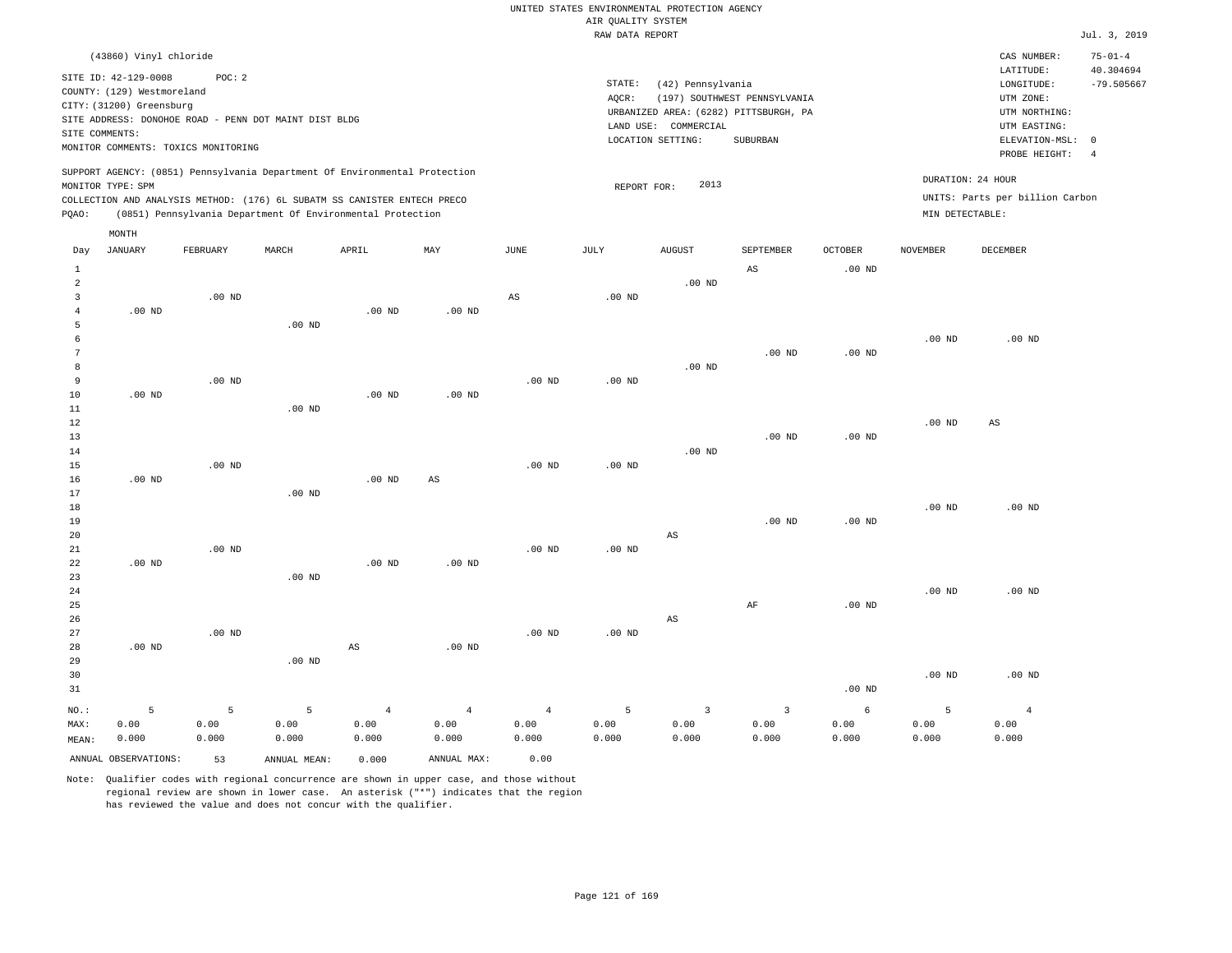| (43860) Vinyl chloride                                                     |                                                               | CAS NUMBER:                     | $75 - 01 - 4$ |
|----------------------------------------------------------------------------|---------------------------------------------------------------|---------------------------------|---------------|
| SITE ID: 42-129-0008<br>POC:2                                              |                                                               | LATITUDE:                       | 40.304694     |
| COUNTY: (129) Westmoreland                                                 | STATE:<br>(42) Pennsylvania                                   | LONGITUDE:                      | $-79.505667$  |
| CITY: (31200) Greensburg                                                   | (197) SOUTHWEST PENNSYLVANIA<br>AOCR:                         | UTM ZONE:                       |               |
| SITE ADDRESS: DONOHOE ROAD - PENN DOT MAINT DIST BLDG                      | URBANIZED AREA: (6282) PITTSBURGH, PA<br>LAND USE: COMMERCIAL | UTM NORTHING:<br>UTM EASTING:   |               |
| SITE COMMENTS:                                                             | LOCATION SETTING:<br>SUBURBAN                                 | ELEVATION-MSL: 0                |               |
| MONITOR COMMENTS: TOXICS MONITORING                                        |                                                               | PROBE HEIGHT:                   | -4            |
| SUPPORT AGENCY: (0851) Pennsylvania Department Of Environmental Protection |                                                               |                                 |               |
| MONITOR TYPE: SPM                                                          | 2014<br>REPORT FOR:                                           | DURATION: 24 HOUR               |               |
| COLLECTION AND ANALYSIS METHOD: (176) 6L SUBATM SS CANISTER ENTECH PRECO   |                                                               | UNITS: Parts per billion Carbon |               |
| (0851) Pennsylvania Department Of Environmental Protection<br>POAO:        | MIN DETECTABLE:                                               |                                 |               |
|                                                                            |                                                               |                                 |               |

| Day            | <b>JANUARY</b>       | FEBRUARY | $\tt MARCH$  | APRIL    | MAY             | $_{\rm JUNE}$  | $\mathtt{JULY}$   | <b>AUGUST</b>     | SEPTEMBER | OCTOBER           | NOVEMBER | DECEMBER               |
|----------------|----------------------|----------|--------------|----------|-----------------|----------------|-------------------|-------------------|-----------|-------------------|----------|------------------------|
| $\mathbf{1}$   |                      |          |              |          |                 |                |                   |                   |           |                   | $.00$ ND | $.00$ ND               |
| $\overline{a}$ |                      |          |              |          |                 |                |                   |                   | $.00$ ND  | $.00$ ND          |          |                        |
| 3              |                      |          |              |          |                 |                |                   | .00 $ND$          |           |                   |          |                        |
| $\overline{4}$ |                      | $.00$ ND |              |          |                 | .00 $ND$       | .00 <sub>ND</sub> |                   |           |                   |          |                        |
| 5              | .00 $ND$             |          |              | $.00$ ND | $.00$ ND        |                |                   |                   |           |                   |          |                        |
| 6              |                      |          | .00 $ND$     |          |                 |                |                   |                   |           |                   |          |                        |
| 7              |                      |          |              |          |                 |                |                   |                   |           |                   | $.00$ ND | $.00$ ND               |
| 8              |                      |          |              |          |                 |                |                   |                   | $.00$ ND  | $.00$ ND          |          |                        |
| 9              |                      |          |              |          |                 |                |                   | .00 <sub>ND</sub> |           |                   |          |                        |
| 10             |                      | $.00$ ND |              |          |                 | $_{\rm AS}$    | .00 <sub>ND</sub> |                   |           |                   |          |                        |
| 11             | $.00$ ND             |          |              | $.00$ ND | $.00$ ND        |                |                   |                   |           |                   |          |                        |
| 12             |                      |          | $.00$ ND     |          |                 |                |                   |                   |           |                   |          |                        |
| 13             |                      |          |              |          |                 |                |                   |                   |           |                   | $.00$ ND | AF                     |
| 14<br>15       |                      |          |              |          |                 |                |                   | .00 $ND$          | $.00$ ND  | $_{\rm AS}$       |          |                        |
| 16             |                      | $.00$ ND |              |          |                 | $.00$ ND       | $.00$ ND          |                   |           |                   |          |                        |
| 17             | $\rm AF$             |          |              | $.00$ ND | $.00$ ND        |                |                   |                   |           |                   |          |                        |
| 18             |                      |          | $.00$ ND     |          |                 |                |                   |                   |           |                   |          |                        |
| 19             |                      |          |              |          |                 |                |                   |                   |           |                   | $.00$ ND | $.00$ ND               |
| 20             |                      |          |              |          |                 |                |                   |                   | $.00$ ND  | $.00$ ND          |          |                        |
| 21             |                      |          |              |          |                 |                |                   | .00 $ND$          |           |                   |          |                        |
| 22             |                      | $.00$ ND |              |          |                 | $.00$ ND       | $.00$ ND          |                   |           |                   |          |                        |
| 23             | $.00$ ND             |          |              | $.00$ ND | $.00$ ND        |                |                   |                   |           |                   |          |                        |
| 24             |                      |          | $.00$ ND     |          |                 |                |                   |                   |           |                   |          |                        |
| 25             |                      |          |              |          |                 |                |                   |                   |           |                   | $.00$ ND | $.00$ ND               |
| 26             |                      |          |              |          |                 |                |                   |                   | $.00$ ND  | .00 <sub>ND</sub> |          |                        |
| 27             |                      |          |              |          |                 |                |                   | $.00$ ND          |           |                   |          |                        |
| 28             |                      | $.00$ ND |              |          |                 | $.00$ ND       | $.00$ ND          |                   |           |                   |          |                        |
| 29             | $\rm AF$             |          |              | $.00$ ND | $.00$ ND        |                |                   |                   |           |                   |          |                        |
| 30             |                      |          | $.00$ ND     |          |                 |                |                   |                   |           |                   |          |                        |
| 31             |                      |          |              |          |                 |                |                   |                   |           |                   |          | $\mathbb{A}\mathbb{S}$ |
| NO.:           | $\mathbf{3}$         | 5        | $\mathsf S$  | 5        | $5\phantom{.0}$ | $\overline{4}$ | $5\phantom{.0}$   | 5                 | 5         | $\overline{4}$    | 5        | $\overline{4}$         |
| MAX:           | 0.00                 | 0.00     | 0.00         | 0.00     | 0.00            | 0.00           | 0.00              | 0.00              | 0.00      | 0.00              | 0.00     | 0.00                   |
| MEAN:          | 0.000                | 0.000    | 0.000        | 0.000    | 0.000           | 0.000          | 0.000             | 0.000             | 0.000     | 0.000             | 0.000    | 0.000                  |
|                | ANNUAL OBSERVATIONS: | 55       | ANNUAL MEAN: | 0.000    | ANNUAL MAX:     | 0.00           |                   |                   |           |                   |          |                        |

Note: Qualifier codes with regional concurrence are shown in upper case, and those without regional review are shown in lower case. An asterisk ("\*") indicates that the region has reviewed the value and does not concur with the qualifier.

MONTH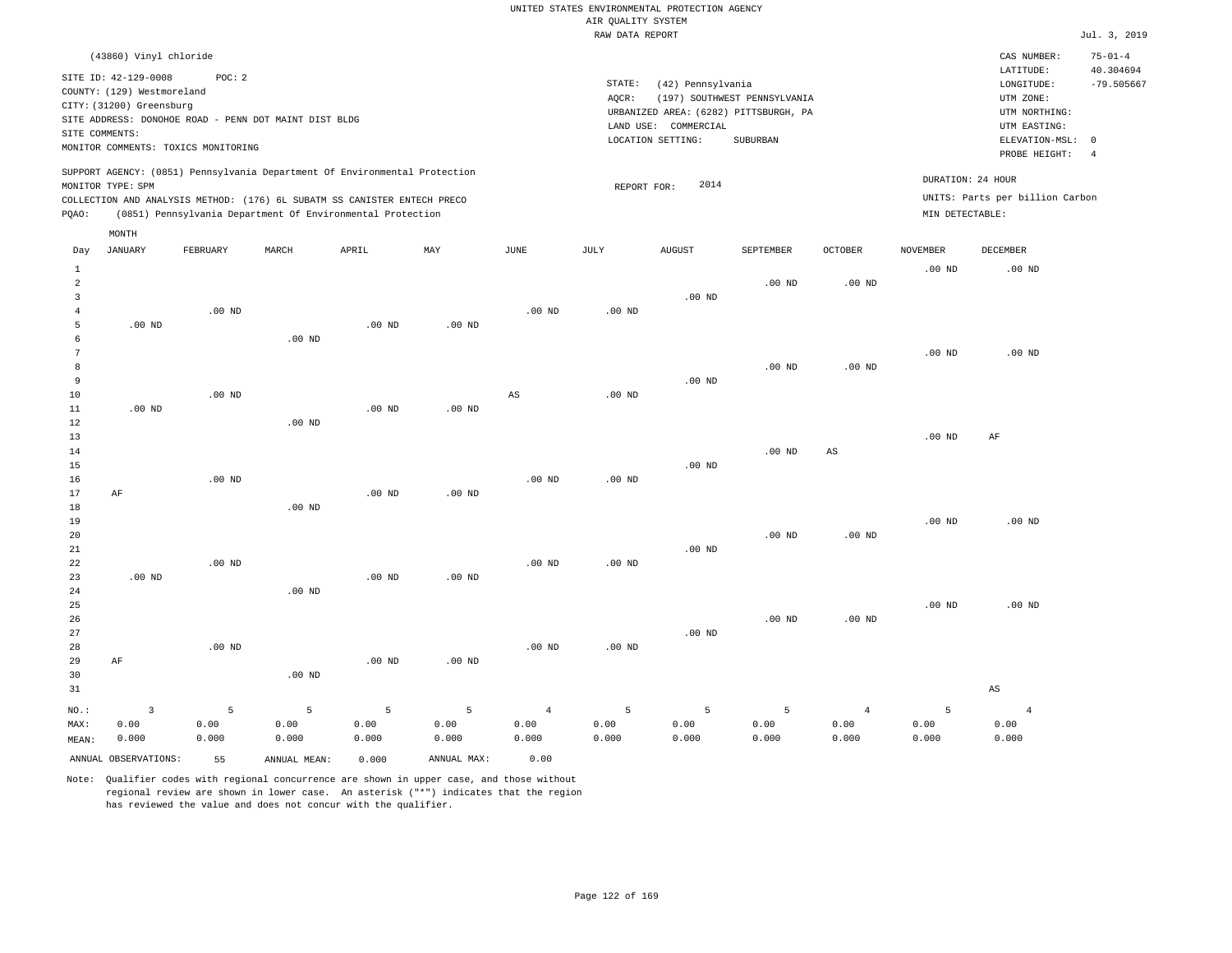|                | (43860) Vinyl chloride                                |          |       |                                                                          |                                                                            |      |      |                                       |                              |         |                   | CAS NUMBER:                     | $75 - 01 - 4$ |
|----------------|-------------------------------------------------------|----------|-------|--------------------------------------------------------------------------|----------------------------------------------------------------------------|------|------|---------------------------------------|------------------------------|---------|-------------------|---------------------------------|---------------|
|                |                                                       |          |       |                                                                          |                                                                            |      |      |                                       |                              |         |                   |                                 |               |
|                | SITE ID: 42-129-0008                                  | POC:2    |       |                                                                          |                                                                            |      |      |                                       |                              |         |                   | LATITUDE:                       | 40.304694     |
|                |                                                       |          |       |                                                                          |                                                                            |      |      | STATE:<br>(42) Pennsylvania           |                              |         |                   | LONGITUDE:                      | $-79.505667$  |
|                | COUNTY: (129) Westmoreland                            |          |       |                                                                          |                                                                            |      |      | AOCR:                                 | (197) SOUTHWEST PENNSYLVANIA |         |                   | UTM ZONE:                       |               |
|                | CITY: (31200) Greensburg                              |          |       |                                                                          |                                                                            |      |      |                                       |                              |         |                   |                                 |               |
|                | SITE ADDRESS: DONOHOE ROAD - PENN DOT MAINT DIST BLDG |          |       |                                                                          |                                                                            |      |      | URBANIZED AREA: (6282) PITTSBURGH, PA |                              |         |                   | UTM NORTHING:                   |               |
| SITE COMMENTS: |                                                       |          |       |                                                                          |                                                                            |      |      | LAND USE: COMMERCIAL                  |                              |         |                   | UTM EASTING:                    |               |
|                |                                                       |          |       |                                                                          |                                                                            |      |      | LOCATION SETTING:                     | SUBURBAN                     |         |                   | ELEVATION-MSL: 0                |               |
|                | MONITOR COMMENTS: TOXICS MONITORING                   |          |       |                                                                          |                                                                            |      |      |                                       |                              |         |                   | PROBE HEIGHT:                   |               |
|                |                                                       |          |       |                                                                          |                                                                            |      |      |                                       |                              |         |                   |                                 |               |
|                |                                                       |          |       |                                                                          | SUPPORT AGENCY: (0851) Pennsylvania Department Of Environmental Protection |      |      |                                       |                              |         | DURATION: 24 HOUR |                                 |               |
|                | MONITOR TYPE: SPM                                     |          |       |                                                                          |                                                                            |      |      | 2015<br>REPORT FOR:                   |                              |         |                   |                                 |               |
|                |                                                       |          |       | COLLECTION AND ANALYSIS METHOD: (176) 6L SUBATM SS CANISTER ENTECH PRECO |                                                                            |      |      |                                       |                              |         |                   | UNITS: Parts per billion Carbon |               |
| POAO:          |                                                       |          |       | (0851) Pennsylvania Department Of Environmental Protection               |                                                                            |      |      |                                       |                              |         | MIN DETECTABLE:   |                                 |               |
|                |                                                       |          |       |                                                                          |                                                                            |      |      |                                       |                              |         |                   |                                 |               |
|                | MONTH                                                 |          |       |                                                                          |                                                                            |      |      |                                       |                              |         |                   |                                 |               |
| Day            | JANUARY                                               | FEBRUARY | MARCH | APRIL                                                                    | MAY                                                                        | JUNE | JULY | AUGUST                                | SEPTEMBER                    | OCTOBER | NOVEMBER          | DECEMBER                        |               |

| $\mathbf{1}$   |                      |                | $.00$ ND     |                |                        |          |                   |                |                   |                   |          |          |
|----------------|----------------------|----------------|--------------|----------------|------------------------|----------|-------------------|----------------|-------------------|-------------------|----------|----------|
| 2              |                      |                |              |                |                        |          |                   |                |                   |                   | $.00$ ND | $.00$ ND |
| 3              |                      |                |              |                |                        |          |                   |                | $.00$ ND          | .00 <sub>ND</sub> |          |          |
| $\overline{4}$ |                      |                |              |                |                        |          |                   | $.00$ ND       |                   |                   |          |          |
| 5              |                      | AF             |              |                |                        | $.00$ ND | $.00$ ND          |                |                   |                   |          |          |
| 6              | $.00$ ND             |                |              | $\rm AF$       | $\mathbb{A}\mathbb{S}$ |          |                   |                |                   |                   |          |          |
| 7              |                      |                | $.00$ ND     |                |                        |          |                   |                |                   |                   |          |          |
| 8              |                      |                |              |                |                        |          |                   |                |                   |                   | $.00$ ND | $.00$ ND |
| 9              |                      |                |              |                |                        |          |                   |                | $.00$ ND          | $.00$ ND          |          |          |
| 10             |                      |                |              |                |                        |          |                   | $.00$ ND       |                   |                   |          |          |
| 11             |                      | $.00$ ND       |              |                |                        | $.00$ ND | $_{\rm AS}$       |                |                   |                   |          |          |
| 12             | $.00$ ND             |                |              | .00 $ND$       | $.00$ ND               |          |                   |                |                   |                   |          |          |
| 13             |                      |                | $.00$ ND     |                |                        |          |                   |                |                   |                   |          |          |
| 14             |                      |                |              |                |                        |          |                   |                |                   |                   | $.00$ ND | $.00$ ND |
| 15             |                      |                |              |                |                        |          |                   |                | $.00$ ND          | $.00$ ND          |          |          |
| 16             |                      |                |              |                |                        |          |                   | $\rm AF$       |                   |                   |          |          |
| 17             |                      | $.00$ ND       |              |                |                        | $.00$ ND | $.00$ ND          |                |                   |                   |          |          |
| 18             | $.00$ ND             |                |              | $.00$ ND       | $\mathbb{A}\mathbb{S}$ |          |                   |                |                   |                   |          |          |
| 19             |                      |                | $.00$ ND     |                |                        |          |                   |                |                   |                   |          |          |
| 20             |                      |                |              |                |                        |          |                   |                |                   |                   | $.00$ ND | $.00$ ND |
| 21             |                      |                |              |                |                        |          |                   |                | $.00$ ND          | $\rm{AF}$         |          |          |
| 22             |                      |                |              |                |                        |          |                   | $.00$ ND       |                   |                   |          |          |
| 23             |                      | $.00$ ND       |              |                |                        | $.00$ ND | .00 <sub>ND</sub> |                |                   |                   |          |          |
| 24             | AF                   |                |              | $.00$ ND       | $.00$ ND               |          |                   |                |                   |                   |          |          |
| 25             |                      |                | $.00$ ND     |                |                        |          |                   |                |                   |                   |          |          |
| 26             |                      |                |              |                |                        |          |                   |                |                   |                   | $.00$ ND | $.00$ ND |
| 27             |                      |                |              |                |                        |          |                   |                | .00 <sub>ND</sub> | .00 <sub>ND</sub> |          |          |
| 28             |                      |                |              |                |                        |          |                   | $.00$ ND       |                   |                   |          |          |
| 29             |                      |                |              |                |                        | $.00$ ND | .00 <sub>ND</sub> |                |                   |                   |          |          |
| 30             | $.00$ ND             |                |              | $.00$ ND       | $\rm{AF}$              |          |                   |                |                   |                   |          |          |
| 31             |                      |                | $.00$ ND     |                |                        |          |                   |                |                   |                   |          |          |
| $_{\rm NO.}$ : | $\overline{4}$       | $\overline{3}$ | $\epsilon$   | $\overline{4}$ | $\overline{a}$         | 5        | $\overline{4}$    | $\overline{4}$ | 5                 | $\sqrt{4}$        | 5        | 5        |
| MAX:           | 0.00                 | 0.00           | 0.00         | 0.00           | 0.00                   | 0.00     | 0.00              | 0.00           | 0.00              | 0.00              | 0.00     | 0.00     |
| MEAN:          | 0.000                | 0.000          | 0.000        | 0.000          | 0.000                  | 0.000    | 0.000             | 0.000          | 0.000             | 0.000             | 0.000    | 0.000    |
|                | ANNUAL OBSERVATIONS: | 51             | ANNUAL MEAN: | 0.000          | ANNUAL MAX:            | 0.00     |                   |                |                   |                   |          |          |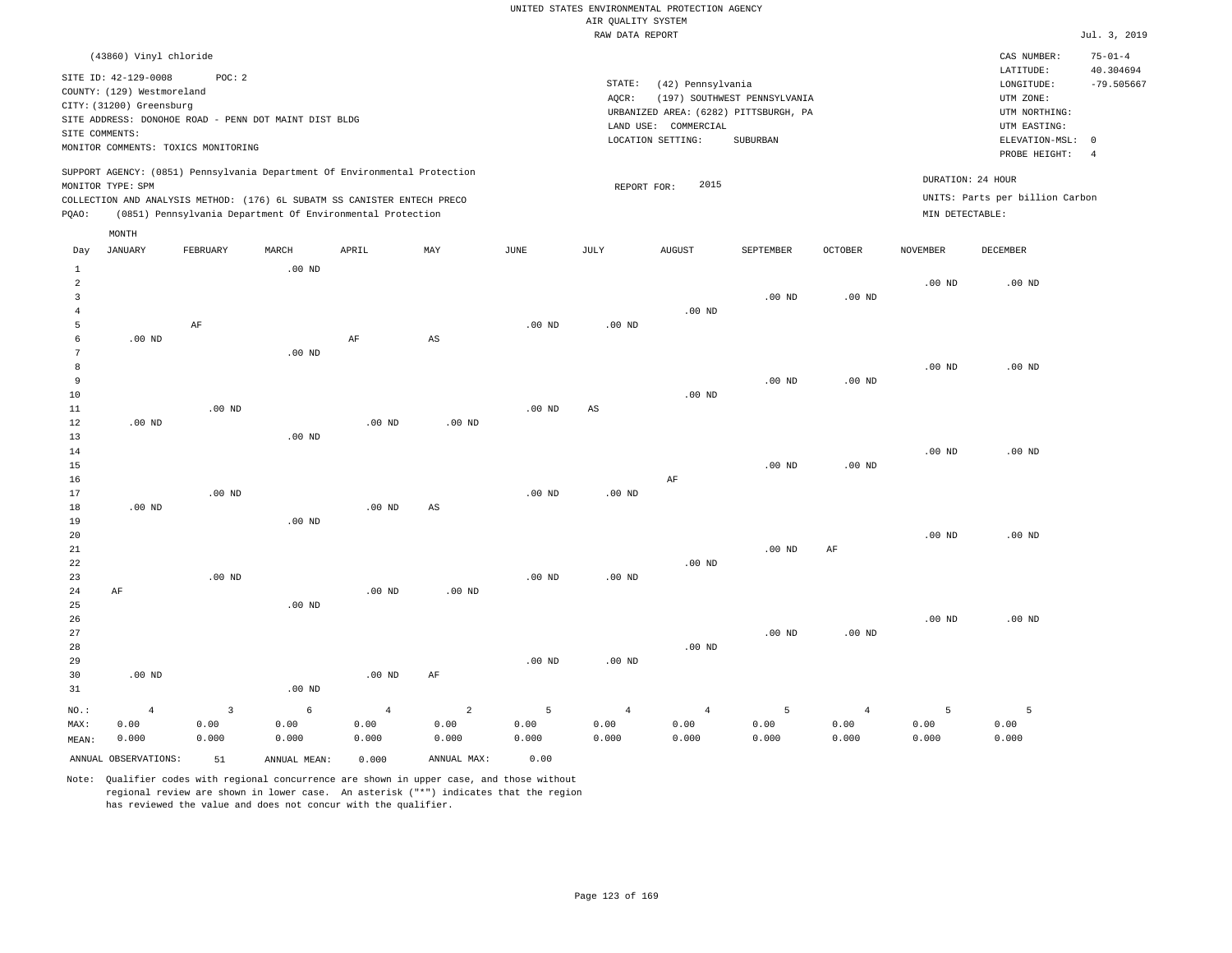|                | $(45109)$ m/p Xylene       |                                                       |       |                                                                          |                                                                            |       |       |                                       |                              |         |                   | CAS NUMBER:                       |              |
|----------------|----------------------------|-------------------------------------------------------|-------|--------------------------------------------------------------------------|----------------------------------------------------------------------------|-------|-------|---------------------------------------|------------------------------|---------|-------------------|-----------------------------------|--------------|
|                | SITE ID: 42-129-0008       | POC: 2                                                |       |                                                                          |                                                                            |       |       |                                       |                              |         |                   | LATITUDE:                         | 40.304694    |
|                | COUNTY: (129) Westmoreland |                                                       |       |                                                                          |                                                                            |       |       | STATE:<br>(42) Pennsylvania           |                              |         |                   | LONGITUDE:                        | $-79.505667$ |
|                | CITY: (31200) Greensburg   |                                                       |       |                                                                          |                                                                            |       | AOCR: | URBANIZED AREA: (6282) PITTSBURGH, PA | (197) SOUTHWEST PENNSYLVANIA |         |                   | UTM ZONE:<br>UTM NORTHING:        |              |
| SITE COMMENTS: |                            | SITE ADDRESS: DONOHOE ROAD - PENN DOT MAINT DIST BLDG |       |                                                                          |                                                                            |       |       | LAND USE: COMMERCIAL                  |                              |         |                   | UTM EASTING:                      |              |
|                |                            | MONITOR COMMENTS: TOXICS MONITORING                   |       |                                                                          |                                                                            |       |       | LOCATION SETTING:                     | SUBURBAN                     |         |                   | ELEVATION-MSL: 0<br>PROBE HEIGHT: |              |
|                |                            |                                                       |       |                                                                          | SUPPORT AGENCY: (0851) Pennsylvania Department Of Environmental Protection |       |       |                                       |                              |         |                   |                                   |              |
|                | MONITOR TYPE: SPM          |                                                       |       |                                                                          |                                                                            |       |       | 2013<br>REPORT FOR:                   |                              |         | DURATION: 24 HOUR |                                   |              |
|                |                            |                                                       |       | COLLECTION AND ANALYSIS METHOD: (176) 6L SUBATM SS CANISTER ENTECH PRECO |                                                                            |       |       |                                       |                              |         |                   | UNITS: Parts per billion Carbon   |              |
| POAO:          |                            |                                                       |       | (0851) Pennsylvania Department Of Environmental Protection               |                                                                            |       |       |                                       |                              |         | MIN DETECTABLE:   |                                   |              |
|                | MONTH                      |                                                       |       |                                                                          |                                                                            |       |       |                                       |                              |         |                   |                                   |              |
| Dav            | <b>JANUARY</b>             | FEBRUARY                                              | MARCH | APRTL                                                                    | MAY                                                                        | JUNE. | JULY. | <b>AUGUST</b>                         | SEPTEMBER                    | OCTOBER | <b>NOVEMBER</b>   | DECEMBER                          |              |

| Day             | JANUARY              | FEBRUARY | MARCH        | APRIL             | $\mathtt{MAX}$    | $_{\rm JUNE}$          | JULY     | ${\tt AUGUST}$          | SEPTEMBER               | OCTOBER    | $\,$ NOVEMBER | DECEMBER       |
|-----------------|----------------------|----------|--------------|-------------------|-------------------|------------------------|----------|-------------------------|-------------------------|------------|---------------|----------------|
| $\mathbf{1}$    |                      |          |              |                   |                   |                        |          |                         | $_{\rm AS}$             | 1.32       |               |                |
| $\overline{a}$  |                      |          |              |                   |                   |                        |          | .68SQ                   |                         |            |               |                |
| 3               |                      | $.00$ ND |              |                   |                   | $\mathbb{A}\mathbb{S}$ | .00 $ND$ |                         |                         |            |               |                |
| $\overline{4}$  | $.00$ ND             |          |              | .80SQ             | $.00$ ND          |                        |          |                         |                         |            |               |                |
| 5               |                      |          | 1.21         |                   |                   |                        |          |                         |                         |            |               |                |
| 6               |                      |          |              |                   |                   |                        |          |                         |                         |            | 1.19S         | $.00$ ND       |
| $7\phantom{.0}$ |                      |          |              |                   |                   |                        |          |                         | .92SQ                   | .90SQ      |               |                |
| 8               |                      |          |              |                   |                   |                        |          | .00 $ND$                |                         |            |               |                |
| 9               |                      | .93SQ    |              |                   |                   | .00 $ND$               | .00 $ND$ |                         |                         |            |               |                |
| 10              | 1.94 5               |          |              | .00 <sub>ND</sub> | .00 <sub>ND</sub> |                        |          |                         |                         |            |               |                |
| $11\,$          |                      |          | .73SQ        |                   |                   |                        |          |                         |                         |            |               |                |
| 12              |                      |          |              |                   |                   |                        |          |                         |                         |            | $.00$ ND      | AS             |
| 13              |                      |          |              |                   |                   |                        |          |                         | $.00$ ND                | $.00$ ND   |               |                |
| $14\,$          |                      |          |              |                   |                   |                        |          | .78 SQ                  |                         |            |               |                |
| 15              |                      | .90SQ    |              |                   |                   | .74S                   | .90SQ    |                         |                         |            |               |                |
| 16              | .94 SQ               |          |              | .00 <sub>ND</sub> | $_{\rm AS}$       |                        |          |                         |                         |            |               |                |
| 17              |                      |          | $.00$ ND     |                   |                   |                        |          |                         |                         |            |               |                |
| 18              |                      |          |              |                   |                   |                        |          |                         |                         |            | .33SQ         | .41 SQ         |
| 19              |                      |          |              |                   |                   |                        |          |                         | 1.04                    | 1.11       |               |                |
| $20\,$          |                      |          |              |                   |                   |                        |          | $\mathbb{A}\mathbb{S}$  |                         |            |               |                |
| 21              |                      | .88 SQ   |              |                   |                   | .94SQ                  | $.00$ ND |                         |                         |            |               |                |
| 22              | .00 $ND$             |          |              | .00 <sub>ND</sub> | $.00$ ND          |                        |          |                         |                         |            |               |                |
| 23              |                      |          | 1.06         |                   |                   |                        |          |                         |                         |            |               |                |
| $2\,4$          |                      |          |              |                   |                   |                        |          |                         |                         |            | $.00$ ND      | $.00$ ND       |
| 25<br>26        |                      |          |              |                   |                   |                        |          | $\mathbb{A}\mathbb{S}$  | $\rm{AF}$               | .69SQ      |               |                |
| 27              |                      | .74 SQ   |              |                   |                   | $.00$ ND               | .86SQ    |                         |                         |            |               |                |
| 28              | .79 SQ               |          |              | AS                | $.00$ ND          |                        |          |                         |                         |            |               |                |
| 29              |                      |          | .71 $SQ$     |                   |                   |                        |          |                         |                         |            |               |                |
| 30              |                      |          |              |                   |                   |                        |          |                         |                         |            | .54S          | $.00$ ND       |
| 31              |                      |          |              |                   |                   |                        |          |                         |                         | .00 $ND$   |               |                |
|                 |                      |          |              |                   |                   |                        |          |                         |                         |            |               |                |
| $NO.$ :         | 5                    | 5        | 5            | $\overline{4}$    | $\overline{4}$    | $\overline{4}$         | 5        | $\overline{\mathbf{3}}$ | $\overline{\mathbf{3}}$ | $\epsilon$ | 5             | $\overline{4}$ |
| MAX:            | 1.94                 | .93      | 1.21         | .80               | 0.00              | .94                    | .90      | .78                     | 1.04                    | 1.32       | 1.19          | .41            |
| MEAN:           | .734                 | .690     | .742         | .200              | 0.000             | .420                   | .352     | .487                    | .653                    | .670       | .412          | .103           |
|                 | ANNUAL OBSERVATIONS: | 53       | ANNUAL MEAN: | .471              | ANNUAL MAX:       | 1.94                   |          |                         |                         |            |               |                |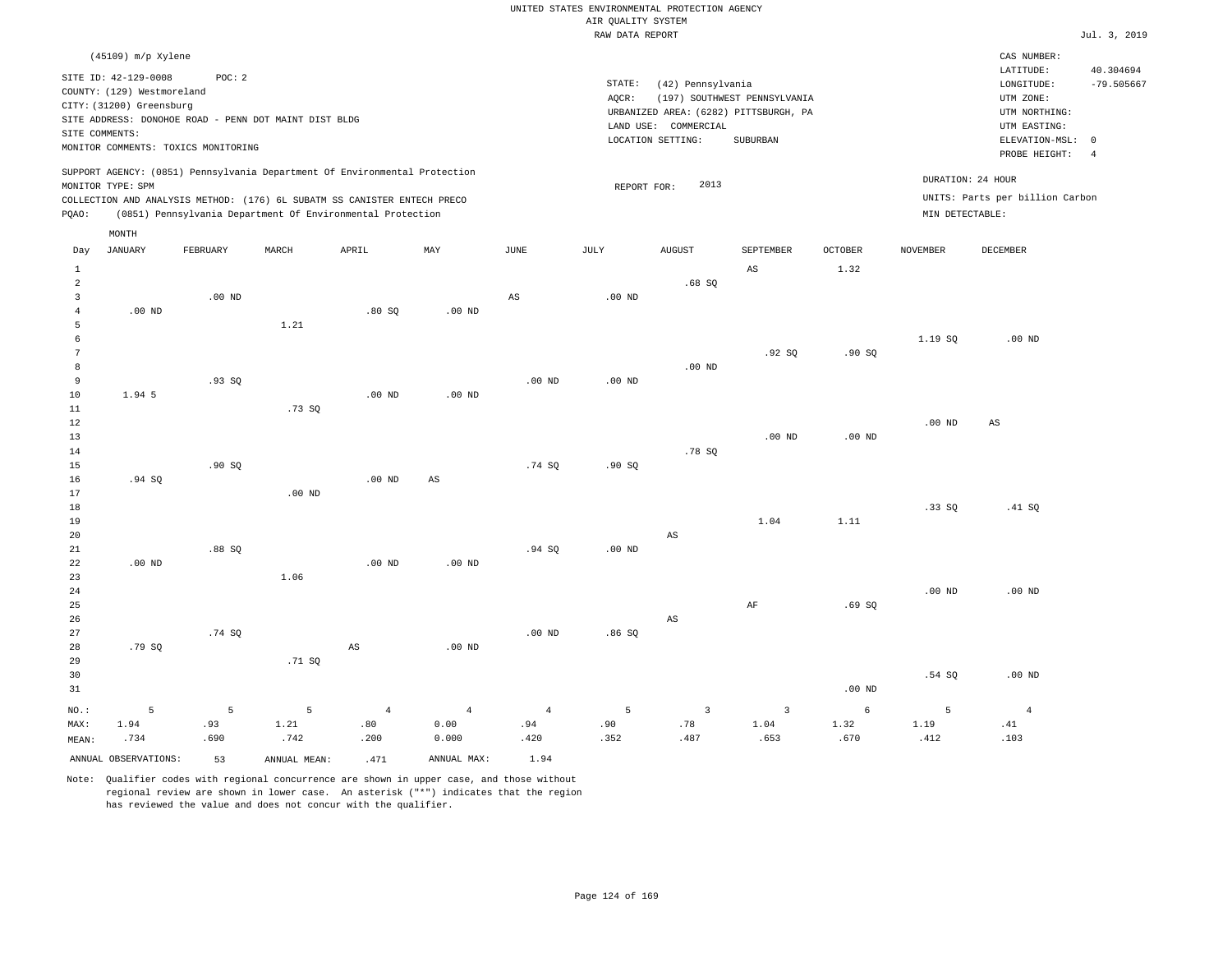| $(45109)$ m/p Xylene                                                                                                                                                                                                                               |                                                                                                                                                                        | CAS NUMBER:                                                                                                                             |
|----------------------------------------------------------------------------------------------------------------------------------------------------------------------------------------------------------------------------------------------------|------------------------------------------------------------------------------------------------------------------------------------------------------------------------|-----------------------------------------------------------------------------------------------------------------------------------------|
| SITE ID: 42-129-0008<br>POC: 2<br>COUNTY: (129) Westmoreland<br>CITY: (31200) Greensburg<br>SITE ADDRESS: DONOHOE ROAD - PENN DOT MAINT DIST BLDG<br>SITE COMMENTS:<br>MONITOR COMMENTS: TOXICS MONITORING                                         | STATE:<br>(42) Pennsylvania<br>(197) SOUTHWEST PENNSYLVANIA<br>AOCR:<br>URBANIZED AREA: (6282) PITTSBURGH, PA<br>LAND USE: COMMERCIAL<br>LOCATION SETTING:<br>SUBURBAN | 40.304694<br>LATITUDE:<br>$-79.505667$<br>LONGITUDE:<br>UTM ZONE:<br>UTM NORTHING:<br>UTM EASTING:<br>ELEVATION-MSL: 0<br>PROBE HEIGHT: |
| SUPPORT AGENCY: (0851) Pennsylvania Department Of Environmental Protection<br>MONITOR TYPE: SPM<br>COLLECTION AND ANALYSIS METHOD: (176) 6L SUBATM SS CANISTER ENTECH PRECO<br>(0851) Pennsylvania Department Of Environmental Protection<br>POAO: | DURATION: 24 HOUR<br>2014<br>REPORT FOR:<br>MIN DETECTABLE:                                                                                                            | UNITS: Parts per billion Carbon                                                                                                         |

| Day             | <b>JANUARY</b>          | FEBRUARY | MARCH        | APRIL                         | MAY         | JUNE     | $\mathtt{JULY}$ | AUGUST   | SEPTEMBER | <b>OCTOBER</b> | NOVEMBER | DECEMBER               |
|-----------------|-------------------------|----------|--------------|-------------------------------|-------------|----------|-----------------|----------|-----------|----------------|----------|------------------------|
| $\mathbf{1}$    |                         |          |              |                               |             |          |                 |          |           |                | $.00$ ND | $.00$ ND               |
| $\overline{a}$  |                         |          |              |                               |             |          |                 |          | 1.26 SQ   | 1.72 SQ        |          |                        |
| 3               |                         |          |              |                               |             |          |                 | 1.28 SQ  |           |                |          |                        |
| $\overline{4}$  |                         | 1.34 SQ  |              |                               |             | $.00$ ND | $.00$ ND        |          |           |                |          |                        |
| 5               | $.00$ ND                |          |              | $.00$ ND                      | .51 SQ      |          |                 |          |           |                |          |                        |
| 6               |                         |          | $.00$ ND     |                               |             |          |                 |          |           |                |          |                        |
| $7\phantom{.0}$ |                         |          |              |                               |             |          |                 |          |           |                | .50SQ    | $.00$ ND               |
| 8               |                         |          |              |                               |             |          |                 |          | .86SQ     | .78 SQ         |          |                        |
| 9               |                         |          |              |                               |             |          |                 | 1.11 SQ  |           |                |          |                        |
| 10              |                         | $.00$ ND |              |                               |             | AS       | 1.00 SQ         |          |           |                |          |                        |
| 11              | $.00$ ND                |          |              | .84SQ                         | .63SQ       |          |                 |          |           |                |          |                        |
| 12              |                         |          | .94 SQ       |                               |             |          |                 |          |           |                |          |                        |
| 13              |                         |          |              |                               |             |          |                 |          |           |                | .47SQ    | AF                     |
| 14              |                         |          |              |                               |             |          |                 |          | .67 SQ    | AS             |          |                        |
| 15              |                         |          |              |                               |             |          |                 | $2.21$ 5 |           |                |          |                        |
| 16              |                         | $.00$ ND |              |                               |             | .85SQ    | 1.32 SQ         |          |           |                |          |                        |
| 17              | $\rm AF$                |          |              | $.00$ ND                      | $.00$ ND    |          |                 |          |           |                |          |                        |
| 18              |                         |          | $.00$ ND     |                               |             |          |                 |          |           |                |          |                        |
| 19              |                         |          |              |                               |             |          |                 |          |           |                | $.00$ ND | .70 SQ                 |
| 20              |                         |          |              |                               |             |          |                 |          | .76SQ     | .50S           |          |                        |
| 21              |                         |          |              |                               |             |          |                 | 1.37 SQ  |           |                |          |                        |
| 22              |                         | .73SQ    |              |                               |             | .65SQ    | 1.97 5          |          |           |                |          |                        |
| 23              | $.00$ ND                |          |              | $.00$ ND                      | .00 $ND$    |          |                 |          |           |                |          |                        |
| 24<br>25        |                         |          | $.00$ ND     |                               |             |          |                 |          |           |                | .49 SQ   | $.00$ ND               |
| 26              |                         |          |              |                               |             |          |                 |          | 1.20S     | 1.09 SQ        |          |                        |
| $2\,7$          |                         |          |              |                               |             |          |                 | 1.67 SQ  |           |                |          |                        |
| 28              |                         | .60SQ    |              |                               |             | 6.28 5   | .96SQ           |          |           |                |          |                        |
| 29              | AF                      |          |              | $.00$ ND                      | .52S        |          |                 |          |           |                |          |                        |
| 30              |                         |          | $.00$ ND     |                               |             |          |                 |          |           |                |          |                        |
| 31              |                         |          |              |                               |             |          |                 |          |           |                |          | $\mathbb{A}\mathbb{S}$ |
|                 |                         |          |              |                               |             |          |                 |          |           |                |          |                        |
| $NO.$ :         | $\overline{\mathbf{3}}$ | $\,$ 5   | $\,$ 5       | $\mathsf S$                   | 5           | $\,4$    | 5               | 5        | 5         | $\overline{4}$ | 5        | $\overline{4}$         |
| MAX:            | 0.00                    | 1.34     | .94          | $\boldsymbol{\mathsf{.}}\;84$ | .63         | 6.28     | 1.97            | 2.21     | 1.26      | 1.72           | .50      | .70                    |
| MEAN:           | 0.000                   | .534     | .188         | .168                          | .332        | 1.945    | 1.050           | 1.528    | .950      | 1.023          | .292     | .175                   |
|                 | ANNUAL OBSERVATIONS:    | 55       | ANNUAL MEAN: | .687                          | ANNUAL MAX: | 6.28     |                 |          |           |                |          |                        |

Note: Qualifier codes with regional concurrence are shown in upper case, and those without regional review are shown in lower case. An asterisk ("\*") indicates that the region has reviewed the value and does not concur with the qualifier.

MONTH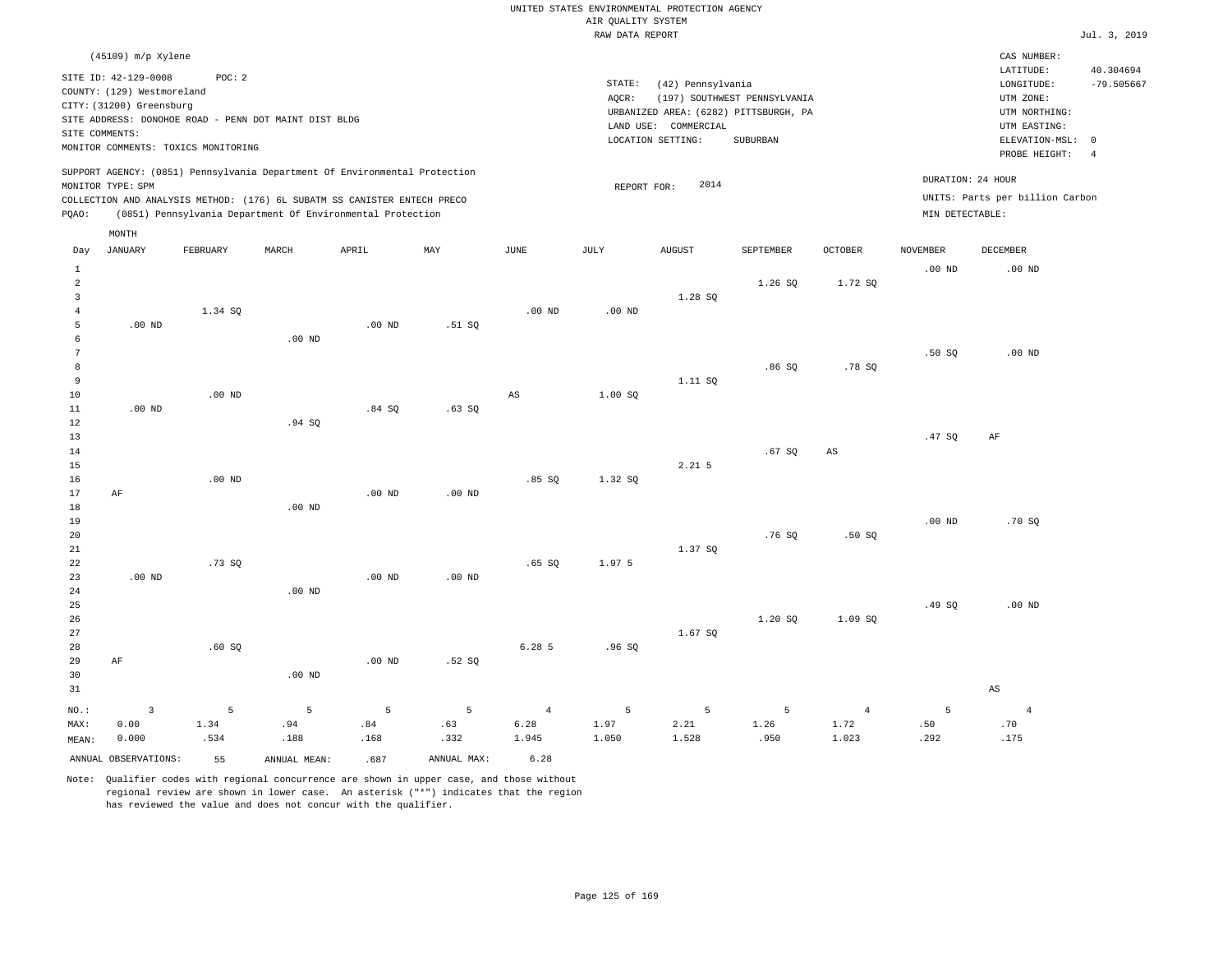| (45109) m/p Xylene                                                                                                                                                                                                                                 |                                                                                                                                                                           | CAS NUMBER:                                                                                                |                           |
|----------------------------------------------------------------------------------------------------------------------------------------------------------------------------------------------------------------------------------------------------|---------------------------------------------------------------------------------------------------------------------------------------------------------------------------|------------------------------------------------------------------------------------------------------------|---------------------------|
| SITE ID: 42-129-0008<br>POC:2<br>COUNTY: (129) Westmoreland<br>CITY: (31200) Greensburg<br>SITE ADDRESS: DONOHOE ROAD - PENN DOT MAINT DIST BLDG<br>SITE COMMENTS:<br>MONITOR COMMENTS: TOXICS MONITORING                                          | STATE:<br>(42) Pennsylvania<br>(197) SOUTHWEST PENNSYLVANIA<br>AOCR:<br>URBANIZED AREA: (6282) PITTSBURGH, PA<br>COMMERCIAL<br>LAND USE:<br>LOCATION SETTING:<br>SUBURBAN | LATITUDE:<br>LONGITUDE:<br>UTM ZONE:<br>UTM NORTHING:<br>UTM EASTING:<br>ELEVATION-MSL: 0<br>PROBE HEIGHT: | 40.304694<br>$-79.505667$ |
| SUPPORT AGENCY: (0851) Pennsylvania Department Of Environmental Protection<br>MONITOR TYPE: SPM<br>COLLECTION AND ANALYSIS METHOD: (176) 6L SUBATM SS CANISTER ENTECH PRECO<br>(0851) Pennsylvania Department Of Environmental Protection<br>POAO: | 2015<br>REPORT FOR:                                                                                                                                                       | DURATION: 24 HOUR<br>UNITS: Parts per billion Carbon<br>MIN DETECTABLE:                                    |                           |

| Day                     | JANUARY              | FEBRUARY                | $\tt MARCH$  | APRIL          | MAY                    | $_{\rm JUNE}$ | $\mathtt{JULY}$        | AUGUST         | SEPTEMBER | $OCTOBER$  | NOVEMBER | DECEMBER |
|-------------------------|----------------------|-------------------------|--------------|----------------|------------------------|---------------|------------------------|----------------|-----------|------------|----------|----------|
| $\mathbf{1}$            |                      |                         | .50SQ        |                |                        |               |                        |                |           |            |          |          |
| $\sqrt{2}$              |                      |                         |              |                |                        |               |                        |                |           |            | 2.40 5   | .80SQ    |
| $\overline{\mathbf{3}}$ |                      |                         |              |                |                        |               |                        |                | .64SQ     | $.00$ ND   |          |          |
| $\overline{4}$          |                      |                         |              |                |                        |               |                        | 1.04 SQ        |           |            |          |          |
| 5                       |                      | $\rm AF$                |              |                |                        | .47SQ         | .58 SQ                 |                |           |            |          |          |
| 6                       | .52 SQ               |                         |              | $\rm AF$       | $\mathbb{A}\mathbb{S}$ |               |                        |                |           |            |          |          |
| 7                       |                      |                         | $.00$ ND     |                |                        |               |                        |                |           |            |          |          |
| 8                       |                      |                         |              |                |                        |               |                        |                |           |            | 1.76 QX  | 3.20.5   |
| 9                       |                      |                         |              |                |                        |               |                        |                | 1.60 SQ   | $.00$ ND   |          |          |
| 10                      |                      |                         |              |                |                        |               |                        | .96SQ          |           |            |          |          |
| 11                      |                      | 1.32 SQ                 |              |                |                        | .68SQ         | $\mathbb{A}\mathbb{S}$ |                |           |            |          |          |
| 12                      | .58 SQ               |                         |              | .53SQ          | $.00$ ND               |               |                        |                |           |            |          |          |
| 13                      |                      |                         | .32 QX       |                |                        |               |                        |                |           |            |          |          |
| 14                      |                      |                         |              |                |                        |               |                        |                |           |            | .41 SQ   | 1.60 SQ  |
| 15                      |                      |                         |              |                |                        |               |                        |                | 1.52 SQ   | .75 SQ     |          |          |
| 16                      |                      |                         |              |                |                        |               |                        | AF             |           |            |          |          |
| 17                      |                      | 1.10 SQ                 |              |                |                        | .78 SQ        | .96SQ                  |                |           |            |          |          |
| 18                      | $.00$ ND             |                         |              | .96SQ          | $\mathbb{A}\mathbb{S}$ |               |                        |                |           |            |          |          |
| 19                      |                      |                         | .44 SQ       |                |                        |               |                        |                |           |            |          |          |
| 20                      |                      |                         |              |                |                        |               |                        |                |           |            | 2.08 5   | .88SQ    |
| 21                      |                      |                         |              |                |                        |               |                        |                | .55 SQ    | $\rm{AF}$  |          |          |
| 22                      |                      |                         |              |                |                        |               |                        | .42 SQ         |           |            |          |          |
| 23                      |                      | .45 SQ                  |              |                |                        | .53SQ         | 1.20 SQ                |                |           |            |          |          |
| 24                      | $\rm AF$             |                         |              | $.00$ ND       | .88SQ                  |               |                        |                |           |            |          |          |
| 25                      |                      |                         | .55 SQ       |                |                        |               |                        |                |           |            |          |          |
| $26\,$                  |                      |                         |              |                |                        |               |                        |                |           |            | .80SQ    | .00 $ND$ |
| 27<br>28                |                      |                         |              |                |                        |               |                        |                | $.00$ ND  | .88 CC     |          |          |
| 29                      |                      |                         |              |                |                        | .72SQ         | .61 SQ                 | .80SQ          |           |            |          |          |
| 30                      | $.00$ ND             |                         |              | $.00$ ND       | $\rm AF$               |               |                        |                |           |            |          |          |
| 31                      |                      |                         | $.00$ ND     |                |                        |               |                        |                |           |            |          |          |
|                         |                      |                         |              |                |                        |               |                        |                |           |            |          |          |
| $_{\rm NO.}$ :          | $\overline{4}$       | $\overline{\mathbf{3}}$ | $\epsilon$   | $\overline{4}$ | $\sqrt{2}$             | $\mathsf S$   | $\overline{4}$         | $\overline{4}$ | 5         | $\sqrt{4}$ | 5        | 5        |
| MAX:                    | .58                  | 1.32                    | .55          | .96            | .88                    | .78           | 1.20                   | 1.04           | 1.60      | .88        | 2.40     | 3.20     |
| MEAN:                   | .275                 | .957                    | .302         | .373           | .440                   | .636          | .838                   | .805           | .862      | .408       | 1.490    | 1.296    |
|                         | ANNUAL OBSERVATIONS: | 51                      | ANNUAL MEAN: | .741           | ANNUAL MAX:            | 3.20          |                        |                |           |            |          |          |

Note: Qualifier codes with regional concurrence are shown in upper case, and those without regional review are shown in lower case. An asterisk ("\*") indicates that the region has reviewed the value and does not concur with the qualifier.

MONTH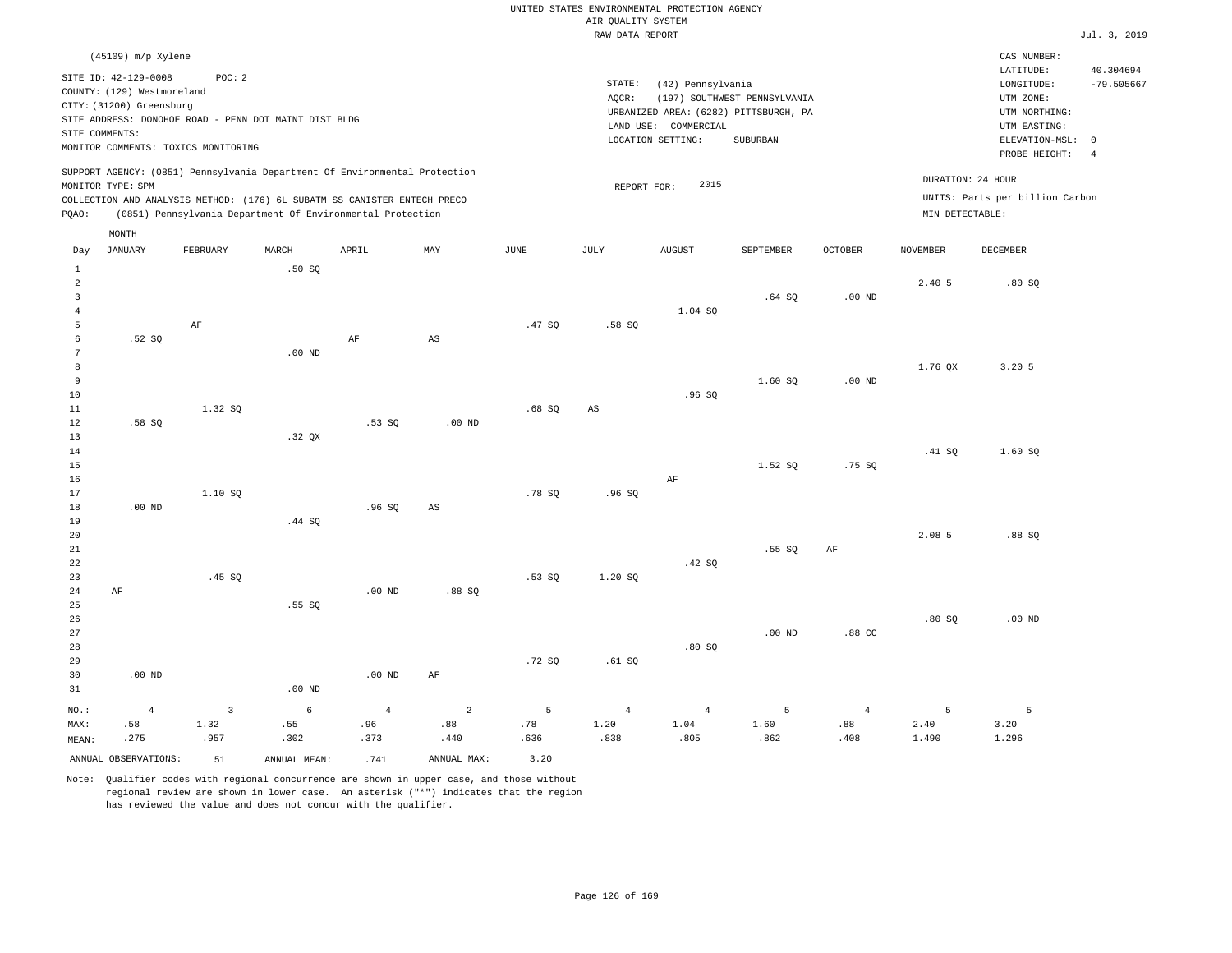|  |  |                    | UNITED STATES ENVIRONMENTAL PROTECTION AGENCY |  |
|--|--|--------------------|-----------------------------------------------|--|
|  |  | AIR OUALITY SYSTEM |                                               |  |
|  |  | natt namn nennem   |                                               |  |

|                 |                                     |          |                                                                            |                |                |                | RAW DATA REPORT |                        |                                       |                |                   |                                 | Jul. 3, 2019   |
|-----------------|-------------------------------------|----------|----------------------------------------------------------------------------|----------------|----------------|----------------|-----------------|------------------------|---------------------------------------|----------------|-------------------|---------------------------------|----------------|
|                 | (45201) Benzene                     |          |                                                                            |                |                |                |                 |                        |                                       |                |                   | CAS NUMBER:                     | $71 - 43 - 2$  |
|                 |                                     |          |                                                                            |                |                |                |                 |                        |                                       |                |                   | LATITUDE:                       | 40.304694      |
|                 | SITE ID: 42-129-0008                | POC: 2   |                                                                            |                |                |                | STATE:          | (42) Pennsylvania      |                                       |                |                   | LONGITUDE:                      | $-79.505667$   |
|                 | COUNTY: (129) Westmoreland          |          |                                                                            |                |                |                | AQCR:           |                        | (197) SOUTHWEST PENNSYLVANIA          |                |                   | UTM ZONE:                       |                |
|                 | CITY: (31200) Greensburg            |          |                                                                            |                |                |                |                 |                        | URBANIZED AREA: (6282) PITTSBURGH, PA |                |                   | UTM NORTHING:                   |                |
|                 |                                     |          | SITE ADDRESS: DONOHOE ROAD - PENN DOT MAINT DIST BLDG                      |                |                |                |                 | LAND USE: COMMERCIAL   |                                       |                |                   | UTM EASTING:                    |                |
| SITE COMMENTS:  |                                     |          |                                                                            |                |                |                |                 | LOCATION SETTING:      | SUBURBAN                              |                |                   | ELEVATION-MSL: 0                |                |
|                 | MONITOR COMMENTS: TOXICS MONITORING |          |                                                                            |                |                |                |                 |                        |                                       |                |                   | PROBE HEIGHT:                   | $\overline{4}$ |
|                 |                                     |          | SUPPORT AGENCY: (0851) Pennsylvania Department Of Environmental Protection |                |                |                |                 |                        |                                       |                |                   |                                 |                |
|                 | MONITOR TYPE: SPM                   |          |                                                                            |                |                |                | REPORT FOR:     | 2013                   |                                       |                |                   | DURATION: 24 HOUR               |                |
|                 |                                     |          | COLLECTION AND ANALYSIS METHOD: (176) 6L SUBATM SS CANISTER ENTECH PRECO   |                |                |                |                 |                        |                                       |                |                   | UNITS: Parts per billion Carbon |                |
| PQAO:           |                                     |          | (0851) Pennsylvania Department Of Environmental Protection                 |                |                |                |                 |                        |                                       |                | MIN DETECTABLE:   |                                 |                |
|                 | MONTH                               |          |                                                                            |                |                |                |                 |                        |                                       |                |                   |                                 |                |
| Day             | JANUARY                             | FEBRUARY | MARCH                                                                      | APRIL          | MAY            | <b>JUNE</b>    | JULY            | <b>AUGUST</b>          | SEPTEMBER                             | <b>OCTOBER</b> | <b>NOVEMBER</b>   | DECEMBER                        |                |
| $\mathbf{1}$    |                                     |          |                                                                            |                |                |                |                 |                        | AS                                    | .594 SQ        |                   |                                 |                |
| $\overline{a}$  |                                     |          |                                                                            |                |                |                |                 | .918                   |                                       |                |                   |                                 |                |
| $\overline{3}$  |                                     | 1.518    |                                                                            |                |                | $_{\rm AS}$    | .636SQ          |                        |                                       |                |                   |                                 |                |
| $\overline{4}$  | 1.200                               |          |                                                                            | 1.104          | .408 SQ        |                |                 |                        |                                       |                |                   |                                 |                |
| 5               |                                     |          | 2.010                                                                      |                |                |                |                 |                        |                                       |                |                   |                                 |                |
| 6               |                                     |          |                                                                            |                |                |                |                 |                        |                                       |                | 1.422             | 1.044                           |                |
| $7\phantom{.0}$ |                                     |          |                                                                            |                |                |                |                 |                        | .948                                  | .582 SQ        |                   |                                 |                |
| 8               |                                     |          |                                                                            |                |                |                |                 | .702 SQ                |                                       |                |                   |                                 |                |
| 9               |                                     | 2.184 5  |                                                                            |                |                | .780           | .822            |                        |                                       |                |                   |                                 |                |
| 10              | 2.160 5                             |          |                                                                            | .636SQ         | .840           |                |                 |                        |                                       |                |                   |                                 |                |
| 11              |                                     |          | 1.062                                                                      |                |                |                |                 |                        |                                       |                |                   |                                 |                |
| 12              |                                     |          |                                                                            |                |                |                |                 |                        |                                       |                | .654 <sub>c</sub> | AS                              |                |
| 13              |                                     |          |                                                                            |                |                |                |                 |                        | .426S                                 | .462 SQ        |                   |                                 |                |
| 14              |                                     |          |                                                                            |                |                |                |                 | .636SQ                 |                                       |                |                   |                                 |                |
| 15              |                                     | 1.302    |                                                                            |                |                | 1.164          | .900            |                        |                                       |                |                   |                                 |                |
| 16              | 2.238 5                             |          |                                                                            | .666SQ         | $_{\rm AS}$    |                |                 |                        |                                       |                |                   |                                 |                |
| 17              |                                     |          | .924                                                                       |                |                |                |                 |                        |                                       |                |                   |                                 |                |
| 18              |                                     |          |                                                                            |                |                |                |                 |                        |                                       |                | .684S             | 1.266                           |                |
| 19              |                                     |          |                                                                            |                |                |                |                 |                        | 1.248                                 | 1.188          |                   |                                 |                |
| 20              |                                     |          |                                                                            |                |                |                |                 | $\mathbb{A}\mathbb{S}$ |                                       |                |                   |                                 |                |
| 21              |                                     | 1.752    |                                                                            |                |                | .942           | .600SQ          |                        |                                       |                |                   |                                 |                |
| 22              | 1.374                               |          |                                                                            | .642SQ         | .558 SQ        |                |                 |                        |                                       |                |                   |                                 |                |
| 23              |                                     |          | 1.920                                                                      |                |                |                |                 |                        |                                       |                |                   |                                 |                |
| 24              |                                     |          |                                                                            |                |                |                |                 |                        |                                       |                | .720              | 1.002                           |                |
| 25              |                                     |          |                                                                            |                |                |                |                 |                        | $\rm AF$                              | 1.200          |                   |                                 |                |
| 26              |                                     |          |                                                                            |                |                |                |                 | AS                     |                                       |                |                   |                                 |                |
| 27              |                                     | 1.434    |                                                                            |                |                | .594 SQ        | 1.482           |                        |                                       |                |                   |                                 |                |
| 28              | 1.554                               |          |                                                                            | $_{\rm AS}$    | .666SQ         |                |                 |                        |                                       |                |                   |                                 |                |
| 29              |                                     |          | 1.590                                                                      |                |                |                |                 |                        |                                       |                |                   |                                 |                |
| 30              |                                     |          |                                                                            |                |                |                |                 |                        |                                       |                | 1.500             | 1.255                           |                |
| 31              |                                     |          |                                                                            |                |                |                |                 |                        |                                       | .900           |                   |                                 |                |
| NO.:            | 5                                   | 5        | 5                                                                          | $\overline{4}$ | $\overline{4}$ | $\overline{4}$ | 5               | $\overline{3}$         | $\overline{3}$                        | $\epsilon$     | 5                 | $\overline{4}$                  |                |
| MAX:            | 2.238                               | 2.184    | 2.010                                                                      | 1.104          | .840           | 1.164          | 1.482           | .918                   | 1.248                                 | 1.200          | 1.500             | 1.266                           |                |
| MEAN:           | 1.7052                              | 1.6380   | 1.5012                                                                     | .7620          | .6180          | .8700          | .8880           | .7520                  | .8740                                 | .8210          | .9960             | 1.1418                          |                |
|                 | ANNUAL OBSERVATIONS:                | 53       | ANNUAL MEAN:                                                               | 1.0757         | ANNUAL MAX:    | 2.238          |                 |                        |                                       |                |                   |                                 |                |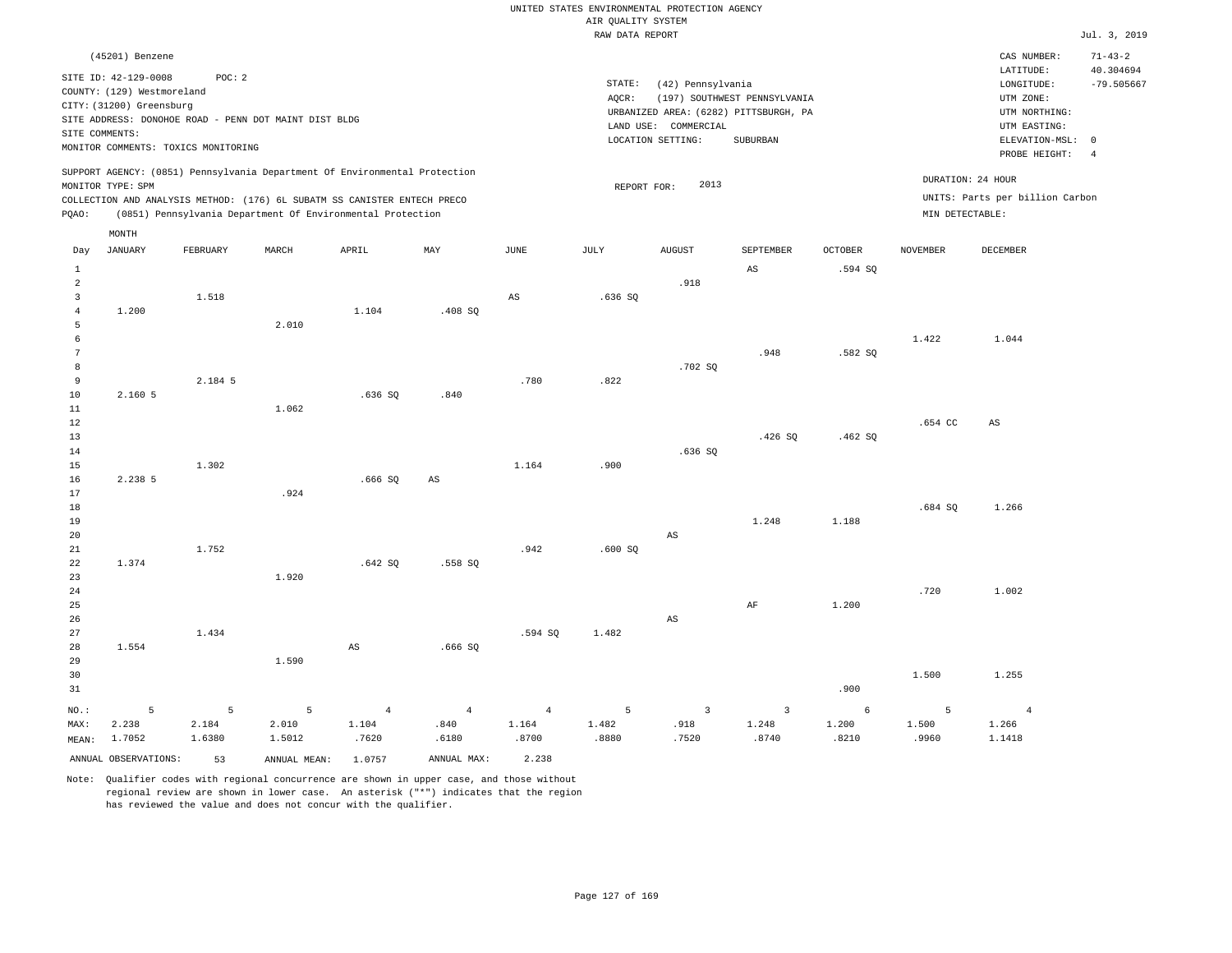|                 | (45201) Benzene                                    |          |                                                                            |         |             |                        |             |                      |                                       |                |                   | CAS NUMBER:<br>LATITUDE:        | $71 - 43 - 2$<br>40.304694 |
|-----------------|----------------------------------------------------|----------|----------------------------------------------------------------------------|---------|-------------|------------------------|-------------|----------------------|---------------------------------------|----------------|-------------------|---------------------------------|----------------------------|
|                 | SITE ID: 42-129-0008<br>COUNTY: (129) Westmoreland | POC: 2   |                                                                            |         |             |                        | STATE:      | (42) Pennsylvania    |                                       |                |                   | LONGITUDE:                      | $-79.505667$               |
|                 | CITY: (31200) Greensburg                           |          |                                                                            |         |             |                        | AQCR:       |                      | (197) SOUTHWEST PENNSYLVANIA          |                |                   | UTM ZONE:                       |                            |
|                 |                                                    |          | SITE ADDRESS: DONOHOE ROAD - PENN DOT MAINT DIST BLDG                      |         |             |                        |             |                      | URBANIZED AREA: (6282) PITTSBURGH, PA |                |                   | UTM NORTHING:                   |                            |
| SITE COMMENTS:  |                                                    |          |                                                                            |         |             |                        |             | LAND USE: COMMERCIAL |                                       |                |                   | UTM EASTING:                    |                            |
|                 | MONITOR COMMENTS: TOXICS MONITORING                |          |                                                                            |         |             |                        |             | LOCATION SETTING:    | SUBURBAN                              |                |                   | ELEVATION-MSL:                  | $\overline{0}$             |
|                 |                                                    |          |                                                                            |         |             |                        |             |                      |                                       |                |                   | PROBE HEIGHT:                   | $\overline{4}$             |
|                 | MONITOR TYPE: SPM                                  |          | SUPPORT AGENCY: (0851) Pennsylvania Department Of Environmental Protection |         |             |                        | REPORT FOR: | 2014                 |                                       |                | DURATION: 24 HOUR |                                 |                            |
|                 |                                                    |          | COLLECTION AND ANALYSIS METHOD: (176) 6L SUBATM SS CANISTER ENTECH PRECO   |         |             |                        |             |                      |                                       |                |                   | UNITS: Parts per billion Carbon |                            |
| PQAO:           |                                                    |          | (0851) Pennsylvania Department Of Environmental Protection                 |         |             |                        |             |                      |                                       |                | MIN DETECTABLE:   |                                 |                            |
|                 | MONTH                                              |          |                                                                            |         |             |                        |             |                      |                                       |                |                   |                                 |                            |
| Day             | JANUARY                                            | FEBRUARY | MARCH                                                                      | APRIL   | MAY         | JUNE                   | JULY        | AUGUST               | SEPTEMBER                             | <b>OCTOBER</b> | <b>NOVEMBER</b>   | DECEMBER                        |                            |
| $\mathbf{1}$    |                                                    |          |                                                                            |         |             |                        |             |                      |                                       |                | .499SQ            | .927                            |                            |
| $\overline{a}$  |                                                    |          |                                                                            |         |             |                        |             |                      | .800                                  | 1.115          |                   |                                 |                            |
| $\mathbf{3}$    |                                                    |          |                                                                            |         |             |                        |             | .986                 |                                       |                |                   |                                 |                            |
| $\overline{4}$  |                                                    | 1.853    |                                                                            |         |             | .484 SQ                | .477 SQ     |                      |                                       |                |                   |                                 |                            |
| 5               | .943                                               |          |                                                                            | 1.073   | .950        |                        |             |                      |                                       |                |                   |                                 |                            |
| 6               |                                                    |          | 1.455                                                                      |         |             |                        |             |                      |                                       |                |                   |                                 |                            |
| $7\phantom{.0}$ |                                                    |          |                                                                            |         |             |                        |             |                      |                                       |                | .900              | .821                            |                            |
| 8               |                                                    |          |                                                                            |         |             |                        |             |                      | .622SQ                                | .872           |                   |                                 |                            |
| 9               |                                                    |          |                                                                            |         |             |                        |             | 1.037                |                                       |                |                   |                                 |                            |
| 10              |                                                    | 1.871    |                                                                            |         |             | $\mathbb{A}\mathbb{S}$ | .540 SQ     |                      |                                       |                |                   |                                 |                            |
| 11              | 1.294                                              |          |                                                                            | 1.120   | .941        |                        |             |                      |                                       |                |                   |                                 |                            |
| 12              |                                                    |          | 1.675                                                                      |         |             |                        |             |                      |                                       |                |                   |                                 |                            |
| 13              |                                                    |          |                                                                            |         |             |                        |             |                      |                                       |                | 1.021             | AF                              |                            |
| 14<br>15        |                                                    |          |                                                                            |         |             |                        |             |                      | .616SQ                                | $_{\rm AS}$    |                   |                                 |                            |
| 16              |                                                    | 3.309 5  |                                                                            |         |             | 1.072                  | .856        | 1.147 CC             |                                       |                |                   |                                 |                            |
| 17              | AF                                                 |          |                                                                            | .806    | .747        |                        |             |                      |                                       |                |                   |                                 |                            |
| 18              |                                                    |          | 1.037                                                                      |         |             |                        |             |                      |                                       |                |                   |                                 |                            |
| 19              |                                                    |          |                                                                            |         |             |                        |             |                      |                                       |                | .868              | 1.364                           |                            |
| 20              |                                                    |          |                                                                            |         |             |                        |             |                      | .740                                  | .670 SO        |                   |                                 |                            |
| 21              |                                                    |          |                                                                            |         |             |                        |             | .771                 |                                       |                |                   |                                 |                            |
| 22              |                                                    | 1.895    |                                                                            |         |             | .978                   | .762        |                      |                                       |                |                   |                                 |                            |
| 23              | 1.226                                              |          |                                                                            | .722 SQ | .756        |                        |             |                      |                                       |                |                   |                                 |                            |
| 24              |                                                    |          | 1.608                                                                      |         |             |                        |             |                      |                                       |                |                   |                                 |                            |
| 25              |                                                    |          |                                                                            |         |             |                        |             |                      |                                       |                | .887              | .931                            |                            |
| 26              |                                                    |          |                                                                            |         |             |                        |             |                      | .699 SQ                               | 1.153          |                   |                                 |                            |
| 27              |                                                    |          |                                                                            |         |             |                        |             | .816                 |                                       |                |                   |                                 |                            |
| 28              |                                                    | 1.717    |                                                                            |         |             | .590 SQ                | .709 SQ     |                      |                                       |                |                   |                                 |                            |
| 29              | $\rm AF$                                           |          |                                                                            | .715 SQ | .770        |                        |             |                      |                                       |                |                   |                                 |                            |
| 30              |                                                    |          | .801                                                                       |         |             |                        |             |                      |                                       |                |                   |                                 |                            |
| 31              |                                                    |          |                                                                            |         |             |                        |             |                      |                                       |                |                   | AS                              |                            |
| NO.:            | $\overline{3}$                                     | 5        | 5                                                                          | 5       | 5           | $\overline{4}$         | 5           | 5                    | 5                                     | $\overline{4}$ | 5                 | $\overline{4}$                  |                            |
| MAX:            | 1.294                                              | 3.309    | 1.675                                                                      | 1.120   | .950        | 1.072                  | .856        | 1.147                | .800                                  | 1.153          | 1.021             | 1.364                           |                            |
| MEAN:           | 1.1543                                             | 2.1290   | 1.3152                                                                     | .8872   | .8328       | .7810                  | .6688       | .9514                | .6954                                 | .9525          | .8350             | 1.0108                          |                            |
|                 | ANNUAL OBSERVATIONS:                               | 55       | ANNUAL MEAN:                                                               | 1.0184  | ANNUAL MAX: | 3.309                  |             |                      |                                       |                |                   |                                 |                            |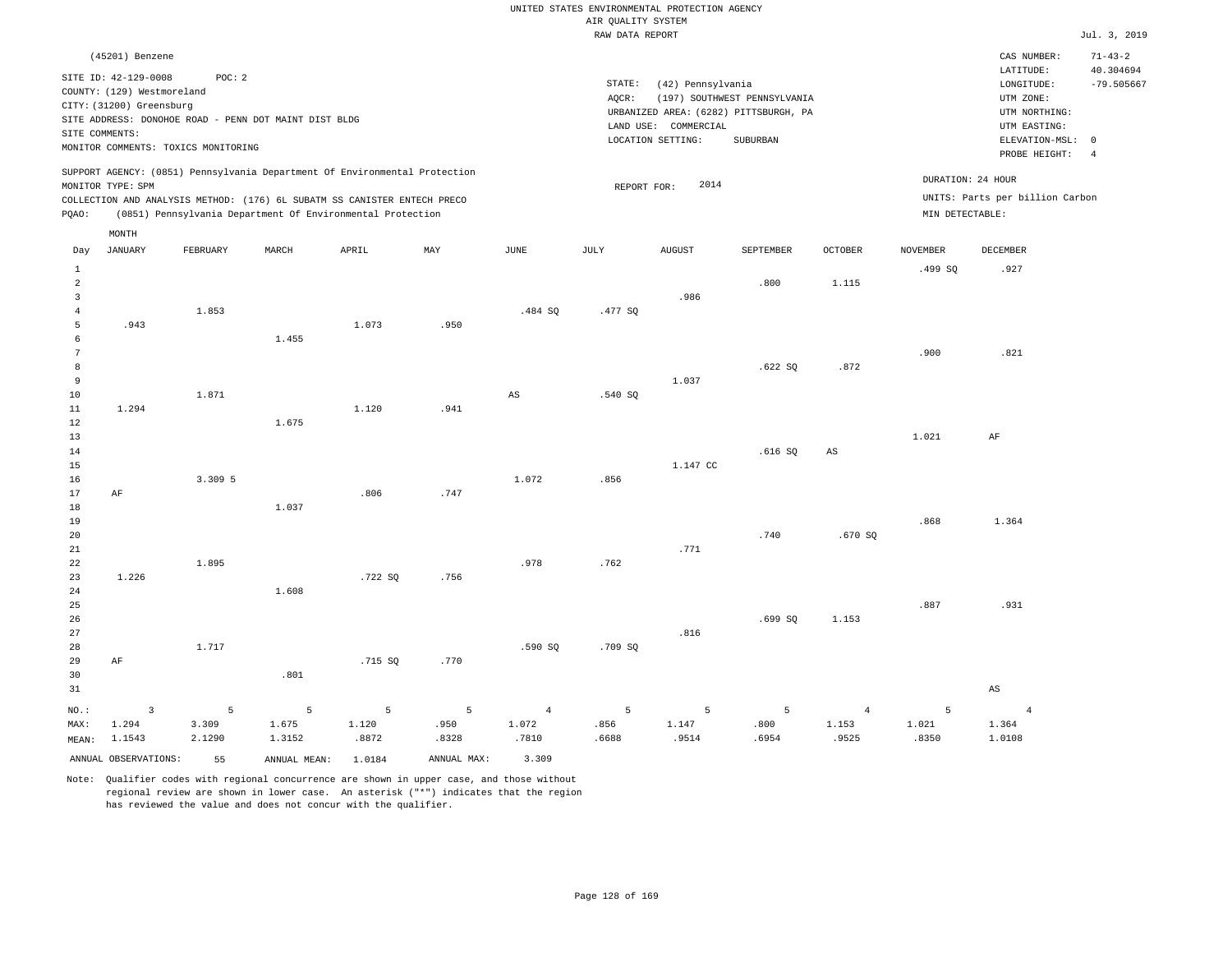# UNITED STATES ENVIRONMENTAL PROTECTION AGENCY AIR QUALITY SYSTEM

|                 |                                     |                |                                                                            |                |                        |         | RAW DATA REPORT        |                      |                                       |                |                 |                                 | Jul. 3, 2019   |
|-----------------|-------------------------------------|----------------|----------------------------------------------------------------------------|----------------|------------------------|---------|------------------------|----------------------|---------------------------------------|----------------|-----------------|---------------------------------|----------------|
|                 | (45201) Benzene                     |                |                                                                            |                |                        |         |                        |                      |                                       |                |                 | CAS NUMBER:                     | $71 - 43 - 2$  |
|                 |                                     |                |                                                                            |                |                        |         |                        |                      |                                       |                |                 | LATITUDE:                       | 40.304694      |
|                 | SITE ID: 42-129-0008                | POC: 2         |                                                                            |                |                        |         | STATE:                 | (42) Pennsylvania    |                                       |                |                 | LONGITUDE:                      | $-79.505667$   |
|                 | COUNTY: (129) Westmoreland          |                |                                                                            |                |                        |         | AQCR:                  |                      | (197) SOUTHWEST PENNSYLVANIA          |                |                 | UTM ZONE:                       |                |
|                 | CITY: (31200) Greensburg            |                |                                                                            |                |                        |         |                        |                      | URBANIZED AREA: (6282) PITTSBURGH, PA |                |                 | UTM NORTHING:                   |                |
|                 |                                     |                | SITE ADDRESS: DONOHOE ROAD - PENN DOT MAINT DIST BLDG                      |                |                        |         |                        | LAND USE: COMMERCIAL |                                       |                |                 | UTM EASTING:                    |                |
|                 | SITE COMMENTS:                      |                |                                                                            |                |                        |         |                        | LOCATION SETTING:    | SUBURBAN                              |                |                 | ELEVATION-MSL:                  | $\overline{0}$ |
|                 | MONITOR COMMENTS: TOXICS MONITORING |                |                                                                            |                |                        |         |                        |                      |                                       |                |                 | PROBE HEIGHT:                   | $\overline{4}$ |
|                 |                                     |                | SUPPORT AGENCY: (0851) Pennsylvania Department Of Environmental Protection |                |                        |         |                        |                      |                                       |                |                 | DURATION: 24 HOUR               |                |
|                 | MONITOR TYPE: SPM                   |                |                                                                            |                |                        |         | REPORT FOR:            | 2015                 |                                       |                |                 |                                 |                |
|                 |                                     |                | COLLECTION AND ANALYSIS METHOD: (176) 6L SUBATM SS CANISTER ENTECH PRECO   |                |                        |         |                        |                      |                                       |                |                 | UNITS: Parts per billion Carbon |                |
| PQAO:           |                                     |                | (0851) Pennsylvania Department Of Environmental Protection                 |                |                        |         |                        |                      |                                       |                | MIN DETECTABLE: |                                 |                |
|                 | MONTH                               |                |                                                                            |                |                        |         |                        |                      |                                       |                |                 |                                 |                |
| Day             | <b>JANUARY</b>                      | FEBRUARY       | MARCH                                                                      | APRIL          | MAY                    | JUNE    | JULY                   | <b>AUGUST</b>        | SEPTEMBER                             | OCTOBER        | <b>NOVEMBER</b> | DECEMBER                        |                |
| $\mathbf{1}$    |                                     |                | 1.443                                                                      |                |                        |         |                        |                      |                                       |                |                 |                                 |                |
| $\overline{a}$  |                                     |                |                                                                            |                |                        |         |                        |                      |                                       |                | 1.680           | 1.620                           |                |
| $\overline{3}$  |                                     |                |                                                                            |                |                        |         |                        |                      | 1.080                                 | 1.140          |                 |                                 |                |
| $\overline{4}$  |                                     |                |                                                                            |                |                        |         |                        | 1.140                |                                       |                |                 |                                 |                |
| 5               |                                     | AF             |                                                                            |                |                        | .474 SQ | 1.146                  |                      |                                       |                |                 |                                 |                |
| 6               | 1.447                               |                |                                                                            | AF             | AS                     |         |                        |                      |                                       |                |                 |                                 |                |
| $7\phantom{.0}$ |                                     |                | 1.060                                                                      |                |                        |         |                        |                      |                                       |                |                 |                                 |                |
| 8               |                                     |                |                                                                            |                |                        |         |                        |                      |                                       |                | 1.800 QX        | 4.080 5                         |                |
| 9               |                                     |                |                                                                            |                |                        |         |                        |                      | .840                                  | .600SQ         |                 |                                 |                |
| 10              |                                     |                |                                                                            |                |                        |         |                        | .900                 |                                       |                |                 |                                 |                |
| $11\,$          |                                     | 2.910          |                                                                            |                |                        | .900    | $\mathbb{A}\mathbb{S}$ |                      |                                       |                |                 |                                 |                |
| 12              | 1.567                               |                |                                                                            | 1.080          | .438 SQ                |         |                        |                      |                                       |                |                 |                                 |                |
| 13              |                                     |                | $.903$ QX                                                                  |                |                        |         |                        |                      |                                       |                |                 |                                 |                |
| 14              |                                     |                |                                                                            |                |                        |         |                        |                      |                                       |                | 1.140           | 1.200                           |                |
| 15              |                                     |                |                                                                            |                |                        |         |                        |                      | .960                                  | .900           |                 |                                 |                |
| 16              |                                     |                |                                                                            |                |                        |         |                        | $\rm AF$             |                                       |                |                 |                                 |                |
| 17              |                                     | 2.752 5        |                                                                            |                |                        | .576 SQ | .960                   |                      |                                       |                |                 |                                 |                |
| $1\,8$<br>19    | 1.261                               |                | 1.385                                                                      | .900           | $\mathbb{A}\mathbb{S}$ |         |                        |                      |                                       |                |                 |                                 |                |
|                 |                                     |                |                                                                            |                |                        |         |                        |                      |                                       |                | 1.440           | 1.680                           |                |
| 20<br>21        |                                     |                |                                                                            |                |                        |         |                        |                      |                                       |                |                 |                                 |                |
| 22              |                                     |                |                                                                            |                |                        |         |                        | .660SQ               | .546 SQ                               | AF             |                 |                                 |                |
| 23              |                                     | 1.828          |                                                                            |                |                        | .546 SQ | .900                   |                      |                                       |                |                 |                                 |                |
| 24              | AF                                  |                |                                                                            | .780 SQ        | .960                   |         |                        |                      |                                       |                |                 |                                 |                |
| 25              |                                     |                | .840                                                                       |                |                        |         |                        |                      |                                       |                |                 |                                 |                |
| 26              |                                     |                |                                                                            |                |                        |         |                        |                      |                                       |                | .960            | .780                            |                |
| 27              |                                     |                |                                                                            |                |                        |         |                        |                      | .360SQ                                | .780 CC        |                 |                                 |                |
| 28              |                                     |                |                                                                            |                |                        |         |                        | .900                 |                                       |                |                 |                                 |                |
| 29              |                                     |                |                                                                            |                |                        | .582 SQ | .720                   |                      |                                       |                |                 |                                 |                |
| 30              | 1.029                               |                |                                                                            | .546 SQ        | $\rm AF$               |         |                        |                      |                                       |                |                 |                                 |                |
| 31              |                                     |                | .600SQ                                                                     |                |                        |         |                        |                      |                                       |                |                 |                                 |                |
|                 |                                     |                |                                                                            |                |                        |         |                        |                      |                                       |                |                 |                                 |                |
| NO.:            | $\overline{4}$                      | $\overline{3}$ | $\epsilon$                                                                 | $\overline{4}$ | $\overline{a}$         | 5       | $\overline{4}$         | $\overline{4}$       | 5                                     | $\overline{4}$ | 5               | 5                               |                |
| MAX:            | 1.567                               | 2.910          | 1.443                                                                      | 1.080          | .960                   | .900    | 1.146                  | 1.140                | 1.080                                 | 1.140          | 1.800           | 4.080                           |                |
| MEAN:           | 1.3260                              | 2.4967         | 1.0385                                                                     | .8265          | .6990                  | .6156   | .9315                  | .9000                | .7572                                 | .8550          | 1.4040          | 1.8720                          |                |
|                 | ANNUAL OBSERVATIONS:                | 51             | ANNUAL MEAN: 1.1317                                                        |                | ANNUAL MAX:            | 4.080   |                        |                      |                                       |                |                 |                                 |                |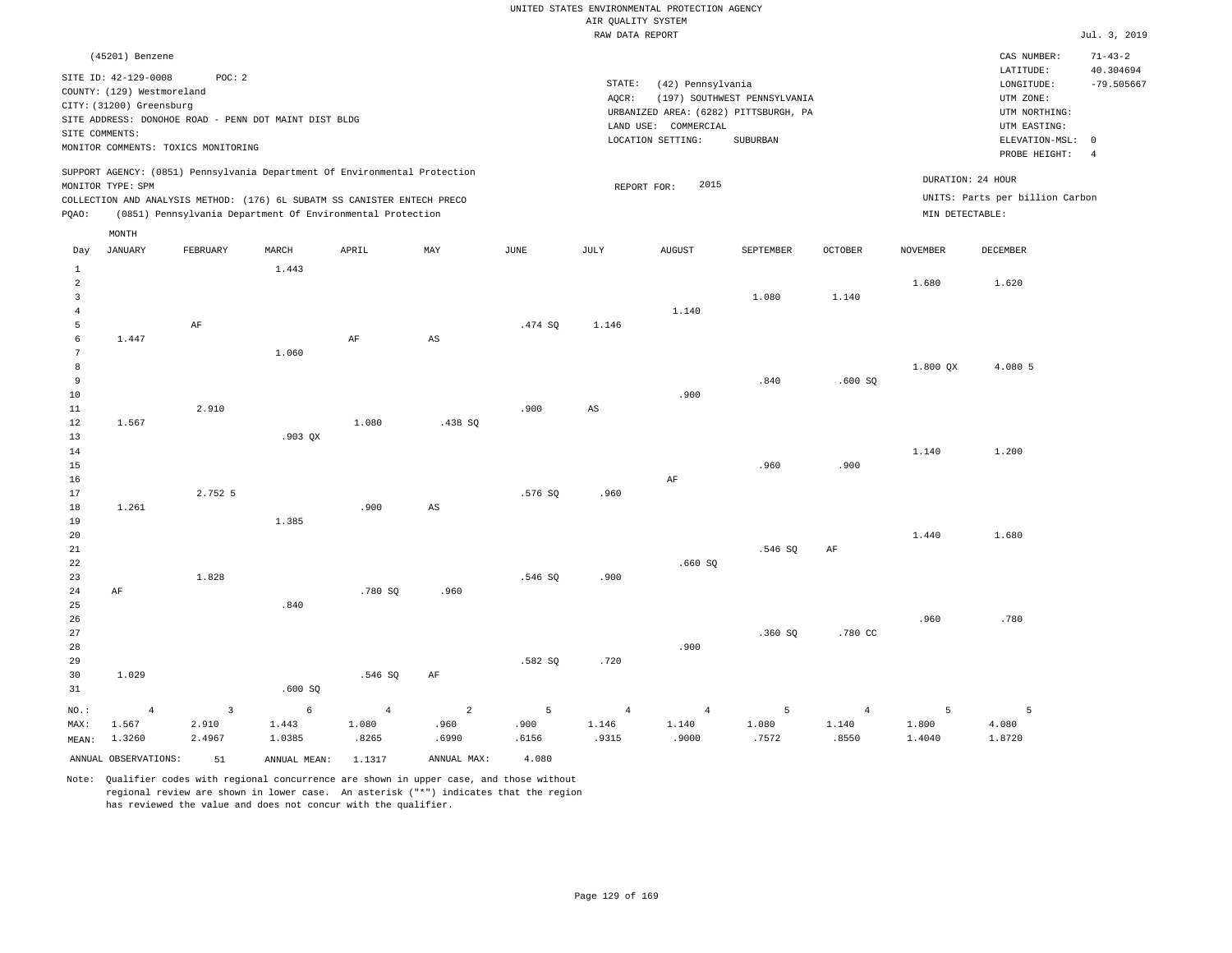|                                                                                                                                                                        | CAS NUMBER:                                                                               | $108 - 88 - 3$                                                                           |
|------------------------------------------------------------------------------------------------------------------------------------------------------------------------|-------------------------------------------------------------------------------------------|------------------------------------------------------------------------------------------|
| STATE:<br>(42) Pennsylvania<br>(197) SOUTHWEST PENNSYLVANIA<br>AOCR:<br>URBANIZED AREA: (6282) PITTSBURGH, PA<br>LAND USE: COMMERCIAL<br>LOCATION SETTING:<br>SUBURBAN | LATITUDE:<br>LONGITUDE:<br>UTM ZONE:<br>UTM NORTHING:<br>UTM EASTING:<br>ELEVATION-MSL: 0 | 40.304694<br>$-79.505667$                                                                |
| 2013<br>REPORT FOR:                                                                                                                                                    |                                                                                           |                                                                                          |
|                                                                                                                                                                        |                                                                                           | PROBE HEIGHT:<br>DURATION: 24 HOUR<br>UNITS: Parts per billion Carbon<br>MIN DETECTABLE: |

| Day                     | <b>JANUARY</b>       | FEBRUARY | $\tt MARCH$  | ${\tt APRIL}$          | $\ensuremath{\text{MAX}}$ | $_{\rm JUNE}$          | $\mathtt{JULY}$ | ${\tt AUGUST}$           | SEPTEMBER                | $\mathtt{OCTOBER}$ | NOVEMBER | DECEMBER       |
|-------------------------|----------------------|----------|--------------|------------------------|---------------------------|------------------------|-----------------|--------------------------|--------------------------|--------------------|----------|----------------|
| $\mathbf{1}$            |                      |          |              |                        |                           |                        |                 |                          | AS                       | .92                |          |                |
| $\overline{\mathbf{c}}$ |                      |          |              |                        |                           |                        |                 | 4.05                     |                          |                    |          |                |
| 3                       |                      | 1.28     |              |                        |                           | $\mathbb{A}\mathbb{S}$ | 1.64            |                          |                          |                    |          |                |
| $\overline{4}$          | 1.36                 |          |              | 1.83                   | .75SQ                     |                        |                 |                          |                          |                    |          |                |
| 5                       |                      |          | 3.81         |                        |                           |                        |                 |                          |                          |                    |          |                |
| 6                       |                      |          |              |                        |                           |                        |                 |                          |                          |                    | 5.15     | 2.01           |
| $7\phantom{.0}$         |                      |          |              |                        |                           |                        |                 |                          | 2.72                     | 1.41               |          |                |
| 8                       |                      |          |              |                        |                           |                        |                 | 3.52                     |                          |                    |          |                |
| 9                       |                      | 2.73     |              |                        |                           | 1.32                   | 1.53            |                          |                          |                    |          |                |
| 10                      | 4.66                 |          |              | 1.25                   | 2.11                      |                        |                 |                          |                          |                    |          |                |
| 11                      |                      |          | 1.76         |                        |                           |                        |                 |                          |                          |                    |          |                |
| 12                      |                      |          |              |                        |                           |                        |                 |                          |                          |                    | .64SQ    | AS             |
| 13                      |                      |          |              |                        |                           |                        |                 |                          | .62 SQ                   | .80SQ              |          |                |
| 14                      |                      |          |              |                        |                           |                        |                 | 1.69 CC                  |                          |                    |          |                |
| 15                      |                      | 3.66     |              |                        |                           | 2.80                   | 4.11            |                          |                          |                    |          |                |
| 16                      | 2.20                 |          |              | 1.04                   | $\mathbb{A}\mathbb{S}$    |                        |                 |                          |                          |                    |          |                |
| 17                      |                      |          | .50SQ        |                        |                           |                        |                 |                          |                          |                    |          |                |
| 18                      |                      |          |              |                        |                           |                        |                 |                          |                          |                    | .97      | 2.91           |
| 19                      |                      |          |              |                        |                           |                        |                 |                          | 4.23                     | 3.63               |          |                |
| 20                      |                      |          |              |                        |                           |                        |                 | $_{\rm AS}$              |                          |                    |          |                |
| 21                      |                      | 1.99     |              |                        |                           | 3.37                   | 2.12            |                          |                          |                    |          |                |
| 22                      | 1.12                 |          |              | .86                    | 1.68                      |                        |                 |                          |                          |                    |          |                |
| 23                      |                      |          | 3.79         |                        |                           |                        |                 |                          |                          |                    |          |                |
| 24                      |                      |          |              |                        |                           |                        |                 |                          |                          |                    | .69SQ    | .95            |
| 25                      |                      |          |              |                        |                           |                        |                 |                          | $\rm AF$                 | 2.82               |          |                |
| 26                      |                      |          |              |                        |                           |                        |                 | $\mathbb{A}\mathbb{S}$   |                          |                    |          |                |
| $2\,7$                  |                      | 1.84     |              |                        |                           | 1.73                   | 3.87            |                          |                          |                    |          |                |
| 28                      | 1.69                 |          |              | $\mathbb{A}\mathbb{S}$ | 1.39                      |                        |                 |                          |                          |                    |          |                |
| 29                      |                      |          | 2.21         |                        |                           |                        |                 |                          |                          |                    |          |                |
| 30                      |                      |          |              |                        |                           |                        |                 |                          |                          |                    | 2.07     | 1.41           |
| 31                      |                      |          |              |                        |                           |                        |                 |                          |                          | 1.84               |          |                |
| $_{\rm NO.}$ :          | 5                    | 5        | 5            | $\overline{4}$         | $\overline{4}$            | $\sim$ 4               | $\overline{5}$  | $\overline{\phantom{a}}$ | $\overline{\phantom{a}}$ | $\epsilon$         | 5        | $\overline{4}$ |
| MAX:                    | 4.66                 | 3.66     | 3.81         | 1.83                   | 2.11                      | 3.37                   | 4.11            | 4.05                     | 4.23                     | 3.63               | 5.15     | 2.91           |
| MEAN:                   | 2.206                | 2.300    | 2.414        | 1.245                  | 1.483                     | 2.305                  | 2.654           | 3.087                    | 2.523                    | 1.903              | 1.904    | 1.820          |
|                         | ANNUAL OBSERVATIONS: | 53       | ANNUAL MEAN: | 2.133                  | ANNUAL MAX:               | 5.15                   |                 |                          |                          |                    |          |                |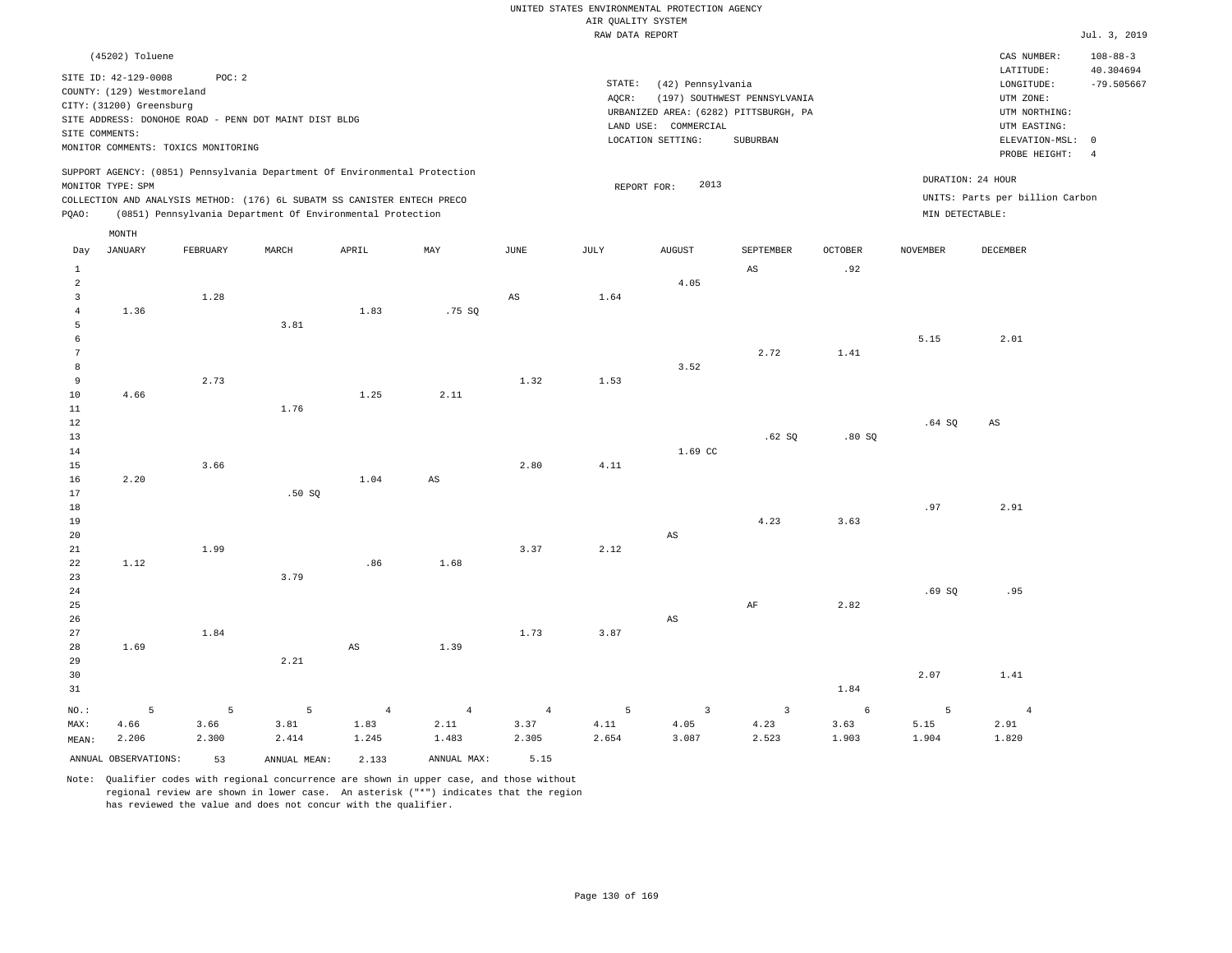# UNITED STATES ENVIRONMENTAL PROTECTION AGENCY AIR QUALITY SYSTEM

|                                                         |                                                                                                  |                                                                                                        |       |                                                                                                                                                                                                                      |                           |               | nin gonisti bibian<br>RAW DATA REPORT |                                                                |                                                                                   |                        |                          |                                                                                                            | Jul. 3, 2019                                |
|---------------------------------------------------------|--------------------------------------------------------------------------------------------------|--------------------------------------------------------------------------------------------------------|-------|----------------------------------------------------------------------------------------------------------------------------------------------------------------------------------------------------------------------|---------------------------|---------------|---------------------------------------|----------------------------------------------------------------|-----------------------------------------------------------------------------------|------------------------|--------------------------|------------------------------------------------------------------------------------------------------------|---------------------------------------------|
|                                                         | (45202) Toluene                                                                                  |                                                                                                        |       |                                                                                                                                                                                                                      |                           |               |                                       |                                                                |                                                                                   |                        |                          | CAS NUMBER:                                                                                                | $108 - 88 - 3$                              |
|                                                         | SITE ID: 42-129-0008<br>COUNTY: (129) Westmoreland<br>CITY: (31200) Greensburg<br>SITE COMMENTS: | POC: 2<br>SITE ADDRESS: DONOHOE ROAD - PENN DOT MAINT DIST BLDG<br>MONITOR COMMENTS: TOXICS MONITORING |       |                                                                                                                                                                                                                      |                           |               | STATE:<br>AQCR:                       | (42) Pennsylvania<br>LAND USE: COMMERCIAL<br>LOCATION SETTING: | (197) SOUTHWEST PENNSYLVANIA<br>URBANIZED AREA: (6282) PITTSBURGH, PA<br>SUBURBAN |                        |                          | LATITUDE:<br>LONGITUDE:<br>UTM ZONE:<br>UTM NORTHING:<br>UTM EASTING:<br>ELEVATION-MSL: 0<br>PROBE HEIGHT: | 40.304694<br>$-79.505667$<br>$\overline{4}$ |
| PQAO:                                                   | MONITOR TYPE: SPM                                                                                |                                                                                                        |       | SUPPORT AGENCY: (0851) Pennsylvania Department Of Environmental Protection<br>COLLECTION AND ANALYSIS METHOD: (176) 6L SUBATM SS CANISTER ENTECH PRECO<br>(0851) Pennsylvania Department Of Environmental Protection |                           |               | REPORT FOR:                           | 2014                                                           |                                                                                   |                        | MIN DETECTABLE:          | DURATION: 24 HOUR<br>UNITS: Parts per billion Carbon                                                       |                                             |
|                                                         | MONTH                                                                                            |                                                                                                        |       |                                                                                                                                                                                                                      |                           |               |                                       |                                                                |                                                                                   |                        |                          |                                                                                                            |                                             |
| Day<br>$\mathbf{1}$                                     | JANUARY                                                                                          | FEBRUARY                                                                                               | MARCH | APRIL                                                                                                                                                                                                                | $\ensuremath{\text{MAX}}$ | $_{\rm JUNE}$ | $\mathtt{JULY}$                       | AUGUST                                                         | SEPTEMBER                                                                         | OCTOBER                | <b>NOVEMBER</b><br>.55SQ | DECEMBER<br>1.03                                                                                           |                                             |
| $\overline{a}$<br>$\overline{3}$<br>$\overline{4}$<br>5 | .61 SQ                                                                                           | 3.18                                                                                                   |       | 1.52                                                                                                                                                                                                                 | 3.07                      | 1.89          | .65SQ                                 | 2.75                                                           | 2.81                                                                              | 4.87                   |                          |                                                                                                            |                                             |
| 6<br>$7\phantom{.0}$<br>8<br>9<br>10                    |                                                                                                  | 2.32                                                                                                   | 1.30  |                                                                                                                                                                                                                      |                           | $_{\rm AS}$   | 1.51                                  | 2.04                                                           | 1.36                                                                              | 2.17                   | 3.14                     | .84S                                                                                                       |                                             |
| 11<br>12<br>13<br>14                                    | 1.35                                                                                             |                                                                                                        | 3.47  | 3.28                                                                                                                                                                                                                 | 2.47                      |               |                                       |                                                                | 1.51                                                                              | $\mathbb{A}\mathbb{S}$ | 1.80                     | AF                                                                                                         |                                             |
| 15<br>16<br>17<br>$18\,$                                | $\rm{AF}$                                                                                        | 2.94                                                                                                   | 1.12  | 1.25                                                                                                                                                                                                                 | 1.34                      | 4.36          | 2.63                                  | 5.07                                                           |                                                                                   |                        |                          |                                                                                                            |                                             |
| 19<br>20<br>21<br>22<br>23                              | 3.63                                                                                             | 2.70                                                                                                   |       | .94                                                                                                                                                                                                                  | 3.64                      | 3.10          | 2.79                                  | 4.39                                                           | 1.71                                                                              | 4.67                   | 1.04                     | 2.27                                                                                                       |                                             |
| 24<br>25<br>26                                          |                                                                                                  |                                                                                                        | 2.21  |                                                                                                                                                                                                                      |                           |               |                                       |                                                                | 1.94                                                                              | 3.17                   | 1.73                     | .97                                                                                                        |                                             |
| 27<br>28<br>29<br>30<br>31                              | AF                                                                                               | 2.10                                                                                                   | .46SQ | 1.38                                                                                                                                                                                                                 | 3.08                      | 2.19          | 1.93                                  | 3.89                                                           |                                                                                   |                        |                          | $_{\rm AS}$                                                                                                |                                             |

|       |                         |       | NO.: 3 5 5 5 5 5 4 5 5 5 4 |       |             |       |       |       |       |       |       |       |
|-------|-------------------------|-------|----------------------------|-------|-------------|-------|-------|-------|-------|-------|-------|-------|
| MAX:  | 3.63                    | 3.18  | 3.47                       | 3.28  | 3.64        | 4.36  | 2.79  | 5.07  | 2.81  | 4.87  | 3.14  | 2.27  |
| MEAN: | 1.863                   | 2.648 | 1.712                      | 1.674 | 2.720       | 2.885 | 1.902 | 3.628 | 1.866 | 3.720 | 1.652 | 1.278 |
|       | ANNUAL OBSERVATIONS: 55 |       | ANNUAL MEAN:               | 2.293 | ANNUAL MAX: | 5.07  |       |       |       |       |       |       |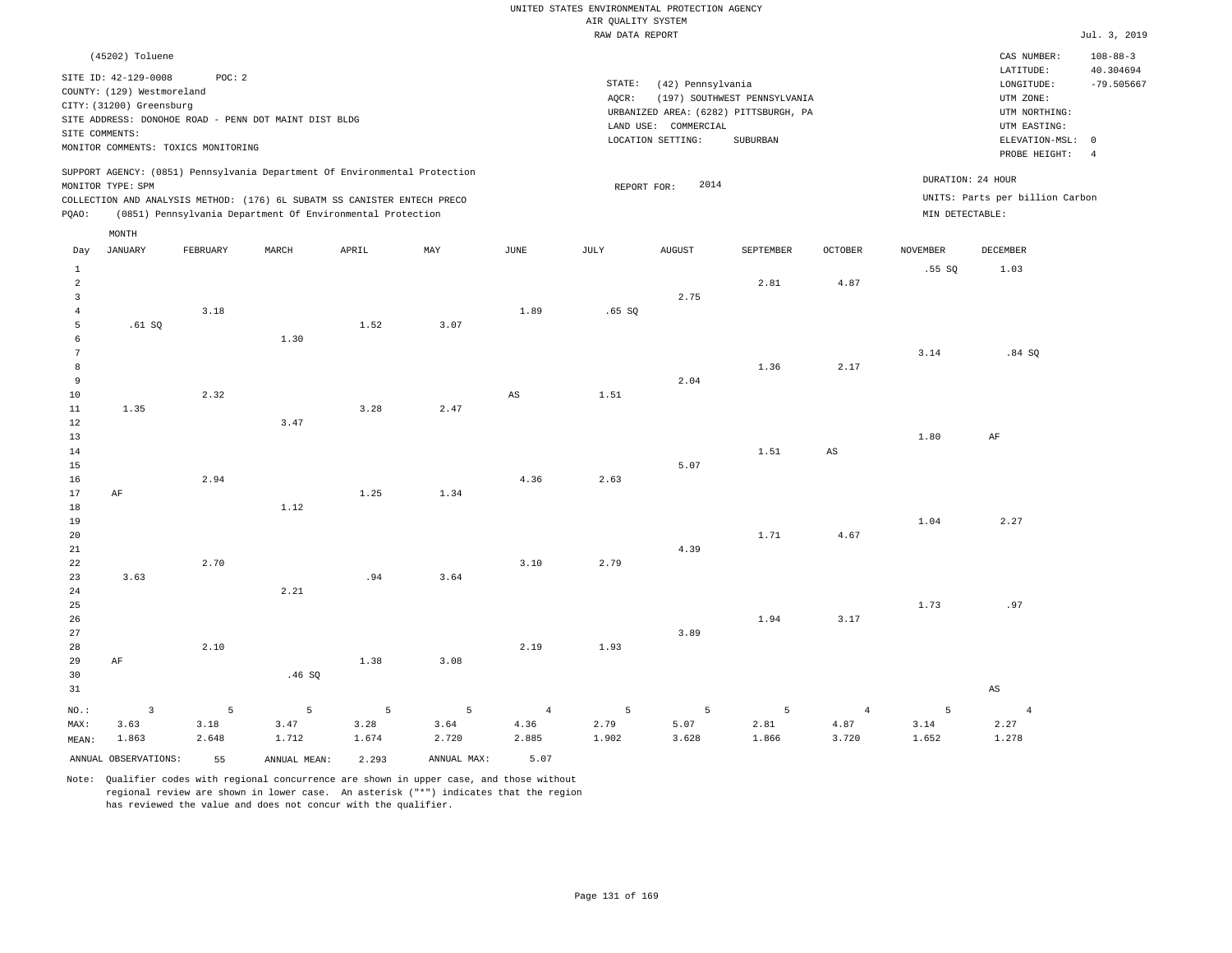| (45202) Toluene                                                                                                                                                                                                                                    |                                                                                                                                                                        |                                      | CAS NUMBER:                                                                               | $108 - 88 - 3$            |
|----------------------------------------------------------------------------------------------------------------------------------------------------------------------------------------------------------------------------------------------------|------------------------------------------------------------------------------------------------------------------------------------------------------------------------|--------------------------------------|-------------------------------------------------------------------------------------------|---------------------------|
| SITE ID: 42-129-0008<br>POC:2<br>COUNTY: (129) Westmoreland<br>CITY: (31200) Greensburg<br>SITE ADDRESS: DONOHOE ROAD - PENN DOT MAINT DIST BLDG<br>SITE COMMENTS:                                                                                 | STATE:<br>(42) Pennsylvania<br>(197) SOUTHWEST PENNSYLVANIA<br>AOCR:<br>URBANIZED AREA: (6282) PITTSBURGH, PA<br>LAND USE: COMMERCIAL<br>LOCATION SETTING:<br>SUBURBAN |                                      | LATITUDE:<br>LONGITUDE:<br>UTM ZONE:<br>UTM NORTHING:<br>UTM EASTING:<br>ELEVATION-MSL: 0 | 40.304694<br>$-79.505667$ |
| MONITOR COMMENTS: TOXICS MONITORING                                                                                                                                                                                                                |                                                                                                                                                                        |                                      | PROBE HEIGHT:                                                                             |                           |
| SUPPORT AGENCY: (0851) Pennsylvania Department Of Environmental Protection<br>MONITOR TYPE: SPM<br>COLLECTION AND ANALYSIS METHOD: (176) 6L SUBATM SS CANISTER ENTECH PRECO<br>(0851) Pennsylvania Department Of Environmental Protection<br>POAO: | 2015<br>REPORT FOR:                                                                                                                                                    | DURATION: 24 HOUR<br>MIN DETECTABLE: | UNITS: Parts per billion Carbon                                                           |                           |
| MONTH                                                                                                                                                                                                                                              |                                                                                                                                                                        |                                      |                                                                                           |                           |

| Day             | <b>JANUARY</b>       | FEBRUARY                | MARCH        | APRIL          | MAY                    | $_{\rm JUNE}$ | JULY                   | <b>AUGUST</b>  | SEPTEMBER | $\mathtt{OCTOBER}$ | NOVEMBER | DECEMBER |
|-----------------|----------------------|-------------------------|--------------|----------------|------------------------|---------------|------------------------|----------------|-----------|--------------------|----------|----------|
| $\mathbf{1}$    |                      |                         | 1.96         |                |                        |               |                        |                |           |                    |          |          |
| $\overline{a}$  |                      |                         |              |                |                        |               |                        |                |           |                    | 6.44 5   | 2.59     |
| $\overline{3}$  |                      |                         |              |                |                        |               |                        |                | 3.71      | .77SQ              |          |          |
| $\overline{4}$  |                      |                         |              |                |                        |               |                        | 2.80           |           |                    |          |          |
| 5               |                      | $\rm AF$                |              |                |                        | 1.40          | 2.37                   |                |           |                    |          |          |
| 6               | 2.74                 |                         |              | $\rm AF$       | $\mathbb{A}\mathbb{S}$ |               |                        |                |           |                    |          |          |
| $7\phantom{.0}$ |                      |                         | 1.42         |                |                        |               |                        |                |           |                    |          |          |
| 8               |                      |                         |              |                |                        |               |                        |                |           |                    | 3.29 QX  | 21.005   |
| $\overline{9}$  |                      |                         |              |                |                        |               |                        |                | 3.08      | 3.64 CC            |          |          |
| 10              |                      |                         |              |                |                        |               |                        | 2.24           |           |                    |          |          |
| $11\,$          |                      | 5.25                    |              |                |                        | 2.80          | $\mathbb{A}\mathbb{S}$ |                |           |                    |          |          |
| 12              | 2.64                 |                         |              | 1.96           | .98                    |               |                        |                |           |                    |          |          |
| 13              |                      |                         | 1.11 QX      |                |                        |               |                        |                |           |                    |          |          |
| 14              |                      |                         |              |                |                        |               |                        |                |           |                    | 1.68     | 3.78     |
| 15              |                      |                         |              |                |                        |               |                        |                | 3.29      | 3.01               |          |          |
| 16              |                      |                         |              |                |                        |               |                        | AF             |           |                    |          |          |
| 17              |                      | 3.00                    |              |                |                        | 3.08          | 3.92                   |                |           |                    |          |          |
| 18              | 1.58                 |                         |              | 2.31           | $\mathbb{A}\mathbb{S}$ |               |                        |                |           |                    |          |          |
| 19              |                      |                         | 1.83         |                |                        |               |                        |                |           |                    |          |          |
| 20              |                      |                         |              |                |                        |               |                        |                |           |                    | 3.64     | 3.22     |
| 21              |                      |                         |              |                |                        |               |                        | 1.26           | .98       | $\rm AF$           |          |          |
| 22<br>23        |                      | 1.60                    |              |                |                        | 3.92          | 2.73                   |                |           |                    |          |          |
| 24              | $\rm{AF}$            |                         |              | .98 SQ         | 2.59                   |               |                        |                |           |                    |          |          |
| 25              |                      |                         | 1.96         |                |                        |               |                        |                |           |                    |          |          |
| 26              |                      |                         |              |                |                        |               |                        |                |           |                    | 2.10     | .98      |
| 27              |                      |                         |              |                |                        |               |                        |                | .51 SQ    | 1.96               |          |          |
| 28              |                      |                         |              |                |                        |               |                        | 2.45           |           |                    |          |          |
| 29              |                      |                         |              |                |                        | 3.29          | 1.96                   |                |           |                    |          |          |
| 30              | .92                  |                         |              | 1.40           | $\rm{AF}$              |               |                        |                |           |                    |          |          |
| 31              |                      |                         | .98          |                |                        |               |                        |                |           |                    |          |          |
| $NO.$ :         | $\overline{4}$       | $\overline{\mathbf{3}}$ | $\epsilon$   | $\overline{4}$ | $\overline{a}$         | 5             | $\overline{4}$         | $\overline{4}$ | 5         | $\sqrt{4}$         | 5        | 5        |
| MAX:            | 2.74                 | 5.25                    | 1.96         | 2.31           | 2.59                   | 3.92          | 3.92                   | 2.80           | 3.71      | 3.64               | 6.44     | 21.00    |
| MEAN:           | 1.970                | 3.283                   | 1.543        | 1.663          | 1.785                  | 2.898         | 2.745                  | 2.188          | 2.314     | 2.345              | 3.430    | 6.314    |
|                 | ANNUAL OBSERVATIONS: | 51                      | ANNUAL MEAN: | 2.767          | ANNUAL MAX:            | 21.00         |                        |                |           |                    |          |          |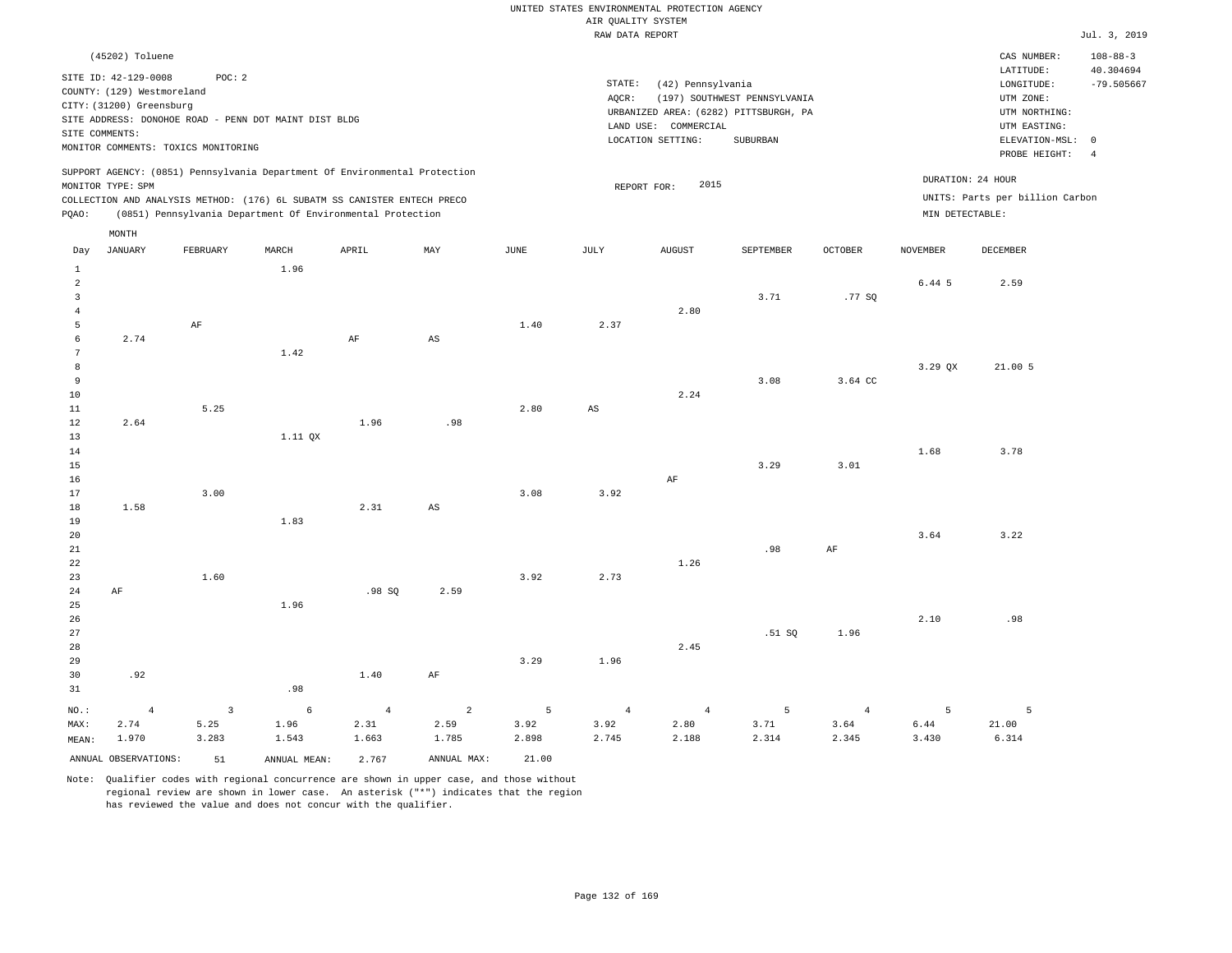# UNITED STATES ENVIRONMENTAL PROTECTION AGENCY AIR QUALITY SYSTEM

|         |                                                                                                  |                                                                                                        |        |                                                                                                                                                                                                                      |                   |                   | RAW DATA REPORT              |                                                      |                                                                                   |                |                 |                                                                                                              | Jul. 3, 2019              |
|---------|--------------------------------------------------------------------------------------------------|--------------------------------------------------------------------------------------------------------|--------|----------------------------------------------------------------------------------------------------------------------------------------------------------------------------------------------------------------------|-------------------|-------------------|------------------------------|------------------------------------------------------|-----------------------------------------------------------------------------------|----------------|-----------------|--------------------------------------------------------------------------------------------------------------|---------------------------|
|         | (45203) Ethylbenzene                                                                             |                                                                                                        |        |                                                                                                                                                                                                                      |                   |                   |                              |                                                      |                                                                                   |                |                 | CAS NUMBER:                                                                                                  | $100 - 41 - 4$            |
|         | SITE ID: 42-129-0008<br>COUNTY: (129) Westmoreland<br>CITY: (31200) Greensburg<br>SITE COMMENTS: | POC: 2<br>SITE ADDRESS: DONOHOE ROAD - PENN DOT MAINT DIST BLDG<br>MONITOR COMMENTS: TOXICS MONITORING |        |                                                                                                                                                                                                                      |                   |                   | STATE:<br>AOCR:<br>LAND USE: | (42) Pennsylvania<br>COMMERCIAL<br>LOCATION SETTING: | (197) SOUTHWEST PENNSYLVANIA<br>URBANIZED AREA: (6282) PITTSBURGH, PA<br>SUBURBAN |                |                 | LATITUDE:<br>LONGITUDE:<br>UTM ZONE:<br>UTM NORTHING:<br>UTM EASTING:<br>ELEVATION-MSL: 0<br>PROBE HEIGHT: 4 | 40.304694<br>$-79.505667$ |
| PQAO:   | MONITOR TYPE: SPM                                                                                |                                                                                                        |        | SUPPORT AGENCY: (0851) Pennsylvania Department Of Environmental Protection<br>COLLECTION AND ANALYSIS METHOD: (176) 6L SUBATM SS CANISTER ENTECH PRECO<br>(0851) Pennsylvania Department Of Environmental Protection |                   |                   | REPORT FOR:                  | 2013                                                 |                                                                                   |                | MIN DETECTABLE: | DURATION: 24 HOUR<br>UNITS: Parts per billion Carbon                                                         |                           |
| Day     | MONTH<br>JANUARY                                                                                 | FEBRUARY                                                                                               | MARCH  | APRIL                                                                                                                                                                                                                | MAY               | JUNE              | JULY                         | AUGUST                                               | SEPTEMBER                                                                         | <b>OCTOBER</b> | NOVEMBER        | DECEMBER                                                                                                     |                           |
|         |                                                                                                  |                                                                                                        |        |                                                                                                                                                                                                                      |                   |                   |                              |                                                      | AS                                                                                | $.00$ ND       |                 |                                                                                                              |                           |
| 2       | $.00$ ND                                                                                         | $.00$ ND                                                                                               | .42 SQ | .00 <sub>ND</sub>                                                                                                                                                                                                    | .00 <sub>ND</sub> | AS                | $.00$ ND                     | $.00$ ND                                             |                                                                                   |                | .34 SQ          | $.00$ ND                                                                                                     |                           |
|         |                                                                                                  |                                                                                                        |        |                                                                                                                                                                                                                      |                   |                   |                              |                                                      | $.00$ ND                                                                          | $.00$ ND       |                 |                                                                                                              |                           |
|         |                                                                                                  |                                                                                                        |        |                                                                                                                                                                                                                      |                   |                   |                              | $.00$ ND                                             |                                                                                   |                |                 |                                                                                                              |                           |
| 9<br>10 | 51 CO                                                                                            | .43S                                                                                                   |        | 00 ND                                                                                                                                                                                                                | 00 ND             | .00 <sub>ND</sub> | $.00$ ND                     |                                                      |                                                                                   |                |                 |                                                                                                              |                           |

| 10 | .54 SQ   |          |          | $.00$ ND               | $.00$ ND |          |          |                        |          |          |          |          |
|----|----------|----------|----------|------------------------|----------|----------|----------|------------------------|----------|----------|----------|----------|
| 11 |          |          | $.00$ ND |                        |          |          |          |                        |          |          |          |          |
| 12 |          |          |          |                        |          |          |          |                        |          |          | $.00$ ND | AS       |
| 13 |          |          |          |                        |          |          |          |                        | $.00$ ND | $.00$ ND |          |          |
| 14 |          |          |          |                        |          |          |          | $.00$ ND               |          |          |          |          |
| 15 |          | .51 SQ   |          |                        |          | $.00$ ND | $.00$ ND |                        |          |          |          |          |
| 16 | .33SQ    |          |          | $.00$ ND               | AS       |          |          |                        |          |          |          |          |
| 17 |          |          | .00 $ND$ |                        |          |          |          |                        |          |          |          |          |
| 18 |          |          |          |                        |          |          |          |                        |          |          | $.00$ ND | .16SQ    |
| 19 |          |          |          |                        |          |          |          |                        | $.00$ ND | $.00$ ND |          |          |
| 20 |          |          |          |                        |          |          |          | AS                     |          |          |          |          |
| 21 |          | $.00$ ND |          |                        |          | .32SQ    | $.00$ ND |                        |          |          |          |          |
| 22 | $.00$ ND |          |          | $.00$ ND               | $.00$ ND |          |          |                        |          |          |          |          |
| 23 |          |          | .35SQ    |                        |          |          |          |                        |          |          |          |          |
| 24 |          |          |          |                        |          |          |          |                        |          |          | $.00$ ND | .00 $ND$ |
| 25 |          |          |          |                        |          |          |          |                        | AF       | $.00$ ND |          |          |
| 26 |          |          |          |                        |          |          |          | $\mathbb{A}\mathbb{S}$ |          |          |          |          |
| 27 |          | $.00$ ND |          |                        |          | $.00$ ND | $.00$ ND |                        |          |          |          |          |
| 28 | $.00$ ND |          |          | $\mathbb{A}\mathbb{S}$ | $.00$ ND |          |          |                        |          |          |          |          |

| 29      |      |      | $.00$ ND |       |                                                                                      |      |       |       |       |          |      |          |
|---------|------|------|----------|-------|--------------------------------------------------------------------------------------|------|-------|-------|-------|----------|------|----------|
| 30      |      |      |          |       |                                                                                      |      |       |       |       |          | .23S | $.00$ ND |
| 31      |      |      |          |       |                                                                                      |      |       |       |       | $.00$ ND |      |          |
| $NO.$ : |      |      |          |       | $5 \qquad 5 \qquad 5 \qquad 4 \qquad 4 \qquad 4 \qquad 5 \qquad 3 \qquad 3 \qquad 6$ |      |       |       |       |          |      |          |
| MAX:    | .54  | .51  | .42      | 0.00  | 0.00                                                                                 | .32  | 0.00  | 0.00  | 0.00  | 0.00     | .34  | .16      |
| MEAN:   | .174 | .188 | .154     | 0.000 | 0.000                                                                                | .080 | 0.000 | 0.000 | 0.000 | 0.000    | .114 | .040     |

ANNUAL OBSERVATIONS: 53 ANNUAL MEAN: .068 ANNUAL MAX: .54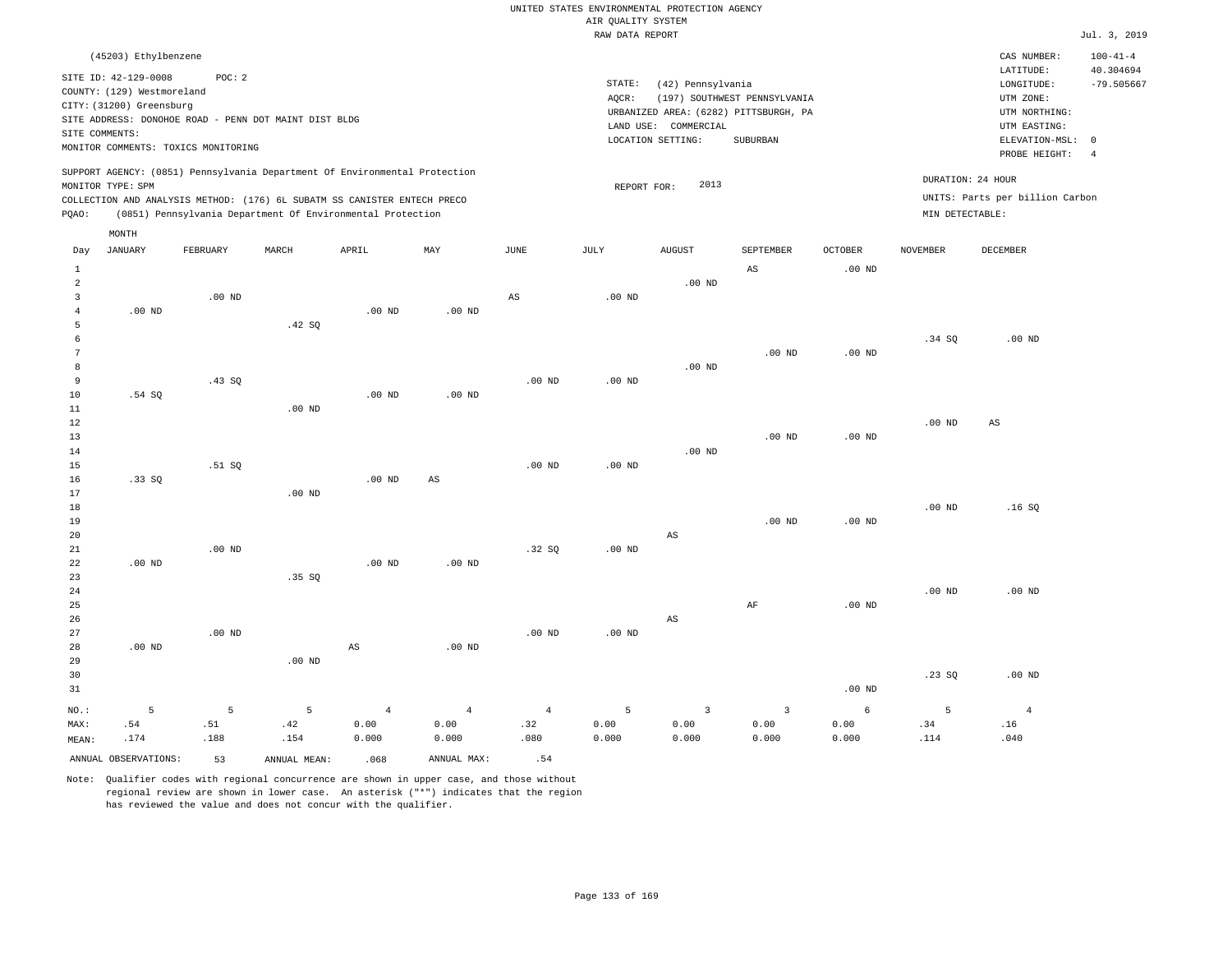| (45203) Ethylbenzene                                                                                                                                                                                                                               |                                                                                                                                                                        |                                      | CAS NUMBER:                                                                                                | $100 - 41 - 4$                  |
|----------------------------------------------------------------------------------------------------------------------------------------------------------------------------------------------------------------------------------------------------|------------------------------------------------------------------------------------------------------------------------------------------------------------------------|--------------------------------------|------------------------------------------------------------------------------------------------------------|---------------------------------|
| SITE ID: 42-129-0008<br>POC:2<br>COUNTY: (129) Westmoreland<br>CITY: (31200) Greensburg<br>SITE ADDRESS: DONOHOE ROAD - PENN DOT MAINT DIST BLDG<br>SITE COMMENTS:<br>MONITOR COMMENTS: TOXICS MONITORING                                          | STATE:<br>(42) Pennsylvania<br>(197) SOUTHWEST PENNSYLVANIA<br>AOCR:<br>URBANIZED AREA: (6282) PITTSBURGH, PA<br>LAND USE: COMMERCIAL<br>LOCATION SETTING:<br>SUBURBAN |                                      | LATITUDE:<br>LONGITUDE:<br>UTM ZONE:<br>UTM NORTHING:<br>UTM EASTING:<br>ELEVATION-MSL: 0<br>PROBE HEIGHT: | 40.304694<br>$-79.505667$<br>-4 |
| SUPPORT AGENCY: (0851) Pennsylvania Department Of Environmental Protection<br>MONITOR TYPE: SPM<br>COLLECTION AND ANALYSIS METHOD: (176) 6L SUBATM SS CANISTER ENTECH PRECO<br>(0851) Pennsylvania Department Of Environmental Protection<br>POAO: | 2014<br>REPORT FOR:                                                                                                                                                    | DURATION: 24 HOUR<br>MIN DETECTABLE: | UNITS: Parts per billion Carbon                                                                            |                                 |
| MONTH                                                                                                                                                                                                                                              |                                                                                                                                                                        |                                      |                                                                                                            |                                 |

| Day            | <b>JANUARY</b>       | ${\tt FEBRUARY}$ | $\tt MARCH$    | APRIL                        | MAY         | $_{\rm JUNE}$  | $\mathtt{JULY}$ | AUGUST | SEPTEMBER | $\mathtt{OCTOBER}$            | $\,$ NOVEMBER | ${\tt DECEMBER}$       |
|----------------|----------------------|------------------|----------------|------------------------------|-------------|----------------|-----------------|--------|-----------|-------------------------------|---------------|------------------------|
| $\mathbf{1}$   |                      |                  |                |                              |             |                |                 |        |           |                               | $.00$ ND      | $.00$ ND               |
| $\sqrt{2}$     |                      |                  |                |                              |             |                |                 |        | .35 SQ    | .48 SQ                        |               |                        |
| $\mathsf 3$    |                      |                  |                |                              |             |                |                 | .44 SQ |           |                               |               |                        |
| $\overline{4}$ |                      | $.00$ ND         |                |                              |             | $.00$ ND       | $.00$ ND        |        |           |                               |               |                        |
| 5              | .00 <sub>ND</sub>    |                  |                | $.00$ ND                     | $.00$ ND    |                |                 |        |           |                               |               |                        |
| 6              |                      |                  | $.00$ ND       |                              |             |                |                 |        |           |                               |               |                        |
| 7              |                      |                  |                |                              |             |                |                 |        |           |                               | $.00$ ND      | $.00$ ND               |
| 8              |                      |                  |                |                              |             |                |                 |        | .26SQ     | .25S                          |               |                        |
| $\,9$          |                      |                  |                |                              |             |                |                 | .36SQ  |           |                               |               |                        |
| $10$           |                      | $.00$ ND         |                |                              |             | AS             | $.00$ ND        |        |           |                               |               |                        |
| 11             | $.00$ ND             |                  |                | .27SQ                        | $.00$ ND    |                |                 |        |           |                               |               |                        |
| $12\,$         |                      |                  | .35 SQ         |                              |             |                |                 |        |           |                               |               |                        |
| 13             |                      |                  |                |                              |             |                |                 |        |           |                               | .00 $ND$      | AF                     |
| 14             |                      |                  |                |                              |             |                |                 |        | $.00$ ND  | AS                            |               |                        |
| 15             |                      | $.00$ ND         |                |                              |             |                |                 | .52SQ  |           |                               |               |                        |
| 16<br>17       | AF                   |                  |                | $.00$ ND                     | $.00$ ND    | .30SQ          | .29SQ           |        |           |                               |               |                        |
| 18             |                      |                  | $.00$ ND       |                              |             |                |                 |        |           |                               |               |                        |
| 19             |                      |                  |                |                              |             |                |                 |        |           |                               | $.00$ ND      | .28SQ                  |
| 20             |                      |                  |                |                              |             |                |                 |        | .22 SQ    | .00 <sub>ND</sub>             |               |                        |
| $2\sqrt{1}$    |                      |                  |                |                              |             |                |                 | .40SQ  |           |                               |               |                        |
| 22             |                      | .30 SQ           |                |                              |             | $.00$ ND       | .49 SQ          |        |           |                               |               |                        |
| 23             | $.00$ ND             |                  |                | $.00$ ND                     | $.00$ ND    |                |                 |        |           |                               |               |                        |
| 24             |                      |                  | $.00$ ND       |                              |             |                |                 |        |           |                               |               |                        |
| 25             |                      |                  |                |                              |             |                |                 |        |           |                               | $.00$ ND      | $.00$ ND               |
| $26\,$         |                      |                  |                |                              |             |                |                 |        | .34 SQ    | .31 SQ                        |               |                        |
| 27             |                      |                  |                |                              |             |                |                 | .45 SQ |           |                               |               |                        |
| 28             |                      | .00 $ND$         |                |                              |             | 2.24 5         | .26SQ           |        |           |                               |               |                        |
| 29             | AF                   |                  |                | $.00~\mathrm{ND}$            | $.00$ ND    |                |                 |        |           |                               |               |                        |
| 30             |                      |                  | $.00$ ND       |                              |             |                |                 |        |           |                               |               |                        |
| 31             |                      |                  |                |                              |             |                |                 |        |           |                               |               | $\mathbb{A}\mathbb{S}$ |
| $_{\rm NO.}$ : | $\mathsf 3$          | 5                | $\overline{5}$ | $\mathsf S$                  | 5           | $\overline{4}$ | 5               | 5      | 5         | $\overline{4}$                | 5             | $\overline{4}$         |
| MAX:           | 0.00                 | .30              | .35            | $\boldsymbol{\mathcal{.}}27$ | 0.00        | 2.24           | .49             | .52    | .35       | $\footnotesize{\textbf{.48}}$ | 0.00          | .28                    |
| MEAN:          | 0.000                | .060             | .070           | .054                         | 0.000       | .635           | .208            | .434   | .234      | .260                          | 0.000         | .070                   |
|                | ANNUAL OBSERVATIONS: | 55               | ANNUAL MEAN:   | .167                         | ANNUAL MAX: | 2.24           |                 |        |           |                               |               |                        |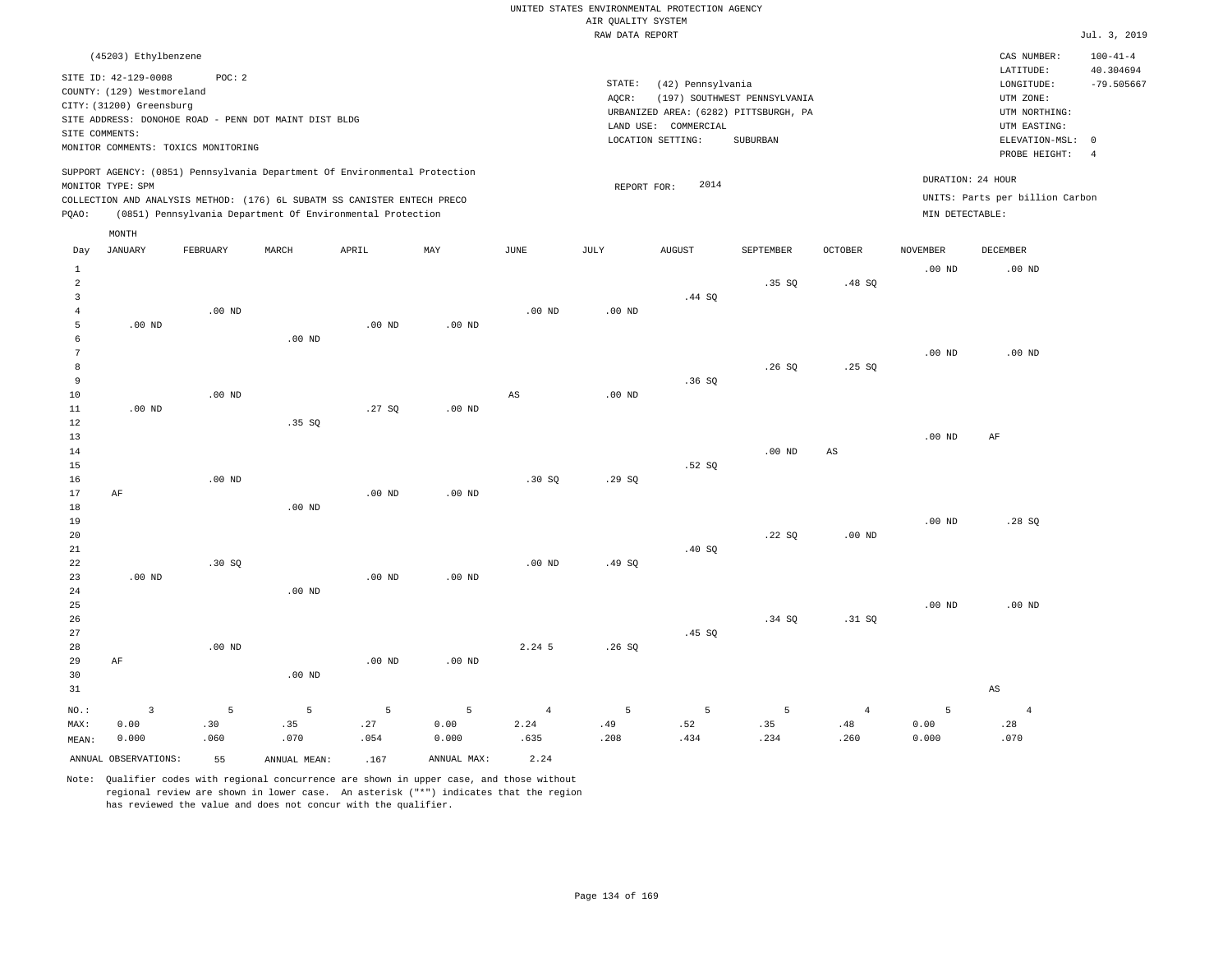| (45203) Ethylbenzene                                                                                                                                                                             |                   |                                                            |     |      |                 |                                                                                                         |                                          |                |                                      | CAS NUMBER:                                                                                              | $100 - 41 - 4$ |  |
|--------------------------------------------------------------------------------------------------------------------------------------------------------------------------------------------------|-------------------|------------------------------------------------------------|-----|------|-----------------|---------------------------------------------------------------------------------------------------------|------------------------------------------|----------------|--------------------------------------|----------------------------------------------------------------------------------------------------------|----------------|--|
| SITE ID: 42-129-0008<br>COUNTY: (129) Westmoreland<br>CITY: (31200) Greensburg<br>SITE ADDRESS: DONOHOE ROAD - PENN DOT MAINT DIST BLDG<br>SITE COMMENTS:<br>MONITOR COMMENTS: TOXICS MONITORING | POC: 2            |                                                            |     |      | STATE:<br>AOCR: | (42) Pennsylvania<br>URBANIZED AREA: (6282) PITTSBURGH, PA<br>LAND USE: COMMERCIAL<br>LOCATION SETTING: | (197) SOUTHWEST PENNSYLVANIA<br>SUBURBAN |                |                                      | LATITUDE:<br>LONGITUDE:<br>UTM ZONE:<br>UTM NORTHING:<br>UTM EASTING:<br>ELEVATION-MSL:<br>PROBE HEIGHT: |                |  |
| SUPPORT AGENCY: (0851) Pennsylvania Department Of Environmental Protection<br>MONITOR TYPE: SPM<br>COLLECTION AND ANALYSIS METHOD: (176) 6L SUBATM SS CANISTER ENTECH PRECO<br>POAO:             |                   | (0851) Pennsylvania Department Of Environmental Protection |     |      | REPORT FOR:     | 2015                                                                                                    |                                          |                | DURATION: 24 HOUR<br>MIN DETECTABLE: | UNITS: Parts per billion Carbon                                                                          |                |  |
| MONTH<br>JANUARY<br>Day                                                                                                                                                                          | MARCH<br>FEBRUARY | APRIL                                                      | MAY | JUNE | JULY            | AUGUST                                                                                                  | SEPTEMBER                                | <b>OCTOBER</b> | NOVEMBER                             | DECEMBER                                                                                                 |                |  |

|                         | ANNUAL OBSERVATIONS: | 51             | ANNUAL MEAN:  | .172              | ANNUAL MAX:            | .88               |                                       |                |             |                |                   |             |
|-------------------------|----------------------|----------------|---------------|-------------------|------------------------|-------------------|---------------------------------------|----------------|-------------|----------------|-------------------|-------------|
| MAX:<br>MEAN:           | 0.00<br>0.000        | .46<br>.283    | 0.00<br>0.000 | .42<br>.173       | .30<br>.150            | .36<br>.072       | $\footnotesize{\texttt{.41}}$<br>.190 | .38<br>.238    | .48<br>.232 | .31<br>.140    | .66<br>.392       | .88<br>.232 |
| $_{\rm NO.}$ :          | $\overline{4}$       | $\overline{3}$ | $\epsilon$    | $\overline{4}$    | $\overline{a}$         | 5                 | $\overline{4}$                        | $\overline{4}$ | 5           | $\overline{4}$ | $\overline{5}$    | 5           |
| $31\,$                  |                      |                | $.00$ ND      |                   |                        |                   |                                       |                |             |                |                   |             |
| 30                      | $.00$ ND             |                |               | .00 $ND$          | $\rm AF$               |                   |                                       |                |             |                |                   |             |
| 29                      |                      |                |               |                   |                        | .36SQ             | $.00$ ND                              |                |             |                |                   |             |
| 28                      |                      |                |               |                   |                        |                   |                                       | .27 SQ         |             |                |                   |             |
| 27                      |                      |                |               |                   |                        |                   |                                       |                | $.00$ ND    | .31 CC         |                   |             |
| 26                      |                      |                |               |                   |                        |                   |                                       |                |             |                | .25SQ             | $.00$ ND    |
| 25                      |                      |                | $.00$ ND      |                   |                        |                   |                                       |                |             |                |                   |             |
| 23<br>24                | $\rm{AF}$            |                |               | .00 <sub>ND</sub> | .30SQ                  |                   | .35 SQ                                |                |             |                |                   |             |
| 22                      |                      | $.00$ ND       |               |                   |                        | .00 <sub>ND</sub> |                                       | $.00$ ND       |             |                |                   |             |
| $21\,$                  |                      |                |               |                   |                        |                   |                                       |                | $.00$ ND    | $\rm{AF}$      |                   |             |
| $20\,$                  |                      |                |               |                   |                        |                   |                                       |                |             |                | .54 SQ            | $.00$ ND    |
| 19                      |                      |                | .00 $ND$      |                   |                        |                   |                                       |                |             |                |                   |             |
| 18                      | $.00$ ND             |                |               | .27SQ             | $\mathbb{A}\mathbb{S}$ |                   |                                       |                |             |                |                   |             |
| 17                      |                      | .39SQ          |               |                   |                        | $.00~\mathrm{ND}$ | .41 $SQ$                              |                |             |                |                   |             |
| $16$                    |                      |                |               |                   |                        |                   |                                       | $\rm AF$       |             |                |                   |             |
| 15                      |                      |                |               |                   |                        |                   |                                       |                | .43SQ       | .25SQ          |                   |             |
| 14                      |                      |                |               |                   |                        |                   |                                       |                |             |                | $.00$ ND          | $.00$ ND    |
| 13                      |                      |                | $.00$ ND      |                   |                        |                   |                                       |                |             |                |                   |             |
| 12                      | $.00$ ND             |                |               | .42 SQ            | $.00$ ND               |                   |                                       |                |             |                |                   |             |
| 11                      |                      | .46SQ          |               |                   |                        | $.00$ ND          | $_{\rm AS}$                           |                |             |                |                   |             |
| 10                      |                      |                |               |                   |                        |                   |                                       | .30 SQ         |             |                |                   |             |
| 9                       |                      |                |               |                   |                        |                   |                                       |                | .48 SQ      | $.00$ ND       |                   |             |
| 7<br>8                  |                      |                | $.00$ ND      |                   |                        |                   |                                       |                |             |                | .51 QX            | .885        |
| 6                       | $.00$ ND             |                |               | $\rm{AF}$         | $\mathbb{A}\mathbb{S}$ |                   |                                       |                |             |                |                   |             |
| 5                       |                      | $\rm{AF}$      |               |                   |                        | $.00$ ND          | $.00$ ND                              |                |             |                |                   |             |
| $\overline{4}$          |                      |                |               |                   |                        |                   |                                       | .38 SQ         |             |                |                   |             |
| 3                       |                      |                |               |                   |                        |                   |                                       |                | .25 SQ      | $.00$ ND       |                   |             |
| $\overline{\mathbf{c}}$ |                      |                |               |                   |                        |                   |                                       |                |             |                | .66 <sub>cc</sub> | .28SQ       |
| $\mathbf{1}$            |                      |                | .00 $ND$      |                   |                        |                   |                                       |                |             |                |                   |             |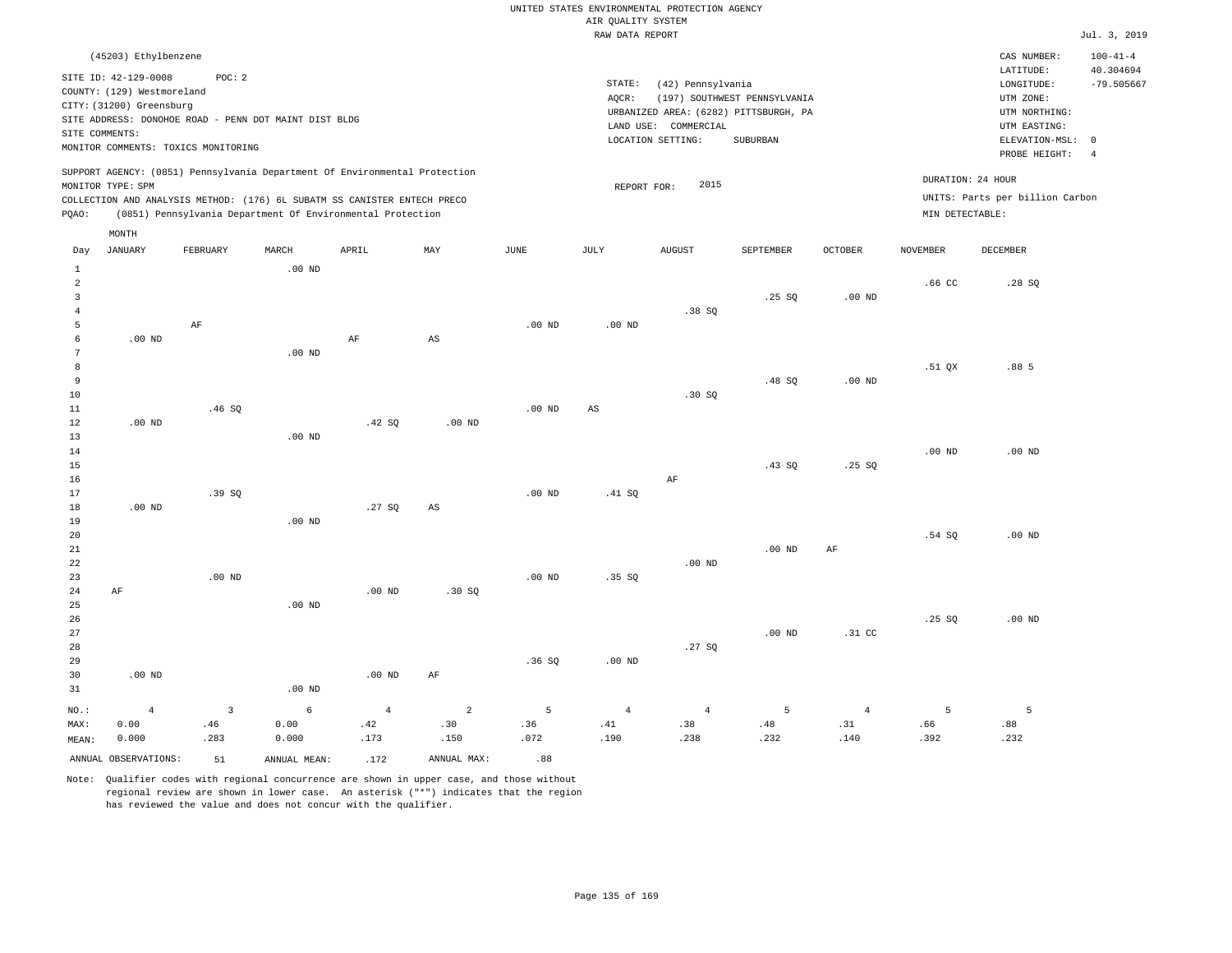| UNITED STATES ENVIRONMENTAL PROTECTION AGENCY |              |  |
|-----------------------------------------------|--------------|--|
| AIR OUALITY SYSTEM                            |              |  |
| RAW DATA REPORT                               | Jul. 3, 2019 |  |

|                                | (45204) o-Xylene                    |                   |                                                       |                                                                            |                   |                        |                   |                        |                                       |                |                   | CAS NUMBER:<br>LATITUDE:        | $95 - 47 - 6$<br>40.304694 |
|--------------------------------|-------------------------------------|-------------------|-------------------------------------------------------|----------------------------------------------------------------------------|-------------------|------------------------|-------------------|------------------------|---------------------------------------|----------------|-------------------|---------------------------------|----------------------------|
|                                | SITE ID: 42-129-0008                | POC: 2            |                                                       |                                                                            |                   |                        | STATE:            | (42) Pennsylvania      |                                       |                |                   | LONGITUDE:                      | $-79.505667$               |
|                                | COUNTY: (129) Westmoreland          |                   |                                                       |                                                                            |                   |                        | AQCR:             |                        | (197) SOUTHWEST PENNSYLVANIA          |                |                   | UTM ZONE:                       |                            |
|                                | CITY: (31200) Greensburg            |                   |                                                       |                                                                            |                   |                        |                   |                        | URBANIZED AREA: (6282) PITTSBURGH, PA |                |                   | UTM NORTHING:                   |                            |
|                                |                                     |                   | SITE ADDRESS: DONOHOE ROAD - PENN DOT MAINT DIST BLDG |                                                                            |                   |                        |                   | LAND USE: COMMERCIAL   |                                       |                |                   | UTM EASTING:                    |                            |
| SITE COMMENTS:                 |                                     |                   |                                                       |                                                                            |                   |                        |                   | LOCATION SETTING:      | SUBURBAN                              |                |                   | ELEVATION-MSL: 0                |                            |
|                                | MONITOR COMMENTS: TOXICS MONITORING |                   |                                                       |                                                                            |                   |                        |                   |                        |                                       |                |                   | PROBE HEIGHT:                   | $\overline{4}$             |
|                                | MONITOR TYPE: SPM                   |                   |                                                       | SUPPORT AGENCY: (0851) Pennsylvania Department Of Environmental Protection |                   |                        | REPORT FOR:       | 2013                   |                                       |                |                   | DURATION: 24 HOUR               |                            |
|                                |                                     |                   |                                                       | COLLECTION AND ANALYSIS METHOD: (176) 6L SUBATM SS CANISTER ENTECH PRECO   |                   |                        |                   |                        |                                       |                |                   | UNITS: Parts per billion Carbon |                            |
| PQAO:                          |                                     |                   |                                                       | (0851) Pennsylvania Department Of Environmental Protection                 |                   |                        |                   |                        |                                       |                | MIN DETECTABLE:   |                                 |                            |
|                                | MONTH                               |                   |                                                       |                                                                            |                   |                        |                   |                        |                                       |                |                   |                                 |                            |
| Day                            | <b>JANUARY</b>                      | FEBRUARY          | MARCH                                                 | APRIL                                                                      | MAX               | $_{\rm JUNE}$          | JULY              | <b>AUGUST</b>          | SEPTEMBER                             | <b>OCTOBER</b> | <b>NOVEMBER</b>   | DECEMBER                        |                            |
|                                |                                     |                   |                                                       |                                                                            |                   |                        |                   |                        |                                       |                |                   |                                 |                            |
| $\mathbf{1}$<br>$\overline{a}$ |                                     |                   |                                                       |                                                                            |                   |                        |                   | $.00$ ND               | $_{\rm AS}$                           | .34S           |                   |                                 |                            |
| $\overline{3}$                 |                                     | $.00$ ND          |                                                       |                                                                            |                   | $\mathbb{A}\mathbb{S}$ | $.00$ ND          |                        |                                       |                |                   |                                 |                            |
| $\overline{4}$                 | $.00$ ND                            |                   |                                                       | $.00$ ND                                                                   | $.00$ ND          |                        |                   |                        |                                       |                |                   |                                 |                            |
| 5                              |                                     |                   | .41 S0                                                |                                                                            |                   |                        |                   |                        |                                       |                |                   |                                 |                            |
| 6                              |                                     |                   |                                                       |                                                                            |                   |                        |                   |                        |                                       |                | .44 SQ            | .00 <sub>ND</sub>               |                            |
| 7                              |                                     |                   |                                                       |                                                                            |                   |                        |                   |                        | .36SQ                                 | $.00$ ND       |                   |                                 |                            |
| 8                              |                                     |                   |                                                       |                                                                            |                   |                        |                   | $.00$ ND               |                                       |                |                   |                                 |                            |
| 9                              |                                     | .46SQ             |                                                       |                                                                            |                   | .00 <sub>ND</sub>      | .00 <sub>ND</sub> |                        |                                       |                |                   |                                 |                            |
| 10                             | .56SQ                               |                   |                                                       | $.00$ ND                                                                   | $.00$ ND          |                        |                   |                        |                                       |                |                   |                                 |                            |
| 11                             |                                     |                   | $.00$ ND                                              |                                                                            |                   |                        |                   |                        |                                       |                |                   |                                 |                            |
| 12                             |                                     |                   |                                                       |                                                                            |                   |                        |                   |                        |                                       |                | .00 <sub>ND</sub> | AS                              |                            |
| 13                             |                                     |                   |                                                       |                                                                            |                   |                        |                   |                        | $.00$ ND                              | $.00$ ND       |                   |                                 |                            |
| 14<br>15                       |                                     | .47 SO            |                                                       |                                                                            |                   | .34S                   | .34 S             | $.00$ ND               |                                       |                |                   |                                 |                            |
| 16                             | $.00$ ND                            |                   |                                                       | $.00$ ND                                                                   | AS                |                        |                   |                        |                                       |                |                   |                                 |                            |
| 17                             |                                     |                   | $.00$ ND                                              |                                                                            |                   |                        |                   |                        |                                       |                |                   |                                 |                            |
| 18                             |                                     |                   |                                                       |                                                                            |                   |                        |                   |                        |                                       |                | $.00$ ND          | $.00$ ND                        |                            |
| 19                             |                                     |                   |                                                       |                                                                            |                   |                        |                   |                        | .36SQ                                 | .37SQ          |                   |                                 |                            |
| 20                             |                                     |                   |                                                       |                                                                            |                   |                        |                   | $\mathbb{A}\mathbb{S}$ |                                       |                |                   |                                 |                            |
| 21                             |                                     | .34 SQ            |                                                       |                                                                            |                   | .42 SQ                 | .00 <sub>ND</sub> |                        |                                       |                |                   |                                 |                            |
| 22                             | $.00$ ND                            |                   |                                                       | $.00$ ND                                                                   | .00 <sub>ND</sub> |                        |                   |                        |                                       |                |                   |                                 |                            |
| 23                             |                                     |                   | $.00$ ND                                              |                                                                            |                   |                        |                   |                        |                                       |                |                   |                                 |                            |
| 24                             |                                     |                   |                                                       |                                                                            |                   |                        |                   |                        |                                       |                | .00 <sub>ND</sub> | $.00$ ND                        |                            |
| 25                             |                                     |                   |                                                       |                                                                            |                   |                        |                   |                        | AF                                    | $.00$ ND       |                   |                                 |                            |
| 26                             |                                     |                   |                                                       |                                                                            |                   |                        |                   | $\mathbb{A}\mathbb{S}$ |                                       |                |                   |                                 |                            |
| 27                             |                                     | .00 <sub>ND</sub> |                                                       |                                                                            |                   | .00 <sub>ND</sub>      | .34 SQ            |                        |                                       |                |                   |                                 |                            |
| 28                             | $.00$ ND                            |                   |                                                       | $_{\rm AS}$                                                                | $.00$ ND          |                        |                   |                        |                                       |                |                   |                                 |                            |
| 29                             |                                     |                   | $.00$ ND                                              |                                                                            |                   |                        |                   |                        |                                       |                |                   | $.00$ ND                        |                            |
| 30<br>31                       |                                     |                   |                                                       |                                                                            |                   |                        |                   |                        |                                       | $.00$ ND       | .22SQ             |                                 |                            |
|                                |                                     |                   |                                                       |                                                                            |                   |                        |                   |                        |                                       |                |                   |                                 |                            |
| NO.:                           | -5                                  | 5                 | 5                                                     | $\overline{4}$                                                             | $\overline{4}$    | $\overline{4}$         | 5                 | $\overline{3}$         | $\overline{\mathbf{3}}$               | 6              | 5                 | $\overline{4}$                  |                            |
| MAX:                           | .56                                 | .47               | .41                                                   | 0.00                                                                       | 0.00              | .42                    | .34               | 0.00                   | .36                                   | .37            | .44               | 0.00                            |                            |
| MEAN:                          | .112                                | .254              | .082                                                  | 0.000                                                                      | 0.000             | .190                   | .136              | 0.000                  | .240                                  | .118           | .132              | 0.000                           |                            |
|                                | ANNUAL OBSERVATIONS:                | 53                | ANNUAL MEAN:                                          | .109                                                                       | ANNUAL MAX:       | .56                    |                   |                        |                                       |                |                   |                                 |                            |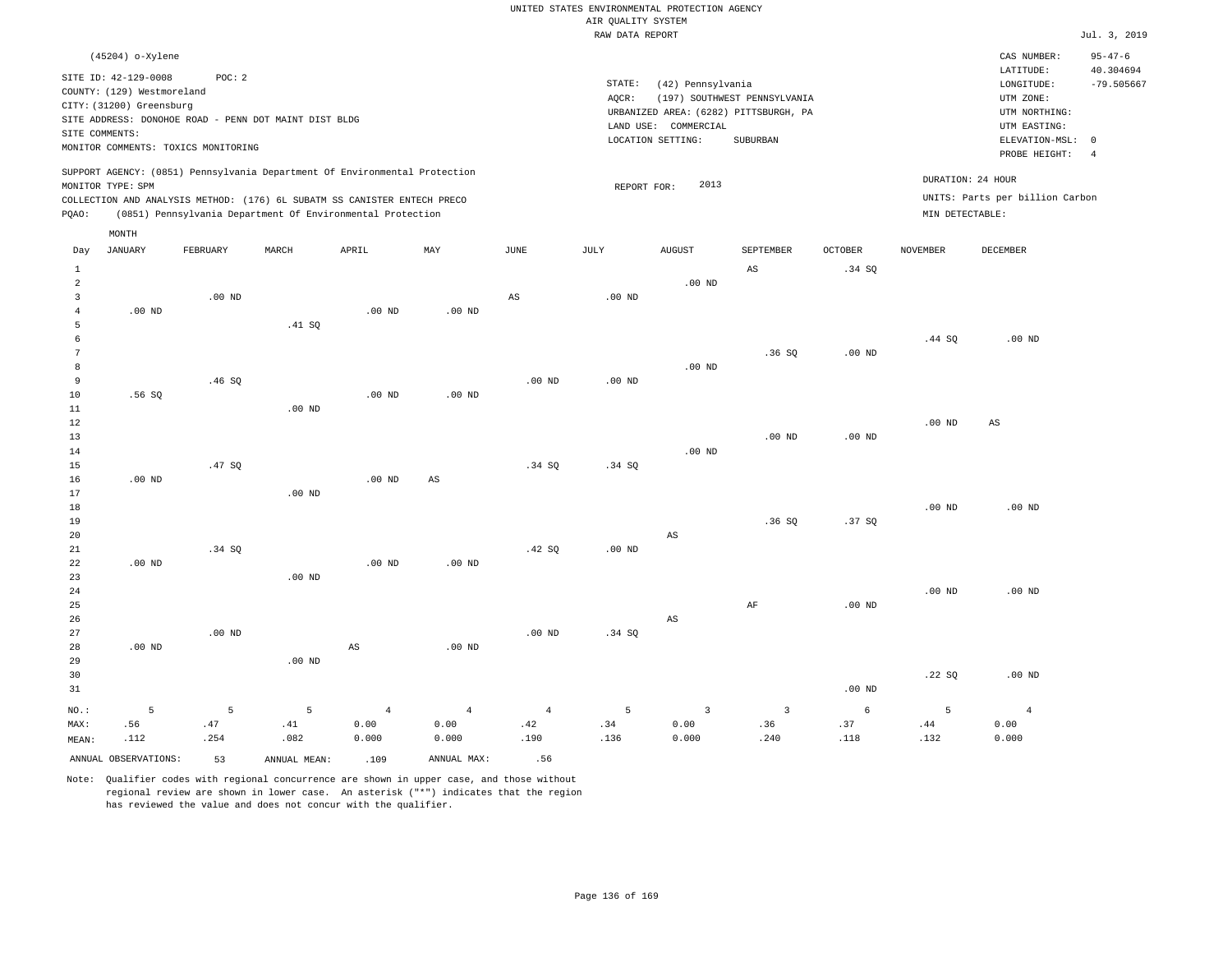|                | (45204) o-Xylene                                                               |                                                                |                   |                                                                                                                                                                                                                      |          |          |                 |                   |                                                                       |                |                                      | CAS NUMBER:                                           | $95 - 47 - 6$                |
|----------------|--------------------------------------------------------------------------------|----------------------------------------------------------------|-------------------|----------------------------------------------------------------------------------------------------------------------------------------------------------------------------------------------------------------------|----------|----------|-----------------|-------------------|-----------------------------------------------------------------------|----------------|--------------------------------------|-------------------------------------------------------|------------------------------|
|                | SITE ID: 42-129-0008<br>COUNTY: (129) Westmoreland<br>CITY: (31200) Greensburg | POC:2<br>SITE ADDRESS: DONOHOE ROAD - PENN DOT MAINT DIST BLDG |                   |                                                                                                                                                                                                                      |          |          | STATE:<br>AQCR: | (42) Pennsylvania | (197) SOUTHWEST PENNSYLVANIA<br>URBANIZED AREA: (6282) PITTSBURGH, PA |                |                                      | LATITUDE:<br>LONGITUDE:<br>UTM ZONE:<br>UTM NORTHING: | 40.304694<br>$-79.505667$    |
|                | SITE COMMENTS:                                                                 |                                                                |                   |                                                                                                                                                                                                                      |          |          | LAND USE:       | COMMERCIAL        |                                                                       |                |                                      | UTM EASTING:                                          |                              |
|                |                                                                                | MONITOR COMMENTS: TOXICS MONITORING                            |                   |                                                                                                                                                                                                                      |          |          |                 | LOCATION SETTING: | SUBURBAN                                                              |                |                                      | ELEVATION-MSL:<br>PROBE HEIGHT:                       | $^{\circ}$<br>$\overline{4}$ |
| POAO:          | MONITOR TYPE: SPM                                                              |                                                                |                   | SUPPORT AGENCY: (0851) Pennsylvania Department Of Environmental Protection<br>COLLECTION AND ANALYSIS METHOD: (176) 6L SUBATM SS CANISTER ENTECH PRECO<br>(0851) Pennsylvania Department Of Environmental Protection |          |          | REPORT FOR:     | 2014              |                                                                       |                | DURATION: 24 HOUR<br>MIN DETECTABLE: | UNITS: Parts per billion Carbon                       |                              |
|                | MONTH                                                                          |                                                                |                   |                                                                                                                                                                                                                      |          |          |                 |                   |                                                                       |                |                                      |                                                       |                              |
| Day            | JANUARY                                                                        | FEBRUARY                                                       | MARCH             | APRIL                                                                                                                                                                                                                | MAY      | JUNE     | JULY            | <b>AUGUST</b>     | SEPTEMBER                                                             | <b>OCTOBER</b> | NOVEMBER                             | DECEMBER                                              |                              |
|                |                                                                                |                                                                |                   |                                                                                                                                                                                                                      |          |          |                 |                   |                                                                       |                | .00 <sub>ND</sub>                    | $.00$ ND                                              |                              |
| $\overline{2}$ |                                                                                |                                                                |                   |                                                                                                                                                                                                                      |          |          |                 |                   | .52 SQ                                                                | .62 SQ         |                                      |                                                       |                              |
|                |                                                                                | .49SQ                                                          |                   |                                                                                                                                                                                                                      |          | $.00$ ND | $.00$ ND        | .31 SQ            |                                                                       |                |                                      |                                                       |                              |
|                | $.00$ ND                                                                       |                                                                |                   | $.00$ ND                                                                                                                                                                                                             | $.00$ ND |          |                 |                   |                                                                       |                |                                      |                                                       |                              |
| 6              |                                                                                |                                                                | .00 <sub>ND</sub> |                                                                                                                                                                                                                      |          |          |                 |                   |                                                                       |                |                                      |                                                       |                              |

| 7              |          |          |       |       |        |    |        |       |        |       | .20 SQ | $.00$ ND |
|----------------|----------|----------|-------|-------|--------|----|--------|-------|--------|-------|--------|----------|
| 8 <sup>1</sup> |          |          |       |       |        |    |        |       | .31 SQ | .30SQ |        |          |
| 9              |          |          |       |       |        |    |        | .38SQ |        |       |        |          |
| 10             |          | $.00$ ND |       |       |        | AS | .29 SQ |       |        |       |        |          |
| 11             | $.00$ ND |          |       | .28SQ | .27 SQ |    |        |       |        |       |        |          |
| 12             |          |          | .34 S |       |        |    |        |       |        |       |        |          |

| 13              |          |                |                |       |        |                  |           |  | $.00$ ND | AF |  |
|-----------------|----------|----------------|----------------|-------|--------|------------------|-----------|--|----------|----|--|
| 14              |          |                |                |       |        |                  | .24 SQ AS |  |          |    |  |
| 15              |          |                |                |       |        | .75 <sub>5</sub> |           |  |          |    |  |
| 16              | $.00$ ND |                |                | .34SQ | .42 SQ |                  |           |  |          |    |  |
| $17$ $\Delta F$ |          | $00 \text{ N}$ | $00 \text{ N}$ |       |        |                  |           |  |          |    |  |

|    |          |       |          | .00W     | שות שיט.          |          |        |       |        |          |          |        |
|----|----------|-------|----------|----------|-------------------|----------|--------|-------|--------|----------|----------|--------|
| 18 |          |       | $.00$ ND |          |                   |          |        |       |        |          |          |        |
| 19 |          |       |          |          |                   |          |        |       |        |          | $.00$ ND | .29 SQ |
| 20 |          |       |          |          |                   |          |        |       | .31 SQ | $.00$ ND |          |        |
| 21 |          |       |          |          |                   |          |        | .55SQ |        |          |          |        |
| 22 |          | .32SQ |          |          |                   | $.00$ ND | .70 SQ |       |        |          |          |        |
| 23 | $.00$ ND |       |          | $.00$ ND | .00 <sub>ND</sub> |          |        |       |        |          |          |        |
| 24 |          |       | $.00$ ND |          |                   |          |        |       |        |          |          |        |

| 25 |           |          |                   |          |          |          |        |       |        |        | $.00$ ND | .00 <sub>ND</sub> |
|----|-----------|----------|-------------------|----------|----------|----------|--------|-------|--------|--------|----------|-------------------|
| 26 |           |          |                   |          |          |          |        |       | .44 SQ | .37 SQ |          |                   |
| 27 |           |          |                   |          |          |          |        | .59SQ |        |        |          |                   |
| 28 |           | $.00$ ND |                   |          |          | $1.24$ 5 | .34 SQ |       |        |        |          |                   |
| 29 | $\rm{AF}$ |          |                   | $.00$ ND | $.00$ ND |          |        |       |        |        |          |                   |
| 30 |           |          | .00 <sub>ND</sub> |          |          |          |        |       |        |        |          |                   |
| 31 |           |          |                   |          |          |          |        |       |        |        |          | AS                |

| ____  |                      |                |              |         |                                               |      |         |                                                                                                               | $-$  |      |      |      |
|-------|----------------------|----------------|--------------|---------|-----------------------------------------------|------|---------|---------------------------------------------------------------------------------------------------------------|------|------|------|------|
| NO.:  |                      | 5 <sup>1</sup> | $5 - 5$      | $5 - 5$ | $\sim$ 5 and $\sim$ 5 and $\sim$ 5 and $\sim$ |      | $5 - 5$ | the control of the State of the State of the State of the State of the State of the State of the State of the |      |      |      |      |
| MAX:  | 0.00                 | .49            | .34          | .28     | .27                                           | 1.24 | .70     | .75                                                                                                           | .52  | .62  | .20  | .29  |
| MEAN: | 0.000                | .162           | .068         | .056    | .054                                          | .395 | .350    | .516                                                                                                          | .364 | .323 | .040 | .073 |
|       | ANNUAL OBSERVATIONS: | 55             | ANNUAL MEAN: | .204    | ANNUAL MAX:                                   | 1.24 |         |                                                                                                               |      |      |      |      |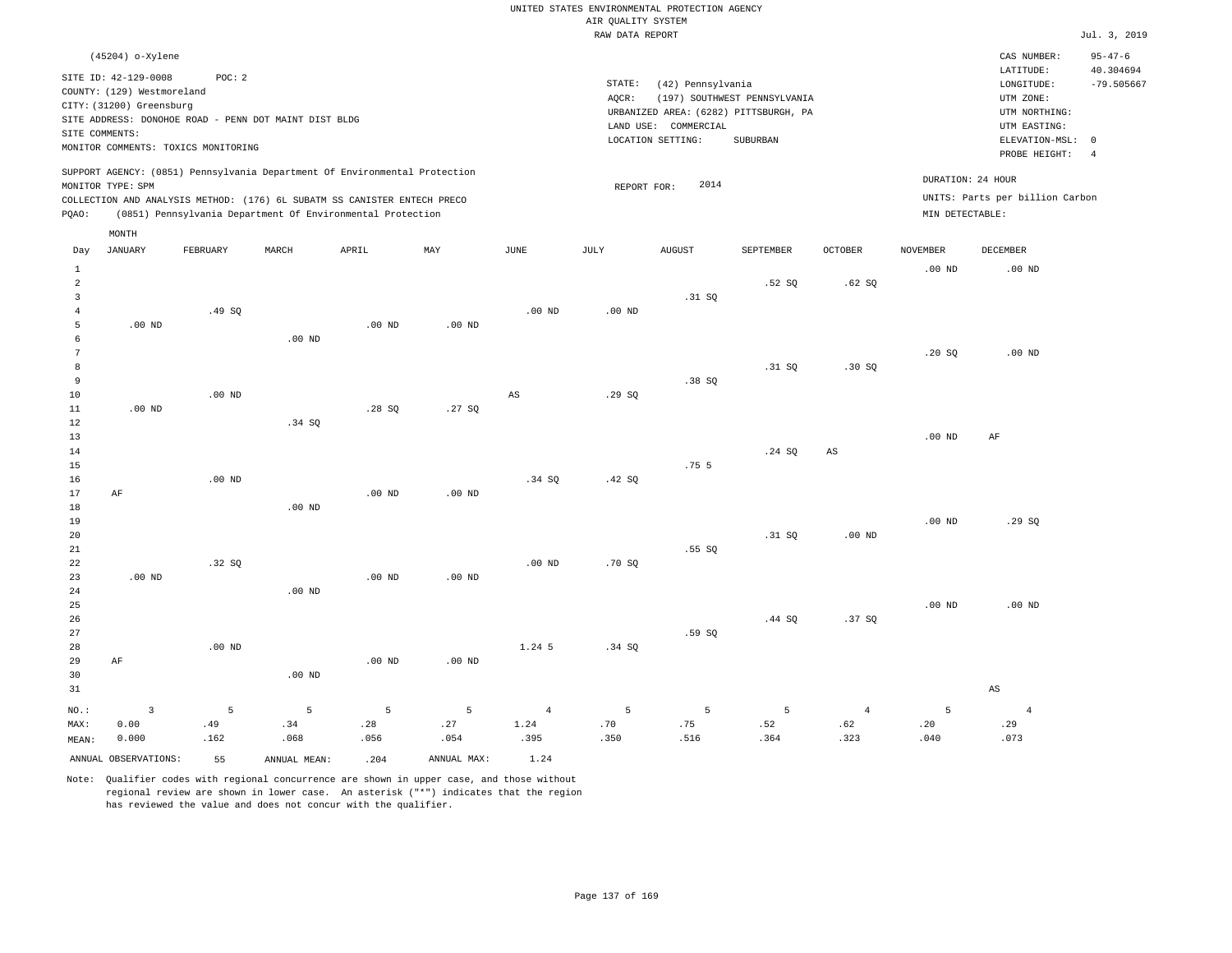| (45204) o-Xylene                                                                                                                                                                                                                                            |                                                                                                                                                                        | CAS NUMBER:                                                                                                | $95 - 47 - 6$             |
|-------------------------------------------------------------------------------------------------------------------------------------------------------------------------------------------------------------------------------------------------------------|------------------------------------------------------------------------------------------------------------------------------------------------------------------------|------------------------------------------------------------------------------------------------------------|---------------------------|
| SITE ID: 42-129-0008<br>POC: 2<br>COUNTY: (129) Westmoreland<br>CITY: (31200) Greensburg<br>SITE ADDRESS: DONOHOE ROAD - PENN DOT MAINT DIST BLDG<br>SITE COMMENTS:<br>MONITOR COMMENTS: TOXICS MONITORING                                                  | STATE:<br>(42) Pennsylvania<br>(197) SOUTHWEST PENNSYLVANIA<br>AOCR:<br>URBANIZED AREA: (6282) PITTSBURGH, PA<br>LAND USE: COMMERCIAL<br>LOCATION SETTING:<br>SUBURBAN | LATITUDE:<br>LONGITUDE:<br>UTM ZONE:<br>UTM NORTHING:<br>UTM EASTING:<br>ELEVATION-MSL: 0<br>PROBE HEIGHT: | 40.304694<br>$-79.505667$ |
| SUPPORT AGENCY: (0851) Pennsylvania Department Of Environmental Protection<br>MONITOR TYPE: SPM<br>COLLECTION AND ANALYSIS METHOD: (176) 6L SUBATM SS CANISTER ENTECH PRECO<br>POAO:<br>(0851) Pennsylvania Department Of Environmental Protection<br>MONTH | 2015<br>REPORT FOR:                                                                                                                                                    | DURATION: 24 HOUR<br>UNITS: Parts per billion Carbon<br>MIN DETECTABLE:                                    |                           |

| Day            | <b>JANUARY</b>       | FEBRUARY                  | MARCH        | APRIL             | $\ensuremath{\text{MAX}}$ | $_{\rm JUNE}$ | JULY                   | ${\tt AUGUST}$ | SEPTEMBER      | OCTOBER        | $\,$ NOVEMBER | DECEMBER         |
|----------------|----------------------|---------------------------|--------------|-------------------|---------------------------|---------------|------------------------|----------------|----------------|----------------|---------------|------------------|
| $\mathbf{1}$   |                      |                           | .21 SQ       |                   |                           |               |                        |                |                |                |               |                  |
| $\,2$          |                      |                           |              |                   |                           |               |                        |                |                |                | .77.5         | .28SQ            |
| 3              |                      |                           |              |                   |                           |               |                        |                | .24 SQ         | $.00$ ND       |               |                  |
| $\bf 4$        |                      |                           |              |                   |                           |               |                        | .41 SQ         |                |                |               |                  |
| 5              |                      | $\rm AF$                  |              |                   |                           | $.00$ ND      | .19SQ                  |                |                |                |               |                  |
| 6              | .21 SQ               |                           |              | AF                | $\mathbb{A}\mathbb{S}$    |               |                        |                |                |                |               |                  |
| 7              |                      |                           | $.00$ ND     |                   |                           |               |                        |                |                |                |               |                  |
| 8              |                      |                           |              |                   |                           |               |                        |                |                |                | $.56$ QX      | 2.24 5           |
| 9              |                      |                           |              |                   |                           |               |                        |                | .53SQ          | $.00$ ND       |               |                  |
| $10$           |                      |                           |              |                   |                           |               |                        | .30 SQ         |                |                |               |                  |
| 11             |                      | .52S                      |              |                   |                           | .22SQ         | $\mathbb{A}\mathbb{S}$ |                |                |                |               |                  |
| 12             | .20 SQ               |                           |              | .20 SQ            | $.00$ ND                  |               |                        |                |                |                |               |                  |
| 13             |                      |                           | $.17$ QX     |                   |                           |               |                        |                |                |                |               |                  |
| 14             |                      |                           |              |                   |                           |               |                        |                |                |                | .00 $ND$      | .75 <sub>5</sub> |
| $15\,$         |                      |                           |              |                   |                           |               |                        |                | .52 SQ         | .23SQ          |               |                  |
| 16             |                      |                           |              |                   |                           |               |                        | $\rm{AF}$      |                |                |               |                  |
| 17             |                      | .43SQ                     |              |                   |                           | .24 SQ        | .40SQ                  |                |                |                |               |                  |
| 18             | $.00$ ND             |                           |              | .34 SQ            | $\mathbb{A}\mathbb{S}$    |               |                        |                |                |                |               |                  |
| 19             |                      |                           | .18SQ        |                   |                           |               |                        |                |                |                |               |                  |
| $20\,$         |                      |                           |              |                   |                           |               |                        |                |                |                | .58 SQ        | $.00$ ND         |
| ${\bf 21}$     |                      |                           |              |                   |                           |               |                        |                | .20 SQ         | $\rm{AF}$      |               |                  |
| $^{\rm 22}$    |                      |                           |              |                   |                           |               |                        | .00 $ND$       |                |                |               |                  |
| $2\sqrt{3}$    |                      | $.00$ ND                  |              |                   |                           | $.00$ ND      | .39 SQ                 |                |                |                |               |                  |
| $2\,4$         | $\rm AF$             |                           |              | .00 <sub>ND</sub> | .27SQ                     |               |                        |                |                |                |               |                  |
| 25             |                      |                           | .30 SQ       |                   |                           |               |                        |                |                |                |               |                  |
| 26             |                      |                           |              |                   |                           |               |                        |                |                |                | .31 SQ        | $.00$ ND         |
| $2\,7$         |                      |                           |              |                   |                           |               |                        |                | $.00$ ND       | .29 CC         |               |                  |
| 28             |                      |                           |              |                   |                           |               |                        | .29SQ          |                |                |               |                  |
| 29             |                      |                           |              |                   |                           | .26SQ         | .20 SQ                 |                |                |                |               |                  |
| 30             | $.00$ ND             |                           |              | .00 <sub>ND</sub> | $\rm AF$                  |               |                        |                |                |                |               |                  |
| 31             |                      |                           | $.00$ ND     |                   |                           |               |                        |                |                |                |               |                  |
| $_{\rm NO.}$ : | $\overline{4}$       | $\ensuremath{\mathsf{3}}$ | $\epsilon$   | $\bf 4$           | $\overline{a}$            | 5             | $\sqrt{4}$             | $\overline{4}$ | $\overline{5}$ | $\overline{4}$ | 5             | 5                |
| MAX:           | .21                  | .52                       | .30          | .34               | .27                       | .26           | .40                    | .41            | .53            | .29            | .77           | 2.24             |
| MEAN:          | .103                 | .317                      | .143         | .135              | .135                      | .144          | .295                   | .250           | .298           | .130           | .444          | .654             |
|                | ANNUAL OBSERVATIONS: | 51                        | ANNUAL MEAN: | .263              | ANNUAL MAX:               | 2.24          |                        |                |                |                |               |                  |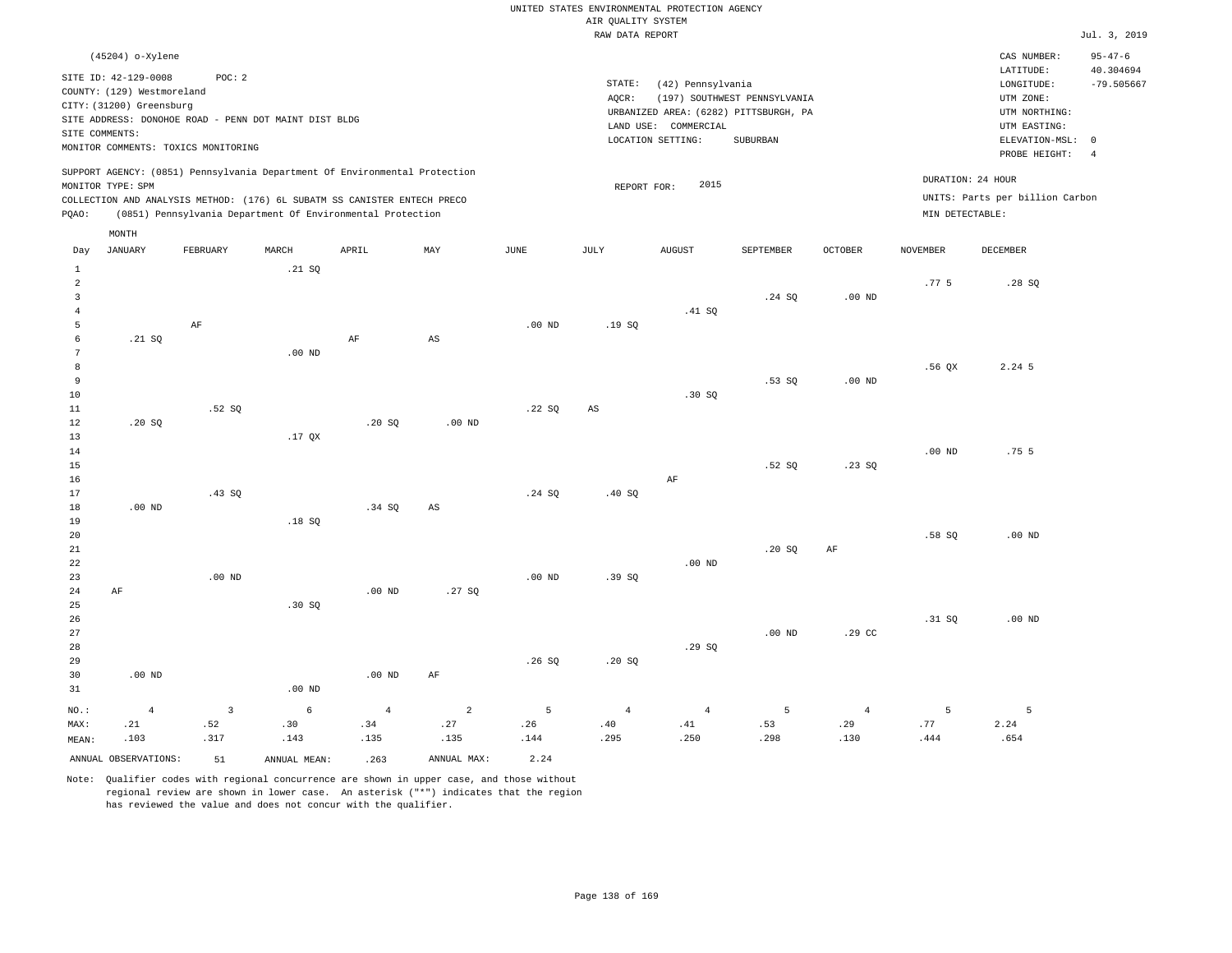|                |                                                        | (45207) 1,3,5-Trimethylbenzene                        |       |                                                                                                                                        |     |      |        |                                                                  |                              |         |                   | CAS NUMBER:                       | $108 - 67 - 8$            |
|----------------|--------------------------------------------------------|-------------------------------------------------------|-------|----------------------------------------------------------------------------------------------------------------------------------------|-----|------|--------|------------------------------------------------------------------|------------------------------|---------|-------------------|-----------------------------------|---------------------------|
|                | SITE ID: 42-129-0008                                   | POC: 2                                                |       |                                                                                                                                        |     |      | STATE: | (42) Pennsylvania                                                |                              |         |                   | LATITUDE:<br>LONGITUDE:           | 40.304694<br>$-79.505667$ |
|                | COUNTY: (129) Westmoreland<br>CITY: (31200) Greensburg |                                                       |       |                                                                                                                                        |     |      | AOCR:  |                                                                  | (197) SOUTHWEST PENNSYLVANIA |         |                   | UTM ZONE:                         |                           |
|                |                                                        | SITE ADDRESS: DONOHOE ROAD - PENN DOT MAINT DIST BLDG |       |                                                                                                                                        |     |      |        | URBANIZED AREA: (6282) PITTSBURGH, PA<br>COMMERCIAL<br>LAND USE: |                              |         |                   | UTM NORTHING:<br>UTM EASTING:     |                           |
| SITE COMMENTS: |                                                        | MONITOR COMMENTS: TOXICS MONITORING                   |       |                                                                                                                                        |     |      |        | LOCATION SETTING:                                                | SUBURBAN                     |         |                   | ELEVATION-MSL: 0<br>PROBE HEIGHT: |                           |
|                | MONITOR TYPE: SPM                                      |                                                       |       | SUPPORT AGENCY: (0851) Pennsylvania Department Of Environmental Protection                                                             |     |      |        | 2013<br>REPORT FOR:                                              |                              |         | DURATION: 24 HOUR |                                   |                           |
| POAO:          |                                                        |                                                       |       | COLLECTION AND ANALYSIS METHOD: (176) 6L SUBATM SS CANISTER ENTECH PRECO<br>(0851) Pennsylvania Department Of Environmental Protection |     |      |        |                                                                  |                              |         | MIN DETECTABLE:   | UNITS: Parts per billion Carbon   |                           |
| Day            | MONTH<br>JANUARY                                       | FEBRUARY                                              | MARCH | APRIL                                                                                                                                  | MAY | JUNE | JULY   | <b>AUGUST</b>                                                    | SEPTEMBER                    | OCTOBER | <b>NOVEMBER</b>   | <b>DECEMBER</b>                   |                           |
|                |                                                        |                                                       |       |                                                                                                                                        |     |      |        |                                                                  |                              |         |                   |                                   |                           |

| Day                      | UANUARI                                    | FEBRUARI                 | MARCH                              | <b>AFKIL</b>                             | MA 1                                    | <b>UUNL</b>                             | <b>O O TRI</b>     | <b>AUGUST</b>                            | <b>PFRIEMBEK</b>                         | <b>OCTOREK</b>              | NOVEMBER           | DECEMBER                        |
|--------------------------|--------------------------------------------|--------------------------|------------------------------------|------------------------------------------|-----------------------------------------|-----------------------------------------|--------------------|------------------------------------------|------------------------------------------|-----------------------------|--------------------|---------------------------------|
| $\mathbf{1}$             |                                            |                          |                                    |                                          |                                         |                                         |                    |                                          | $\mathbb{A}\mathbb{S}$                   | $.00$ ND                    |                    |                                 |
| $\overline{\mathbf{c}}$  |                                            |                          |                                    |                                          |                                         |                                         |                    | $.00$ ND                                 |                                          |                             |                    |                                 |
| $\mathbf{3}$             |                                            | $.00$ ND                 |                                    |                                          |                                         | $\mathbb{A}\mathbb{S}$                  | $.00$ ND           |                                          |                                          |                             |                    |                                 |
| $\overline{4}$           | $.00$ ND                                   |                          |                                    | $.00$ ND                                 | $.00$ ND                                |                                         |                    |                                          |                                          |                             |                    |                                 |
| 5                        |                                            |                          | .00 <sub>ND</sub>                  |                                          |                                         |                                         |                    |                                          |                                          |                             |                    |                                 |
| 6                        |                                            |                          |                                    |                                          |                                         |                                         |                    |                                          |                                          |                             | $.00$ ND           | $.00$ ND                        |
| $7\phantom{.0}$          |                                            |                          |                                    |                                          |                                         |                                         |                    |                                          | $.00$ ND                                 | $.00~\mathrm{ND}$           |                    |                                 |
| 8                        |                                            |                          |                                    |                                          |                                         |                                         |                    | $.00$ ND                                 |                                          |                             |                    |                                 |
| 9                        |                                            | $.00$ ND                 |                                    |                                          |                                         | $.00$ ND                                | $.00$ ND           |                                          |                                          |                             |                    |                                 |
| 10                       | $.00$ ND                                   |                          |                                    | $.00$ ND                                 | $.00$ ND                                |                                         |                    |                                          |                                          |                             |                    |                                 |
| 11                       |                                            |                          | .00 <sub>ND</sub>                  |                                          |                                         |                                         |                    |                                          |                                          |                             |                    |                                 |
| 12                       |                                            |                          |                                    |                                          |                                         |                                         |                    |                                          |                                          |                             | .00 <sub>ND</sub>  | AS                              |
| 13                       |                                            |                          |                                    |                                          |                                         |                                         |                    |                                          | $.00$ ND                                 | $.00~\mathrm{ND}$           |                    |                                 |
| 14                       |                                            |                          |                                    |                                          |                                         |                                         |                    | $.00$ ND                                 |                                          |                             |                    |                                 |
| 15                       |                                            | $.00$ ND                 |                                    |                                          |                                         | $.00$ ND                                | $.00$ ND           |                                          |                                          |                             |                    |                                 |
| 16                       | $.00$ ND                                   |                          |                                    | $.00$ ND                                 | $\mathbb{A}\mathbb{S}$                  |                                         |                    |                                          |                                          |                             |                    |                                 |
| 17                       |                                            |                          | .00 <sub>ND</sub>                  |                                          |                                         |                                         |                    |                                          |                                          |                             |                    |                                 |
| 18                       |                                            |                          |                                    |                                          |                                         |                                         |                    |                                          |                                          |                             | .00 <sub>ND</sub>  | .00 <sub>ND</sub>               |
| 19                       |                                            |                          |                                    |                                          |                                         |                                         |                    |                                          | $.00$ ND                                 | $.00$ ND                    |                    |                                 |
| 20                       |                                            |                          |                                    |                                          |                                         |                                         |                    | $\mathbb{A}\mathbb{S}$                   |                                          |                             |                    |                                 |
| $2\sqrt{1}$              |                                            | $.00$ ND                 |                                    |                                          |                                         | $.00$ ND                                | $.00$ ND           |                                          |                                          |                             |                    |                                 |
| 22                       | $.00$ ND                                   |                          |                                    | $.00$ ND                                 | .00 <sub>ND</sub>                       |                                         |                    |                                          |                                          |                             |                    |                                 |
| 23                       |                                            |                          | .00 <sub>ND</sub>                  |                                          |                                         |                                         |                    |                                          |                                          |                             |                    |                                 |
| $2\,4$                   |                                            |                          |                                    |                                          |                                         |                                         |                    |                                          |                                          |                             | .00 <sub>ND</sub>  | .00 <sub>ND</sub>               |
| 25                       |                                            |                          |                                    |                                          |                                         |                                         |                    |                                          | $\rm{AF}$                                | $.00~\mathrm{ND}$           |                    |                                 |
| 26                       |                                            |                          |                                    |                                          |                                         |                                         |                    | $\mathbb{A}\mathbb{S}$                   |                                          |                             |                    |                                 |
| 27                       |                                            | $.00$ ND                 |                                    |                                          |                                         | $.00$ ND                                | $.00$ ND           |                                          |                                          |                             |                    |                                 |
| 28                       | $.00$ ND                                   |                          |                                    | AS                                       | .00 <sub>ND</sub>                       |                                         |                    |                                          |                                          |                             |                    |                                 |
| 29                       |                                            |                          | $.00$ ND                           |                                          |                                         |                                         |                    |                                          |                                          |                             |                    |                                 |
| 30                       |                                            |                          |                                    |                                          |                                         |                                         |                    |                                          |                                          |                             | .00 <sub>ND</sub>  | $.00$ ND                        |
| 31                       |                                            |                          |                                    |                                          |                                         |                                         |                    |                                          |                                          | .00 $ND$                    |                    |                                 |
|                          |                                            |                          |                                    |                                          |                                         |                                         |                    |                                          |                                          |                             |                    |                                 |
|                          |                                            |                          |                                    |                                          |                                         |                                         |                    |                                          |                                          |                             |                    |                                 |
|                          |                                            |                          |                                    |                                          |                                         |                                         |                    |                                          |                                          |                             |                    |                                 |
|                          |                                            |                          |                                    |                                          |                                         |                                         |                    |                                          |                                          |                             |                    |                                 |
| $NO.$ :<br>MAX:<br>MEAN: | 5<br>0.00<br>0.000<br>ANNUAL OBSERVATIONS: | 5<br>0.00<br>0.000<br>53 | 5<br>0.00<br>0.000<br>ANNUAL MEAN: | $\overline{4}$<br>0.00<br>0.000<br>0.000 | $\,4\,$<br>0.00<br>0.000<br>ANNUAL MAX: | $\overline{4}$<br>0.00<br>0.000<br>0.00 | 5<br>0.00<br>0.000 | $\overline{\mathbf{3}}$<br>0.00<br>0.000 | $\overline{\mathbf{3}}$<br>0.00<br>0.000 | $\epsilon$<br>0.00<br>0.000 | 5<br>0.00<br>0.000 | $\overline{4}$<br>0.00<br>0.000 |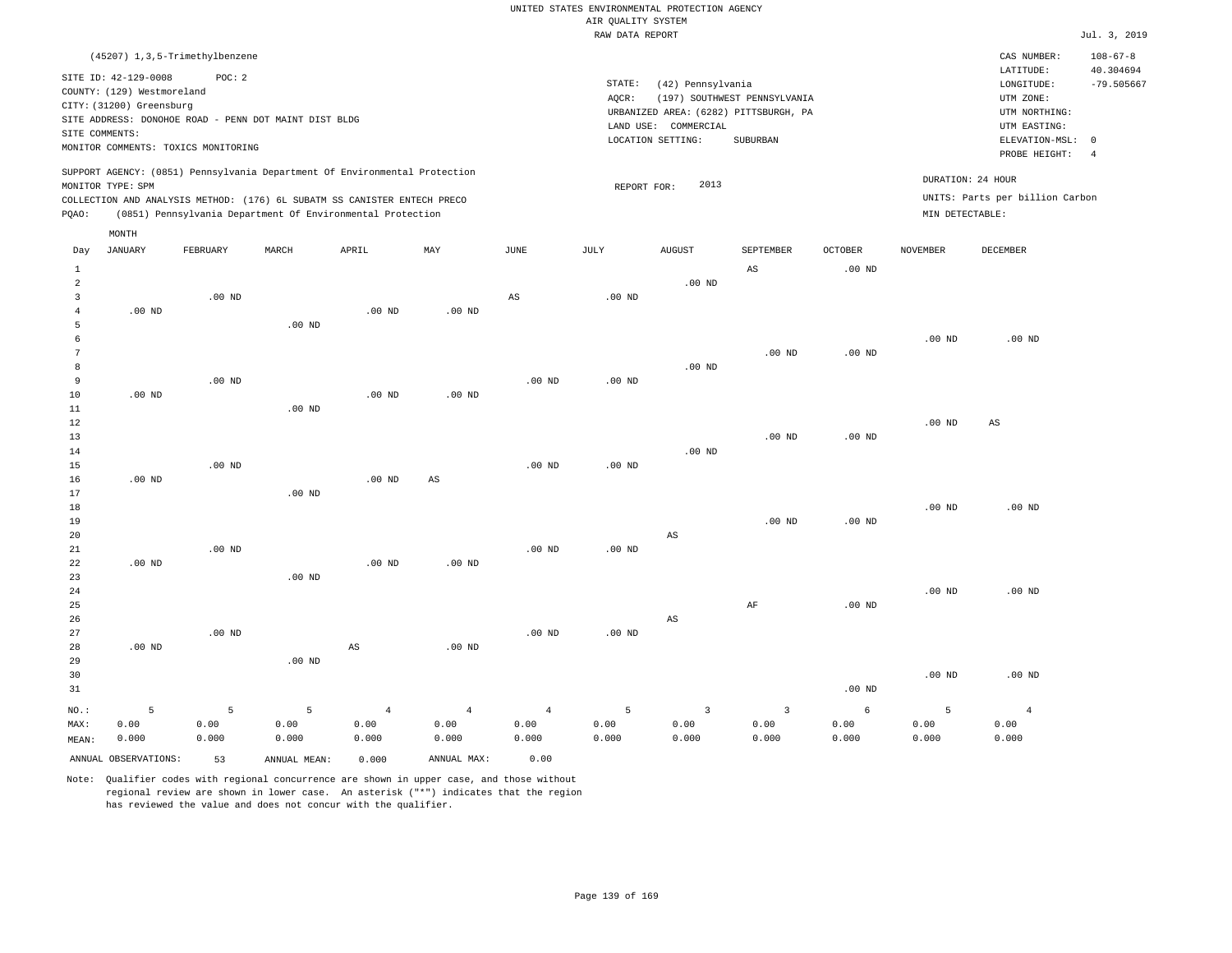| $108 - 67 - 8$<br>CAS NUMBER:                                                                                                                 |
|-----------------------------------------------------------------------------------------------------------------------------------------------|
| 40.304694<br>LATITUDE:<br>$-79.505667$<br>LONGITUDE:<br>UTM ZONE:<br>UTM NORTHING:<br>UTM EASTING:<br>ELEVATION-MSL: 0<br>PROBE HEIGHT:<br>-4 |
| DURATION: 24 HOUR<br>UNITS: Parts per billion Carbon<br>MIN DETECTABLE:                                                                       |
|                                                                                                                                               |

| Day            | <b>JANUARY</b>       | FEBRUARY        | $\tt MARCH$    | APRIL    | MAY            | $_{\rm JUNE}$  | $_{\rm JULY}$ | AUGUST          | SEPTEMBER | OCTOBER           | NOVEMBER | DECEMBER               |
|----------------|----------------------|-----------------|----------------|----------|----------------|----------------|---------------|-----------------|-----------|-------------------|----------|------------------------|
| $\mathbf{1}$   |                      |                 |                |          |                |                |               |                 |           |                   | $.00$ ND | $.00$ ND               |
| $\overline{a}$ |                      |                 |                |          |                |                |               |                 | $.00$ ND  | .00 <sub>ND</sub> |          |                        |
| 3              |                      |                 |                |          |                |                |               | $.00$ ND        |           |                   |          |                        |
| $\overline{4}$ |                      | $.00$ ND        |                |          |                | .00 $ND$       | .00 $ND$      |                 |           |                   |          |                        |
| 5              | .00 $ND$             |                 |                | .00 $ND$ | $.00$ ND       |                |               |                 |           |                   |          |                        |
| 6              |                      |                 | $.00$ ND       |          |                |                |               |                 |           |                   |          |                        |
| 7              |                      |                 |                |          |                |                |               |                 |           |                   | $.00$ ND | $.00$ ND               |
| 8              |                      |                 |                |          |                |                |               |                 | $.00$ ND  | $.00$ ND          |          |                        |
| 9              |                      |                 |                |          |                |                |               | $.00$ ND        |           |                   |          |                        |
| 10             |                      | $.00$ ND        |                |          |                | $_{\rm AS}$    | $.00$ ND      |                 |           |                   |          |                        |
| 11             | $.00$ ND             |                 |                | $.00$ ND | $.00$ ND       |                |               |                 |           |                   |          |                        |
| 12             |                      |                 | $.00$ ND       |          |                |                |               |                 |           |                   |          |                        |
| 13             |                      |                 |                |          |                |                |               |                 |           |                   | $.00$ ND | $\rm AF$               |
| 14             |                      |                 |                |          |                |                |               |                 | $.00$ ND  | $_{\rm AS}$       |          |                        |
| 15             |                      |                 |                |          |                |                |               | .00 $ND$        |           |                   |          |                        |
| 16             |                      | .00 $ND$        |                |          |                | .00 $ND$       | .00 $ND$      |                 |           |                   |          |                        |
| 17             | AF                   |                 |                | .00 $ND$ | $.00$ ND       |                |               |                 |           |                   |          |                        |
| 18<br>19       |                      |                 | $.00$ ND       |          |                |                |               |                 |           |                   |          | $.00$ ND               |
| 20             |                      |                 |                |          |                |                |               |                 | $.00$ ND  | $.00$ ND          | $.00$ ND |                        |
| 21             |                      |                 |                |          |                |                |               | .31 SQ          |           |                   |          |                        |
| 22             |                      | $.00$ ND        |                |          |                | $.00$ ND       | $.00$ ND      |                 |           |                   |          |                        |
| 23             | $.00$ ND             |                 |                | $.00$ ND | $.00$ ND       |                |               |                 |           |                   |          |                        |
| 24             |                      |                 | $.00$ ND       |          |                |                |               |                 |           |                   |          |                        |
| 25             |                      |                 |                |          |                |                |               |                 |           |                   | $.00$ ND | $.00$ ND               |
| 26             |                      |                 |                |          |                |                |               |                 | $.00$ ND  | $.00$ ND          |          |                        |
| 27             |                      |                 |                |          |                |                |               | .28SQ           |           |                   |          |                        |
| 28             |                      | $.00$ ND        |                |          |                | $.00$ ND       | $.00$ ND      |                 |           |                   |          |                        |
| 29             | AF                   |                 |                | $.00$ ND | $.00$ ND       |                |               |                 |           |                   |          |                        |
| 30             |                      |                 | $.00$ ND       |          |                |                |               |                 |           |                   |          |                        |
| 31             |                      |                 |                |          |                |                |               |                 |           |                   |          | $\mathbb{A}\mathbb{S}$ |
| $NO.$ :        | $\mathsf 3$          | $5\phantom{.0}$ | $\overline{5}$ | 5        | $\overline{5}$ | $\overline{4}$ | 5             | $5\phantom{.0}$ | 5         | $\overline{4}$    | 5        | $\overline{4}$         |
| MAX:           | 0.00                 | 0.00            | 0.00           | 0.00     | 0.00           | 0.00           | 0.00          | .31             | 0.00      | 0.00              | 0.00     | 0.00                   |
| MEAN:          | 0.000                | 0.000           | 0.000          | 0.000    | 0.000          | 0.000          | 0.000         | .118            | 0.000     | 0.000             | 0.000    | 0.000                  |
|                | ANNUAL OBSERVATIONS: | 55              | ANNUAL MEAN:   | .011     | ANNUAL MAX:    | .31            |               |                 |           |                   |          |                        |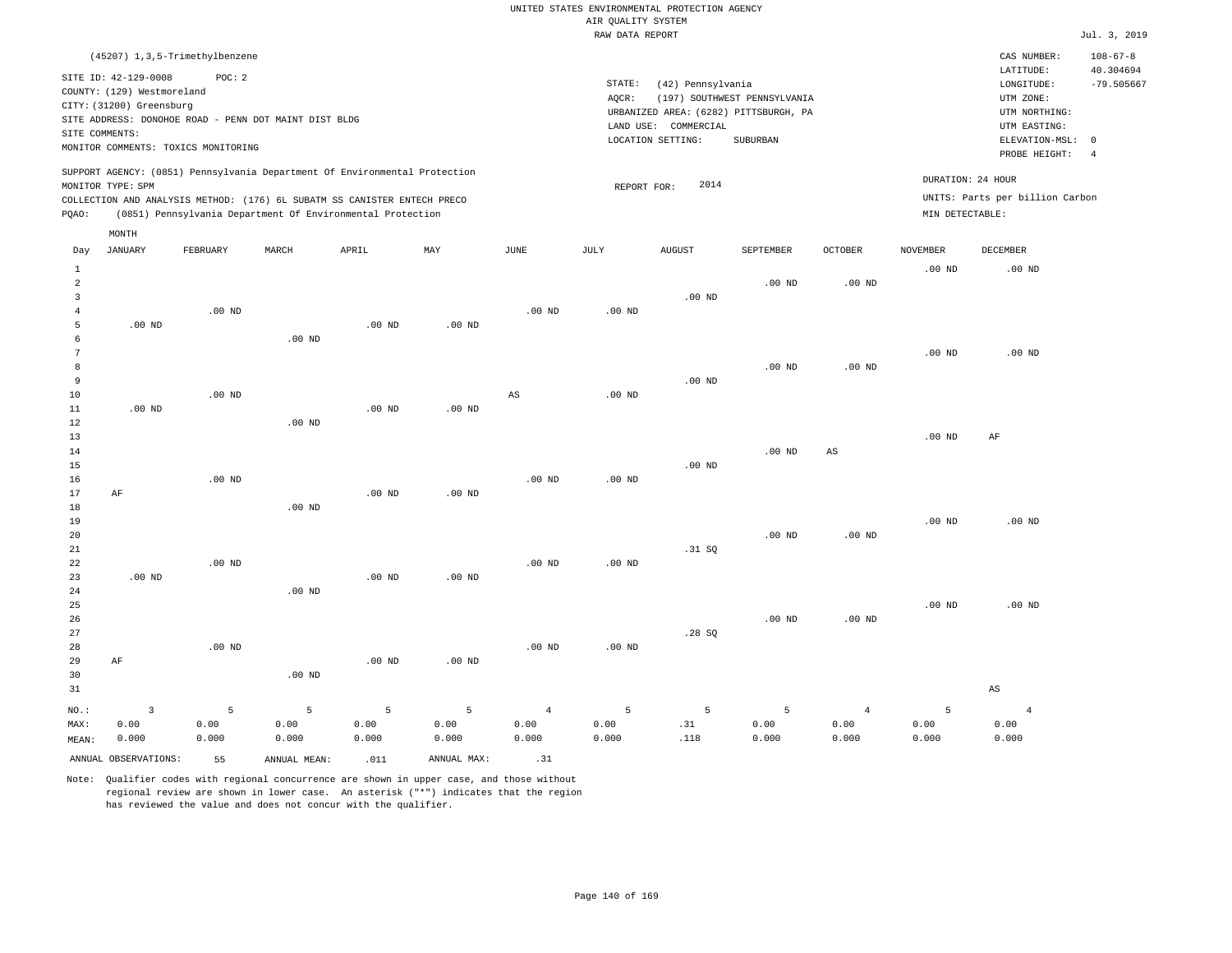|                                                                                                                                                                        | CAS NUMBER:                                                                            | $108 - 67 - 8$                                                                              |
|------------------------------------------------------------------------------------------------------------------------------------------------------------------------|----------------------------------------------------------------------------------------|---------------------------------------------------------------------------------------------|
| STATE:<br>(42) Pennsylvania<br>(197) SOUTHWEST PENNSYLVANIA<br>AOCR:<br>URBANIZED AREA: (6282) PITTSBURGH, PA<br>LAND USE: COMMERCIAL<br>LOCATION SETTING:<br>SUBURBAN | LATITUDE:<br>LONGITUDE:<br>UTM ZONE:<br>UTM NORTHING:<br>UTM EASTING:<br>PROBE HEIGHT: | 40.304694<br>$-79.505667$<br>-4                                                             |
| 2015<br>REPORT FOR:                                                                                                                                                    |                                                                                        |                                                                                             |
|                                                                                                                                                                        |                                                                                        | ELEVATION-MSL: 0<br>DURATION: 24 HOUR<br>UNITS: Parts per billion Carbon<br>MIN DETECTABLE: |

| Day            | JANUARY              | FEBRUARY                  | MARCH             | APRIL      | MAY                    | JUNE     | JULY        | AUGUST     | SEPTEMBER      | OCTOBER        | NOVEMBER | DECEMBER |
|----------------|----------------------|---------------------------|-------------------|------------|------------------------|----------|-------------|------------|----------------|----------------|----------|----------|
| $\mathbf{1}$   |                      |                           | $.00$ ND          |            |                        |          |             |            |                |                |          |          |
| $\overline{a}$ |                      |                           |                   |            |                        |          |             |            |                |                | $.40$ CC | $.00$ ND |
| 3              |                      |                           |                   |            |                        |          |             |            | $.00$ ND       | .00 $ND$       |          |          |
| $\overline{4}$ |                      |                           |                   |            |                        |          |             | $.00$ ND   |                |                |          |          |
| 5              |                      | $\rm AF$                  |                   |            |                        | $.00$ ND | $.00$ ND    |            |                |                |          |          |
| 6              | $.00$ ND             |                           |                   | $\rm AF$   | $\mathbb{A}\mathbb{S}$ |          |             |            |                |                |          |          |
| 7              |                      |                           | $.00$ ND          |            |                        |          |             |            |                |                |          |          |
| 8              |                      |                           |                   |            |                        |          |             |            |                |                | $.00$ ND | .64 SQ   |
| 9              |                      |                           |                   |            |                        |          |             |            | $.00$ ND       | $.00$ ND       |          |          |
| $10\,$         |                      |                           |                   |            |                        |          |             | $.00$ ND   |                |                |          |          |
| 11             |                      | $.00$ ND                  |                   |            |                        | $.00$ ND | $_{\rm AS}$ |            |                |                |          |          |
| 12             | $.00$ ND             |                           |                   | $.00$ ND   | $.00$ ND               |          |             |            |                |                |          |          |
| 13             |                      |                           | .00 <sub>ND</sub> |            |                        |          |             |            |                |                |          |          |
| 14             |                      |                           |                   |            |                        |          |             |            |                |                | $.00$ ND | $.00$ ND |
| 15             |                      |                           |                   |            |                        |          |             |            | $.00$ ND       | $.00$ ND       |          |          |
| 16             |                      |                           |                   |            |                        |          |             | $\rm AF$   |                |                |          |          |
| 17             |                      | $.00$ ND                  |                   |            |                        | $.00$ ND | $.00$ ND    |            |                |                |          |          |
| 18             | $.00$ ND             |                           |                   | $.00$ ND   | AS                     |          |             |            |                |                |          |          |
| 19             |                      |                           | .00 <sub>ND</sub> |            |                        |          |             |            |                |                |          |          |
| 20             |                      |                           |                   |            |                        |          |             |            |                |                | $.00$ ND | $.00$ ND |
| $2\sqrt{1}$    |                      |                           |                   |            |                        |          |             |            | $.00$ ND       | $\rm{AF}$      |          |          |
| $2\sqrt{2}$    |                      |                           |                   |            |                        |          |             | $.00$ ND   |                |                |          |          |
| 23             |                      | $.00$ ND                  |                   |            |                        | $.00$ ND | $.00$ ND    |            |                |                |          |          |
| $2\,4$         | $\rm AF$             |                           |                   | .00 $ND$   | $.00$ ND               |          |             |            |                |                |          |          |
| $25\,$         |                      |                           | .00 <sub>ND</sub> |            |                        |          |             |            |                |                |          |          |
| 26             |                      |                           |                   |            |                        |          |             |            |                |                | $.00$ ND | $.00$ ND |
| $2\,7$         |                      |                           |                   |            |                        |          |             |            | $.00$ ND       | $.00$ ND       |          |          |
| 28             |                      |                           |                   |            |                        |          |             | $.00$ ND   |                |                |          |          |
| 29             |                      |                           |                   |            |                        | $.00$ ND | $.00$ ND    |            |                |                |          |          |
| 30             | $.00$ ND             |                           |                   | $.00$ ND   | AF                     |          |             |            |                |                |          |          |
| 31             |                      |                           | .00 <sub>ND</sub> |            |                        |          |             |            |                |                |          |          |
| $_{\rm NO.}$ : | $\overline{4}$       | $\ensuremath{\mathsf{3}}$ | $\epsilon$        | $\sqrt{4}$ | $\sqrt{2}$             | 5        | $\sqrt{4}$  | $\sqrt{4}$ | $\overline{5}$ | $\overline{4}$ | 5        | 5        |
| MAX:           | 0.00                 | 0.00                      | 0.00              | 0.00       | 0.00                   | 0.00     | 0.00        | 0.00       | 0.00           | 0.00           | $.40$    | .64      |
| MEAN:          | 0.000                | 0.000                     | 0.000             | 0.000      | 0.000                  | 0.000    | 0.000       | 0.000      | 0.000          | 0.000          | .080     | .128     |
|                | ANNUAL OBSERVATIONS: | 51                        | ANNUAL MEAN:      | .020       | ANNUAL MAX:            | .64      |             |            |                |                |          |          |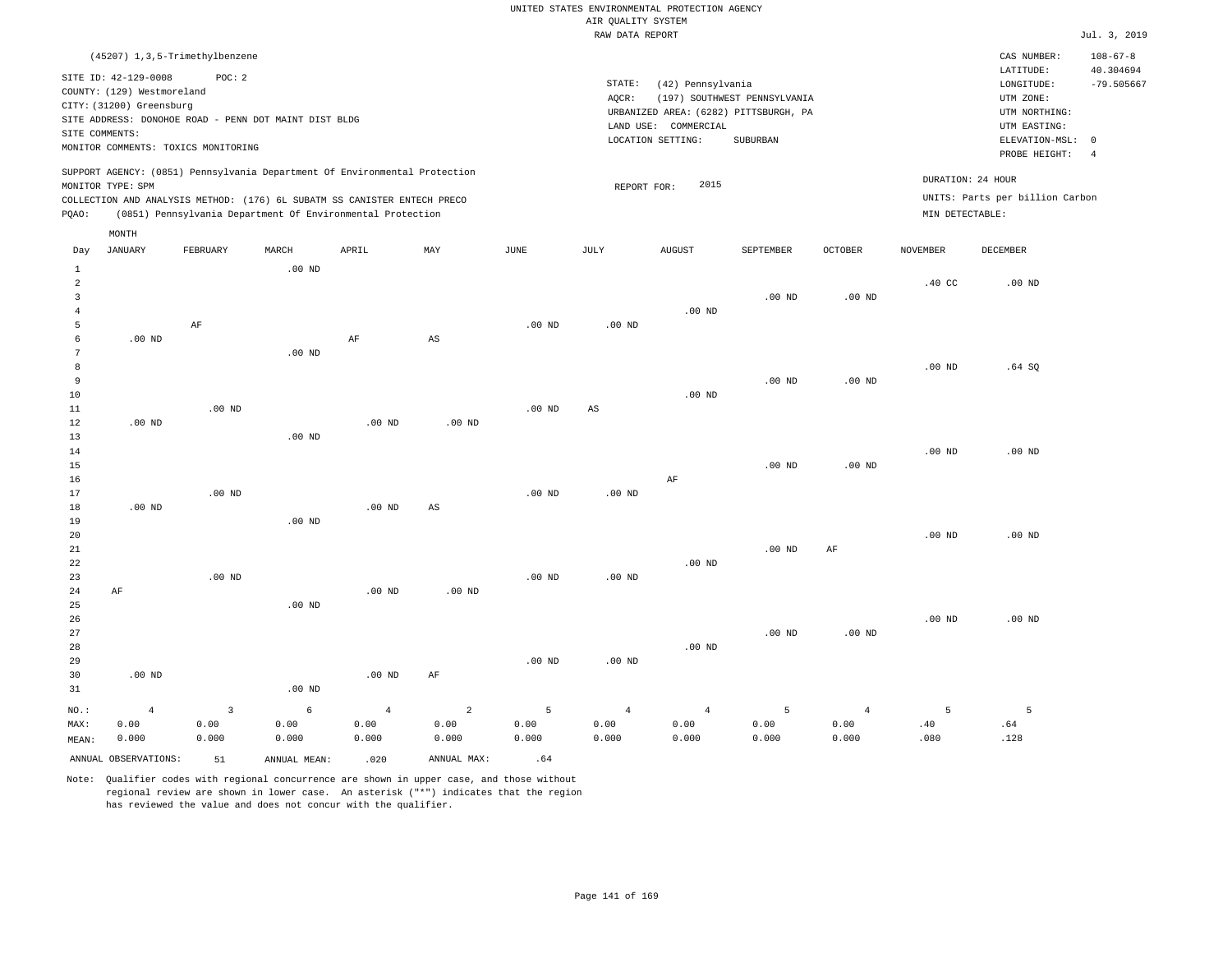| (45208) 1, 2, 4-Trimethylbenzene                                                                                                                                                                                                                            |                                                                                                                                                                        | CAS NUMBER:                                                                                                | $95 - 63 - 6$                   |
|-------------------------------------------------------------------------------------------------------------------------------------------------------------------------------------------------------------------------------------------------------------|------------------------------------------------------------------------------------------------------------------------------------------------------------------------|------------------------------------------------------------------------------------------------------------|---------------------------------|
| SITE ID: 42-129-0008<br>POC:2<br>COUNTY: (129) Westmoreland<br>CITY: (31200) Greensburg<br>SITE ADDRESS: DONOHOE ROAD - PENN DOT MAINT DIST BLDG<br>SITE COMMENTS:<br>MONITOR COMMENTS: TOXICS MONITORING                                                   | STATE:<br>(42) Pennsylvania<br>(197) SOUTHWEST PENNSYLVANIA<br>AOCR:<br>URBANIZED AREA: (6282) PITTSBURGH, PA<br>LAND USE: COMMERCIAL<br>LOCATION SETTING:<br>SUBURBAN | LATITUDE:<br>LONGITUDE:<br>UTM ZONE:<br>UTM NORTHING:<br>UTM EASTING:<br>ELEVATION-MSL: 0<br>PROBE HEIGHT: | 40.304694<br>$-79.505667$<br>-4 |
| SUPPORT AGENCY: (0851) Pennsylvania Department Of Environmental Protection<br>MONITOR TYPE: SPM<br>COLLECTION AND ANALYSIS METHOD: (176) 6L SUBATM SS CANISTER ENTECH PRECO<br>POAO:<br>(0851) Pennsylvania Department Of Environmental Protection<br>MONTH | DURATION: 24 HOUR<br>2013<br>REPORT FOR:<br>MIN DETECTABLE:                                                                                                            | UNITS: Parts per billion Carbon                                                                            |                                 |

| Day          | JANUARY              | FEBRUARY | MARCH        | APRIL             | $\ensuremath{\text{MAX}}$ | $_{\rm JUNE}$          | JULY     | ${\tt AUGUST}$          | SEPTEMBER               | OCTOBER  | NOVEMBER | DECEMBER               |
|--------------|----------------------|----------|--------------|-------------------|---------------------------|------------------------|----------|-------------------------|-------------------------|----------|----------|------------------------|
| $\mathbf{1}$ |                      |          |              |                   |                           |                        |          |                         | $\mathbb{A}\mathbb{S}$  | 1.15     |          |                        |
| $\sqrt{2}$   |                      |          |              |                   |                           |                        |          | $.00$ ND                |                         |          |          |                        |
| 3            |                      | $.00$ ND |              |                   |                           | $\mathbb{A}\mathbb{S}$ | $.00$ ND |                         |                         |          |          |                        |
| 4            | $.00$ ND             |          |              | .00 <sub>ND</sub> | $.00$ ND                  |                        |          |                         |                         |          |          |                        |
| 5            |                      |          | $.00$ ND     |                   |                           |                        |          |                         |                         |          |          |                        |
| 6            |                      |          |              |                   |                           |                        |          |                         |                         |          | .59 SQ   | .14 SQ                 |
| 7            |                      |          |              |                   |                           |                        |          |                         | $.00$ ND                | $.00$ ND |          |                        |
| 8            |                      |          |              |                   |                           |                        |          | $.00$ ND                |                         |          |          |                        |
| 9            |                      | $.00$ ND |              |                   |                           | $.00$ ND               | $.00$ ND |                         |                         |          |          |                        |
| 10           | .46SQ                |          |              | .00 <sub>ND</sub> | $.00$ ND                  |                        |          |                         |                         |          |          |                        |
| $11\,$       |                      |          | $.00$ ND     |                   |                           |                        |          |                         |                         |          |          |                        |
| $12\,$       |                      |          |              |                   |                           |                        |          |                         |                         |          | .15SQ    | $\mathbb{A}\mathbb{S}$ |
| 13           |                      |          |              |                   |                           |                        |          |                         | $.00$ ND                | .00 $ND$ |          |                        |
| $14\,$       |                      |          |              |                   |                           |                        |          | .36SQ                   |                         |          |          |                        |
| 15           |                      | .42 SQ   |              |                   |                           | .00 $ND$               | .37SQ    |                         |                         |          |          |                        |
| 16           | .35SQ                |          |              | .00 <sub>ND</sub> | $\mathbb{A}\mathbb{S}$    |                        |          |                         |                         |          |          |                        |
| 17           |                      |          | $.00$ ND     |                   |                           |                        |          |                         |                         |          |          |                        |
| 18           |                      |          |              |                   |                           |                        |          |                         |                         |          | .17 SQ   | .14 SQ                 |
| 19           |                      |          |              |                   |                           |                        |          |                         | $.00$ ND                | .50SQ    |          |                        |
| $20\,$       |                      |          |              |                   |                           |                        |          | $\mathbb{A}\mathbb{S}$  |                         |          |          |                        |
| 21           |                      | .38SQ    |              |                   |                           | $.00$ ND               | $.00$ ND |                         |                         |          |          |                        |
| 22           | $.00$ ND             |          |              | .00 <sub>ND</sub> | $.00$ ND                  |                        |          |                         |                         |          |          |                        |
| 23           |                      |          | $.00$ ND     |                   |                           |                        |          |                         |                         |          |          |                        |
| 24           |                      |          |              |                   |                           |                        |          |                         |                         |          | $.00$ ND | $.00$ ND               |
| 25<br>26     |                      |          |              |                   |                           |                        |          |                         | $\rm{AF}$               | $.00$ ND |          |                        |
| 27           |                      | $.00$ ND |              |                   |                           |                        |          | $\mathbb{A}\mathbb{S}$  |                         |          |          |                        |
| 28           | $.00$ ND             |          |              | AS                | $.00$ ND                  | $.00$ ND               | .45 SQ   |                         |                         |          |          |                        |
| 29           |                      |          | .00 $ND$     |                   |                           |                        |          |                         |                         |          |          |                        |
| 30           |                      |          |              |                   |                           |                        |          |                         |                         |          | .15S     | $.00$ ND               |
| 31           |                      |          |              |                   |                           |                        |          |                         |                         | .00 $ND$ |          |                        |
|              |                      |          |              |                   |                           |                        |          |                         |                         |          |          |                        |
| $NO.$ :      | 5                    | 5        | 5            | $\overline{4}$    | $\overline{4}$            | $\sqrt{4}$             | 5        | $\overline{\mathbf{3}}$ | $\overline{\mathbf{3}}$ | 6        | 5        | $\overline{4}$         |
| MAX:         | .46                  | .42      | 0.00         | 0.00              | 0.00                      | 0.00                   | .45      | .36                     | 0.00                    | 1.15     | .59      | .14                    |
| MEAN:        | .162                 | .160     | 0.000        | 0.000             | 0.000                     | 0.000                  | .164     | .120                    | 0.000                   | .275     | .212     | .070                   |
|              | ANNUAL OBSERVATIONS: | 53       | ANNUAL MEAN: | .109              | ANNUAL MAX:               | 1.15                   |          |                         |                         |          |          |                        |

Note: Qualifier codes with regional concurrence are shown in upper case, and those without

regional review are shown in lower case. An asterisk ("\*") indicates that the region

has reviewed the value and does not concur with the qualifier.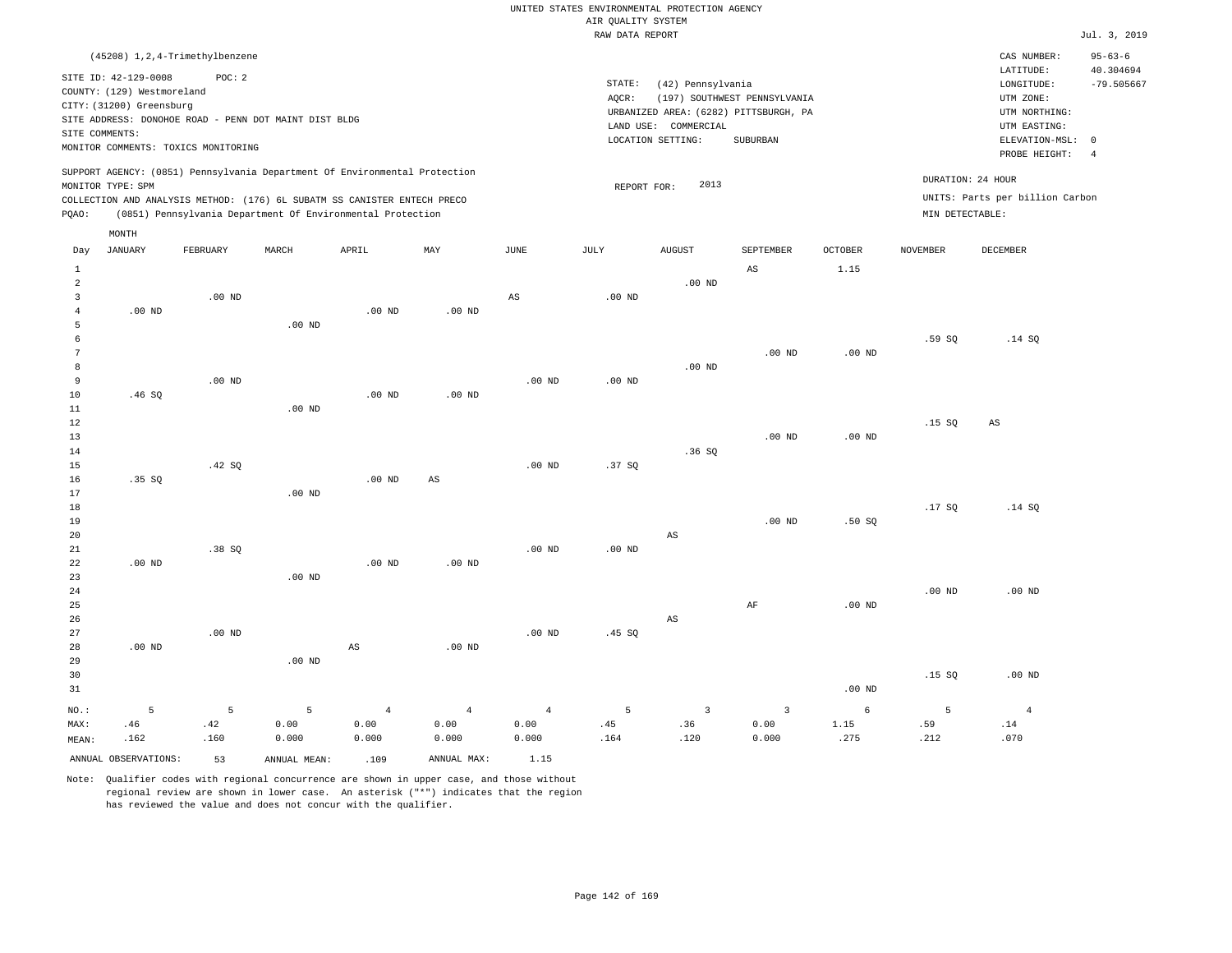|       |                                                                          | (45208) 1, 2, 4-Trimethylbenzene                                                             |       |                                                                                                                                                                                                                      |     |      |        |                                                                                       |                                          |         |                 | CAS NUMBER:                                                                   | $95 - 63 - 6$                    |
|-------|--------------------------------------------------------------------------|----------------------------------------------------------------------------------------------|-------|----------------------------------------------------------------------------------------------------------------------------------------------------------------------------------------------------------------------|-----|------|--------|---------------------------------------------------------------------------------------|------------------------------------------|---------|-----------------|-------------------------------------------------------------------------------|----------------------------------|
|       | SITE ID: 42-129-0008                                                     | POC: 2                                                                                       |       |                                                                                                                                                                                                                      |     |      | STATE: | (42) Pennsylvania                                                                     |                                          |         |                 | LATITUDE:<br>LONGITUDE:                                                       | 40.304694<br>$-79.505667$        |
|       | COUNTY: (129) Westmoreland<br>CITY: (31200) Greensburg<br>SITE COMMENTS: | SITE ADDRESS: DONOHOE ROAD - PENN DOT MAINT DIST BLDG<br>MONITOR COMMENTS: TOXICS MONITORING |       |                                                                                                                                                                                                                      |     |      | AQCR:  | URBANIZED AREA: (6282) PITTSBURGH, PA<br>COMMERCIAL<br>LAND USE:<br>LOCATION SETTING: | (197) SOUTHWEST PENNSYLVANIA<br>SUBURBAN |         |                 | UTM ZONE:<br>UTM NORTHING:<br>UTM EASTING:<br>ELEVATION-MSL:<br>PROBE HEIGHT: | $\overline{0}$<br>$\overline{4}$ |
| POAO: | MONITOR TYPE: SPM                                                        |                                                                                              |       | SUPPORT AGENCY: (0851) Pennsylvania Department Of Environmental Protection<br>COLLECTION AND ANALYSIS METHOD: (176) 6L SUBATM SS CANISTER ENTECH PRECO<br>(0851) Pennsylvania Department Of Environmental Protection |     |      |        | 2014<br>REPORT FOR:                                                                   |                                          |         | MIN DETECTABLE: | DURATION: 24 HOUR<br>UNITS: Parts per billion Carbon                          |                                  |
| Day   | MONTH<br>JANUARY                                                         | FEBRUARY                                                                                     | MARCH | APRIL                                                                                                                                                                                                                | MAY | JUNE | JULY   | <b>AUGUST</b>                                                                         | SEPTEMBER                                | OCTOBER | NOVEMBER        | DECEMBER                                                                      |                                  |
|       |                                                                          |                                                                                              |       |                                                                                                                                                                                                                      |     |      |        |                                                                                       | .78 SO                                   | .81SQ   | $.00$ ND        | .00 <sub>ND</sub>                                                             |                                  |
|       |                                                                          |                                                                                              |       |                                                                                                                                                                                                                      |     |      |        | 1.26                                                                                  |                                          |         |                 |                                                                               |                                  |

.28 SQ

| 5  | $.00$ ND |          |          | .19SQ    | .22SQ  |      |        |        |        |        |          |          |
|----|----------|----------|----------|----------|--------|------|--------|--------|--------|--------|----------|----------|
| 6  |          |          | $.00$ ND |          |        |      |        |        |        |        |          |          |
| 7  |          |          |          |          |        |      |        |        |        |        | $.00$ ND | $.00$ ND |
| 8  |          |          |          |          |        |      |        |        | .29SQ  | .44 SQ |          |          |
| 9  |          |          |          |          |        |      |        | .38SQ  |        |        |          |          |
| 10 |          | $.00$ ND |          |          |        | AS   | .66SQ  |        |        |        |          |          |
| 11 | .27SQ    |          |          | .43 SQ   | .56 SQ |      |        |        |        |        |          |          |
| 12 |          |          | .81SQ    |          |        |      |        |        |        |        |          |          |
| 13 |          |          |          |          |        |      |        |        |        |        | $.00$ ND | AF       |
| 14 |          |          |          |          |        |      |        |        | .31 SQ | AS     |          |          |
| 15 |          |          |          |          |        |      |        | .54 SQ |        |        |          |          |
| 16 |          | $.00$ ND |          |          |        | 1.32 | 1.01SQ |        |        |        |          |          |
| 17 | AF       |          |          | $.00$ ND | .43 SQ |      |        |        |        |        |          |          |

.52 SQ

| 18 |          |      | $.00$ ND |          |          |        |        |      |       |          |          |       |
|----|----------|------|----------|----------|----------|--------|--------|------|-------|----------|----------|-------|
| 19 |          |      |          |          |          |        |        |      |       |          | $.00$ ND | .30SQ |
| 20 |          |      |          |          |          |        |        |      | .39SQ | $.00$ ND |          |       |
| 21 |          |      |          |          |          |        |        | 1.32 |       |          |          |       |
| 22 |          | .50S |          |          |          | .71 SQ | 1.84 5 |      |       |          |          |       |
| 23 | $.00$ ND |      |          | $.00$ ND | $.00$ ND |        |        |      |       |          |          |       |

| 24      |    |        | $.00$ ND |                   |        |       |      |      |        |                |          |          |
|---------|----|--------|----------|-------------------|--------|-------|------|------|--------|----------------|----------|----------|
| 25      |    |        |          |                   |        |       |      |      |        |                | $.00$ ND | $.00$ ND |
| 26      |    |        |          |                   |        |       |      |      | .45 SQ | .33SQ          |          |          |
| 27      |    |        |          |                   |        |       |      | 1.17 |        |                |          |          |
| 28      |    | .17 SQ |          |                   |        | .68SQ | .50S |      |        |                |          |          |
| 29      | AF |        |          | .00 <sub>ND</sub> | .54 SQ |       |      |      |        |                |          |          |
| 30      |    |        | $.00$ ND |                   |        |       |      |      |        |                |          |          |
| 31      |    |        |          |                   |        |       |      |      |        |                |          | AS       |
| $NO.$ : |    | 5      | 5        | 5                 | -5     | 4     | 5.   | 5.   | 5.     | $\overline{4}$ |          |          |

 1.32 .808

ANNUAL OBSERVATIONS: 55 ANNUAL MEAN: .371 ANNUAL MAX: 1.84

 .43 .124  .56 .350

 .81 .162

4

.00 ND

MAX: MEAN:

 .27 .090  .50 .134

Note: Qualifier codes with regional concurrence are shown in upper case, and those without regional review are shown in lower case. An asterisk ("\*") indicates that the region has reviewed the value and does not concur with the qualifier.

 1.84 .858  1.32 .934  .78 .444  .81 .395  0.00 0.000  .30 .075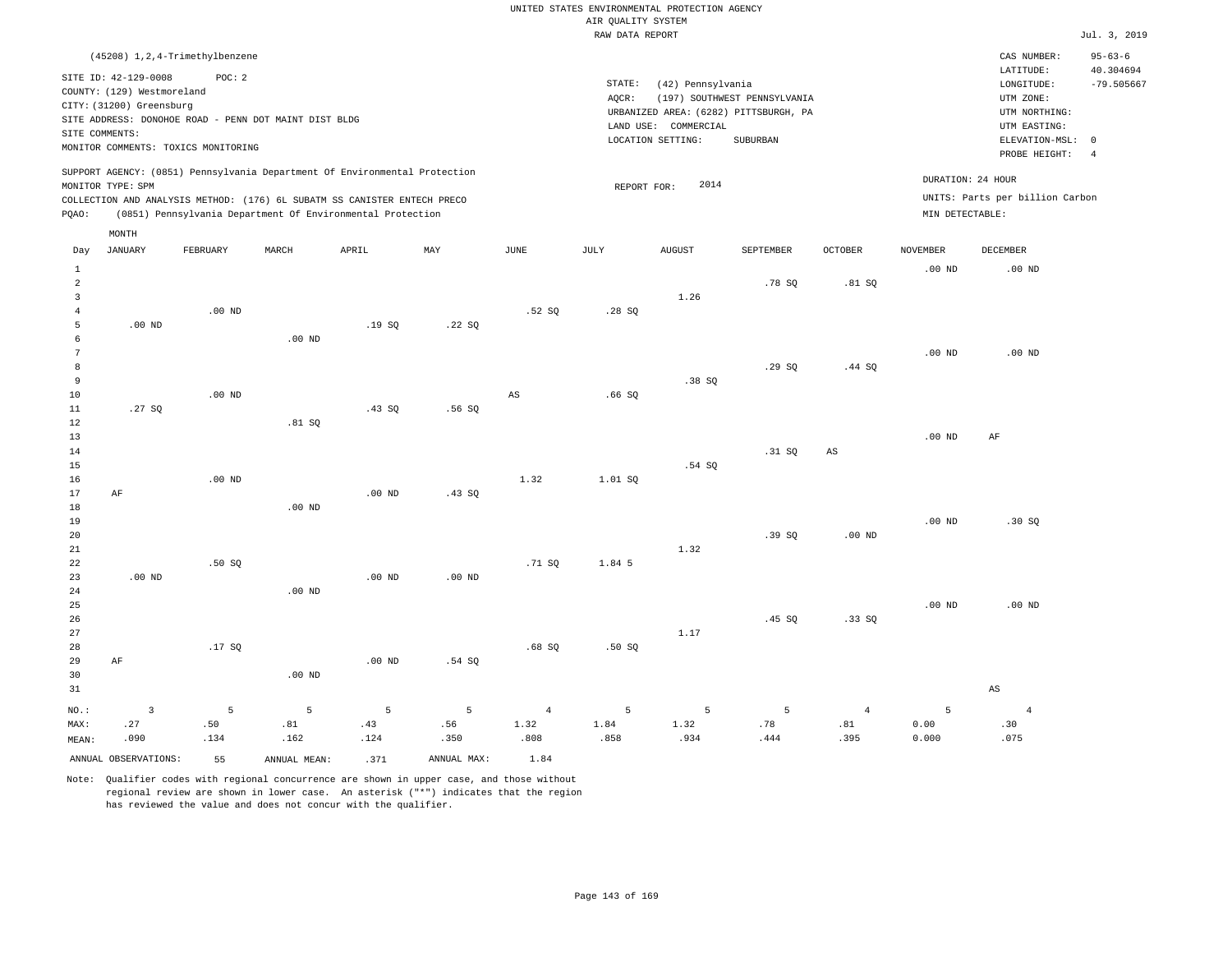| (45208) 1, 2, 4-Trimethylbenzene                                                                                                                                                                                                                   |                                                                                                                                                                        | CAS NUMBER:                                                                                                | $95 - 63 - 6$             |
|----------------------------------------------------------------------------------------------------------------------------------------------------------------------------------------------------------------------------------------------------|------------------------------------------------------------------------------------------------------------------------------------------------------------------------|------------------------------------------------------------------------------------------------------------|---------------------------|
| SITE ID: 42-129-0008<br>POC:2<br>COUNTY: (129) Westmoreland<br>CITY: (31200) Greensburg<br>SITE ADDRESS: DONOHOE ROAD - PENN DOT MAINT DIST BLDG<br>SITE COMMENTS:<br>MONITOR COMMENTS: TOXICS MONITORING                                          | STATE:<br>(42) Pennsylvania<br>(197) SOUTHWEST PENNSYLVANIA<br>AOCR:<br>URBANIZED AREA: (6282) PITTSBURGH, PA<br>LAND USE: COMMERCIAL<br>LOCATION SETTING:<br>SUBURBAN | LATITUDE:<br>LONGITUDE:<br>UTM ZONE:<br>UTM NORTHING:<br>UTM EASTING:<br>ELEVATION-MSL: 0<br>PROBE HEIGHT: | 40.304694<br>$-79.505667$ |
| SUPPORT AGENCY: (0851) Pennsylvania Department Of Environmental Protection<br>MONITOR TYPE: SPM<br>COLLECTION AND ANALYSIS METHOD: (176) 6L SUBATM SS CANISTER ENTECH PRECO<br>(0851) Pennsylvania Department Of Environmental Protection<br>POAO: | 2015<br>REPORT FOR:                                                                                                                                                    | DURATION: 24 HOUR<br>UNITS: Parts per billion Carbon<br>MIN DETECTABLE:                                    |                           |

| Day            | <b>JANUARY</b>       | FEBRUARY    | MARCH        | APRIL          | MAY                    | $_{\rm JUNE}$ | JULY                   | AUGUST         | SEPTEMBER      | OCTOBER        | <b>NOVEMBER</b>   | DECEMBER |
|----------------|----------------------|-------------|--------------|----------------|------------------------|---------------|------------------------|----------------|----------------|----------------|-------------------|----------|
| $\mathbf{1}$   |                      |             | $.00$ ND     |                |                        |               |                        |                |                |                |                   |          |
| $\overline{a}$ |                      |             |              |                |                        |               |                        |                |                |                | .99SQ             | $.00$ ND |
| 3              |                      |             |              |                |                        |               |                        |                | $.00$ ND       | $.00$ ND       |                   |          |
| 4              |                      |             |              |                |                        |               |                        | .51 SQ         |                |                |                   |          |
| 5              |                      | AF          |              |                |                        | $.00$ ND      | $.00$ ND               |                |                |                |                   |          |
| 6              | $.00$ ND             |             |              | $\rm AF$       | $\mathbb{A}\mathbb{S}$ |               |                        |                |                |                |                   |          |
| 7              |                      |             | $.00$ ND     |                |                        |               |                        |                |                |                |                   |          |
| 8              |                      |             |              |                |                        |               |                        |                |                |                | $.00$ ND          | 3.33 5   |
| 9              |                      |             |              |                |                        |               |                        |                | .79 SQ         | $.00$ ND       |                   |          |
| 10             |                      |             |              |                |                        |               |                        | $.00$ ND       |                |                |                   |          |
| 11             |                      | .71 SQ      |              |                |                        | $.00$ ND      | $\mathbb{A}\mathbb{S}$ |                |                |                |                   |          |
| 12             | $.00$ ND             |             |              | .82SQ          | .00 <sub>ND</sub>      |               |                        |                |                |                |                   |          |
| 13             |                      |             | .23 QX       |                |                        |               |                        |                |                |                |                   |          |
| 14             |                      |             |              |                |                        |               |                        |                |                |                | .00 <sub>ND</sub> | .69SQ    |
| 15             |                      |             |              |                |                        |               |                        |                | .54 SQ         | $.00$ ND       |                   |          |
| 16             |                      |             |              |                |                        |               |                        | AF             |                |                |                   |          |
| 17             |                      | $.00$ ND    |              |                |                        | $.00$ ND      | .41 SQ                 |                |                |                |                   |          |
| 18             | $.00$ ND             |             |              | $.00$ ND       | AS                     |               |                        |                |                |                |                   |          |
| 19             |                      |             | $.00$ ND     |                |                        |               |                        |                |                |                |                   |          |
| 20             |                      |             |              |                |                        |               |                        |                |                |                | .00 <sub>ND</sub> | $.00$ ND |
| $2\sqrt{1}$    |                      |             |              |                |                        |               |                        |                | $.00$ ND       | AF             |                   |          |
| 22             |                      |             |              |                |                        |               |                        | $.00$ ND       |                |                |                   |          |
| 23             |                      | $.00$ ND    |              |                |                        | $.00$ ND      | .49SQ                  |                |                |                |                   |          |
| $2\sqrt{4}$    | AF                   |             |              | $.00$ ND       | .00 <sub>ND</sub>      |               |                        |                |                |                |                   |          |
| 25             |                      |             | .99SQ        |                |                        |               |                        |                |                |                |                   |          |
| 26             |                      |             |              |                |                        |               |                        |                |                |                | .00 <sub>ND</sub> | $.00$ ND |
| $2\,7$         |                      |             |              |                |                        |               |                        |                | $.00$ ND       | .40 CC         |                   |          |
| 28             |                      |             |              |                |                        |               |                        | $.00$ ND       |                |                |                   |          |
| 29             |                      |             |              |                |                        | $.00$ ND      | $.00$ ND               |                |                |                |                   |          |
| 30             | $.00$ ND             |             |              | $.00$ ND       | AF                     |               |                        |                |                |                |                   |          |
| 31             |                      |             | .29SQ        |                |                        |               |                        |                |                |                |                   |          |
| $NO.$ :        | $\overline{4}$       | $\mathsf 3$ | 6            | $\overline{4}$ | $\sqrt{2}$             | 5             | $\overline{4}$         | $\overline{4}$ | $\overline{5}$ | $\overline{4}$ | 5                 | 5        |
| MAX:           | 0.00                 | .71         | .99          | .82            | 0.00                   | 0.00          | .49                    | .51            | .79            | $.40$          | .99               | 3.33     |
| MEAN:          | 0.000                | .237        | .252         | .205           | 0.000                  | 0.000         | .225                   | .128           | .266           | .100           | .198              | .804     |
|                | ANNUAL OBSERVATIONS: | 51          | ANNUAL MEAN: | .219           | ANNUAL MAX:            | 3.33          |                        |                |                |                |                   |          |

Note: Qualifier codes with regional concurrence are shown in upper case, and those without regional review are shown in lower case. An asterisk ("\*") indicates that the region has reviewed the value and does not concur with the qualifier.

MONTH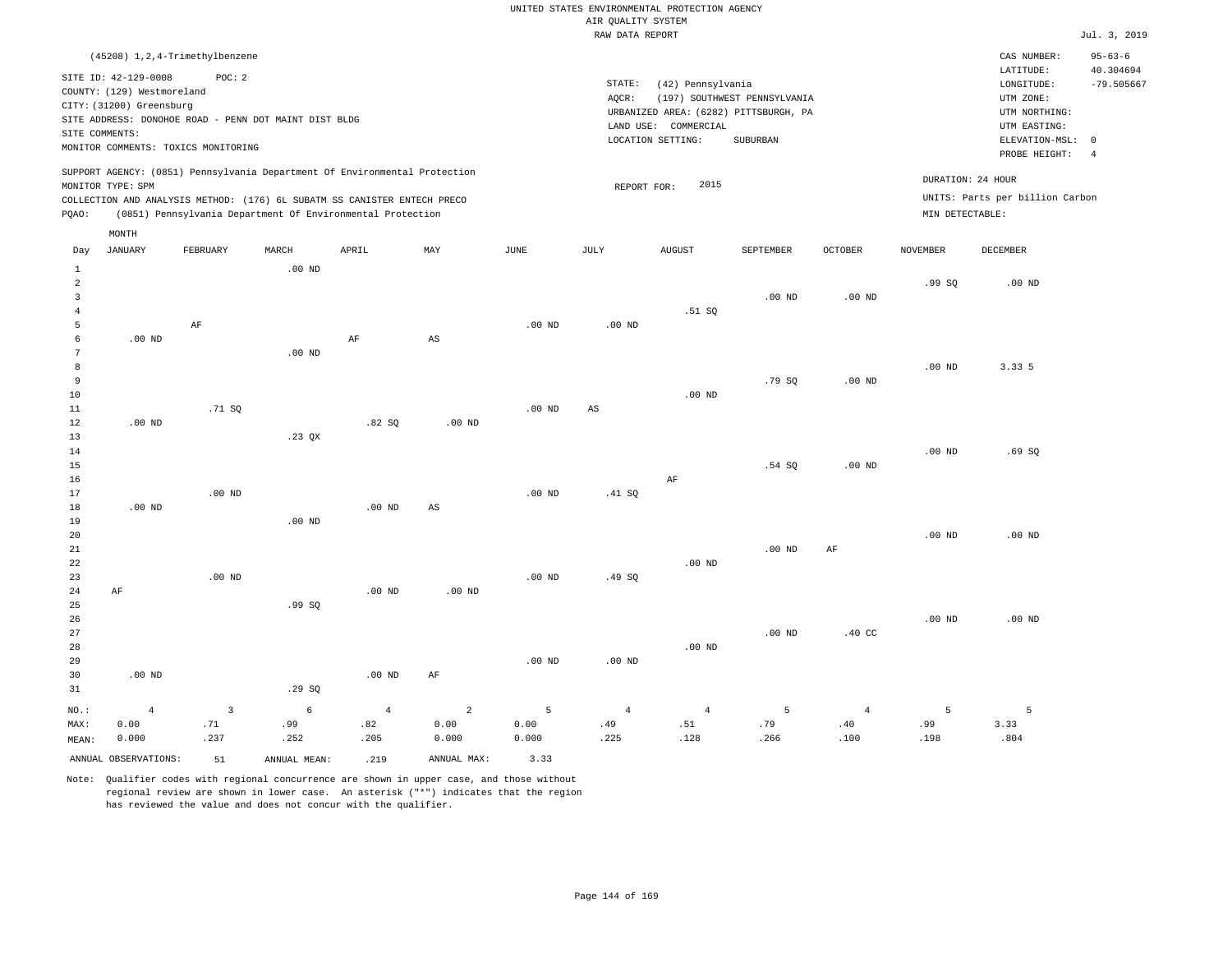|                | (45213) p-Ethyltoluene                                                                           |                                                                                                        |       |                                                                                                                                        |                                                                            |      |                 |                                                                                                                                         |                                                                                                          |                                                           |                 | CAS NUMBER:                                                             | $622 - 96 - 8$ |
|----------------|--------------------------------------------------------------------------------------------------|--------------------------------------------------------------------------------------------------------|-------|----------------------------------------------------------------------------------------------------------------------------------------|----------------------------------------------------------------------------|------|-----------------|-----------------------------------------------------------------------------------------------------------------------------------------|----------------------------------------------------------------------------------------------------------|-----------------------------------------------------------|-----------------|-------------------------------------------------------------------------|----------------|
|                | SITE ID: 42-129-0008<br>COUNTY: (129) Westmoreland<br>CITY: (31200) Greensburg<br>SITE COMMENTS: | POC: 2<br>SITE ADDRESS: DONOHOE ROAD - PENN DOT MAINT DIST BLDG<br>MONITOR COMMENTS: TOXICS MONITORING |       |                                                                                                                                        |                                                                            |      | STATE:<br>AQCR: | (42) Pennsylvania<br>(197) SOUTHWEST PENNSYLVANIA<br>URBANIZED AREA: (6282) PITTSBURGH, PA<br>LAND USE: COMMERCIAL<br>LOCATION SETTING: | LATITUDE:<br>LONGITUDE:<br>UTM ZONE:<br>UTM NORTHING:<br>UTM EASTING:<br>ELEVATION-MSL:<br>PROBE HEIGHT: | 40.304694<br>$-79.505667$<br>$^{\circ}$<br>$\overline{4}$ |                 |                                                                         |                |
| POAO:          | MONITOR TYPE: SPM                                                                                |                                                                                                        |       | COLLECTION AND ANALYSIS METHOD: (176) 6L SUBATM SS CANISTER ENTECH PRECO<br>(0851) Pennsylvania Department Of Environmental Protection | SUPPORT AGENCY: (0851) Pennsylvania Department Of Environmental Protection |      |                 | 2013<br>REPORT FOR:                                                                                                                     |                                                                                                          |                                                           |                 | DURATION: 24 HOUR<br>UNITS: Parts per billion Carbon<br>MIN DETECTABLE: |                |
|                | MONTH                                                                                            |                                                                                                        |       |                                                                                                                                        |                                                                            |      |                 |                                                                                                                                         |                                                                                                          |                                                           |                 |                                                                         |                |
| Day            | JANUARY                                                                                          | FEBRUARY                                                                                               | MARCH | APRIL                                                                                                                                  | MAY                                                                        | JUNE | JULY            | <b>AUGUST</b>                                                                                                                           | SEPTEMBER                                                                                                | <b>OCTOBER</b>                                            | <b>NOVEMBER</b> | DECEMBER                                                                |                |
|                |                                                                                                  |                                                                                                        |       |                                                                                                                                        |                                                                            |      |                 |                                                                                                                                         | AS                                                                                                       | .64 <sub>5</sub>                                          |                 |                                                                         |                |
| $\overline{2}$ |                                                                                                  |                                                                                                        |       |                                                                                                                                        |                                                                            |      |                 | $.00$ ND                                                                                                                                |                                                                                                          |                                                           |                 |                                                                         |                |
|                |                                                                                                  | $.00$ ND                                                                                               |       |                                                                                                                                        |                                                                            | AS   | $.00$ ND        |                                                                                                                                         |                                                                                                          |                                                           |                 |                                                                         |                |
|                | $.00$ ND                                                                                         |                                                                                                        |       | $.00$ ND                                                                                                                               | .00 <sub>ND</sub>                                                          |      |                 |                                                                                                                                         |                                                                                                          |                                                           |                 |                                                                         |                |

| -5           |          |          | .00 <sub>ND</sub> |          |          |          |          |          |          |          |          |          |
|--------------|----------|----------|-------------------|----------|----------|----------|----------|----------|----------|----------|----------|----------|
| -6           |          |          |                   |          |          |          |          |          |          |          | $.00$ ND | $.00$ ND |
| $\mathbf{r}$ |          |          |                   |          |          |          |          |          | $.00$ ND | $.00$ ND |          |          |
| 8            |          |          |                   |          |          |          |          | $.00$ ND |          |          |          |          |
| <b>Q</b>     |          | $.00$ ND |                   |          |          | $.00$ ND | $.00$ ND |          |          |          |          |          |
| 10           | $.00$ ND |          |                   | $.00$ ND | $.00$ ND |          |          |          |          |          |          |          |
| 11           |          |          | $00 \text{ MP}$   |          |          |          |          |          |          |          |          |          |

| .  |          |          | $\cdot$ $\circ$ $\cdot$ $\cdot$ $\cdot$ |          |          |          |          |          |          |          |          |          |
|----|----------|----------|-----------------------------------------|----------|----------|----------|----------|----------|----------|----------|----------|----------|
| 12 |          |          |                                         |          |          |          |          |          |          |          | $.00$ ND | $.00$ ND |
| 13 |          |          |                                         |          |          |          |          |          | $.00$ ND | $.00$ ND |          |          |
| 14 |          |          |                                         |          |          |          |          | $.00$ ND |          |          |          |          |
| 15 |          | .32SQ    |                                         |          |          | $.00$ ND | $.00$ ND |          |          |          |          |          |
| 16 | $.00$ ND |          |                                         | $.00$ ND | AS       |          |          |          |          |          |          |          |
| 17 |          |          | $.00$ ND                                |          |          |          |          |          |          |          |          |          |
| 18 |          |          |                                         |          |          |          |          |          |          |          | $.00$ ND | $.00$ ND |
| 19 |          |          |                                         |          |          |          |          |          | $.00$ ND | $.00$ ND |          |          |
| 20 |          |          |                                         |          |          |          |          | AS       |          |          |          |          |
| 21 |          | $.00$ ND |                                         |          |          | $.00$ ND | $.00$ ND |          |          |          |          |          |
| 22 | $.00$ ND |          |                                         | $.00$ ND | $.00$ ND |          |          |          |          |          |          |          |
| 23 |          |          | $.00$ ND                                |          |          |          |          |          |          |          |          |          |
| 24 |          |          |                                         |          |          |          |          |          |          |          | $.00$ ND | $.00$ ND |
| 25 |          |          |                                         |          |          |          |          |          | AF       | $.00$ ND |          |          |
| 26 |          |          |                                         |          |          |          |          | AS       |          |          |          |          |

| 27    |          | $.00$ ND |          |       |          | $.00$ ND | $.00$ ND |       |       |                   |          |                   |
|-------|----------|----------|----------|-------|----------|----------|----------|-------|-------|-------------------|----------|-------------------|
| 28    | $.00$ ND |          |          | AS    | $.00$ ND |          |          |       |       |                   |          |                   |
| 29    |          |          | $.00$ ND |       |          |          |          |       |       |                   |          |                   |
| 30    |          |          |          |       |          |          |          |       |       |                   | $.00$ ND | .00 <sub>ND</sub> |
| 31    |          |          |          |       |          |          |          |       |       | .00 <sub>ND</sub> |          |                   |
| NO.:  |          |          |          |       | 4        |          | 5        |       |       | 6                 |          |                   |
| MAX:  | 0.00     | .32      | 0.00     | 0.00  | 0.00     | 0.00     | 0.00     | 0.00  | 0.00  | .64               | 0.00     | 0.00              |
| MEAN: | 0.000    | .064     | 0.000    | 0.000 | 0.000    | 0.000    | 0.000    | 0.000 | 0.000 | .107              | 0.000    | 0.000             |

ANNUAL OBSERVATIONS:  $54$  ANNUAL MEAN: .018 ANNUAL MAX: .64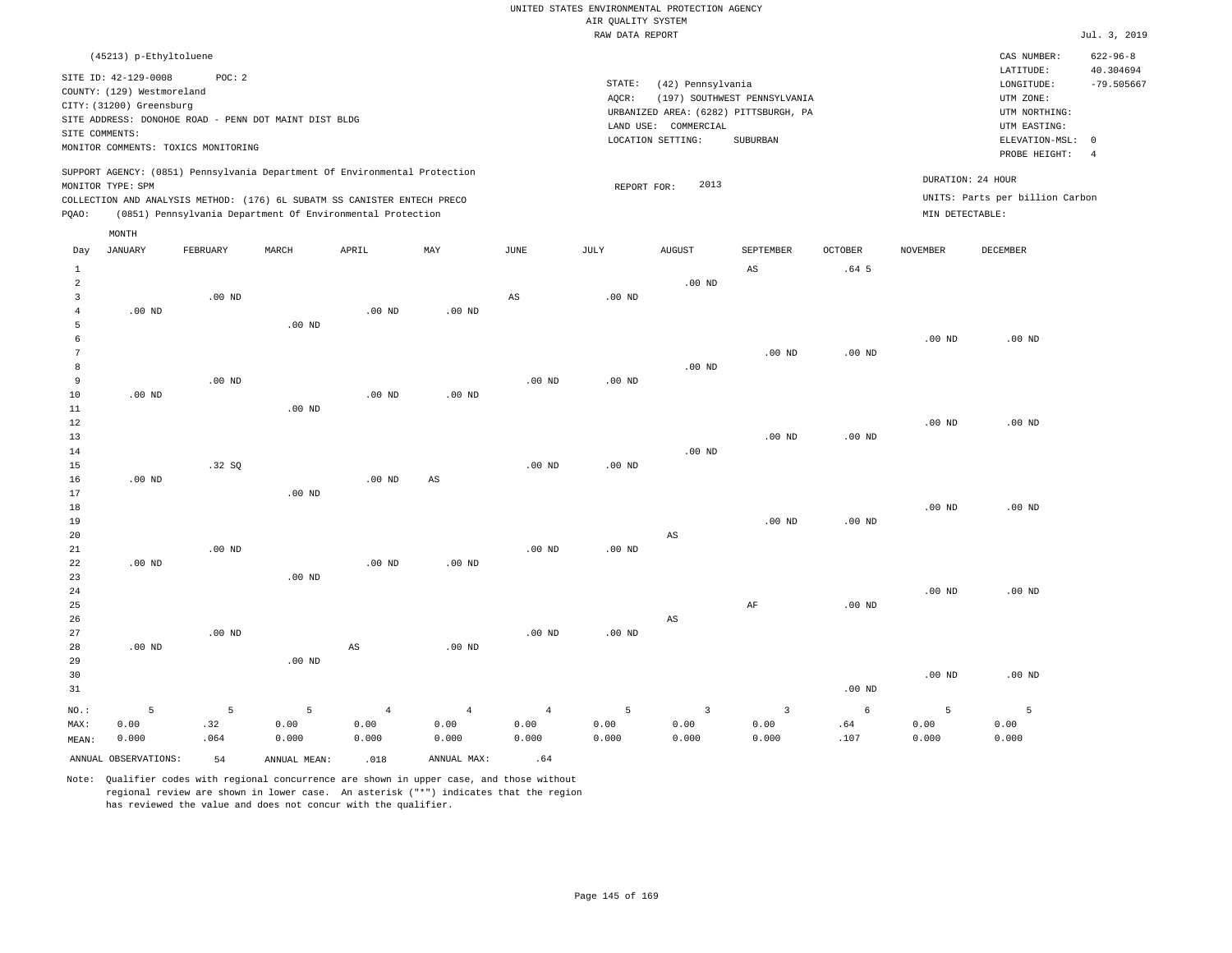| (45213) p-Ethyltoluene                                                                                                                                                                                                                             |                                                                                                                                                                        | CAS NUMBER:                                                                                                | $622 - 96 - 8$                  |
|----------------------------------------------------------------------------------------------------------------------------------------------------------------------------------------------------------------------------------------------------|------------------------------------------------------------------------------------------------------------------------------------------------------------------------|------------------------------------------------------------------------------------------------------------|---------------------------------|
| SITE ID: 42-129-0008<br>POC: 2<br>COUNTY: (129) Westmoreland<br>CITY: (31200) Greensburg<br>SITE ADDRESS: DONOHOE ROAD - PENN DOT MAINT DIST BLDG<br>SITE COMMENTS:<br>MONITOR COMMENTS: TOXICS MONITORING                                         | STATE:<br>(42) Pennsylvania<br>(197) SOUTHWEST PENNSYLVANIA<br>AOCR:<br>URBANIZED AREA: (6282) PITTSBURGH, PA<br>LAND USE: COMMERCIAL<br>LOCATION SETTING:<br>SUBURBAN | LATITUDE:<br>LONGITUDE:<br>UTM ZONE:<br>UTM NORTHING:<br>UTM EASTING:<br>ELEVATION-MSL: 0<br>PROBE HEIGHT: | 40.304694<br>$-79.505667$<br>-4 |
| SUPPORT AGENCY: (0851) Pennsylvania Department Of Environmental Protection<br>MONITOR TYPE: SPM<br>COLLECTION AND ANALYSIS METHOD: (176) 6L SUBATM SS CANISTER ENTECH PRECO<br>(0851) Pennsylvania Department Of Environmental Protection<br>POAO: | 2014<br>REPORT FOR:                                                                                                                                                    | DURATION: 24 HOUR<br>UNITS: Parts per billion Carbon<br>MIN DETECTABLE:                                    |                                 |
| MONTH                                                                                                                                                                                                                                              |                                                                                                                                                                        |                                                                                                            |                                 |

| Day            | <b>JANUARY</b>          | FEBRUARY    | MARCH        | APRIL    | $\ensuremath{\text{MAX}}$ | $_{\rm JUNE}$ | JULY     | AUGUST         | SEPTEMBER | OCTOBER                | <b>NOVEMBER</b>   | $\tt DECEMBER$         |
|----------------|-------------------------|-------------|--------------|----------|---------------------------|---------------|----------|----------------|-----------|------------------------|-------------------|------------------------|
| $\mathbf{1}$   |                         |             |              |          |                           |               |          |                |           |                        | $.00$ ND          | .00 <sub>ND</sub>      |
| $\overline{a}$ |                         |             |              |          |                           |               |          |                | $.00$ ND  | .00 $ND$               |                   |                        |
| 3              |                         |             |              |          |                           |               |          | .30SQ          |           |                        |                   |                        |
| $\overline{4}$ |                         | $.00$ ND    |              |          |                           | $.00$ ND      | .00 $ND$ |                |           |                        |                   |                        |
| 5              | $.00$ ND                |             |              | $.00$ ND | .00 $ND$                  |               |          |                |           |                        |                   |                        |
| 6              |                         |             | $.00$ ND     |          |                           |               |          |                |           |                        |                   |                        |
| 7              |                         |             |              |          |                           |               |          |                |           |                        | .00 <sub>ND</sub> | $.00$ ND               |
| 8              |                         |             |              |          |                           |               |          |                | $.00$ ND  | .00 <sub>ND</sub>      |                   |                        |
| 9              |                         |             |              |          |                           |               |          | $.00$ ND       |           |                        |                   |                        |
| 10             |                         | $.00$ ND    |              |          |                           | $_{\rm AS}$   | .25SQ    |                |           |                        |                   |                        |
| 11             | .00 $ND$                |             |              | $.00$ ND | .15 SQ                    |               |          |                |           |                        |                   |                        |
| 12             |                         |             | .20 SQ       |          |                           |               |          |                |           |                        |                   |                        |
| 13             |                         |             |              |          |                           |               |          |                |           |                        | .00 $ND$          | AF                     |
| $14\,$         |                         |             |              |          |                           |               |          |                | $.00$ ND  | $\mathbb{A}\mathbb{S}$ |                   |                        |
| 15             |                         |             |              |          |                           |               |          | .17SQ          |           |                        |                   |                        |
| 16             | $\rm AF$                | $.00$ ND    |              | $.00$ ND |                           | .34 SQ        | .22SQ    |                |           |                        |                   |                        |
| 17<br>18       |                         |             | $.00$ ND     |          | .00 $ND$                  |               |          |                |           |                        |                   |                        |
| 19             |                         |             |              |          |                           |               |          |                |           |                        | $.00$ ND          | .00 <sub>ND</sub>      |
| $20$           |                         |             |              |          |                           |               |          |                | $.00$ ND  | .00 $ND$               |                   |                        |
| $2\sqrt{1}$    |                         |             |              |          |                           |               |          | .38SQ          |           |                        |                   |                        |
| 22             |                         | $.00$ ND    |              |          |                           | .26S          | .45 SQ   |                |           |                        |                   |                        |
| 23             | $.00$ ND                |             |              | $.00$ ND | $.00$ ND                  |               |          |                |           |                        |                   |                        |
| 24             |                         |             | $.00$ ND     |          |                           |               |          |                |           |                        |                   |                        |
| 25             |                         |             |              |          |                           |               |          |                |           |                        | $.00$ ND          | .00 <sub>ND</sub>      |
| 26             |                         |             |              |          |                           |               |          |                | $.00$ ND  | $.00$ ND               |                   |                        |
| 27             |                         |             |              |          |                           |               |          | .32SQ          |           |                        |                   |                        |
| 28             |                         | $.00$ ND    |              |          |                           | .34 SQ        | .29SQ    |                |           |                        |                   |                        |
| 29             | $\rm AF$                |             |              | $.00$ ND | $.00$ ND                  |               |          |                |           |                        |                   |                        |
| 30             |                         |             | .00 $ND$     |          |                           |               |          |                |           |                        |                   |                        |
| 31             |                         |             |              |          |                           |               |          |                |           |                        |                   | $\mathbb{A}\mathbb{S}$ |
| $_{\rm NO.}$ : | $\overline{\mathbf{3}}$ | $\mathsf S$ | $\mathsf S$  | 5        | $\overline{5}$            | $\sqrt{4}$    | 5        | $\overline{5}$ | 5         | $\overline{4}$         | $\mathsf S$       | $\overline{4}$         |
| MAX:           | 0.00                    | 0.00        | .20          | 0.00     | .15                       | .34           | .45      | .38            | 0.00      | 0.00                   | 0.00              | 0.00                   |
| MEAN:          | 0.000                   | 0.000       | .040         | 0.000    | .030                      | .235          | .242     | .234           | 0.000     | 0.000                  | 0.000             | 0.000                  |
|                | ANNUAL OBSERVATIONS:    | 55          | ANNUAL MEAN: | .067     | ANNUAL MAX:               | .45           |          |                |           |                        |                   |                        |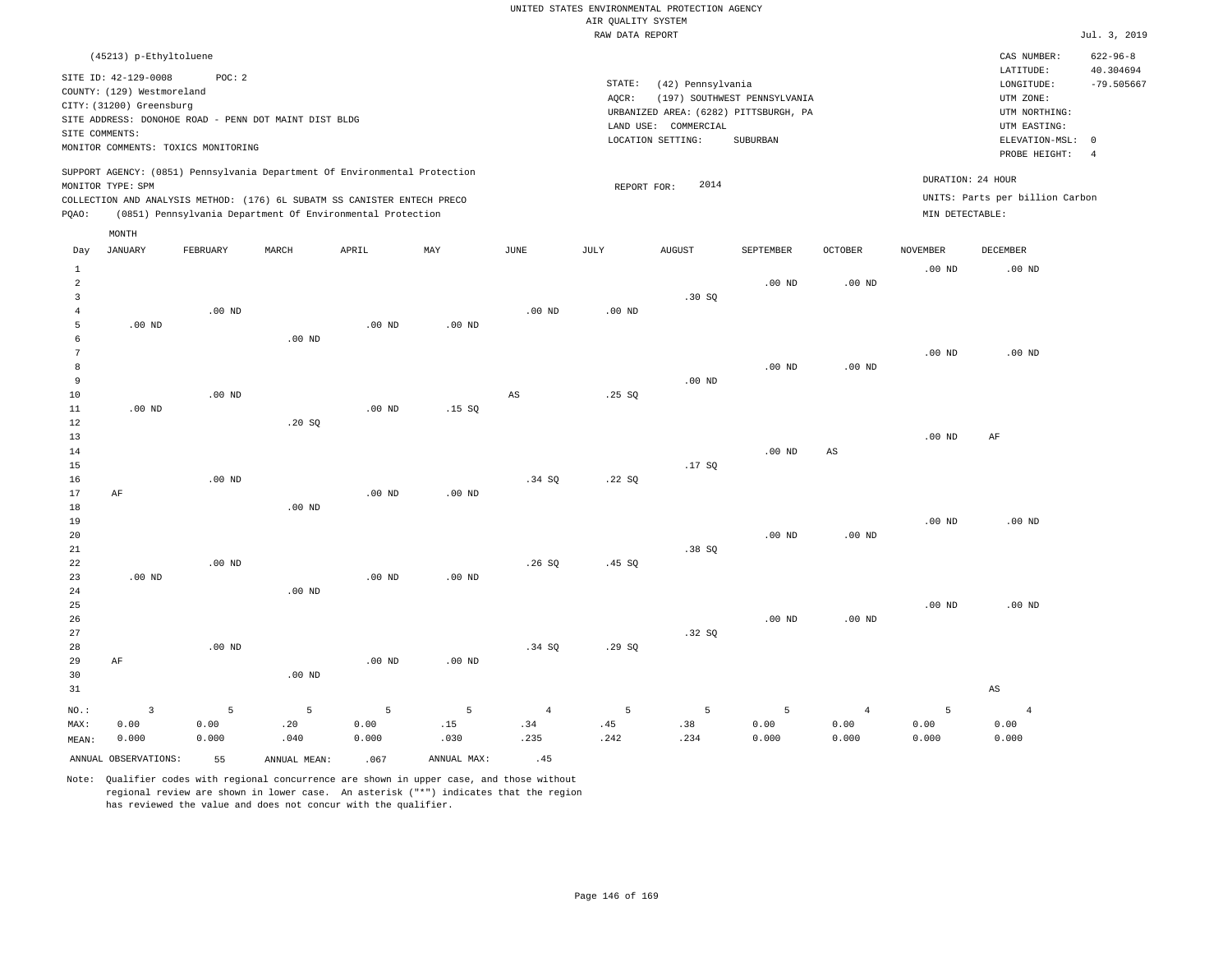|       | (45213) p-Ethyltoluene                                                                           |                                                                                                       |                   |                                                                                                                                                                                                                      |     |      |                              |                                                      |                                                                                   |                |                                      | CAS NUMBER:                                                                                                | $622 - 96 - 8$                              |
|-------|--------------------------------------------------------------------------------------------------|-------------------------------------------------------------------------------------------------------|-------------------|----------------------------------------------------------------------------------------------------------------------------------------------------------------------------------------------------------------------|-----|------|------------------------------|------------------------------------------------------|-----------------------------------------------------------------------------------|----------------|--------------------------------------|------------------------------------------------------------------------------------------------------------|---------------------------------------------|
|       | SITE ID: 42-129-0008<br>COUNTY: (129) Westmoreland<br>CITY: (31200) Greensburg<br>SITE COMMENTS: | POC:2<br>SITE ADDRESS: DONOHOE ROAD - PENN DOT MAINT DIST BLDG<br>MONITOR COMMENTS: TOXICS MONITORING |                   |                                                                                                                                                                                                                      |     |      | STATE:<br>AOCR:<br>LAND USE: | (42) Pennsylvania<br>COMMERCIAL<br>LOCATION SETTING: | (197) SOUTHWEST PENNSYLVANIA<br>URBANIZED AREA: (6282) PITTSBURGH, PA<br>SUBURBAN |                |                                      | LATITUDE:<br>LONGITUDE:<br>UTM ZONE:<br>UTM NORTHING:<br>UTM EASTING:<br>ELEVATION-MSL: 0<br>PROBE HEIGHT: | 40.304694<br>$-79.505667$<br>$\overline{4}$ |
| POAO: | MONITOR TYPE: SPM                                                                                |                                                                                                       |                   | SUPPORT AGENCY: (0851) Pennsylvania Department Of Environmental Protection<br>COLLECTION AND ANALYSIS METHOD: (176) 6L SUBATM SS CANISTER ENTECH PRECO<br>(0851) Pennsylvania Department Of Environmental Protection |     |      | REPORT FOR:                  | 2015                                                 |                                                                                   |                | DURATION: 24 HOUR<br>MIN DETECTABLE: | UNITS: Parts per billion Carbon                                                                            |                                             |
| Day   | MONTH<br>JANUARY                                                                                 | FEBRUARY                                                                                              | MARCH<br>$.00$ ND | APRIL                                                                                                                                                                                                                | MAY | JUNE | JULY                         | <b>AUGUST</b>                                        | SEPTEMBER                                                                         | <b>OCTOBER</b> | NOVEMBER                             | DECEMBER                                                                                                   |                                             |

| $\overline{\mathbf{c}}$ |                   |          |                   |                |                        |          |                        |                |                |                | $.40$ CC          | $.00{\rm ~ND}$   |
|-------------------------|-------------------|----------|-------------------|----------------|------------------------|----------|------------------------|----------------|----------------|----------------|-------------------|------------------|
| 3                       |                   |          |                   |                |                        |          |                        |                | $.00$ ND       | $.00$ ND       |                   |                  |
| $\overline{4}$          |                   |          |                   |                |                        |          |                        | $.00$ ND       |                |                |                   |                  |
| 5                       |                   | $\rm AF$ |                   |                |                        | $.00$ ND | $.00$ ND               |                |                |                |                   |                  |
| 6                       | $.00$ ND          |          |                   | $\rm{AF}$      | $\mathbb{A}\mathbb{S}$ |          |                        |                |                |                |                   |                  |
| 7                       |                   |          | $.00$ ND          |                |                        |          |                        |                |                |                |                   |                  |
| 8                       |                   |          |                   |                |                        |          |                        |                |                |                | $.00$ ND          | .76 <sub>5</sub> |
| 9                       |                   |          |                   |                |                        |          |                        |                | $.00$ ND       | $.00$ ND       |                   |                  |
| $10$                    |                   |          |                   |                |                        |          |                        | $.00$ ND       |                |                |                   |                  |
| 11                      |                   | .41 SQ   |                   |                |                        | $.00$ ND | $\mathbb{A}\mathbb{S}$ |                |                |                |                   |                  |
| 12                      | .00 <sub>ND</sub> |          |                   | $.00$ ND       | $.00$ ND               |          |                        |                |                |                |                   |                  |
| 13                      |                   |          | $.00$ ND          |                |                        |          |                        |                |                |                |                   |                  |
| 14                      |                   |          |                   |                |                        |          |                        |                |                |                | .00 <sub>ND</sub> | $.00$ ND         |
| 15                      |                   |          |                   |                |                        |          |                        |                | $.00$ ND       | $.00$ ND       |                   |                  |
| 16                      |                   |          |                   |                |                        |          |                        | AF             |                |                |                   |                  |
| 17                      |                   | $.00$ ND |                   |                |                        | $.00$ ND | .00 <sub>ND</sub>      |                |                |                |                   |                  |
| 18                      | $.00$ ND          |          |                   | .00 $ND$       | $\mathbb{A}\mathbb{S}$ |          |                        |                |                |                |                   |                  |
| 19                      |                   |          | $.00$ ND          |                |                        |          |                        |                |                |                |                   |                  |
| 20                      |                   |          |                   |                |                        |          |                        |                |                |                | $.00$ ND          | $.00$ ND         |
| 21                      |                   |          |                   |                |                        |          |                        |                | $.00$ ND       | $\rm{AF}$      |                   |                  |
| 22                      |                   |          |                   |                |                        |          |                        | $.00$ ND       |                |                |                   |                  |
| 23                      |                   | $.00$ ND |                   |                |                        | $.00$ ND | .00 <sub>ND</sub>      |                |                |                |                   |                  |
| 24                      | $\rm AF$          |          |                   | $.00$ ND       | $.00$ ND               |          |                        |                |                |                |                   |                  |
| 25                      |                   |          | .38 SQ            |                |                        |          |                        |                |                |                |                   |                  |
| 26                      |                   |          |                   |                |                        |          |                        |                |                |                | $.00$ ND          | $.00$ ND         |
| 27                      |                   |          |                   |                |                        |          |                        |                | $.00$ ND       | $.00$ ND       |                   |                  |
| 28                      |                   |          |                   |                |                        |          |                        | $.00$ ND       |                |                |                   |                  |
| 29                      |                   |          |                   |                |                        | $.00$ ND | $.00$ ND               |                |                |                |                   |                  |
| 30                      | $.00$ ND          |          |                   | .00 $ND$       | $\rm AF$               |          |                        |                |                |                |                   |                  |
| 31                      |                   |          | .00 <sub>ND</sub> |                |                        |          |                        |                |                |                |                   |                  |
| $_{\rm NO.}$ :          | $\overline{4}$    | 3        | $\epsilon$        | $\overline{4}$ | $\sqrt{2}$             | 5        | $\overline{4}$         | $\overline{4}$ | $\overline{5}$ | $\overline{4}$ | 5                 | 5                |
| MAX:                    | 0.00              | .41      | .38               | 0.00           | 0.00                   | 0.00     | 0.00                   | 0.00           | 0.00           | 0.00           | $.40$             | .76              |
| MEAN:                   | 0.000             | .137     | .063              | 0.000          | 0.000                  | 0.000    | 0.000                  | 0.000          | 0.000          | 0.000          | .080              | .152             |

ANNUAL OBSERVATIONS:  $51$  ANNUAL MEAN: .038 ANNUAL MAX: .76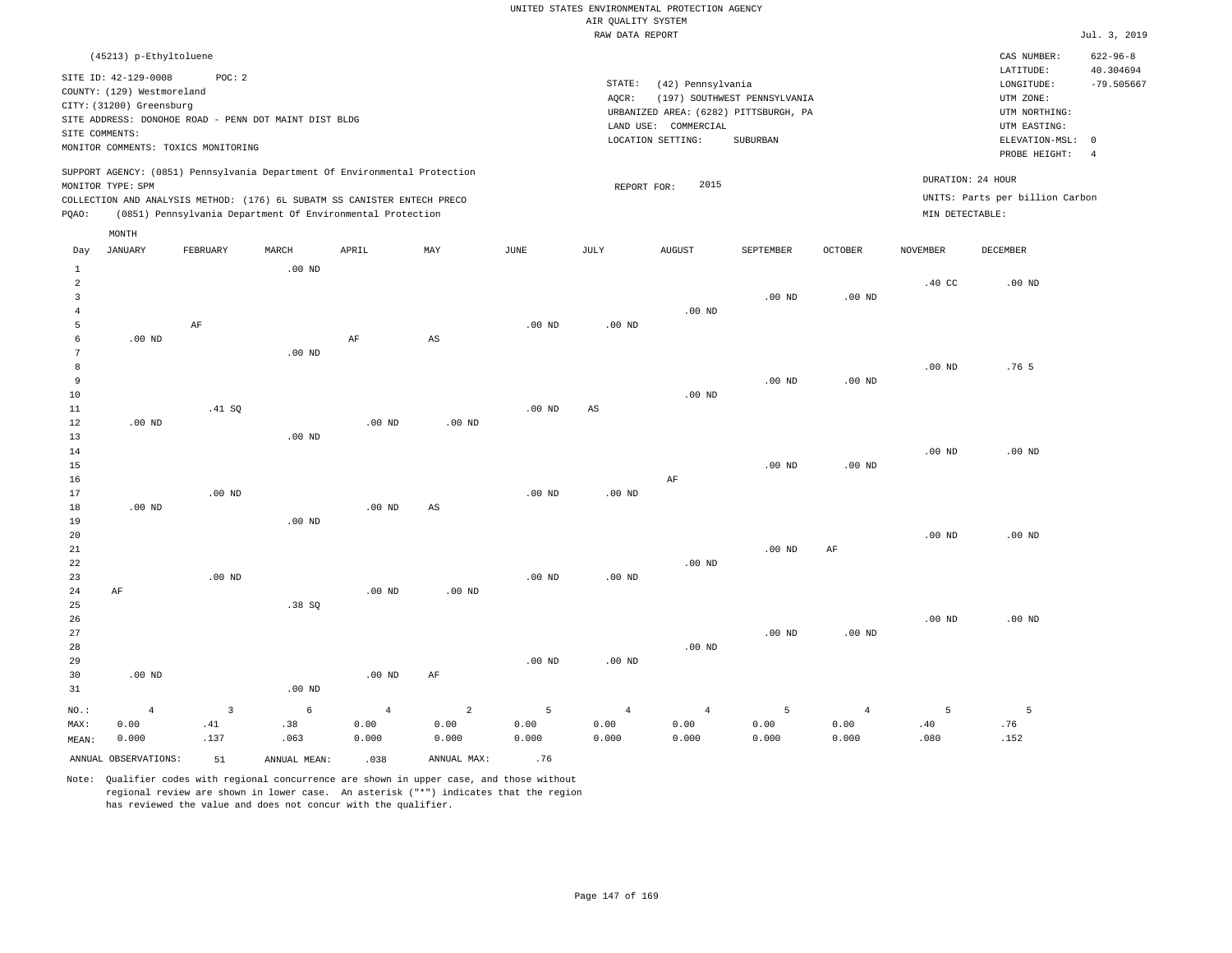# UNITED STATES ENVIRONMENTAL PROTECTION AGENCY AIR QUALITY SYSTEM

|                            |                                                                                                                     |                                                                                                        |                   |                                                                                                                                                                                                                      |                        |                     | RAW DATA REPORT              |                                                                                               |                                          |                        |                   |                                                                                                                             | Jul. 3, 2019                                |
|----------------------------|---------------------------------------------------------------------------------------------------------------------|--------------------------------------------------------------------------------------------------------|-------------------|----------------------------------------------------------------------------------------------------------------------------------------------------------------------------------------------------------------------|------------------------|---------------------|------------------------------|-----------------------------------------------------------------------------------------------|------------------------------------------|------------------------|-------------------|-----------------------------------------------------------------------------------------------------------------------------|---------------------------------------------|
|                            | (45220) Styrene<br>SITE ID: 42-129-0008<br>COUNTY: (129) Westmoreland<br>CITY: (31200) Greensburg<br>SITE COMMENTS: | POC: 2<br>SITE ADDRESS: DONOHOE ROAD - PENN DOT MAINT DIST BLDG<br>MONITOR COMMENTS: TOXICS MONITORING |                   |                                                                                                                                                                                                                      |                        |                     | STATE:<br>AQCR:<br>LAND USE: | (42) Pennsylvania<br>URBANIZED AREA: (6282) PITTSBURGH, PA<br>COMMERCIAL<br>LOCATION SETTING: | (197) SOUTHWEST PENNSYLVANIA<br>SUBURBAN |                        |                   | CAS NUMBER:<br>LATITUDE:<br>LONGITUDE:<br>UTM ZONE:<br>UTM NORTHING:<br>UTM EASTING:<br>ELEVATION-MSL: 0<br>PROBE HEIGHT: 4 | $100 - 42 - 5$<br>40.304694<br>$-79.505667$ |
| PQAO:                      | MONITOR TYPE: SPM                                                                                                   |                                                                                                        |                   | SUPPORT AGENCY: (0851) Pennsylvania Department Of Environmental Protection<br>COLLECTION AND ANALYSIS METHOD: (176) 6L SUBATM SS CANISTER ENTECH PRECO<br>(0851) Pennsylvania Department Of Environmental Protection |                        |                     |                              | 2013<br>REPORT FOR:                                                                           |                                          |                        | MIN DETECTABLE:   | DURATION: 24 HOUR<br>UNITS: Parts per billion Carbon                                                                        |                                             |
| Day<br>1<br>2<br>3         | MONTH<br><b>JANUARY</b>                                                                                             | FEBRUARY<br>$.00$ ND                                                                                   | MARCH             | APRIL                                                                                                                                                                                                                | MAY                    | JUNE<br>$_{\rm AS}$ | JULY<br>$.00$ ND             | <b>AUGUST</b><br>$.00$ ND                                                                     | <b>SEPTEMBER</b><br>AS                   | <b>OCTOBER</b><br>1.94 | <b>NOVEMBER</b>   | DECEMBER                                                                                                                    |                                             |
| 5<br>6                     | $.00$ ND                                                                                                            |                                                                                                        | .00 <sub>ND</sub> | .00 <sub>ND</sub>                                                                                                                                                                                                    | $.00$ ND               |                     |                              |                                                                                               | $.00$ ND                                 | .00 <sub>ND</sub>      | .00 <sub>ND</sub> | $.00$ ND                                                                                                                    |                                             |
| 8<br>9<br>10<br>11         | $.00$ ND                                                                                                            | $.00$ ND                                                                                               | $.00$ ND          | .00 <sub>ND</sub>                                                                                                                                                                                                    | $.00$ ND               | $.00$ ND            | $.00$ ND                     | $.00$ ND                                                                                      |                                          |                        |                   |                                                                                                                             |                                             |
| 12<br>13<br>14<br>15<br>16 | $.00$ ND                                                                                                            | .46SQ                                                                                                  |                   | $.00$ ND                                                                                                                                                                                                             | $\mathbb{A}\mathbb{S}$ | $.00$ ND            | .00 <sub>ND</sub>            | $.00$ ND                                                                                      | $.00$ ND                                 | $.00$ ND               | .00 <sub>ND</sub> | AS                                                                                                                          |                                             |
| 17<br>18<br>19             |                                                                                                                     |                                                                                                        | $.00$ ND          |                                                                                                                                                                                                                      |                        |                     |                              |                                                                                               | $.00$ ND                                 | .00 <sub>ND</sub>      | .00 <sub>ND</sub> | $.00$ ND                                                                                                                    |                                             |

| 20      |          |          |          |                |                |                |          | AS             |    |          |          |          |
|---------|----------|----------|----------|----------------|----------------|----------------|----------|----------------|----|----------|----------|----------|
| 21      |          | $.00$ ND |          |                |                | .47SQ          | $.00$ ND |                |    |          |          |          |
| 22      | $.00$ ND |          |          | $.00$ ND       | $.00$ ND       |                |          |                |    |          |          |          |
| 23      |          |          | $.00$ ND |                |                |                |          |                |    |          |          |          |
| 24      |          |          |          |                |                |                |          |                |    |          | $.00$ ND | $.00$ ND |
| 25      |          |          |          |                |                |                |          |                | AF | $.00$ ND |          |          |
| 26      |          |          |          |                |                |                |          | AS             |    |          |          |          |
| 27      |          | $.00$ ND |          |                |                | $.00$ ND       | $.00$ ND |                |    |          |          |          |
| 28      | $.00$ ND |          |          | AS             | $.00$ ND       |                |          |                |    |          |          |          |
| 29      |          |          | $.00$ ND |                |                |                |          |                |    |          |          |          |
| 30      |          |          |          |                |                |                |          |                |    |          | $.00$ ND | $.00$ ND |
| 31      |          |          |          |                |                |                |          |                |    | $.00$ ND |          |          |
| $NO.$ : | 5        | 5        | 5        | $\overline{4}$ | $\overline{4}$ | $\overline{4}$ | 5        | $\overline{3}$ | 3  | 6        | 5        |          |

| .092<br>0.000<br>0.000<br>.000<br>$\sim$ $\sim$<br>.000<br>.000.<br>,,000<br>MEAN:<br>.<br>.<br>. | 0.000<br>. | . 32 |
|---------------------------------------------------------------------------------------------------|------------|------|
|                                                                                                   |            |      |
| 00.C<br>0.00<br>.00<br>J.OO<br>MAX:<br>,.00<br>46<br>. .<br>.<br>.<br>.<br>.                      | 0.00<br>.  | 1.94 |

Note: Qualifier codes with regional concurrence are shown in upper case, and those without regional review are shown in lower case. An asterisk ("\*") indicates that the region has reviewed the value and does not concur with the qualifier.

.323

 0.00 0.000

 0.00 0.000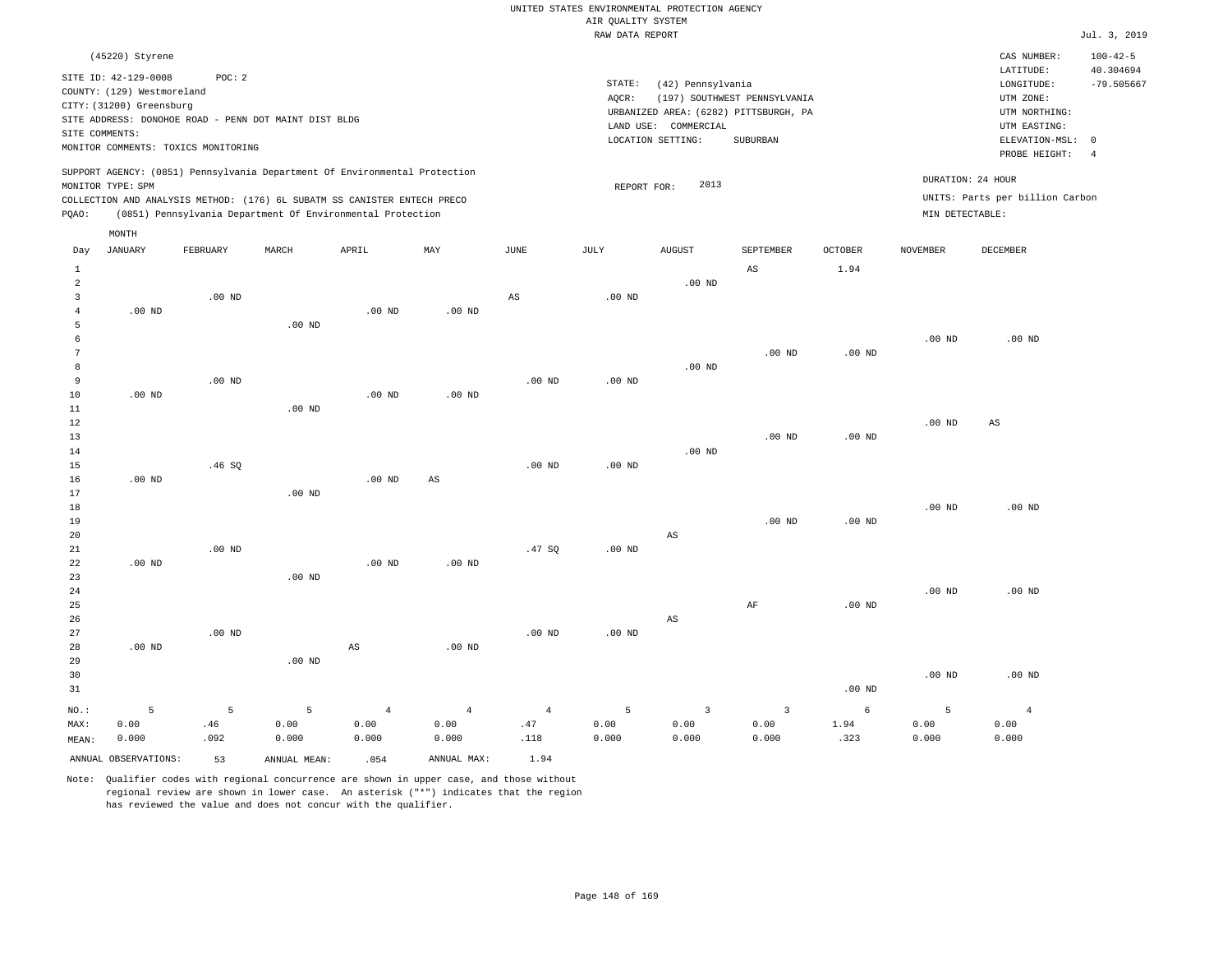### RAW DATA REPORT **FOUND ASSESSED ASSESSED A**  $J$ ul. 3, 2019 UNITED STATES ENVIRONMENTAL PROTECTION AGENCY AIR QUALITY SYSTEM

| (45220) Styrene                                                                                                                                                                                                                                    |                                                                                                                                                                        | CAS NUMBER:                                                                               | $100 - 42 - 5$            |
|----------------------------------------------------------------------------------------------------------------------------------------------------------------------------------------------------------------------------------------------------|------------------------------------------------------------------------------------------------------------------------------------------------------------------------|-------------------------------------------------------------------------------------------|---------------------------|
| SITE ID: 42-129-0008<br>POC: 2<br>COUNTY: (129) Westmoreland<br>CITY: (31200) Greensburg<br>SITE ADDRESS: DONOHOE ROAD - PENN DOT MAINT DIST BLDG<br>SITE COMMENTS:                                                                                | STATE:<br>(42) Pennsylvania<br>(197) SOUTHWEST PENNSYLVANIA<br>AOCR:<br>URBANIZED AREA: (6282) PITTSBURGH, PA<br>LAND USE: COMMERCIAL<br>LOCATION SETTING:<br>SUBURBAN | LATITUDE:<br>LONGITUDE:<br>UTM ZONE:<br>UTM NORTHING:<br>UTM EASTING:<br>ELEVATION-MSL: 0 | 40.304694<br>$-79.505667$ |
| MONITOR COMMENTS: TOXICS MONITORING                                                                                                                                                                                                                |                                                                                                                                                                        | PROBE HEIGHT:                                                                             |                           |
| SUPPORT AGENCY: (0851) Pennsylvania Department Of Environmental Protection<br>MONITOR TYPE: SPM<br>COLLECTION AND ANALYSIS METHOD: (176) 6L SUBATM SS CANISTER ENTECH PRECO<br>(0851) Pennsylvania Department Of Environmental Protection<br>POAO: | 2014<br>REPORT FOR:                                                                                                                                                    | DURATION: 24 HOUR<br>UNITS: Parts per billion Carbon<br>MIN DETECTABLE:                   |                           |
| MONTH                                                                                                                                                                                                                                              |                                                                                                                                                                        |                                                                                           |                           |

| Day            | JANUARY                 | FEBRUARY       | MARCH        | APRIL    | MAY            | JUNE                   | JULY              | AUGUST            | SEPTEMBER         | OCTOBER           | NOVEMBER | DECEMBER               |
|----------------|-------------------------|----------------|--------------|----------|----------------|------------------------|-------------------|-------------------|-------------------|-------------------|----------|------------------------|
| $\mathbf{1}$   |                         |                |              |          |                |                        |                   |                   |                   |                   | $.00$ ND | $.00$ ND               |
| $\overline{a}$ |                         |                |              |          |                |                        |                   |                   | .00 <sub>ND</sub> | $.00$ ND          |          |                        |
| 3              |                         |                |              |          |                |                        |                   | $.00$ ND          |                   |                   |          |                        |
| 4              |                         | $.00$ ND       |              |          |                | $.00$ ND               | $.00$ ND          |                   |                   |                   |          |                        |
| 5              | $.00$ ND                |                |              | $.00$ ND | $.00$ ND       |                        |                   |                   |                   |                   |          |                        |
| 6              |                         |                | $.00$ ND     |          |                |                        |                   |                   |                   |                   |          |                        |
| 7              |                         |                |              |          |                |                        |                   |                   |                   |                   | $.00$ ND | $.00$ ND               |
| 8              |                         |                |              |          |                |                        |                   |                   | .00 <sub>ND</sub> | .00 <sub>ND</sub> |          |                        |
| 9              |                         |                |              |          |                |                        |                   | $.00$ ND          |                   |                   |          |                        |
| 10             |                         | $.00$ ND       |              |          |                | $\mathbb{A}\mathbb{S}$ | $.00$ ND          |                   |                   |                   |          |                        |
| 11             | $.00$ ND                |                |              | $.00$ ND | $.00$ ND       |                        |                   |                   |                   |                   |          |                        |
| 12             |                         |                | $.00$ ND     |          |                |                        |                   |                   |                   |                   |          |                        |
| 13             |                         |                |              |          |                |                        |                   |                   |                   |                   | $.00$ ND | $\rm AF$               |
| 14             |                         |                |              |          |                |                        |                   |                   | $.00$ ND          | $_{\rm AS}$       |          |                        |
| 15             |                         |                |              |          |                |                        |                   | $.00$ ND          |                   |                   |          |                        |
| 16             |                         | $.00$ ND       |              |          |                | $.00$ ND               | $.00$ ND          |                   |                   |                   |          |                        |
| 17             | AF                      |                |              | $.00$ ND | $.00$ ND       |                        |                   |                   |                   |                   |          |                        |
| 18             |                         |                | $.00$ ND     |          |                |                        |                   |                   |                   |                   |          |                        |
| 19             |                         |                |              |          |                |                        |                   |                   |                   |                   | $.00$ ND | $.00$ ND               |
| 20             |                         |                |              |          |                |                        |                   |                   | $.00$ ND          | .00 <sub>ND</sub> |          |                        |
| $2\sqrt{1}$    |                         |                |              |          |                |                        |                   | $.00$ ND          |                   |                   |          |                        |
| $2\sqrt{2}$    | $.00$ ND                | $.00$ ND       |              | $.00$ ND | $.00$ ND       | $.00$ ND               | .00 <sub>ND</sub> |                   |                   |                   |          |                        |
| 23<br>24       |                         |                | $.00$ ND     |          |                |                        |                   |                   |                   |                   |          |                        |
| 25             |                         |                |              |          |                |                        |                   |                   |                   |                   | $.00$ ND | $.00$ ND               |
| 26             |                         |                |              |          |                |                        |                   |                   | .00 <sub>ND</sub> | $.00$ ND          |          |                        |
| 27             |                         |                |              |          |                |                        |                   | .00 <sub>ND</sub> |                   |                   |          |                        |
| 28             |                         | $.00$ ND       |              |          |                | 1.42                   | $.00$ ND          |                   |                   |                   |          |                        |
| 29             | $\rm AF$                |                |              | $.00$ ND | $.00$ ND       |                        |                   |                   |                   |                   |          |                        |
| 30             |                         |                | $.00$ ND     |          |                |                        |                   |                   |                   |                   |          |                        |
| 31             |                         |                |              |          |                |                        |                   |                   |                   |                   |          | $\mathbb{A}\mathbb{S}$ |
|                |                         |                |              |          |                |                        |                   |                   |                   |                   |          |                        |
| $_{\rm NO.}$ : | $\overline{\mathbf{3}}$ | $\overline{5}$ | $\mathsf S$  | 5        | $\overline{5}$ | $\overline{4}$         | 5                 | 5                 | 5                 | $\overline{4}$    | 5        | $\overline{4}$         |
| MAX:           | 0.00                    | 0.00           | 0.00         | 0.00     | 0.00           | 1.42                   | 0.00              | 0.00              | 0.00              | 0.00              | 0.00     | 0.00                   |
| MEAN:          | 0.000                   | 0.000          | 0.000        | 0.000    | 0.000          | .355                   | 0.000             | 0.000             | 0.000             | 0.000             | 0.000    | 0.000                  |
|                | ANNUAL OBSERVATIONS:    | 55             | ANNUAL MEAN: | .026     | ANNUAL MAX:    | 1.42                   |                   |                   |                   |                   |          |                        |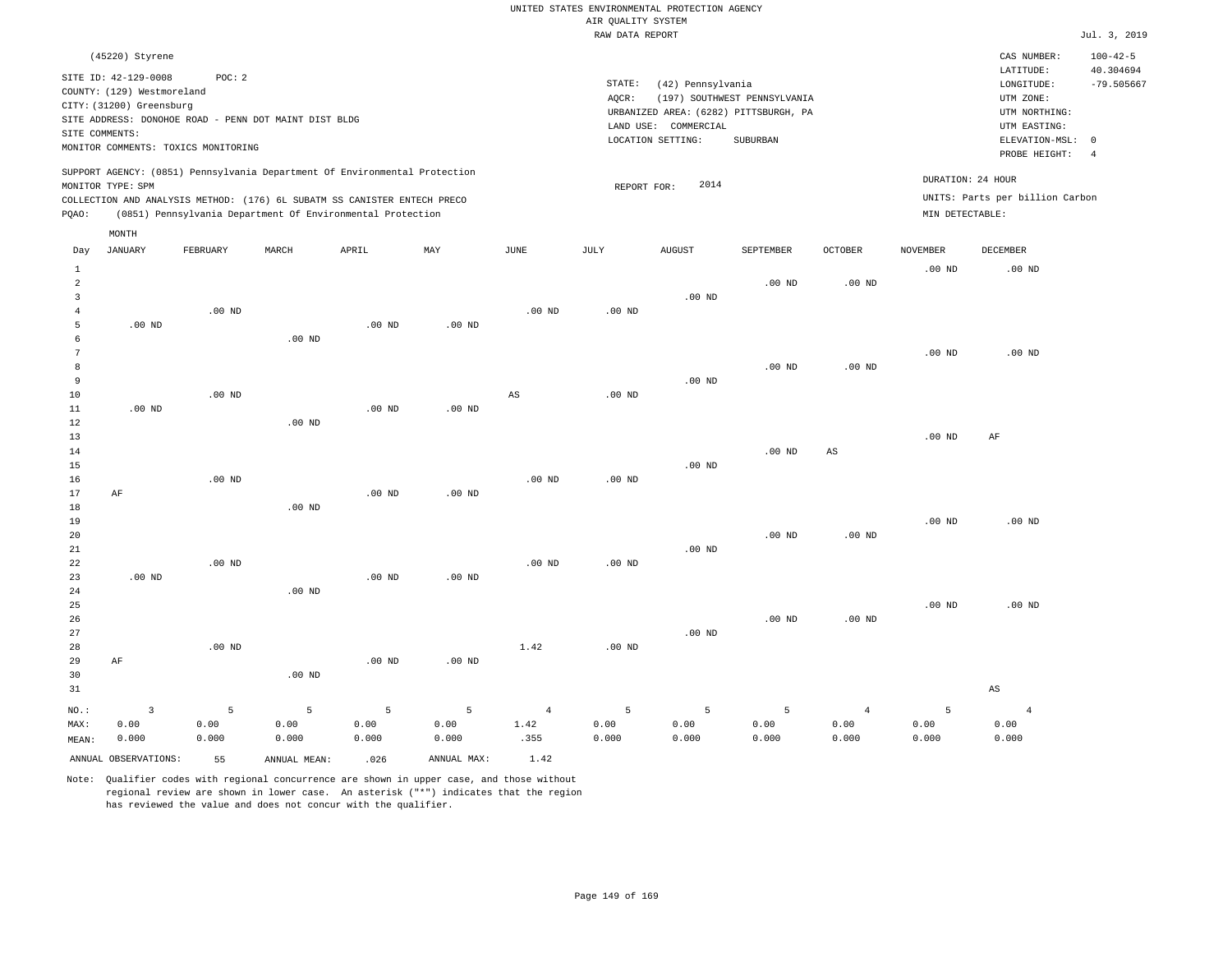| (45220) Styrene                                                            |                                                            |       |       |     |      |        |                                       |           |                |                   | CAS NUMBER:                     | $100 - 42 - 5$ |
|----------------------------------------------------------------------------|------------------------------------------------------------|-------|-------|-----|------|--------|---------------------------------------|-----------|----------------|-------------------|---------------------------------|----------------|
| SITE ID: 42-129-0008                                                       | POC: 2                                                     |       |       |     |      |        |                                       |           |                |                   | LATITUDE:                       | 40.304694      |
|                                                                            |                                                            |       |       |     |      | STATE: | (42) Pennsylvania                     |           |                |                   | LONGITUDE:                      | $-79.505667$   |
| COUNTY: (129) Westmoreland                                                 |                                                            |       |       |     |      | AOCR:  | (197) SOUTHWEST PENNSYLVANIA          |           | UTM ZONE:      |                   |                                 |                |
| CITY: (31200) Greensburg                                                   |                                                            |       |       |     |      |        | UTM NORTHING:                         |           |                |                   |                                 |                |
| SITE ADDRESS: DONOHOE ROAD - PENN DOT MAINT DIST BLDG                      |                                                            |       |       |     |      |        | URBANIZED AREA: (6282) PITTSBURGH, PA |           |                |                   |                                 |                |
| SITE COMMENTS:                                                             |                                                            |       |       |     |      |        | LAND USE:<br>COMMERCIAL               |           |                |                   | UTM EASTING:                    |                |
|                                                                            |                                                            |       |       |     |      |        | LOCATION SETTING:                     | SUBURBAN  |                |                   | ELEVATION-MSL:                  | $\overline{0}$ |
| MONITOR COMMENTS: TOXICS MONITORING                                        |                                                            |       |       |     |      |        |                                       |           |                |                   | PROBE HEIGHT:                   |                |
| SUPPORT AGENCY: (0851) Pennsylvania Department Of Environmental Protection |                                                            |       |       |     |      |        |                                       |           |                |                   |                                 |                |
| MONITOR TYPE: SPM                                                          |                                                            |       |       |     |      |        | 2015<br>REPORT FOR:                   |           |                | DURATION: 24 HOUR |                                 |                |
| COLLECTION AND ANALYSIS METHOD: (176) 6L SUBATM SS CANISTER ENTECH PRECO   |                                                            |       |       |     |      |        |                                       |           |                |                   | UNITS: Parts per billion Carbon |                |
| POAO:                                                                      | (0851) Pennsylvania Department Of Environmental Protection |       |       |     |      |        |                                       |           |                | MIN DETECTABLE:   |                                 |                |
| MONTH                                                                      |                                                            |       |       |     |      |        |                                       |           |                |                   |                                 |                |
| JANUARY<br>Day                                                             | FEBRUARY                                                   | MARCH | APRIL | MAY | JUNE | JULY   | AUGUST                                | SEPTEMBER | <b>OCTOBER</b> | <b>NOVEMBER</b>   | DECEMBER                        |                |

| $\mathbf{1}$   |                |                         | $.00$ ND          |                |                        |                   |                |                |                |                   |             |          |
|----------------|----------------|-------------------------|-------------------|----------------|------------------------|-------------------|----------------|----------------|----------------|-------------------|-------------|----------|
| $\overline{a}$ |                |                         |                   |                |                        |                   |                |                |                |                   | $.00$ ND    | $.00$ ND |
| 3              |                |                         |                   |                |                        |                   |                |                | $.00$ ND       | .00 <sub>ND</sub> |             |          |
| $\overline{4}$ |                |                         |                   |                |                        |                   |                | $.00$ ND       |                |                   |             |          |
| 5              |                | $\rm{AF}$               |                   |                |                        | $.00$ ND          | $.00$ ND       |                |                |                   |             |          |
| 6              | $.00$ ND       |                         |                   | $\rm AF$       | $\mathbb{A}\mathbb{S}$ |                   |                |                |                |                   |             |          |
| 7              |                |                         | $.00$ ND          |                |                        |                   |                |                |                |                   |             |          |
| 8              |                |                         |                   |                |                        |                   |                |                |                |                   | $.00$ ND    | $.00$ ND |
| 9              |                |                         |                   |                |                        |                   |                |                | $.00$ ND       | .00 $ND$          |             |          |
| 10             |                |                         |                   |                |                        |                   |                | $.00$ ND       |                |                   |             |          |
| $11\,$         |                | $.00$ ND                |                   |                |                        | .00 <sub>ND</sub> | $_{\rm AS}$    |                |                |                   |             |          |
| 12             | $.00$ ND       |                         |                   | $.00$ ND       | $.00$ ND               |                   |                |                |                |                   |             |          |
| 13             |                |                         | $.00$ ND          |                |                        |                   |                |                |                |                   |             |          |
| 14             |                |                         |                   |                |                        |                   |                |                |                |                   | $.00$ ND    | $.00$ ND |
| 15             |                |                         |                   |                |                        |                   |                |                | $.00$ ND       | .00 <sub>ND</sub> |             |          |
| 16             |                |                         |                   |                |                        |                   |                | $\rm{AF}$      |                |                   |             |          |
| 17             |                | $.00$ ND                |                   |                |                        | $.00$ ND          | .00 $ND$       |                |                |                   |             |          |
| 18             | $.00$ ND       |                         |                   | $.00$ ND       | $\mathbb{A}\mathbb{S}$ |                   |                |                |                |                   |             |          |
| 19             |                |                         | .00 <sub>ND</sub> |                |                        |                   |                |                |                |                   |             |          |
| 20             |                |                         |                   |                |                        |                   |                |                |                |                   | $.00$ ND    | $.00$ ND |
| $2\sqrt{1}$    |                |                         |                   |                |                        |                   |                |                | $.00$ ND       | $\rm{AF}$         |             |          |
| 22<br>23       |                | $.00$ ND                |                   |                |                        | .00 <sub>ND</sub> | $.00$ ND       | .00 $ND$       |                |                   |             |          |
| 24             | $\rm AF$       |                         |                   | $.00$ ND       | $.00$ ND               |                   |                |                |                |                   |             |          |
| 25             |                |                         | $.00$ ND          |                |                        |                   |                |                |                |                   |             |          |
| 26             |                |                         |                   |                |                        |                   |                |                |                |                   | $.00$ ND    | $.00$ ND |
| 27             |                |                         |                   |                |                        |                   |                |                | $.00$ ND       | .00 <sub>ND</sub> |             |          |
| 28             |                |                         |                   |                |                        |                   |                | .00 $ND$       |                |                   |             |          |
| 29             |                |                         |                   |                |                        | .67 SQ            | .00 $ND$       |                |                |                   |             |          |
| 30             | $.00$ ND       |                         |                   | $.00$ ND       | $\rm{AF}$              |                   |                |                |                |                   |             |          |
| 31             |                |                         | .00 $ND$          |                |                        |                   |                |                |                |                   |             |          |
| $NO.$ :        | $\overline{4}$ | $\overline{\mathbf{3}}$ | $\epsilon$        | $\overline{4}$ | $\overline{a}$         | $\overline{5}$    | $\overline{4}$ | $\overline{4}$ | $\overline{5}$ | $\overline{4}$    | $\mathsf S$ | 5        |
| MAX:           | 0.00           | 0.00                    | 0.00              | 0.00           | 0.00                   | .67               | 0.00           | 0.00           | 0.00           | 0.00              | 0.00        | 0.00     |
| MEAN:          | 0.000          | 0.000                   | 0.000             | 0.000          | 0.000                  | .134              | 0.000          | 0.000          | 0.000          | 0.000             | 0.000       | 0.000    |

ANNUAL OBSERVATIONS:  $51$  ANNUAL MEAN: .013 ANNUAL MAX: .67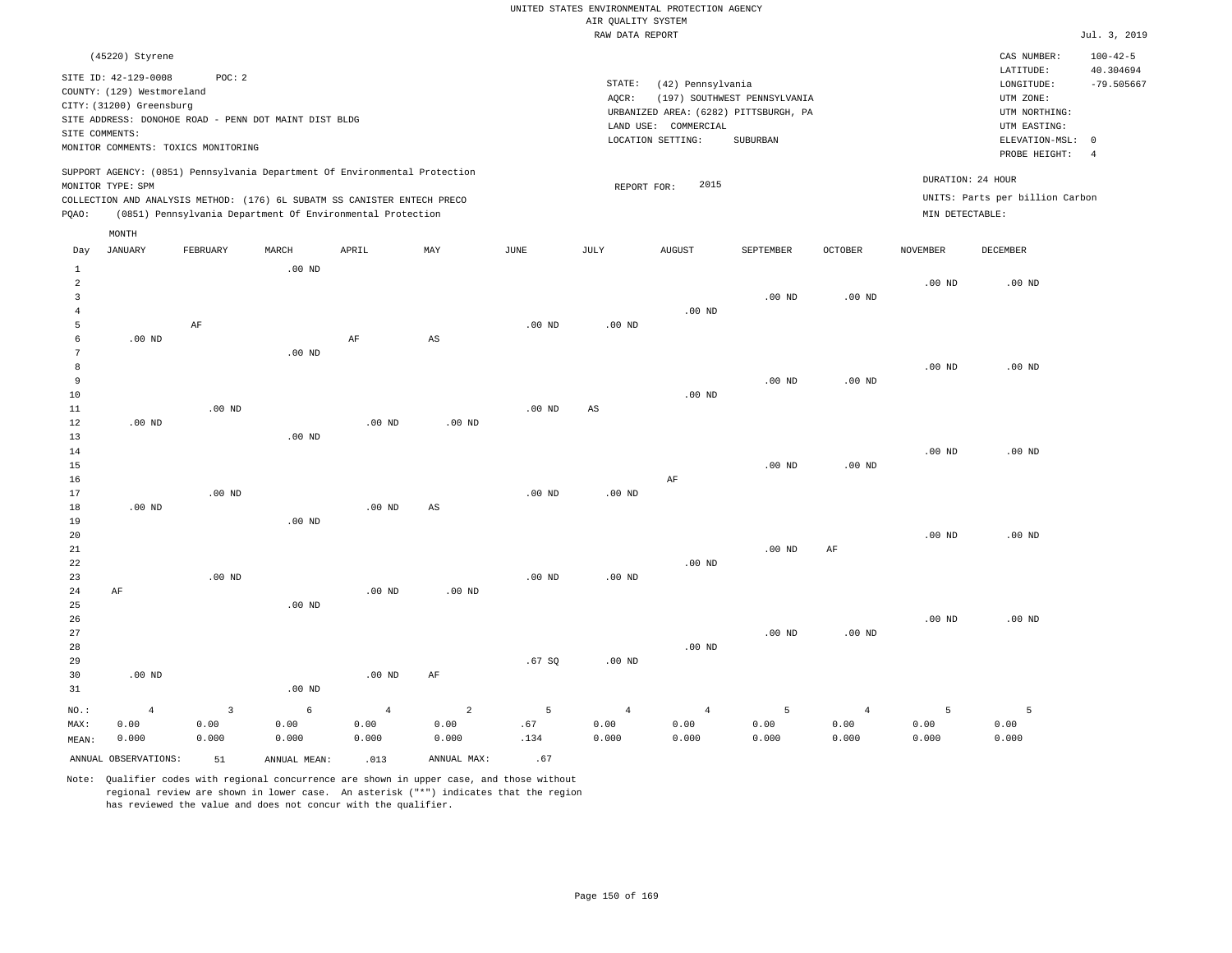|       | (45801) Chlorobenzene                                 |          |       |                                                                            |     |      |           |                                       |                              |               |                 | CAS NUMBER:                     | $108 - 90 - 7$ |
|-------|-------------------------------------------------------|----------|-------|----------------------------------------------------------------------------|-----|------|-----------|---------------------------------------|------------------------------|---------------|-----------------|---------------------------------|----------------|
|       | SITE ID: 42-129-0008                                  | POC: 2   |       |                                                                            |     |      |           |                                       |                              |               |                 | LATITUDE:                       | 40.304694      |
|       | COUNTY: (129) Westmoreland                            |          |       |                                                                            |     |      | STATE:    | (42) Pennsylvania                     |                              |               |                 | LONGITUDE:                      | $-79.505667$   |
|       | CITY: (31200) Greensburg                              |          |       |                                                                            |     |      | AQCR:     |                                       | (197) SOUTHWEST PENNSYLVANIA |               |                 | UTM ZONE:                       |                |
|       | SITE ADDRESS: DONOHOE ROAD - PENN DOT MAINT DIST BLDG |          |       |                                                                            |     |      |           | URBANIZED AREA: (6282) PITTSBURGH, PA |                              | UTM NORTHING: |                 |                                 |                |
|       | SITE COMMENTS:                                        |          |       |                                                                            |     |      | LAND USE: | COMMERCIAL                            |                              |               |                 | UTM EASTING:                    |                |
|       | MONITOR COMMENTS: TOXICS MONITORING                   |          |       |                                                                            |     |      |           | LOCATION SETTING:                     | SUBURBAN                     |               |                 | ELEVATION-MSL: 0                |                |
|       |                                                       |          |       |                                                                            |     |      |           |                                       |                              |               |                 | PROBE HEIGHT:                   |                |
|       |                                                       |          |       | SUPPORT AGENCY: (0851) Pennsylvania Department Of Environmental Protection |     |      |           | 2013                                  |                              |               |                 | DURATION: 24 HOUR               |                |
|       | MONITOR TYPE: SPM                                     |          |       |                                                                            |     |      |           | REPORT FOR:                           |                              |               |                 | UNITS: Parts per billion Carbon |                |
|       |                                                       |          |       | COLLECTION AND ANALYSIS METHOD: (176) 6L SUBATM SS CANISTER ENTECH PRECO   |     |      |           |                                       |                              |               |                 |                                 |                |
| POAO: |                                                       |          |       | (0851) Pennsylvania Department Of Environmental Protection                 |     |      |           |                                       |                              |               | MIN DETECTABLE: |                                 |                |
|       | MONTH                                                 |          |       |                                                                            |     |      |           |                                       |                              |               |                 |                                 |                |
| Day   | JANUARY                                               | FEBRUARY | MARCH | APRIL                                                                      | MAY | JUNE | JULY      | <b>AUGUST</b>                         | SEPTEMBER                    | OCTOBER       | <b>NOVEMBER</b> | DECEMBER                        |                |
|       |                                                       |          |       |                                                                            |     |      |           |                                       | AS                           | $.00$ ND      |                 |                                 |                |

| $\overline{c}$ |          |          |          |                        |                        |          |          | .00 $ND$               |           |                   |          |                        |
|----------------|----------|----------|----------|------------------------|------------------------|----------|----------|------------------------|-----------|-------------------|----------|------------------------|
| 3              |          | .00 $ND$ |          |                        |                        | AS       | .00 $ND$ |                        |           |                   |          |                        |
| 4              | .00 $ND$ |          |          | .00 $ND$               | .00 $ND$               |          |          |                        |           |                   |          |                        |
| 5              |          |          | $.00$ ND |                        |                        |          |          |                        |           |                   |          |                        |
| 6              |          |          |          |                        |                        |          |          |                        |           |                   | $.00$ ND | .00 $ND$               |
| 7              |          |          |          |                        |                        |          |          |                        | $.00$ ND  | $.00~\mathrm{ND}$ |          |                        |
| 8              |          |          |          |                        |                        |          |          | $.00$ ND               |           |                   |          |                        |
| 9              |          | $.00$ ND |          |                        |                        | $.00$ ND | $.00$ ND |                        |           |                   |          |                        |
| 10             | $.00$ ND |          |          | .00 <sub>ND</sub>      | $.00$ ND               |          |          |                        |           |                   |          |                        |
| 11             |          |          | $.00$ ND |                        |                        |          |          |                        |           |                   |          |                        |
| 12             |          |          |          |                        |                        |          |          |                        |           |                   | .00 $ND$ | $\mathbb{A}\mathbb{S}$ |
| 13             |          |          |          |                        |                        |          |          |                        | $.00$ ND  | $.00$ ND          |          |                        |
| 14             |          |          |          |                        |                        |          |          | $.00$ ND               |           |                   |          |                        |
| 15             |          | $.00$ ND |          |                        |                        | $.00$ ND | $.00$ ND |                        |           |                   |          |                        |
| 16             | .00 $ND$ |          |          | $.00$ ND               | $\mathbb{A}\mathbb{S}$ |          |          |                        |           |                   |          |                        |
| 17             |          |          | $.00$ ND |                        |                        |          |          |                        |           |                   |          |                        |
| 18             |          |          |          |                        |                        |          |          |                        |           |                   | $.00$ ND | $.00$ ND               |
| 19             |          |          |          |                        |                        |          |          |                        | $.00$ ND  | .00 $ND$          |          |                        |
| 20             |          |          |          |                        |                        |          |          | $_{\rm AS}$            |           |                   |          |                        |
| 21             |          | .00 $ND$ |          |                        |                        | $.00$ ND | $.00$ ND |                        |           |                   |          |                        |
| 22             | $.00$ ND |          |          | $.00$ ND               | .00 $ND$               |          |          |                        |           |                   |          |                        |
| 23             |          |          | .00 $ND$ |                        |                        |          |          |                        |           |                   |          |                        |
| 24             |          |          |          |                        |                        |          |          |                        |           |                   | .00 $ND$ | .00 $ND$               |
| 25             |          |          |          |                        |                        |          |          |                        | $\rm{AF}$ | .00 $ND$          |          |                        |
| 26             |          |          |          |                        |                        |          |          | $\mathbb{A}\mathbb{S}$ |           |                   |          |                        |
| 27             |          | .00 $ND$ |          |                        |                        | $.00$ ND | $.00$ ND |                        |           |                   |          |                        |
| 28             | $.00$ ND |          |          | $\mathbb{A}\mathbb{S}$ | $.00$ ND               |          |          |                        |           |                   |          |                        |
| 29             |          |          | $.00$ ND |                        |                        |          |          |                        |           |                   |          |                        |
| 30             |          |          |          |                        |                        |          |          |                        |           |                   | $.00$ ND | $.00$ ND               |
| 21             |          |          |          |                        |                        |          |          |                        |           | $00 \text{ MP}$   |          |                        |

|       |                      |       |                             |       |             | . vv 1912 |       |       |       |       |              |       |
|-------|----------------------|-------|-----------------------------|-------|-------------|-----------|-------|-------|-------|-------|--------------|-------|
|       |                      |       | $NO.$ : 5 5 5 4 4 4 5 3 3 6 |       |             |           |       |       |       |       | $\mathbf{E}$ |       |
| MAX:  | 0.00                 | 0.00  | 0.00                        | 0.00  | 0.00        | 0.00      | 0.00  | 0.00  | 0.00  | 0.00  | 0.00         | 0.00  |
| MEAN: | 0.000                | 0.000 | 0.000                       | 0.000 | 0.000       | 0.000     | 0.000 | 0.000 | 0.000 | 0.000 | 0.000        | 0.000 |
|       | ANNUAL OBSERVATIONS: | 53    | ANNUAL MEAN:                | 0.000 | ANNUAL MAX: | 0.00      |       |       |       |       |              |       |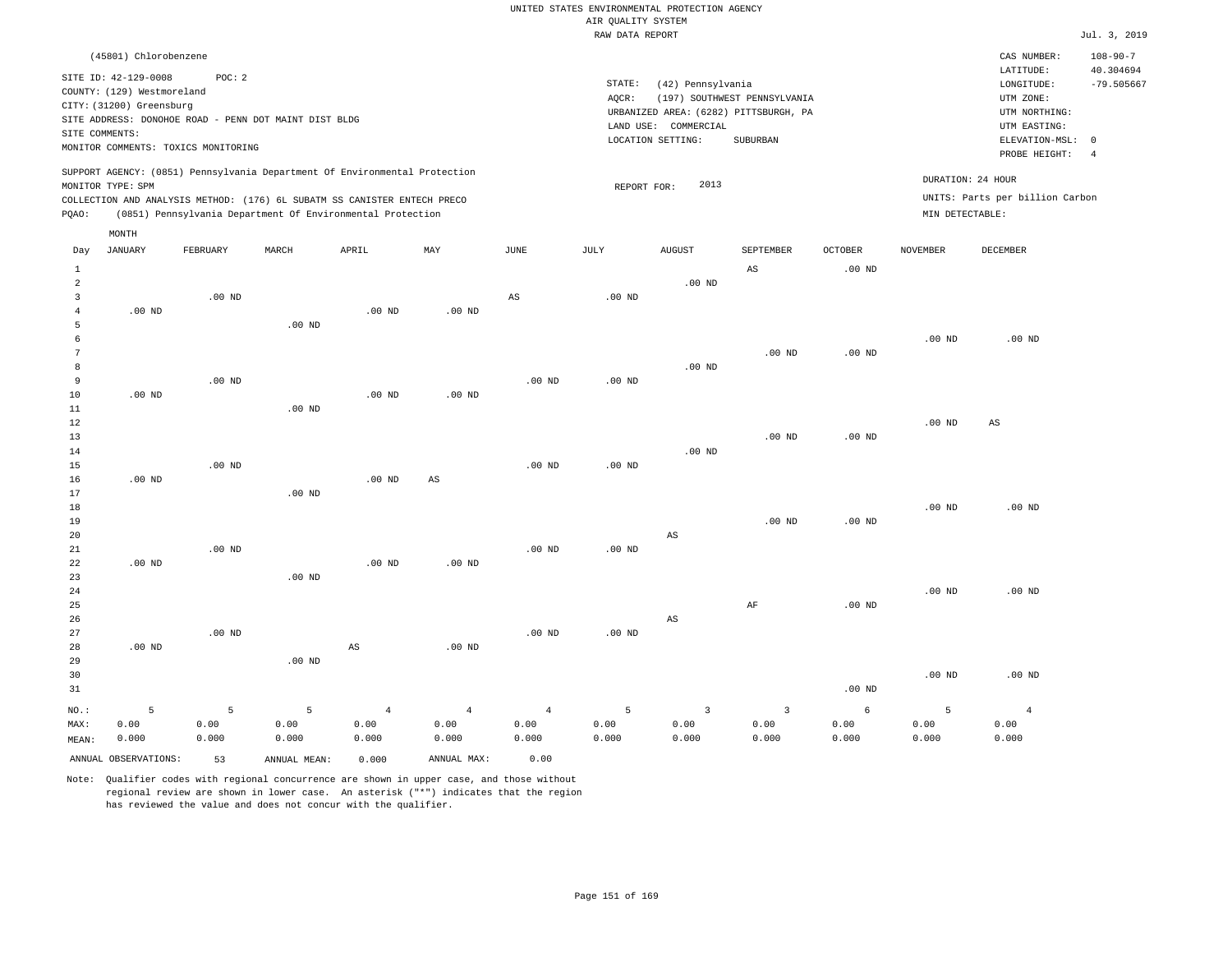| (45801) Chlorobenzene                                                                                                                                                                                                                              |                                                                                                                                                                        |                                                                         | CAS NUMBER:                                                                               | $108 - 90 - 7$            |
|----------------------------------------------------------------------------------------------------------------------------------------------------------------------------------------------------------------------------------------------------|------------------------------------------------------------------------------------------------------------------------------------------------------------------------|-------------------------------------------------------------------------|-------------------------------------------------------------------------------------------|---------------------------|
| SITE ID: 42-129-0008<br>POC:2<br>COUNTY: (129) Westmoreland<br>CITY: (31200) Greensburg<br>SITE ADDRESS: DONOHOE ROAD - PENN DOT MAINT DIST BLDG<br>SITE COMMENTS:<br>MONITOR COMMENTS: TOXICS MONITORING                                          | STATE:<br>(42) Pennsylvania<br>(197) SOUTHWEST PENNSYLVANIA<br>AOCR:<br>URBANIZED AREA: (6282) PITTSBURGH, PA<br>LAND USE: COMMERCIAL<br>LOCATION SETTING:<br>SUBURBAN |                                                                         | LATITUDE:<br>LONGITUDE:<br>UTM ZONE:<br>UTM NORTHING:<br>UTM EASTING:<br>ELEVATION-MSL: 0 | 40.304694<br>$-79.505667$ |
| SUPPORT AGENCY: (0851) Pennsylvania Department Of Environmental Protection<br>MONITOR TYPE: SPM<br>COLLECTION AND ANALYSIS METHOD: (176) 6L SUBATM SS CANISTER ENTECH PRECO<br>(0851) Pennsylvania Department Of Environmental Protection<br>POAO: | 2014<br>REPORT FOR:                                                                                                                                                    | DURATION: 24 HOUR<br>UNITS: Parts per billion Carbon<br>MIN DETECTABLE: | PROBE HEIGHT:<br>-4                                                                       |                           |
| MONTH                                                                                                                                                                                                                                              |                                                                                                                                                                        |                                                                         |                                                                                           |                           |

| Day            | <b>JANUARY</b>       | FEBRUARY | MARCH        | ${\tt APRIL}$ | $\mathtt{MAX}$ | $_{\rm JUNE}$  | $\mathtt{JULY}$   | ${\tt AUGUST}$ | SEPTEMBER | OCTOBER           | NOVEMBER          | DECEMBER               |
|----------------|----------------------|----------|--------------|---------------|----------------|----------------|-------------------|----------------|-----------|-------------------|-------------------|------------------------|
| $\mathbf{1}$   |                      |          |              |               |                |                |                   |                |           |                   | $.00$ ND          | $.00$ ND               |
| $\overline{a}$ |                      |          |              |               |                |                |                   |                | $.00$ ND  | $.00$ ND          |                   |                        |
| 3              |                      |          |              |               |                |                |                   | $.00$ ND       |           |                   |                   |                        |
| 4              |                      | $.00$ ND |              |               |                | $.00$ ND       | .00 <sub>ND</sub> |                |           |                   |                   |                        |
| 5              | $.00$ ND             |          |              | $.00$ ND      | $.00$ ND       |                |                   |                |           |                   |                   |                        |
| 6              |                      |          | $.00$ ND     |               |                |                |                   |                |           |                   |                   |                        |
| 7              |                      |          |              |               |                |                |                   |                |           |                   | $.00$ ND          | $.00$ ND               |
| 8              |                      |          |              |               |                |                |                   |                | $.00$ ND  | .00 <sub>ND</sub> |                   |                        |
| 9              |                      |          |              |               |                |                |                   | $.00$ ND       |           |                   |                   |                        |
| $10$           |                      | $.00$ ND |              |               |                | AS             | .00 <sub>ND</sub> |                |           |                   |                   |                        |
| $11\,$         | $.00$ ND             |          |              | $.00$ ND      | $.00$ ND       |                |                   |                |           |                   |                   |                        |
| 12             |                      |          | $.00$ ND     |               |                |                |                   |                |           |                   |                   |                        |
| 13             |                      |          |              |               |                |                |                   |                |           |                   | $.00~\mathrm{ND}$ | AF                     |
| 14             |                      |          |              |               |                |                |                   |                | $.00$ ND  | AS                |                   |                        |
| 15             |                      |          |              |               |                |                |                   | $.00$ ND       |           |                   |                   |                        |
| 16             |                      | $.00$ ND |              |               |                | $.00$ ND       | $.00$ ND          |                |           |                   |                   |                        |
| 17             | $\rm AF$             |          |              | $.00$ ND      | $.00$ ND       |                |                   |                |           |                   |                   |                        |
| $18\,$         |                      |          | $.00$ ND     |               |                |                |                   |                |           |                   |                   |                        |
| 19             |                      |          |              |               |                |                |                   |                |           |                   | $.00$ ND          | $.00$ ND               |
| 20             |                      |          |              |               |                |                |                   |                | $.00$ ND  | .00 <sub>ND</sub> |                   |                        |
| $2\sqrt{1}$    |                      |          |              |               |                |                |                   | $.00$ ND       |           |                   |                   |                        |
| $2\sqrt{2}$    |                      | $.00$ ND |              |               |                | $.00$ ND       | .00 <sub>ND</sub> |                |           |                   |                   |                        |
| 23             | $.00$ ND             |          |              | $.00$ ND      | $.00$ ND       |                |                   |                |           |                   |                   |                        |
| 24<br>25       |                      |          | $.00$ ND     |               |                |                |                   |                |           |                   |                   | $.00$ ND               |
| 26             |                      |          |              |               |                |                |                   |                | $.00$ ND  | $.00$ ND          | $.00$ ND          |                        |
| 27             |                      |          |              |               |                |                |                   | $.00$ ND       |           |                   |                   |                        |
| 28             |                      | $.00$ ND |              |               |                | $.00$ ND       | $.00$ ND          |                |           |                   |                   |                        |
| 29             | $\rm AF$             |          |              | $.00$ ND      | $.00$ ND       |                |                   |                |           |                   |                   |                        |
| 30             |                      |          | $.00$ ND     |               |                |                |                   |                |           |                   |                   |                        |
| 31             |                      |          |              |               |                |                |                   |                |           |                   |                   | $\mathbb{A}\mathbb{S}$ |
|                |                      |          |              |               |                |                |                   |                |           |                   |                   |                        |
| $NO.$ :        | $\mathbf{3}$         | 5        | 5            | 5             | 5              | $\overline{4}$ | 5                 | 5              | 5         | $\overline{4}$    | 5                 | $\overline{4}$         |
| MAX:           | 0.00                 | 0.00     | 0.00         | 0.00          | 0.00           | 0.00           | 0.00              | 0.00           | 0.00      | 0.00              | 0.00              | 0.00                   |
| MEAN:          | 0.000                | 0.000    | 0.000        | 0.000         | 0.000          | 0.000          | 0.000             | 0.000          | 0.000     | 0.000             | 0.000             | 0.000                  |
|                | ANNUAL OBSERVATIONS: | 55       | ANNUAL MEAN: | 0.000         | ANNUAL MAX:    | 0.00           |                   |                |           |                   |                   |                        |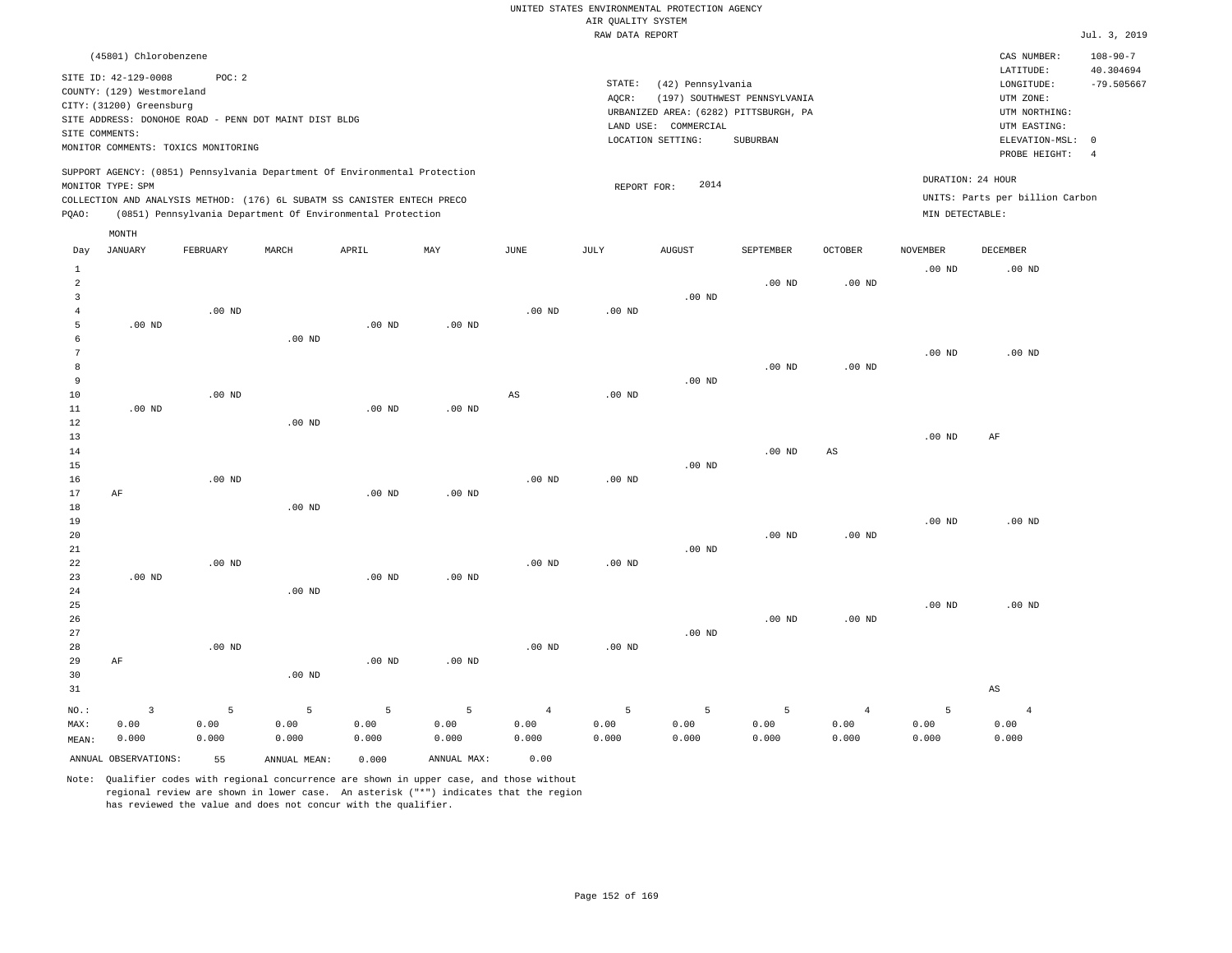| (45801) Chlorobenzene                                                                                                                                                                                                                                       |                                                                                                                                                                        | CAS NUMBER:                                                                                                | $108 - 90 - 7$            |
|-------------------------------------------------------------------------------------------------------------------------------------------------------------------------------------------------------------------------------------------------------------|------------------------------------------------------------------------------------------------------------------------------------------------------------------------|------------------------------------------------------------------------------------------------------------|---------------------------|
| SITE ID: 42-129-0008<br>POC:2<br>COUNTY: (129) Westmoreland<br>CITY: (31200) Greensburg<br>SITE ADDRESS: DONOHOE ROAD - PENN DOT MAINT DIST BLDG<br>SITE COMMENTS:<br>MONITOR COMMENTS: TOXICS MONITORING                                                   | STATE:<br>(42) Pennsylvania<br>(197) SOUTHWEST PENNSYLVANIA<br>AOCR:<br>URBANIZED AREA: (6282) PITTSBURGH, PA<br>LAND USE: COMMERCIAL<br>LOCATION SETTING:<br>SUBURBAN | LATITUDE:<br>LONGITUDE:<br>UTM ZONE:<br>UTM NORTHING:<br>UTM EASTING:<br>ELEVATION-MSL: 0<br>PROBE HEIGHT: | 40.304694<br>$-79.505667$ |
| SUPPORT AGENCY: (0851) Pennsylvania Department Of Environmental Protection<br>MONITOR TYPE: SPM<br>COLLECTION AND ANALYSIS METHOD: (176) 6L SUBATM SS CANISTER ENTECH PRECO<br>(0851) Pennsylvania Department Of Environmental Protection<br>POAO:<br>MONTH | 2015<br>REPORT FOR:<br>MIN DETECTABLE:                                                                                                                                 | DURATION: 24 HOUR<br>UNITS: Parts per billion Carbon                                                       |                           |

| Day                     | JANUARY              | FEBRUARY    | MARCH             | APRIL          | MAY                    | JUNE     | JULY                   | AUGUST         | SEPTEMBER      | OCTOBER        | NOVEMBER | DECEMBER |
|-------------------------|----------------------|-------------|-------------------|----------------|------------------------|----------|------------------------|----------------|----------------|----------------|----------|----------|
| $\mathbf{1}$            |                      |             | $.00$ ND          |                |                        |          |                        |                |                |                |          |          |
| $\overline{\mathbf{c}}$ |                      |             |                   |                |                        |          |                        |                |                |                | $.00$ ND | $.00$ ND |
| 3                       |                      |             |                   |                |                        |          |                        |                | $.00$ ND       | $.00$ ND       |          |          |
| $\overline{4}$          |                      |             |                   |                |                        |          |                        | $.00$ ND       |                |                |          |          |
| 5                       |                      | $\rm AF$    |                   |                |                        | $.00$ ND | $.00$ ND               |                |                |                |          |          |
| 6                       | $.00$ ND             |             |                   | $\rm AF$       | $\mathbb{A}\mathbb{S}$ |          |                        |                |                |                |          |          |
| 7                       |                      |             | .00 <sub>ND</sub> |                |                        |          |                        |                |                |                |          |          |
| 8                       |                      |             |                   |                |                        |          |                        |                |                |                | $.00$ ND | $.00$ ND |
| 9                       |                      |             |                   |                |                        |          |                        |                | $.00$ ND       | $.00$ ND       |          |          |
| $10$                    |                      |             |                   |                |                        |          |                        | $.00$ ND       |                |                |          |          |
| 11                      |                      | $.00$ ND    |                   |                |                        | $.00$ ND | $\mathbb{A}\mathbb{S}$ |                |                |                |          |          |
| 12                      | $.00$ ND             |             |                   | $.00$ ND       | .00 <sub>ND</sub>      |          |                        |                |                |                |          |          |
| 13                      |                      |             | .00 <sub>ND</sub> |                |                        |          |                        |                |                |                |          |          |
| 14                      |                      |             |                   |                |                        |          |                        |                |                |                | $.00$ ND | $.00$ ND |
| 15                      |                      |             |                   |                |                        |          |                        |                | $.00$ ND       | $.00$ ND       |          |          |
| 16                      |                      |             |                   |                |                        |          |                        | $\rm AF$       |                |                |          |          |
| 17                      |                      | $.00$ ND    |                   |                |                        | $.00$ ND | $.00$ ND               |                |                |                |          |          |
| 18                      | $.00$ ND             |             |                   | $.00$ ND       | AS                     |          |                        |                |                |                |          |          |
| 19                      |                      |             | $.00$ ND          |                |                        |          |                        |                |                |                |          |          |
| 20                      |                      |             |                   |                |                        |          |                        |                |                |                | .00 $ND$ | $.00$ ND |
| ${\bf 21}$              |                      |             |                   |                |                        |          |                        |                | $.00$ ND       | AF             |          |          |
| 22                      |                      |             |                   |                |                        |          |                        | $.00$ ND       |                |                |          |          |
| 23                      |                      | $.00$ ND    |                   |                |                        | $.00$ ND | $.00$ ND               |                |                |                |          |          |
| 24                      | $\rm AF$             |             |                   | $.00$ ND       | .00 <sub>ND</sub>      |          |                        |                |                |                |          |          |
| 25                      |                      |             | .00 <sub>ND</sub> |                |                        |          |                        |                |                |                |          |          |
| 26                      |                      |             |                   |                |                        |          |                        |                |                |                | $.00$ ND | $.00$ ND |
| 27                      |                      |             |                   |                |                        |          |                        |                | $.00$ ND       | $.00$ ND       |          |          |
| 28                      |                      |             |                   |                |                        |          |                        | $.00$ ND       |                |                |          |          |
| 29                      |                      |             |                   |                |                        | $.00$ ND | $.00$ ND               |                |                |                |          |          |
| 30                      | $.00$ ND             |             |                   | $.00$ ND       | $\rm AF$               |          |                        |                |                |                |          |          |
| 31                      |                      |             | $.00$ ND          |                |                        |          |                        |                |                |                |          |          |
| $_{\rm NO.}$ :          | $\overline{4}$       | $\mathsf 3$ | $\epsilon$        | $\overline{4}$ | $\sqrt{2}$             | 5        | $\overline{4}$         | $\overline{4}$ | $\overline{5}$ | $\overline{4}$ | 5        | 5        |
| MAX:                    | 0.00                 | 0.00        | 0.00              | 0.00           | 0.00                   | 0.00     | 0.00                   | 0.00           | 0.00           | 0.00           | 0.00     | 0.00     |
| MEAN:                   | 0.000                | 0.000       | 0.000             | 0.000          | 0.000                  | 0.000    | 0.000                  | 0.000          | 0.000          | 0.000          | 0.000    | 0.000    |
|                         | ANNUAL OBSERVATIONS: | 51          | ANNUAL MEAN:      | 0.000          | ANNUAL MAX:            | 0.00     |                        |                |                |                |          |          |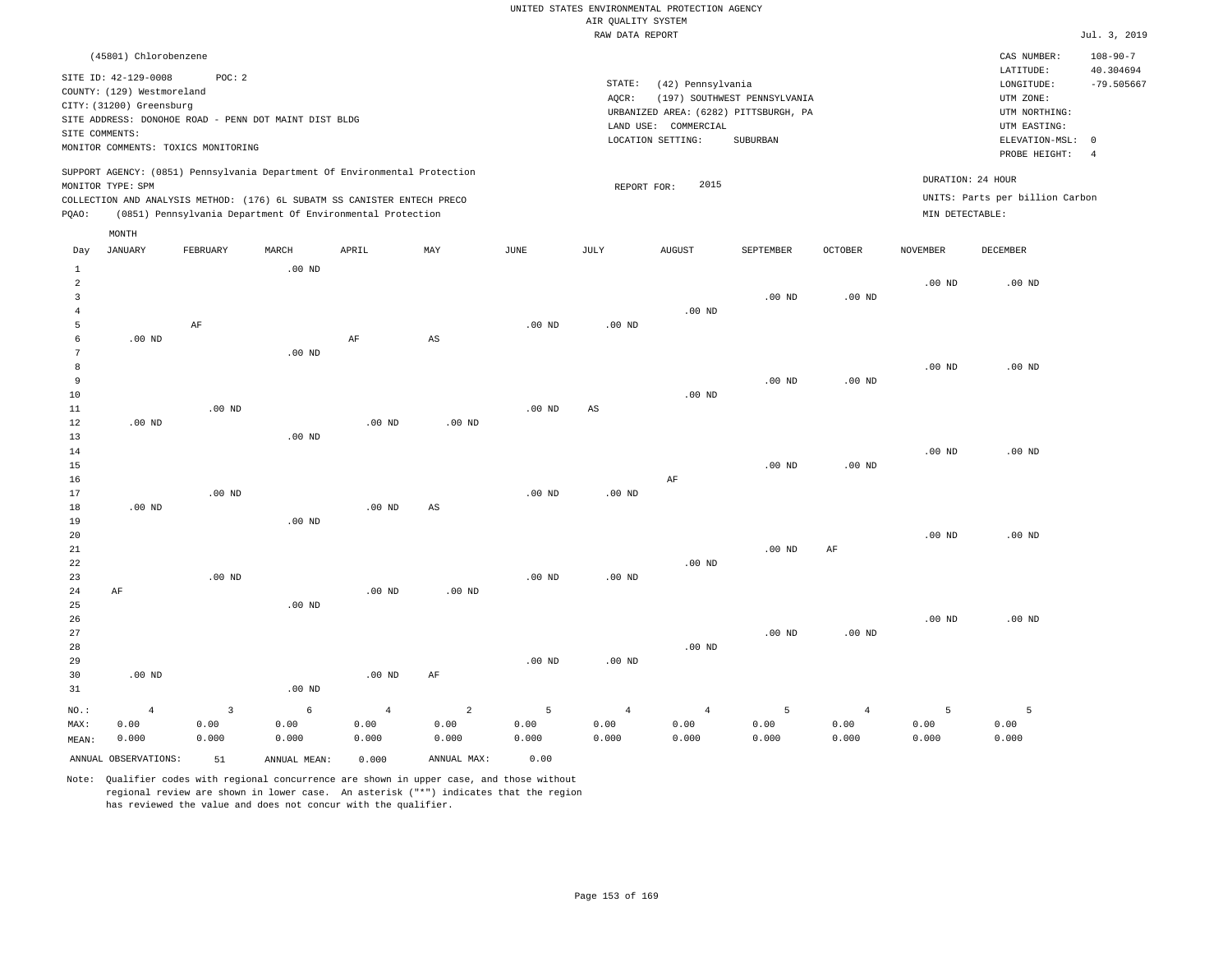| (45805) 1,2-Dichlorobenzene                                                                                                                                                                                                                                 |                                                                                                                                                                        |                                      | CAS NUMBER:                                                                                                | $95 - 50 - 1$                   |
|-------------------------------------------------------------------------------------------------------------------------------------------------------------------------------------------------------------------------------------------------------------|------------------------------------------------------------------------------------------------------------------------------------------------------------------------|--------------------------------------|------------------------------------------------------------------------------------------------------------|---------------------------------|
| SITE ID: 42-129-0008<br>POC: 2<br>COUNTY: (129) Westmoreland<br>CITY: (31200) Greensburg<br>SITE ADDRESS: DONOHOE ROAD - PENN DOT MAINT DIST BLDG<br>SITE COMMENTS:<br>MONITOR COMMENTS: TOXICS MONITORING                                                  | STATE:<br>(42) Pennsylvania<br>(197) SOUTHWEST PENNSYLVANIA<br>AOCR:<br>URBANIZED AREA: (6282) PITTSBURGH, PA<br>LAND USE: COMMERCIAL<br>LOCATION SETTING:<br>SUBURBAN |                                      | LATITUDE:<br>LONGITUDE:<br>UTM ZONE:<br>UTM NORTHING:<br>UTM EASTING:<br>ELEVATION-MSL: 0<br>PROBE HEIGHT: | 40.304694<br>$-79.505667$<br>-4 |
| SUPPORT AGENCY: (0851) Pennsylvania Department Of Environmental Protection<br>MONITOR TYPE: SPM<br>COLLECTION AND ANALYSIS METHOD: (176) 6L SUBATM SS CANISTER ENTECH PRECO<br>(0851) Pennsylvania Department Of Environmental Protection<br>POAO:<br>MONTH | 2013<br>REPORT FOR:                                                                                                                                                    | DURATION: 24 HOUR<br>MIN DETECTABLE: | UNITS: Parts per billion Carbon                                                                            |                                 |

| Day          | JANUARY              | FEBRUARY | MARCH        | APRIL             | MAY            | $\operatorname{JUNE}$  | JULY              | <b>AUGUST</b>           | SEPTEMBER               | OCTOBER    | NOVEMBER          | DECEMBER               |
|--------------|----------------------|----------|--------------|-------------------|----------------|------------------------|-------------------|-------------------------|-------------------------|------------|-------------------|------------------------|
| $\mathbf{1}$ |                      |          |              |                   |                |                        |                   |                         | $\mathbb{A}\mathbb{S}$  | $.00$ ND   |                   |                        |
| 2            |                      |          |              |                   |                |                        |                   | $.00$ ND                |                         |            |                   |                        |
| 3            |                      | $.00$ ND |              |                   |                | $\mathbb{A}\mathbb{S}$ | $.00$ ND          |                         |                         |            |                   |                        |
| 4            | $.00$ ND             |          |              | .00 <sub>ND</sub> | $.00$ ND       |                        |                   |                         |                         |            |                   |                        |
| 5            |                      |          | $.00$ ND     |                   |                |                        |                   |                         |                         |            |                   |                        |
| 6            |                      |          |              |                   |                |                        |                   |                         |                         |            | $.00$ ND          | $.00$ ND               |
| 7            |                      |          |              |                   |                |                        |                   |                         | .00 <sub>ND</sub>       | $.00$ ND   |                   |                        |
| 8            |                      |          |              |                   |                |                        |                   | $.00$ ND                |                         |            |                   |                        |
| 9            |                      | $.00$ ND |              |                   |                | $.00$ ND               | .00 <sub>ND</sub> |                         |                         |            |                   |                        |
| 10           | $.00$ ND             |          |              | .00 <sub>ND</sub> | $.00$ ND       |                        |                   |                         |                         |            |                   |                        |
| 11           |                      |          | $.00$ ND     |                   |                |                        |                   |                         |                         |            |                   |                        |
| $1\,2$       |                      |          |              |                   |                |                        |                   |                         |                         |            | $.00$ ND          | $\mathbb{A}\mathbb{S}$ |
| 13           |                      |          |              |                   |                |                        |                   |                         | $.00$ ND                | $.00$ ND   |                   |                        |
| $14$         |                      |          |              |                   |                |                        |                   | $.00$ ND                |                         |            |                   |                        |
| 15           |                      | $.00$ ND |              |                   |                | $.00$ ND               | $.00$ ND          |                         |                         |            |                   |                        |
| 16<br>17     | $.00$ ND             |          | $.00$ ND     | $.00$ ND          | AS             |                        |                   |                         |                         |            |                   |                        |
| 18           |                      |          |              |                   |                |                        |                   |                         |                         |            | $.00$ ND          | $.00$ ND               |
| 19           |                      |          |              |                   |                |                        |                   |                         | $.00$ ND                | $.00$ ND   |                   |                        |
| 20           |                      |          |              |                   |                |                        |                   | $\mathbb{A}\mathbb{S}$  |                         |            |                   |                        |
| 21           |                      | $.00$ ND |              |                   |                | $.00$ ND               | .00 $ND$          |                         |                         |            |                   |                        |
| $2\sqrt{2}$  | $.00~\mathrm{ND}$    |          |              | $.00$ ND          | $.00$ ND       |                        |                   |                         |                         |            |                   |                        |
| 23           |                      |          | $.00$ ND     |                   |                |                        |                   |                         |                         |            |                   |                        |
| $2\,4$       |                      |          |              |                   |                |                        |                   |                         |                         |            | .00 <sub>ND</sub> | $.00$ ND               |
| 25           |                      |          |              |                   |                |                        |                   |                         | AF                      | $.00$ ND   |                   |                        |
| 26           |                      |          |              |                   |                |                        |                   | $\mathbb{A}\mathbb{S}$  |                         |            |                   |                        |
| 27           |                      | $.00$ ND |              |                   |                | $.00$ ND               | $.00$ ND          |                         |                         |            |                   |                        |
| 28           | $.00$ ND             |          |              | AS                | $.00$ ND       |                        |                   |                         |                         |            |                   |                        |
| 29           |                      |          | $.00$ ND     |                   |                |                        |                   |                         |                         |            |                   |                        |
| 30           |                      |          |              |                   |                |                        |                   |                         |                         |            | $.00$ ND          | $.00$ ND               |
| 31           |                      |          |              |                   |                |                        |                   |                         |                         | $.00$ ND   |                   |                        |
| $NO.$ :      | 5                    | 5        | $\mathsf S$  | $\,4$             | $\overline{4}$ | $\overline{4}$         | $\overline{5}$    | $\overline{\mathbf{3}}$ | $\overline{\mathbf{3}}$ | $\epsilon$ | 5                 | $\overline{4}$         |
| MAX:         | 0.00                 | 0.00     | 0.00         | 0.00              | 0.00           | 0.00                   | 0.00              | 0.00                    | 0.00                    | 0.00       | 0.00              | 0.00                   |
| MEAN:        | 0.000                | 0.000    | 0.000        | 0.000             | 0.000          | 0.000                  | 0.000             | 0.000                   | 0.000                   | 0.000      | 0.000             | 0.000                  |
|              | ANNUAL OBSERVATIONS: | 53       | ANNUAL MEAN: | 0.000             | ANNUAL MAX:    | 0.00                   |                   |                         |                         |            |                   |                        |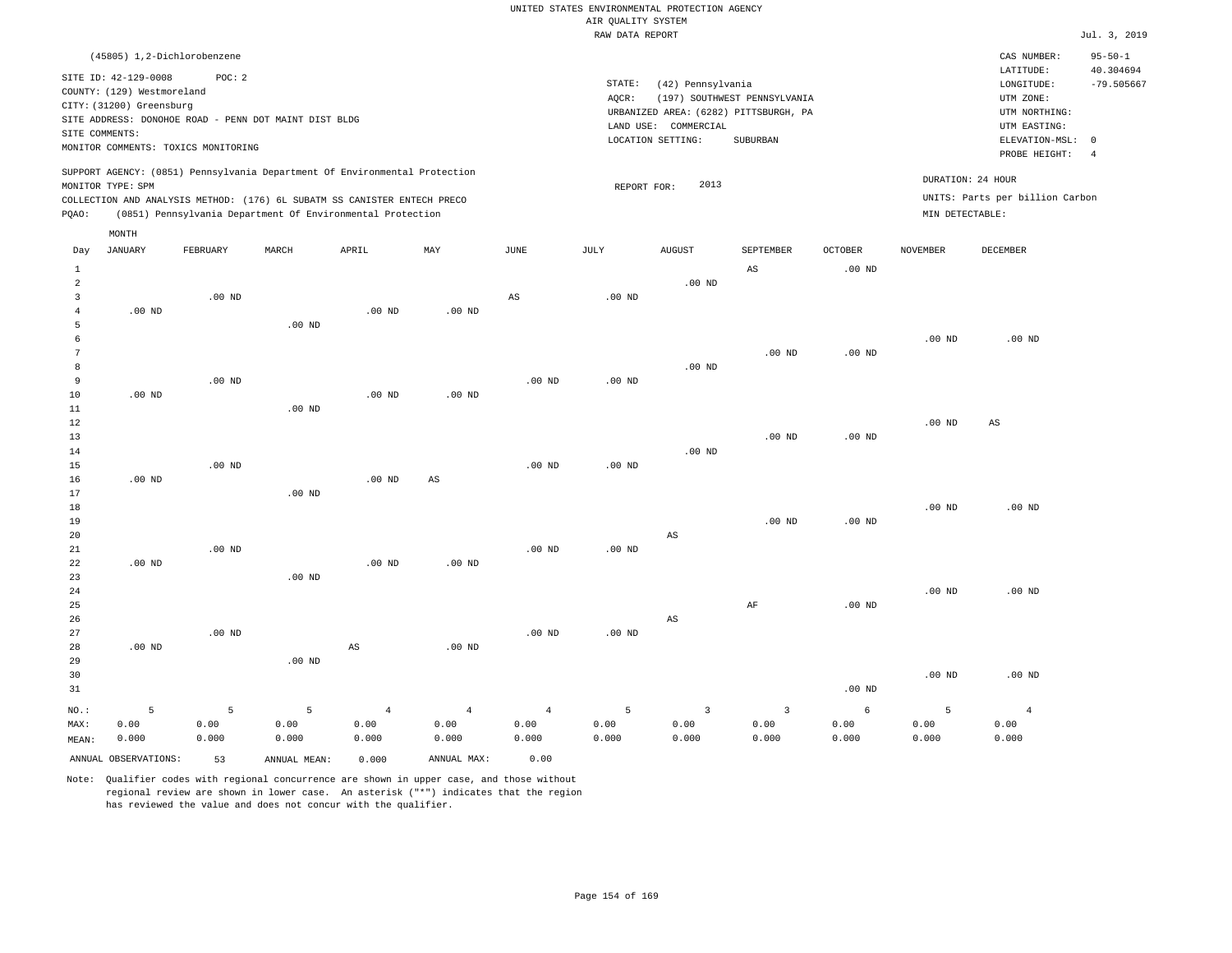| STATE:<br>(42) Pennsylvania<br>(197) SOUTHWEST PENNSYLVANIA<br>AOCR:<br>URBANIZED AREA: (6282) PITTSBURGH, PA<br>LAND USE: COMMERCIAL<br>LOCATION SETTING:<br>SUBURBAN | LATITUDE:<br>LONGITUDE:<br>UTM ZONE:<br>UTM NORTHING:<br>UTM EASTING:<br>PROBE HEIGHT: | 40.304694<br>$-79.505667$                                                                   |
|------------------------------------------------------------------------------------------------------------------------------------------------------------------------|----------------------------------------------------------------------------------------|---------------------------------------------------------------------------------------------|
| 2014<br>REPORT FOR:                                                                                                                                                    |                                                                                        |                                                                                             |
|                                                                                                                                                                        |                                                                                        | ELEVATION-MSL: 0<br>DURATION: 24 HOUR<br>UNITS: Parts per billion Carbon<br>MIN DETECTABLE: |

| Day            | <b>JANUARY</b>       | FEBRUARY | MARCH        | APRIL    | MAY         | $_{\rm JUNE}$          | JULY     | AUGUST   | SEPTEMBER         | OCTOBER                | <b>NOVEMBER</b> | DECEMBER       |
|----------------|----------------------|----------|--------------|----------|-------------|------------------------|----------|----------|-------------------|------------------------|-----------------|----------------|
| $\mathbf{1}$   |                      |          |              |          |             |                        |          |          |                   |                        | $.00$ ND        | $.00$ ND       |
| $\overline{a}$ |                      |          |              |          |             |                        |          |          | $.00$ ND          | $.00$ ND               |                 |                |
| $\overline{3}$ |                      |          |              |          |             |                        |          | $.00$ ND |                   |                        |                 |                |
| $\overline{4}$ |                      | $.00$ ND |              |          |             | .00 <sub>ND</sub>      | $.00$ ND |          |                   |                        |                 |                |
| 5              | $.00$ ND             |          |              | $.00$ ND | $.00$ ND    |                        |          |          |                   |                        |                 |                |
| 6              |                      |          | $.00$ ND     |          |             |                        |          |          |                   |                        |                 |                |
| $\overline{7}$ |                      |          |              |          |             |                        |          |          |                   |                        | $.00$ ND        | $.00$ ND       |
| 8              |                      |          |              |          |             |                        |          |          | $.00$ ND          | .00 <sub>ND</sub>      |                 |                |
| 9              |                      |          |              |          |             |                        |          | $.00$ ND |                   |                        |                 |                |
| 10             |                      | $.00$ ND |              |          |             | $\mathbb{A}\mathbb{S}$ | $.00$ ND |          |                   |                        |                 |                |
| 11             | $.00$ ND             |          |              | $.00$ ND | $.00$ ND    |                        |          |          |                   |                        |                 |                |
| 12             |                      |          | $.00$ ND     |          |             |                        |          |          |                   |                        |                 |                |
| 13             |                      |          |              |          |             |                        |          |          |                   |                        | $.00$ ND        | AF             |
| 14             |                      |          |              |          |             |                        |          |          | $.00$ ND          | $\mathbb{A}\mathbb{S}$ |                 |                |
| 15             |                      |          |              |          |             |                        |          | $.00$ ND |                   |                        |                 |                |
| 16             |                      | $.00$ ND |              |          |             | $.00$ ND               | $.00$ ND |          |                   |                        |                 |                |
| 17             | AF                   |          |              | $.00$ ND | $.00$ ND    |                        |          |          |                   |                        |                 |                |
| 18             |                      |          | $.00$ ND     |          |             |                        |          |          |                   |                        |                 |                |
| 19             |                      |          |              |          |             |                        |          |          |                   |                        | $.00$ ND        | $.00$ ND       |
| 20             |                      |          |              |          |             |                        |          |          | .00 <sub>ND</sub> | .00 <sub>ND</sub>      |                 |                |
| 21             |                      |          |              |          |             |                        |          | $.00$ ND |                   |                        |                 |                |
| 22             |                      | $.00$ ND |              |          |             | .00 <sub>ND</sub>      | $.00$ ND |          |                   |                        |                 |                |
| 23             | $.00$ ND             |          |              | $.00$ ND | $.00$ ND    |                        |          |          |                   |                        |                 |                |
| 24<br>25       |                      |          | .00 $ND$     |          |             |                        |          |          |                   |                        | $.00$ ND        | $.00$ ND       |
| 26             |                      |          |              |          |             |                        |          |          | $.00$ ND          | $.00$ ND               |                 |                |
| $2\,7$         |                      |          |              |          |             |                        |          | $.00$ ND |                   |                        |                 |                |
| 28             |                      | $.00$ ND |              |          |             | .00 <sub>ND</sub>      | $.00$ ND |          |                   |                        |                 |                |
| 29             | $\rm AF$             |          |              | $.00$ ND | $.00$ ND    |                        |          |          |                   |                        |                 |                |
| 30             |                      |          | $.00$ ND     |          |             |                        |          |          |                   |                        |                 |                |
| 31             |                      |          |              |          |             |                        |          |          |                   |                        |                 | $_{\rm AS}$    |
|                |                      |          |              |          |             |                        |          |          |                   |                        |                 |                |
| $NO.$ :        | $\overline{3}$       | 5        | 5            | 5        | 5           | $\overline{4}$         | 5        | 5        | 5                 | $\overline{4}$         | 5               | $\overline{4}$ |
| MAX:           | 0.00                 | 0.00     | 0.00         | 0.00     | 0.00        | 0.00                   | 0.00     | 0.00     | 0.00              | 0.00                   | 0.00            | 0.00           |
| MEAN:          | 0.000                | 0.000    | 0.000        | 0.000    | 0.000       | 0.000                  | 0.000    | 0.000    | 0.000             | 0.000                  | 0.000           | 0.000          |
|                | ANNUAL OBSERVATIONS: | 55       | ANNUAL MEAN: | 0.000    | ANNUAL MAX: | 0.00                   |          |          |                   |                        |                 |                |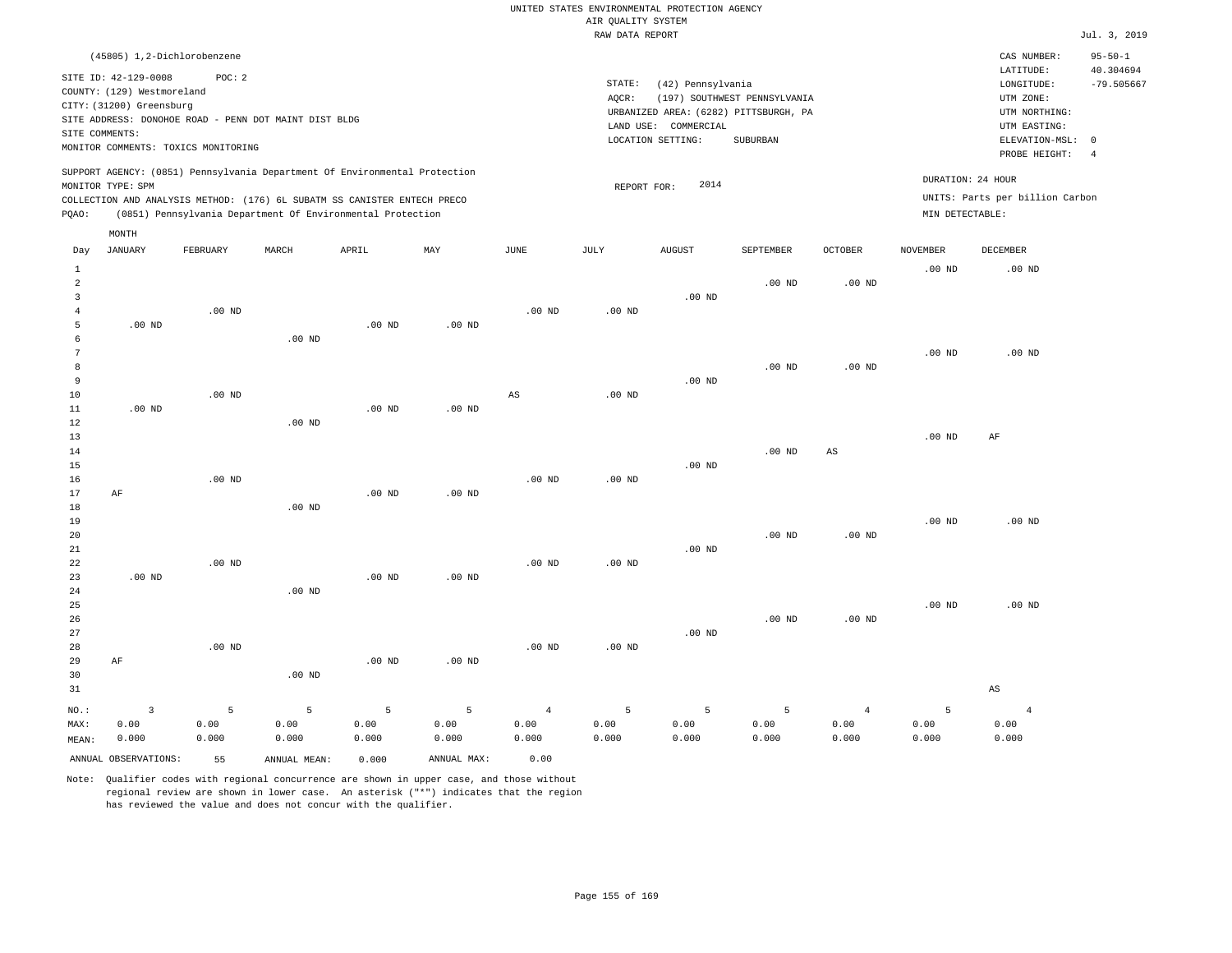| (45805) 1,2-Dichlorobenzene                                                                                                                                                                                                                        |                                                                                                                                                                        | CAS NUMBER:                                                                                                | $95 - 50 - 1$             |
|----------------------------------------------------------------------------------------------------------------------------------------------------------------------------------------------------------------------------------------------------|------------------------------------------------------------------------------------------------------------------------------------------------------------------------|------------------------------------------------------------------------------------------------------------|---------------------------|
| SITE ID: 42-129-0008<br>POC:2<br>COUNTY: (129) Westmoreland<br>CITY: (31200) Greensburg<br>SITE ADDRESS: DONOHOE ROAD - PENN DOT MAINT DIST BLDG<br>SITE COMMENTS:<br>MONITOR COMMENTS: TOXICS MONITORING                                          | STATE:<br>(42) Pennsylvania<br>(197) SOUTHWEST PENNSYLVANIA<br>AOCR:<br>URBANIZED AREA: (6282) PITTSBURGH, PA<br>LAND USE: COMMERCIAL<br>LOCATION SETTING:<br>SUBURBAN | LATITUDE:<br>LONGITUDE:<br>UTM ZONE:<br>UTM NORTHING:<br>UTM EASTING:<br>ELEVATION-MSL: 0<br>PROBE HEIGHT: | 40.304694<br>$-79.505667$ |
| SUPPORT AGENCY: (0851) Pennsylvania Department Of Environmental Protection<br>MONITOR TYPE: SPM<br>COLLECTION AND ANALYSIS METHOD: (176) 6L SUBATM SS CANISTER ENTECH PRECO<br>(0851) Pennsylvania Department Of Environmental Protection<br>POAO: | 2015<br>REPORT FOR:                                                                                                                                                    | DURATION: 24 HOUR<br>UNITS: Parts per billion Carbon<br>MIN DETECTABLE:                                    |                           |

|                | $\texttt{MONTH}$     |                |              |                |                        |               |             |            |                |            |                   |                   |
|----------------|----------------------|----------------|--------------|----------------|------------------------|---------------|-------------|------------|----------------|------------|-------------------|-------------------|
| Day            | JANUARY              | FEBRUARY       | MARCH        | APRIL          | MAY                    | $_{\rm JUNE}$ | JULY        | AUGUST     | SEPTEMBER      | OCTOBER    | NOVEMBER          | DECEMBER          |
| $\mathbf{1}$   |                      |                | $.00$ ND     |                |                        |               |             |            |                |            |                   |                   |
| $\overline{a}$ |                      |                |              |                |                        |               |             |            |                |            | $.00$ ND          | $.00$ ND          |
| 3              |                      |                |              |                |                        |               |             |            | $.00$ ND       | $.00$ ND   |                   |                   |
| $\overline{4}$ |                      |                |              |                |                        |               |             | $.00$ ND   |                |            |                   |                   |
| 5              |                      | AF             |              |                |                        | $.00$ ND      | $.00$ ND    |            |                |            |                   |                   |
| 6              | $.00$ ND             |                |              | $\rm AF$       | $\mathbb{A}\mathbb{S}$ |               |             |            |                |            |                   |                   |
| 7              |                      |                | $.00$ ND     |                |                        |               |             |            |                |            |                   |                   |
| 8              |                      |                |              |                |                        |               |             |            |                |            | $.00$ ND          | $.00$ ND          |
| 9              |                      |                |              |                |                        |               |             |            | $.00$ ND       | $.00$ ND   |                   |                   |
| 10             |                      |                |              |                |                        |               |             | $.00$ ND   |                |            |                   |                   |
| 11             |                      | $.00$ ND       |              |                |                        | $.00$ ND      | $_{\rm AS}$ |            |                |            |                   |                   |
| 12<br>13       | $.00$ ND             |                | $.00$ ND     | $.00$ ND       | $.00$ ND               |               |             |            |                |            |                   |                   |
| 14             |                      |                |              |                |                        |               |             |            |                |            | $.00$ ND          | $.00$ ND          |
| 15             |                      |                |              |                |                        |               |             |            | $.00$ ND       | $.00$ ND   |                   |                   |
| 16             |                      |                |              |                |                        |               |             | $\rm AF$   |                |            |                   |                   |
| 17             |                      | $.00$ ND       |              |                |                        | $.00$ ND      | $.00$ ND    |            |                |            |                   |                   |
| 18             | $.00$ ND             |                |              | $.00$ ND       | $\mathbb{A}\mathbb{S}$ |               |             |            |                |            |                   |                   |
| 19             |                      |                | $.00$ ND     |                |                        |               |             |            |                |            |                   |                   |
| 20             |                      |                |              |                |                        |               |             |            |                |            | .00 <sub>ND</sub> | .00 <sub>ND</sub> |
| 21             |                      |                |              |                |                        |               |             |            | $.00$ ND       | AF         |                   |                   |
| 22             |                      |                |              |                |                        |               |             | $.00$ ND   |                |            |                   |                   |
| 23             |                      | $.00$ ND       |              |                |                        | $.00$ ND      | $.00$ ND    |            |                |            |                   |                   |
| 24             | AF                   |                |              | $.00$ ND       | $.00$ ND               |               |             |            |                |            |                   |                   |
| 25             |                      |                | $.00$ ND     |                |                        |               |             |            |                |            |                   |                   |
| 26             |                      |                |              |                |                        |               |             |            |                |            | $.00$ ND          | $.00$ ND          |
| 27             |                      |                |              |                |                        |               |             |            | $.00$ ND       | $.00$ ND   |                   |                   |
| 28             |                      |                |              |                |                        |               |             | $.00$ ND   |                |            |                   |                   |
| 29             |                      |                |              |                |                        | $.00$ ND      | $.00$ ND    |            |                |            |                   |                   |
| 30             | $.00$ ND             |                |              | $.00$ ND       | $\rm AF$               |               |             |            |                |            |                   |                   |
| 31             |                      |                | $.00$ ND     |                |                        |               |             |            |                |            |                   |                   |
| NO.:           | $\sqrt{4}$           | $\overline{3}$ | 6            | $\overline{4}$ | $\overline{a}$         | 5             | $\sqrt{4}$  | $\sqrt{4}$ | $\overline{5}$ | $\sqrt{4}$ | 5                 | 5                 |
| MAX:           | 0.00                 | 0.00           | 0.00         | 0.00           | 0.00                   | 0.00          | 0.00        | 0.00       | 0.00           | 0.00       | 0.00              | 0.00              |
| MEAN:          | 0.000                | 0.000          | 0.000        | 0.000          | 0.000                  | 0.000         | 0.000       | 0.000      | 0.000          | 0.000      | 0.000             | 0.000             |
|                | ANNUAL OBSERVATIONS: | 51             | ANNUAL MEAN: | 0.000          | ANNUAL MAX:            | 0.00          |             |            |                |            |                   |                   |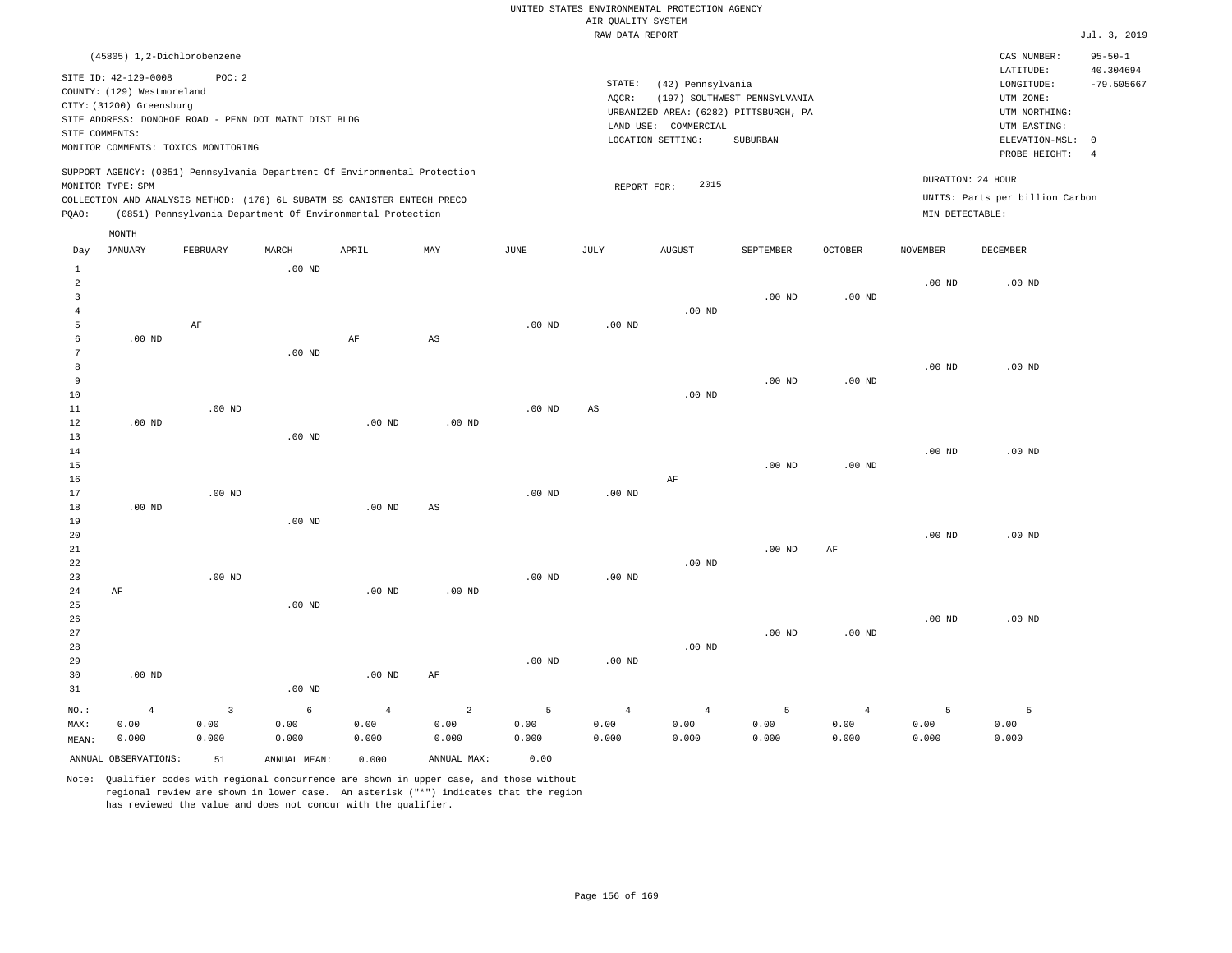| (45806) 1,3-Dichlorobenzene                                                                                                                                                                                                                        |                                                                                                                                                                        | CAS NUMBER:                                                                                                | $541 - 73 - 1$                  |
|----------------------------------------------------------------------------------------------------------------------------------------------------------------------------------------------------------------------------------------------------|------------------------------------------------------------------------------------------------------------------------------------------------------------------------|------------------------------------------------------------------------------------------------------------|---------------------------------|
| SITE ID: 42-129-0008<br>POC:2<br>COUNTY: (129) Westmoreland<br>CITY: (31200) Greensburg<br>SITE ADDRESS: DONOHOE ROAD - PENN DOT MAINT DIST BLDG<br>SITE COMMENTS:<br>MONITOR COMMENTS: TOXICS MONITORING                                          | STATE:<br>(42) Pennsylvania<br>(197) SOUTHWEST PENNSYLVANIA<br>AOCR:<br>URBANIZED AREA: (6282) PITTSBURGH, PA<br>LAND USE: COMMERCIAL<br>LOCATION SETTING:<br>SUBURBAN | LATITUDE:<br>LONGITUDE:<br>UTM ZONE:<br>UTM NORTHING:<br>UTM EASTING:<br>ELEVATION-MSL: 0<br>PROBE HEIGHT: | 40.304694<br>$-79.505667$<br>-4 |
| SUPPORT AGENCY: (0851) Pennsylvania Department Of Environmental Protection<br>MONITOR TYPE: SPM<br>COLLECTION AND ANALYSIS METHOD: (176) 6L SUBATM SS CANISTER ENTECH PRECO<br>(0851) Pennsylvania Department Of Environmental Protection<br>POAO: | DURATION: 24 HOUR<br>2013<br>REPORT FOR:<br>MIN DETECTABLE:                                                                                                            | UNITS: Parts per billion Carbon                                                                            |                                 |
| MONTH                                                                                                                                                                                                                                              | the contract of the contract of the contract of the contract of the contract of                                                                                        |                                                                                                            |                                 |

| Day          | JANUARY              | FEBRUARY | MARCH        | APRIL                  | MAY                    | $_{\rm JUNE}$  | JULY     | AUGUST                  | SEPTEMBER               | OCTOBER    | NOVEMBER | DECEMBER       |
|--------------|----------------------|----------|--------------|------------------------|------------------------|----------------|----------|-------------------------|-------------------------|------------|----------|----------------|
| $\mathbf{1}$ |                      |          |              |                        |                        |                |          |                         | $\mathbb{A}\mathbb{S}$  | $.00$ ND   |          |                |
| $\sqrt{2}$   |                      |          |              |                        |                        |                |          | $.00$ ND                |                         |            |          |                |
| 3            |                      | $.00$ ND |              |                        |                        | $_{\rm AS}$    | $.00$ ND |                         |                         |            |          |                |
| 4            | $.00$ ND             |          |              | $.00$ ND               | $.00$ ND               |                |          |                         |                         |            |          |                |
| 5            |                      |          | $.00$ ND     |                        |                        |                |          |                         |                         |            |          |                |
| 6            |                      |          |              |                        |                        |                |          |                         |                         |            | $.00$ ND | $.00$ ND       |
| 7            |                      |          |              |                        |                        |                |          |                         | $.00$ ND                | $.00$ ND   |          |                |
| 8            |                      |          |              |                        |                        |                |          | $.00$ ND                |                         |            |          |                |
| 9            |                      | $.00$ ND |              |                        |                        | $.00$ ND       | $.00$ ND |                         |                         |            |          |                |
| $10$         | $.00$ ND             |          |              | $.00$ ND               | $.00$ ND               |                |          |                         |                         |            |          |                |
| 11           |                      |          | $.00$ ND     |                        |                        |                |          |                         |                         |            |          |                |
| 12           |                      |          |              |                        |                        |                |          |                         |                         |            | $.00$ ND | $_{\rm AS}$    |
| 13           |                      |          |              |                        |                        |                |          |                         | $.00$ ND                | $.00$ ND   |          |                |
| 14           |                      |          |              |                        |                        |                |          | $.00$ ND                |                         |            |          |                |
| 15           |                      | $.00$ ND |              |                        |                        | $.00$ ND       | $.00$ ND |                         |                         |            |          |                |
| 16           | $.00$ ND             |          |              | $.00$ ND               | $\mathbb{A}\mathbb{S}$ |                |          |                         |                         |            |          |                |
| 17           |                      |          | $.00$ ND     |                        |                        |                |          |                         |                         |            |          |                |
| 18           |                      |          |              |                        |                        |                |          |                         |                         |            | $.00$ ND | $.00$ ND       |
| 19           |                      |          |              |                        |                        |                |          |                         | $.00$ ND                | $.00$ ND   |          |                |
| 20           |                      |          |              |                        |                        |                |          | $\mathbb{A}\mathbb{S}$  |                         |            |          |                |
| $2\sqrt{1}$  |                      | $.00$ ND |              |                        |                        | $.00$ ND       | $.00$ ND |                         |                         |            |          |                |
| 22           | $.00$ ND             |          |              | $.00$ ND               | $.00$ ND               |                |          |                         |                         |            |          |                |
| 23           |                      |          | $.00$ ND     |                        |                        |                |          |                         |                         |            |          |                |
| 24           |                      |          |              |                        |                        |                |          |                         |                         |            | $.00$ ND | $.00$ ND       |
| 25           |                      |          |              |                        |                        |                |          |                         | $\rm{AF}$               | $.00$ ND   |          |                |
| 26           |                      |          |              |                        |                        |                |          | $\mathbb{A}\mathbb{S}$  |                         |            |          |                |
| 27           |                      | $.00$ ND |              |                        |                        | $.00$ ND       | $.00$ ND |                         |                         |            |          |                |
| 28           | $.00$ ND             |          |              | $\mathbb{A}\mathbb{S}$ | $.00$ ND               |                |          |                         |                         |            |          |                |
| 29           |                      |          | $.00$ ND     |                        |                        |                |          |                         |                         |            |          |                |
| 30           |                      |          |              |                        |                        |                |          |                         |                         |            | $.00$ ND | $.00$ ND       |
| 31           |                      |          |              |                        |                        |                |          |                         |                         | $.00$ ND   |          |                |
| $NO.$ :      | 5                    | 5        | 5            | $\overline{4}$         | $\overline{4}$         | $\overline{4}$ | 5        | $\overline{\mathbf{3}}$ | $\overline{\mathbf{3}}$ | $\epsilon$ | 5        | $\overline{4}$ |
| MAX:         | 0.00                 | 0.00     | 0.00         | 0.00                   | 0.00                   | 0.00           | 0.00     | 0.00                    | 0.00                    | 0.00       | 0.00     | 0.00           |
| MEAN:        | 0.000                | 0.000    | 0.000        | 0.000                  | 0.000                  | 0.000          | 0.000    | 0.000                   | 0.000                   | 0.000      | 0.000    | 0.000          |
|              | ANNUAL OBSERVATIONS: | 53       | ANNUAL MEAN: | 0.000                  | ANNUAL MAX:            | 0.00           |          |                         |                         |            |          |                |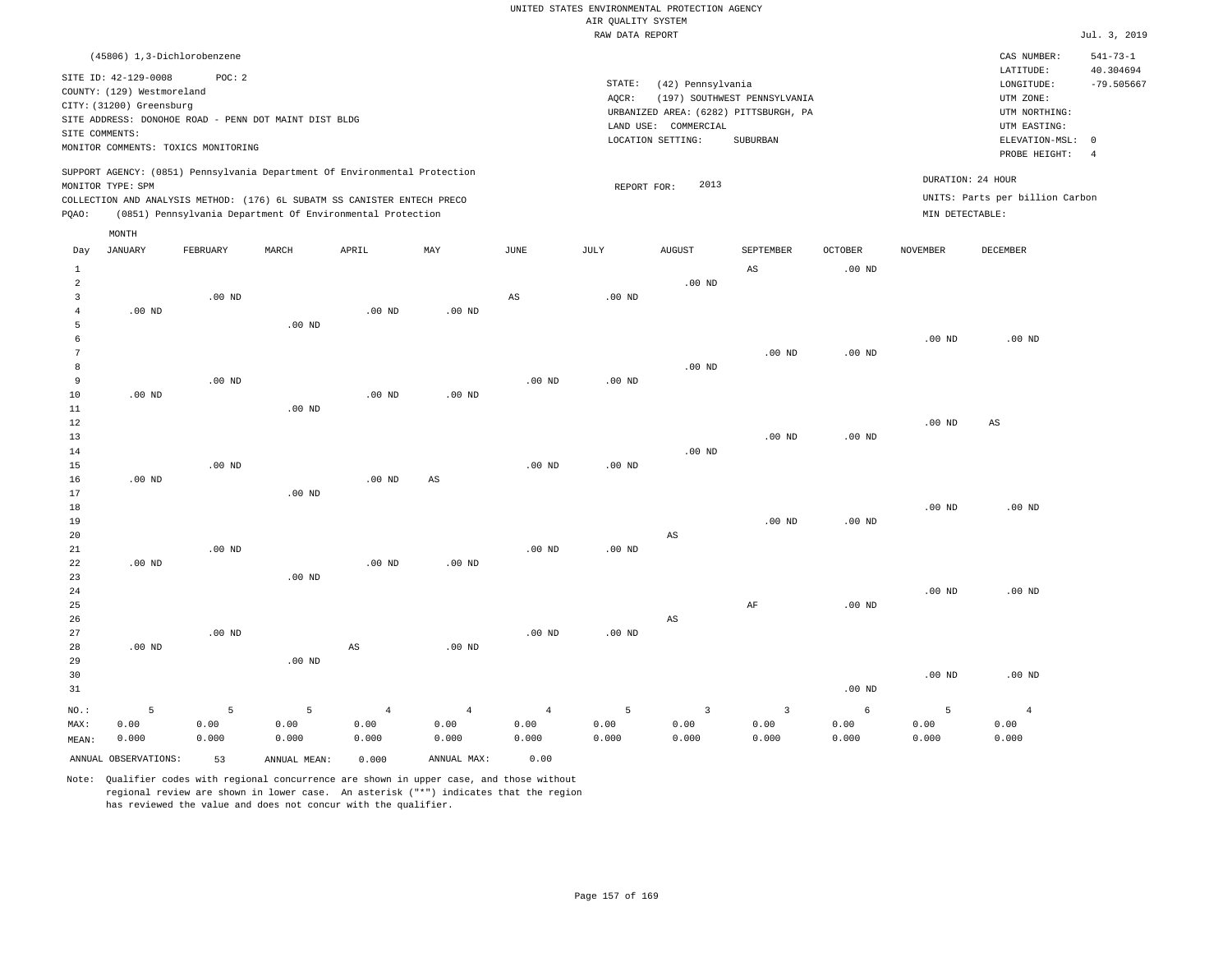| (45806) 1,3-Dichlorobenzene                                                                                                                                                                                                                        |                                                                                                                                                                        | $541 - 73 - 1$<br>CAS NUMBER:                                                                                                                 |
|----------------------------------------------------------------------------------------------------------------------------------------------------------------------------------------------------------------------------------------------------|------------------------------------------------------------------------------------------------------------------------------------------------------------------------|-----------------------------------------------------------------------------------------------------------------------------------------------|
| SITE ID: 42-129-0008<br>POC:2<br>COUNTY: (129) Westmoreland<br>CITY: (31200) Greensburg<br>SITE ADDRESS: DONOHOE ROAD - PENN DOT MAINT DIST BLDG<br>SITE COMMENTS:<br>MONITOR COMMENTS: TOXICS MONITORING                                          | STATE:<br>(42) Pennsylvania<br>(197) SOUTHWEST PENNSYLVANIA<br>AOCR:<br>URBANIZED AREA: (6282) PITTSBURGH, PA<br>LAND USE: COMMERCIAL<br>LOCATION SETTING:<br>SUBURBAN | 40.304694<br>LATITUDE:<br>$-79.505667$<br>LONGITUDE:<br>UTM ZONE:<br>UTM NORTHING:<br>UTM EASTING:<br>ELEVATION-MSL: 0<br>PROBE HEIGHT:<br>-4 |
| SUPPORT AGENCY: (0851) Pennsylvania Department Of Environmental Protection<br>MONITOR TYPE: SPM<br>COLLECTION AND ANALYSIS METHOD: (176) 6L SUBATM SS CANISTER ENTECH PRECO<br>(0851) Pennsylvania Department Of Environmental Protection<br>POAO: | 2014<br>REPORT FOR:                                                                                                                                                    | DURATION: 24 HOUR<br>UNITS: Parts per billion Carbon<br>MIN DETECTABLE:                                                                       |
| MONTH                                                                                                                                                                                                                                              |                                                                                                                                                                        |                                                                                                                                               |

| Day            | <b>JANUARY</b>          | FEBRUARY | MARCH        | APRIL    | MAY         | $_{\rm JUNE}$          | JULY              | AUGUST   | SEPTEMBER | OCTOBER                | NOVEMBER | DECEMBER               |
|----------------|-------------------------|----------|--------------|----------|-------------|------------------------|-------------------|----------|-----------|------------------------|----------|------------------------|
| $\mathbf{1}$   |                         |          |              |          |             |                        |                   |          |           |                        | $.00$ ND | $.00$ ND               |
| $\overline{a}$ |                         |          |              |          |             |                        |                   |          | $.00$ ND  | $.00$ ND               |          |                        |
| 3              |                         |          |              |          |             |                        |                   | $.00$ ND |           |                        |          |                        |
| 4              |                         | $.00$ ND |              |          |             | $.00$ ND               | .00 <sub>ND</sub> |          |           |                        |          |                        |
| 5              | $.00$ ND                |          |              | $.00$ ND | $.00$ ND    |                        |                   |          |           |                        |          |                        |
| 6              |                         |          | $.00$ ND     |          |             |                        |                   |          |           |                        |          |                        |
| 7<br>8         |                         |          |              |          |             |                        |                   |          | $.00$ ND  | $.00$ ND               | $.00$ ND | $.00$ ND               |
| 9              |                         |          |              |          |             |                        |                   | $.00$ ND |           |                        |          |                        |
| 10             |                         | $.00$ ND |              |          |             | $\mathbb{A}\mathbb{S}$ | $.00$ ND          |          |           |                        |          |                        |
| 11             | $.00$ ND                |          |              | $.00$ ND | $.00$ ND    |                        |                   |          |           |                        |          |                        |
| 12             |                         |          | $.00$ ND     |          |             |                        |                   |          |           |                        |          |                        |
| 13             |                         |          |              |          |             |                        |                   |          |           |                        | $.00$ ND | AF                     |
| 14             |                         |          |              |          |             |                        |                   |          | $.00$ ND  | $\mathbb{A}\mathbb{S}$ |          |                        |
| 15             |                         |          |              |          |             |                        |                   | $.00$ ND |           |                        |          |                        |
| 16             |                         | $.00$ ND |              |          |             | $.00$ ND               | .00 <sub>ND</sub> |          |           |                        |          |                        |
| 17             | AF                      |          |              | $.00$ ND | $.00$ ND    |                        |                   |          |           |                        |          |                        |
| 18             |                         |          | $.00$ ND     |          |             |                        |                   |          |           |                        |          |                        |
| 19             |                         |          |              |          |             |                        |                   |          |           |                        | $.00$ ND | $.00$ ND               |
| 20             |                         |          |              |          |             |                        |                   |          | $.00$ ND  | $.00$ ND               |          |                        |
| 21             |                         |          |              |          |             |                        |                   | $.00$ ND |           |                        |          |                        |
| 22             |                         | $.00$ ND |              |          |             | .00 <sub>ND</sub>      | .00 <sub>ND</sub> |          |           |                        |          |                        |
| 23             | $.00$ ND                |          |              | $.00$ ND | $.00$ ND    |                        |                   |          |           |                        |          |                        |
| 24             |                         |          | $.00$ ND     |          |             |                        |                   |          |           |                        |          |                        |
| 25             |                         |          |              |          |             |                        |                   |          |           |                        | $.00$ ND | $.00$ ND               |
| 26             |                         |          |              |          |             |                        |                   |          | $.00$ ND  | $.00$ ND               |          |                        |
| 27             |                         |          |              |          |             |                        |                   | $.00$ ND |           |                        |          |                        |
| 28             |                         | $.00$ ND |              |          |             | .00 <sub>ND</sub>      | .00 <sub>ND</sub> |          |           |                        |          |                        |
| 29             | $\rm AF$                |          |              | $.00$ ND | $.00$ ND    |                        |                   |          |           |                        |          |                        |
| 30             |                         |          | $.00$ ND     |          |             |                        |                   |          |           |                        |          |                        |
| 31             |                         |          |              |          |             |                        |                   |          |           |                        |          | $\mathbb{A}\mathbb{S}$ |
| $NO.$ :        | $\overline{\mathbf{3}}$ | 5        | 5            | 5        | 5           | $\overline{4}$         | 5                 | 5        | 5         | $\overline{4}$         | 5        | $\overline{4}$         |
| MAX:           | 0.00                    | 0.00     | 0.00         | 0.00     | 0.00        | 0.00                   | 0.00              | 0.00     | 0.00      | 0.00                   | 0.00     | 0.00                   |
| MEAN:          | 0.000                   | 0.000    | 0.000        | 0.000    | 0.000       | 0.000                  | 0.000             | 0.000    | 0.000     | 0.000                  | 0.000    | 0.000                  |
|                | ANNUAL OBSERVATIONS:    | 55       | ANNUAL MEAN: | 0.000    | ANNUAL MAX: | 0.00                   |                   |          |           |                        |          |                        |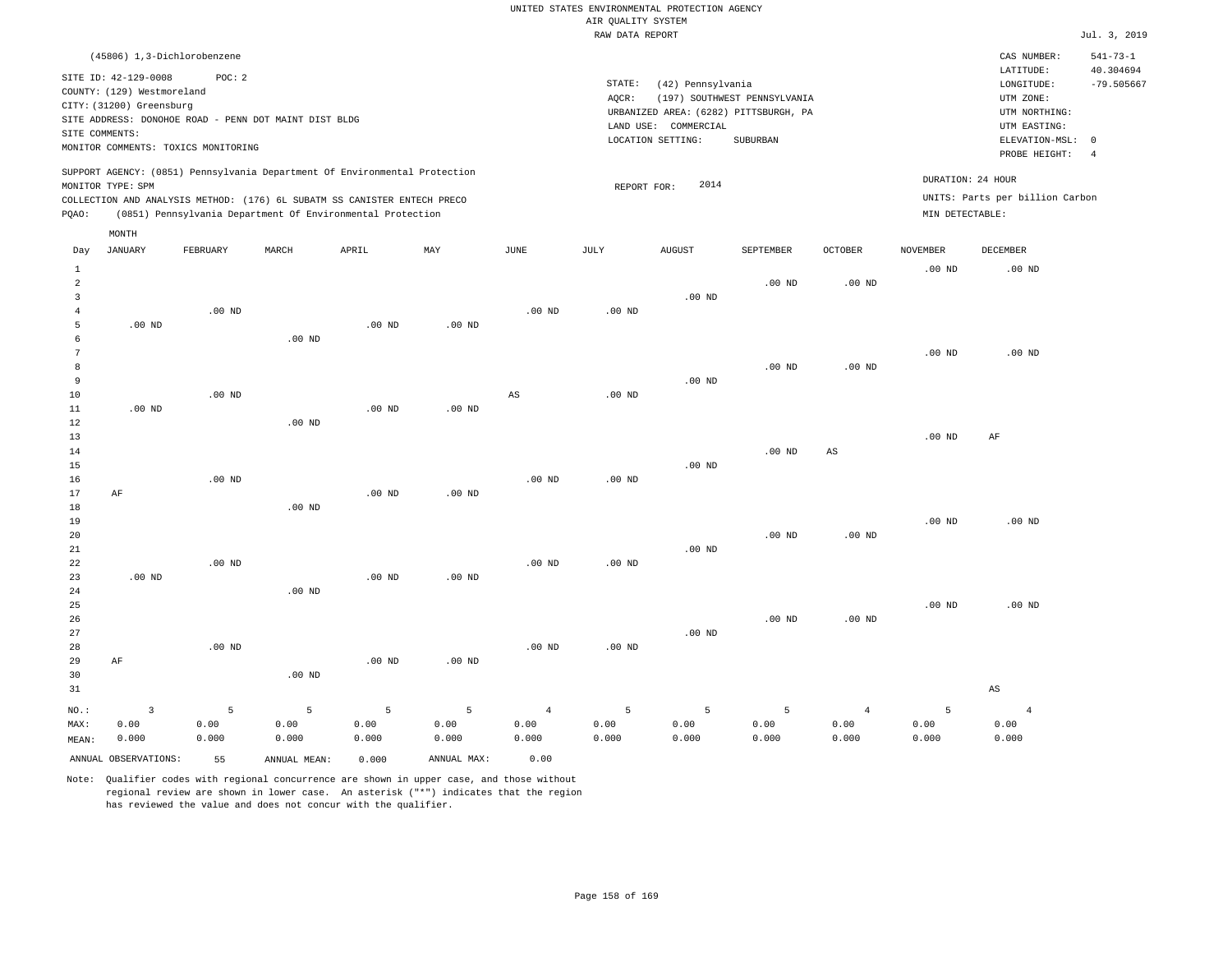| (45806) 1,3-Dichlorobenzene                                                                                                                                                                                                                        |                                                                                                                                                                        | CAS NUMBER:                                                                                                | $541 - 73 - 1$            |
|----------------------------------------------------------------------------------------------------------------------------------------------------------------------------------------------------------------------------------------------------|------------------------------------------------------------------------------------------------------------------------------------------------------------------------|------------------------------------------------------------------------------------------------------------|---------------------------|
| SITE ID: 42-129-0008<br>POC:2<br>COUNTY: (129) Westmoreland<br>CITY: (31200) Greensburg<br>SITE ADDRESS: DONOHOE ROAD - PENN DOT MAINT DIST BLDG<br>SITE COMMENTS:<br>MONITOR COMMENTS: TOXICS MONITORING                                          | STATE:<br>(42) Pennsylvania<br>(197) SOUTHWEST PENNSYLVANIA<br>AOCR:<br>URBANIZED AREA: (6282) PITTSBURGH, PA<br>LAND USE: COMMERCIAL<br>LOCATION SETTING:<br>SUBURBAN | LATITUDE:<br>LONGITUDE:<br>UTM ZONE:<br>UTM NORTHING:<br>UTM EASTING:<br>ELEVATION-MSL: 0<br>PROBE HEIGHT: | 40.304694<br>$-79.505667$ |
| SUPPORT AGENCY: (0851) Pennsylvania Department Of Environmental Protection<br>MONITOR TYPE: SPM<br>COLLECTION AND ANALYSIS METHOD: (176) 6L SUBATM SS CANISTER ENTECH PRECO<br>(0851) Pennsylvania Department Of Environmental Protection<br>POAO: | 2015<br>REPORT FOR:                                                                                                                                                    | DURATION: 24 HOUR<br>UNITS: Parts per billion Carbon<br>MIN DETECTABLE:                                    |                           |

| Day                     | JANUARY              | FEBRUARY | MARCH        | APRIL          | MAY                     | $_{\rm JUNE}$ | JULY              | AUGUST         | SEPTEMBER         | <b>OCTOBER</b> | NOVEMBER | DECEMBER       |
|-------------------------|----------------------|----------|--------------|----------------|-------------------------|---------------|-------------------|----------------|-------------------|----------------|----------|----------------|
| $\mathbf{1}$            |                      |          | $.00$ ND     |                |                         |               |                   |                |                   |                |          |                |
| $\overline{\mathbf{c}}$ |                      |          |              |                |                         |               |                   |                |                   |                | $.00$ ND | $.00$ ND       |
| 3                       |                      |          |              |                |                         |               |                   |                | $.00$ ND          | $.00$ ND       |          |                |
| $\overline{4}$          |                      |          |              |                |                         |               |                   | $.00$ ND       |                   |                |          |                |
| 5                       |                      | AF       |              |                |                         | $.00$ ND      | $.00$ ND          |                |                   |                |          |                |
| 6                       | $.00$ ND             |          |              | $\rm AF$       | $\mathbb{A}\mathbb{S}$  |               |                   |                |                   |                |          |                |
| 7                       |                      |          | $.00$ ND     |                |                         |               |                   |                |                   |                |          |                |
| 8                       |                      |          |              |                |                         |               |                   |                |                   |                | $.00$ ND | $.00$ ND       |
| 9                       |                      |          |              |                |                         |               |                   |                | $.00$ ND          | $.00$ ND       |          |                |
| 10                      |                      |          |              |                |                         |               |                   | $.00$ ND       |                   |                |          |                |
| 11                      |                      | $.00$ ND |              |                |                         | $.00$ ND      | $_{\rm AS}$       |                |                   |                |          |                |
| 12                      | .00 <sub>ND</sub>    |          |              | $.00$ ND       | $.00$ ND                |               |                   |                |                   |                |          |                |
| 13                      |                      |          | $.00$ ND     |                |                         |               |                   |                |                   |                |          |                |
| 14                      |                      |          |              |                |                         |               |                   |                |                   |                | $.00$ ND | $.00$ ND       |
| 15                      |                      |          |              |                |                         |               |                   |                | .00 <sub>ND</sub> | $.00$ ND       |          |                |
| 16                      |                      |          |              |                |                         |               |                   | $\rm AF$       |                   |                |          |                |
| 17                      |                      | $.00$ ND |              |                |                         | $.00$ ND      | $.00$ ND          |                |                   |                |          |                |
| 18                      | $.00$ ND             |          |              | $.00$ ND       | $\mathbb{A}\mathbb{S}$  |               |                   |                |                   |                |          |                |
| 19                      |                      |          | $.00$ ND     |                |                         |               |                   |                |                   |                |          |                |
| 20                      |                      |          |              |                |                         |               |                   |                |                   |                | $.00$ ND | $.00$ ND       |
| 21                      |                      |          |              |                |                         |               |                   |                | $.00$ ND          | $\rm{AF}$      |          |                |
| 22                      |                      |          |              |                |                         |               |                   | $.00$ ND       |                   |                |          |                |
| 23                      |                      | $.00$ ND |              |                |                         | $.00$ ND      | $.00$ ND          |                |                   |                |          |                |
| 24                      | AF                   |          |              | $.00$ ND       | $.00$ ND                |               |                   |                |                   |                |          |                |
| 25                      |                      |          | $.00$ ND     |                |                         |               |                   |                |                   |                |          |                |
| 26                      |                      |          |              |                |                         |               |                   |                |                   |                | $.00$ ND | $.00$ ND       |
| $27\,$<br>28            |                      |          |              |                |                         |               |                   | $.00$ ND       | .00 <sub>ND</sub> | $.00$ ND       |          |                |
| 29                      |                      |          |              |                |                         | $.00$ ND      | .00 <sub>ND</sub> |                |                   |                |          |                |
| 30                      | $.00$ ND             |          |              | $.00$ ND       | AF                      |               |                   |                |                   |                |          |                |
| 31                      |                      |          | $.00$ ND     |                |                         |               |                   |                |                   |                |          |                |
|                         |                      |          |              |                |                         |               |                   |                |                   |                |          |                |
| $NO.$ :                 | $\overline{4}$       | 3        | $\epsilon$   | $\overline{4}$ | $\overline{\mathbf{c}}$ | 5             | $\overline{4}$    | $\overline{4}$ | 5                 | $\overline{4}$ | 5        | $\overline{5}$ |
| MAX:                    | 0.00                 | 0.00     | 0.00         | 0.00           | 0.00                    | 0.00          | 0.00              | 0.00           | 0.00              | 0.00           | 0.00     | 0.00           |
| MEAN:                   | 0.000                | 0.000    | 0.000        | 0.000          | 0.000                   | 0.000         | 0.000             | 0.000          | 0.000             | 0.000          | 0.000    | 0.000          |
|                         | ANNUAL OBSERVATIONS: | 51       | ANNUAL MEAN: | 0.000          | ANNUAL MAX:             | 0.00          |                   |                |                   |                |          |                |

Note: Qualifier codes with regional concurrence are shown in upper case, and those without regional review are shown in lower case. An asterisk ("\*") indicates that the region has reviewed the value and does not concur with the qualifier.

MONTH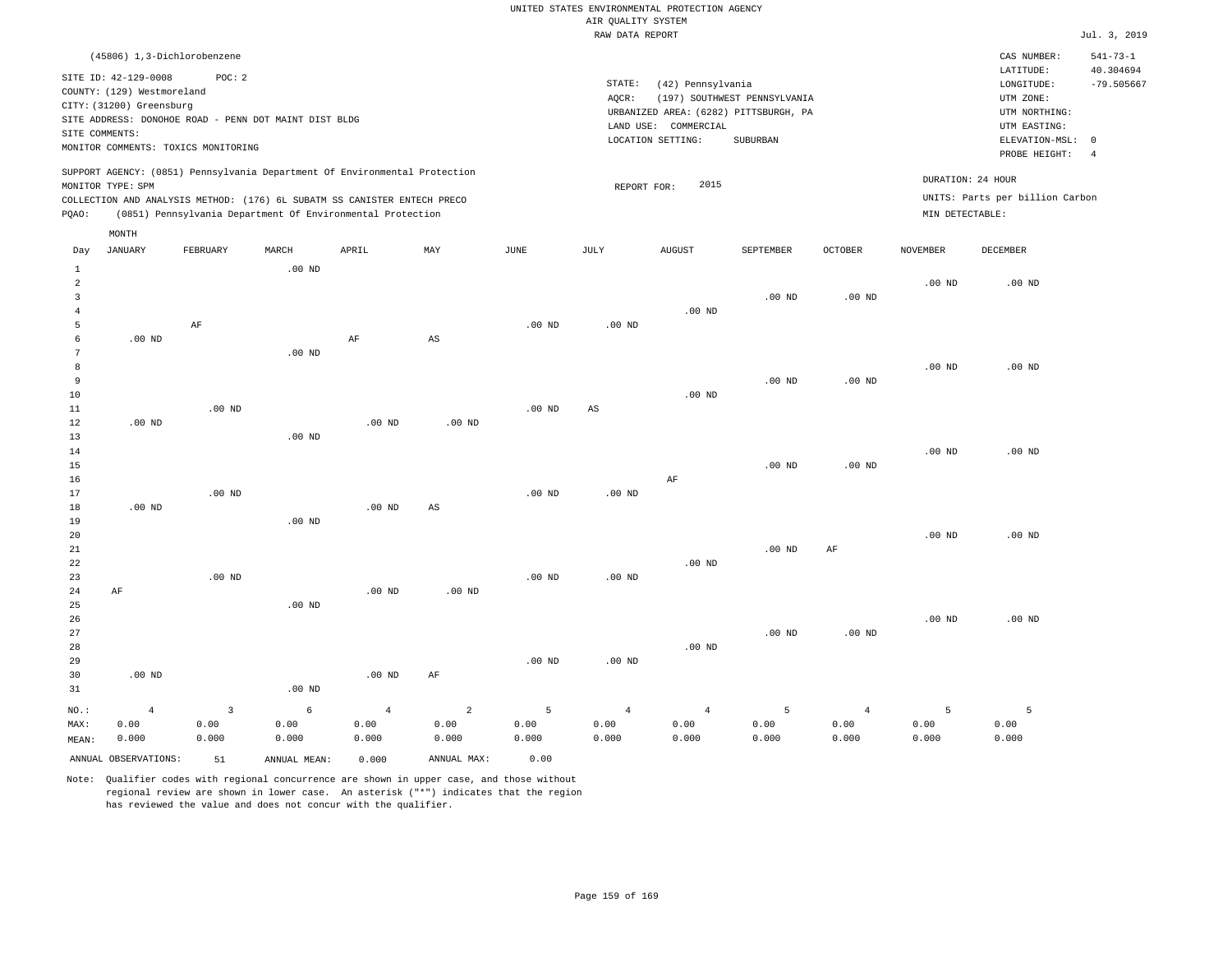| (45807) 1,4-Dichlorobenzene                                                                                                                                                                                                                        |                                                                                                                                                                        | CAS NUMBER:                                                                                                | $106 - 46 - 7$                  |
|----------------------------------------------------------------------------------------------------------------------------------------------------------------------------------------------------------------------------------------------------|------------------------------------------------------------------------------------------------------------------------------------------------------------------------|------------------------------------------------------------------------------------------------------------|---------------------------------|
| SITE ID: 42-129-0008<br>POC: 2<br>COUNTY: (129) Westmoreland<br>CITY: (31200) Greensburg<br>SITE ADDRESS: DONOHOE ROAD - PENN DOT MAINT DIST BLDG<br>SITE COMMENTS:<br>MONITOR COMMENTS: TOXICS MONITORING                                         | STATE:<br>(42) Pennsylvania<br>(197) SOUTHWEST PENNSYLVANIA<br>AOCR:<br>URBANIZED AREA: (6282) PITTSBURGH, PA<br>LAND USE: COMMERCIAL<br>LOCATION SETTING:<br>SUBURBAN | LATITUDE:<br>LONGITUDE:<br>UTM ZONE:<br>UTM NORTHING:<br>UTM EASTING:<br>ELEVATION-MSL: 0<br>PROBE HEIGHT: | 40.304694<br>$-79.505667$<br>-4 |
| SUPPORT AGENCY: (0851) Pennsylvania Department Of Environmental Protection<br>MONITOR TYPE: SPM<br>COLLECTION AND ANALYSIS METHOD: (176) 6L SUBATM SS CANISTER ENTECH PRECO<br>(0851) Pennsylvania Department Of Environmental Protection<br>POAO: | DURATION: 24 HOUR<br>2013<br>REPORT FOR:<br>MIN DETECTABLE:                                                                                                            | UNITS: Parts per billion Carbon                                                                            |                                 |
| MONTH                                                                                                                                                                                                                                              | the contract of the contract of the contract of the contract of the contract of                                                                                        |                                                                                                            |                                 |

| Day            | JANUARY              | FEBRUARY | MARCH        | APRIL                  | MAY                    | JUNE              | JULY     | AUGUST                 | SEPTEMBER               | OCTOBER           | NOVEMBER | DECEMBER               |
|----------------|----------------------|----------|--------------|------------------------|------------------------|-------------------|----------|------------------------|-------------------------|-------------------|----------|------------------------|
| $\mathbf{1}$   |                      |          |              |                        |                        |                   |          |                        | AS                      | $.00$ ND          |          |                        |
| $\overline{a}$ |                      |          |              |                        |                        |                   |          | $.00$ ND               |                         |                   |          |                        |
| 3              |                      | $.00$ ND |              |                        |                        | $_{\rm AS}$       | $.00$ ND |                        |                         |                   |          |                        |
| $\overline{4}$ | $.00$ ND             |          |              | $.00$ ND               | $.00$ ND               |                   |          |                        |                         |                   |          |                        |
| 5              |                      |          | $.00$ ND     |                        |                        |                   |          |                        |                         |                   |          |                        |
| 6              |                      |          |              |                        |                        |                   |          |                        |                         |                   | $.00$ ND | $.00$ ND               |
| $\overline{7}$ |                      |          |              |                        |                        |                   |          |                        | $.00$ ND                | $.00$ ND          |          |                        |
| 8              |                      |          |              |                        |                        |                   |          | $.00$ ND               |                         |                   |          |                        |
| 9              |                      | $.00$ ND |              |                        |                        | $.00$ ND          | $.00$ ND |                        |                         |                   |          |                        |
| $10$           | $.00$ ND             |          |              | $.00$ ND               | $.00$ ND               |                   |          |                        |                         |                   |          |                        |
| 11             |                      |          | $.00$ ND     |                        |                        |                   |          |                        |                         |                   |          |                        |
| $1\,2$         |                      |          |              |                        |                        |                   |          |                        |                         |                   | .00 $ND$ | $\mathbb{A}\mathbb{S}$ |
| 13             |                      |          |              |                        |                        |                   |          |                        | $.00$ ND                | $.00$ ND          |          |                        |
| 14             |                      |          |              |                        |                        |                   |          | .00 $ND$               |                         |                   |          |                        |
| 15             |                      | .00 $ND$ |              |                        |                        | $.00~\mathrm{ND}$ | .00 $ND$ |                        |                         |                   |          |                        |
| 16             | $.00$ ND             |          |              | $.00$ ND               | $\mathbb{A}\mathbb{S}$ |                   |          |                        |                         |                   |          |                        |
| $17\,$         |                      |          | $.00$ ND     |                        |                        |                   |          |                        |                         |                   |          |                        |
| 18             |                      |          |              |                        |                        |                   |          |                        |                         |                   | $.00$ ND | $.00$ ND               |
| 19             |                      |          |              |                        |                        |                   |          |                        | $.00$ ND                | $.00$ ND          |          |                        |
| 20             |                      |          |              |                        |                        |                   |          | $\mathbb{A}\mathbb{S}$ |                         |                   |          |                        |
| 21             |                      | $.00$ ND |              |                        |                        | .00 <sub>ND</sub> | .00 $ND$ |                        |                         |                   |          |                        |
| 22             | .00 $ND$             |          |              | $.00$ ND               | .00 $ND$               |                   |          |                        |                         |                   |          |                        |
| 23             |                      |          | $.00$ ND     |                        |                        |                   |          |                        |                         |                   |          |                        |
| $2\,4$         |                      |          |              |                        |                        |                   |          |                        |                         |                   | $.00$ ND | $.00$ ND               |
| 25             |                      |          |              |                        |                        |                   |          |                        | $\rm AF$                | $.00$ ND          |          |                        |
| $26\,$         |                      |          |              |                        |                        |                   |          | $\mathbb{A}\mathbb{S}$ |                         |                   |          |                        |
| 27             |                      | $.00$ ND |              |                        |                        | $.00$ ND          | $.00$ ND |                        |                         |                   |          |                        |
| 28             | $.00$ ND             |          |              | $\mathbb{A}\mathbb{S}$ | $.00$ ND               |                   |          |                        |                         |                   |          |                        |
| 29             |                      |          | $.00$ ND     |                        |                        |                   |          |                        |                         |                   |          |                        |
| 30             |                      |          |              |                        |                        |                   |          |                        |                         |                   | $.00$ ND | $.00$ ND               |
| 31             |                      |          |              |                        |                        |                   |          |                        |                         | .00 <sub>ND</sub> |          |                        |
| $NO.$ :        | $\mathsf S$          | 5        | 5            | $\,4$                  | $\sqrt{4}$             | $\overline{4}$    | 5        | $\overline{3}$         | $\overline{\mathbf{3}}$ | $\epsilon$        | 5        | $\overline{4}$         |
| MAX:           | 0.00                 | 0.00     | 0.00         | 0.00                   | 0.00                   | 0.00              | 0.00     | 0.00                   | 0.00                    | 0.00              | 0.00     | 0.00                   |
| MEAN:          | 0.000                | 0.000    | 0.000        | 0.000                  | 0.000                  | 0.000             | 0.000    | 0.000                  | 0.000                   | 0.000             | 0.000    | 0.000                  |
|                | ANNUAL OBSERVATIONS: | 53       | ANNUAL MEAN: | 0.000                  | ANNUAL MAX:            | 0.00              |          |                        |                         |                   |          |                        |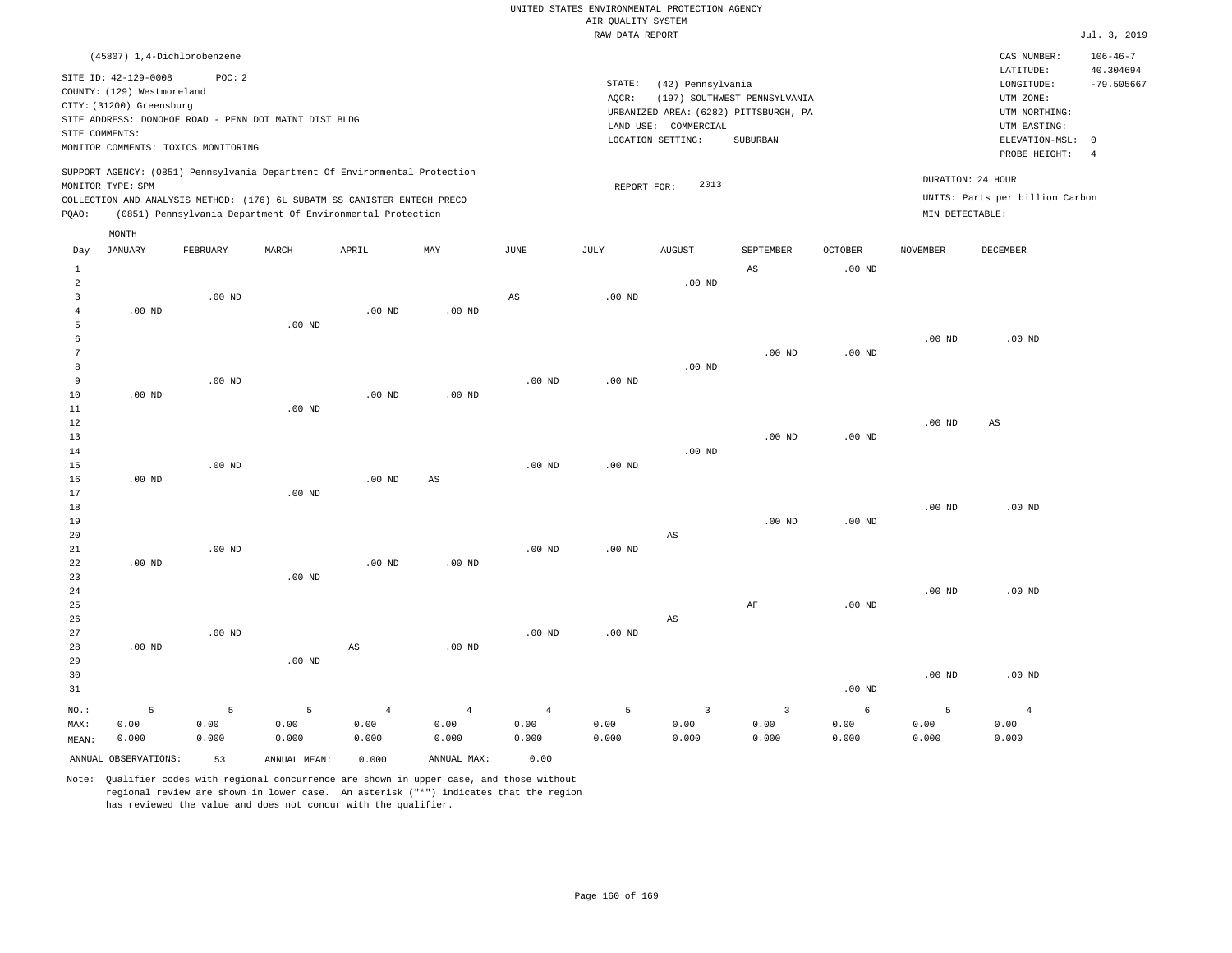| (45807) 1,4-Dichlorobenzene                                                                                                                                                                                                                        |                                                                                                                                                                        |                                      | CAS NUMBER:                                                                                                | $106 - 46 - 7$                  |
|----------------------------------------------------------------------------------------------------------------------------------------------------------------------------------------------------------------------------------------------------|------------------------------------------------------------------------------------------------------------------------------------------------------------------------|--------------------------------------|------------------------------------------------------------------------------------------------------------|---------------------------------|
| SITE ID: 42-129-0008<br>POC:2<br>COUNTY: (129) Westmoreland<br>CITY: (31200) Greensburg<br>SITE ADDRESS: DONOHOE ROAD - PENN DOT MAINT DIST BLDG<br>SITE COMMENTS:<br>MONITOR COMMENTS: TOXICS MONITORING                                          | STATE:<br>(42) Pennsylvania<br>(197) SOUTHWEST PENNSYLVANIA<br>AOCR:<br>URBANIZED AREA: (6282) PITTSBURGH, PA<br>LAND USE: COMMERCIAL<br>LOCATION SETTING:<br>SUBURBAN |                                      | LATITUDE:<br>LONGITUDE:<br>UTM ZONE:<br>UTM NORTHING:<br>UTM EASTING:<br>ELEVATION-MSL: 0<br>PROBE HEIGHT: | 40.304694<br>$-79.505667$<br>-4 |
| SUPPORT AGENCY: (0851) Pennsylvania Department Of Environmental Protection<br>MONITOR TYPE: SPM<br>COLLECTION AND ANALYSIS METHOD: (176) 6L SUBATM SS CANISTER ENTECH PRECO<br>(0851) Pennsylvania Department Of Environmental Protection<br>POAO: | 2014<br>REPORT FOR:                                                                                                                                                    | DURATION: 24 HOUR<br>MIN DETECTABLE: | UNITS: Parts per billion Carbon                                                                            |                                 |
| MONTH                                                                                                                                                                                                                                              |                                                                                                                                                                        |                                      |                                                                                                            |                                 |

| Day            | <b>JANUARY</b>          | FEBRUARY        | $\tt MARCH$    | APRIL    | MAY            | $_{\rm JUNE}$  | $\mathtt{JULY}$ | AUGUST   | SEPTEMBER | OCTOBER           | NOVEMBER | DECEMBER       |
|----------------|-------------------------|-----------------|----------------|----------|----------------|----------------|-----------------|----------|-----------|-------------------|----------|----------------|
| $\mathbf{1}$   |                         |                 |                |          |                |                |                 |          |           |                   | $.00$ ND | $.00$ ND       |
| $\overline{a}$ |                         |                 |                |          |                |                |                 |          | $.00$ ND  | .00 <sub>ND</sub> |          |                |
| 3              |                         |                 |                |          |                |                |                 | $.00$ ND |           |                   |          |                |
| 4              |                         | $.00$ ND        |                |          |                | .00 $ND$       | .00 $ND$        |          |           |                   |          |                |
| 5              | .00 $ND$                |                 |                | .00 $ND$ | $.00$ ND       |                |                 |          |           |                   |          |                |
| 6              |                         |                 | $.00$ ND       |          |                |                |                 |          |           |                   |          |                |
| 7              |                         |                 |                |          |                |                |                 |          |           |                   | $.00$ ND | $.00$ ND       |
| 8              |                         |                 |                |          |                |                |                 |          | .00 $ND$  | $.00$ ND          |          |                |
| 9              |                         |                 |                |          |                |                |                 | $.00$ ND |           |                   |          |                |
| 10             |                         | $.00$ ND        |                |          |                | $_{\rm AS}$    | $.00$ ND        |          |           |                   |          |                |
| 11             | $.00$ ND                |                 |                | $.00$ ND | $.00$ ND       |                |                 |          |           |                   |          |                |
| 12             |                         |                 | $.00$ ND       |          |                |                |                 |          |           |                   |          |                |
| 13             |                         |                 |                |          |                |                |                 |          |           |                   | $.00$ ND | $\rm AF$       |
| 14             |                         |                 |                |          |                |                |                 |          | $.00$ ND  | $_{\rm AS}$       |          |                |
| 15             |                         |                 |                |          |                |                |                 | $.00$ ND |           |                   |          |                |
| 16<br>17       |                         | $.00$ ND        |                |          |                | $.00$ ND       | .00 $ND$        |          |           |                   |          |                |
| 18             | AF                      |                 | $.00$ ND       | .00 $ND$ | $.00$ ND       |                |                 |          |           |                   |          |                |
| 19             |                         |                 |                |          |                |                |                 |          |           |                   | $.00$ ND | $.00$ ND       |
| 20             |                         |                 |                |          |                |                |                 |          | $.00$ ND  | $.00$ ND          |          |                |
| 21             |                         |                 |                |          |                |                |                 | $.00$ ND |           |                   |          |                |
| 22             |                         | $.00$ ND        |                |          |                | $.00$ ND       | $.00$ ND        |          |           |                   |          |                |
| 23             | $.00$ ND                |                 |                | $.00$ ND | $.00$ ND       |                |                 |          |           |                   |          |                |
| 24             |                         |                 | $.00$ ND       |          |                |                |                 |          |           |                   |          |                |
| 25             |                         |                 |                |          |                |                |                 |          |           |                   | $.00$ ND | $.00$ ND       |
| 26             |                         |                 |                |          |                |                |                 |          | $.00$ ND  | $.00$ ND          |          |                |
| 27             |                         |                 |                |          |                |                |                 | $.00$ ND |           |                   |          |                |
| 28             |                         | $.00$ ND        |                |          |                | $.00$ ND       | $.00$ ND        |          |           |                   |          |                |
| 29             | AF                      |                 |                | $.00$ ND | $.00$ ND       |                |                 |          |           |                   |          |                |
| 30             |                         |                 | $.00$ ND       |          |                |                |                 |          |           |                   |          |                |
| 31             |                         |                 |                |          |                |                |                 |          |           |                   |          | AS             |
| $NO.$ :        | $\overline{\mathbf{3}}$ | $5\phantom{.0}$ | $\overline{5}$ | 5        | $\overline{5}$ | $\overline{4}$ | 5               | 5        | 5         | $\overline{4}$    | 5        | $\overline{4}$ |
| MAX:           | 0.00                    | 0.00            | 0.00           | 0.00     | 0.00           | 0.00           | 0.00            | 0.00     | 0.00      | 0.00              | 0.00     | 0.00           |
| MEAN:          | 0.000                   | 0.000           | 0.000          | 0.000    | 0.000          | 0.000          | 0.000           | 0.000    | 0.000     | 0.000             | 0.000    | 0.000          |
|                | ANNUAL OBSERVATIONS:    | 55              | ANNUAL MEAN:   | 0.000    | ANNUAL MAX:    | 0.00           |                 |          |           |                   |          |                |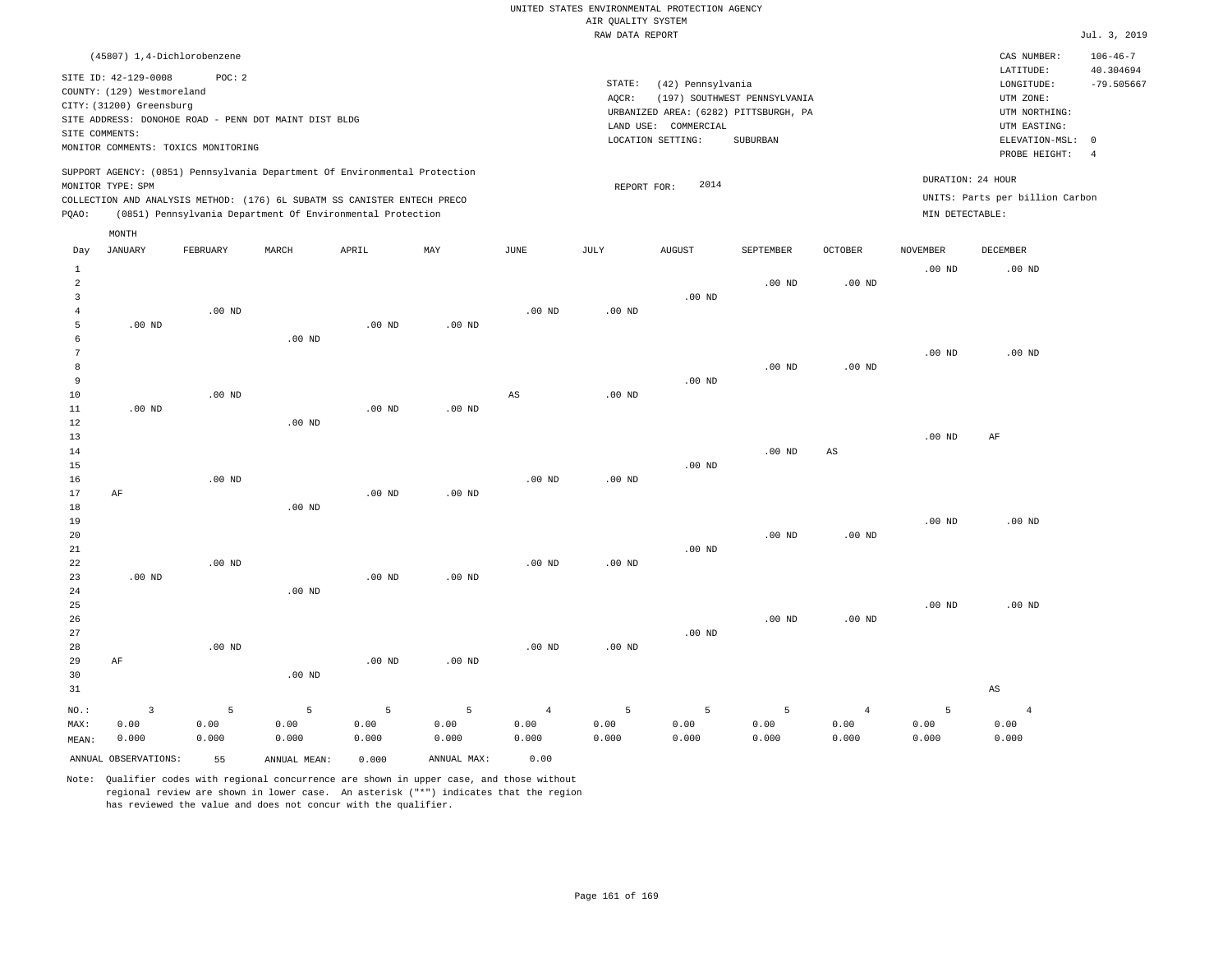| CAS NUMBER:                                                                                                | $106 - 46 - 7$            |
|------------------------------------------------------------------------------------------------------------|---------------------------|
| LATITUDE:<br>LONGITUDE:<br>UTM ZONE:<br>UTM NORTHING:<br>UTM EASTING:<br>ELEVATION-MSL: 0<br>PROBE HEIGHT: | 40.304694<br>$-79.505667$ |
| DURATION: 24 HOUR<br>UNITS: Parts per billion Carbon<br>MIN DETECTABLE:                                    |                           |
|                                                                                                            |                           |

| Day                     | <b>JANUARY</b>       | FEBRUARY | MARCH        | APRIL          | $\ensuremath{\text{MAX}}$ | $_{\rm JUNE}$ | $\mathtt{JULY}$        | AUGUST   | SEPTEMBER         | $\mathtt{OCTOBER}$ | NOVEMBER          | DECEMBER |
|-------------------------|----------------------|----------|--------------|----------------|---------------------------|---------------|------------------------|----------|-------------------|--------------------|-------------------|----------|
| $\mathbf{1}$            |                      |          | .00 $ND$     |                |                           |               |                        |          |                   |                    |                   |          |
| $\overline{\mathbf{c}}$ |                      |          |              |                |                           |               |                        |          |                   |                    | $.00$ ND          | $.00$ ND |
| 3                       |                      |          |              |                |                           |               |                        |          | .00 <sub>ND</sub> | $.00$ ND           |                   |          |
| $\overline{4}$          |                      |          |              |                |                           |               |                        | $.00$ ND |                   |                    |                   |          |
| 5                       |                      | AF       |              |                |                           | $.00$ ND      | $.00$ ND               |          |                   |                    |                   |          |
| 6                       | $.00$ ND             |          |              | $\rm AF$       | $\mathbb{A}\mathbb{S}$    |               |                        |          |                   |                    |                   |          |
| 7                       |                      |          | $.00$ ND     |                |                           |               |                        |          |                   |                    |                   |          |
| 8                       |                      |          |              |                |                           |               |                        |          |                   |                    | $.00$ ND          | $.00$ ND |
| 9                       |                      |          |              |                |                           |               |                        |          | .00 <sub>ND</sub> | $.00$ ND           |                   |          |
| 10                      |                      |          |              |                |                           |               |                        | $.00$ ND |                   |                    |                   |          |
| $11\,$                  |                      | $.00$ ND |              |                |                           | $.00$ ND      | $\mathbb{A}\mathbb{S}$ |          |                   |                    |                   |          |
| 12                      | $.00$ ND             |          |              | $.00$ ND       | $.00$ ND                  |               |                        |          |                   |                    |                   |          |
| 13                      |                      |          | $.00$ ND     |                |                           |               |                        |          |                   |                    |                   |          |
| 14                      |                      |          |              |                |                           |               |                        |          |                   |                    | .00 <sub>ND</sub> | $.00$ ND |
| 15                      |                      |          |              |                |                           |               |                        |          | .00 <sub>ND</sub> | $.00$ ND           |                   |          |
| 16                      |                      |          |              |                |                           |               |                        | $\rm AF$ |                   |                    |                   |          |
| 17                      |                      | $.00$ ND |              |                |                           | $.00$ ND      | $.00$ ND               |          |                   |                    |                   |          |
| 18                      | $.00$ ND             |          |              | $.00$ ND       | AS                        |               |                        |          |                   |                    |                   |          |
| 19                      |                      |          | $.00$ ND     |                |                           |               |                        |          |                   |                    | $.00$ ND          | $.00$ ND |
| 20<br>21                |                      |          |              |                |                           |               |                        |          | .00 <sub>ND</sub> | AF                 |                   |          |
| 22                      |                      |          |              |                |                           |               |                        | .00 $ND$ |                   |                    |                   |          |
| 23                      |                      | $.00$ ND |              |                |                           | $.00$ ND      | $.00$ ND               |          |                   |                    |                   |          |
| $2\,4$                  | AF                   |          |              | .00 $ND$       | $.00$ ND                  |               |                        |          |                   |                    |                   |          |
| 25                      |                      |          | $.00$ ND     |                |                           |               |                        |          |                   |                    |                   |          |
| 26                      |                      |          |              |                |                           |               |                        |          |                   |                    | $.00$ ND          | $.00$ ND |
| 27                      |                      |          |              |                |                           |               |                        |          | .00 <sub>ND</sub> | .00 <sub>ND</sub>  |                   |          |
| 28                      |                      |          |              |                |                           |               |                        | .00 $ND$ |                   |                    |                   |          |
| 29                      |                      |          |              |                |                           | $.00$ ND      | $.00$ ND               |          |                   |                    |                   |          |
| 30                      | $.00$ ND             |          |              | $.00$ ND       | AF                        |               |                        |          |                   |                    |                   |          |
| 31                      |                      |          | $.00$ ND     |                |                           |               |                        |          |                   |                    |                   |          |
| $_{\rm NO.}$ :          | $\overline{4}$       | 3        | 6            | $\overline{4}$ | $\sqrt{2}$                | 5             | $\bf{4}$               | $\bf{4}$ | 5                 | $\overline{4}$     | 5                 | 5        |
| MAX:                    | 0.00                 | 0.00     | 0.00         | 0.00           | 0.00                      | 0.00          | 0.00                   | 0.00     | 0.00              | 0.00               | 0.00              | 0.00     |
| MEAN:                   | 0.000                | 0.000    | 0.000        | 0.000          | 0.000                     | 0.000         | 0.000                  | 0.000    | 0.000             | 0.000              | 0.000             | 0.000    |
|                         | ANNUAL OBSERVATIONS: | 51       | ANNUAL MEAN: | 0.000          | ANNUAL MAX:               | 0.00          |                        |          |                   |                    |                   |          |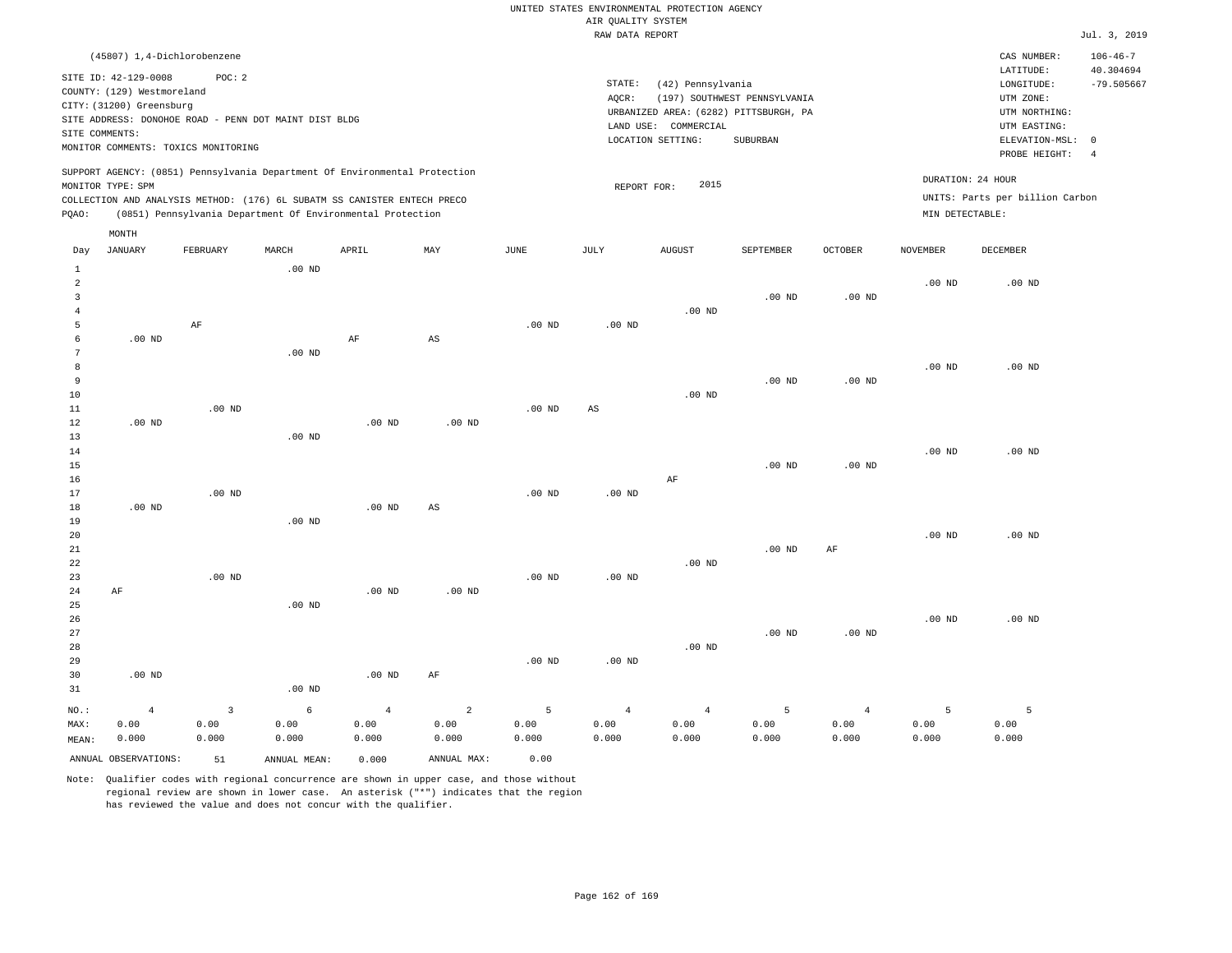|                            | (45810) 1,2,4-Trichlorobenzene                                                                                                                                                                                       |          |       |       |     |      |                 |                                                                |                                                                                   |                     |                                      | CAS NUMBER:                                                                                                | $120 - 82 - 1$                 |
|----------------------------|----------------------------------------------------------------------------------------------------------------------------------------------------------------------------------------------------------------------|----------|-------|-------|-----|------|-----------------|----------------------------------------------------------------|-----------------------------------------------------------------------------------|---------------------|--------------------------------------|------------------------------------------------------------------------------------------------------------|--------------------------------|
| SITE COMMENTS:             | SITE ID: 42-129-0008<br>COUNTY: (129) Westmoreland<br>CITY: (31200) Greensburg<br>SITE ADDRESS: DONOHOE ROAD - PENN DOT MAINT DIST BLDG<br>MONITOR COMMENTS: TOXICS MONITORING                                       | POC: 2   |       |       |     |      | STATE:<br>AOCR: | (42) Pennsylvania<br>LAND USE: COMMERCIAL<br>LOCATION SETTING: | (197) SOUTHWEST PENNSYLVANIA<br>URBANIZED AREA: (6282) PITTSBURGH, PA<br>SUBURBAN |                     |                                      | LATITUDE:<br>LONGITUDE:<br>UTM ZONE:<br>UTM NORTHING:<br>UTM EASTING:<br>ELEVATION-MSL: 0<br>PROBE HEIGHT: | 40.304694<br>$-79.505667$<br>4 |
| MONITOR TYPE: SPM<br>POAO: | SUPPORT AGENCY: (0851) Pennsylvania Department Of Environmental Protection<br>COLLECTION AND ANALYSIS METHOD: (176) 6L SUBATM SS CANISTER ENTECH PRECO<br>(0851) Pennsylvania Department Of Environmental Protection |          |       |       |     |      | REPORT FOR:     | 2013                                                           |                                                                                   |                     | DURATION: 24 HOUR<br>MIN DETECTABLE: | UNITS: Parts per billion Carbon                                                                            |                                |
| Day                        | MONTH<br>JANUARY                                                                                                                                                                                                     | FEBRUARY | MARCH | APRIL | MAY | JUNE | JULY            | AUGUST                                                         | SEPTEMBER<br>AS                                                                   | OCTOBER<br>$.00$ ND | <b>NOVEMBER</b>                      | DECEMBER                                                                                                   |                                |

| 3<br>$\overline{4}$ | $.00$ ND | $.00$ ND |          |          |          | $\mathbb{A}\mathbb{S}$ | .00 $ND$ |                        |           |          |          |                        |
|---------------------|----------|----------|----------|----------|----------|------------------------|----------|------------------------|-----------|----------|----------|------------------------|
|                     |          |          |          |          |          |                        |          |                        |           |          |          |                        |
|                     |          |          |          | $.00$ ND | $.00$ ND |                        |          |                        |           |          |          |                        |
| 5                   |          |          | $.00$ ND |          |          |                        |          |                        |           |          |          |                        |
| 6                   |          |          |          |          |          |                        |          |                        |           |          | $.00$ ND | $.00$ ND               |
| 7                   |          |          |          |          |          |                        |          |                        | $.00$ ND  | $.00$ ND |          |                        |
| 8                   |          |          |          |          |          |                        |          | $.00$ ND               |           |          |          |                        |
| 9                   |          | $.00$ ND |          |          |          | $.00$ ND               | $.00$ ND |                        |           |          |          |                        |
| 10                  | $.00$ ND |          |          | $.00$ ND | $.00$ ND |                        |          |                        |           |          |          |                        |
| 11                  |          |          | $.00$ ND |          |          |                        |          |                        |           |          |          |                        |
| 12                  |          |          |          |          |          |                        |          |                        |           |          | $.00$ ND | $\mathbb{A}\mathbb{S}$ |
| 13                  |          |          |          |          |          |                        |          |                        | $.00$ ND  | $.00$ ND |          |                        |
| 14                  |          |          |          |          |          |                        |          | $.00$ ND               |           |          |          |                        |
| 15                  |          | $.00$ ND |          |          |          | $.00$ ND               | $.00$ ND |                        |           |          |          |                        |
| 16                  | $.00$ ND |          |          | $.00$ ND | AS       |                        |          |                        |           |          |          |                        |
| 17                  |          |          | $.00$ ND |          |          |                        |          |                        |           |          |          |                        |
| 18                  |          |          |          |          |          |                        |          |                        |           |          | $.00$ ND | $.00$ ND               |
| 19                  |          |          |          |          |          |                        |          |                        | $.00$ ND  | $.00$ ND |          |                        |
| 20                  |          |          |          |          |          |                        |          | AS                     |           |          |          |                        |
| 21                  |          | $.00$ ND |          |          |          | $.00$ ND               | $.00$ ND |                        |           |          |          |                        |
| 22                  | $.00$ ND |          |          | $.00$ ND | $.00$ ND |                        |          |                        |           |          |          |                        |
| 23                  |          |          | $.00$ ND |          |          |                        |          |                        |           |          |          |                        |
| 24                  |          |          |          |          |          |                        |          |                        |           |          | $.00$ ND | .00 <sub>ND</sub>      |
| 25                  |          |          |          |          |          |                        |          |                        | $\rm{AF}$ | $.00$ ND |          |                        |
| 26                  |          |          |          |          |          |                        |          | $\mathbb{A}\mathbb{S}$ |           |          |          |                        |
| 27                  |          | $.00$ ND |          |          |          | $.00$ ND               | $.00$ ND |                        |           |          |          |                        |
| 28                  | $.00$ ND |          |          | AS       | $.00$ ND |                        |          |                        |           |          |          |                        |
| 29                  |          |          | $.00$ ND |          |          |                        |          |                        |           |          |          |                        |
| 30                  |          |          |          |          |          |                        |          |                        |           |          | $.00$ ND | $.00$ ND               |
| 31                  |          |          |          |          |          |                        |          |                        |           | $.00$ ND |          |                        |

4 0.00 0.000

ANNUAL OBSERVATIONS: 53 ANNUAL MEAN: 0.000 ANNUAL MAX: 0.00

5 0.00 0.000

NO.: MAX: MEAN:

5 0.00 0.000

5 0.00 0.000

Note: Qualifier codes with regional concurrence are shown in upper case, and those without regional review are shown in lower case. An asterisk ("\*") indicates that the region has reviewed the value and does not concur with the qualifier.

4 0.00 0.000

4 0.00 0.000

5 0.00 0.000

3 0.00 0.000

3 0.00 0.000

6 0.00 0.000

5 0.00 0.000

4 0.00 0.000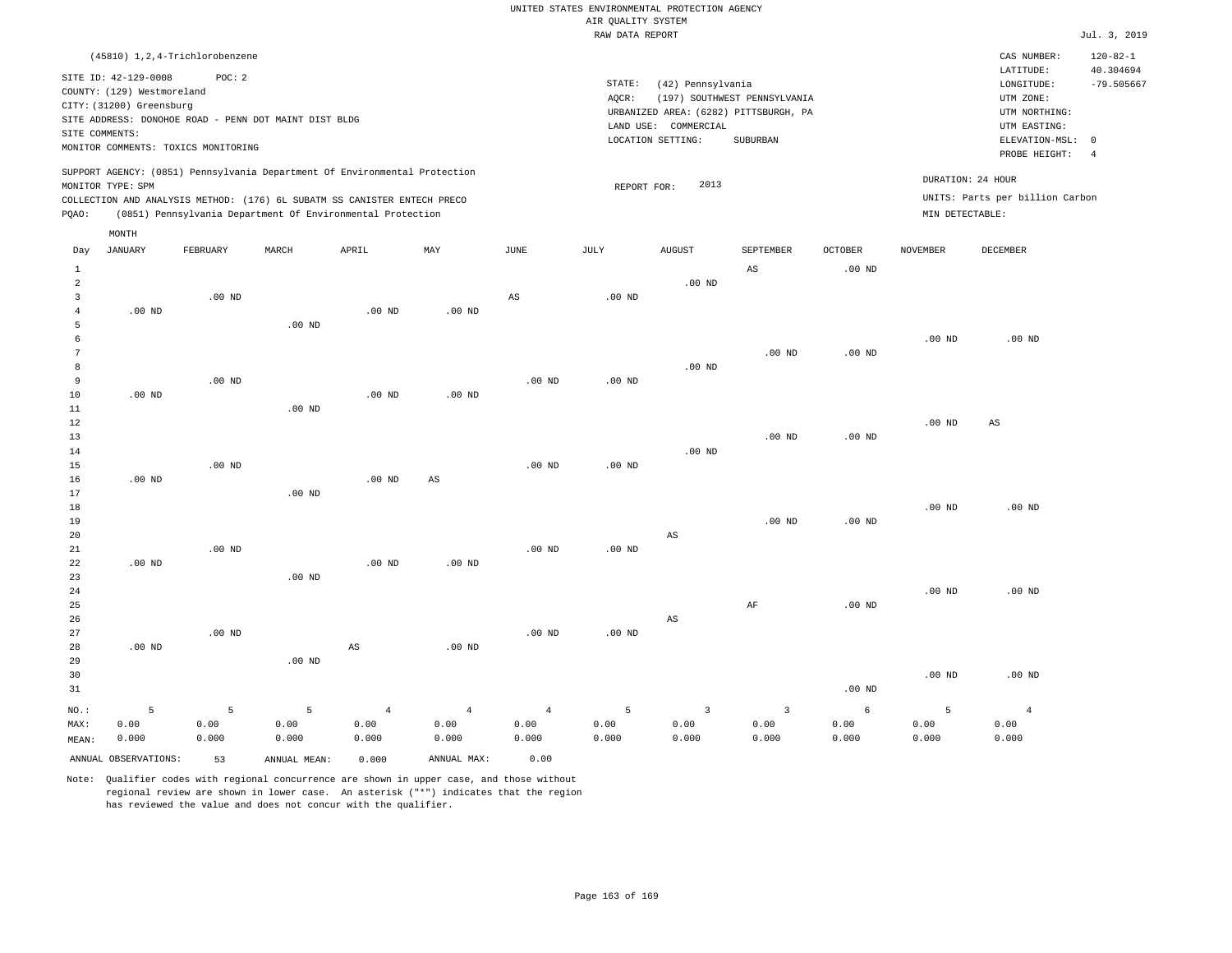| (45810) 1,2,4-Trichlorobenzene                                                                                                                                                                                                                     |                                                                                                                                                                        | $120 - 82 - 1$<br>CAS NUMBER:                                                                                                                 |  |
|----------------------------------------------------------------------------------------------------------------------------------------------------------------------------------------------------------------------------------------------------|------------------------------------------------------------------------------------------------------------------------------------------------------------------------|-----------------------------------------------------------------------------------------------------------------------------------------------|--|
| SITE ID: 42-129-0008<br>POC:2<br>COUNTY: (129) Westmoreland<br>CITY: (31200) Greensburg<br>SITE ADDRESS: DONOHOE ROAD - PENN DOT MAINT DIST BLDG<br>SITE COMMENTS:<br>MONITOR COMMENTS: TOXICS MONITORING                                          | STATE:<br>(42) Pennsylvania<br>(197) SOUTHWEST PENNSYLVANIA<br>AOCR:<br>URBANIZED AREA: (6282) PITTSBURGH, PA<br>LAND USE: COMMERCIAL<br>LOCATION SETTING:<br>SUBURBAN | 40.304694<br>LATITUDE:<br>$-79.505667$<br>LONGITUDE:<br>UTM ZONE:<br>UTM NORTHING:<br>UTM EASTING:<br>ELEVATION-MSL: 0<br>PROBE HEIGHT:<br>-4 |  |
| SUPPORT AGENCY: (0851) Pennsylvania Department Of Environmental Protection<br>MONITOR TYPE: SPM<br>COLLECTION AND ANALYSIS METHOD: (176) 6L SUBATM SS CANISTER ENTECH PRECO<br>(0851) Pennsylvania Department Of Environmental Protection<br>POAO: | 2014<br>REPORT FOR:                                                                                                                                                    | DURATION: 24 HOUR<br>UNITS: Parts per billion Carbon<br>MIN DETECTABLE:                                                                       |  |
| MONTH                                                                                                                                                                                                                                              |                                                                                                                                                                        |                                                                                                                                               |  |

| Day            | <b>JANUARY</b>       | FEBRUARY      | MARCH         | APRIL             | $\mathtt{MAX}$    | $_{\rm JUNE}$          | $\mathtt{JULY}$   | AUGUST        | SEPTEMBER     | OCTOBER           | <b>NOVEMBER</b> | $\tt DECEMBER$         |
|----------------|----------------------|---------------|---------------|-------------------|-------------------|------------------------|-------------------|---------------|---------------|-------------------|-----------------|------------------------|
| 1              |                      |               |               |                   |                   |                        |                   |               |               |                   | $.00$ ND        | $.00$ ND               |
| $\overline{a}$ |                      |               |               |                   |                   |                        |                   |               | $.00$ ND      | $.00$ ND          |                 |                        |
| 3              |                      |               |               |                   |                   |                        |                   | $.00$ ND      |               |                   |                 |                        |
| $\overline{4}$ |                      | $.00$ ND      |               |                   |                   | $.00$ ND               | .00 <sub>ND</sub> |               |               |                   |                 |                        |
| 5              | $.00$ ND             |               |               | .00 <sub>ND</sub> | .00 <sub>ND</sub> |                        |                   |               |               |                   |                 |                        |
| 6              |                      |               | $.00$ ND      |                   |                   |                        |                   |               |               |                   |                 |                        |
| 7              |                      |               |               |                   |                   |                        |                   |               |               |                   | $.00$ ND        | $.00$ ND               |
| 8<br>9         |                      |               |               |                   |                   |                        |                   | $.00$ ND      | $.00$ ND      | .00 <sub>ND</sub> |                 |                        |
| 10             |                      | $.00$ ND      |               |                   |                   | $\mathbb{A}\mathbb{S}$ | .00 $ND$          |               |               |                   |                 |                        |
| 11             | .00 $ND$             |               |               | .00 <sub>ND</sub> | $.00$ ND          |                        |                   |               |               |                   |                 |                        |
| 12             |                      |               | $.00$ ND      |                   |                   |                        |                   |               |               |                   |                 |                        |
| 13             |                      |               |               |                   |                   |                        |                   |               |               |                   | .00 $ND$        | AF                     |
| 14             |                      |               |               |                   |                   |                        |                   |               | $.00$ ND      | AS                |                 |                        |
| 15             |                      |               |               |                   |                   |                        |                   | $.00$ ND      |               |                   |                 |                        |
| 16             |                      | $.00$ ND      |               |                   |                   | $.00$ ND               | $.00$ ND          |               |               |                   |                 |                        |
| 17             | $\rm AF$             |               |               | .00 <sub>ND</sub> | $.00$ ND          |                        |                   |               |               |                   |                 |                        |
| 18             |                      |               | $.00$ ND      |                   |                   |                        |                   |               |               |                   |                 |                        |
| 19             |                      |               |               |                   |                   |                        |                   |               |               |                   | $.00$ ND        | $.00$ ND               |
| 20             |                      |               |               |                   |                   |                        |                   |               | $.00$ ND      | $.00$ ND          |                 |                        |
| 21             |                      |               |               |                   |                   |                        |                   | $.00$ ND      |               |                   |                 |                        |
| $2\sqrt{2}$    |                      | $.00$ ND      |               |                   |                   | $.00$ ND               | .00 $ND$          |               |               |                   |                 |                        |
| 23             | $.00$ ND             |               |               | .00 <sub>ND</sub> | $.00$ ND          |                        |                   |               |               |                   |                 |                        |
| 24             |                      |               | $.00$ ND      |                   |                   |                        |                   |               |               |                   |                 |                        |
| 25             |                      |               |               |                   |                   |                        |                   |               |               |                   | $.00$ ND        | $.00$ ND               |
| 26<br>27       |                      |               |               |                   |                   |                        |                   | $.00$ ND      | $.00$ ND      | .00 <sub>ND</sub> |                 |                        |
| 28             |                      | $.00$ ND      |               |                   |                   | $.00$ ND               | .00 <sub>ND</sub> |               |               |                   |                 |                        |
| 29             | $\rm AF$             |               |               | .00 <sub>ND</sub> | .00 $ND$          |                        |                   |               |               |                   |                 |                        |
| 30             |                      |               | $.00$ ND      |                   |                   |                        |                   |               |               |                   |                 |                        |
| 31             |                      |               |               |                   |                   |                        |                   |               |               |                   |                 | $\mathbb{A}\mathbb{S}$ |
|                |                      |               |               |                   |                   |                        |                   |               |               |                   |                 |                        |
| $_{\rm NO.}$ : | $\overline{3}$       | 5             | 5             | 5                 | 5                 | $\overline{4}$         | 5                 | 5             | 5             | $\overline{4}$    | 5               | $\overline{4}$         |
| MAX:           | 0.00<br>0.000        | 0.00<br>0.000 | 0.00<br>0.000 | 0.00<br>0.000     | 0.00<br>0.000     | 0.00<br>0.000          | 0.00<br>0.000     | 0.00<br>0.000 | 0.00<br>0.000 | 0.00<br>0.000     | 0.00<br>0.000   | 0.00<br>0.000          |
| MEAN:          |                      |               |               |                   |                   |                        |                   |               |               |                   |                 |                        |
|                | ANNUAL OBSERVATIONS: | 55            | ANNUAL MEAN:  | 0.000             | ANNUAL MAX:       | 0.00                   |                   |               |               |                   |                 |                        |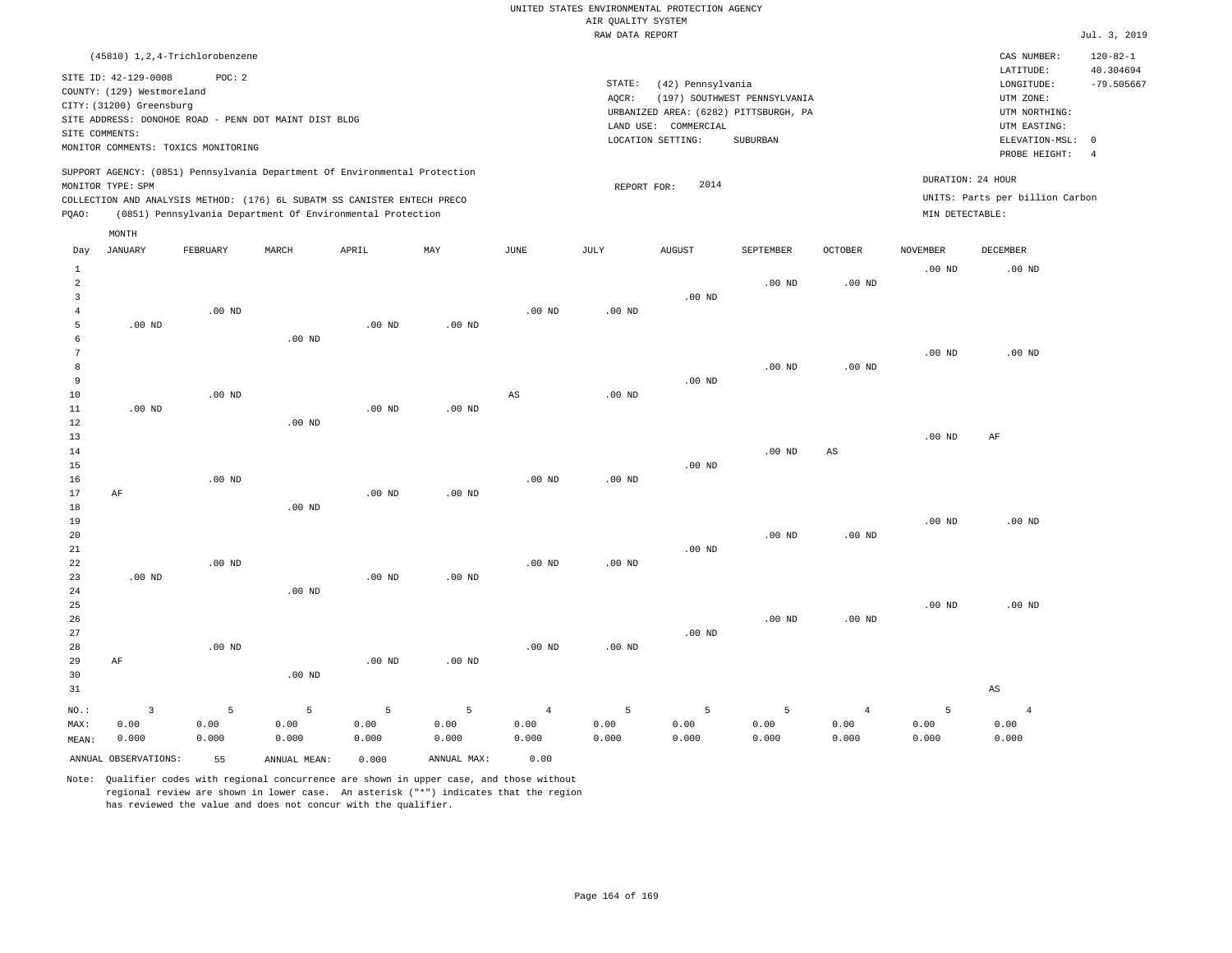| LATITUDE:<br>SITE ID: 42-129-0008<br>POC: 2<br>STATE:<br>(42) Pennsylvania<br>LONGITUDE:<br>COUNTY: (129) Westmoreland<br>UTM ZONE:<br>(197) SOUTHWEST PENNSYLVANIA<br>AOCR:<br>CITY: (31200) Greensburg<br>URBANIZED AREA: (6282) PITTSBURGH, PA<br>UTM NORTHING:<br>SITE ADDRESS: DONOHOE ROAD - PENN DOT MAINT DIST BLDG<br>LAND USE: COMMERCIAL<br>UTM EASTING:<br>SITE COMMENTS:<br>ELEVATION-MSL: 0<br>LOCATION SETTING:<br>SUBURBAN<br>MONITOR COMMENTS: TOXICS MONITORING<br>PROBE HEIGHT:<br>SUPPORT AGENCY: (0851) Pennsylvania Department Of Environmental Protection | (45810) 1,2,4-Trichlorobenzene |  | CAS NUMBER: | $120 - 82 - 1$            |
|----------------------------------------------------------------------------------------------------------------------------------------------------------------------------------------------------------------------------------------------------------------------------------------------------------------------------------------------------------------------------------------------------------------------------------------------------------------------------------------------------------------------------------------------------------------------------------|--------------------------------|--|-------------|---------------------------|
|                                                                                                                                                                                                                                                                                                                                                                                                                                                                                                                                                                                  |                                |  |             | 40.304694<br>$-79.505667$ |
| DURATION: 24 HOUR<br>2015<br>MONITOR TYPE: SPM<br>REPORT FOR:<br>UNITS: Parts per billion Carbon<br>COLLECTION AND ANALYSIS METHOD: (176) 6L SUBATM SS CANISTER ENTECH PRECO<br>(0851) Pennsylvania Department Of Environmental Protection<br>MIN DETECTABLE:<br>POAO:<br>MONTH                                                                                                                                                                                                                                                                                                  |                                |  |             |                           |

| Day                     | <b>JANUARY</b>       | FEBRUARY    | MARCH             | APRIL             | MAY                    | $_{\rm JUNE}$     | $\mathtt{JULY}$   | AUGUST         | SEPTEMBER | $OCTOBER$         | NOVEMBER          | DECEMBER               |
|-------------------------|----------------------|-------------|-------------------|-------------------|------------------------|-------------------|-------------------|----------------|-----------|-------------------|-------------------|------------------------|
| 1                       |                      |             | .00 <sub>ND</sub> |                   |                        |                   |                   |                |           |                   |                   |                        |
| $\,2$                   |                      |             |                   |                   |                        |                   |                   |                |           |                   | $.00$ ND          | .00 <sub>ND</sub>      |
| $\overline{\mathbf{3}}$ |                      |             |                   |                   |                        |                   |                   |                | $.00$ ND  | .00 <sub>ND</sub> |                   |                        |
| $\overline{4}$          |                      |             |                   |                   |                        |                   |                   | $.00$ ND       |           |                   |                   |                        |
| 5                       |                      | AF          |                   |                   |                        | $.00$ ND          | $.00$ ND          |                |           |                   |                   |                        |
| 6                       | $.00$ ND             |             |                   | $\rm AF$          | $\mathbb{A}\mathbb{S}$ |                   |                   |                |           |                   |                   |                        |
| 7                       |                      |             | .00 $ND$          |                   |                        |                   |                   |                |           |                   |                   |                        |
| 8                       |                      |             |                   |                   |                        |                   |                   |                |           |                   | $.00$ ND          | AM                     |
| 9                       |                      |             |                   |                   |                        |                   |                   |                | $.00$ ND  | .00 <sub>ND</sub> |                   |                        |
| 10                      |                      |             |                   |                   |                        |                   |                   | $.00$ ND       |           |                   |                   |                        |
| 11                      |                      | $.00$ ND    |                   |                   |                        | .00 <sub>ND</sub> | AS                |                |           |                   |                   |                        |
| 12                      | $.00$ ND             |             |                   | .00 <sub>ND</sub> | $.00$ ND               |                   |                   |                |           |                   |                   |                        |
| 13                      |                      |             | $.00$ ND          |                   |                        |                   |                   |                |           |                   |                   |                        |
| 14                      |                      |             |                   |                   |                        |                   |                   |                |           |                   | $.00$ ND          | AM                     |
| 15                      |                      |             |                   |                   |                        |                   |                   |                | $.00$ ND  | .00 <sub>ND</sub> |                   |                        |
| 16<br>17                |                      | $.00$ ND    |                   |                   |                        | $.00$ ND          |                   | AF             |           |                   |                   |                        |
| 18                      | $.00$ ND             |             |                   | .00 $ND$          | $\mathbb{A}\mathbb{S}$ |                   | .00 <sub>ND</sub> |                |           |                   |                   |                        |
| 19                      |                      |             | $.00$ ND          |                   |                        |                   |                   |                |           |                   |                   |                        |
| 20                      |                      |             |                   |                   |                        |                   |                   |                |           |                   | .00 <sub>ND</sub> | AM                     |
| $21\,$                  |                      |             |                   |                   |                        |                   |                   |                | $.00$ ND  | $\rm{AF}$         |                   |                        |
| 22                      |                      |             |                   |                   |                        |                   |                   | $.00$ ND       |           |                   |                   |                        |
| 23                      |                      | $.00$ ND    |                   |                   |                        | $.00$ ND          | $.00$ ND          |                |           |                   |                   |                        |
| 24                      | AF                   |             |                   | $.00$ ND          | $.00$ ND               |                   |                   |                |           |                   |                   |                        |
| 25                      |                      |             | $.00$ ND          |                   |                        |                   |                   |                |           |                   |                   |                        |
| 26                      |                      |             |                   |                   |                        |                   |                   |                |           |                   | $.00$ ND          | $\mathbb{A}\mathbb{M}$ |
| 27                      |                      |             |                   |                   |                        |                   |                   |                | $.00$ ND  | $.00$ ND          |                   |                        |
| 28                      |                      |             |                   |                   |                        |                   |                   | $.00$ ND       |           |                   |                   |                        |
| 29                      |                      |             |                   |                   |                        | $.00$ ND          | .00 <sub>ND</sub> |                |           |                   |                   |                        |
| 30                      | $.00$ ND             |             |                   | $.00$ ND          | $\rm{AF}$              |                   |                   |                |           |                   |                   |                        |
| 31                      |                      |             | $.00$ ND          |                   |                        |                   |                   |                |           |                   |                   |                        |
| $_{\rm NO.}$ :          | $\overline{4}$       | $\mathsf 3$ | $\epsilon$        | $\bf{4}$          | $\overline{a}$         | 5                 | $\overline{4}$    | $\overline{4}$ | 5         | $\overline{4}$    | 5                 | $\mathbf{1}$           |
| MAX:                    | 0.00                 | 0.00        | 0.00              | 0.00              | 0.00                   | 0.00              | 0.00              | 0.00           | 0.00      | 0.00              | 0.00              | 0.00                   |
| MEAN:                   | 0.000                | 0.000       | 0.000             | 0.000             | 0.000                  | 0.000             | 0.000             | 0.000          | 0.000     | 0.000             | 0.000             | 0.000                  |
|                         | ANNUAL OBSERVATIONS: | 47          | ANNUAL MEAN:      | 0.000             | ANNUAL MAX:            | 0.00              |                   |                |           |                   |                   |                        |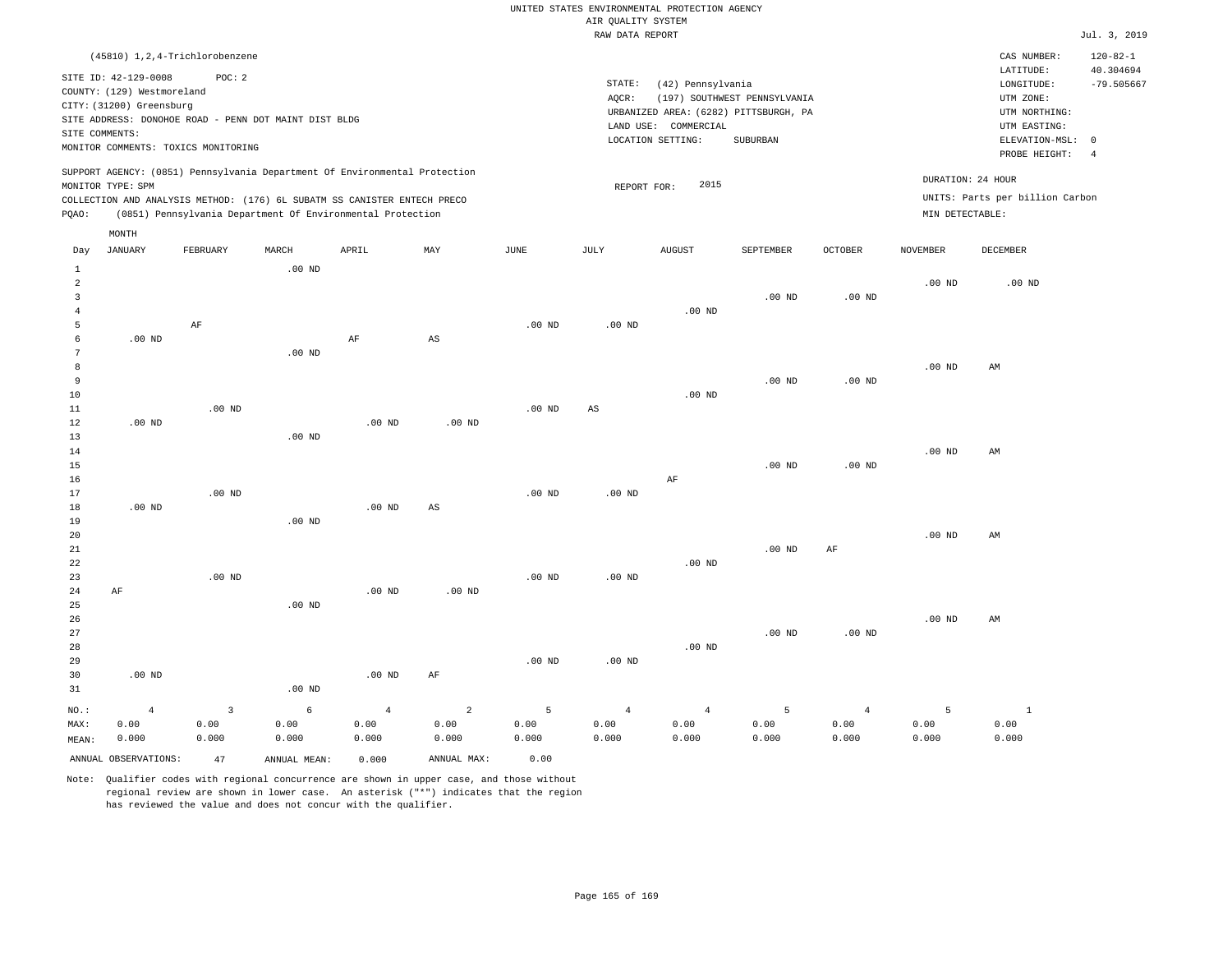|                                                                                                                                                                                                                                                    |          | (46401) Furan, tetrahydro- |       |          |          |      |                                                                                                                                                                           |                     |           |                |                 | CAS NUMBER:                                                                                              | $109 - 99 - 9$                                          |
|----------------------------------------------------------------------------------------------------------------------------------------------------------------------------------------------------------------------------------------------------|----------|----------------------------|-------|----------|----------|------|---------------------------------------------------------------------------------------------------------------------------------------------------------------------------|---------------------|-----------|----------------|-----------------|----------------------------------------------------------------------------------------------------------|---------------------------------------------------------|
| SITE ID: 42-129-0008<br>POC: 2<br>COUNTY: (129) Westmoreland<br>CITY: (31200) Greensburg<br>SITE ADDRESS: DONOHOE ROAD - PENN DOT MAINT DIST BLDG<br>SITE COMMENTS:<br>MONITOR COMMENTS: TOXICS MONITORING                                         |          |                            |       |          |          |      | STATE:<br>(42) Pennsylvania<br>AQCR:<br>(197) SOUTHWEST PENNSYLVANIA<br>URBANIZED AREA: (6282) PITTSBURGH, PA<br>COMMERCIAL<br>LAND USE:<br>LOCATION SETTING:<br>SUBURBAN |                     |           |                |                 | LATITUDE:<br>LONGITUDE:<br>UTM ZONE:<br>UTM NORTHING:<br>UTM EASTING:<br>ELEVATION-MSL:<br>PROBE HEIGHT: | 40.304694<br>$-79.505667$<br>$\Omega$<br>$\overline{4}$ |
| SUPPORT AGENCY: (0851) Pennsylvania Department Of Environmental Protection<br>MONITOR TYPE: SPM<br>COLLECTION AND ANALYSIS METHOD: (176) 6L Subatm SS Canister Entech Preco<br>(0851) Pennsylvania Department Of Environmental Protection<br>POAO: |          |                            |       |          |          |      |                                                                                                                                                                           | 2013<br>REPORT FOR: |           |                | MIN DETECTABLE: | DURATION: 24 HOUR<br>UNITS: Parts per billion Carbon                                                     |                                                         |
|                                                                                                                                                                                                                                                    | MONTH    |                            |       |          |          |      |                                                                                                                                                                           |                     |           |                |                 |                                                                                                          |                                                         |
| Day                                                                                                                                                                                                                                                | JANUARY  | FEBRUARY                   | MARCH | APRIL    | MAY      | JUNE | JULY                                                                                                                                                                      | <b>AUGUST</b>       | SEPTEMBER | <b>OCTOBER</b> | <b>NOVEMBER</b> | DECEMBER                                                                                                 |                                                         |
|                                                                                                                                                                                                                                                    |          |                            |       |          |          |      |                                                                                                                                                                           |                     | AS        | $.00$ ND       |                 |                                                                                                          |                                                         |
|                                                                                                                                                                                                                                                    |          | $.00$ ND                   |       |          |          | AS   | $.00$ ND                                                                                                                                                                  | $.00$ ND            |           |                |                 |                                                                                                          |                                                         |
|                                                                                                                                                                                                                                                    | $.00$ ND |                            |       | $.00$ ND | $.00$ ND |      |                                                                                                                                                                           |                     |           |                |                 |                                                                                                          |                                                         |

|                |          |                   | $.00$ ND |          |          |          |          |                   |          |          |          |                   |
|----------------|----------|-------------------|----------|----------|----------|----------|----------|-------------------|----------|----------|----------|-------------------|
|                |          |                   |          |          |          |          |          |                   |          |          | $.00$ ND | .00 <sub>ND</sub> |
| $\overline{7}$ |          |                   |          |          |          |          |          |                   | $.00$ ND | $.00$ ND |          |                   |
| 8              |          |                   |          |          |          |          |          | .00 <sub>ND</sub> |          |          |          |                   |
|                |          | .00 <sub>ND</sub> |          |          |          | $.00$ ND | $.00$ ND |                   |          |          |          |                   |
| 10             | $.00$ ND |                   |          | $.00$ ND | $.00$ ND |          |          |                   |          |          |          |                   |
| 11             |          |                   | $.00$ ND |          |          |          |          |                   |          |          |          |                   |

| 12 |          |          |          |                   |          |          |          |          |          |          | $.00$ ND | AS       |
|----|----------|----------|----------|-------------------|----------|----------|----------|----------|----------|----------|----------|----------|
| 13 |          |          |          |                   |          |          |          |          | $.00$ ND | $.00$ ND |          |          |
| 14 |          |          |          |                   |          |          |          | $.00$ ND |          |          |          |          |
| 15 |          | 2.22     |          |                   |          | $.00$ ND | $.00$ ND |          |          |          |          |          |
| 16 | $.00$ ND |          |          | .00 <sub>ND</sub> | AS       |          |          |          |          |          |          |          |
| 17 |          |          | $.00$ ND |                   |          |          |          |          |          |          |          |          |
| 18 |          |          |          |                   |          |          |          |          |          |          | $.00$ ND | $.00$ ND |
| 19 |          |          |          |                   |          |          |          |          | $.00$ ND | $.00$ ND |          |          |
| 20 |          |          |          |                   |          |          |          | AS       |          |          |          |          |
| 21 |          | $.00$ ND |          |                   |          | .28SQ    | $.00$ ND |          |          |          |          |          |
| 22 | $.00$ ND |          |          | $.00$ ND          | $.00$ ND |          |          |          |          |          |          |          |

| 23     |          |          | $.00$ ND |    |          |          |          |    |    |          |          |          |
|--------|----------|----------|----------|----|----------|----------|----------|----|----|----------|----------|----------|
| 24     |          |          |          |    |          |          |          |    |    |          | $.00$ ND | $.00$ ND |
| $25\,$ |          |          |          |    |          |          |          |    | AF | $.00$ ND |          |          |
| 26     |          |          |          |    |          |          |          | AS |    |          |          |          |
| 27     |          | $.00$ ND |          |    |          | $.00$ ND | $.00$ ND |    |    |          |          |          |
| 28     | $.00$ ND |          |          | AS | $.00$ ND |          |          |    |    |          |          |          |
| 29     |          |          | $.00$ ND |    |          |          |          |    |    |          |          |          |
| 30     |          |          |          |    |          |          |          |    |    |          | $.00$ ND | $.00$ ND |
| 31     |          |          |          |    |          |          |          |    |    | $.00$ ND |          |          |

| NO.:  |                      | $5 - 5$ | $5 - 5$      | $4\sigma$ |             | $4\quad 4$ |       | $5 \hspace{2.5cm} 3$ |       |       |       |       |
|-------|----------------------|---------|--------------|-----------|-------------|------------|-------|----------------------|-------|-------|-------|-------|
| MAX:  | 0.00                 | 2.22    | 0.00         | 0.00      | 0.00        | .28        | 0.00  | 0.00                 | 0.00  | 0.00  | 0.00  | 0.00  |
| MEAN: | 0.000                | .444    | 0.000        | 0.000     | 0.000       | .070       | 0.000 | 0.000                | 0.000 | 0.000 | 0.000 | 0.000 |
|       | ANNUAL OBSERVATIONS: | 53      | ANNUAL MEAN: | .047      | ANNUAL MAX: | 2.22       |       |                      |       |       |       |       |

Note: Qualifier codes with regional concurrence are shown in upper case, and those without

regional review are shown in lower case. An asterisk ("\*") indicates that the region

has reviewed the value and does not concur with the qualifier.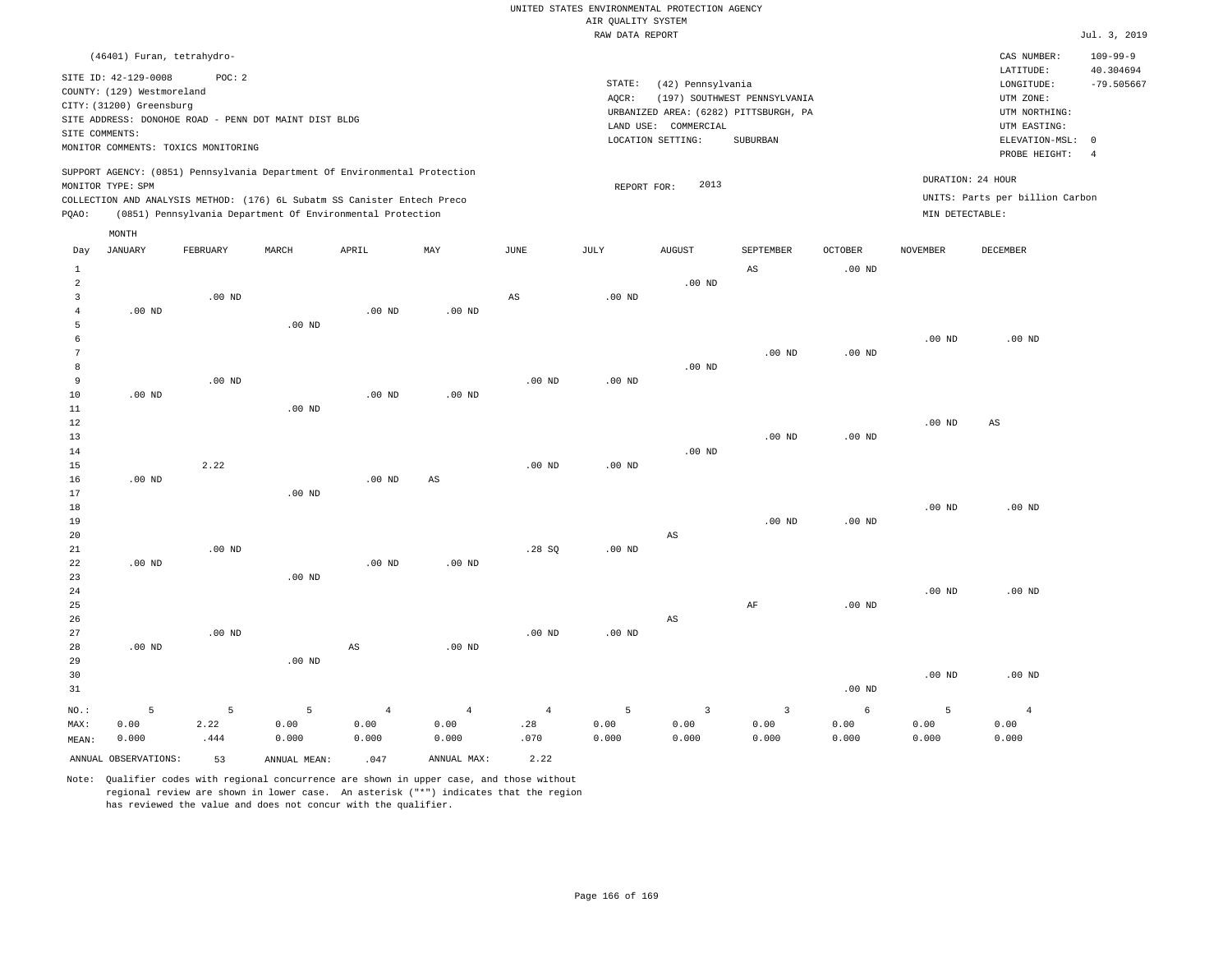| (46401) Furan, tetrahydro-                                                                                                                                                                                                                                  |                                                                                                               |                                      | CAS NUMBER:                                           | $109 - 99 - 9$            |
|-------------------------------------------------------------------------------------------------------------------------------------------------------------------------------------------------------------------------------------------------------------|---------------------------------------------------------------------------------------------------------------|--------------------------------------|-------------------------------------------------------|---------------------------|
| SITE ID: 42-129-0008<br>POC:2<br>COUNTY: (129) Westmoreland<br>CITY: (31200) Greensburg                                                                                                                                                                     | STATE:<br>(42) Pennsylvania<br>(197) SOUTHWEST PENNSYLVANIA<br>AOCR:<br>URBANIZED AREA: (6282) PITTSBURGH, PA |                                      | LATITUDE:<br>LONGITUDE:<br>UTM ZONE:<br>UTM NORTHING: | 40.304694<br>$-79.505667$ |
| SITE ADDRESS: DONOHOE ROAD - PENN DOT MAINT DIST BLDG<br>SITE COMMENTS:<br>MONITOR COMMENTS: TOXICS MONITORING                                                                                                                                              | LAND USE: COMMERCIAL<br>SUBURBAN<br>LOCATION SETTING:                                                         |                                      | UTM EASTING:<br>ELEVATION-MSL: 0<br>PROBE HEIGHT:     | -4                        |
| SUPPORT AGENCY: (0851) Pennsylvania Department Of Environmental Protection<br>MONITOR TYPE: SPM<br>COLLECTION AND ANALYSIS METHOD: (176) 6L Subatm SS Canister Entech Preco<br>(0851) Pennsylvania Department Of Environmental Protection<br>POAO:<br>MONTH | 2014<br>REPORT FOR:                                                                                           | DURATION: 24 HOUR<br>MIN DETECTABLE: | UNITS: Parts per billion Carbon                       |                           |
|                                                                                                                                                                                                                                                             |                                                                                                               |                                      |                                                       |                           |

| Day            | JANUARY              | FEBRUARY | MARCH        | APRIL             | MAY         | JUNE     | JULY     | AUGUST   | SEPTEMBER         | OCTOBER           | NOVEMBER | DECEMBER               |
|----------------|----------------------|----------|--------------|-------------------|-------------|----------|----------|----------|-------------------|-------------------|----------|------------------------|
| $\mathbf{1}$   |                      |          |              |                   |             |          |          |          |                   |                   | $.00$ ND | $.00$ ND               |
| $\overline{a}$ |                      |          |              |                   |             |          |          |          | .00 <sub>ND</sub> | $.00$ ND          |          |                        |
| 3              |                      |          |              |                   |             |          |          | $.00$ ND |                   |                   |          |                        |
| $\overline{4}$ |                      | $.00$ ND |              |                   |             | $.00$ ND | $.00$ ND |          |                   |                   |          |                        |
| 5              | .29 SQ               |          |              | .00 <sub>ND</sub> | $.00$ ND    |          |          |          |                   |                   |          |                        |
| 6              |                      |          | $.00$ ND     |                   |             |          |          |          |                   |                   |          |                        |
| 7              |                      |          |              |                   |             |          |          |          |                   |                   | $.00$ ND | $.00$ ND               |
| $\,8\,$        |                      |          |              |                   |             |          |          |          | .00 <sub>ND</sub> | .00 <sub>ND</sub> |          |                        |
| 9              |                      |          |              |                   |             |          |          | $.00$ ND |                   |                   |          |                        |
| 10             |                      | $.00$ ND |              |                   |             | AS       | $.00$ ND |          |                   |                   |          |                        |
| 11             | $.00$ ND             |          |              | $.00$ ND          | $.00$ ND    |          |          |          |                   |                   |          |                        |
| 12             |                      |          | $.00$ ND     |                   |             |          |          |          |                   |                   |          |                        |
| 13             |                      |          |              |                   |             |          |          |          |                   |                   | $.00$ ND | AF                     |
| 14             |                      |          |              |                   |             |          |          |          | .00 <sub>ND</sub> | $_{\rm AS}$       |          |                        |
| 15             |                      |          |              |                   |             |          |          | $.00$ ND |                   |                   |          |                        |
| 16             |                      | $.00$ ND |              |                   |             | $.00$ ND | $.00$ ND |          |                   |                   |          |                        |
| 17             | AF                   |          |              | $.00$ ND          | $.00$ ND    |          |          |          |                   |                   |          |                        |
| 18             |                      |          | $.00$ ND     |                   |             |          |          |          |                   |                   |          |                        |
| 19             |                      |          |              |                   |             |          |          |          |                   |                   | $.00$ ND | $.00$ ND               |
| 20             |                      |          |              |                   |             |          |          |          | .00 <sub>ND</sub> | .00 <sub>ND</sub> |          |                        |
| $2\sqrt{1}$    |                      |          |              |                   |             |          |          | $.00$ ND |                   |                   |          |                        |
| $2\sqrt{2}$    |                      | $.00$ ND |              |                   |             | $.00$ ND | $.00$ ND |          |                   |                   |          |                        |
| 23             | $.00$ ND             |          |              | $.00$ ND          | $.00$ ND    |          |          |          |                   |                   |          |                        |
| 24             |                      |          | $.00$ ND     |                   |             |          |          |          |                   |                   |          |                        |
| 25<br>26       |                      |          |              |                   |             |          |          |          | .00 <sub>ND</sub> | $.00$ ND          | $.00$ ND | $.00$ ND               |
| 27             |                      |          |              |                   |             |          |          | $.00$ ND |                   |                   |          |                        |
| 28             |                      | $.00$ ND |              |                   |             | $.00$ ND | $.00$ ND |          |                   |                   |          |                        |
| 29             | AF                   |          |              | $.00$ ND          | $.00$ ND    |          |          |          |                   |                   |          |                        |
| 30             |                      |          | $.00$ ND     |                   |             |          |          |          |                   |                   |          |                        |
| 31             |                      |          |              |                   |             |          |          |          |                   |                   |          | $\mathbb{A}\mathbb{S}$ |
|                |                      |          |              |                   |             |          |          |          |                   |                   |          |                        |
| $_{\rm NO.}$ : | 3                    | 5        | 5            | $\overline{5}$    | 5           | $\,4$    | 5        | 5        | 5                 | $\overline{4}$    | 5        | $\overline{4}$         |
| MAX:           | .29                  | 0.00     | 0.00         | 0.00              | 0.00        | 0.00     | 0.00     | 0.00     | 0.00              | 0.00              | 0.00     | 0.00                   |
| MEAN:          | .097                 | 0.000    | 0.000        | 0.000             | 0.000       | 0.000    | 0.000    | 0.000    | 0.000             | 0.000             | 0.000    | 0.000                  |
|                | ANNUAL OBSERVATIONS: | 55       | ANNUAL MEAN: | .005              | ANNUAL MAX: | .29      |          |          |                   |                   |          |                        |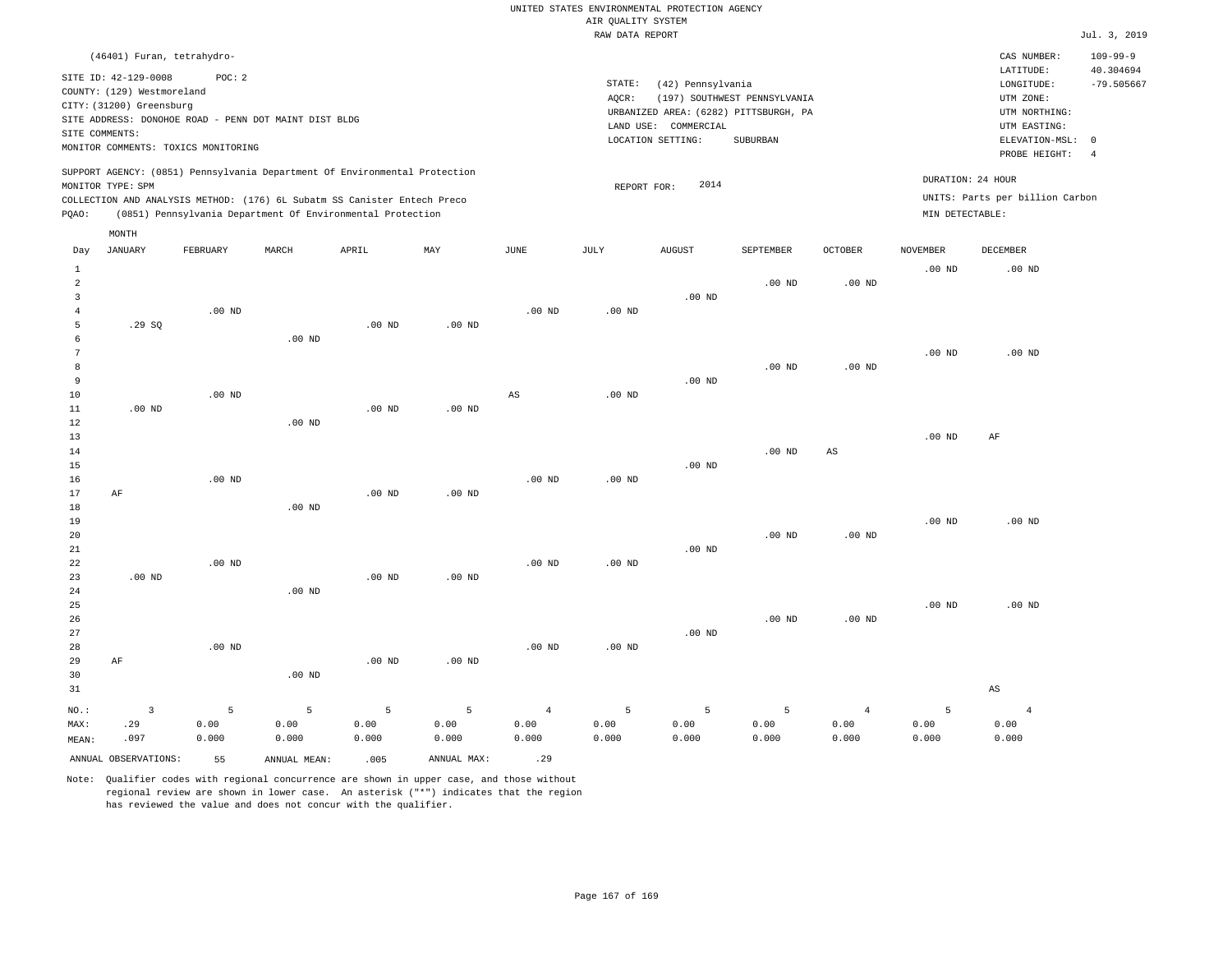| (46401) Furan, tetrahydro-                                                                                                                                                                                                                                  |                                                                                                                                                                        | CAS NUMBER:                                                                                                | $109 - 99 - 9$            |
|-------------------------------------------------------------------------------------------------------------------------------------------------------------------------------------------------------------------------------------------------------------|------------------------------------------------------------------------------------------------------------------------------------------------------------------------|------------------------------------------------------------------------------------------------------------|---------------------------|
| SITE ID: 42-129-0008<br>POC:2<br>COUNTY: (129) Westmoreland<br>CITY: (31200) Greensburg<br>SITE ADDRESS: DONOHOE ROAD - PENN DOT MAINT DIST BLDG<br>SITE COMMENTS:<br>MONITOR COMMENTS: TOXICS MONITORING                                                   | STATE:<br>(42) Pennsylvania<br>(197) SOUTHWEST PENNSYLVANIA<br>AOCR:<br>URBANIZED AREA: (6282) PITTSBURGH, PA<br>LAND USE: COMMERCIAL<br>LOCATION SETTING:<br>SUBURBAN | LATITUDE:<br>LONGITUDE:<br>UTM ZONE:<br>UTM NORTHING:<br>UTM EASTING:<br>ELEVATION-MSL: 0<br>PROBE HEIGHT: | 40.304694<br>$-79.505667$ |
| SUPPORT AGENCY: (0851) Pennsylvania Department Of Environmental Protection<br>MONITOR TYPE: SPM<br>COLLECTION AND ANALYSIS METHOD: (176) 6L Subatm SS Canister Entech Preco<br>(0851) Pennsylvania Department Of Environmental Protection<br>POAO:<br>MONTH | DURATION: 24 HOUR<br>2015<br>REPORT FOR:<br>MIN DETECTABLE:                                                                                                            | UNITS: Parts per billion Carbon                                                                            |                           |

| Day            | JANUARY              | FEBRUARY    | MARCH             | APRIL          | MAY                     | $_{\rm JUNE}$ | JULY                   | AUGUST         | SEPTEMBER      | OCTOBER        | NOVEMBER          | DECEMBER |
|----------------|----------------------|-------------|-------------------|----------------|-------------------------|---------------|------------------------|----------------|----------------|----------------|-------------------|----------|
| $\mathbf{1}$   |                      |             | $.00$ ND          |                |                         |               |                        |                |                |                |                   |          |
| $\overline{a}$ |                      |             |                   |                |                         |               |                        |                |                |                | $.00$ ND          | $.00$ ND |
| 3              |                      |             |                   |                |                         |               |                        |                | $.00$ ND       | $.00$ ND       |                   |          |
| $\overline{4}$ |                      |             |                   |                |                         |               |                        | $.00$ ND       |                |                |                   |          |
| 5              |                      | $\rm AF$    |                   |                |                         | $.00$ ND      | $.00$ ND               |                |                |                |                   |          |
| 6              | $.00$ ND             |             |                   | $\rm AF$       | $\mathbb{A}\mathbb{S}$  |               |                        |                |                |                |                   |          |
| 7              |                      |             | $.00$ ND          |                |                         |               |                        |                |                |                |                   |          |
| 8              |                      |             |                   |                |                         |               |                        |                |                |                | $.00$ ND          | $.00$ ND |
| 9              |                      |             |                   |                |                         |               |                        |                | $.00$ ND       | $.00$ ND       |                   |          |
| $10$           |                      |             |                   |                |                         |               |                        | $.00$ ND       |                |                |                   |          |
| 11             |                      | $.00$ ND    |                   |                |                         | $.00$ ND      | $\mathbb{A}\mathbb{S}$ |                |                |                |                   |          |
| 12             | $.00$ ND             |             |                   | $.00$ ND       | $.00$ ND                |               |                        |                |                |                |                   |          |
| 13             |                      |             | $.00$ ND          |                |                         |               |                        |                |                |                |                   |          |
| 14             |                      |             |                   |                |                         |               |                        |                |                |                | $.00$ ND          | $.00$ ND |
| 15             |                      |             |                   |                |                         |               |                        |                | $.00$ ND       | $.00$ ND       |                   |          |
| 16             |                      |             |                   |                |                         |               |                        | AF             |                |                |                   |          |
| 17             |                      | $.00$ ND    |                   |                |                         | $.00$ ND      | $.00$ ND               |                |                |                |                   |          |
| 18             | $.00$ ND             |             |                   | $.00$ ND       | $\mathbb{A}\mathbb{S}$  |               |                        |                |                |                |                   |          |
| 19             |                      |             | $.00$ ND          |                |                         |               |                        |                |                |                |                   |          |
| 20             |                      |             |                   |                |                         |               |                        |                |                |                | .00 $ND$          | $.00$ ND |
| $_{\rm 21}$    |                      |             |                   |                |                         |               |                        |                | $.00$ ND       | AF             |                   |          |
| $^{\rm 22}$    |                      |             |                   |                |                         |               |                        | $.00$ ND       |                |                |                   |          |
| 23             |                      | $.00$ ND    |                   |                |                         | $.00$ ND      | $.00$ ND               |                |                |                |                   |          |
| $2\sqrt{4}$    | $\rm AF$             |             |                   | $.00$ ND       | $.00$ ND                |               |                        |                |                |                |                   |          |
| 25             |                      |             | $.00$ ND          |                |                         |               |                        |                |                |                |                   |          |
| 26             |                      |             |                   |                |                         |               |                        |                |                |                | .00 <sub>ND</sub> | $.00$ ND |
| 27             |                      |             |                   |                |                         |               |                        |                | $.00$ ND       | $.00$ ND       |                   |          |
| 28             |                      |             |                   |                |                         |               |                        | $.00$ ND       |                |                |                   |          |
| 29             |                      |             |                   |                |                         | $.00$ ND      | $.00$ ND               |                |                |                |                   |          |
| 30             | $.00$ ND             |             |                   | $.00$ ND       | AF                      |               |                        |                |                |                |                   |          |
| 31             |                      |             | .00 <sub>ND</sub> |                |                         |               |                        |                |                |                |                   |          |
| $NO.$ :        | $\sqrt{4}$           | $\mathsf 3$ | 6                 | $\overline{4}$ | $\overline{\mathbf{c}}$ | 5             | $\overline{4}$         | $\overline{4}$ | $\overline{5}$ | $\overline{4}$ | 5                 | 5        |
| MAX:           | 0.00                 | 0.00        | 0.00              | 0.00           | 0.00                    | 0.00          | 0.00                   | 0.00           | 0.00           | 0.00           | 0.00              | 0.00     |
| MEAN:          | 0.000                | 0.000       | 0.000             | 0.000          | 0.000                   | 0.000         | 0.000                  | 0.000          | 0.000          | 0.000          | 0.000             | 0.000    |
|                | ANNUAL OBSERVATIONS: | 51          | ANNUAL MEAN:      | 0.000          | ANNUAL MAX:             | 0.00          |                        |                |                |                |                   |          |